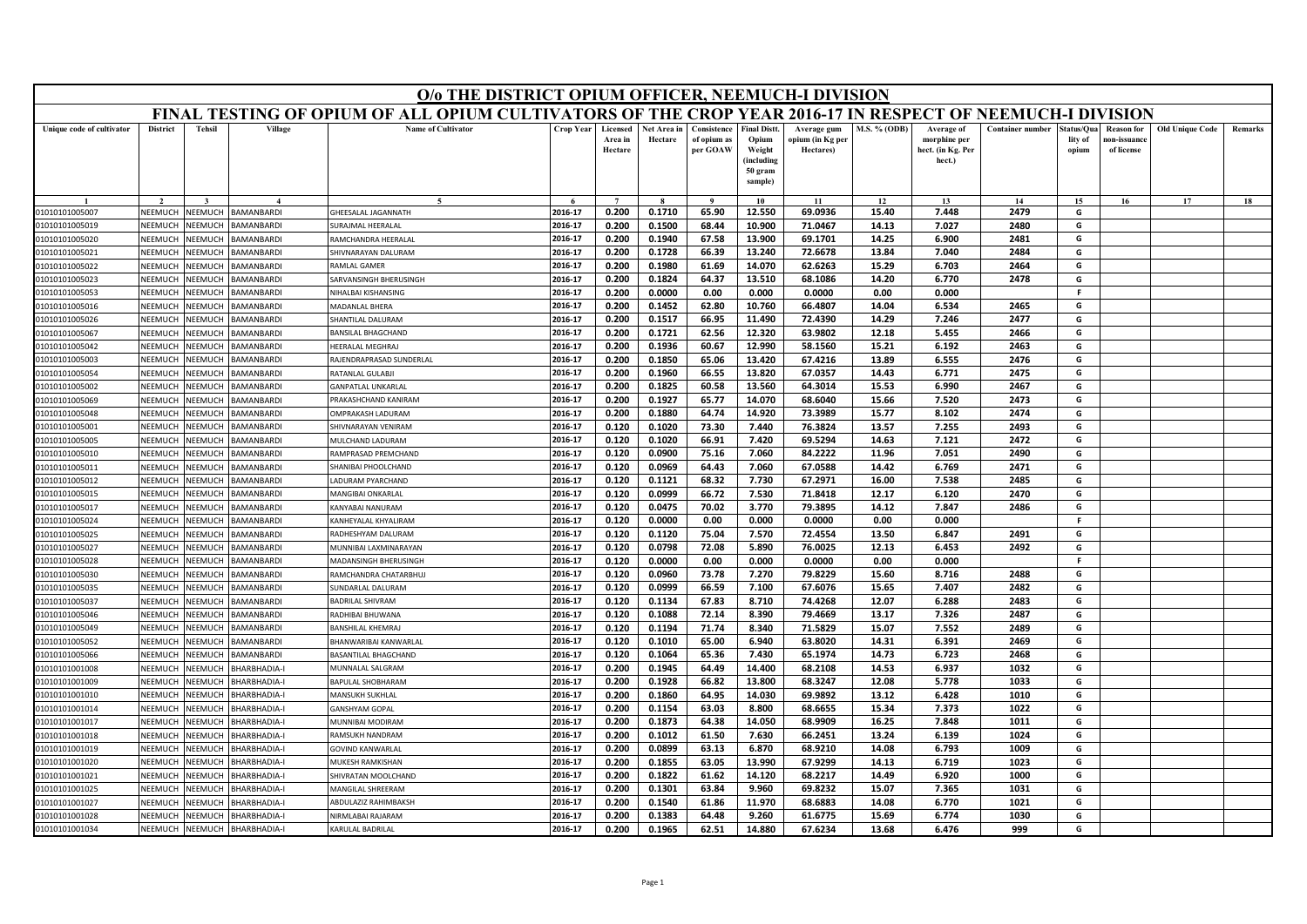|                                  | O/o THE DISTRICT OPIUM OFFICER, NEEMUCH-I DIVISION<br>FINAL TESTING OF OPIUM OF ALL OPIUM CULTIVATORS OF THE CROP YEAR 2016-17 IN RESPECT OF NEEMUCH-I DIVISION |                    |                                   |                                             |                    |                                |                        |                                        |                                                                            |                                              |                |                                                           |                         |                               |                                                |                 |         |
|----------------------------------|-----------------------------------------------------------------------------------------------------------------------------------------------------------------|--------------------|-----------------------------------|---------------------------------------------|--------------------|--------------------------------|------------------------|----------------------------------------|----------------------------------------------------------------------------|----------------------------------------------|----------------|-----------------------------------------------------------|-------------------------|-------------------------------|------------------------------------------------|-----------------|---------|
|                                  |                                                                                                                                                                 |                    |                                   |                                             |                    |                                |                        |                                        |                                                                            |                                              |                |                                                           |                         |                               |                                                |                 |         |
| Unique code of cultivator        | <b>District</b>                                                                                                                                                 | <b>Tehsil</b>      | Village                           | <b>Name of Cultivator</b>                   | Crop Year          | Licensed<br>Area in<br>Hectare | Net Area in<br>Hectare | Consistence<br>of opium as<br>per GOAW | <b>Final Distt.</b><br>Opium<br>Weight<br>(including<br>50 gram<br>sample) | Average gum<br>opium (in Kg per<br>Hectares) | M.S. % (ODB)   | Average of<br>morphine per<br>hect. (in Kg. Per<br>hect.) | <b>Container number</b> | tatus/Qua<br>lity of<br>opium | <b>Reason for</b><br>10n-issuanc<br>of license | Old Unique Code | Remarks |
|                                  |                                                                                                                                                                 |                    |                                   |                                             |                    |                                |                        |                                        | 10                                                                         | 11                                           | 12             | 13                                                        | 14                      | 15                            | 16                                             | 17              | 18      |
| 01010101001038                   | NEEMUCH                                                                                                                                                         | NEEMUCH            | <b>BHARBHADIA-I</b>               | PRAKASH AMRAI AI                            | 2016-17            | 0.200                          | 0.1840                 | 63.86                                  | 13.140                                                                     | 65.1467                                      | 14.34          | 6.540                                                     | 1016                    | G                             |                                                |                 |         |
| 01010101001040                   | NEEMUCH                                                                                                                                                         | NEEMUCH            | BHARBHADIA-I                      | SATAYNARAYAN MOOLCHAND                      | 2016-17            | 0.200                          | 0.1351                 | 61.43                                  | 9.940                                                                      | 64.5670                                      | 12.65          | 5.717                                                     | 1005                    | G                             |                                                |                 |         |
| 01010101001041                   | NEEMUCH                                                                                                                                                         | NEEMUCH            | BHARBHADIA-I                      | SAJJANBAI PREMSUKH                          | 2016-17            | 0.200                          | 0.1982                 | 63.07                                  | 14.170                                                                     | 64.4147                                      | 12.89          | 5.812                                                     | 1006                    | G                             |                                                |                 |         |
| 01010101001045                   | NEEMUCH                                                                                                                                                         | NEEMUCH            | BHARBHADIA-I                      | <b>BAPULAL KHANYLIRAM</b>                   | 2016-17            | 0.200                          | 0.1824                 | 58.43                                  | 13.310                                                                     | 60.9101                                      | 12.82          | 5.466                                                     | 1001                    | G                             |                                                |                 |         |
| 01010101001046                   | NEEMUCH                                                                                                                                                         | NEEMUCH            | BHARBHADIA-I                      | <b>IQBAL ABDULAZIZ</b>                      | 2016-17            | 0.200                          | 0.1553                 | 63.10                                  | 12.120                                                                     | 70.3477                                      | 14.15          | 6.968                                                     | 1029                    | G                             |                                                |                 |         |
| 01010101001048                   | NEEMUCH                                                                                                                                                         | NEEMUCH            | BHARBHADIA-I                      | RAMLAL VARDICHAND                           | 2016-17            | 0.200                          | 0.1535                 | 54.69                                  | 11.430                                                                     | 58.1759                                      | 20.48          | 8.340                                                     | 1028                    | G                             |                                                |                 |         |
| 01010101001050                   | NEEMUCH                                                                                                                                                         | NEEMUCH            | BHARBHADIA-I                      | KAMALKUMAR BAPULAI                          | 2016-17            | 0.200                          | 0.1978                 | 64.04                                  | 15.010                                                                     | 69.4237                                      | 12.63          | 6.138                                                     | 1027                    | G                             |                                                |                 |         |
| 01010101001052                   | NEEMUCI                                                                                                                                                         | NEEMUCH            | BHARBHADIA-I                      | SATAYNARAYAN KACHRULAL                      | 2016-17            | 0.200                          | 0.1766                 | 58.87                                  | 13.950                                                                     | 66.4326                                      | 13.01          | 6.050                                                     | 1020                    | G                             |                                                |                 |         |
| 01010101001061                   | NEEMUCH                                                                                                                                                         | NEEMUCH            | BHARBHADIA-I                      | MODIRAM MANGILAL                            | 2016-17            | 0.200                          | 0.1962                 | 63.47                                  | 13.880                                                                     | 64.1437                                      | 14.56          | 6.538                                                     | 1026                    | G                             |                                                |                 |         |
| 01010101001062                   | NEEMUCH                                                                                                                                                         | NEEMUCH            | BHARBHADIA-I                      | AYODHYABAI AMBALAI                          | 2016-17            | 0.200                          | 0.1517                 | 60.46                                  | 10.870                                                                     | 61.8919                                      | 14.80          | 6.412                                                     | 1019                    | G                             |                                                |                 |         |
| 01010101001063                   | NEEMUCH                                                                                                                                                         | NEEMUCH            | BHARBHADIA-I                      | RAJKUNWARBAI PANNALAL                       | 2016-17            | 0.200                          | 0.1810                 | 62.99                                  | 13.530                                                                     | 67.2652                                      | 14.22          | 6.696                                                     | 1025                    | G                             |                                                |                 |         |
| 01010101001065                   | NEEMUCH                                                                                                                                                         | VEEMUCH            | <b>HARBHADIA-I</b>                | ASKUNWAR CHATARBHUJ                         | 2016-17            | 0.200                          | 0.1858                 | 66.39                                  | 13.870                                                                     | 70.8019                                      | 14.61          | 7.241                                                     | 1017                    | G                             |                                                |                 |         |
| 01010101001067                   | NEEMUCH                                                                                                                                                         | VEEMUCH            | BHARBHADIA-I                      | <b>MANGILAL PANNALAI</b>                    | 2016-17            | 0.200                          | 0.1808                 | 66.88                                  | 13.740                                                                     | 72.6106                                      | 13.32          | 6.770                                                     | 1018                    | G                             |                                                |                 |         |
| 01010101001068                   | NEEMUCH                                                                                                                                                         | VEEMUCH            | BHARBHADIA-I                      | MEGRAJ PANNALAL                             | 2016-17            | 0.200                          | 0.2020                 | 63.45                                  | 14.740                                                                     | 66.1436                                      | 12.91          | 5.977                                                     | 1007                    | G                             |                                                |                 |         |
| 01010101001072                   | NEEMUCI                                                                                                                                                         | VEEMUCH            | <b>BHARBHADIA-I</b>               | RAMPAYRIBAI MANGILAL                        | 2016-17            | 0.200                          | 0.2012                 | 63.00                                  | 14.900                                                                     | 66.6501                                      | 11.92          | 5.561                                                     | 1008                    | G                             |                                                |                 |         |
| 01010101001081<br>01010101001082 | NEEMUCH<br>NEEMUCH                                                                                                                                              | VEEMUCH<br>NEEMUCH | BHARBHADIA-I<br>BHARBHADIA-I      | SATAYANARAYAN SALAGRAM                      | 2016-17            | 0.200                          | 0.2000                 | 58.88                                  | 14.970                                                                     | 62.9600                                      | 11.53          | 5.081                                                     | 1002                    | G<br>G                        |                                                |                 |         |
|                                  | NEEMUC                                                                                                                                                          |                    |                                   | <b>VISHULAL MANGILAL</b>                    | 2016-17<br>2016-17 | 0.200<br>0.200                 | 0.1866                 | 60.29<br>65.03                         | 13.760<br>12.940                                                           | 63.5102                                      | 14.16<br>13.42 | 6.295<br>6.316                                            | 1003<br>1015            | G                             |                                                |                 |         |
| 01010101001083                   |                                                                                                                                                                 | VEEMUCI            | <b>BHARBHADIA-I</b>               | KHUSALAYBAI GHEESHU                         |                    |                                | 0.1788                 |                                        |                                                                            | 67.2315                                      |                |                                                           |                         |                               |                                                |                 |         |
| 01010101001085                   | NEEMUCH                                                                                                                                                         | NEEMUCH            | BHARBHADIA-I                      | SUNDERBAI BHANWARLAL<br>BAGDIRAM GHEESHULAL | 2016-17<br>2016-17 | 0.200                          | 0.1511                 | 64.47                                  | 10.720                                                                     | 65.3408                                      | 15.37<br>13.30 | 7.030<br>5.798                                            | 1014<br>1004            | G<br>G                        |                                                |                 |         |
| 01010101001086                   | NEEMUCH                                                                                                                                                         | NEEMUCH            | BHARBHADIA-I                      |                                             | 2016-17            | 0.200<br>0.200                 | 0.1800<br>0.1181       | 60.83<br>65.48                         | 12.900<br>8.840                                                            | 62.2778<br>70.0169                           | 12.78          | 6.264                                                     | 1013                    | G                             |                                                |                 |         |
| 01010101001089<br>01010101001091 | NEEMUCI<br>NEEMUCH                                                                                                                                              | VEEMUCI<br>VEEMUCH | HARBHADIA-I<br><b>HARBHADIA-I</b> | CHAGANLAL DHANRAJ<br>HAZARILAL MOHANLAI     | 2016-17            | 0.200                          | 0.1901                 | 63.68                                  | 14.540                                                                     | 69.5792                                      | 15.48          | 7.540                                                     | 1012                    | G                             |                                                |                 |         |
| 01010101001093                   | VEEMUCH                                                                                                                                                         | VEEMUCH            | BHARBHADIA-I                      | BHANWARLAL BHAWANIRAM                       | 2016-17            | 0.200                          | 0.1985                 | 66.12                                  | 13.990                                                                     | 66.5743                                      | 13.57          | 6.324                                                     | 1071                    | G                             |                                                |                 |         |
| 01010101001094                   | NEEMUCI                                                                                                                                                         | VEEMUCH            | <b>BHARBHADIA-I</b>               | <b>SUNIL JAGDISH</b>                        | 2016-17            | 0.200                          | 0.1827                 | 62.55                                  | 13.480                                                                     | 65.9278                                      | 17.43          | 8.044                                                     | 1052                    | G                             |                                                |                 |         |
| 01010101001096                   | NEEMUCH                                                                                                                                                         | NEEMUCH            | BHARBHADIA-I                      | MANGILAL KACHRU                             | 2016-17            | 0.200                          | 0.1787                 | 62.12                                  | 12.890                                                                     | 64.0123                                      | 11.90          | 5.332                                                     | 1053                    | G                             |                                                |                 |         |
| 01010101001102                   | NEEMUCH                                                                                                                                                         | NEEMUCH            | BHARBHADIA-I                      | RADHESHYAM BHEEMA                           | 2016-17            | 0.200                          | 0.1003                 | 62.19                                  | 7.490                                                                      | 66.3410                                      | 13.43          | 6.237                                                     | 1054                    | G                             |                                                |                 |         |
| 01010101001104                   | NEEMUCI                                                                                                                                                         | VEEMUCH            | BHARBHADIA-I                      | RADHESHYAM KHANYALI                         | 2016-17            | 0.200                          | 0.1480                 | 64.27                                  | 10.850                                                                     | 67.3108                                      | 14.47          | 6.818                                                     | 1070                    | G                             |                                                |                 |         |
| 01010101001105                   | NEEMUCH                                                                                                                                                         | NEEMUCH            | BHARBHADIA-I                      | BAPULAL KANWARLAL                           | 2016-17            | 0.200                          | 0.2034                 | 64.35                                  | 15.110                                                                     | 68.2891                                      | 15.20          | 7.266                                                     | 1076                    | G                             |                                                |                 |         |
| 01010101001108                   | NEEMUCH                                                                                                                                                         | NEEMUCH            | BHARBHADIA-I                      | <b>BANSI LALGHASHI</b>                      | 2016-17            | 0.200                          | 0.1842                 | 66.21                                  | 13.300                                                                     | 68.2953                                      | 13.25          | 6.334                                                     | 1057                    | G                             |                                                |                 |         |
| 01010101001111                   | NEEMUCH                                                                                                                                                         | VEEMUCH            | BHARBHADIA-I                      | BASANTIBAI VARDICHAND                       | 2016-17            | 0.200                          | 0.1773                 | 63.66                                  | 13.420                                                                     | 68.8381                                      | 14.31          | 6.895                                                     | 1034                    | G                             |                                                |                 |         |
| 01010101001112                   | NEEMUCH                                                                                                                                                         | <b>NEEMUCH</b>     | BHARBHADIA-I                      | <b>HENRAM BADRILAL</b>                      | 2016-17            | 0.200                          | 0.1994                 | 66.38                                  | 14.470                                                                     | 68.8164                                      | 16.87          | 8.126                                                     | 1040                    | G                             |                                                |                 |         |
| 01010101001114                   | NEEMUCH                                                                                                                                                         | NEEMUCH            | BHARBHADIA-I                      | <b>NIRBHYRAM SITARAM</b>                    | 2016-17            | 0.200                          | 0.1520                 | 65.02                                  | 11.170                                                                     | 68.2566                                      | 12.41          | 5.930                                                     | 1059                    | G                             |                                                |                 |         |
| 01010101001116                   | NEEMUCH                                                                                                                                                         | NEEMUCH            | BHARBHADIA-I                      | MANGILAL KESHURAM                           | 2016-17            | 0.200                          | 0.1905                 | 64.90                                  | 13.970                                                                     | 67.9895                                      | 12.05          | 5.735                                                     | 1060                    | G                             |                                                |                 |         |
| 01010101001118                   | NEEMUCH                                                                                                                                                         | NEEMUCH            | BHARBHADIA-I                      | SHWARLAL PRABHULAL                          | 2016-17            | 0.200                          | 0.1936                 | 60.62                                  | 14.230                                                                     | 63.6519                                      | 12.24          | 5.454                                                     | 1055                    | G                             |                                                |                 |         |
| 01010101001123                   | NEEMUCH                                                                                                                                                         | NEEMUCH            | BHARBHADIA-I                      | MANGILAL CHOKHILAL                          | 2016-17            | 0.200                          | 0.1847                 | 65.11                                  | 14.050                                                                     | 70.7580                                      | 13.96          | 6.914                                                     | 1056                    | G                             |                                                |                 |         |
| 01010101001126                   | NEEMUCH                                                                                                                                                         | NEEMUCH            | BHARBHADIA-I                      | RAMESHWAR DHANRAJ                           | 2016-17            | 0.200                          | 0.1557                 | 65.69                                  | 11.120                                                                     | 67.0199                                      | 12.03          | 5.644                                                     | 1077                    | G                             |                                                |                 |         |
| 01010101001128                   | NEEMUCH                                                                                                                                                         | <b>NEEMUCH</b>     | BHARBHADIA-I                      | SAMPATRAI GANPAT                            | 2016-17            | 0.200                          | 0.1954                 | 63.79                                  | 13.850                                                                     | 64.5906                                      | 10.42          | 4.711                                                     | 1058                    | G                             |                                                |                 |         |
| 01010101001129                   | VEEMUCH                                                                                                                                                         | VEEMUCH            | <b>HARBHADIA-I</b>                | <b>BHAGCHAND RAMPRATHAP</b>                 | 2016-17            | 0.200                          | 0.1469                 | 67.34                                  | 10.790                                                                     | 70.6603                                      | 15.25          | 7.543                                                     | 1044                    | G                             |                                                |                 |         |
| 01010101001132                   | NEEMUCH                                                                                                                                                         | VEEMUCH            | <b>BHARBHADIA-I</b>               | BADAMBAI HAZARILAL                          | 2016-17            | 0.200                          | 0.1890                 | 65.17                                  | 13.270                                                                     | 65.3651                                      | 12.06          | 5.518                                                     | 1035                    | G                             |                                                |                 |         |
| 01010101001133                   | NEEMUCH                                                                                                                                                         | <b>NEEMUCH</b>     | BHARBHADIA-I                      | <b>AMNALAL JITMAL</b>                       | 2016-17            | 0.200                          | 0.1912                 | 65.77                                  | 13.860                                                                     | 68.1067                                      | 14.05          | 6.699                                                     | 1072                    | G                             |                                                |                 |         |
| 01010101001134                   | VEEMUCI                                                                                                                                                         | VEEMUCH            | <b>BHARBHADIA-I</b>               | MATHURABAI SHAMBHULAL                       | 2016-17            | 0.200                          | 0.1518                 | 57.51                                  | 11.420                                                                     | 61.8050                                      | 16.94          | 7.329                                                     | 1049                    | G                             |                                                |                 |         |
| 01010101001138                   | <b>NFFMUCH</b>                                                                                                                                                  | NFFMUCH            | BHARBHADIA-I                      | BHAPULAL CHATARBHUJ                         | 2016-17            | 0.200                          | 0.1993                 | 67.93                                  | 14.020                                                                     | 68.2639                                      | 14.01          | 6.695                                                     | 1073                    | G                             |                                                |                 |         |
| 01010101001139                   | NEEMUCH                                                                                                                                                         | VEEMUCH            | BHARBHADIA-I                      | SHALIGRAM GANESH                            | 2016-17            | 0.200                          | 0.1896                 | 66.28                                  | 13.920                                                                     | 69.5148                                      | 10.59          | 5.153                                                     | 1074                    | G                             |                                                |                 |         |
| 01010101001141                   | NEEMUCI                                                                                                                                                         | VEEMUCH            | <b>BHARBHADIA-I</b>               | ACHRULAL SHOBHARAM                          | 2016-17            | 0.200                          | 0.1187                 | 61.95                                  | 8.590                                                                      | 64.0438                                      | 12.54          | 5.622                                                     | 1050                    | G                             |                                                |                 |         |
| 01010101001144                   | NEEMUCH                                                                                                                                                         | VEEMUCH            | <b>HARBHADIA-I</b>                | NATHULAL MANGILAI                           | 2016-17            | 0.200                          | 0.1508                 | 63.81                                  | 11.330                                                                     | 68.4881                                      | 14.18          | 6.798                                                     | 1051                    | G                             |                                                |                 |         |
| 01010101001146                   | NEEMUCH                                                                                                                                                         | NEEMUCH            | BHARBHADIA-I                      | MANGILAL SITARAM                            | 2016-17            | 0.200                          | 0.1339                 | 64.70                                  | 9.590                                                                      | 66.1987                                      | 11.30          | 5.236                                                     | 1075                    | G                             |                                                |                 |         |
| 01010101001147                   | NEEMUCH                                                                                                                                                         | NEEMUCH            | BHARBHADIA-I                      | SUJANMAL KANHAIYALAI                        | 2016-17            | 0.200                          | 0.1862                 | 55.99                                  | 13.150                                                                     | 56.4876                                      | 19.47          | 7.699                                                     | 1048                    | G                             |                                                |                 |         |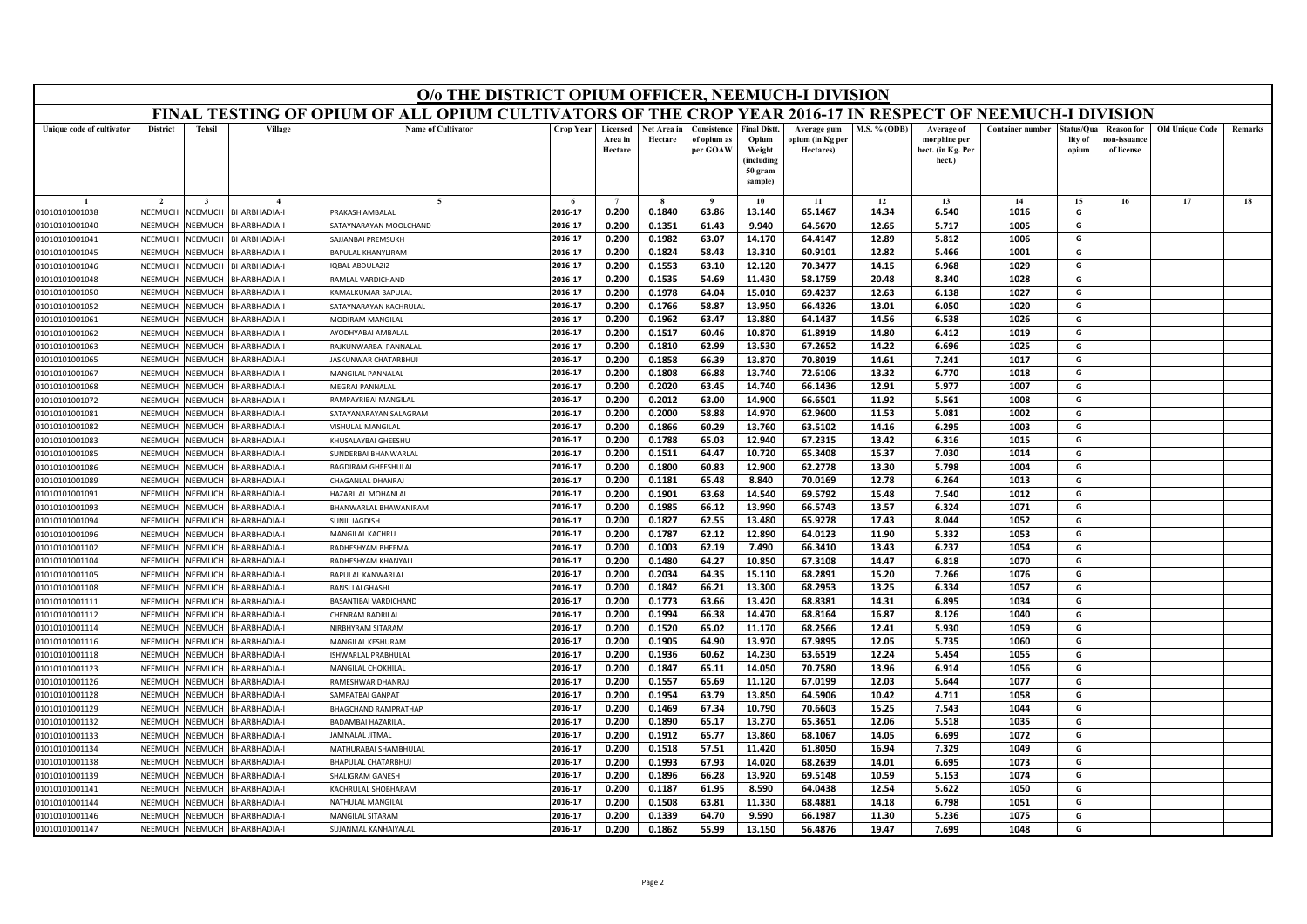|                                  | O/o THE DISTRICT OPIUM OFFICER, NEEMUCH-I DIVISION<br>FINAL TESTING OF OPIUM OF ALL OPIUM CULTIVATORS OF THE CROP YEAR 2016-17 IN RESPECT OF NEEMUCH-I DIVISION |                    |                                     |                                                |                    |                                |                        |                                        |                                                                            |                                              |                     |                                                           |                         |                               |                                                |                        |         |
|----------------------------------|-----------------------------------------------------------------------------------------------------------------------------------------------------------------|--------------------|-------------------------------------|------------------------------------------------|--------------------|--------------------------------|------------------------|----------------------------------------|----------------------------------------------------------------------------|----------------------------------------------|---------------------|-----------------------------------------------------------|-------------------------|-------------------------------|------------------------------------------------|------------------------|---------|
|                                  |                                                                                                                                                                 |                    |                                     |                                                |                    |                                |                        |                                        |                                                                            |                                              |                     |                                                           |                         |                               |                                                |                        |         |
| Unique code of cultivator        | <b>District</b>                                                                                                                                                 | <b>Tehsil</b>      | Village                             | <b>Name of Cultivator</b>                      | Crop Year          | Licensed<br>Area in<br>Hectare | Net Area in<br>Hectare | Consistence<br>of opium as<br>per GOAW | <b>Final Distt.</b><br>Opium<br>Weight<br>(including<br>50 gram<br>sample) | Average gum<br>opium (in Kg per<br>Hectares) | <b>M.S. % (ODB)</b> | Average of<br>morphine per<br>hect. (in Kg. Per<br>hect.) | <b>Container number</b> | tatus/Qua<br>lity of<br>opium | <b>Reason for</b><br>10n-issuanc<br>of license | <b>Old Unique Code</b> | Remarks |
|                                  |                                                                                                                                                                 |                    |                                     |                                                |                    |                                |                        |                                        | 10                                                                         | 11                                           | 12                  | 13                                                        | 14                      | 15                            | 16                                             | 17                     | 18      |
| 01010101001117                   | NEEMUCH                                                                                                                                                         | NEEMUCH            | <b>BHARBHADIA-I</b>                 | <b>JAGDISH MOTILAL</b>                         | 2016-17            | 0.200                          | 0.1906                 | 64.97                                  | 13.860                                                                     | 67.4921                                      | 13.42               | 6.340                                                     | 1042                    | G                             |                                                |                        |         |
| 01010101001140                   | NEEMUCH                                                                                                                                                         | NEEMUCH            | BHARBHADIA-I                        | <b>GOPAL MANGILAL</b>                          | 2016-17            | 0.200                          | 0.1921                 | 63.60                                  | 14.060                                                                     | 66.5018                                      | 15.28               | 7.113                                                     | 1043                    | G                             |                                                |                        |         |
| 01010101001125                   | NEEMUCH                                                                                                                                                         | NEEMUCH            | BHARBHADIA-I                        | NANDLAL CHAGANLAL                              | 2016-17            | 0.200                          | 0.0999                 | 62.35                                  | 7.230                                                                      | 64.4645                                      | 18.33               | 8.271                                                     | 1036                    | G                             |                                                |                        |         |
| 01010101001002                   | NEEMUCH                                                                                                                                                         | NEEMUCH            | BHARBHADIA-I                        | <b>GOVIND MOTILAL</b>                          | 2016-17            | 0.120                          | 0.0713                 | 64.42                                  | 5.540                                                                      | 71.5007                                      | 14.17               | 7.093                                                     | 1037                    | G                             |                                                |                        |         |
| 01010101001006                   | NEEMUCH                                                                                                                                                         | NEEMUCH            | BHARBHADIA-I                        | ILADHAR SUNDARLAL                              | 2016-17            | 0.120                          | 0.1073                 | 67.28                                  | 7.650                                                                      | 68.5275                                      | 13.06               | 6.265                                                     | 1047                    | G                             |                                                |                        |         |
| 01010101001007                   | NEEMUCH                                                                                                                                                         | NEEMUCH            | BHARBHADIA-I                        | JAGANNATH RAMCHANDRA                           | 2016-17            | 0.120                          | 0.1036                 | 62.05                                  | 3.980                                                                      | 34.0541                                      | 13.65               | 3.254                                                     | 1038                    | G                             |                                                |                        |         |
| 01010101001015                   | NEEMUCH                                                                                                                                                         | NEEMUCH            | BHARBHADIA-I                        | KAMLESH BANSHILAL                              | 2016-17            | 0.120                          | 0.0886                 | 67.76                                  | 6.560                                                                      | 71.6704                                      | 12.65               | 6.346                                                     | 1067                    | G                             |                                                |                        |         |
| 01010101001030                   | NEEMUCI                                                                                                                                                         | NEEMUCH            | BHARBHADIA-I                        | HENRAM KANWARLAL                               | 2016-17            | 0.120                          | 0.0996                 | 66.44                                  | 7.570                                                                      | 72.1386                                      | 13.67               | 6.903                                                     | 1068                    | G                             |                                                |                        |         |
| 01010101001051                   | NEEMUCH                                                                                                                                                         | NEEMUCH            | BHARBHADIA-I                        | <b>SUBHASH RAMNIWAS</b>                        | 2016-17            | 0.120                          | 0.0000                 | 0.00                                   | 0.000                                                                      | 0.0000                                       | 0.00                | 0.000                                                     |                         | F                             |                                                |                        |         |
| 01010101001055                   | NEEMUCH                                                                                                                                                         | NEEMUCH            | BHARBHADIA-I                        | LILADHAR BALURAM                               | 2016-17            | 0.120                          | 0.1211                 | 66.27                                  | 8.590                                                                      | 67.1511                                      | 14.80               | 6.957                                                     | 1069                    | G                             |                                                |                        |         |
| 01010101001057                   | NEEMUCH                                                                                                                                                         | NEEMUCH            | BHARBHADIA-I                        | GOPILAL KESHURAM                               | 2016-17            | 0.120                          | 0.1155                 | 66.53                                  | 8.890                                                                      | 73.1515                                      | 15.69               | 8.035                                                     | 1041                    | G                             |                                                |                        |         |
| 01010101001060                   | NEEMUCH                                                                                                                                                         | VEEMUCH            | <b>HARBHADIA-I</b>                  | BHANWARIBAI MULCHAND                           | 2016-17            | 0.120                          | 0.1146                 | 65.12                                  | 8.370                                                                      | 67.9407                                      | 14.79               | 7.034                                                     | 1065                    | G                             |                                                |                        |         |
| 01010101001069                   | NEEMUCH                                                                                                                                                         | VEEMUCH            | BHARBHADIA-I                        | MANOHARBAI BHANWARLAL                          | 2016-17            | 0.120                          | 0.1094                 | 65.84                                  | 8.180                                                                      | 70.3291                                      | 12.62               | 6.213                                                     | 1066                    | G                             |                                                |                        |         |
| 01010101001074                   | NEEMUCH                                                                                                                                                         | VEEMUCH            | BHARBHADIA-I                        | KANHFYALAL RAMNARAYAN                          | 2016-17            | 0.120                          | 0.1177                 | 68.10                                  | 8.350                                                                      | 69.0144                                      | 12.57               | 6.073                                                     | 1039                    | G                             |                                                |                        |         |
| 01010101001075                   | NEEMUCI<br>NEEMUCH                                                                                                                                              | VEEMUCH<br>VEEMUCH | <b>BHARBHADIA-I</b><br>BHARBHADIA-I | BAKSHIRAM RAMNARAYAN                           | 2016-17<br>2016-17 | 0.120<br>0.120                 | 0.1187                 | 66.53                                  | 9.150                                                                      | 73.2603                                      | 14.81               | 7.595                                                     | 1063                    | G<br>G                        |                                                |                        |         |
| 01010101001076<br>01010101001079 | NEEMUCH                                                                                                                                                         | NEEMUCH            | BHARBHADIA-I                        | <b>BANSHILAL RATANLAI</b><br>KAILASH BHAGCHAND | 2016-17            | 0.120                          | 0.1088<br>0.0000       | 66.57<br>0.00                          | 8.110<br>0.000                                                             | 70.8915<br>0.0000                            | 15.38<br>0.00       | 7.632<br>0.000                                            | 1046                    | -F                            |                                                |                        |         |
| 01010101001080                   | NEEMUC                                                                                                                                                          | VEEMUCI            | <b>BHARBHADIA-I</b>                 | PARWATIBAI MANGILAL                            | 2016-17            | 0.120                          | 0.0827                 | 63.48                                  | 6.360                                                                      | 69.7461                                      | 11.53               | 5.629                                                     | 1064                    | G                             |                                                |                        |         |
| 01010101001095                   | NEEMUCH                                                                                                                                                         | NEEMUCH            | BHARBHADIA-I                        | KANWARLAL MANGILAL                             | 2016-17            | 0.120                          | 0.1160                 | 67.12                                  | 8.310                                                                      | 68.6897                                      | 13.05               | 6.275                                                     | 1045                    | G                             |                                                |                        |         |
| 01010101001097                   | NEEMUCH                                                                                                                                                         | NEEMUCH            | BHARBHADIA-I                        | MOTILAL KACHRU                                 | 2016-17            | 0.120                          | 0.0986                 | 63.23                                  | 7.580                                                                      | 69.4422                                      | 12.48               | 6.066                                                     | 1061                    | G                             |                                                |                        |         |
| 01010101001099                   | NEEMUCI                                                                                                                                                         | VEEMUCH            | HARBHADIA-I                         | RADHESHYAM RATANLAL                            | 2016-17            | 0.120                          | 0.1011                 | 64.79                                  | 7.410                                                                      | 67.8338                                      | 13.04               | 6.192                                                     | 1062                    | G                             |                                                |                        |         |
| 01010101001054                   | NEEMUCH                                                                                                                                                         | VEEMUCH            | <b>HARBHADIA-II</b>                 | GOPAL AMBALAI                                  | 2016-17            | 0.200                          | 0.1778                 | 67.68                                  | 14.640                                                                     | 79.6119                                      | 13.89               | 7.741                                                     | 1104                    | G                             |                                                |                        |         |
| 01010101001149                   | NEEMUCH                                                                                                                                                         | VEEMUCH            | BHARBHADIA-II                       | <b>KACHRULAL BHANWARLAL</b>                    | 2016-17            | 0.200                          | 0.1892                 | 70.15                                  | 13.600                                                                     | 72.0349                                      | 11.28               | 5.688                                                     | 1084                    | G                             |                                                |                        |         |
| 01010101001150                   | NEEMUCI                                                                                                                                                         | VEEMUCH            | <b>BHARBHADIA-II</b>                | <b>BANSILAL JAYKISHAN</b>                      | 2016-17            | 0.200                          | 0.1531                 | 68.17                                  | 10.910                                                                     | 69.3991                                      | 11.75               | 5.708                                                     | 1103                    | G                             |                                                |                        |         |
| 01010101001151                   | NEEMUCH                                                                                                                                                         | NEEMUCH            | BHARBHADIA-II                       | SITABAI KISHANLAL                              | 2016-17            | 0.200                          | 0.1778                 | 64.86                                  | 13.630                                                                     | 71.0292                                      | 13.15               | 6.538                                                     | 1102                    | G                             |                                                |                        |         |
| 01010101001152                   | NEEMUCH                                                                                                                                                         | NEEMUCH            | BHARBHADIA-II                       | MADANLAL MOHANLAL                              | 2016-17            | 0.200                          | 0.1242                 | 67.17                                  | 8.520                                                                      | 65.8293                                      | 13.35               | 6.151                                                     | 1101                    | G                             |                                                |                        |         |
| 01010101001154                   | NEEMUCI                                                                                                                                                         | VEEMUCH            | BHARBHADIA-II                       | NANDLAL KANWARLAI                              | 2016-17            | 0.200                          | 0.1833                 | 63.06                                  | 13.150                                                                     | 64.6263                                      | 12.51               | 5.659                                                     | 1100                    | G                             |                                                |                        |         |
| 01010101001158                   | NEEMUCH                                                                                                                                                         | NEEMUCH            | BHARBHADIA-II                       | SANTHOSBAI BHANWARLAL                          | 2016-17            | 0.200                          | 0.1416                 | 61.08                                  | 10.130                                                                     | 62.4223                                      | 9.97                | 4.357                                                     | 1087                    | G                             |                                                |                        |         |
| 01010101001160                   | NEEMUCH                                                                                                                                                         | NEEMUCH            | BHARBHADIA-II                       | GULABBAI BALU                                  | 2016-17            | 0.200                          | 0.1510                 | 71.87                                  | 10.610                                                                     | 72.1391                                      | 11.91               | 6.014                                                     | 1105                    | G                             |                                                |                        |         |
| 01010101001161                   | NEEMUCH                                                                                                                                                         | VEEMUCH            | <b>BHARBHADIA-II</b>                | NANDKISHOR JAGDISHCHANDRA                      | 2016-17            | 0.200                          | 0.1237                 | 67.52                                  | 9.230                                                                      | 71.9725                                      | 12.38               | 6.237                                                     | 1083                    | G                             |                                                |                        |         |
| 01010101001162                   | NEEMUCH                                                                                                                                                         | <b>NEEMUCH</b>     | BHARBHADIA-II                       | <b>BHONIBAI BANSILAL</b>                       | 2016-17            | 0.200                          | 0.1800                 | 64.42                                  | 12.730                                                                     | 65.0833                                      | 13.74               | 6.260                                                     | 1099                    | G                             |                                                |                        |         |
| 01010101001163                   | NEEMUCH                                                                                                                                                         | NEEMUCH            | BHARBHADIA-II                       | RAMNIVASH MANGILAL                             | 2016-17            | 0.200                          | 0.1944                 | 67.06                                  | 13.250                                                                     | 65.2984                                      | 12.76               | 5.832                                                     | 1078                    | G                             |                                                |                        |         |
| 01010101001165                   | NEEMUCH                                                                                                                                                         | NEEMUCH            | <b>BHARBHADIA-II</b>                | RAMNIVAS KISHANLAI                             | 2016-17            | 0.200                          | 0.1999                 | 65.93                                  | 15.360                                                                     | 72.3712                                      | 14.15               | 7.168                                                     | 1082                    | G                             |                                                |                        |         |
| 01010101001166                   | NEEMUCH                                                                                                                                                         | NEEMUCH            | BHARBHADIA-II                       | BHANWARIBAI ONKARLAI                           | 2016-17            | 0.200                          | 0.1876                 | 67.70                                  | 14.000                                                                     | 72.1748                                      | 13.65               | 6.896                                                     | 1085                    | G                             |                                                |                        |         |
| 01010101001167                   | NEEMUCH                                                                                                                                                         | NEEMUCH            | BHARBHADIA-II                       | <b>GOPAL MOHANLAL</b>                          | 2016-17            | 0.200                          | 0.1466                 | 64.66                                  | 10.880                                                                     | 68.5539                                      | 11.65               | 5.591                                                     | 1098                    | G                             |                                                |                        |         |
| 01010101001168                   | NEEMUCH                                                                                                                                                         | NEEMUCH            | <b>BHARBHADIA-II</b>                | PARVTIBAI BHAGATRAM                            | 2016-17            | 0.200                          | 0.1583                 | 68.95                                  | 12.230                                                                     | 76.1023                                      | 13.37               | 7.122                                                     | 1086                    | G                             |                                                |                        |         |
| 01010101001169                   | NEEMUCH                                                                                                                                                         | <b>NEEMUCH</b>     | BHARBHADIA-II                       | KAWERIBAI KANWARLAL                            | 2016-17            | 0.200                          | 0.1941                 | 61.47                                  | 14.460                                                                     | 65.4199                                      | 12.62               | 5.779                                                     | 1093                    | G                             |                                                |                        |         |
| 01010101001172                   | VEEMUCH                                                                                                                                                         | VEEMUCH            | BHARBHADIA-II                       | URATRAM NANALAL                                | 2016-17            | 0.200                          | 0.1962                 | 64.63                                  | 14.380                                                                     | 67.6707                                      | 12.25               | 5.803                                                     | 1094                    | G                             |                                                |                        |         |
| 01010101001173                   | NEEMUCH                                                                                                                                                         | VEEMUCH            | <b>BHARBHADIA-II</b>                | SHAMBHRAM NANALAI                              | 2016-17            | 0.200                          | 0.1920                 | 61.82                                  | 15.550                                                                     | 71.5260                                      | 11.95               | 5.983                                                     | 1095                    | G                             |                                                |                        |         |
| 01010101001175                   | NEEMUCH                                                                                                                                                         | <b>NEEMUCH</b>     | BHARBHADIA-II                       | SUNDERLAL SHANKARLAL                           | 2016-17            | 0.200                          | 0.2041                 | 67.78                                  | 14.490                                                                     | 68.7408                                      | 13.44               | 6.467                                                     | 1079                    | G                             |                                                |                        |         |
| 01010101001176                   | VEEMUCH                                                                                                                                                         | VEEMUCH            | <b>BHARBHADIA-II</b>                | HOKINGIR SHIVNARAYAN                           | 2016-17            | 0.200                          | 0.1895                 | 62.13                                  | 13.860                                                                     | 64.9182                                      | 12.10               | 5.498                                                     | 1092                    | G                             |                                                |                        |         |
| 01010101001177                   | NFFMUCH                                                                                                                                                         | NFFMUCH            | BHARBHADIA-II                       | <b>GOPAL SHRIRAM</b>                           | 2016-17            | 0.200                          | 0.1003                 | 72.70                                  | 6.930                                                                      | 71.7547                                      | 13.84               | 6.952                                                     | 1106                    | G                             |                                                |                        |         |
| 01010101001180                   | NEEMUCH                                                                                                                                                         | VEEMUCH            | BHARBHADIA-II                       | SHAMBHUBAI BANSIDAS                            | 2016-17            | 0.200                          | 0.1875                 | 65.65                                  | 13.480                                                                     | 67.4240                                      | 11.52               | 5.437                                                     | 1097                    | G                             |                                                |                        |         |
| 01010101001185                   | NEEMUCI                                                                                                                                                         | VEEMUCH            | <b>BHARBHADIA-II</b>                | <b>BADRILAL NARULAL</b>                        | 2016-17            | 0.200                          | 0.2005                 | 63.29                                  | 14.570                                                                     | 65.7007                                      | 12.92               | 5.942                                                     | 1096                    | G                             |                                                |                        |         |
| 01010101001186                   | NEEMUCH                                                                                                                                                         | VEEMUCH            | <b>BHARBHADIA-II</b>                | RAMNIVAS CHOKILAI                              | 2016-17            | 0.200                          | 0.1910                 | 66.28                                  | 14.120                                                                     | 70.0000                                      | 14.09               | 6.904                                                     | 1107                    | G                             |                                                |                        |         |
| 01010101001188                   | NEEMUCH                                                                                                                                                         | NEEMUCH            | BHARBHADIA-II                       | SUNDERLAL HAZARILAL                            | 2016-17            | 0.200                          | 0.1798                 | 65.92                                  | 13.000                                                                     | 68.0868                                      | 13.14               | 6.263                                                     | 1081                    | G                             |                                                |                        |         |
| 01010101001190                   | NEEMUCH                                                                                                                                                         | NEEMUCH            | BHARBHADIA-II                       | KARULAL VARDICHAND                             | 2016-17            | 0.200                          | 0.1963                 | 67.02                                  | 14.360                                                                     | 70.0408                                      | 10.61               | 5.202                                                     | 1080                    | G                             |                                                |                        |         |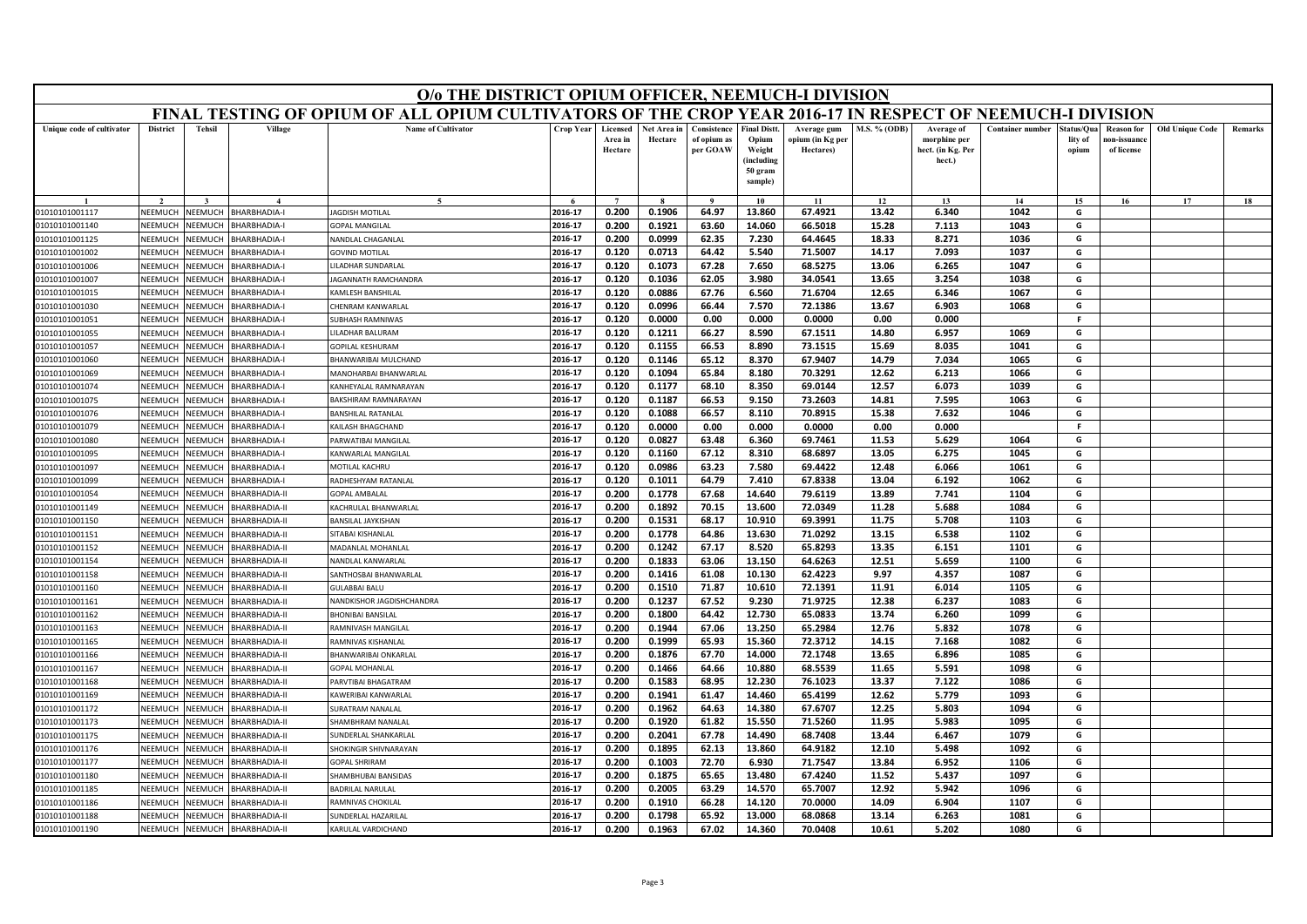|                                  |                    |                    |                                       | O/o THE DISTRICT OPIUM OFFICER, NEEMUCH-I DIVISION                                                        |                    |                                |                        |                                        |                                                                            |                                              |                     |                                                           |                         |                                |                                                |                        |         |
|----------------------------------|--------------------|--------------------|---------------------------------------|-----------------------------------------------------------------------------------------------------------|--------------------|--------------------------------|------------------------|----------------------------------------|----------------------------------------------------------------------------|----------------------------------------------|---------------------|-----------------------------------------------------------|-------------------------|--------------------------------|------------------------------------------------|------------------------|---------|
|                                  |                    |                    |                                       | FINAL TESTING OF OPIUM OF ALL OPIUM CULTIVATORS OF THE CROP YEAR 2016-17 IN RESPECT OF NEEMUCH-I DIVISION |                    |                                |                        |                                        |                                                                            |                                              |                     |                                                           |                         |                                |                                                |                        |         |
| Unique code of cultivator        | <b>District</b>    | <b>Tehsil</b>      | Village                               | <b>Name of Cultivator</b>                                                                                 | <b>Crop Year</b>   | Licensed<br>Area in<br>Hectare | Net Area in<br>Hectare | Consistence<br>of opium as<br>per GOAW | <b>Final Distt.</b><br>Opium<br>Weight<br>(including<br>50 gram<br>sample) | Average gum<br>opium (in Kg per<br>Hectares) | <b>M.S. % (ODB)</b> | Average of<br>morphine per<br>hect. (in Kg. Per<br>hect.) | <b>Container number</b> | Status/Qua<br>lity of<br>opium | <b>Reason for</b><br>10n-issuanc<br>of license | <b>Old Unique Code</b> | Remarks |
|                                  |                    |                    |                                       | $\sim$                                                                                                    |                    | $\overline{ }$                 |                        |                                        | 10                                                                         | 11                                           | 12                  | 13                                                        | 14                      | 15                             | 16                                             | 17                     | 18      |
| 01010101001196                   | NEEMUCH            | NEEMUCH            | <b>BHARBHADIA-II</b>                  | RAMESHWAR CHOKILAL                                                                                        | 2016-17            | 0.200                          | 0.1845                 | 60.70                                  | 12.990                                                                     | 61.0515                                      | 12.49               | 5.338                                                     | 1091                    | G                              |                                                |                        |         |
| 01010101001198                   | NEEMUCH            | NEEMUCH            | <b>BHARBHADIA-II</b>                  | <b>SHAKUBAI MANGILAL</b>                                                                                  | 2016-17            | 0.200                          | 0.1904                 | 61.67                                  | 12.660                                                                     | 58.5767                                      | 10.83               | 4.441                                                     | 1088                    | G                              |                                                |                        |         |
| 01010101001199                   | VEEMUCH            | NEEMUCH            | BHARBHADIA-II                         | <b>SHANTIBAI RAMKAILASH</b>                                                                               | 2016-17            | 0.200                          | 0.1883                 | 62.77                                  | 13.750                                                                     | 65.4806                                      | 13.29               | 6.092                                                     | 1089                    | G                              |                                                |                        |         |
| 01010101001202                   | NEEMUCI            | NEEMUCH            | <b>BHARBHADIA-II</b>                  | MANGILAL BALMUKUND                                                                                        | 2016-17            | 0.200                          | 0.2003                 | 64.17                                  | 14.280                                                                     | 65.3570                                      | 11.66               | 5.334                                                     | 1090                    | G                              |                                                |                        |         |
| 01010101001204                   | NEEMUCH            | NEEMUCH            | <b>HARBHADIA-II</b>                   | DAHRATH KANHEYALAL                                                                                        | 2016-17            | 0.200                          | 0.1906                 | 74.88                                  | 14.130                                                                     | 79.3022                                      | 12.30               | 6.828                                                     | 1159                    | G                              |                                                |                        |         |
| 01010101001210                   | NEEMUCH            | NEEMUCH            | BHARBHADIA-II                         | RAMSUKH MOOLCHAND                                                                                         | 2016-17            | 0.200                          | 0.1972                 | 65.12                                  | 14.590                                                                     | 68.8286                                      | 15.89               | 7.656                                                     | 1134                    | G                              |                                                |                        |         |
| 01010101001211                   | NEEMUCI            | NEEMUCH            | <b>BHARBHADIA-II</b>                  | RAMESHCHAND ONKARLAI                                                                                      | 2016-17            | 0.200                          | 0.1895                 | 63.34                                  | 14.280                                                                     | 68.1847                                      | 15.65               | 7.470                                                     | 1116                    | G                              |                                                |                        |         |
| 01010101001155                   | NEEMUCH            | <b>NEEMUCH</b>     | BHARBHADIA-II                         | SAMANDBAI MANGILAI                                                                                        | 2016-17            | 0.200                          | 0.1869                 | 66.65                                  | 13.400                                                                     | 68.2665                                      | 12.53               | 5.988                                                     | 1135                    | G                              |                                                |                        |         |
| 01010101001201                   | NEEMUCH            | NEEMUCH            | <b>HARBHADIA-II</b>                   | RAMNARAYAN KHYALIRAM                                                                                      | 2016-17            | 0.200                          | 0.1957                 | 63.27                                  | 13.740                                                                     | 63.4594                                      | 14.16               | 6.290                                                     | 1136                    | G                              |                                                |                        |         |
| 01010101001122                   | NEEMUCH            | NEEMUCH            | BHARBHADIA-II                         | <b>AZIMUDHIN KHANZI</b>                                                                                   | 2016-17            | 0.200                          | 0.1980                 | 65.36                                  | 15.000                                                                     | 70.7374                                      | 14.17               | 7.016                                                     | 1137                    | G                              |                                                |                        |         |
| 01010101001088                   | NEEMUCH            | <b>NEEMUCH</b>     | BHARBHADIA-II                         | <b>GHISIBAI BADRILAL</b>                                                                                  | 2016-17            | 0.200                          | 0.1640                 | 67.00                                  | 12.750                                                                     | 74.4146                                      | 13.99               | 7.287                                                     | 1138                    | G                              |                                                |                        |         |
| 01010101001110                   | NEEMUCH            | VEEMUCH            | <b>HARBHADIA-II</b>                   | <b>BRAHIM FAKHIRA</b>                                                                                     | 2016-17            | 0.200                          | 0.2002                 | 65.05                                  | 14.970                                                                     | 69.4855                                      | 13.96               | 6.790                                                     | 1139                    | G                              |                                                |                        |         |
| 01010101001058                   | NFFMUCH            | NFFMUCH            | BHARBHADIA-II                         | <b>MANGILAL RATANLAL</b>                                                                                  | 2016-17            | 0.200                          | 0.2020                 | 63.91                                  | 13.990                                                                     | 63.2327                                      | 14.94               | 6.613                                                     | 1140                    | G                              |                                                |                        |         |
| 01010101001071<br>01010101001234 | NEEMUCH<br>NEEMUCH | VEEMUCH<br>VEEMUCH | BHARBHADIA-II<br><b>BHARBHADIA-II</b> | AGDISH BHANWARLAL<br>SAMANDBAI RATANLAL                                                                   | 2016-17<br>2016-17 | 0.200<br>0.200                 | 0.1924<br>0.1978       | 65.84<br>65.09                         | 14.230<br>14.100                                                           | 69.5634<br>66.2841                           | 13.47<br>13.37      | 6.559<br>6.204                                            | 1150<br>1133            | G<br>G                         |                                                |                        |         |
| 01010101001235                   | NEEMUCH            | NEEMUCH            | BHARBHADIA-II                         | MOTILAL MOLCHAND                                                                                          | 2016-17            | 0.200                          | 0.1964                 | 70.36                                  | 14.030                                                                     | 71.8024                                      | 13.43               | 6.750                                                     | 1154                    | G                              |                                                |                        |         |
| 01010101001119                   | NEEMUCH            | NEEMUCH            | BHARBHADIA-II                         | <b>INDRABAI RAMNARAYAN</b>                                                                                | 2016-17            | 0.200                          | 0.1964                 | 63.80                                  | 14.400                                                                     | 66.8279                                      | 15.82               | 7.400                                                     | 1132                    | G                              |                                                |                        |         |
| 01010101001207                   | NEEMUCI            | <b>NEEMUCH</b>     | <b>BHARBHADIA-II</b>                  | KAMLABAI RATANLAL                                                                                         | 2016-17            | 0.200                          | 0.1555                 | 65.70                                  | 10.890                                                                     | 65.7299                                      | 13.64               | 6.276                                                     | 1151                    | G                              |                                                |                        |         |
| 01010101001178                   | NFFMUCH            | <b>SEEMUCH</b>     | <b>BHARBHADIA-II</b>                  | DINESHCHANDRA BHERULAL                                                                                    | 2016-17            | 0.200                          | 0.1990                 | 62.02                                  | 14.010                                                                     | 62.3769                                      | 14.19               | 6.196                                                     | 1113                    | G                              |                                                |                        |         |
| 01010101001037                   | NEEMUCH            | NEEMUCH            | BHARBHADIA-II                         | SHOBHARAM HAZARILAL                                                                                       | 2016-17            | 0.200                          | 0.1909                 | 61.68                                  | 13.360                                                                     | 61.6658                                      | 14.25               | 6.151                                                     | 1131                    | G                              |                                                |                        |         |
| 01010101001013                   | VEEMUCH            | <b>JEEMUCH</b>     | <b>HARBHADIA-II</b>                   | RAGUVEER BANSILA                                                                                          | 2016-17            | 0.200                          | 0.1067                 | 72.46                                  | 7.440                                                                      | 72.1743                                      | 13.69               | 6.917                                                     | 1158                    | G                              |                                                |                        |         |
| 01010101001084                   | NEEMUCH            | VEEMUCH            | <b>BHARBHADIA-II</b>                  | MANGIBAI RAMNARAYAN                                                                                       | 2016-17            | 0.200                          | 0.1992                 | 62.31                                  | 14.520                                                                     | 64.8845                                      | 14.65               | 6.654                                                     | 1130                    | G                              |                                                |                        |         |
| 01010101001103                   | NEEMUCH            | VEEMUCH            | BHARBHADIA-II                         | YASHODABAI MATHURALAL                                                                                     | 2016-17            | 0.200                          | 0.2021                 | 64.23                                  | 14.240                                                                     | 64.6512                                      | 12.53               | 5.671                                                     | 1152                    | G                              |                                                |                        |         |
| 01010101001124                   | NEEMUCI            | <b>NEEMUCH</b>     | <b>BHARBHADIA-II</b>                  | RATANLAL GHEESALA                                                                                         | 2016-17            | 0.200                          | 0.1222                 | 68.11                                  | 7.760                                                                      | 61.7840                                      | 14.27               | 6.172                                                     | 1153                    | G                              |                                                |                        |         |
| 01010101001208                   | NEEMUCH            | VEEMUCH            | <b>HARBHADIA-II</b>                   | SURAJIBAI KACHRULAL                                                                                       | 2016-17            | 0.200                          | 0.1843                 | 61.27                                  | 13.990                                                                     | 66.4406                                      | 14.13               | 6.572                                                     | 1115                    | G                              |                                                |                        |         |
| 01010101001221                   | NEEMUCH            | NEEMUCH            | BHARBHADIA-II                         | <b>ΒΔΙ ΔΡΑΜ ΡΑΜΡΡΑΤΑΡ</b>                                                                                 | 2016-17            | 0.200                          | 0.1978                 | 71.30                                  | 14.350                                                                     | 73.8979                                      | 12.16               | 6.290                                                     | 1155                    | G                              |                                                |                        |         |
| 01010101001145                   | NEEMUCI            | VEEMUCH            | <b>BHARBHADIA-II</b>                  | RADHESHYAM NANURAM                                                                                        | 2016-17            | 0.200                          | 0.1003                 | 58.83                                  | 7.610                                                                      | 63.7687                                      | 16.73               | 7.468                                                     | 1114                    | G                              |                                                |                        |         |
| 01010101001157                   | NEEMUCH            | VEEMUCH            | BHARBHADIA-II                         | KANWARLAL PANNALAL                                                                                        | 2016-17            | 0.200                          | 0.1489                 | 61.97                                  | 11.060                                                                     | 65.7555                                      | 16.80               | 7.733                                                     | 1129                    | G                              |                                                |                        |         |
| 01010101001031                   | NEEMUCH            | NEEMUCH            | BHARBHADIA-II                         | <b>BANSILAL PRABHULAL</b>                                                                                 | 2016-17            | 0.200                          | 0.1827                 | 60.52                                  | 13.520                                                                     | 63.9792                                      | 15.47               | 6.928                                                     | 1128                    | G                              |                                                |                        |         |
| 01010101001174                   | NEEMUCH            | VEEMUCI            | <b>HARBHADIA-II</b>                   | NARAYAN NATHU                                                                                             | 2016-17            | 0.200                          | 0.1918                 | 65.52                                  | 14.450                                                                     | 70.5162                                      | 14.97               | 7.389                                                     | 1148                    | G                              |                                                |                        |         |
| 01010101001187                   | NEEMUCH            | VEEMUCH            | <b>BHARBHADIA-II</b>                  | <b>BABULAL RATANLAL</b>                                                                                   | 2016-17            | 0.200                          | 0.1759                 | 64.10                                  | 12.600                                                                     | 65.5941                                      | 14.34               | 6.584                                                     | 1149                    | G                              |                                                |                        |         |
| 01010101001237                   | NEEMUCH            | NEEMUCH            | BHARBHADIA-II                         | <b>GOPAL NATHULAL</b>                                                                                     | 2016-17            | 0.200                          | 0.1366                 | 60.62                                  | 10.450                                                                     | 66.2518                                      | 14.17               | 6.571                                                     | 1112                    | G                              |                                                |                        |         |
| 01010101001087                   | NEEMUCI            | NEEMUCH            | BHARBHADIA-II                         | RATANLAL BHEEMA                                                                                           | 2016-17            | 0.200                          | 0.1880                 | 67.60                                  | 14.190                                                                     | 72.8883                                      | 14.26               | 7.276                                                     | 1146                    | G                              |                                                |                        |         |
| 01010101001036                   | NEEMUCH            | <b>NEEMUCH</b>     | BHARBHADIA-II                         | BHAWARLAL MOTILAL                                                                                         | 2016-17            | 0.200                          | 0.1579                 | 60.34                                  | 12.130                                                                     | 66.2191                                      | 14.00               | 6.490                                                     | 1111                    | G                              |                                                |                        |         |
| 01010101001148                   | <b>JEEMUCH</b>     | VEEMUCH            | <b>BHARBHADIA-II</b>                  | BHERULAL BHAWARLAL                                                                                        | 2016-17            | 0.200                          | 0.1046                 | 66.82                                  | 7.570                                                                      | 69.0822                                      | 14.49               | 7.007                                                     | 1147                    | G                              |                                                |                        |         |
| 01010101001219                   | <b>NFFMUCH</b>     | NEEMUCH            | BHARBHADIA-II                         | <b>BALURAM CHAMPALAI</b>                                                                                  | 2016-17            | 0.200                          | 0.0858                 | 66.85                                  | 6.660                                                                      | 74.1259                                      | 14.94               | 7.752                                                     | 1127                    | G                              |                                                |                        |         |
| 01010101001106                   | NEEMUCH            | VEEMUCH            | <b>HARBHADIA-II</b>                   | <b>BAPULAL RATANLAL</b>                                                                                   | 2016-17            | 0.120                          | 0.1105                 | 64.67                                  | 8.270                                                                      | 69.1403                                      | 15.63               | 7.565                                                     | 1126                    | G                              |                                                |                        |         |
| 01010101001109                   | VEEMUCH            | VEEMUCH            | <b>HARBHADIA-II</b>                   | <b>IMPRAKASH RAMGOPAL</b>                                                                                 | 2016-17            | 0.120                          | 0.1100                 | 66.87                                  | 8.230                                                                      | 71.4727                                      | 13.34               | 6.674                                                     | 1144                    | G                              |                                                |                        |         |
| 01010101001115                   | NEEMUCH            | VEEMUCH            | <b>BHARBHADIA-II</b>                  | SATYANARAYAN BHANWARLAI                                                                                   | 2016-17            | 0.120                          | 0.1031                 | 61.32                                  | 7.080                                                                      | 60.1552                                      | 15.49               | 6.523                                                     | 1110                    | G                              |                                                |                        |         |
| 01010101001130                   | NEEMUCH            | <b>NEEMUCH</b>     | BHARBHADIA-II                         | HAJARILAL KACHRU                                                                                          | 2016-17            | 0.120                          | 0.1097                 | 64.61                                  | 8.180                                                                      | 68.8241                                      | 14.02               | 6.755                                                     | 1145                    | G                              |                                                |                        |         |
| 01010101001137                   | <b>NEEMUCI</b>     | IEEMUCH            | <b>HARBHADIA-II</b>                   | BHANWARLAL RAMNARAYAN                                                                                     | 2016-17            | 0.120                          | 0.1109                 | 64.82                                  | 7.640                                                                      | 63.7962                                      | 13.16               | 5.877                                                     | 1125                    | G                              |                                                |                        |         |
| 01010101001142                   | <b>NFFMUCH</b>     | NFFMUCH            | <b>HARBHADIA-II</b>                   | RAMNIWAS RAMPRATAP                                                                                        | 2016-17            | 0.120                          | 0.0171                 | 69.74                                  | 1.240                                                                      | 72.2222                                      | 14.07               | 7.115                                                     | 1156                    | G                              |                                                |                        |         |
| 01010101001143                   | NEEMUCH            | VEEMUCH            | BHARBHADIA-II                         | NANDLAL RATANLAL                                                                                          | 2016-17            | 0.120                          | 0.1113                 | 67.65                                  | 8.070                                                                      | 70.0719                                      | 12.05               | 5.911                                                     | 1124                    | G                              |                                                |                        |         |
| 01010101001153                   | VEEMUCI            | VEEMUCH            | <b>HARBHADIA-II</b>                   | HENRAM NANURAM                                                                                            | 2016-17            | 0.120                          | 0.1159                 | 68.96                                  | 8.230                                                                      | 69.9569                                      | 11.70               | 5.729                                                     | 1157                    | G                              |                                                |                        |         |
| 01010101001164                   | NEEMUCH            | VEEMUCI            | <b>HARBHADIA-II</b>                   | MAZIDKHA NANHFKHA                                                                                         | 2016-17<br>2016-17 | 0.120                          | 0.1121                 | 62.29                                  | 8.120                                                                      | 64.4603                                      | 14.27               | 6.439                                                     | 1123                    | G<br>G                         |                                                |                        |         |
| 01010101001182                   | NEEMUCH            | NFFMUCH            | BHARBHADIA-II                         | <b>KISHANLAL DEVA</b>                                                                                     | 2016-17            | 0.120<br>0.120                 | 0.1133<br>0.0999       | 62.94<br>65.64                         | 8.190<br>7.610                                                             | 64.9956<br>71.4314                           | 14.82<br>14.75      | 6.743<br>7.375                                            | 1122<br>1143            | G                              |                                                |                        |         |
| 01010101001189                   | NEEMUCH            | NEEMUCH            | BHARBHADIA-I                          | SEETABAI KANWARLAL                                                                                        |                    |                                |                        |                                        |                                                                            |                                              |                     |                                                           |                         |                                |                                                |                        |         |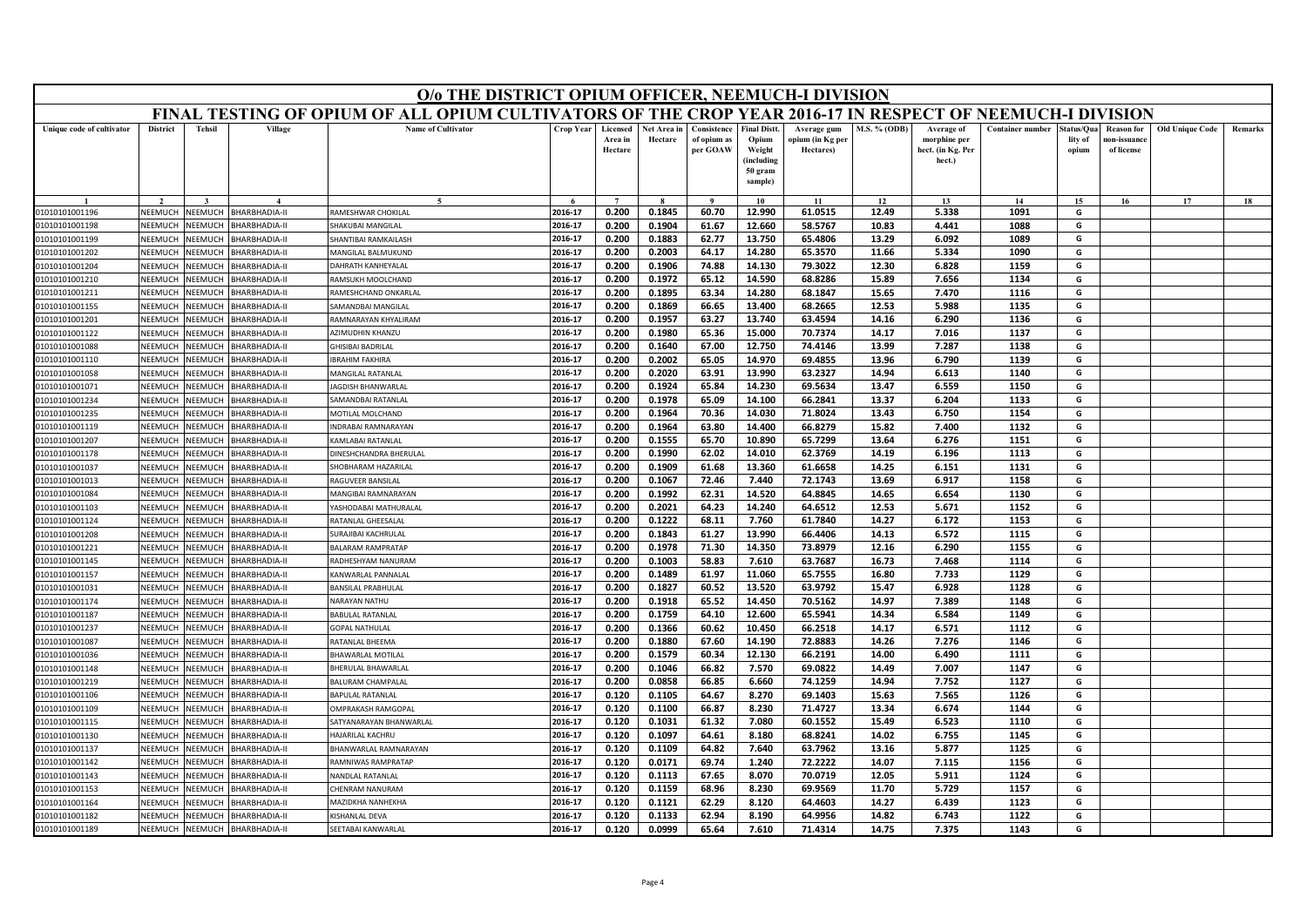|                                  |                    |                    |                                        | O/o THE DISTRICT OPIUM OFFICER, NEEMUCH-I DIVISION                                                        |                    |                                |                        |                                        |                                                                            |                                              |                     |                                                           |                         |                                |                                                |                        |         |
|----------------------------------|--------------------|--------------------|----------------------------------------|-----------------------------------------------------------------------------------------------------------|--------------------|--------------------------------|------------------------|----------------------------------------|----------------------------------------------------------------------------|----------------------------------------------|---------------------|-----------------------------------------------------------|-------------------------|--------------------------------|------------------------------------------------|------------------------|---------|
|                                  |                    |                    |                                        | FINAL TESTING OF OPIUM OF ALL OPIUM CULTIVATORS OF THE CROP YEAR 2016-17 IN RESPECT OF NEEMUCH-I DIVISION |                    |                                |                        |                                        |                                                                            |                                              |                     |                                                           |                         |                                |                                                |                        |         |
| Unique code of cultivator        | <b>District</b>    | <b>Tehsil</b>      | Village                                | <b>Name of Cultivator</b>                                                                                 | <b>Crop Year</b>   | Licensed<br>Area in<br>Hectare | Net Area in<br>Hectare | Consistence<br>of opium as<br>per GOAW | <b>Final Distt.</b><br>Opium<br>Weight<br>(including<br>50 gram<br>sample) | Average gum<br>opium (in Kg per<br>Hectares) | <b>M.S. % (ODB)</b> | Average of<br>morphine per<br>hect. (in Kg. Per<br>hect.) | <b>Container number</b> | Status/Qua<br>lity of<br>opium | <b>Reason for</b><br>10n-issuanc<br>of license | <b>Old Unique Code</b> | Remarks |
|                                  |                    |                    |                                        | $\sim$                                                                                                    |                    | $\overline{7}$                 |                        |                                        | 10                                                                         | 11                                           | 12                  | 13                                                        | 14                      | 15                             | 16                                             | 17                     | 18      |
| 01010101001195                   | NEEMUCH            | NEEMUCH            | <b>BHARBHADIA-II</b>                   | RAIUBAI RAMKARAN                                                                                          | 2016-17            | 0.120                          | 0.1024                 | 64.35                                  | 7.560                                                                      | 67.8711                                      | 13.29               | 6.314                                                     | 1121                    | G                              |                                                |                        |         |
| 01010101001200                   | NEEMUCH            | NEEMUCH            | <b>BHARBHADIA-II</b>                   | PANNALAL NARU                                                                                             | 2016-17            | 0.120                          | 0.1116                 | 63.43                                  | 8.050                                                                      | 65.3584                                      | 14.19               | 6.492                                                     | 1120                    | G                              |                                                |                        |         |
| 01010101001203                   | VEEMUCH            | NEEMUCH            | BHARBHADIA-II                          | ABDULGANI MOHAMMAD                                                                                        | 2016-17            | 0.120                          | 0.0888                 | 61.47                                  | 6.660                                                                      | 65.8559                                      | 14.38               | 6.630                                                     | 1109                    | G                              |                                                |                        |         |
| 01010101001212                   | NEEMUCI            | NEEMUCH            | <b>BHARBHADIA-II</b>                   | KARULAL BHERULAL                                                                                          | 2016-17            | 0.120                          | 0.1052                 | 66.29                                  | 8.520                                                                      | 76.6920                                      | 14.30               | 7.677                                                     | 1119                    | G                              |                                                |                        |         |
| 01010101001216                   | NEEMUCH            | NEEMUCH            | <b>HARBHADIA-II</b>                    | BHANWARBAI KANHEYALAL                                                                                     | 2016-17            | 0.120                          | 0.0982                 | 65.26                                  | 7.360                                                                      | 69.8778                                      | 14.14               | 6.916                                                     | 1118                    | G                              |                                                |                        |         |
| 01010101001217                   | NEEMUCH            | NEEMUCH            | BHARBHADIA-II                          | RAMJAS LAXMINARAYAN                                                                                       | 2016-17            | 0.120                          | 0.1205                 | 70.01                                  | 9.310                                                                      | 77.2697                                      | 13.51               | 7.308                                                     | 1141                    | G                              |                                                |                        |         |
| 01010101001222                   | NEEMUCI            | NEEMUCH            | <b>BHARBHADIA-II</b>                   | SHIVRATAN KANHEYALAI                                                                                      | 2016-17            | 0.120                          | 0.1166                 | 63.82                                  | 8.190                                                                      | 64.0395                                      | 15.79               | 7.078                                                     | 1117                    | G                              |                                                |                        |         |
| 01010101001225                   | NEEMUCH            | <b>NEEMUCH</b>     | BHARBHADIA-II                          | AMNABAI RADHESHYAM                                                                                        | 2016-17            | 0.120                          | 0.1148                 | 59.12                                  | 7.950                                                                      | 58.4843                                      | 14.53               | 5.949                                                     | 1108                    | G                              |                                                |                        |         |
| 01010101001233                   | NEEMUCH            | NEEMUCH            | <b>HARBHADIA-II</b>                    | <b>AMRITRAM CHAGANLAL</b>                                                                                 | 2016-17            | 0.120                          | 0.1067                 | 67.55                                  | 8.200                                                                      | 74.1612                                      | 14.05               | 7.294                                                     | 1142                    | G                              |                                                |                        |         |
| 01010101008015                   | NEEMUCH            | NEEMUCH            | <b>BHOLIYAWAS</b>                      | <b>BABRIBAI PRABHULAL</b>                                                                                 | 2016-17            | 0.200                          | 0.1908                 | 58.61                                  | 13.380                                                                     | 58.7159                                      | 15.68               | 6.445                                                     | 2168                    | G                              |                                                |                        |         |
| 01010101008018                   | NEEMUCH            | <b>NEEMUCH</b>     | BHOLIYAWAS                             | <b>GOPAL NANLAL</b>                                                                                       | 2016-17            | 0.200                          | 0.1818                 | 63.71                                  | 13.390                                                                     | 67.0352                                      | 10.86               | 5.096                                                     | 2169                    | G                              |                                                |                        |         |
| 01010101008019                   | NEEMUCH            | VEEMUCH            | <b>HOLIYAWAS</b>                       | MATHRIBAI DEVILAL                                                                                         | 2016-17            | 0.200                          | 0.1812                 | 56.81                                  | 13.010                                                                     | 58.2726                                      | 12.69               | 5.176                                                     | 2165                    | G                              |                                                |                        |         |
| 01010101008030                   | NEFMUCH            | NFFMUCH            | BHOLIYAWAS                             | DHAPUBAI HEERALAL                                                                                         | 2016-17            | 0.200                          | 0.1801                 | 60.47                                  | 12.520                                                                     | 60.0500                                      | 15.28               | 6.423                                                     | 2166                    | G                              |                                                |                        |         |
| 01010101008005                   | NEEMUCH            | VEEMUCH            | <b>BHOLIYAWAS</b>                      | GANGARAM KANIRAM                                                                                          | 2016-17            | 0.200                          | 0.1967                 | 60.31                                  | 14.250                                                                     | 62.4148                                      | 16.10               | 7.034                                                     | 2167                    | G                              |                                                |                        |         |
| 01010101008020                   | NEEMUCH<br>NEEMUCH | VEEMUCH<br>NEEMUCH | <b>BHOLIYAWAS</b>                      | <b>IUKMICHAND NANURAM</b><br>NANURAM MANGILA                                                              | 2016-17            | 0.200                          | 0.1911                 | 62.23                                  | 14.180                                                                     | 65.9655                                      | 13.77               | 6.358                                                     | 2172<br>2173            | G                              |                                                |                        |         |
| 01010101008027<br>01010101008001 | NEEMUCH            | NEEMUCH            | <b>BHOLIYAWAS</b><br><b>BHOLIYAWAS</b> |                                                                                                           | 2016-17            | 0.200                          | 0.0565                 | 65.87                                  | 4.160                                                                      | 69.2920<br>65.9269                           | 13.77               | 6.678                                                     | 2170                    | G<br>G                         |                                                |                        |         |
|                                  | NEEMUCI            | <b>NEEMUCH</b>     | <b>BHOLIYAWAS</b>                      | BHANWARLAL BAGDIRAM<br>AGDISHCHANDRA PRABHULAL                                                            | 2016-17<br>2016-17 | 0.120<br>0.120                 | 0.1095<br>0.1066       | 65.20<br>62.79                         | 7.750<br>7.680                                                             | 64.6248                                      | 11.67<br>15.77      | 5.385<br>7.134                                            | 2171                    | G                              |                                                |                        |         |
| 01010101008023                   | NFFMUCH            | <b>SEEMUCH</b>     |                                        | HARISHKUMAR JANKILAI                                                                                      | 2016-17            | 0.200                          | 0.1716                 | 69.11                                  | 11.750                                                                     | 67.6049                                      | 13.41               | 6.346                                                     | 1873                    | G                              |                                                |                        |         |
| 01010101024002<br>01010101024004 | NEEMUCH            | NEEMUCH            | <b>BISALWASKALAN</b><br>BISALWASKALAN  | <b>GEETABAI PHOOLCHAND</b>                                                                                | 2016-17            | 0.200                          | 0.1732                 | 70.33                                  | 12.420                                                                     | 72.0497                                      | 11.67               | 5.886                                                     | 1874                    | G                              |                                                |                        |         |
| 01010101024005                   | VEEMUCH            | <b>JEEMUCH</b>     | <b>BISALWASKALAN</b>                   | VISHNUPRASHAD AMRATLAL                                                                                    | 2016-17            | 0.200                          | 0.1964                 | 69.37                                  | 14.490                                                                     | 73.1161                                      | 12.77               | 6.536                                                     | 1870                    | G                              |                                                |                        |         |
| 01010101024007                   | NEEMUCH            | VEEMUCH            | <b>BISALWASKALAN</b>                   | <b>BAPULAL UDAIRAM</b>                                                                                    | 2016-17            | 0.200                          | 0.1845                 | 68.93                                  | 12.480                                                                     | 66.6070                                      | 13.49               | 6.290                                                     | 1871                    | G                              |                                                |                        |         |
| 01010101024011                   | NEEMUCH            | VEEMUCH            | BISALWASKALAN                          | BHUWANIRAM HAZARILAL                                                                                      | 2016-17            | 0.200                          | 0.1858                 | 68.43                                  | 13.710                                                                     | 72.1367                                      | 13.53               | 6.832                                                     | 1872                    | G                              |                                                |                        |         |
| 01010101024014                   | NEEMUCI            | <b>NEEMUCH</b>     | <b>BISALWASKALAN</b>                   | KAMLABAI NATHULAL                                                                                         | 2016-17            | 0.200                          | 0.1946                 | 66.30                                  | 14.170                                                                     | 68.9671                                      | 17.19               | 8.299                                                     | 1863                    | G                              |                                                |                        |         |
| 01010101024015                   | NEEMUCH            | VEEMUCH            | <b>BISALWASKALAN</b>                   | <b>RAMLAL TORIRAM</b>                                                                                     | 2016-17            | 0.200                          | 0.1987                 | 69.53                                  | 14.230                                                                     | 71.1324                                      | 13.25               | 6.598                                                     | 1868                    | G                              |                                                |                        |         |
| 01010101024019                   | NEEMUCH            | NEEMUCH            | BISALWASKALAN                          | DINESHKUMAR HEERALAL                                                                                      | 2016-17            | 0.200                          | 0.1980                 | 67.98                                  | 14.520                                                                     | 71.2172                                      | 11.86               | 5.912                                                     | 1869                    | G                              |                                                |                        |         |
| 01010101024025                   | NEEMUCI            | VEEMUCH            | <b>BISALWASKALAN</b>                   | RAMNIVASH RAMESHWAR                                                                                       | 2016-17            | 0.200                          | 0.1969                 | 62.37                                  | 13.780                                                                     | 62.3565                                      | 14.32               | 6.251                                                     | 1850                    | G                              |                                                |                        |         |
| 01010101024033                   | NEEMUCH            | VEEMUCH            | BISALWASKALAN                          | <b>BADRILAL MODA</b>                                                                                      | 2016-17            | 0.200                          | 0.1951                 | 65.60                                  | 14.050                                                                     | 67.4885                                      | 12.80               | 6.047                                                     | 1862                    | G                              |                                                |                        |         |
| 01010101024036                   | NEEMUCH            | NEEMUCH            | BISALWASKALAN                          | SAVITRIBAI MOTILAL                                                                                        | 2016-17            | 0.200                          | 0.1993                 | 60.78                                  | 14.000                                                                     | 60.9935                                      | 12.62               | 5.388                                                     | 1837                    | G                              |                                                |                        |         |
| 01010101024040                   | NEEMUCH            | VEEMUCH            | <b>BISALWASKALAN</b>                   | <b>GANPATLAL TULSIRAM</b>                                                                                 | 2016-17            | 0.200                          | 0.1891                 | 63.44                                  | 13.580                                                                     | 65.0820                                      | 14.79               | 6.738                                                     | 1851                    | G                              |                                                |                        |         |
| 01010101024045                   | NEEMUCH            | VEEMUCH            | BISALWASKALAN                          | GEETABAI KANWARLAL                                                                                        | 2016-17            | 0.200                          | 0.1957                 | 65.52                                  | 13.420                                                                     | 64.1850                                      | 13.10               | 5.886                                                     | 1859                    | G                              |                                                |                        |         |
| 01010101024042                   | NEEMUCH            | NEEMUCH            | BISALWASKALAN                          | BHERULAL SHOBHARAM                                                                                        | 2016-17            | 0.200                          | 0.1970                 | 65.54                                  | 14.350                                                                     | 68.2030                                      | 15.44               | 7.371                                                     | 1860                    | G                              |                                                |                        |         |
| 01010101024051                   | NEEMUCI            | NEEMUCH            | BISALWASKALAN                          | <b>SURAJMAL ONKARLAI</b>                                                                                  | 2016-17            | 0.200                          | 0.1899                 | 68.53                                  | 11.970                                                                     | 61.7114                                      | 13.05               | 5.637                                                     | 1861                    | G                              |                                                |                        |         |
| 01010101024055                   | NEEMUCH            | <b>NEEMUCH</b>     | BISALWASKALAN                          | MANGILAL MODIRAM                                                                                          | 2016-17            | 0.200                          | 0.1935                 | 64.17                                  | 14.130                                                                     | 66.9406                                      | 12.36               | 5.792                                                     | 1848                    | G                              |                                                |                        |         |
| 01010101024059                   | VEEMUCI            | VEEMUCH            | <b>BISALWASKALAN</b>                   | BHANWARLAL BHAGATRAM                                                                                      | 2016-17            | 0.200                          | 0.1131                 | 65.05                                  | 7.620                                                                      | 62.6083                                      | 15.31               | 6.710                                                     | 1858                    | G                              |                                                |                        |         |
| 01010101024060                   | <b>NFFMUCH</b>     | NEEMUCH            | <b>BISALWASKALAN</b>                   | <b>GHEESALAL NANURAM</b>                                                                                  | 2016-17            | 0.200                          | 0.1024                 | 70.62                                  | 7.230                                                                      | 71.2305                                      | 12.96               | 6.462                                                     | 1866                    | G                              |                                                |                        |         |
| 01010101024063                   | NEEMUCH            | VEEMUCH            | <b>BISALWASKALAN</b>                   | ANKILAL SALGRAM                                                                                           | 2016-17            | 0.200                          | 0.1933                 | 69.36                                  | 13.090                                                                     | 67.0978                                      | 13.70               | 6.435                                                     | 1867                    | G                              |                                                |                        |         |
| 01010101024064                   | VEEMUCH            | VEEMUCH            | <b>BISALWASKALAN</b>                   | AXMINARAYAN UDAIRAM                                                                                       | 2016-17            | 0.200                          | 0.1452                 | 60.73                                  | 11.010                                                                     | 65.7851                                      | 15.10               | 6.953                                                     | 1849                    | G                              |                                                |                        |         |
| 01010101024076                   | NEEMUCH            | VEEMUCH            | <b>BISALWASKALAN</b>                   | NFHRULAL BHANWARLA                                                                                        | 2016-17            | 0.200                          | 0.1990                 | 69.43                                  | 14.480                                                                     | 72.1709                                      | 12.62               | 6.376                                                     | 1856                    | G                              |                                                |                        |         |
| 01010101024077                   | NEEMUCH            | <b>NEEMUCH</b>     | <b>BISALWASKALAN</b>                   | BHERULAL SHAVRAM                                                                                          | 2016-17            | 0.200                          | 0.1962                 | 67.62                                  | 14.150                                                                     | 69.6687                                      | 11.86               | 5.784                                                     | 1865                    | G                              |                                                |                        |         |
| 01010101024079                   | <b>NEEMUCI</b>     | <b>JEEMUCH</b>     | <b>BISALWASKALAN</b>                   | GANGARAM SALIGRAM                                                                                         | 2016-17            | 0.200                          | 0.1832                 | 68.07                                  | 12.960                                                                     | 68.7937                                      | 13.02               | 6.270                                                     | 1857                    | G                              |                                                |                        |         |
| 01010101024083                   | <b>NFFMUCH</b>     | NFFMUCH            | <b>BISALWASKALAN</b>                   | <b>MANGILAL BAGDIRAM</b>                                                                                  | 2016-17            | 0.200                          | 0.1670                 | 63.25                                  | 12.260                                                                     | 66.3353                                      | 14.53               | 6.747                                                     | 1846                    | G                              |                                                |                        |         |
| 01010101024084                   | NEEMUCH            | VEEMUCH            | BISALWASKALAN                          | ULSIRAM ONKARLAL                                                                                          | 2016-17            | 0.200                          | 0.1943                 | 62.99                                  | 14.390                                                                     | 66.6444                                      | 14.19               | 6.620                                                     | 1847                    | G                              |                                                |                        |         |
| 01010101024087                   | VEEMUCI            | VEEMUCH            | <b>BISALWASKALAN</b>                   | <b>SOHANBAI RAMLAL</b>                                                                                    | 2016-17            | 0.200                          | 0.2008                 | 60.26                                  | 14.050                                                                     | 60.2341                                      | 12.88               | 5.431                                                     | 1838                    | G                              |                                                |                        |         |
| 01010101024088                   | NEEMUCH            | VEEMUCI            | <b>BISALWASKALAN</b>                   | SOBHARAM ONKAF                                                                                            | 2016-17            | 0.200                          | 0.1000                 | 67.24                                  | 7.250                                                                      | 69.6400                                      | 13.49               | 6.576                                                     | 1854                    | G                              |                                                |                        |         |
| 01010101024081                   | NEEMUCH            | NEEMUCH            | BISALWASKALAN                          | MODIRAM DEVRAM                                                                                            | 2016-17            | 0.200                          | 0.1482                 | 66.24                                  | 10.970                                                                     | 70.0472                                      | 13.13               | 6.438                                                     | 1855                    | G                              |                                                |                        |         |
| 01010101024089                   | NEEMUCH            | NEEMUCH            | BISALWASKALAN                          | KANHAIYALAL BHERULAL                                                                                      | 2016-17            | 0.200                          | 0.1952                 | 69.61                                  | 13.940                                                                     | 71.0143                                      | 13.82               | 6.870                                                     | 1864                    | G                              |                                                |                        |         |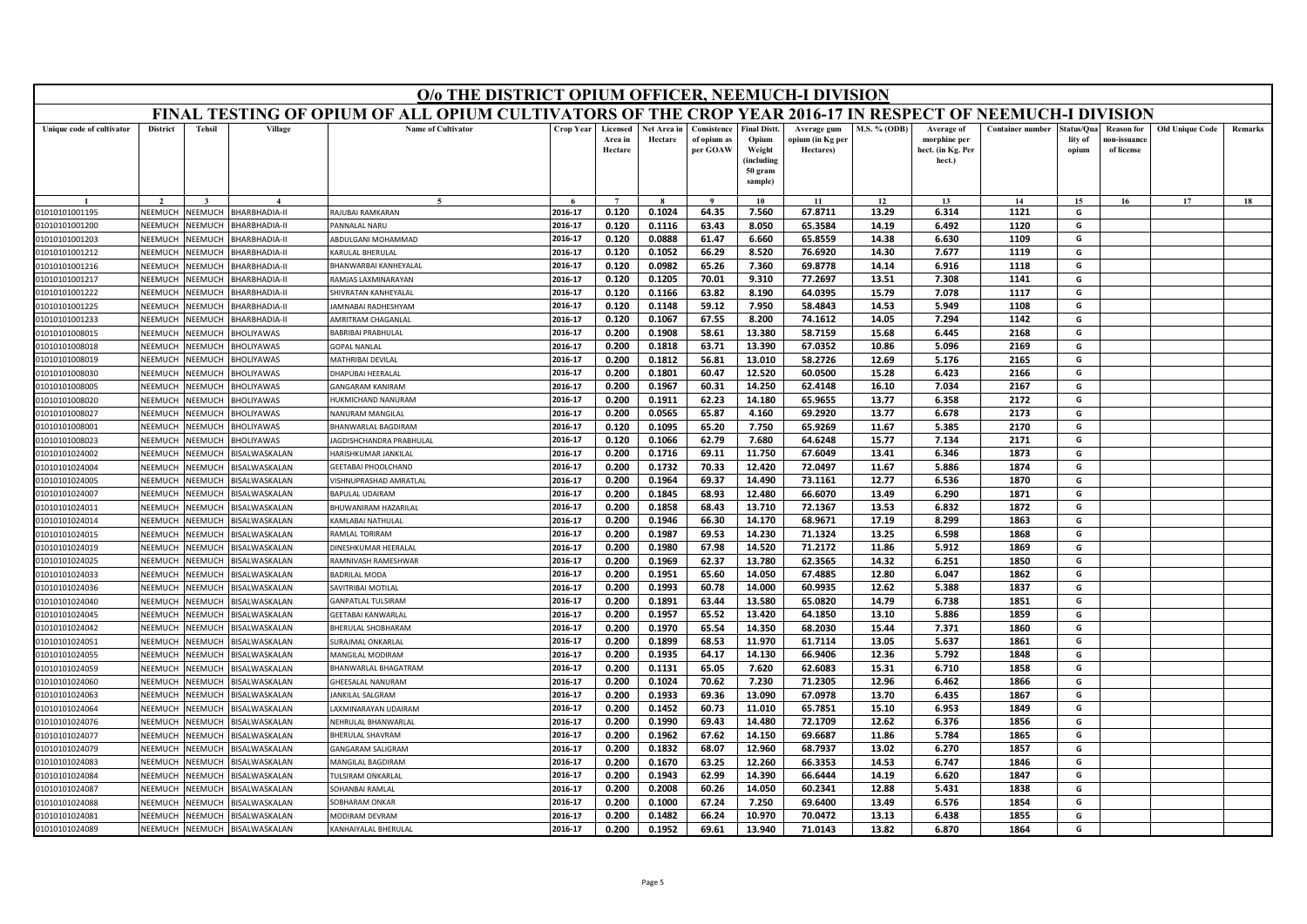|                                  |                    |                    |                                              | O/o THE DISTRICT OPIUM OFFICER, NEEMUCH-I DIVISION                                                        |                    |                                |                        |                                        |                                                                            |                                              |                |                                                           |                         |                               |                                                |                        |         |
|----------------------------------|--------------------|--------------------|----------------------------------------------|-----------------------------------------------------------------------------------------------------------|--------------------|--------------------------------|------------------------|----------------------------------------|----------------------------------------------------------------------------|----------------------------------------------|----------------|-----------------------------------------------------------|-------------------------|-------------------------------|------------------------------------------------|------------------------|---------|
|                                  |                    |                    |                                              | FINAL TESTING OF OPIUM OF ALL OPIUM CULTIVATORS OF THE CROP YEAR 2016-17 IN RESPECT OF NEEMUCH-I DIVISION |                    |                                |                        |                                        |                                                                            |                                              |                |                                                           |                         |                               |                                                |                        |         |
| Unique code of cultivator        | <b>District</b>    | <b>Tehsil</b>      | Village                                      | <b>Name of Cultivator</b>                                                                                 | Crop Year          | Licensed<br>Area in<br>Hectare | Net Area in<br>Hectare | Consistence<br>of opium as<br>per GOAW | <b>Final Distt.</b><br>Opium<br>Weight<br>(including<br>50 gram<br>sample) | Average gum<br>opium (in Kg per<br>Hectares) | M.S. % (ODB)   | Average of<br>morphine per<br>hect. (in Kg. Per<br>hect.) | <b>Container number</b> | tatus/Qua<br>lity of<br>opium | <b>Reason for</b><br>10n-issuanc<br>of license | <b>Old Unique Code</b> | Remarks |
|                                  |                    |                    |                                              |                                                                                                           |                    |                                |                        |                                        | 10                                                                         | 11                                           | 12             | 13                                                        | 14                      | 15                            | 16                                             | 17                     | 18      |
| 01010101024090                   | NEEMUCH            | NEEMUCH            | BISALWASKALAN                                | <b>BANSILAL PRITHIVIRAJ</b>                                                                               | 2016-17            | 0.200                          | 0.1988                 | 66.30                                  | 14.580                                                                     | 69.4618                                      | 14.86          | 7.226                                                     | 1853                    | G                             |                                                |                        |         |
| 01010101024047                   | NEEMUCH            | NEEMUCH            | BISALWASKALAN                                | AGDISHCHANDRA SHOBHARAM                                                                                   | 2016-17            | 0.200                          | 0.1969                 | 62.93                                  | 14.420                                                                     | 65.8405                                      | 14.75          | 6.798                                                     | 1843                    | G                             |                                                |                        |         |
| 01010101024041                   | NEEMUCH            | NEEMUCH            | BISALWASKALAN                                | SOBHA RAMRAMLAI                                                                                           | 2016-17            | 0.200                          | 0.1987                 | 63.12                                  | 14.390                                                                     | 65.3045                                      | 14.37          | 6.569                                                     | 1844                    | G                             |                                                |                        |         |
| 01010101024049                   | NEEMUCH            | NEEMUCH            | BISALWASKALAN                                | <b>BANSILAL DHANRAJ</b>                                                                                   | 2016-17            | 0.200                          | 0.1479                 | 66.67                                  | 10.560                                                                     | 68.0054                                      | 14.61          | 6.955                                                     | 1845                    | G                             |                                                |                        |         |
| 01010101024057                   | NEEMUCH            | NEEMUCH            | BISALWASKALAN                                | BHANWARLAL MULCHAND                                                                                       | 2016-17            | 0.200                          | 0.1955                 | 62.42                                  | 13.840                                                                     | 63.1253                                      | 15.46          | 6.832                                                     | 1839                    | G                             |                                                |                        |         |
| 01010101024092                   | NEEMUCH            | NEEMUCH            | BISALWASKALAN                                | KISHANLAL BHERULAI                                                                                        | 2016-17            | 0.200                          | 0.1945                 | 62.69                                  | 14.030                                                                     | 64.6015                                      | 11.69          | 5.286                                                     | 1841                    | G                             |                                                |                        |         |
| 01010101024093                   | NEEMUCH            | NEEMUCH            | BISALWASKALAN                                | RAMKUNWARBAI RAMNARAYAN                                                                                   | 2016-17            | 0.200                          | 0.1991                 | 62.66                                  | 14.180                                                                     | 63.7519                                      | 13.68          | 6.105                                                     | 1842                    | G                             |                                                |                        |         |
| 01010101024048                   | NEEMUCI            | NEEMUCH            | BISALWASKALAN                                | SATYANARAYAN RAMCHANDRIBAI                                                                                | 2016-17            | 0.120                          | 0.1144                 | 67.35                                  | 8.150                                                                      | 68.5402                                      | 15.93          | 7.643                                                     | 1852                    | G                             |                                                |                        |         |
| 01010101024066                   | NEEMUCH            | NEEMUCH            | BISALWASKALAN                                | DHANRAJ JAYCHAND                                                                                          | 2016-17            | 0.120                          | 0.1220                 | 63.38                                  | 8.210                                                                      | 60.9344                                      | 15.08          | 6.432                                                     | 1840                    | G                             |                                                |                        |         |
| 01010101024074                   | NEEMUCH            | NEEMUCH            | BISALWASKALAN                                | HEERALAL KHYALIRAM                                                                                        | 2016-17            | 0.120                          | 0.0000                 | 0.00                                   | 0.000                                                                      | 0.0000                                       | 0.00           | 0.000                                                     |                         | N                             |                                                |                        |         |
| 01010101022004                   | NEEMUCH            | NEEMUCH            | BISALWASKHURD                                | BHIMSHANKAR GANPATLAL                                                                                     | 2016-17            | 0.200                          | 0.2000                 | 64.15                                  | 14.220                                                                     | 65.1600                                      | 14.01          | 6.390                                                     | 1261                    | G                             |                                                |                        |         |
| 01010101022009                   | NEEMUCH            | VEEMUCH            | <b>BISALWASKHURD</b>                         | <b>JMASHANKAR PARTHVIRAJ</b>                                                                              | 2016-17            | 0.200                          | 0.1960                 | 65.28                                  | 13.980                                                                     | 66.5153                                      | 12.13          | 5.648                                                     | 1260                    | G                             |                                                |                        |         |
| 01010101022013                   | NEEMUCH            | NEEMUCH            | BISALWASKHURD                                | <b>BANSILAL MANGILAL</b>                                                                                  | 2016-17            | 0.200                          | 0.1990                 | 59.77                                  | 14.510                                                                     | 62.2563                                      | 15.88          | 6.921                                                     | 1252                    | G                             |                                                |                        |         |
| 01010101022026                   | NEEMUCH            | NEEMUCH            | BISALWASKHURD                                | KANHAIYLAL BHANWARLAL                                                                                     | 2016-17            | 0.200                          | 0.1975                 | 69.44                                  | 14.180                                                                     | 71.2253                                      | 13.72          | 6.840                                                     | 1246                    | G                             |                                                |                        |         |
| 01010101022028                   | NEEMUCI            | VEEMUCH            | <b>BISALWASKHURD</b>                         | BHANWARLAL BHUWANIRAM                                                                                     | 2016-17            | 0.200                          | 0.1907                 | 60.82                                  | 13.750                                                                     | 62.6481                                      | 13.99          | 6.135                                                     | 1245                    | G                             |                                                |                        |         |
| 01010101022030                   | NEEMUCH            | VEEMUCH            | BISALWASKHURD                                | INDERMAL GOPILAL                                                                                          | 2016-17            | 0.200                          | 0.0000                 | 0.00                                   | 0.000                                                                      | 0.0000                                       | 0.00           | 0.000                                                     |                         | F.                            |                                                |                        |         |
| 01010101022034                   | NEEMUCH<br>NEEMUCI | NEEMUCH            | BISALWASKHURD                                | NARAYANPRASHAD LALITSHANKAR                                                                               | 2016-17            | 0.200                          | 0.1920                 | 63.88                                  | 14.540                                                                     | 69.1094                                      | 15.39          | 7.445                                                     | 1259                    | G                             |                                                |                        |         |
| 01010101022035                   |                    | VEEMUCH            | <b>BISALWASKHURD</b>                         | KAMLASHANKAR GOPILAI                                                                                      | 2016-17            | 0.200                          | 0.1839                 | 62.86                                  | 12.730                                                                     | 62.1642                                      | 14.16          | 6.161                                                     | 1251                    | G                             |                                                |                        |         |
| 01010101022037                   | NEEMUCH            | NEEMUCH            | BISALWASKHURD                                | SUNDERLAL INDERMAL                                                                                        | 2016-17            | 0.200                          | 0.1800                 | 64.79                                  | 12.700                                                                     | 65.3056                                      | 13.95          | 6.377                                                     | 1262                    | G<br>G                        |                                                |                        |         |
| 01010101022039                   | NEEMUCH            | NEEMUCH            | BISALWASKHURD                                | SHANTILAL NANDRAM                                                                                         | 2016-17            | 0.200                          | 0.1755                 | 65.65                                  | 12.120                                                                     | 64.7692<br>71.2992                           | 12.34          | 5.595                                                     | 1263<br>1264            | G                             |                                                |                        |         |
| 01010101022040<br>01010101022044 | NEEMUCI<br>NEEMUCH | VEEMUCH<br>VEEMUCH | <b>BISALWASKHURD</b><br><b>BISALWASKHURD</b> | KANHAIYLAL NANDRAM<br><b>ASHWANT DHANRAJ</b>                                                              | 2016-17<br>2016-17 | 0.200<br>0.200                 | 0.1955<br>0.1823       | 67.48<br>59.79                         | 14.460<br>13.380                                                           | 62.6879                                      | 12.18<br>12.08 | 6.079<br>5.301                                            | 1250                    | G                             |                                                |                        |         |
| 01010101022045                   | NEEMUCH            | NEEMUCH            | BISALWASKHURD                                | SHANTILAL TULSIRAM                                                                                        | 2016-17            | 0.200                          | 0.1990                 | 66.71                                  | 14.450                                                                     | 69.2010                                      | 14.65          | 7.096                                                     | 1265                    | G                             |                                                |                        |         |
| 01010101022060                   | NEEMUCI            | VEEMUCH            | <b>BISALWASKHURD</b>                         | <b>DURGABAI DASRATH</b>                                                                                   | 2016-17            | 0.200                          | 0.1973                 | 61.81                                  | 14.450                                                                     | 64.6680                                      | 15.26          | 6.908                                                     | 1258                    | G                             |                                                |                        |         |
| 01010101022062                   | NEEMUCH            | NEEMUCH            | BISALWASKHURD                                | BADRILAL NANDRAM                                                                                          | 2016-17            | 0.200                          | 0.1998                 | 66.00                                  | 14.140                                                                     | 66.7267                                      | 16.65          | 7.777                                                     | 1247                    | G                             |                                                |                        |         |
| 01010101022065                   | NEEMUCH            | NEEMUCH            | BISALWASKHURD                                | PARMANAND DHANRAJ                                                                                         | 2016-17            | 0.200                          | 0.1939                 | 61.61                                  | 14.370                                                                     | 65.2295                                      | 15.44          | 7.050                                                     | 1253                    | G                             |                                                |                        |         |
| 01010101022067                   | NEEMUCI            | VEEMUCH            | <b>BISALWASKHURD</b>                         | RANGLAL PARTHVIRAJ                                                                                        | 2016-17            | 0.200                          | 0.1857                 | 65.02                                  | 13.890                                                                     | 69.4777                                      | 12.09          | 5.880                                                     | 1257                    | G                             |                                                |                        |         |
| 01010101022056                   | NEEMUCH            | NEEMUCH            | BISALWASKHURD                                | KAMLABAI JAMNALAI                                                                                         | 2016-17            | 0.200                          | 0.1925                 | 62.47                                  | 13.560                                                                     | 62.8623                                      | 12.69          | 5.584                                                     | 1254                    | G                             |                                                |                        |         |
| 01010101022027                   | NEEMUCH            | NEEMUCH            | BISALWASKHURD                                | <b>IEERALAL BHUWANIRAM</b>                                                                                | 2016-17            | 0.200                          | 0.1959                 | 62.06                                  | 13.880                                                                     | 62.8178                                      | 14.65          | 6.442                                                     | 1249                    | G                             |                                                |                        |         |
| 01010101022069                   | NEEMUCH            | NEEMUCH            | BISALWASKHURD                                | DHYASHANKAR CHANDMAL                                                                                      | 2016-17            | 0.200                          | 0.1955                 | 58.73                                  | 14.350                                                                     | 61.5857                                      | 15.65          | 6.747                                                     | 1248                    | G                             |                                                |                        |         |
| 01010101022012                   | NEEMUCH            | NEEMUCH            | BISALWASKHURD                                | NIRESHCHANDRA PRABHULAL                                                                                   | 2016-17            | 0.120                          | 0.0000                 | 0.00                                   | 0.000                                                                      | 0.0000                                       | 0.00           | 0.000                                                     |                         | F.                            |                                                |                        |         |
| 01010101022018                   | NEEMUCH            | NEEMUCH            | BISALWASKHURD                                | MUKESHCHANDRA VARDICHANDRA                                                                                | 2016-17            | 0.120                          | 0.0000                 | 0.00                                   | 0.000                                                                      | 0.0000                                       | 0.00           | 0.000                                                     |                         | F.                            |                                                |                        |         |
| 01010101022032                   | NEEMUCH            | NEEMUCH            | BISALWASKHURD                                | KAILASHCHANDRA DHANRAJ                                                                                    | 2016-17            | 0.120                          | 0.0980                 | 64.44                                  | 7.370                                                                      | 69.2347                                      | 15.25          | 7.390                                                     | 1256                    | G                             |                                                |                        |         |
| 01010101022063                   | NEEMUCH            | NEEMUCH            | BISALWASKHURD                                | <b>GANPATLAL GOPILAL</b>                                                                                  | 2016-17            | 0.120                          | 0.1092                 | 63.88                                  | 7.810                                                                      | 65.2656                                      | 14.43          | 6.593                                                     | 1255                    | G                             |                                                |                        |         |
| 01010101022011                   | NEEMUCH            | NEEMUCH            | BISALWASKHURD                                | RADHESHYAM BHERULAL                                                                                       | 2016-17            | 0.120                          | 0.0000                 | 0.00                                   | 0.000                                                                      | 0.0000                                       | 0.00           | 0.000                                                     |                         | F.                            |                                                |                        |         |
| 01010101017005                   | NEEMUCH            | NEEMUCH            | BORKHEDIKALAN                                | BHANWARLAL MOOLCHAND                                                                                      | 2016-17            | 0.200                          | 0.1520                 | 60.40                                  | 10.540                                                                     | 59.8355                                      | 12.15          | 5.089                                                     | 702                     | G                             |                                                |                        |         |
| 01010101017010                   | NEEMUCH            | NEEMUCH            | BORKHEDIKALAN                                | RAMNARAYAN GABRULAL                                                                                       | 2016-17            | 0.200                          | 0.1949                 | 66.22                                  | 14.670                                                                     | 71.2057                                      | 14.54          | 7.247                                                     | 686                     | G                             |                                                |                        |         |
| 01010101017020                   | VEEMUCH            | VEEMUCH            | BORKHEDIKALAN                                | RUGNATH MODIRAM                                                                                           | 2016-17            | 0.200                          | 0.1843                 | 58.01                                  | 14.220                                                                     | 63.9392                                      | 12.95          | 5.796                                                     | 687                     | G                             |                                                |                        |         |
| 01010101017040                   | NEEMUCH            | VEEMUCH            | BORKHEDIKALAN                                | KAMLIBAI BHAGWAN                                                                                          | 2016-17            | 0.200                          | 0.2003                 | 69.01                                  | 13.770                                                                     | 67.7733                                      | 12.11          | 5.745                                                     | 696                     | G                             |                                                |                        |         |
| 01010101017003                   | NEEMUCH            | NEEMUCH            | BORKHEDIKALAN                                | PRABHULAL MOOLCHAND                                                                                       | 2016-17            | 0.200                          | 0.1827                 | 63.33                                  | 13.110                                                                     | 64.9206                                      | 12.11          | 5.503                                                     | 695                     | G                             |                                                |                        |         |
| 01010101017054                   | VEEMUCH            | VEEMUCH            | BORKHEDIKALAN                                | RAMBILASH MOOLCHAND                                                                                       | 2016-17            | 0.200                          | 0.1820                 | 56.33                                  | 13.000                                                                     | 57.4780                                      | 12.02          | 4.836                                                     | 701                     | G                             |                                                |                        |         |
| 01010101017013                   | <b>NFFMUCH</b>     | NFFMUCH            | BORKHEDIKALAN                                | RADHESHYAM MOOLCHAND                                                                                      | 2016-17            | 0.200                          | 0.1545                 | 67.56                                  | 11.000                                                                     | 68.7184                                      | 10.04          | 4.829                                                     | 697                     | G                             |                                                |                        |         |
| 01010101017048                   | NEEMUCH            | VEEMUCH            | BORKHEDIKALAN                                | GODAVARIBAI BHERULAL                                                                                      | 2016-17            | 0.200                          | 0.1280                 | 65.60                                  | 9.240                                                                      | 67.6484                                      | 11.65          | 5.517                                                     | 694                     | G                             |                                                |                        |         |
| 01010101017026                   | NEEMUCI            | VEEMUCH            | BORKHEDIKALAN                                | MUNNALAL MOHANLAL                                                                                         | 2016-17            | 0.200                          | 0.2000                 | 63.76                                  | 14.090                                                                     | 64.1700                                      | 13.63          | 6.122                                                     | 690                     | G                             |                                                |                        |         |
| 01010101017028                   | NEEMUCH            | VEEMUCH            | BORKHEDIKALAN                                | PRABHULAL RAMA                                                                                            | 2016-17            | 0.200                          | 0.2032                 | 62.66                                  | 14.440                                                                     | 63.6122                                      | 13.55          | 6.034                                                     | 691                     | G                             |                                                |                        |         |
| 01010101017049                   | NEEMUCH            | NEEMUCH            | BORKHEDIKALAN                                | KANCHANBAI RAMESHWER                                                                                      | 2016-17            | 0.200                          | 0.1990                 | 64.51                                  | 14.260                                                                     | 66.0402                                      | 11.91          | 5.506                                                     | 692                     | G                             |                                                |                        |         |
| 01010101017059                   | NEEMUCH            | NEEMUCH            | BORKHEDIKALAN                                | NONDRAM ONKAR                                                                                             | 2016-17            | 0.200                          | 0.2029                 | 63.39                                  | 14.720                                                                     | 65.6974                                      | 12.32          | 5.666                                                     | 693                     | G                             |                                                |                        |         |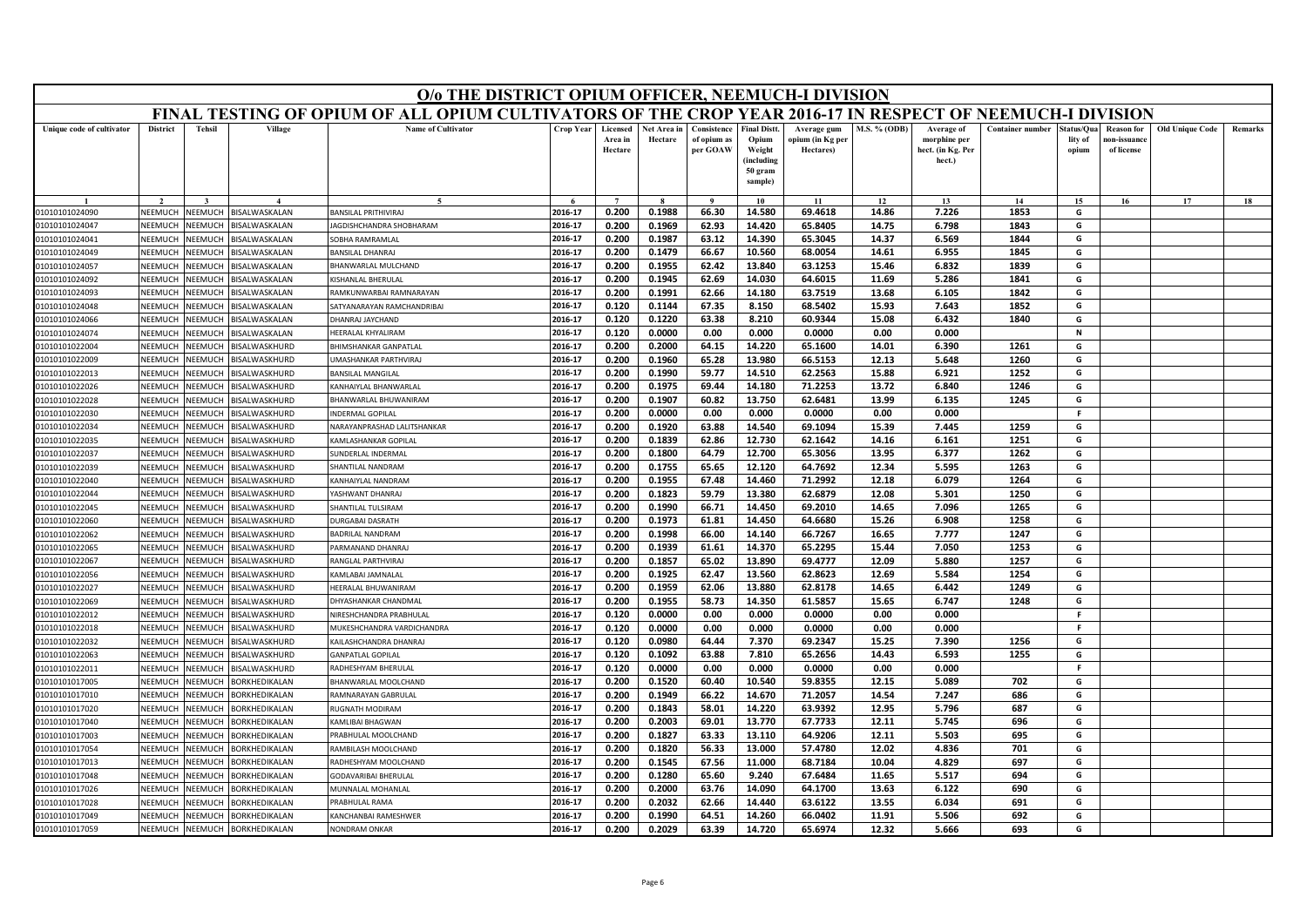|                                  | O/o THE DISTRICT OPIUM OFFICER, NEEMUCH-I DIVISION<br>FINAL TESTING OF OPIUM OF ALL OPIUM CULTIVATORS OF THE CROP YEAR 2016-17 IN RESPECT OF NEEMUCH-I DIVISION |                    |                                          |                                                  |                    |                                |                        |                                        |                                                                            |                                              |                     |                                                           |                         |                               |                                                |                        |         |
|----------------------------------|-----------------------------------------------------------------------------------------------------------------------------------------------------------------|--------------------|------------------------------------------|--------------------------------------------------|--------------------|--------------------------------|------------------------|----------------------------------------|----------------------------------------------------------------------------|----------------------------------------------|---------------------|-----------------------------------------------------------|-------------------------|-------------------------------|------------------------------------------------|------------------------|---------|
|                                  |                                                                                                                                                                 |                    |                                          |                                                  |                    |                                |                        |                                        |                                                                            |                                              |                     |                                                           |                         |                               |                                                |                        |         |
| Unique code of cultivator        | <b>District</b>                                                                                                                                                 | <b>Tehsil</b>      | Village                                  | <b>Name of Cultivator</b>                        | Crop Year          | Licensed<br>Area in<br>Hectare | Net Area in<br>Hectare | Consistence<br>of opium as<br>per GOAW | <b>Final Distt.</b><br>Opium<br>Weight<br>(including<br>50 gram<br>sample) | Average gum<br>opium (in Kg per<br>Hectares) | <b>M.S. % (ODB)</b> | Average of<br>morphine per<br>hect. (in Kg. Per<br>hect.) | <b>Container number</b> | tatus/Qua<br>lity of<br>opium | <b>Reason for</b><br>10n-issuanc<br>of license | <b>Old Unique Code</b> | Remarks |
|                                  |                                                                                                                                                                 |                    |                                          |                                                  |                    |                                |                        |                                        | 10                                                                         | 11                                           | 12                  | 13                                                        | 14                      | 15                            | 16                                             | 17                     | 18      |
| 01010101017016                   | NEEMUCH                                                                                                                                                         | NEEMUCH            | BORKHEDIKALAN                            | <b>TULSIRAM ONKARLAL</b>                         | 2016-17            | 0.200                          | 0.1951                 | 65.53                                  | 14.360                                                                     | 68.9031                                      | 11.66               | 5.624                                                     | 698                     | G                             |                                                |                        |         |
| 01010101017023                   | NEEMUCH                                                                                                                                                         | NEEMUCH            | BORKHEDIKALAN                            | KARULAL RAMA                                     | 2016-17            | 0.200                          | 0.1410                 | 64.33                                  | 11.180                                                                     | 72.8652                                      | 12.62               | 6.437                                                     | 688                     | G                             |                                                |                        |         |
| 01010101017063                   | NEEMUCH                                                                                                                                                         | NEEMUCH            | BORKHEDIKALAN                            | RAJARAM ONKAR                                    | 2016-17            | 0.200                          | 0.2023                 | 67.17                                  | 14.540                                                                     | 68.9669                                      | 11.67               | 5.634                                                     | 689                     | G                             |                                                |                        |         |
| 01010101017064                   | NEEMUCH                                                                                                                                                         | NEEMUCH            | BORKHEDIKALAN                            | JAGDISH MULCHAND                                 | 2016-17            | 0.200                          | 0.1844                 | 68.77                                  | 13.050                                                                     | 69.5282                                      | 11.69               | 5.689                                                     | 700                     | G                             |                                                |                        |         |
| 01010101017002                   | NEEMUCH                                                                                                                                                         | NEEMUCH            | BORKHEDIKALAN                            | SHANKARLAL KANIRAM                               | 2016-17            | 0.120                          | 0.1131                 | 70.45                                  | 8.550                                                                      | 76.0831                                      | 13.39               | 7.131                                                     | 699                     | G                             |                                                |                        |         |
| 01010101031006                   | NEEMUCH                                                                                                                                                         | NEEMUCH            | CHANGERA                                 | TULSIRAM RAMLAL                                  | 2016-17            | 0.200                          | 0.1824                 | 63.96                                  | 12.530                                                                     | 62.7686                                      | 14.84               | 6.520                                                     | 2383                    | G                             |                                                |                        |         |
| 01010101031007                   | NEEMUCH                                                                                                                                                         | NEEMUCH            | CHANGERA                                 | VISHNUDAS RAJARAM                                | 2016-17            | 0.200                          | 0.1947                 | 62.45                                  | 14.130                                                                     | 64.7458                                      | 13.45               | 6.096                                                     | 2384                    | G                             |                                                |                        |         |
| 01010101031017                   | NEEMUCI                                                                                                                                                         | NEEMUCH            | CHANGERA                                 | <b>BHANWARSINGH CHATARSINGH</b>                  | 2016-17            | 0.200                          | 0.1983                 | 61.70                                  | 14.040                                                                     | 62.4054                                      | 13.40               | 5.854                                                     | 2378                    | G                             |                                                |                        |         |
| 01010101031018                   | NEEMUCH                                                                                                                                                         | NEEMUCH            | CHANGERA                                 | DHAPUBAI MOHANLAL                                | 2016-17            | 0.200                          | 0.1935                 | 60.77                                  | 13.830                                                                     | 62.0465                                      | 14.35               | 6.233                                                     | 2379                    | G                             |                                                |                        |         |
| 01010101031002                   | NEEMUCH                                                                                                                                                         | NEEMUCH            | CHANGERA                                 | ISHWERSINGH CHATARSINGH                          | 2016-17            | 0.200                          | 0.1980                 | 61.26                                  | 13.830                                                                     | 61.1263                                      | 15.16               | 6.487                                                     | 2382                    | G                             |                                                |                        |         |
| 01010101031021                   | NEEMUCH                                                                                                                                                         | NEEMUCH            | CHANGERA                                 | ALKUNWAR GOVARDHANSINGH MOHANKUNWAR              | 2016-17            | 0.200                          | 0.1970                 | 60.50                                  | 13.940                                                                     | 61.1574                                      | 15.47               | 6.623                                                     | 2380                    | G                             |                                                |                        |         |
| 01010101031005                   | NEEMUCH                                                                                                                                                         | VEEMUCH            | <b>HANGERA</b>                           | BHANWARSINGH KARANSINGH                          | 2016-17            | 0.120                          | 0.1200                 | 60.99                                  | 8.370                                                                      | 60.7750                                      | 15.28               | 6.500                                                     | 2381                    | G                             |                                                |                        |         |
| 01010101023002                   | NEEMUCH                                                                                                                                                         | NEEMUCH            | CHOUTHKHEDA                              | CHOTULAL ASHARAM                                 | 2016-17            | 0.200                          | 0.1980                 | 59.29                                  | 14.590                                                                     | 62.4141                                      | 13.80               | 6.029                                                     | 2524                    | G                             |                                                |                        |         |
| 01010101023008                   | NEEMUCH                                                                                                                                                         | NEEMUCH            | CHOUTHKHEDA                              | MANGILAL JIVAN                                   | 2016-17            | 0.200                          | 0.1887                 | 59.42                                  | 14.560                                                                     | 65.4955                                      | 16.83               | 7.716                                                     | 2526                    | G                             |                                                |                        |         |
| 01010101023013                   | NEEMUCI                                                                                                                                                         | VEEMUCH            | <b>HOUTHKHEDA</b>                        | HARISINGH HARDEV                                 | 2016-17            | 0.200                          | 0.1960                 | 61.33                                  | 15.110                                                                     | 67.5459                                      | 13.61               | 6.435                                                     | 2527                    | G                             |                                                |                        |         |
| 01010101023015                   | NEEMUCH                                                                                                                                                         | VEEMUCH            | CHOUTHKHEDA                              | HARISINGH BHAGCHAND                              | 2016-17            | 0.200                          | 0.1896                 | 62.23                                  | 14.430                                                                     | 67.6582                                      | 16.07               | 7.611                                                     | 2528                    | G                             |                                                |                        |         |
| 01010101023006                   | NEEMUCH                                                                                                                                                         | NEEMUCH            | CHOUTHKHEDA                              | <b>BANSILAL SURAIMAL</b>                         | 2016-17            | 0.200                          | 0.1866                 | 60.05                                  | 14.410                                                                     | 66.2487                                      | 14.40               | 6.678                                                     | 2525                    | G                             |                                                |                        |         |
| 0101010102301                    | NEEMUC                                                                                                                                                          | VEEMUCH            | <b>CHOUTHKHEDA</b>                       | BHIMSINGH KISHANSINGH                            | 2016-17            | 0.200                          | 0.1870                 | 66.85                                  | 13.970                                                                     | 71.3422                                      | 14.41               | 7.196                                                     | 2521                    | G                             |                                                |                        |         |
| 01010101023033                   | NEEMUCH                                                                                                                                                         | NEEMUCH            | CHOUTHKHEDA                              | MADANSINGH KHUMANSINGH                           | 2016-17            | 0.200                          | 0.1880                 | 46.03                                  | 14.550                                                                     | 50.8936                                      | 15.92               | 5.671                                                     | 2518                    | G                             |                                                |                        |         |
| 01010101023054                   | NEEMUCH                                                                                                                                                         | NEEMUCH            | CHOUTHKHEDA                              | TEJKUNWAR BHAWANISINGH                           | 2016-17            | 0.200                          | 0.1936                 | 56.26                                  | 14.590                                                                     | 60.5682                                      | 13.33               | 5.652                                                     | 2522                    | G                             |                                                |                        |         |
| 01010101023047                   | NEEMUCI                                                                                                                                                         | VEEMUCH            | <b>HOUTHKHEDA</b>                        | CHOTU PANNA                                      | 2016-17            | 0.200                          | 0.1949                 | 61.77                                  | 14.550                                                                     | 65.8748                                      | 15.83               | 7.300                                                     | 2519                    | G                             |                                                |                        |         |
| 01010101023045                   | NEEMUCH                                                                                                                                                         | VEEMUCH            | <b>CHOUTHKHEDA</b>                       | RADHAKISHAN GIRDHARI<br>DEVRAM UMRAVSINGH        | 2016-17<br>2016-17 | 0.200                          | 0.1860                 | 62.54                                  | 14.290                                                                     | 68.6398<br>70.2359                           | 13.61               | 6.539<br>7.915                                            | 2537<br>2538            | G<br>G                        |                                                |                        |         |
| 01010101023046                   | NEEMUCH                                                                                                                                                         | VEEMUCH            | <b>CHOUTHKHEDA</b>                       |                                                  | 2016-17            | 0.200<br>0.200                 | 0.1950<br>0.1920       | 62.99<br>50.69                         | 15.220<br>14.540                                                           | 54.8385                                      | 16.10<br>13.06      | 5.013                                                     | 2520                    | G                             |                                                |                        |         |
| 01010101023011                   | NEEMUCI                                                                                                                                                         | VEEMUCH            | <b>CHOUTHKHEDA</b>                       | MOHANLAL BHANWARLAL                              | 2016-17            | 0.200                          | 0.1864                 | 55.56                                  | 14.680                                                                     | 62.5107                                      | 13.28               |                                                           | 2523                    | G                             |                                                |                        |         |
| 01010101023060<br>01010101023020 | NEEMUCH<br>NEEMUCH                                                                                                                                              | NEEMUCH<br>NEEMUCH | CHOUTHKHEDA<br>CHOUTHKHEDA               | KANWARIBAI RAMNIWAS<br>RAIARAM CHOTLI            | 2016-17            | 0.200                          | 0.1900                 | 66.06                                  | 14.270                                                                     | 70.8789                                      | 13.12               | 5.811<br>6.509                                            | 2540                    | G                             |                                                |                        |         |
|                                  | NEEMUCI                                                                                                                                                         | VEEMUCH            |                                          |                                                  | 2016-17            | 0.200                          | 0.1532                 | 63.38                                  | 12.580                                                                     | 74.3473                                      | 17.83               | 9.280                                                     | 2532                    | G                             |                                                |                        |         |
| 01010101023043<br>01010101023007 | NEEMUCH                                                                                                                                                         | NEEMUCH            | <b>СНОUTHKHEDA</b><br><b>CHOUTHKHEDA</b> | RAMSINGH RAMCHANDRA<br><b>GOVINDRAM MULCHAND</b> | 2016-17            | 0.120                          | 0.1100                 | 63.57                                  | 8.170                                                                      | 67.4545                                      | 13.98               | 6.601                                                     | 2533                    | G                             |                                                |                        |         |
| 01010101023026                   | NEEMUCH                                                                                                                                                         | NEEMUCH            | CHOUTHKHEDA                              | AXMAN DEVKARAN                                   | 2016-17            | 0.120                          | 0.1102                 | 63.89                                  | 8.630                                                                      | 71.4791                                      | 14.59               | 7.300                                                     | 2534                    | G                             |                                                |                        |         |
| 01010101023028                   | NEEMUCH                                                                                                                                                         | NEEMUCH            | CHOUTHKHEDA                              | CHATARSINGH BHAGCHAND                            | 2016-17            | 0.120                          | 0.1179                 | 63.60                                  | 8.850                                                                      | 68.2019                                      | 14.34               | 6.846                                                     | 2535                    | G                             |                                                |                        |         |
| 01010101023032                   | NEEMUCH                                                                                                                                                         | NEEMUCH            | CHOUTHKHEDA                              | MADANLAL BHAWARLAI                               | 2016-17            | 0.120                          | 0.1097                 | 64.93                                  | 9.170                                                                      | 77.5387                                      | 14.37               | 7.799                                                     | 2536                    | G                             |                                                |                        |         |
| 01010101023038                   | NEEMUCH                                                                                                                                                         | NEEMUCH            | CHOUTHKHEDA                              | <b>BASANTIBAI GYANSINGH</b>                      | 2016-17            | 0.120                          | 0.1140                 | 62.45                                  | 8.660                                                                      | 67.7719                                      | 15.55               | 7.377                                                     | 2530                    | G                             |                                                |                        |         |
| 01010101023041                   | NEEMUCH                                                                                                                                                         | NEEMUCH            | <b>CHOUTHKHEDA</b>                       | DHAPUBAI MANOHAR                                 | 2016-17            | 0.120                          | 0.1109                 | 63.18                                  | 9.180                                                                      | 74.7160                                      | 13.87               | 7.254                                                     | 2531                    | G                             |                                                |                        |         |
| 01010101023042                   | NEEMUCH                                                                                                                                                         | NEEMUCH            | CHOUTHKHEDA                              | RAMESHCHANDRA RATANLAI                           | 2016-17            | 0.120                          | 0.1054                 | 65.70                                  | 7.510                                                                      | 66.8786                                      | 13.29               | 6.221                                                     | 2539                    | G                             |                                                |                        |         |
| 01010101023052                   | NEEMUCH                                                                                                                                                         | NEEMUCH            | CHOUTHKHEDA                              | RAMPRASAD GOVINDRAM                              | 2016-17            | 0.120                          | 0.1097                 | 63.31                                  | 8.210                                                                      | 67.6846                                      | 15.15               | 7.178                                                     | 2529                    | G                             |                                                |                        |         |
| 01010101014001                   | NEEMUCH                                                                                                                                                         | NEEMUCH            | DARU                                     | HAJARILAL MODIRAM                                | 2016-17            | 0.200                          | 0.1946                 | 62.18                                  | 15.160                                                                     | 69.1984                                      | 15.97               | 7.736                                                     | 120                     | G                             |                                                |                        |         |
| 01010101014004                   | NEEMUCH                                                                                                                                                         | NEEMUCH            | DARU                                     | VIJESHKUMAR GHISALAL                             | 2016-17            | 0.200                          | 0.2010                 | 61.69                                  | 14.820                                                                     | 64.9801                                      | 16.29               | 7.409                                                     | 136                     | G                             |                                                |                        |         |
| 01010101014007                   | VEEMUCH                                                                                                                                                         | VEEMUCH            | DARU                                     | <b>KANWARLAL DHULA</b>                           | 2016-17            | 0.200                          | 0.1960                 | 67.59                                  | 15.170                                                                     | 74.7347                                      | 14.90               | 7.795                                                     | 119                     | G                             |                                                |                        |         |
| 01010101014012                   | NEEMUCH                                                                                                                                                         | VEEMUCH            | DARU                                     | DOULATRAM CHOTELAL                               | 2016-17            | 0.200                          | 0.1968                 | 69.18                                  | 14.760                                                                     | 74.1209                                      | 13.96               | 7.243                                                     | 137                     | G                             |                                                |                        |         |
| 01010101014014                   | NEEMUCH                                                                                                                                                         | NEEMUCH            | DARU                                     | MODIRAM BHERULAL                                 | 2016-17            | 0.200                          | 0.1920                 | 59.20                                  | 14.590                                                                     | 64.2656                                      | 14.88               | 6.694                                                     | 118                     | G                             |                                                |                        |         |
| 01010101014017                   | VEEMUCH                                                                                                                                                         | VEEMUCH            | DARU                                     | SOHANBAI RAMCHAND                                | 2016-17            | 0.200                          | 0.1524                 | 69.72                                  | 11.980                                                                     | 78.2940                                      | 13.15               | 7.207                                                     | 138                     | G                             |                                                |                        |         |
| 01010101014020                   | NFFMUCH                                                                                                                                                         | NEEMUCH            | DARU                                     | MANGILAL KISHANLAI                               | 2016-17            | 0.200                          | 0.1823                 | 65.91                                  | 12.930                                                                     | 66.7855                                      | 13.85               | 6.475                                                     | 135                     | G                             |                                                |                        |         |
| 01010101014023                   | NEEMUCH                                                                                                                                                         | VEEMUCH            | DARU                                     | SATYANARAYAN KISHANLAL                           | 2016-17            | 0.200                          | 0.1980                 | 66.60                                  | 14.950                                                                     | 71.8384                                      | 12.27               | 6.170                                                     | 134                     | G                             |                                                |                        |         |
| 01010101014055                   | VEEMUCI                                                                                                                                                         | VEEMUCH            | DARU                                     | <b>SHAMBHUSINGH CHATARBHUJSINGH</b>              | 2016-17            | 0.200                          | 0.1894                 | 62.81                                  | 14.290                                                                     | 67.6980                                      | 15.97               | 7.568                                                     | 117                     | G                             |                                                |                        |         |
| 01010101014016                   | NEEMUCH                                                                                                                                                         | VEEMUCH            | <b>DARU</b>                              | MANGIRAI MOHANLAI                                | 2016-17            | 0.200                          | 0.1491                 | 52.59                                  | 11.000                                                                     | 55.4259                                      | 15.02               | 5.828                                                     | 89                      | G                             |                                                |                        |         |
| 01010101014058                   | NEEMUCH                                                                                                                                                         | NEEMUCH            | DARU                                     | SUKKHIBAI JAGGU                                  | 2016-17            | 0.200                          | 0.1710                 | 58.75                                  | 13.710                                                                     | 67.2924                                      | 14.84               | 6.990                                                     | 102                     | G                             |                                                |                        |         |
| 01010101014062                   | NEEMUCH                                                                                                                                                         | NEEMUCH            | DARU                                     | GANPATLAL HUKMICHAND                             | 2016-17            | 0.200                          | 0.1853                 | 70.87                                  | 15.850                                                                     | 86.6001                                      | 11.44               | 6.935                                                     | 133                     | G                             |                                                |                        |         |
|                                  |                                                                                                                                                                 |                    |                                          |                                                  |                    |                                |                        |                                        |                                                                            |                                              |                     |                                                           |                         |                               |                                                |                        |         |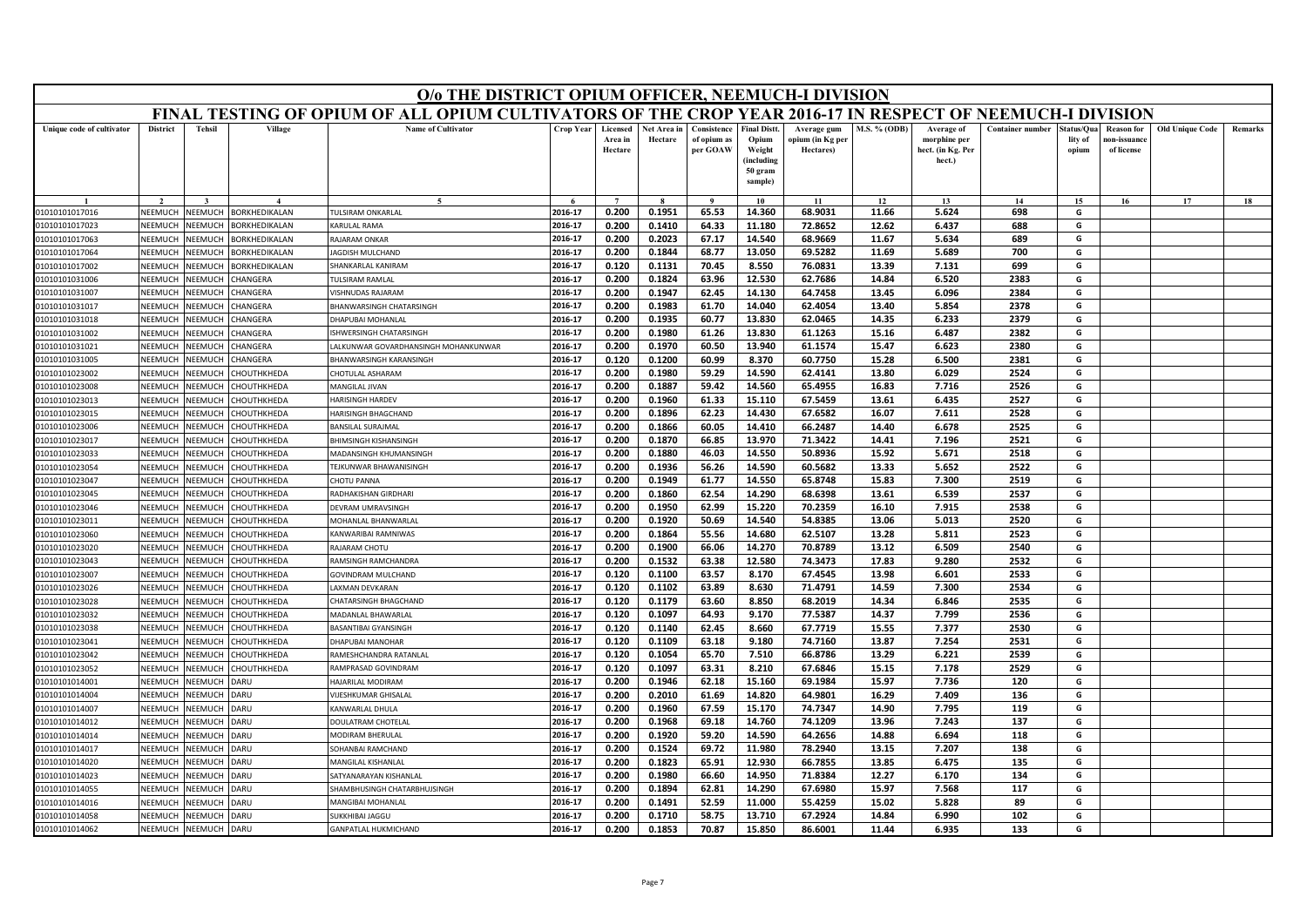|                                  |                    |                    |                | O/o THE DISTRICT OPIUM OFFICER, NEEMUCH-I DIVISION                                                        |                    |                                |                        |                                        |                                                                            |                                              |                     |                                                           |                         |                               |                                                |                        |         |
|----------------------------------|--------------------|--------------------|----------------|-----------------------------------------------------------------------------------------------------------|--------------------|--------------------------------|------------------------|----------------------------------------|----------------------------------------------------------------------------|----------------------------------------------|---------------------|-----------------------------------------------------------|-------------------------|-------------------------------|------------------------------------------------|------------------------|---------|
|                                  |                    |                    |                | FINAL TESTING OF OPIUM OF ALL OPIUM CULTIVATORS OF THE CROP YEAR 2016-17 IN RESPECT OF NEEMUCH-I DIVISION |                    |                                |                        |                                        |                                                                            |                                              |                     |                                                           |                         |                               |                                                |                        |         |
| Unique code of cultivator        | <b>District</b>    | <b>Tehsil</b>      | Village        | <b>Name of Cultivator</b>                                                                                 | Crop Year          | Licensed<br>Area in<br>Hectare | Net Area in<br>Hectare | Consistence<br>of opium as<br>per GOAW | <b>Final Distt.</b><br>Opium<br>Weight<br>(including<br>50 gram<br>sample) | Average gum<br>opium (in Kg per<br>Hectares) | <b>M.S. % (ODB)</b> | Average of<br>morphine per<br>hect. (in Kg. Per<br>hect.) | <b>Container number</b> | tatus/Qua<br>lity of<br>opium | <b>Reason for</b><br>10n-issuanc<br>of license | <b>Old Unique Code</b> | Remarks |
|                                  |                    |                    | $\mathbf{4}$   |                                                                                                           |                    |                                |                        |                                        | 10                                                                         | 11                                           | 12                  | 13                                                        | 14                      | 15                            | 16                                             | 17                     | 18      |
| 01010101014064                   | NEEMUCH            | NEEMUCH            | DARU           | VISHNULAL RAMCHANDRA                                                                                      | 2016-17            | 0.200                          | 0.1935                 | 64.66                                  | 14.040                                                                     | 67.0233                                      | 13.32               | 6.249                                                     | 132                     | G                             |                                                |                        |         |
| 01010101014079                   | NEEMUCH            | NEEMUCH            | DARU           | BABULAL JAGANNATH                                                                                         | 2016-17            | 0.200                          | 0.2000                 | 60.47                                  | 14.440                                                                     | 62.3700                                      | 15.83               | 6.911                                                     | 95                      | G                             |                                                |                        |         |
| 01010101014085                   | NEEMUCH            | NEEMUCH            | DARU           | OMPRAKASH BANSILAI                                                                                        | 2016-17            | 0.200                          | 0.1866                 | 62.01                                  | 14.580                                                                     | 69.2176                                      | 14.08               | 6.822                                                     | 101                     | G                             |                                                |                        |         |
| 01010101014107                   | NEEMUCH            | NEEMUCH            | DARU           | <b>BHAGCHAND KANWARLAL</b>                                                                                | 2016-17            | 0.200                          | 0.1874                 | 67.73                                  | 14.490                                                                     | 74.8132                                      | 13.16               | 6.892                                                     | 131                     | G                             |                                                |                        |         |
| 01010101014015                   | NEEMUCH            | NEEMUCH            | DARU           | <b>GANPATLAL CHOTELAL</b>                                                                                 | 2016-17            | 0.200                          | 0.1942                 | 55.46                                  | 14.770                                                                     | 60.2575                                      | 16.52               | 6.968                                                     | 94                      | G                             |                                                |                        |         |
| 01010101014116                   | NEEMUCH            | NEEMUCH            | DARU           | AYODHYABAI BRIJLAL                                                                                        | 2016-17            | 0.200                          | 0.2020                 | 69.67                                  | 15.220                                                                     | 74.9901                                      | 11.35               | 5.958                                                     | 130                     | G                             |                                                |                        |         |
| 01010101014057                   | NEEMUCH            | NEEMUCH            | DARU           | GORDHANBAI ASHARAM                                                                                        | 2016-17            | 0.200                          | 0.1862                 | 65.53                                  | 14.190                                                                     | 71.3426                                      | 15.21               | 7.596                                                     | 116                     | G                             |                                                |                        |         |
| 01010101014126                   | NEEMUCH            | NEEMUCH            | DARU           | MOHANLAL JAGANNATH                                                                                        | 2016-17            | 0.200                          | 0.1911                 | 68.83                                  | 13.700                                                                     | 70.4919                                      | 11.87               | 5.857                                                     | 129                     | G                             |                                                |                        |         |
| 01010101014065                   | NEEMUCH            | NEEMUCH            | DARU           | MANGIBAI RAMCHANDRA                                                                                       | 2016-17            | 0.200                          | 0.1908                 | 62.89                                  | 15.010                                                                     | 70.6761                                      | 14.06               | 6.956                                                     | 115                     | G                             |                                                |                        |         |
| 01010101014067                   | NEEMUCH            | NEEMUCH            | DARU           | ANTARKUNWAR KALUSINGH                                                                                     | 2016-17            | 0.200                          | 0.1925                 | 58.45                                  | 14.170                                                                     | 61.4649                                      | 14.01               | 6.028                                                     | 93                      | G                             |                                                |                        |         |
| 01010101014098                   | NEEMUCH            | NEEMUCH            | DARU           | GISALAL VARDICHAND                                                                                        | 2016-17            | 0.200                          | 0.1952                 | 63.40                                  | 15.080                                                                     | 69.9693                                      | 14.62               | 7.161                                                     | 100                     | G                             |                                                |                        |         |
| 01010101014075                   | NEEMUCH            | VEEMUCH            | DARU           | PYARIBAI BHAGATRAM                                                                                        | 2016-17            | 0.200                          | 0.2004                 | 65.58                                  | 14.610                                                                     | 68.2984                                      | 14.62               | 6.990                                                     | 128                     | G                             |                                                |                        |         |
| 01010101014006                   | NEEMUCH            | NEEMUCH            | DARU           | SHAMBHULAL HIRALAL                                                                                        | 2016-17            | 0.200                          | 0.1942                 | 68.55                                  | 14.470                                                                     | 72.9660                                      | 13.52               | 6.906                                                     | 127                     | G                             |                                                |                        |         |
| 01010101014008                   | NEEMUCH            | NEEMUCH            | <b>DARU</b>    | BASANTILAL JAGANNATH                                                                                      | 2016-17            | 0.200                          | 0.1661                 | 62.10                                  | 12.620                                                                     | 67.4052                                      | 14.22               | 6.709                                                     | 114                     | G                             |                                                |                        |         |
| 01010101014032                   | NEEMUCI            | VEEMUCH            | <b>DARU</b>    | PURANBAI RAMNARAYAN                                                                                       | 2016-17            | 0.200                          | 0.1955                 | 65.27                                  | 14.890                                                                     | 71.0179                                      | 13.05               | 6.487                                                     | 113                     | G                             |                                                |                        |         |
| 01010101014042                   | NEEMUCH            | NEEMUCH            | DARU           | <b>BABULAL RATANLAL</b>                                                                                   | 2016-17            | 0.200                          | 0.1813                 | 67.37                                  | 14.090                                                                     | 74.7987                                      | 12.77               | 6.686                                                     | 126                     | G                             |                                                |                        |         |
| 01010101014091                   | NEEMUCH            | NEEMUCH            | DARU           | <b>GOPAL SATYANARAYAN</b>                                                                                 | 2016-17            | 0.200                          | 0.1985                 | 62.06                                  | 15.110                                                                     | 67.4861                                      | 13.79               | 6.514                                                     | 112                     | G                             |                                                |                        |         |
| 01010101014108                   | NEEMUCI            | VEEMUCH            | <b>DARU</b>    | SHIVENARAYAN RATANLAL                                                                                     | 2016-17            | 0.200                          | 0.1860                 | 64.40                                  | 14.400                                                                     | 71.2258                                      | 13.15               | 6.556                                                     | 110                     | G                             |                                                |                        |         |
| 01010101014113                   | NEEMUCH            | NEEMUCH            | DARU           | VISHNULAL TULASIRAM                                                                                       | 2016-17            | 0.200                          | 0.1946                 | 60.55                                  | 15.140                                                                     | 67.2970                                      | 12.91               | 6.082                                                     | 111                     | G                             |                                                |                        |         |
| 01010101014114                   | NEEMUCH            | NEEMUCH            | <b>DARU</b>    | <b>FULIBAI GASI</b>                                                                                       | 2016-17            | 0.200                          | 0.1971                 | 59.68                                  | 14.780                                                                     | 63.9320                                      | 16.50               | 7.384                                                     | 109                     | G                             |                                                |                        |         |
| 01010101014128                   | NEEMUCI            | VEEMUCH            | <b>DARU</b>    | PRABHULAL HIRALAI                                                                                         | 2016-17            | 0.200                          | 0.1983                 | 64.60                                  | 15.380                                                                     | 71.5784                                      | 12.62               | 6.323                                                     | 125                     | G                             |                                                |                        |         |
| 01010101014019                   | NEEMUCH            | NEEMUCH            | DARU           | OMPRAKASH CHAGANLAL<br>AMBALAL MOTILAL                                                                    | 2016-17<br>2016-17 | 0.200                          | 0.1944                 | 62.02                                  | 14.830                                                                     | 67.5874                                      | 14.96               | 7.078                                                     | 108                     | G<br>G                        |                                                |                        |         |
| 01010101014010                   | NEEMUCH            | NEEMUCH            | DARU           |                                                                                                           | 2016-17            | 0.200<br>0.200                 | 0.1839<br>0.1888       | 61.49<br>56.86                         | 13.820<br>14.020                                                           | 66.0141<br>60.3178                           | 13.22<br>13.58      | 6.109<br>5.734                                            | 107<br>90               | G                             |                                                |                        |         |
| 01010101014125                   | NEEMUCI            | VEEMUCH            | DARU<br>DARU   | BHULIBAI VARDICHAND                                                                                       | 2016-17            | 0.200                          | 0.1812                 | 60.14                                  | 13.980                                                                     | 66.2859                                      |                     | 6.644                                                     | 99                      | G                             |                                                |                        |         |
| 01010101014009<br>01010101014022 | NEEMUCH<br>NEEMUCH | NEEMUCH<br>NEEMUCH | DARU           | MANGUSINGH MODSINGH<br>NANALAL RATANLAL                                                                   | 2016-17            | 0.200                          | 0.1975                 | 60.96                                  | 14.920                                                                     | 65.7873                                      | 14.32<br>16.09      | 7.410                                                     | 106                     | G                             |                                                |                        |         |
|                                  | NEEMUCI            | VEEMUCH            | DARU           |                                                                                                           | 2016-17            | 0.200                          | 0.2000                 | 63.60                                  | 14.950                                                                     | 67.9150                                      | 11.71               | 5.567                                                     | 124                     | G                             |                                                |                        |         |
| 01010101014046<br>01010101014003 | NEEMUCH            | NEEMUCH            | DARU           | RAMJI MOHAMMAD<br>RATANLAL SHANKARLAL                                                                     | 2016-17            | 0.120                          | 0.1122                 | 57.99                                  | 8.130                                                                      | 60.0267                                      | 14.62               | 6.143                                                     | 92                      | G                             |                                                |                        |         |
| 01010101014026                   | NEEMUCH            | NEEMUCH            | DARU           | AGDISH CHATARBHUJ                                                                                         | 2016-17            | 0.120                          | 0.1123                 | 67.64                                  | 8.390                                                                      | 72.1906                                      | 14.87               | 7.514                                                     | 123                     | G                             |                                                |                        |         |
| 01010101014030                   | NEEMUCH            | NEEMUCH            | DARU           | <b>BHERULAL KUKAJI</b>                                                                                    | 2016-17            | 0.120                          | 0.1143                 | 55.73                                  | 8.350                                                                      | 58.1627                                      | 13.48               | 5.488                                                     | 98                      | G                             |                                                |                        |         |
| 01010101014038                   | NEEMUCH            | NEEMUCH            | DARU           | <b>IIMMATSINGH GOVINDSINGH</b>                                                                            | 2016-17            | 0.120                          | 0.1043                 | 62.10                                  | 7.820                                                                      | 66.5101                                      | 16.09               | 7.492                                                     | 105                     | G                             |                                                |                        |         |
| 01010101014047                   | NEEMUCH            | NEEMUCH            | DARU           | <b>GHANSHYAM AMBALAL MOTILAL</b>                                                                          | 2016-17            | 0.120                          | 0.1176                 | 60.28                                  | 7.870                                                                      | 57.6276                                      | 13.75               | 5.547                                                     | 96                      | G                             |                                                |                        |         |
| 01010101014066                   | NEEMUCH            | NEEMUCH            | DARU           | MOHANLAL BHAGWAN                                                                                          | 2016-17            | 0.120                          | 0.1099                 | 57.35                                  | 8.170                                                                      | 60.9099                                      | 17.00               | 7.248                                                     | 104                     | G                             |                                                |                        |         |
| 01010101014078                   | NEEMUCH            | NEEMUCH            | DARU           | NANIBAI KARANSINGH BADAMBAI                                                                               | 2016-17            | 0.120                          | 0.1090                 | 62.12                                  | 8.000                                                                      | 65.1284                                      | 14.39               | 6.561                                                     | 97                      | G                             |                                                |                        |         |
| 01010101014044                   | NEEMUCH            | NEEMUCH            | DARU           | <b>NANDUBAI BHAGWANLAI</b>                                                                                | 2016-17            | 0.120                          | 0.0000                 | 0.00                                   | 0.000                                                                      | 0.0000                                       | 0.00                | 0.000                                                     |                         | F.                            |                                                |                        |         |
| 01010101014081                   | NEEMUCH            | NEEMUCH            | DARU           | KAMALSINGH CHENSINGH                                                                                      | 2016-17            | 0.120                          | 0.1097                 | 56.10                                  | 8.060                                                                      | 58.8879                                      | 16.31               | 6.723                                                     | 91                      | G                             |                                                |                        |         |
| 01010101014090                   | NEEMUCH            | NEEMUCH            | DARU           | PRAHLAD ONKAR                                                                                             | 2016-17            | 0.120                          | 0.1159                 | 67.93                                  | 8.630                                                                      | 72.2606                                      | 12.97               | 6.560                                                     | 122                     | G                             |                                                |                        |         |
| 01010101014100                   | VEEMUCH            | VEEMUCH            | DARU           | MAKBUL MOHAMMAD                                                                                           | 2016-17            | 0.120                          | 0.1110                 | 64.15                                  | 8.150                                                                      | 67.2883                                      | 12.28               | 5.784                                                     | 121                     | G                             |                                                |                        |         |
| 01010101014102                   | NEEMUCH            | VEEMUCH            | <b>DARU</b>    | DHANSINGH GOVINDSINGH                                                                                     | 2016-17            | 0.120                          | 0.1035                 | 60.35                                  | 7.940                                                                      | 66.1353                                      | 14.98               | 6.935                                                     | 103                     | G                             |                                                |                        |         |
| 01010101027001                   | NEEMUCH            | NEEMUCH            | DHANERIYAKALAN | RAMCHANDRIBAI RATANLAL                                                                                    | 2016-17            | 0.200                          | 0.1870                 | 58.51                                  | 13.190                                                                     | 58.9572                                      | 12.97               | 5.353                                                     | 3120                    | G                             |                                                |                        |         |
| 01010101027002                   | VEEMUCH            | VEEMUCH            | DHANERIYAKALAN | DILIPKUMAR RATANLAL                                                                                       | 2016-17            | 0.200                          | 0.2002                 | 62.47                                  | 14.220                                                                     | 63.3866                                      | 13.37               | 5.933                                                     | 3124                    | G                             |                                                |                        |         |
| 01010101027006                   | NFFMUCH            | NFFMUCH            | DHANERIYAKALAN | SIVENARAYAN RATANLAL                                                                                      | 2016-17            | 0.200                          | 0.2000                 | 62.11                                  | 14.210                                                                     | 63.0400                                      | 11.14               | 4.916                                                     | 3125                    | G                             |                                                |                        |         |
| 01010101027014                   | NEEMUCH            | VEEMUCH            | DHANERIYAKALAN | RAMCHANDRA PRABHULAL                                                                                      | 2016-17            | 0.200                          | 0.2040                 | 56.02                                  | 14.270                                                                     | 55.9804                                      | 14.41               | 5.647                                                     | 3126                    | G                             |                                                |                        |         |
| 01010101027015                   | NEEMUCI            | VEEMUCH            | DHANERIYAKALAN | <b>/ARDIBAI KASHIRAM</b>                                                                                  | 2016-17            | 0.200                          | 0.2040                 | 58.79                                  | 14.170                                                                     | 58.3382                                      | 13.06               | 5.333                                                     | 3119                    | G                             |                                                |                        |         |
| 01010101027021                   | NEEMUCH            | VEEMUCH            | DHANERIYAKALAN | NANDURAI BHANWARI AI                                                                                      | 2016-17            | 0.200                          | 0.1800                 | 53.93                                  | 12.000                                                                     | 51.3611                                      | 15.32               | 5.508                                                     | 3110                    | G                             |                                                |                        |         |
| 01010101027031                   | NEEMUCH            | NEEMUCH            | DHANERIYAKALAN | ABHCHAND RATANLAL                                                                                         | 2016-17            | 0.200                          | 0.1960                 | 61.85                                  | 14.650                                                                     | 66.0408                                      | 13.66               | 6.315                                                     | 3122                    | G                             |                                                |                        |         |
| 01010101027037                   | NEEMUCH            | NEEMUCH            | DHANERIYAKALAN | CHANDMAL BHUWANIRAM                                                                                       | 2016-17            | 0.200                          | 0.1871                 | 62.54                                  | 13.660                                                                     | 65.2272                                      | 12.33               | 5.630                                                     | 3123                    | G                             |                                                |                        |         |
|                                  |                    |                    |                |                                                                                                           |                    |                                |                        |                                        |                                                                            |                                              |                     |                                                           |                         |                               |                                                |                        |         |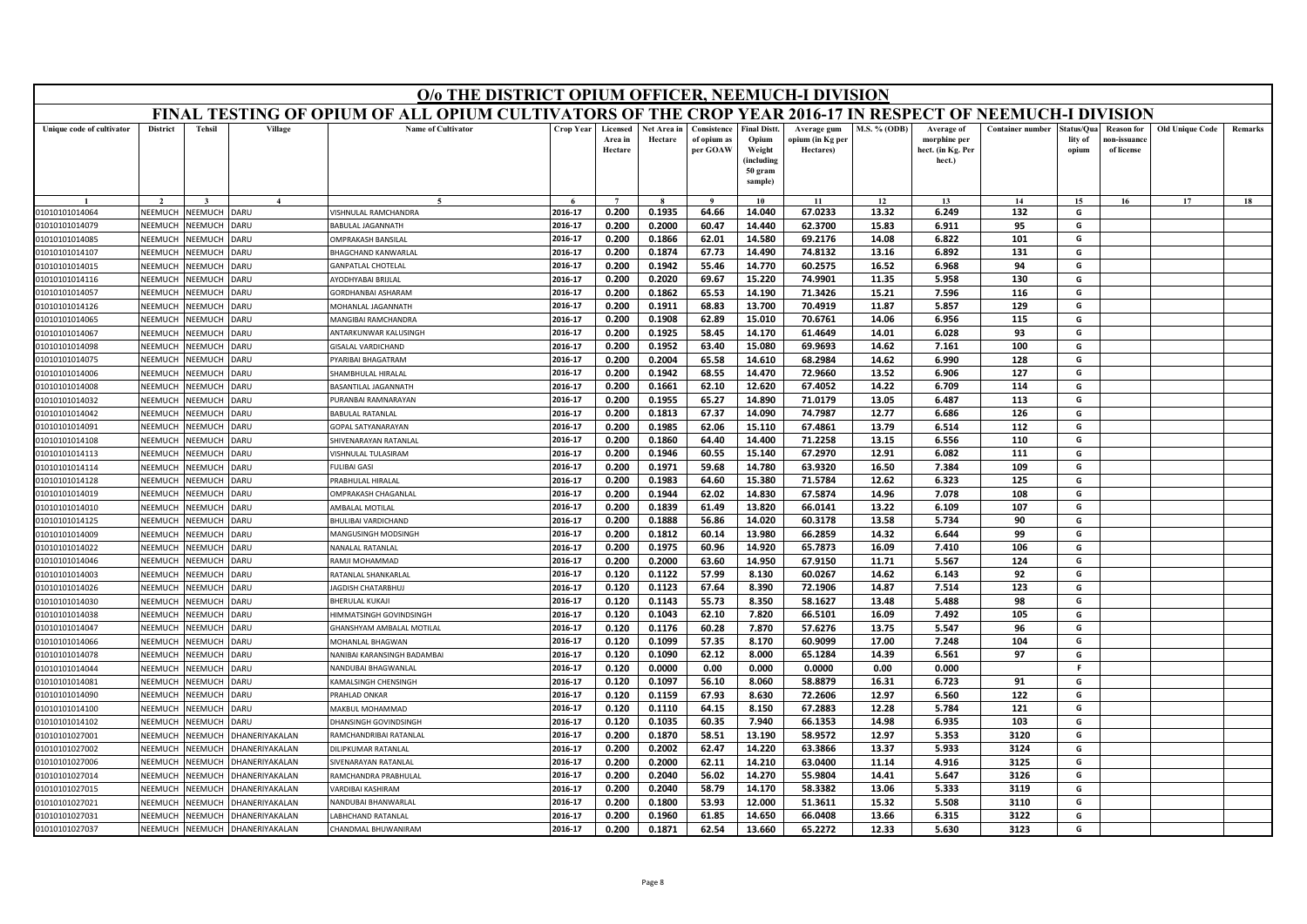| FINAL TESTING OF OPIUM OF ALL OPIUM CULTIVATORS OF THE CROP YEAR 2016-17 IN RESPECT OF NEEMUCH-I DIVISION<br><b>Tehsil</b><br>Village<br><b>Name of Cultivator</b><br><b>District</b><br><b>Crop Year</b><br>Licensed<br>Net Area in<br>Consistence<br><b>Final Distt.</b><br>M.S. % (ODB)<br><b>Container number</b><br>Unique code of cultivator<br>Average gum<br>Average of<br>Status/Ou:<br><b>Reason</b> for<br><b>Old Unique Code</b><br>Area in<br>Hectare<br>of opium as<br>Opium<br>opium (in Kg per<br>morphine per<br>lity of<br>ıon-issuanc<br>per GOAW<br>Weight<br>hect. (in Kg. Per<br>Hectare<br>Hectares)<br>of license<br>opium<br>(including<br>hect.)<br>50 gram<br>sample)<br>$\overline{7}$<br>$\mathbf{o}$<br>10<br>11<br>12<br>13<br>14<br>15 <sup>7</sup><br>16<br>17<br>0.200<br>59.38<br>60.7525<br>2016-17<br>0.1980<br>14.180<br>11.96<br>5.086<br>3118<br>NEEMUCH<br>NEEMUCH<br><b>HANERIYAKALAN</b><br>KAILASHCHANDRA PRABHULAL<br>G<br>01010101027042<br>NFFMUCH<br><b>NEEMUCH</b><br>2016-17<br>0.200<br>0.1992<br>60.42<br>13.980<br>60.5773<br>15.09<br>6.399<br>3117<br>G<br>01010101027052<br>HANERIYAKALAN<br><b>BANSHILAL RAMLAI</b><br>2016-17<br>0.1998<br>58.18<br>59.7798<br>3116<br>01010101027053<br>NEEMUCH<br><b>NEEMUCH</b><br><b>HANERIYAKALAN</b><br><b>MPRAKASH PRABHULAL</b><br>0.200<br>14.370<br>13.72<br>5.741<br>G<br>2016-17<br>0.200<br>0.1998<br>55.16<br>13.920<br>54.8999<br>12.89<br>4.954<br>3111<br>NEEMUCH<br>G<br>01010101027054<br>NEEMUCH<br>HANERIYAKALAN<br>KANWARLAL RAMLAL<br>2016-17<br>13.140<br>59.4235<br>3115<br>G<br>NEEMUCH<br><b>NEEMUCH</b><br><b>ANGLAL BABRU</b><br>0.200<br>0.1908<br>60.40<br>14.50<br>6.031<br>01010101027041<br>HANERIYAKALAN<br>2016-17<br>0.200<br>0.1856<br>59.38<br>12.880<br>58.8685<br>14.77<br>6.086<br>3114<br>G<br>01010101027028<br>NEEMUCH<br><b>NEEMUCH</b><br><b>HANERIYAKALAN</b><br>MULCHAND BABRU<br>2016-17<br>0.120<br>0.1200<br>61.80<br>8.300<br>61.0667<br>12.86<br>5.497<br>3113<br>G<br>NEEMUCH<br>NEEMUCI<br><b>HANERIYAKALAN</b><br>01010101027017<br>RAMCHANDRIBAI MAGNIRAM<br>8.510<br>2016-17<br>0.120<br>0.1197<br>53.55<br>54.3860<br>17.72<br>6.746<br>3109<br>01010101027026<br>NEEMUCH<br><b>JEEMUCH</b><br>HANERIYAKALAN<br><b>VONDRAM BABRU</b><br>G<br>2016-17<br>NEEMUCH<br><b>NEEMUCH</b><br>0.120<br>0.0000<br>0.00<br>0.000<br>0.0000<br>0.00<br>0.000<br>-F<br>01010101027027<br>HANERIYAKALAN<br>ASHIRAM NANURAM<br>NEEMUCH<br>VEEMUCH<br>2016-17<br>0.120<br>0.0820<br>62.76<br>5.640<br>61.6707<br>12.44<br>5.370<br>3121<br>G<br>01010101027035<br><b>HANERIYAKALAN</b><br>HANDIBAI MANGILA<br>2016-17<br>0.120<br>0.1200<br>61.68<br>9.140<br>67.1167<br>11.49<br>5.398<br>3112<br><b>JEEMUCH</b><br>G<br>01010101027040<br>NEEMUCH<br>HANERIYAKALAN<br>HAGWANTIBAI KANWARLAL<br>0.0000<br>2016-17<br>0.120<br>0.00<br>0.000<br>0.0000<br>0.00<br>0.000<br>F<br>01010101027055<br>NEEMUCH<br>VEEMUCI<br>HANERIYAKALAN<br>DEVILAL BHAWARLAL<br>NFFMUCH<br><b>NEEMUCH</b><br>HOLPURA<br>2016-17<br>0.200<br>0.2013<br>63.25<br>14.870<br>66.7462<br>13.30<br>6.214<br>1803<br>G<br>01010101026004<br>SHANKARLAL SITARAM<br>66.3949<br>01010101026001<br>NEEMUCH<br><b>NEEMUCH</b><br>HOLPURA<br>2016-17<br>0.200<br>0.1975<br>63.61<br>14.430<br>14.37<br>6.679<br>1796<br>G<br><b>JAYAMIRAI HIRALAI</b><br>NEEMUCH<br>01010101026007<br><b>NEEMUCH</b><br>HOLPURA<br>2016-17<br>0.200<br>0.1956<br>67.14<br>14.370<br>70.4652<br>11.99<br>5.914<br>1797<br>G<br>HAGATRAM KANHEYALAL<br>VEEMUCH<br><b>HOLPURA</b><br>14.620<br>01010101026003<br>NEEMUCH<br><b>CAILASH HIRALAL</b><br>2016-17<br>0.200<br>0.1895<br>65.62<br>72.3219<br>13.56<br>6.865<br>1798<br>G<br>12.040<br>66.6582<br>01010101026005<br>NEEMUCH<br><b>NEEMUCH</b><br>HOLPURA<br>2016-17<br>0.200<br>0.1568<br>60.77<br>15.68<br>7.317<br>1801<br>G<br>AMNALAL RATANLAL<br>NEEMUCH<br><b>JEEMUCH</b><br>2016-17<br>0.200<br>0.1602<br>62.24<br>12.010<br>66.6604<br>14.44<br>1802<br>01010101026024<br>HOLPURA<br>RATANLAL MADHULAI<br>6.738<br>G<br>2016-17<br>0.200<br>0.1961<br>64.12<br>14.830<br>69.2708<br>13.86<br>1795<br>NFFMUCH<br><b>JEEMUCH</b><br>HOLPURA<br><b>MANGILAL KISHANLAL</b><br>6.721<br>G<br>01010101026012<br>2016-17<br>0.120<br>0.1110<br>69.88<br>7.990<br>71.8559<br>6.378<br>1800<br>G<br>RATANLAL KAJOD<br>12.68<br>01010101026009<br>NEEMUCH<br>NEEMUCH<br>HOLPURA<br>2016-17<br>0.120<br>0.1154<br>67.90<br>12.77<br>1799<br>9.410<br>79.0988<br>7.070<br>G<br>01010101026019<br>NEEMUCH<br><b>JEEMUCH</b><br>HOLPURA<br><b>CANWARLAL BHAGWANLAL</b><br>2016-17<br>0.120<br>0.1097<br>62.75<br>8.120<br>66.3537<br>13.80<br>6.410<br>1804<br>G<br>01010101026025<br>NEEMUCH<br><b>JEEMUCH</b><br>HOLPURA<br><b>KRISHNABAI RAGHUNATH</b> | O/o THE DISTRICT OPIUM OFFICER, NEEMUCH-I DIVISION |  |  |  |  |  |  |  |  |  |  |  |  |  |
|---------------------------------------------------------------------------------------------------------------------------------------------------------------------------------------------------------------------------------------------------------------------------------------------------------------------------------------------------------------------------------------------------------------------------------------------------------------------------------------------------------------------------------------------------------------------------------------------------------------------------------------------------------------------------------------------------------------------------------------------------------------------------------------------------------------------------------------------------------------------------------------------------------------------------------------------------------------------------------------------------------------------------------------------------------------------------------------------------------------------------------------------------------------------------------------------------------------------------------------------------------------------------------------------------------------------------------------------------------------------------------------------------------------------------------------------------------------------------------------------------------------------------------------------------------------------------------------------------------------------------------------------------------------------------------------------------------------------------------------------------------------------------------------------------------------------------------------------------------------------------------------------------------------------------------------------------------------------------------------------------------------------------------------------------------------------------------------------------------------------------------------------------------------------------------------------------------------------------------------------------------------------------------------------------------------------------------------------------------------------------------------------------------------------------------------------------------------------------------------------------------------------------------------------------------------------------------------------------------------------------------------------------------------------------------------------------------------------------------------------------------------------------------------------------------------------------------------------------------------------------------------------------------------------------------------------------------------------------------------------------------------------------------------------------------------------------------------------------------------------------------------------------------------------------------------------------------------------------------------------------------------------------------------------------------------------------------------------------------------------------------------------------------------------------------------------------------------------------------------------------------------------------------------------------------------------------------------------------------------------------------------------------------------------------------------------------------------------------------------------------------------------------------------------------------------------------------------------------------------------------------------------------------------------------------------------------------------------------------------------------------------------------------------------------------------------------------------------------------------------------------------------------------------------------------------------------------------------------------------------------------------------------------------------------------------------------------------------------------------------------------------------------------------------------------------------------------------------------------------------------------------------------------------------------------------------------------------------------------------------------------------------------------------------------------------------------------------------------------------------------------------------------------------------------|----------------------------------------------------|--|--|--|--|--|--|--|--|--|--|--|--|--|
|                                                                                                                                                                                                                                                                                                                                                                                                                                                                                                                                                                                                                                                                                                                                                                                                                                                                                                                                                                                                                                                                                                                                                                                                                                                                                                                                                                                                                                                                                                                                                                                                                                                                                                                                                                                                                                                                                                                                                                                                                                                                                                                                                                                                                                                                                                                                                                                                                                                                                                                                                                                                                                                                                                                                                                                                                                                                                                                                                                                                                                                                                                                                                                                                                                                                                                                                                                                                                                                                                                                                                                                                                                                                                                                                                                                                                                                                                                                                                                                                                                                                                                                                                                                                                                                                                                                                                                                                                                                                                                                                                                                                                                                                                                                                                                                                   |                                                    |  |  |  |  |  |  |  |  |  |  |  |  |  |
|                                                                                                                                                                                                                                                                                                                                                                                                                                                                                                                                                                                                                                                                                                                                                                                                                                                                                                                                                                                                                                                                                                                                                                                                                                                                                                                                                                                                                                                                                                                                                                                                                                                                                                                                                                                                                                                                                                                                                                                                                                                                                                                                                                                                                                                                                                                                                                                                                                                                                                                                                                                                                                                                                                                                                                                                                                                                                                                                                                                                                                                                                                                                                                                                                                                                                                                                                                                                                                                                                                                                                                                                                                                                                                                                                                                                                                                                                                                                                                                                                                                                                                                                                                                                                                                                                                                                                                                                                                                                                                                                                                                                                                                                                                                                                                                                   | Remarks                                            |  |  |  |  |  |  |  |  |  |  |  |  |  |
|                                                                                                                                                                                                                                                                                                                                                                                                                                                                                                                                                                                                                                                                                                                                                                                                                                                                                                                                                                                                                                                                                                                                                                                                                                                                                                                                                                                                                                                                                                                                                                                                                                                                                                                                                                                                                                                                                                                                                                                                                                                                                                                                                                                                                                                                                                                                                                                                                                                                                                                                                                                                                                                                                                                                                                                                                                                                                                                                                                                                                                                                                                                                                                                                                                                                                                                                                                                                                                                                                                                                                                                                                                                                                                                                                                                                                                                                                                                                                                                                                                                                                                                                                                                                                                                                                                                                                                                                                                                                                                                                                                                                                                                                                                                                                                                                   |                                                    |  |  |  |  |  |  |  |  |  |  |  |  |  |
|                                                                                                                                                                                                                                                                                                                                                                                                                                                                                                                                                                                                                                                                                                                                                                                                                                                                                                                                                                                                                                                                                                                                                                                                                                                                                                                                                                                                                                                                                                                                                                                                                                                                                                                                                                                                                                                                                                                                                                                                                                                                                                                                                                                                                                                                                                                                                                                                                                                                                                                                                                                                                                                                                                                                                                                                                                                                                                                                                                                                                                                                                                                                                                                                                                                                                                                                                                                                                                                                                                                                                                                                                                                                                                                                                                                                                                                                                                                                                                                                                                                                                                                                                                                                                                                                                                                                                                                                                                                                                                                                                                                                                                                                                                                                                                                                   | 18                                                 |  |  |  |  |  |  |  |  |  |  |  |  |  |
|                                                                                                                                                                                                                                                                                                                                                                                                                                                                                                                                                                                                                                                                                                                                                                                                                                                                                                                                                                                                                                                                                                                                                                                                                                                                                                                                                                                                                                                                                                                                                                                                                                                                                                                                                                                                                                                                                                                                                                                                                                                                                                                                                                                                                                                                                                                                                                                                                                                                                                                                                                                                                                                                                                                                                                                                                                                                                                                                                                                                                                                                                                                                                                                                                                                                                                                                                                                                                                                                                                                                                                                                                                                                                                                                                                                                                                                                                                                                                                                                                                                                                                                                                                                                                                                                                                                                                                                                                                                                                                                                                                                                                                                                                                                                                                                                   |                                                    |  |  |  |  |  |  |  |  |  |  |  |  |  |
|                                                                                                                                                                                                                                                                                                                                                                                                                                                                                                                                                                                                                                                                                                                                                                                                                                                                                                                                                                                                                                                                                                                                                                                                                                                                                                                                                                                                                                                                                                                                                                                                                                                                                                                                                                                                                                                                                                                                                                                                                                                                                                                                                                                                                                                                                                                                                                                                                                                                                                                                                                                                                                                                                                                                                                                                                                                                                                                                                                                                                                                                                                                                                                                                                                                                                                                                                                                                                                                                                                                                                                                                                                                                                                                                                                                                                                                                                                                                                                                                                                                                                                                                                                                                                                                                                                                                                                                                                                                                                                                                                                                                                                                                                                                                                                                                   |                                                    |  |  |  |  |  |  |  |  |  |  |  |  |  |
|                                                                                                                                                                                                                                                                                                                                                                                                                                                                                                                                                                                                                                                                                                                                                                                                                                                                                                                                                                                                                                                                                                                                                                                                                                                                                                                                                                                                                                                                                                                                                                                                                                                                                                                                                                                                                                                                                                                                                                                                                                                                                                                                                                                                                                                                                                                                                                                                                                                                                                                                                                                                                                                                                                                                                                                                                                                                                                                                                                                                                                                                                                                                                                                                                                                                                                                                                                                                                                                                                                                                                                                                                                                                                                                                                                                                                                                                                                                                                                                                                                                                                                                                                                                                                                                                                                                                                                                                                                                                                                                                                                                                                                                                                                                                                                                                   |                                                    |  |  |  |  |  |  |  |  |  |  |  |  |  |
|                                                                                                                                                                                                                                                                                                                                                                                                                                                                                                                                                                                                                                                                                                                                                                                                                                                                                                                                                                                                                                                                                                                                                                                                                                                                                                                                                                                                                                                                                                                                                                                                                                                                                                                                                                                                                                                                                                                                                                                                                                                                                                                                                                                                                                                                                                                                                                                                                                                                                                                                                                                                                                                                                                                                                                                                                                                                                                                                                                                                                                                                                                                                                                                                                                                                                                                                                                                                                                                                                                                                                                                                                                                                                                                                                                                                                                                                                                                                                                                                                                                                                                                                                                                                                                                                                                                                                                                                                                                                                                                                                                                                                                                                                                                                                                                                   |                                                    |  |  |  |  |  |  |  |  |  |  |  |  |  |
|                                                                                                                                                                                                                                                                                                                                                                                                                                                                                                                                                                                                                                                                                                                                                                                                                                                                                                                                                                                                                                                                                                                                                                                                                                                                                                                                                                                                                                                                                                                                                                                                                                                                                                                                                                                                                                                                                                                                                                                                                                                                                                                                                                                                                                                                                                                                                                                                                                                                                                                                                                                                                                                                                                                                                                                                                                                                                                                                                                                                                                                                                                                                                                                                                                                                                                                                                                                                                                                                                                                                                                                                                                                                                                                                                                                                                                                                                                                                                                                                                                                                                                                                                                                                                                                                                                                                                                                                                                                                                                                                                                                                                                                                                                                                                                                                   |                                                    |  |  |  |  |  |  |  |  |  |  |  |  |  |
|                                                                                                                                                                                                                                                                                                                                                                                                                                                                                                                                                                                                                                                                                                                                                                                                                                                                                                                                                                                                                                                                                                                                                                                                                                                                                                                                                                                                                                                                                                                                                                                                                                                                                                                                                                                                                                                                                                                                                                                                                                                                                                                                                                                                                                                                                                                                                                                                                                                                                                                                                                                                                                                                                                                                                                                                                                                                                                                                                                                                                                                                                                                                                                                                                                                                                                                                                                                                                                                                                                                                                                                                                                                                                                                                                                                                                                                                                                                                                                                                                                                                                                                                                                                                                                                                                                                                                                                                                                                                                                                                                                                                                                                                                                                                                                                                   |                                                    |  |  |  |  |  |  |  |  |  |  |  |  |  |
|                                                                                                                                                                                                                                                                                                                                                                                                                                                                                                                                                                                                                                                                                                                                                                                                                                                                                                                                                                                                                                                                                                                                                                                                                                                                                                                                                                                                                                                                                                                                                                                                                                                                                                                                                                                                                                                                                                                                                                                                                                                                                                                                                                                                                                                                                                                                                                                                                                                                                                                                                                                                                                                                                                                                                                                                                                                                                                                                                                                                                                                                                                                                                                                                                                                                                                                                                                                                                                                                                                                                                                                                                                                                                                                                                                                                                                                                                                                                                                                                                                                                                                                                                                                                                                                                                                                                                                                                                                                                                                                                                                                                                                                                                                                                                                                                   |                                                    |  |  |  |  |  |  |  |  |  |  |  |  |  |
|                                                                                                                                                                                                                                                                                                                                                                                                                                                                                                                                                                                                                                                                                                                                                                                                                                                                                                                                                                                                                                                                                                                                                                                                                                                                                                                                                                                                                                                                                                                                                                                                                                                                                                                                                                                                                                                                                                                                                                                                                                                                                                                                                                                                                                                                                                                                                                                                                                                                                                                                                                                                                                                                                                                                                                                                                                                                                                                                                                                                                                                                                                                                                                                                                                                                                                                                                                                                                                                                                                                                                                                                                                                                                                                                                                                                                                                                                                                                                                                                                                                                                                                                                                                                                                                                                                                                                                                                                                                                                                                                                                                                                                                                                                                                                                                                   |                                                    |  |  |  |  |  |  |  |  |  |  |  |  |  |
|                                                                                                                                                                                                                                                                                                                                                                                                                                                                                                                                                                                                                                                                                                                                                                                                                                                                                                                                                                                                                                                                                                                                                                                                                                                                                                                                                                                                                                                                                                                                                                                                                                                                                                                                                                                                                                                                                                                                                                                                                                                                                                                                                                                                                                                                                                                                                                                                                                                                                                                                                                                                                                                                                                                                                                                                                                                                                                                                                                                                                                                                                                                                                                                                                                                                                                                                                                                                                                                                                                                                                                                                                                                                                                                                                                                                                                                                                                                                                                                                                                                                                                                                                                                                                                                                                                                                                                                                                                                                                                                                                                                                                                                                                                                                                                                                   |                                                    |  |  |  |  |  |  |  |  |  |  |  |  |  |
|                                                                                                                                                                                                                                                                                                                                                                                                                                                                                                                                                                                                                                                                                                                                                                                                                                                                                                                                                                                                                                                                                                                                                                                                                                                                                                                                                                                                                                                                                                                                                                                                                                                                                                                                                                                                                                                                                                                                                                                                                                                                                                                                                                                                                                                                                                                                                                                                                                                                                                                                                                                                                                                                                                                                                                                                                                                                                                                                                                                                                                                                                                                                                                                                                                                                                                                                                                                                                                                                                                                                                                                                                                                                                                                                                                                                                                                                                                                                                                                                                                                                                                                                                                                                                                                                                                                                                                                                                                                                                                                                                                                                                                                                                                                                                                                                   |                                                    |  |  |  |  |  |  |  |  |  |  |  |  |  |
|                                                                                                                                                                                                                                                                                                                                                                                                                                                                                                                                                                                                                                                                                                                                                                                                                                                                                                                                                                                                                                                                                                                                                                                                                                                                                                                                                                                                                                                                                                                                                                                                                                                                                                                                                                                                                                                                                                                                                                                                                                                                                                                                                                                                                                                                                                                                                                                                                                                                                                                                                                                                                                                                                                                                                                                                                                                                                                                                                                                                                                                                                                                                                                                                                                                                                                                                                                                                                                                                                                                                                                                                                                                                                                                                                                                                                                                                                                                                                                                                                                                                                                                                                                                                                                                                                                                                                                                                                                                                                                                                                                                                                                                                                                                                                                                                   |                                                    |  |  |  |  |  |  |  |  |  |  |  |  |  |
|                                                                                                                                                                                                                                                                                                                                                                                                                                                                                                                                                                                                                                                                                                                                                                                                                                                                                                                                                                                                                                                                                                                                                                                                                                                                                                                                                                                                                                                                                                                                                                                                                                                                                                                                                                                                                                                                                                                                                                                                                                                                                                                                                                                                                                                                                                                                                                                                                                                                                                                                                                                                                                                                                                                                                                                                                                                                                                                                                                                                                                                                                                                                                                                                                                                                                                                                                                                                                                                                                                                                                                                                                                                                                                                                                                                                                                                                                                                                                                                                                                                                                                                                                                                                                                                                                                                                                                                                                                                                                                                                                                                                                                                                                                                                                                                                   |                                                    |  |  |  |  |  |  |  |  |  |  |  |  |  |
|                                                                                                                                                                                                                                                                                                                                                                                                                                                                                                                                                                                                                                                                                                                                                                                                                                                                                                                                                                                                                                                                                                                                                                                                                                                                                                                                                                                                                                                                                                                                                                                                                                                                                                                                                                                                                                                                                                                                                                                                                                                                                                                                                                                                                                                                                                                                                                                                                                                                                                                                                                                                                                                                                                                                                                                                                                                                                                                                                                                                                                                                                                                                                                                                                                                                                                                                                                                                                                                                                                                                                                                                                                                                                                                                                                                                                                                                                                                                                                                                                                                                                                                                                                                                                                                                                                                                                                                                                                                                                                                                                                                                                                                                                                                                                                                                   |                                                    |  |  |  |  |  |  |  |  |  |  |  |  |  |
|                                                                                                                                                                                                                                                                                                                                                                                                                                                                                                                                                                                                                                                                                                                                                                                                                                                                                                                                                                                                                                                                                                                                                                                                                                                                                                                                                                                                                                                                                                                                                                                                                                                                                                                                                                                                                                                                                                                                                                                                                                                                                                                                                                                                                                                                                                                                                                                                                                                                                                                                                                                                                                                                                                                                                                                                                                                                                                                                                                                                                                                                                                                                                                                                                                                                                                                                                                                                                                                                                                                                                                                                                                                                                                                                                                                                                                                                                                                                                                                                                                                                                                                                                                                                                                                                                                                                                                                                                                                                                                                                                                                                                                                                                                                                                                                                   |                                                    |  |  |  |  |  |  |  |  |  |  |  |  |  |
|                                                                                                                                                                                                                                                                                                                                                                                                                                                                                                                                                                                                                                                                                                                                                                                                                                                                                                                                                                                                                                                                                                                                                                                                                                                                                                                                                                                                                                                                                                                                                                                                                                                                                                                                                                                                                                                                                                                                                                                                                                                                                                                                                                                                                                                                                                                                                                                                                                                                                                                                                                                                                                                                                                                                                                                                                                                                                                                                                                                                                                                                                                                                                                                                                                                                                                                                                                                                                                                                                                                                                                                                                                                                                                                                                                                                                                                                                                                                                                                                                                                                                                                                                                                                                                                                                                                                                                                                                                                                                                                                                                                                                                                                                                                                                                                                   |                                                    |  |  |  |  |  |  |  |  |  |  |  |  |  |
|                                                                                                                                                                                                                                                                                                                                                                                                                                                                                                                                                                                                                                                                                                                                                                                                                                                                                                                                                                                                                                                                                                                                                                                                                                                                                                                                                                                                                                                                                                                                                                                                                                                                                                                                                                                                                                                                                                                                                                                                                                                                                                                                                                                                                                                                                                                                                                                                                                                                                                                                                                                                                                                                                                                                                                                                                                                                                                                                                                                                                                                                                                                                                                                                                                                                                                                                                                                                                                                                                                                                                                                                                                                                                                                                                                                                                                                                                                                                                                                                                                                                                                                                                                                                                                                                                                                                                                                                                                                                                                                                                                                                                                                                                                                                                                                                   |                                                    |  |  |  |  |  |  |  |  |  |  |  |  |  |
|                                                                                                                                                                                                                                                                                                                                                                                                                                                                                                                                                                                                                                                                                                                                                                                                                                                                                                                                                                                                                                                                                                                                                                                                                                                                                                                                                                                                                                                                                                                                                                                                                                                                                                                                                                                                                                                                                                                                                                                                                                                                                                                                                                                                                                                                                                                                                                                                                                                                                                                                                                                                                                                                                                                                                                                                                                                                                                                                                                                                                                                                                                                                                                                                                                                                                                                                                                                                                                                                                                                                                                                                                                                                                                                                                                                                                                                                                                                                                                                                                                                                                                                                                                                                                                                                                                                                                                                                                                                                                                                                                                                                                                                                                                                                                                                                   |                                                    |  |  |  |  |  |  |  |  |  |  |  |  |  |
|                                                                                                                                                                                                                                                                                                                                                                                                                                                                                                                                                                                                                                                                                                                                                                                                                                                                                                                                                                                                                                                                                                                                                                                                                                                                                                                                                                                                                                                                                                                                                                                                                                                                                                                                                                                                                                                                                                                                                                                                                                                                                                                                                                                                                                                                                                                                                                                                                                                                                                                                                                                                                                                                                                                                                                                                                                                                                                                                                                                                                                                                                                                                                                                                                                                                                                                                                                                                                                                                                                                                                                                                                                                                                                                                                                                                                                                                                                                                                                                                                                                                                                                                                                                                                                                                                                                                                                                                                                                                                                                                                                                                                                                                                                                                                                                                   |                                                    |  |  |  |  |  |  |  |  |  |  |  |  |  |
|                                                                                                                                                                                                                                                                                                                                                                                                                                                                                                                                                                                                                                                                                                                                                                                                                                                                                                                                                                                                                                                                                                                                                                                                                                                                                                                                                                                                                                                                                                                                                                                                                                                                                                                                                                                                                                                                                                                                                                                                                                                                                                                                                                                                                                                                                                                                                                                                                                                                                                                                                                                                                                                                                                                                                                                                                                                                                                                                                                                                                                                                                                                                                                                                                                                                                                                                                                                                                                                                                                                                                                                                                                                                                                                                                                                                                                                                                                                                                                                                                                                                                                                                                                                                                                                                                                                                                                                                                                                                                                                                                                                                                                                                                                                                                                                                   |                                                    |  |  |  |  |  |  |  |  |  |  |  |  |  |
|                                                                                                                                                                                                                                                                                                                                                                                                                                                                                                                                                                                                                                                                                                                                                                                                                                                                                                                                                                                                                                                                                                                                                                                                                                                                                                                                                                                                                                                                                                                                                                                                                                                                                                                                                                                                                                                                                                                                                                                                                                                                                                                                                                                                                                                                                                                                                                                                                                                                                                                                                                                                                                                                                                                                                                                                                                                                                                                                                                                                                                                                                                                                                                                                                                                                                                                                                                                                                                                                                                                                                                                                                                                                                                                                                                                                                                                                                                                                                                                                                                                                                                                                                                                                                                                                                                                                                                                                                                                                                                                                                                                                                                                                                                                                                                                                   |                                                    |  |  |  |  |  |  |  |  |  |  |  |  |  |
|                                                                                                                                                                                                                                                                                                                                                                                                                                                                                                                                                                                                                                                                                                                                                                                                                                                                                                                                                                                                                                                                                                                                                                                                                                                                                                                                                                                                                                                                                                                                                                                                                                                                                                                                                                                                                                                                                                                                                                                                                                                                                                                                                                                                                                                                                                                                                                                                                                                                                                                                                                                                                                                                                                                                                                                                                                                                                                                                                                                                                                                                                                                                                                                                                                                                                                                                                                                                                                                                                                                                                                                                                                                                                                                                                                                                                                                                                                                                                                                                                                                                                                                                                                                                                                                                                                                                                                                                                                                                                                                                                                                                                                                                                                                                                                                                   |                                                    |  |  |  |  |  |  |  |  |  |  |  |  |  |
| <b>SHOK KUMAR HAJARILAL</b><br>2016-17<br>0.200<br>0.1977<br>62.99<br>15.010<br>68.3207<br>13.91<br>6.652<br>1604<br>G<br>NEEMUCH<br><b>NEEMUCH</b><br>OORDARSHI<br>01010101020001                                                                                                                                                                                                                                                                                                                                                                                                                                                                                                                                                                                                                                                                                                                                                                                                                                                                                                                                                                                                                                                                                                                                                                                                                                                                                                                                                                                                                                                                                                                                                                                                                                                                                                                                                                                                                                                                                                                                                                                                                                                                                                                                                                                                                                                                                                                                                                                                                                                                                                                                                                                                                                                                                                                                                                                                                                                                                                                                                                                                                                                                                                                                                                                                                                                                                                                                                                                                                                                                                                                                                                                                                                                                                                                                                                                                                                                                                                                                                                                                                                                                                                                                                                                                                                                                                                                                                                                                                                                                                                                                                                                                                |                                                    |  |  |  |  |  |  |  |  |  |  |  |  |  |
| 67.3026<br>2016-17<br>0.200<br>0.1824<br>62.86<br>13.670<br>13.46<br>6.341<br>1615<br>NEEMUCH<br>KARULAL CHUNNILAI<br>G<br>01010101020002<br><b>NEEMUCH</b><br>OORDARSH                                                                                                                                                                                                                                                                                                                                                                                                                                                                                                                                                                                                                                                                                                                                                                                                                                                                                                                                                                                                                                                                                                                                                                                                                                                                                                                                                                                                                                                                                                                                                                                                                                                                                                                                                                                                                                                                                                                                                                                                                                                                                                                                                                                                                                                                                                                                                                                                                                                                                                                                                                                                                                                                                                                                                                                                                                                                                                                                                                                                                                                                                                                                                                                                                                                                                                                                                                                                                                                                                                                                                                                                                                                                                                                                                                                                                                                                                                                                                                                                                                                                                                                                                                                                                                                                                                                                                                                                                                                                                                                                                                                                                           |                                                    |  |  |  |  |  |  |  |  |  |  |  |  |  |
| 2016-17<br>0.200<br>0.1460<br>64.04<br>11.010<br>68.9932<br>13.90<br>6.713<br>1620<br>NEEMUCH<br>VEEMUCI<br>OORDARSHI<br>G<br>01010101020003<br><b>BHAGATRAM GHISALAL</b>                                                                                                                                                                                                                                                                                                                                                                                                                                                                                                                                                                                                                                                                                                                                                                                                                                                                                                                                                                                                                                                                                                                                                                                                                                                                                                                                                                                                                                                                                                                                                                                                                                                                                                                                                                                                                                                                                                                                                                                                                                                                                                                                                                                                                                                                                                                                                                                                                                                                                                                                                                                                                                                                                                                                                                                                                                                                                                                                                                                                                                                                                                                                                                                                                                                                                                                                                                                                                                                                                                                                                                                                                                                                                                                                                                                                                                                                                                                                                                                                                                                                                                                                                                                                                                                                                                                                                                                                                                                                                                                                                                                                                         |                                                    |  |  |  |  |  |  |  |  |  |  |  |  |  |
| 68.6104<br>1621<br>NFFMUCH<br><b>NEEMUCH</b><br><b>OORDARSHI</b><br>2016-17<br>0.200<br>0.1907<br>63.21<br>14.490<br>15.65<br>7.517<br>G<br>01010101020004<br>HAGANBAI MULCHAND                                                                                                                                                                                                                                                                                                                                                                                                                                                                                                                                                                                                                                                                                                                                                                                                                                                                                                                                                                                                                                                                                                                                                                                                                                                                                                                                                                                                                                                                                                                                                                                                                                                                                                                                                                                                                                                                                                                                                                                                                                                                                                                                                                                                                                                                                                                                                                                                                                                                                                                                                                                                                                                                                                                                                                                                                                                                                                                                                                                                                                                                                                                                                                                                                                                                                                                                                                                                                                                                                                                                                                                                                                                                                                                                                                                                                                                                                                                                                                                                                                                                                                                                                                                                                                                                                                                                                                                                                                                                                                                                                                                                                   |                                                    |  |  |  |  |  |  |  |  |  |  |  |  |  |
| 2016-17<br>0.200<br>0.1993<br>64.01<br>14.810<br>67.9528<br>14.94<br>7.106<br>1603<br>NEEMUCH<br>G<br>01010101020012<br>VEEMUCI<br><b>OORDARSH</b><br>HUWANIRAM BABRL                                                                                                                                                                                                                                                                                                                                                                                                                                                                                                                                                                                                                                                                                                                                                                                                                                                                                                                                                                                                                                                                                                                                                                                                                                                                                                                                                                                                                                                                                                                                                                                                                                                                                                                                                                                                                                                                                                                                                                                                                                                                                                                                                                                                                                                                                                                                                                                                                                                                                                                                                                                                                                                                                                                                                                                                                                                                                                                                                                                                                                                                                                                                                                                                                                                                                                                                                                                                                                                                                                                                                                                                                                                                                                                                                                                                                                                                                                                                                                                                                                                                                                                                                                                                                                                                                                                                                                                                                                                                                                                                                                                                                             |                                                    |  |  |  |  |  |  |  |  |  |  |  |  |  |
| 15.130<br>1622<br>2016-17<br>0.200<br>0.1977<br>64.81<br>70.8548<br>15.41<br>7.643<br>G<br>NEEMUCH<br><b>JEEMUCH</b><br><b>OORDARSHI</b><br>01010101020014<br><b>JULABCHAND RARAMLAL</b>                                                                                                                                                                                                                                                                                                                                                                                                                                                                                                                                                                                                                                                                                                                                                                                                                                                                                                                                                                                                                                                                                                                                                                                                                                                                                                                                                                                                                                                                                                                                                                                                                                                                                                                                                                                                                                                                                                                                                                                                                                                                                                                                                                                                                                                                                                                                                                                                                                                                                                                                                                                                                                                                                                                                                                                                                                                                                                                                                                                                                                                                                                                                                                                                                                                                                                                                                                                                                                                                                                                                                                                                                                                                                                                                                                                                                                                                                                                                                                                                                                                                                                                                                                                                                                                                                                                                                                                                                                                                                                                                                                                                          |                                                    |  |  |  |  |  |  |  |  |  |  |  |  |  |
| 2016-17<br>0.200<br>0.1877<br>64.40<br>13.840<br>67.8370<br>13.59<br>6.453<br>1623<br>G<br>01010101020018<br>NEEMUCH<br><b>NEEMUCH</b><br><b>OORDARSHI</b><br><b>IUDIBAI SHRILAL</b>                                                                                                                                                                                                                                                                                                                                                                                                                                                                                                                                                                                                                                                                                                                                                                                                                                                                                                                                                                                                                                                                                                                                                                                                                                                                                                                                                                                                                                                                                                                                                                                                                                                                                                                                                                                                                                                                                                                                                                                                                                                                                                                                                                                                                                                                                                                                                                                                                                                                                                                                                                                                                                                                                                                                                                                                                                                                                                                                                                                                                                                                                                                                                                                                                                                                                                                                                                                                                                                                                                                                                                                                                                                                                                                                                                                                                                                                                                                                                                                                                                                                                                                                                                                                                                                                                                                                                                                                                                                                                                                                                                                                              |                                                    |  |  |  |  |  |  |  |  |  |  |  |  |  |
| 13.68<br>1624<br>01010101020019<br><b>NEEMUCH</b><br><b>NEEMUC</b><br><b>OORDARSH</b><br>2016-17<br>0.200<br>0.1950<br>61.90<br>14.420<br>65.3897<br>6.262<br>G<br>HAPUBAI NANURAM                                                                                                                                                                                                                                                                                                                                                                                                                                                                                                                                                                                                                                                                                                                                                                                                                                                                                                                                                                                                                                                                                                                                                                                                                                                                                                                                                                                                                                                                                                                                                                                                                                                                                                                                                                                                                                                                                                                                                                                                                                                                                                                                                                                                                                                                                                                                                                                                                                                                                                                                                                                                                                                                                                                                                                                                                                                                                                                                                                                                                                                                                                                                                                                                                                                                                                                                                                                                                                                                                                                                                                                                                                                                                                                                                                                                                                                                                                                                                                                                                                                                                                                                                                                                                                                                                                                                                                                                                                                                                                                                                                                                                |                                                    |  |  |  |  |  |  |  |  |  |  |  |  |  |
| 01010101020020<br>NEEMUCH<br><b>JEEMUCH</b><br><b>OORDARSHI</b><br>2016-17<br>0.200<br>0.1918<br>69.33<br>14.420<br>74.4630<br>16.63<br>8.668<br>1625<br>G<br>HOOLCHAND HAJARILAL                                                                                                                                                                                                                                                                                                                                                                                                                                                                                                                                                                                                                                                                                                                                                                                                                                                                                                                                                                                                                                                                                                                                                                                                                                                                                                                                                                                                                                                                                                                                                                                                                                                                                                                                                                                                                                                                                                                                                                                                                                                                                                                                                                                                                                                                                                                                                                                                                                                                                                                                                                                                                                                                                                                                                                                                                                                                                                                                                                                                                                                                                                                                                                                                                                                                                                                                                                                                                                                                                                                                                                                                                                                                                                                                                                                                                                                                                                                                                                                                                                                                                                                                                                                                                                                                                                                                                                                                                                                                                                                                                                                                                 |                                                    |  |  |  |  |  |  |  |  |  |  |  |  |  |
| <b>NEEMUCH</b><br>14.410<br>62.5826<br>01010101020021<br>NEEMUCH<br><b>OORDARSHI</b><br>VANDLAL MULCHAND<br>2016-17<br>0.200<br>0.1998<br>60.74<br>15.06<br>6.597<br>1614<br>G<br><b>NEEMUCH</b>                                                                                                                                                                                                                                                                                                                                                                                                                                                                                                                                                                                                                                                                                                                                                                                                                                                                                                                                                                                                                                                                                                                                                                                                                                                                                                                                                                                                                                                                                                                                                                                                                                                                                                                                                                                                                                                                                                                                                                                                                                                                                                                                                                                                                                                                                                                                                                                                                                                                                                                                                                                                                                                                                                                                                                                                                                                                                                                                                                                                                                                                                                                                                                                                                                                                                                                                                                                                                                                                                                                                                                                                                                                                                                                                                                                                                                                                                                                                                                                                                                                                                                                                                                                                                                                                                                                                                                                                                                                                                                                                                                                                  |                                                    |  |  |  |  |  |  |  |  |  |  |  |  |  |
| VEEMUCI<br>2016-17<br>0.200<br>0.1876<br>63.24<br>13.250<br>63.8060<br>15.26<br>6.816<br>1613<br>01010101020022<br><b>OORDARSHI</b><br>G<br>KANWARLAL BHAGIRATH                                                                                                                                                                                                                                                                                                                                                                                                                                                                                                                                                                                                                                                                                                                                                                                                                                                                                                                                                                                                                                                                                                                                                                                                                                                                                                                                                                                                                                                                                                                                                                                                                                                                                                                                                                                                                                                                                                                                                                                                                                                                                                                                                                                                                                                                                                                                                                                                                                                                                                                                                                                                                                                                                                                                                                                                                                                                                                                                                                                                                                                                                                                                                                                                                                                                                                                                                                                                                                                                                                                                                                                                                                                                                                                                                                                                                                                                                                                                                                                                                                                                                                                                                                                                                                                                                                                                                                                                                                                                                                                                                                                                                                   |                                                    |  |  |  |  |  |  |  |  |  |  |  |  |  |
| 0.200<br>0.1993<br>66.13<br>14.680<br>69.5835<br>1626<br>01010101020028<br>NEEMUCH<br><b>NEEMUCH</b><br><b>OORDARSHI</b><br><b>DEVILAL HIRALAL</b><br>2016-17<br>13.16<br>6.410<br>G<br>NEEMUCH<br><b>JEEMUCH</b><br>OORDARSHI<br>2016-17<br>0.200<br>0.1572<br>66.42<br>13.310<br>80.3372<br>9.425<br>1627<br>G<br>01010101020033<br>AMNARAYAN BHANWARLAL                                                                                                                                                                                                                                                                                                                                                                                                                                                                                                                                                                                                                                                                                                                                                                                                                                                                                                                                                                                                                                                                                                                                                                                                                                                                                                                                                                                                                                                                                                                                                                                                                                                                                                                                                                                                                                                                                                                                                                                                                                                                                                                                                                                                                                                                                                                                                                                                                                                                                                                                                                                                                                                                                                                                                                                                                                                                                                                                                                                                                                                                                                                                                                                                                                                                                                                                                                                                                                                                                                                                                                                                                                                                                                                                                                                                                                                                                                                                                                                                                                                                                                                                                                                                                                                                                                                                                                                                                                        |                                                    |  |  |  |  |  |  |  |  |  |  |  |  |  |
| 16.76<br><b>NFFMUCH</b><br>VEEMUCI<br><b>OORDARSH</b><br>2016-17<br>0.200<br>0.0983<br>61.41<br>7.480<br>66.7548<br>15.91<br>7.435<br>1612<br>G<br>01010101020034<br>AXMINARAYAN GANESHRAM                                                                                                                                                                                                                                                                                                                                                                                                                                                                                                                                                                                                                                                                                                                                                                                                                                                                                                                                                                                                                                                                                                                                                                                                                                                                                                                                                                                                                                                                                                                                                                                                                                                                                                                                                                                                                                                                                                                                                                                                                                                                                                                                                                                                                                                                                                                                                                                                                                                                                                                                                                                                                                                                                                                                                                                                                                                                                                                                                                                                                                                                                                                                                                                                                                                                                                                                                                                                                                                                                                                                                                                                                                                                                                                                                                                                                                                                                                                                                                                                                                                                                                                                                                                                                                                                                                                                                                                                                                                                                                                                                                                                        |                                                    |  |  |  |  |  |  |  |  |  |  |  |  |  |
| 2016-17<br>0.200<br>0.1908<br>63.92<br>14.350<br>68.6792<br>13.52<br>6.500<br>1611<br>G<br>01010101020039<br>NEEMUCH<br><b>JEEMUCH</b><br>OORDARSHI<br>ANWARLAL TARACHAND                                                                                                                                                                                                                                                                                                                                                                                                                                                                                                                                                                                                                                                                                                                                                                                                                                                                                                                                                                                                                                                                                                                                                                                                                                                                                                                                                                                                                                                                                                                                                                                                                                                                                                                                                                                                                                                                                                                                                                                                                                                                                                                                                                                                                                                                                                                                                                                                                                                                                                                                                                                                                                                                                                                                                                                                                                                                                                                                                                                                                                                                                                                                                                                                                                                                                                                                                                                                                                                                                                                                                                                                                                                                                                                                                                                                                                                                                                                                                                                                                                                                                                                                                                                                                                                                                                                                                                                                                                                                                                                                                                                                                         |                                                    |  |  |  |  |  |  |  |  |  |  |  |  |  |
| ULABCHAND VARDA<br>2016-17<br>0.200<br>0.1830<br>63.95<br>13.670<br>68.2459<br>12.10<br>5.780<br>1619<br>G<br>01010101020046<br>NEEMUCH<br><b>JEEMUCH</b><br><b>OORDARSHI</b>                                                                                                                                                                                                                                                                                                                                                                                                                                                                                                                                                                                                                                                                                                                                                                                                                                                                                                                                                                                                                                                                                                                                                                                                                                                                                                                                                                                                                                                                                                                                                                                                                                                                                                                                                                                                                                                                                                                                                                                                                                                                                                                                                                                                                                                                                                                                                                                                                                                                                                                                                                                                                                                                                                                                                                                                                                                                                                                                                                                                                                                                                                                                                                                                                                                                                                                                                                                                                                                                                                                                                                                                                                                                                                                                                                                                                                                                                                                                                                                                                                                                                                                                                                                                                                                                                                                                                                                                                                                                                                                                                                                                                     |                                                    |  |  |  |  |  |  |  |  |  |  |  |  |  |
| NEEMUCH<br>2016-17<br>0.200<br>0.1955<br>63.05<br>14.810<br>68.2353<br>13.39<br>6.395<br>1610<br>G<br>VEEMUCI<br>OORDARSH<br>OHANLAL LAXMINARAYAN<br>01010101020052                                                                                                                                                                                                                                                                                                                                                                                                                                                                                                                                                                                                                                                                                                                                                                                                                                                                                                                                                                                                                                                                                                                                                                                                                                                                                                                                                                                                                                                                                                                                                                                                                                                                                                                                                                                                                                                                                                                                                                                                                                                                                                                                                                                                                                                                                                                                                                                                                                                                                                                                                                                                                                                                                                                                                                                                                                                                                                                                                                                                                                                                                                                                                                                                                                                                                                                                                                                                                                                                                                                                                                                                                                                                                                                                                                                                                                                                                                                                                                                                                                                                                                                                                                                                                                                                                                                                                                                                                                                                                                                                                                                                                               |                                                    |  |  |  |  |  |  |  |  |  |  |  |  |  |
| 2016-17<br>0.200<br>65.06<br>13.930<br>68.0705<br>15.19<br>7.238<br>1618<br>G<br>NEEMUCH<br>HONIRAM RAMPRASAD<br>0.1902<br>01010101020063<br><b>NEEMUCH</b><br><b>OORDARSHI</b>                                                                                                                                                                                                                                                                                                                                                                                                                                                                                                                                                                                                                                                                                                                                                                                                                                                                                                                                                                                                                                                                                                                                                                                                                                                                                                                                                                                                                                                                                                                                                                                                                                                                                                                                                                                                                                                                                                                                                                                                                                                                                                                                                                                                                                                                                                                                                                                                                                                                                                                                                                                                                                                                                                                                                                                                                                                                                                                                                                                                                                                                                                                                                                                                                                                                                                                                                                                                                                                                                                                                                                                                                                                                                                                                                                                                                                                                                                                                                                                                                                                                                                                                                                                                                                                                                                                                                                                                                                                                                                                                                                                                                   |                                                    |  |  |  |  |  |  |  |  |  |  |  |  |  |
| 1617<br>NEEMUCH<br><b>JEEMUCH</b><br>OORDARSHI<br>ATYANARAYAN HAJARILAL<br>2016-17<br>0.200<br>0.1900<br>64.35<br>14.280<br>69.0895<br>13.10<br>6.336<br>G<br>01010101020066                                                                                                                                                                                                                                                                                                                                                                                                                                                                                                                                                                                                                                                                                                                                                                                                                                                                                                                                                                                                                                                                                                                                                                                                                                                                                                                                                                                                                                                                                                                                                                                                                                                                                                                                                                                                                                                                                                                                                                                                                                                                                                                                                                                                                                                                                                                                                                                                                                                                                                                                                                                                                                                                                                                                                                                                                                                                                                                                                                                                                                                                                                                                                                                                                                                                                                                                                                                                                                                                                                                                                                                                                                                                                                                                                                                                                                                                                                                                                                                                                                                                                                                                                                                                                                                                                                                                                                                                                                                                                                                                                                                                                      |                                                    |  |  |  |  |  |  |  |  |  |  |  |  |  |
| 0.1954<br>62.54<br>12.630<br>57.7482<br>5.558<br>1609<br><b>NFFMUCH</b><br>VEEMUCI<br><b>OORDARSH</b><br>2016-17<br>0.200<br>13.75<br>G<br>01010101020056<br><b>INKARIAI NANDRAM</b>                                                                                                                                                                                                                                                                                                                                                                                                                                                                                                                                                                                                                                                                                                                                                                                                                                                                                                                                                                                                                                                                                                                                                                                                                                                                                                                                                                                                                                                                                                                                                                                                                                                                                                                                                                                                                                                                                                                                                                                                                                                                                                                                                                                                                                                                                                                                                                                                                                                                                                                                                                                                                                                                                                                                                                                                                                                                                                                                                                                                                                                                                                                                                                                                                                                                                                                                                                                                                                                                                                                                                                                                                                                                                                                                                                                                                                                                                                                                                                                                                                                                                                                                                                                                                                                                                                                                                                                                                                                                                                                                                                                                              |                                                    |  |  |  |  |  |  |  |  |  |  |  |  |  |
| 2016-17<br>65.91<br>14.270<br>68.6561<br>12.12<br>5.825<br>1608<br>0.200<br>0.1957<br>G<br>NEEMUCH<br>NEEMUCH<br><b>OORDARSHI</b><br>01010101020029<br>ABHCHAND PRABHULAL                                                                                                                                                                                                                                                                                                                                                                                                                                                                                                                                                                                                                                                                                                                                                                                                                                                                                                                                                                                                                                                                                                                                                                                                                                                                                                                                                                                                                                                                                                                                                                                                                                                                                                                                                                                                                                                                                                                                                                                                                                                                                                                                                                                                                                                                                                                                                                                                                                                                                                                                                                                                                                                                                                                                                                                                                                                                                                                                                                                                                                                                                                                                                                                                                                                                                                                                                                                                                                                                                                                                                                                                                                                                                                                                                                                                                                                                                                                                                                                                                                                                                                                                                                                                                                                                                                                                                                                                                                                                                                                                                                                                                         |                                                    |  |  |  |  |  |  |  |  |  |  |  |  |  |
| 58.88<br>13.410<br>63.1579<br>1602<br>2016-17<br>0.200<br>0.1786<br>14.20<br>6.278<br>G<br>01010101020059<br>NEEMUCH<br><b>JEEMUC</b><br>OORDARSHI<br><b>OPAL AMBALAL</b>                                                                                                                                                                                                                                                                                                                                                                                                                                                                                                                                                                                                                                                                                                                                                                                                                                                                                                                                                                                                                                                                                                                                                                                                                                                                                                                                                                                                                                                                                                                                                                                                                                                                                                                                                                                                                                                                                                                                                                                                                                                                                                                                                                                                                                                                                                                                                                                                                                                                                                                                                                                                                                                                                                                                                                                                                                                                                                                                                                                                                                                                                                                                                                                                                                                                                                                                                                                                                                                                                                                                                                                                                                                                                                                                                                                                                                                                                                                                                                                                                                                                                                                                                                                                                                                                                                                                                                                                                                                                                                                                                                                                                         |                                                    |  |  |  |  |  |  |  |  |  |  |  |  |  |
| 2016-17<br>0.200<br>0.1850<br>58.21<br>12.960<br>58.2541<br>14.43<br>5.884<br>1601<br>G<br>01010101020009<br>NEEMUCH<br><b>JEEMUCI</b><br>OORDARSH<br>HANKARLAL HUKMAII                                                                                                                                                                                                                                                                                                                                                                                                                                                                                                                                                                                                                                                                                                                                                                                                                                                                                                                                                                                                                                                                                                                                                                                                                                                                                                                                                                                                                                                                                                                                                                                                                                                                                                                                                                                                                                                                                                                                                                                                                                                                                                                                                                                                                                                                                                                                                                                                                                                                                                                                                                                                                                                                                                                                                                                                                                                                                                                                                                                                                                                                                                                                                                                                                                                                                                                                                                                                                                                                                                                                                                                                                                                                                                                                                                                                                                                                                                                                                                                                                                                                                                                                                                                                                                                                                                                                                                                                                                                                                                                                                                                                                           |                                                    |  |  |  |  |  |  |  |  |  |  |  |  |  |
| 2016-17<br>0.200<br>0.1910<br>66.78<br>14.520<br>72.5236<br>12.50<br>6.346<br>1628<br>G<br>NEEMUCH<br>NEEMUCH<br><b>OORDARSHI</b><br>01010101020050<br>USHPABAI KANHEYALAL                                                                                                                                                                                                                                                                                                                                                                                                                                                                                                                                                                                                                                                                                                                                                                                                                                                                                                                                                                                                                                                                                                                                                                                                                                                                                                                                                                                                                                                                                                                                                                                                                                                                                                                                                                                                                                                                                                                                                                                                                                                                                                                                                                                                                                                                                                                                                                                                                                                                                                                                                                                                                                                                                                                                                                                                                                                                                                                                                                                                                                                                                                                                                                                                                                                                                                                                                                                                                                                                                                                                                                                                                                                                                                                                                                                                                                                                                                                                                                                                                                                                                                                                                                                                                                                                                                                                                                                                                                                                                                                                                                                                                        |                                                    |  |  |  |  |  |  |  |  |  |  |  |  |  |
| 14.580<br>2016-17<br>0.200<br>0.1909<br>63.16<br>68.9104<br>14.28<br>6.888<br>1616<br>G<br>NEEMUCH<br>NEEMUCH<br>01010101020057<br><b>OORDARSH</b><br>HOOLKUNWAR PRATAPSINGH                                                                                                                                                                                                                                                                                                                                                                                                                                                                                                                                                                                                                                                                                                                                                                                                                                                                                                                                                                                                                                                                                                                                                                                                                                                                                                                                                                                                                                                                                                                                                                                                                                                                                                                                                                                                                                                                                                                                                                                                                                                                                                                                                                                                                                                                                                                                                                                                                                                                                                                                                                                                                                                                                                                                                                                                                                                                                                                                                                                                                                                                                                                                                                                                                                                                                                                                                                                                                                                                                                                                                                                                                                                                                                                                                                                                                                                                                                                                                                                                                                                                                                                                                                                                                                                                                                                                                                                                                                                                                                                                                                                                                      |                                                    |  |  |  |  |  |  |  |  |  |  |  |  |  |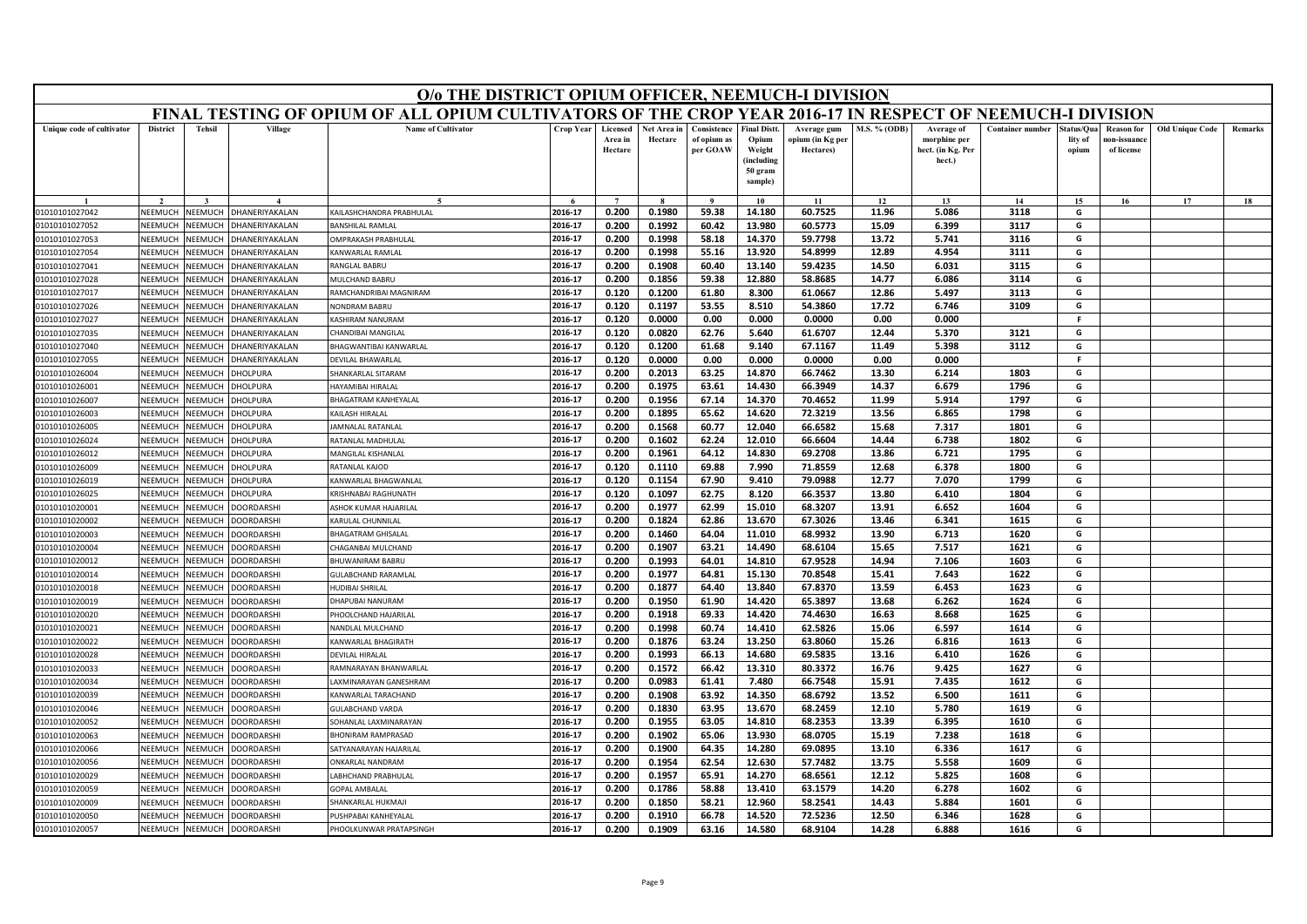|                                  | O/o THE DISTRICT OPIUM OFFICER, NEEMUCH-I DIVISION<br>FINAL TESTING OF OPIUM OF ALL OPIUM CULTIVATORS OF THE CROP YEAR 2016-17 IN RESPECT OF NEEMUCH-I DIVISION |                                  |                                               |                                                   |                    |                                |                        |                                        |                                                                            |                                              |                     |                                                           |                         |                               |                                                |                        |         |
|----------------------------------|-----------------------------------------------------------------------------------------------------------------------------------------------------------------|----------------------------------|-----------------------------------------------|---------------------------------------------------|--------------------|--------------------------------|------------------------|----------------------------------------|----------------------------------------------------------------------------|----------------------------------------------|---------------------|-----------------------------------------------------------|-------------------------|-------------------------------|------------------------------------------------|------------------------|---------|
|                                  |                                                                                                                                                                 |                                  |                                               |                                                   |                    |                                |                        |                                        |                                                                            |                                              |                     |                                                           |                         |                               |                                                |                        |         |
| Unique code of cultivator        | <b>District</b>                                                                                                                                                 | <b>Tehsil</b>                    | Village                                       | <b>Name of Cultivator</b>                         | Crop Year          | Licensed<br>Area in<br>Hectare | Net Area in<br>Hectare | Consistence<br>of opium as<br>per GOAW | <b>Final Distt.</b><br>Opium<br>Weight<br>(including<br>50 gram<br>sample) | Average gum<br>ppium (in Kg per<br>Hectares) | <b>M.S. % (ODB)</b> | Average of<br>morphine per<br>hect. (in Kg. Per<br>hect.) | <b>Container number</b> | tatus/Qua<br>lity of<br>opium | <b>Reason for</b><br>10n-issuanc<br>of license | <b>Old Unique Code</b> | Remarks |
|                                  |                                                                                                                                                                 |                                  |                                               |                                                   |                    |                                |                        | $\bf{Q}$                               | 10                                                                         | 11                                           | 12                  | 13                                                        | 14                      | 15                            | 16                                             | 17                     | 18      |
| 01010101020051                   | NEEMUCH                                                                                                                                                         | NEEMUCH                          | <b>OORDARSHI</b>                              | RABHULAL VAJERAM                                  | 2016-17            | 0.200                          | 0.1725                 | 63.05                                  | 12.990                                                                     | 67.8261                                      | 15.15               | 7.193                                                     | 1607                    | G                             |                                                |                        |         |
| 01010101020013                   | NEEMUCH                                                                                                                                                         | <b>JEEMUCH</b>                   | OORDARSHI                                     | <b>AANGILAL BHAWARLAL</b>                         | 2016-17            | 0.120                          | 0.1152                 | 63.00                                  | 8.700                                                                      | 67.9688                                      | 15.37               | 7.313                                                     | 1606                    | G                             |                                                |                        |         |
| 01010101020031                   | NEEMUCH                                                                                                                                                         | NEEMUCH                          | <b>OORDARSHI</b>                              | HEESALAL BHAGIRATH                                | 2016-17            | 0.120                          | 0.1159                 | 72.29                                  | 8.770                                                                      | 78.1450                                      | 12.06               | 6.597                                                     | 1629                    | G                             |                                                |                        |         |
| 01010101020045                   | <b>NEEMUCH</b>                                                                                                                                                  | VEEMUCH                          | <b>OORDARSHI</b>                              | (ISHANLAL VARDICHAND                              | 2016-17            | 0.120                          | 0.1180                 | 62.50                                  | 8.550                                                                      | 64.6949                                      | 14.06               | 6.367                                                     | 1605                    | G                             |                                                |                        |         |
| 01010101043006                   | NEEMUCH                                                                                                                                                         | <b>NEEMUCH</b>                   | <b>ULAKHEDA</b>                               | ALAGRAM MANGILAL                                  | 2016-17            | 0.200                          | 0.1976                 | 67.92                                  | 14.740                                                                     | 72.3785                                      | 13.68               | 6.931                                                     | 2453                    | G                             |                                                |                        |         |
| 01010101043009                   | NEEMUCH                                                                                                                                                         | <b>NEEMUCH</b>                   | <b>ULAKHEDA</b>                               | DEUBAI GIRDHAR                                    | 2016-17            | 0.200                          | 0.1997                 | 64.62                                  | 13.700                                                                     | 63.3300                                      | 14.56               | 6.455                                                     | 2448                    | G                             |                                                |                        |         |
| 01010101043018                   | NEEMUCH                                                                                                                                                         | VEEMUCH                          | <b>ULAKHEDA</b>                               | RAMESHCHANDRA SHANKARLAI                          | 2016-17            | 0.200                          | 0.1875                 | 66.37                                  | 13.790                                                                     | 69.7333                                      | 11.18               | 5.457                                                     | 2452                    | G                             |                                                |                        |         |
| 01010101043028                   | NEEMUCH                                                                                                                                                         | <b>NEEMUCH</b>                   | <b>ULAKHEDA</b>                               | AGDISHCHANDRA LAXMINARAYAN                        | 2016-17            | 0.200                          | 0.1756                 | 62.21                                  | 13.050                                                                     | 66.0478                                      | 14.61               | 6.755                                                     | 2455                    | G                             |                                                |                        |         |
| 01010101043033                   | NEEMUCH                                                                                                                                                         | <b>NEEMUCH</b>                   | <b>ULAKHEDA</b>                               | ALABAI UDARAM                                     | 2016-17            | 0.200                          | 0.1891                 | 69.99                                  | 13.360                                                                     | 70.6399                                      | 13.14               | 6.497                                                     | 2449                    | G                             |                                                |                        |         |
| 01010101043034                   | NEEMUCH                                                                                                                                                         | <b>NEEMUCH</b>                   | <b>ULAKHEDA</b>                               | NANDUBAI RAMA                                     | 2016-17            | 0.200                          | 0.1808                 | 71.00                                  | 12.530                                                                     | 70.2931                                      | 13.56               | 6.672                                                     | 2454                    | G                             |                                                |                        |         |
| 01010101043002                   | NEEMUCH                                                                                                                                                         | <b>NEEMUCH</b>                   | <b>ULAKHEDA</b>                               | HOPALSINGH BHURSINGH                              | 2016-17            | 0.120                          | 0.1092                 | 64.63                                  | 7.330                                                                      | 61.9780                                      | 13.88               | 6.022                                                     | 2450                    | G                             |                                                |                        |         |
| 01010101043011                   | NEEMUCH                                                                                                                                                         | <b>JEEMUCH</b>                   | ULAKHEDA                                      | HYALIRAM JAGDISH                                  | 2016-17            | 0.120                          | 0.1191                 | 63.99                                  | 8.680                                                                      | 66.6247                                      | 14.33               | 6.683                                                     | 2451                    | G                             |                                                |                        |         |
| 01010101019001                   | <b>NEEMUCH</b>                                                                                                                                                  | <b>JEEMUCH</b>                   | <b>GHASUNDI BAMNI</b>                         | <b>BAGADIRAM TORIRAM</b>                          | 2016-17            | 0.200                          | 0.1780                 | 59.83                                  | 13.330                                                                     | 64.0056                                      | 13.09               | 5.865                                                     | 261                     | G                             |                                                |                        |         |
| 01010101019002                   | NEEMUCH<br>NEEMUCH                                                                                                                                              | <b>JEEMUCH</b>                   | <b>HASUNDI BAMNI</b>                          | HAMPALAL BHANWARLAL                               | 2016-17            | 0.200                          | 0.1825                 | 59.17                                  | 13.590                                                                     | 62.9425                                      | 13.81               | 6.085                                                     | 249                     | G                             |                                                |                        |         |
| 01010101019003                   | NEEMUCH                                                                                                                                                         | <b>JEEMUCI</b><br><b>JEEMUCH</b> | <b>HASUNDI BAMNI</b><br><b>GHASUNDI BAMNI</b> | HAGATRAM RAMCHAND                                 | 2016-17<br>2016-17 | 0.200<br>0.200                 | 0.1871                 | 56.44                                  | 14.180                                                                     | 61.1064                                      | 13.71               | 5.864                                                     | 250                     | G<br>G                        |                                                |                        |         |
| 01010101019004<br>01010101019005 | NEEMUCH                                                                                                                                                         | <b>JEEMUCH</b>                   | <b>GHASUNDI BAMNI</b>                         | <b>INESHCHANDRA NANDLAL</b><br>NANDLAL RAMCHANDRA | 2016-17            | 0.200                          | 0.1723<br>0.1847       | 58.20<br>56.74                         | 12.960<br>14.120                                                           | 62.5363<br>61.9653                           | 13.02<br>14.03      | 5.700<br>6.086                                            | 259<br>242              | G                             |                                                |                        |         |
| 01010101019006                   | NEEMUCH                                                                                                                                                         | <b>JEEMUC</b>                    | <b>HASUNDI BAMNI</b>                          | RAMESHCHANDRA BHANWARLAI                          | 2016-17            | 0.200                          | 0.1761                 | 61.49                                  | 13.210                                                                     | 65.8944                                      | 14.28               | 6.587                                                     | 243                     | G                             |                                                |                        |         |
| 01010101019007                   | NEEMUCH                                                                                                                                                         | <b>NEEMUCH</b>                   | <b>GHASUNDI BAMNI</b>                         | MADHULAL NANURAM                                  | 2016-17            | 0.200                          | 0.1800                 | 61.41                                  | 13.570                                                                     | 66.1389                                      | 13.14               | 6.083                                                     | 251                     | G                             |                                                |                        |         |
| 01010101019009                   | NEEMUCH                                                                                                                                                         | <b>NEEMUCH</b>                   | <b>HASUNDI BAMNI</b>                          | <b>AGDISH BHANWARLAL</b>                          | 2016-17            | 0.200                          | 0.1784                 | 58.66                                  | 13.590                                                                     | 63.8341                                      | 12.67               | 5.662                                                     | 260                     | G                             |                                                |                        |         |
| 01010101019010                   | NEEMUCH                                                                                                                                                         | <b>IEEMUCH</b>                   | <b>HASUNDI BAMNI</b>                          | AXMAN BOTALLAL                                    | 2016-17            | 0.200                          | 0.0990                 | 59.67                                  | 7.290                                                                      | 62.7677                                      | 13.47               | 5.919                                                     | 241                     | G                             |                                                |                        |         |
| 01010101019012                   | NEEMUCH                                                                                                                                                         | <b>JEEMUCH</b>                   | <b>HASUNDI BAMNI</b>                          | ANHEYALAL KHYALIRAM                               | 2016-17            | 0.200                          | 0.1830                 | 56.43                                  | 14.260                                                                     | 62.8197                                      | 13.41               | 5.897                                                     | 247                     | G                             |                                                |                        |         |
| 01010101019013                   | NEEMUCH                                                                                                                                                         | <b>JEEMUCH</b>                   | <b>HASUNDI BAMNI</b>                          | <b>BABULAL SITARAM</b>                            | 2016-17            | 0.200                          | 0.1760                 | 58.06                                  | 13.040                                                                     | 61.4545                                      | 15.64               | 6.728                                                     | 248                     | G                             |                                                |                        |         |
| 01010101019014                   | NEEMUCH                                                                                                                                                         | <b>JEEMUCI</b>                   | <b>HASUNDI BAMNI</b>                          | BABULAL UDAYRAM                                   | 2016-17            | 0.200                          | 0.1847                 | 61.40                                  | 14.290                                                                     | 67.8614                                      | 12.08               | 5.739                                                     | 262                     | G                             |                                                |                        |         |
| 01010101019015                   | NEEMUCH                                                                                                                                                         | <b>NEEMUCH</b>                   | <b>HASUNDI BAMNI</b>                          | <b>MADANLAL UDAYRAM</b>                           | 2016-17            | 0.200                          | 0.1892                 | 60.75                                  | 14.400                                                                     | 66.0518                                      | 14.21               | 6.570                                                     | 252                     | G                             |                                                |                        |         |
| 01010101019016                   | NEEMUCH                                                                                                                                                         | <b>JEEMUCH</b>                   | <b>GHASUNDI BAMNI</b>                         | RAIMAI IANKII AI                                  | 2016-17            | 0.200                          | 0.1882                 | 57.54                                  | 13.990                                                                     | 61.1052                                      | 14.36               | 6.142                                                     | 240                     | G                             |                                                |                        |         |
| 01010101019017                   | <b>NEEMUCH</b>                                                                                                                                                  | <b>JEEMUCI</b>                   | <b>HASUNDI BAMNI</b>                          | <b>SHIVENARAYAN MANGILAL</b>                      | 2016-17            | 0.200                          | 0.1833                 | 60.36                                  | 14.070                                                                     | 66.1866                                      | 13.82               | 6.403                                                     | 234                     | G                             |                                                |                        |         |
| 01010101019018                   | NEEMUCH                                                                                                                                                         | <b>JEEMUCH</b>                   | <b>HASUNDI BAMNI</b>                          | <b>JARAYAN JAMNALAL</b>                           | 2016-17            | 0.200                          | 0.1890                 | 61.20                                  | 14.310                                                                     | 66.1958                                      | 10.85               | 5.028                                                     | 253                     | G                             |                                                |                        |         |
| 01010101019019                   | NEEMUCH                                                                                                                                                         | <b>JEEMUCH</b>                   | <b>GHASUNDI BAMNI</b>                         | YARSILAL NARAYAN                                  | 2016-17            | 0.200                          | 0.1809                 | 59.43                                  | 13.590                                                                     | 63.7811                                      | 11.68               | 5.215                                                     | 254                     | G                             |                                                |                        |         |
| 01010101019020                   | <b>NEEMUCH</b>                                                                                                                                                  | VEEMUCI                          | <b>HASUNDI BAMNI</b>                          | <b>BANSHILAL DHANNALAL</b>                        | 2016-17            | 0.200                          | 0.1930                 | 61.67                                  | 14.230                                                                     | 64.9585                                      | 13.22               | 6.011                                                     | 255                     | G                             |                                                |                        |         |
| 01010101019022                   | NEEMUCH                                                                                                                                                         | <b>JEEMUCH</b>                   | <b>HASUNDI BAMNI</b>                          | HANDARLAL DAMARLAL                                | 2016-17            | 0.200                          | 0.1692                 | 60.29                                  | 13.500                                                                     | 68.7175                                      | 13.82               | 6.648                                                     | 238                     | G                             |                                                |                        |         |
| 01010101019023                   | NEEMUCH                                                                                                                                                         | <b>NEEMUCH</b>                   | <b>GHASUNDI BAMNI</b>                         | HAMBHULAL SURAJMAL                                | 2016-17            | 0.200                          | 0.1826                 | 59.96                                  | 13.760                                                                     | 64.5455                                      | 13.81               | 6.240                                                     | 239                     | G                             |                                                |                        |         |
| 01010101019027                   | <b>NEEMUCH</b>                                                                                                                                                  | VEEMUCH                          | <b>HASUNDI BAMNI</b>                          | MOTILAL MANGILAL                                  | 2016-17            | 0.200                          | 0.1826                 | 59.67                                  | 14.200                                                                     | 66.2870                                      | 13.24               | 6.144                                                     | 233                     | G                             |                                                |                        |         |
| 01010101019028                   | NEEMUCH                                                                                                                                                         | <b>NEEMUCH</b>                   | <b>HASUNDI BAMNI</b>                          | AILASH MANGILAI                                   | 2016-17            | 0.200                          | 0.1801                 | 60.57                                  | 13.570                                                                     | 65.1971                                      | 13.16               | 6.006                                                     | 256                     | G                             |                                                |                        |         |
| 01010101019031                   | NEEMUCH                                                                                                                                                         | <b>NEEMUCH</b>                   | <b>HASUNDI BAMNI</b>                          | RAVIN SHYAMLAL                                    | 2016-17            | 0.200                          | 0.1791                 | 63.73                                  | 13.610                                                                     | 69.1848                                      | 14.29               | 6.921                                                     | 257                     | G                             |                                                |                        |         |
| 01010101019033                   | NEEMUCH                                                                                                                                                         | <b>JEEMUCH</b>                   | <b>HASUNDI BAMNI</b>                          | VINODKUMAR FATEHLAI                               | 2016-17            | 0.200                          | 0.1651                 | 61.97                                  | 12.500                                                                     | 67.0260                                      | 14.56               | 6.831                                                     | 244                     | G                             |                                                |                        |         |
| 01010101019038                   | NEEMUCH                                                                                                                                                         | <b>JEEMUCH</b>                   | <b>HASUNDI BAMNI</b>                          | HAMBHULAL SESHMAL                                 | 2016-17            | 0.200                          | 0.1882                 | 58.34                                  | 14.340                                                                     | 63.5016                                      | 15.43               | 6.859                                                     | 237                     | G                             |                                                |                        |         |
| 01010101019043                   | NEEMUCH                                                                                                                                                         | <b>JEEMUCH</b>                   | <b>HASUNDI BAMNI</b>                          | ISHNUPRASAD RAMCHANDRA                            | 2016-17            | 0.200                          | 0.1924                 | 58.40                                  | 14.220                                                                     | 61.6632                                      | 12.00               | 5.180                                                     | 235                     | G                             |                                                |                        |         |
| 01010101019046                   | NEEMUCH                                                                                                                                                         | VEEMUCH                          | <b>HASUNDI BAMNI</b>                          | <b>RAKASH BHABHUTIYA</b>                          | 2016-17            | 0.200                          | 0.1846                 | 58.20                                  | 13.990                                                                     | 63.0119                                      | 11.96               | 5.275                                                     | 245                     | G                             |                                                |                        |         |
| 01010101019047                   | NEEMUCH                                                                                                                                                         | <b>NEEMUCH</b>                   | <b>HASUNDI BAMNI</b>                          | <b>SATYANARAYAN RAMLAL</b>                        | 2016-17            | 0.200                          | 0.1899                 | 59.76                                  | 14.060                                                                     | 63.2070                                      | 14.12               | 6.247                                                     | 246                     | G                             |                                                |                        |         |
| 01010101019048                   | NEEMUCH                                                                                                                                                         | <b>JEEMUCH</b>                   | <b>HASUNDI BAMNI</b>                          | <b>MANGILAL VARDICHAND</b>                        | 2016-17            | 0.200                          | 0.1723                 | 63.87                                  | 12.730                                                                     | 67.4115                                      | 12.29               | 5.800                                                     | 258                     | G                             |                                                |                        |         |
| 01010101019049                   | <b>NFFMUCH</b>                                                                                                                                                  | <b>JEEMUCI</b>                   | <b>HASUNDI BAMNI</b>                          | HANDRAKAILASH KESHURAM                            | 2016-17            | 0.200                          | 0.1888                 | 58.22                                  | 14.290                                                                     | 62.9502                                      | 11.41               | 5.028                                                     | 236                     | G                             |                                                |                        |         |
| 01010101019052                   | NEEMUCH                                                                                                                                                         | <b>NEEMUCH</b>                   | <b>HASUNDI BAMNI</b>                          | DEVILAL GANGARAM                                  | 2016-17            | 0.200                          | 0.1920                 | 55.27                                  | 15.280                                                                     | 62.8385                                      | 14.13               | 6.215                                                     | 265                     | G                             |                                                |                        |         |
| 01010101019037                   | NEEMUCH                                                                                                                                                         | <b>JEEMUCH</b>                   | <b>HASUNDI BAMNI</b>                          | <b>ANSHYAM SESHMAL</b>                            | 2016-17            | 0.200                          | 0.1858                 | 57.12                                  | 14.080                                                                     | 61.8353                                      | 12.54               | 5.428                                                     | 275                     | G                             |                                                |                        |         |
| 01010101019054                   | NEEMUCH                                                                                                                                                         | <b>JEEMUCI</b>                   | <b>HASUNDI BAMNI</b>                          | <b>BABULAL PARASRAM</b>                           | 2016-17            | 0.200                          | 0.1344                 | 58.53                                  | 10.500                                                                     | 65.3274                                      | 13.94               | 6.374                                                     | 295                     | G                             |                                                |                        |         |
| 01010101019055                   | NEEMUCH                                                                                                                                                         | NEEMUCH                          | <b>HASUNDI BAMNI</b>                          | VARMDASHANKAR PURCHAND                            | 2016-17            | 0.200                          | 0.1805                 | 59.74                                  | 13.380                                                                     | 63.2632                                      | 13.07               | 5.788                                                     | 288                     | G                             |                                                |                        |         |
| 01010101019056                   | NEEMUCH                                                                                                                                                         | NEEMUCH                          | <b>GHASUNDI BAMNI</b>                         | RATANLAL MANGILAL                                 | 2016-17            | 0.200                          | 0.1863                 | 58.05                                  | 14.100                                                                     | 62.7644                                      | 13.13               | 5.769                                                     | 263                     | G                             |                                                |                        |         |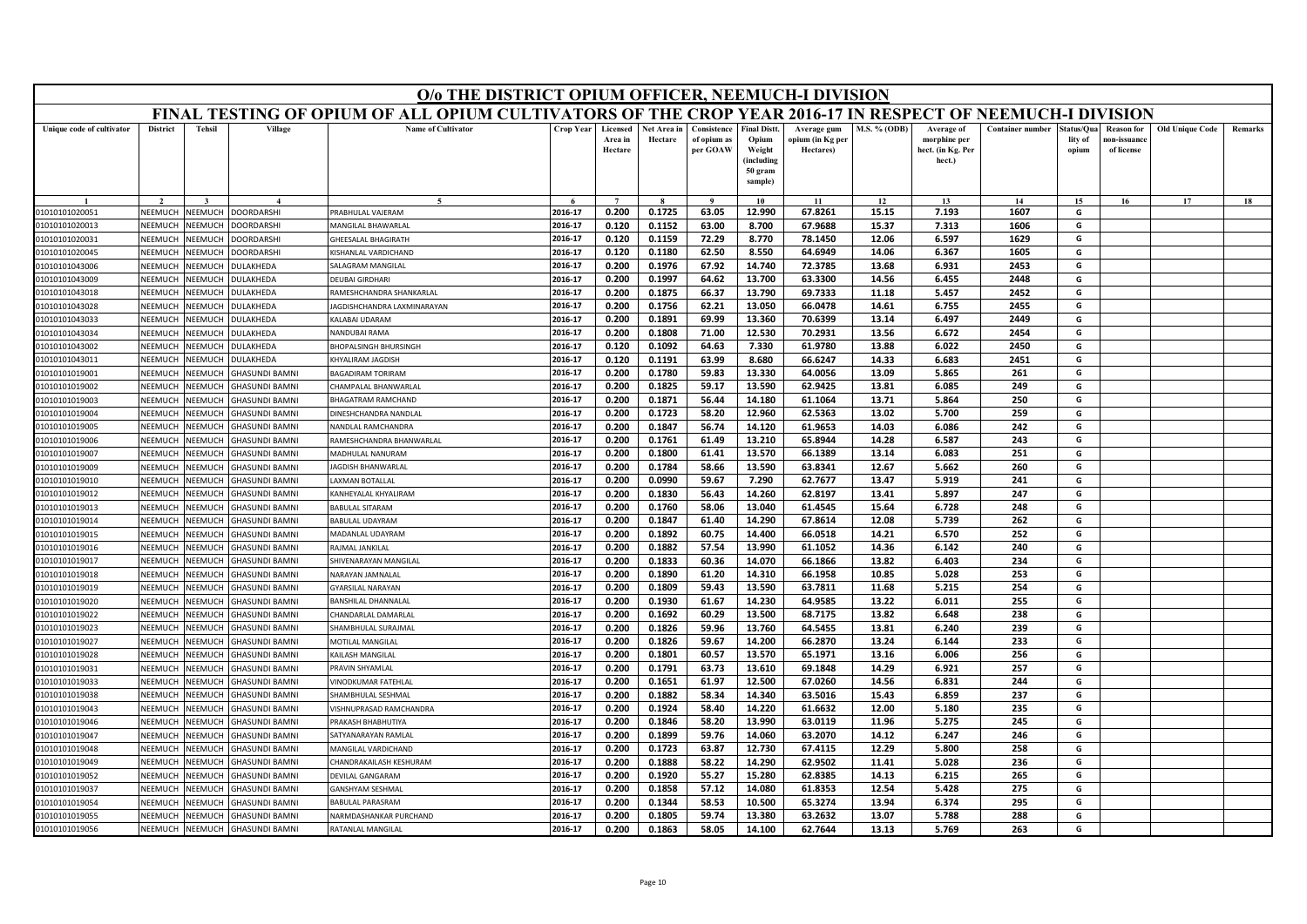|                                  | O/o THE DISTRICT OPIUM OFFICER, NEEMUCH-I DIVISION<br>FINAL TESTING OF OPIUM OF ALL OPIUM CULTIVATORS OF THE CROP YEAR 2016-17 IN RESPECT OF NEEMUCH-I DIVISION |                    |                                                |                                              |                    |                                |                        |                                        |                                                                            |                                              |                |                                                           |                         |                               |                                                |                        |         |
|----------------------------------|-----------------------------------------------------------------------------------------------------------------------------------------------------------------|--------------------|------------------------------------------------|----------------------------------------------|--------------------|--------------------------------|------------------------|----------------------------------------|----------------------------------------------------------------------------|----------------------------------------------|----------------|-----------------------------------------------------------|-------------------------|-------------------------------|------------------------------------------------|------------------------|---------|
|                                  |                                                                                                                                                                 |                    |                                                |                                              |                    |                                |                        |                                        |                                                                            |                                              |                |                                                           |                         |                               |                                                |                        |         |
| Unique code of cultivator        | <b>District</b>                                                                                                                                                 | <b>Tehsil</b>      | Village                                        | <b>Name of Cultivator</b>                    | Crop Year          | Licensed<br>Area in<br>Hectare | Net Area in<br>Hectare | Consistence<br>of opium as<br>per GOAW | <b>Final Distt.</b><br>Opium<br>Weight<br>(including<br>50 gram<br>sample) | Average gum<br>opium (in Kg per<br>Hectares) | M.S. % (ODB)   | Average of<br>morphine per<br>hect. (in Kg. Per<br>hect.) | <b>Container number</b> | tatus/Qua<br>lity of<br>opium | <b>Reason for</b><br>10n-issuanc<br>of license | <b>Old Unique Code</b> | Remarks |
|                                  |                                                                                                                                                                 |                    |                                                |                                              |                    |                                |                        |                                        | 10                                                                         | 11                                           | 12             | 13                                                        | 14                      | 15                            | 16                                             | 17                     | 18      |
| 01010101019057                   | <b>NEEMUCH</b>                                                                                                                                                  | NEEMUCH            | <b>GHASUNDI BAMNI</b>                          | KAILASHCHANDRA MANGILAL                      | 2016-17            | 0.200                          | 0.1906                 | 57.84                                  | 14.320                                                                     | 62.0776                                      | 14.59          | 6.340                                                     | 274                     | G                             |                                                |                        |         |
| 01010101019060                   | NEEMUCH                                                                                                                                                         | NEEMUCH            | <b>GHASUNDI BAMNI</b>                          | DINESH CHETRAM                               | 2016-17            | 0.200                          | 0.1799                 | 58.26                                  | 13.640                                                                     | 63.1017                                      | 15.12          | 6.679                                                     | 272                     | G                             |                                                |                        |         |
| 01010101019062                   | NEEMUCH                                                                                                                                                         | NEEMUCH            | <b>GHASUNDI BAMNI</b>                          | <b>GANGARAM PANNALAL</b>                     | 2016-17            | 0.200                          | 0.1918                 | 60.46                                  | 14.230                                                                     | 64.0824                                      | 14.31          | 6.419                                                     | 287                     | G                             |                                                |                        |         |
| 01010101019067                   | NEEMUCH                                                                                                                                                         | NEEMUCH            | <b>GHASUNDI BAMNI</b>                          | JAGDISH KHYALI                               | 2016-17            | 0.200                          | 0.1891                 | 62.76                                  | 14.540                                                                     | 68.9371                                      | 12.28          | 5.926                                                     | 296                     | G                             |                                                |                        |         |
| 01010101019069                   | NEEMUCH                                                                                                                                                         | NEEMUCH            | <b>GHASUNDI BAMNI</b>                          | MOTILAL GANESHRAM                            | 2016-17            | 0.200                          | 0.1494                 | 62.74                                  | 11.360                                                                     | 68.1526                                      | 12.48          | 5.954                                                     | 271                     | G                             |                                                |                        |         |
| 01010101019074                   | NEEMUCH                                                                                                                                                         | NEEMUCH            | <b>GHASUNDI BAMNI</b>                          | CHANDMAL GANESHRAM                           | 2016-17            | 0.200                          | 0.1807                 | 56.64                                  | 13.880                                                                     | 62.1527                                      | 15.10          | 6.569                                                     | 286                     | G                             |                                                |                        |         |
| 01010101019075                   | NEEMUCH                                                                                                                                                         | NEEMUCH            | <b>GHASUNDI BAMNI</b>                          | <b>KACHRIBAI MANGILAI</b>                    | 2016-17            | 0.200                          | 0.1841                 | 60.03                                  | 14.070                                                                     | 65.5405                                      | 14.83          | 6.804                                                     | 283                     | G                             |                                                |                        |         |
| 01010101019076                   | NEEMUCI                                                                                                                                                         | NEEMUCH            | <b>GHASUNDI BAMNI</b>                          | SURAJMAL MATHURALAL                          | 2016-17            | 0.200                          | 0.1841                 | 58.86                                  | 13.730                                                                     | 62.7105                                      | 14.07          | 6.176                                                     | 282                     | G                             |                                                |                        |         |
| 01010101019077                   | NEEMUCH                                                                                                                                                         | NEEMUCH            | <b>GHASUNDI BAMNI</b>                          | <b>BADRILAL MTHURALAL</b>                    | 2016-17            | 0.200                          | 0.1824                 | 62.46                                  | 13.750                                                                     | 67.2643                                      | 13.90          | 6.545                                                     | 297                     | G                             |                                                |                        |         |
| 01010101019078                   | NEEMUCH                                                                                                                                                         | NEEMUCH            | <b>GHASUNDI BAMNI</b>                          | FATEHLAL BHAWANISHANKAR                      | 2016-17            | 0.200                          | 0.1821                 | 61.63                                  | 13.710                                                                     | 66.2878                                      | 13.65          | 6.334                                                     | 298                     | G                             |                                                |                        |         |
| 01010101019080                   | NEEMUCH                                                                                                                                                         | NEEMUCH            | <b>GHASUNDI BAMNI</b>                          | SOHANLAL NANURAM                             | 2016-17            | 0.200                          | 0.1711                 | 61.73                                  | 13.170                                                                     | 67.8784                                      | 12.20          | 5.797                                                     | 299                     | G                             |                                                |                        |         |
| 01010101019081                   | NEEMUCH                                                                                                                                                         | VEEMUCH            | <b>GHASUNDI BAMNI</b>                          | BHANWARLAL CHATURBHUJ                        | 2016-17            | 0.200                          | 0.1802                 | 57.56                                  | 13.830                                                                     | 63.1077                                      | 13.74          | 6.070                                                     | 268                     | G                             |                                                |                        |         |
| 01010101019083                   | NEEMUCH                                                                                                                                                         | NEEMUCH            | <b>GHASUNDI BAMNI</b>                          | BHANWARLAL BOTHLAL                           | 2016-17            | 0.200                          | 0.1888                 | 58.80                                  | 14.560                                                                     | 64.7775                                      | 13.11          | 5.945                                                     | 300                     | G                             |                                                |                        |         |
| 01010101019084                   | NEEMUCH                                                                                                                                                         | NEEMUCH            | <b>GHASUNDI BAMNI</b>                          | NANURAM GANESHRAM                            | 2016-17            | 0.200                          | 0.1640                 | 57.91                                  | 12.390                                                                     | 62.5000                                      | 14.33          | 6.269                                                     | 276                     | G                             |                                                |                        |         |
| 01010101019085                   | NEEMUCI                                                                                                                                                         | VEEMUCH            | <b>GHASUNDI BAMNI</b>                          | <b>JMASHANKAR CHATURBHUJ</b>                 | 2016-17            | 0.200                          | 0.1770                 | 58.10                                  | 13.220                                                                     | 61.9944                                      | 14.66          | 6.362                                                     | 277                     | G                             |                                                |                        |         |
| 01010101019086                   | NEEMUCH                                                                                                                                                         | VEEMUCH            | <b>GHASUNDI BAMNI</b>                          | SURESHCHAND RARUPLAL                         | 2016-17            | 0.200                          | 0.1829                 | 58.99                                  | 13.610                                                                     | 62.7064                                      | 13.31          | 5.843                                                     | 267                     | G                             |                                                |                        |         |
| 01010101019089                   | NEEMUCH                                                                                                                                                         | NEEMUCH            | <b>GHASUNDI BAMNI</b>                          | RUPLAL CHAMPALAL                             | 2016-17            | 0.200                          | 0.1897                 | 63.23                                  | 13.980                                                                     | 66.5683                                      | 13.25          | 6.174                                                     | 278                     | G                             |                                                |                        |         |
| 01010101019092                   | NEEMUC                                                                                                                                                          | VEEMUCI            | <b>GHASUNDI BAMNI</b>                          | <b>GENDIBAI GOVINDRAM</b>                    | 2016-17            | 0.200                          | 0.1791                 | 63.98                                  | 13.390                                                                     | 68.3305                                      | 15.94          | 7.625                                                     | 301                     | G                             |                                                |                        |         |
| 01010101019093                   | NEEMUCH                                                                                                                                                         | NEEMUCH            | <b>GHASUNDI BAMNI</b>                          | NAROTTAM LADURAM<br><b>HETRAM PURCHAND</b>   | 2016-17            | 0.200                          | 0.1457                 | 64.43                                  | 11.160                                                                     | 70.5010                                      | 12.59          | 6.213                                                     | 302                     | G<br>G                        |                                                |                        |         |
| 01010101019094                   | NEEMUCH                                                                                                                                                         | NEEMUCH            | <b>GHASUNDI BAMNI</b>                          |                                              | 2016-17            | 0.200                          | 0.1768<br>0.1806       | 63.57<br>58.62                         | 13.320<br>13.660                                                           | 68.4163<br>63.3389                           | 14.00<br>14.60 | 6.705<br>6.473                                            | 303<br>266              |                               |                                                |                        |         |
| 01010101019097<br>01010101019099 | NEEMUCI<br>NEEMUCH                                                                                                                                              | VEEMUCH<br>VEEMUCH | <b>GHASUNDI BAMNI</b><br><b>GHASUNDI BAMNI</b> | DAMARLAL BHUWANISHANKAR<br>HATARBHUJ NANDLAL | 2016-17<br>2016-17 | 0.200<br>0.200                 | 0.1833                 | 58.50                                  | 13.310                                                                     | 60.6819                                      | 12.97          | 5.509                                                     | 279                     | G<br>G                        |                                                |                        |         |
| 01010101019101                   | NEEMUCH                                                                                                                                                         | VEEMUCH            | <b>GHASUNDI BAMNI</b>                          | <b>GANSHYAM KESHRIMAL</b>                    | 2016-17            | 0.200                          | 0.1876                 | 55.90                                  | 14.290                                                                     | 60.8316                                      | 14.38          | 6.123                                                     | 273                     | G                             |                                                |                        |         |
| 01010101019102                   | NEEMUCI                                                                                                                                                         | VEEMUCH            | <b>GHASUNDI BAMNI</b>                          | <b>BASANTILAL NANDLAL</b>                    | 2016-17            | 0.200                          | 0.1699                 | 62.85                                  | 12.880                                                                     | 68.0636                                      | 14.35          | 6.837                                                     | 305                     | G                             |                                                |                        |         |
| 01010101019105                   | NEEMUCH                                                                                                                                                         | NEEMUCH            | <b>GHASUNDI BAMNI</b>                          | PRAHALAD NAROTTAM                            | 2016-17            | 0.200                          | 0.1923                 | 64.87                                  | 14.750                                                                     | 71.0816                                      | 11.65          | 5.797                                                     | 306                     | G                             |                                                |                        |         |
| 01010101019106                   | NEEMUCH                                                                                                                                                         | NEEMUCH            | <b>GHASUNDI BAMNI</b>                          | RAMESHCHANDRA NANURAM                        | 2016-17            | 0.200                          | 0.1814                 | 59.53                                  | 13.710                                                                     | 64.2723                                      | 14.26          | 6.416                                                     | 280                     | G                             |                                                |                        |         |
| 01010101019107                   | NEEMUCI                                                                                                                                                         | VEEMUCH            | <b>GHASUNDI BAMNI</b>                          | VISHNUPRASAD MADANLA                         | 2016-17            | 0.200                          | 0.1878                 | 59.71                                  | 14.170                                                                     | 64.3610                                      | 13.36          | 6.019                                                     | 281                     | G                             |                                                |                        |         |
| 01010101019109                   | NEEMUCH                                                                                                                                                         | NEEMUCH            | <b>GHASUNDI BAMNI</b>                          | GOPAL KESHRIMALNAGDA                         | 2016-17            | 0.200                          | 0.1548                 | 65.01                                  | 11.510                                                                     | 69.0568                                      | 12.01          | 5.805                                                     | 307                     | G                             |                                                |                        |         |
| 01010101019110                   | NEEMUCH                                                                                                                                                         | NEEMUCH            | <b>GHASUNDI BAMNI</b>                          | KANHEYALAL GANPATLAL                         | 2016-17            | 0.200                          | 0.1834                 | 58.94                                  | 13.920                                                                     | 63.9095                                      | 12.74          | 5.699                                                     | 284                     | G                             |                                                |                        |         |
| 01010101019065                   | NEEMUCH                                                                                                                                                         | NEEMUCH            | <b>GHASUNDI BAMNI</b>                          | VISHNUPRASAD AMBALAL                         | 2016-17            | 0.200                          | 0.1818                 | 62.03                                  | 13.740                                                                     | 66.9747                                      | 13.99          | 6.559                                                     | 285                     | G                             |                                                |                        |         |
| 01010101019090                   | NEEMUCH                                                                                                                                                         | <b>NEEMUCH</b>     | <b>GHASUNDI BAMNI</b>                          | <b>GANGABAI KESHRIMAL</b>                    | 2016-17            | 0.200                          | 0.1890                 | 59.61                                  | 14.080                                                                     | 63.4392                                      | 13.50          | 5.995                                                     | 289                     | G                             |                                                |                        |         |
| 01010101019051                   | NEEMUCH                                                                                                                                                         | NEEMUCH            | <b>GHASUNDI BAMNI</b>                          | PARASMAL GANGARAM                            | 2016-17            | 0.200                          | 0.1807                 | 52.80                                  | 14.400                                                                     | 60.1107                                      | 15.32          | 6.446                                                     | 264                     | G                             |                                                |                        |         |
| 01010101019124                   | NEEMUCH                                                                                                                                                         | NEEMUCH            | <b>GHASUNDI BAMNI</b>                          | LALITABAI JAGDISH                            | 2016-17            | 0.200                          | 0.1714                 | 65.72                                  | 13.270                                                                     | 72.6896                                      | 14.46          | 7.357                                                     | 308                     | G                             |                                                |                        |         |
| 01010101019132                   | NEEMUCH                                                                                                                                                         | NEEMUCH            | <b>GHASUNDI BAMNI</b>                          | BIHARILAL NATHULAL                           | 2016-17            | 0.200                          | 0.1720                 | 67.45                                  | 13.290                                                                     | 74.4535                                      | 12.78          | 6.661                                                     | 304                     | G                             |                                                |                        |         |
| 01010101019133                   | NEEMUCH                                                                                                                                                         | NEEMUCH            | <b>GHASUNDI BAMNI</b>                          | <b>KESHARBAI RANVIR</b>                      | 2016-17            | 0.200                          | 0.1887                 | 59.24                                  | 14.120                                                                     | 63.3280                                      | 12.74          | 5.647                                                     | 290                     | G                             |                                                |                        |         |
| 01010101019134                   | NEEMUCH                                                                                                                                                         | NEEMUCH            | <b>GHASUNDI BAMNI</b>                          | BHAGWATIDEVI LAXMINARAYAN                    | 2016-17            | 0.200                          | 0.1791                 | 61.56                                  | 13.580                                                                     | 66.6834                                      | 13.47          | 6.287                                                     | 291                     | G                             |                                                |                        |         |
| 01010101019061                   | NEEMUCH                                                                                                                                                         | <b>NEEMUCH</b>     | <b>GHASUNDI BAMNI</b>                          | GHANSHYAM MOHANLAL                           | 2016-17            | 0.200                          | 0.1992                 | 57.31                                  | 15.280                                                                     | 62.8012                                      | 14.08          | 6.190                                                     | 269                     | G                             |                                                |                        |         |
| 01010101019042                   | VEEMUCH                                                                                                                                                         | VEEMUCH            | <b>GHASUNDI BAMNI</b>                          | BAPULAL GANPATLAL                            | 2016-17            | 0.200                          | 0.1789                 | 55.51                                  | 14.400                                                                     | 63.8290                                      | 12.83          | 5.733                                                     | 270                     | G                             |                                                |                        |         |
| 01010101019066                   | NEEMUCH                                                                                                                                                         | VEEMUCH            | <b>GHASUNDI BAMNI</b>                          | RADHABAI BANSHILAL                           | 2016-17            | 0.200                          | 0.1848                 | 58.07                                  | 13.770                                                                     | 61.8128                                      | 15.76          | 6.819                                                     | 292                     | G                             |                                                |                        |         |
| 01010101019103                   | NEEMUCH                                                                                                                                                         | NEEMUCH            | <b>GHASUNDI BAMNI</b>                          | SURAJBAI RATANLAL                            | 2016-17            | 0.200                          | 0.1914                 | 56.46                                  | 14.340                                                                     | 60.4284                                      | 13.99          | 5.918                                                     | 293                     | G                             |                                                |                        |         |
| 01010101019121                   | VEEMUCI                                                                                                                                                         | VEEMUCH            | <b>GHASUNDI BAMNI</b>                          | DEVENDRA MANMAL JANIBAI                      | 2016-17            | 0.120                          | 0.1108                 | 60.29                                  | 8.240                                                                      | 64.0523                                      | 13.78          | 6.178                                                     | 294                     | G                             |                                                |                        |         |
| 01010101042001                   | NFFMUCH                                                                                                                                                         | NEEMUCH            | <b>GIRDODA</b>                                 | RAJENDRA JAYNARAYAN                          | 2016-17            | 0.200                          | 0.1534                 | 62.41                                  | 11.200                                                                     | 65.0978                                      | 13.48          | 6.142                                                     | 2502                    | G                             |                                                |                        |         |
| 01010101042010                   | NEEMUCH                                                                                                                                                         | VEEMUCH            | <b>GIRDODA</b>                                 | SHYAMLAL GISALAL                             | 2016-17            | 0.200                          | 0.1395                 | 59.54                                  | 10.620                                                                     | 64.7527                                      | 15.67          | 7.103                                                     | 2503                    | G                             |                                                |                        |         |
| 01010101042044                   | VEEMUCI                                                                                                                                                         | VEEMUCH            | <b>GIRDODA</b>                                 | RAMLAL GORILAL                               | 2016-17            | 0.200                          | 0.1150                 | 59.88                                  | 8.920                                                                      | 66.3478                                      | 16.58          | 7.701                                                     | 2504                    | G                             |                                                |                        |         |
| 01010101042048                   | NEEMUCH                                                                                                                                                         | VEEMUCI            | <b>GIRDODA</b>                                 | SHANTIBAI JAYNARAYAN                         | 2016-17            | 0.200                          | 0.1519                 | 61.86                                  | 11.170                                                                     | 64.9835                                      | 13.76          | 6.259                                                     | 2501                    | G                             |                                                |                        |         |
| 01010101042063                   | NEEMUCH                                                                                                                                                         | NEEMUCH            | <b>GIRDODA</b>                                 | ANANDIBAI FAKIRCHAND                         | 2016-17            | 0.200                          | 0.1153                 | 63.80                                  | 8.220                                                                      | 64.9783                                      | 14.15          | 6.436                                                     | 2505                    | G                             |                                                |                        |         |
| 01010101042007                   | NEEMUCH                                                                                                                                                         | NEEMUCH            | GIRDODA                                        | NARAPATSINGH GORDHANSINGH                    | 2016-17            | 0.200                          | 0.1996                 | 63.34                                  | 13.970                                                                     | 63.3317                                      | 12.95          | 5.741                                                     | 2495                    | G                             |                                                |                        |         |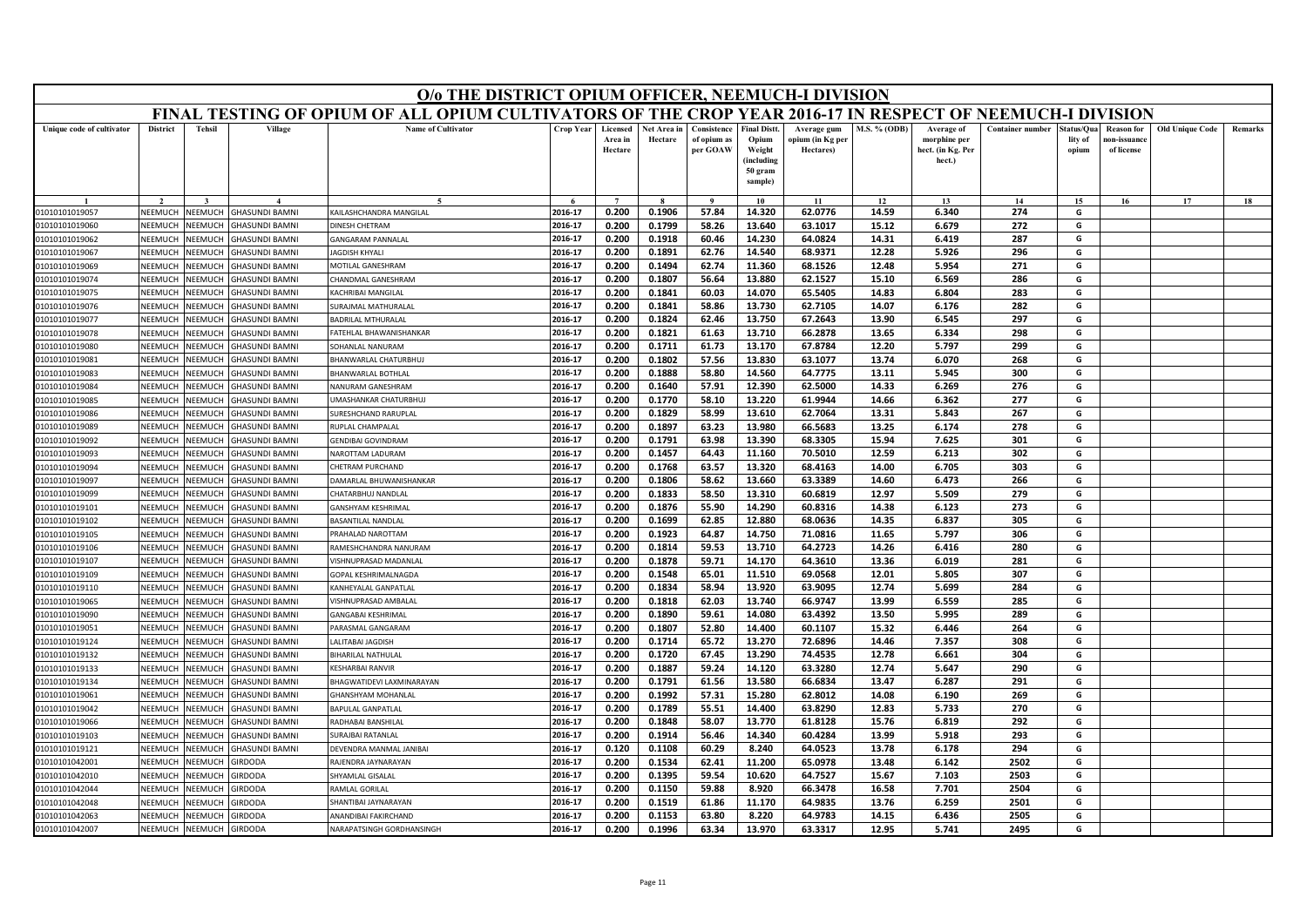|                                  | O/o THE DISTRICT OPIUM OFFICER, NEEMUCH-I DIVISION<br>FINAL TESTING OF OPIUM OF ALL OPIUM CULTIVATORS OF THE CROP YEAR 2016-17 IN RESPECT OF NEEMUCH-I DIVISION |                                 |                                            |                                                 |                    |                                |                        |                                        |                                                                           |                                              |                |                                                           |                         |                                |                                                |                        |         |
|----------------------------------|-----------------------------------------------------------------------------------------------------------------------------------------------------------------|---------------------------------|--------------------------------------------|-------------------------------------------------|--------------------|--------------------------------|------------------------|----------------------------------------|---------------------------------------------------------------------------|----------------------------------------------|----------------|-----------------------------------------------------------|-------------------------|--------------------------------|------------------------------------------------|------------------------|---------|
|                                  |                                                                                                                                                                 |                                 |                                            |                                                 |                    |                                |                        |                                        |                                                                           |                                              |                |                                                           |                         |                                |                                                |                        |         |
| Unique code of cultivator        | <b>District</b>                                                                                                                                                 | <b>Tehsil</b>                   | Village                                    | <b>Name of Cultivator</b>                       | <b>Crop Year</b>   | Licensed<br>Area in<br>Hectare | Net Area in<br>Hectare | Consistence<br>of opium as<br>per GOAW | <b>Final Distt</b><br>Opium<br>Weight<br>(including<br>50 gram<br>sample) | Average gum<br>opium (in Kg per<br>Hectares) | M.S. % (ODB)   | Average of<br>morphine per<br>hect. (in Kg. Per<br>hect.) | <b>Container number</b> | štatus/Oua<br>lity of<br>opium | <b>Reason for</b><br>ıon-issuanc<br>of license | <b>Old Unique Code</b> | Remarks |
|                                  |                                                                                                                                                                 |                                 | $\overline{A}$                             |                                                 |                    | $\overline{ }$                 |                        |                                        | 10                                                                        | 11                                           | 12             | 13                                                        | 14                      | 15                             | 16                                             | 17                     | 18      |
| 01010101042064                   | NEEMUCH                                                                                                                                                         | NEEMUCH                         | <b>GIRDODA</b>                             | KANHEYALAL SHANKARLAL                           | 2016-17            | 0.200                          | 0.1620                 | 61.89                                  | 11.690                                                                    | 63.8025                                      | 15.92          | 7.110                                                     | 2494                    | G                              |                                                |                        |         |
| 01010101042026                   | NEEMUCH                                                                                                                                                         | <b>NEEMUCH</b>                  | <b>IRDODA</b>                              | HAMBHULAL KANWARLAL                             | 2016-17            | 0.200                          | 0.1282                 | 64.91                                  | 9.060                                                                     | 65.5304                                      | 12.40          | 5.688                                                     | 2500                    | G                              |                                                |                        |         |
| 01010101042013                   | NEEMUCH                                                                                                                                                         | <b>NEEMUCH</b>                  | <b>SIRDODA</b>                             | <b>EETABAI BHAGIRATH</b>                        | 2016-17            | 0.120                          | 0.1110                 | 59.49                                  | 7.310                                                                     | 55.9640                                      | 16.61          | 6.507                                                     | 2497                    | G                              |                                                |                        |         |
| 01010101042019                   | NEEMUCI                                                                                                                                                         | <b>NEEMUCH</b>                  | <b>IRDODA</b>                              | PRABHULAL MOOLCHAND                             | 2016-17            | 0.120                          | 0.1020                 | 56.08                                  | 7.520                                                                     | 59.0686                                      | 14.18          | 5.863                                                     | 2506                    | G                              |                                                |                        |         |
| 01010101042035                   | NEEMUCH                                                                                                                                                         | <b>JEEMUCH</b>                  | <b>IRDODA</b>                              | RADHESHYAM GHASIRAM                             | 2016-17            | 0.120                          | 0.1095                 | 65.72                                  | 8.620                                                                     | 73.9087                                      | 13.82          | 7.150                                                     | 2498                    | G                              |                                                |                        |         |
| 01010101042060                   | NEEMUCH                                                                                                                                                         | <b>JEEMUCH</b>                  | <b>SIRDODA</b>                             | <b>HARLAL KESHARSINGH</b>                       | 2016-17            | 0.120                          | 0.0948                 | 65.32                                  | 6.930                                                                     | 68.2173                                      | 13.27          | 6.336                                                     | 2499                    | G                              |                                                |                        |         |
| 01010101042080                   | NEEMUC                                                                                                                                                          | VEEMUCI                         | <b>SIRDODA</b>                             | <b>DHANNOBAI BALKISHAN</b>                      | 2016-17            | 0.120                          | 0.0974                 | 62.01                                  | 6.790                                                                     | 61.7556                                      | 15.48          | 6.692                                                     | 2496                    | G                              |                                                |                        |         |
| 01010101007001                   | NEEMUCH                                                                                                                                                         | <b>JEEMUCH</b>                  | INGORIYA                                   | <b>AMRATAN ONKARLAL</b>                         | 2016-17            | 0.200                          | 0.1193                 | 60.04                                  | 9.230                                                                     | 66.3621                                      | 16.16          | 7.507                                                     | 3290                    | G                              |                                                |                        |         |
| 01010101007021                   | NEEMUCH                                                                                                                                                         | <b>JEEMUCH</b>                  | <b>INGORIYA</b>                            | <b>AMERIBAI BHANWARLAL</b>                      | 2016-17            | 0.200                          | 0.1968                 | 61.08                                  | 14.340                                                                    | 63.5823                                      | 16.60          | 7.388                                                     | 3291                    | G                              |                                                |                        |         |
| 01010101007012                   | <b>NFFMUCH</b>                                                                                                                                                  | VEEMUCH                         | <b>IINGORIYA</b>                           | <b>DINESH NATHULAL</b>                          | 2016-17            | 0.200                          | 0.0600                 | 68.30                                  | 4.040                                                                     | 65.7000                                      | 13.67          | 6.287                                                     | 3296                    | G                              |                                                |                        |         |
| 01010101007007                   | NEEMUCH                                                                                                                                                         | <b>JEEMUCH</b>                  | <b>INGORIYA</b>                            | <b>GOPAL MANGILAL</b>                           | 2016-17            | 0.200                          | 0.1894                 | 67.71                                  | 14.470                                                                    | 73.9018                                      | 12.92          | 6.683                                                     | 3297                    | G                              |                                                |                        |         |
| 01010101007023                   | NEEMUCI                                                                                                                                                         | <b>JEEMUCH</b>                  | <b>INGORIYA</b>                            | <b>BADRIBAI SHIVENARAYAN</b>                    | 2016-17            | 0.200                          | 0.1755                 | 57.35                                  | 12.590                                                                    | 58.7749                                      | 14.80          | 6.089                                                     | 3287                    | G                              |                                                |                        |         |
| 01010101007018                   | NFFMUCH                                                                                                                                                         | <b>JEEMUCH</b>                  | <b>INGORIYA</b>                            | KAILASH NARULAI                                 | 2016-17            | 0.200                          | 0.1790                 | 61.31                                  | 12.890                                                                    | 63.0726                                      | 15.36          | 6.781                                                     | 3289                    | G                              |                                                |                        |         |
| 01010101007030                   | NEEMUCI                                                                                                                                                         | <b>JEEMUCH</b>                  | INGORIYA                                   | UMATILAL GOUTAMLAL                              | 2016-17            | 0.200                          | 0.1553                 | 64.11                                  | 10.930                                                                    | 64.4559                                      | 14.99          | 6.764                                                     | 3288                    | G                              |                                                |                        |         |
| 01010101007038                   | NEEMUCH                                                                                                                                                         | <b>JEEMUCH</b>                  | <b>INGORIYA</b>                            | AMBABU SHIVNARAYAN                              | 2016-17            | 0.200                          | 0.1028                 | 64.18                                  | 7.620                                                                     | 67.9572                                      | 16.10          | 7.659                                                     | 3292                    | G                              |                                                |                        |         |
| 01010101007013                   | NEEMUCH                                                                                                                                                         | VEEMUCH                         | <b>INGORIYA</b>                            | <b>GOPALDAS RAMESHWARDAS</b>                    | 2016-17            | 0.120                          | 0.0895                 | 68.92                                  | 6.130                                                                     | 67.4302                                      | 15.90          | 7.506                                                     | 3294                    | G                              |                                                |                        |         |
| 01010101007022                   | NEEMUCH                                                                                                                                                         | <b>JEEMUCH</b>                  | <b>IINGORIYA</b>                           | MANISHKUMAR CHANDRASHEKHAR                      | 2016-17            | 0.120                          | 0.1100                 | 67.95                                  | 8.190                                                                     | 72.2727                                      | 13.33          | 6.744                                                     | 3295                    | G                              |                                                |                        |         |
| 01010101007016                   | NEEMUCH                                                                                                                                                         | <b>JEEMUCH</b>                  | <b>INGORIYA</b>                            | USHPA SATYANARAYAN                              | 2016-17            | 0.120                          | 0.0960                 | 63.70                                  | 6.710                                                                     | 63.6042                                      | 13.27          | 5.908                                                     | 3293                    | G                              |                                                |                        |         |
| 01010101028024                   | NFFMUCH                                                                                                                                                         | <b>JEEMUCH</b>                  | AMUNIYA KHURD                              | <b>HARIWALLABH GANPATLAL</b>                    | 2016-17            | 0.200                          | 0.1963                 | 64.39                                  | 15.310                                                                    | 71.7422                                      | 14.52          | 7.292                                                     | 1553                    | G                              |                                                |                        |         |
| 01010101028038                   | NEEMUCH                                                                                                                                                         | <b>JEEMUCH</b>                  | AMUNIYA KHURD                              | MENARAI RHERLILAI                               | 2016-17            | 0.200                          | 0.2006                 | 57.53                                  | 15.790                                                                    | 64.6909                                      | 14.24          | 6.448                                                     | 1540                    | G                              |                                                |                        |         |
| 01010101028049                   | NEEMUCH                                                                                                                                                         | <b>JEEMUCH</b>                  | AMUNIYA KHURD                              | (ISHORELAL SHANKARLAI                           | 2016-17            | 0.200                          | 0.1940                 | 64.55                                  | 13.920                                                                    | 66.1649                                      | 14.04          | 6.503                                                     | 1552                    | G                              |                                                |                        |         |
| 01010101028050                   | NEEMUCH                                                                                                                                                         | <b>JEEMUCH</b>                  | AMUNIYA KHURD                              | <b>ONKARLAL DEVA</b>                            | 2016-17            | 0.200                          | 0.2017                 | 58.35                                  | 16.400                                                                    | 67.7789                                      | 14.16          | 6.718                                                     | 1541                    | G                              |                                                |                        |         |
| 01010101028052                   | NFFMUCI                                                                                                                                                         | <b>JEEMUCH</b>                  | AMUNIYA KHURD                              | <b>BASANTILAL MATHURALAL</b>                    | 2016-17            | 0.200                          | 0.1923                 | 62.24                                  | 14.870                                                                    | 68.7572                                      | 13.54          | 6.517                                                     | 1550                    | G                              |                                                |                        |         |
| 01010101028028                   | NEEMUCH                                                                                                                                                         | <b>JEEMUCH</b>                  | AMUNIYA KHURD                              | HAMBHULAL NARSINGH                              | 2016-17            | 0.200                          | 0.1940                 | 63.27                                  | 15.300                                                                    | 71.2835                                      | 13.43          | 6.701                                                     | 1551                    | G                              |                                                |                        |         |
| 01010101028027                   | NEEMUCH                                                                                                                                                         | <b>JEEMUCH</b>                  | AMUNIYA KHURD                              | MANNALAL NARSINGH                               | 2016-17            | 0.200                          | 0.2036                 | 62.95                                  | 15.870                                                                    | 70.0982                                      | 14.03          | 6.884                                                     | 1548                    | G                              |                                                |                        |         |
| 01010101028025                   | NEEMUCI                                                                                                                                                         | <b>JEEMUCH</b>                  | <b>AMUNIYA KHURD</b>                       | HARIKISHAN GASIRAM                              | 2016-17            | 0.200                          | 0.1740                 | 63.01                                  | 13.430                                                                    | 69.4770                                      | 13.43          | 6.531                                                     | 1549                    | G                              |                                                |                        |         |
| 01010101028008                   | NEEMUCI                                                                                                                                                         | <b>JEEMUCI</b>                  | AMUNIYA KHURD                              | UNDERLAL GOPAL                                  | 2016-17            | 0.200                          | 0.1980                 | 66.63                                  | 14.920                                                                    | 71.7273                                      | 11.87          | 5.960                                                     | 1554                    | G                              |                                                |                        |         |
| 01010101028042                   | NEEMUCH                                                                                                                                                         | <b>JEEMUCH</b>                  | AMUNIYA KHURD                              | AGDISH KISHANLAL                                | 2016-17            | 0.200                          | 0.2028                 | 58.17                                  | 15.050                                                                    | 61.6716                                      | 15.94          | 6.881                                                     | 1547                    | G                              |                                                |                        |         |
| 01010101028039                   | NEEMUCH                                                                                                                                                         | <b>JEEMUCH</b>                  | <b>AMUNIYA KHURD</b>                       | HARLAL MODA                                     | 2016-17            | 0.200                          | 0.1944                 | 57.11                                  | 14.940                                                                    | 62.7006                                      | 13.96          | 6.127                                                     | 1542                    | G                              |                                                |                        |         |
| 01010101028032                   | NEEMUCI                                                                                                                                                         | <b>JEEMUC</b>                   | AMUNIYA KHURD                              | DASHRATHSINGH GORDHANSINGH                      | 2016-17            | 0.200                          | 0.1854                 | 61.15                                  | 13.940                                                                    | 65.6850                                      | 14.49          | 6.662                                                     | 1546                    | G                              |                                                |                        |         |
| 01010101028069                   | NEEMUCH                                                                                                                                                         | <b>JEEMUCH</b>                  | AMUNIYA KHURD                              | <b>VATHULAL GOUTAM</b>                          | 2016-17            | 0.200                          | 0.1730                 | 61.98                                  | 12.490                                                                    | 63.9249                                      | 16.07          | 7.191                                                     | 1538                    | G                              |                                                |                        |         |
| 01010101028004                   | NEEMUCH                                                                                                                                                         | <b>JEEMUCH</b>                  | <b>AMUNIYA KHURD</b>                       | <b>ISHNULAL MANGILAL</b>                        | 2016-17            | 0.120                          | 0.1154                 | 56.14                                  | 8.580                                                                     | 59.6274                                      | 13.72          | 5.727                                                     | 1539                    | G                              |                                                |                        |         |
| 01010101028030                   | NEEMUCI                                                                                                                                                         | VEEMUCI                         | AMUNIYA KHURD                              | KARULAL BHONAJI                                 | 2016-17            | 0.120                          | 0.1121                 | 58.03                                  | 8.730                                                                     | 64.5584                                      | 16.56          | 7.484                                                     | 1543                    | G                              |                                                |                        |         |
| 01010101028034                   | NEEMUCH                                                                                                                                                         | <b>NEEMUCH</b>                  | AMUNIYA KHURD                              | <b>MOHANLAL HARIRAM</b>                         | 2016-17            | 0.120                          | 0.1204                 | 60.60                                  | 9.380                                                                     | 67.4419                                      | 14.95          | 7.058                                                     | 1544                    | G                              |                                                |                        |         |
| 01010101028035                   | VEEMUCI<br><b>NFFMUCH</b>                                                                                                                                       | <b>JEEMUCH</b>                  | AMUNIYA KHURD                              | AXMINARAYAN MANGILAL                            | 2016-17            | 0.120                          | 0.1103                 | 56.63                                  | 8.260                                                                     | 60.5802                                      | 12.13          | 5.144                                                     | 1545                    | G                              |                                                |                        |         |
| 01010101004002                   |                                                                                                                                                                 | <b>JEEMUCH</b>                  | KANAKHEDA                                  | PRABHULAL BHUWANIRAM                            | 2016-17<br>2016-17 | 0.200                          | 0.1875                 | 65.99<br>65.66                         | 13.760                                                                    | 69.1840<br>66.6596                           | 10.91          | 5.283                                                     | 380<br>408              | G                              |                                                |                        |         |
| 01010101004005                   | NEEMUCH                                                                                                                                                         | <b>JEEMUCH</b>                  | <b>ANAKHEDA</b>                            | RADHESHYAM BHUWANIRAM<br><b>SHOK RAMNARAYAN</b> | 2016-17            | 0.200<br>0.200                 | 0.1880<br>0.1859       | 63.96                                  | 13.360<br>13.490                                                          | 66.3045                                      | 12.79<br>13.82 | 5.968<br>6.414                                            | 381                     | G<br>G                         |                                                |                        |         |
| 01010101004007                   | <b>NEEMUCH</b>                                                                                                                                                  | <b>JEEMUCH</b>                  | <b>ANAKHEDA</b>                            | <b>RAMESHCHANDRA GISALA</b>                     | 2016-17            |                                |                        |                                        |                                                                           |                                              | 10.97          |                                                           | 407                     | G                              |                                                |                        |         |
| 01010101004010                   | NEEMUCH                                                                                                                                                         | <b>NEEMUCH</b>                  | <b>CANAKHEDA</b>                           | <b>DURGASHANKAR TULSIRAM</b>                    | 2016-17            | 0.200<br>0.200                 | 0.1875<br>0.1935       | 66.02<br>65.35                         | 13.620<br>13.910                                                          | 68.5120<br>67.1111                           | 13.82          | 5.261<br>6.492                                            | 369                     | G                              |                                                |                        |         |
| 01010101004012                   | NEEMUCH<br>VEEMUCI                                                                                                                                              | <b>JEEMUCH</b><br><b>JEEMUC</b> | <b><i>CANAKHEDA</i></b><br><b>ANAKHEDA</b> | <b>ADRILAL DHANRA</b>                           | 2016-17            | 0.200                          | 0.1989                 | 63.11                                  | 14.630                                                                    | 66.3147                                      | 12.87          | 5.974                                                     | 382                     | G                              |                                                |                        |         |
| 01010101004015                   | <b>NFFMUCH</b>                                                                                                                                                  | <b>JEEMUC</b>                   | <b>CANAKHEDA</b>                           |                                                 | 2016-17            | 0.200                          | 0.1944                 | 60.87                                  | 14.450                                                                    | 64.6348                                      | 14.13          | 6.393                                                     | 370                     | G                              |                                                |                        |         |
| 01010101004016<br>01010101004017 | NEEMUCH                                                                                                                                                         | <b>JEEMUCI</b>                  | <b><i>CANAKHEDA</i></b>                    | <b>GOPAL DALCHAND</b><br>HANTILAL RAMNARAYAN    | 2016-17            | 0.200                          | 0.1891                 | 64.34                                  | 13.610                                                                    | 66.1555                                      | 12.40          | 5.742                                                     | 383                     | G                              |                                                |                        |         |
| 01010101004018                   | <b>NEEMUC</b>                                                                                                                                                   | <b>JEEMUC</b>                   | <b>ANAKHEDA</b>                            | <b>IRENDRAKUMAR NANDLAL</b>                     | 2016-17            | 0.200                          | 0.1942                 | 63.88                                  | 14.020                                                                    | 65.8805                                      | 14.32          | 6.604                                                     | 384                     | G                              |                                                |                        |         |
| 01010101004020                   | NEEMUCH                                                                                                                                                         | <b>JEEMUCI</b>                  | <b>ANAKHEDA</b>                            | ULSIRAM BHANWARLAL                              | 2016-17            | 0.200                          | 0.1905                 | 62.06                                  | 13.890                                                                    | 64.6404                                      | 14.15          | 6.403                                                     | 385                     | G                              |                                                |                        |         |
| 01010101004023                   | NFFMUCH                                                                                                                                                         | <b>NEEMUCH</b>                  | <b>CANAKHEDA</b>                           | <b>HARATLAL DALCHAND</b>                        | 2016-17            | 0.200                          | 0.1949                 | 69.31                                  | 14.400                                                                    | 73.1555                                      | 12.64          | 6.473                                                     | 406                     | G                              |                                                |                        |         |
| 01010101004024                   | NEEMUCH                                                                                                                                                         | NEEMUCH                         | KANAKHEDA                                  | BALMUKAND TULSIRAM                              | 2016-17            | 0.200                          | 0.2003                 | 63.38                                  | 14.470                                                                    | 65.4119                                      | 12.95          | 5.929                                                     | 386                     | G                              |                                                |                        |         |
|                                  |                                                                                                                                                                 |                                 |                                            |                                                 |                    |                                |                        |                                        |                                                                           |                                              |                |                                                           |                         |                                |                                                |                        |         |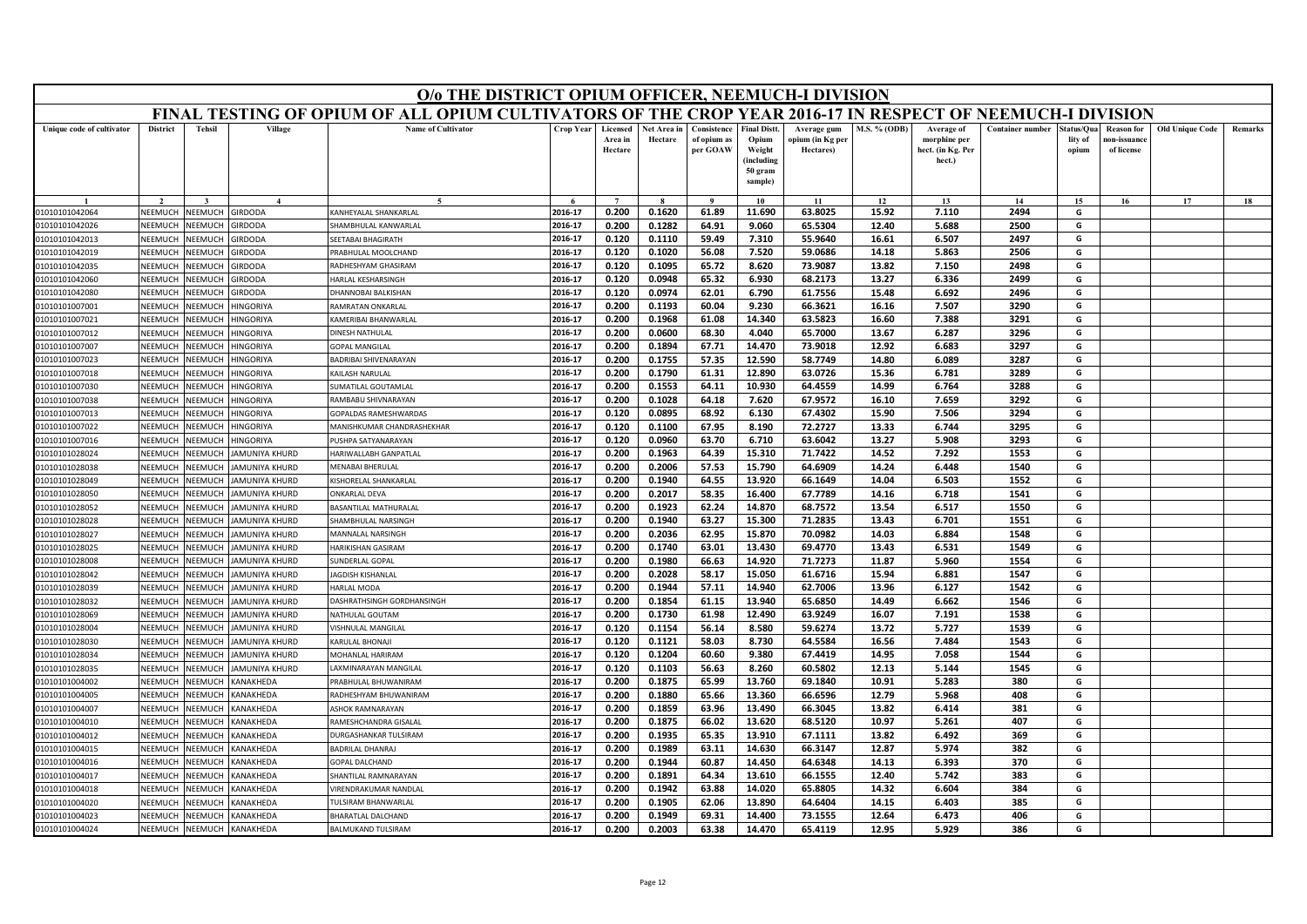|                                  | O/o THE DISTRICT OPIUM OFFICER, NEEMUCH-I DIVISION<br>FINAL TESTING OF OPIUM OF ALL OPIUM CULTIVATORS OF THE CROP YEAR 2016-17 IN RESPECT OF NEEMUCH-I DIVISION |                                  |                                                    |                                                            |                    |                                |                        |                                        |                                                                            |                                              |                     |                                                           |                         |                                |                                                |                        |                |
|----------------------------------|-----------------------------------------------------------------------------------------------------------------------------------------------------------------|----------------------------------|----------------------------------------------------|------------------------------------------------------------|--------------------|--------------------------------|------------------------|----------------------------------------|----------------------------------------------------------------------------|----------------------------------------------|---------------------|-----------------------------------------------------------|-------------------------|--------------------------------|------------------------------------------------|------------------------|----------------|
|                                  |                                                                                                                                                                 |                                  |                                                    |                                                            |                    |                                |                        |                                        |                                                                            |                                              |                     |                                                           |                         |                                |                                                |                        |                |
| Unique code of cultivator        | <b>District</b>                                                                                                                                                 | <b>Tehsil</b>                    | Village                                            | <b>Name of Cultivator</b>                                  | Crop Year          | Licensed<br>Area in<br>Hectare | Net Area in<br>Hectare | Consistence<br>of opium as<br>per GOAW | <b>Final Distt.</b><br>Opium<br>Weight<br>(including<br>50 gram<br>sample) | Average gum<br>opium (in Kg per<br>Hectares) | <b>M.S. % (ODB)</b> | Average of<br>morphine per<br>hect. (in Kg. Per<br>hect.) | <b>Container number</b> | itatus/Qua<br>lity of<br>opium | <b>Reason</b> for<br>10n-issuanc<br>of license | <b>Old Unique Code</b> | <b>Remarks</b> |
|                                  |                                                                                                                                                                 |                                  |                                                    |                                                            |                    | $\overline{ }$                 |                        |                                        |                                                                            |                                              |                     |                                                           |                         |                                |                                                |                        |                |
| 01010101004025                   | NEEMUCH                                                                                                                                                         | <b>NEEMUCH</b>                   | <b>CANAKHEDA</b>                                   | GANESHRAM CHAMPALAL                                        | 2016-17            | 0.200                          | 0.1778                 | $\bf{Q}$<br>62.38                      | 10<br>13.530                                                               | 11<br>67.8121                                | 12<br>14.84         | 13<br>7.044                                               | 14<br>405               | 15<br>G                        | 16                                             | 17                     | 18             |
| 01010101004032                   | NEEMUCH                                                                                                                                                         | <b>NEEMUCH</b>                   | <b>ANAKHEDA</b>                                    | AGDISH KISHORFLAL                                          | 2016-17            | 0.200                          | 0.1954                 | 69.24                                  | 14.590                                                                     | 73.8588                                      | 13.37               | 6.912                                                     | 412                     | G                              |                                                |                        |                |
| 01010101004038                   | NEEMUCH                                                                                                                                                         | <b>NEEMUCH</b>                   | <b>CANAKHEDA</b>                                   | <b>ILEEBAI CHANDMAL</b>                                    | 2016-17            | 0.200                          | 0.1524                 | 64.99                                  | 11.520                                                                     | 70.1772                                      | 12.16               | 5.974                                                     | 387                     | G                              |                                                |                        |                |
| 01010101004039                   | NEEMUCH                                                                                                                                                         | <b>JEEMUCI</b>                   | <b>ANAKHEDA</b>                                    | KESARBAI PYARCHAND                                         | 2016-17            | 0.200                          | 0.1268                 | 68.21                                  | 9.310                                                                      | 71.5457                                      | 12.61               | 6.315                                                     | 404                     | G                              |                                                |                        |                |
| 01010101004040                   | NEEMUCH                                                                                                                                                         | VEEMUCI                          | <b>ANAKHEDA</b>                                    | AMESHCHANDRA KARULAL                                       | 2016-17            | 0.200                          | 0.1844                 | 65.37                                  | 13.990                                                                     | 70.8514                                      | 12.73               | 6.313                                                     | 403                     | G                              |                                                |                        |                |
| 01010101004042                   | NEEMUCH                                                                                                                                                         | <b>NEEMUCH</b>                   | <b><i>CANAKHEDA</i></b>                            | <b>MUKESHKUMAR KARULAL</b>                                 | 2016-17            | 0.200                          | 0.1445                 | 68.36                                  | 11.360                                                                     | 76.7751                                      | 11.42               | 6.137                                                     | 411                     | G                              |                                                |                        |                |
| 01010101004043                   | NEEMUCH                                                                                                                                                         | VEEMUC                           | <b>CANAKHEDA</b>                                   | <b>HAGAVATIBAI SALAGRAM</b>                                | 2016-17            | 0.200                          | 0.1961                 | 64.05                                  | 14.620                                                                     | 68.2152                                      | 12.32               | 5.883                                                     | 402                     | G                              |                                                |                        |                |
| 01010101004050                   | NEEMUCH                                                                                                                                                         | <b>JEEMUCI</b>                   | <b>ANAKHEDA</b>                                    | <b>JANURAM JAGANNATH</b>                                   | 2016-17            | 0.200                          | 0.1980                 | 61.90                                  | 14.470                                                                     | 64.6263                                      | 13.80               | 6.243                                                     | 368                     | G                              |                                                |                        |                |
| 01010101004052                   | NEEMUCH                                                                                                                                                         | NEEMUCH                          | <b><i>CANAKHEDA</i></b>                            | <b>ARIVALLABH ONKARLAL</b>                                 | 2016-17            | 0.200                          | 0.2000                 | 65.31                                  | 14.870                                                                     | 69.3700                                      | 11.77               | 5.715                                                     | 388                     | G                              |                                                |                        |                |
| 01010101004053                   | NEEMUCH                                                                                                                                                         | <b>NEEMUC</b>                    | <b><i>CANAKHEDA</i></b>                            | <b>CAMLABAI KARULAL</b>                                    | 2016-17            | 0.200                          | 0.1376                 | 70.26                                  | 10.610                                                                     | 77.3910                                      | 10.82               | 5.862                                                     | 410                     | G                              |                                                |                        |                |
| 01010101004054                   | NEEMUCH                                                                                                                                                         | <b>JEEMUCI</b>                   | <b>ANAKHEDA</b>                                    | ASANTILAL GORILAL                                          | 2016-17            | 0.200                          | 0.1821                 | 64.24                                  | 13.540                                                                     | 68.2372                                      | 15.24               | 7.279                                                     | 401                     | G                              |                                                |                        |                |
| 01010101004058                   | NEEMUCH                                                                                                                                                         | VEEMUCH                          | <b>CANAKHEDA</b>                                   | ARULAL BHUWANIRAM                                          | 2016-17            | 0.200                          | 0.1873                 | 67.17                                  | 13.590                                                                     | 69.6263                                      | 12.36               | 6.024                                                     | 400                     | G                              |                                                |                        |                |
| 01010101004062                   | <b>NEEMUCH</b>                                                                                                                                                  | VEEMUCI                          | <b>KANAKHEDA</b>                                   | <b>ALAGRAM KISHANLAL</b>                                   | 2016-17            | 0.200                          | 0.2000                 | 62.72                                  | 15.150                                                                     | 67.8700                                      | 13.92               | 6.613                                                     | 399                     | G                              |                                                |                        |                |
| 01010101004064                   | NEEMUCH                                                                                                                                                         | <b>JEEMUC</b>                    | <b>ANAKHEDA</b>                                    | ANHEYALAL GISALAL                                          | 2016-17            | 0.200                          | 0.1552                 | 61.13                                  | 11.450                                                                     | 64.4265                                      | 12.22               | 5.511                                                     | 389                     | G                              |                                                |                        |                |
| 01010101004070                   | NEEMUCH                                                                                                                                                         | <b>NEEMUC</b>                    | <b><i>CANAKHEDA</i></b>                            | HUNNILAL RATANLAL                                          | 2016-17            | 0.200                          | 0.1936                 | 64.82                                  | 14.290                                                                     | 68.3523                                      | 10.69               | 5.115                                                     | 390                     | G                              |                                                |                        |                |
| 01010101004075                   | NEEMUCH                                                                                                                                                         | <b>NEEMUC</b>                    | <b>CANAKHEDA</b>                                   | KANHEYALAL MATHURALAL                                      | 2016-17            | 0.200                          | 0.1878                 | 62.26                                  | 14.330                                                                     | 67.8701                                      | 12.21               | 5.801                                                     | 391                     | G                              |                                                |                        |                |
| 01010101004079                   | NEEMUCH                                                                                                                                                         | VEEMUCI                          | <b>CANAKHEDA</b>                                   | VANDLAL KARULAL                                            | 2016-17            | 0.200                          | 0.1747                 | 66.23                                  | 13.990                                                                     | 75.7699                                      | 13.32               | 7.065                                                     | 398                     | G                              |                                                |                        |                |
| 01010101004083                   | NEEMUCH                                                                                                                                                         | <b>JEEMUC</b>                    | <b>ANAKHEDA</b>                                    | <b>IARISHANKAR RATANLAL</b>                                | 2016-17            | 0.200                          | 0.1962                 | 58.87                                  | 14.500                                                                     | 62.1560                                      | 11.81               | 5.138                                                     | 378                     | G                              |                                                |                        |                |
| 01010101004084                   | NEEMUCH                                                                                                                                                         | VEEMUCI                          | <b>CANAKHEDA</b>                                   | <b>BHAGAVATIBAI HIRALAL</b>                                | 2016-17            | 0.200                          | 0.1981                 | 60.86                                  | 14.120                                                                     | 61.9687                                      | 13.49               | 5.852                                                     | 397                     | G                              |                                                |                        |                |
| 01010101004088                   | NEEMUCH                                                                                                                                                         | <b>JEEMUCH</b>                   | <b>ANAKHEDA</b>                                    | RAMDHYAL SHANKARLAL                                        | 2016-17            | 0.200                          | 0.1669                 | 64.37                                  | 12.080                                                                     | 66.5548                                      | 13.61               | 6.341                                                     | 377                     | G                              |                                                |                        |                |
| 01010101004090                   | NEEMUCH                                                                                                                                                         | <b>JEEMUCH</b>                   | <b>ANAKHEDA</b>                                    | HERULAL ONKARLAL                                           | 2016-17            | 0.200                          | 0.1882                 | 64.21                                  | 14.190                                                                     | 69.1605                                      | 11.93               | 5.776                                                     | 396                     | G                              |                                                |                        |                |
| 01010101004105                   | NFFMUCH                                                                                                                                                         | <b>JEEMUCH</b>                   | <b>CANAKHEDA</b>                                   | VANDALAL NANALAL                                           | 2016-17            | 0.200                          | 0.2021                 | 61.24                                  | 14.900                                                                     | 64.4978                                      | 12.98               | 5.860                                                     | 376                     | G                              |                                                |                        |                |
| 01010101004116                   | NEEMUCH                                                                                                                                                         | <b>JEEMUCH</b>                   | <b><i>CANAKHEDA</i></b>                            | ABULAL RAMNARAYAN                                          | 2016-17            | 0.200                          | 0.1785                 | 60.31                                  | 13.080                                                                     | 63.1317                                      | 13.76               | 6.081                                                     | 371                     | G                              |                                                |                        |                |
| 01010101004102                   | NEEMUCH                                                                                                                                                         | <b>JEEMUC</b>                    | <b>ANAKHEDA</b>                                    | AMALABAI MOHANLAI                                          | 2016-17            | 0.200                          | 0.1999                 | 66.12                                  | 14.360                                                                     | 67.8539                                      | 12.84               | 6.099                                                     | 395                     | G                              |                                                |                        |                |
| 01010101004029                   | NEEMUCH                                                                                                                                                         | <b>JEEMUCI</b>                   | <b><i>CANAKHEDA</i></b>                            | KAILASHCHANDRA KARULAI                                     | 2016-17            | 0.200                          | 0.1896                 | 61.91                                  | 14.880                                                                     | 69.4093                                      | 14.55               | 7.069                                                     | 375                     | G                              |                                                |                        |                |
| 01010101004057                   | NEEMUCH                                                                                                                                                         | <b>JEEMUCI</b>                   | <b><i>CANAKHEDA</i></b>                            | <b>BANSHILAL KARULAI</b>                                   | 2016-17            | 0.200                          | 0.1989                 | 61.67                                  | 14.350                                                                     | 63.5596                                      | 13.72               | 6.104                                                     | 372                     | G                              |                                                |                        |                |
| 01010101004044                   | NEEMUCH                                                                                                                                                         | <b>JEEMUC</b>                    | <b>ANAKHEDA</b>                                    | ADHESHYAM LAXMINARAYAN                                     | 2016-17            | 0.200                          | 0.1915                 | 62.06                                  | 14.720                                                                     | 68.1462                                      | 15.92               | 7.594                                                     | 373                     | G                              |                                                |                        |                |
| 01010101004008                   | <b>NEEMUCH</b>                                                                                                                                                  | VEEMUCI                          | <b>CANAKHEDA</b>                                   | <b>IMPRAKASH RAMESHCHANDRA</b>                             | 2016-17            | 0.200                          | 0.1874                 | 63.70                                  | 13.820                                                                     | 67.1078                                      | 14.47               | 6.797                                                     | 374                     | G                              |                                                |                        |                |
| 01010101004034                   | NEEMUCH                                                                                                                                                         | <b>JEEMUCI</b>                   | <b>CANAKHEDA</b>                                   | <b>RAMPRASAD NANDLAL</b>                                   | 2016-17            | 0.200                          | 0.1614                 | 63.41                                  | 11.640                                                                     | 65.3284                                      | 16.24               | 7.427                                                     | 394                     | G                              |                                                |                        |                |
| 01010101004104                   | NEEMUCH                                                                                                                                                         | <b>JEEMUC</b>                    | <b>ANAKHEDA</b>                                    | HANWARLAL ONKARLAI                                         | 2016-17            | 0.200                          | 0.1498                 | 65.43                                  | 10.610                                                                     | 66.2016                                      | 12.90               | 5.978                                                     | 379                     | G                              |                                                |                        |                |
| 01010101004047                   | NEEMUCH                                                                                                                                                         | VEEMUCI                          | <b>CANAKHEDA</b>                                   | <b>GOPAL DHULJ</b>                                         | 2016-17            | 0.200                          | 0.1941                 | 64.73                                  | 15.030                                                                     | 71.6023                                      | 12.25               | 6.140                                                     | 393                     | G                              |                                                |                        |                |
| 01010101004115                   | NFFMUCH                                                                                                                                                         | <b>JEEMUCI</b>                   | <b><i>CANAKHEDA</i></b>                            | REMLATA PARASMAL                                           | 2016-17            | 0.200                          | 0.1626                 | 64.07                                  | 12.090                                                                     | 68.0566                                      | 14.34               | 6.831                                                     | 392                     | G                              |                                                |                        |                |
| 01010101004123                   | NEEMUCH                                                                                                                                                         | <b>JEEMUC</b>                    | <b>CANAKHEDA</b>                                   | AMESHWER BHANWARLAI                                        | 2016-17            | 0.200                          | 0.1860                 | 68.63                                  | 12.360                                                                     | 65.1505                                      | 12.87               | 5.869                                                     | 409                     | G                              |                                                |                        |                |
| 01010101004068                   | NEEMUCH                                                                                                                                                         | <b>JEEMUCI</b>                   | <b>ANAKHEDA</b>                                    | ACHARULAL UNKARLAL                                         | 2016-17            | 0.200                          | 0.1958                 | 60.17                                  | 15.060                                                                     | 66.1134                                      | 18.93               | 8.761                                                     | 418                     | G                              |                                                |                        |                |
| 01010101004056                   | NEEMUCH                                                                                                                                                         | <b>JEEMUCH</b>                   | <b><i>CANAKHEDA</i></b>                            | RAMESHCHANDRA PYARCHAND                                    | 2016-17            | 0.200                          | 0.1993                 | 65.27                                  | 14.860                                                                     | 69.5233                                      | 12.58               | 6.122                                                     | 423                     | G                              |                                                |                        |                |
| 01010101004021                   | NEEMUCH                                                                                                                                                         | VEEMUCI                          | <b>CANAKHEDA</b>                                   | AMBALAL SHRILAL                                            | 2016-17            | 0.200                          | 0.1803                 | 63.92                                  | 13.650                                                                     | 69.1292                                      | 16.21               | 7.844                                                     | 434                     | G                              |                                                |                        |                |
| 01010101004082                   | NEEMUCH                                                                                                                                                         | <b>JEEMUCH</b>                   | <b>ANAKHEDA</b>                                    | <b>MANGILAL RAMLAI</b>                                     | 2016-17<br>2016-17 | 0.200                          | 0.1904                 | 68.32                                  | 14.480                                                                     | 74.2227                                      | 13.41               | 6.968                                                     | 447<br>448              | G                              |                                                |                        |                |
| 01010101004124                   | NEEMUCH                                                                                                                                                         | <b>JEEMUCH</b>                   | <b>CANAKHEDA</b>                                   | <b>ITABAI RATANLAL</b>                                     |                    | 0.200                          | 0.1241                 | 66.43                                  | 9.060                                                                      | 69.2828                                      | 12.04               | 5.839                                                     |                         | G<br>G                         |                                                |                        |                |
| 01010101004063                   | <b>NEEMUCH</b>                                                                                                                                                  | NEEMUC                           | <b>CANAKHEDA</b>                                   | <b>JURESHCHANDRA JAGDISH</b>                               | 2016-17<br>2016-17 | 0.200<br>0.200                 | 0.1876<br>0.1993       | 65.33                                  | 14.090                                                                     | 70.0959<br>68.1335                           | 12.28<br>12.97      | 6.025                                                     | 435<br>428              |                                |                                                |                        |                |
| 01010101004125<br>0101010004126  | NEEMUCH<br>NEEMUCH                                                                                                                                              | <b>JEEMUCI</b><br><b>JEEMUCH</b> | <b>ANAKHEDA</b><br><b><i>CANAKHEDA</i></b>         | <b>CANCHANBAI PUSHKARLAL</b><br><b>MADANLAL BHANWARLAL</b> | 2016-17            | 0.200                          | 0.1678                 | 62.66<br>60.49                         | 15.170<br>12.430                                                           | 64.0107                                      | 13.75               | 6.186<br>6.161                                            | 415                     | G<br>G                         |                                                |                        |                |
|                                  | NEEMUCH                                                                                                                                                         |                                  |                                                    |                                                            | 2016-17            | 0.200                          | 0.1983                 | 61.96                                  | 14.940                                                                     | 66.6868                                      | 11.88               | 5.546                                                     | 421                     | G                              |                                                |                        |                |
| 01010101004127<br>01010101004055 | NEEMUCH                                                                                                                                                         | <b>NEEMUC</b><br><b>JEEMUCI</b>  | <b><i>CANAKHEDA</i></b><br><b><i>CANAKHEDA</i></b> | <b>HYAMABAI CHAMPALAI</b><br>AMNARAYAN NANURAM             | 2016-17            | 0.200                          | 0.1751                 | 64.33                                  | 12.520                                                                     | 65.7110                                      | 13.09               | 6.021                                                     | 422                     | G                              |                                                |                        |                |
| 01010101004081                   | NEEMUCH                                                                                                                                                         | VEEMUCH                          | <b>CANAKHEDA</b>                                   | ANCHANBAI BHANWARLAL                                       | 2016-17            | 0.200                          | 0.1966                 | 67.13                                  | 14.580                                                                     | 71.1190                                      | 14.09               | 7.015                                                     | 436                     | G                              |                                                |                        |                |
| 01010101004014                   | NEEMUCH                                                                                                                                                         | <b>NEEMUC</b>                    | <b>CANAKHEDA</b>                                   | AGDISHCHANDRA MOHANLAL                                     | 2016-17            | 0.200                          | 0.1892                 | 66.15                                  | 14.260                                                                     | 71.2262                                      | 12.56               | 6.262                                                     | 446                     | G                              |                                                |                        |                |
| 01010101004073                   | NEEMUCH                                                                                                                                                         | <b>NEEMUCH</b>                   | <b><i>CANAKHEDA</i></b>                            | VANIBAI DALCHAND                                           | 2016-17            | 0.200                          | 0.1869                 | 60.70                                  | 13.450                                                                     | 62.4024                                      | 13.39               | 5.849                                                     | 437                     | G                              |                                                |                        |                |
| 01010101004069                   | NEEMUCH                                                                                                                                                         | NEEMUCH                          | KANAKHEDA                                          | MOHANLAL HIRALAL                                           | 2016-17            | 0.200                          | 0.1926                 | 69.38                                  | 14.870                                                                     | 76.5213                                      | 11.98               | 6.417                                                     | 438                     | G                              |                                                |                        |                |
|                                  |                                                                                                                                                                 |                                  |                                                    |                                                            |                    |                                |                        |                                        |                                                                            |                                              |                     |                                                           |                         |                                |                                                |                        |                |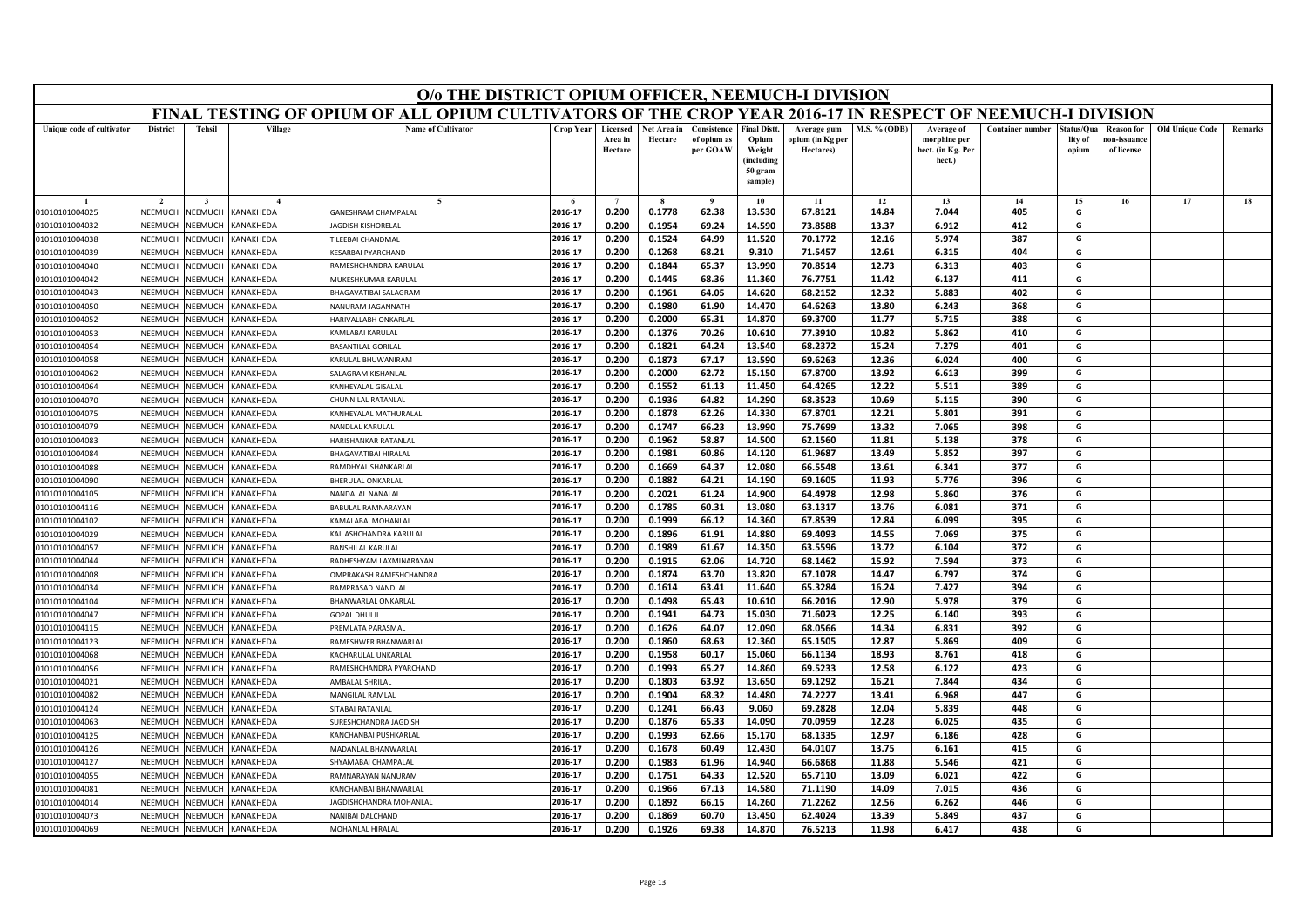|                                  |                    |                           |                         | O/o THE DISTRICT OPIUM OFFICER, NEEMUCH-I DIVISION                                                        |                    |                                |                        |                                        |                                                                            |                                              |                     |                                                           |                         |                                |                                                |                        |         |
|----------------------------------|--------------------|---------------------------|-------------------------|-----------------------------------------------------------------------------------------------------------|--------------------|--------------------------------|------------------------|----------------------------------------|----------------------------------------------------------------------------|----------------------------------------------|---------------------|-----------------------------------------------------------|-------------------------|--------------------------------|------------------------------------------------|------------------------|---------|
|                                  |                    |                           |                         | FINAL TESTING OF OPIUM OF ALL OPIUM CULTIVATORS OF THE CROP YEAR 2016-17 IN RESPECT OF NEEMUCH-I DIVISION |                    |                                |                        |                                        |                                                                            |                                              |                     |                                                           |                         |                                |                                                |                        |         |
| Unique code of cultivator        | <b>District</b>    | <b>Tehsil</b>             | Village                 | <b>Name of Cultivator</b>                                                                                 | <b>Crop Year</b>   | Licensed<br>Area in<br>Hectare | Net Area in<br>Hectare | Consistence<br>of opium as<br>per GOAW | <b>Final Distt.</b><br>Opium<br>Weight<br>(including<br>50 gram<br>sample) | Average gum<br>opium (in Kg per<br>Hectares) | <b>M.S. % (ODB)</b> | Average of<br>morphine per<br>hect. (in Kg. Per<br>hect.) | <b>Container number</b> | Status/Qua<br>lity of<br>opium | <b>Reason for</b><br>10n-issuanc<br>of license | <b>Old Unique Code</b> | Remarks |
|                                  |                    |                           |                         | $\epsilon$                                                                                                |                    | $\overline{7}$                 |                        | $\alpha$                               | 10                                                                         | 11                                           | 12                  | 13                                                        | 14                      | 15                             | 16                                             | 17                     | 18      |
| 01010101004051                   | NEEMUCH            | NEEMUCH                   | KANAKHEDA               | <b>BHAGIRATH BHANWARLAL</b>                                                                               | 2016-17            | 0.200                          | 0.1900                 | 65.37                                  | 14.470                                                                     | 71.1211                                      | 12.73               | 6.338                                                     | 439                     | G                              |                                                |                        |         |
| 01010101004122                   | NEEMUCH            | NEEMUCH                   | KANAKHEDA               | MOHANLAL KARULAL                                                                                          | 2016-17            | 0.200                          | 0.1821                 | 66.13                                  | 13.930                                                                     | 72.2680                                      | 11.86               | 6.000                                                     | 440                     | G                              |                                                |                        |         |
| 01010101004114                   | VEEMUCH            | NEEMUCH                   | KANAKHEDA               | PREMCHANDRA GASIRAM                                                                                       | 2016-17            | 0.200                          | 0.1588                 | 64.17                                  | 12.220                                                                     | 70.5416                                      | 12.11               | 5.980                                                     | 441                     | G                              |                                                |                        |         |
| 01010101004089                   | NEEMUCI            | NEEMUCI                   | KANAKHEDA               | NANAKRAM SHANKARLAL                                                                                       | 2016-17            | 0.200                          | 0.1814                 | 68.59                                  | 13.090                                                                     | 70.7056                                      | 12.06               | 5.969                                                     | 442                     | G                              |                                                |                        |         |
| 01010101004097                   | NEEMUCH            | NEEMUCH                   | KANAKHEDA               | KAMLASHANKAR NANDLAL                                                                                      | 2016-17            | 0.200                          | 0.1910                 | 63.92                                  | 14.050                                                                     | 67.1728                                      | 13.99               | 6.578                                                     | 443                     | G                              |                                                |                        |         |
| 01010101004065                   | NEEMUCH            | NEEMUCH                   | KANAKHEDA               | <b>BADRILAL BHUWANA</b>                                                                                   | 2016-17            | 0.200                          | 0.1962                 | 67.59                                  | 14.090                                                                     | 69.3425                                      | 13.63               | 6.616                                                     | 444                     | G                              |                                                |                        |         |
| 01010101004077                   | NEEMUCI            | NEEMUCI                   | KANAKHEDA               | BHERULAL BHANWARLAL                                                                                       | 2016-17            | 0.200                          | 0.1904                 | 62.93                                  | 13.200                                                                     | 62.3267                                      | 13.73               | 5.990                                                     | 445                     | G                              |                                                |                        |         |
| 01010101004071                   | NEEMUCH            | NEEMUCH                   | KANAKHEDA               | KARULAL MULCHAND                                                                                          | 2016-17            | 0.200                          | 0.1747                 | 66.61                                  | 13.970                                                                     | 76.0904                                      | 13.80               | 7.351                                                     | 430                     | G                              |                                                |                        |         |
| 01010101004035                   | NEEMUCH            | NEEMUCH                   | KANAKHEDA               | RAMBABU NANDLAL                                                                                           | 2016-17            | 0.200                          | 0.1860                 | 63.77                                  | 13.790                                                                     | 67.5430                                      | 13.94               | 6.591                                                     | 424                     | G                              |                                                |                        |         |
| 01010101004117                   | NEEMUCH            | NEEMUC                    | KANAKHEDA               | GOVINDPRASAD KACHARULAL                                                                                   | 2016-17            | 0.200                          | 0.1916                 | 64.94                                  | 14.440                                                                     | 69.9165                                      | 13.09               | 6.407                                                     | 450                     | G                              |                                                |                        |         |
| 01010101004060                   | NEEMUCH            | <b>NEEMUCH</b>            | KANAKHEDA               | RAMCHANDRA MANGILAL                                                                                       | 2016-17            | 0.200                          | 0.1697                 | 62.50                                  | 11.620                                                                     | 61.1373                                      | 11.68               | 4.999                                                     | 451                     | G                              |                                                |                        |         |
| 01010101004099                   | NEEMUCH            | VEEMUC                    | KANAKHEDA               | PARVATIBAI TUSIRAM                                                                                        | 2016-17            | 0.200                          | 0.1703                 | 67.58                                  | 12.310                                                                     | 69.7827                                      | 14.75               | 7.205                                                     | 429                     | G                              |                                                |                        |         |
| 01010101004131                   | NFFMUCH            | NFFMUCH                   | KANAKHEDA               | BHANWARLAL SHANKARLAL                                                                                     | 2016-17            | 0.200                          | 0.1866                 | 61.84                                  | 13.790                                                                     | 65.2840                                      | 14.44               | 6.599                                                     | 416                     | G                              |                                                |                        |         |
| 01010101004132                   | NEEMUCH            | NEEMUCH                   | KANAKHEDA               | RAMKUNWARBAI CHAMPALAI                                                                                    | 2016-17            | 0.200                          | 0.1814                 | 61.51                                  | 13.740                                                                     | 66.5601                                      | 13.69               | 6.378                                                     | 417                     | G                              |                                                |                        |         |
| 01010101004133                   | NEEMUCH            | VEEMUCI                   | KANAKHEDA               | BHARATLAL JAGANNATH                                                                                       | 2016-17            | 0.200                          | 0.1940                 | 62.99                                  | 14.730                                                                     | 68.3247                                      | 13.11               | 6.270                                                     | 425                     | G                              |                                                |                        |         |
| 01010101004134                   | NEEMUCH            | NEEMUCI                   | KANAKHEDA               | <b>BABULAL MANGILAI</b>                                                                                   | 2016-17            | 0.200                          | 0.1815                 | 63.22                                  | 13.490                                                                     | 67.1240                                      | 13.63               | 6.405                                                     | 426                     | G                              |                                                |                        |         |
| 01010101004135                   | NEEMUCH            | NEEMUCH                   | KANAKHEDA               | DRAUPATIBAI SURAJMAL                                                                                      | 2016-17            | 0.200                          | 0.1819                 | 61.98                                  | 13.620                                                                     | 66.3002                                      | 12.79               | 5.936                                                     | 427                     | G                              |                                                |                        |         |
| 01010101004136                   | NEEMUCI            | <b>NEEMUCH</b>            | KANAKHEDA               | DEVIDAS NATHUDAS                                                                                          | 2016-17            | 0.200                          | 0.1853                 | 63.33                                  | 13.880                                                                     | 67.7658                                      | 13.30               | 6.309                                                     | 431                     | G                              |                                                |                        |         |
| 01010101004137                   | NFFMUCH            | <b>SEEMUCH</b>            | KANAKHEDA               | <b>BHAGWATIDAS NATHUDAS</b>                                                                               | 2016-17            | 0.200                          | 0.1788                 | 64.00                                  | 12.980                                                                     | 66.3702                                      | 12.98               | 6.031                                                     | 449                     | G                              |                                                |                        |         |
| 01010101004074                   | NEEMUCH            | NEEMUCH                   | KANAKHEDA               | PUNAMCHAND RATANLAL                                                                                       | 2016-17            | 0.200                          | 0.1936                 | 59.30                                  | 14.520                                                                     | 63.5382                                      | 12.90               | 5.737                                                     | 414                     | G                              |                                                |                        |         |
| 01010101004033                   | NEEMUCH            | <b>JEEMUCH</b>            | <b><i>CANAKHEDA</i></b> | <b>ANAKILAL BHAWARLAL</b>                                                                                 | 2016-17            | 0.200                          | 0.1588                 | 63.02                                  | 12.460                                                                     | 70.6423                                      | 13.38               | 6.616                                                     | 419                     | G                              |                                                |                        |         |
| 01010101004048                   | NEEMUCH            | NEEMUCH                   | KANAKHEDA               | SUNITA SUNIL                                                                                              | 2016-17            | 0.120                          | 0.1107                 | 65.68                                  | 7.940                                                                      | 67.2990                                      | 14.81               | 6.977                                                     | 420                     | G                              |                                                |                        |         |
| 01010101004087                   | NFFMUCH            | VEEMUCH                   | KANAKHEDA               | PREMCHAND BHANWARLAL                                                                                      | 2016-17            | 0.120<br>0.120                 | 0.0954                 | 66.76<br>53.67                         | 7.080                                                                      | 70.7757<br>62.7788                           | 12.51<br>12.69      | 6.198                                                     | 432                     | G                              |                                                |                        |         |
| 01010101004120                   | NEEMUCI<br>NEEMUCH | <b>NEEMUCH</b><br>NEEMUCH | KANAKHEDA<br>KANAKHEDA  | RAMESHWAR MOHANLA                                                                                         | 2016-17<br>2016-17 | 0.120                          | 0.1076<br>0.1096       | 66.79                                  | 8.810<br>8.140                                                             | 70.8668                                      | 13.55               | 5.576<br>6.721                                            | 413<br>433              | G<br>G                         |                                                |                        |         |
| 01010101004110<br>01010101029001 | NEEMUCH            | NEEMUCH                   | KANAWATI                | MADANLAL MATHURALAL<br>KHEMRAJ PRABHULAL                                                                  | 2016-17            | 0.200                          | 0.1867                 | 64.44                                  | 14.080                                                                     | 69.4269                                      | 11.70               | 5.686                                                     | 1225                    | G                              |                                                |                        |         |
| 01010101029003                   | NEEMUCI            | VEEMUCI                   | <b>ANAWATI</b>          | JAYCHAND DALURAM                                                                                          | 2016-17            | 0.200                          | 0.1499                 | 61.42                                  | 10.780                                                                     | 63.1021                                      | 14.51               | 6.409                                                     | 1211                    | G                              |                                                |                        |         |
| 01010101029006                   | NEEMUCH            | VEEMUCH                   | KANAWATI                | SHIVNARAYAN BADRILAL                                                                                      | 2016-17            | 0.200                          | 0.1794                 | 63.71                                  | 13.660                                                                     | 69.3032                                      | 18.16               | 8.810                                                     | 1226                    | G                              |                                                |                        |         |
| 01010101029011                   | NEEMUCH            | NEEMUCH                   | KANAWATI                | RAMESHCHANDRA DEVILAL                                                                                     | 2016-17            | 0.200                          | 0.1860                 | 63.37                                  | 13.760                                                                     | 66.9731                                      | 14.14               | 6.629                                                     | 1210                    | G                              |                                                |                        |         |
| 01010101029012                   | NEEMUCH            | VEEMUCI                   | <b>ANAWATI</b>          | SITABAI BAPULAL                                                                                           | 2016-17            | 0.200                          | 0.1823                 | 67.24                                  | 13.170                                                                     | 69.3966                                      | 13.28               | 6.451                                                     | 1232                    | G                              |                                                |                        |         |
| 01010101029014                   | NEEMUCH            | VEEMUCH                   | KANAWATI                | <b>GISALAL DHURILAL</b>                                                                                   | 2016-17            | 0.200                          | 0.1829                 | 63.44                                  | 13.860                                                                     | 68.6769                                      | 12.14               | 5.836                                                     | 1224                    | G                              |                                                |                        |         |
| 01010101029015                   | NEEMUCH            | NEEMUCH                   | KANAWATI                | KANIRAM KHYALIRAM                                                                                         | 2016-17            | 0.200                          | 0.2026                 | 68.70                                  | 14.800                                                                     | 71.6930                                      | 13.54               | 6.795                                                     | 1233                    | G                              |                                                |                        |         |
| 01010101029018                   | NEEMUCI            | NEEMUCI                   | KANAWATI                | PREMBAI PRAKASHCHAND                                                                                      | 2016-17            | 0.200                          | 0.1325                 | 60.18                                  | 9.770                                                                      | 63.3887                                      | 15.44               | 6.851                                                     | 1209                    | G                              |                                                |                        |         |
| 01010101029021                   | NEEMUCH            | NEEMUCH                   | KANAWATI                | <b>SHANTIBAI BALMUKUND</b>                                                                                | 2016-17            | 0.200                          | 0.1827                 | 57.24                                  | 13.630                                                                     | 61.0016                                      | 15.23               | 6.504                                                     | 1202                    | G                              |                                                |                        |         |
| 01010101029024                   | VEEMUCI            | VEEMUC                    | KANAWATI                | <b>MANGIBAI HARIKISHAN</b>                                                                                | 2016-17            | 0.200                          | 0.1666                 | 62.21                                  | 12.940                                                                     | 69.0276                                      | 14.64               | 7.074                                                     | 1223                    | G                              |                                                |                        |         |
| 01010101029030                   | <b>NFFMUCH</b>     | NEEMUCH                   | KANAWATI                | HIRALAL BHANWARLAI                                                                                        | 2016-17            | 0.200                          | 0.1986                 | 58.15                                  | 13.700                                                                     | 57.3061                                      | 15.36               | 6.161                                                     | 1203                    | G                              |                                                |                        |         |
| 01010101029033                   | NEEMUCH            | VEEMUCH                   | <b>ANAWATI</b>          | RAMPRATAP JAYCHAND                                                                                        | 2016-17            | 0.200                          | 0.1499                 | 65.95                                  | 11.900                                                                     | 74.7965                                      | 13.33               | 6.979                                                     | 1231                    | G                              |                                                |                        |         |
| 01010101029039                   | VEEMUCH            | VEEMUCH                   | KANAWATI                | RAMNARAYAN CHUNNILAL                                                                                      | 2016-17            | 0.200                          | 0.1985                 | 61.17                                  | 15.020                                                                     | 66.1209                                      | 15.66               | 7.248                                                     | 1208                    | G                              |                                                |                        |         |
| 01010101029040                   | NEEMUCH            | NEEMUCH                   | <b>ANAWATI</b>          | VILASCHAND PRABHULAI                                                                                      | 2016-17            | 0.200                          | 0.1960                 | 62.42                                  | 15.440                                                                     | 70.2449                                      | 14.13               | 6.948                                                     | 1222                    | G                              |                                                |                        |         |
| 01010101029044                   | NEEMUCH            | <b>NEEMUCH</b>            | KANAWATI                | RAMDYAL NANURAM                                                                                           | 2016-17            | 0.200                          | 0.1824                 | 60.80                                  | 13.520                                                                     | 64.3805                                      | 15.48               | 6.976                                                     | 1221                    | G                              |                                                |                        |         |
| 01010101029045                   | <b>NEEMUCI</b>     | IEEMUCI                   | <b>ANAWATI</b>          | RAMPRASAD BADRILAI                                                                                        | 2016-17            | 0.200                          | 0.2000                 | 65.68                                  | 14.360                                                                     | 67.3700                                      | 14.16               | 6.678                                                     | 1230                    | G                              |                                                |                        |         |
| 01010101029046                   | <b>NFFMUCH</b>     | NFFMUC                    | KANAWATI                | PRAKASHCHANDRA KALURAM                                                                                    | 2016-17            | 0.200                          | 0.1683                 | 61.84                                  | 12.600                                                                     | 66.1378                                      | 16.67               | 7.718                                                     | 1220                    | G                              |                                                |                        |         |
| 01010101029008                   | NEEMUCH            | VEEMUCH                   | KANAWATI                | <b>OMPRAKASH MANGILAL</b>                                                                                 | 2016-17            | 0.200                          | 0.1983                 | 60.14                                  | 14.610                                                                     | 63.2980                                      | 14.48               | 6.416                                                     | 1207                    | G                              |                                                |                        |         |
| 01010101029010                   | VEEMUCI            | VEEMUC                    | <b>ANAWATI</b>          | <b>SALAGRAM NANURAM</b>                                                                                   | 2016-17            | 0.200                          | 0.1799                 | 62.90                                  | 13.510                                                                     | 67.4819                                      | 13.34               | 6.301                                                     | 1219                    | G                              |                                                |                        |         |
| 01010101029049                   | NEEMUCH            | VEEMUC                    | <b>ANAWATI</b>          | PRAKSHCHANDRA KACHARULAI                                                                                  | 2016-17            | 0.200                          | 0.1953                 | 66.25                                  | 14.570                                                                     | 70.6042                                      | 13.19               | 6.519                                                     | 1229                    | G                              |                                                |                        |         |
| 01010101029004                   | NEEMUCH            | NEEMUCH                   | KANAWATI                | SHIVENARAYAN KALURAM                                                                                      | 2016-17            | 0.200                          | 0.1688                 | 61.77                                  | 12.990                                                                     | 67.9088                                      | 15.62               | 7.425                                                     | 1218                    | G                              |                                                |                        |         |
| 01010101029053                   | NEEMUCH            | NEEMUCH                   | KANAWATI                | <b>BABRIBAI JAMNALAL</b>                                                                                  | 2016-17            | 0.200                          | 0.1980                 | 61.50                                  | 14.430                                                                     | 64.0303                                      | 16.26               | 7.288                                                     | 1217                    | G                              |                                                |                        |         |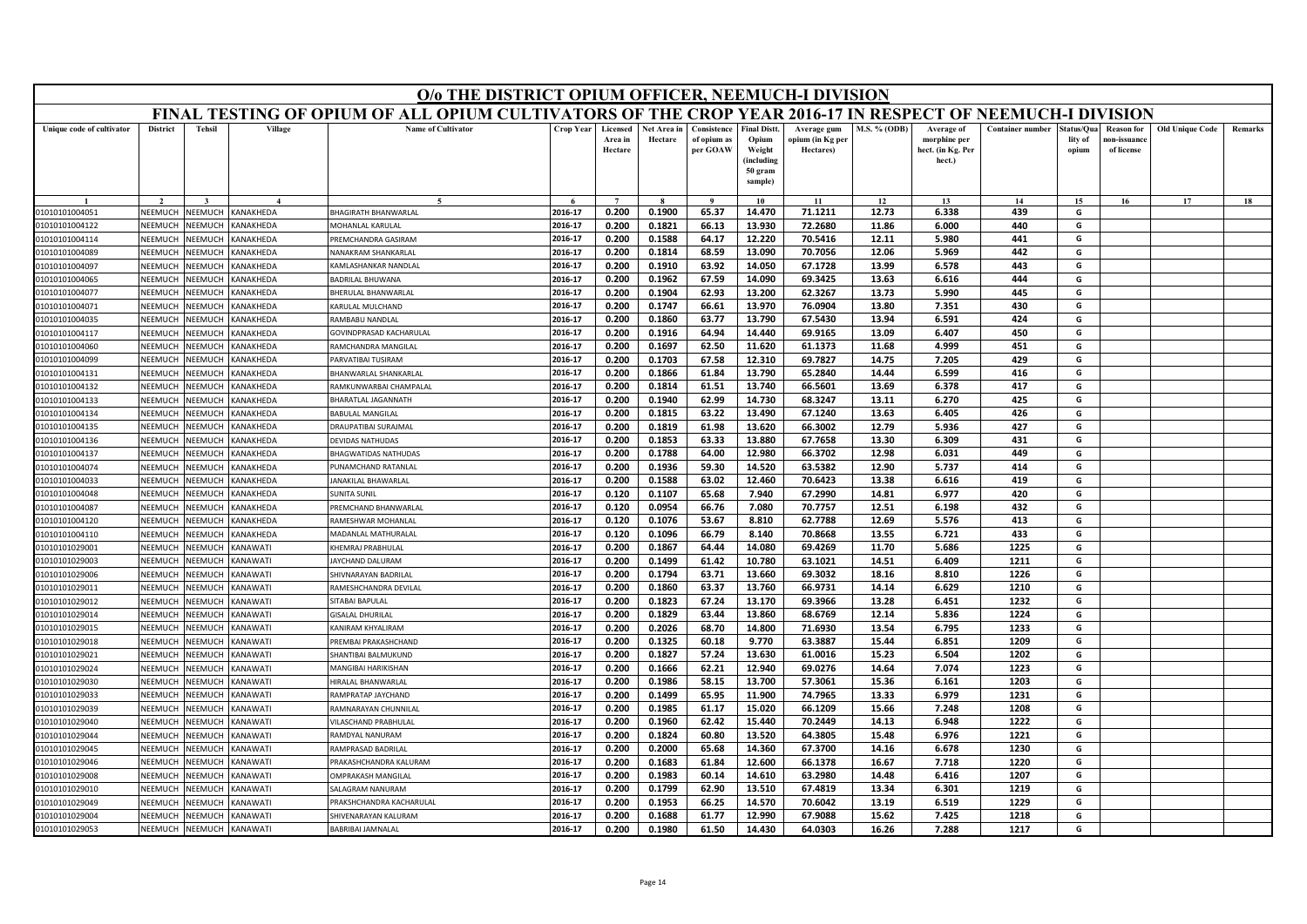|                                  | O/o THE DISTRICT OPIUM OFFICER, NEEMUCH-I DIVISION<br>FINAL TESTING OF OPIUM OF ALL OPIUM CULTIVATORS OF THE CROP YEAR 2016-17 IN RESPECT OF NEEMUCH-I DIVISION |                                  |                                    |                                                  |                    |                                |                        |                                        |                                                                            |                                              |                |                                                           |                         |                                |                                                |                        |         |
|----------------------------------|-----------------------------------------------------------------------------------------------------------------------------------------------------------------|----------------------------------|------------------------------------|--------------------------------------------------|--------------------|--------------------------------|------------------------|----------------------------------------|----------------------------------------------------------------------------|----------------------------------------------|----------------|-----------------------------------------------------------|-------------------------|--------------------------------|------------------------------------------------|------------------------|---------|
|                                  |                                                                                                                                                                 |                                  |                                    |                                                  |                    |                                |                        |                                        |                                                                            |                                              |                |                                                           |                         |                                |                                                |                        |         |
| Unique code of cultivator        | <b>District</b>                                                                                                                                                 | <b>Tehsil</b>                    | Village                            | <b>Name of Cultivator</b>                        | <b>Crop Year</b>   | Licensed<br>Area in<br>Hectare | Net Area in<br>Hectare | Consistence<br>of opium as<br>per GOAW | <b>Final Distt.</b><br>Opium<br>Weight<br>(including<br>50 gram<br>sample) | Average gum<br>opium (in Kg per<br>Hectares) | M.S. % (ODB)   | Average of<br>morphine per<br>hect. (in Kg. Per<br>hect.) | <b>Container number</b> | štatus/Oua<br>lity of<br>opium | <b>Reason for</b><br>ıon-issuanc<br>of license | <b>Old Unique Code</b> | Remarks |
|                                  |                                                                                                                                                                 |                                  |                                    | $\sim$                                           |                    | $\overline{7}$                 |                        | $\mathbf{o}$                           | 10                                                                         | 11                                           | 12             | 13                                                        | 14                      | 15                             | 16                                             | 17                     | 18      |
| 01010101029005                   | NEEMUCH                                                                                                                                                         | NEEMUCH                          | <b>ANAWATI</b>                     | BHERULAL PRABHULAL                               | 2016-17            | 0.120                          | 0.1086                 | 62.88                                  | 7.950                                                                      | 65.7551                                      | 15.22          | 7.006                                                     | 1216                    | G                              |                                                |                        |         |
| 01010101029016                   | NEEMUCH                                                                                                                                                         | <b>NEEMUCH</b>                   | <b>ANAWATI</b>                     | MANGILAL KANIRAM                                 | 2016-17            | 0.120                          | 0.0999                 | 65.72                                  | 7.950                                                                      | 74.7147                                      | 14.97          | 7.829                                                     | 1215                    | G                              |                                                |                        |         |
| 01010101029019                   | NFFMUCH                                                                                                                                                         | <b>NEEMUCH</b>                   | <b>ANAWATI</b>                     | <b>HAJARILAL KHYALIRAM</b>                       | 2016-17            | 0.120                          | 0.1021                 | 67.80                                  | 7.710                                                                      | 73.1440                                      | 13.72          | 7.024                                                     | 1228                    | G                              |                                                |                        |         |
| 01010101029023                   | NEEMUCI                                                                                                                                                         | VEEMUCI                          | <b>ANAWATI</b>                     | KANHEYALAL RAJARAM                               | 2016-17            | 0.120                          | 0.1020                 | 63.38                                  | 7.240                                                                      | 64.2647                                      | 13.05          | 5.871                                                     | 1213                    | G                              |                                                |                        |         |
| 01010101029037                   | NEEMUCH                                                                                                                                                         | <b>JEEMUCH</b>                   | <b>ANAWATI</b>                     | NATHULAL CHUNNILAL                               | 2016-17            | 0.120                          | 0.1161                 | 64.46                                  | 8.510                                                                      | 67.4935                                      | 14.58          | 6.889                                                     | 1214                    | G                              |                                                |                        |         |
| 01010101029038                   | NEEMUCH                                                                                                                                                         | <b>NEEMUCH</b>                   | <b>ANAWATI</b>                     | <b>CAMALABAI LAXMINARAYAN</b>                    | 2016-17            | 0.120                          | 0.1191                 | 61.07                                  | 9.170                                                                      | 67.1704                                      | 15.24          | 7.166                                                     | 1204                    | G                              |                                                |                        |         |
| 01010101029042                   | NEEMUC                                                                                                                                                          | VEEMUCI                          | <b>ANAWATI</b>                     | RAMDAYAL PANNALAL                                | 2016-17            | 0.120                          | 0.0967                 | 57.92                                  | 7.330                                                                      | 62.7198                                      | 14.99          | 6.581                                                     | 1205                    | G                              |                                                |                        |         |
| 01010101029043                   | NEEMUCH                                                                                                                                                         | <b>JEEMUCH</b>                   | ANAWATI)                           | <b>BANSHILAL DALURAM</b>                         | 2016-17            | 0.120                          | 0.1039                 | 59.91                                  | 7.860                                                                      | 64.7449                                      | 15.06          | 6.825                                                     | 1206                    | G                              |                                                |                        |         |
| 01010101029047                   | NEEMUCH                                                                                                                                                         | <b>JEEMUCH</b>                   | <b>ANAWATI</b>                     | HAMBHULAL RATANLAL                               | 2016-17            | 0.120                          | 0.1045                 | 66.07                                  | 8.170                                                                      | 73.7895                                      | 11.08          | 5.723                                                     | 1212                    | G                              |                                                |                        |         |
| 01010101029052                   | <b>NFFMUCH</b>                                                                                                                                                  | VEEMUCH                          | KANAWATI                           | DWARKAPRASAD NANDLAI                             | 2016-17            | 0.120                          | 0.0982                 | 62.28                                  | 7.510                                                                      | 68.0448                                      | 14.55          | 6.930                                                     | 1227                    | G                              |                                                |                        |         |
| 01010101035016                   | NEEMUCH                                                                                                                                                         | <b>JEEMUCH</b>                   | HADAWADA                           | GOPALSINGH BHANWARSINGH                          | 2016-17            | 0.200                          | 0.1805                 | 64.74                                  | 13.250                                                                     | 67.8892                                      | 15.12          | 7.186                                                     | 2458                    | G                              |                                                |                        |         |
| 01010101035017                   | NEEMUCI                                                                                                                                                         | <b>JEEMUC</b>                    | HADAWADA                           | <b>MANOHARSINGH SHAMBHUSINGH</b>                 | 2016-17            | 0.200                          | 0.1984                 | 66.42                                  | 14.610                                                                     | 69.8740                                      | 14.23          | 6.960                                                     | 2462                    | G                              |                                                |                        |         |
| 01010101035001                   | <b>NFFMUCH</b>                                                                                                                                                  | <b>NEEMUCH</b>                   | <b>HADAWADA</b>                    | RASALKUNWAR SHAMBHUSINGH                         | 2016-17            | 0.200                          | 0.1950                 | 63.72                                  | 14.230                                                                     | 66.4256                                      | 13.65          | 6.347                                                     | 2457                    | G                              |                                                |                        |         |
| 01010101035018                   | NEEMUCI                                                                                                                                                         | <b>JEEMUCH</b>                   | HADAWADA                           | RAHALADSINGH SHAMBHUSINGH                        | 2016-17            | 0.200                          | 0.1860                 | 61.99                                  | 13.840                                                                     | 65.8925                                      | 15.26          | 7.039                                                     | 2456                    | G                              |                                                |                        |         |
| 01010101035005                   | NEEMUCH                                                                                                                                                         | <b>JEEMUC</b>                    | HADAWADA                           | <b>AMSINGH PAHADSINGH</b>                        | 2016-17            | 0.120                          | 0.1152                 | 66.29                                  | 8.300                                                                      | 68.2292                                      | 15.52          | 7.413                                                     | 2461                    | G                              |                                                |                        |         |
| 01010101035010                   | NEEMUCH                                                                                                                                                         | VEEMUCI                          | <b>HADAWADA</b>                    | <b>ATEHSINGH UNKARSINGH</b>                      | 2016-17            | 0.120                          | 0.1180                 | 64.91                                  | 8.370                                                                      | 65.7712                                      | 14.47          | 6.662                                                     | 2459                    | G                              |                                                |                        |         |
| 01010101035014                   | NEEMUCH                                                                                                                                                         | <b>JEEMUCH</b>                   | <b>HADAWADA</b>                    | DAULATSINGH BHANWARSINGH                         | 2016-17            | 0.120                          | 0.1200                 | 66.31                                  | 8.400                                                                      | 66.3083                                      | 13.62          | 6.322                                                     | 2460                    | G                              |                                                |                        |         |
| 01010101010018                   | NEEMUCH                                                                                                                                                         | <b>JEEMUCI</b>                   | <b>HEDADARU</b>                    | AGDISHCHANDRA PYARCHANDRA                        | 2016-17            | 0.200                          | 0.1766                 | 62.00                                  | 13.770                                                                     | 69.0600                                      | 17.18          | 8.305                                                     | 736                     | G                              |                                                |                        |         |
| 01010101010019                   | NFFMUCH                                                                                                                                                         | <b>JEEMUCH</b>                   | <b>HEDADARU</b>                    | AGDISH JAYRAJ                                    | 2016-17            | 0.200                          | 0.1782                 | 55.21                                  | 13.680                                                                     | 60.5499                                      | 14.24          | 6.035                                                     | 724                     | G                              |                                                |                        |         |
| 01010101010020                   | NEEMUCH                                                                                                                                                         | <b>NEEMUCH</b>                   | <b>HEDADARU</b>                    | AXMINARAYAN MANGILAL                             | 2016-17            | 0.200                          | 0.1827                 | 57.79                                  | 14.590                                                                     | 65.9278                                      | 15.78          | 7.282                                                     | 732                     | G                              |                                                |                        |         |
| 01010101010006                   | NEEMUCH                                                                                                                                                         | <b>JEEMUCH</b>                   | HEDADARU                           | MOHANLAL NARAYAN                                 | 2016-17            | 0.200                          | 0.1877                 | 61.84                                  | 14.950                                                                     | 70.3623                                      | 16.27          | 8.014                                                     | 733                     | G                              |                                                |                        |         |
| 01010101010008                   | NEEMUCH                                                                                                                                                         | <b>JEEMUCH</b>                   | <b>HEDADARU</b>                    | RADHESHYAM RATANLAL                              | 2016-17            | 0.200                          | 0.1362                 | 56.71                                  | 10.540                                                                     | 62.6946                                      | 16.17          | 7.096                                                     | 737                     | G                              |                                                |                        |         |
| 01010101010009                   | NFFMUCI                                                                                                                                                         | <b>JEEMUCH</b>                   | <b>HEDADARU</b>                    | BHERULAL PYARCHAND                               | 2016-17            | 0.200                          | 0.1839                 | 57.39                                  | 14.380                                                                     | 64.1109                                      | 16.66          | 7.476                                                     | 729                     | G                              |                                                |                        |         |
| 01010101010010                   | NEEMUCH                                                                                                                                                         | <b>JEEMUCH</b>                   | <b>HEDADARU</b>                    | <b>JDAYRAM MOTILAI</b>                           | 2016-17            | 0.200                          | 0.1868                 | 56.72                                  | 14.120                                                                     | 61.2473                                      | 14.95          | 6.410                                                     | 725                     | G<br>G                         |                                                |                        |         |
| 01010101010017                   | NEEMUCH<br>NFFMUCH                                                                                                                                              | <b>JEEMUC</b>                    | <b>HEDADARU</b>                    | <b>IIRALAL PYARCHAND</b>                         | 2016-17<br>2016-17 | 0.200                          | 0.1485<br>0.1711       | 56.19                                  | 11.370<br>12.850                                                           | 61.4613<br>56.7797                           | 17.92<br>17.97 | 7.710<br>7.142                                            | 728<br>726              | G                              |                                                |                        |         |
| 01010101010002                   | NEEMUCI                                                                                                                                                         | <b>JEEMUCH</b>                   | <b>HEDADARU</b>                    | URESHCHANDRA SUKHLAL                             | 2016-17            | 0.200<br>0.200                 | 0.1822                 | 52.92<br>63.64                         | 14.670                                                                     | 73.1998                                      | 15.30          | 7.840                                                     | 734                     | G                              |                                                |                        |         |
| 01010101010003                   | NEEMUCH                                                                                                                                                         | <b>JEEMUCI</b>                   | <b>HEDADARU</b>                    | AYRAJ KHUBCHAND                                  | 2016-17            | 0.120                          | 0.1008                 | 56.88                                  | 7.790                                                                      | 62.7976                                      | 16.09          | 7.073                                                     | 730                     | G                              |                                                |                        |         |
| 01010101010001<br>01010101010004 | NEEMUCH                                                                                                                                                         | <b>JEEMUCH</b><br><b>JEEMUCH</b> | <b>HEDADARU</b><br><b>HEDADARU</b> | <b>JTTAM DEVA</b><br>RADHESHYAM MANGILAL         | 2016-17            | 0.120                          | 0.1115                 | 56.62                                  | 8.110                                                                      | 58.8341                                      | 16.05          | 6.610                                                     | 731                     | G                              |                                                |                        |         |
| 01010101010024                   | NEEMUCI                                                                                                                                                         | <b>NEEMUC</b>                    | <b>HEDADARU</b>                    |                                                  | 2016-17            | 0.120                          | 0.1003                 | 59.47                                  | 8.020                                                                      | 67.9362                                      | 18.16          | 8.635                                                     | 735                     | G                              |                                                |                        |         |
| 01010101010012                   | NEEMUCH                                                                                                                                                         | <b>JEEMUCH</b>                   | <b>HEDADARU</b>                    | BASANTIBAI BHERULAL RAJIBAI<br>AMNARAYAN MOTILAL | 2016-17            | 0.120                          | 0.1063                 | 58.01                                  | 8.630                                                                      | 67.2813                                      | 17.05          | 8.030                                                     | 727                     | G                              |                                                |                        |         |
| 01010101003004                   | NEEMUCH                                                                                                                                                         | <b>JEEMUCH</b>                   | MALKHEDA                           | <b>HAGANLAL RAMLAL</b>                           | 2016-17            | 0.200                          | 0.1900                 | 43.87                                  | 15.360                                                                     | 50.6632                                      | 18.05          | 6.402                                                     | 2714                    | G                              |                                                |                        |         |
| 01010101003006                   | NEEMUCI                                                                                                                                                         | VEEMUCI                          | MALKHEDA                           | BANSHIGIR RATANGIR                               | 2016-17            | 0.200                          | 0.1810                 | 59.21                                  | 13.430                                                                     | 62.7624                                      | 15.69          | 6.893                                                     | 2736                    | G                              |                                                |                        |         |
| 01010101003034                   | NEEMUCH                                                                                                                                                         | <b>NEEMUCH</b>                   | MALKHEDA                           | <b>ATYANARAYAN GORISHNKAR</b>                    | 2016-17            | 0.200                          | 0.1942                 | 53.04                                  | 14.080                                                                     | 54.9382                                      | 18.61          | 7.157                                                     | 2722                    | G                              |                                                |                        |         |
| 01010101003039                   | VEEMUCI                                                                                                                                                         | <b>JEEMUCI</b>                   | <b>AALKHEDA</b>                    | <b>ESHARBAI KANHEYALAI</b>                       | 2016-17            | 0.200                          | 0.2012                 | 52.27                                  | 15.400                                                                     | 57.1521                                      | 16.74          | 6.697                                                     | 2718                    | G                              |                                                |                        |         |
| 01010101003056                   | <b>NFFMUCH</b>                                                                                                                                                  | <b>JEEMUCH</b>                   | MALKHEDA                           | <b>ANIBAI PYARAJI</b>                            | 2016-17            | 0.200                          | 0.1824                 | 54.09                                  | 13.550                                                                     | 57.4013                                      | 14.35          | 5.766                                                     | 2719                    | G                              |                                                |                        |         |
| 01010101003081                   | NEEMUCH                                                                                                                                                         | <b>JEEMUCH</b>                   | <b>ALKHEDA</b>                     | <b>AMLESH BABULAL</b>                            | 2016-17            | 0.200                          | 0.1857                 | 56.27                                  | 14.950                                                                     | 64.7173                                      | 14.45          | 6.546                                                     | 2721                    | G                              |                                                |                        |         |
| 01010101003104                   | <b>NEEMUCH</b>                                                                                                                                                  | <b>JEEMUCH</b>                   | <b>ALKHEDA</b>                     | ADHESHYAM RAMNARAYAN                             | 2016-17            | 0.200                          | 0.0146                 | 66.39                                  | 0.990                                                                      | 64.3151                                      | 16.01          | 7.207                                                     | 2747                    | G                              |                                                |                        |         |
| 01010101003106                   | NEEMUCH                                                                                                                                                         | <b>NEEMUCH</b>                   | <b>AALKHEDA</b>                    | NIRBHAYRAM MOHANLA                               | 2016-17            | 0.200                          | 0.1855                 | 58.89                                  | 14.530                                                                     | 65.8976                                      | 16.20          | 7.473                                                     | 2742                    | G                              |                                                |                        |         |
| 01010101003023                   | NEEMUCH                                                                                                                                                         | <b>JEEMUCH</b>                   | <b>AALKHEDA</b>                    | RADHESHYAM BHUWANA                               | 2016-17            | 0.200                          | 0.1645                 | 59.54                                  | 13.000                                                                     | 67.2158                                      | 16.98          | 7.990                                                     | 2743                    | G                              |                                                |                        |         |
| 01010101003078                   | VEEMUCI                                                                                                                                                         | <b>JEEMUCI</b>                   | <b>AALKHEDA</b>                    | HAINRAM NARAYAN                                  | 2016-17            | 0.200                          | 0.1988                 | 53.71                                  | 14.800                                                                     | 57.1227                                      | 17.02          | 6.806                                                     | 2730                    | G                              |                                                |                        |         |
| 01010101003043                   | <b>NFFMUCH</b>                                                                                                                                                  | <b>JEEMUC</b>                    | MALKHEDA                           | BADAMBAI MOHANLAI                                | 2016-17            | 0.200                          | 0.1909                 | 61.31                                  | 15.150                                                                     | 69.5076                                      | 13.60          | 6.617                                                     | 2745                    | G                              |                                                |                        |         |
| 01010101003070                   | NEEMUCH                                                                                                                                                         | <b>JEEMUCH</b>                   | <b>MALKHEDA</b>                    | MATHARIBAI BHFRULAL                              | 2016-17            | 0.200                          | 0.1989                 | 59.59                                  | 14.760                                                                     | 63.1724                                      | 14.92          | 6.598                                                     | 2741                    | G                              |                                                |                        |         |
| 01010101003112                   | VEEMUCI                                                                                                                                                         | <b>JEEMUC</b>                    | <b>ALKHEDA</b>                     | <b>IOTYABAI JAYRAM</b>                           | 2016-17            | 0.200                          | 0.2009                 | 58.81                                  | 14.160                                                                     | 59.2135                                      | 17.53          | 7.266                                                     | 2740                    | G                              |                                                |                        |         |
| 01010101003044                   | NEEMUCH                                                                                                                                                         | <b>JEEMUCI</b>                   | <b>AALKHEDA</b>                    | <b>RADHESHYAM KHEMRAI</b>                        | 2016-17            | 0.200                          | 0.1950                 | 52.93                                  | 14.880                                                                     | 57.6974                                      | 15.40          | 6.220                                                     | 2729                    | G                              |                                                |                        |         |
| 01010101003052                   | NEEMUCH                                                                                                                                                         | <b>NEEMUCH</b>                   | <b>AALKHEDA</b>                    | RABHULAL RUPAJI                                  | 2016-17            | 0.200                          | 0.1765                 | 53.53                                  | 13.540                                                                     | 58.6629                                      | 18.16          | 7.457                                                     | 2728                    | G                              |                                                |                        |         |
| 01010101003102                   | NEEMUCH                                                                                                                                                         | NEEMUCH                          | MALKHEDA                           | RAMGIR ONKARGIF                                  | 2016-17            | 0.200                          | 0.1659                 | 59.58                                  | 12.480                                                                     | 64.0265                                      | 17.44          | 7.817                                                     | 2739                    | G                              |                                                |                        |         |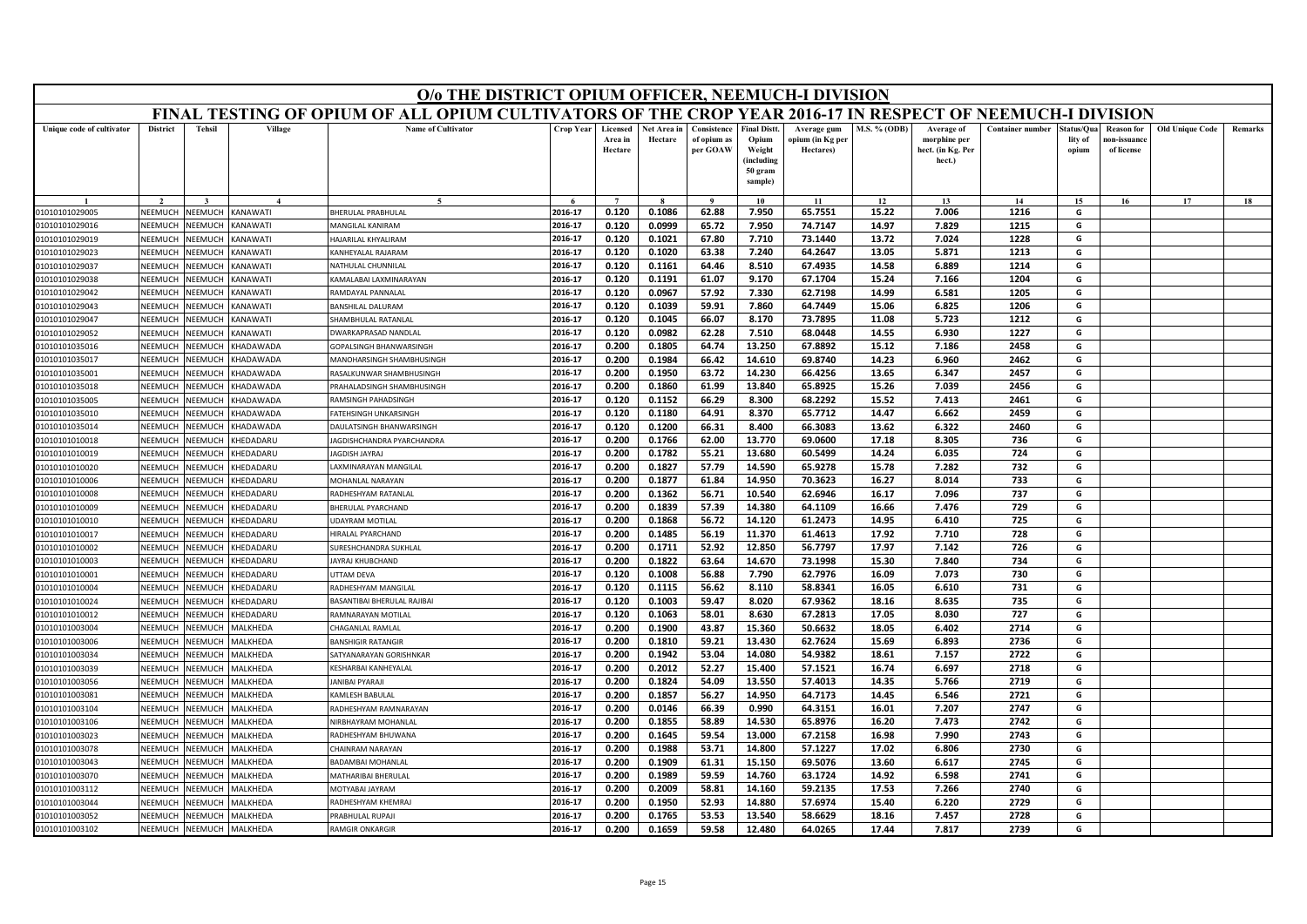|                                  |                    |                    |                      | O/o THE DISTRICT OPIUM OFFICER, NEEMUCH-I DIVISION                                                        |                    |                                |                        |                                        |                                                                            |                                              |                     |                                                           |                         |                                |                                                |                        |         |
|----------------------------------|--------------------|--------------------|----------------------|-----------------------------------------------------------------------------------------------------------|--------------------|--------------------------------|------------------------|----------------------------------------|----------------------------------------------------------------------------|----------------------------------------------|---------------------|-----------------------------------------------------------|-------------------------|--------------------------------|------------------------------------------------|------------------------|---------|
|                                  |                    |                    |                      | FINAL TESTING OF OPIUM OF ALL OPIUM CULTIVATORS OF THE CROP YEAR 2016-17 IN RESPECT OF NEEMUCH-I DIVISION |                    |                                |                        |                                        |                                                                            |                                              |                     |                                                           |                         |                                |                                                |                        |         |
| Unique code of cultivator        | <b>District</b>    | <b>Tehsil</b>      | Village              | <b>Name of Cultivator</b>                                                                                 | <b>Crop Year</b>   | Licensed<br>Area in<br>Hectare | Net Area in<br>Hectare | Consistence<br>of opium as<br>per GOAW | <b>Final Distt.</b><br>Opium<br>Weight<br>(including<br>50 gram<br>sample) | Average gum<br>opium (in Kg per<br>Hectares) | <b>M.S. % (ODB)</b> | Average of<br>morphine per<br>hect. (in Kg. Per<br>hect.) | <b>Container number</b> | Status/Qua<br>lity of<br>opium | <b>Reason for</b><br>10n-issuanc<br>of license | <b>Old Unique Code</b> | Remarks |
|                                  |                    |                    |                      | $\tilde{\phantom{a}}$                                                                                     |                    | $\overline{7}$                 |                        | $\mathbf{o}$                           | 10                                                                         | 11                                           | 12                  | 13                                                        | 14                      | 15                             | 16                                             | 17                     | 18      |
| 01010101003027                   | NEEMUCH            | NEEMUCH            | MALKHEDA             | BABULAL AMARCHAND                                                                                         | 2016-17            | 0.200                          | 0.1870                 | 54.71                                  | 15.250                                                                     | 63.7380                                      | 16.18               | 7.219                                                     | 2727                    | G                              |                                                |                        |         |
| 01010101003114                   | NEEMUCH            | NEEMUCH            | MALKHEDA             | ONKARLAL RAMCHANDRA                                                                                       | 2016-17            | 0.200                          | 0.1842                 | 62.29                                  | 13.880                                                                     | 67.0521                                      | 16.55               | 7.768                                                     | 2746                    | G                              |                                                |                        |         |
| 01010101003080                   | VEEMUCH            | NEEMUCH            | MALKHEDA             | BHUWANIRAM RAMCHANDRA                                                                                     | 2016-17            | 0.200                          | 0.1951                 | 60.79                                  | 15.160                                                                     | 67.4782                                      | 12.40               | 5.857                                                     | 2738                    | G                              |                                                |                        |         |
| 01010101003058                   | NEEMUCI            | NEEMUCI            | MALKHEDA             | <b>SHIVEGIR MANGUGIR</b>                                                                                  | 2016-17            | 0.200                          | 0.1827                 | 55.38                                  | 14.030                                                                     | 60.7553                                      | 16.36               | 6.958                                                     | 2726                    | G                              |                                                |                        |         |
| 01010101003057                   | NEEMUCH            | NEEMUCH            | MALKHEDA             | MULCHAND VARDICHAND                                                                                       | 2016-17            | 0.200                          | 0.1706                 | 56.66                                  | 13.320                                                                     | 63.2005                                      | 17.38               | 7.689                                                     | 2720                    | G                              |                                                |                        |         |
| 01010101003001                   | NEEMUCH            | NEEMUCH            | MALKHEDA             | SHANTIBAI LAXMINARAYAN                                                                                    | 2016-17            | 0.200                          | 0.2005                 | 49.42                                  | 15.790                                                                     | 55.6010                                      | 16.27               | 6.332                                                     | 2715                    | G                              |                                                |                        |         |
| 01010101003026                   | NEEMUCI            | NEEMUCI            | MALKHEDA             | KARULAL UDAYRAM                                                                                           | 2016-17            | 0.200                          | 0.1710                 | 53.97                                  | 12.780                                                                     | 57.6199                                      | 15.32               | 6.179                                                     | 2717                    | G                              |                                                |                        |         |
| 01010101003048                   | NEEMUCH            | NEEMUCH            | MALKHEDA             | RAMKANYABAI UDAIRAM                                                                                       | 2016-17            | 0.200                          | 0.1657                 | 53.39                                  | 12.520                                                                     | 57.6282                                      | 18.19               | 7.338                                                     | 2716                    | G                              |                                                |                        |         |
| 01010101003097                   | NEEMUCH            | NEEMUCH            | MALKHEDA             | <b>PREMSUKH ASHARAM</b>                                                                                   | 2016-17            | 0.200                          | 0.0194                 | 65.88                                  | 1.640                                                                      | 79.5361                                      | 18.41               | 10.253                                                    | 2748                    | G                              |                                                |                        |         |
| 01010101003067                   | NEEMUCH            | NEEMUCH            | MALKHEDA             | MATHARIBAI BADRILAI                                                                                       | 2016-17            | 0.200                          | 0.1811                 | 59.87                                  | 13.530                                                                     | 63.8984                                      | 15.27               | 6.830                                                     | 2737                    | G                              |                                                |                        |         |
| 01010101003012                   | NEEMUCH            | <b>NEEMUCH</b>     | MALKHEDA             | MANGILAL DHANRAJ                                                                                          | 2016-17            | 0.120                          | 0.1107                 | 59.48                                  | 8.190                                                                      | 62.8636                                      | 16.48               | 7.252                                                     | 2735                    | G                              |                                                |                        |         |
| 01010101003014                   | NEEMUCH            | VEEMUCI            | <b>MALKHEDA</b>      | <b>DINESH RAMCHANDRA</b>                                                                                  | 2016-17            | 0.120                          | 0.0000                 | 0.00                                   | 0.000                                                                      | 0.0000                                       | 0.00                | 0.000                                                     |                         | N                              |                                                |                        |         |
| 01010101003038                   | NFFMUCH            | NFFMUCH            | MALKHEDA             | DHAPUBAI ONKARGIR                                                                                         | 2016-17            | 0.120                          | 0.1162                 | 60.63                                  | 8.720                                                                      | 65.0000                                      | 15.47               | 7.039                                                     | 2733                    | G                              |                                                |                        |         |
| 01010101003045                   | NEEMUCH            | NEEMUCH            | MALKHEDA             | BHANWARIBAI CHAGANLAL                                                                                     | 2016-17            | 0.120                          | 0.1115                 | 56.08                                  | 8.350                                                                      | 60.0000                                      | 15.19               | 6.379                                                     | 2725                    | G                              |                                                |                        |         |
| 01010101003047                   | NEEMUCH<br>NEEMUCH | VEEMUCH<br>NEEMUCH | <b>MALKHEDA</b>      | <b>SHAMBHULAL BHERULAI</b>                                                                                | 2016-17            | 0.120                          | 0.1106<br>0.1116       | 62.14                                  | 8.950                                                                      | 71.8354                                      | 14.32               | 7.201                                                     | 2744                    | G                              |                                                |                        |         |
| 01010101003071<br>01010101003082 | NEEMUCH            | NEEMUCH            | MALKHEDA<br>MALKHEDA | <b>BAPULAL CHUNNILAL</b>                                                                                  | 2016-17<br>2016-17 | 0.120                          |                        | 58.42                                  | 8.880                                                                      | 66.4068<br>61.3756                           | 16.86               | 7.837<br>7.807                                            | 2734<br>2724            | G<br>G                         |                                                |                        |         |
|                                  | NEEMUCH            | <b>NEEMUCH</b>     | MALKHEDA             | NANDUBAI DHANRAJ<br>RAMESHWAR RAMCHANDRA                                                                  | 2016-17            | 0.120<br>0.120                 | 0.1105<br>0.0000       | 55.27<br>0.00                          | 8.590<br>0.000                                                             | 0.0000                                       | 18.17<br>0.00       | 0.000                                                     |                         | F.                             |                                                |                        |         |
| 01010101003083                   | NFFMUCH            | <b>SEEMUCH</b>     | MALKHEDA             | <b>MANGILAL KESHURAM</b>                                                                                  | 2016-17            | 0.120                          | 0.1190                 | 56.79                                  | 8.560                                                                      | 58.3613                                      | 14.76               | 6.030                                                     | 2732                    | G                              |                                                |                        |         |
| 01010101003085<br>01010101003107 | NEEMUCH            | NEEMUCH            | MALKHEDA             | JAGDISH RAMLAL                                                                                            | 2016-17            | 0.120                          | 0.1192                 | 51.66                                  | 9.560                                                                      | 59.1862                                      | 17.62               | 7.300                                                     | 2723                    | G                              |                                                |                        |         |
| 01010101003111                   | NEEMUCH            | <b>JEEMUCH</b>     | <b>ALKHEDA</b>       | CHAGANLAL RAMLAL                                                                                          | 2016-17            | 0.120                          | 0.1236                 | 57.23                                  | 8.920                                                                      | 59.0049                                      | 16.58               | 6.848                                                     | 2731                    | G                              |                                                |                        |         |
| 01010101013013                   | NEEMUCH            | NEEMUCH            | NAVALPURA            | <b>GOPILAL KARU</b>                                                                                       | 2016-17            | 0.200                          | 0.1872                 | 64.95                                  | 14.510                                                                     | 71.9177                                      | 13.84               | 6.967                                                     | 3259                    | G                              |                                                |                        |         |
| 01010101013017                   | NFFMUCH            | VEEMUCH            | NAVALPURA            | SHANTILAL MOHANLAL                                                                                        | 2016-17            | 0.200                          | 0.1770                 | 62.14                                  | 13.700                                                                     | 68.7119                                      | 13.36               | 6.426                                                     | 3254                    | G                              |                                                |                        |         |
| 01010101013018                   | NEEMUCI            | <b>NEEMUCH</b>     | <b>VAVALPURA</b>     | <b>BADRILAL CHETRAM</b>                                                                                   | 2016-17            | 0.200                          | 0.1919                 | 62.00                                  | 14.510                                                                     | 66.9724                                      | 13.42               | 6.291                                                     | 3255                    | G                              |                                                |                        |         |
| 01010101013027                   | NEEMUCH            | NEEMUCH            | NAVALPURA            | <b>RAJKUMAR MANGILAL</b>                                                                                  | 2016-17            | 0.200                          | 0.1886                 | 63.92                                  | 14.610                                                                     | 70.7370                                      | 15.63               | 7.739                                                     | 3260                    | G                              |                                                |                        |         |
| 01010101013063                   | NEEMUCH            | NEEMUCH            | NAVALPURA            | RAMVILAS CHANDMAL                                                                                         | 2016-17            | 0.200                          | 0.1906                 | 59.28                                  | 14.160                                                                     | 62.9119                                      | 15.27               | 6.725                                                     | 3253                    | G                              |                                                |                        |         |
| 01010101013033                   | NEEMUCI            | VEEMUCH            | VAVALPURA            | <b>SUNDARLAL RAMCHANDRA</b>                                                                               | 2016-17            | 0.200                          | 0.1723                 | 52.49                                  | 12.870                                                                     | 56.0128                                      | 15.32               | 6.007                                                     | 3251                    | G                              |                                                |                        |         |
| 01010101013003                   | NEEMUCH            | VEEMUCH            | NAVALPURA            | KANHEYALAL BHANWARLAL                                                                                     | 2016-17            | 0.120                          | 0.1149                 | 64.13                                  | 8.590                                                                      | 68.4943                                      | 17.00               | 8.150                                                     | 3256                    | G                              |                                                |                        |         |
| 01010101013004                   | NEEMUCH            | NEEMUCH            | NAVALPURA            | DURGAPRASAD SHRILAL                                                                                       | 2016-17            | 0.120                          | 0.0916                 | 65.13                                  | 6.960                                                                      | 70.6987                                      | 15.29               | 7.567                                                     | 3257                    | G                              |                                                |                        |         |
| 01010101013007                   | NEEMUCH            | VEEMUCH            | NAVALPURA            | BANSHILAL BHANWARLAI                                                                                      | 2016-17            | 0.120                          | 0.1117                 | 65.49                                  | 8.340                                                                      | 69.8568                                      | 13.18               | 6.445                                                     | 3258                    | G                              |                                                |                        |         |
| 01010101013019                   | NEEMUCH            | VEEMUCH            | NAVALPURA            | AXMINARAYAN BHANWARLAL                                                                                    | 2016-17            | 0.120                          | 0.1113                 | 64.24                                  | 8.130                                                                      | 67.0350                                      | 17.09               | 8.019                                                     | 3261                    | G                              |                                                |                        |         |
| 01010101013050                   | NEEMUCH            | NEEMUCH            | NAVALPURA            | <b>DMPRAKASH MOTILAL</b>                                                                                  | 2016-17            | 0.120                          | 0.1086                 | 56.43                                  | 8.590                                                                      | 63.7661                                      | 13.72               | 6.124                                                     | 3252                    | G                              |                                                |                        |         |
| 01010101011019                   | NEEMUCH            | NEEMUCH            | <b>NEWAD</b>         | HIRALAL NARAYAN                                                                                           | 2016-17            | 0.200                          | 0.1284                 | 59.93                                  | 10.320                                                                     | 68.8084                                      | 18.76               | 9.036                                                     | 1813                    | G                              |                                                |                        |         |
| 01010101011060                   | NEEMUCH            | NEEMUCH            | NEWAD                | RATANLAL VAJERAM                                                                                          | 2016-17            | 0.200                          | 0.1300                 | 58.96                                  | 9.610                                                                      | 62.2615                                      | 14.26               | 6.215                                                     | 1807                    | G                              |                                                |                        |         |
| 01010101011106                   | <b>JEEMUCH</b>     | VEEMUCH            | <b>NEWAD</b>         | <b>NANDUBAI GORDHANLAL</b>                                                                                | 2016-17            | 0.200                          | 0.1807                 | 62.09                                  | 13.110                                                                     | 64.3553                                      | 15.49               | 6.978                                                     | 1812                    | G                              |                                                |                        |         |
| 01010101011002                   | <b>NFFMUCH</b>     | NEEMUCH            | VEWAD                | <b>GHANSHYAM RATANLAL</b>                                                                                 | 2016-17            | 0.120                          | 0.0000                 | 0.00                                   | 0.000                                                                      | 0.0000                                       | 0.00                | 0.000                                                     |                         | $\mathbf N$                    |                                                |                        |         |
| 01010101011008                   | NEEMUCH            | VEEMUCH            | <b>JEWAD</b>         | MOHANLAL MOTILAL                                                                                          | 2016-17            | 0.120                          | 0.1164                 | 59.60                                  | 8.740                                                                      | 63.9261                                      | 13.15               | 5.885                                                     | 1816                    | G                              |                                                |                        |         |
| 01010101011011                   | VEEMUCH            | VEEMUCH            | <b>NEWAD</b>         | <b>GANPAT MODIRAM</b>                                                                                     | 2016-17            | 0.120                          | 0.1211                 | 67.71                                  | 9.250                                                                      | 73.8811                                      | 13.82               | 7.148                                                     | 1817                    | G                              |                                                |                        |         |
| 01010101011013                   | NEEMUCH            | NEEMUCH            | <b>NEWAD</b>         | MUNNALAL NANDLAI                                                                                          | 2016-17            | 0.120                          | 0.0941                 | 69.32                                  | 7.460                                                                      | 78.5122                                      | 13.24               | 7.276                                                     | 1818                    | G                              |                                                |                        |         |
| 01010101011016                   | NEEMUCH            | <b>NEEMUCH</b>     | VEWAD                | <b>GYARSIBAI BALCHAND</b>                                                                                 | 2016-17            | 0.120                          | 0.1112                 | 63.69                                  | 8.770                                                                      | 71.7536                                      | 15.23               | 7.650                                                     | 1811                    | G                              |                                                |                        |         |
| 01010101011017                   | VEEMUCI            | VEEMUCH            | <b>NEWAD</b>         | SUGNABAI BAGDIRAM                                                                                         | 2016-17            | 0.120                          | 0.1112                 | 61.50                                  | 9.000                                                                      | 71.1061                                      | 12.52               | 6.232                                                     | 1806                    | G                              |                                                |                        |         |
| 01010101011026                   | <b>NFFMUCH</b>     | NEEMUCH            | VEWAD                | SHANTIBAI SHANTILAL                                                                                       | 2016-17            | 0.120                          | 0.1055                 | 63.61                                  | 7.700                                                                      | 66.3223                                      | 13.66               | 6.342                                                     | 1810                    | G                              |                                                |                        |         |
| 01010101011028                   | NEEMUCH            | VEEMUCH            | NEWAD                | DHANNARAM VAJERAM                                                                                         | 2016-17            | 0.120                          | 0.0000                 | 0.00                                   | 0.000                                                                      | 0.0000                                       | 0.00                | 0.000                                                     |                         | N                              |                                                |                        |         |
| 01010101011034                   | VEEMUCI            | VEEMUCI            | <b>NEWAD</b>         | <b>VANDLAL NARAYAN</b>                                                                                    | 2016-17            | 0.120                          | 0.0886                 | 69.23                                  | 6.550                                                                      | 73.1151                                      | 12.15               | 6.218                                                     | 1814                    | G                              |                                                |                        |         |
| 01010101011050                   | NEEMUCH            | NEEMUCI            | <b>NEWAD</b>         | <b>BASANTILAL BHANWARLA</b>                                                                               | 2016-17            | 0.120                          | 0.0979                 | 60.49                                  | 7.810                                                                      | 68.9377                                      | 14.68               | 7.084                                                     | 1808                    | G                              |                                                |                        |         |
| 01010101011070                   | NEEMUCH            | NEEMUCH            | NEWAD                | SEETABAI RADHESHYAM                                                                                       | 2016-17            | 0.120                          | 0.0946                 | 64.38                                  | 5.310                                                                      | 51.6279                                      | 15.39               | 5.562                                                     | 1809                    | G                              |                                                |                        |         |
| 01010101011072                   | NEEMUCH            | NEEMUCH            | NEWAD                | <b>BANSHILAL BHERA</b>                                                                                    | 2016-17            | 0.120                          | 0.1000                 | 57.89                                  | 7.100                                                                      | 58.7200                                      | 16.58               | 6.815                                                     | 1805                    | G                              |                                                |                        |         |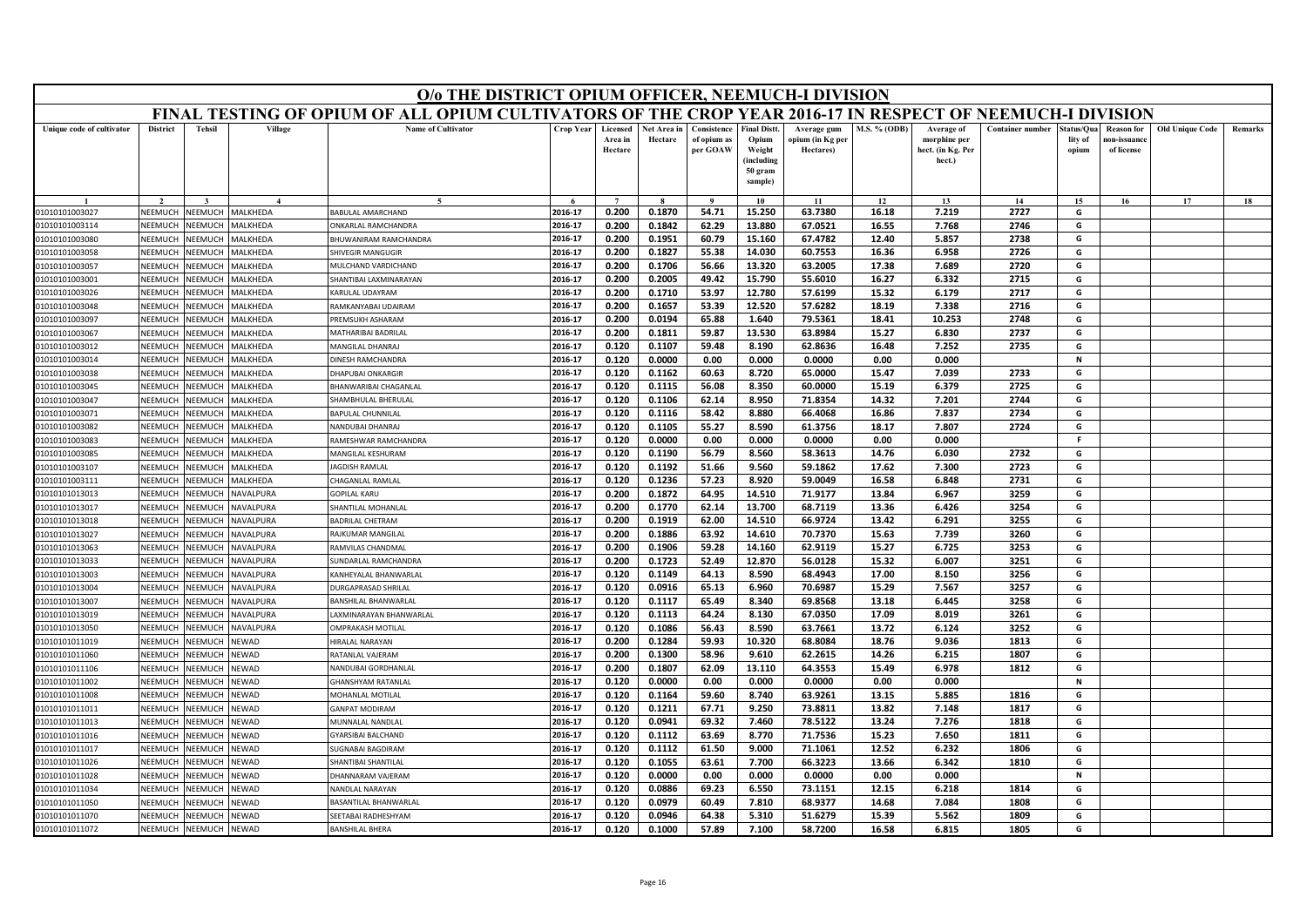|                                  |                    |                    |                                     | O/o THE DISTRICT OPIUM OFFICER, NEEMUCH-I DIVISION                                                        |                    |                                |                        |                                        |                                                                            |                                              |                     |                                                           |                         |                                |                                                |                        |         |
|----------------------------------|--------------------|--------------------|-------------------------------------|-----------------------------------------------------------------------------------------------------------|--------------------|--------------------------------|------------------------|----------------------------------------|----------------------------------------------------------------------------|----------------------------------------------|---------------------|-----------------------------------------------------------|-------------------------|--------------------------------|------------------------------------------------|------------------------|---------|
|                                  |                    |                    |                                     | FINAL TESTING OF OPIUM OF ALL OPIUM CULTIVATORS OF THE CROP YEAR 2016-17 IN RESPECT OF NEEMUCH-I DIVISION |                    |                                |                        |                                        |                                                                            |                                              |                     |                                                           |                         |                                |                                                |                        |         |
| Unique code of cultivator        | <b>District</b>    | <b>Tehsil</b>      | Village                             | <b>Name of Cultivator</b>                                                                                 | <b>Crop Year</b>   | Licensed<br>Area in<br>Hectare | Net Area in<br>Hectare | Consistence<br>of opium as<br>per GOAW | <b>Final Distt.</b><br>Opium<br>Weight<br>(including<br>50 gram<br>sample) | Average gum<br>opium (in Kg per<br>Hectares) | <b>M.S. % (ODB)</b> | Average of<br>morphine per<br>hect. (in Kg. Per<br>hect.) | <b>Container number</b> | Status/Qua<br>lity of<br>opium | <b>Reason for</b><br>10n-issuanc<br>of license | <b>Old Unique Code</b> | Remarks |
|                                  |                    |                    | $\boldsymbol{\Lambda}$              | $\sim$                                                                                                    |                    | $\overline{7}$                 |                        |                                        | 10                                                                         | 11                                           | 12                  | 13                                                        | 14                      | 15                             | 16                                             | 17                     | 18      |
| 01010101011080                   | NEEMUCH            | NEEMUCH            | <b>NEWAD</b>                        | DEVILAL NARAYAN                                                                                           | 2016-17            | 0.120                          | 0.0000                 | 0.00                                   | 0.000                                                                      | 0.0000                                       | 0.00                | 0.000                                                     |                         | N                              |                                                |                        |         |
| 01010101011097                   | NEEMUCH            | NEEMUCH            | NEWAD                               | NATHULAL SHANKARLAL                                                                                       | 2016-17            | 0.120                          | 0.0966                 | 72.64                                  | 7.020                                                                      | 75.4141                                      | 10.57               | 5.580                                                     | 1819                    | G                              |                                                |                        |         |
| 01010101011110                   | <b>SEEMUCH</b>     | NEEMUCH            | NEWAD                               | <b>GORDHANLAL HEERA</b>                                                                                   | 2016-17            | 0.120                          | 0.1106                 | 65.95                                  | 7.050                                                                      | 60.0542                                      | 13.65               | 5.738                                                     | 1815                    | G                              |                                                |                        |         |
| 01010101015001                   | NEEMUCH            | NEEMUCH            | <b>NEEMUCH CITY</b>                 | HIMMATSINGH KISHANSINGH                                                                                   | 2016-17            | 0.200                          | 0.1504                 | 66.81                                  | 11.250                                                                     | 71.3896                                      | 12.12               | 6.057                                                     | 1332                    | G                              |                                                |                        |         |
| 01010101015008                   | NEEMUCH            | NEEMUCH            | <b>VEEMUCH CITY</b>                 | AFARKHAN ISMAILKHAN                                                                                       | 2016-17            | 0.200                          | 0.1546                 | 67.23                                  | 10.080                                                                     | 62.6197                                      | 14.41               | 6.317                                                     | 1333                    | G                              |                                                |                        |         |
| 01010101015037                   | NEEMUCH            | NEEMUCH            | NEEMUCH CITY                        | RUKMANIBAI GANGARAM                                                                                       | 2016-17            | 0.200                          | 0.1815                 | 68.45                                  | 13.540                                                                     | 72.9477                                      | 14.97               | 7.644                                                     | 1334                    | G                              |                                                |                        |         |
| 01010101015042                   | NEEMUCI            | NEEMUCH            | <b>NEEMUCH CITY</b>                 | RADHESHYAM MOTILAL                                                                                        | 2016-17            | 0.200                          | 0.1233                 | 65.70                                  | 8.190                                                                      | 62.3439                                      | 14.82               | 6.467                                                     | 1327                    | G                              |                                                |                        |         |
| 01010101015066                   | NEEMUCH            | NEEMUCH            | NEEMUCH CITY                        | <b>BAVARIBAI SHOBHARAM</b>                                                                                | 2016-17            | 0.200                          | 0.1772                 | 65.13                                  | 12.900                                                                     | 67.7370                                      | 13.19               | 6.254                                                     | 1328                    | G                              |                                                |                        |         |
| 01010101015012                   | NEEMUCH            | NEEMUCH            | <b>NEEMUCH CITY</b>                 | <b>DMPRAKASH PYARCHAND</b>                                                                                | 2016-17            | 0.200                          | 0.1120                 | 69.42                                  | 7.500                                                                      | 66.4107                                      | 13.31               | 6.187                                                     | 1331                    | G                              |                                                |                        |         |
| 01010101015009                   | NEEMUCH            | NEEMUCH            | NEEMUCH CITY                        | GANSHYAM JAGANNATH                                                                                        | 2016-17            | 0.200                          | 0.1134                 | 61.84                                  | 8.520                                                                      | 66.3757                                      | 14.44               | 6.709                                                     | 1322                    | G                              |                                                |                        |         |
| 01010101015020                   | NEEMUCH            | <b>NEEMUCH</b>     | NEEMUCH CITY                        | AXMICHANDRA MANGILAL                                                                                      | 2016-17            | 0.200                          | 0.1918                 | 62.52                                  | 13.540                                                                     | 63.0501                                      | 14.00               | 6.179                                                     | 1323                    | G                              |                                                |                        |         |
| 01010101015028                   | NEEMUCH            | VEEMUCH            | NEEMUCH CITY                        | <b>VANIBAI BIHARI</b>                                                                                     | 2016-17            | 0.120                          | 0.1172                 | 65.39                                  | 8.160                                                                      | 65.0427                                      | 15.26               | 6.947                                                     | 1326                    | G                              |                                                |                        |         |
| 01010101015031                   | NFFMUCH            | NFFMUCH            | <b>NEEMUCH CITY</b>                 | RAGHAVDAS MODIDAS                                                                                         | 2016-17            | 0.120                          | 0.0672                 | 58.29                                  | 4.950                                                                      | 61.3393                                      | 15.47               | 6.642                                                     | 1324                    | G                              |                                                |                        |         |
| 01010101015032                   | NEEMUCH            | VEEMUCH            | <b>NEEMUCH CITY</b>                 | HAMBHULAL KISHANLAL                                                                                       | 2016-17            | 0.120                          | 0.1017                 | 59.27                                  | 7.820                                                                      | 65.1032                                      | 15.88               | 7.237                                                     | 1325                    | G<br>F                         |                                                |                        |         |
| 01010101015048<br>01010101015056 | NEEMUCH<br>NEEMUCH | VEEMUCH<br>NEEMUCH | NEEMUCH CITY<br><b>NEEMUCH CITY</b> | <b>VANIBAI PRABHULAI</b><br><b>BHERULAL CHAMPALAL</b>                                                     | 2016-17<br>2016-17 | 0.120<br>0.120                 | 0.0000<br>0.0334       | 0.00                                   | 0.000                                                                      | 0.0000                                       | 0.00<br>13.62       | 0.000<br>6.034                                            | 1329                    | G                              |                                                |                        |         |
| 01010101015060                   | NEEMUCH            | NEEMUCH            | NEEMUCH CITY                        | CHANDRABHANSINGH SHAMBHUSINGH                                                                             | 2016-17            | 0.120                          | 0.1127                 | 65.18<br>66.49                         | 2.270<br>8.400                                                             | 63.2934<br>70.7986                           | 12.18               | 6.036                                                     | 1330                    | G                              |                                                |                        |         |
| 01010101002005                   | NEEMUCI            | <b>NEEMUCH</b>     | <b>IPLAUN</b>                       | PURSHOTTAM RAMGOPAL                                                                                       | 2016-17            | 0.200                          | 0.1728                 | 62.66                                  | 12.330                                                                     | 63.8715                                      | 15.10               | 6.751                                                     | 175                     | G                              |                                                |                        |         |
|                                  | NFFMUCH            | NEEMUCH            | PIPLAUN                             | VISHNUPRASAD SHANKARLAI                                                                                   | 2016-17            | 0.200                          | 0.1952                 | 71.17                                  | 13.670                                                                     | 71.1988                                      | 13.76               | 6.858                                                     | 197                     | G                              |                                                |                        |         |
| 01010101002008<br>01010101002012 | NEEMUCH            | NEEMUCH            | PIPLAUN                             | FATEHLAL GORILAL                                                                                          | 2016-17            | 0.200                          | 0.1298                 | 69.50                                  | 9.160                                                                      | 70.0693                                      | 12.06               | 5.915                                                     | 198                     | G                              |                                                |                        |         |
| 01010101002013                   | VEEMUCH            | <b>JEEMUCH</b>     | IPLAUN                              | <b>BABULAL NARAYAN</b>                                                                                    | 2016-17            | 0.200                          | 0.1967                 | 72.54                                  | 14.060                                                                     | 74.0722                                      | 12.61               | 6.538                                                     | 199                     | G                              |                                                |                        |         |
| 01010101002015                   | NEEMUCH            | NEEMUCH            | PIPLAUN                             | RADHESHYAM SHRILAL                                                                                        | 2016-17            | 0.200                          | 0.1933                 | 73.03                                  | 13.900                                                                     | 75.0233                                      | 11.98               | 6.291                                                     | 196                     | G                              |                                                |                        |         |
| 01010101002016                   | NFFMUCH            | VEEMUCH            | PIPLAUN                             | CHAMPALAL NARAYAN                                                                                         | 2016-17            | 0.200                          | 0.1784                 | 72.76                                  | 12.450                                                                     | 72.5392                                      | 12.64               | 6.418                                                     | 200                     | G                              |                                                |                        |         |
| 01010101002019                   | NEEMUCI            | <b>NEEMUCH</b>     | <b>IPLAUN</b>                       | NANDKISHORE CHAGANLAL                                                                                     | 2016-17            | 0.200                          | 0.1063                 | 69.60                                  | 8.020                                                                      | 75.0141                                      | 14.05               | 7.378                                                     | 195                     | G                              |                                                |                        |         |
| 01010101002025                   | NEEMUCH            | NEEMUCH            | <b>IPLAUN</b>                       | CHENRAM SHOBHARAM                                                                                         | 2016-17            | 0.200                          | 0.1077                 | 59.87                                  | 7.870                                                                      | 62.4977                                      | 13.45               | 5.884                                                     | 165                     | G                              |                                                |                        |         |
| 01010101002026                   | NEEMUCH            | NEEMUCH            | PIPLAUN                             | RAJENDRAPRASAD BHAGIRATH                                                                                  | 2016-17            | 0.200                          | 0.1495                 | 68.01                                  | 10.710                                                                     | 69.6054                                      | 13.41               | 6.534                                                     | 186                     | G                              |                                                |                        |         |
| 01010101002029                   | NEEMUCI            | VEEMUCH            | <b>IPLAUN</b>                       | <b>BALARAM BHAGWAN</b>                                                                                    | 2016-17            | 0.200                          | 0.1980                 | 68.42                                  | 14.540                                                                     | 71.7778                                      | 11.98               | 6.019                                                     | 183                     | G                              |                                                |                        |         |
| 01010101002030                   | NEEMUCH            | VEEMUCH            | <b>IPLAUN</b>                       | <b>GISALAL RAMCHANDRA</b>                                                                                 | 2016-17            | 0.200                          | 0.1822                 | 60.05                                  | 14.520                                                                     | 68.3644                                      | 14.85               | 7.107                                                     | 173                     | G                              |                                                |                        |         |
| 01010101002031                   | NEEMUCH            | NEEMUCH            | <b>PIPLAUN</b>                      | NANDUBAI SURATRAM                                                                                         | 2016-17            | 0.200                          | 0.1959                 | 68.21                                  | 13.990                                                                     | 69.5865                                      | 13.22               | 6.440                                                     | 184                     | G                              |                                                |                        |         |
| 01010101002039                   | NEEMUCH            | VEEMUCH            | <b>IPLAUN</b>                       | BABULAL ONKARLAL                                                                                          | 2016-17            | 0.200                          | 0.1050                 | 68.53                                  | 7.610                                                                      | 70.9524                                      | 12.04               | 5.980                                                     | 176                     | G                              |                                                |                        |         |
| 01010101002041                   | NEEMUCH            | VEEMUCH            | PIPLAUN                             | CHANDMAL UTTAMCHAND                                                                                       | 2016-17            | 0.200                          | 0.1436                 | 68.16                                  | 11.360                                                                     | 77.0265                                      | 10.46               | 5.640                                                     | 174                     | G                              |                                                |                        |         |
| 01010101002055                   | NEEMUCH            | NEEMUCH            | <b>PIPLAUN</b>                      | RAMDYAL SHANKARLAL                                                                                        | 2016-17            | 0.200                          | 0.1175                 | 71.44                                  | 8.130                                                                      | 70.6128                                      | 10.23               | 5.057                                                     | 193                     | G                              |                                                |                        |         |
| 01010101002058                   | NEEMUCI            | NEEMUCH            | <b>IPLAUN</b>                       | VISHNUPRASAD ONKARLAI                                                                                     | 2016-17            | 0.200                          | 0.1585                 | 69.60                                  | 11.580                                                                     | 72.6435                                      | 11.87               | 6.036                                                     | 194                     | G                              |                                                |                        |         |
| 01010101002059                   | NEEMUCH            | NEEMUCH            | <b>PIPLAUN</b>                      | GOPALGIR KALUGIF                                                                                          | 2016-17            | 0.200                          | 0.1151                 | 70.13                                  | 8.280                                                                      | 72.0678                                      | 11.49               | 5.797                                                     | 191                     | G                              |                                                |                        |         |
| 01010101002061                   | VEEMUCI            | VEEMUCH            | <b>IPLAUN</b>                       | UKHDEV RAMCHANDRA                                                                                         | 2016-17            | 0.200                          | 0.1445                 | 63.84                                  | 11.750                                                                     | 74.1592                                      | 10.32               | 5.357                                                     | 172                     | G                              |                                                |                        |         |
| 01010101002071                   | <b>NFFMUCH</b>     | NEEMUCH            | <b>IPLAUN</b>                       | SAREKUWAR RAMESHWER                                                                                       | 2016-17            | 0.200                          | 0.1963                 | 68.93                                  | 13.980                                                                     | 70.1274                                      | 13.26               | 6.509                                                     | 192                     | G                              |                                                |                        |         |
| 01010101002072                   | NEEMUCH            | VEEMUCH            | IPLAUN                              | AMBALAL MOHANLAL                                                                                          | 2016-17            | 0.200                          | 0.1703                 | 66.53                                  | 12.060                                                                     | 67.3048                                      | 12.24               | 5.767                                                     | 181                     | G                              |                                                |                        |         |
| 01010101002087                   | VEEMUCH            | VEEMUCH            | <b>IPLAUN</b>                       | HERABAI GOVINDRAM                                                                                         | 2016-17            | 0.200                          | 0.1797                 | 66.50                                  | 12.720                                                                     | 67.2454                                      | 13.11               | 6.171                                                     | 170                     | G                              |                                                |                        |         |
| 01010101002099                   | NEEMUCH            | NEEMUCH            | <b>IPLAUN</b>                       | MOHANLAL CHATURBHU                                                                                        | 2016-17            | 0.200                          | 0.1935                 | 63.41                                  | 14.870                                                                     | 69.6124                                      | 14.22               | 6.929                                                     | 171                     | G                              |                                                |                        |         |
| 01010101002100                   | NEEMUCH            | <b>NEEMUCH</b>     | <b>PIPLAUN</b>                      | <b>GANGABAI SHYAMLAL</b>                                                                                  | 2016-17            | 0.200                          | 0.1725                 | 62.17                                  | 11.900                                                                     | 61.2696                                      | 13.64               | 5.850                                                     | 185                     | G                              |                                                |                        |         |
| 01010101002102                   | <b>NEEMUCI</b>     | <b>JEEMUCH</b>     | IPLAUN                              | <b>NANALAL RAMNARAYAN</b>                                                                                 | 2016-17            | 0.200                          | 0.1755                 | 62.79                                  | 13.020                                                                     | 66.5470                                      | 13.52               | 6.298                                                     | 182                     | G                              |                                                |                        |         |
| 01010101002105                   | <b>NFFMUCH</b>     | NEEMUCH            | <b>IPLAUN</b>                       | SHIVFNARAYAN BHANWARLAI                                                                                   | 2016-17            | 0.200                          | 0.1457                 | 61.66                                  | 11.030                                                                     | 66.6850                                      | 11.97               | 5.587                                                     | 169                     | G                              |                                                |                        |         |
| 01010101002047                   | NEEMUCH            | VEEMUCH            | <b>IPLAUN</b>                       | MUKESHKUMAR RAMPRASAD                                                                                     | 2016-17            | 0.200                          | 0.1003                 | 70.15                                  | 7.110                                                                      | 71.0369                                      | 11.83               | 5.883                                                     | 190                     | G                              |                                                |                        |         |
| 01010101002054                   | VEEMUCI            | VEEMUCH            | IPLAUN                              | ASKUNWAR BAI BANSHILAL                                                                                    | 2016-17            | 0.200                          | 0.1809                 | 64.04                                  | 13.160                                                                     | 66.5561                                      | 13.46               | 6.271                                                     | 168                     | G                              |                                                |                        |         |
| 01010101002089                   | NEEMUCH            | NEEMUCI            | <b>IPLAUN</b>                       | MANOHARLAL JAGANNATH                                                                                      | 2016-17            | 0.200                          | 0.1720                 | 64.95                                  | 12.760                                                                     | 68.8314                                      | 12.93               | 6.230                                                     | 166                     | G                              |                                                |                        |         |
| 01010101002037                   | NEEMUCH            | NEEMUCH            | PIPLAUN                             | <b>SHIVELAL CHOGALAL</b>                                                                                  | 2016-17            | 0.200                          | 0.1708                 | 69.59                                  | 12.140                                                                     | 70.6616                                      | 11.41               | 5.644                                                     | 179                     | G                              |                                                |                        |         |
| 01010101002040                   | NEEMUCH            | NEEMUCH            | PIPLAUN                             | <b>SUKHDEV CHOGALAL</b>                                                                                   | 2016-17            | 0.200                          | 0.1782                 | 66.73                                  | 12.890                                                                     | 68.9562                                      | 12.81               | 6.183                                                     | 180                     | G                              |                                                |                        |         |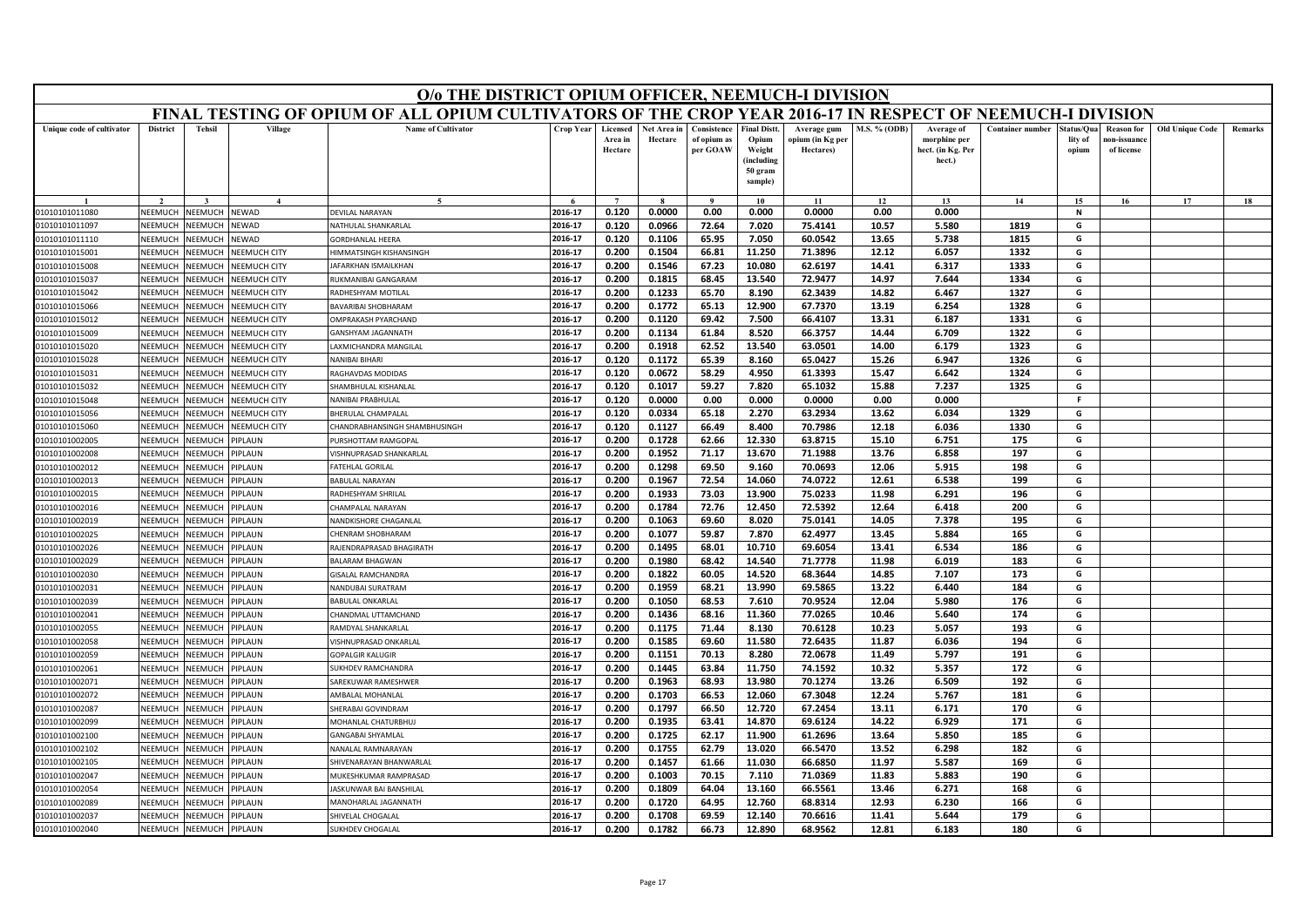| FINAL TESTING OF OPIUM OF ALL OPIUM CULTIVATORS OF THE CROP YEAR 2016-17 IN RESPECT OF NEEMUCH-I DIVISION<br><b>District</b><br><b>Tehsil</b><br>Village<br><b>Name of Cultivator</b><br>Crop Year<br><b>M.S. % (ODB)</b><br><b>Container number</b><br>Unique code of cultivator<br>Licensed<br>Net Area in<br>Consistence<br><b>Final Distt.</b><br>Average of<br>tatus/Qua<br><b>Reason for</b><br><b>Old Unique Code</b><br>Remarks<br>Average gum<br>Area in<br>Hectare<br>of opium as<br>Opium<br>ppium (in Kg per<br>morphine per<br>lity of<br>10n-issuanc<br>Hectare<br>per GOAW<br>Weight<br>Hectares)<br>hect. (in Kg. Per<br>of license<br>opium<br>(including<br>hect.)<br>50 gram<br>sample)<br>17<br>$\bf{Q}$<br>10<br>11<br>12<br>13<br>14<br>15<br>16<br>18<br>2016-17<br>0.200<br>0.1812<br>67.99<br>13.020<br>69.7903<br>14.47<br>7.069<br>189<br>G<br>NEEMUCH<br><b>NEEMUCH</b><br>PIPLAUN<br>PRAHALAD CHOGALAL<br>01010101002062<br>2016-17<br>0.200<br>0.0962<br>66.05<br>7.140<br>70.0312<br>12.70<br>6.226<br>177<br>G<br>01010101002050<br>NEEMUCH<br><b>NEEMUCH</b><br><b>IPLAUN</b><br><b>VARAYANIBAI BHAGWAN</b><br>NEEMUCH<br>NEEMUCH<br><b>ADANLAL MATHURALAL</b><br>2016-17<br>0.200<br>0.1948<br>70.11<br>13.570<br>69.7690<br>12.55<br>6.129<br>178<br>G<br>01010101002044<br><b>IPLAUN</b><br>75.5223<br><b>NEEMUCH</b><br>VEEMUCI<br>HANSRAJ CHAGANLAL<br>2016-17<br>0.200<br>0.1436<br>74.79<br>10.150<br>12.15<br>6.423<br>187<br>G<br>01010101002020<br><b>IPLAUN</b><br>2016-17<br>0.200<br>0.1920<br>71.87<br>14.050<br>75.1302<br>12.86<br>6.763<br>188<br>G<br>NEEMUCH<br><b>NEEMUCH</b><br>01010101002111<br><b>IPLAUN</b><br><b>MBALAL RAMNARAYAN</b><br>67.29<br>69.2151<br>15.59<br>7.554<br>167<br>2016-17<br>0.200<br>0.1911<br>13.760<br>G<br>01010101002113<br>NEEMUCH<br><b>NEEMUCH</b><br><b>IPLAUN</b><br><b>CAMLABAI PRABHL</b><br>0.1944<br>60.13<br>13.630<br>60.2263<br>209<br>01010101002114<br><b>NEEMUCH</b><br>VEEMUCI<br><b>IPLAUN</b><br>2016-17<br>0.200<br>14.39<br>6.067<br>G<br><b>JAKHIBAI RAMKISHAN</b><br>2016-17<br>0.200<br>0.1793<br>64.70<br>13.300<br>68.5611<br>13.09<br>6.282<br>222<br>G<br>NEEMUCH<br>VEEMUCI<br><b>IPLAUN</b><br>01010101002028<br>REMDAS MATHURADAS<br>2016-17<br>12.140<br>12.97<br>5.532<br>226<br>0.200<br>0.1740<br>61.13<br>60.9310<br>G<br>01010101002023<br>NEEMUCH<br>VEEMUCI<br><b>IPLAUN</b><br><b><i>AOHANBAI NATHULAL</i></b><br>2016-17<br>0.200<br>0.1295<br>59.79<br>9.000<br>59.3591<br>12.46<br>5.177<br>221<br>G<br>01010101002038<br>NEEMUCH<br>VEEMUCI<br><b>IPLAUN</b><br>GOPAL MATHURALAL<br>2016-17<br>0.200<br>0.1704<br>63.69<br>12.130<br>64.7711<br>14.27<br>6.470<br>220<br>G<br>VEEMUCH<br><b>IPLAUN</b><br>01010101002045<br>NEEMUCH<br>AMNALAL NATHULAL<br>2016-17<br>0.200<br>0.1839<br>62.58<br>12.660<br>61.5443<br>15.18<br>6.540<br>219<br>NEEMUCH<br>G<br>01010101002021<br><b>JEEMUCI</b><br><b>IPLAUN</b><br>YARCHAND RAMLAL<br><b>NEEMUCH</b><br><b>JEEMUC</b><br>0.200<br>0.1834<br>63.48<br>13.170<br>65.1200<br>12.92<br>218<br>G<br>01010101002017<br><b>IPLAUN</b><br>HANRAJ SHOBHARAM<br>2016-17<br>5.890<br><b>JEEMUC</b><br><b>IPLAUN</b><br>0.1859<br>13.890<br>63.7009<br>217<br>G<br>01010101002002<br>NEEMUCH<br>2016-17<br>0.200<br>59.68<br>10.25<br>4.571<br><b>UNDARBAI NARAYAN</b><br>NEEMUCH<br>64.7317<br>216<br>01010101002036<br><b>JEEMUC</b><br><b>IPLAUN</b><br>2016-17<br>0.200<br>0.1752<br>63.46<br>12.510<br>13.13<br>5.950<br>G<br>HANDMAL SHRILAL<br>NEEMUCH<br><b>JEEMUCI</b><br><b>IPLAUN</b><br>2016-17<br>0.200<br>0.1582<br>63.06<br>12.410<br>70.6700<br>13.35<br>6.604<br>215<br>G<br>01010101002063<br>AMNALAL RAMKISHAN<br>01010101002115<br>NFFMUCH<br><b>JEEMUCH</b><br><b>IPLAUN</b><br>2016-17<br>0.200<br>0.1832<br>63.64<br>13.970<br>69.3286<br>10.94<br>5.309<br>214<br>G<br><b>AGDISH KISHORE</b><br>NEEMUCH<br><b>JEEMUC</b><br>2016-17<br>0.200<br>0.1678<br>61.30<br>12.030<br>62.7831<br>14.03<br>213<br>G<br>01010101002119<br><b>IPLAUN</b><br>6.166<br>GORDHANSINGH KISHANSINGH<br>NEEMUCH<br>VEEMUCH<br>2016-17<br>0.200<br>0.1757<br>62.50<br>12.460<br>63.3182<br>11.34<br>5.026<br>208<br>G<br>01010101002094<br><b>IPLAUN</b><br>KRISHNAGOPAL RAMPRATAP<br>ULABAI NIRBHAYSINGH<br>2016-17<br>0.200<br>0.1780<br>63.91<br>12.930<br>66.3202<br>13.33<br>6.188<br>224<br>G<br>01010101002109<br>NEEMUCH<br><b>NEEMUCH</b><br><b>IPLAUN</b><br>70.4380<br>7.253<br>225<br>NEEMUCH<br>2016-17<br>0.200<br>0.1895<br>69.83<br>13.380<br>14.71<br>G<br><b>JEEMUC</b><br>01010101002014<br>IPLAUN<br><b>BHAGAVATSINGH BHANWARSINGH</b><br>NEEMUCH<br>VEEMUCH<br>2016-17<br>0.200<br>0.1734<br>60.48<br>13.290<br>66.2226<br>13.56<br>6.286<br>223<br>G<br>01010101002117<br><b>IPLAUN</b><br>ADMASINGH BHURSINGH<br>2016-17<br>58.51<br>64.2888<br>210<br>G<br><b>JEEMUCH</b><br>UJJHARSINGH KISHORESINGH<br>0.200<br>0.1828<br>14.060<br>13.88<br>6.246<br>01010101002120<br>NEEMUCH<br><b>IPLAUN</b><br>2016-17<br>0.120<br>0.1080<br>69.02<br>8.130<br>74.2222<br>14.04<br>7.295<br>229<br>G<br>NEEMUCH<br>MOHANLAL RAMCHANDRA<br>01010101002007<br><b>JEEMUC</b><br><b>IPLAUN</b><br>202<br>2016-17<br>0.120<br>0.0780<br>57.87<br>5.460<br>57.8718<br>6.012<br>G<br>NEEMUCH<br><b>NEEMUCH</b><br><b>IPLAUN</b><br>14.84<br>01010101002027<br>GANGABAI KANHA<br>2016-17<br>0.120<br>0.1155<br>58.46<br>7.880<br>56.9784<br>13.48<br>5.376<br>212<br>G<br>01010101002035<br>NEEMUCH<br><b>JEEMUCH</b><br><b>IPLAUN</b><br><b>AMIAI RARRII</b><br>2016-17<br>0.120<br>0.1082<br>58.10<br>7.650<br>58.6876<br>12.70<br>5.217<br>205<br>G<br>NEEMUCH<br><b>JEEMUC</b><br><b>IPLAUN</b><br>01010101002046<br>HAMBHULAL GORDHANLAL<br>66.5810<br>228<br>2016-17<br>0.120<br>0.1050<br>64.14<br>7.630<br>13.21<br>6.157<br>G<br>01010101002048<br>NEEMUCH<br><b>JEEMUCH</b><br><b>IPLAUN</b><br>ODMAL NARAYAN<br>62.87<br>206<br><b>JEEMUCH</b><br>2016-17<br>0.120<br>0.1029<br>7.010<br>61.1856<br>14.73<br>6.309<br>G<br>01010101002049<br>NEEMUCH<br><b>IPLAUN</b><br><b>BANSHILAL BHANWARLAL</b><br><b>NEEMUCH</b><br>VEEMUCI<br>2016-17<br>0.120<br>0.1091<br>65.27<br>8.360<br>71.4482<br>13.53<br>6.767<br>227<br>G<br>01010101002060<br><b>IPLAUN</b><br>HOTULAL GHEESALAL<br>NEEMUCH<br>2016-17<br>61.11<br>8.680<br>69.7790<br>207<br>G<br>01010101002066<br><b>JEEMUCI</b><br><b>IPLAUN</b><br>UMITRADEVI BANSHILAL<br>0.120<br>0.1086<br>14.63<br>7.146<br>01010101002067<br>NEEMUCH<br>VEEMUCH<br><b>IPLAUN</b><br>2016-17<br>0.120<br>0.0856<br>61.15<br>6.420<br>65.5140<br>6.554<br>203<br>G<br>RAGHUNANDAN NATHULAL<br>14.29<br>NEEMUCH<br>VEEMUCI<br><b>IPLAUN</b><br>2016-17<br>0.120<br>0.1037<br>62.39<br>7.340<br>63.0858<br>11.83<br>5.224<br>204<br>G<br>01010101002076<br>GEETABAI NANDKISHORE<br>201<br>NEEMUCH<br>VEEMUCI<br><b>IPLAUN</b><br>2016-17<br>0.120<br>0.0998<br>57.37<br>7.500<br>61.5932<br>9.88<br>4.260<br>G<br>01010101002084<br><b>BHERULAL PYARA</b><br>01010101002092<br>NEEMUCH<br>VEEMUCI<br><b>IPLAUN</b><br>2016-17<br>0.120<br>0.0974<br>66.92<br>6.730<br>66.0575<br>12.97<br>5.997<br>230<br>G<br><b>GANPAT KANHEYALAL</b><br>NEEMUCH<br><b>JEEMUCI</b><br><b>IPLAUN</b><br>2016-17<br>0.120<br>0.1077<br>61.66<br>7.870<br>64.3640<br>13.74<br>6.191<br>211<br>G<br>01010101002106<br><b>JURENDRASINGH BHANWARSINGH</b><br>2016-17<br>0.200<br>59.38<br>13.550<br>60.7184<br>15.19<br>2571<br>NEEMUCH<br>0.1893<br>6.456<br>G<br>01010101040013<br><b>JEEMUCH</b><br><b>AJPURIYA</b><br>NDRESH VISHNUPRASAD<br>2577<br>G<br>NEEMUCH<br><b>JEEMUCH</b><br><b>ANAPATLAL MANGILAL</b><br>2016-17<br>0.200<br>0.1981<br>64.71<br>14.260<br>66.5422<br>14.74<br>6.866<br>01010101040018<br>RAJPURIYA<br>2016-17<br>62.29<br>65.5814<br>12.14<br>2573<br>G<br>NEEMUCH<br>VEEMUCI<br>RAJPURIYA<br>0.200<br>0.1806<br>13.310<br>5.573<br>01010101040026<br><b>BANSHILAL FATFHLAI</b><br>2016-17<br>58.14<br>61.2526<br>2570<br>0.200<br>0.1916<br>14.130<br>15.08<br>6.466<br>G<br>NEEMUCH<br><b>NEEMUCH</b><br>RAJPURIYA<br>MANOHARLAL GORDHANLAL<br>01010101040025<br>2016-17<br>0.200<br>0.1836<br>62.13<br>13.420<br>64.8747<br>13.92<br>6.322<br>2572<br>G<br>NEEMUCH<br><b>JEEMUCH</b><br><b>AJPURIYA</b><br><b>ITABAI OMPRAKASH</b><br>01010101040021<br>2016-17<br>0.200<br>0.2009<br>65.85<br>14.900<br>69.7710<br>14.50<br>7.082<br>2578<br>G<br><b>NFFMUCH</b><br>VEEMUCI<br><b>AJPURIYA</b><br>01010101040019<br>MANGILAL GANGARAM<br>2016-17<br>0.120<br>0.1165<br>9.070<br>68.0258<br>14.39<br>6.852<br>2574<br>G<br>61.16<br>NEEMUCH<br><b>NEEMUCH</b><br>RAJPURIYA<br>01010101040003<br>HOOLABAI BHERULAL<br>0.120<br>0.1165<br>68.50<br>8.720<br>73.2446<br>2576<br>2016-17<br>13.21<br>6.773<br>G<br>01010101040015<br>NEEMUCH<br><b>JEEMUC</b><br><b>AJPURIYA</b><br>AGDISHKUMAR BHANWARLAL<br>2016-17<br>0.120<br>0.1084<br>69.43<br>8.220<br>75.2122<br>12.88<br>6.781<br>2579<br>G<br>01010101040024<br>NEEMUCH<br><b>JEEMUCI</b><br><b>AJPURIYA</b><br>REMSHANKAR MANGILA<br>2016-17<br>0.120<br>0.1197<br>70.21<br>8.980<br>75.2464<br>12.72<br>6.700<br>2580<br>G<br>01010101040027<br>NEEMUCH<br>NEEMUCH<br>RAJPURIYA<br><b>GEETABAI RAMESHWAR</b><br>0.120<br>0.1120<br>65.47<br>7.750<br>2016-17<br>64.7143<br>13.35<br>6.048<br>2575<br>G<br>NEEMUCH<br>NEEMUCH<br><b>AJPURIYA</b><br>01010101040039<br>KANWARLAL MANNALAI |  |  | O/o THE DISTRICT OPIUM OFFICER, NEEMUCH-I DIVISION |  |  |  |  |  |  |  |
|---------------------------------------------------------------------------------------------------------------------------------------------------------------------------------------------------------------------------------------------------------------------------------------------------------------------------------------------------------------------------------------------------------------------------------------------------------------------------------------------------------------------------------------------------------------------------------------------------------------------------------------------------------------------------------------------------------------------------------------------------------------------------------------------------------------------------------------------------------------------------------------------------------------------------------------------------------------------------------------------------------------------------------------------------------------------------------------------------------------------------------------------------------------------------------------------------------------------------------------------------------------------------------------------------------------------------------------------------------------------------------------------------------------------------------------------------------------------------------------------------------------------------------------------------------------------------------------------------------------------------------------------------------------------------------------------------------------------------------------------------------------------------------------------------------------------------------------------------------------------------------------------------------------------------------------------------------------------------------------------------------------------------------------------------------------------------------------------------------------------------------------------------------------------------------------------------------------------------------------------------------------------------------------------------------------------------------------------------------------------------------------------------------------------------------------------------------------------------------------------------------------------------------------------------------------------------------------------------------------------------------------------------------------------------------------------------------------------------------------------------------------------------------------------------------------------------------------------------------------------------------------------------------------------------------------------------------------------------------------------------------------------------------------------------------------------------------------------------------------------------------------------------------------------------------------------------------------------------------------------------------------------------------------------------------------------------------------------------------------------------------------------------------------------------------------------------------------------------------------------------------------------------------------------------------------------------------------------------------------------------------------------------------------------------------------------------------------------------------------------------------------------------------------------------------------------------------------------------------------------------------------------------------------------------------------------------------------------------------------------------------------------------------------------------------------------------------------------------------------------------------------------------------------------------------------------------------------------------------------------------------------------------------------------------------------------------------------------------------------------------------------------------------------------------------------------------------------------------------------------------------------------------------------------------------------------------------------------------------------------------------------------------------------------------------------------------------------------------------------------------------------------------------------------------------------------------------------------------------------------------------------------------------------------------------------------------------------------------------------------------------------------------------------------------------------------------------------------------------------------------------------------------------------------------------------------------------------------------------------------------------------------------------------------------------------------------------------------------------------------------------------------------------------------------------------------------------------------------------------------------------------------------------------------------------------------------------------------------------------------------------------------------------------------------------------------------------------------------------------------------------------------------------------------------------------------------------------------------------------------------------------------------------------------------------------------------------------------------------------------------------------------------------------------------------------------------------------------------------------------------------------------------------------------------------------------------------------------------------------------------------------------------------------------------------------------------------------------------------------------------------------------------------------------------------------------------------------------------------------------------------------------------------------------------------------------------------------------------------------------------------------------------------------------------------------------------------------------------------------------------------------------------------------------------------------------------------------------------------------------------------------------------------------------------------------------------------------------------------------------------------------------------------------------------------------------------------------------------------------------------------------------------------------------------------------------------------------------------------------------------------------------------------------------------------------------------------------------------------------------------------------------------------------------------------------------------------------------------------------------------------------------------------------------------------------------------------------------------------------------------------------------------------------------------------------------------------------------------------------------------------------------------------------------------------------------------------------------------------------------------------------------------------------------------------------------------------------------------------------------------------------------------------------------------------------------------------------------------------------------------------------------------------------------------------------------------------------------------------------------------------------------------------------------------------------------------------------------------------------------------------------------------------------------------------------------------------------------------------------------------------------------------------------------------------------------------------------------------------------------------------------------------------------------------------------------------------------------------------------------------------------------------------------------------------------------------------------------------------------------------------------------------------------------------------------------------------------------------------------------------------------------------------------------------------------------------------------------------------------------------------------------------------------------------------------------------------------------------------------------------------------------------------------------------------------------------------------------------------------------------------------------------|--|--|----------------------------------------------------|--|--|--|--|--|--|--|
|                                                                                                                                                                                                                                                                                                                                                                                                                                                                                                                                                                                                                                                                                                                                                                                                                                                                                                                                                                                                                                                                                                                                                                                                                                                                                                                                                                                                                                                                                                                                                                                                                                                                                                                                                                                                                                                                                                                                                                                                                                                                                                                                                                                                                                                                                                                                                                                                                                                                                                                                                                                                                                                                                                                                                                                                                                                                                                                                                                                                                                                                                                                                                                                                                                                                                                                                                                                                                                                                                                                                                                                                                                                                                                                                                                                                                                                                                                                                                                                                                                                                                                                                                                                                                                                                                                                                                                                                                                                                                                                                                                                                                                                                                                                                                                                                                                                                                                                                                                                                                                                                                                                                                                                                                                                                                                                                                                                                                                                                                                                                                                                                                                                                                                                                                                                                                                                                                                                                                                                                                                                                                                                                                                                                                                                                                                                                                                                                                                                                                                                                                                                                                                                                                                                                                                                                                                                                                                                                                                                                                                                                                                                                                                                                                                                                                                                                                                                                                                                                                                                                                                                                                                                                                                                                                                                                                                                                                                                                                                                                                                                                                                                                                                                                                                                                                                                                                                                                                                                                                                                                                                                                                                                                                                                                                                                                                                                                                                                                                                                                                                                                                                                                                                                                                                                                                                                                                                                                   |  |  |                                                    |  |  |  |  |  |  |  |
|                                                                                                                                                                                                                                                                                                                                                                                                                                                                                                                                                                                                                                                                                                                                                                                                                                                                                                                                                                                                                                                                                                                                                                                                                                                                                                                                                                                                                                                                                                                                                                                                                                                                                                                                                                                                                                                                                                                                                                                                                                                                                                                                                                                                                                                                                                                                                                                                                                                                                                                                                                                                                                                                                                                                                                                                                                                                                                                                                                                                                                                                                                                                                                                                                                                                                                                                                                                                                                                                                                                                                                                                                                                                                                                                                                                                                                                                                                                                                                                                                                                                                                                                                                                                                                                                                                                                                                                                                                                                                                                                                                                                                                                                                                                                                                                                                                                                                                                                                                                                                                                                                                                                                                                                                                                                                                                                                                                                                                                                                                                                                                                                                                                                                                                                                                                                                                                                                                                                                                                                                                                                                                                                                                                                                                                                                                                                                                                                                                                                                                                                                                                                                                                                                                                                                                                                                                                                                                                                                                                                                                                                                                                                                                                                                                                                                                                                                                                                                                                                                                                                                                                                                                                                                                                                                                                                                                                                                                                                                                                                                                                                                                                                                                                                                                                                                                                                                                                                                                                                                                                                                                                                                                                                                                                                                                                                                                                                                                                                                                                                                                                                                                                                                                                                                                                                                                                                                                                                   |  |  |                                                    |  |  |  |  |  |  |  |
|                                                                                                                                                                                                                                                                                                                                                                                                                                                                                                                                                                                                                                                                                                                                                                                                                                                                                                                                                                                                                                                                                                                                                                                                                                                                                                                                                                                                                                                                                                                                                                                                                                                                                                                                                                                                                                                                                                                                                                                                                                                                                                                                                                                                                                                                                                                                                                                                                                                                                                                                                                                                                                                                                                                                                                                                                                                                                                                                                                                                                                                                                                                                                                                                                                                                                                                                                                                                                                                                                                                                                                                                                                                                                                                                                                                                                                                                                                                                                                                                                                                                                                                                                                                                                                                                                                                                                                                                                                                                                                                                                                                                                                                                                                                                                                                                                                                                                                                                                                                                                                                                                                                                                                                                                                                                                                                                                                                                                                                                                                                                                                                                                                                                                                                                                                                                                                                                                                                                                                                                                                                                                                                                                                                                                                                                                                                                                                                                                                                                                                                                                                                                                                                                                                                                                                                                                                                                                                                                                                                                                                                                                                                                                                                                                                                                                                                                                                                                                                                                                                                                                                                                                                                                                                                                                                                                                                                                                                                                                                                                                                                                                                                                                                                                                                                                                                                                                                                                                                                                                                                                                                                                                                                                                                                                                                                                                                                                                                                                                                                                                                                                                                                                                                                                                                                                                                                                                                                                   |  |  |                                                    |  |  |  |  |  |  |  |
|                                                                                                                                                                                                                                                                                                                                                                                                                                                                                                                                                                                                                                                                                                                                                                                                                                                                                                                                                                                                                                                                                                                                                                                                                                                                                                                                                                                                                                                                                                                                                                                                                                                                                                                                                                                                                                                                                                                                                                                                                                                                                                                                                                                                                                                                                                                                                                                                                                                                                                                                                                                                                                                                                                                                                                                                                                                                                                                                                                                                                                                                                                                                                                                                                                                                                                                                                                                                                                                                                                                                                                                                                                                                                                                                                                                                                                                                                                                                                                                                                                                                                                                                                                                                                                                                                                                                                                                                                                                                                                                                                                                                                                                                                                                                                                                                                                                                                                                                                                                                                                                                                                                                                                                                                                                                                                                                                                                                                                                                                                                                                                                                                                                                                                                                                                                                                                                                                                                                                                                                                                                                                                                                                                                                                                                                                                                                                                                                                                                                                                                                                                                                                                                                                                                                                                                                                                                                                                                                                                                                                                                                                                                                                                                                                                                                                                                                                                                                                                                                                                                                                                                                                                                                                                                                                                                                                                                                                                                                                                                                                                                                                                                                                                                                                                                                                                                                                                                                                                                                                                                                                                                                                                                                                                                                                                                                                                                                                                                                                                                                                                                                                                                                                                                                                                                                                                                                                                                                   |  |  |                                                    |  |  |  |  |  |  |  |
|                                                                                                                                                                                                                                                                                                                                                                                                                                                                                                                                                                                                                                                                                                                                                                                                                                                                                                                                                                                                                                                                                                                                                                                                                                                                                                                                                                                                                                                                                                                                                                                                                                                                                                                                                                                                                                                                                                                                                                                                                                                                                                                                                                                                                                                                                                                                                                                                                                                                                                                                                                                                                                                                                                                                                                                                                                                                                                                                                                                                                                                                                                                                                                                                                                                                                                                                                                                                                                                                                                                                                                                                                                                                                                                                                                                                                                                                                                                                                                                                                                                                                                                                                                                                                                                                                                                                                                                                                                                                                                                                                                                                                                                                                                                                                                                                                                                                                                                                                                                                                                                                                                                                                                                                                                                                                                                                                                                                                                                                                                                                                                                                                                                                                                                                                                                                                                                                                                                                                                                                                                                                                                                                                                                                                                                                                                                                                                                                                                                                                                                                                                                                                                                                                                                                                                                                                                                                                                                                                                                                                                                                                                                                                                                                                                                                                                                                                                                                                                                                                                                                                                                                                                                                                                                                                                                                                                                                                                                                                                                                                                                                                                                                                                                                                                                                                                                                                                                                                                                                                                                                                                                                                                                                                                                                                                                                                                                                                                                                                                                                                                                                                                                                                                                                                                                                                                                                                                                                   |  |  |                                                    |  |  |  |  |  |  |  |
|                                                                                                                                                                                                                                                                                                                                                                                                                                                                                                                                                                                                                                                                                                                                                                                                                                                                                                                                                                                                                                                                                                                                                                                                                                                                                                                                                                                                                                                                                                                                                                                                                                                                                                                                                                                                                                                                                                                                                                                                                                                                                                                                                                                                                                                                                                                                                                                                                                                                                                                                                                                                                                                                                                                                                                                                                                                                                                                                                                                                                                                                                                                                                                                                                                                                                                                                                                                                                                                                                                                                                                                                                                                                                                                                                                                                                                                                                                                                                                                                                                                                                                                                                                                                                                                                                                                                                                                                                                                                                                                                                                                                                                                                                                                                                                                                                                                                                                                                                                                                                                                                                                                                                                                                                                                                                                                                                                                                                                                                                                                                                                                                                                                                                                                                                                                                                                                                                                                                                                                                                                                                                                                                                                                                                                                                                                                                                                                                                                                                                                                                                                                                                                                                                                                                                                                                                                                                                                                                                                                                                                                                                                                                                                                                                                                                                                                                                                                                                                                                                                                                                                                                                                                                                                                                                                                                                                                                                                                                                                                                                                                                                                                                                                                                                                                                                                                                                                                                                                                                                                                                                                                                                                                                                                                                                                                                                                                                                                                                                                                                                                                                                                                                                                                                                                                                                                                                                                                                   |  |  |                                                    |  |  |  |  |  |  |  |
|                                                                                                                                                                                                                                                                                                                                                                                                                                                                                                                                                                                                                                                                                                                                                                                                                                                                                                                                                                                                                                                                                                                                                                                                                                                                                                                                                                                                                                                                                                                                                                                                                                                                                                                                                                                                                                                                                                                                                                                                                                                                                                                                                                                                                                                                                                                                                                                                                                                                                                                                                                                                                                                                                                                                                                                                                                                                                                                                                                                                                                                                                                                                                                                                                                                                                                                                                                                                                                                                                                                                                                                                                                                                                                                                                                                                                                                                                                                                                                                                                                                                                                                                                                                                                                                                                                                                                                                                                                                                                                                                                                                                                                                                                                                                                                                                                                                                                                                                                                                                                                                                                                                                                                                                                                                                                                                                                                                                                                                                                                                                                                                                                                                                                                                                                                                                                                                                                                                                                                                                                                                                                                                                                                                                                                                                                                                                                                                                                                                                                                                                                                                                                                                                                                                                                                                                                                                                                                                                                                                                                                                                                                                                                                                                                                                                                                                                                                                                                                                                                                                                                                                                                                                                                                                                                                                                                                                                                                                                                                                                                                                                                                                                                                                                                                                                                                                                                                                                                                                                                                                                                                                                                                                                                                                                                                                                                                                                                                                                                                                                                                                                                                                                                                                                                                                                                                                                                                                                   |  |  |                                                    |  |  |  |  |  |  |  |
|                                                                                                                                                                                                                                                                                                                                                                                                                                                                                                                                                                                                                                                                                                                                                                                                                                                                                                                                                                                                                                                                                                                                                                                                                                                                                                                                                                                                                                                                                                                                                                                                                                                                                                                                                                                                                                                                                                                                                                                                                                                                                                                                                                                                                                                                                                                                                                                                                                                                                                                                                                                                                                                                                                                                                                                                                                                                                                                                                                                                                                                                                                                                                                                                                                                                                                                                                                                                                                                                                                                                                                                                                                                                                                                                                                                                                                                                                                                                                                                                                                                                                                                                                                                                                                                                                                                                                                                                                                                                                                                                                                                                                                                                                                                                                                                                                                                                                                                                                                                                                                                                                                                                                                                                                                                                                                                                                                                                                                                                                                                                                                                                                                                                                                                                                                                                                                                                                                                                                                                                                                                                                                                                                                                                                                                                                                                                                                                                                                                                                                                                                                                                                                                                                                                                                                                                                                                                                                                                                                                                                                                                                                                                                                                                                                                                                                                                                                                                                                                                                                                                                                                                                                                                                                                                                                                                                                                                                                                                                                                                                                                                                                                                                                                                                                                                                                                                                                                                                                                                                                                                                                                                                                                                                                                                                                                                                                                                                                                                                                                                                                                                                                                                                                                                                                                                                                                                                                                                   |  |  |                                                    |  |  |  |  |  |  |  |
|                                                                                                                                                                                                                                                                                                                                                                                                                                                                                                                                                                                                                                                                                                                                                                                                                                                                                                                                                                                                                                                                                                                                                                                                                                                                                                                                                                                                                                                                                                                                                                                                                                                                                                                                                                                                                                                                                                                                                                                                                                                                                                                                                                                                                                                                                                                                                                                                                                                                                                                                                                                                                                                                                                                                                                                                                                                                                                                                                                                                                                                                                                                                                                                                                                                                                                                                                                                                                                                                                                                                                                                                                                                                                                                                                                                                                                                                                                                                                                                                                                                                                                                                                                                                                                                                                                                                                                                                                                                                                                                                                                                                                                                                                                                                                                                                                                                                                                                                                                                                                                                                                                                                                                                                                                                                                                                                                                                                                                                                                                                                                                                                                                                                                                                                                                                                                                                                                                                                                                                                                                                                                                                                                                                                                                                                                                                                                                                                                                                                                                                                                                                                                                                                                                                                                                                                                                                                                                                                                                                                                                                                                                                                                                                                                                                                                                                                                                                                                                                                                                                                                                                                                                                                                                                                                                                                                                                                                                                                                                                                                                                                                                                                                                                                                                                                                                                                                                                                                                                                                                                                                                                                                                                                                                                                                                                                                                                                                                                                                                                                                                                                                                                                                                                                                                                                                                                                                                                                   |  |  |                                                    |  |  |  |  |  |  |  |
|                                                                                                                                                                                                                                                                                                                                                                                                                                                                                                                                                                                                                                                                                                                                                                                                                                                                                                                                                                                                                                                                                                                                                                                                                                                                                                                                                                                                                                                                                                                                                                                                                                                                                                                                                                                                                                                                                                                                                                                                                                                                                                                                                                                                                                                                                                                                                                                                                                                                                                                                                                                                                                                                                                                                                                                                                                                                                                                                                                                                                                                                                                                                                                                                                                                                                                                                                                                                                                                                                                                                                                                                                                                                                                                                                                                                                                                                                                                                                                                                                                                                                                                                                                                                                                                                                                                                                                                                                                                                                                                                                                                                                                                                                                                                                                                                                                                                                                                                                                                                                                                                                                                                                                                                                                                                                                                                                                                                                                                                                                                                                                                                                                                                                                                                                                                                                                                                                                                                                                                                                                                                                                                                                                                                                                                                                                                                                                                                                                                                                                                                                                                                                                                                                                                                                                                                                                                                                                                                                                                                                                                                                                                                                                                                                                                                                                                                                                                                                                                                                                                                                                                                                                                                                                                                                                                                                                                                                                                                                                                                                                                                                                                                                                                                                                                                                                                                                                                                                                                                                                                                                                                                                                                                                                                                                                                                                                                                                                                                                                                                                                                                                                                                                                                                                                                                                                                                                                                                   |  |  |                                                    |  |  |  |  |  |  |  |
|                                                                                                                                                                                                                                                                                                                                                                                                                                                                                                                                                                                                                                                                                                                                                                                                                                                                                                                                                                                                                                                                                                                                                                                                                                                                                                                                                                                                                                                                                                                                                                                                                                                                                                                                                                                                                                                                                                                                                                                                                                                                                                                                                                                                                                                                                                                                                                                                                                                                                                                                                                                                                                                                                                                                                                                                                                                                                                                                                                                                                                                                                                                                                                                                                                                                                                                                                                                                                                                                                                                                                                                                                                                                                                                                                                                                                                                                                                                                                                                                                                                                                                                                                                                                                                                                                                                                                                                                                                                                                                                                                                                                                                                                                                                                                                                                                                                                                                                                                                                                                                                                                                                                                                                                                                                                                                                                                                                                                                                                                                                                                                                                                                                                                                                                                                                                                                                                                                                                                                                                                                                                                                                                                                                                                                                                                                                                                                                                                                                                                                                                                                                                                                                                                                                                                                                                                                                                                                                                                                                                                                                                                                                                                                                                                                                                                                                                                                                                                                                                                                                                                                                                                                                                                                                                                                                                                                                                                                                                                                                                                                                                                                                                                                                                                                                                                                                                                                                                                                                                                                                                                                                                                                                                                                                                                                                                                                                                                                                                                                                                                                                                                                                                                                                                                                                                                                                                                                                                   |  |  |                                                    |  |  |  |  |  |  |  |
|                                                                                                                                                                                                                                                                                                                                                                                                                                                                                                                                                                                                                                                                                                                                                                                                                                                                                                                                                                                                                                                                                                                                                                                                                                                                                                                                                                                                                                                                                                                                                                                                                                                                                                                                                                                                                                                                                                                                                                                                                                                                                                                                                                                                                                                                                                                                                                                                                                                                                                                                                                                                                                                                                                                                                                                                                                                                                                                                                                                                                                                                                                                                                                                                                                                                                                                                                                                                                                                                                                                                                                                                                                                                                                                                                                                                                                                                                                                                                                                                                                                                                                                                                                                                                                                                                                                                                                                                                                                                                                                                                                                                                                                                                                                                                                                                                                                                                                                                                                                                                                                                                                                                                                                                                                                                                                                                                                                                                                                                                                                                                                                                                                                                                                                                                                                                                                                                                                                                                                                                                                                                                                                                                                                                                                                                                                                                                                                                                                                                                                                                                                                                                                                                                                                                                                                                                                                                                                                                                                                                                                                                                                                                                                                                                                                                                                                                                                                                                                                                                                                                                                                                                                                                                                                                                                                                                                                                                                                                                                                                                                                                                                                                                                                                                                                                                                                                                                                                                                                                                                                                                                                                                                                                                                                                                                                                                                                                                                                                                                                                                                                                                                                                                                                                                                                                                                                                                                                                   |  |  |                                                    |  |  |  |  |  |  |  |
|                                                                                                                                                                                                                                                                                                                                                                                                                                                                                                                                                                                                                                                                                                                                                                                                                                                                                                                                                                                                                                                                                                                                                                                                                                                                                                                                                                                                                                                                                                                                                                                                                                                                                                                                                                                                                                                                                                                                                                                                                                                                                                                                                                                                                                                                                                                                                                                                                                                                                                                                                                                                                                                                                                                                                                                                                                                                                                                                                                                                                                                                                                                                                                                                                                                                                                                                                                                                                                                                                                                                                                                                                                                                                                                                                                                                                                                                                                                                                                                                                                                                                                                                                                                                                                                                                                                                                                                                                                                                                                                                                                                                                                                                                                                                                                                                                                                                                                                                                                                                                                                                                                                                                                                                                                                                                                                                                                                                                                                                                                                                                                                                                                                                                                                                                                                                                                                                                                                                                                                                                                                                                                                                                                                                                                                                                                                                                                                                                                                                                                                                                                                                                                                                                                                                                                                                                                                                                                                                                                                                                                                                                                                                                                                                                                                                                                                                                                                                                                                                                                                                                                                                                                                                                                                                                                                                                                                                                                                                                                                                                                                                                                                                                                                                                                                                                                                                                                                                                                                                                                                                                                                                                                                                                                                                                                                                                                                                                                                                                                                                                                                                                                                                                                                                                                                                                                                                                                                                   |  |  |                                                    |  |  |  |  |  |  |  |
|                                                                                                                                                                                                                                                                                                                                                                                                                                                                                                                                                                                                                                                                                                                                                                                                                                                                                                                                                                                                                                                                                                                                                                                                                                                                                                                                                                                                                                                                                                                                                                                                                                                                                                                                                                                                                                                                                                                                                                                                                                                                                                                                                                                                                                                                                                                                                                                                                                                                                                                                                                                                                                                                                                                                                                                                                                                                                                                                                                                                                                                                                                                                                                                                                                                                                                                                                                                                                                                                                                                                                                                                                                                                                                                                                                                                                                                                                                                                                                                                                                                                                                                                                                                                                                                                                                                                                                                                                                                                                                                                                                                                                                                                                                                                                                                                                                                                                                                                                                                                                                                                                                                                                                                                                                                                                                                                                                                                                                                                                                                                                                                                                                                                                                                                                                                                                                                                                                                                                                                                                                                                                                                                                                                                                                                                                                                                                                                                                                                                                                                                                                                                                                                                                                                                                                                                                                                                                                                                                                                                                                                                                                                                                                                                                                                                                                                                                                                                                                                                                                                                                                                                                                                                                                                                                                                                                                                                                                                                                                                                                                                                                                                                                                                                                                                                                                                                                                                                                                                                                                                                                                                                                                                                                                                                                                                                                                                                                                                                                                                                                                                                                                                                                                                                                                                                                                                                                                                                   |  |  |                                                    |  |  |  |  |  |  |  |
|                                                                                                                                                                                                                                                                                                                                                                                                                                                                                                                                                                                                                                                                                                                                                                                                                                                                                                                                                                                                                                                                                                                                                                                                                                                                                                                                                                                                                                                                                                                                                                                                                                                                                                                                                                                                                                                                                                                                                                                                                                                                                                                                                                                                                                                                                                                                                                                                                                                                                                                                                                                                                                                                                                                                                                                                                                                                                                                                                                                                                                                                                                                                                                                                                                                                                                                                                                                                                                                                                                                                                                                                                                                                                                                                                                                                                                                                                                                                                                                                                                                                                                                                                                                                                                                                                                                                                                                                                                                                                                                                                                                                                                                                                                                                                                                                                                                                                                                                                                                                                                                                                                                                                                                                                                                                                                                                                                                                                                                                                                                                                                                                                                                                                                                                                                                                                                                                                                                                                                                                                                                                                                                                                                                                                                                                                                                                                                                                                                                                                                                                                                                                                                                                                                                                                                                                                                                                                                                                                                                                                                                                                                                                                                                                                                                                                                                                                                                                                                                                                                                                                                                                                                                                                                                                                                                                                                                                                                                                                                                                                                                                                                                                                                                                                                                                                                                                                                                                                                                                                                                                                                                                                                                                                                                                                                                                                                                                                                                                                                                                                                                                                                                                                                                                                                                                                                                                                                                                   |  |  |                                                    |  |  |  |  |  |  |  |
|                                                                                                                                                                                                                                                                                                                                                                                                                                                                                                                                                                                                                                                                                                                                                                                                                                                                                                                                                                                                                                                                                                                                                                                                                                                                                                                                                                                                                                                                                                                                                                                                                                                                                                                                                                                                                                                                                                                                                                                                                                                                                                                                                                                                                                                                                                                                                                                                                                                                                                                                                                                                                                                                                                                                                                                                                                                                                                                                                                                                                                                                                                                                                                                                                                                                                                                                                                                                                                                                                                                                                                                                                                                                                                                                                                                                                                                                                                                                                                                                                                                                                                                                                                                                                                                                                                                                                                                                                                                                                                                                                                                                                                                                                                                                                                                                                                                                                                                                                                                                                                                                                                                                                                                                                                                                                                                                                                                                                                                                                                                                                                                                                                                                                                                                                                                                                                                                                                                                                                                                                                                                                                                                                                                                                                                                                                                                                                                                                                                                                                                                                                                                                                                                                                                                                                                                                                                                                                                                                                                                                                                                                                                                                                                                                                                                                                                                                                                                                                                                                                                                                                                                                                                                                                                                                                                                                                                                                                                                                                                                                                                                                                                                                                                                                                                                                                                                                                                                                                                                                                                                                                                                                                                                                                                                                                                                                                                                                                                                                                                                                                                                                                                                                                                                                                                                                                                                                                                                   |  |  |                                                    |  |  |  |  |  |  |  |
|                                                                                                                                                                                                                                                                                                                                                                                                                                                                                                                                                                                                                                                                                                                                                                                                                                                                                                                                                                                                                                                                                                                                                                                                                                                                                                                                                                                                                                                                                                                                                                                                                                                                                                                                                                                                                                                                                                                                                                                                                                                                                                                                                                                                                                                                                                                                                                                                                                                                                                                                                                                                                                                                                                                                                                                                                                                                                                                                                                                                                                                                                                                                                                                                                                                                                                                                                                                                                                                                                                                                                                                                                                                                                                                                                                                                                                                                                                                                                                                                                                                                                                                                                                                                                                                                                                                                                                                                                                                                                                                                                                                                                                                                                                                                                                                                                                                                                                                                                                                                                                                                                                                                                                                                                                                                                                                                                                                                                                                                                                                                                                                                                                                                                                                                                                                                                                                                                                                                                                                                                                                                                                                                                                                                                                                                                                                                                                                                                                                                                                                                                                                                                                                                                                                                                                                                                                                                                                                                                                                                                                                                                                                                                                                                                                                                                                                                                                                                                                                                                                                                                                                                                                                                                                                                                                                                                                                                                                                                                                                                                                                                                                                                                                                                                                                                                                                                                                                                                                                                                                                                                                                                                                                                                                                                                                                                                                                                                                                                                                                                                                                                                                                                                                                                                                                                                                                                                                                                   |  |  |                                                    |  |  |  |  |  |  |  |
|                                                                                                                                                                                                                                                                                                                                                                                                                                                                                                                                                                                                                                                                                                                                                                                                                                                                                                                                                                                                                                                                                                                                                                                                                                                                                                                                                                                                                                                                                                                                                                                                                                                                                                                                                                                                                                                                                                                                                                                                                                                                                                                                                                                                                                                                                                                                                                                                                                                                                                                                                                                                                                                                                                                                                                                                                                                                                                                                                                                                                                                                                                                                                                                                                                                                                                                                                                                                                                                                                                                                                                                                                                                                                                                                                                                                                                                                                                                                                                                                                                                                                                                                                                                                                                                                                                                                                                                                                                                                                                                                                                                                                                                                                                                                                                                                                                                                                                                                                                                                                                                                                                                                                                                                                                                                                                                                                                                                                                                                                                                                                                                                                                                                                                                                                                                                                                                                                                                                                                                                                                                                                                                                                                                                                                                                                                                                                                                                                                                                                                                                                                                                                                                                                                                                                                                                                                                                                                                                                                                                                                                                                                                                                                                                                                                                                                                                                                                                                                                                                                                                                                                                                                                                                                                                                                                                                                                                                                                                                                                                                                                                                                                                                                                                                                                                                                                                                                                                                                                                                                                                                                                                                                                                                                                                                                                                                                                                                                                                                                                                                                                                                                                                                                                                                                                                                                                                                                                                   |  |  |                                                    |  |  |  |  |  |  |  |
|                                                                                                                                                                                                                                                                                                                                                                                                                                                                                                                                                                                                                                                                                                                                                                                                                                                                                                                                                                                                                                                                                                                                                                                                                                                                                                                                                                                                                                                                                                                                                                                                                                                                                                                                                                                                                                                                                                                                                                                                                                                                                                                                                                                                                                                                                                                                                                                                                                                                                                                                                                                                                                                                                                                                                                                                                                                                                                                                                                                                                                                                                                                                                                                                                                                                                                                                                                                                                                                                                                                                                                                                                                                                                                                                                                                                                                                                                                                                                                                                                                                                                                                                                                                                                                                                                                                                                                                                                                                                                                                                                                                                                                                                                                                                                                                                                                                                                                                                                                                                                                                                                                                                                                                                                                                                                                                                                                                                                                                                                                                                                                                                                                                                                                                                                                                                                                                                                                                                                                                                                                                                                                                                                                                                                                                                                                                                                                                                                                                                                                                                                                                                                                                                                                                                                                                                                                                                                                                                                                                                                                                                                                                                                                                                                                                                                                                                                                                                                                                                                                                                                                                                                                                                                                                                                                                                                                                                                                                                                                                                                                                                                                                                                                                                                                                                                                                                                                                                                                                                                                                                                                                                                                                                                                                                                                                                                                                                                                                                                                                                                                                                                                                                                                                                                                                                                                                                                                                                   |  |  |                                                    |  |  |  |  |  |  |  |
|                                                                                                                                                                                                                                                                                                                                                                                                                                                                                                                                                                                                                                                                                                                                                                                                                                                                                                                                                                                                                                                                                                                                                                                                                                                                                                                                                                                                                                                                                                                                                                                                                                                                                                                                                                                                                                                                                                                                                                                                                                                                                                                                                                                                                                                                                                                                                                                                                                                                                                                                                                                                                                                                                                                                                                                                                                                                                                                                                                                                                                                                                                                                                                                                                                                                                                                                                                                                                                                                                                                                                                                                                                                                                                                                                                                                                                                                                                                                                                                                                                                                                                                                                                                                                                                                                                                                                                                                                                                                                                                                                                                                                                                                                                                                                                                                                                                                                                                                                                                                                                                                                                                                                                                                                                                                                                                                                                                                                                                                                                                                                                                                                                                                                                                                                                                                                                                                                                                                                                                                                                                                                                                                                                                                                                                                                                                                                                                                                                                                                                                                                                                                                                                                                                                                                                                                                                                                                                                                                                                                                                                                                                                                                                                                                                                                                                                                                                                                                                                                                                                                                                                                                                                                                                                                                                                                                                                                                                                                                                                                                                                                                                                                                                                                                                                                                                                                                                                                                                                                                                                                                                                                                                                                                                                                                                                                                                                                                                                                                                                                                                                                                                                                                                                                                                                                                                                                                                                                   |  |  |                                                    |  |  |  |  |  |  |  |
|                                                                                                                                                                                                                                                                                                                                                                                                                                                                                                                                                                                                                                                                                                                                                                                                                                                                                                                                                                                                                                                                                                                                                                                                                                                                                                                                                                                                                                                                                                                                                                                                                                                                                                                                                                                                                                                                                                                                                                                                                                                                                                                                                                                                                                                                                                                                                                                                                                                                                                                                                                                                                                                                                                                                                                                                                                                                                                                                                                                                                                                                                                                                                                                                                                                                                                                                                                                                                                                                                                                                                                                                                                                                                                                                                                                                                                                                                                                                                                                                                                                                                                                                                                                                                                                                                                                                                                                                                                                                                                                                                                                                                                                                                                                                                                                                                                                                                                                                                                                                                                                                                                                                                                                                                                                                                                                                                                                                                                                                                                                                                                                                                                                                                                                                                                                                                                                                                                                                                                                                                                                                                                                                                                                                                                                                                                                                                                                                                                                                                                                                                                                                                                                                                                                                                                                                                                                                                                                                                                                                                                                                                                                                                                                                                                                                                                                                                                                                                                                                                                                                                                                                                                                                                                                                                                                                                                                                                                                                                                                                                                                                                                                                                                                                                                                                                                                                                                                                                                                                                                                                                                                                                                                                                                                                                                                                                                                                                                                                                                                                                                                                                                                                                                                                                                                                                                                                                                                                   |  |  |                                                    |  |  |  |  |  |  |  |
|                                                                                                                                                                                                                                                                                                                                                                                                                                                                                                                                                                                                                                                                                                                                                                                                                                                                                                                                                                                                                                                                                                                                                                                                                                                                                                                                                                                                                                                                                                                                                                                                                                                                                                                                                                                                                                                                                                                                                                                                                                                                                                                                                                                                                                                                                                                                                                                                                                                                                                                                                                                                                                                                                                                                                                                                                                                                                                                                                                                                                                                                                                                                                                                                                                                                                                                                                                                                                                                                                                                                                                                                                                                                                                                                                                                                                                                                                                                                                                                                                                                                                                                                                                                                                                                                                                                                                                                                                                                                                                                                                                                                                                                                                                                                                                                                                                                                                                                                                                                                                                                                                                                                                                                                                                                                                                                                                                                                                                                                                                                                                                                                                                                                                                                                                                                                                                                                                                                                                                                                                                                                                                                                                                                                                                                                                                                                                                                                                                                                                                                                                                                                                                                                                                                                                                                                                                                                                                                                                                                                                                                                                                                                                                                                                                                                                                                                                                                                                                                                                                                                                                                                                                                                                                                                                                                                                                                                                                                                                                                                                                                                                                                                                                                                                                                                                                                                                                                                                                                                                                                                                                                                                                                                                                                                                                                                                                                                                                                                                                                                                                                                                                                                                                                                                                                                                                                                                                                                   |  |  |                                                    |  |  |  |  |  |  |  |
|                                                                                                                                                                                                                                                                                                                                                                                                                                                                                                                                                                                                                                                                                                                                                                                                                                                                                                                                                                                                                                                                                                                                                                                                                                                                                                                                                                                                                                                                                                                                                                                                                                                                                                                                                                                                                                                                                                                                                                                                                                                                                                                                                                                                                                                                                                                                                                                                                                                                                                                                                                                                                                                                                                                                                                                                                                                                                                                                                                                                                                                                                                                                                                                                                                                                                                                                                                                                                                                                                                                                                                                                                                                                                                                                                                                                                                                                                                                                                                                                                                                                                                                                                                                                                                                                                                                                                                                                                                                                                                                                                                                                                                                                                                                                                                                                                                                                                                                                                                                                                                                                                                                                                                                                                                                                                                                                                                                                                                                                                                                                                                                                                                                                                                                                                                                                                                                                                                                                                                                                                                                                                                                                                                                                                                                                                                                                                                                                                                                                                                                                                                                                                                                                                                                                                                                                                                                                                                                                                                                                                                                                                                                                                                                                                                                                                                                                                                                                                                                                                                                                                                                                                                                                                                                                                                                                                                                                                                                                                                                                                                                                                                                                                                                                                                                                                                                                                                                                                                                                                                                                                                                                                                                                                                                                                                                                                                                                                                                                                                                                                                                                                                                                                                                                                                                                                                                                                                                                   |  |  |                                                    |  |  |  |  |  |  |  |
|                                                                                                                                                                                                                                                                                                                                                                                                                                                                                                                                                                                                                                                                                                                                                                                                                                                                                                                                                                                                                                                                                                                                                                                                                                                                                                                                                                                                                                                                                                                                                                                                                                                                                                                                                                                                                                                                                                                                                                                                                                                                                                                                                                                                                                                                                                                                                                                                                                                                                                                                                                                                                                                                                                                                                                                                                                                                                                                                                                                                                                                                                                                                                                                                                                                                                                                                                                                                                                                                                                                                                                                                                                                                                                                                                                                                                                                                                                                                                                                                                                                                                                                                                                                                                                                                                                                                                                                                                                                                                                                                                                                                                                                                                                                                                                                                                                                                                                                                                                                                                                                                                                                                                                                                                                                                                                                                                                                                                                                                                                                                                                                                                                                                                                                                                                                                                                                                                                                                                                                                                                                                                                                                                                                                                                                                                                                                                                                                                                                                                                                                                                                                                                                                                                                                                                                                                                                                                                                                                                                                                                                                                                                                                                                                                                                                                                                                                                                                                                                                                                                                                                                                                                                                                                                                                                                                                                                                                                                                                                                                                                                                                                                                                                                                                                                                                                                                                                                                                                                                                                                                                                                                                                                                                                                                                                                                                                                                                                                                                                                                                                                                                                                                                                                                                                                                                                                                                                                                   |  |  |                                                    |  |  |  |  |  |  |  |
|                                                                                                                                                                                                                                                                                                                                                                                                                                                                                                                                                                                                                                                                                                                                                                                                                                                                                                                                                                                                                                                                                                                                                                                                                                                                                                                                                                                                                                                                                                                                                                                                                                                                                                                                                                                                                                                                                                                                                                                                                                                                                                                                                                                                                                                                                                                                                                                                                                                                                                                                                                                                                                                                                                                                                                                                                                                                                                                                                                                                                                                                                                                                                                                                                                                                                                                                                                                                                                                                                                                                                                                                                                                                                                                                                                                                                                                                                                                                                                                                                                                                                                                                                                                                                                                                                                                                                                                                                                                                                                                                                                                                                                                                                                                                                                                                                                                                                                                                                                                                                                                                                                                                                                                                                                                                                                                                                                                                                                                                                                                                                                                                                                                                                                                                                                                                                                                                                                                                                                                                                                                                                                                                                                                                                                                                                                                                                                                                                                                                                                                                                                                                                                                                                                                                                                                                                                                                                                                                                                                                                                                                                                                                                                                                                                                                                                                                                                                                                                                                                                                                                                                                                                                                                                                                                                                                                                                                                                                                                                                                                                                                                                                                                                                                                                                                                                                                                                                                                                                                                                                                                                                                                                                                                                                                                                                                                                                                                                                                                                                                                                                                                                                                                                                                                                                                                                                                                                                                   |  |  |                                                    |  |  |  |  |  |  |  |
|                                                                                                                                                                                                                                                                                                                                                                                                                                                                                                                                                                                                                                                                                                                                                                                                                                                                                                                                                                                                                                                                                                                                                                                                                                                                                                                                                                                                                                                                                                                                                                                                                                                                                                                                                                                                                                                                                                                                                                                                                                                                                                                                                                                                                                                                                                                                                                                                                                                                                                                                                                                                                                                                                                                                                                                                                                                                                                                                                                                                                                                                                                                                                                                                                                                                                                                                                                                                                                                                                                                                                                                                                                                                                                                                                                                                                                                                                                                                                                                                                                                                                                                                                                                                                                                                                                                                                                                                                                                                                                                                                                                                                                                                                                                                                                                                                                                                                                                                                                                                                                                                                                                                                                                                                                                                                                                                                                                                                                                                                                                                                                                                                                                                                                                                                                                                                                                                                                                                                                                                                                                                                                                                                                                                                                                                                                                                                                                                                                                                                                                                                                                                                                                                                                                                                                                                                                                                                                                                                                                                                                                                                                                                                                                                                                                                                                                                                                                                                                                                                                                                                                                                                                                                                                                                                                                                                                                                                                                                                                                                                                                                                                                                                                                                                                                                                                                                                                                                                                                                                                                                                                                                                                                                                                                                                                                                                                                                                                                                                                                                                                                                                                                                                                                                                                                                                                                                                                                                   |  |  |                                                    |  |  |  |  |  |  |  |
|                                                                                                                                                                                                                                                                                                                                                                                                                                                                                                                                                                                                                                                                                                                                                                                                                                                                                                                                                                                                                                                                                                                                                                                                                                                                                                                                                                                                                                                                                                                                                                                                                                                                                                                                                                                                                                                                                                                                                                                                                                                                                                                                                                                                                                                                                                                                                                                                                                                                                                                                                                                                                                                                                                                                                                                                                                                                                                                                                                                                                                                                                                                                                                                                                                                                                                                                                                                                                                                                                                                                                                                                                                                                                                                                                                                                                                                                                                                                                                                                                                                                                                                                                                                                                                                                                                                                                                                                                                                                                                                                                                                                                                                                                                                                                                                                                                                                                                                                                                                                                                                                                                                                                                                                                                                                                                                                                                                                                                                                                                                                                                                                                                                                                                                                                                                                                                                                                                                                                                                                                                                                                                                                                                                                                                                                                                                                                                                                                                                                                                                                                                                                                                                                                                                                                                                                                                                                                                                                                                                                                                                                                                                                                                                                                                                                                                                                                                                                                                                                                                                                                                                                                                                                                                                                                                                                                                                                                                                                                                                                                                                                                                                                                                                                                                                                                                                                                                                                                                                                                                                                                                                                                                                                                                                                                                                                                                                                                                                                                                                                                                                                                                                                                                                                                                                                                                                                                                                                   |  |  |                                                    |  |  |  |  |  |  |  |
|                                                                                                                                                                                                                                                                                                                                                                                                                                                                                                                                                                                                                                                                                                                                                                                                                                                                                                                                                                                                                                                                                                                                                                                                                                                                                                                                                                                                                                                                                                                                                                                                                                                                                                                                                                                                                                                                                                                                                                                                                                                                                                                                                                                                                                                                                                                                                                                                                                                                                                                                                                                                                                                                                                                                                                                                                                                                                                                                                                                                                                                                                                                                                                                                                                                                                                                                                                                                                                                                                                                                                                                                                                                                                                                                                                                                                                                                                                                                                                                                                                                                                                                                                                                                                                                                                                                                                                                                                                                                                                                                                                                                                                                                                                                                                                                                                                                                                                                                                                                                                                                                                                                                                                                                                                                                                                                                                                                                                                                                                                                                                                                                                                                                                                                                                                                                                                                                                                                                                                                                                                                                                                                                                                                                                                                                                                                                                                                                                                                                                                                                                                                                                                                                                                                                                                                                                                                                                                                                                                                                                                                                                                                                                                                                                                                                                                                                                                                                                                                                                                                                                                                                                                                                                                                                                                                                                                                                                                                                                                                                                                                                                                                                                                                                                                                                                                                                                                                                                                                                                                                                                                                                                                                                                                                                                                                                                                                                                                                                                                                                                                                                                                                                                                                                                                                                                                                                                                                                   |  |  |                                                    |  |  |  |  |  |  |  |
|                                                                                                                                                                                                                                                                                                                                                                                                                                                                                                                                                                                                                                                                                                                                                                                                                                                                                                                                                                                                                                                                                                                                                                                                                                                                                                                                                                                                                                                                                                                                                                                                                                                                                                                                                                                                                                                                                                                                                                                                                                                                                                                                                                                                                                                                                                                                                                                                                                                                                                                                                                                                                                                                                                                                                                                                                                                                                                                                                                                                                                                                                                                                                                                                                                                                                                                                                                                                                                                                                                                                                                                                                                                                                                                                                                                                                                                                                                                                                                                                                                                                                                                                                                                                                                                                                                                                                                                                                                                                                                                                                                                                                                                                                                                                                                                                                                                                                                                                                                                                                                                                                                                                                                                                                                                                                                                                                                                                                                                                                                                                                                                                                                                                                                                                                                                                                                                                                                                                                                                                                                                                                                                                                                                                                                                                                                                                                                                                                                                                                                                                                                                                                                                                                                                                                                                                                                                                                                                                                                                                                                                                                                                                                                                                                                                                                                                                                                                                                                                                                                                                                                                                                                                                                                                                                                                                                                                                                                                                                                                                                                                                                                                                                                                                                                                                                                                                                                                                                                                                                                                                                                                                                                                                                                                                                                                                                                                                                                                                                                                                                                                                                                                                                                                                                                                                                                                                                                                                   |  |  |                                                    |  |  |  |  |  |  |  |
|                                                                                                                                                                                                                                                                                                                                                                                                                                                                                                                                                                                                                                                                                                                                                                                                                                                                                                                                                                                                                                                                                                                                                                                                                                                                                                                                                                                                                                                                                                                                                                                                                                                                                                                                                                                                                                                                                                                                                                                                                                                                                                                                                                                                                                                                                                                                                                                                                                                                                                                                                                                                                                                                                                                                                                                                                                                                                                                                                                                                                                                                                                                                                                                                                                                                                                                                                                                                                                                                                                                                                                                                                                                                                                                                                                                                                                                                                                                                                                                                                                                                                                                                                                                                                                                                                                                                                                                                                                                                                                                                                                                                                                                                                                                                                                                                                                                                                                                                                                                                                                                                                                                                                                                                                                                                                                                                                                                                                                                                                                                                                                                                                                                                                                                                                                                                                                                                                                                                                                                                                                                                                                                                                                                                                                                                                                                                                                                                                                                                                                                                                                                                                                                                                                                                                                                                                                                                                                                                                                                                                                                                                                                                                                                                                                                                                                                                                                                                                                                                                                                                                                                                                                                                                                                                                                                                                                                                                                                                                                                                                                                                                                                                                                                                                                                                                                                                                                                                                                                                                                                                                                                                                                                                                                                                                                                                                                                                                                                                                                                                                                                                                                                                                                                                                                                                                                                                                                                                   |  |  |                                                    |  |  |  |  |  |  |  |
|                                                                                                                                                                                                                                                                                                                                                                                                                                                                                                                                                                                                                                                                                                                                                                                                                                                                                                                                                                                                                                                                                                                                                                                                                                                                                                                                                                                                                                                                                                                                                                                                                                                                                                                                                                                                                                                                                                                                                                                                                                                                                                                                                                                                                                                                                                                                                                                                                                                                                                                                                                                                                                                                                                                                                                                                                                                                                                                                                                                                                                                                                                                                                                                                                                                                                                                                                                                                                                                                                                                                                                                                                                                                                                                                                                                                                                                                                                                                                                                                                                                                                                                                                                                                                                                                                                                                                                                                                                                                                                                                                                                                                                                                                                                                                                                                                                                                                                                                                                                                                                                                                                                                                                                                                                                                                                                                                                                                                                                                                                                                                                                                                                                                                                                                                                                                                                                                                                                                                                                                                                                                                                                                                                                                                                                                                                                                                                                                                                                                                                                                                                                                                                                                                                                                                                                                                                                                                                                                                                                                                                                                                                                                                                                                                                                                                                                                                                                                                                                                                                                                                                                                                                                                                                                                                                                                                                                                                                                                                                                                                                                                                                                                                                                                                                                                                                                                                                                                                                                                                                                                                                                                                                                                                                                                                                                                                                                                                                                                                                                                                                                                                                                                                                                                                                                                                                                                                                                                   |  |  |                                                    |  |  |  |  |  |  |  |
|                                                                                                                                                                                                                                                                                                                                                                                                                                                                                                                                                                                                                                                                                                                                                                                                                                                                                                                                                                                                                                                                                                                                                                                                                                                                                                                                                                                                                                                                                                                                                                                                                                                                                                                                                                                                                                                                                                                                                                                                                                                                                                                                                                                                                                                                                                                                                                                                                                                                                                                                                                                                                                                                                                                                                                                                                                                                                                                                                                                                                                                                                                                                                                                                                                                                                                                                                                                                                                                                                                                                                                                                                                                                                                                                                                                                                                                                                                                                                                                                                                                                                                                                                                                                                                                                                                                                                                                                                                                                                                                                                                                                                                                                                                                                                                                                                                                                                                                                                                                                                                                                                                                                                                                                                                                                                                                                                                                                                                                                                                                                                                                                                                                                                                                                                                                                                                                                                                                                                                                                                                                                                                                                                                                                                                                                                                                                                                                                                                                                                                                                                                                                                                                                                                                                                                                                                                                                                                                                                                                                                                                                                                                                                                                                                                                                                                                                                                                                                                                                                                                                                                                                                                                                                                                                                                                                                                                                                                                                                                                                                                                                                                                                                                                                                                                                                                                                                                                                                                                                                                                                                                                                                                                                                                                                                                                                                                                                                                                                                                                                                                                                                                                                                                                                                                                                                                                                                                                                   |  |  |                                                    |  |  |  |  |  |  |  |
|                                                                                                                                                                                                                                                                                                                                                                                                                                                                                                                                                                                                                                                                                                                                                                                                                                                                                                                                                                                                                                                                                                                                                                                                                                                                                                                                                                                                                                                                                                                                                                                                                                                                                                                                                                                                                                                                                                                                                                                                                                                                                                                                                                                                                                                                                                                                                                                                                                                                                                                                                                                                                                                                                                                                                                                                                                                                                                                                                                                                                                                                                                                                                                                                                                                                                                                                                                                                                                                                                                                                                                                                                                                                                                                                                                                                                                                                                                                                                                                                                                                                                                                                                                                                                                                                                                                                                                                                                                                                                                                                                                                                                                                                                                                                                                                                                                                                                                                                                                                                                                                                                                                                                                                                                                                                                                                                                                                                                                                                                                                                                                                                                                                                                                                                                                                                                                                                                                                                                                                                                                                                                                                                                                                                                                                                                                                                                                                                                                                                                                                                                                                                                                                                                                                                                                                                                                                                                                                                                                                                                                                                                                                                                                                                                                                                                                                                                                                                                                                                                                                                                                                                                                                                                                                                                                                                                                                                                                                                                                                                                                                                                                                                                                                                                                                                                                                                                                                                                                                                                                                                                                                                                                                                                                                                                                                                                                                                                                                                                                                                                                                                                                                                                                                                                                                                                                                                                                                                   |  |  |                                                    |  |  |  |  |  |  |  |
|                                                                                                                                                                                                                                                                                                                                                                                                                                                                                                                                                                                                                                                                                                                                                                                                                                                                                                                                                                                                                                                                                                                                                                                                                                                                                                                                                                                                                                                                                                                                                                                                                                                                                                                                                                                                                                                                                                                                                                                                                                                                                                                                                                                                                                                                                                                                                                                                                                                                                                                                                                                                                                                                                                                                                                                                                                                                                                                                                                                                                                                                                                                                                                                                                                                                                                                                                                                                                                                                                                                                                                                                                                                                                                                                                                                                                                                                                                                                                                                                                                                                                                                                                                                                                                                                                                                                                                                                                                                                                                                                                                                                                                                                                                                                                                                                                                                                                                                                                                                                                                                                                                                                                                                                                                                                                                                                                                                                                                                                                                                                                                                                                                                                                                                                                                                                                                                                                                                                                                                                                                                                                                                                                                                                                                                                                                                                                                                                                                                                                                                                                                                                                                                                                                                                                                                                                                                                                                                                                                                                                                                                                                                                                                                                                                                                                                                                                                                                                                                                                                                                                                                                                                                                                                                                                                                                                                                                                                                                                                                                                                                                                                                                                                                                                                                                                                                                                                                                                                                                                                                                                                                                                                                                                                                                                                                                                                                                                                                                                                                                                                                                                                                                                                                                                                                                                                                                                                                                   |  |  |                                                    |  |  |  |  |  |  |  |
|                                                                                                                                                                                                                                                                                                                                                                                                                                                                                                                                                                                                                                                                                                                                                                                                                                                                                                                                                                                                                                                                                                                                                                                                                                                                                                                                                                                                                                                                                                                                                                                                                                                                                                                                                                                                                                                                                                                                                                                                                                                                                                                                                                                                                                                                                                                                                                                                                                                                                                                                                                                                                                                                                                                                                                                                                                                                                                                                                                                                                                                                                                                                                                                                                                                                                                                                                                                                                                                                                                                                                                                                                                                                                                                                                                                                                                                                                                                                                                                                                                                                                                                                                                                                                                                                                                                                                                                                                                                                                                                                                                                                                                                                                                                                                                                                                                                                                                                                                                                                                                                                                                                                                                                                                                                                                                                                                                                                                                                                                                                                                                                                                                                                                                                                                                                                                                                                                                                                                                                                                                                                                                                                                                                                                                                                                                                                                                                                                                                                                                                                                                                                                                                                                                                                                                                                                                                                                                                                                                                                                                                                                                                                                                                                                                                                                                                                                                                                                                                                                                                                                                                                                                                                                                                                                                                                                                                                                                                                                                                                                                                                                                                                                                                                                                                                                                                                                                                                                                                                                                                                                                                                                                                                                                                                                                                                                                                                                                                                                                                                                                                                                                                                                                                                                                                                                                                                                                                                   |  |  |                                                    |  |  |  |  |  |  |  |
|                                                                                                                                                                                                                                                                                                                                                                                                                                                                                                                                                                                                                                                                                                                                                                                                                                                                                                                                                                                                                                                                                                                                                                                                                                                                                                                                                                                                                                                                                                                                                                                                                                                                                                                                                                                                                                                                                                                                                                                                                                                                                                                                                                                                                                                                                                                                                                                                                                                                                                                                                                                                                                                                                                                                                                                                                                                                                                                                                                                                                                                                                                                                                                                                                                                                                                                                                                                                                                                                                                                                                                                                                                                                                                                                                                                                                                                                                                                                                                                                                                                                                                                                                                                                                                                                                                                                                                                                                                                                                                                                                                                                                                                                                                                                                                                                                                                                                                                                                                                                                                                                                                                                                                                                                                                                                                                                                                                                                                                                                                                                                                                                                                                                                                                                                                                                                                                                                                                                                                                                                                                                                                                                                                                                                                                                                                                                                                                                                                                                                                                                                                                                                                                                                                                                                                                                                                                                                                                                                                                                                                                                                                                                                                                                                                                                                                                                                                                                                                                                                                                                                                                                                                                                                                                                                                                                                                                                                                                                                                                                                                                                                                                                                                                                                                                                                                                                                                                                                                                                                                                                                                                                                                                                                                                                                                                                                                                                                                                                                                                                                                                                                                                                                                                                                                                                                                                                                                                                   |  |  |                                                    |  |  |  |  |  |  |  |
|                                                                                                                                                                                                                                                                                                                                                                                                                                                                                                                                                                                                                                                                                                                                                                                                                                                                                                                                                                                                                                                                                                                                                                                                                                                                                                                                                                                                                                                                                                                                                                                                                                                                                                                                                                                                                                                                                                                                                                                                                                                                                                                                                                                                                                                                                                                                                                                                                                                                                                                                                                                                                                                                                                                                                                                                                                                                                                                                                                                                                                                                                                                                                                                                                                                                                                                                                                                                                                                                                                                                                                                                                                                                                                                                                                                                                                                                                                                                                                                                                                                                                                                                                                                                                                                                                                                                                                                                                                                                                                                                                                                                                                                                                                                                                                                                                                                                                                                                                                                                                                                                                                                                                                                                                                                                                                                                                                                                                                                                                                                                                                                                                                                                                                                                                                                                                                                                                                                                                                                                                                                                                                                                                                                                                                                                                                                                                                                                                                                                                                                                                                                                                                                                                                                                                                                                                                                                                                                                                                                                                                                                                                                                                                                                                                                                                                                                                                                                                                                                                                                                                                                                                                                                                                                                                                                                                                                                                                                                                                                                                                                                                                                                                                                                                                                                                                                                                                                                                                                                                                                                                                                                                                                                                                                                                                                                                                                                                                                                                                                                                                                                                                                                                                                                                                                                                                                                                                                                   |  |  |                                                    |  |  |  |  |  |  |  |
|                                                                                                                                                                                                                                                                                                                                                                                                                                                                                                                                                                                                                                                                                                                                                                                                                                                                                                                                                                                                                                                                                                                                                                                                                                                                                                                                                                                                                                                                                                                                                                                                                                                                                                                                                                                                                                                                                                                                                                                                                                                                                                                                                                                                                                                                                                                                                                                                                                                                                                                                                                                                                                                                                                                                                                                                                                                                                                                                                                                                                                                                                                                                                                                                                                                                                                                                                                                                                                                                                                                                                                                                                                                                                                                                                                                                                                                                                                                                                                                                                                                                                                                                                                                                                                                                                                                                                                                                                                                                                                                                                                                                                                                                                                                                                                                                                                                                                                                                                                                                                                                                                                                                                                                                                                                                                                                                                                                                                                                                                                                                                                                                                                                                                                                                                                                                                                                                                                                                                                                                                                                                                                                                                                                                                                                                                                                                                                                                                                                                                                                                                                                                                                                                                                                                                                                                                                                                                                                                                                                                                                                                                                                                                                                                                                                                                                                                                                                                                                                                                                                                                                                                                                                                                                                                                                                                                                                                                                                                                                                                                                                                                                                                                                                                                                                                                                                                                                                                                                                                                                                                                                                                                                                                                                                                                                                                                                                                                                                                                                                                                                                                                                                                                                                                                                                                                                                                                                                                   |  |  |                                                    |  |  |  |  |  |  |  |
|                                                                                                                                                                                                                                                                                                                                                                                                                                                                                                                                                                                                                                                                                                                                                                                                                                                                                                                                                                                                                                                                                                                                                                                                                                                                                                                                                                                                                                                                                                                                                                                                                                                                                                                                                                                                                                                                                                                                                                                                                                                                                                                                                                                                                                                                                                                                                                                                                                                                                                                                                                                                                                                                                                                                                                                                                                                                                                                                                                                                                                                                                                                                                                                                                                                                                                                                                                                                                                                                                                                                                                                                                                                                                                                                                                                                                                                                                                                                                                                                                                                                                                                                                                                                                                                                                                                                                                                                                                                                                                                                                                                                                                                                                                                                                                                                                                                                                                                                                                                                                                                                                                                                                                                                                                                                                                                                                                                                                                                                                                                                                                                                                                                                                                                                                                                                                                                                                                                                                                                                                                                                                                                                                                                                                                                                                                                                                                                                                                                                                                                                                                                                                                                                                                                                                                                                                                                                                                                                                                                                                                                                                                                                                                                                                                                                                                                                                                                                                                                                                                                                                                                                                                                                                                                                                                                                                                                                                                                                                                                                                                                                                                                                                                                                                                                                                                                                                                                                                                                                                                                                                                                                                                                                                                                                                                                                                                                                                                                                                                                                                                                                                                                                                                                                                                                                                                                                                                                                   |  |  |                                                    |  |  |  |  |  |  |  |
|                                                                                                                                                                                                                                                                                                                                                                                                                                                                                                                                                                                                                                                                                                                                                                                                                                                                                                                                                                                                                                                                                                                                                                                                                                                                                                                                                                                                                                                                                                                                                                                                                                                                                                                                                                                                                                                                                                                                                                                                                                                                                                                                                                                                                                                                                                                                                                                                                                                                                                                                                                                                                                                                                                                                                                                                                                                                                                                                                                                                                                                                                                                                                                                                                                                                                                                                                                                                                                                                                                                                                                                                                                                                                                                                                                                                                                                                                                                                                                                                                                                                                                                                                                                                                                                                                                                                                                                                                                                                                                                                                                                                                                                                                                                                                                                                                                                                                                                                                                                                                                                                                                                                                                                                                                                                                                                                                                                                                                                                                                                                                                                                                                                                                                                                                                                                                                                                                                                                                                                                                                                                                                                                                                                                                                                                                                                                                                                                                                                                                                                                                                                                                                                                                                                                                                                                                                                                                                                                                                                                                                                                                                                                                                                                                                                                                                                                                                                                                                                                                                                                                                                                                                                                                                                                                                                                                                                                                                                                                                                                                                                                                                                                                                                                                                                                                                                                                                                                                                                                                                                                                                                                                                                                                                                                                                                                                                                                                                                                                                                                                                                                                                                                                                                                                                                                                                                                                                                                   |  |  |                                                    |  |  |  |  |  |  |  |
|                                                                                                                                                                                                                                                                                                                                                                                                                                                                                                                                                                                                                                                                                                                                                                                                                                                                                                                                                                                                                                                                                                                                                                                                                                                                                                                                                                                                                                                                                                                                                                                                                                                                                                                                                                                                                                                                                                                                                                                                                                                                                                                                                                                                                                                                                                                                                                                                                                                                                                                                                                                                                                                                                                                                                                                                                                                                                                                                                                                                                                                                                                                                                                                                                                                                                                                                                                                                                                                                                                                                                                                                                                                                                                                                                                                                                                                                                                                                                                                                                                                                                                                                                                                                                                                                                                                                                                                                                                                                                                                                                                                                                                                                                                                                                                                                                                                                                                                                                                                                                                                                                                                                                                                                                                                                                                                                                                                                                                                                                                                                                                                                                                                                                                                                                                                                                                                                                                                                                                                                                                                                                                                                                                                                                                                                                                                                                                                                                                                                                                                                                                                                                                                                                                                                                                                                                                                                                                                                                                                                                                                                                                                                                                                                                                                                                                                                                                                                                                                                                                                                                                                                                                                                                                                                                                                                                                                                                                                                                                                                                                                                                                                                                                                                                                                                                                                                                                                                                                                                                                                                                                                                                                                                                                                                                                                                                                                                                                                                                                                                                                                                                                                                                                                                                                                                                                                                                                                                   |  |  |                                                    |  |  |  |  |  |  |  |
|                                                                                                                                                                                                                                                                                                                                                                                                                                                                                                                                                                                                                                                                                                                                                                                                                                                                                                                                                                                                                                                                                                                                                                                                                                                                                                                                                                                                                                                                                                                                                                                                                                                                                                                                                                                                                                                                                                                                                                                                                                                                                                                                                                                                                                                                                                                                                                                                                                                                                                                                                                                                                                                                                                                                                                                                                                                                                                                                                                                                                                                                                                                                                                                                                                                                                                                                                                                                                                                                                                                                                                                                                                                                                                                                                                                                                                                                                                                                                                                                                                                                                                                                                                                                                                                                                                                                                                                                                                                                                                                                                                                                                                                                                                                                                                                                                                                                                                                                                                                                                                                                                                                                                                                                                                                                                                                                                                                                                                                                                                                                                                                                                                                                                                                                                                                                                                                                                                                                                                                                                                                                                                                                                                                                                                                                                                                                                                                                                                                                                                                                                                                                                                                                                                                                                                                                                                                                                                                                                                                                                                                                                                                                                                                                                                                                                                                                                                                                                                                                                                                                                                                                                                                                                                                                                                                                                                                                                                                                                                                                                                                                                                                                                                                                                                                                                                                                                                                                                                                                                                                                                                                                                                                                                                                                                                                                                                                                                                                                                                                                                                                                                                                                                                                                                                                                                                                                                                                                   |  |  |                                                    |  |  |  |  |  |  |  |
|                                                                                                                                                                                                                                                                                                                                                                                                                                                                                                                                                                                                                                                                                                                                                                                                                                                                                                                                                                                                                                                                                                                                                                                                                                                                                                                                                                                                                                                                                                                                                                                                                                                                                                                                                                                                                                                                                                                                                                                                                                                                                                                                                                                                                                                                                                                                                                                                                                                                                                                                                                                                                                                                                                                                                                                                                                                                                                                                                                                                                                                                                                                                                                                                                                                                                                                                                                                                                                                                                                                                                                                                                                                                                                                                                                                                                                                                                                                                                                                                                                                                                                                                                                                                                                                                                                                                                                                                                                                                                                                                                                                                                                                                                                                                                                                                                                                                                                                                                                                                                                                                                                                                                                                                                                                                                                                                                                                                                                                                                                                                                                                                                                                                                                                                                                                                                                                                                                                                                                                                                                                                                                                                                                                                                                                                                                                                                                                                                                                                                                                                                                                                                                                                                                                                                                                                                                                                                                                                                                                                                                                                                                                                                                                                                                                                                                                                                                                                                                                                                                                                                                                                                                                                                                                                                                                                                                                                                                                                                                                                                                                                                                                                                                                                                                                                                                                                                                                                                                                                                                                                                                                                                                                                                                                                                                                                                                                                                                                                                                                                                                                                                                                                                                                                                                                                                                                                                                                                   |  |  |                                                    |  |  |  |  |  |  |  |
|                                                                                                                                                                                                                                                                                                                                                                                                                                                                                                                                                                                                                                                                                                                                                                                                                                                                                                                                                                                                                                                                                                                                                                                                                                                                                                                                                                                                                                                                                                                                                                                                                                                                                                                                                                                                                                                                                                                                                                                                                                                                                                                                                                                                                                                                                                                                                                                                                                                                                                                                                                                                                                                                                                                                                                                                                                                                                                                                                                                                                                                                                                                                                                                                                                                                                                                                                                                                                                                                                                                                                                                                                                                                                                                                                                                                                                                                                                                                                                                                                                                                                                                                                                                                                                                                                                                                                                                                                                                                                                                                                                                                                                                                                                                                                                                                                                                                                                                                                                                                                                                                                                                                                                                                                                                                                                                                                                                                                                                                                                                                                                                                                                                                                                                                                                                                                                                                                                                                                                                                                                                                                                                                                                                                                                                                                                                                                                                                                                                                                                                                                                                                                                                                                                                                                                                                                                                                                                                                                                                                                                                                                                                                                                                                                                                                                                                                                                                                                                                                                                                                                                                                                                                                                                                                                                                                                                                                                                                                                                                                                                                                                                                                                                                                                                                                                                                                                                                                                                                                                                                                                                                                                                                                                                                                                                                                                                                                                                                                                                                                                                                                                                                                                                                                                                                                                                                                                                                                   |  |  |                                                    |  |  |  |  |  |  |  |
|                                                                                                                                                                                                                                                                                                                                                                                                                                                                                                                                                                                                                                                                                                                                                                                                                                                                                                                                                                                                                                                                                                                                                                                                                                                                                                                                                                                                                                                                                                                                                                                                                                                                                                                                                                                                                                                                                                                                                                                                                                                                                                                                                                                                                                                                                                                                                                                                                                                                                                                                                                                                                                                                                                                                                                                                                                                                                                                                                                                                                                                                                                                                                                                                                                                                                                                                                                                                                                                                                                                                                                                                                                                                                                                                                                                                                                                                                                                                                                                                                                                                                                                                                                                                                                                                                                                                                                                                                                                                                                                                                                                                                                                                                                                                                                                                                                                                                                                                                                                                                                                                                                                                                                                                                                                                                                                                                                                                                                                                                                                                                                                                                                                                                                                                                                                                                                                                                                                                                                                                                                                                                                                                                                                                                                                                                                                                                                                                                                                                                                                                                                                                                                                                                                                                                                                                                                                                                                                                                                                                                                                                                                                                                                                                                                                                                                                                                                                                                                                                                                                                                                                                                                                                                                                                                                                                                                                                                                                                                                                                                                                                                                                                                                                                                                                                                                                                                                                                                                                                                                                                                                                                                                                                                                                                                                                                                                                                                                                                                                                                                                                                                                                                                                                                                                                                                                                                                                                                   |  |  |                                                    |  |  |  |  |  |  |  |
|                                                                                                                                                                                                                                                                                                                                                                                                                                                                                                                                                                                                                                                                                                                                                                                                                                                                                                                                                                                                                                                                                                                                                                                                                                                                                                                                                                                                                                                                                                                                                                                                                                                                                                                                                                                                                                                                                                                                                                                                                                                                                                                                                                                                                                                                                                                                                                                                                                                                                                                                                                                                                                                                                                                                                                                                                                                                                                                                                                                                                                                                                                                                                                                                                                                                                                                                                                                                                                                                                                                                                                                                                                                                                                                                                                                                                                                                                                                                                                                                                                                                                                                                                                                                                                                                                                                                                                                                                                                                                                                                                                                                                                                                                                                                                                                                                                                                                                                                                                                                                                                                                                                                                                                                                                                                                                                                                                                                                                                                                                                                                                                                                                                                                                                                                                                                                                                                                                                                                                                                                                                                                                                                                                                                                                                                                                                                                                                                                                                                                                                                                                                                                                                                                                                                                                                                                                                                                                                                                                                                                                                                                                                                                                                                                                                                                                                                                                                                                                                                                                                                                                                                                                                                                                                                                                                                                                                                                                                                                                                                                                                                                                                                                                                                                                                                                                                                                                                                                                                                                                                                                                                                                                                                                                                                                                                                                                                                                                                                                                                                                                                                                                                                                                                                                                                                                                                                                                                                   |  |  |                                                    |  |  |  |  |  |  |  |
|                                                                                                                                                                                                                                                                                                                                                                                                                                                                                                                                                                                                                                                                                                                                                                                                                                                                                                                                                                                                                                                                                                                                                                                                                                                                                                                                                                                                                                                                                                                                                                                                                                                                                                                                                                                                                                                                                                                                                                                                                                                                                                                                                                                                                                                                                                                                                                                                                                                                                                                                                                                                                                                                                                                                                                                                                                                                                                                                                                                                                                                                                                                                                                                                                                                                                                                                                                                                                                                                                                                                                                                                                                                                                                                                                                                                                                                                                                                                                                                                                                                                                                                                                                                                                                                                                                                                                                                                                                                                                                                                                                                                                                                                                                                                                                                                                                                                                                                                                                                                                                                                                                                                                                                                                                                                                                                                                                                                                                                                                                                                                                                                                                                                                                                                                                                                                                                                                                                                                                                                                                                                                                                                                                                                                                                                                                                                                                                                                                                                                                                                                                                                                                                                                                                                                                                                                                                                                                                                                                                                                                                                                                                                                                                                                                                                                                                                                                                                                                                                                                                                                                                                                                                                                                                                                                                                                                                                                                                                                                                                                                                                                                                                                                                                                                                                                                                                                                                                                                                                                                                                                                                                                                                                                                                                                                                                                                                                                                                                                                                                                                                                                                                                                                                                                                                                                                                                                                                                   |  |  |                                                    |  |  |  |  |  |  |  |
|                                                                                                                                                                                                                                                                                                                                                                                                                                                                                                                                                                                                                                                                                                                                                                                                                                                                                                                                                                                                                                                                                                                                                                                                                                                                                                                                                                                                                                                                                                                                                                                                                                                                                                                                                                                                                                                                                                                                                                                                                                                                                                                                                                                                                                                                                                                                                                                                                                                                                                                                                                                                                                                                                                                                                                                                                                                                                                                                                                                                                                                                                                                                                                                                                                                                                                                                                                                                                                                                                                                                                                                                                                                                                                                                                                                                                                                                                                                                                                                                                                                                                                                                                                                                                                                                                                                                                                                                                                                                                                                                                                                                                                                                                                                                                                                                                                                                                                                                                                                                                                                                                                                                                                                                                                                                                                                                                                                                                                                                                                                                                                                                                                                                                                                                                                                                                                                                                                                                                                                                                                                                                                                                                                                                                                                                                                                                                                                                                                                                                                                                                                                                                                                                                                                                                                                                                                                                                                                                                                                                                                                                                                                                                                                                                                                                                                                                                                                                                                                                                                                                                                                                                                                                                                                                                                                                                                                                                                                                                                                                                                                                                                                                                                                                                                                                                                                                                                                                                                                                                                                                                                                                                                                                                                                                                                                                                                                                                                                                                                                                                                                                                                                                                                                                                                                                                                                                                                                                   |  |  |                                                    |  |  |  |  |  |  |  |
|                                                                                                                                                                                                                                                                                                                                                                                                                                                                                                                                                                                                                                                                                                                                                                                                                                                                                                                                                                                                                                                                                                                                                                                                                                                                                                                                                                                                                                                                                                                                                                                                                                                                                                                                                                                                                                                                                                                                                                                                                                                                                                                                                                                                                                                                                                                                                                                                                                                                                                                                                                                                                                                                                                                                                                                                                                                                                                                                                                                                                                                                                                                                                                                                                                                                                                                                                                                                                                                                                                                                                                                                                                                                                                                                                                                                                                                                                                                                                                                                                                                                                                                                                                                                                                                                                                                                                                                                                                                                                                                                                                                                                                                                                                                                                                                                                                                                                                                                                                                                                                                                                                                                                                                                                                                                                                                                                                                                                                                                                                                                                                                                                                                                                                                                                                                                                                                                                                                                                                                                                                                                                                                                                                                                                                                                                                                                                                                                                                                                                                                                                                                                                                                                                                                                                                                                                                                                                                                                                                                                                                                                                                                                                                                                                                                                                                                                                                                                                                                                                                                                                                                                                                                                                                                                                                                                                                                                                                                                                                                                                                                                                                                                                                                                                                                                                                                                                                                                                                                                                                                                                                                                                                                                                                                                                                                                                                                                                                                                                                                                                                                                                                                                                                                                                                                                                                                                                                                                   |  |  |                                                    |  |  |  |  |  |  |  |
|                                                                                                                                                                                                                                                                                                                                                                                                                                                                                                                                                                                                                                                                                                                                                                                                                                                                                                                                                                                                                                                                                                                                                                                                                                                                                                                                                                                                                                                                                                                                                                                                                                                                                                                                                                                                                                                                                                                                                                                                                                                                                                                                                                                                                                                                                                                                                                                                                                                                                                                                                                                                                                                                                                                                                                                                                                                                                                                                                                                                                                                                                                                                                                                                                                                                                                                                                                                                                                                                                                                                                                                                                                                                                                                                                                                                                                                                                                                                                                                                                                                                                                                                                                                                                                                                                                                                                                                                                                                                                                                                                                                                                                                                                                                                                                                                                                                                                                                                                                                                                                                                                                                                                                                                                                                                                                                                                                                                                                                                                                                                                                                                                                                                                                                                                                                                                                                                                                                                                                                                                                                                                                                                                                                                                                                                                                                                                                                                                                                                                                                                                                                                                                                                                                                                                                                                                                                                                                                                                                                                                                                                                                                                                                                                                                                                                                                                                                                                                                                                                                                                                                                                                                                                                                                                                                                                                                                                                                                                                                                                                                                                                                                                                                                                                                                                                                                                                                                                                                                                                                                                                                                                                                                                                                                                                                                                                                                                                                                                                                                                                                                                                                                                                                                                                                                                                                                                                                                                   |  |  |                                                    |  |  |  |  |  |  |  |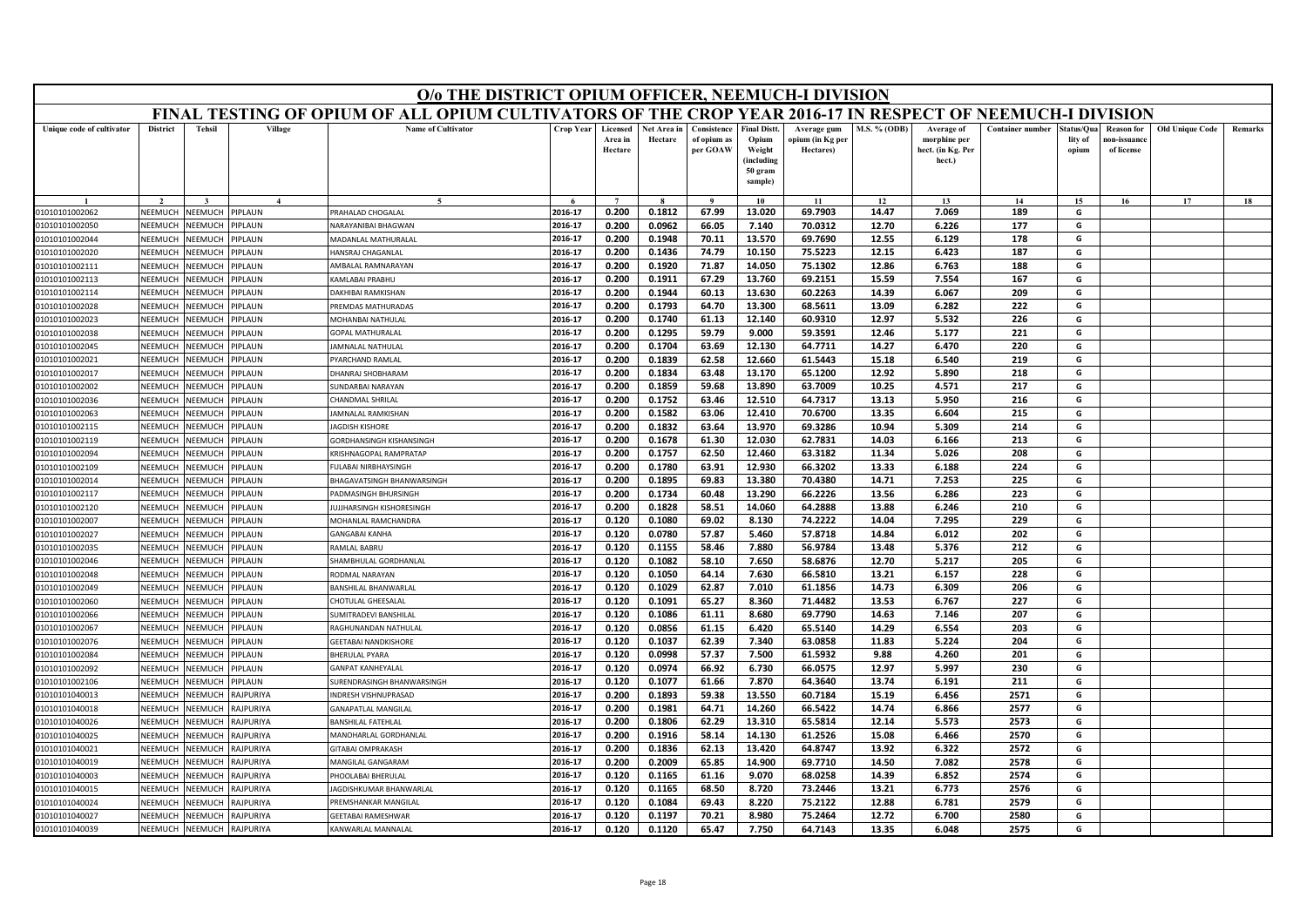|                           |                 |                |                | O/o THE DISTRICT OPIUM OFFICER, NEEMUCH-I DIVISION                                                        |                  |                                |                        |                                        |                                                                            |                                              |                     |                                                           |                         |                                |                                                |                        |         |
|---------------------------|-----------------|----------------|----------------|-----------------------------------------------------------------------------------------------------------|------------------|--------------------------------|------------------------|----------------------------------------|----------------------------------------------------------------------------|----------------------------------------------|---------------------|-----------------------------------------------------------|-------------------------|--------------------------------|------------------------------------------------|------------------------|---------|
|                           |                 |                |                | FINAL TESTING OF OPIUM OF ALL OPIUM CULTIVATORS OF THE CROP YEAR 2016-17 IN RESPECT OF NEEMUCH-I DIVISION |                  |                                |                        |                                        |                                                                            |                                              |                     |                                                           |                         |                                |                                                |                        |         |
| Unique code of cultivator | <b>District</b> | <b>Tehsil</b>  | Village        | <b>Name of Cultivator</b>                                                                                 | <b>Crop Year</b> | Licensed<br>Area in<br>Hectare | Net Area in<br>Hectare | Consistence<br>of opium as<br>per GOAW | <b>Final Distt.</b><br>Opium<br>Weight<br>(including<br>50 gram<br>sample) | Average gum<br>opium (in Kg per<br>Hectares) | <b>M.S. % (ODB)</b> | Average of<br>morphine per<br>hect. (in Kg. Per<br>hect.) | <b>Container number</b> | Status/Qua<br>lity of<br>opium | <b>Reason for</b><br>10n-issuanc<br>of license | <b>Old Unique Code</b> | Remarks |
|                           |                 |                |                |                                                                                                           |                  | $\overline{ }$                 |                        | $\Omega$                               | 10                                                                         | 11                                           | 12                  | 13                                                        | 14                      | 15                             | 16                                             | 17                     | 18      |
| 01010101009009            | NEEMUCH         | NEEMUCH        | SAGARANA       | GOVINDSINGH BHAWANISINGH                                                                                  | 2016-17          | 0.200                          | 0.1923                 | 59.85                                  | 14.510                                                                     | 64.5138                                      | 12.98               | 5.862                                                     | 2150                    | G                              |                                                |                        |         |
| 01010101009011            | NEEMUCH         | NEEMUCH        | SAGARANA       | MANOHARSINGH BHAWANISINGH                                                                                 | 2016-17          | 0.200                          | 0.1909                 | 61.89                                  | 14.510                                                                     | 67.2027                                      | 13.31               | 6.261                                                     | 2153                    | G                              |                                                |                        |         |
| 01010101009013            | <b>SEEMUCH</b>  | NEEMUCH        | SAGARANA       | <b>INKARLAL LADURAM</b>                                                                                   | 2016-17          | 0.200                          | 0.1999                 | 58.06                                  | 14.630                                                                     | 60.7054                                      | 15.81               | 6.718                                                     | 2154                    | G                              |                                                |                        |         |
| 01010101009028            | NEEMUCI         | NEEMUCI        | <b>GARANA</b>  | <b>BALLUSINGH BHERUSINGH</b>                                                                              | 2016-17          | 0.200                          | 0.1853                 | 60.80                                  | 14.290                                                                     | 66.9833                                      | 14.92               | 6.996                                                     | 2145                    | G                              |                                                |                        |         |
| 01010101009072            | NEEMUCH         | NEEMUCH        | <b>GARANA</b>  | GITABAI BAHADURSINGH                                                                                      | 2016-17          | 0.200                          | 0.1891                 | 56.72                                  | 14.740                                                                     | 63.1623                                      | 12.87               | 5.690                                                     | 2146                    | G                              |                                                |                        |         |
| 01010101009074            | NEEMUCH         | NEEMUCH        | SAGARANA       | HARISINGH BHANWARSINGH                                                                                    | 2016-17          | 0.200                          | 0.1993                 | 64.38                                  | 15.950                                                                     | 73.6026                                      | 16.31               | 8.403                                                     | 2143                    | G                              |                                                |                        |         |
| 01010101009089            | NEEMUCI         | NEEMUCH        | SAGARANA       | DEVISINGH SHIVESINGH                                                                                      | 2016-17          | 0.200                          | 0.1984                 | 63.39                                  | 15.640                                                                     | 71.3861                                      | 14.02               | 7.006                                                     | 2160                    | G                              |                                                |                        |         |
| 01010101009096            | NEEMUCH         | <b>NEEMUCH</b> | SAGARANA       | SARDARBAI NAHARSINGH                                                                                      | 2016-17          | 0.200                          | 0.1947                 | 59.14                                  | 15.530                                                                     | 67.3909                                      | 16.08               | 7.585                                                     | 2151                    | G                              |                                                |                        |         |
| 01010101009085            | NEEMUCH         | NEEMUCH        | SAGARANA       | MOTYABAI NATHUSINGH                                                                                       | 2016-17          | 0.200                          | 0.1893                 | 62.30                                  | 14.310                                                                     | 67.2795                                      | 15.23               | 7.173                                                     | 2158                    | G                              |                                                |                        |         |
| 01010101009052            | NEEMUCH         | NEEMUCH        | SAGARANA       | KUSHALBAI NIRBHAYSINGH                                                                                    | 2016-17          | 0.200                          | 0.1917                 | 62.25                                  | 15.040                                                                     | 69.7705                                      | 15.50               | 7.570                                                     | 2159                    | G                              |                                                |                        |         |
| 01010101009068            | NEEMUCH         | <b>NEEMUCH</b> | SAGARANA       | <b>GORDHANSINGH JAYSINGH</b>                                                                              | 2016-17          | 0.200                          | 0.1939                 | 63.26                                  | 14.870                                                                     | 69.3038                                      | 13.09               | 6.350                                                     | 2162                    | G                              |                                                |                        |         |
| 01010101009091            | NEEMUCI         | VEEMUCH        | <b>GARANA</b>  | MEHATABBAI CHITARSINGH                                                                                    | 2016-17          | 0.200                          | 0.1914                 | 64.96                                  | 15.670                                                                     | 75.9770                                      | 13.84               | 7.361                                                     | 2163                    | G                              |                                                |                        |         |
| 01010101009061            | NFFMUCH         | NFFMUCH        | SAGARANA       | <b>HARIOM RATANLAL</b>                                                                                    | 2016-17          | 0.200                          | 0.1870                 | 60.90                                  | 14.660                                                                     | 68.2032                                      | 14.22               | 6.789                                                     | 2149                    | G                              |                                                |                        |         |
| 01010101009006            | NEEMUCI         | VEEMUCH        | SAGARANA       | ADAMSINGH KISHORESINGH                                                                                    | 2016-17          | 0.120                          | 0.1140                 | 60.21                                  | 8.610                                                                      | 64.9649                                      | 13.19               | 5.998                                                     | 2148                    | G                              |                                                |                        |         |
| 01010101009010            | NEEMUCI         | VEEMUCH        | SAGARANA       | KACHRUSINGH UDAYSINGH                                                                                     | 2016-17          | 0.120                          | 0.1149                 | 58.39                                  | 9.160                                                                      | 66.5013                                      | 14.69               | 6.838                                                     | 2147                    | G                              |                                                |                        |         |
| 01010101009021            | NEEMUCH         | NEEMUCH        | SAGARANA       | MANGILAL BHAWANIRAM                                                                                       | 2016-17          | 0.120                          | 0.1125                 | 65.37                                  | 9.190                                                                      | 76.2844                                      | 13.63               | 7.278                                                     | 2164                    | G                              |                                                |                        |         |
| 01010101009024            | NEEMUCH         | NEEMUCH        | SAGARANA       | BHANWARSINGH RAMSINGH                                                                                     | 2016-17          | 0.120                          | 0.0000                 | 0.00                                   | 0.000                                                                      | 0.0000                                       | 0.00                | 0.000                                                     |                         | -F                             |                                                |                        |         |
| 01010101009029            | NEEMUCI         | <b>NEEMUCH</b> | SAGARANA       | BAPUKUNWAR JIWANSINGH                                                                                     | 2016-17          | 0.120                          | 0.0000                 | 0.00                                   | 0.000                                                                      | 0.0000                                       | 0.00                | 0.000                                                     |                         | F.                             |                                                |                        |         |
| 01010101009031            | NFFMUCH         | <b>SEEMUCH</b> | SAGARANA       | KARANSINGH RAMSINGH                                                                                       | 2016-17          | 0.120                          | 0.1113                 | 62.35                                  | 8.960                                                                      | 71.7071                                      | 14.56               | 7.308                                                     | 2161                    | G                              |                                                |                        |         |
| 01010101009046            | NEEMUCH         | NEEMUCH        | SAGARANA       | PYARIBAI CHITARSINGH                                                                                      | 2016-17          | 0.120                          | 0.1170                 | 57.69                                  | 8.970                                                                      | 63.1880                                      | 15.44               | 6.829                                                     | 2144                    | G                              |                                                |                        |         |
| 01010101009075            | VEEMUCI         | <b>JEEMUCH</b> | <b>AGARANA</b> | <b>KISHANNATH NANDANATH</b>                                                                               | 2016-17          | 0.120                          | 0.1140                 | 63.38                                  | 9.200                                                                      | 73.0702                                      | 13.98               | 7.151                                                     | 2155                    | G                              |                                                |                        |         |
| 01010101009095            | NEEMUCH         | NEEMUCH        | <b>GARANA</b>  | PADAMSINGH JAWANSINGH                                                                                     | 2016-17          | 0.120                          | 0.1072                 | 62.92                                  | 8.730                                                                      | 73.1996                                      | 13.32               | 6.825                                                     | 2156                    | G                              |                                                |                        |         |
| 01010101009113            | NFFMUCI         | VEEMUCH        | SAGARANA       | GALIARAI KISHANSINGH                                                                                      | 2016-17          | 0.120                          | 0.1133                 | 63.52                                  | 8.770                                                                      | 70.2383                                      | 14.42               | 7.090                                                     | 2157                    | G                              |                                                |                        |         |
| 01010101009114            | NEEMUCI         | <b>NEEMUCH</b> | SAGARANA       | BAGDUNATH NANDANATH                                                                                       | 2016-17          | 0.120                          | 0.1140                 | 57.12                                  | 9.360                                                                      | 67.0000                                      | 13.57               | 6.364                                                     | 2152                    | G                              |                                                |                        |         |
| 01010101018008            | NEEMUCH         | NEEMUCH        | <b>SARJANA</b> | SHANTILAL PANNALAL                                                                                        | 2016-17          | 0.200                          | 0.1786                 | 61.57                                  | 13.520                                                                     | 66.5845                                      | 15.40               | 7.178                                                     | 2544                    | G                              |                                                |                        |         |
| 01010101018032            | NEEMUCH         | NEEMUCH        | SARIANA        | SHYAMSHUNDER DALURAM                                                                                      | 2016-17          | 0.200                          | 0.1504                 | 60.28                                  | 12.510                                                                     | 71.6290                                      | 16.80               | 8.423                                                     | 2545                    | G                              |                                                |                        |         |
| 01010101018009            | NEEMUCI         | VEEMUCI        | <b>ARJANA</b>  | KAMALSINGH JAYSINGH                                                                                       | 2016-17          | 0.200                          | 0.1486                 | 57.75                                  | 11.350                                                                     | 63.0148                                      | 17.78               | 7.843                                                     | 2546                    | G                              |                                                |                        |         |
| 01010101018028            | NEEMUCH         | VEEMUCH        | SARJANA        | <b>BHARATSINGH JAYSINGH</b>                                                                               | 2016-17          | 0.200                          | 0.1485                 | 59.38                                  | 11.120                                                                     | 63.5219                                      | 15.26               | 6.785                                                     | 2547                    | G                              |                                                |                        |         |
| 01010101018029            | NEEMUCH         | NEEMUCH        | SARJANA        | <b>BHAGATRAM KALYAN</b>                                                                                   | 2016-17          | 0.200                          | 0.1787                 | 45.58                                  | 14.260                                                                     | 51.9586                                      | 12.29               | 4.470                                                     | 2541                    | G                              |                                                |                        |         |
| 01010101018006            | NEEMUCI         | VEEMUCI        | <b>SARJANA</b> | MANGIBAI KALYAN                                                                                           | 2016-17          | 0.120                          | 0.0905                 | 61.84                                  | 7.090                                                                      | 69.2155                                      | 13.75               | 6.661                                                     | 2548                    | G                              |                                                |                        |         |
| 01010101018014            | NEEMUCH         | VEEMUCH        | SARJANA        | BHANWARBAI DALURAM                                                                                        | 2016-17          | 0.120                          | 0.1145                 | 59.56                                  | 8.440                                                                      | 62.7162                                      | 16.74               | 7.349                                                     | 2549                    | G                              |                                                |                        |         |
| 01010101018022            | NEEMUCH         | NEEMUCH        | SARJANA        | KARU MADHU                                                                                                | 2016-17          | 0.120                          | 0.1213                 | 66.09                                  | 9.650                                                                      | 75.1113                                      | 13.09               | 6.882                                                     | 2552                    | G                              |                                                |                        |         |
| 01010101018026            | NEEMUCI         | NEEMUCI        | <b>SARJANA</b> | SHALIGRAM DALURAM                                                                                         | 2016-17          | 0.120                          | 0.1149                 | 64.94                                  | 8.290                                                                      | 66.9365                                      | 13.72               | 6.428                                                     | 2551                    | G                              |                                                |                        |         |
| 01010101018038            | NEEMUCH         | NEEMUCH        | SARJANA        | BAPUSINGH MANOHARSINGH                                                                                    | 2016-17          | 0.120                          | 0.1066                 | 59.36                                  | 8.250                                                                      | 65.6285                                      | 14.15               | 6.501                                                     | 2542                    | G                              |                                                |                        |         |
| 01010101018039            | VEEMUCI         | VEEMUCI        | SARJANA        | DEVILAL KALYAN                                                                                            | 2016-17          | 0.120                          | 0.1014                 | 65.94                                  | 8.010                                                                      | 74.4083                                      | 12.57               | 6.548                                                     | 2553                    | G                              |                                                |                        |         |
| 01010101018045            | <b>NFFMUCH</b>  | NEEMUCH        | <b>SARJANA</b> | GHANSHYAM DALURAM                                                                                         | 2016-17          | 0.120                          | 0.0986                 | 61.96                                  | 7.770                                                                      | 69.7566                                      | 13.64               | 6.660                                                     | 2550                    | G                              |                                                |                        |         |
| 01010101018053            | NEEMUCH         | VEEMUCH        | <b>SARJANA</b> | GOVINDPRASAD GHANSHYAM                                                                                    | 2016-17          | 0.120                          | 0.0986                 | 62.77                                  | 7.740                                                                      | 70.3955                                      | 15.04               | 7.411                                                     | 2543                    | G                              |                                                |                        |         |
| 01010101018054            | VEEMUCH         | VEEMUCH        | <b>GARJANA</b> | BANSHILAL CHUNNILAI                                                                                       | 2016-17          | 0.120                          | 0.1018                 | 69.52                                  | 7.490                                                                      | 73.0747                                      | 13.81               | 7.064                                                     | 2554                    | G                              |                                                |                        |         |
| 01010101044029            | NEEMUCH         | VEEMUCH        | <b>HENPURA</b> | SURESHCHANDRA KANWARLAL                                                                                   | 2016-17          | 0.200                          | 0.1928                 | 60.74                                  | 15.100                                                                     | 67.9564                                      | 15.31               | 7.283                                                     | 891                     | G                              |                                                |                        |         |
| 01010101044051            | NEEMUCH         | <b>NEEMUCH</b> | CHENPURA       | AXMILAL KANWARLAI                                                                                         | 2016-17          | 0.200                          | 0.1931                 | 59.86                                  | 14.400                                                                     | 63.7701                                      | 13.92               | 6.214                                                     | 893                     | G                              |                                                |                        |         |
| 01010101044005            | <b>NEEMUCI</b>  | IEEMUCH        | <b>HENPURA</b> | <b>GHEESALAL RAMCHANDRA</b>                                                                               | 2016-17          | 0.200                          | 0.1498                 | 66.84                                  | 10.320                                                                     | 65.7810                                      | 14.08               | 6.483                                                     | 895                     | G                              |                                                |                        |         |
| 01010101044003            | <b>NFFMUCH</b>  | NFFMUCH        | <b>HENPURA</b> | GUDDIBAI BAPULAI                                                                                          | 2016-17          | 0.120                          | 0.0950                 | 66.22                                  | 6.980                                                                      | 69.5053                                      | 14.98               | 7.288                                                     | 894                     | G                              |                                                |                        |         |
| 01010101044020            | NEEMUCH         | VEEMUCH        | CHENPURA       | ANIBAI BHFRULAL                                                                                           | 2016-17          | 0.120                          | 0.1080                 | 53.75                                  | 8.400                                                                      | 59.7222                                      | 16.35               | 6.835                                                     | 888                     | G                              |                                                |                        |         |
| 01010101044027            | VEEMUCI         | VEEMUCH        | <b>HENPURA</b> | RADHESHYAM MOHANLAL                                                                                       | 2016-17          | 0.120                          | 0.0978                 | 57.42                                  | 7.630                                                                      | 63.9980                                      | 17.14               | 7.678                                                     | 889                     | G                              |                                                |                        |         |
| 01010101044050            | NEEMUCH         | VEEMUCI        | <b>HENPURA</b> | AMBALAL KISHANI                                                                                           | 2016-17          | 0.120                          | 0.1003                 | 56.20                                  | 7.380                                                                      | 59.0728                                      | 15.04               | 6.219                                                     | 890                     | G                              |                                                |                        |         |
| 01010101044053            | NEEMUCH         | NEEMUCH        | CHENPURA       | BHOPALSINGH RUGHNATHSINGH                                                                                 | 2016-17          | 0.120                          | 0.1135                 | 66.02                                  | 8.680                                                                      | 72.1233                                      | 14.22               | 7.180                                                     | 892                     | G                              |                                                |                        |         |
| 01010101025003            | NEEMUCH         | NEEMUCH        | BARUKHEDA      | SITABAI DEVKARAN MANGILAI                                                                                 | 2016-17          | 0.200                          | 0.1967                 | 56.36                                  | 14.780                                                                     | 60.4982                                      | 15.21               | 6.441                                                     | 3299                    | G                              |                                                |                        |         |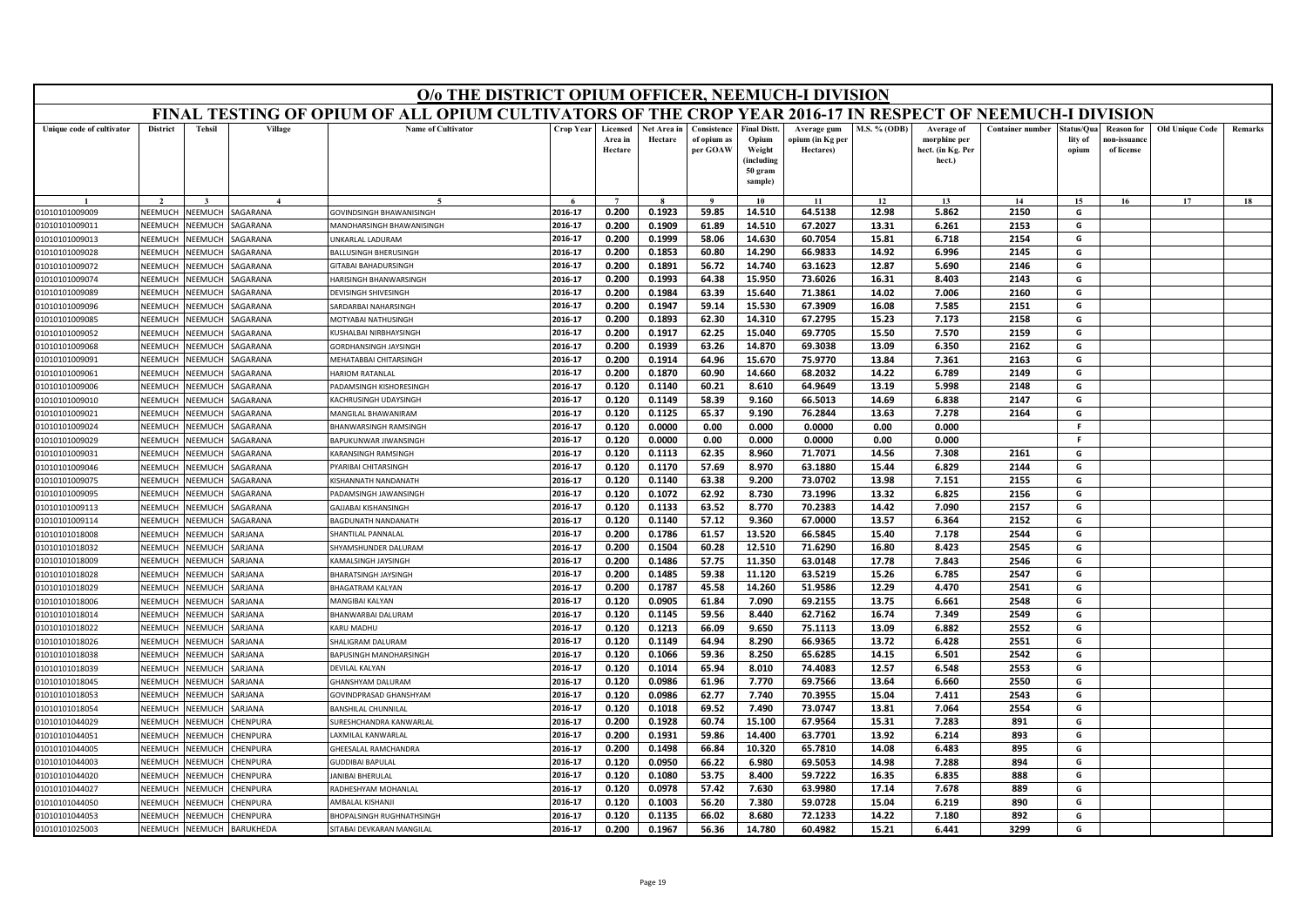|                                  |                    |                    |                       | O/o THE DISTRICT OPIUM OFFICER, NEEMUCH-I DIVISION                                                        |                    |                                |                        |                                        |                                                                            |                                              |                     |                                                           |                         |                               |                                                |                        |         |
|----------------------------------|--------------------|--------------------|-----------------------|-----------------------------------------------------------------------------------------------------------|--------------------|--------------------------------|------------------------|----------------------------------------|----------------------------------------------------------------------------|----------------------------------------------|---------------------|-----------------------------------------------------------|-------------------------|-------------------------------|------------------------------------------------|------------------------|---------|
|                                  |                    |                    |                       | FINAL TESTING OF OPIUM OF ALL OPIUM CULTIVATORS OF THE CROP YEAR 2016-17 IN RESPECT OF NEEMUCH-I DIVISION |                    |                                |                        |                                        |                                                                            |                                              |                     |                                                           |                         |                               |                                                |                        |         |
| Unique code of cultivator        | <b>District</b>    | <b>Tehsil</b>      | Village               | <b>Name of Cultivator</b>                                                                                 | Crop Year          | Licensed<br>Area in<br>Hectare | Net Area in<br>Hectare | Consistence<br>of opium as<br>per GOAW | <b>Final Distt.</b><br>Opium<br>Weight<br>(including<br>50 gram<br>sample) | Average gum<br>opium (in Kg per<br>Hectares) | <b>M.S. % (ODB)</b> | Average of<br>morphine per<br>hect. (in Kg. Per<br>hect.) | <b>Container number</b> | tatus/Qua<br>lity of<br>opium | <b>Reason for</b><br>10n-issuanc<br>of license | <b>Old Unique Code</b> | Remarks |
|                                  |                    |                    |                       |                                                                                                           |                    |                                |                        |                                        | 10                                                                         | 11                                           | 12                  | 13                                                        | 14                      | 15                            | 16                                             | 17                     | 18      |
| 01010101025008                   | <b>NEEMUCH</b>     | NEEMUCH            | BARUKHEDA             | PREMBAI BHERULAL                                                                                          | 2016-17            | 0.200                          | 0.1610                 | 61.02                                  | 11.610                                                                     | 62.8634                                      | 17.03               | 7.494                                                     | 3300                    | G                             |                                                |                        |         |
| 01010101025006                   | NEEMUCH            | NEEMUCH            | BARUKHEDA             | BALMUKUND PRABHULAL                                                                                       | 2016-17            | 0.200                          | 0.1770                 | 60.83                                  | 12.670                                                                     | 62.2034                                      | 14.43               | 6.283                                                     | 3301                    | G                             |                                                |                        |         |
| 01010101025019                   | NEEMUCH            | NEEMUCH            | BARUKHEDA             | RAMNARAYAN LAKHMICHAND                                                                                    | 2016-17            | 0.200                          | 0.1957                 | 57.41                                  | 14.960                                                                     | 62.6929                                      | 13.81               | 6.061                                                     | 3298                    | G                             |                                                |                        |         |
| 01010101025029                   | NEEMUCH            | NEEMUCH            | BARUKHEDA             | JAMANABAI BABULAL                                                                                         | 2016-17            | 0.200                          | 0.1181                 | 64.57                                  | 9.180                                                                      | 71.7019                                      | 14.06               | 7.057                                                     | 3303                    | G                             |                                                |                        |         |
| 01010101025002                   | NEEMUCH            | NEEMUCH            | BARUKHEDA             | KANHEYALAL CHAGANLAL                                                                                      | 2016-17            | 0.120                          | 0.1167                 | 61.69                                  | 8.730                                                                      | 65.9297                                      | 13.73               | 6.336                                                     | 3302                    | G                             |                                                |                        |         |
| 01010101034007                   | NEEMUCH            | NEEMUCH            | AMAWALI MAHAL         | <b>JMRAVSINGH MADHOSINGH</b>                                                                              | 2016-17            | 0.200                          | 0.2009                 | 62.59                                  | 14.380                                                                     | 64.0020                                      | 14.60               | 6.541                                                     | 642                     | G                             |                                                |                        |         |
| 01010101039014                   | NEEMUCH            | NEEMUCH            | PIPLIYA HADA          | <b>GISALAL RATANLAL</b>                                                                                   | 2016-17            | 0.200                          | 0.1916                 | 56.99                                  | 14.980                                                                     | 63.6534                                      | 14.16               | 6.309                                                     | 1532                    | G                             |                                                |                        |         |
| 01010101039007                   | NEEMUCI            | NEEMUCH            | PIPLIYA HADA          | KANKUBAI CHAGANLAL                                                                                        | 2016-17            | 0.200                          | 0.1940                 | 57.29                                  | 14.980                                                                     | 63.1959                                      | 16.16               | 7.149                                                     | 1533                    | G                             |                                                |                        |         |
| 01010101039001                   | NEEMUCH            | NEEMUCH            | PIPLIYA HADA          | NATHULAL GULABCHAND                                                                                       | 2016-17            | 0.120                          | 0.1206                 | 51.87                                  | 7.260                                                                      | 44.6103                                      | 15.19               | 4.743                                                     | 1531                    | G                             |                                                |                        |         |
| 01010101021035                   | NEEMUCH            | NEEMUCH            | SARWANIYA BOR         | SHANTIBAI BHUWANIRAM                                                                                      | 2016-17            | 0.200                          | 0.1426                 | 57.19                                  | 11.140                                                                     | 63.8219                                      | 13.39               | 5.982                                                     | 1598                    | G                             |                                                |                        |         |
| 01010101021041                   | NEEMUCH            | NEEMUCH            | SARWANIYA BOR         | SHANKARIBAI GANGARAM                                                                                      | 2016-17            | 0.200                          | 0.1116                 | 58.10                                  | 8.140                                                                      | 60.5376                                      | 12.63               | 5.352                                                     | 1599                    | G                             |                                                |                        |         |
| 01010101021001                   | NEEMUCI            | VEEMUCH            | SARWANIYA BOR         | MOHANLAL CHAMPALAL                                                                                        | 2016-17            | 0.120                          | 0.0000                 | 0.00                                   | 0.000                                                                      | 0.0000                                       | 0.00                | 0.000                                                     |                         | F                             |                                                |                        |         |
| 01010101021045                   | NEEMUCH            | NEEMUCH            | <b>SARWANIYA BOR</b>  | DAULATSINGH RAMSINGH                                                                                      | 2016-17            | 0.120                          | 0.0000                 | 0.00                                   | 0.000                                                                      | 0.0000                                       | 0.00                | 0.000                                                     |                         | $\mathbf N$                   |                                                |                        |         |
| 01010101021022                   | NEEMUCH            | NEEMUCH            | SARWANIYA BOR         | RUKMANIBAI ONKARDAS                                                                                       | 2016-17            | 0.120                          | 0.0899                 | 57.49                                  | 6.430                                                                      | 58.7430                                      | 16.56               | 6.809                                                     | 1600                    | G                             |                                                |                        |         |
| 01010101012029                   | NEEMUCI            | VEEMUCH            | <b>PIPLIYA CHARAN</b> | NARAYANSINGH KACHRULAL                                                                                    | 2016-17            | 0.200                          | 0.0888                 | 68.62                                  | 6.870                                                                      | 75.8446                                      | 14.57               | 7.735                                                     | 3407                    | G                             |                                                |                        |         |
| 01010101012041                   | NEEMUCH            | NEEMUCH            | PIPLIYA CHARAN        | SHAYAMSUNDAR DASHRATH                                                                                     | 2016-17            | 0.200                          | 0.2000                 | 66.31                                  | 15.220                                                                     | 72.0900                                      | 14.87               | 7.504                                                     | 3406                    | G                             |                                                |                        |         |
| 01010101012020                   | NEEMUCH            | NEEMUCH            | PIPLIYA CHARAN        | PRABHULAL SHIVLAL                                                                                         | 2016-17            | 0.120                          | 0.0750                 | 61.01                                  | 5.860                                                                      | 68.0933                                      | 13.18               | 6.283                                                     | 3404                    | G                             |                                                |                        |         |
| 01010101012014                   | NEEMUCI            | VEEMUCH            | PIPLIYA CHARAN        | RAMPRASAD GULABCHAND                                                                                      | 2016-17            | 0.120                          | 0.1189                 | 64.89                                  | 9.270                                                                      | 72.2708                                      | 12.94               | 6.547                                                     | 3405                    | G                             |                                                |                        |         |
| 01010101037006                   | NEEMUCH            | NEEMUCH            | <b>JAGOLI</b>         | RAMESHCHANDRA RAMCHANDRA                                                                                  | 2016-17            | 0.120                          | 0.1185                 | 66.20                                  | 8.850                                                                      | 70.6329                                      | 11.50               | 5.686                                                     | 3367                    | G                             |                                                |                        |         |
| 01010101037022                   | NEEMUCH            | NEEMUCH            | <b>JAGOLI</b>         | SHANKARLAL JORJI                                                                                          | 2016-17            | 0.120                          | 0.1125                 | 66.47                                  | 7.850                                                                      | 66.2578                                      | 11.58               | 5.371                                                     | 3368                    | G                             |                                                |                        |         |
| 01010101006018                   | NEEMUCI            | VEEMUCI            | <b>CHERMALIYA</b>     | HEERALAL DEVJI                                                                                            | 2016-17            | 0.120                          | 0.1190                 | 68.00                                  | 8.780                                                                      | 71.6723                                      | 13.97               | 7.009                                                     | 3443                    | G                             |                                                |                        |         |
| 01010101006019                   | NEEMUCH            | NEEMUCH            | KHERMALIYA            | RAJENDRASINGH LAXMANSINGH<br>NANA DEVA                                                                    | 2016-17<br>2016-17 | 0.120                          | 0.1210                 | 61.04                                  | 8.770<br>7.680                                                             | 63.1983<br>72.6281                           | 15.19               | 6.720<br>6.004                                            | 3441<br>3442            | G<br>G                        |                                                |                        |         |
| 01010101006022                   | NEEMUCH            | VEEMUCH            | KHERMALIYA            |                                                                                                           | 2016-17            | 0.120<br>0.200                 | 0.1054<br>0.1740       | 69.77<br>56.95                         | 11.050                                                                     | 51.6667                                      | 11.81<br>11.87      | 4.293                                                     | 2204                    | G                             |                                                |                        |         |
| 01010101080007                   | NEEMUC             | VEEMUCI            | ADMALIYA              | SHRAWANSINGH RAMSINGH                                                                                     | 2016-17            | 0.200                          | 0.1802                 | 61.39                                  | 13.670                                                                     | 66.5316                                      | 17.04               | 7.936                                                     | 2220                    | G                             |                                                |                        |         |
| 01010101080009<br>01010101080015 | NEEMUCH<br>NEEMUCH | NEEMUCH<br>NEEMUCH | ADMALIYA<br>ADMALIYA  | SURESHKUMAR RAMPRASAD                                                                                     | 2016-17            | 0.200                          | 0.1831                 | 50.17                                  | 13.230                                                                     | 51.7859                                      | 15.13               | 5.485                                                     | 2199                    | G                             |                                                |                        |         |
|                                  | NEEMUCI            | VEEMUCI            |                       | GANSHYAMDAS RAMCHANDRADAS                                                                                 | 2016-17            | 0.200                          | 0.1872                 | 61.49                                  | 13.280                                                                     | 62.3184                                      | 15.29               | 6.670                                                     | 2219                    | G                             |                                                |                        |         |
| 01010101080016<br>01010101080018 | NEEMUCH            | NEEMUCH            | ADMALIYA<br>ADMALIYA  | DOULATSINGH NAHARSINGH<br>GANSHYAM VISHWANATH SIVENATH                                                    | 2016-17            | 0.200                          | 0.1860                 | 59.66                                  | 13.670                                                                     | 62.6398                                      | 12.62               | 5.533                                                     | 2210                    | G                             |                                                |                        |         |
| 01010101080019                   | NEEMUCH            | NEEMUCH            | <b>ADMALIYA</b>       | VISHNUKUMAR AMRATRAM                                                                                      | 2016-17            | 0.200                          | 0.1830                 | 60.10                                  | 13.390                                                                     | 62.8197                                      | 12.35               | 5.431                                                     | 2211                    | G                             |                                                |                        |         |
| 01010101080024                   | NEEMUCI            | NEEMUCH            | <b>ADMALIYA</b>       | RAMKUNWAR NEKSINGH                                                                                        | 2016-17            | 0.200                          | 0.1850                 | 59.64                                  | 13.160                                                                     | 60.6054                                      | 16.23               | 6.886                                                     | 2212                    | G                             |                                                |                        |         |
| 01010101080032                   | NEEMUCH            | <b>NEEMUCH</b>     | ADMALIYA              | RADHESHYAM SHIVENARAYAN                                                                                   | 2016-17            | 0.200                          | 0.1845                 | 60.76                                  | 13.160                                                                     | 61.9133                                      | 17.97               | 7.788                                                     | 2218                    | G                             |                                                |                        |         |
| 01010101080035                   | NEEMUCH            | NEEMUCH            | ADMALIYA              | RAMESHCHANDRA SHIVENARAYAN                                                                                | 2016-17            | 0.200                          | 0.1952                 | 54.61                                  | 13.360                                                                     | 53.3965                                      | 15.03               | 5.618                                                     | 2200                    | G                             |                                                |                        |         |
| 01010101080036                   | NEEMUCH            | NEEMUCH            | ADMALIYA              | SHIVENATH SHANKARLAL                                                                                      | 2016-17            | 0.200                          | 0.1884                 | 63.84                                  | 13.870                                                                     | 67.1391                                      | 13.72               | 6.448                                                     | 2221                    | G                             |                                                |                        |         |
| 01010101080054                   | NEEMUCH            | NEEMUCH            | ADMALIYA              | <b>KISHANLAL MULCHAND</b>                                                                                 | 2016-17            | 0.200                          | 0.1399                 | 64.05                                  | 9.590                                                                      | 62.7234                                      | 13.80               | 6.059                                                     | 2222                    | G                             |                                                |                        |         |
| 01010101080044                   | NEEMUCH            | NEEMUCH            | ADMALIYA              | PURANSINGH GOPALSINGH                                                                                     | 2016-17            | 0.200                          | 0.1989                 | 56.23                                  | 15.250                                                                     | 61.5887                                      | 14.99               | 6.463                                                     | 2203                    | G                             |                                                |                        |         |
| 01010101080052                   | NEEMUCH            | NEEMUCH            | ADMALIYA              | PANNABAI UMASHANKAR                                                                                       | 2016-17            | 0.200                          | 0.1815                 | 62.93                                  | 13.320                                                                     | 65.9780                                      | 13.87               | 6.406                                                     | 2223                    | G                             |                                                |                        |         |
| 01010101080003                   | NEEMUCH            | <b>NEEMUCH</b>     | <b>ADMALIYA</b>       | PRAKASHCHANDRA BHERULAI                                                                                   | 2016-17            | 0.200                          | 0.1739                 | 63.70                                  | 12.770                                                                     | 66.8258                                      | 16.17               | 7.564                                                     | 2224                    | G                             |                                                |                        |         |
| 01010101080073                   | VEEMUCH            | VEEMUCH            | ADMALIYA              | KALAWATIBAI SHANKARLAL RAMPRASAD                                                                          | 2016-17            | 0.200                          | 0.1701                 | 61.27                                  | 12.670                                                                     | 65.1969                                      | 14.88               | 6.791                                                     | 2217                    | G                             |                                                |                        |         |
| 01010101080013                   | NEEMUCH            | VEEMUCH            | ADMALIYA              | BHOPALSINGH GORDHANSINGH                                                                                  | 2016-17            | 0.200                          | 0.1300                 | 57.58                                  | 9.060                                                                      | 57.3231                                      | 17.25               | 6.922                                                     | 2209                    | G                             |                                                |                        |         |
| 01010101080058                   | NEEMUCH            | NEEMUCH            | ADMALIYA              | SHAMBHUSINGH BHAWANISINGH                                                                                 | 2016-17            | 0.200                          | 0.1857                 | 57.92                                  | 13.120                                                                     | 58.4599                                      | 17.70               | 7.243                                                     | 2208                    | G                             |                                                |                        |         |
| 01010101080008                   | VEEMUCI            | VEEMUCH            | ADMALIYA              | <b>TAMMALAL MODA</b>                                                                                      | 2016-17            | 0.200                          | 0.1636                 | 54.14                                  | 11.780                                                                     | 55.6907                                      | 16.68               | 6.502                                                     | 2202                    | G                             |                                                |                        |         |
| 01010101080038                   | <b>NFFMUCH</b>     | NEEMUCI            | <b>ADMALIYA</b>       | MEHATAB KUNWAR SAJJAN SINGH                                                                               | 2016-17            | 0.200                          | 0.1896                 | 60.22                                  | 13.220                                                                     | 59.9842                                      | 17.60               | 7.390                                                     | 2207                    | G                             |                                                |                        |         |
| 01010101080001                   | NEEMUCH            | VEEMUCH            | ADMALIYA              | KANWARLAL KANHEYALAL                                                                                      | 2016-17            | 0.120                          | 0.1000                 | 64.53                                  | 7.160                                                                      | 66.0000                                      | 11.20               | 5.175                                                     | 2225                    | G                             |                                                |                        |         |
| 01010101080010                   | VEEMUCI            | VEEMUCH            | ADMALIYA              | RAMIBAI RAMCHANDRA                                                                                        | 2016-17            | 0.120                          | 0.0512                 | 60.91                                  | 3.690                                                                      | 62.7148                                      | 13.81               | 6.062                                                     | 2216                    | G                             |                                                |                        |         |
| 01010101080011                   | NEEMUCH            | VEEMUCI            | <b>IDMALIYA</b>       | SURESHCHANDRA HARIVALLABH                                                                                 | 2016-17            | 0.120                          | 0.1108                 | 60.23                                  | 8.040                                                                      | 62.4368                                      | 13.65               | 5.966                                                     | 2206                    | G                             |                                                |                        |         |
| 01010101080012                   | NEEMUCH            | NEEMUCH            | ADMALIYA              | SANGRAMSINGH GORDHANSINGH                                                                                 | 2016-17            | 0.120                          | 0.1080                 | 56.67                                  | 8.080                                                                      | 60.5648                                      | 16.41               | 6.957                                                     | 2205                    | G                             |                                                |                        |         |
| 01010101080045                   | NEEMUCH            | NEEMUCH            | ADMALIYA              | AXMINARAYAN BHUWANJI                                                                                      | 2016-17            | 0.120                          | 0.0990                 | 61.99                                  | 7.040                                                                      | 62.9697                                      | 13.31               | 5.867                                                     | 2215                    | G                             |                                                |                        |         |
|                                  |                    |                    |                       |                                                                                                           |                    |                                |                        |                                        |                                                                            |                                              |                     |                                                           |                         |                               |                                                |                        |         |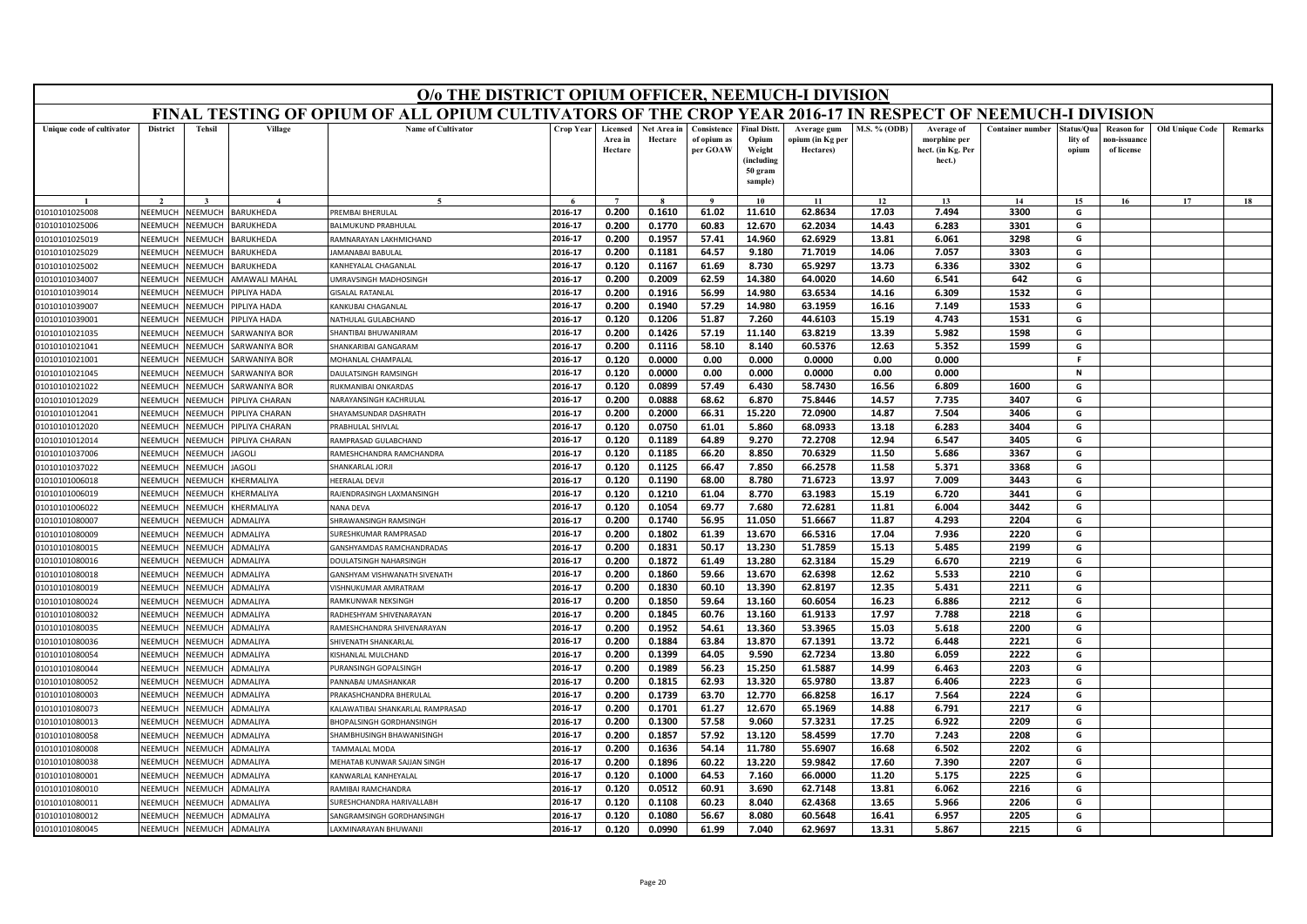|                                  | O/o THE DISTRICT OPIUM OFFICER, NEEMUCH-I DIVISION<br>FINAL TESTING OF OPIUM OF ALL OPIUM CULTIVATORS OF THE CROP YEAR 2016-17 IN RESPECT OF NEEMUCH-I DIVISION |                                  |                         |                                                    |                    |                                |                        |                                        |                                                                           |                                              |                     |                                                           |                         |                               |                                                |                        |         |
|----------------------------------|-----------------------------------------------------------------------------------------------------------------------------------------------------------------|----------------------------------|-------------------------|----------------------------------------------------|--------------------|--------------------------------|------------------------|----------------------------------------|---------------------------------------------------------------------------|----------------------------------------------|---------------------|-----------------------------------------------------------|-------------------------|-------------------------------|------------------------------------------------|------------------------|---------|
|                                  |                                                                                                                                                                 |                                  |                         |                                                    |                    |                                |                        |                                        |                                                                           |                                              |                     |                                                           |                         |                               |                                                |                        |         |
| Unique code of cultivator        | <b>District</b>                                                                                                                                                 | <b>Tehsil</b>                    | Village                 | <b>Name of Cultivator</b>                          | Crop Year          | Licensed<br>Area in<br>Hectare | Net Area in<br>Hectare | Consistence<br>of opium as<br>per GOAW | <b>Final Distt</b><br>Opium<br>Weight<br>(including<br>50 gram<br>sample) | Average gum<br>opium (in Kg per<br>Hectares) | <b>M.S. % (ODB)</b> | Average of<br>morphine per<br>hect. (in Kg. Per<br>hect.) | <b>Container number</b> | tatus/Qua<br>lity of<br>opium | <b>Reason</b> for<br>10n-issuanc<br>of license | <b>Old Unique Code</b> | Remarks |
|                                  |                                                                                                                                                                 |                                  |                         |                                                    |                    |                                |                        |                                        |                                                                           | 11                                           | 12                  | 13                                                        | 14                      | 15                            | 16                                             | 17                     | 18      |
| 01010101080059                   | NEEMUCH                                                                                                                                                         | <b>NEEMUCH</b>                   | ADMALIYA                | KANSINGH BHANWARSINGH                              | 2016-17            | 0.120                          | 0.1107                 | 63.16                                  | 8.040                                                                     | 65.5285                                      | 11.70               | 5.367                                                     | 2214                    | G                             |                                                |                        |         |
| 01010101080063                   | NEEMUCH                                                                                                                                                         | <b>JEEMUCH</b>                   | <b>DMALIYA</b>          | URAJBAI RADHAKISHAN                                | 2016-17            | 0.120                          | 0.1105                 | 61.23                                  | 7.890                                                                     | 62.4525                                      | 12.51               | 5.469                                                     | 2213                    | G                             |                                                |                        |         |
| 01010101080065                   | NEEMUCH                                                                                                                                                         | <b>NEEMUCH</b>                   | <b>ADMALIYA</b>         | ALABAI MADANLAL                                    | 2016-17            | 0.120                          | 0.0990                 | 54.80                                  | 6.990                                                                     | 55.2727                                      | 15.66               | 6.059                                                     | 2201                    | G                             |                                                |                        |         |
| 01010101095015                   | <b>NEEMUCH</b>                                                                                                                                                  | <b>NEEMUCH</b>                   | AMLIKHEDA               | <b>SITABAI MOHANLAL</b>                            | 2016-17            | 0.200                          | 0.1960                 | 58.76                                  | 13.710                                                                    | 58.7194                                      | 13.67               | 5.619                                                     | 917                     | G                             |                                                |                        |         |
| 01010101095016                   | NEEMUCH                                                                                                                                                         | <b>JEEMUCH</b>                   | <b>MLIKHEDA</b>         | KANWARLAL RATANLAL                                 | 2016-17            | 0.200                          | 0.2000                 | 78.17                                  | 14.360                                                                    | 80.1800                                      | 15.97               | 8.963                                                     | 919                     | G                             |                                                |                        |         |
| 01010101095020                   | NEEMUCH                                                                                                                                                         | <b>JEEMUCH</b>                   | MLIKHEDA                | <b>MUNNIBAI HIRALAI</b>                            | 2016-17            | 0.200                          | 0.1952                 | 58.72                                  | 14.280                                                                    | 61.3678                                      | 13.61               | 5.846                                                     | 916                     | G                             |                                                |                        |         |
| 01010101095018                   | NFFMUCH                                                                                                                                                         | <b>JEEMUCH</b>                   | <b>MLIKHEDA</b>         | BHANWARLAL SITARAM                                 | 2016-17            | 0.200                          | 0.1930                 | 67.12                                  | 14.420                                                                    | 71.6425                                      | 13.54               | 6.790                                                     | 921                     | G                             |                                                |                        |         |
| 01010101095003                   | NEEMUCH                                                                                                                                                         | <b>JEEMUCH</b>                   | MLIKHEDA                | OHANBAI BHERULAL                                   | 2016-17            | 0.200                          | 0.1894                 | 63.69                                  | 13.980                                                                    | 67.1595                                      | 12.87               | 6.050                                                     | 918                     | G                             |                                                |                        |         |
| 01010101095023                   | NEEMUCH                                                                                                                                                         | <b>JEEMUC</b>                    | MLIKHEDA                | <b>HANWARLAL PARTHA</b>                            | 2016-17            | 0.120                          | 0.1197                 | 65.37                                  | 9.100                                                                     | 70.9942                                      | 13.17               | 6.545                                                     | 920                     | G                             |                                                |                        |         |
| 01010101095011                   | NEEMUCH                                                                                                                                                         | <b>NEEMUCH</b>                   | AMLIKHEDA               | HUNNILAL DHANNALAI                                 | 2016-17            | 0.120                          | 0.1019                 | 62.47                                  | 7.290                                                                     | 63.8469                                      | 11.33               | 5.064                                                     | 915                     | G                             |                                                |                        |         |
| 01010101053004                   | NEEMUCH                                                                                                                                                         | IEEMUCH                          | <b>BELARI</b>           | (ALUSINGH DEVISINGH                                | 2016-17            | 0.200                          | 0.2035                 | 59.27                                  | 15.410                                                                    | 64.1179                                      | 12.22               | 5.485                                                     | 1563                    | G                             |                                                |                        |         |
| 01010101053007                   | NEEMUCH                                                                                                                                                         | <b>JEEMUCH</b>                   | <b>BELARI</b>           | <b>HOPALSINGH KALUSINGH</b>                        | 2016-17            | 0.200                          | 0.1998                 | 65.69                                  | 14.630                                                                    | 68.7137                                      | 14.22               | 6.840                                                     | 1575                    | G                             |                                                |                        |         |
| 01010101053011                   | NEEMUCH                                                                                                                                                         | VEEMUCH                          | <b>BELARI</b>           | GOVERDHANSINGH BHERUSINGH                          | 2016-17            | 0.200                          | 0.2009                 | 62.60                                  | 14.720                                                                    | 65.5251                                      | 15.34               | 7.036                                                     | 1567                    | G                             |                                                |                        |         |
| 01010101053012                   | NEEMUCH                                                                                                                                                         | <b>JEEMUCH</b>                   | BELARI                  | (HUMANSINGH NATHUSINGH                             | 2016-17            | 0.200                          | 0.2000                 | 64.03                                  | 15.510                                                                    | 70.9350                                      | 14.67               | 7.284                                                     | 1574                    | G                             |                                                |                        |         |
| 01010101053015                   | NEEMUCH                                                                                                                                                         | <b>JEEMUCH</b>                   | <b>BELARI</b>           | <b>AJJANBAI KACHARU</b>                            | 2016-17            | 0.200                          | 0.2003                 | 60.58                                  | 15.120                                                                    | 65.3270                                      | 15.02               | 6.869                                                     | 1555                    | G                             |                                                |                        |         |
| 01010101053016                   | NEEMUCH                                                                                                                                                         | <b>JEEMUCH</b>                   | <b>BELARI</b>           | PRAHALADSINGH GOBARSINGH                           | 2016-17            | 0.200                          | 0.1979                 | 56.86                                  | 15.880                                                                    | 65.1794                                      | 13.10               | 5.977                                                     | 1556                    | G                             |                                                |                        |         |
| 01010101053019                   | NFFMUCH                                                                                                                                                         | <b>JEEMUCH</b>                   | <b>SFLARI</b>           | GORDHANSINGH JAWANSIGH                             | 2016-17            | 0.200                          | 0.2018                 | 58.41                                  | 14.900                                                                    | 61.6105                                      | 14.23               | 6.137                                                     | 1557                    | G                             |                                                |                        |         |
| 01010101053020                   | NEEMUCH                                                                                                                                                         | <b>NEEMUCH</b>                   | <b>BELARI</b>           | RANSINGH BHERUSINGH                                | 2016-17            | 0.200                          | 0.1932                 | 61.60                                  | 14.680                                                                    | 66.8634                                      | 14.46               | 6.768                                                     | 1561                    | G                             |                                                |                        |         |
| 01010101053025                   | NEEMUCH                                                                                                                                                         | <b>JEEMUCH</b>                   | <b>BELARI</b>           | RAJIBAI KALUSINGH                                  | 2016-17            | 0.200                          | 0.2024                 | 62.32                                  | 15.340                                                                    | 67.4753                                      | 14.70               | 6.943                                                     | 1572                    | G                             |                                                |                        |         |
| 01010101053027                   | NEEMUCH                                                                                                                                                         | <b>NEEMUCH</b>                   | <b>BELARI</b>           | GOVINDSINGH ISHWARSINGH                            | 2016-17            | 0.200                          | 0.1980                 | 67.51                                  | 14.850                                                                    | 72.3333                                      | 13.27               | 6.719                                                     | 1576                    | G                             |                                                |                        |         |
| 01010101053029                   | NEEMUCH                                                                                                                                                         | <b>JEEMUCH</b>                   | ELARI                   | AXMANSINGH MOTISINGH                               | 2016-17            | 0.200                          | 0.1977                 | 59.44                                  | 14.780                                                                    | 63.4800                                      | 13.90               | 6.177                                                     | 1560                    | G                             |                                                |                        |         |
| 01010101053030                   | NEEMUCH                                                                                                                                                         | <b>JEEMUCH</b>                   | <b>BELARI</b>           | MADANSINGH BHANWARSINGH                            | 2016-17            | 0.200                          | 0.1980                 | 61.23                                  | 15.380                                                                    | 67.9444                                      | 15.74               | 7.486                                                     | 1569                    | G                             |                                                |                        |         |
| 01010101053031                   | NEEMUCH                                                                                                                                                         | <b>JEEMUCH</b>                   | <b>SFLARI</b>           | BHULIBAI SAJJANSINGH                               | 2016-17            | 0.200                          | 0.1911                 | 63.04                                  | 13.750                                                                    | 64.7985                                      | 15.36               | 6.967                                                     | 1568                    | G                             |                                                |                        |         |
| 01010101053034                   | NEEMUCH                                                                                                                                                         | <b>JEEMUCH</b>                   | <b>BELARI</b>           | KESHARSINGH KISHANSINGH                            | 2016-17            | 0.200                          | 0.1945                 | 60.72                                  | 15.170                                                                    | 67.6555                                      | 15.55               | 7.364                                                     | 1571                    | G                             |                                                |                        |         |
| 01010101053036                   | NEEMUCH                                                                                                                                                         | <b>JEEMUCH</b>                   | <b>BELARI</b>           | MANGIBAI MOTISINGH                                 | 2016-17            | 0.200                          | 0.2015                 | 62.83                                  | 15.950                                                                    | 71.0471                                      | 14.66               | 7.291                                                     | 1570                    | G                             |                                                |                        |         |
| 01010101053040                   | NEEMUCH                                                                                                                                                         | <b>JEEMUCH</b>                   | <b>BELARI</b>           | ANOKDAS LALDAS                                     | 2016-17            | 0.200                          | 0.1992                 | 60.31                                  | 15.230                                                                    | 65.8735                                      | 15.24               | 7.027                                                     | 1559                    | G                             |                                                |                        |         |
| 01010101053055                   | NEEMUCH                                                                                                                                                         | VEEMUCI                          | <b>BELARI</b>           | <b>BHERUSINGH RATANSINGH</b>                       | 2016-17            | 0.200                          | 0.1941                 | 61.28                                  | 14.880                                                                    | 67.1097                                      | 15.91               | 7.474                                                     | 1566                    | G                             |                                                |                        |         |
| 01010101053009                   | NEEMUCH                                                                                                                                                         | <b>JEEMUCH</b>                   | <b>BELARI</b>           | AXMANSINGH RAYSINGH                                | 2016-17            | 0.200                          | 0.1988                 | 59.89<br>64.93                         | 15.000                                                                    | 64.5573                                      | 14.33               | 6.476                                                     | 1558                    | G                             |                                                |                        |         |
| 01010101053038                   | NEEMUCH<br>NEEMUCI                                                                                                                                              | <b>JEEMUCH</b>                   | <b>BELARI</b>           | <b>IEETARSINGH MADHAVSINGH</b>                     | 2016-17            | 0.200                          | 0.1995                 |                                        | 15.340                                                                    | 71.3233                                      | 14.32               | 7.149                                                     | 1573                    | G<br>G                        |                                                |                        |         |
| 01010101053005                   |                                                                                                                                                                 | VEEMUCI                          | <b>BELARI</b>           | RUKMANBAI GOVINDSINGH                              | 2016-17            | 0.120                          | 0.1150                 | 60.09                                  | 8.070                                                                     | 60.2435                                      | 15.54               | 6.553                                                     | 1564                    |                               |                                                |                        |         |
| 01010101053010<br>01010101053023 | NEEMUCH<br>NEEMUCH                                                                                                                                              | <b>NEEMUCH</b><br><b>JEEMUCH</b> | <b>BELARI</b><br>ELARI  | NAHARSINGH RAYSINGH<br><b>GOVINDSINGH RUPSINGH</b> | 2016-17<br>2016-17 | 0.120<br>0.120                 | 0.1161<br>0.1090       | 59.32<br>62.18                         | 9.150<br>8.630                                                            | 66.7873<br>70.3303                           | 18.53               | 8.663<br>7.729                                            | 1565<br>1562            | G<br>G                        |                                                |                        |         |
|                                  | NEEMUCH                                                                                                                                                         | <b>JEEMUC</b>                    | <b>BIJALWAS BAMNIYA</b> |                                                    | 2016-17            | 0.200                          | 0.1819                 | 58.78                                  | 13.100                                                                    | 60.4728                                      | 15.70<br>15.46      | 6.545                                                     | 1427                    | G                             |                                                |                        |         |
| 01010101045001<br>01010101045005 | NEEMUCH                                                                                                                                                         | <b>NEEMUCH</b>                   | BIJALWAS BAMNIYA        | RATANLAL LABHCHAND<br>AMBABU RAMNARAYAN            | 2016-17            | 0.200                          | 0.2000                 | 59.61                                  | 14.190                                                                    | 60.4200                                      | 15.00               | 6.344                                                     | 1426                    | G                             |                                                |                        |         |
| 01010101045008                   | VEEMUCI                                                                                                                                                         | <b>JEEMUCH</b>                   | <b>IJALWAS BAMNIYA</b>  | ISHNUPRASAD NANDLAI                                | 2016-17            | 0.200                          | 0.2020                 | 63.72                                  | 14.600                                                                    | 65.7921                                      | 14.42               | 6.641                                                     | 1441                    | G                             |                                                |                        |         |
| 01010101045009                   | NEEMUCH                                                                                                                                                         | <b>JEEMUCH</b>                   | <b>BIJALWAS BAMNIYA</b> | <b>DASHARATHMAL PANNALAI</b>                       | 2016-17            | 0.200                          | 0.2000                 | 66.63                                  | 14.440                                                                    | 68.7250                                      | 13.64               | 6.562                                                     | 1450                    | G                             |                                                |                        |         |
| 01010101045012                   | <b>NEEMUCH</b>                                                                                                                                                  | <b>JEEMUCH</b>                   | <b>IJALWAS BAMNIYA</b>  | <b>JINESH HARIVALLABH</b>                          | 2016-17            | 0.200                          | 0.1940                 | 57.78                                  | 14.060                                                                    | 59.8247                                      | 15.35               | 6.428                                                     | 1425                    | G                             |                                                |                        |         |
| 01010101045013                   | <b>NEEMUCH</b>                                                                                                                                                  | <b>JEEMUCH</b>                   | <b>IJALWAS BAMNIYA</b>  | HERULAL VARDICHAND                                 | 2016-17            | 0.200                          | 0.1940                 | 65.25                                  | 14.370                                                                    | 69.0464                                      | 15.22               | 7.356                                                     | 1440                    | G                             |                                                |                        |         |
| 01010101045014                   | NEEMUCH                                                                                                                                                         | <b>JEEMUCH</b>                   | <b>IJALWAS BAMNIYA</b>  | MANGILAL PRABHULAI                                 | 2016-17            | 0.200                          | 0.1962                 | 60.80                                  | 14.330                                                                    | 63.4404                                      | 15.53               | 6.896                                                     | 1416                    | G                             |                                                |                        |         |
| 01010101045016                   | NEEMUCH                                                                                                                                                         | VEEMUCH                          | <b>BIJALWAS BAMNIYA</b> | ESHMAL SHIVENARAYAN                                | 2016-17            | 0.200                          | 0.1661                 | 63.93                                  | 12.480                                                                    | 68.6213                                      | 15.81               | 7.594                                                     | 1439                    | G                             |                                                |                        |         |
| 01010101045020                   | VEEMUCI                                                                                                                                                         | <b><i>IEEMUCH</i></b>            | <b>IJALWAS BAMNIYA</b>  | <b>ABULAL BHANWARLAL</b>                           | 2016-17            | 0.200                          | 0.1935                 | 58.43                                  | 13.620                                                                    | 58.7545                                      | 13.33               | 5.482                                                     | 1424                    | G                             |                                                |                        |         |
| 01010101045022                   | <b>NFFMUCH</b>                                                                                                                                                  | <b>JEEMUCH</b>                   | <b>BIJALWAS BAMNIYA</b> | <b>CARULAL LAXMINARAYAN</b>                        | 2016-17            | 0.200                          | 0.1996                 | 68.63                                  | 14.330                                                                    | 70.3908                                      | 14.05               | 6.923                                                     | 1451                    | G                             |                                                |                        |         |
| 01010101045026                   | NEEMUCH                                                                                                                                                         | <b>JEEMUCH</b>                   | <b>BIJALWAS BAMNIYA</b> | AMESHWAR PANNALAL                                  | 2016-17            | 0.200                          | 0.2003                 | 61.72                                  | 14.450                                                                    | 63.6096                                      | 15.12               | 6.732                                                     | 1423                    | G                             |                                                |                        |         |
| 01010101045028                   | VEEMUCI                                                                                                                                                         | <b>JEEMUCI</b>                   | <b>IJALWAS BAMNIYA</b>  | <b>IMPRAKASH RAMVILAS</b>                          | 2016-17            | 0.200                          | 0.1430                 | 64.01                                  | 10.330                                                                    | 66.0559                                      | 16.11               | 7.449                                                     | 1437                    | G                             |                                                |                        |         |
| 01010101045030                   | NEEMUCI                                                                                                                                                         | <b>JEEMUCI</b>                   | <b>IJALWAS BAMNIYA</b>  | <b>ANWARLAL PRABHULAI</b>                          | 2016-17            | 0.200                          | 0.1980                 | 64.97                                  | 14.360                                                                    | 67.3131                                      | 14.65               | 6.903                                                     | 1438                    | G                             |                                                |                        |         |
| 01010101045032                   | NEEMUCH                                                                                                                                                         | VEEMUCH                          | BIJALWAS BAMNIYA        | <b>PRAKASHCHAND CHATURBHU.</b>                     | 2016-17            | 0.200                          | 0.1828                 | 64.96                                  | 13.330                                                                    | 67.6696                                      | 14.93               | 7.072                                                     | 1447                    | G                             |                                                |                        |         |
| 01010101045038                   | NEEMUCH                                                                                                                                                         | <b>NEEMUCH</b>                   | BIJALWAS BAMNIYA        | DURGASHANKAR BHANWARLAI                            | 2016-17            | 0.200                          | 0.1975                 | 59.80                                  | 14.220                                                                    | 61.5089                                      | 17.22               | 7.414                                                     | 1435                    | G                             |                                                |                        |         |
|                                  |                                                                                                                                                                 |                                  |                         |                                                    |                    |                                |                        |                                        |                                                                           |                                              |                     |                                                           |                         |                               |                                                |                        |         |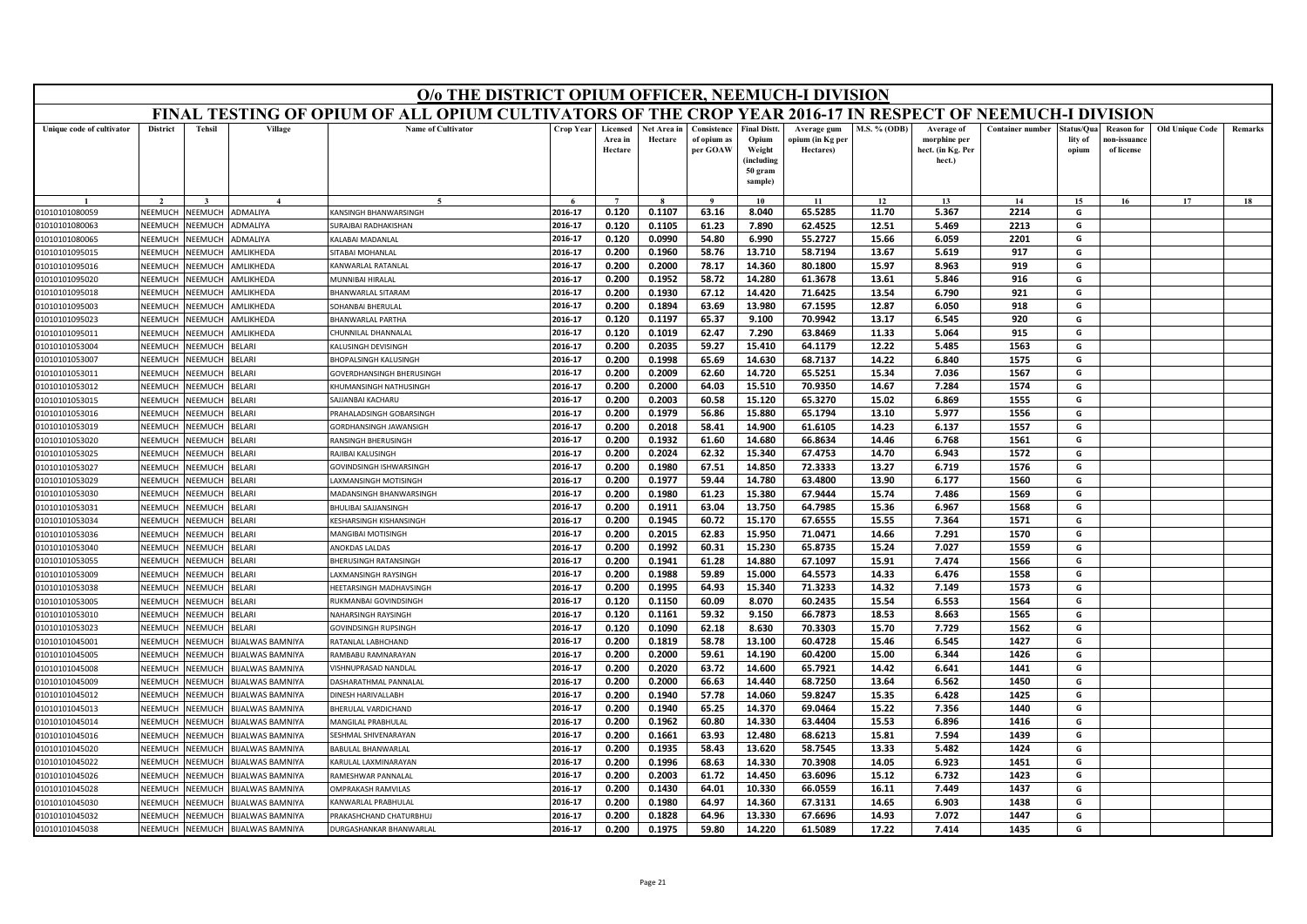|                                  |                    |                    |                                                    | O/o THE DISTRICT OPIUM OFFICER, NEEMUCH-I DIVISION                                                        |                    |                                |                        |                                        |                                                                            |                                              |                |                                                           |                         |                                |                                                |                        |         |
|----------------------------------|--------------------|--------------------|----------------------------------------------------|-----------------------------------------------------------------------------------------------------------|--------------------|--------------------------------|------------------------|----------------------------------------|----------------------------------------------------------------------------|----------------------------------------------|----------------|-----------------------------------------------------------|-------------------------|--------------------------------|------------------------------------------------|------------------------|---------|
|                                  |                    |                    |                                                    | FINAL TESTING OF OPIUM OF ALL OPIUM CULTIVATORS OF THE CROP YEAR 2016-17 IN RESPECT OF NEEMUCH-I DIVISION |                    |                                |                        |                                        |                                                                            |                                              |                |                                                           |                         |                                |                                                |                        |         |
| Unique code of cultivator        | <b>District</b>    | <b>Tehsil</b>      | Village                                            | <b>Name of Cultivator</b>                                                                                 | <b>Crop Year</b>   | Licensed<br>Area in<br>Hectare | Net Area in<br>Hectare | Consistence<br>of opium as<br>per GOAW | <b>Final Distt.</b><br>Opium<br>Weight<br>(including<br>50 gram<br>sample) | Average gum<br>opium (in Kg per<br>Hectares) | M.S. % (ODB)   | Average of<br>morphine per<br>hect. (in Kg. Per<br>hect.) | <b>Container number</b> | Status/Qua<br>lity of<br>opium | <b>Reason for</b><br>10n-issuanc<br>of license | <b>Old Unique Code</b> | Remarks |
|                                  |                    |                    |                                                    | $\sim$                                                                                                    |                    | $\overline{ }$                 |                        |                                        | 10                                                                         | 11                                           | 12             | 13                                                        | 14                      | 15                             | 16                                             | 17                     | 18      |
| 01010101045041                   | NEEMUCH            | NEEMUCH            | <b>BIJALWAS BAMNIYA</b>                            | KANHEYALAL NATHULAL                                                                                       | 2016-17            | 0.200                          | 0.1769                 | 63.80                                  | 12.500                                                                     | 64.4036                                      | 16.25          | 7.326                                                     | 1436                    | G                              |                                                |                        |         |
| 01010101045042                   | NEEMUCH            | NEEMUCH            | BIJALWAS BAMNIYA                                   | DAMARLAL KISHANLAL                                                                                        | 2016-17            | 0.200                          | 0.1980                 | 59.91                                  | 13.730                                                                     | 59.3485                                      | 15.97          | 6.635                                                     | 1422                    | G                              |                                                |                        |         |
| 01010101045044                   | VEEMUCH            | NEEMUCH            | <b>BIJALWAS BAMNIYA</b>                            | RAMESHCHAND BHANWAR                                                                                       | 2016-17            | 0.200                          | 0.2002                 | 65.68                                  | 14.120                                                                     | 66.1788                                      | 16.26          | 7.532                                                     | 1448                    | G                              |                                                |                        |         |
| 01010101045045                   | NEEMUCI            | NEEMUCH            | <b>BIJALWAS BAMNIYA</b>                            | <b>BADRILAL GANAPATLAI</b>                                                                                | 2016-17            | 0.200                          | 0.1932                 | 66.74                                  | 13.650                                                                     | 67.3602                                      | 14.07          | 6.634                                                     | 1449                    | G                              |                                                |                        |         |
| 01010101045046                   | NEEMUCH            | NEEMUCH            | <b>BIJALWAS BAMNIYA</b>                            | SAMARATHMAL JAGANNATH                                                                                     | 2016-17            | 0.200                          | 0.1956                 | 63.74                                  | 14.100                                                                     | 65.6391                                      | 14.98          | 6.883                                                     | 1433                    | G                              |                                                |                        |         |
| 01010101045049                   | NEEMUCH            | NEEMUCH            | <b>BIJALWAS BAMNIYA</b>                            | MADANLAL KISHANLAL                                                                                        | 2016-17            | 0.200                          | 0.1920                 | 63.43                                  | 13.450                                                                     | 63.4792                                      | 15.62          | 6.941                                                     | 1434                    | G                              |                                                |                        |         |
| 01010101045055                   | NEEMUCI            | NEEMUCH            | <b>BIJALWAS BAMNIYA</b>                            | RADHESHYAM KISHANLA                                                                                       | 2016-17            | 0.200                          | 0.1980                 | 69.30                                  | 13.980                                                                     | 69.8990                                      | 11.88          | 5.813                                                     | 1453                    | G                              |                                                |                        |         |
| 01010101045056                   | NEEMUCH            | <b>NEEMUCH</b>     | <b>BIJALWAS BAMNIYA</b>                            | <b>GOVINDRAM KISHANLAI</b>                                                                                | 2016-17            | 0.200                          | 0.1950                 | 67.20                                  | 13.760                                                                     | 67.7436                                      | 14.81          | 7.023                                                     | 1444                    | G                              |                                                |                        |         |
| 01010101045060                   | NEEMUCH            | NEEMUCH            | BIJALWAS BAMNIYA                                   | <b>GOPILAL JAGANNATH</b>                                                                                  | 2016-17            | 0.200                          | 0.1800                 | 71.30                                  | 12.800                                                                     | 72.4333                                      | 12.89          | 6.536                                                     | 1452                    | G                              |                                                |                        |         |
| 01010101045062                   | NEEMUCH            | NEEMUCH            | <b>BIJALWAS BAMNIYA</b>                            | KAMI ABAI BHANWARI AI                                                                                     | 2016-17            | 0.200                          | 0.1960                 | 66.24                                  | 14.270                                                                     | 68.8929                                      | 15.69          | 7.567                                                     | 1446                    | G                              |                                                |                        |         |
| 01010101045066                   | NEEMUCH            | <b>NEEMUCH</b>     | BIJALWAS BAMNIYA                                   | <b>HATURBHUJ BHUWANIRAM</b>                                                                               | 2016-17            | 0.200                          | 0.1639                 | 66.63                                  | 11.940                                                                     | 69.3411                                      | 14.93          | 7.247                                                     | 1454                    | G                              |                                                |                        |         |
| 01010101045069                   | NEEMUCH            | VEEMUCH            | <b>BIJALWAS BAMNIYA</b>                            | <b>GANAPATLAL SHRILAL</b>                                                                                 | 2016-17            | 0.200                          | 0.1997                 | 64.69                                  | 14.150                                                                     | 65.4832                                      | 15.71          | 7.201                                                     | 1430                    | G                              |                                                |                        |         |
| 01010101045070                   | NFFMUCH            | NEEMUCH            | <b>BIJALWAS BAMNIYA</b>                            | SITABAI BABULAL                                                                                           | 2016-17            | 0.200                          | 0.1518                 | 71.66                                  | 10.620                                                                     | 71.6206                                      | 13.70          | 6.868                                                     | 1445                    | G                              |                                                |                        |         |
| 01010101045072                   | NEEMUCH            | VEEMUCH            | <b>BIJALWAS BAMNIYA</b>                            | MADHULAL SHRILAL                                                                                          | 2016-17            | 0.200                          | 0.1968                 | 64.73                                  | 13.810                                                                     | 64.8882                                      | 16.50          | 7.495                                                     | 1431                    | G                              |                                                |                        |         |
| 01010101045073                   | NEEMUCH<br>NEEMUCH | VEEMUCH<br>NEEMUCH | <b>BIJALWAS BAMNIYA</b>                            | DEVILAL VARDICHAND                                                                                        | 2016-17            | 0.200                          | 0.1943                 | 63.31                                  | 13.750                                                                     | 64.0041                                      | 14.18          | 6.353                                                     | 1432<br>1417            | G                              |                                                |                        |         |
| 01010101045075<br>01010101045077 | NEEMUCH            | VEEMUCH            | <b>BIJALWAS BAMNIYA</b><br><b>BIJALWAS BAMNIYA</b> | CHANDIBAI LAXMANPRASAD                                                                                    | 2016-17            | 0.200                          | 0.2000                 | 59.67                                  | 14.510                                                                     | 61.8450                                      | 15.00          | 6.494                                                     | 1421                    | G<br>G                         |                                                |                        |         |
|                                  | NEEMUCI            | <b>NEEMUCH</b>     | BIJALWAS BAMNIYA                                   | RAMCHANDRA BHANWARLAL<br><b>KESHARBAI BANSHILAL</b>                                                       | 2016-17<br>2016-17 | 0.200<br>0.200                 | 0.2014<br>0.1656       | 61.01<br>55.08                         | 14.070<br>12.710                                                           | 60.8888<br>60.3925                           | 17.60<br>13.18 | 7.502<br>5.572                                            | 1415                    | G                              |                                                |                        |         |
| 01010101045078                   | NFFMUCH            | VEEMUCH            |                                                    | ANIBAI MANGILAL                                                                                           | 2016-17            | 0.200                          | 0.1960                 | 60.38                                  | 13.930                                                                     | 61.3061                                      | 13.58          | 5.828                                                     | 1420                    | G                              |                                                |                        |         |
| 01010101045080<br>01010101045081 | NEEMUCH            | VEEMUCH            | <b>BIJALWAS BAMNIYA</b><br><b>BIJALWAS BAMNIYA</b> | KANHAIYALAL GISALAL                                                                                       | 2016-17            | 0.200                          | 0.2012                 | 63.04                                  | 13.960                                                                     | 62.4851                                      | 15.29          | 6.688                                                     | 1419                    | G                              |                                                |                        |         |
| 01010101045082                   | VEEMUCH            | <b>JEEMUCH</b>     | <b>BIJALWAS BAMNIYA</b>                            | <b>ONKARLAL LAXMINARAYAN</b>                                                                              | 2016-17            | 0.200                          | 0.1890                 | 65.33                                  | 13.710                                                                     | 67.6984                                      | 13.29          | 6.298                                                     | 1442                    | G                              |                                                |                        |         |
| 01010101045083                   | NEEMUCH            | VEEMUCH            | <b>BIJALWAS BAMNIYA</b>                            | <b>SHANTILAL KANWARLAL</b>                                                                                | 2016-17            | 0.200                          | 0.1980                 | 65.45                                  | 14.600                                                                     | 68.9444                                      | 14.73          | 7.109                                                     | 1443                    | G                              |                                                |                        |         |
| 01010101045090                   | NEEMUCH            | VEEMUCH            | <b>BIJALWAS BAMNIYA</b>                            | <b>SHOBHARAM CHANDMAL</b>                                                                                 | 2016-17            | 0.200                          | 0.2012                 | 64.07                                  | 14.250                                                                     | 64.8260                                      | 15.90          | 7.215                                                     | 1428                    | G                              |                                                |                        |         |
| 01010101045093                   | NEEMUCI            | <b>NEEMUCH</b>     | <b>BIJALWAS BAMNIYA</b>                            | RAMNARAYAN VARDICHAND                                                                                     | 2016-17            | 0.200                          | 0.1960                 | 61.67                                  | 13.690                                                                     | 61.5357                                      | 14.38          | 6.194                                                     | 1418                    | G                              |                                                |                        |         |
| 01010101045098                   | NEEMUCH            | VEEMUCH            | <b>BIJALWAS BAMNIYA</b>                            | PYARIBAI BHANWARLAL                                                                                       | 2016-17            | 0.200                          | 0.2000                 | 62.80                                  | 14.250                                                                     | 63.9200                                      | 13.89          | 6.215                                                     | 1429                    | G                              |                                                |                        |         |
| 01010101045105                   | NEEMUCH            | NEEMUCH            | <b>BIJALWAS BAMNIYA</b>                            | SHANTILAL BALMUKAND                                                                                       | 2016-17            | 0.200                          | 0.1848                 | 57.01                                  | 12.990                                                                     | 57.2457                                      | 16.17          | 6.480                                                     | 1467                    | G                              |                                                |                        |         |
| 01010101045107                   | NEEMUCI            | VEEMUCH            | <b>BIJALWAS BAMNIYA</b>                            | RAMVILAS KISHANLAI                                                                                        | 2016-17            | 0.200                          | 0.1960                 | 68.68                                  | 13.780                                                                     | 68.9796                                      | 12.97          | 6.263                                                     | 1483                    | G                              |                                                |                        |         |
| 01010101045017                   | NEEMUCH            | VEEMUCH            | <b>BIJALWAS BAMNIYA</b>                            | <b>IARISHANKAR SALAGRAM</b>                                                                               | 2016-17            | 0.200                          | 0.1876                 | 62.52                                  | 13.830                                                                     | 65.8422                                      | 15.47          | 7.130                                                     | 1475                    | G                              |                                                |                        |         |
| 01010101045095                   | NEEMUCH            | NEEMUCH            | <b>BIJALWAS BAMNIYA</b>                            | NANDKISHOR MATHURALAI                                                                                     | 2016-17            | 0.200                          | 0.1960                 | 65.02                                  | 14.140                                                                     | 67.0102                                      | 11.89          | 5.577                                                     | 1476                    | G                              |                                                |                        |         |
| 01010101045109                   | NEEMUCI            | VEEMUCI            | BIJALWAS BAMNIYA                                   | KANHEYALAL NANDKISHOF                                                                                     | 2016-17            | 0.200                          | 0.1960                 | 64.01                                  | 14.270                                                                     | 66.5765                                      | 14.64          | 6.823                                                     | 1477                    | G                              |                                                |                        |         |
| 01010101045031                   | NEEMUCH            | VEEMUCH            | BIJALWAS BAMNIYA                                   | <b>PRAHALAD KEVALRAM</b>                                                                                  | 2016-17            | 0.200                          | 0.1978                 | 64.24                                  | 14.380                                                                     | 66.7189                                      | 15.50          | 7.239                                                     | 1478                    | G                              |                                                |                        |         |
| 01010101045119                   | NEEMUCH            | NEEMUCH            | <b>BIJALWAS BAMNIYA</b>                            | KAMLASHANKAR BHERULAL                                                                                     | 2016-17            | 0.200                          | 0.2000                 | 59.90                                  | 14.540                                                                     | 62.2100                                      | 12.15          | 5.291                                                     | 1465                    | G                              |                                                |                        |         |
| 01010101045120                   | NEEMUCI            | NEEMUCH            | <b>BIJALWAS BAMNIYA</b>                            | SURESHDAS JAMNADAS                                                                                        | 2016-17            | 0.200                          | 0.1800                 | 61.84                                  | 14.200                                                                     | 69.6944                                      | 16.46          | 8.030                                                     | 1466                    | G                              |                                                |                        |         |
| 01010101045043                   | NEEMUCH            | <b>NEEMUCH</b>     | <b>BIJALWAS BAMNIYA</b>                            | <b>DINESH CHANDRA SHIVENARAYAN</b>                                                                        | 2016-17            | 0.200                          | 0.1980                 | 65.37                                  | 14.170                                                                     | 66.8333                                      | 12.45          | 5.824                                                     | 1484                    | G                              |                                                |                        |         |
| 01010101045112                   | VEEMUCI            | VEEMUCH            | <b>BIJALWAS BAMNIYA</b>                            | MANGILAL JAGANNATH                                                                                        | 2016-17            | 0.200                          | 0.1980                 | 62.20                                  | 13.970                                                                     | 62.6919                                      | 14.84          | 6.513                                                     | 1474                    | G                              |                                                |                        |         |
| 01010101045121                   | <b>NFFMUCH</b>     | NEEMUCH            | <b>BIJALWAS BAMNIYA</b>                            | <b>AGDISH AMBALAL</b>                                                                                     | 2016-17            | 0.200                          | 0.1860                 | 63.82                                  | 13.360                                                                     | 65.4892                                      | 14.07          | 6.450                                                     | 1458                    | G                              |                                                |                        |         |
| 01010101045091                   | NEEMUCH            | VEEMUCH            | <b>BIJALWAS BAMNIYA</b>                            | BANSHILAL KISHANLAL                                                                                       | 2016-17            | 0.200                          | 0.1951                 | 65.73                                  | 13.970                                                                     | 67.2373                                      | 13.92          | 6.552                                                     | 1481                    | G                              |                                                |                        |         |
| 01010101045094                   | VEEMUCH            | VEEMUCH            | <b>BIJALWAS BAMNIYA</b>                            | RAMESHCHANDRA MOTILAL                                                                                     | 2016-17            | 0.200                          | 0.1982                 | 61.55                                  | 14.550                                                                     | 64.5510                                      | 14.88          | 6.723                                                     | 1473                    | G                              |                                                |                        |         |
| 01010101045122                   | NEEMUCH            | VEEMUCH            | <b>BIJALWAS BAMNIYA</b>                            | SHIVFPRASAD HARNARAYAN                                                                                    | 2016-17            | 0.200                          | 0.1949                 | 64.57                                  | 13.850                                                                     | 65.5516                                      | 12.33          | 5.658                                                     | 1482                    | G                              |                                                |                        |         |
| 01010101045067                   | NEEMUCH            | <b>NEEMUCH</b>     | BIJALWAS BAMNIYA                                   | AMNADAS MODIDAS                                                                                           | 2016-17            | 0.200                          | 0.1850                 | 59.62                                  | 13.360                                                                     | 61.5081                                      | 16.03          | 6.902                                                     | 1455                    | G                              |                                                |                        |         |
| 01010101045110                   | <b>NEEMUCI</b>     | <b>JEEMUCH</b>     | <b>BIJALWAS BAMNIYA</b>                            | MUKESH RAMPRASAD                                                                                          | 2016-17            | 0.200                          | 0.1747                 | 60.16                                  | 12.370                                                                     | 60.8529                                      | 15.61          | 6.649                                                     | 1464                    | G                              |                                                |                        |         |
| 01010101045050                   | <b>NFFMUCH</b>     | VEEMUCH            | <b>BIJALWAS BAMNIYA</b>                            | NARMDASHANKAR PANNALAL                                                                                    | 2016-17            | 0.200                          | 0.1990                 | 66.74                                  | 14.270                                                                     | 68.3668                                      | 15.61          | 7.471                                                     | 1479                    | G                              |                                                |                        |         |
| 01010101045053                   | NEEMUCH            | VEEMUCH            | BIJALWAS BAMNIYA                                   | <b>HAGIRATH PRABHULAL</b>                                                                                 | 2016-17            | 0.200                          | 0.1380                 | 57.44                                  | 9.590                                                                      | 57.0217                                      | 16.68          | 6.658                                                     | 1457                    | G                              |                                                |                        |         |
| 01010101045006                   | VEEMUCI            | VEEMUCH            | <b>BIJALWAS BAMNIYA</b>                            | RAMSUKH MATHURALAL                                                                                        | 2016-17            | 0.200                          | 0.2026                 | 68.80                                  | 14.710                                                                     | 71.3623                                      | 14.16          | 7.073                                                     | 1480                    | G                              |                                                |                        |         |
| 01010101045061                   | NEEMUCH            | VEEMUCI            | <b>BIJALWAS BAMNIYA</b>                            | <b>PRAKASH RAMSUKH</b>                                                                                    | 2016-17            | 0.200                          | 0.2021                 | 60.94                                  | 14.560                                                                     | 62.7214                                      | 15.85          | 6.959                                                     | 1461                    | G                              |                                                |                        |         |
| 01010101045025                   | NFFMUCH            | NEEMUCH            | <b>BIJALWAS BAMNIYA</b>                            | <b>BHARATLAL RAMCHANDRA</b>                                                                               | 2016-17            | 0.200                          | 0.1997                 | 63.38                                  | 14.260                                                                     | 64.6520                                      | 18.46          | 8.355                                                     | 1463                    | G                              |                                                |                        |         |
| 01010101045123                   | NEEMUCH            | NEEMUCH            | <b>BIJALWAS BAMNIYA</b>                            | VISNUPRASAD BANSHILAI                                                                                     | 2016-17            | 0.200                          | 0.1542                 | 58.78                                  | 11.710                                                                     | 63.7678                                      | 14.10          | 6.294                                                     | 1456                    | G                              |                                                |                        |         |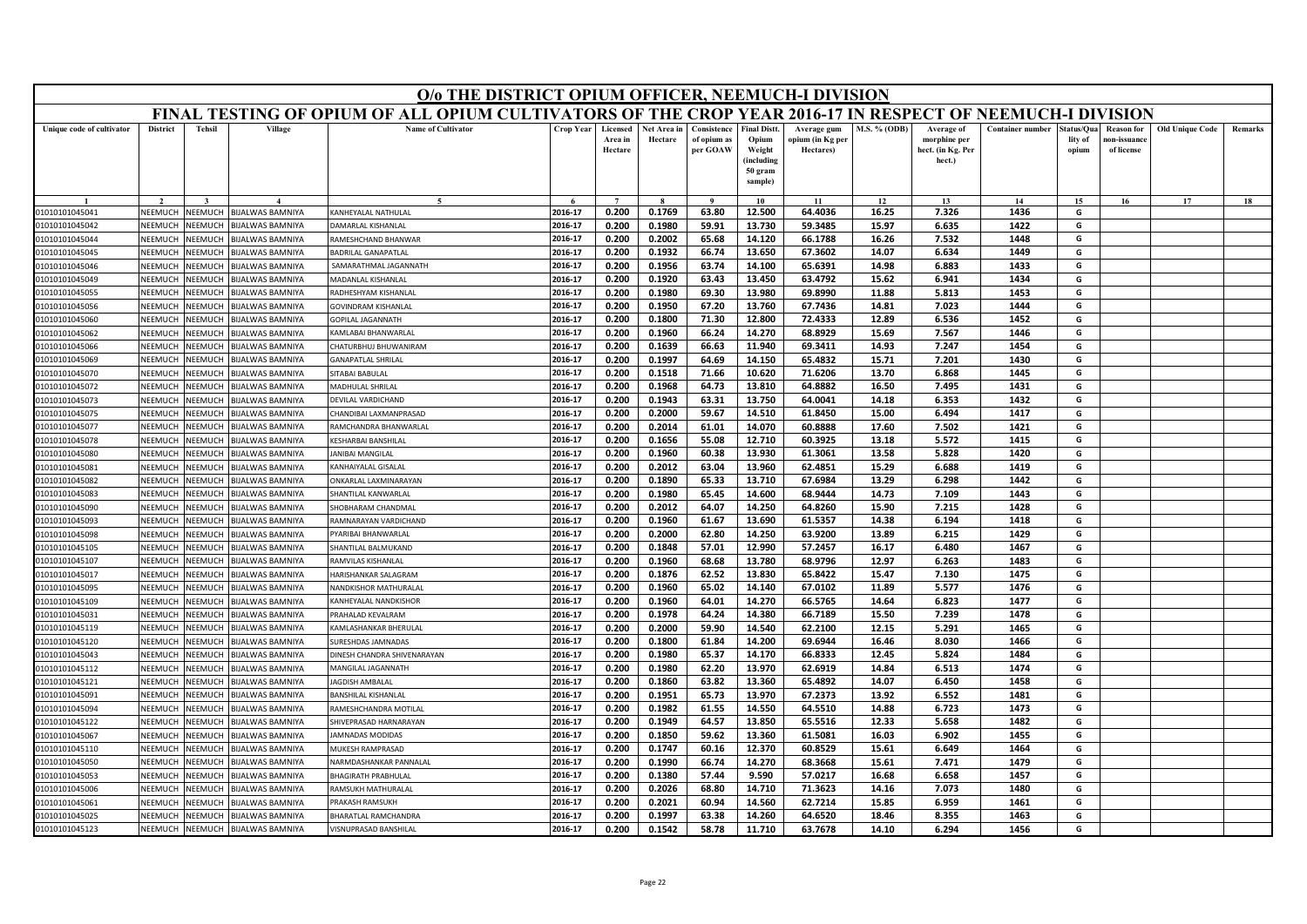|                                  | O/o THE DISTRICT OPIUM OFFICER, NEEMUCH-I DIVISION<br>FINAL TESTING OF OPIUM OF ALL OPIUM CULTIVATORS OF THE CROP YEAR 2016-17 IN RESPECT OF NEEMUCH-I DIVISION |                                  |                                                   |                                       |                    |                                |                        |                                        |                                                                 |                                              |                |                                                           |                         |                               |                                         |                        |         |
|----------------------------------|-----------------------------------------------------------------------------------------------------------------------------------------------------------------|----------------------------------|---------------------------------------------------|---------------------------------------|--------------------|--------------------------------|------------------------|----------------------------------------|-----------------------------------------------------------------|----------------------------------------------|----------------|-----------------------------------------------------------|-------------------------|-------------------------------|-----------------------------------------|------------------------|---------|
|                                  |                                                                                                                                                                 |                                  |                                                   |                                       |                    |                                |                        |                                        |                                                                 |                                              |                |                                                           |                         |                               |                                         |                        |         |
| Unique code of cultivator        | <b>District</b>                                                                                                                                                 | <b>Tehsil</b>                    | Village                                           | <b>Name of Cultivator</b>             | Crop Year          | Licensed<br>Area in<br>Hectare | Net Area in<br>Hectare | Consistence<br>of opium as<br>per GOAW | <b>Final Distt.</b><br>Opium<br>Weight<br>(including<br>50 gram | Average gum<br>opium (in Kg per<br>Hectares) | M.S. % (ODB)   | Average of<br>morphine per<br>hect. (in Kg. Per<br>hect.) | <b>Container number</b> | tatus/Qua<br>lity of<br>opium | Reason for<br>10n-issuanc<br>of license | <b>Old Unique Code</b> | Remarks |
|                                  |                                                                                                                                                                 |                                  |                                                   |                                       |                    |                                |                        |                                        | sample)                                                         |                                              |                |                                                           |                         |                               |                                         |                        |         |
|                                  |                                                                                                                                                                 |                                  |                                                   |                                       |                    | $\overline{ }$                 |                        | $\mathbf{o}$                           | 10                                                              | 11                                           | 12             | 13                                                        | 14                      | 15                            | 16                                      | 17                     | 18      |
| 01010101045124                   | NEEMUCH<br>NEEMUCH                                                                                                                                              | NEEMUCH                          | <b>BIJALWAS BAMNIYA</b>                           | GORISHANKAR AMBALAL<br>ARULAL AMBALAI | 2016-17            | 0.200                          | 0.1822                 | 59.86                                  | 13.130                                                          | 61.6246                                      | 16.51          | 7.122                                                     | 1462                    | G<br>G                        |                                         |                        |         |
| 01010101045015<br>01010101045125 | NEEMUCH                                                                                                                                                         | <b>NEEMUCH</b><br><b>NEEMUCH</b> | <b>IJALWAS BAMNIYA</b><br><b>BIJALWAS BAMNIYA</b> | <b>ANSHYAM BASANTILAL</b>             | 2016-17<br>2016-17 | 0.200<br>0.200                 | 0.1999<br>0.2002       | 62.30<br>63.65                         | 14.510<br>14.540                                                | 64.6023<br>66.0390                           | 16.28<br>16.15 | 7.362<br>7.466                                            | 1470<br>1471            | G                             |                                         |                        |         |
| 01010101045011                   | NEEMUCH                                                                                                                                                         | VEEMUCI                          | <b>IJALWAS BAMNIYA</b>                            | RAJMAL BASANTILAL                     | 2016-17            | 0.200                          | 0.1988                 | 64.87                                  | 14.420                                                          | 67.2183                                      | 14.97          | 7.044                                                     | 1472                    | G                             |                                         |                        |         |
| 01010101045047                   | NEEMUCH                                                                                                                                                         | VEEMUCI                          | <b>IJALWAS BAMNIYA</b>                            | EETARAM JAGANNATH                     | 2016-17            | 0.120                          | 0.1121                 | 68.66                                  | 8.190                                                           | 71.6592                                      | 13.49          | 6.767                                                     | 1485                    | G                             |                                         |                        |         |
| 01010101045064                   | NEEMUCH                                                                                                                                                         | <b>NEEMUCH</b>                   | <b>IJALWAS BAMNIYA</b>                            | ISHNUPRASAD ONKARLAL                  | 2016-17            | 0.120                          | 0.1080                 | 72.96                                  | 7.580                                                           | 73.1574                                      | 14.04          | 7.189                                                     | 1486                    | G                             |                                         |                        |         |
| 01010101045065                   | NEEMUCH                                                                                                                                                         | <b>NEEMUC</b>                    | <b>IJALWAS BAMNIYA</b>                            | ANTOSHBAI OMPRAKASH                   | 2016-17            | 0.120                          | 0.1152                 | 60.74                                  | 8.300                                                           | 62.5174                                      | 16.35          | 7.155                                                     | 1459                    | G                             |                                         |                        |         |
| 01010101045076                   | NEEMUCH                                                                                                                                                         | <b>JEEMUCH</b>                   | <b>IIJALWAS BAMNIYA</b>                           | HAMBHULAL PANNALAI                    | 2016-17            | 0.120                          | 0.1120                 | 61.68                                  | 9.200                                                           | 72.3839                                      | 15.32          | 7.762                                                     | 1460                    | G                             |                                         |                        |         |
| 01010101045092                   | NEEMUCH                                                                                                                                                         | <b>JEEMUCH</b>                   | <b>IJALWAS BAMNIYA</b>                            | <b>HURIBAI BHANWARLAL</b>             | 2016-17            | 0.120                          | 0.1164                 | 65.78                                  | 8.220                                                           | 66.3574                                      | 14.93          | 6.935                                                     | 1469                    | G                             |                                         |                        |         |
| 01010101045111                   | <b>NEEMUCH</b>                                                                                                                                                  | VEEMUCI                          | <b>BIJALWAS BAMNIYA</b>                           | <b>CANWARLAL LABHCHAND</b>            | 2016-17            | 0.120                          | 0.0885                 | 64.27                                  | 6.470                                                           | 67.1186                                      | 15.11          | 7.100                                                     | 1468                    | G                             |                                         |                        |         |
| 01010101062005                   | NEEMUCH                                                                                                                                                         | <b>JEEMUCH</b>                   | <b>ISALWAS SONIGARA</b>                           | <b>INESH JAGDISH</b>                  | 2016-17            | 0.200                          | 0.1936                 | 56.47                                  | 14.840                                                          | 61.8388                                      | 16.22          | 7.021                                                     | 797                     | G                             |                                         |                        |         |
| 01010101062006                   | NEEMUCH                                                                                                                                                         | <b>JEEMUC</b>                    | <b>ISALWAS SONIGARA</b>                           | AMESHCHANDRA GOPILAL                  | 2016-17            | 0.200                          | 0.1000                 | 62.49                                  | 7.270                                                           | 64.9000                                      | 15.23          | 6.919                                                     | 810                     | G                             |                                         |                        |         |
| 01010101062015                   | NFFMUCH                                                                                                                                                         | <b>NEEMUCH</b>                   | <b>ISALWAS SONIGARA</b>                           | <b>ATARSINGH MADHOSINGH</b>           | 2016-17            | 0.200                          | 0.1879                 | 63.71                                  | 14.560                                                          | 70.5269                                      | 14.28          | 7.050                                                     | 811                     | G                             |                                         |                        |         |
| 01010101062041                   | NEEMUCH                                                                                                                                                         | <b>JEEMUCH</b>                   | <b>ISALWAS SONIGARA</b>                           | <b>HAGWAN KHEMRAJ</b>                 | 2016-17            | 0.200                          | 0.1998                 | 61.41                                  | 14.910                                                          | 65.4655                                      | 15.58          | 7.140                                                     | 813                     | G                             |                                         |                        |         |
| 01010101062043                   | NEEMUCH                                                                                                                                                         | <b>NEEMUC</b>                    | <b>ISALWAS SONIGARA</b>                           | HUNNILAL KHEMRA                       | 2016-17            | 0.200                          | 0.1853                 | 60.31                                  | 14.040                                                          | 65.2779                                      | 17.08          | 7.805                                                     | 816                     | G                             |                                         |                        |         |
| 01010101062049                   | NEEMUCH                                                                                                                                                         | VEEMUCI                          | <b>ISALWAS SONIGARA</b>                           | <b>ITABAI KHEMRAJ</b>                 | 2016-17            | 0.200                          | 0.1850                 | 62.78                                  | 13.860                                                          | 67.1892                                      | 13.71          | 6.448                                                     | 817                     | G                             |                                         |                        |         |
| 01010101062064                   | NEEMUCH                                                                                                                                                         | <b>JEEMUCH</b>                   | <b>ISALWAS SONIGARA</b>                           | AMARLAL KANWARLAL                     | 2016-17            | 0.200                          | 0.1525                 | 60.98                                  | 11.700                                                          | 66.8328                                      | 15.41          | 7.210                                                     | 812                     | G                             |                                         |                        |         |
| 01010101062074                   | NEEMUCH                                                                                                                                                         | <b>JEEMUCI</b>                   | <b>ISALWAS SONIGARA</b>                           | ULVATIBAI JAGDISHCHANDRA              | 2016-17            | 0.200                          | 0.1817                 | 54.27                                  | 13.350                                                          | 56.9620                                      | 18.15          | 7.237                                                     | 790                     | G                             |                                         |                        |         |
| 01010101062046                   | <b>NFFMUCH</b>                                                                                                                                                  | <b>JEEMUCH</b>                   | <b>ISALWAS SONIGARA</b>                           | ALPATDAS RAMCHANDRADAS                | 2016-17            | 0.200                          | 0.1815                 | 55.87                                  | 13.160                                                          | 57.8733                                      | 16.59          | 6.721                                                     | 791                     | G                             |                                         |                        |         |
| 01010101062076                   | NEEMUCH                                                                                                                                                         | <b>NEEMUCH</b>                   | <b>ISALWAS SONIGARA</b>                           | <b>REMSINGH DATARSINGH</b>            | 2016-17            | 0.200                          | 0.1700                 | 64.57                                  | 13.360                                                          | 72.4941                                      | 13.52          | 6.861                                                     | 815                     | G                             |                                         |                        |         |
| 01010101062113                   | NEEMUCH                                                                                                                                                         | <b>JEEMUCH</b>                   | <b>ISALWAS SONIGARA</b>                           | URESHKUMAR GOPILAI                    | 2016-17            | 0.200                          | 0.1535                 | 64.84                                  | 10.900                                                          | 65.7785                                      | 13.54          | 6.234                                                     | 807                     | G                             |                                         |                        |         |
| 01010101062068                   | NEEMUCH                                                                                                                                                         | <b>JEEMUCH</b>                   | <b>ISALWAS SONIGARA</b>                           | ATYANARAYAN MOHANLAL                  | 2016-17            | 0.200                          | 0.1890                 | 62.90                                  | 14.190                                                          | 67.4656                                      | 13.96          | 6.593                                                     | 808                     | G                             |                                         |                        |         |
| 01010101062045                   | NEEMUCH                                                                                                                                                         | <b>JEEMUCH</b>                   | <b>ISALWAS SONIGARA</b>                           | <b>MOHANLAL SHANKARLAL</b>            | 2016-17            | 0.200                          | 0.2013                 | 58.83                                  | 13.980                                                          | 58.3656                                      | 16.93          | 6.917                                                     | 809                     | G                             |                                         |                        |         |
| 01010101062027                   | NEEMUCH                                                                                                                                                         | <b>JEEMUCI</b>                   | <b>ISALWAS SONIGARA</b>                           | INESHCHANDRA BHANWARLAL               | 2016-17            | 0.200                          | 0.2000                 | 59.53                                  | 14.730                                                          | 62.6350                                      | 14.68          | 6.436                                                     | 788                     | G                             |                                         |                        |         |
| 01010101062078                   | NEEMUCH                                                                                                                                                         | <b>JEEMUC</b>                    | <b>ISALWAS SONIGARA</b>                           | ADRILAL VARDICHAND                    | 2016-17            | 0.200                          | 0.1584                 | 61.28                                  | 11.950                                                          | 66.0417                                      | 14.64          | 6.768                                                     | 805                     | G                             |                                         |                        |         |
| 01010101062065                   | NFFMUCH                                                                                                                                                         | <b>JEEMUCH</b>                   | <b>ISALWAS SONIGARA</b>                           | DEVILAL KHEMRAJ                       | 2016-17            | 0.200                          | 0.1942                 | 62.23                                  | 14.080                                                          | 64.4542                                      | 14.38          | 6.488                                                     | 806                     | G                             |                                         |                        |         |
| 01010101062014                   | NEEMUCH                                                                                                                                                         | <b>JEEMUC</b>                    | <b>ISALWAS SONIGARA</b>                           | ABULAL GORILAL                        | 2016-17            | 0.200                          | 0.1890                 | 55.07                                  | 14.370                                                          | 59.8148                                      | 16.54          | 6.925                                                     | 796                     | G                             |                                         |                        |         |
| 01010101062066                   | NEEMUCH                                                                                                                                                         | <b>JEEMUCH</b>                   | <b>ISALWAS SONIGARA</b>                           | HAGANLAL UDAIRAM                      | 2016-17            | 0.200                          | 0.1845                 | 51.97                                  | 12.080                                                          | 48.6125                                      | 15.57          | 5.298                                                     | 789                     | G                             |                                         |                        |         |
| 01010101062091                   | NEEMUCH                                                                                                                                                         | <b>JEEMUCH</b>                   | <b>ISALWAS SONIGARA</b>                           | <b>ORILAL JIVRAJ</b>                  | 2016-17            | 0.200                          | 0.1908                 | 58.62                                  | 14.550                                                          | 63.8627                                      | 11.87          | 5.306                                                     | 803                     | G                             |                                         |                        |         |
| 01010101062075                   | NEEMUCH                                                                                                                                                         | <b>NEEMUC</b>                    | <b>ISALWAS SONIGARA</b>                           | HAMBHUSINGH RUGANATHSINGH             | 2016-17            | 0.200                          | 0.1890                 | 63.57                                  | 14.660                                                          | 70.4392                                      | 13.37          | 6.593                                                     | 804                     | G                             |                                         |                        |         |
| 01010101062028                   | NEEMUCH                                                                                                                                                         | <b>JEEMUCH</b>                   | <b>ISALWAS SONIGARA</b>                           | <b>GOPALDAS LAXMANDAS</b>             | 2016-17            | 0.200                          | 0.1908                 | 56.76                                  | 14.230                                                          | 60.4717                                      | 14.64          | 6.197                                                     | 795                     | G                             |                                         |                        |         |
| 01010101062084                   | NEEMUCH                                                                                                                                                         | <b>JEEMUCH</b>                   | <b>ISALWAS SONIGARA</b>                           | <b>ATYANARAYAN DEVRAM</b>             | 2016-17            | 0.200                          | 0.1238                 | 62.65                                  | 9.050                                                           | 65.4281                                      | 11.83          | 5.418                                                     | 802                     | G                             |                                         |                        |         |
| 01010101062050                   | <b>NEEMUCH</b>                                                                                                                                                  | VEEMUC                           | <b>ISALWAS SONIGARA</b>                           | ASANTIBAI KANWARLAL                   | 2016-17            | 0.200                          | 0.1620                 | 58.60                                  | 11.580                                                          | 59.8395                                      | 17.13          | 7.175                                                     | 794                     | G                             |                                         |                        |         |
| 01010101062099                   | NEEMUCH                                                                                                                                                         | <b>NEEMUCH</b>                   | <b>ISALWAS SONIGARA</b>                           | HANWARLAL MULCHAND                    | 2016-17            | 0.200                          | 0.2012                 | 55.73                                  | 14.760                                                          | 58.4046                                      | 15.22          | 6.222                                                     | 787                     | G                             |                                         |                        |         |
| 01010101062077                   | NEEMUCH                                                                                                                                                         | <b>JEEMUCI</b>                   | <b>ISALWAS SONIGARA</b>                           | HERUSINGH NANURAM                     | 2016-17            | 0.200                          | 0.1499                 | 61.68                                  | 11.580                                                          | 68.0720                                      | 14.40          | 6.861                                                     | 801                     | G                             |                                         |                        |         |
| 01010101062103                   | <b>NFFMUCH</b>                                                                                                                                                  | <b>JEEMUC</b>                    | <b>ISALWAS SONIGARA</b>                           | AMARSINGH HEMA                        | 2016-17            | 0.200                          | 0.1960                 | 54.94                                  | 13.790                                                          | 55.2194                                      | 17.87          | 6.908                                                     | 792                     | G                             |                                         |                        |         |
| 01010101062030                   | NEEMUCH                                                                                                                                                         | <b>JEEMUCH</b>                   | <b>ISALWAS SONIGARA</b>                           | ASHODA BAI TAMMALAL                   | 2016-17            | 0.120                          | 0.0690                 | 61.15                                  | 4.780                                                           | 60.5217                                      | 14.13          | 5.986                                                     | 800                     | G                             |                                         |                        |         |
| 01010101062039                   | NEEMUCH                                                                                                                                                         | <b>JEEMUCH</b>                   | <b>ISALWAS SONIGARA</b>                           | <b>ANGIBAI GHEESALAL</b>              | 2016-17            | 0.120                          | 0.1104                 | 64.82                                  | 8.280                                                           | 69.4475                                      | 16.23          | 7.890                                                     | 818                     | G                             |                                         |                        |         |
| 01010101062051                   | NEEMUCH                                                                                                                                                         | VEEMUCI                          | <b>ISALWAS SONIGARA</b>                           | <b>HERULAL BHANA</b>                  | 2016-17            | 0.120                          | 0.1120                 | 66.54                                  | 8.620                                                           | 73.1607                                      | 12.89          | 6.601                                                     | 819                     | G                             |                                         |                        |         |
| 01010101062054                   | NEEMUCH                                                                                                                                                         | <b>JEEMUCH</b>                   | <b>ISALWAS SONIGARA</b>                           | <b>ISHANLAL GHASI</b>                 | 2016-17            | 0.120                          | 0.1054                 | 53.61                                  | 7.830                                                           | 56.8975                                      | 15.84          | 6.308                                                     | 798                     | G                             |                                         |                        |         |
| 01010101062072                   | VEEMUCH                                                                                                                                                         | <b>IEEMUCH</b>                   | <b>ISALWAS SONIGARA</b>                           | EVISINGH BHANWARSINGH                 | 2016-17            | 0.120                          | 0.1100                 | 61.67                                  | 8.020                                                           | 64.2364                                      | 14.03          | 6.308                                                     | 799                     | G                             |                                         |                        |         |
| 01010101062073                   | <b>NFFMUCH</b>                                                                                                                                                  | <b>JEEMUC</b>                    | <b>ISALWAS SONIGARA</b>                           | VANDUBAI AMARLAL AMBALAL              | 2016-17            | 0.120                          | 0.0997                 | 64.75                                  | 7.630                                                           | 70.7924                                      | 14.25          | 7.061                                                     | 814                     | G                             |                                         |                        |         |
| 01010101062079                   | NEEMUCH                                                                                                                                                         | <b>NEEMUCH</b>                   | <b>ISALWAS SONIGARA</b>                           | UNGARSINGH MADHOSINGH                 | 2016-17            | 0.120                          | 0.1058                 | 54.59                                  | 7.570                                                           | 55.8034                                      | 17.60          | 6.874                                                     | 793                     | G                             |                                         |                        |         |
| 01010101075006                   | NEEMUCH                                                                                                                                                         | <b>JEEMUC</b>                    | <b>ORDIYA KHURD</b>                               | <b>IATHUSINGH BHANWARSINGH</b>        | 2016-17            | 0.200                          | 0.1905                 | 64.84                                  | 14.680                                                          | 71.3806                                      | 15.04          | 7.515                                                     | 1407                    | G                             |                                         |                        |         |
| 01010101075007                   | NEEMUCH                                                                                                                                                         | <b>JEEMUC</b>                    | <b>ORDIYA KHURD</b>                               | <b>GORDHANSINGH BAPUSINGH</b>         | 2016-17            | 0.200                          | 0.2023                 | 65.93                                  | 15.560                                                          | 72.4419                                      | 14.18          | 7.191                                                     | 1406                    | G                             |                                         |                        |         |
| 01010101075014                   | NEEMUCH                                                                                                                                                         | NEEMUCH                          | <b>BORDIYA KHURD</b>                              | <b>AJJANSINGH NIRBHAYSINGH</b>        | 2016-17            | 0.200                          | 0.1977                 | 67.89                                  | 14.970                                                          | 73.4396                                      | 13.43          | 6.904                                                     | 1405                    | G                             |                                         |                        |         |
| 01010101075017                   | NEEMUCH                                                                                                                                                         | NEEMUCH                          | <b>BORDIYA KHURD</b>                              | MANSINGH JUJJARSINGH                  | 2016-17            | 0.200                          | 0.1972                 | 68.47                                  | 14.340                                                          | 71.1308                                      | 12.85          | 6.398                                                     | 1413                    | G                             |                                         |                        |         |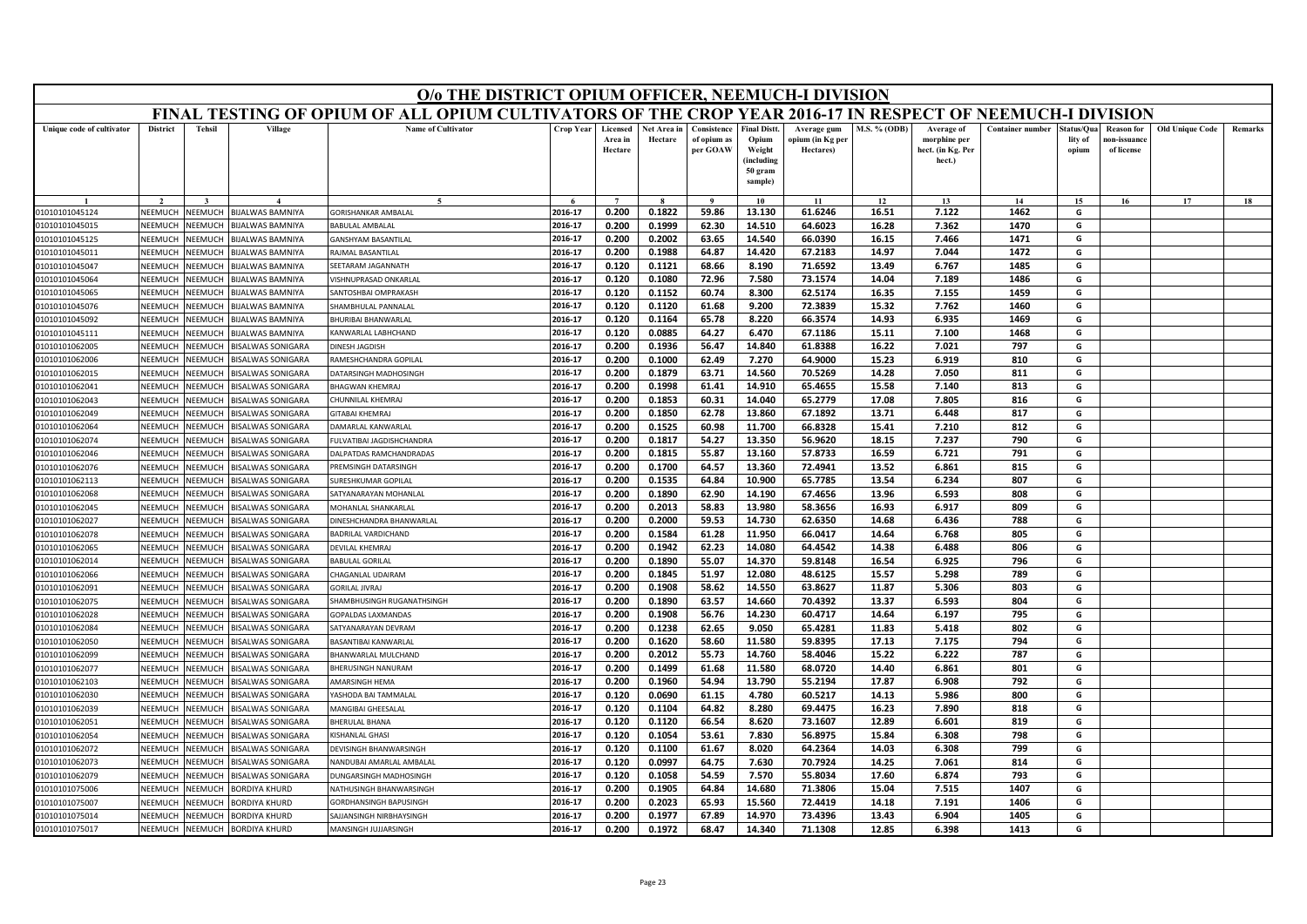|                                  |                    |                           |                                              | O/o THE DISTRICT OPIUM OFFICER, NEEMUCH-I DIVISION                                                        |                    |                                |                        |                                        |                                                                            |                                              |                     |                                                           |                         |                                |                                                |                        |         |
|----------------------------------|--------------------|---------------------------|----------------------------------------------|-----------------------------------------------------------------------------------------------------------|--------------------|--------------------------------|------------------------|----------------------------------------|----------------------------------------------------------------------------|----------------------------------------------|---------------------|-----------------------------------------------------------|-------------------------|--------------------------------|------------------------------------------------|------------------------|---------|
|                                  |                    |                           |                                              | FINAL TESTING OF OPIUM OF ALL OPIUM CULTIVATORS OF THE CROP YEAR 2016-17 IN RESPECT OF NEEMUCH-I DIVISION |                    |                                |                        |                                        |                                                                            |                                              |                     |                                                           |                         |                                |                                                |                        |         |
| Unique code of cultivator        | <b>District</b>    | <b>Tehsil</b>             | Village                                      | <b>Name of Cultivator</b>                                                                                 | <b>Crop Year</b>   | Licensed<br>Area in<br>Hectare | Net Area in<br>Hectare | Consistence<br>of opium as<br>per GOAW | <b>Final Distt.</b><br>Opium<br>Weight<br>(including<br>50 gram<br>sample) | Average gum<br>opium (in Kg per<br>Hectares) | <b>M.S. % (ODB)</b> | Average of<br>morphine per<br>hect. (in Kg. Per<br>hect.) | <b>Container number</b> | Status/Qua<br>lity of<br>opium | <b>Reason for</b><br>10n-issuanc<br>of license | <b>Old Unique Code</b> | Remarks |
|                                  |                    |                           |                                              |                                                                                                           |                    | $\overline{ }$                 |                        | $\Omega$                               | 10                                                                         | 11                                           | 12                  | 13                                                        | 14                      | 15                             | 16                                             | 17                     | 18      |
| 01010101075031                   | NEEMUCH            | NEEMUCH                   | <b>BORDIYA KHURD</b>                         | NIRBHAYSINGH ONKARSINGH                                                                                   | 2016-17            | 0.200                          | 0.1995                 | 61.70                                  | 15.400                                                                     | 68.0401                                      | 15.17               | 7.225                                                     | 1381                    | G                              |                                                |                        |         |
| 01010101075035                   | NEEMUCH            | NEEMUCH                   | BORDIYA KHURD                                | NAHARSINGH BHANWARSINGH                                                                                   | 2016-17            | 0.200                          | 0.1980                 | 64.37                                  | 14.750                                                                     | 68.5051                                      | 14.51               | 6.958                                                     | 1382                    | G                              |                                                |                        |         |
| 01010101075041                   | VEEMUCH            | NEEMUCH                   | <b>BORDIYA KHURD</b>                         | <b>BHAGATSINGH LALSINGH</b>                                                                               | 2016-17            | 0.200                          | 0.1960                 | 73.98                                  | 14.540                                                                     | 78.4031                                      | 13.23               | 7.261                                                     | 1414                    | G                              |                                                |                        |         |
| 01010101075047                   | NEEMUCH            | NEEMUCH                   | <b>BORDIYA KHURD</b>                         | HARISINGH LALSINGH                                                                                        | 2016-17            | 0.200                          | 0.1920                 | 64.53                                  | 14.250                                                                     | 68.4167                                      | 14.07               | 6.739                                                     | 1375                    | G                              |                                                |                        |         |
| 01010101075052                   | NEEMUCH            | NEEMUCH                   | <b>BORDIYA KHURD</b>                         | VIJAYSINGH SHIVESINGH                                                                                     | 2016-17            | 0.200                          | 0.2000                 | 66.18                                  | 15.060                                                                     | 71.1900                                      | 14.73               | 7.340                                                     | 1377                    | G                              |                                                |                        |         |
| 01010101075056                   | NEEMUCH            | NEEMUCH                   | <b>BORDIYA KHURD</b>                         | BALAVANTSINGH NIRBHAYSINGH                                                                                | 2016-17            | 0.200                          | 0.1995                 | 63.30                                  | 14.930                                                                     | 67.6742                                      | 14.68               | 6.954                                                     | 1376                    | G                              |                                                |                        |         |
| 01010101075057                   | NEEMUCI            | NEEMUCH                   | <b>BORDIYA KHURD</b>                         | <b>BHOPALSINGH RAMSINGH</b>                                                                               | 2016-17            | 0.200                          | 0.2020                 | 66.57                                  | 15.250                                                                     | 71.7970                                      | 13.81               | 6.940                                                     | 1398                    | G                              |                                                |                        |         |
| 01010101075062                   | NEEMUCH            | NEEMUCH                   | BORDIYA KHURD                                | SURAJBAI BAPUSINGH                                                                                        | 2016-17            | 0.200                          | 0.2000                 | 65.54                                  | 15.000                                                                     | 70.2200                                      | 13.24               | 6.508                                                     | 1378                    | G                              |                                                |                        |         |
| 01010101075040                   | NEEMUCH            | NEEMUCH                   | <b>BORDIYA KHURD</b>                         | DULESINGH KHUMANSING                                                                                      | 2016-17            | 0.200                          | 0.2010                 | 67.46                                  | 14.990                                                                     | 71.8706                                      | 14.05               | 7.069                                                     | 1399                    | G                              |                                                |                        |         |
| 01010101075063                   | NEEMUCH            | NEEMUCH                   | <b>BORDIYA KHURD</b>                         | JASAVANTSINGH BHUWANISINGH                                                                                | 2016-17            | 0.200                          | 0.2016                 | 66.90                                  | 14.900                                                                     | 70.6349                                      | 13.57               | 6.710                                                     | 1410                    | G                              |                                                |                        |         |
| 01010101075058                   | NEEMUCH            | <b>NEEMUCH</b>            | BORDIYA KHURD                                | GAJRAJSINGH SULTANSINGH                                                                                   | 2016-17            | 0.200                          | 0.2000                 | 62.53                                  | 15.470                                                                     | 69.0950                                      | 13.26               | 6.413                                                     | 1374                    | G                              |                                                |                        |         |
| 01010101075033                   | NEEMUCH            | VEEMUCH                   | <b>BORDIYA KHURD</b>                         | BHUWANISINGH LALSINGH                                                                                     | 2016-17            | 0.200                          | 0.2017                 | 68.15                                  | 14.920                                                                     | 72.0178                                      | 12.02               | 6.059                                                     | 1411                    | G                              |                                                |                        |         |
| 01010101075029                   | NFFMUCH            | NFFMUCH                   | <b>BORDIYA KHURD</b>                         | <b>RHI IWANISINGH AMARSINGH</b>                                                                           | 2016-17            | 0.200                          | 0.1980                 | 66.90                                  | 15.230                                                                     | 73.5152                                      | 14.47               | 7.446                                                     | 1400                    | G                              |                                                |                        |         |
| 01010101075022                   | NEEMUCH            | NEEMUCH                   | <b>BORDIYA KHURD</b>                         | DEVISINGH UDAYSINGH                                                                                       | 2016-17            | 0.200                          | 0.1984                 | 65.05                                  | 14.630                                                                     | 68.5232                                      | 15.68               | 7.521                                                     | 1401                    | G                              |                                                |                        |         |
| 01010101075034                   | NEEMUCH            | VEEMUCH                   | BORDIYA KHURD                                | <b>BAPUSINGH KALUSINGH</b>                                                                                | 2016-17            | 0.200                          | 0.1960                 | 63.89                                  | 14.700                                                                     | 68.4541                                      | 13.90               | 6.661                                                     | 1379                    | G                              |                                                |                        |         |
| 01010101075060                   | NEEMUCH            | NEEMUCH                   | <b>BORDIYA KHURD</b>                         | VIKRAMSINGH ISHWARSINGH                                                                                   | 2016-17            | 0.200                          | 0.1998                 | 63.22                                  | 14.900                                                                     | 67.3524                                      | 16.12               | 7.600                                                     | 1373                    | G                              |                                                |                        |         |
| 01010101075026                   | NEEMUCH            | NEEMUCH                   | <b>BORDIYA KHURD</b>                         | GOVINDSINGH JAYSINGH                                                                                      | 2016-17            | 0.200                          | 0.2000                 | 66.89                                  | 14.810                                                                     | 70.7600                                      | 13.19               | 6.533                                                     | 1402                    | G                              |                                                |                        |         |
| 01010101075025                   | NEEMUCH            | <b>NEEMUCH</b>            | <b>BORDIYA KHURD</b>                         | JALIMSINGH BHUWANISINGH                                                                                   | 2016-17            | 0.200                          | 0.2010                 | 66.00                                  | 15.000                                                                     | 70.3632                                      | 12.77               | 6.290                                                     | 1380                    | G                              |                                                |                        |         |
| 01010101075071                   | NFFMUCH            | <b>SEEMUCH</b>            | BORDIYA KHURD                                | PADAMSINGH BAPUSINGH                                                                                      | 2016-17            | 0.200                          | 0.1897                 | 63.78                                  | 14.300                                                                     | 68.6821                                      | 13.95               | 6.707                                                     | 1372                    | G                              |                                                |                        |         |
| 01010101075050                   | NEEMUCH            | NEEMUCH                   | <b>BORDIYA KHURD</b>                         | PREMSINGH JAYSINGH                                                                                        | 2016-17            | 0.200                          | 0.1892                 | 64.17                                  | 14.630                                                                     | 70.8879                                      | 15.76               | 7.820                                                     | 1403                    | G                              |                                                |                        |         |
| 01010101075076                   | NEEMUCH            | <b>JEEMUCH</b>            | <b>BORDIYA KHURD</b>                         | HARISINGH JAYSINGH                                                                                        | 2016-17            | 0.200                          | 0.1971                 | 65.72                                  | 14.980                                                                     | 71.3546                                      | 13.68               | 6.833                                                     | 1412                    | G                              |                                                |                        |         |
| 01010101075012                   | NEEMUCH            | NEEMUCH                   | <b>BORDIYA KHURD</b>                         | JMRAVSINGH BHANWARSINGH                                                                                   | 2016-17            | 0.200                          | 0.1980                 | 66.05                                  | 14.760                                                                     | 70.3384                                      | 14.91               | 7.341                                                     | 1404                    | G                              |                                                |                        |         |
| 01010101075023                   | NFFMUCH            | VEEMUCH                   | <b>BORDIYA KHURD</b>                         | <b>BHANWARSINGH KALUSINGH</b>                                                                             | 2016-17            | 0.200                          | 0.1982<br>0.2000       | 68.52                                  | 14.580                                                                     | 72.0081<br>69.8600                           | 15.47               | 7.798<br>7.204                                            | 1409<br>1391            | G                              |                                                |                        |         |
| 01010101075077                   | NEEMUCH<br>NEEMUCH | <b>NEEMUCH</b><br>NEEMUCH | <b>BORDIYA KHURD</b>                         | NIRMLABAI DALPATSINGH                                                                                     | 2016-17<br>2016-17 | 0.200<br>0.200                 | 0.2000                 | 66.31<br>62.92                         | 14.750<br>14.780                                                           | 66.4250                                      | 14.73<br>15.92      | 7.402                                                     | 1383                    | G<br>G                         |                                                |                        |         |
| 01010101075019<br>01010101075011 | NEEMUCH            | NEEMUCH                   | <b>BORDIYA KHURD</b><br><b>BORDIYA KHURD</b> | ARJUNSINGH BHERUSINGH<br>MADANSINGH BHUWANISINGH                                                          | 2016-17            | 0.200                          | 0.2013                 | 66.97                                  | 15.170                                                                     | 72.0964                                      | 12.27               | 6.193                                                     | 1384                    | G                              |                                                |                        |         |
|                                  | NEEMUCI            |                           |                                              |                                                                                                           | 2016-17            | 0.200                          | 0.1936                 | 61.84                                  | 14.630                                                                     | 66.7614                                      | 13.03               | 6.089                                                     | 1371                    | G                              |                                                |                        |         |
| 01010101075032<br>01010101075009 | NEEMUCH            | VEEMUCH<br>VEEMUCH        | BORDIYA KHURD<br>BORDIYA KHURD               | ALSINGH BHUWANISINGH<br>MUNNIBAI BHAGATSINGH                                                              | 2016-17            | 0.200                          | 0.1844                 | 66.83                                  | 14.310                                                                     | 74.0889                                      | 11.97               | 6.208                                                     | 1385                    | G                              |                                                |                        |         |
| 01010101075067                   | NEEMUCH            | NEEMUCH                   | <b>BORDIYA KHURD</b>                         | SURENDRASINGH BHERUSINGH                                                                                  | 2016-17            | 0.200                          | 0.1994                 | 66.27                                  | 14.710                                                                     | 69.8395                                      | 13.70               | 6.698                                                     | 1395                    | G                              |                                                |                        |         |
| 01010101075038                   | NEEMUCH            | VEEMUCH                   |                                              |                                                                                                           | 2016-17            | 0.200                          | 0.1905                 | 67.54                                  | 14.690                                                                     | 74.4042                                      | 14.61               | 7.609                                                     | 1396                    | G                              |                                                |                        |         |
| 01010101075073                   | NEEMUCH            | VEEMUCH                   | <b>BORDIYA KHURD</b><br>BORDIYA KHURD        | MADHOSINGH NATHUSINGH<br>KAMLABAI RAMSINGH                                                                | 2016-17            | 0.200                          | 0.2023                 | 67.54                                  | 15.060                                                                     | 71.8290                                      | 14.92               | 7.502                                                     | 1397                    | G                              |                                                |                        |         |
| 01010101075003                   | NEEMUCH            | NEEMUCH                   | <b>BORDIYA KHURD</b>                         | <b>HENSINGH KESHARSINGH</b>                                                                               | 2016-17            | 0.200                          | 0.1551                 | 60.02                                  | 12.080                                                                     | 66.7827                                      | 16.14               | 7.545                                                     | 1370                    | G                              |                                                |                        |         |
| 01010101075030                   | NEEMUCH            | NEEMUCH                   | <b>BORDIYA KHURD</b>                         | <b>KESHARSINGH KALUSINGH</b>                                                                              | 2016-17            | 0.200                          | 0.1998                 | 65.55                                  | 15.230                                                                     | 71.3814                                      | 15.41               | 7.700                                                     | 1386                    | G                              |                                                |                        |         |
| 01010101075064                   | NEEMUCH            | NEEMUCH                   | BORDIYA KHURD                                | VIRENDRASINGH BAPUSINGH                                                                                   | 2016-17            | 0.200                          | 0.1984                 | 62.21                                  | 14.840                                                                     | 66.4768                                      | 17.20               | 8.004                                                     | 1387                    | G                              |                                                |                        |         |
| 01010101075061                   | <b>JEEMUCH</b>     | VEEMUCH                   | <b>BORDIYA KHURD</b>                         | MANSINGH SHIVESINGH                                                                                       | 2016-17            | 0.200                          | 0.1936                 | 67.26                                  | 14.950                                                                     | 74.1994                                      | 14.24               | 7.396                                                     | 1394                    | G                              |                                                |                        |         |
| 01010101075042                   | <b>NFFMUCH</b>     | NEEMUCH                   | <b>BORDIYA KHURD</b>                         | JAWANSINGH SWRUPSINGH                                                                                     | 2016-17            | 0.200                          | 0.1965                 | 65.23                                  | 14.630                                                                     | 69.3791                                      | 14.27               | 6.930                                                     | 1388                    | G                              |                                                |                        |         |
| 01010101075036                   | NEEMUCH            | VEEMUCH                   | <b>BORDIYA KHURD</b>                         | SHWARSINGH AMARSINGH                                                                                      | 2016-17            | 0.200                          | 0.1975                 | 64.64                                  | 15.170                                                                     | 70.9266                                      | 17.08               | 8.480                                                     | 1389                    | G                              |                                                |                        |         |
| 01010101075068                   | VEEMUCH            | VEEMUCH                   | <b>BORDIYA KHURD</b>                         | <b>JAJARBAI GOBAR SINGH</b>                                                                               | 2016-17            | 0.200                          | 0.2001                 | 66.61                                  | 14.900                                                                     | 70.8546                                      | 14.98               | 7.430                                                     | 1392                    | G                              |                                                |                        |         |
| 01010101075051                   | NEEMUCH            | VEEMUCH                   | BORDIYA KHURD                                | DHAPURAI BALSINGH                                                                                         | 2016-17            | 0.200                          | 0.1980                 | 67.82                                  | 15.110                                                                     | 73.9343                                      | 15.42               | 7.981                                                     | 1393                    | G                              |                                                |                        |         |
| 01010101075027                   | NEEMUCH            | <b>NEEMUCH</b>            | BORDIYA KHURD                                | NIHALBAI NAHARSINGH PANBAI                                                                                | 2016-17            | 0.120                          | 0.1160                 | 60.32                                  | 8.420                                                                      | 62.5517                                      | 16.45               | 7.202                                                     | 1369                    | G                              |                                                |                        |         |
| 01010101075043                   | <b>NEEMUCH</b>     | <b>JEEMUCH</b>            | <b>BORDIYA KHURD</b>                         | JDAYSINGH BHANWARSINGH                                                                                    | 2016-17            | 0.120                          | 0.1188                 | 67.38                                  | 8.750                                                                      | 70.9007                                      | 15.73               | 7.806                                                     | 1408                    | G                              |                                                |                        |         |
| 01010101075053                   | <b>NFFMUCH</b>     | NFFMUCH                   | <b>BORDIYA KHURD</b>                         | <b>BHULIBAI DHOKALSINGH</b>                                                                               | 2016-17            | 0.120                          | 0.1197                 | 66.60                                  | 9.180                                                                      | 72.9657                                      | 14.74               | 7.529                                                     | 1390                    | G                              |                                                |                        |         |
| 01010101084056                   | NEEMUCH            | VEEMUCH                   | <b>BORDIYA KALAN</b>                         | <b>SAJJANSINGH DEVISINGH</b>                                                                              | 2016-17            | 0.200                          | 0.2015                 | 62.61                                  | 15.200                                                                     | 67.4690                                      | 13.75               | 6.494                                                     | 2372                    | G                              |                                                |                        |         |
| 01010101084057                   | VEEMUCI            | VEEMUCH                   | <b>BORDIYA KALAN</b>                         | VANDALAL RODA                                                                                             | 2016-17            | 0.200                          | 0.1988                 | 57.38                                  | 14.720                                                                     | 60.6942                                      | 17.24               | 7.325                                                     | 2346                    | G                              |                                                |                        |         |
| 01010101084072                   | NEEMUCH            | VEEMUCI                   | <b>BORDIYA KALAN</b>                         | <b>NIRMALSINGH NATHUSINGH</b>                                                                             | 2016-17            | 0.200                          | 0.1920                 | 59.29                                  | 13.760                                                                     | 60.7031                                      | 13.21               | 5.613                                                     | 2365                    | G                              |                                                |                        |         |
| 01010101084077                   | NEEMUCH            | NEEMUCH                   | <b>BORDIYA KALAN</b>                         | BHANWARSINGH DEVISINGH                                                                                    | 2016-17            | 0.200                          | 0.2024                 | 65.17                                  | 15.170                                                                     | 69.7777                                      | 12.75               | 6.228                                                     | 2364                    | G                              |                                                |                        |         |
| 01010101084117                   | NEEMUCH            | NEEMUCH                   | <b>BORDIYA KALAN</b>                         | BHANWARSINGH KANIRAM                                                                                      | 2016-17            | 0.200                          | 0.1920                 | 65.44                                  | 14.390                                                                     | 70.0677                                      | 14.72               | 7.220                                                     | 2373                    | G                              |                                                |                        |         |
|                                  |                    |                           |                                              |                                                                                                           |                    |                                |                        |                                        |                                                                            |                                              |                     |                                                           |                         |                                |                                                |                        |         |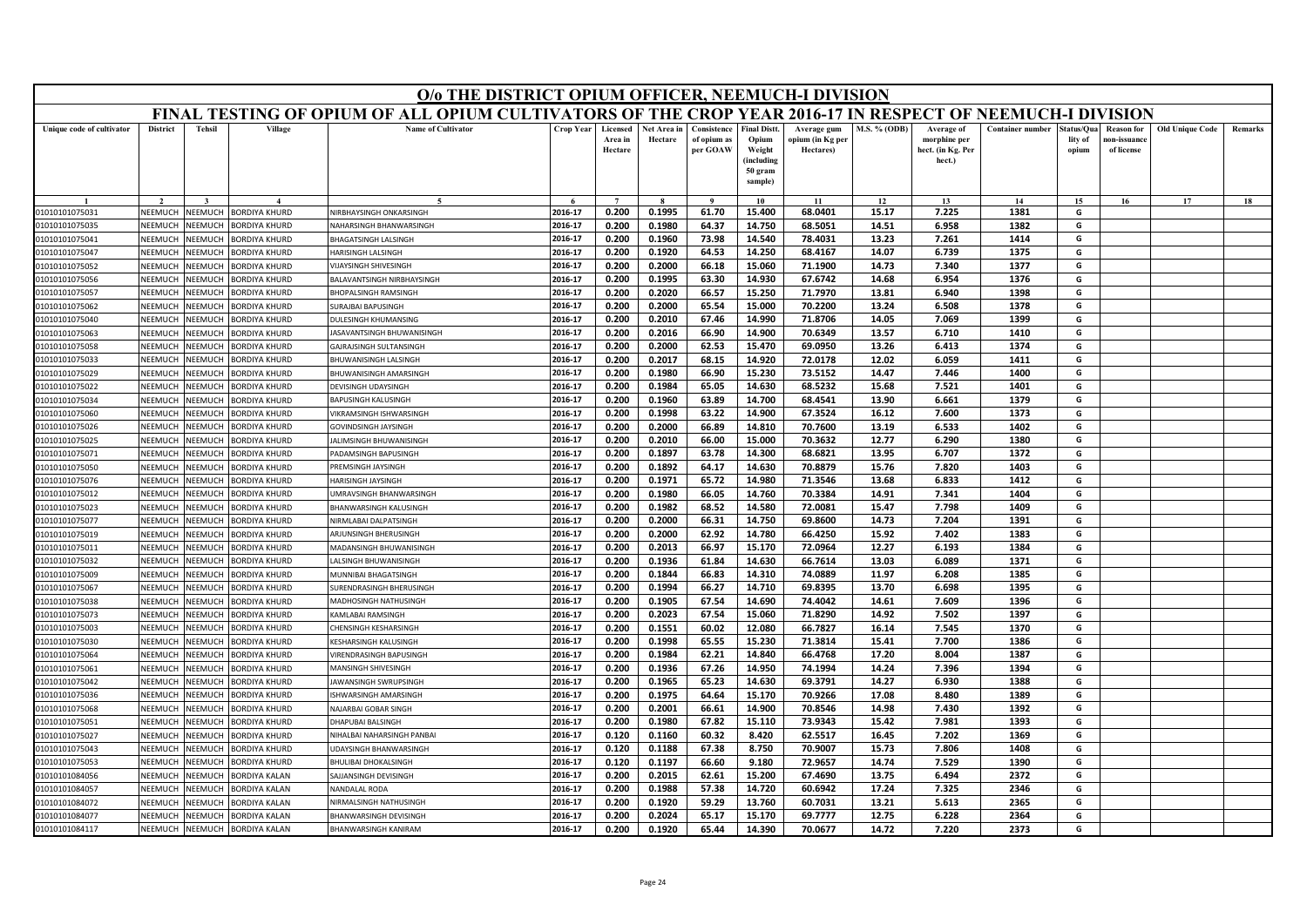|                                                                                                                                                                      | O/o THE DISTRICT OPIUM OFFICER, NEEMUCH-I DIVISION<br>FINAL TESTING OF OPIUM OF ALL OPIUM CULTIVATORS OF THE CROP YEAR 2016-17 IN RESPECT OF NEEMUCH-I DIVISION          |                |                      |                                    |                  |                                |                        |                                        |                                                                           |                                              |              |                                                           |                         |                                |                                                |                        |         |
|----------------------------------------------------------------------------------------------------------------------------------------------------------------------|--------------------------------------------------------------------------------------------------------------------------------------------------------------------------|----------------|----------------------|------------------------------------|------------------|--------------------------------|------------------------|----------------------------------------|---------------------------------------------------------------------------|----------------------------------------------|--------------|-----------------------------------------------------------|-------------------------|--------------------------------|------------------------------------------------|------------------------|---------|
|                                                                                                                                                                      |                                                                                                                                                                          |                |                      |                                    |                  |                                |                        |                                        |                                                                           |                                              |              |                                                           |                         |                                |                                                |                        |         |
| Unique code of cultivator                                                                                                                                            | <b>District</b>                                                                                                                                                          | <b>Tehsil</b>  | Village              | <b>Name of Cultivator</b>          | <b>Crop Year</b> | Licensed<br>Area in<br>Hectare | Net Area in<br>Hectare | Consistence<br>of opium as<br>per GOAW | <b>Final Distt</b><br>Opium<br>Weight<br>(including<br>50 gram<br>sample) | Average gum<br>opium (in Kg per<br>Hectares) | M.S. % (ODB) | Average of<br>morphine per<br>hect. (in Kg. Per<br>hect.) | <b>Container number</b> | štatus/Oua<br>lity of<br>opium | <b>Reason for</b><br>ıon-issuanc<br>of license | <b>Old Unique Code</b> | Remarks |
|                                                                                                                                                                      |                                                                                                                                                                          |                |                      |                                    |                  | $\overline{ }$                 |                        |                                        | 10                                                                        | 11                                           | 12           | 13                                                        | 14                      | 15                             | 16                                             | 17                     | 18      |
| 01010101084134                                                                                                                                                       | 0.200<br>0.2014<br>2016-17<br>59.00<br>63.2373<br>15.08<br>6.675<br>2345<br>G<br>NEEMUCH<br>NEEMUCH<br><b>BORDIYA KALAN</b><br>KANAKLATA MANOHARLAL<br>15.110<br>NEEMUCH |                |                      |                                    |                  |                                |                        |                                        |                                                                           |                                              |              |                                                           |                         |                                |                                                |                        |         |
| 01010101084145                                                                                                                                                       | <b>NEEMUCH</b><br><b>HANWARLAL SHANKARLAL</b><br>2016-17<br>0.200<br>0.1947<br>62.10<br>15.080<br>68.7108<br>13.51<br>6.498<br>2360<br>G<br><b>BORDIYA KALAN</b>         |                |                      |                                    |                  |                                |                        |                                        |                                                                           |                                              |              |                                                           |                         |                                |                                                |                        |         |
| 01010101084154                                                                                                                                                       | NFFMUCH                                                                                                                                                                  | <b>JEEMUCH</b> | <b>BORDIYA KALAN</b> | RAMSINGH DEVISINGH                 | 2016-17          | 0.200                          | 0.2000                 | 60.02                                  | 15.140                                                                    | 64.9050                                      | 15.29        | 6.947                                                     | 2361                    | G                              |                                                |                        |         |
| 01010101084088                                                                                                                                                       | NEEMUCI                                                                                                                                                                  | <b>NEEMUCH</b> | <b>BORDIYA KALAN</b> | GORDHANSINGH KISHANSINGH           | 2016-17          | 0.200                          | 0.1960                 | 58.36                                  | 15.200                                                                    | 64.6531                                      | 13.98        | 6.327                                                     | 2362                    | G                              |                                                |                        |         |
| 01010101084008                                                                                                                                                       | NEEMUCH                                                                                                                                                                  | <b>JEEMUCI</b> | <b>ORDIYA KALAN</b>  | <b>DASHARATHSINGH BHUWANISINGH</b> | 2016-17          | 0.200                          | 0.1783                 | 61.47                                  | 13.630                                                                    | 67.1284                                      | 15.15        | 7.119                                                     | 2363                    | G                              |                                                |                        |         |
| 01010101084178                                                                                                                                                       | 2344<br>2016-17<br>0.200<br>0.1980<br>58.99<br>14.690<br>62.5202<br>13.83<br>6.053<br>G<br>NEEMUCH<br><b>JEEMUCH</b><br><b>BORDIYA KALAN</b><br>RAMSINGH ONKARSINGH      |                |                      |                                    |                  |                                |                        |                                        |                                                                           |                                              |              |                                                           |                         |                                |                                                |                        |         |
| 2327<br>2016-17<br>0.200<br>0.1938<br>56.87<br>14.770<br>61.9195<br>14.05<br>6.090<br>G<br>NEEMUC<br>VEEMUCI<br>01010101084128<br>BORDIYA KALAN<br>RAMSINGH LALSINGH |                                                                                                                                                                          |                |                      |                                    |                  |                                |                        |                                        |                                                                           |                                              |              |                                                           |                         |                                |                                                |                        |         |
| 01010101084055                                                                                                                                                       | NEEMUCH                                                                                                                                                                  | <b>JEEMUCH</b> | <b>ORDIYA KALAN</b>  | AMLAL PYARCHAND                    | 2016-17          | 0.200                          | 0.1974                 | 64.91                                  | 15.510                                                                    | 72.8571                                      | 13.97        | 7.125                                                     | 2371                    | G                              |                                                |                        |         |
| 01010101084087                                                                                                                                                       | NEEMUCH                                                                                                                                                                  | <b>JEEMUCH</b> | <b>BORDIYA KALAN</b> | RAMESHCHANDRA CHUNNILAL            | 2016-17          | 0.200                          | 0.2000                 | 58.01                                  | 15.220                                                                    | 63.0650                                      | 16.76        | 7.399                                                     | 2343                    | G                              |                                                |                        |         |
| 01010101084071                                                                                                                                                       | NFFMUCI                                                                                                                                                                  | VEEMUCH        | <b>BORDIYA KALAN</b> | KACHRUSINGH MOTISINGH              | 2016-17          | 0.200                          | 0.1910                 | 59.78                                  | 14.250                                                                    | 63.7173                                      | 15.14        | 6.752                                                     | 2357                    | G                              |                                                |                        |         |
| 01010101084126                                                                                                                                                       | NEEMUCH                                                                                                                                                                  | <b>JEEMUCH</b> | <b>BORDIYA KALAN</b> | <b>APUSINGH KISHANSINGH</b>        | 2016-17          | 0.200                          | 0.2015                 | 59.98                                  | 15.440                                                                    | 65.6576                                      | 14.72        | 6.765                                                     | 2358                    | G                              |                                                |                        |         |
| 01010101084180                                                                                                                                                       | NEEMUCH                                                                                                                                                                  | <b>JEEMUCI</b> | <b>ORDIYA KALAN</b>  | ADAMSINGH RUPSINGH                 | 2016-17          | 0.200                          | 0.1976                 | 60.66                                  | 15.510                                                                    | 68.0213                                      | 15.23        | 7.251                                                     | 2359                    | G                              |                                                |                        |         |
| 01010101084050                                                                                                                                                       | NFFMUCH                                                                                                                                                                  | <b>JEEMUCH</b> | <b>BORDIYA KALAN</b> | MADANLAL KANHEYALAL                | 2016-17          | 0.200                          | 0.1892                 | 63.62                                  | 14.620                                                                    | 70.2273                                      | 13.86        | 6.814                                                     | 2374                    | G                              |                                                |                        |         |
| 01010101084092                                                                                                                                                       | NEEMUCI                                                                                                                                                                  | <b>JEEMUCH</b> | <b>BORDIYA KALAN</b> | RADHESHYAM RUPLAL                  | 2016-17          | 0.200                          | 0.1975                 | 57.57                                  | 14.230                                                                    | 59.2557                                      | 14.87        | 6.168                                                     | 2342                    | G                              |                                                |                        |         |
| 01010101084182                                                                                                                                                       | NEEMUCH                                                                                                                                                                  | <b>JEEMUC</b>  | <b>BORDIYA KALAN</b> | ALSINGH RUPSINGH                   | 2016-17          | 0.200                          | 0.1982                 | 60.12                                  | 15.090                                                                    | 65.3885                                      | 15.02        | 6.875                                                     | 2354                    | G                              |                                                |                        |         |
| 01010101084078                                                                                                                                                       | NEEMUCH                                                                                                                                                                  | VEEMUCI        | <b>BORDIYA KALAN</b> | <b>HARISINGH RUPSINGH</b>          | 2016-17          | 0.200                          | 0.1949                 | 56.69                                  | 14.220                                                                    | 59.0867                                      | 16.60        | 6.866                                                     | 2355                    | G                              |                                                |                        |         |
| 01010101084169                                                                                                                                                       | NFFMUCI                                                                                                                                                                  | <b>JEEMUCH</b> | BORDIYA KALAN        | MANGIBAI KISHORSINGH               | 2016-17          | 0.200                          | 0.1615                 | 61.33                                  | 12.530                                                                    | 67.9752                                      | 13.89        | 6.609                                                     | 2356                    | G                              |                                                |                        |         |
| 01010101084066                                                                                                                                                       | NEEMUCH                                                                                                                                                                  | <b>JEEMUCI</b> | <b>ORDIYA KALAN</b>  | <b>HURIBAI BAPUSINGH</b>           | 2016-17          | 0.200                          | 0.1960                 | 58.10                                  | 15.180                                                                    | 64.2806                                      | 16.02        | 7.209                                                     | 2341                    | G                              |                                                |                        |         |
| 01010101084109                                                                                                                                                       | NFFMUCH                                                                                                                                                                  | <b>JEEMUCH</b> | <b>BORDIYA KALAN</b> | <b>REMCHANDRA NARAYAN</b>          | 2016-17          | 0.200                          | 0.1986                 | 55.83                                  | 14.250                                                                    | 57.2256                                      | 13.81        | 5.532                                                     | 2331                    | G                              |                                                |                        |         |
| 01010101084027                                                                                                                                                       | NEEMUCH                                                                                                                                                                  | <b>JEEMUCH</b> | <b>BORDIYA KALAN</b> | <b>GOVINDSINGH MANSINGH</b>        | 2016-17          | 0.200                          | 0.1864                 | 59.95                                  | 14.640                                                                    | 67.2639                                      | 15.53        | 7.312                                                     | 2353                    | G                              |                                                |                        |         |
| 01010101084107                                                                                                                                                       | NEEMUCH                                                                                                                                                                  | <b>JEEMUCH</b> | <b>ORDIYA KALAN</b>  | <b>DMPRAKASH BADRILAI</b>          | 2016-17          | 0.200                          | 0.1719                 | 61.72                                  | 13.180                                                                    | 67.6033                                      | 14.40        | 6.814                                                     | 2370                    | G                              |                                                |                        |         |
| 01010101084095                                                                                                                                                       | NEEMUCH                                                                                                                                                                  | <b>JEEMUCH</b> | <b>ORDIYA KALAN</b>  | UGANBAI NANDRAM                    | 2016-17          | 0.200                          | 0.2000                 | 60.46                                  | 15.520                                                                    | 67.0250                                      | 14.74        | 6.916                                                     | 2352                    | G                              |                                                |                        |         |
| 01010101084098                                                                                                                                                       | NFFMUCI                                                                                                                                                                  | <b>JEEMUCH</b> | <b>BORDIYA KALAN</b> | <b>AMNALAL SURAJMAL</b>            | 2016-17          | 0.200                          | 0.2010                 | 55.85                                  | 15.850                                                                    | 62.9154                                      | 14.70        | 6.474                                                     | 2339                    | G                              |                                                |                        |         |
| 01010101084045                                                                                                                                                       | NEEMUCH                                                                                                                                                                  | <b>JEEMUCH</b> | <b>ORDIYA KALAN</b>  | <b>BHOPALSINGH KANWARLAL</b>       | 2016-17          | 0.200                          | 0.2002                 | 61.03                                  | 14.920                                                                    | 64.9750                                      | 15.42        | 7.013                                                     | 2340                    | G                              |                                                |                        |         |
| 01010101084091                                                                                                                                                       | NEEMUCH                                                                                                                                                                  | <b>JEEMUC</b>  | <b>BORDIYA KALAN</b> | <b>HRILAL KANIRAM</b>              | 2016-17          | 0.200                          | 0.1950                 | 53.98                                  | 15.370                                                                    | 60.7795                                      | 14.67        | 6.242                                                     | 2351                    | G                              |                                                |                        |         |
| 01010101084111                                                                                                                                                       | NEEMUCH                                                                                                                                                                  | <b>JEEMUCH</b> | <b>BORDIYA KALAN</b> | <b>JURESHKUMAR KANHEYALAL</b>      | 2016-17          | 0.200                          | 0.1916                 | 67.66                                  | 14.460                                                                    | 72.9489                                      | 11.99        | 6.122                                                     | 2377                    | G                              |                                                |                        |         |
| 01010101084051                                                                                                                                                       | NEEMUCI                                                                                                                                                                  | <b>JEEMUCI</b> | <b>BORDIYA KALAN</b> | RAJENDRAKUMAR KANHEYALAL           | 2016-17          | 0.200                          | 0.1930                 | 62.66                                  | 14.970                                                                    | 69.4301                                      | 13.52        | 6.571                                                     | 2369                    | G                              |                                                |                        |         |
| 01010101084002                                                                                                                                                       | NEEMUCH                                                                                                                                                                  | <b>JEEMUCH</b> | <b>BORDIYA KALAN</b> | RAMESHCHANDRA MOTILAL              | 2016-17          | 0.200                          | 0.1880                 | 59.00                                  | 14.640                                                                    | 65.6330                                      | 15.39        | 7.071                                                     | 2350                    | G                              |                                                |                        |         |
| 01010101084142                                                                                                                                                       | NEEMUCH                                                                                                                                                                  | <b>JEEMUCH</b> | <b>BORDIYA KALAN</b> | ALARAM SAVA                        | 2016-17          | 0.200                          | 0.1820                 | 52.28                                  | 13.390                                                                    | 54.9451                                      | 16.43        | 6.319                                                     | 2330                    | G                              |                                                |                        |         |
| 01010101084132                                                                                                                                                       | NEEMUCI                                                                                                                                                                  | <b>JEEMUC</b>  | <b>BORDIYA KALAN</b> | SHEETALSINGH NAVALSINGH            | 2016-17          | 0.200                          | 0.2013                 | 58.16                                  | 14.730                                                                    | 60.7998                                      | 13.50        | 5.745                                                     | 2338                    | G                              |                                                |                        |         |
| 01010101084049                                                                                                                                                       | NEEMUCH                                                                                                                                                                  | <b>JEEMUCH</b> | <b>BORDIYA KALAN</b> | <b>NATHUSINGH RUPSINGH</b>         | 2016-17          | 0.200                          | 0.2000                 | 51.11                                  | 14.490                                                                    | 52.9000                                      | 13.75        | 5.092                                                     | 2328                    | G                              |                                                |                        |         |
| 01010101084189                                                                                                                                                       | NEEMUCH                                                                                                                                                                  | <b>JEEMUCH</b> | <b>BORDIYA KALAN</b> | <b>BAGDULAL KISHANLAL</b>          | 2016-17          | 0.200                          | 0.2002                 | 59.75                                  | 14.220                                                                    | 60.6294                                      | 14.88        | 6.315                                                     | 2349                    | G                              |                                                |                        |         |
| 01010101084089                                                                                                                                                       | NEEMUCI                                                                                                                                                                  | VEEMUCI        | <b>BORDIYA KALAN</b> | RAJENDRAKUMAR CHUNNILAL            | 2016-17          | 0.200                          | 0.2000                 | 59.89                                  | 14.230                                                                    | 60.8750                                      | 13.56        | 5.778                                                     | 2329                    | G                              |                                                |                        |         |
| 01010101084012                                                                                                                                                       | NEEMUCH                                                                                                                                                                  | <b>JEEMUCH</b> | <b>BORDIYA KALAN</b> | NAHARSINGH BAPUSINGH               | 2016-17          | 0.200                          | 0.1950                 | 66.93                                  | 14.070                                                                    | 68.9897                                      | 11.53        | 5.568                                                     | 2337                    | G                              |                                                |                        |         |
| 01010101084036                                                                                                                                                       | VEEMUCI                                                                                                                                                                  | <b>JEEMUCI</b> | <b>ORDIYA KALAN</b>  | <b>ARANSINGH DEVISINGH</b>         | 2016-17          | 0.200                          | 0.1980                 | 57.89                                  | 14.990                                                                    | 62.6111                                      | 11.07        | 4.852                                                     | 2326                    | G                              |                                                |                        |         |
| 01010101084011                                                                                                                                                       | <b>NFFMUCH</b>                                                                                                                                                           | <b>JEEMUCH</b> | <b>BORDIYA KALAN</b> | BAGDUSINGH BAPUSINGH               | 2016-17          | 0.200                          | 0.1962                 | 58.65                                  | 15.200                                                                    | 64.9083                                      | 15.11        | 6.866                                                     | 2336                    | G                              |                                                |                        |         |
| 01010101009119                                                                                                                                                       | <b>NEEMUCH</b>                                                                                                                                                           | <b>JEEMUCH</b> | <b>ORDIYA KALAN</b>  | URAJBAI MANSINGH                   | 2016-17          | 0.200                          | 0.1890                 | 57.88                                  | 14.240                                                                    | 62.2963                                      | 14.67        | 6.397                                                     | 2335                    | G                              |                                                |                        |         |
| 01010101084003                                                                                                                                                       | <b>NEEMUCH</b>                                                                                                                                                           | <b>JEEMUCH</b> | <b>ORDIYA KALAN</b>  | <b>MANGILAL MOTILAL</b>            | 2016-17          | 0.120                          | 0.1180                 | 63.03                                  | 8.010                                                                     | 61.1186                                      | 15.09        | 6.456                                                     | 2368                    | G                              |                                                |                        |         |
| 01010101084006                                                                                                                                                       | NEEMUCH                                                                                                                                                                  | <b>NEEMUCH</b> | <b>BORDIYA KALAN</b> | MADANLAL PYARCHAND                 | 2016-17          | 0.120                          | 0.1197                 | 65.63                                  | 9.650                                                                     | 75.5890                                      | 13.71        | 7.254                                                     | 2367                    | G                              |                                                |                        |         |
| 01010101084022                                                                                                                                                       | NEEMUCH                                                                                                                                                                  | <b>JEEMUCH</b> | <b>BORDIYA KALAN</b> | HAPUBAI DEVISINGH                  | 2016-17          | 0.120                          | 0.1180                 | 57.89                                  | 8.570                                                                     | 60.0593                                      | 15.67        | 6.588                                                     | 2334                    | G                              |                                                |                        |         |
| 01010101084046                                                                                                                                                       | VEEMUCI                                                                                                                                                                  | <b>JEEMUCH</b> | <b>ORDIYA KALAN</b>  | <b>HAGATSINGH RAMSINGH</b>         | 2016-17          | 0.120                          | 0.0978                 | 55.83                                  | 6.840                                                                     | 55.7771                                      | 16.14        | 6.302                                                     | 2348                    | G                              |                                                |                        |         |
| 01010101084070                                                                                                                                                       | <b>NFFMUCH</b>                                                                                                                                                           | <b>JEEMUC</b>  | <b>BORDIYA KALAN</b> | NATHUSINGH KISHORFSINGH            | 2016-17          | 0.120                          | 0.1015                 | 56.92                                  | 7.350                                                                     | 58.8867                                      | 16.29        | 6.714                                                     | 2333                    | G                              |                                                |                        |         |
| 01010101084102                                                                                                                                                       | NEEMUCH                                                                                                                                                                  | <b>JEEMUCH</b> | <b>BORDIYA KALAN</b> | ALARAM PYARCHAND                   | 2016-17          | 0.120                          | 0.1121                 | 64.70                                  | 9.090                                                                     | 74.9509                                      | 14.54        | 7.628                                                     | 2366                    | G                              |                                                |                        |         |
| 01010101084133                                                                                                                                                       | VEEMUCI                                                                                                                                                                  | <b>JEEMUCI</b> | <b>ORDIYA KALAN</b>  | <b>IEERALAL NANURAM</b>            | 2016-17          | 0.120                          | 0.1200                 | 60.71                                  | 9.010                                                                     | 65.1167                                      | 14.59        | 6.651                                                     | 2375                    | G                              |                                                |                        |         |
| 01010101084191                                                                                                                                                       | NEEMUCH                                                                                                                                                                  | <b>JEEMUCI</b> | <b>ORDIYA KALAN</b>  | ALURAM BHUWAN                      | 2016-17          | 0.120                          | 0.1160                 | 67.03                                  | 8.450                                                                     | 69.7500                                      | 16.49        | 8.052                                                     | 2376                    | G                              |                                                |                        |         |
| 01010101084192                                                                                                                                                       | NFFMUCH                                                                                                                                                                  | VEEMUCH        | BORDIYA KALAN        | <b>BAGDIRAM RAMLAL</b>             | 2016-17          | 0.120                          | 0.1010                 | 54.20                                  | 6.760                                                                     | 51.8218                                      | 18.34        | 6.653                                                     | 2332                    | G                              |                                                |                        |         |
| 01010101084123                                                                                                                                                       | NEEMUCH                                                                                                                                                                  | <b>NEEMUCH</b> | BORDIYA KALAN        | KANUNGOPRASAD SHRILAL              | 2016-17          | 0.120                          | 0.1160                 | 60.10                                  | 8.910                                                                     | 65.9483                                      | 14.18        | 6.546                                                     | 2347                    | G                              |                                                |                        |         |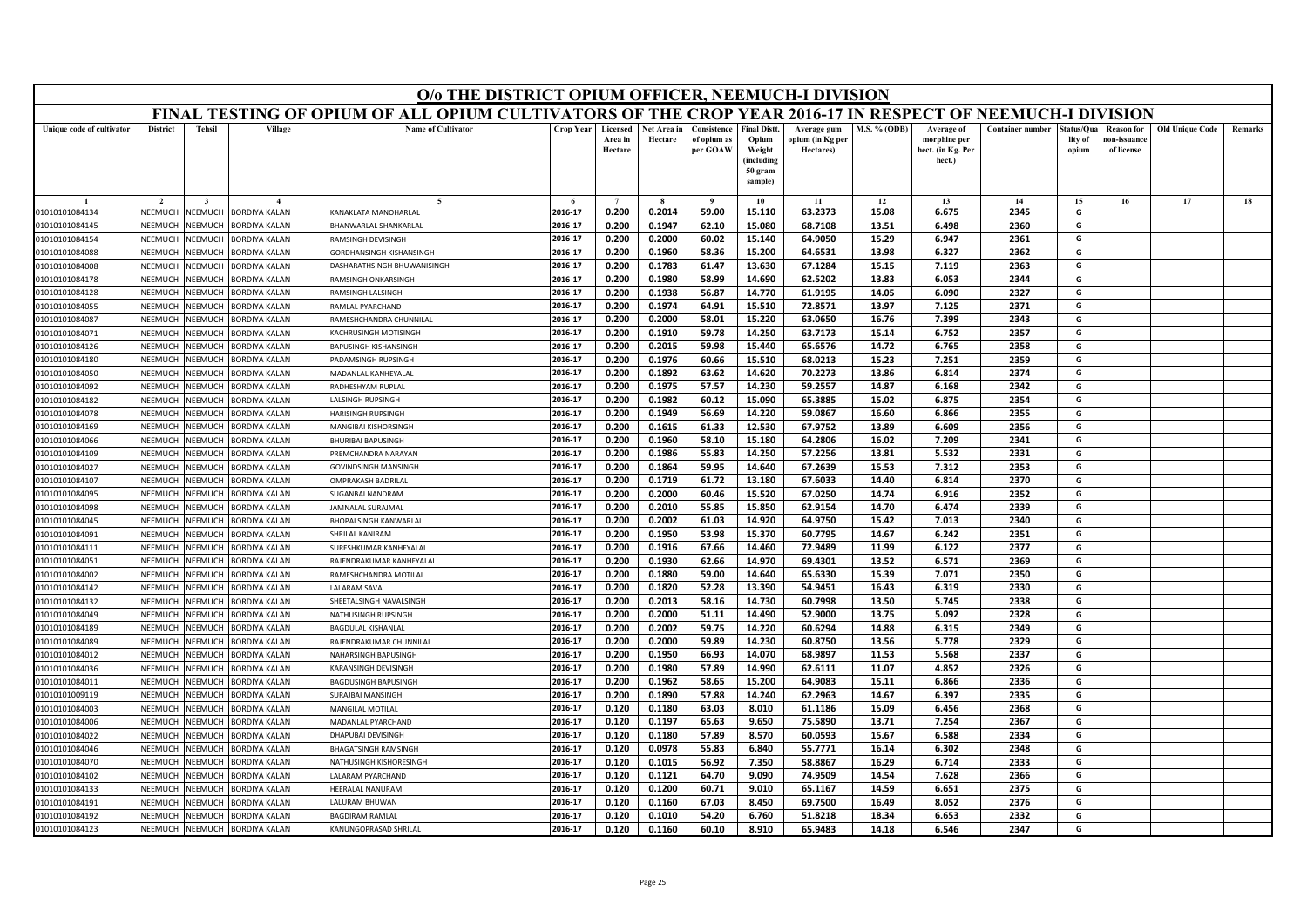|                                  | O/o THE DISTRICT OPIUM OFFICER, NEEMUCH-I DIVISION<br>FINAL TESTING OF OPIUM OF ALL OPIUM CULTIVATORS OF THE CROP YEAR 2016-17 IN RESPECT OF NEEMUCH-I DIVISION |                    |                                                |                                              |                    |                                |                        |                                        |                                                                            |                                              |                     |                                                           |                         |                                |                                                |                        |         |
|----------------------------------|-----------------------------------------------------------------------------------------------------------------------------------------------------------------|--------------------|------------------------------------------------|----------------------------------------------|--------------------|--------------------------------|------------------------|----------------------------------------|----------------------------------------------------------------------------|----------------------------------------------|---------------------|-----------------------------------------------------------|-------------------------|--------------------------------|------------------------------------------------|------------------------|---------|
|                                  |                                                                                                                                                                 |                    |                                                |                                              |                    |                                |                        |                                        |                                                                            |                                              |                     |                                                           |                         |                                |                                                |                        |         |
| Unique code of cultivator        | <b>District</b>                                                                                                                                                 | <b>Tehsil</b>      | Village                                        | <b>Name of Cultivator</b>                    | <b>Crop Year</b>   | Licensed<br>Area in<br>Hectare | Net Area in<br>Hectare | Consistence<br>of opium as<br>per GOAW | <b>Final Distt.</b><br>Opium<br>Weight<br>(including<br>50 gram<br>sample) | Average gum<br>opium (in Kg per<br>Hectares) | <b>M.S. % (ODB)</b> | Average of<br>morphine per<br>hect. (in Kg. Per<br>hect.) | <b>Container number</b> | Status/Qua<br>lity of<br>opium | <b>Reason for</b><br>10n-issuanc<br>of license | <b>Old Unique Code</b> | Remarks |
|                                  |                                                                                                                                                                 |                    |                                                | $\tilde{\phantom{a}}$                        |                    | $\overline{7}$                 |                        |                                        | 10                                                                         | 11                                           | 12                  | 13                                                        | 14                      | 15                             | 16                                             | 17                     | 18      |
| 01010101084161                   | NEEMUCH                                                                                                                                                         | NEEMUCH            | <b>BORDIYA KALAN</b>                           | ISHWARSINGH RAMSINGH                         | 2016-17            | 0.120                          | 0.0000                 | 0.00                                   | 0.000                                                                      | 0.0000                                       | 0.00                | 0.000                                                     |                         | <b>F</b>                       |                                                |                        |         |
| 01010101097012                   | NEEMUCH                                                                                                                                                         | NEEMUCH            | <b>BORKHEDI PANDI</b>                          | <b>MADANLAL RATANLAL</b>                     | 2016-17            | 0.200                          | 0.1584                 | 58.20                                  | 12.570                                                                     | 65.9785                                      | 14.30               | 6.604                                                     | 3271                    | G                              |                                                |                        |         |
| 01010101097015                   | <b>SEEMUCH</b>                                                                                                                                                  | NEEMUCH            | <b>BORKHEDI PANDI</b>                          | SATYANARAYAN MEGRAJ                          | 2016-17            | 0.200                          | 0.1950                 | 59.46                                  | 15.860                                                                     | 69.0872                                      | 15.59               | 7.539                                                     | 3272                    | G                              |                                                |                        |         |
| 01010101097019                   | NEEMUCH                                                                                                                                                         | NEEMUCH            | <b>BORKHEDI PANDI</b>                          | RAMESHCHANDRA MEGRA                          | 2016-17            | 0.200                          | 0.1496                 | 63.15                                  | 11.850                                                                     | 71.4572                                      | 13.89               | 6.948                                                     | 3285                    | G                              |                                                |                        |         |
| 01010101097020                   | NEEMUCH                                                                                                                                                         | NEEMUCH            | <b>BORKHEDI PANDI</b>                          | BHUWANILAL KANHEYALAL                        | 2016-17            | 0.200                          | 0.0381                 | 54.47                                  | 3.070                                                                      | 62.7034                                      | 14.34               | 6.294                                                     | 3273                    | G                              |                                                |                        |         |
| 01010101097036                   | NEEMUCH                                                                                                                                                         | NEEMUCH            | <b>BORKHEDI PANDI</b>                          | <b>ASHOK KANHEYALAL</b>                      | 2016-17            | 0.200                          | 0.1699                 | 58.24                                  | 13.180                                                                     | 64.5438                                      | 16.45               | 7.432                                                     | 3275                    | G                              |                                                |                        |         |
| 01010101097059                   | NEEMUCI                                                                                                                                                         | NEEMUCH            | <b>BORKHEDI PANDI</b>                          | CHAMPALAL BOTLAL                             | 2016-17            | 0.200                          | 0.1755                 | 61.39                                  | 13.660                                                                     | 68.2621                                      | 13.29               | 6.350                                                     | 3274                    | G                              |                                                |                        |         |
| 01010101097077                   | NEEMUCH                                                                                                                                                         | <b>NEEMUCH</b>     | BORKHEDI PANDI                                 | <b>GANPATLAL RAMPRASAD</b>                   | 2016-17            | 0.200                          | 0.1785                 | 60.18                                  | 12.840                                                                     | 61.8431                                      | 13.29               | 5.753                                                     | 3276                    | G                              |                                                |                        |         |
| 01010101097017                   | NEEMUCH                                                                                                                                                         | NEEMUCH            | <b>BORKHEDI PANDI</b>                          | MANGILAL PRABHULAI                           | 2016-17            | 0.200                          | 0.0972                 | 62.20                                  | 7.150                                                                      | 65.3601                                      | 13.12               | 6.003                                                     | 3277                    | G                              |                                                |                        |         |
| 01010101097022                   | NEEMUCH                                                                                                                                                         | NEEMUCH            | <b>BORKHEDI PANDI</b>                          | NANDLAL KANHEYALAL                           | 2016-17            | 0.200                          | 0.1699                 | 60.90                                  | 13.080                                                                     | 66.9806                                      | 13.74               | 6.442                                                     | 3278                    | G                              |                                                |                        |         |
| 01010101097062                   | NEEMUCH                                                                                                                                                         | <b>NEEMUCH</b>     | <b>BORKHEDI PANDI</b>                          | ARMANAND MANGILAI                            | 2016-17            | 0.200                          | 0.0690                 | 61.97                                  | 5.160                                                                      | 66.2029                                      | 15.38               | 7.128                                                     | 3279                    | G                              |                                                |                        |         |
| 01010101097097                   | NEEMUCH                                                                                                                                                         | VEEMUCH            | <b>BORKHEDI PANDI</b>                          | BHERUSINGH HARNARAYAN                        | 2016-17            | 0.200                          | 0.1980                 | 54.23                                  | 7.990                                                                      | 31.2626                                      | 13.59               | 2.974                                                     | 3264                    | G                              |                                                |                        |         |
| 01010101097055                   | NFFMUCH                                                                                                                                                         | NFFMUCH            | <b>BORKHEDI PANDI</b>                          | MATHURALAL KISHNA                            | 2016-17            | 0.200                          | 0.1692                 | 59.64                                  | 13.560                                                                     | 68.2801                                      | 16.53               | 7.901                                                     | 3270                    | G                              |                                                |                        |         |
| 01010101097100                   | NEEMUCH                                                                                                                                                         | NEEMUCH            | <b>BORKHEDI PANDI</b>                          | RUPSINGH RAMLAL                              | 2016-17            | 0.200                          | 0.1665                 | 57.02                                  | 12.190                                                                     | 59.6396                                      | 16.03               | 6.692                                                     | 3263                    | G                              |                                                |                        |         |
| 01010101097095                   | NEEMUCH<br>NEEMUCH                                                                                                                                              | VEEMUCH<br>NEEMUCH | <b>BORKHEDI PANDI</b>                          | PRABHUBAI SODANSINGH<br>SHANTIBAI KANHEYALAL | 2016-17            | 0.200                          | 0.1915                 | 62.43                                  | 15.320                                                                     | 71.3473                                      | 11.61               | 5.798                                                     | 3280                    | G                              |                                                |                        |         |
| 01010101097102<br>01010101097005 | NEEMUCH                                                                                                                                                         | NEEMUCH            | <b>BORKHEDI PANDI</b><br><b>BORKHEDI PANDI</b> |                                              | 2016-17<br>2016-17 | 0.200                          | 0.1636                 | 58.37                                  | 12.970                                                                     | 66.1064                                      | 16.41               | 7.594                                                     | 3269                    | G<br>G                         |                                                |                        |         |
|                                  | NEEMUCH                                                                                                                                                         | <b>NEEMUCH</b>     | <b>BORKHEDI PANDI</b>                          | MOHANLAL KANHEYALAL<br>PRAHLAD ONKAR         | 2016-17            | 0.120<br>0.120                 | 0.1085<br>0.1056       | 55.11<br>56.76                         | 8.290<br>7.910                                                             | 60.1567<br>60.7386                           | 14.63<br>17.58      | 6.160<br>7.474                                            | 3265<br>3268            | G                              |                                                |                        |         |
| 01010101097010                   | NFFMUCH                                                                                                                                                         | <b>SEEMUCH</b>     | <b>BORKHEDI PANDI</b>                          | NATHULAL DEVRAM                              | 2016-17            | 0.120                          | 0.1092                 | 69.05                                  | 8.800                                                                      | 79.4963                                      | 12.22               | 6.800                                                     | 3286                    | G                              |                                                |                        |         |
| 01010101097032<br>01010101097038 | NEEMUCH                                                                                                                                                         | NEEMUCH            | <b>BORKHEDI PANDI</b>                          | NONDRAM RANCHODDAS                           | 2016-17            | 0.120                          | 0.1092                 | 64.21                                  | 8.400                                                                      | 70.5586                                      | 13.85               | 6.841                                                     | 3281                    | G                              |                                                |                        |         |
| 01010101097039                   | VEEMUCH                                                                                                                                                         | <b>JEEMUCH</b>     | <b>SORKHEDI PANDI</b>                          | KACHRUDAS RAGHUDAS                           | 2016-17            | 0.120                          | 0.1039                 | 58.31                                  | 8.390                                                                      | 67.2666                                      | 15.59               | 7.341                                                     | 3267                    | G                              |                                                |                        |         |
| 01010101097040                   | NEEMUCH                                                                                                                                                         | VEEMUCH            | <b>BORKHEDI PANDI</b>                          | SHANTILAL RAMLAL                             | 2016-17            | 0.120                          | 0.1040                 | 62.40                                  | 8.610                                                                      | 73.7981                                      | 14.20               | 7.336                                                     | 3282                    | G                              |                                                |                        |         |
| 01010101097045                   | NFFMUCH                                                                                                                                                         | VEEMUCH            | <b>BORKHEDI PANDI</b>                          | GOPAL BHUWANA                                | 2016-17            | 0.120                          | 0.1050                 | 63.09                                  | 7.980                                                                      | 68.4952                                      | 15.64               | 7.499                                                     | 3283                    | G                              |                                                |                        |         |
| 01010101097058                   | NEEMUCI                                                                                                                                                         | <b>NEEMUCH</b>     | <b>BORKHEDI PANDI</b>                          | KANHEYALAL SHANKARLAI                        | 2016-17            | 0.120                          | 0.0384                 | 48.92                                  | 2.930                                                                      | 53.3333                                      | 19.32               | 7.212                                                     | 3266                    | G                              |                                                |                        |         |
| 01010101097064                   | NEEMUCH                                                                                                                                                         | NEEMUCH            | <b>BORKHEDI PANDI</b>                          | BHANWARIBAI BHANWARLAI                       | 2016-17            | 0.120                          | 0.0000                 | 0.00                                   | 0.000                                                                      | 0.0000                                       | 0.00                | 0.000                                                     |                         | F.                             |                                                |                        |         |
| 01010101097065                   | NEEMUCH                                                                                                                                                         | NEEMUCH            | <b>BORKHEDI PANDI</b>                          | RAMNARAYAN DHANNA                            | 2016-17            | 0.120                          | 0.1155                 | 57.36                                  | 9.020                                                                      | 63.9913                                      | 13.62               | 6.101                                                     | 3284                    | G                              |                                                |                        |         |
| 01010101097071                   | NEEMUCI                                                                                                                                                         | VEEMUCH            | <b>BORKHEDI PANDI</b>                          | KASTURIBAI PRABHULAL                         | 2016-17            | 0.120                          | 0.1151                 | 47.45                                  | 3.810                                                                      | 22.4414                                      | 16.16               | 2.538                                                     | 3262                    | G                              |                                                |                        |         |
| 01010101057041                   | NEEMUCH                                                                                                                                                         | VEEMUCH            | <b>HAMPI</b>                                   | KANHEYALAL GHASIRAM                          | 2016-17            | 0.200                          | 0.1188                 | 60.09                                  | 9.430                                                                      | 68.1397                                      | 12.70               | 6.058                                                     | 2979                    | G                              |                                                |                        |         |
| 01010101057001                   | NEEMUCH                                                                                                                                                         | NEEMUCH            | <b>CHAMPI</b>                                  | DILIPSINGH BHOPALSINGH                       | 2016-17            | 0.200                          | 0.1060                 | 63.48                                  | 6.340                                                                      | 54.2358                                      | 12.63               | 4.795                                                     | 2980                    | G                              |                                                |                        |         |
| 01010101057003                   | NEEMUCH                                                                                                                                                         | VEEMUCI            | :HAMPI                                         | SHANKARSINGH LALSINGH                        | 2016-17            | 0.120                          | 0.0900                 | 66.11                                  | 5.970                                                                      | 62.6444                                      | 11.27               | 4.942                                                     | 2981                    | G                              |                                                |                        |         |
| 01010101057011                   | NEEMUCH                                                                                                                                                         | VEEMUCH            | <b>HAMPI</b>                                   | RATANLAL BHURA                               | 2016-17            | 0.120                          | 0.1121                 | 63.11                                  | 7.670                                                                      | 61.6860                                      | 13.34               | 5.760                                                     | 2982                    | G                              |                                                |                        |         |
| 01010101057017                   | NEEMUCH                                                                                                                                                         | NEEMUCH            | <b>CHAMPI</b>                                  | KAILASHBAI RAJENDRAPRASAD                    | 2016-17            | 0.120                          | 0.0977                 | 65.25                                  | 6.800                                                                      | 64.8823                                      | 12.52               | 5.686                                                     | 2986                    | G                              |                                                |                        |         |
| 01010101057021                   | NEEMUCH                                                                                                                                                         | NEEMUCH            | <b>HAMPI</b>                                   | <b>GOPAL BHERUSINGH</b>                      | 2016-17            | 0.120                          | 0.1121                 | 58.68                                  | 7.770                                                                      | 58.0999                                      | 14.06               | 5.719                                                     | 2977                    | G                              |                                                |                        |         |
| 01010101057025                   | NEEMUCH                                                                                                                                                         | NEEMUCH            | <b>HAMPI</b>                                   | CHENSINGH RATANSINGH                         | 2016-17            | 0.120                          | 0.1139                 | 61.87                                  | 7.550                                                                      | 58.5865                                      | 13.17               | 5.401                                                     | 2983                    | G                              |                                                |                        |         |
| 01010101057027                   | <b>JEEMUCH</b>                                                                                                                                                  | VEEMUCH            | <b>HAMPI</b>                                   | <b>KAMALSINGH LALSINGH</b>                   | 2016-17            | 0.120                          | 0.1008                 | 59.31                                  | 7.350                                                                      | 61.7857                                      | 15.73               | 6.803                                                     | 2978                    | G                              |                                                |                        |         |
| 01010101057033                   | <b>NFFMUCH</b>                                                                                                                                                  | NEEMUCH            | <b>HAMPI</b>                                   | KANHEYALAL RAMLAL                            | 2016-17            | 0.120                          | 0.0960                 | 64.26                                  | 5.810                                                                      | 55.5625                                      | 14.58               | 5.670                                                     | 2984                    | G                              |                                                |                        |         |
| 01010101057042                   | NEEMUCH                                                                                                                                                         | VEEMUCH            | <b>HAMPI</b>                                   | <b>VIDHYABAI HEERALAL</b>                    | 2016-17            | 0.120                          | 0.1015                 | 67.61                                  | 6.930                                                                      | 65.9409                                      | 10.55               | 4.870                                                     | 2985                    | G                              |                                                |                        |         |
| 01010101073009                   | VEEMUCH                                                                                                                                                         | VEEMUCH            | <b>HAYAN</b>                                   | GANSHYAM BHAGWAN                             | 2016-17            | 0.200                          | 0.1914                 | 59.38                                  | 14.130                                                                     | 62.6228                                      | 17.92               | 7.856                                                     | 3042                    | G                              |                                                |                        |         |
| 01010101073017                   | NEEMUCH                                                                                                                                                         | NEEMUCH            | <b>HAYAN</b>                                   | <b>CHANDBAL RAYSINGH</b>                     | 2016-17            | 0.200                          | 0.1499                 | 61.93                                  | 10.990                                                                     | 64.8632                                      | 17.70               | 8.037                                                     | 3050                    | G                              |                                                |                        |         |
| 01010101073036                   | NEEMUCH                                                                                                                                                         | <b>NEEMUCH</b>     | <b>HAYAN</b>                                   | RATANSINGH BHERUSINGH                        | 2016-17            | 0.200                          | 0.1980                 | 63.14                                  | 14.060                                                                     | 64.0505                                      | 15.71               | 7.044                                                     | 3041                    | G                              |                                                |                        |         |
| 01010101073037                   | <b>NEEMUCI</b>                                                                                                                                                  | VEEMUCH            | <b>HAYAN</b>                                   | ALSINGH BHERUSINGH                           | 2016-17            | 0.200                          | 0.2007                 | 63.49                                  | 13.990                                                                     | 63.2237                                      | 17.97               | 7.953                                                     | 3048                    | G                              |                                                |                        |         |
| 01010101073040                   | <b>NFFMUCH</b>                                                                                                                                                  | NEEMUCH            | <b>HAYAN</b>                                   | SAJJANLAL SHANKARLAI                         | 2016-17            | 0.200                          | 0.1915                 | 61.87                                  | 13.960                                                                     | 64.4334                                      | 16.39               | 7.392                                                     | 3047                    | G                              |                                                |                        |         |
| 01010101073041                   | NEEMUCH                                                                                                                                                         | VEEMUCH            | <b>HAYAN</b>                                   | RAMESHDAS MOHANDAS                           | 2016-17            | 0.200                          | 0.1905                 | 53.91                                  | 13.740                                                                     | 55.5486                                      | 2.91                | 1.131                                                     | 3046                    | -1                             |                                                |                        |         |
| 01010101073052                   | VEEMUCI                                                                                                                                                         | VEEMUCI            | <b>HAYAN</b>                                   | ANIBAI BALAKDAS                              | 2016-17            | 0.200                          | 0.1926                 | 62.42                                  | 14.210                                                                     | 65.7892                                      | 16.31               | 7.511                                                     | 3044                    | G                              |                                                |                        |         |
| 01010101073057                   | NEEMUCH                                                                                                                                                         | NEEMUCI            | <b>HAYAN</b>                                   | AXMANSINGH BHUWANISINGH                      | 2016-17            | 0.200                          | 0.1945                 | 63.78                                  | 13.840                                                                     | 64.8329                                      | 15.30               | 6.944                                                     | 3051                    | G                              |                                                |                        |         |
| 01010101073059                   | NEEMUCH                                                                                                                                                         | NEEMUCH            | <b>HAYAN</b>                                   | KANTIBAI BHANWARLAL                          | 2016-17            | 0.200                          | 0.1891                 | 59.76                                  | 13.080                                                                     | 59.0534                                      | 17.25               | 7.130                                                     | 3040                    | G                              |                                                |                        |         |
| 01010101073067                   | NEEMUCH                                                                                                                                                         | NEEMUCH            | <b>CHAYAN</b>                                  | <b>BHOPALSINGH RAYSINGH</b>                  | 2016-17            | 0.200                          | 0.1458                 | 60.95                                  | 10.880                                                                     | 64.9726                                      | 17.29               | 7.864                                                     | 3045                    | G                              |                                                |                        |         |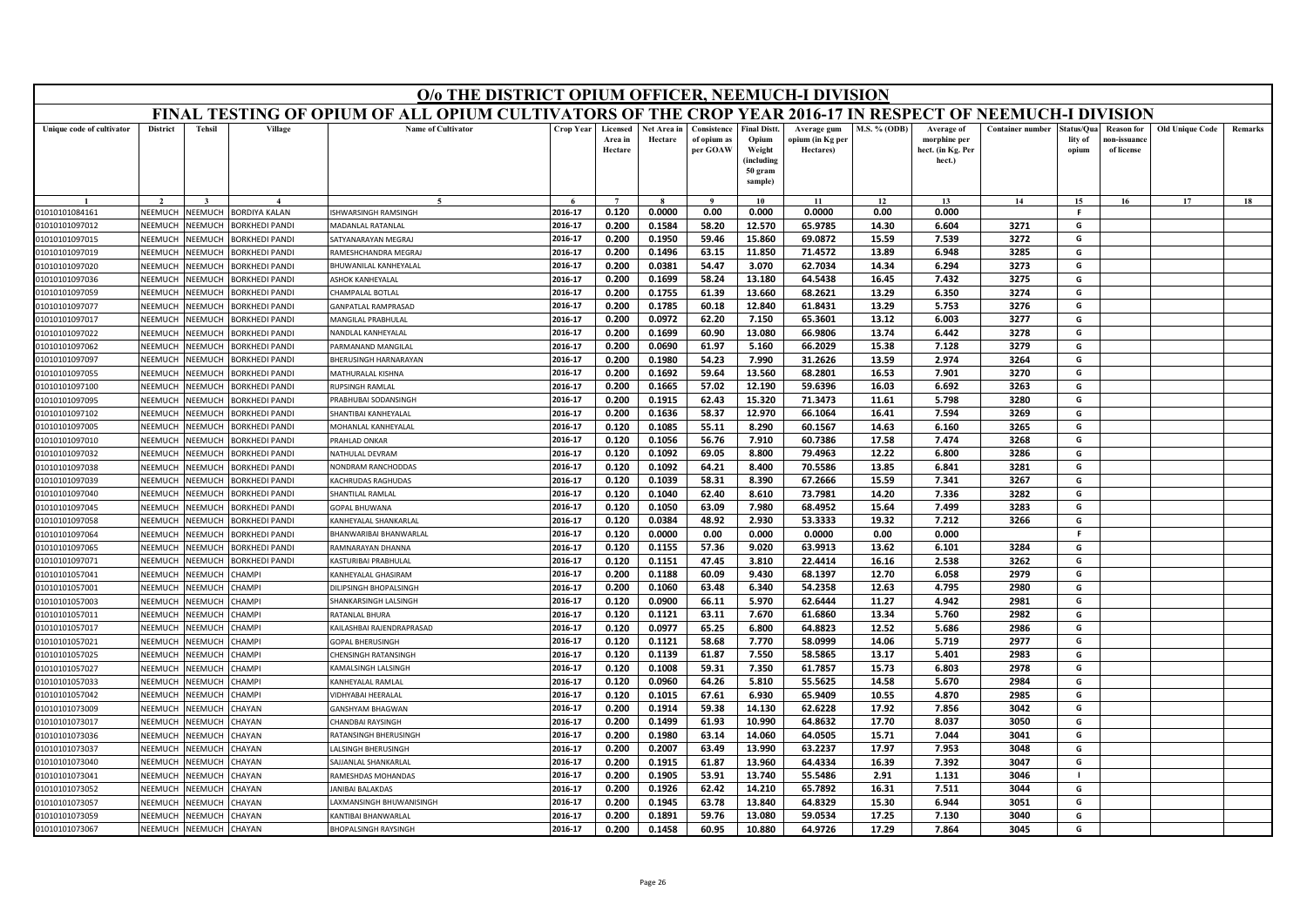|                                  | O/o THE DISTRICT OPIUM OFFICER, NEEMUCH-I DIVISION<br>FINAL TESTING OF OPIUM OF ALL OPIUM CULTIVATORS OF THE CROP YEAR 2016-17 IN RESPECT OF NEEMUCH-I DIVISION |                           |                        |                                            |                    |                                |                        |                                        |                                                                            |                                              |                     |                                                           |                         |                                |                                                |                        |                |
|----------------------------------|-----------------------------------------------------------------------------------------------------------------------------------------------------------------|---------------------------|------------------------|--------------------------------------------|--------------------|--------------------------------|------------------------|----------------------------------------|----------------------------------------------------------------------------|----------------------------------------------|---------------------|-----------------------------------------------------------|-------------------------|--------------------------------|------------------------------------------------|------------------------|----------------|
|                                  |                                                                                                                                                                 |                           |                        |                                            |                    |                                |                        |                                        |                                                                            |                                              |                     |                                                           |                         |                                |                                                |                        |                |
| Unique code of cultivator        | <b>District</b>                                                                                                                                                 | <b>Tehsil</b>             | Village                | <b>Name of Cultivator</b>                  | <b>Crop Year</b>   | Licensed<br>Area in<br>Hectare | Net Area in<br>Hectare | Consistence<br>of opium as<br>per GOAW | <b>Final Distt.</b><br>Opium<br>Weight<br>(including<br>50 gram<br>sample) | Average gum<br>opium (in Kg per<br>Hectares) | <b>M.S. % (ODB)</b> | Average of<br>morphine per<br>hect. (in Kg. Per<br>hect.) | <b>Container number</b> | Status/Qua<br>lity of<br>opium | <b>Reason</b> for<br>10n-issuanc<br>of license | <b>Old Unique Code</b> | <b>Remarks</b> |
|                                  |                                                                                                                                                                 |                           | $\mathbf{4}$           |                                            |                    | $\overline{7}$                 |                        |                                        | 10                                                                         | 11                                           | 12                  | 13                                                        | 14                      | 15                             | 16                                             | 17                     | 18             |
| 01010101073005                   | NEEMUCH                                                                                                                                                         | NEEMUCH                   | <b>CHAYAN</b>          | KAUSHALYABAI BHERULAL                      | 2016-17            | 0.200                          | 0.1930                 | 60.95                                  | 13.660                                                                     | 61.6269                                      | 13.46               | 5.806                                                     | 3039                    | G                              |                                                |                        |                |
| 01010101073056                   | NEEMUCH                                                                                                                                                         | NEEMUCH                   | <b>HAYAN</b>           | BHANWARSINGH BHAWANISINGH                  | 2016-17            | 0.200                          | 0.1520                 | 69.40                                  | 11.170                                                                     | 72.8553                                      | 15.14               | 7.721                                                     | 3054                    | G                              |                                                |                        |                |
| 01010101073003                   | NEEMUCH                                                                                                                                                         | NEEMUCH                   | <b>CHAYAN</b>          | SAJJANSINGH BHUWANISINGH                   | 2016-17            | 0.200                          | 0.1958                 | 62.07                                  | 14.440                                                                     | 65.3933                                      | 13.73               | 6.285                                                     | 3049                    | G                              |                                                |                        |                |
| 01010101073014                   | NEEMUCI                                                                                                                                                         | NEEMUCH                   | <b>HAYAN</b>           | <b>UDAYSINGH KARUSINGH</b>                 | 2016-17            | 0.120                          | 0.1140                 | 65.53                                  | 8.240                                                                      | 67.6667                                      | 15.00               | 7.105                                                     | 3052                    | G                              |                                                |                        |                |
| 01010101073027                   | NEEMUCH                                                                                                                                                         | NEEMUCH                   | <b>HAYAN</b>           | VAKTAWARSINGH BHANWARSINGH                 | 2016-17            | 0.120                          | 0.1060                 | 71.91                                  | 7.240                                                                      | 70.1698                                      | 13.54               | 6.650                                                     | 3055                    | G                              |                                                |                        |                |
| 01010101073035                   | NEEMUCH                                                                                                                                                         | NEEMUCH                   | <b>CHAYAN</b>          | DASHRATHSINGH CHEETARSINGH                 | 2016-17            | 0.120                          | 0.0975                 | 65.60                                  | 7.250                                                                      | 69.6821                                      | 15.76               | 7.688                                                     | 3053                    | G                              |                                                |                        |                |
| 01010101073049                   | NEEMUCI                                                                                                                                                         | NEEMUCH                   | <b>HAYAN</b>           | NANULAL DEVILAI                            | 2016-17            | 0.120                          | 0.1065                 | 59.31                                  | 7.590                                                                      | 60.3850                                      | 20.06               | 8.479                                                     | 3043                    | G                              |                                                |                        |                |
| 01010101047002                   | NEEMUCH                                                                                                                                                         | NEEMUCH                   | DABA                   | MANAKLAL AMARLAL                           | 2016-17            | 0.200                          | 0.1900                 | 59.30                                  | 13.510                                                                     | 60.2368                                      | 13.61               | 5.739                                                     | 1766                    | G                              |                                                |                        |                |
| 01010101047004                   | NEEMUCH                                                                                                                                                         | NEEMUCH                   | DABA                   | <b>BHAGWANLAL BAGIRATH</b>                 | 2016-17            | 0.200                          | 0.1824                 | 63.24                                  | 13.740                                                                     | 68.0537                                      | 12.87               | 6.131                                                     | 1768                    | G                              |                                                |                        |                |
| 01010101047005                   | NEEMUCI                                                                                                                                                         | NEEMUCH                   | <b>DABA</b>            | <b>BHERULAL RAMA</b>                       | 2016-17            | 0.200                          | 0.1800                 | 61.91                                  | 13.270                                                                     | 65.2000                                      | 15.09               | 6.887                                                     | 1769                    | G                              |                                                |                        |                |
| 01010101047007                   | NEEMUCH                                                                                                                                                         | <b>NEEMUCH</b>            | DABA                   | MANGILAL NARAYAN                           | 2016-17            | 0.200                          | 0.1806                 | 60.17                                  | 14.050                                                                     | 66.8715                                      | 12.10               | 5.664                                                     | 1764                    | G                              |                                                |                        |                |
| 01010101047010                   | NEEMUCH                                                                                                                                                         | NEEMUCH                   | DABA                   | MADANLAL BHAGIRATH                         | 2016-17            | 0.200                          | 0.1814                 | 61.14                                  | 13.590                                                                     | 65.4355                                      | 12.59               | 5.767                                                     | 1765                    | G                              |                                                |                        |                |
| 01010101047015                   | NEEMUCH                                                                                                                                                         | NEEMUCH                   | <b>DABA</b>            | KARULAL LAXMAN                             | 2016-17            | 0.200                          | 0.1736                 | 61.67                                  | 13.050                                                                     | 66.2270                                      | 12.47               | 5.781                                                     | 1771                    | G                              |                                                |                        |                |
| 01010101047022                   | NEEMUCH                                                                                                                                                         | NEEMUCH                   | <b>DABA</b>            | RODSINGH SAJJANSINGH                       | 2016-17            | 0.200                          | 0.2060                 | 61.81                                  | 16.450                                                                     | 70.5097                                      | 12.85               | 6.343                                                     | 1767                    | G                              |                                                |                        |                |
| 01010101047008                   | NEEMUCH                                                                                                                                                         | NEEMUCH                   | <b>DABA</b>            | CHUNNILAL SITARAM                          | 2016-17            | 0.200                          | 0.1877                 | 61.32                                  | 13.540                                                                     | 63.1913                                      | 13.11               | 5.799                                                     | 1770                    | G                              |                                                |                        |                |
| 01010101047014                   | NEEMUCH<br>NEEMUCH                                                                                                                                              | NEEMUCH                   | <b>DABA</b>            | <b>BHONIBAI GANGARAM</b>                   | 2016-17            | 0.120                          | 0.1035                 | 62.62                                  | 7.750                                                                      | 66.9855                                      | 13.56               | 6.358                                                     | 1772                    | G                              |                                                |                        |                |
| 01010101055024<br>01010101055042 | NEEMUCI                                                                                                                                                         | NEEMUCH<br>VEEMUCH        | DASANI<br><b>ASANI</b> | SHIVENARAYAN CHAGANLAL                     | 2016-17<br>2016-17 | 0.200<br>0.200                 | 0.1998<br>0.1380       | 67.40<br>68.24                         | 14.450<br>9.200                                                            | 69.6346<br>64.9928                           | 12.21<br>12.53      | 5.952<br>5.700                                            | 2232<br>2233            | G<br>G                         |                                                |                        |                |
|                                  | NEEMUCH                                                                                                                                                         | NEEMUCH                   | DASANI                 | KANHEYALAL JAGANNATH<br>SUNDERBAI OKARALAL | 2016-17            | 0.200                          | 0.1366                 | 66.28                                  | 10.970                                                                     | 76.0395                                      | 11.23               | 5.977                                                     | 2231                    | G                              |                                                |                        |                |
| 01010101055021                   |                                                                                                                                                                 |                           | <b>DASANI</b>          | SHYAMLAL MANGILAL                          | 2016-17            | 0.200                          | 0.1763                 | 59.27                                  | 13.600                                                                     | 65.3148                                      | 16.35               | 7.475                                                     | 2228                    | G                              |                                                |                        |                |
| 01010101055017<br>01010101055016 | NEEMUCH<br>NEEMUCH                                                                                                                                              | <b>NEEMUCH</b><br>VEEMUCH | <b>ASANI</b>           | RAJARAM RADHAKISHAN                        | 2016-17            | 0.200                          | 0.1443                 | 62.83                                  | 10.320                                                                     | 64.1927                                      | 13.88               | 6.237                                                     | 2229                    | G                              |                                                |                        |                |
| 01010101055015                   | NFFMUCH                                                                                                                                                         | NFFMUCH                   | DASANI                 | MADANLAL MANGILAL                          | 2016-17            | 0.120                          | 0.1000                 | 62.40                                  | 7.670                                                                      | 68.3700                                      | 14.79               | 7.079                                                     | 2227                    | G                              |                                                |                        |                |
| 01010101055018                   | NEEMUCH                                                                                                                                                         | VEEMUCH                   | DASANI                 | HAMPALAL BHANWARLAI                        | 2016-17            | 0.120                          | 0.1170                 | 66.13                                  | 9.320                                                                      | 75.2564                                      | 12.66               | 6.669                                                     | 2230                    | G                              |                                                |                        |                |
| 01010101055023                   | NEEMUCI                                                                                                                                                         | VEEMUCH                   | <b>ASANI</b>           | RAMESHWAR RADHAKISHAN                      | 2016-17            | 0.120                          | 0.1088                 | 59.85                                  | 7.770                                                                      | 61.0570                                      | 14.14               | 6.044                                                     | 2226                    | G                              |                                                |                        |                |
| 01010101071011                   | NEEMUCH                                                                                                                                                         | VEEMUCH                   | <b>DEEPUKHEDI</b>      | PYARSINGH MADHOSINGH                       | 2016-17            | 0.200                          | 0.1920                 | 63.49                                  | 14.380                                                                     | 67.9323                                      | 14.85               | 7.061                                                     | 2566                    | G                              |                                                |                        |                |
| 01010101071017                   | NEEMUCH                                                                                                                                                         | VEEMUCH                   | DEEPUKHEDI             | KACHARUSINGH ONKARSINGH                    | 2016-17            | 0.200                          | 0.1968                 | 66.06                                  | 13.710                                                                     | 65.7419                                      | 16.21               | 7.460                                                     | 2567                    | G                              |                                                |                        |                |
| 01010101071019                   | NEEMUCI                                                                                                                                                         | <b>NEEMUCH</b>            | <b>DEEPUKHEDI</b>      | <b>INODSINGH RUPSINGH</b>                  | 2016-17            | 0.200                          | 0.1972                 | 64.74                                  | 14.470                                                                     | 67.8651                                      | 12.06               | 5.729                                                     | 2560                    | G                              |                                                |                        |                |
| 01010101071036                   | NEEMUCH                                                                                                                                                         | NEEMUCH                   | DEEPUKHEDI             | <b>DEVISINGH RATANSINGH</b>                | 2016-17            | 0.200                          | 0.1964                 | 67.70                                  | 14.470                                                                     | 71.2576                                      | 12.33               | 6.150                                                     | 2564                    | G                              |                                                |                        |                |
| 01010101071038                   | NEEMUCH                                                                                                                                                         | NEEMUCH                   | DEEPUKHEDI             | BHERUSINGH KALUSINGH                       | 2016-17            | 0.200                          | 0.1994                 | 58.05                                  | 14.580                                                                     | 60.6369                                      | 15.12               | 6.418                                                     | 2556                    | G                              |                                                |                        |                |
| 01010101071024                   | NEEMUCI                                                                                                                                                         | VEEMUCH                   | <b>DEEPUKHEDI</b>      | KAMALSINGH DEVISINGH                       | 2016-17            | 0.200                          | 0.1964                 | 71.93                                  | 14.340                                                                     | 75.0255                                      | 13.22               | 6.943                                                     | 2569                    | G                              |                                                |                        |                |
| 01010101071014                   | NEEMUCH                                                                                                                                                         | NEEMUCH                   | DEEPUKHEDI             | NANIBAI KESHARSINGH                        | 2016-17            | 0.200                          | 0.1938                 | 65.16                                  | 14.150                                                                     | 67.9670                                      | 13.35               | 6.351                                                     | 2563                    | G                              |                                                |                        |                |
| 01010101071031                   | NFFMUCH                                                                                                                                                         | NFFMUCH                   | <b>DFFPUKHFDI</b>      | AXMANSINGH BHAWANISINGH                    | 2016-17            | 0.200                          | 0.1960                 | 57.90                                  | 14.610                                                                     | 61.6582                                      | 14.59               | 6.297                                                     | 2555                    | G                              |                                                |                        |                |
| 01010101071007                   | NEEMUCI                                                                                                                                                         | VEEMUCI                   | DEEPUKHEDI             | KARANSINGH BHUWANISINGH                    | 2016-17            | 0.200                          | 0.1940                 | 60.41                                  | 14.100                                                                     | 62.7216                                      | 14.17               | 6.222                                                     | 2558                    | G                              |                                                |                        |                |
| 01010101071050                   | NEEMUCH                                                                                                                                                         | NEEMUCH                   | DEEPUKHEDI             | SITABAI LAXMANSINGH                        | 2016-17            | 0.200                          | 0.1962                 | 56.62                                  | 14.240                                                                     | 58.7054                                      | 14.38               | 5.909                                                     | 2559                    | G                              |                                                |                        |                |
| 01010101071006                   | NEEMUCH                                                                                                                                                         | NEEMUCH                   | <b>DEEPUKHEDI</b>      | <b>BALSINGH JAWANSINGH</b>                 | 2016-17            | 0.120                          | 0.0990                 | 68.21                                  | 7.390                                                                      | 72.7374                                      | 13.62               | 6.935                                                     | 2568                    | G                              |                                                |                        |                |
| 01010101071015                   | NEEMUCH                                                                                                                                                         | NEEMUCH                   | DEEPUKHEDI             | PRABHULAL RAMLAL                           | 2016-17            | 0.120                          | 0.1069                 | 60.35                                  | 7.660                                                                      | 61.7774                                      | 14.98               | 6.478                                                     | 2557                    | G                              |                                                |                        |                |
| 01010101071027                   | NEEMUCH                                                                                                                                                         | VEEMUCH                   | DEEPUKHEDI             | <b>NAHARSINGH AMARSINGH</b>                | 2016-17            | 0.120                          | 0.1020                 | 62.92                                  | 7.390                                                                      | 65.1275                                      | 15.67               | 7.143                                                     | 2561                    | G                              |                                                |                        |                |
| 01010101071028                   | NEEMUCH                                                                                                                                                         | NEEMUCH                   | <b>DEEPUKHEDI</b>      | KAMLESHBAI SAJJANSINGH                     | 2016-17            | 0.120                          | 0.1093                 | 63.38                                  | 8.300                                                                      | 68.7557                                      | 14.80               | 7.123                                                     | 2562                    | G                              |                                                |                        |                |
| 01010101071037                   | NEEMUCI                                                                                                                                                         | NEEMUCH                   | DEEPUKHEDI             | KANCHANBAI JAWANSINGH                      | 2016-17            | 0.120                          | 0.1005                 | 66.94                                  | 7.380                                                                      | 70.2189                                      | 14.19               | 6.975                                                     | 2565                    | G                              |                                                |                        |                |
| 01010101074017                   | NEEMUCH                                                                                                                                                         | VEEMUCH                   | GHULABKHEDI            | AXMANSINGH GOBARSINGH                      | 2016-17            | 0.200                          | 0.1993                 | 59.73                                  | 15.760                                                                     | 67.4762                                      | 14.88               | 7.028                                                     | 2989                    | G                              |                                                |                        |                |
| 01010101074025                   | NEEMUCH                                                                                                                                                         | VEEMUCH                   | <b>GHULABKHEDI</b>     | ANDERBAI RATANSINGH                        | 2016-17            | 0.200                          | 0.1936                 | 59.81                                  | 14.490                                                                     | 63.9514                                      | 13.69               | 6.128                                                     | 2990                    | G                              |                                                |                        |                |
| 01010101074032                   | NEEMUCH                                                                                                                                                         | VEEMUCH                   | GHULABKHEDI            | GOBARSINGH NAHARSINGH                      | 2016-17            | 0.200                          | 0.1950                 | 61.78                                  | 14.320                                                                     | 64.8103                                      | 11.67               | 5.295                                                     | 2991                    | G                              |                                                |                        |                |
| 01010101074009                   | NEEMUCH                                                                                                                                                         | VEEMUCH                   | GHULABKHEDI            | <b>BAPUSINGH BHURSINGH</b>                 | 2016-17            | 0.200                          | 0.1971                 | 60.69                                  | 14.380                                                                     | 63.2522                                      | 13.96               | 6.181                                                     | 2987                    | G                              |                                                |                        |                |
| 01010101074002                   | NEEMUCH                                                                                                                                                         | NEEMUCH                   | <b>GHULABKHEDI</b>     | RAMSINGH KALUSINGH                         | 2016-17            | 0.200                          | 0.1967                 | 61.42                                  | 14.330                                                                     | 63.9248                                      | 14.05               | 6.287                                                     | 2988                    | G                              |                                                |                        |                |
| 01010101074011                   | NEEMUCI                                                                                                                                                         | NEEMUCI                   | <b>GHULABKHEDI</b>     | <b>BHOPALSINGH HURTESINGH</b>              | 2016-17            | 0.120                          | 0.1118                 | 68.16                                  | 8.280                                                                      | 72.1109                                      | 13.07               | 6.598                                                     | 2992                    | G                              |                                                |                        |                |
| 01010101077001                   | NEEMUCH                                                                                                                                                         | NEEMUCH                   | HANUMTIYA PANWAR       | <b>AGDISH RATANLAL</b>                     | 2016-17            | 0.200                          | 0.1890                 | 64.30                                  | 13.680                                                                     | 66.4868                                      | 15.96               | 7.428                                                     | 2194                    | G                              |                                                |                        |                |
| 01010101077008                   | NEEMUCH                                                                                                                                                         | NEEMUCH                   | HANUMTIYA PANWAR       | <b>DEVILAL GANGARAM</b>                    | 2016-17            | 0.200                          | 0.1600                 | 54.01                                  | 11.550                                                                     | 55.7000                                      | 16.16               | 6.301                                                     | 2174                    | G                              |                                                |                        |                |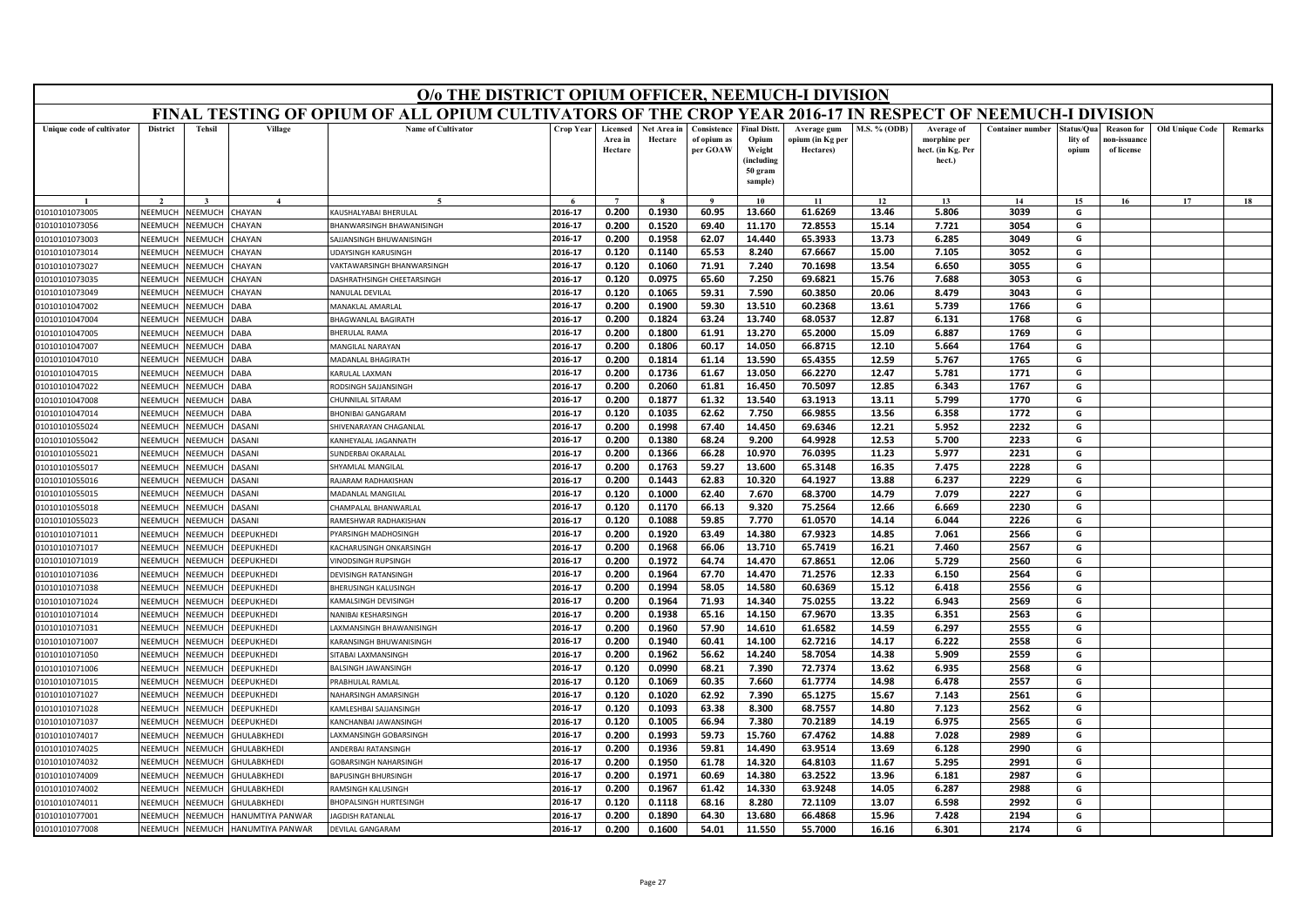|                                  | O/o THE DISTRICT OPIUM OFFICER, NEEMUCH-I DIVISION<br>FINAL TESTING OF OPIUM OF ALL OPIUM CULTIVATORS OF THE CROP YEAR 2016-17 IN RESPECT OF NEEMUCH-I DIVISION |                                 |                                                    |                                                  |                    |                                |                        |                                        |                                                      |                                              |                |                                                           |                         |                                |                                                |                        |         |
|----------------------------------|-----------------------------------------------------------------------------------------------------------------------------------------------------------------|---------------------------------|----------------------------------------------------|--------------------------------------------------|--------------------|--------------------------------|------------------------|----------------------------------------|------------------------------------------------------|----------------------------------------------|----------------|-----------------------------------------------------------|-------------------------|--------------------------------|------------------------------------------------|------------------------|---------|
|                                  |                                                                                                                                                                 |                                 |                                                    |                                                  |                    |                                |                        |                                        |                                                      |                                              |                |                                                           |                         |                                |                                                |                        |         |
| Unique code of cultivator        | <b>District</b>                                                                                                                                                 | <b>Tehsil</b>                   | Village                                            | <b>Name of Cultivator</b>                        | <b>Crop Year</b>   | Licensed<br>Area in<br>Hectare | Net Area in<br>Hectare | Consistence<br>of opium as<br>per GOAW | <b>Final Distt.</b><br>Opium<br>Weight<br>(including | Average gum<br>opium (in Kg per<br>Hectares) | M.S. % (ODB)   | Average of<br>morphine per<br>hect. (in Kg. Per<br>hect.) | <b>Container number</b> | Status/Ou:<br>lity of<br>opium | <b>Reason</b> for<br>ıon-issuanc<br>of license | <b>Old Unique Code</b> | Remarks |
|                                  |                                                                                                                                                                 |                                 |                                                    |                                                  |                    |                                |                        |                                        | 50 gram<br>sample)                                   |                                              |                |                                                           |                         |                                |                                                |                        |         |
|                                  |                                                                                                                                                                 |                                 |                                                    |                                                  |                    | $\overline{7}$                 |                        | $\mathbf{o}$                           | 10                                                   | 11                                           | 12             | 13                                                        | 14                      | 15 <sup>7</sup>                | 16                                             | 17                     | 18      |
| 01010101077016                   | NEEMUCH                                                                                                                                                         | NEEMUCH                         | <b>IANUMTIYA PANWAR</b>                            | <b>HATARSINGH RATANSINGH</b>                     | 2016-17            | 0.200                          | 0.1880                 | 61.10                                  | 13.700                                               | 63.6064                                      | 13.81          | 6.149                                                     | 2183                    | G                              |                                                |                        |         |
| 01010101077018                   | NFFMUCH                                                                                                                                                         | <b>NEEMUCH</b>                  | ANUMTIYA PANWAR                                    | ALWANTSINGH RATANSINGH                           | 2016-17            | 0.200                          | 0.1843                 | 66.13                                  | 13.140                                               | 67.3576                                      | 14.58          | 6.874                                                     | 2195                    | G                              |                                                |                        |         |
| 01010101077026                   | NEEMUCH                                                                                                                                                         | <b>NEEMUCH</b>                  | <b>JANUMTIYA PANWAR</b>                            | <b>ATANSINGH NAHARSINGH</b>                      | 2016-17            | 0.200                          | 0.1860                 | 65.68                                  | 13.120                                               | 66.1828                                      | 13.89          | 6.435                                                     | 2196                    | G                              |                                                |                        |         |
| 01010101077028                   | NEEMUCH                                                                                                                                                         | NEEMUCI                         | <b>IANUMTIYA PANWAR</b>                            | <b>JURAJBAI KISHANSINGH</b>                      | 2016-17            | 0.200                          | 0.1911                 | 64.01                                  | 13.870                                               | 66.3684                                      | 14.69          | 6.825                                                     | 2193                    | G                              |                                                |                        |         |
| 01010101077037                   | NEEMUCH                                                                                                                                                         | VEEMUCI                         | <b>ANUMTIYA PANWAR</b>                             | ARDICHAND DEVILAL                                | 2016-17            | 0.200                          | 0.2024                 | 68.56                                  | 15.380                                               | 74.4269                                      | 8.88           | 4.626                                                     | 2197                    | -1                             |                                                |                        |         |
| 01010101077043                   | NEEMUCH                                                                                                                                                         | <b>NEEMUCH</b>                  | <b>IANUMTIYA PANWAR</b>                            | <b>MANGILAL RATANLAL</b>                         | 2016-17            | 0.200                          | 0.1856                 | 63.22                                  | 13.670                                               | 66.5194                                      | 14.65          | 6.822                                                     | 2192                    | G                              |                                                |                        |         |
| 01010101077013                   | NEEMUCH                                                                                                                                                         | NEEMUCI                         | <b>IANUMTIYA PANWAR</b>                            | <b>MADHOSINGH BHURSINGH</b>                      | 2016-17            | 0.200                          | 0.1940                 | 60.77                                  | 13.590                                               | 60.8144                                      | 14.14          | 6.019                                                     | 2182                    | G                              |                                                |                        |         |
| 01010101077011                   | NEEMUCH                                                                                                                                                         | <b>JEEMUCH</b>                  | <b>ANUMTIYA PANWAR</b>                             | <b>FSHAR DEVISINGE</b>                           | 2016-17            | 0.200                          | 0.1575                 | 60.01                                  | 11.110                                               | 60.4698                                      | 13.53          | 5.727                                                     | 2181<br>2190            | G                              |                                                |                        |         |
| 01010101077020                   | NEEMUCH                                                                                                                                                         | <b>NEEMUCH</b>                  | <b>IANUMTIYA PANWAR</b>                            | <b>AMSINGH MEHATABSINGH</b>                      | 2016-17            | 0.200                          | 0.2016                 | 63.14                                  | 14.210                                               | 63.5764                                      | 15.30          | 6.809                                                     | 2191                    | G<br>G                         |                                                |                        |         |
| 01010101077050                   | NEEMUCH                                                                                                                                                         | VEEMUCI                         | <b>IANUMTIYA PANWAR</b>                            | <b>SOPAL RATANLAL</b>                            | 2016-17            | 0.200                          | 0.1911                 | 63.53                                  | 13.340                                               | 63.3543<br>60.0051                           | 15.02          | 6.661<br>6.284                                            | 2175                    |                                |                                                |                        |         |
| 01010101077033                   | NEEMUCH<br>NEEMUCH                                                                                                                                              | <b>JEEMUCH</b>                  | IANUMTIYA PANWAR                                   | <b>HARATSINGH MANSINGH</b>                       | 2016-17<br>2016-17 | 0.200<br>0.200                 | 0.1972<br>0.1785       | 57.68<br>58.83                         | 14.360<br>13.400                                     | 63.0924                                      | 14.96<br>15.55 | 6.867                                                     | 2180                    | G<br>G                         |                                                |                        |         |
| 01010101077047<br>01010101077036 | NFFMUCH                                                                                                                                                         | <b>NEEMUC</b><br><b>NEEMUCH</b> | <b>IANUMTIYA PANWAR</b><br><b>IANUMTIYA PANWAR</b> | HERUSINGH ISHWARSINGH<br>AIIANSINGH MEHATARSINGH | 2016-17            | 0.200                          | 0.1750                 | 62.62                                  | 12.740                                               | 65.1257                                      | 15.91          | 7.253                                                     | 2179                    | G                              |                                                |                        |         |
| 01010101077010                   | NEEMUCH                                                                                                                                                         | <b>NEEMUCH</b>                  | <b>ANUMTIYA PANWAR</b>                             | ARULAL MULCHAND                                  | 2016-17            | 0.200                          | 0.2015                 | 68.66                                  | 15.170                                               | 73.8462                                      | 8.51           | 4.399                                                     | 2198                    |                                |                                                |                        |         |
| 01010101077030                   | NEEMUCH                                                                                                                                                         | <b>NEEMUC</b>                   | <b>IANUMTIYA PANWAR</b>                            | <b>HAGATSINGH NAHARSING</b>                      | 2016-17            | 0.200                          | 0.1980                 | 62.97                                  | 14.500                                               | 65.8788                                      | 14.39          | 6.636                                                     | 2178                    | G                              |                                                |                        |         |
| 01010101077002                   | <b>NEEMUCH</b>                                                                                                                                                  | VEEMUCI                         | <b>IANUMTIYA PANWAR</b>                            | <b>MADANSINGH KISHANSINGH</b>                    | 2016-17            | 0.120                          | 0.1100                 | 62.83                                  | 7.720                                                | 62.9909                                      | 13.67          | 6.028                                                     | 2189                    | G                              |                                                |                        |         |
| 01010101077006                   | NEEMUCH                                                                                                                                                         | <b>NEEMUCH</b>                  | <b>IANUMTIYA PANWAR</b>                            | <b>CANHEYALAL VALJI</b>                          | 2016-17            | 0.120                          | 0.1015                 | 56.10                                  | 7.470                                                | 58.9852                                      | 16.17          | 6.676                                                     | 2176                    | G                              |                                                |                        |         |
| 01010101077024                   | NEEMUCH                                                                                                                                                         | <b>JEEMUCI</b>                  | IANUMTIYA PANWAR                                   | <b>DAYSINGH LALSINGH</b>                         | 2016-17            | 0.120                          | 0.1023                 | 64.19                                  | 7.610                                                | 68.2111                                      | 13.68          | 6.532                                                     | 2177                    | G                              |                                                |                        |         |
| 01010101077027                   | NEEMUCH                                                                                                                                                         | <b>JEEMUCH</b>                  | <b>ANUMTIYA PANWAR</b>                             | USHALBAI BHAGATSINGH                             | 2016-17            | 0.120                          | 0.0698                 | 63.16                                  | 5.120                                                | 66.1891                                      | 12.68          | 5.875                                                     | 2184                    | G                              |                                                |                        |         |
| 01010101077029                   | NEEMUCH                                                                                                                                                         | NEEMUCH                         | <b>IANUMTIYA PANWAR</b>                            | <b>HAPURALDEVISINGH</b>                          | 2016-17            | 0.120                          | 0.1098                 | 64.34                                  | 8.110                                                | 67.8871                                      | 14.21          | 6.753                                                     | 2185                    | G                              |                                                |                        |         |
| 01010101077031                   | NEEMUCH                                                                                                                                                         | <b>JEEMUCI</b>                  | <b>ANUMTIYA PANWAR</b>                             | AXMANSINGH LALSINGH                              | 2016-17            | 0.120                          | 0.1072                 | 63.23                                  | 7.560                                                | 63.7034                                      | 16.29          | 7.264                                                     | 2186                    | G                              |                                                |                        |         |
| 01010101077045                   | NEEMUCH                                                                                                                                                         | <b>JEEMUCH</b>                  | <b>IANUMTIYA PANWAR</b>                            | AMSINGH ISHWARSINGH                              | 2016-17            | 0.120                          | 0.1104                 | 63.51                                  | 7.250                                                | 59.5833                                      | 14.93          | 6.227                                                     | 2187                    | G                              |                                                |                        |         |
| 01010101077049                   | NEEMUCH                                                                                                                                                         | <b>NEEMUCH</b>                  | <b>IANUMTIYA PANWAR</b>                            | ANIBAI MULCHAND                                  | 2016-17            | 0.120                          | 0.0700                 | 70.46                                  | 5.230                                                | 75.2000                                      | 8.30           | 4.369                                                     | 2188                    | -1                             |                                                |                        |         |
| 01010101066052                   | NEEMUCH                                                                                                                                                         | VEEMUCI                         | AMUNIYAKALAN                                       | HANNALAL GULAB                                   | 2016-17            | 0.200                          | 0.2025                 | 63.60                                  | 14.830                                               | 66.5383                                      | 12.63          | 5.883                                                     | 3353                    | G                              |                                                |                        |         |
| 01010101066022                   | NEEMUCH                                                                                                                                                         | VEEMUCI                         | AMUNIYAKALAN                                       | YANCHAND CHENRAM                                 | 2016-17            | 0.200                          | 0.2009                 | 64.10                                  | 14.700                                               | 67.0035                                      | 12.34          | 5.788                                                     | 3354                    | G                              |                                                |                        |         |
| 01010101066032                   | <b>NFFMUCH</b>                                                                                                                                                  | <b>NEEMUCH</b>                  | AMUNIYAKALAN                                       | <b>JUNDERLAL KESARIMAL</b>                       | 2016-17            | 0.200                          | 0.1348                 | 59.89                                  | 9.790                                                | 62.1365                                      | 14.38          | 6.255                                                     | 3350                    | G                              |                                                |                        |         |
| 01010101066020                   | NEEMUCH                                                                                                                                                         | <b>NEEMUC</b>                   | AMUNIYAKALAN                                       | RADHESHYAM KHYALIRAM                             | 2016-17            | 0.200                          | 0.1950                 | 62.46                                  | 13.830                                               | 63.2821                                      | 12.10          | 5.360                                                     | 3359                    | G                              |                                                |                        |         |
| 01010101066054                   | NEEMUCH                                                                                                                                                         | VEEMUCI                         | AMUNIYAKALAN                                       | <b>AMCHANDRA UDA</b>                             | 2016-17            | 0.200                          | 0.1798                 | 65.75                                  | 14.360                                               | 75.0167                                      | 13.49          | 7.084                                                     | 3360                    | G                              |                                                |                        |         |
| 01010101066001                   | NEEMUCH                                                                                                                                                         | <b>NEEMUCH</b>                  | AMUNIYAKALAN                                       | <b>AGDISH MOTILAL</b>                            | 2016-17            | 0.120                          | 0.1025                 | 62.22                                  | 8.060                                                | 69.8927                                      | 11.01          | 5.387                                                     | 3352                    | G                              |                                                |                        |         |
| 01010101066004                   | NEEMUCH                                                                                                                                                         | <b>NEEMUC</b>                   | AMUNIYAKALAN                                       | MANAKLAL MANGILA                                 | 2016-17            | 0.120                          | 0.1156                 | 65.46                                  | 6.790                                                | 54.9308                                      | 15.75          | 6.056                                                     | 3356                    | G                              |                                                |                        |         |
| 01010101066009                   | NEEMUCH                                                                                                                                                         | VEEMUCI                         | AMUNIYAKALAN                                       | HANSHYAM JAGANNATH                               | 2016-17            | 0.120                          | 0.1035                 | 65.89                                  | 7.380                                                | 67.1208                                      | 12.93          | 6.075                                                     | 3358                    | G                              |                                                |                        |         |
| 01010101066018                   | NEEMUCH                                                                                                                                                         | <b>NEEMUCH</b>                  | AMUNIYAKALAN                                       | AXMIBAI SHIVLAL                                  | 2016-17            | 0.120                          | 0.1120                 | 60.04                                  | 8.120                                                | 62.1875                                      | 14.01          | 6.098                                                     | 3355                    | G                              |                                                |                        |         |
| 01010101066024                   | <b>NEEMUCH</b>                                                                                                                                                  | VEEMUC                          | AMUNIYAKALAN                                       | UNAMCHAND NANDLAL                                | 2016-17            | 0.120                          | 0.0000                 | 0.00                                   | 0.000                                                | 0.0000                                       | 0.00           | 0.000                                                     |                         | N                              |                                                |                        |         |
| 01010101066029                   | NEEMUCH                                                                                                                                                         | <b>NEEMUCH</b>                  | AMUNIYAKALAN                                       | <b>AGDISH CHANDMAL</b>                           | 2016-17            | 0.120                          | 0.0696                 | 69.32                                  | 4.860                                                | 69.1523                                      | 13.94          | 6.748                                                     | 3357                    | G                              |                                                |                        |         |
| 01010101066031                   | NEEMUCH                                                                                                                                                         | VEEMUCI                         | AMUNIYAKALAN                                       | ALURAM BAGDU                                     | 2016-17            | 0.120                          | 0.1056                 | 58.59                                  | 7.410                                                | 58.7311                                      | 15.45          | 6.352                                                     | 3351                    | G                              |                                                |                        |         |
| 01010101066046                   | <b>NFFMUCH</b>                                                                                                                                                  | VEEMUCI                         | AMUNIYAKALAN                                       | <b>BADRILAL RODMAL</b>                           | 2016-17            | 0.120                          | 0.1177                 | 61.21                                  | 9.050                                                | 67.2387                                      | 13.36          | 6.288                                                     | 3361                    | G                              |                                                |                        |         |
| 01010101066055                   | NEEMUCH                                                                                                                                                         | <b>JEEMUCH</b>                  | AMUNIYAKALAN                                       | <b>IARLAL GANGARAM</b>                           | 2016-17            | 0.120                          | 0.0000                 | 0.00                                   | 0.000                                                | 0.0000                                       | 0.00           | 0.000                                                     |                         | F.                             |                                                |                        |         |
| 01010101096006                   | NEEMUCH                                                                                                                                                         | <b>NEEMUCH</b>                  | AVASIYA                                            | HRILAL TULSIRAM                                  | 2016-17            | 0.200                          | 0.1530                 | 60.15                                  | 10.560                                               | 59.3072                                      | 16.96          | 7.041                                                     | 3237                    | G                              |                                                |                        |         |
| 01010101096009                   | NEEMUCH                                                                                                                                                         | NEEMUCI                         | AVASIYA                                            | GOPAL TULSIRAM                                   | 2016-17            | 0.200                          | 0.1512                 | 61.53                                  | 10.440                                               | 60.6944                                      | 15.29          | 6.496                                                     | 3244                    | G                              |                                                |                        |         |
| 01010101096033                   | NEEMUCH                                                                                                                                                         | <b>NEEMUCH</b>                  | AVASIYA                                            | <b>JUKKHIBAI MOHANLAL</b>                        | 2016-17            | 0.200                          | 0.1743                 | 58.03                                  | 12.930                                               | 61.4974                                      | 17.78          | 7.654                                                     | 3229                    | G                              |                                                |                        |         |
| 01010101096036                   | NEEMUCH                                                                                                                                                         | <b>JEEMUCI</b>                  | AVASIYA                                            | <b>IAJARILAL JAGANNATH</b>                       | 2016-17            | 0.200                          | 0.1951                 | 65.17                                  | 14.850                                               | 70.8611                                      | 15.96          | 7.917                                                     | 3245                    | G                              |                                                |                        |         |
| 01010101096037                   | <b>NFFMUCH</b>                                                                                                                                                  | VEEMUCI                         | AVASIYA                                            | RUGHNATHSINGH PRATAPSINGH                        | 2016-17            | 0.200                          | 0.1665                 | 55.09                                  | 11.820                                               | 55.8679                                      | 15.94          | 6.234                                                     | Assamiwar 3             | G                              |                                                |                        |         |
| 01010101096041                   | NEEMUCH                                                                                                                                                         | NEEMUCH                         | AVASIYA                                            | <b>IARISHCHANDRA PRATAPSINGH</b>                 | 2016-17            | 0.200                          | 0.1693                 | 57.83                                  | 11.550                                               | 56.3615                                      | 14.85          | 5.859                                                     | Assamiwar 8             | G                              |                                                |                        |         |
| 01010101096050                   | NEEMUCH                                                                                                                                                         | <b>JEEMUC</b>                   | AVASIYA                                            | <b>AANGILAL NARAYAN</b>                          | 2016-17            | 0.200                          | 0.1495                 | 55.62                                  | 10.470                                               | 55.6455                                      | 15.14          | 5.897                                                     | Assamiwar 9             | G                              |                                                |                        |         |
| 01010101096067                   | NEEMUCH                                                                                                                                                         | VEEMUCI                         | AVASIYA                                            | VANURAM UDA GAYARI                               | 2016-17            | 0.200                          | 0.1395                 | 65.74                                  | 10.500                                               | 70.6882                                      | 14.25          | 7.051                                                     | 3246                    | G                              |                                                |                        |         |
| 01010101096072                   | NEEMUCH                                                                                                                                                         | NEEMUCH                         | AVASIYA                                            | HIVENARAYAN SUNDERLAL                            | 2016-17            | 0.200                          | 0.1943                 | 57.39                                  | 14.690                                               | 61.9866                                      | 16.31          | 7.077                                                     | 3230                    | G                              |                                                |                        |         |
| 01010101096075                   | NEEMUCH                                                                                                                                                         | NEEMUCH                         | AVASIYA                                            | AGDISHCHANDRA GISALAL                            | 2016-17            | 0.200                          | 0.1508                 | 58.81                                  | 10.420                                               | 58.0504                                      | 16.39          | 6.660                                                     | Assamiwar 10            | G                              |                                                |                        |         |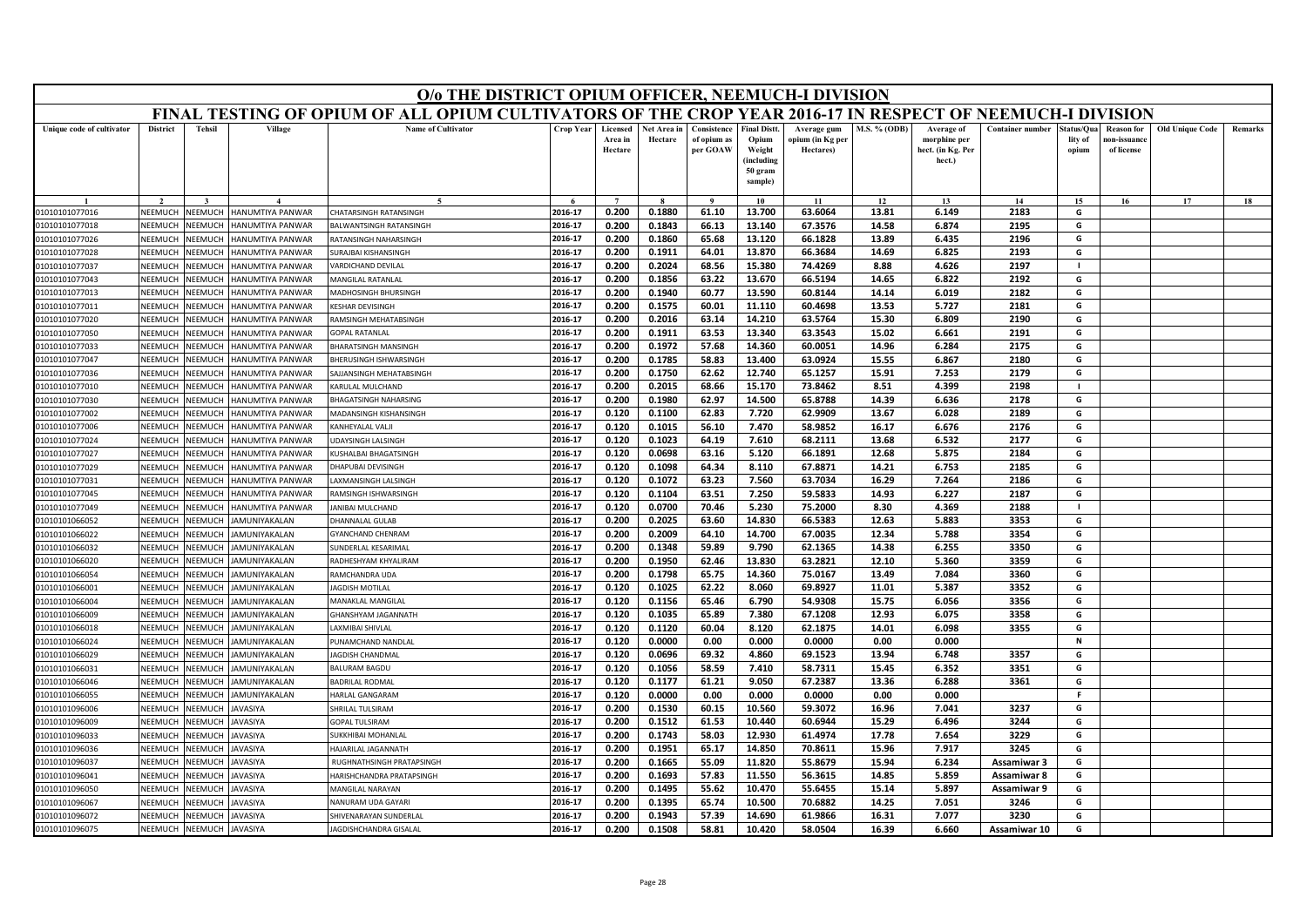|                                  | O/o THE DISTRICT OPIUM OFFICER, NEEMUCH-I DIVISION<br>FINAL TESTING OF OPIUM OF ALL OPIUM CULTIVATORS OF THE CROP YEAR 2016-17 IN RESPECT OF NEEMUCH-I DIVISION |                                  |                     |                                                         |                    |                                |                        |                                        |                                                                            |                                              |                |                                                           |                         |                               |                                                |                        |         |
|----------------------------------|-----------------------------------------------------------------------------------------------------------------------------------------------------------------|----------------------------------|---------------------|---------------------------------------------------------|--------------------|--------------------------------|------------------------|----------------------------------------|----------------------------------------------------------------------------|----------------------------------------------|----------------|-----------------------------------------------------------|-------------------------|-------------------------------|------------------------------------------------|------------------------|---------|
|                                  |                                                                                                                                                                 |                                  |                     |                                                         |                    |                                |                        |                                        |                                                                            |                                              |                |                                                           |                         |                               |                                                |                        |         |
| Unique code of cultivator        | <b>District</b>                                                                                                                                                 | <b>Tehsil</b>                    | Village             | <b>Name of Cultivator</b>                               | Crop Year          | Licensed<br>Area in<br>Hectare | Net Area in<br>Hectare | Consistence<br>of opium as<br>per GOAW | <b>Final Distt.</b><br>Opium<br>Weight<br>(including<br>50 gram<br>sample) | Average gum<br>ppium (in Kg per<br>Hectares) | M.S. % (ODB)   | Average of<br>morphine per<br>hect. (in Kg. Per<br>hect.) | <b>Container number</b> | tatus/Qua<br>lity of<br>opium | <b>Reason for</b><br>10n-issuanc<br>of license | <b>Old Unique Code</b> | Remarks |
|                                  |                                                                                                                                                                 |                                  |                     |                                                         |                    |                                |                        | $\bf{Q}$                               | 10                                                                         | 11                                           | 12             | 13                                                        | 14                      | 15                            | 16                                             | 17                     | 18      |
| 01010101096048                   | NEEMUCH                                                                                                                                                         | <b>NEEMUCH</b>                   | AVASIYA             | KARLILAL LAXMAN                                         | 2016-17            | 0.200                          | 0.1976                 | 60.55                                  | 14.390                                                                     | 62.9909                                      | 14.55          | 6.416                                                     | 3231                    | G                             |                                                |                        |         |
| 01010101096054                   | NEEMUCH                                                                                                                                                         | <b>NEEMUCH</b>                   | <b>AVASIYA</b>      | ANWARLAL FAKIRCHAND                                     | 2016-17            | 0.200                          | 0.1945                 | 64.14                                  | 14.120                                                                     | 66.5193                                      | 13.88          | 6.463                                                     | 3247                    | G                             |                                                |                        |         |
| 01010101096010                   | NEEMUCH                                                                                                                                                         | NEEMUCH                          | AVASIYA             | RAMKISHAN TULSIRAM                                      | 2016-17            | 0.200                          | 0.1764                 | 61.15                                  | 13.140                                                                     | 65.0737                                      | 13.98          | 6.368                                                     | 3232                    | G                             |                                                |                        |         |
| 01010101096034                   | <b>NEEMUCH</b>                                                                                                                                                  | VEEMUCI                          | AVASIYA             | KASTURIBAI MANGILAL                                     | 2016-17            | 0.200                          | 0.2018                 | 65.72                                  | 14.100                                                                     | 65.5996                                      | 13.94          | 6.401                                                     | 3248                    | G                             |                                                |                        |         |
| 01010101096013                   | NEEMUCH                                                                                                                                                         | <b>NEEMUCH</b>                   | AVASIYA             | <b>ROADMAL PRATHIRAJ</b>                                | 2016-17            | 0.200                          | 0.1900                 | 63.46                                  | 14.380                                                                     | 68.6105                                      | 15.08          | 7.243                                                     | 3238                    | G                             |                                                |                        |         |
| 01010101096059                   | NEEMUCH                                                                                                                                                         | <b>NEEMUCH</b>                   | AVASIYA             | <b>ANIBAI MAGNIRAM</b>                                  | 2016-17            | 0.200                          | 0.1938                 | 59.35                                  | 14.110                                                                     | 61.7286                                      | 15.57          | 6.728                                                     | 3233                    | G                             |                                                |                        |         |
| 01010101096061                   | NEEMUCH                                                                                                                                                         | VEEMUCI                          | AVASIYA             | KOUSHLYABAI RAMNARAYAN                                  | 2016-17            | 0.200                          | 0.1992                 | 56.06                                  | 14.080                                                                     | 56.6064                                      | 14.13          | 5.599                                                     | Assamiwar 2             | G                             |                                                |                        |         |
| 01010101096077                   | NEEMUCH                                                                                                                                                         | VEEMUCI                          | AVASIYA             | MANGILAL FAKIRCHAND                                     | 2016-17            | 0.200                          | 0.1932                 | 58.98                                  | 14.120                                                                     | 61.5787                                      | 18.23          | 7.858                                                     | 3234                    | G                             |                                                |                        |         |
| 01010101096020                   | NEEMUCH                                                                                                                                                         | VEEMUCI                          | AVASIYA             | ASHRATHSINGH PRATAPSINGH                                | 2016-17            | 0.200                          | 0.1472                 | 53.61                                  | 10.170                                                                     | 52.9144                                      | 11.47          | 4.248                                                     | Assamiwar 4             | G                             |                                                |                        |         |
| 01010101096071                   | NEEMUCH                                                                                                                                                         | VEEMUCI                          | AVASIYA             | BHUWANIRAM MODIRAM                                      | 2016-17            | 0.200                          | 0.1958                 | 59.98                                  | 13.990                                                                     | 61.2206                                      | 17.29          | 7.410                                                     | 3239                    | G                             |                                                |                        |         |
| 01010101096025                   | NEEMUCH                                                                                                                                                         | VEEMUCH                          | AVASIYA             | (AILASHCHANDRA KANHFYALAL                               | 2016-17<br>2016-17 | 0.200<br>0.200                 | 0.1897<br>0.2000       | 56.08<br>55.63                         | 14.620<br>14.160                                                           | 61.7449<br>56.2650                           | 16.83<br>16.34 | 7.274<br>6.436                                            | 3228                    | G                             |                                                |                        |         |
| 01010101096080                   | NEEMUCH<br>NEEMUCH                                                                                                                                              | <b>JEEMUCI</b><br><b>JEEMUCH</b> | AVASIYA<br>AVASIYA  | <b>HYAMLAL MANGILAL</b>                                 |                    |                                |                        |                                        |                                                                            |                                              |                |                                                           | <b>Assamiwar 5</b>      | G                             |                                                |                        |         |
| 01010101096081<br>01010101096082 | NEEMUCH                                                                                                                                                         | <b>JEEMUCH</b>                   | AVASIYA             | <b>HANTIBAI RAMCHADRA</b><br><b>AMPATBAI RAMNARAYAN</b> | 2016-17<br>2016-17 | 0.200                          | 0.1867<br>0.1575       | 64.13                                  | 13.280                                                                     | 65.1634<br>60.7619                           | 12.83          | 5.853                                                     | Assamiwar 11            | G<br>G                        |                                                |                        |         |
| 01010101096043                   | NEEMUCH                                                                                                                                                         | <b>JEEMUC</b>                    | AVASIYA             | ARDICHAND KISHANA                                       | 2016-17            | 0.200<br>0.200                 | 0.1931                 | 61.63<br>68.42                         | 10.870<br>14.930                                                           | 75.5722                                      | 15.50<br>14.13 | 6.593<br>7.475                                            | 3240<br>3249            | G                             |                                                |                        |         |
| 01010101096018                   | NEEMUCH                                                                                                                                                         | <b>JEEMUCH</b>                   | AVASIYA             | <b>AGDISH NANDA</b>                                     | 2016-17            | 0.120                          | 0.1015                 | 58.76                                  | 7.860                                                                      | 65.0049                                      | 15.93          | 7.249                                                     | 3241                    | G                             |                                                |                        |         |
| 01010101096031                   | NFFMUCH                                                                                                                                                         | <b>JEEMUCH</b>                   | AVASIYA             | <b>IEERALAL NANDA</b>                                   | 2016-17            | 0.120                          | 0.1147                 | 66.27                                  | 9.210                                                                      | 76.0157                                      | 13.46          | 7.162                                                     | 3250                    | G                             |                                                |                        |         |
| 01010101096039                   | NEEMUCH                                                                                                                                                         | <b>JEEMUC</b>                    | AVASIYA             | <b>GOPAL FAKIRCHAND</b>                                 | 2016-17            | 0.120                          | 0.0000                 | 0.00                                   | 0.000                                                                      | 0.0000                                       | 0.00           | 0.000                                                     |                         | N                             |                                                |                        |         |
| 01010101096040                   | NEEMUCH                                                                                                                                                         | VEEMUCH                          | AVASIYA             | RATANSINGH KHUMANSINGH                                  | 2016-17            | 0.120                          | 0.0998                 | 57.11                                  | 6.870                                                                      | 56.1623                                      | 14.04          | 5.520                                                     | 3242                    | G                             |                                                |                        |         |
| 01010101096047                   | NEEMUCH                                                                                                                                                         | <b>NEEMUCH</b>                   | AVASIYA             | HANSHYAM PRABHUDAS                                      | 2016-17            | 0.120                          | 0.1065                 | 56.00                                  | 7.100                                                                      | 53.3333                                      | 17.00          | 6.347                                                     | Assamiwar 6             | G                             |                                                |                        |         |
| 01010101096049                   | NEEMUCH                                                                                                                                                         | <b>JEEMUCI</b>                   | <b>VASIYA</b>       | <b>IMPRAKASH DHANRAJ</b>                                | 2016-17            | 0.120                          | 0.1120                 | 63.69                                  | 7.970                                                                      | 64.7500                                      | 12.98          | 5.883                                                     | 3243                    | G                             |                                                |                        |         |
| 01010101096051                   | NEEMUCH                                                                                                                                                         | <b>JEEMUCH</b>                   | AVASIYA             | <b>BHERU UDA</b>                                        | 2016-17            | 0.120                          | 0.0930                 | 55.16                                  | 4.080                                                                      | 34.5699                                      | 18.13          | 4.387                                                     | 3235                    | G                             |                                                |                        |         |
| 01010101096058                   | NEEMUCH                                                                                                                                                         | <b>JEEMUCH</b>                   | AVASIYA             | <b>REMBAI MANGILAL</b>                                  | 2016-17            | 0.120                          | 0.1138                 | 59.00                                  | 8.230                                                                      | 60.9578                                      | 17.15          | 7.318                                                     | 3236                    | G                             |                                                |                        |         |
| 01010101096069                   | NEEMUCH                                                                                                                                                         | <b>JEEMUC</b>                    | AVASIYA             | DEVILAL TULSIRAM                                        | 2016-17            | 0.120                          | 0.0986                 | 62.19                                  | 6.730                                                                      | 60.6389                                      | 14.47          | 6.142                                                     | Assamiwar 12            | G                             |                                                |                        |         |
| 01010101096076                   | NEEMUCH                                                                                                                                                         | <b>NEEMUCH</b>                   | AVASIYA             | ARASRAM PRABHU                                          | 2016-17            | 0.120                          | 0.0961                 | 54.30                                  | 7.140                                                                      | 57.6379                                      | 17.07          | 6.887                                                     | Assamiwar 7             | G                             |                                                |                        |         |
| 01010101082003                   | NEEMUCH                                                                                                                                                         | <b>JEEMUCH</b>                   | <b>ASUDI HADHA</b>  | KANCHANRAI LIDAYRAM                                     | 2016-17            | 0.200                          | 0.1764                 | 63.86                                  | 13.070                                                                     | 67.5964                                      | 12.43          | 5.881                                                     | 2398                    | G                             |                                                |                        |         |
| 01010101082010                   | NEEMUCH                                                                                                                                                         | <b>JEEMUCI</b>                   | ASUDI HADHA         | <b>BHUWANIRAM DOULATRAM</b>                             | 2016-17            | 0.200                          | 0.1931                 | 59.96                                  | 14.490                                                                     | 64.2776                                      | 14.34          | 6.452                                                     | 2393                    | G                             |                                                |                        |         |
| 01010101082016                   | NEEMUCH                                                                                                                                                         | <b>JEEMUCH</b>                   | <b>ASUDI HADHA</b>  | <b>ANHEYALAL HIRALAL</b>                                | 2016-17            | 0.200                          | 0.1900                 | 56.21                                  | 14.320                                                                     | 60.5211                                      | 15.73          | 6.664                                                     | 2387                    | G                             |                                                |                        |         |
| 01010101082021                   | NEEMUCH                                                                                                                                                         | <b>JEEMUCH</b>                   | <b>ASUDI HADHA</b>  | ARVATSINGH BHUWANISINGH                                 | 2016-17            | 0.200                          | 0.1910                 | 63.68                                  | 15.720                                                                     | 74.8743                                      | 14.89          | 7.804                                                     | 2397                    | G                             |                                                |                        |         |
| 01010101082007                   | <b>NEEMUCH</b>                                                                                                                                                  | VEEMUCI                          | <b>ASUDI HADHA</b>  | <b>RUPSINGH BHERUSINGH</b>                              | 2016-17            | 0.200                          | 0.1885                 | 55.53                                  | 14.520                                                                     | 61.1088                                      | 16.28          | 6.964                                                     | 2386                    | G                             |                                                |                        |         |
| 01010101082013                   | NEEMUCH                                                                                                                                                         | <b>JEEMUCH</b>                   | ASUDI HADHA         | ISHANSINGH GANGARAM                                     | 2016-17            | 0.200                          | 0.1982                 | 62.05                                  | 15.030                                                                     | 67.2200                                      | 13.13          | 6.178                                                     | 2390                    | G                             |                                                |                        |         |
| 01010101082029                   | NEEMUCH                                                                                                                                                         | <b>NEEMUCH</b>                   | <b>ASUDI HADHA</b>  | ANNALAL MOTILAL                                         | 2016-17            | 0.200                          | 0.1908                 | 60.36                                  | 13.310                                                                     | 60.1520                                      | 14.38          | 6.055                                                     | 2385                    | G                             |                                                |                        |         |
| 01010101082034                   | <b>NEEMUCH</b>                                                                                                                                                  | VEEMUCI                          | <b>ASUDI HADHA</b>  | MANGLAKUNWAR BHERUSINGH                                 | 2016-17            | 0.200                          | 0.2000                 | 61.29                                  | 14.980                                                                     | 65.5800                                      | 14.28          | 6.555                                                     | 2394                    | G                             |                                                |                        |         |
| 01010101082009                   | NEEMUCH                                                                                                                                                         | <b>NEEMUCH</b>                   | <b>ASUDI HADHA</b>  | <b>MUNNIBAI MOHANLAL</b>                                | 2016-17            | 0.200                          | 0.1934                 | 61.45                                  | 14.990                                                                     | 68.0403                                      | 13.56          | 6.458                                                     | 2396                    | G                             |                                                |                        |         |
| 01010101082012                   | NEEMUCH                                                                                                                                                         | <b>NEEMUCH</b>                   | <b>ASUDI HADHA</b>  | <b>SHWARSINGH GANGARAM</b>                              | 2016-17            | 0.200                          | 0.1927                 | 58.84                                  | 16.030                                                                     | 69.9222                                      | 13.85          | 6.779                                                     | 2392                    | G                             |                                                |                        |         |
| 01010101082001                   | NEEMUCH                                                                                                                                                         | <b>JEEMUCH</b>                   | <b>ASUDI HADHA</b>  | <b>GATTUSINGH BHURSINGH</b>                             | 2016-17            | 0.120                          | 0.1162                 | 62.30                                  | 9.020                                                                      | 69.0878                                      | 13.08          | 6.326                                                     | 2391                    | G                             |                                                |                        |         |
| 01010101082006                   | NEEMUCH                                                                                                                                                         | <b>JEEMUCH</b>                   | <b>ASUDI HADHA</b>  | HAITANKUNWAR SWAROOPSINGH                               | 2016-17            | 0.120                          | 0.1155                 | 65.69                                  | 8.550                                                                      | 69.4719                                      | 14.05          | 6.832                                                     | 2399                    | G                             |                                                |                        |         |
| 01010101082014                   | NEEMUCH                                                                                                                                                         | <b>JEEMUCH</b>                   | <b>ASUDI HADHA</b>  | ISHANSINGH RAMSINGH                                     | 2016-17            | 0.120                          | 0.1112                 | 62.71                                  | 8.310                                                                      | 66.9514                                      | 14.38          | 6.739                                                     | 2395                    | G                             |                                                |                        |         |
| 01010101082026                   | NEEMUCH                                                                                                                                                         | VEEMUCH                          | <b>ASUDI HADHA</b>  | <b>GOVINDSINGH BHERUSINGH</b>                           | 2016-17            | 0.120                          | 0.1114                 | 61.36                                  | 8.310                                                                      | 65.3860                                      | 13.79          | 6.312                                                     | 2389                    | G                             |                                                |                        |         |
| 01010101082030                   | NEEMUCH                                                                                                                                                         | <b>NEEMUCH</b>                   | <b>ASUDI HADHA</b>  | (ACHRULAL RATANLAL                                      | 2016-17            | 0.120                          | 0.1069                 | 61.42                                  | 8.050                                                                      | 66.0711                                      | 11.23          | 5.194                                                     | 2388                    | G                             |                                                |                        |         |
| 01010101081014                   | NEEMUCH                                                                                                                                                         | <b>JEEMUCH</b>                   | <b>ASUDI TANWAR</b> | <b>HERUSINGH MODSINGH</b>                               | 2016-17            | 0.200                          | 0.1936                 | 66.05                                  | 13.900                                                                     | 67.7479                                      | 14.38          | 6.819                                                     | 2136                    | G                             |                                                |                        |         |
| 01010101081024                   | <b>NFFMUCH</b>                                                                                                                                                  | VEEMUCI                          | <b>ASUDI TANWAR</b> | SHWARSINGH GOBARSINGH                                   | 2016-17            | 0.200                          | 0.1958                 | 63.26                                  | 14.340                                                                     | 66.1849                                      | 12.91          | 5.981                                                     | 2128                    | G                             |                                                |                        |         |
| 01010101081025                   | NEEMUCH                                                                                                                                                         | <b>NEEMUCH</b>                   | <b>ASUDI TANWAR</b> | <b>IARISINGH DOULATSINGH</b>                            | 2016-17            | 0.200                          | 0.1920                 | 65.51                                  | 13.490                                                                     | 65.7552                                      | 12.32          | 5.671                                                     | 2131                    | G                             |                                                |                        |         |
| 01010101081039                   | NEEMUCH                                                                                                                                                         | <b>JEEMUCI</b>                   | <b>ASUDI TANWAR</b> | YARSINGH ISHWARSINGH                                    | 2016-17            | 0.200                          | 0.1965                 | 59.35                                  | 14.150                                                                     | 61.0534                                      | 14.14          | 6.043                                                     | 2113                    | G                             |                                                |                        |         |
| 01010101081044                   | NEEMUCH                                                                                                                                                         | <b>JEEMUCI</b>                   | <b>ASUDI TANWAR</b> | <b>JARISINGH NATHUSINGH</b>                             | 2016-17<br>2016-17 | 0.200                          | 0.2016                 | 58.84                                  | 14.430                                                                     | 60.1637                                      | 12.34          | 5.197                                                     | 2101                    | G<br>G                        |                                                |                        |         |
| 01010101081050                   | NEEMUCH                                                                                                                                                         | NEEMUCH                          | <b>ASUDI TANWAR</b> | DULESINGH KISHORSINGH                                   | 2016-17            | 0.200<br>0.200                 | 0.1967<br>0.1960       | 61.37<br>64.75                         | 14.190<br>13.970                                                           | 63.2486<br>65.9286                           | 13.61<br>13.08 | 6.025<br>6.037                                            | 2112<br>2125            | G                             |                                                |                        |         |
| 01010101081052                   | NEEMUCH                                                                                                                                                         | NEEMUCH                          | <b>ASUDI TANWAR</b> | PREMSINGH NATHUSINGH                                    |                    |                                |                        |                                        |                                                                            |                                              |                |                                                           |                         |                               |                                                |                        |         |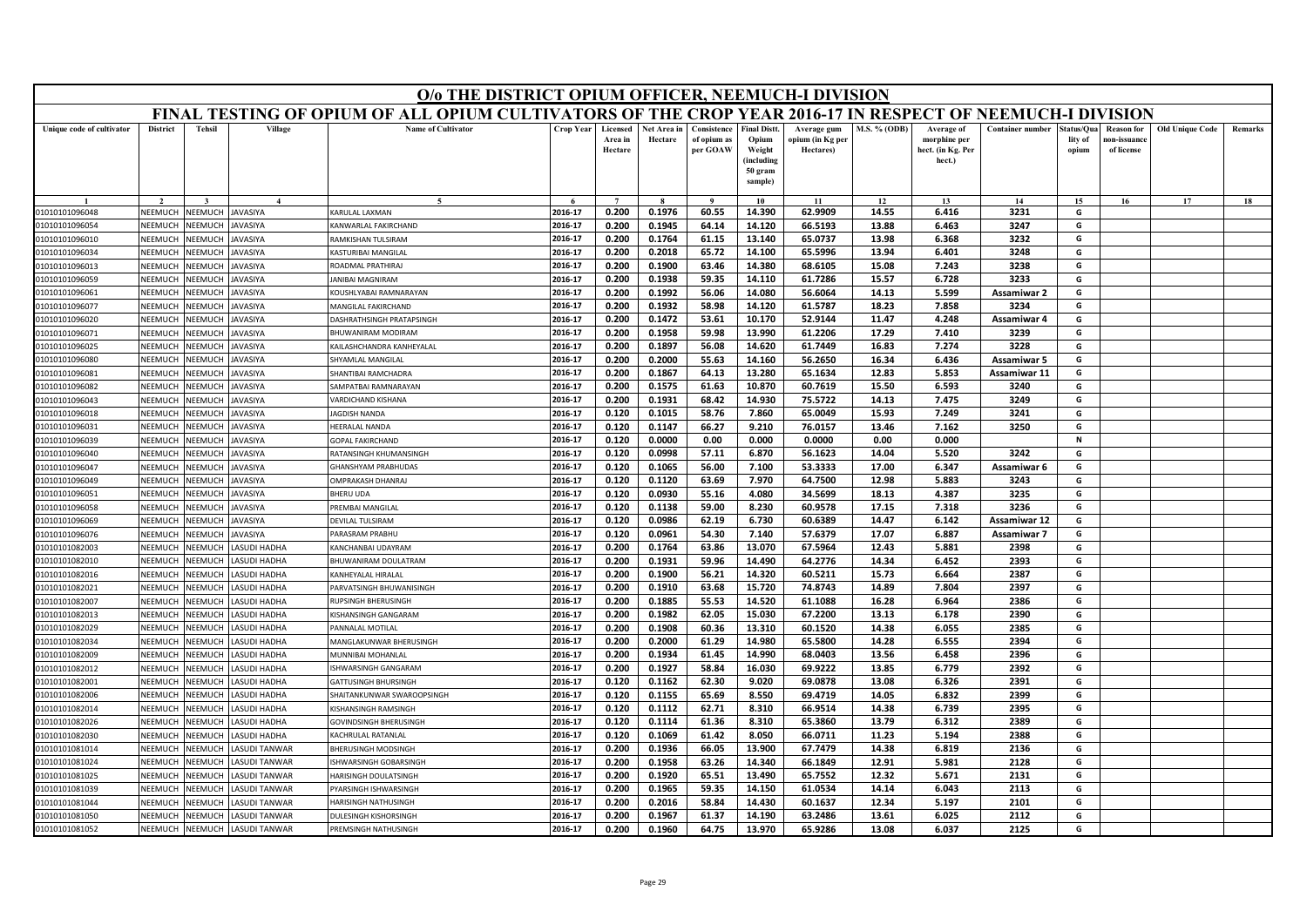|                                  | O/o THE DISTRICT OPIUM OFFICER, NEEMUCH-I DIVISION<br>FINAL TESTING OF OPIUM OF ALL OPIUM CULTIVATORS OF THE CROP YEAR 2016-17 IN RESPECT OF NEEMUCH-I DIVISION |                    |                                            |                                           |                    |                                |                        |                                        |                                                                            |                                              |                     |                                                           |                         |                                |                                                |                        |         |
|----------------------------------|-----------------------------------------------------------------------------------------------------------------------------------------------------------------|--------------------|--------------------------------------------|-------------------------------------------|--------------------|--------------------------------|------------------------|----------------------------------------|----------------------------------------------------------------------------|----------------------------------------------|---------------------|-----------------------------------------------------------|-------------------------|--------------------------------|------------------------------------------------|------------------------|---------|
|                                  |                                                                                                                                                                 |                    |                                            |                                           |                    |                                |                        |                                        |                                                                            |                                              |                     |                                                           |                         |                                |                                                |                        |         |
| Unique code of cultivator        | <b>District</b>                                                                                                                                                 | <b>Tehsil</b>      | Village                                    | <b>Name of Cultivator</b>                 | <b>Crop Year</b>   | Licensed<br>Area in<br>Hectare | Net Area in<br>Hectare | Consistence<br>of opium as<br>per GOAW | <b>Final Distt.</b><br>Opium<br>Weight<br>(including<br>50 gram<br>sample) | Average gum<br>opium (in Kg per<br>Hectares) | <b>M.S. % (ODB)</b> | Average of<br>morphine per<br>hect. (in Kg. Per<br>hect.) | <b>Container number</b> | Status/Qua<br>lity of<br>opium | <b>Reason for</b><br>10n-issuanc<br>of license | <b>Old Unique Code</b> | Remarks |
|                                  |                                                                                                                                                                 |                    |                                            | $\tilde{\phantom{a}}$                     |                    | $\overline{ }$                 |                        | $\mathbf{o}$                           | 10                                                                         | 11                                           | 12                  | 13                                                        | 14                      | 15                             | 16                                             | 17                     | 18      |
| 01010101081055                   | NEEMUCH                                                                                                                                                         | NEEMUCH            | <b>ASUDI TANWAR</b>                        | MODSINGH JALAMSINGH                       | 2016-17            | 0.200                          | 0.1782                 | 62.75                                  | 14.240                                                                     | 71.6330                                      | 15.06               | 7.552                                                     | 2126                    | G                              |                                                |                        |         |
| 01010101081057                   | NEEMUCH                                                                                                                                                         | NEEMUCH            | LASUDI TANWAR                              | <b>GANGABAI GIRVARSINGH</b>               | 2016-17            | 0.200                          | 0.2002                 | 61.81                                  | 14.910                                                                     | 65.7642                                      | 15.16               | 6.979                                                     | 2111                    | G                              |                                                |                        |         |
| 01010101081059                   | VEEMUCH                                                                                                                                                         | NEEMUCH            | LASUDI TANWAR                              | MOTISINGH KALUSINGH                       | 2016-17            | 0.200                          | 0.1970                 | 64.54                                  | 13.970                                                                     | 65.3807                                      | 13.59               | 6.220                                                     | 2127                    | G                              |                                                |                        |         |
| 01010101081072                   | NEEMUCH                                                                                                                                                         | NEEMUCH            | <b>ASUDI TANWAR</b>                        | SAJJANSINGH DOULATSINGH                   | 2016-17            | 0.200                          | 0.2003                 | 62.38                                  | 14.820                                                                     | 65.9361                                      | 15.47               | 7.140                                                     | 2110                    | G                              |                                                |                        |         |
| 01010101081078                   | NEEMUCH                                                                                                                                                         | NEEMUCH            | <b>ASUDI TANWAR</b>                        | <b>FULBAI MANGUSINGH</b>                  | 2016-17            | 0.200                          | 0.1980                 | 63.85                                  | 14.680                                                                     | 67.6263                                      | 13.36               | 6.325                                                     | 2134                    | G                              |                                                |                        |         |
| 01010101081097                   | NEEMUCH                                                                                                                                                         | NEEMUCH            | LASUDI TANWAR                              | GORDHANSINGH RUPSINGH                     | 2016-17            | 0.200                          | 0.2005                 | 65.38                                  | 14.270                                                                     | 66.4738                                      | 15.98               | 7.436                                                     | 2135                    | G                              |                                                |                        |         |
| 01010101081103                   | NEEMUCI                                                                                                                                                         | NEEMUCH            | ASUDI TANWAR                               | MOTISINGH KISHANSINGH                     | 2016-17            | 0.200                          | 0.1924                 | 62.76                                  | 14.320                                                                     | 66.7308                                      | 14.69               | 6.862                                                     | 2121                    | G                              |                                                |                        |         |
| 01010101081106                   | NEEMUCH                                                                                                                                                         | NEEMUCH            | ASUDI TANWAR                               | <b>GOBARSINGH KACHARUSINGH</b>            | 2016-17            | 0.200                          | 0.2002                 | 62.62                                  | 14.750                                                                     | 65.9091                                      | 14.66               | 6.764                                                     | 2122                    | G                              |                                                |                        |         |
| 01010101081107                   | NEEMUCH                                                                                                                                                         | NEEMUCH            | <b>ASUDI TANWAR</b>                        | <b>RUPSINGH KANIRAM</b>                   | 2016-17            | 0.200                          | 0.1980                 | 62.45                                  | 14.080                                                                     | 63.4394                                      | 16.29               | 7.234                                                     | 2123                    | G                              |                                                |                        |         |
| 01010101081066                   | NEEMUCH                                                                                                                                                         | NEEMUCH            | LASUDI TANWAR                              | ISHWARSINGH MODSINGH                      | 2016-17            | 0.200                          | 0.1675                 | 62.36                                  | 11.820                                                                     | 62.8657                                      | 12.43               | 5.470                                                     | 2124                    | G                              |                                                |                        |         |
| 01010101081067                   | NEEMUCH                                                                                                                                                         | <b>NEEMUCH</b>     | <b>ASUDI TANWAR</b>                        | <b>ESHARSINGH MODSINGH</b>                | 2016-17            | 0.200                          | 0.1802                 | 63.76                                  | 15.060                                                                     | 76.1265                                      | 14.68               | 7.822                                                     | 2132                    | G                              |                                                |                        |         |
| 01010101081082                   | NEEMUCH                                                                                                                                                         | VEEMUCH            | <b>ASUDI TANWAR</b>                        | PRABHULAL NANURAM                         | 2016-17            | 0.200                          | 0.1872                 | 65.49                                  | 13.720                                                                     | 68.5684                                      | 15.73               | 7.550                                                     | 2133                    | G                              |                                                |                        |         |
| 01010101081083                   | NFFMUCH                                                                                                                                                         | NFFMUCH            | LASUDI TANWAR                              | KESHARSINGH KALUSINGH                     | 2016-17            | 0.200                          | 0.2020                 | 63.72                                  | 14.480                                                                     | 65.2525                                      | 14.89               | 6.801                                                     | 2119                    | G                              |                                                |                        |         |
| 01010101081005                   | NEEMUCH                                                                                                                                                         | NEEMUCH            | <b>ASUDI TANWAR</b>                        | <b>GOVIND SINGH RATANSINGH</b>            | 2016-17            | 0.200                          | 0.1852                 | 60.64                                  | 13.370                                                                     | 62.5378                                      | 14.87               | 6.510                                                     | 2109                    | G                              |                                                |                        |         |
| 01010101081049                   | NEEMUCH<br>NEEMUCH                                                                                                                                              | VEEMUCH<br>NEEMUCH | <b>ASUDI TANWAR</b>                        | CHATARSINGH ISHWARSINGH                   | 2016-17            | 0.200                          | 0.1958                 | 59.95                                  | 14.150                                                                     | 61.8897                                      | 16.03               | 6.945                                                     | 2107                    | G                              |                                                |                        |         |
| 01010101081051<br>01010101081070 | NEEMUCH                                                                                                                                                         | NEEMUCH            | LASUDI TANWAR<br><b>LASUDI TANWAR</b>      | MANOHARSINGH MODSINGH                     | 2016-17<br>2016-17 | 0.200                          | 0.1932<br>0.1975       | 59.60                                  | 14.620                                                                     | 64.4306                                      | 15.81               | 7.130<br>7.024                                            | 2108<br>2120            | G<br>G                         |                                                |                        |         |
|                                  | NEEMUCI                                                                                                                                                         | <b>NEEMUCH</b>     | <b>ASUDI TANWAR</b>                        | KAMALSINGH MANGUSINGH<br>MANSINGH KANIRAM | 2016-17            | 0.200<br>0.200                 | 0.1968                 | 64.29<br>61.64                         | 14.530<br>14.480                                                           | 67.5696<br>64.7917                           | 14.85<br>11.05      | 5.012                                                     | 2106                    | G                              |                                                |                        |         |
| 01010101081032                   | NFFMUCH                                                                                                                                                         | VEEMUCH            |                                            | <b>RAYSINGH BHERUSINGH</b>                | 2016-17            | 0.200                          | 0.1950                 | 58.49                                  | 13.030                                                                     | 55.8308                                      | 14.41               | 5.632                                                     | 2099                    | G                              |                                                |                        |         |
| 01010101081058<br>01010101081073 | NEEMUCH                                                                                                                                                         | NEEMUCH            | <b>ASUDI TANWAR</b><br><b>ASUDI TANWAR</b> | <b>GOPAL NANURAM</b>                      | 2016-17            | 0.200                          | 0.1871                 | 57.94                                  | 13.120                                                                     | 58.0438                                      | 15.55               | 6.318                                                     | 2100                    | G                              |                                                |                        |         |
| 01010101081111                   | NEEMUCH                                                                                                                                                         | <b>JEEMUCH</b>     | <b>ASUDI TANWAR</b>                        | HIMMATSINGH PREMSINGH                     | 2016-17            | 0.200                          | 0.2014                 | 62.77                                  | 14.230                                                                     | 63.3565                                      | 14.37               | 6.373                                                     | 2118                    | G                              |                                                |                        |         |
| 01010101081104                   | NEEMUCH                                                                                                                                                         | NEEMUCH            | <b>ASUDI TANWAR</b>                        | PADAMSINGH KESHARSINGH                    | 2016-17            | 0.200                          | 0.1610                 | 52.63                                  | 11.080                                                                     | 51.7453                                      | 17.04               | 6.172                                                     | 2098                    | G                              |                                                |                        |         |
| 01010101081007                   | NEEMUCH                                                                                                                                                         | VEEMUCH            | <b>ASUDI TANWAR</b>                        | AXMANSINGH DOULATSINGH                    | 2016-17            | 0.200                          | 0.2049                 | 64.88                                  | 14.460                                                                     | 65.4075                                      | 13.70               | 6.273                                                     | 2117                    | G                              |                                                |                        |         |
| 01010101081023                   | NEEMUCI                                                                                                                                                         | <b>NEEMUCH</b>     | <b>ASUDI TANWAR</b>                        | DEVISINGH DOULATSINGH                     | 2016-17            | 0.200                          | 0.1980                 | 62.23                                  | 14.470                                                                     | 64.9697                                      | 15.83               | 7.199                                                     | 2105                    | G                              |                                                |                        |         |
| 01010101081065                   | NEEMUCH                                                                                                                                                         | NEEMUCH            | <b>ASUDI TANWAR</b>                        | HARISINGH MODSINGH                        | 2016-17            | 0.200                          | 0.1824                 | 69.84                                  | 14.280                                                                     | 78.1086                                      | 12.01               | 6.567                                                     | 2137                    | G                              |                                                |                        |         |
| 01010101081114                   | NEEMUCH                                                                                                                                                         | NEEMUCH            | LASUDI TANWAR                              | GOVINDSINGH KISHANSINGH                   | 2016-17            | 0.200                          | 0.1525                 | 62.75                                  | 10.700                                                                     | 62.8984                                      | 16.43               | 7.234                                                     | 2114                    | G                              |                                                |                        |         |
| 01010101081060                   | NEEMUCI                                                                                                                                                         | VEEMUCH            | <b>ASUDI TANWAR</b>                        | KAMALABAI MADANSINGH RAMSINGH             | 2016-17            | 0.120                          | 0.1156                 | 65.89                                  | 8.120                                                                      | 66.1159                                      | 13.45               | 6.225                                                     | 2130                    | G                              |                                                |                        |         |
| 01010101081062                   | NEEMUCH                                                                                                                                                         | VEEMUCH            | <b>ASUDI TANWAR</b>                        | <b>GOBARSINGH RAMSINGH</b>                | 2016-17            | 0.120                          | 0.1086                 | 61.38                                  | 8.270                                                                      | 66.7772                                      | 13.41               | 6.268                                                     | 2102                    | G                              |                                                |                        |         |
| 01010101081069                   | NEEMUCH                                                                                                                                                         | NEEMUCH            | LASUDI TANWAR                              | <b>BHFRUSINGH LALSINGH</b>                | 2016-17            | 0.120                          | 0.1173                 | 64.44                                  | 8.630                                                                      | 67.7323                                      | 15.36               | 7.282                                                     | 2116                    | G                              |                                                |                        |         |
| 01010101081086                   | NEEMUCH                                                                                                                                                         | VEEMUCH            | ASUDI TANWAR                               | BHOPALSINGH PREMSINGH                     | 2016-17            | 0.120                          | 0.1104                 | 61.17                                  | 8.190                                                                      | 64.8279                                      | 15.09               | 6.848                                                     | 2104                    | G                              |                                                |                        |         |
| 01010101081093                   | NEEMUCH                                                                                                                                                         | VEEMUCH            | LASUDI TANWAR                              | NAJARBAI RATANSINGH                       | 2016-17            | 0.120                          | 0.1128                 | 63.93                                  | 8.410                                                                      | 68.0940                                      | 15.25               | 7.269                                                     | 2129                    | G                              |                                                |                        |         |
| 01010101081112                   | NEEMUCH                                                                                                                                                         | NEEMUCH            | LASUDI TANWAR                              | <b>GANGARAMSINGH JAYSINGH</b>             | 2016-17            | 0.120                          | 0.1173                 | 62.30                                  | 8.440                                                                      | 64.0409                                      | 14.88               | 6.670                                                     | 2103                    | G                              |                                                |                        |         |
| 01010101081099                   | NEEMUCH                                                                                                                                                         | NEEMUCH            | <b>ASUDI TANWAR</b>                        | DHURIBAI SULTANSINGH                      | 2016-17            | 0.120                          | 0.1180                 | 64.20                                  | 8.520                                                                      | 66.2203                                      | 12.45               | 5.771                                                     | 2115                    | G                              |                                                |                        |         |
| 01010101067007                   | NEEMUCH                                                                                                                                                         | NEEMUCH            | <b>MELKI MEWAD</b>                         | HAMPATBAI KARANSINGH                      | 2016-17            | 0.200                          | 0.1804                 | 62.01                                  | 12.960                                                                     | 63.6419                                      | 16.55               | 7.373                                                     | 3035                    | G                              |                                                |                        |         |
| 01010101067036                   | <b>JEEMUCH</b>                                                                                                                                                  | VEEMUCH            | <b>MELKI MEWAD</b>                         | <b>KANWARLAL MANGU</b>                    | 2016-17            | 0.200                          | 0.1870                 | 62.14                                  | 13.550                                                                     | 64.3262                                      | 16.54               | 7.447                                                     | 3036                    | G                              |                                                |                        |         |
| 01010101067037                   | <b>NFFMUCH</b>                                                                                                                                                  | NEEMUCH            | <b>MELKI MEWAD</b>                         | KACHARUBAI RAMSINGH                       | 2016-17            | 0.200                          | 0.1898                 | 58.51                                  | 13.510                                                                     | 59.4942                                      | 11.55               | 4.810                                                     | 3037                    | G                              |                                                |                        |         |
| 01010101067041                   | NEEMUCH                                                                                                                                                         | VEEMUCH            | <b>MELKI MEWAD</b>                         | ALSINGH BHANWARSINGH                      | 2016-17            | 0.200                          | 0.1728                 | 57.38                                  | 12.680                                                                     | 60.1505                                      | 13.96               | 5.878                                                     | 3026                    | G                              |                                                |                        |         |
| 01010101067035                   | VEEMUCH                                                                                                                                                         | VEEMUCH            | <b>MELKI MEWAD</b>                         | <b>MANGALSINGH ISHWARSINGH</b>            | 2016-17            | 0.200                          | 0.1972                 | 60.18                                  | 14.520                                                                     | 63.3012                                      | 14.92               | 6.611                                                     | 3030                    | G                              |                                                |                        |         |
| 01010101067012                   | NEEMUCH                                                                                                                                                         | NEEMUCH            | <b>MELKI MEWAD</b>                         | KARANSINGH RATANSINGH                     | 2016-17            | 0.200                          | 0.1766                 | 61.85                                  | 13.100                                                                     | 65.5436                                      | 15.44               | 7.084                                                     | 3031                    | G                              |                                                |                        |         |
| 01010101067051                   | NEEMUCH                                                                                                                                                         | <b>NEEMUCH</b>     | <b>MELKI MEWAD</b>                         | PANBAI RAMSINGH                           | 2016-17            | 0.200                          | 0.1974                 | 58.63                                  | 14.590                                                                     | 61.9048                                      | 15.95               | 6.912                                                     | 3027                    | G                              |                                                |                        |         |
| 01010101067044                   | <b>NEEMUCI</b>                                                                                                                                                  | IEEMUCH            | MELKI MEWAD                                | HANTIBAI BHAWARSINGH                      | 2016-17            | 0.200                          | 0.1972                 | 56.08                                  | 14.670                                                                     | 59.5994                                      | 17.24               | 7.192                                                     | 3028                    | G                              |                                                |                        |         |
| 01010101067013                   | <b>NFFMUCH</b>                                                                                                                                                  | NFFMUCH            | <b>MELKI MEWAD</b>                         | PRITHVIRAI GOMA                           | 2016-17            | 0.120                          | 0.1169                 | 59.07                                  | 8.230                                                                      | 59.4098                                      | 18.91               | 7.864                                                     | 3032                    | G                              |                                                |                        |         |
| 01010101067015                   | NEEMUCH                                                                                                                                                         | VEEMUCH            | <b>MELKI MEWAD</b>                         | <b>AMPATBAI KALUSINGH</b>                 | 2016-17            | 0.120                          | 0.1015                 | 60.07                                  | 7.050                                                                      | 59.6059                                      | 13.80               | 5.758                                                     | 3033                    | G                              |                                                |                        |         |
| 01010101067020                   | VEEMUCI                                                                                                                                                         | VEEMUCH            | MELKI MEWAD                                | <b>GORDHANSINGH GANGARAM</b>              | 2016-17            | 0.120                          | 0.1143                 | 58.99                                  | 8.450                                                                      | 62.3010                                      | 16.68               | 7.274                                                     | 3034                    | G                              |                                                |                        |         |
| 01010101067038                   | NEEMUCH                                                                                                                                                         | VEEMUCI            | MELKI MEWAD                                | <b>MADHOSINGH RAMSINGH</b>                | 2016-17            | 0.120                          | 0.1166                 | 64.61                                  | 8.420                                                                      | 66.6552                                      | 17.72               | 8.268                                                     | 3038                    | G                              |                                                |                        |         |
| 01010101067058                   | NEEMUCH                                                                                                                                                         | NEEMUCH            | <b>MELKI MEWAD</b>                         | HAJARILAL UDAJI                           | 2016-17            | 0.120                          | 0.1160                 | 59.19                                  | 8.590                                                                      | 62.6121                                      | 16.30               | 7.144                                                     | 3029                    | G                              |                                                |                        |         |
| 01010101078002                   | NEEMUCH                                                                                                                                                         | NEEMUCH            | <b>MUNDLA</b>                              | <b>BHERUSINGH GIRVARSINGH</b>             | 2016-17            | 0.200                          | 0.1955                 | 63.09                                  | 14.730                                                                     | 67.9079                                      | 15.18               | 7.216                                                     | 1674                    | G                              |                                                |                        |         |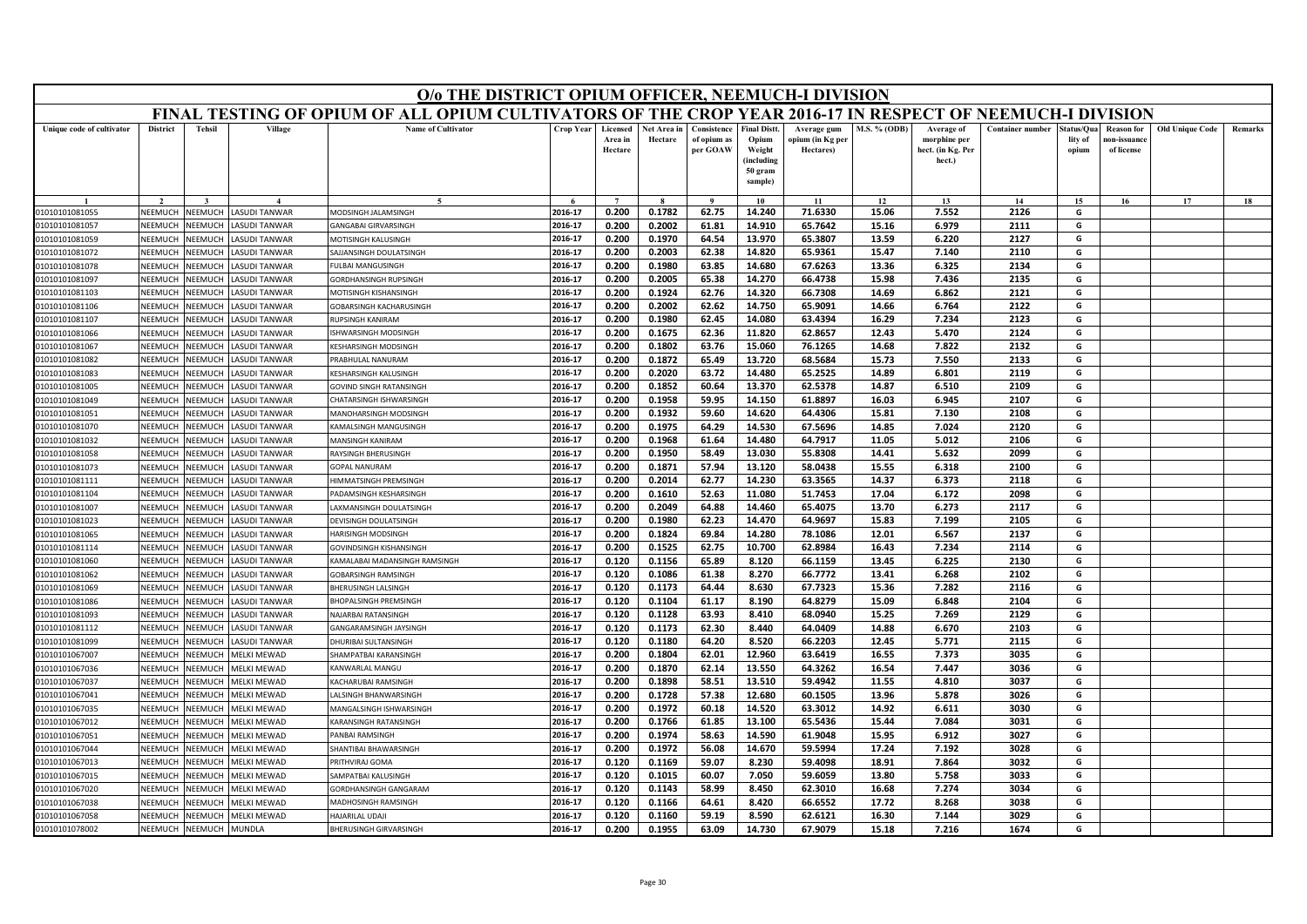| FINAL TESTING OF OPIUM OF ALL OPIUM CULTIVATORS OF THE CROP YEAR 2016-17 IN RESPECT OF NEEMUCH-I DIVISION<br><b>Tehsil</b><br>Village<br><b>Name of Cultivator</b><br><b>District</b><br><b>Crop Year</b><br>Licensed<br>Net Area in<br>Consistence<br><b>Final Distt.</b><br>M.S. % (ODB)<br><b>Container number</b><br><b>Old Unique Code</b><br>Unique code of cultivator<br>Average gum<br>Average of<br>štatus/Oua<br><b>Reason for</b><br>Remarks<br>Area in<br>Hectare<br>of opium as<br>Opium<br>opium (in Kg per<br>morphine per<br>lity of<br>ıon-issuanc<br>per GOAW<br>Weight<br>Hectare<br>Hectares)<br>hect. (in Kg. Per<br>of license<br>opium<br>(including<br>hect.)<br>50 gram<br>sample)<br>$\boldsymbol{\Lambda}$<br>$\tilde{\phantom{a}}$<br>$\overline{ }$<br>$\alpha$<br>10<br>11<br>12<br>13<br>14<br>15<br>16<br>17<br>18<br>0.200<br>0.2001<br>72.3638<br>7.730<br>1682<br>2016-17<br>67.35<br>15.050<br>15.26<br>G<br>NEEMUCH<br>NEEMUCH<br>MUNDLA<br>KANCHANBAI KALUSINGH<br>01010101078004<br><b>NEEMUCH</b><br>2016-17<br>0.200<br>0.1949<br>65.19<br>14.340<br>68.5223<br>16.17<br>7.756<br>1676<br>G<br>01010101078005<br>NEEMUCH<br><b>AUNDLA</b><br><b>ALSINGH SHIVSINGH</b><br>2016-17<br>0.2017<br>14.090<br>65.1264<br>13.96<br>6.364<br>1671<br>G<br>NFFMUCH<br><b>NEEMUCH</b><br><b>AUNDLA</b><br><b>ALUSINGH NATHUSINGH</b><br>0.200<br>65.26<br>01010101078006<br>0.200<br>0.1999<br>62.26<br>15.270<br>67.9440<br>14.60<br>6.944<br>1672<br>G<br>NEEMUCI<br>2016-17<br><b>NEEMUCH</b><br><b>AUNDLA</b><br>BHAGATSINGH PANBAI<br>01010101078009<br>2016-17<br>0.1971<br>14.820<br>67.9503<br>6.331<br>1673<br>G<br>NEEMUCH<br><b>JEEMUCH</b><br>URAJBAI RAMSINGH<br>0.200<br>63.26<br>13.31<br>01010101078026<br><b>AUNDLA</b><br>2016-17<br>0.200<br>0.2003<br>65.67<br>14.970<br>70.1148<br>13.77<br>6.758<br>1680<br>G<br>01010101078013<br>NEEMUCH<br><b>NEEMUCH</b><br>MUNDLA<br>RAJENDRASINGH BHERUSINGH<br>2016-17<br>0.200<br>0.2030<br>63.32<br>14.720<br>65.5911<br>13.47<br>6.185<br>1667<br>G<br>NEEMUC<br>VEEMUCI<br>MUNDLA<br>01010101078015<br><b>BHANWARSINGH KACHARUSINGH</b><br>0.1950<br>69.1897<br>1668<br>2016-17<br>0.200<br>63.47<br>14.880<br>14.81<br>7.173<br>G<br>01010101078016<br>NEEMUCH<br><b>JEEMUCH</b><br>AUNDLA<br><b>GOVINDSINGH MANSINGH</b><br>2016-17<br>0.200<br>62.09<br>14.970<br>67.4010<br>13.06<br>6.162<br>1669<br>G<br>NEEMUCH<br><b>JEEMUCH</b><br>0.1970<br>01010101078017<br><b>AUNDLA</b><br><b>RABHUSINGH MOTISINGH</b><br>14.97<br>NFFMUCI<br>VEEMUCH<br>MUNDLA<br>2016-17<br>0.200<br>0.1901<br>63.04<br>14.640<br>69.3530<br>7.268<br>1670<br>G<br>01010101078021<br>DHAPUBAI MANOHARSINGH<br>72.4950<br>2016-17<br>0.200<br>0.2000<br>67.75<br>14.980<br>13.86<br>7.033<br>1681<br>G<br>01010101078023<br>NEEMUCH<br><b>JEEMUCH</b><br><b>AUNDLA</b><br><b>VAVALSINGH MOTISINGH</b><br>0.200<br>0.1981<br>61.55<br>66.5321<br>15.42<br>7.182<br>1656<br>G<br>2016-17<br>14.990<br>01010101078027<br>NEEMUCI<br><b>JEEMUCH</b><br><b>AUNDLA</b><br>HERUSINGH NATHUSINGH<br>NFFMUCH<br><b>NEEMUCH</b><br>MUNDLA<br>2016-17<br>0.200<br>0.1940<br>64.94<br>14.170<br>67.7629<br>15.43<br>7.319<br>1677<br>G<br>01010101078047<br>RANSINGH KACHARUSINGH<br>0.1967<br>71.9420<br>G<br>01010101078061<br>NEEMUCI<br><b>JEEMUCH</b><br><b>AUNDLA</b><br>2016-17<br>0.200<br>65.21<br>15.190<br>12.64<br>6.365<br>1678<br>UJJARSINGH BAHADURSINGH<br>01010101078050<br>NEEMUCH<br><b>JEEMUCI</b><br><b>AUNDLA</b><br>HAMBHUBAI BHOPALSINGH<br>2016-17<br>0.200<br>0.1976<br>61.19<br>15.140<br>66.9787<br>14.41<br>6.756<br>1665<br>G<br>VEEMUCH<br>01010101078070<br>NEEMUCH<br>MUNDLA<br>2016-17<br>0.200<br>0.1926<br>60.56<br>15.220<br>68.3645<br>17.26<br>8.260<br>1666<br>G<br>GOVINDSINGH ISHWARSINGH<br>63.5153<br>01010101078028<br><b>JEEMUCH</b><br>MUNDLA<br>2016-17<br>0.200<br>0.1997<br>58.30<br>15.230<br>12.73<br>5.660<br>1657<br>G<br>NFFMUCI<br><b>JMMEDSINGH BHANWARSINGH</b><br>NEEMUCH<br><b>JEEMUCH</b><br>2016-17<br>0.200<br>0.2016<br>63.31<br>66.3046<br>14.26<br>1679<br>G<br>01010101078010<br><b>AUNDLA</b><br>AJJANSINGH ONKARSINGH GOBARSINGH<br>14.780<br>6.619<br>2016-17<br>0.200<br>0.1974<br>58.26<br>15.330<br>64.6353<br>15.72<br>7.112<br>1658<br>G<br>NFFMUCH<br><b>JEEMUCH</b><br><b>AUNDLA</b><br><b>HENSINGH DEVISINGH</b><br>01010101078051<br>2016-17<br>0.1988<br>62.85<br>15.040<br>67.9276<br>13.60<br>6.467<br>1664<br>G<br><b>NEEMUCH</b><br>KARANSINGH NATHUSINGH<br>0.200<br>01010101078034<br>NEEMUCH<br>MUNDLA<br>2016-17<br>0.200<br>0.1885<br>64.80<br>70.1751<br>15.65<br>7.688<br>1675<br>G<br>14.290<br>01010101078014<br><b>NEEMUCH</b><br><b>JEEMUCH</b><br><b>IUNDLA</b><br>JDAYSINGH KESHARSINGH<br>2016-17<br>0.200<br>0.2000<br>61.50<br>14.040<br>61.6750<br>15.77<br>6.808<br>1659<br>G<br>01010101078019<br>NEEMUCH<br><b>JEEMUCH</b><br><b>AUNDLA</b><br>YARSINGH RAMSINGH<br>DEVISINGH MOTISINGH<br>2016-17<br>0.200<br>0.2000<br>62.94<br>14.970<br>67.3000<br>13.97<br>6.581<br>1660<br>G<br><b>JEEMUCH</b><br><b>AUNDLA</b><br>01010101078003<br>NFFMUCI<br>67.9949<br>17.82<br>1661<br>2016-17<br>0.200<br>0.1980<br>62.41<br>15.100<br>8.482<br>G<br>NEEMUCH<br><b>JEEMUCH</b><br>RAMSINGH KALUSINGH<br>01010101078040<br><b>AUNDLA</b><br>0.200<br>0.1398<br>62.89<br>10.350<br>66.5165<br>14.69<br>6.840<br>1662<br>G<br>NEEMUCH<br><b>JEEMUCH</b><br>2016-17<br>01010101078012<br><b>AUNDLA</b><br>DEEPA BALA<br>2016-17<br>0.1746<br>13.100<br>63.5911<br>6.459<br><b>JEEMUCH</b><br><b>MUNDLA</b><br>0.200<br>59.33<br>14.51<br>1663<br>G<br>01010101078032<br>NEEMUCI<br><b>SONABAI BHURSING</b><br>2016-17<br>0.200<br>0.1553<br>65.66<br>11.930<br>72.0541<br>12.43<br>6.270<br>1683<br>G<br>NEEMUCI<br>01010101078078<br><b>JEEMUCI</b><br><b>AUNDLA</b><br><b>HOPALSINGH RUPSINGH</b><br>13.59<br>2016-17<br>0.200<br>0.1847<br>60.03<br>13.680<br>63.5192<br>6.042<br>1655<br>G<br>01010101078077<br>NEEMUCH<br><b>JEEMUCH</b><br><b>AUNDLA</b><br><b>VOJIBAI MANGILAL</b><br>2016-17<br>0.200<br>0.2000<br>59.51<br>14.670<br>62.3600<br>15.73<br>6.866<br>142<br>G<br>01010101059011<br>NEEMUCH<br><b>JEEMUCH</b><br>RATADHIYA<br>MANSINGH RATANLAL<br>64.2992<br>16.38<br>7.373<br>152<br>G<br>01010101059016<br>NEEMUCI<br><b>JEEMUC</b><br>RATADHIYA<br>2016-17<br>0.200<br>0.1484<br>59.27<br>11.270<br><b>SAROJBAI RAMSINGH</b><br>01010101059018<br>NEEMUCH<br><b>JEEMUCH</b><br><b>ATADHIYA</b><br><b>HANTILAL KISHORE</b><br>2016-17<br>0.200<br>0.1974<br>71.95<br>14.590<br>75.9676<br>14.15<br>7.525<br>164<br>G<br><b>JEEMUCH</b><br><b>ATADHIYA</b><br>2016-17<br>0.1944<br>70.4372<br>13.25<br>01010101059035<br>NEEMUCH<br><b>ODILAL NANDA</b><br>0.200<br>63.31<br>15.140<br>6.533<br>158<br>G<br>VEEMUCI<br>2016-17<br>0.200<br>0.1721<br>61.69<br>12.340<br>63.1900<br>16.52<br>7.307<br>151<br>G<br>01010101059039<br>NEEMUCI<br>RATADHIYA<br>HANDABAI ONKAP<br>RATADHIYA<br>2016-17<br>0.200<br>0.2000<br>59.89<br>15.180<br>64.9400<br>150<br>01010101059048<br>NEEMUCH<br><b>NEEMUCH</b><br>AMLAL RATANLAL<br>16.25<br>7.387<br>G<br>01010101059049<br>VEEMUCI<br><b>JEEMUCH</b><br><b>ATADHIYA</b><br>2016-17<br>0.1961<br>53.32<br>15.130<br>58.7710<br>6.319<br>139<br>G<br><b>JURLIDAS SHANKARDAS</b><br>0.200<br>15.36<br><b>NFFMUCH</b><br><b>JEEMUCH</b><br>RATADHIYA<br>2016-17<br>0.200<br>0.2000<br>57.70<br>15.090<br>62.1900<br>15.68<br>6.826<br>149<br>G<br>01010101059053<br><b>VAJABAI MEGHRAJ</b><br>2016-17<br>0.1954<br>67.7277<br>157<br>0.200<br>64.51<br>14.360<br>14.40<br>6.827<br>G<br>01010101059055<br><b>NEEMUCH</b><br><b>JEEMUCH</b><br><b>ATADHIYA</b><br>AMNARAYAN MANGILAL<br>G<br><b>ATADHIYA</b><br>ALURAM KACHARU<br>2016-17<br>0.200<br>0.2033<br>61.99<br>15.030<br>65.4697<br>14.20<br>6.508<br>148<br>01010101059028<br><b>NEEMUCH</b><br><b>JEEMUCH</b><br>159<br>2016-17<br>0.200<br>0.1958<br>63.79<br>14.000<br>65.1583<br>13.65<br>6.226<br>G<br>NEEMUCH<br><b>NEEMUCH</b><br><b>ATADHIYA</b><br><b>JMRAVSINGH SHIVLAL</b><br>01010101059041<br>2016-17<br>0.200<br>0.1782<br>66.45<br>12.950<br>68.9843<br>13.95<br>6.736<br>160<br>G<br><b>ATADHIYA</b><br><b>MBALAL JETRAM</b><br>01010101059046<br>NEEMUCH<br><b>JEEMUCH</b><br>64.7837<br>14.52<br>G<br>VEEMUCI<br><b>JEEMUCH</b><br><b>ATADHIYA</b><br><b>ISHANLAL DEVILAL</b><br>2016-17<br>0.200<br>0.1942<br>60.82<br>14.480<br>6.585<br>147<br>01010101059001<br>2016-17<br>0.2000<br>64,4300<br>17.10<br>7.712<br>156<br>G<br><b>NFFMUCH</b><br><b>JEEMUCH</b><br>RATADHIYA<br>0.200<br>61.28<br>14.720<br>01010101059076<br>PRABHUSINGH MANOHARSINGH<br>2016-17<br>0.1000<br>63.02<br>7.490<br>67.4300<br>12.96<br>6.117<br>146<br>0.200<br>G<br>NEEMUCH<br><b>JEEMUCH</b><br>RATADHIYA<br>01010101059019<br>AMESHCHANDRA KARULAL<br>0.200<br>0.2030<br>57.77<br>62.3645<br>6.212<br>140<br>G<br>2016-17<br>15.340<br>14.23<br>01010101059024<br>VEEMUCI<br><b>JEEMUCI</b><br><b>ATADHIYA</b><br><b>ARUSINGH KISHORESINGH</b><br>2016-17<br>0.200<br>0.1857<br>61.21<br>13.630<br>64.1788<br>14.34<br>6.443<br>161<br>G<br>NEEMUCH<br><b>JEEMUCI</b><br><b>ATADHIYA</b><br>01010101059002<br><b>BAPULAL DEVRAM</b><br>2016-17<br>0.200<br>0.1911<br>59.44<br>14.130<br>62.7839<br>16.05<br>7.054<br>155<br>G<br>NEEMUCH<br><b>NEEMUCH</b><br><b>ATADHIYA</b><br>01010101059014<br>HERSINGH BANSILAL<br>0.200<br>0.1952<br>2016-17<br>65.99<br>14.740<br>71.1885<br>12.77<br>6.363<br>154<br>G<br>NEEMUCH<br>NEEMUCH<br>RATADHIYA<br>01010101059044<br>KAMLABAI BHAGWAN | O/o THE DISTRICT OPIUM OFFICER, NEEMUCH-I DIVISION |  |  |  |  |  |  |  |  |  |  |  |  |  |  |  |
|-------------------------------------------------------------------------------------------------------------------------------------------------------------------------------------------------------------------------------------------------------------------------------------------------------------------------------------------------------------------------------------------------------------------------------------------------------------------------------------------------------------------------------------------------------------------------------------------------------------------------------------------------------------------------------------------------------------------------------------------------------------------------------------------------------------------------------------------------------------------------------------------------------------------------------------------------------------------------------------------------------------------------------------------------------------------------------------------------------------------------------------------------------------------------------------------------------------------------------------------------------------------------------------------------------------------------------------------------------------------------------------------------------------------------------------------------------------------------------------------------------------------------------------------------------------------------------------------------------------------------------------------------------------------------------------------------------------------------------------------------------------------------------------------------------------------------------------------------------------------------------------------------------------------------------------------------------------------------------------------------------------------------------------------------------------------------------------------------------------------------------------------------------------------------------------------------------------------------------------------------------------------------------------------------------------------------------------------------------------------------------------------------------------------------------------------------------------------------------------------------------------------------------------------------------------------------------------------------------------------------------------------------------------------------------------------------------------------------------------------------------------------------------------------------------------------------------------------------------------------------------------------------------------------------------------------------------------------------------------------------------------------------------------------------------------------------------------------------------------------------------------------------------------------------------------------------------------------------------------------------------------------------------------------------------------------------------------------------------------------------------------------------------------------------------------------------------------------------------------------------------------------------------------------------------------------------------------------------------------------------------------------------------------------------------------------------------------------------------------------------------------------------------------------------------------------------------------------------------------------------------------------------------------------------------------------------------------------------------------------------------------------------------------------------------------------------------------------------------------------------------------------------------------------------------------------------------------------------------------------------------------------------------------------------------------------------------------------------------------------------------------------------------------------------------------------------------------------------------------------------------------------------------------------------------------------------------------------------------------------------------------------------------------------------------------------------------------------------------------------------------------------------------------------------------------------------------------------------------------------------------------------------------------------------------------------------------------------------------------------------------------------------------------------------------------------------------------------------------------------------------------------------------------------------------------------------------------------------------------------------------------------------------------------------------------------------------------------------------------------------------------------------------------------------------------------------------------------------------------------------------------------------------------------------------------------------------------------------------------------------------------------------------------------------------------------------------------------------------------------------------------------------------------------------------------------------------------------------------------------------------------------------------------------------------------------------------------------------------------------------------------------------------------------------------------------------------------------------------------------------------------------------------------------------------------------------------------------------------------------------------------------------------------------------------------------------------------------------------------------------------------------------------------------------------------------------------------------------------------------------------------------------------------------------------------------------------------------------------------------------------------------------------------------------------------------------------------------------------------------------------------------------------------------------------------------------------------------------------------------------------------------------------------------------------------------------------------------------------------------------------------------------------------------------------------------------------------------------------------------------------------------------------------------------------------------------------------------------------------------------------------------------------------------------------------------------------------------------------------------------------------------------------------------------------------------------------------------------------------------------------------------------------------------------------------------------------------------------------------------------------------------------------------------------------------------------------------------------------------------------------------------------------------------------------------------------------------------------------------------------------------------------------------------------------------------------------------------------------------------------------------------------------------------------------------------------------------------------------------------------------------------------------------------------------------------------------------------------------------------------------------------------------------------------------------------------------------------------------------------------------------------------------------------------------------------------------------------------------------------------------------------------------------------------------------------------------------------------------------------------------------------------------------------------------------------------------------------------------------------------------------------------------------------------------------------------------------------------------------------------------------------------------------------------------------------------------------------------------------------------------------------------------------------------------------------------------------------------------------------------------------------------------------------------------------------------------------------------------------------------------------------------------------------------------------------------------------------------------------------------------------------------------------------------------------------------------------------------------------------------------------------------------------------------------------------------------------------|----------------------------------------------------|--|--|--|--|--|--|--|--|--|--|--|--|--|--|--|
|                                                                                                                                                                                                                                                                                                                                                                                                                                                                                                                                                                                                                                                                                                                                                                                                                                                                                                                                                                                                                                                                                                                                                                                                                                                                                                                                                                                                                                                                                                                                                                                                                                                                                                                                                                                                                                                                                                                                                                                                                                                                                                                                                                                                                                                                                                                                                                                                                                                                                                                                                                                                                                                                                                                                                                                                                                                                                                                                                                                                                                                                                                                                                                                                                                                                                                                                                                                                                                                                                                                                                                                                                                                                                                                                                                                                                                                                                                                                                                                                                                                                                                                                                                                                                                                                                                                                                                                                                                                                                                                                                                                                                                                                                                                                                                                                                                                                                                                                                                                                                                                                                                                                                                                                                                                                                                                                                                                                                                                                                                                                                                                                                                                                                                                                                                                                                                                                                                                                                                                                                                                                                                                                                                                                                                                                                                                                                                                                                                                                                                                                                                                                                                                                                                                                                                                                                                                                                                                                                                                                                                                                                                                                                                                                                                                                                                                                                                                                                                                                                                                                                                                                                                                                                                                                                                                                                                                                                                                                                                                                                                                                                                                                                                                                                                                                                                                                                                                                                                                                                                                                                                                                                                                                                                                                                                                                                                                                                                                                                                                                                                                                                                                                                                                                                                                                                                                                                                                                                                                                                                                                                                                           |                                                    |  |  |  |  |  |  |  |  |  |  |  |  |  |  |  |
|                                                                                                                                                                                                                                                                                                                                                                                                                                                                                                                                                                                                                                                                                                                                                                                                                                                                                                                                                                                                                                                                                                                                                                                                                                                                                                                                                                                                                                                                                                                                                                                                                                                                                                                                                                                                                                                                                                                                                                                                                                                                                                                                                                                                                                                                                                                                                                                                                                                                                                                                                                                                                                                                                                                                                                                                                                                                                                                                                                                                                                                                                                                                                                                                                                                                                                                                                                                                                                                                                                                                                                                                                                                                                                                                                                                                                                                                                                                                                                                                                                                                                                                                                                                                                                                                                                                                                                                                                                                                                                                                                                                                                                                                                                                                                                                                                                                                                                                                                                                                                                                                                                                                                                                                                                                                                                                                                                                                                                                                                                                                                                                                                                                                                                                                                                                                                                                                                                                                                                                                                                                                                                                                                                                                                                                                                                                                                                                                                                                                                                                                                                                                                                                                                                                                                                                                                                                                                                                                                                                                                                                                                                                                                                                                                                                                                                                                                                                                                                                                                                                                                                                                                                                                                                                                                                                                                                                                                                                                                                                                                                                                                                                                                                                                                                                                                                                                                                                                                                                                                                                                                                                                                                                                                                                                                                                                                                                                                                                                                                                                                                                                                                                                                                                                                                                                                                                                                                                                                                                                                                                                                                                           |                                                    |  |  |  |  |  |  |  |  |  |  |  |  |  |  |  |
|                                                                                                                                                                                                                                                                                                                                                                                                                                                                                                                                                                                                                                                                                                                                                                                                                                                                                                                                                                                                                                                                                                                                                                                                                                                                                                                                                                                                                                                                                                                                                                                                                                                                                                                                                                                                                                                                                                                                                                                                                                                                                                                                                                                                                                                                                                                                                                                                                                                                                                                                                                                                                                                                                                                                                                                                                                                                                                                                                                                                                                                                                                                                                                                                                                                                                                                                                                                                                                                                                                                                                                                                                                                                                                                                                                                                                                                                                                                                                                                                                                                                                                                                                                                                                                                                                                                                                                                                                                                                                                                                                                                                                                                                                                                                                                                                                                                                                                                                                                                                                                                                                                                                                                                                                                                                                                                                                                                                                                                                                                                                                                                                                                                                                                                                                                                                                                                                                                                                                                                                                                                                                                                                                                                                                                                                                                                                                                                                                                                                                                                                                                                                                                                                                                                                                                                                                                                                                                                                                                                                                                                                                                                                                                                                                                                                                                                                                                                                                                                                                                                                                                                                                                                                                                                                                                                                                                                                                                                                                                                                                                                                                                                                                                                                                                                                                                                                                                                                                                                                                                                                                                                                                                                                                                                                                                                                                                                                                                                                                                                                                                                                                                                                                                                                                                                                                                                                                                                                                                                                                                                                                                                           |                                                    |  |  |  |  |  |  |  |  |  |  |  |  |  |  |  |
|                                                                                                                                                                                                                                                                                                                                                                                                                                                                                                                                                                                                                                                                                                                                                                                                                                                                                                                                                                                                                                                                                                                                                                                                                                                                                                                                                                                                                                                                                                                                                                                                                                                                                                                                                                                                                                                                                                                                                                                                                                                                                                                                                                                                                                                                                                                                                                                                                                                                                                                                                                                                                                                                                                                                                                                                                                                                                                                                                                                                                                                                                                                                                                                                                                                                                                                                                                                                                                                                                                                                                                                                                                                                                                                                                                                                                                                                                                                                                                                                                                                                                                                                                                                                                                                                                                                                                                                                                                                                                                                                                                                                                                                                                                                                                                                                                                                                                                                                                                                                                                                                                                                                                                                                                                                                                                                                                                                                                                                                                                                                                                                                                                                                                                                                                                                                                                                                                                                                                                                                                                                                                                                                                                                                                                                                                                                                                                                                                                                                                                                                                                                                                                                                                                                                                                                                                                                                                                                                                                                                                                                                                                                                                                                                                                                                                                                                                                                                                                                                                                                                                                                                                                                                                                                                                                                                                                                                                                                                                                                                                                                                                                                                                                                                                                                                                                                                                                                                                                                                                                                                                                                                                                                                                                                                                                                                                                                                                                                                                                                                                                                                                                                                                                                                                                                                                                                                                                                                                                                                                                                                                                                           |                                                    |  |  |  |  |  |  |  |  |  |  |  |  |  |  |  |
|                                                                                                                                                                                                                                                                                                                                                                                                                                                                                                                                                                                                                                                                                                                                                                                                                                                                                                                                                                                                                                                                                                                                                                                                                                                                                                                                                                                                                                                                                                                                                                                                                                                                                                                                                                                                                                                                                                                                                                                                                                                                                                                                                                                                                                                                                                                                                                                                                                                                                                                                                                                                                                                                                                                                                                                                                                                                                                                                                                                                                                                                                                                                                                                                                                                                                                                                                                                                                                                                                                                                                                                                                                                                                                                                                                                                                                                                                                                                                                                                                                                                                                                                                                                                                                                                                                                                                                                                                                                                                                                                                                                                                                                                                                                                                                                                                                                                                                                                                                                                                                                                                                                                                                                                                                                                                                                                                                                                                                                                                                                                                                                                                                                                                                                                                                                                                                                                                                                                                                                                                                                                                                                                                                                                                                                                                                                                                                                                                                                                                                                                                                                                                                                                                                                                                                                                                                                                                                                                                                                                                                                                                                                                                                                                                                                                                                                                                                                                                                                                                                                                                                                                                                                                                                                                                                                                                                                                                                                                                                                                                                                                                                                                                                                                                                                                                                                                                                                                                                                                                                                                                                                                                                                                                                                                                                                                                                                                                                                                                                                                                                                                                                                                                                                                                                                                                                                                                                                                                                                                                                                                                                                           |                                                    |  |  |  |  |  |  |  |  |  |  |  |  |  |  |  |
|                                                                                                                                                                                                                                                                                                                                                                                                                                                                                                                                                                                                                                                                                                                                                                                                                                                                                                                                                                                                                                                                                                                                                                                                                                                                                                                                                                                                                                                                                                                                                                                                                                                                                                                                                                                                                                                                                                                                                                                                                                                                                                                                                                                                                                                                                                                                                                                                                                                                                                                                                                                                                                                                                                                                                                                                                                                                                                                                                                                                                                                                                                                                                                                                                                                                                                                                                                                                                                                                                                                                                                                                                                                                                                                                                                                                                                                                                                                                                                                                                                                                                                                                                                                                                                                                                                                                                                                                                                                                                                                                                                                                                                                                                                                                                                                                                                                                                                                                                                                                                                                                                                                                                                                                                                                                                                                                                                                                                                                                                                                                                                                                                                                                                                                                                                                                                                                                                                                                                                                                                                                                                                                                                                                                                                                                                                                                                                                                                                                                                                                                                                                                                                                                                                                                                                                                                                                                                                                                                                                                                                                                                                                                                                                                                                                                                                                                                                                                                                                                                                                                                                                                                                                                                                                                                                                                                                                                                                                                                                                                                                                                                                                                                                                                                                                                                                                                                                                                                                                                                                                                                                                                                                                                                                                                                                                                                                                                                                                                                                                                                                                                                                                                                                                                                                                                                                                                                                                                                                                                                                                                                                                           |                                                    |  |  |  |  |  |  |  |  |  |  |  |  |  |  |  |
|                                                                                                                                                                                                                                                                                                                                                                                                                                                                                                                                                                                                                                                                                                                                                                                                                                                                                                                                                                                                                                                                                                                                                                                                                                                                                                                                                                                                                                                                                                                                                                                                                                                                                                                                                                                                                                                                                                                                                                                                                                                                                                                                                                                                                                                                                                                                                                                                                                                                                                                                                                                                                                                                                                                                                                                                                                                                                                                                                                                                                                                                                                                                                                                                                                                                                                                                                                                                                                                                                                                                                                                                                                                                                                                                                                                                                                                                                                                                                                                                                                                                                                                                                                                                                                                                                                                                                                                                                                                                                                                                                                                                                                                                                                                                                                                                                                                                                                                                                                                                                                                                                                                                                                                                                                                                                                                                                                                                                                                                                                                                                                                                                                                                                                                                                                                                                                                                                                                                                                                                                                                                                                                                                                                                                                                                                                                                                                                                                                                                                                                                                                                                                                                                                                                                                                                                                                                                                                                                                                                                                                                                                                                                                                                                                                                                                                                                                                                                                                                                                                                                                                                                                                                                                                                                                                                                                                                                                                                                                                                                                                                                                                                                                                                                                                                                                                                                                                                                                                                                                                                                                                                                                                                                                                                                                                                                                                                                                                                                                                                                                                                                                                                                                                                                                                                                                                                                                                                                                                                                                                                                                                                           |                                                    |  |  |  |  |  |  |  |  |  |  |  |  |  |  |  |
|                                                                                                                                                                                                                                                                                                                                                                                                                                                                                                                                                                                                                                                                                                                                                                                                                                                                                                                                                                                                                                                                                                                                                                                                                                                                                                                                                                                                                                                                                                                                                                                                                                                                                                                                                                                                                                                                                                                                                                                                                                                                                                                                                                                                                                                                                                                                                                                                                                                                                                                                                                                                                                                                                                                                                                                                                                                                                                                                                                                                                                                                                                                                                                                                                                                                                                                                                                                                                                                                                                                                                                                                                                                                                                                                                                                                                                                                                                                                                                                                                                                                                                                                                                                                                                                                                                                                                                                                                                                                                                                                                                                                                                                                                                                                                                                                                                                                                                                                                                                                                                                                                                                                                                                                                                                                                                                                                                                                                                                                                                                                                                                                                                                                                                                                                                                                                                                                                                                                                                                                                                                                                                                                                                                                                                                                                                                                                                                                                                                                                                                                                                                                                                                                                                                                                                                                                                                                                                                                                                                                                                                                                                                                                                                                                                                                                                                                                                                                                                                                                                                                                                                                                                                                                                                                                                                                                                                                                                                                                                                                                                                                                                                                                                                                                                                                                                                                                                                                                                                                                                                                                                                                                                                                                                                                                                                                                                                                                                                                                                                                                                                                                                                                                                                                                                                                                                                                                                                                                                                                                                                                                                                           |                                                    |  |  |  |  |  |  |  |  |  |  |  |  |  |  |  |
|                                                                                                                                                                                                                                                                                                                                                                                                                                                                                                                                                                                                                                                                                                                                                                                                                                                                                                                                                                                                                                                                                                                                                                                                                                                                                                                                                                                                                                                                                                                                                                                                                                                                                                                                                                                                                                                                                                                                                                                                                                                                                                                                                                                                                                                                                                                                                                                                                                                                                                                                                                                                                                                                                                                                                                                                                                                                                                                                                                                                                                                                                                                                                                                                                                                                                                                                                                                                                                                                                                                                                                                                                                                                                                                                                                                                                                                                                                                                                                                                                                                                                                                                                                                                                                                                                                                                                                                                                                                                                                                                                                                                                                                                                                                                                                                                                                                                                                                                                                                                                                                                                                                                                                                                                                                                                                                                                                                                                                                                                                                                                                                                                                                                                                                                                                                                                                                                                                                                                                                                                                                                                                                                                                                                                                                                                                                                                                                                                                                                                                                                                                                                                                                                                                                                                                                                                                                                                                                                                                                                                                                                                                                                                                                                                                                                                                                                                                                                                                                                                                                                                                                                                                                                                                                                                                                                                                                                                                                                                                                                                                                                                                                                                                                                                                                                                                                                                                                                                                                                                                                                                                                                                                                                                                                                                                                                                                                                                                                                                                                                                                                                                                                                                                                                                                                                                                                                                                                                                                                                                                                                                                                           |                                                    |  |  |  |  |  |  |  |  |  |  |  |  |  |  |  |
|                                                                                                                                                                                                                                                                                                                                                                                                                                                                                                                                                                                                                                                                                                                                                                                                                                                                                                                                                                                                                                                                                                                                                                                                                                                                                                                                                                                                                                                                                                                                                                                                                                                                                                                                                                                                                                                                                                                                                                                                                                                                                                                                                                                                                                                                                                                                                                                                                                                                                                                                                                                                                                                                                                                                                                                                                                                                                                                                                                                                                                                                                                                                                                                                                                                                                                                                                                                                                                                                                                                                                                                                                                                                                                                                                                                                                                                                                                                                                                                                                                                                                                                                                                                                                                                                                                                                                                                                                                                                                                                                                                                                                                                                                                                                                                                                                                                                                                                                                                                                                                                                                                                                                                                                                                                                                                                                                                                                                                                                                                                                                                                                                                                                                                                                                                                                                                                                                                                                                                                                                                                                                                                                                                                                                                                                                                                                                                                                                                                                                                                                                                                                                                                                                                                                                                                                                                                                                                                                                                                                                                                                                                                                                                                                                                                                                                                                                                                                                                                                                                                                                                                                                                                                                                                                                                                                                                                                                                                                                                                                                                                                                                                                                                                                                                                                                                                                                                                                                                                                                                                                                                                                                                                                                                                                                                                                                                                                                                                                                                                                                                                                                                                                                                                                                                                                                                                                                                                                                                                                                                                                                                                           |                                                    |  |  |  |  |  |  |  |  |  |  |  |  |  |  |  |
|                                                                                                                                                                                                                                                                                                                                                                                                                                                                                                                                                                                                                                                                                                                                                                                                                                                                                                                                                                                                                                                                                                                                                                                                                                                                                                                                                                                                                                                                                                                                                                                                                                                                                                                                                                                                                                                                                                                                                                                                                                                                                                                                                                                                                                                                                                                                                                                                                                                                                                                                                                                                                                                                                                                                                                                                                                                                                                                                                                                                                                                                                                                                                                                                                                                                                                                                                                                                                                                                                                                                                                                                                                                                                                                                                                                                                                                                                                                                                                                                                                                                                                                                                                                                                                                                                                                                                                                                                                                                                                                                                                                                                                                                                                                                                                                                                                                                                                                                                                                                                                                                                                                                                                                                                                                                                                                                                                                                                                                                                                                                                                                                                                                                                                                                                                                                                                                                                                                                                                                                                                                                                                                                                                                                                                                                                                                                                                                                                                                                                                                                                                                                                                                                                                                                                                                                                                                                                                                                                                                                                                                                                                                                                                                                                                                                                                                                                                                                                                                                                                                                                                                                                                                                                                                                                                                                                                                                                                                                                                                                                                                                                                                                                                                                                                                                                                                                                                                                                                                                                                                                                                                                                                                                                                                                                                                                                                                                                                                                                                                                                                                                                                                                                                                                                                                                                                                                                                                                                                                                                                                                                                                           |                                                    |  |  |  |  |  |  |  |  |  |  |  |  |  |  |  |
|                                                                                                                                                                                                                                                                                                                                                                                                                                                                                                                                                                                                                                                                                                                                                                                                                                                                                                                                                                                                                                                                                                                                                                                                                                                                                                                                                                                                                                                                                                                                                                                                                                                                                                                                                                                                                                                                                                                                                                                                                                                                                                                                                                                                                                                                                                                                                                                                                                                                                                                                                                                                                                                                                                                                                                                                                                                                                                                                                                                                                                                                                                                                                                                                                                                                                                                                                                                                                                                                                                                                                                                                                                                                                                                                                                                                                                                                                                                                                                                                                                                                                                                                                                                                                                                                                                                                                                                                                                                                                                                                                                                                                                                                                                                                                                                                                                                                                                                                                                                                                                                                                                                                                                                                                                                                                                                                                                                                                                                                                                                                                                                                                                                                                                                                                                                                                                                                                                                                                                                                                                                                                                                                                                                                                                                                                                                                                                                                                                                                                                                                                                                                                                                                                                                                                                                                                                                                                                                                                                                                                                                                                                                                                                                                                                                                                                                                                                                                                                                                                                                                                                                                                                                                                                                                                                                                                                                                                                                                                                                                                                                                                                                                                                                                                                                                                                                                                                                                                                                                                                                                                                                                                                                                                                                                                                                                                                                                                                                                                                                                                                                                                                                                                                                                                                                                                                                                                                                                                                                                                                                                                                                           |                                                    |  |  |  |  |  |  |  |  |  |  |  |  |  |  |  |
|                                                                                                                                                                                                                                                                                                                                                                                                                                                                                                                                                                                                                                                                                                                                                                                                                                                                                                                                                                                                                                                                                                                                                                                                                                                                                                                                                                                                                                                                                                                                                                                                                                                                                                                                                                                                                                                                                                                                                                                                                                                                                                                                                                                                                                                                                                                                                                                                                                                                                                                                                                                                                                                                                                                                                                                                                                                                                                                                                                                                                                                                                                                                                                                                                                                                                                                                                                                                                                                                                                                                                                                                                                                                                                                                                                                                                                                                                                                                                                                                                                                                                                                                                                                                                                                                                                                                                                                                                                                                                                                                                                                                                                                                                                                                                                                                                                                                                                                                                                                                                                                                                                                                                                                                                                                                                                                                                                                                                                                                                                                                                                                                                                                                                                                                                                                                                                                                                                                                                                                                                                                                                                                                                                                                                                                                                                                                                                                                                                                                                                                                                                                                                                                                                                                                                                                                                                                                                                                                                                                                                                                                                                                                                                                                                                                                                                                                                                                                                                                                                                                                                                                                                                                                                                                                                                                                                                                                                                                                                                                                                                                                                                                                                                                                                                                                                                                                                                                                                                                                                                                                                                                                                                                                                                                                                                                                                                                                                                                                                                                                                                                                                                                                                                                                                                                                                                                                                                                                                                                                                                                                                                                           |                                                    |  |  |  |  |  |  |  |  |  |  |  |  |  |  |  |
|                                                                                                                                                                                                                                                                                                                                                                                                                                                                                                                                                                                                                                                                                                                                                                                                                                                                                                                                                                                                                                                                                                                                                                                                                                                                                                                                                                                                                                                                                                                                                                                                                                                                                                                                                                                                                                                                                                                                                                                                                                                                                                                                                                                                                                                                                                                                                                                                                                                                                                                                                                                                                                                                                                                                                                                                                                                                                                                                                                                                                                                                                                                                                                                                                                                                                                                                                                                                                                                                                                                                                                                                                                                                                                                                                                                                                                                                                                                                                                                                                                                                                                                                                                                                                                                                                                                                                                                                                                                                                                                                                                                                                                                                                                                                                                                                                                                                                                                                                                                                                                                                                                                                                                                                                                                                                                                                                                                                                                                                                                                                                                                                                                                                                                                                                                                                                                                                                                                                                                                                                                                                                                                                                                                                                                                                                                                                                                                                                                                                                                                                                                                                                                                                                                                                                                                                                                                                                                                                                                                                                                                                                                                                                                                                                                                                                                                                                                                                                                                                                                                                                                                                                                                                                                                                                                                                                                                                                                                                                                                                                                                                                                                                                                                                                                                                                                                                                                                                                                                                                                                                                                                                                                                                                                                                                                                                                                                                                                                                                                                                                                                                                                                                                                                                                                                                                                                                                                                                                                                                                                                                                                                           |                                                    |  |  |  |  |  |  |  |  |  |  |  |  |  |  |  |
|                                                                                                                                                                                                                                                                                                                                                                                                                                                                                                                                                                                                                                                                                                                                                                                                                                                                                                                                                                                                                                                                                                                                                                                                                                                                                                                                                                                                                                                                                                                                                                                                                                                                                                                                                                                                                                                                                                                                                                                                                                                                                                                                                                                                                                                                                                                                                                                                                                                                                                                                                                                                                                                                                                                                                                                                                                                                                                                                                                                                                                                                                                                                                                                                                                                                                                                                                                                                                                                                                                                                                                                                                                                                                                                                                                                                                                                                                                                                                                                                                                                                                                                                                                                                                                                                                                                                                                                                                                                                                                                                                                                                                                                                                                                                                                                                                                                                                                                                                                                                                                                                                                                                                                                                                                                                                                                                                                                                                                                                                                                                                                                                                                                                                                                                                                                                                                                                                                                                                                                                                                                                                                                                                                                                                                                                                                                                                                                                                                                                                                                                                                                                                                                                                                                                                                                                                                                                                                                                                                                                                                                                                                                                                                                                                                                                                                                                                                                                                                                                                                                                                                                                                                                                                                                                                                                                                                                                                                                                                                                                                                                                                                                                                                                                                                                                                                                                                                                                                                                                                                                                                                                                                                                                                                                                                                                                                                                                                                                                                                                                                                                                                                                                                                                                                                                                                                                                                                                                                                                                                                                                                                                           |                                                    |  |  |  |  |  |  |  |  |  |  |  |  |  |  |  |
|                                                                                                                                                                                                                                                                                                                                                                                                                                                                                                                                                                                                                                                                                                                                                                                                                                                                                                                                                                                                                                                                                                                                                                                                                                                                                                                                                                                                                                                                                                                                                                                                                                                                                                                                                                                                                                                                                                                                                                                                                                                                                                                                                                                                                                                                                                                                                                                                                                                                                                                                                                                                                                                                                                                                                                                                                                                                                                                                                                                                                                                                                                                                                                                                                                                                                                                                                                                                                                                                                                                                                                                                                                                                                                                                                                                                                                                                                                                                                                                                                                                                                                                                                                                                                                                                                                                                                                                                                                                                                                                                                                                                                                                                                                                                                                                                                                                                                                                                                                                                                                                                                                                                                                                                                                                                                                                                                                                                                                                                                                                                                                                                                                                                                                                                                                                                                                                                                                                                                                                                                                                                                                                                                                                                                                                                                                                                                                                                                                                                                                                                                                                                                                                                                                                                                                                                                                                                                                                                                                                                                                                                                                                                                                                                                                                                                                                                                                                                                                                                                                                                                                                                                                                                                                                                                                                                                                                                                                                                                                                                                                                                                                                                                                                                                                                                                                                                                                                                                                                                                                                                                                                                                                                                                                                                                                                                                                                                                                                                                                                                                                                                                                                                                                                                                                                                                                                                                                                                                                                                                                                                                                                           |                                                    |  |  |  |  |  |  |  |  |  |  |  |  |  |  |  |
|                                                                                                                                                                                                                                                                                                                                                                                                                                                                                                                                                                                                                                                                                                                                                                                                                                                                                                                                                                                                                                                                                                                                                                                                                                                                                                                                                                                                                                                                                                                                                                                                                                                                                                                                                                                                                                                                                                                                                                                                                                                                                                                                                                                                                                                                                                                                                                                                                                                                                                                                                                                                                                                                                                                                                                                                                                                                                                                                                                                                                                                                                                                                                                                                                                                                                                                                                                                                                                                                                                                                                                                                                                                                                                                                                                                                                                                                                                                                                                                                                                                                                                                                                                                                                                                                                                                                                                                                                                                                                                                                                                                                                                                                                                                                                                                                                                                                                                                                                                                                                                                                                                                                                                                                                                                                                                                                                                                                                                                                                                                                                                                                                                                                                                                                                                                                                                                                                                                                                                                                                                                                                                                                                                                                                                                                                                                                                                                                                                                                                                                                                                                                                                                                                                                                                                                                                                                                                                                                                                                                                                                                                                                                                                                                                                                                                                                                                                                                                                                                                                                                                                                                                                                                                                                                                                                                                                                                                                                                                                                                                                                                                                                                                                                                                                                                                                                                                                                                                                                                                                                                                                                                                                                                                                                                                                                                                                                                                                                                                                                                                                                                                                                                                                                                                                                                                                                                                                                                                                                                                                                                                                                           |                                                    |  |  |  |  |  |  |  |  |  |  |  |  |  |  |  |
|                                                                                                                                                                                                                                                                                                                                                                                                                                                                                                                                                                                                                                                                                                                                                                                                                                                                                                                                                                                                                                                                                                                                                                                                                                                                                                                                                                                                                                                                                                                                                                                                                                                                                                                                                                                                                                                                                                                                                                                                                                                                                                                                                                                                                                                                                                                                                                                                                                                                                                                                                                                                                                                                                                                                                                                                                                                                                                                                                                                                                                                                                                                                                                                                                                                                                                                                                                                                                                                                                                                                                                                                                                                                                                                                                                                                                                                                                                                                                                                                                                                                                                                                                                                                                                                                                                                                                                                                                                                                                                                                                                                                                                                                                                                                                                                                                                                                                                                                                                                                                                                                                                                                                                                                                                                                                                                                                                                                                                                                                                                                                                                                                                                                                                                                                                                                                                                                                                                                                                                                                                                                                                                                                                                                                                                                                                                                                                                                                                                                                                                                                                                                                                                                                                                                                                                                                                                                                                                                                                                                                                                                                                                                                                                                                                                                                                                                                                                                                                                                                                                                                                                                                                                                                                                                                                                                                                                                                                                                                                                                                                                                                                                                                                                                                                                                                                                                                                                                                                                                                                                                                                                                                                                                                                                                                                                                                                                                                                                                                                                                                                                                                                                                                                                                                                                                                                                                                                                                                                                                                                                                                                                           |                                                    |  |  |  |  |  |  |  |  |  |  |  |  |  |  |  |
|                                                                                                                                                                                                                                                                                                                                                                                                                                                                                                                                                                                                                                                                                                                                                                                                                                                                                                                                                                                                                                                                                                                                                                                                                                                                                                                                                                                                                                                                                                                                                                                                                                                                                                                                                                                                                                                                                                                                                                                                                                                                                                                                                                                                                                                                                                                                                                                                                                                                                                                                                                                                                                                                                                                                                                                                                                                                                                                                                                                                                                                                                                                                                                                                                                                                                                                                                                                                                                                                                                                                                                                                                                                                                                                                                                                                                                                                                                                                                                                                                                                                                                                                                                                                                                                                                                                                                                                                                                                                                                                                                                                                                                                                                                                                                                                                                                                                                                                                                                                                                                                                                                                                                                                                                                                                                                                                                                                                                                                                                                                                                                                                                                                                                                                                                                                                                                                                                                                                                                                                                                                                                                                                                                                                                                                                                                                                                                                                                                                                                                                                                                                                                                                                                                                                                                                                                                                                                                                                                                                                                                                                                                                                                                                                                                                                                                                                                                                                                                                                                                                                                                                                                                                                                                                                                                                                                                                                                                                                                                                                                                                                                                                                                                                                                                                                                                                                                                                                                                                                                                                                                                                                                                                                                                                                                                                                                                                                                                                                                                                                                                                                                                                                                                                                                                                                                                                                                                                                                                                                                                                                                                                           |                                                    |  |  |  |  |  |  |  |  |  |  |  |  |  |  |  |
|                                                                                                                                                                                                                                                                                                                                                                                                                                                                                                                                                                                                                                                                                                                                                                                                                                                                                                                                                                                                                                                                                                                                                                                                                                                                                                                                                                                                                                                                                                                                                                                                                                                                                                                                                                                                                                                                                                                                                                                                                                                                                                                                                                                                                                                                                                                                                                                                                                                                                                                                                                                                                                                                                                                                                                                                                                                                                                                                                                                                                                                                                                                                                                                                                                                                                                                                                                                                                                                                                                                                                                                                                                                                                                                                                                                                                                                                                                                                                                                                                                                                                                                                                                                                                                                                                                                                                                                                                                                                                                                                                                                                                                                                                                                                                                                                                                                                                                                                                                                                                                                                                                                                                                                                                                                                                                                                                                                                                                                                                                                                                                                                                                                                                                                                                                                                                                                                                                                                                                                                                                                                                                                                                                                                                                                                                                                                                                                                                                                                                                                                                                                                                                                                                                                                                                                                                                                                                                                                                                                                                                                                                                                                                                                                                                                                                                                                                                                                                                                                                                                                                                                                                                                                                                                                                                                                                                                                                                                                                                                                                                                                                                                                                                                                                                                                                                                                                                                                                                                                                                                                                                                                                                                                                                                                                                                                                                                                                                                                                                                                                                                                                                                                                                                                                                                                                                                                                                                                                                                                                                                                                                                           |                                                    |  |  |  |  |  |  |  |  |  |  |  |  |  |  |  |
|                                                                                                                                                                                                                                                                                                                                                                                                                                                                                                                                                                                                                                                                                                                                                                                                                                                                                                                                                                                                                                                                                                                                                                                                                                                                                                                                                                                                                                                                                                                                                                                                                                                                                                                                                                                                                                                                                                                                                                                                                                                                                                                                                                                                                                                                                                                                                                                                                                                                                                                                                                                                                                                                                                                                                                                                                                                                                                                                                                                                                                                                                                                                                                                                                                                                                                                                                                                                                                                                                                                                                                                                                                                                                                                                                                                                                                                                                                                                                                                                                                                                                                                                                                                                                                                                                                                                                                                                                                                                                                                                                                                                                                                                                                                                                                                                                                                                                                                                                                                                                                                                                                                                                                                                                                                                                                                                                                                                                                                                                                                                                                                                                                                                                                                                                                                                                                                                                                                                                                                                                                                                                                                                                                                                                                                                                                                                                                                                                                                                                                                                                                                                                                                                                                                                                                                                                                                                                                                                                                                                                                                                                                                                                                                                                                                                                                                                                                                                                                                                                                                                                                                                                                                                                                                                                                                                                                                                                                                                                                                                                                                                                                                                                                                                                                                                                                                                                                                                                                                                                                                                                                                                                                                                                                                                                                                                                                                                                                                                                                                                                                                                                                                                                                                                                                                                                                                                                                                                                                                                                                                                                                                           |                                                    |  |  |  |  |  |  |  |  |  |  |  |  |  |  |  |
|                                                                                                                                                                                                                                                                                                                                                                                                                                                                                                                                                                                                                                                                                                                                                                                                                                                                                                                                                                                                                                                                                                                                                                                                                                                                                                                                                                                                                                                                                                                                                                                                                                                                                                                                                                                                                                                                                                                                                                                                                                                                                                                                                                                                                                                                                                                                                                                                                                                                                                                                                                                                                                                                                                                                                                                                                                                                                                                                                                                                                                                                                                                                                                                                                                                                                                                                                                                                                                                                                                                                                                                                                                                                                                                                                                                                                                                                                                                                                                                                                                                                                                                                                                                                                                                                                                                                                                                                                                                                                                                                                                                                                                                                                                                                                                                                                                                                                                                                                                                                                                                                                                                                                                                                                                                                                                                                                                                                                                                                                                                                                                                                                                                                                                                                                                                                                                                                                                                                                                                                                                                                                                                                                                                                                                                                                                                                                                                                                                                                                                                                                                                                                                                                                                                                                                                                                                                                                                                                                                                                                                                                                                                                                                                                                                                                                                                                                                                                                                                                                                                                                                                                                                                                                                                                                                                                                                                                                                                                                                                                                                                                                                                                                                                                                                                                                                                                                                                                                                                                                                                                                                                                                                                                                                                                                                                                                                                                                                                                                                                                                                                                                                                                                                                                                                                                                                                                                                                                                                                                                                                                                                                           |                                                    |  |  |  |  |  |  |  |  |  |  |  |  |  |  |  |
|                                                                                                                                                                                                                                                                                                                                                                                                                                                                                                                                                                                                                                                                                                                                                                                                                                                                                                                                                                                                                                                                                                                                                                                                                                                                                                                                                                                                                                                                                                                                                                                                                                                                                                                                                                                                                                                                                                                                                                                                                                                                                                                                                                                                                                                                                                                                                                                                                                                                                                                                                                                                                                                                                                                                                                                                                                                                                                                                                                                                                                                                                                                                                                                                                                                                                                                                                                                                                                                                                                                                                                                                                                                                                                                                                                                                                                                                                                                                                                                                                                                                                                                                                                                                                                                                                                                                                                                                                                                                                                                                                                                                                                                                                                                                                                                                                                                                                                                                                                                                                                                                                                                                                                                                                                                                                                                                                                                                                                                                                                                                                                                                                                                                                                                                                                                                                                                                                                                                                                                                                                                                                                                                                                                                                                                                                                                                                                                                                                                                                                                                                                                                                                                                                                                                                                                                                                                                                                                                                                                                                                                                                                                                                                                                                                                                                                                                                                                                                                                                                                                                                                                                                                                                                                                                                                                                                                                                                                                                                                                                                                                                                                                                                                                                                                                                                                                                                                                                                                                                                                                                                                                                                                                                                                                                                                                                                                                                                                                                                                                                                                                                                                                                                                                                                                                                                                                                                                                                                                                                                                                                                                                           |                                                    |  |  |  |  |  |  |  |  |  |  |  |  |  |  |  |
|                                                                                                                                                                                                                                                                                                                                                                                                                                                                                                                                                                                                                                                                                                                                                                                                                                                                                                                                                                                                                                                                                                                                                                                                                                                                                                                                                                                                                                                                                                                                                                                                                                                                                                                                                                                                                                                                                                                                                                                                                                                                                                                                                                                                                                                                                                                                                                                                                                                                                                                                                                                                                                                                                                                                                                                                                                                                                                                                                                                                                                                                                                                                                                                                                                                                                                                                                                                                                                                                                                                                                                                                                                                                                                                                                                                                                                                                                                                                                                                                                                                                                                                                                                                                                                                                                                                                                                                                                                                                                                                                                                                                                                                                                                                                                                                                                                                                                                                                                                                                                                                                                                                                                                                                                                                                                                                                                                                                                                                                                                                                                                                                                                                                                                                                                                                                                                                                                                                                                                                                                                                                                                                                                                                                                                                                                                                                                                                                                                                                                                                                                                                                                                                                                                                                                                                                                                                                                                                                                                                                                                                                                                                                                                                                                                                                                                                                                                                                                                                                                                                                                                                                                                                                                                                                                                                                                                                                                                                                                                                                                                                                                                                                                                                                                                                                                                                                                                                                                                                                                                                                                                                                                                                                                                                                                                                                                                                                                                                                                                                                                                                                                                                                                                                                                                                                                                                                                                                                                                                                                                                                                                                           |                                                    |  |  |  |  |  |  |  |  |  |  |  |  |  |  |  |
|                                                                                                                                                                                                                                                                                                                                                                                                                                                                                                                                                                                                                                                                                                                                                                                                                                                                                                                                                                                                                                                                                                                                                                                                                                                                                                                                                                                                                                                                                                                                                                                                                                                                                                                                                                                                                                                                                                                                                                                                                                                                                                                                                                                                                                                                                                                                                                                                                                                                                                                                                                                                                                                                                                                                                                                                                                                                                                                                                                                                                                                                                                                                                                                                                                                                                                                                                                                                                                                                                                                                                                                                                                                                                                                                                                                                                                                                                                                                                                                                                                                                                                                                                                                                                                                                                                                                                                                                                                                                                                                                                                                                                                                                                                                                                                                                                                                                                                                                                                                                                                                                                                                                                                                                                                                                                                                                                                                                                                                                                                                                                                                                                                                                                                                                                                                                                                                                                                                                                                                                                                                                                                                                                                                                                                                                                                                                                                                                                                                                                                                                                                                                                                                                                                                                                                                                                                                                                                                                                                                                                                                                                                                                                                                                                                                                                                                                                                                                                                                                                                                                                                                                                                                                                                                                                                                                                                                                                                                                                                                                                                                                                                                                                                                                                                                                                                                                                                                                                                                                                                                                                                                                                                                                                                                                                                                                                                                                                                                                                                                                                                                                                                                                                                                                                                                                                                                                                                                                                                                                                                                                                                                           |                                                    |  |  |  |  |  |  |  |  |  |  |  |  |  |  |  |
|                                                                                                                                                                                                                                                                                                                                                                                                                                                                                                                                                                                                                                                                                                                                                                                                                                                                                                                                                                                                                                                                                                                                                                                                                                                                                                                                                                                                                                                                                                                                                                                                                                                                                                                                                                                                                                                                                                                                                                                                                                                                                                                                                                                                                                                                                                                                                                                                                                                                                                                                                                                                                                                                                                                                                                                                                                                                                                                                                                                                                                                                                                                                                                                                                                                                                                                                                                                                                                                                                                                                                                                                                                                                                                                                                                                                                                                                                                                                                                                                                                                                                                                                                                                                                                                                                                                                                                                                                                                                                                                                                                                                                                                                                                                                                                                                                                                                                                                                                                                                                                                                                                                                                                                                                                                                                                                                                                                                                                                                                                                                                                                                                                                                                                                                                                                                                                                                                                                                                                                                                                                                                                                                                                                                                                                                                                                                                                                                                                                                                                                                                                                                                                                                                                                                                                                                                                                                                                                                                                                                                                                                                                                                                                                                                                                                                                                                                                                                                                                                                                                                                                                                                                                                                                                                                                                                                                                                                                                                                                                                                                                                                                                                                                                                                                                                                                                                                                                                                                                                                                                                                                                                                                                                                                                                                                                                                                                                                                                                                                                                                                                                                                                                                                                                                                                                                                                                                                                                                                                                                                                                                                                           |                                                    |  |  |  |  |  |  |  |  |  |  |  |  |  |  |  |
|                                                                                                                                                                                                                                                                                                                                                                                                                                                                                                                                                                                                                                                                                                                                                                                                                                                                                                                                                                                                                                                                                                                                                                                                                                                                                                                                                                                                                                                                                                                                                                                                                                                                                                                                                                                                                                                                                                                                                                                                                                                                                                                                                                                                                                                                                                                                                                                                                                                                                                                                                                                                                                                                                                                                                                                                                                                                                                                                                                                                                                                                                                                                                                                                                                                                                                                                                                                                                                                                                                                                                                                                                                                                                                                                                                                                                                                                                                                                                                                                                                                                                                                                                                                                                                                                                                                                                                                                                                                                                                                                                                                                                                                                                                                                                                                                                                                                                                                                                                                                                                                                                                                                                                                                                                                                                                                                                                                                                                                                                                                                                                                                                                                                                                                                                                                                                                                                                                                                                                                                                                                                                                                                                                                                                                                                                                                                                                                                                                                                                                                                                                                                                                                                                                                                                                                                                                                                                                                                                                                                                                                                                                                                                                                                                                                                                                                                                                                                                                                                                                                                                                                                                                                                                                                                                                                                                                                                                                                                                                                                                                                                                                                                                                                                                                                                                                                                                                                                                                                                                                                                                                                                                                                                                                                                                                                                                                                                                                                                                                                                                                                                                                                                                                                                                                                                                                                                                                                                                                                                                                                                                                                           |                                                    |  |  |  |  |  |  |  |  |  |  |  |  |  |  |  |
|                                                                                                                                                                                                                                                                                                                                                                                                                                                                                                                                                                                                                                                                                                                                                                                                                                                                                                                                                                                                                                                                                                                                                                                                                                                                                                                                                                                                                                                                                                                                                                                                                                                                                                                                                                                                                                                                                                                                                                                                                                                                                                                                                                                                                                                                                                                                                                                                                                                                                                                                                                                                                                                                                                                                                                                                                                                                                                                                                                                                                                                                                                                                                                                                                                                                                                                                                                                                                                                                                                                                                                                                                                                                                                                                                                                                                                                                                                                                                                                                                                                                                                                                                                                                                                                                                                                                                                                                                                                                                                                                                                                                                                                                                                                                                                                                                                                                                                                                                                                                                                                                                                                                                                                                                                                                                                                                                                                                                                                                                                                                                                                                                                                                                                                                                                                                                                                                                                                                                                                                                                                                                                                                                                                                                                                                                                                                                                                                                                                                                                                                                                                                                                                                                                                                                                                                                                                                                                                                                                                                                                                                                                                                                                                                                                                                                                                                                                                                                                                                                                                                                                                                                                                                                                                                                                                                                                                                                                                                                                                                                                                                                                                                                                                                                                                                                                                                                                                                                                                                                                                                                                                                                                                                                                                                                                                                                                                                                                                                                                                                                                                                                                                                                                                                                                                                                                                                                                                                                                                                                                                                                                                           |                                                    |  |  |  |  |  |  |  |  |  |  |  |  |  |  |  |
|                                                                                                                                                                                                                                                                                                                                                                                                                                                                                                                                                                                                                                                                                                                                                                                                                                                                                                                                                                                                                                                                                                                                                                                                                                                                                                                                                                                                                                                                                                                                                                                                                                                                                                                                                                                                                                                                                                                                                                                                                                                                                                                                                                                                                                                                                                                                                                                                                                                                                                                                                                                                                                                                                                                                                                                                                                                                                                                                                                                                                                                                                                                                                                                                                                                                                                                                                                                                                                                                                                                                                                                                                                                                                                                                                                                                                                                                                                                                                                                                                                                                                                                                                                                                                                                                                                                                                                                                                                                                                                                                                                                                                                                                                                                                                                                                                                                                                                                                                                                                                                                                                                                                                                                                                                                                                                                                                                                                                                                                                                                                                                                                                                                                                                                                                                                                                                                                                                                                                                                                                                                                                                                                                                                                                                                                                                                                                                                                                                                                                                                                                                                                                                                                                                                                                                                                                                                                                                                                                                                                                                                                                                                                                                                                                                                                                                                                                                                                                                                                                                                                                                                                                                                                                                                                                                                                                                                                                                                                                                                                                                                                                                                                                                                                                                                                                                                                                                                                                                                                                                                                                                                                                                                                                                                                                                                                                                                                                                                                                                                                                                                                                                                                                                                                                                                                                                                                                                                                                                                                                                                                                                                           |                                                    |  |  |  |  |  |  |  |  |  |  |  |  |  |  |  |
|                                                                                                                                                                                                                                                                                                                                                                                                                                                                                                                                                                                                                                                                                                                                                                                                                                                                                                                                                                                                                                                                                                                                                                                                                                                                                                                                                                                                                                                                                                                                                                                                                                                                                                                                                                                                                                                                                                                                                                                                                                                                                                                                                                                                                                                                                                                                                                                                                                                                                                                                                                                                                                                                                                                                                                                                                                                                                                                                                                                                                                                                                                                                                                                                                                                                                                                                                                                                                                                                                                                                                                                                                                                                                                                                                                                                                                                                                                                                                                                                                                                                                                                                                                                                                                                                                                                                                                                                                                                                                                                                                                                                                                                                                                                                                                                                                                                                                                                                                                                                                                                                                                                                                                                                                                                                                                                                                                                                                                                                                                                                                                                                                                                                                                                                                                                                                                                                                                                                                                                                                                                                                                                                                                                                                                                                                                                                                                                                                                                                                                                                                                                                                                                                                                                                                                                                                                                                                                                                                                                                                                                                                                                                                                                                                                                                                                                                                                                                                                                                                                                                                                                                                                                                                                                                                                                                                                                                                                                                                                                                                                                                                                                                                                                                                                                                                                                                                                                                                                                                                                                                                                                                                                                                                                                                                                                                                                                                                                                                                                                                                                                                                                                                                                                                                                                                                                                                                                                                                                                                                                                                                                                           |                                                    |  |  |  |  |  |  |  |  |  |  |  |  |  |  |  |
|                                                                                                                                                                                                                                                                                                                                                                                                                                                                                                                                                                                                                                                                                                                                                                                                                                                                                                                                                                                                                                                                                                                                                                                                                                                                                                                                                                                                                                                                                                                                                                                                                                                                                                                                                                                                                                                                                                                                                                                                                                                                                                                                                                                                                                                                                                                                                                                                                                                                                                                                                                                                                                                                                                                                                                                                                                                                                                                                                                                                                                                                                                                                                                                                                                                                                                                                                                                                                                                                                                                                                                                                                                                                                                                                                                                                                                                                                                                                                                                                                                                                                                                                                                                                                                                                                                                                                                                                                                                                                                                                                                                                                                                                                                                                                                                                                                                                                                                                                                                                                                                                                                                                                                                                                                                                                                                                                                                                                                                                                                                                                                                                                                                                                                                                                                                                                                                                                                                                                                                                                                                                                                                                                                                                                                                                                                                                                                                                                                                                                                                                                                                                                                                                                                                                                                                                                                                                                                                                                                                                                                                                                                                                                                                                                                                                                                                                                                                                                                                                                                                                                                                                                                                                                                                                                                                                                                                                                                                                                                                                                                                                                                                                                                                                                                                                                                                                                                                                                                                                                                                                                                                                                                                                                                                                                                                                                                                                                                                                                                                                                                                                                                                                                                                                                                                                                                                                                                                                                                                                                                                                                                                           |                                                    |  |  |  |  |  |  |  |  |  |  |  |  |  |  |  |
|                                                                                                                                                                                                                                                                                                                                                                                                                                                                                                                                                                                                                                                                                                                                                                                                                                                                                                                                                                                                                                                                                                                                                                                                                                                                                                                                                                                                                                                                                                                                                                                                                                                                                                                                                                                                                                                                                                                                                                                                                                                                                                                                                                                                                                                                                                                                                                                                                                                                                                                                                                                                                                                                                                                                                                                                                                                                                                                                                                                                                                                                                                                                                                                                                                                                                                                                                                                                                                                                                                                                                                                                                                                                                                                                                                                                                                                                                                                                                                                                                                                                                                                                                                                                                                                                                                                                                                                                                                                                                                                                                                                                                                                                                                                                                                                                                                                                                                                                                                                                                                                                                                                                                                                                                                                                                                                                                                                                                                                                                                                                                                                                                                                                                                                                                                                                                                                                                                                                                                                                                                                                                                                                                                                                                                                                                                                                                                                                                                                                                                                                                                                                                                                                                                                                                                                                                                                                                                                                                                                                                                                                                                                                                                                                                                                                                                                                                                                                                                                                                                                                                                                                                                                                                                                                                                                                                                                                                                                                                                                                                                                                                                                                                                                                                                                                                                                                                                                                                                                                                                                                                                                                                                                                                                                                                                                                                                                                                                                                                                                                                                                                                                                                                                                                                                                                                                                                                                                                                                                                                                                                                                                           |                                                    |  |  |  |  |  |  |  |  |  |  |  |  |  |  |  |
|                                                                                                                                                                                                                                                                                                                                                                                                                                                                                                                                                                                                                                                                                                                                                                                                                                                                                                                                                                                                                                                                                                                                                                                                                                                                                                                                                                                                                                                                                                                                                                                                                                                                                                                                                                                                                                                                                                                                                                                                                                                                                                                                                                                                                                                                                                                                                                                                                                                                                                                                                                                                                                                                                                                                                                                                                                                                                                                                                                                                                                                                                                                                                                                                                                                                                                                                                                                                                                                                                                                                                                                                                                                                                                                                                                                                                                                                                                                                                                                                                                                                                                                                                                                                                                                                                                                                                                                                                                                                                                                                                                                                                                                                                                                                                                                                                                                                                                                                                                                                                                                                                                                                                                                                                                                                                                                                                                                                                                                                                                                                                                                                                                                                                                                                                                                                                                                                                                                                                                                                                                                                                                                                                                                                                                                                                                                                                                                                                                                                                                                                                                                                                                                                                                                                                                                                                                                                                                                                                                                                                                                                                                                                                                                                                                                                                                                                                                                                                                                                                                                                                                                                                                                                                                                                                                                                                                                                                                                                                                                                                                                                                                                                                                                                                                                                                                                                                                                                                                                                                                                                                                                                                                                                                                                                                                                                                                                                                                                                                                                                                                                                                                                                                                                                                                                                                                                                                                                                                                                                                                                                                                                           |                                                    |  |  |  |  |  |  |  |  |  |  |  |  |  |  |  |
|                                                                                                                                                                                                                                                                                                                                                                                                                                                                                                                                                                                                                                                                                                                                                                                                                                                                                                                                                                                                                                                                                                                                                                                                                                                                                                                                                                                                                                                                                                                                                                                                                                                                                                                                                                                                                                                                                                                                                                                                                                                                                                                                                                                                                                                                                                                                                                                                                                                                                                                                                                                                                                                                                                                                                                                                                                                                                                                                                                                                                                                                                                                                                                                                                                                                                                                                                                                                                                                                                                                                                                                                                                                                                                                                                                                                                                                                                                                                                                                                                                                                                                                                                                                                                                                                                                                                                                                                                                                                                                                                                                                                                                                                                                                                                                                                                                                                                                                                                                                                                                                                                                                                                                                                                                                                                                                                                                                                                                                                                                                                                                                                                                                                                                                                                                                                                                                                                                                                                                                                                                                                                                                                                                                                                                                                                                                                                                                                                                                                                                                                                                                                                                                                                                                                                                                                                                                                                                                                                                                                                                                                                                                                                                                                                                                                                                                                                                                                                                                                                                                                                                                                                                                                                                                                                                                                                                                                                                                                                                                                                                                                                                                                                                                                                                                                                                                                                                                                                                                                                                                                                                                                                                                                                                                                                                                                                                                                                                                                                                                                                                                                                                                                                                                                                                                                                                                                                                                                                                                                                                                                                                                           |                                                    |  |  |  |  |  |  |  |  |  |  |  |  |  |  |  |
|                                                                                                                                                                                                                                                                                                                                                                                                                                                                                                                                                                                                                                                                                                                                                                                                                                                                                                                                                                                                                                                                                                                                                                                                                                                                                                                                                                                                                                                                                                                                                                                                                                                                                                                                                                                                                                                                                                                                                                                                                                                                                                                                                                                                                                                                                                                                                                                                                                                                                                                                                                                                                                                                                                                                                                                                                                                                                                                                                                                                                                                                                                                                                                                                                                                                                                                                                                                                                                                                                                                                                                                                                                                                                                                                                                                                                                                                                                                                                                                                                                                                                                                                                                                                                                                                                                                                                                                                                                                                                                                                                                                                                                                                                                                                                                                                                                                                                                                                                                                                                                                                                                                                                                                                                                                                                                                                                                                                                                                                                                                                                                                                                                                                                                                                                                                                                                                                                                                                                                                                                                                                                                                                                                                                                                                                                                                                                                                                                                                                                                                                                                                                                                                                                                                                                                                                                                                                                                                                                                                                                                                                                                                                                                                                                                                                                                                                                                                                                                                                                                                                                                                                                                                                                                                                                                                                                                                                                                                                                                                                                                                                                                                                                                                                                                                                                                                                                                                                                                                                                                                                                                                                                                                                                                                                                                                                                                                                                                                                                                                                                                                                                                                                                                                                                                                                                                                                                                                                                                                                                                                                                                                           |                                                    |  |  |  |  |  |  |  |  |  |  |  |  |  |  |  |
|                                                                                                                                                                                                                                                                                                                                                                                                                                                                                                                                                                                                                                                                                                                                                                                                                                                                                                                                                                                                                                                                                                                                                                                                                                                                                                                                                                                                                                                                                                                                                                                                                                                                                                                                                                                                                                                                                                                                                                                                                                                                                                                                                                                                                                                                                                                                                                                                                                                                                                                                                                                                                                                                                                                                                                                                                                                                                                                                                                                                                                                                                                                                                                                                                                                                                                                                                                                                                                                                                                                                                                                                                                                                                                                                                                                                                                                                                                                                                                                                                                                                                                                                                                                                                                                                                                                                                                                                                                                                                                                                                                                                                                                                                                                                                                                                                                                                                                                                                                                                                                                                                                                                                                                                                                                                                                                                                                                                                                                                                                                                                                                                                                                                                                                                                                                                                                                                                                                                                                                                                                                                                                                                                                                                                                                                                                                                                                                                                                                                                                                                                                                                                                                                                                                                                                                                                                                                                                                                                                                                                                                                                                                                                                                                                                                                                                                                                                                                                                                                                                                                                                                                                                                                                                                                                                                                                                                                                                                                                                                                                                                                                                                                                                                                                                                                                                                                                                                                                                                                                                                                                                                                                                                                                                                                                                                                                                                                                                                                                                                                                                                                                                                                                                                                                                                                                                                                                                                                                                                                                                                                                                                           |                                                    |  |  |  |  |  |  |  |  |  |  |  |  |  |  |  |
|                                                                                                                                                                                                                                                                                                                                                                                                                                                                                                                                                                                                                                                                                                                                                                                                                                                                                                                                                                                                                                                                                                                                                                                                                                                                                                                                                                                                                                                                                                                                                                                                                                                                                                                                                                                                                                                                                                                                                                                                                                                                                                                                                                                                                                                                                                                                                                                                                                                                                                                                                                                                                                                                                                                                                                                                                                                                                                                                                                                                                                                                                                                                                                                                                                                                                                                                                                                                                                                                                                                                                                                                                                                                                                                                                                                                                                                                                                                                                                                                                                                                                                                                                                                                                                                                                                                                                                                                                                                                                                                                                                                                                                                                                                                                                                                                                                                                                                                                                                                                                                                                                                                                                                                                                                                                                                                                                                                                                                                                                                                                                                                                                                                                                                                                                                                                                                                                                                                                                                                                                                                                                                                                                                                                                                                                                                                                                                                                                                                                                                                                                                                                                                                                                                                                                                                                                                                                                                                                                                                                                                                                                                                                                                                                                                                                                                                                                                                                                                                                                                                                                                                                                                                                                                                                                                                                                                                                                                                                                                                                                                                                                                                                                                                                                                                                                                                                                                                                                                                                                                                                                                                                                                                                                                                                                                                                                                                                                                                                                                                                                                                                                                                                                                                                                                                                                                                                                                                                                                                                                                                                                                                           |                                                    |  |  |  |  |  |  |  |  |  |  |  |  |  |  |  |
|                                                                                                                                                                                                                                                                                                                                                                                                                                                                                                                                                                                                                                                                                                                                                                                                                                                                                                                                                                                                                                                                                                                                                                                                                                                                                                                                                                                                                                                                                                                                                                                                                                                                                                                                                                                                                                                                                                                                                                                                                                                                                                                                                                                                                                                                                                                                                                                                                                                                                                                                                                                                                                                                                                                                                                                                                                                                                                                                                                                                                                                                                                                                                                                                                                                                                                                                                                                                                                                                                                                                                                                                                                                                                                                                                                                                                                                                                                                                                                                                                                                                                                                                                                                                                                                                                                                                                                                                                                                                                                                                                                                                                                                                                                                                                                                                                                                                                                                                                                                                                                                                                                                                                                                                                                                                                                                                                                                                                                                                                                                                                                                                                                                                                                                                                                                                                                                                                                                                                                                                                                                                                                                                                                                                                                                                                                                                                                                                                                                                                                                                                                                                                                                                                                                                                                                                                                                                                                                                                                                                                                                                                                                                                                                                                                                                                                                                                                                                                                                                                                                                                                                                                                                                                                                                                                                                                                                                                                                                                                                                                                                                                                                                                                                                                                                                                                                                                                                                                                                                                                                                                                                                                                                                                                                                                                                                                                                                                                                                                                                                                                                                                                                                                                                                                                                                                                                                                                                                                                                                                                                                                                                           |                                                    |  |  |  |  |  |  |  |  |  |  |  |  |  |  |  |
|                                                                                                                                                                                                                                                                                                                                                                                                                                                                                                                                                                                                                                                                                                                                                                                                                                                                                                                                                                                                                                                                                                                                                                                                                                                                                                                                                                                                                                                                                                                                                                                                                                                                                                                                                                                                                                                                                                                                                                                                                                                                                                                                                                                                                                                                                                                                                                                                                                                                                                                                                                                                                                                                                                                                                                                                                                                                                                                                                                                                                                                                                                                                                                                                                                                                                                                                                                                                                                                                                                                                                                                                                                                                                                                                                                                                                                                                                                                                                                                                                                                                                                                                                                                                                                                                                                                                                                                                                                                                                                                                                                                                                                                                                                                                                                                                                                                                                                                                                                                                                                                                                                                                                                                                                                                                                                                                                                                                                                                                                                                                                                                                                                                                                                                                                                                                                                                                                                                                                                                                                                                                                                                                                                                                                                                                                                                                                                                                                                                                                                                                                                                                                                                                                                                                                                                                                                                                                                                                                                                                                                                                                                                                                                                                                                                                                                                                                                                                                                                                                                                                                                                                                                                                                                                                                                                                                                                                                                                                                                                                                                                                                                                                                                                                                                                                                                                                                                                                                                                                                                                                                                                                                                                                                                                                                                                                                                                                                                                                                                                                                                                                                                                                                                                                                                                                                                                                                                                                                                                                                                                                                                                           |                                                    |  |  |  |  |  |  |  |  |  |  |  |  |  |  |  |
|                                                                                                                                                                                                                                                                                                                                                                                                                                                                                                                                                                                                                                                                                                                                                                                                                                                                                                                                                                                                                                                                                                                                                                                                                                                                                                                                                                                                                                                                                                                                                                                                                                                                                                                                                                                                                                                                                                                                                                                                                                                                                                                                                                                                                                                                                                                                                                                                                                                                                                                                                                                                                                                                                                                                                                                                                                                                                                                                                                                                                                                                                                                                                                                                                                                                                                                                                                                                                                                                                                                                                                                                                                                                                                                                                                                                                                                                                                                                                                                                                                                                                                                                                                                                                                                                                                                                                                                                                                                                                                                                                                                                                                                                                                                                                                                                                                                                                                                                                                                                                                                                                                                                                                                                                                                                                                                                                                                                                                                                                                                                                                                                                                                                                                                                                                                                                                                                                                                                                                                                                                                                                                                                                                                                                                                                                                                                                                                                                                                                                                                                                                                                                                                                                                                                                                                                                                                                                                                                                                                                                                                                                                                                                                                                                                                                                                                                                                                                                                                                                                                                                                                                                                                                                                                                                                                                                                                                                                                                                                                                                                                                                                                                                                                                                                                                                                                                                                                                                                                                                                                                                                                                                                                                                                                                                                                                                                                                                                                                                                                                                                                                                                                                                                                                                                                                                                                                                                                                                                                                                                                                                                                           |                                                    |  |  |  |  |  |  |  |  |  |  |  |  |  |  |  |
|                                                                                                                                                                                                                                                                                                                                                                                                                                                                                                                                                                                                                                                                                                                                                                                                                                                                                                                                                                                                                                                                                                                                                                                                                                                                                                                                                                                                                                                                                                                                                                                                                                                                                                                                                                                                                                                                                                                                                                                                                                                                                                                                                                                                                                                                                                                                                                                                                                                                                                                                                                                                                                                                                                                                                                                                                                                                                                                                                                                                                                                                                                                                                                                                                                                                                                                                                                                                                                                                                                                                                                                                                                                                                                                                                                                                                                                                                                                                                                                                                                                                                                                                                                                                                                                                                                                                                                                                                                                                                                                                                                                                                                                                                                                                                                                                                                                                                                                                                                                                                                                                                                                                                                                                                                                                                                                                                                                                                                                                                                                                                                                                                                                                                                                                                                                                                                                                                                                                                                                                                                                                                                                                                                                                                                                                                                                                                                                                                                                                                                                                                                                                                                                                                                                                                                                                                                                                                                                                                                                                                                                                                                                                                                                                                                                                                                                                                                                                                                                                                                                                                                                                                                                                                                                                                                                                                                                                                                                                                                                                                                                                                                                                                                                                                                                                                                                                                                                                                                                                                                                                                                                                                                                                                                                                                                                                                                                                                                                                                                                                                                                                                                                                                                                                                                                                                                                                                                                                                                                                                                                                                                                           |                                                    |  |  |  |  |  |  |  |  |  |  |  |  |  |  |  |
|                                                                                                                                                                                                                                                                                                                                                                                                                                                                                                                                                                                                                                                                                                                                                                                                                                                                                                                                                                                                                                                                                                                                                                                                                                                                                                                                                                                                                                                                                                                                                                                                                                                                                                                                                                                                                                                                                                                                                                                                                                                                                                                                                                                                                                                                                                                                                                                                                                                                                                                                                                                                                                                                                                                                                                                                                                                                                                                                                                                                                                                                                                                                                                                                                                                                                                                                                                                                                                                                                                                                                                                                                                                                                                                                                                                                                                                                                                                                                                                                                                                                                                                                                                                                                                                                                                                                                                                                                                                                                                                                                                                                                                                                                                                                                                                                                                                                                                                                                                                                                                                                                                                                                                                                                                                                                                                                                                                                                                                                                                                                                                                                                                                                                                                                                                                                                                                                                                                                                                                                                                                                                                                                                                                                                                                                                                                                                                                                                                                                                                                                                                                                                                                                                                                                                                                                                                                                                                                                                                                                                                                                                                                                                                                                                                                                                                                                                                                                                                                                                                                                                                                                                                                                                                                                                                                                                                                                                                                                                                                                                                                                                                                                                                                                                                                                                                                                                                                                                                                                                                                                                                                                                                                                                                                                                                                                                                                                                                                                                                                                                                                                                                                                                                                                                                                                                                                                                                                                                                                                                                                                                                                           |                                                    |  |  |  |  |  |  |  |  |  |  |  |  |  |  |  |
|                                                                                                                                                                                                                                                                                                                                                                                                                                                                                                                                                                                                                                                                                                                                                                                                                                                                                                                                                                                                                                                                                                                                                                                                                                                                                                                                                                                                                                                                                                                                                                                                                                                                                                                                                                                                                                                                                                                                                                                                                                                                                                                                                                                                                                                                                                                                                                                                                                                                                                                                                                                                                                                                                                                                                                                                                                                                                                                                                                                                                                                                                                                                                                                                                                                                                                                                                                                                                                                                                                                                                                                                                                                                                                                                                                                                                                                                                                                                                                                                                                                                                                                                                                                                                                                                                                                                                                                                                                                                                                                                                                                                                                                                                                                                                                                                                                                                                                                                                                                                                                                                                                                                                                                                                                                                                                                                                                                                                                                                                                                                                                                                                                                                                                                                                                                                                                                                                                                                                                                                                                                                                                                                                                                                                                                                                                                                                                                                                                                                                                                                                                                                                                                                                                                                                                                                                                                                                                                                                                                                                                                                                                                                                                                                                                                                                                                                                                                                                                                                                                                                                                                                                                                                                                                                                                                                                                                                                                                                                                                                                                                                                                                                                                                                                                                                                                                                                                                                                                                                                                                                                                                                                                                                                                                                                                                                                                                                                                                                                                                                                                                                                                                                                                                                                                                                                                                                                                                                                                                                                                                                                                                           |                                                    |  |  |  |  |  |  |  |  |  |  |  |  |  |  |  |
|                                                                                                                                                                                                                                                                                                                                                                                                                                                                                                                                                                                                                                                                                                                                                                                                                                                                                                                                                                                                                                                                                                                                                                                                                                                                                                                                                                                                                                                                                                                                                                                                                                                                                                                                                                                                                                                                                                                                                                                                                                                                                                                                                                                                                                                                                                                                                                                                                                                                                                                                                                                                                                                                                                                                                                                                                                                                                                                                                                                                                                                                                                                                                                                                                                                                                                                                                                                                                                                                                                                                                                                                                                                                                                                                                                                                                                                                                                                                                                                                                                                                                                                                                                                                                                                                                                                                                                                                                                                                                                                                                                                                                                                                                                                                                                                                                                                                                                                                                                                                                                                                                                                                                                                                                                                                                                                                                                                                                                                                                                                                                                                                                                                                                                                                                                                                                                                                                                                                                                                                                                                                                                                                                                                                                                                                                                                                                                                                                                                                                                                                                                                                                                                                                                                                                                                                                                                                                                                                                                                                                                                                                                                                                                                                                                                                                                                                                                                                                                                                                                                                                                                                                                                                                                                                                                                                                                                                                                                                                                                                                                                                                                                                                                                                                                                                                                                                                                                                                                                                                                                                                                                                                                                                                                                                                                                                                                                                                                                                                                                                                                                                                                                                                                                                                                                                                                                                                                                                                                                                                                                                                                                           |                                                    |  |  |  |  |  |  |  |  |  |  |  |  |  |  |  |
|                                                                                                                                                                                                                                                                                                                                                                                                                                                                                                                                                                                                                                                                                                                                                                                                                                                                                                                                                                                                                                                                                                                                                                                                                                                                                                                                                                                                                                                                                                                                                                                                                                                                                                                                                                                                                                                                                                                                                                                                                                                                                                                                                                                                                                                                                                                                                                                                                                                                                                                                                                                                                                                                                                                                                                                                                                                                                                                                                                                                                                                                                                                                                                                                                                                                                                                                                                                                                                                                                                                                                                                                                                                                                                                                                                                                                                                                                                                                                                                                                                                                                                                                                                                                                                                                                                                                                                                                                                                                                                                                                                                                                                                                                                                                                                                                                                                                                                                                                                                                                                                                                                                                                                                                                                                                                                                                                                                                                                                                                                                                                                                                                                                                                                                                                                                                                                                                                                                                                                                                                                                                                                                                                                                                                                                                                                                                                                                                                                                                                                                                                                                                                                                                                                                                                                                                                                                                                                                                                                                                                                                                                                                                                                                                                                                                                                                                                                                                                                                                                                                                                                                                                                                                                                                                                                                                                                                                                                                                                                                                                                                                                                                                                                                                                                                                                                                                                                                                                                                                                                                                                                                                                                                                                                                                                                                                                                                                                                                                                                                                                                                                                                                                                                                                                                                                                                                                                                                                                                                                                                                                                                                           |                                                    |  |  |  |  |  |  |  |  |  |  |  |  |  |  |  |
|                                                                                                                                                                                                                                                                                                                                                                                                                                                                                                                                                                                                                                                                                                                                                                                                                                                                                                                                                                                                                                                                                                                                                                                                                                                                                                                                                                                                                                                                                                                                                                                                                                                                                                                                                                                                                                                                                                                                                                                                                                                                                                                                                                                                                                                                                                                                                                                                                                                                                                                                                                                                                                                                                                                                                                                                                                                                                                                                                                                                                                                                                                                                                                                                                                                                                                                                                                                                                                                                                                                                                                                                                                                                                                                                                                                                                                                                                                                                                                                                                                                                                                                                                                                                                                                                                                                                                                                                                                                                                                                                                                                                                                                                                                                                                                                                                                                                                                                                                                                                                                                                                                                                                                                                                                                                                                                                                                                                                                                                                                                                                                                                                                                                                                                                                                                                                                                                                                                                                                                                                                                                                                                                                                                                                                                                                                                                                                                                                                                                                                                                                                                                                                                                                                                                                                                                                                                                                                                                                                                                                                                                                                                                                                                                                                                                                                                                                                                                                                                                                                                                                                                                                                                                                                                                                                                                                                                                                                                                                                                                                                                                                                                                                                                                                                                                                                                                                                                                                                                                                                                                                                                                                                                                                                                                                                                                                                                                                                                                                                                                                                                                                                                                                                                                                                                                                                                                                                                                                                                                                                                                                                                           |                                                    |  |  |  |  |  |  |  |  |  |  |  |  |  |  |  |
|                                                                                                                                                                                                                                                                                                                                                                                                                                                                                                                                                                                                                                                                                                                                                                                                                                                                                                                                                                                                                                                                                                                                                                                                                                                                                                                                                                                                                                                                                                                                                                                                                                                                                                                                                                                                                                                                                                                                                                                                                                                                                                                                                                                                                                                                                                                                                                                                                                                                                                                                                                                                                                                                                                                                                                                                                                                                                                                                                                                                                                                                                                                                                                                                                                                                                                                                                                                                                                                                                                                                                                                                                                                                                                                                                                                                                                                                                                                                                                                                                                                                                                                                                                                                                                                                                                                                                                                                                                                                                                                                                                                                                                                                                                                                                                                                                                                                                                                                                                                                                                                                                                                                                                                                                                                                                                                                                                                                                                                                                                                                                                                                                                                                                                                                                                                                                                                                                                                                                                                                                                                                                                                                                                                                                                                                                                                                                                                                                                                                                                                                                                                                                                                                                                                                                                                                                                                                                                                                                                                                                                                                                                                                                                                                                                                                                                                                                                                                                                                                                                                                                                                                                                                                                                                                                                                                                                                                                                                                                                                                                                                                                                                                                                                                                                                                                                                                                                                                                                                                                                                                                                                                                                                                                                                                                                                                                                                                                                                                                                                                                                                                                                                                                                                                                                                                                                                                                                                                                                                                                                                                                                                           |                                                    |  |  |  |  |  |  |  |  |  |  |  |  |  |  |  |
|                                                                                                                                                                                                                                                                                                                                                                                                                                                                                                                                                                                                                                                                                                                                                                                                                                                                                                                                                                                                                                                                                                                                                                                                                                                                                                                                                                                                                                                                                                                                                                                                                                                                                                                                                                                                                                                                                                                                                                                                                                                                                                                                                                                                                                                                                                                                                                                                                                                                                                                                                                                                                                                                                                                                                                                                                                                                                                                                                                                                                                                                                                                                                                                                                                                                                                                                                                                                                                                                                                                                                                                                                                                                                                                                                                                                                                                                                                                                                                                                                                                                                                                                                                                                                                                                                                                                                                                                                                                                                                                                                                                                                                                                                                                                                                                                                                                                                                                                                                                                                                                                                                                                                                                                                                                                                                                                                                                                                                                                                                                                                                                                                                                                                                                                                                                                                                                                                                                                                                                                                                                                                                                                                                                                                                                                                                                                                                                                                                                                                                                                                                                                                                                                                                                                                                                                                                                                                                                                                                                                                                                                                                                                                                                                                                                                                                                                                                                                                                                                                                                                                                                                                                                                                                                                                                                                                                                                                                                                                                                                                                                                                                                                                                                                                                                                                                                                                                                                                                                                                                                                                                                                                                                                                                                                                                                                                                                                                                                                                                                                                                                                                                                                                                                                                                                                                                                                                                                                                                                                                                                                                                                           |                                                    |  |  |  |  |  |  |  |  |  |  |  |  |  |  |  |
|                                                                                                                                                                                                                                                                                                                                                                                                                                                                                                                                                                                                                                                                                                                                                                                                                                                                                                                                                                                                                                                                                                                                                                                                                                                                                                                                                                                                                                                                                                                                                                                                                                                                                                                                                                                                                                                                                                                                                                                                                                                                                                                                                                                                                                                                                                                                                                                                                                                                                                                                                                                                                                                                                                                                                                                                                                                                                                                                                                                                                                                                                                                                                                                                                                                                                                                                                                                                                                                                                                                                                                                                                                                                                                                                                                                                                                                                                                                                                                                                                                                                                                                                                                                                                                                                                                                                                                                                                                                                                                                                                                                                                                                                                                                                                                                                                                                                                                                                                                                                                                                                                                                                                                                                                                                                                                                                                                                                                                                                                                                                                                                                                                                                                                                                                                                                                                                                                                                                                                                                                                                                                                                                                                                                                                                                                                                                                                                                                                                                                                                                                                                                                                                                                                                                                                                                                                                                                                                                                                                                                                                                                                                                                                                                                                                                                                                                                                                                                                                                                                                                                                                                                                                                                                                                                                                                                                                                                                                                                                                                                                                                                                                                                                                                                                                                                                                                                                                                                                                                                                                                                                                                                                                                                                                                                                                                                                                                                                                                                                                                                                                                                                                                                                                                                                                                                                                                                                                                                                                                                                                                                                                           |                                                    |  |  |  |  |  |  |  |  |  |  |  |  |  |  |  |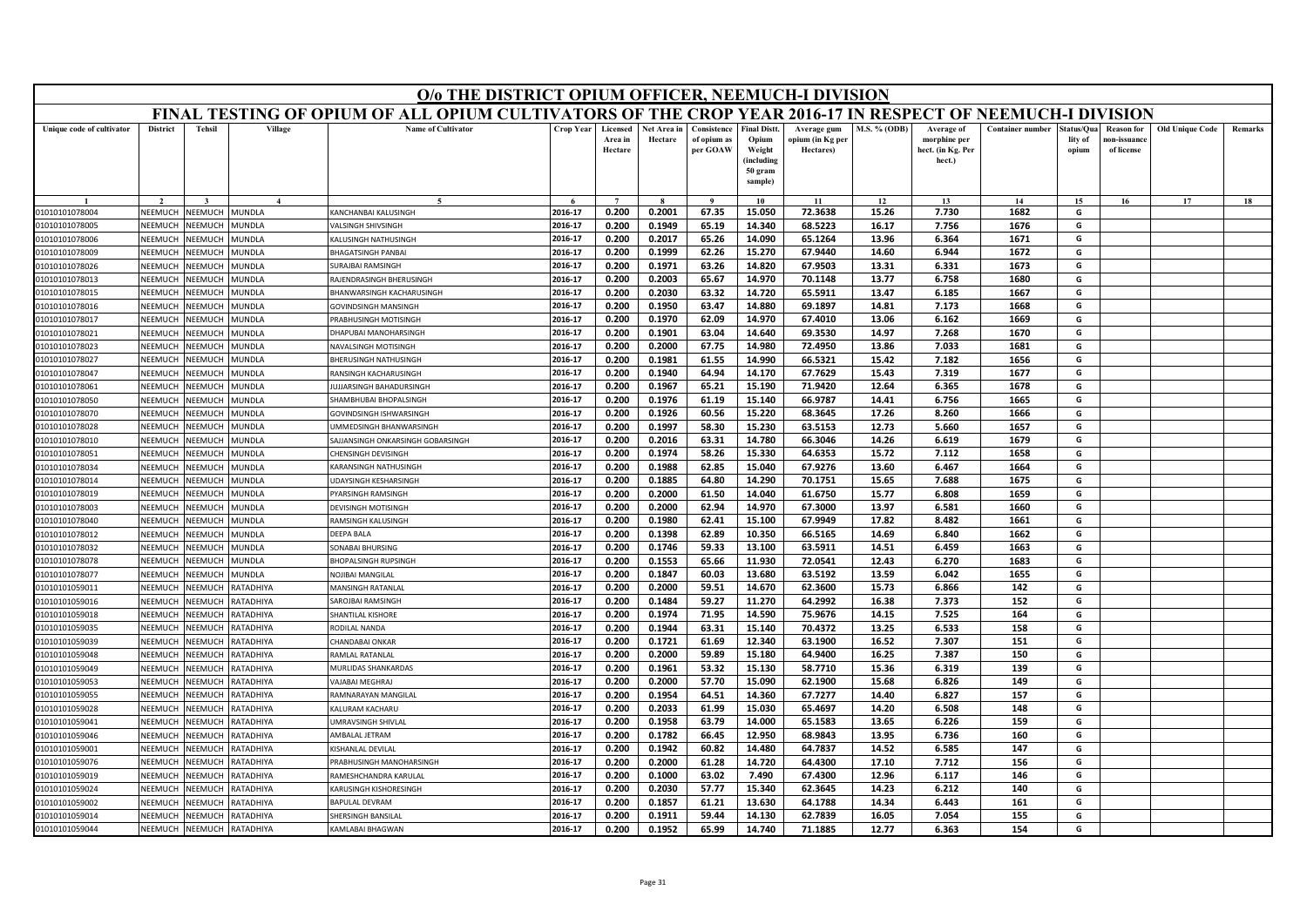|                                  | O/o THE DISTRICT OPIUM OFFICER, NEEMUCH-I DIVISION<br>FINAL TESTING OF OPIUM OF ALL OPIUM CULTIVATORS OF THE CROP YEAR 2016-17 IN RESPECT OF NEEMUCH-I DIVISION                                                                                                                                      |                           |                            |                                                 |                    |                                |                        |                                        |                                                                            |                                              |                     |                                                           |                         |                                |                                                |                        |         |
|----------------------------------|------------------------------------------------------------------------------------------------------------------------------------------------------------------------------------------------------------------------------------------------------------------------------------------------------|---------------------------|----------------------------|-------------------------------------------------|--------------------|--------------------------------|------------------------|----------------------------------------|----------------------------------------------------------------------------|----------------------------------------------|---------------------|-----------------------------------------------------------|-------------------------|--------------------------------|------------------------------------------------|------------------------|---------|
|                                  |                                                                                                                                                                                                                                                                                                      |                           |                            |                                                 |                    |                                |                        |                                        |                                                                            |                                              |                     |                                                           |                         |                                |                                                |                        |         |
| Unique code of cultivator        | <b>District</b>                                                                                                                                                                                                                                                                                      | <b>Tehsil</b>             | Village                    | <b>Name of Cultivator</b>                       | <b>Crop Year</b>   | Licensed<br>Area in<br>Hectare | Net Area in<br>Hectare | Consistence<br>of opium as<br>per GOAW | <b>Final Distt.</b><br>Opium<br>Weight<br>(including<br>50 gram<br>sample) | Average gum<br>opium (in Kg per<br>Hectares) | <b>M.S. % (ODB)</b> | Average of<br>morphine per<br>hect. (in Kg. Per<br>hect.) | <b>Container number</b> | Status/Qua<br>lity of<br>opium | <b>Reason for</b><br>10n-issuanc<br>of license | <b>Old Unique Code</b> | Remarks |
|                                  |                                                                                                                                                                                                                                                                                                      |                           |                            | $\tilde{\phantom{a}}$                           |                    | $\overline{ }$                 |                        | $\mathbf{o}$                           | 10                                                                         | 11                                           | 12                  | 13                                                        | 14                      | 15                             | 16                                             | 17                     | 18      |
| 01010101059032                   | 0.200<br>0.2000<br>62.03<br>67.1250<br>2016-17<br>15.150<br>14.43<br>6.780<br>141<br>G<br>NEEMUCH<br>NEEMUCH<br>RATADHIYA<br>KAMLABAI CHAMPALAL<br>PRABHULAL BHANWARLAL<br>2016-17<br>0.200<br>0.1914<br>65.09<br>14.400<br>69.9582<br>15.23<br>7.458<br>153<br>G<br>NEEMUCH<br>NEEMUCH<br>RATADHIYA |                           |                            |                                                 |                    |                                |                        |                                        |                                                                            |                                              |                     |                                                           |                         |                                |                                                |                        |         |
| 01010101059015                   |                                                                                                                                                                                                                                                                                                      |                           |                            |                                                 |                    |                                |                        |                                        |                                                                            |                                              |                     |                                                           |                         |                                |                                                |                        |         |
| 01010101059045                   | VEEMUCH                                                                                                                                                                                                                                                                                              | NEEMUCH                   | RATADHIYA                  | <b>GOPAL JETRAM</b>                             | 2016-17            | 0.200                          | 0.1932                 | 60.09                                  | 14.430                                                                     | 64.1149                                      | 16.26               | 7.298                                                     | 144                     | G                              |                                                |                        |         |
| 01010101059010                   | NEEMUCI                                                                                                                                                                                                                                                                                              | NEEMUCH                   | RATADHIYA                  | LALURAM MULCHAND                                | 2016-17            | 0.200                          | 0.1938                 | 59.40                                  | 14.670                                                                     | 64.2363                                      | 13.45               | 6.048                                                     | 145                     | G                              |                                                |                        |         |
| 01010101059078                   | NEEMUCH                                                                                                                                                                                                                                                                                              | NEEMUCH                   | <b>ATADHIYA</b>            | MOHANLAL BHANWARLAL                             | 2016-17            | 0.200                          | 0.1380                 | 61.92                                  | 10.550                                                                     | 67.6232                                      | 15.99               | 7.569                                                     | 143                     | G                              |                                                |                        |         |
| 01010101059079                   | NEEMUCH                                                                                                                                                                                                                                                                                              | NEEMUCH                   | RATADHIYA                  | MUKESH RAJARAM                                  | 2016-17            | 0.200                          | 0.1980                 | 63.55                                  | 14.650                                                                     | 67.1717                                      | 15.56               | 7.316                                                     | 162                     | G                              |                                                |                        |         |
| 01010101059074                   | NEEMUCI                                                                                                                                                                                                                                                                                              | NEEMUCH                   | RATADHIYA                  | SUNDARBAI RAMLAI                                | 2016-17            | 0.120                          | 0.1170                 | 63.75                                  | 9.080                                                                      | 70.6752                                      | 14.12               | 6.986                                                     | 163                     | G                              |                                                |                        |         |
| 01010101098002                   | NEEMUCH                                                                                                                                                                                                                                                                                              | NEEMUCH                   | REWLI DEWLI                | <b>SHANTILAL GANAPAT</b>                        | 2016-17            | 0.200                          | 0.1523                 | 65.25                                  | 10.330                                                                     | 63.2239                                      | 15.05               | 6.661                                                     | 1940                    | G                              |                                                |                        |         |
| 01010101098013                   | NEEMUCH                                                                                                                                                                                                                                                                                              | NEEMUCH                   | REWLI DEWLI                | <b>IVANLAL BHERULAL</b>                         | 2016-17            | 0.200                          | 0.1890                 | 62.38                                  | 13.980                                                                     | 65.9153                                      | 15.61               | 7.203                                                     | 1909                    | G                              |                                                |                        |         |
| 01010101098023                   | NEEMUCH                                                                                                                                                                                                                                                                                              | NEEMUCH                   | REWLI DEWLI                | RAMESHCHANDRA VARDICHAND                        | 2016-17            | 0.200                          | 0.1900                 | 63.97                                  | 13.950                                                                     | 67.0947                                      | 14.32               | 6.726                                                     | 1937                    | G                              |                                                |                        |         |
| 01010101098024                   | NEEMUCH                                                                                                                                                                                                                                                                                              | <b>NEEMUCH</b>            | REWLI DEWLI                | AGDISHCHANDRA VARDICHAND                        | 2016-17            | 0.200                          | 0.1970                 | 63.51                                  | 14.500                                                                     | 66.7817                                      | 15.57               | 7.278                                                     | 1938                    | G                              |                                                |                        |         |
| 01010101098025                   | NEEMUCH                                                                                                                                                                                                                                                                                              | VEEMUCH                   | <b>EWLI DEWLI</b>          | KAILASHCHANDRA VARDICHAND                       | 2016-17            | 0.200                          | 0.1954                 | 62.22                                  | 14.440                                                                     | 65.6858                                      | 15.85               | 7.288                                                     | 1939                    | G                              |                                                |                        |         |
| 01010101098028                   | NFFMUCH                                                                                                                                                                                                                                                                                              | NFFMUCH                   | REWLI DEWLI                | <b>GISALAL RAMESWAR</b>                         | 2016-17            | 0.200                          | 0.1304                 | 63.74                                  | 9.540                                                                      | 66.6181                                      | 16.03               | 7.475                                                     | 1936                    | G                              |                                                |                        |         |
| 01010101098029                   | NEEMUCH                                                                                                                                                                                                                                                                                              | NEEMUCH                   | <b>REWLI DEWLI</b>         | <b>SHANTILAL GANAPAT</b>                        | 2016-17            | 0.200                          | 0.1680                 | 60.99                                  | 12.430                                                                     | 64.4643                                      | 14.92               | 6.733                                                     | 1918                    | G                              |                                                |                        |         |
| 01010101098032                   | NEEMUCH                                                                                                                                                                                                                                                                                              | VEEMUCH                   | REWLI DEWLI                | <b>INODKUMAR KANWARLAL</b>                      | 2016-17            | 0.200                          | 0.1875                 | 63.27                                  | 13.770                                                                     | 66.3787                                      | 15.77               | 7.328                                                     | 1941                    | G                              |                                                |                        |         |
| 01010101098035                   | NEEMUCH                                                                                                                                                                                                                                                                                              | NEEMUCH                   | REWLI DEWLI                | <b>GOPAL BALMUKUND</b>                          | 2016-17            | 0.200                          | 0.2008                 | 61.07                                  | 14.740                                                                     | 64.0438                                      | 17.29               | 7.751                                                     | 1917                    | G                              |                                                |                        |         |
| 01010101098037                   | NEEMUCH                                                                                                                                                                                                                                                                                              | NEEMUCH                   | <b>REWLI DEWLI</b>         | KISHANLAL SHANKARLAL                            | 2016-17            | 0.200                          | 0.2066                 | 65.13                                  | 14.310                                                                     | 64.4434                                      | 14.92               | 6.731                                                     | 1942                    | G                              |                                                |                        |         |
| 01010101098039                   | NEEMUCH                                                                                                                                                                                                                                                                                              | <b>NEEMUCH</b>            | REWLI DEWLI                | RADHESHYAM KANHEYALAL                           | 2016-17            | 0.200                          | 0.1494                 | 62.18                                  | 10.570                                                                     | 62.8447                                      | 15.66               | 6.889                                                     | 1943                    | G                              |                                                |                        |         |
| 01010101098042                   | NEFMUCH                                                                                                                                                                                                                                                                                              | NFFMUCH                   | REWLI DEWLI                | PREMBAI NANDLAL                                 | 2016-17            | 0.200                          | 0.1814                 | 61.31                                  | 13.030                                                                     | 62.9107                                      | 15.66               | 6.897                                                     | 1935                    | G                              |                                                |                        |         |
| 01010101098047                   | NEEMUCH                                                                                                                                                                                                                                                                                              | NEEMUCH                   | <b>REWLI DEWLI</b>         | KANWARLAL RATANLAL                              | 2016-17            | 0.200                          | 0.1848                 | 64.41                                  | 13.550                                                                     | 67.4675                                      | 15.00               | 7.084                                                     | 1953                    | G                              |                                                |                        |         |
| 01010101098054                   | VEEMUCH                                                                                                                                                                                                                                                                                              | <b>JEEMUCH</b>            | <b>EWLI DEWLI</b>          | KASTURIBAI SHIVELAL                             | 2016-17            | 0.200                          | 0.1978                 | 58.93                                  | 14.570                                                                     | 62.0121                                      | 14.68               | 6.372                                                     | 1908                    | G                              |                                                |                        |         |
| 01010101098055                   | NEEMUCH                                                                                                                                                                                                                                                                                              | NEEMUCH                   | REWLI DEWLI                | KESHARBAI RAMESHCHANDRA                         | 2016-17            | 0.200                          | 0.1927                 | 58.81                                  | 14.390                                                                     | 62.7400                                      | 17.63               | 7.743                                                     | 1934                    | G                              |                                                |                        |         |
| 01010101098062                   | NEEMUCH                                                                                                                                                                                                                                                                                              | NEEMUCH                   | REWLI DEWLI                | <b>BABULAL VARDICHAND</b>                       | 2016-17            | 0.200                          | 0.1856<br>0.1838       | 65.06                                  | 13.350                                                                     | 66.8534<br>66.3983                           | 15.22<br>14.53      | 7.122                                                     | 1944                    | G                              |                                                |                        |         |
| 01010101098065                   | NEEMUCH<br>NEEMUCH                                                                                                                                                                                                                                                                                   | <b>NEEMUCH</b><br>NEEMUCH | REWLI DEWLI<br>REWLI DEWLI | KANHEYALAL BHURALAI                             | 2016-17<br>2016-17 | 0.200<br>0.200                 | 0.1710                 | 65.26<br>55.97                         | 13.090<br>12.410                                                           | 58.0292                                      | 14.78               | 6.753<br>6.004                                            | 1945<br>1916            | G<br>G                         |                                                |                        |         |
| 01010101098070<br>01010101098077 | NEEMUCH                                                                                                                                                                                                                                                                                              | NEEMUCH                   | <b>REWLI DEWLI</b>         | RADHESHYAM DHANRAJ<br><b>BHURALAL TAKECHAND</b> | 2016-17            | 0.200                          | 0.1995                 | 59.20                                  | 14.620                                                                     | 61.9749                                      | 16.17               | 7.015                                                     | 1933                    | G                              |                                                |                        |         |
| 01010101098086                   | NEEMUCI                                                                                                                                                                                                                                                                                              | VEEMUCH                   | REWLI DEWLI                | AYNARAYAN BHERULAI                              | 2016-17            | 0.200                          | 0.1898                 | 66.16                                  | 13.540                                                                     | 67.4236                                      | 13.30               | 6.277                                                     | 1946                    | G                              |                                                |                        |         |
| 01010101098089                   | NEEMUCH                                                                                                                                                                                                                                                                                              | VEEMUCH                   | REWLI DEWLI                | <b>IRMAL MOHANLAL NAGDA</b>                     | 2016-17            | 0.200                          | 0.1957                 | 60.73                                  | 13.850                                                                     | 61.4001                                      | 16.09               | 6.915                                                     | 1915                    | G                              |                                                |                        |         |
| 01010101098091                   | NEEMUCH                                                                                                                                                                                                                                                                                              | NEEMUCH                   | <b>REWLI DEWLI</b>         | <b>AGDISH PRABHULAL</b>                         | 2016-17            | 0.200                          | 0.1890                 | 57.03                                  | 14.660                                                                     | 63.1958                                      | 14.03               | 6.206                                                     | 1914                    | G                              |                                                |                        |         |
| 01010101098103                   | NEEMUCH                                                                                                                                                                                                                                                                                              | VEEMUCH                   | REWLI DEWLI                | CHANDMAL PYARCHAND                              | 2016-17            | 0.200                          | 0.1958                 | 64.11                                  | 12.560                                                                     | 58.7487                                      | 15.40               | 6.333                                                     | 1913                    | G                              |                                                |                        |         |
| 01010101098124                   | NEEMUCH                                                                                                                                                                                                                                                                                              | VEEMUCH                   | REWLI DEWLI                | <b>SURAJMAL RAMPRTAP</b>                        | 2016-17            | 0.200                          | 0.2000                 | 60.71                                  | 14.560                                                                     | 63.1400                                      | 17.71               | 7.827                                                     | 1932                    | G                              |                                                |                        |         |
| 01010101098131                   | NEEMUCH                                                                                                                                                                                                                                                                                              | NEEMUCH                   | <b>REWLI DEWLI</b>         | <b>SHRILAL BALMUKAND</b>                        | 2016-17            | 0.200                          | 0.1706                 | 61.52                                  | 12.650                                                                     | 65.1700                                      | 17.33               | 7.905                                                     | 1931                    | G                              |                                                |                        |         |
| 01010101098043                   | NEEMUCH                                                                                                                                                                                                                                                                                              | NEEMUCH                   | REWLI DEWLI                | SHATYANARAYAN RAMAKANT                          | 2016-17            | 0.200                          | 0.2005                 | 63.57                                  | 13.940                                                                     | 63.1421                                      | 15.10               | 6.674                                                     | 1947                    | G                              |                                                |                        |         |
| 01010101098069                   | NEEMUCH                                                                                                                                                                                                                                                                                              | NEEMUCH                   | REWLI DEWLI                | NARMDASHANKAR CHAMPALAL                         | 2016-17            | 0.200                          | 0.2000                 | 60.45                                  | 14.010                                                                     | 60.4950                                      | 15.35               | 6.500                                                     | 1930                    | G                              |                                                |                        |         |
| 01010101098145                   | <b>JEEMUCH</b>                                                                                                                                                                                                                                                                                       | VEEMUCH                   | REWLI DEWLI                | BHURIBAI MOTILAL                                | 2016-17            | 0.200                          | 0.1704                 | 61.14                                  | 12.510                                                                     | 64.1256                                      | 16.86               | 7.568                                                     | 1927                    | G                              |                                                |                        |         |
| 01010101098038                   | <b>NFFMUCH</b>                                                                                                                                                                                                                                                                                       | NFFMUCH                   | REWLI DEWLI                | <b>BALUDAS PRABHUDAS</b>                        | 2016-17            | 0.200                          | 0.1500                 | 64.14                                  | 10.660                                                                     | 65.1200                                      | 16.37               | 7.462                                                     | 1928                    | G                              |                                                |                        |         |
| 01010101098132                   | NEEMUCH                                                                                                                                                                                                                                                                                              | VEEMUCH                   | REWLI DEWLI                | <b>GORDHANDAS JAMNADAS</b>                      | 2016-17            | 0.200                          | 0.1450                 | 64.64                                  | 9.990                                                                      | 63.6207                                      | 15.52               | 6.912                                                     | 1929                    | G                              |                                                |                        |         |
| 01010101098123                   | VEEMUCH                                                                                                                                                                                                                                                                                              | <b>NEEMUCH</b>            | REWLI DEWLI                | URESHCHANDRA RAMPRASAD                          | 2016-17            | 0.200                          | 0.1987                 | 62.58                                  | 14.130                                                                     | 63.5732                                      | 15.21               | 6.769                                                     | 1948                    | G                              |                                                |                        |         |
| 01010101098048                   | NEEMUCH                                                                                                                                                                                                                                                                                              | NEEMUCH                   | REWLI DEWLI                | SAGARBAI VARDICHAND                             | 2016-17            | 0.200                          | 0.1964                 | 61.67                                  | 14.500                                                                     | 65.0458                                      | 15.62               | 7.112                                                     | 1949                    | G                              |                                                |                        |         |
| 01010101098049                   | NEEMUCH                                                                                                                                                                                                                                                                                              | <b>NEEMUCH</b>            | REWLI DEWLI                | RAMESHWAR VARDICHAND                            | 2016-17            | 0.200                          | 0.1470                 | 67.48                                  | 10.560                                                                     | 69.2517                                      | 13.92               | 6.748                                                     | 1952                    | G                              |                                                |                        |         |
| 01010101098033                   | <b>NEEMUCH</b>                                                                                                                                                                                                                                                                                       | IEEMUCH                   | REWLI DEWLI                | <b>KANHEYALAL BHUWAN</b>                        | 2016-17            | 0.200                          | 0.2004                 | 62.47                                  | 14.160                                                                     | 63.0589                                      | 15.59               | 6.882                                                     | 1926                    | G                              |                                                |                        |         |
| 01010101098061                   | <b>NFFMUCH</b>                                                                                                                                                                                                                                                                                       | NFFMUCH                   | REWLI DEWLI                | CHAMPALAL PRATIRAJ                              | 2016-17            | 0.200                          | 0.1824                 | 60.37                                  | 13.260                                                                     | 62.6974                                      | 16.07               | 7.053                                                     | 1912                    | G                              |                                                |                        |         |
| 01010101098148                   | NEEMUCH                                                                                                                                                                                                                                                                                              | VEEMUCH                   | REWLI DEWLI                | AXMINARAYAN SURAJMAL                            | 2016-17            | 0.200                          | 0.1988                 | 62.02                                  | 14.710                                                                     | 65.5584                                      | 16.67               | 7.650                                                     | 1925                    | G                              |                                                |                        |         |
| 01010101098135                   | VEEMUCI                                                                                                                                                                                                                                                                                              | VEEMUCH                   | <b>EWLI DEWLI</b>          | <b>BHAGATIBAI MANGILAL</b>                      | 2016-17            | 0.200                          | 0.1605                 | 61.97                                  | 11.050                                                                     | 60.9470                                      | 13.64               | 5.819                                                     | 1924                    | G                              |                                                |                        |         |
| 01010101098031                   | NEEMUCH                                                                                                                                                                                                                                                                                              | NEEMUCH                   | REWLI DEWLI                | RADHESHYAM RAMNARAYAN                           | 2016-17            | 0.200                          | 0.1995                 | 56.69                                  | 14.690                                                                     | 59.6341                                      | 15.81               | 6.600                                                     | 1907                    | G                              |                                                |                        |         |
| 01010101098016                   | NEEMUCH                                                                                                                                                                                                                                                                                              | NEEMUCH                   | <b>REWLI DEWLI</b>         | RAJENDRAPRASAD AMBALAL                          | 2016-17            | 0.200                          | 0.1935                 | 56.34                                  | 14.250                                                                     | 59.2713                                      | 17.34               | 7.194                                                     | 1911                    | G                              |                                                |                        |         |
| 01010101098092                   | NEEMUCH                                                                                                                                                                                                                                                                                              | NEEMUCH                   | <b>REWLI DEWLI</b>         | SHYAMABAI POKHERLAL                             | 2016-17            | 0.200                          | 0.1776                 | 60.69                                  | 13.220                                                                     | 64.5383                                      | 13.82               | 6.243                                                     | 1910                    | G                              |                                                |                        |         |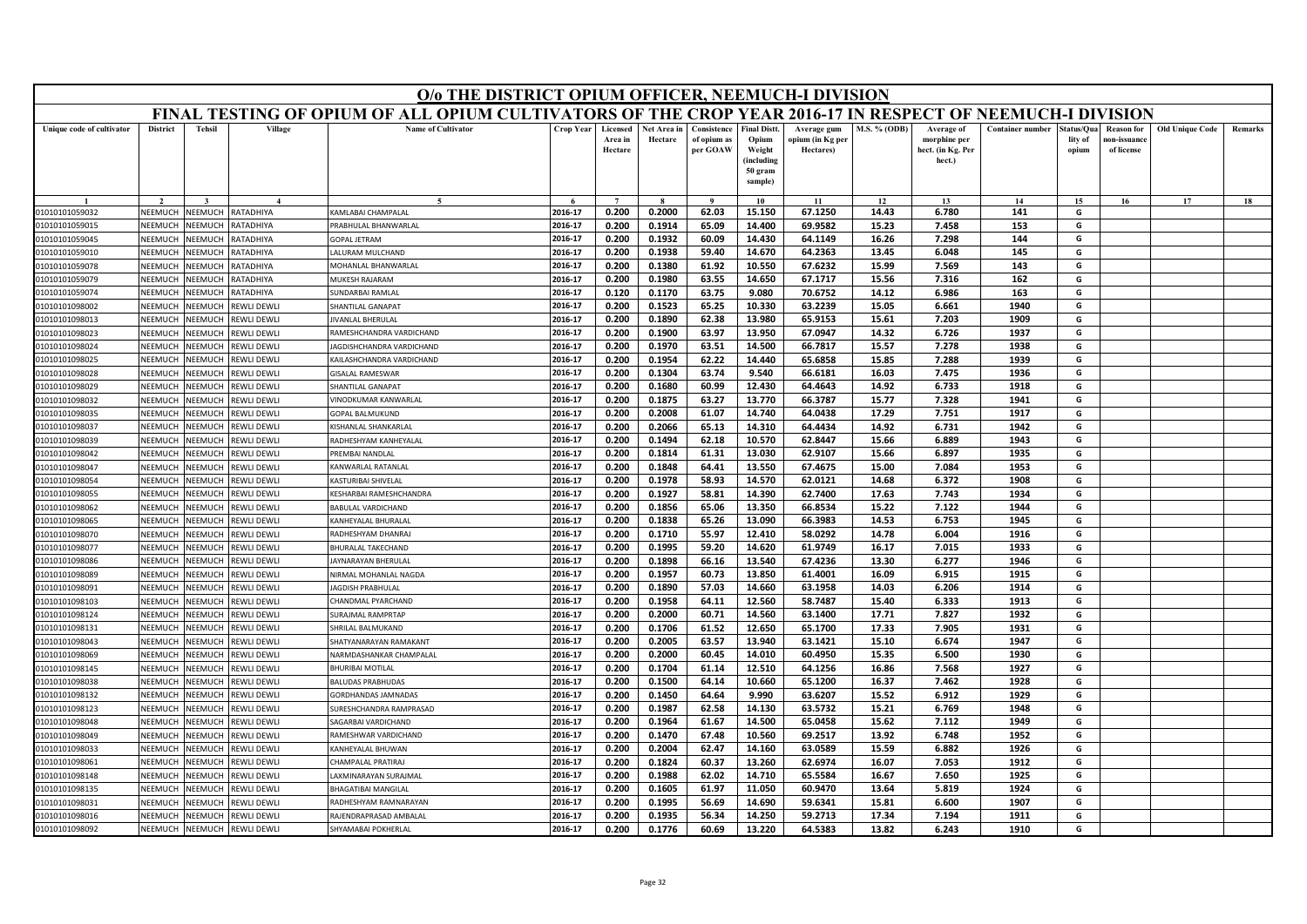|                                                                                                                                                                                 | O/o THE DISTRICT OPIUM OFFICER, NEEMUCH-I DIVISION<br>FINAL TESTING OF OPIUM OF ALL OPIUM CULTIVATORS OF THE CROP YEAR 2016-17 IN RESPECT OF NEEMUCH-I DIVISION                                                                                                                                                       |                                  |                               |                                                       |                    |                                |                        |                                        |                                                                           |                                              |                |                                                           |                         |                                |                                                |                        |         |
|---------------------------------------------------------------------------------------------------------------------------------------------------------------------------------|-----------------------------------------------------------------------------------------------------------------------------------------------------------------------------------------------------------------------------------------------------------------------------------------------------------------------|----------------------------------|-------------------------------|-------------------------------------------------------|--------------------|--------------------------------|------------------------|----------------------------------------|---------------------------------------------------------------------------|----------------------------------------------|----------------|-----------------------------------------------------------|-------------------------|--------------------------------|------------------------------------------------|------------------------|---------|
|                                                                                                                                                                                 |                                                                                                                                                                                                                                                                                                                       |                                  |                               |                                                       |                    |                                |                        |                                        |                                                                           |                                              |                |                                                           |                         |                                |                                                |                        |         |
| Unique code of cultivator                                                                                                                                                       | <b>District</b>                                                                                                                                                                                                                                                                                                       | <b>Tehsil</b>                    | Village                       | <b>Name of Cultivator</b>                             | <b>Crop Year</b>   | Licensed<br>Area in<br>Hectare | Net Area in<br>Hectare | Consistence<br>of opium as<br>per GOAW | <b>Final Distt</b><br>Opium<br>Weight<br>(including<br>50 gram<br>sample) | Average gum<br>opium (in Kg per<br>Hectares) | M.S. % (ODB)   | Average of<br>morphine per<br>hect. (in Kg. Per<br>hect.) | <b>Container number</b> | štatus/Oua<br>lity of<br>opium | <b>Reason for</b><br>ıon-issuanc<br>of license | <b>Old Unique Code</b> | Remarks |
|                                                                                                                                                                                 |                                                                                                                                                                                                                                                                                                                       |                                  |                               | $\tilde{\phantom{a}}$                                 |                    | $\overline{ }$                 |                        |                                        | 10                                                                        | 11                                           | 12             | 13                                                        | 14                      | 15                             | 16                                             | 17                     | 18      |
| 01010101098115                                                                                                                                                                  | 0.200<br>0.1925<br>6.472<br>2016-17<br>60.68<br>13.770<br>62.0104<br>14.91<br>1906<br>G<br>NEEMUCH<br>NEEMUCH<br>REWLI DEWLI<br>NARAYAN BHANWARLAL<br><b>NEEMUCH</b><br><b>IUPLAL GANPATLAL</b><br>2016-17<br>0.200<br>0.1680<br>65.28<br>12.500<br>69.3869<br>23.45<br>11.390<br>1950<br>G<br>NEEMUCH<br>REWLI DEWLI |                                  |                               |                                                       |                    |                                |                        |                                        |                                                                           |                                              |                |                                                           |                         |                                |                                                |                        |         |
| 01010101098137                                                                                                                                                                  |                                                                                                                                                                                                                                                                                                                       |                                  |                               |                                                       |                    |                                |                        |                                        |                                                                           |                                              |                |                                                           |                         |                                |                                                |                        |         |
| 01010101098139                                                                                                                                                                  | 2016-17<br>0.1976<br>55.61<br>59.1397<br>13.25<br>5.485<br>1903<br>G<br>NFFMUCH<br><b>JEEMUCH</b><br>REWLI DEWLI<br><b>GOPAL RAMNARAYAN</b><br>0.200<br>14.710                                                                                                                                                        |                                  |                               |                                                       |                    |                                |                        |                                        |                                                                           |                                              |                |                                                           |                         |                                |                                                |                        |         |
| 01010101098150                                                                                                                                                                  | 0.200<br>0.1984<br>14.710<br>64.2944<br>16.85<br>7.583<br>1923<br>G<br>NEEMUCI<br>2016-17<br>60.70<br><b>NEEMUCH</b><br>REWLI DEWLI<br>HARISHANKAR BALMUKAND                                                                                                                                                          |                                  |                               |                                                       |                    |                                |                        |                                        |                                                                           |                                              |                |                                                           |                         |                                |                                                |                        |         |
| 01010101098151                                                                                                                                                                  | 2016-17<br>10.960<br>58.3764<br>15.07<br>1904<br>G<br>NEEMUCH<br><b>JEEMUCH</b><br>REWLI DEWLI<br>GOPALKRISHNA MOHANLAL<br>0.200<br>0.1509<br>56.26<br>6.158                                                                                                                                                          |                                  |                               |                                                       |                    |                                |                        |                                        |                                                                           |                                              |                |                                                           |                         |                                |                                                |                        |         |
| RAMVILAS MOHANLAL<br>2016-17<br>0.200<br>0.2000<br>59.50<br>14.670<br>62.3500<br>15.95<br>6.961<br>1905<br>G<br>01010101098005<br>NEEMUCH<br><b>NEEMUCH</b><br>REWLI DEWLI<br>G |                                                                                                                                                                                                                                                                                                                       |                                  |                               |                                                       |                    |                                |                        |                                        |                                                                           |                                              |                |                                                           |                         |                                |                                                |                        |         |
| 01010101098152                                                                                                                                                                  | NEEMUCI                                                                                                                                                                                                                                                                                                               | VEEMUCI                          | REWLI DEWLI                   | KAMLASHANKAR GOPILAL                                  | 2016-17            | 0.200                          | 0.1939                 | 59.97                                  | 13.680                                                                    | 60.4435                                      | 19.08          | 8.073                                                     | 1922                    |                                |                                                |                        |         |
| 01010101098011                                                                                                                                                                  | NEEMUCH                                                                                                                                                                                                                                                                                                               | <b>JEEMUCH</b>                   | REWLI DEWLI                   | <b>MRITRAM LAXMINARAYAN</b>                           | 2016-17            | 0.200                          | 0.1911                 | 63.10                                  | 14.100                                                                    | 66.5097                                      | 13.39          | 6.234                                                     | 1951                    | G                              |                                                |                        |         |
| 01010101098068                                                                                                                                                                  | NEEMUCH                                                                                                                                                                                                                                                                                                               | <b>JEEMUCH</b>                   | REWLI DEWLI                   | <b>URAJMAL CHAMPALAL</b>                              | 2016-17            | 0.200                          | 0.2000                 | 59.51                                  | 14.670                                                                    | 62.3600                                      | 14.45          | 6.308                                                     | 1921                    | G                              |                                                |                        |         |
| 01010101098040                                                                                                                                                                  | <b>NFFMUCH</b>                                                                                                                                                                                                                                                                                                        | VEEMUCH                          | REWLI DEWLI                   | MANNALAL RAMESHWAR                                    | 2016-17            | 0.120                          | 0.1012                 | 64.57                                  | 7.810                                                                     | 71.1858                                      | 13.88          | 6.917                                                     | 1919                    | G                              |                                                |                        |         |
| 01010101098104                                                                                                                                                                  | NEEMUCH                                                                                                                                                                                                                                                                                                               | <b>JEEMUCH</b>                   | REWLI DEWLI                   | RISHNAKUMAR MULCHAND                                  | 2016-17            | 0.120                          | 0.1154                 | 65.85                                  | 8.380                                                                     | 68.3102                                      | 13.11          | 6.269                                                     | 1920                    | G                              |                                                |                        |         |
| 01010101054004                                                                                                                                                                  | NEEMUCH                                                                                                                                                                                                                                                                                                               | <b>JEEMUCH</b>                   | <b>AKRANI REYTWARI</b>        | <b>BANSHILAL MULCHAND</b>                             | 2016-17            | 0.200                          | 0.1928                 | 63.03                                  | 14.770                                                                    | 68.9782                                      | 15.77          | 7.615                                                     | 3066                    | G                              |                                                |                        |         |
| 01010101054011                                                                                                                                                                  | NFFMUCH                                                                                                                                                                                                                                                                                                               | <b>JEEMUCH</b>                   | <b>SAKRANI REYTWARI</b>       | <b>OLATRAM SHANKARLAL</b>                             | 2016-17            | 0.200                          | 0.1882                 | 60.23                                  | 14.260                                                                    | 65.1966                                      | 16.24          | 7.411                                                     | 3062                    | G                              |                                                |                        |         |
| 01010101054013                                                                                                                                                                  | NEEMUCI                                                                                                                                                                                                                                                                                                               | <b>JEEMUCH</b>                   | <b>AKRANI REYTWARI</b>        | URAJMAL RAMCHANDRA                                    | 2016-17            | 0.200                          | 0.1764                 | 55.21                                  | 14.050                                                                    | 62.8175                                      | 15.69          | 6.900                                                     | 3057                    | G                              |                                                |                        |         |
| 01010101054014                                                                                                                                                                  | NEEMUCH                                                                                                                                                                                                                                                                                                               | <b>JEEMUCH</b>                   | <b>AKRANI REYTWARI</b>        | AXMINARAYAN RAMCHANDRA                                | 2016-17            | 0.200                          | 0.1839                 | 56.66                                  | 14.040                                                                    | 61.7945                                      | 18.88          | 8.167                                                     | 3058                    | G                              |                                                |                        |         |
| 01010101054018                                                                                                                                                                  | NEEMUCH                                                                                                                                                                                                                                                                                                               | VEEMUCH                          | <b>SAKRANI REYTWARI</b>       | RAMCHANDRA KISHANLAL                                  | 2016-17            | 0.200                          | 0.1880                 | 55.51                                  | 14.620                                                                    | 61.6702                                      | 16.41          | 7.084                                                     | 3059                    | G                              |                                                |                        |         |
| 01010101054025                                                                                                                                                                  | NEEMUCH                                                                                                                                                                                                                                                                                                               | <b>JEEMUCH</b>                   | <b>SAKRANI REYTWARI</b>       | <b>IULASIBAI MULCHAND</b>                             | 2016-17            | 0.200                          | 0.1888                 | 61.85                                  | 14.490                                                                    | 67.8125                                      | 16.39          | 7.780                                                     | 3065                    | G                              |                                                |                        |         |
| 01010101054030                                                                                                                                                                  | NEEMUCH                                                                                                                                                                                                                                                                                                               | <b>JEEMUCH</b>                   | AKRANI REYTWARI               | HANDMAL HIRALAL                                       | 2016-17            | 0.200                          | 0.1539                 | 55.56                                  | 11.160                                                                    | 57.5569                                      | 13.53          | 5.451                                                     | 3061                    | G                              |                                                |                        |         |
| 01010101054034                                                                                                                                                                  | NFFMUCH                                                                                                                                                                                                                                                                                                               | <b>JEEMUCH</b>                   | <b>SAKRANI REYTWARI</b>       | <b>VARENDRKUMAR RUGNATH</b>                           | 2016-17            | 0.200                          | 0.2000                 | 61.29                                  | 13.960                                                                    | 61.1150                                      | 17.47          | 7.474                                                     | 3064                    | G                              |                                                |                        |         |
| 01010101054020                                                                                                                                                                  | NEEMUCH                                                                                                                                                                                                                                                                                                               | <b>JEEMUCH</b>                   | <b>SAKRANI REYTWARI</b>       | MANNALAL KFDAR                                        | 2016-17            | 0.200                          | 0.1764                 | 52.35                                  | 13.170                                                                    | 55.8333                                      | 14.59          | 5.702                                                     | 3056                    | G                              |                                                |                        |         |
| 01010101054029                                                                                                                                                                  | NEEMUCH                                                                                                                                                                                                                                                                                                               | <b>JEEMUCH</b>                   | <b>AKRANI REYTWARI</b>        | <b>MOHANLAL BHURIBA</b>                               | 2016-17            | 0.200                          | 0.1835                 | 58.17                                  | 13.660                                                                    | 61.8583                                      | 16.59          | 7.184                                                     | 3063                    | G                              |                                                |                        |         |
| 01010101054003                                                                                                                                                                  | NEEMUCH                                                                                                                                                                                                                                                                                                               | <b>JEEMUCH</b>                   | <b>AKRANI REYTWARI</b>        | ASHWANTKUMAR BHERUSHANKAR                             | 2016-17            | 0.200                          | 0.1915                 | 53.80                                  | 13.100                                                                    | 52.5744                                      | 17.16          | 6.315                                                     | 3060                    | G                              |                                                |                        |         |
| 01010101054022                                                                                                                                                                  | NFFMUCI                                                                                                                                                                                                                                                                                                               | <b>JEEMUCH</b>                   | <b>AKRANI REYTWARI</b>        | <b>DINESHCHANDRA KEDARLAL</b>                         | 2016-17            | 0.120                          | 0.0985                 | 59.99                                  | 7.460                                                                     | 64.9036                                      | 13.95          | 6.338                                                     | 3067                    | G                              |                                                |                        |         |
| 01010101054028                                                                                                                                                                  | NEEMUCH                                                                                                                                                                                                                                                                                                               | <b>JEEMUCH</b>                   | AKRANI REYTWARI               | ANIBAI CHENRAM                                        | 2016-17            | 0.120                          | 0.1143                 | 63.98                                  | 8.310                                                                     | 66.4479                                      | 16.41          | 7.633                                                     | 3068                    | G                              |                                                |                        |         |
| 01010101060010                                                                                                                                                                  | NEEMUCH                                                                                                                                                                                                                                                                                                               | <b>JEEMUCH</b>                   | <b>SEERKHEDA</b>              | YARSINGH RAYSINGH                                     | 2016-17            | 0.200                          | 0.1850                 | 52.79                                  | 13.740                                                                    | 56.0108                                      | 12.77          | 5.007                                                     | 3144                    | G                              |                                                |                        |         |
| 01010101060009                                                                                                                                                                  | NEEMUCH                                                                                                                                                                                                                                                                                                               | <b>JEEMUCH</b>                   | SEERKHEDA                     | AMARSINGH RAYSINGH                                    | 2016-17            | 0.200                          | 0.1955                 | 57.02                                  | 14.300                                                                    | 59.5806                                      | 13.38          | 5.580                                                     | 3145                    | G                              |                                                |                        |         |
| 01010101060011                                                                                                                                                                  | NEEMUCI                                                                                                                                                                                                                                                                                                               | <b>JEEMUCH</b>                   | EERKHEDA                      | <b>MADANSINGH BHERUSINGH</b>                          | 2016-17            | 0.200                          | 0.1980                 | 57.66                                  | 15.040                                                                    | 62.5707                                      | 13.89          | 6.084                                                     | 3146                    | G                              |                                                |                        |         |
| 01010101060003                                                                                                                                                                  | NEEMUCH                                                                                                                                                                                                                                                                                                               | <b>JEEMUCH</b>                   | SEERKHEDA                     | HUMANSINGH NIRBHAYSINGH                               | 2016-17<br>2016-17 | 0.120<br>0.120                 | 0.1169<br>0.0952       | 59.08<br>58.11                         | 8.960<br>7.050                                                            | 64.6878<br>61.4811                           | 14.35<br>13.75 | 6.498<br>5.917                                            | 3147<br>3148            | G<br>G                         |                                                |                        |         |
| 01010101060022                                                                                                                                                                  | NEEMUCH<br>NEEMUCI                                                                                                                                                                                                                                                                                                    | <b>JEEMUCH</b>                   | <b>SEERKHEDA</b>              | MANOHARSINGH BAPUSINGH                                |                    |                                | 0.1134                 |                                        | 8.550                                                                     | 61.1552                                      | 13.72          | 5.874                                                     |                         | G                              |                                                |                        |         |
| 01010101060044<br>01010101060045                                                                                                                                                | NEEMUCH                                                                                                                                                                                                                                                                                                               | <b>JEEMUCI</b><br><b>JEEMUCH</b> | SEERKHEDA<br><b>SEERKHEDA</b> | MAHIPALSINGH BHOPALSINGH<br>DEVENDRASINGH BHOPALSINGH | 2016-17<br>2016-17 | 0.120<br>0.120                 | 0.1134                 | 56.78<br>56.73                         | 9.180                                                                     | 65.6085                                      | 13.56          | 6.227                                                     | 3142<br>3143            | G                              |                                                |                        |         |
| 01010101079023                                                                                                                                                                  | NEEMUCH                                                                                                                                                                                                                                                                                                               | <b>JEEMUCH</b>                   | <b>EMLI MEWAD</b>             | YARSINGH SHIVSINGH                                    | 2016-17            | 0.200                          | 0.1834                 | 61.07                                  | 14.750                                                                    | 70.1636                                      | 17.34          | 8.517                                                     | 3422                    | G                              |                                                |                        |         |
| 01010101079037                                                                                                                                                                  | NEEMUCI                                                                                                                                                                                                                                                                                                               | VEEMUCH                          | SEMLI MEWAD                   | PRAHALADSINGH DUNGARSINGH                             | 2016-17            | 0.200                          | 0.1998                 | 62.27                                  | 15.440                                                                    | 68.7437                                      | 16.19          | 7.791                                                     | 3425                    | G                              |                                                |                        |         |
| 01010101079012                                                                                                                                                                  | NEEMUCH                                                                                                                                                                                                                                                                                                               | VEEMUCH                          | <b>SEMLI MEWAD</b>            | MANSINGH NIRBHAYSINGH                                 | 2016-17            | 0.200                          | 0.1902                 | 57.84                                  | 14.860                                                                    | 64.5584                                      | 16.32          | 7.375                                                     | 3417                    | G                              |                                                |                        |         |
| 01010101079009                                                                                                                                                                  | VEEMUCI                                                                                                                                                                                                                                                                                                               | <b>JEEMUCH</b>                   | <b>EMLI MEWAD</b>             | <b>DEVISINGH JAWANSINGH</b>                           | 2016-17            | 0.200                          | 0.2012                 | 59.65                                  | 15.630                                                                    | 66.1978                                      | 16.33          | 7.567                                                     | 3421                    | G                              |                                                |                        |         |
| 01010101079025                                                                                                                                                                  | <b>NFFMUCH</b>                                                                                                                                                                                                                                                                                                        | <b>JEEMUCH</b>                   | <b>EMLI MEWAD</b>             | ROOPSINGH KACHRUSINGH                                 | 2016-17            | 0.200                          | 0.1938                 | 55.98                                  | 15.680                                                                    | 64.7059                                      | 14.65          | 6.635                                                     | 3416                    | G                              |                                                |                        |         |
| 01010101079003                                                                                                                                                                  | <b>NEEMUCH</b>                                                                                                                                                                                                                                                                                                        | <b>JEEMUCH</b>                   | <b>EMLI MEWAD</b>             | HANTIBAI RADHAKISHAN                                  | 2016-17            | 0.120                          | 0.1200                 | 66.58                                  | 8.990                                                                     | 71.2583                                      | 14.88          | 7.422                                                     | 3428                    | G                              |                                                |                        |         |
| 01010101079004                                                                                                                                                                  | <b>NEEMUCH</b>                                                                                                                                                                                                                                                                                                        | <b>JEEMUCH</b>                   | <b>EMLI MEWAD</b>             | ATANSINGH NAHARSINGH                                  | 2016-17            | 0.120                          | 0.1184                 | 61.50                                  | 8.410                                                                     | 62.4071                                      | 12.68          | 5.539                                                     | 3423                    | G                              |                                                |                        |         |
| 01010101079007                                                                                                                                                                  | NEEMUCH                                                                                                                                                                                                                                                                                                               | <b>NEEMUCH</b>                   | <b>EMLI MEWAD</b>             | <b>DEVISINGH BHUWANISINGH</b>                         | 2016-17            | 0.120                          | 0.0930                 | 64.40                                  | 7.700                                                                     | 76.1720                                      | 15.09          | 8.046                                                     | 3427                    | G                              |                                                |                        |         |
| 01010101079017                                                                                                                                                                  | NEEMUCH                                                                                                                                                                                                                                                                                                               | <b><i>IEEMUCH</i></b>            | <b>SEMLI MEWAD</b>            | REMBAI NAHARSINGH                                     | 2016-17            | 0.120                          | 0.1156                 | 61.74                                  | 9.230                                                                     | 70.4239                                      | 14.56          | 7.177                                                     | 3420                    | G                              |                                                |                        |         |
| 01010101079019                                                                                                                                                                  | VEEMUCI                                                                                                                                                                                                                                                                                                               | <b>JEEMUCH</b>                   | <b>EMLI MEWAD</b>             | ATANSINGH RAMSINGH                                    | 2016-17            | 0.120                          | 0.1155                 | 64.31                                  | 9.050                                                                     | 71.9827                                      | 13.96          | 7.034                                                     | 3424                    | G                              |                                                |                        |         |
| 01010101079020                                                                                                                                                                  | <b>NFFMUCH</b>                                                                                                                                                                                                                                                                                                        | <b>JEEMUCH</b>                   | <b>EMLI MEWAD</b>             | (AMALSINGH BHFRUSINGH                                 | 2016-17            | 0.120                          | 0.0884                 | 59.53                                  | 6.690                                                                     | 64.3552                                      | 15.40          | 6.938                                                     | 3419                    | G                              |                                                |                        |         |
| 01010101079024                                                                                                                                                                  | NEEMUCH                                                                                                                                                                                                                                                                                                               | <b>JEEMUCH</b>                   | <b>EMLI MEWAD</b>             | <b>BHUWANISINGH KALUSINGH</b>                         | 2016-17            | 0.120                          | 0.1200                 | 59.00                                  | 8.980                                                                     | 63.0750                                      | 14.58          | 6.437                                                     | 3418                    | G                              |                                                |                        |         |
| 01010101079033                                                                                                                                                                  | VEEMUCI                                                                                                                                                                                                                                                                                                               | <b>JEEMUCH</b>                   | <b>EMLI MEWAD</b>             | <b>EETABAI KESHARSINGH</b>                            | 2016-17            | 0.120                          | 0.1089                 | 67.62                                  | 8.150                                                                     | 72.2957                                      | 14.09          | 7.130                                                     | 3426                    | G                              |                                                |                        |         |
| 01010101079041                                                                                                                                                                  | NEEMUCH                                                                                                                                                                                                                                                                                                               | <b>JEEMUCH</b>                   | <b>EMLI MEWAD</b>             | AGDISH KANWARI AI                                     | 2016-17            | 0.120                          | 0.1182                 | 57.90                                  | 8.830                                                                     | 61.7936                                      | 12.21          | 5.281                                                     | 3415                    | G                              |                                                |                        |         |
| 01010101079058                                                                                                                                                                  | NEEMUCH                                                                                                                                                                                                                                                                                                               | <b>NEEMUCH</b>                   | <b>EMLI MEWAD</b>             | NAHARSINGH JAWANSINGH                                 | 2016-17            | 0.120                          | 0.1144                 | 68.15                                  | 8.090                                                                     | 68.8462                                      | 14.12          | 6.805                                                     | 3429                    | G                              |                                                |                        |         |
| 01010101079061                                                                                                                                                                  | NEEMUCH                                                                                                                                                                                                                                                                                                               | NEEMUCH                          | SEMLI MEWAD                   | <b>(ISHANSINGH NATHU</b>                              | 2016-17            | 0.120                          | 0.0000                 | 0.00                                   | 0.000                                                                     | 0.0000                                       | 0.00           | 0.000                                                     |                         | F                              |                                                |                        |         |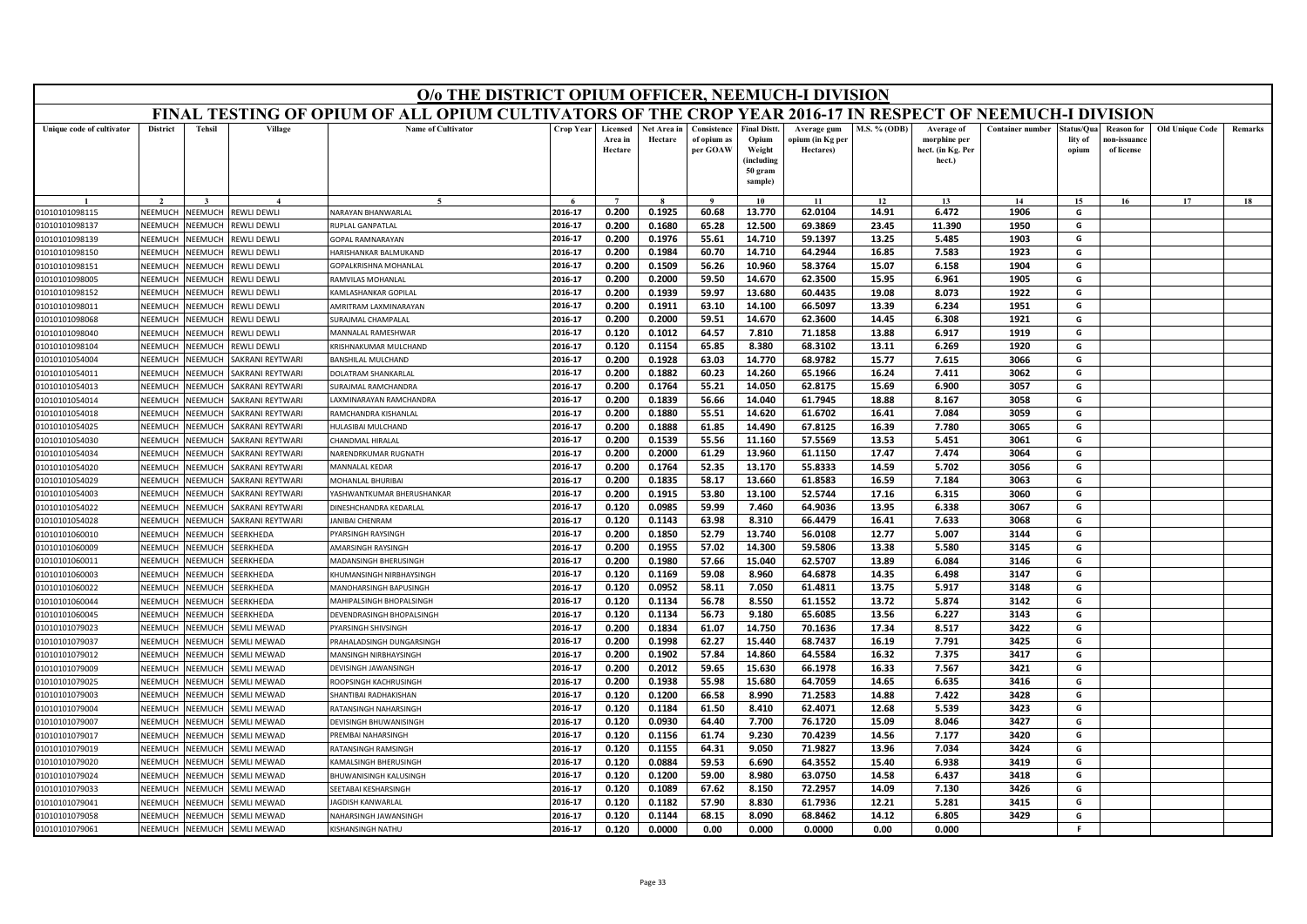| FINAL TESTING OF OPIUM OF ALL OPIUM CULTIVATORS OF THE CROP YEAR 2016-17 IN RESPECT OF NEEMUCH-I DIVISION<br><b>Tehsil</b><br><b>Name of Cultivator</b><br><b>District</b><br>Village<br><b>Crop Year</b><br>Licensed<br>Net Area in<br>Consistence<br><b>Final Distt.</b><br><b>M.S. % (ODB)</b><br><b>Container number</b><br><b>Old Unique Code</b><br>Unique code of cultivator<br>Average gum<br>Average of<br>Status/Qua<br><b>Reason for</b><br>Remarks<br>morphine per<br>Area in<br>Hectare<br>of opium as<br>Opium<br>opium (in Kg per<br>lity of<br>10n-issuanc<br>per GOAW<br>Weight<br>of license<br>Hectare<br>Hectares)<br>hect. (in Kg. Per<br>opium<br>(including<br>hect.)<br>50 gram<br>sample)<br>$\overline{ }$<br>$\alpha$<br>10<br>11<br>12<br>13<br>14<br>15<br>16<br>17<br>18<br>0.200<br>0.1958<br>62.36<br>66.0623<br>2016-17<br>14.520<br>15.11<br>6.988<br>1694<br>G<br>NEEMUCH<br>NEEMUCH<br><b>JMAHEDA</b><br>AXMANSINGH ARJUNSINGH<br>01010101061001<br>2016-17<br>0.200<br>0.1848<br>61.86<br>14.220<br>67.9978<br>15.10<br>7.188<br>1685<br>G<br>01010101061010<br>NEEMUCH<br>NEEMUCH<br><b>JMAHEDA</b><br>MANOHARSINGH DATARSINGH<br>2016-17<br>0.2013<br>62.56<br>14.920<br>66.2394<br>15.94<br>7.391<br>1686<br>G<br>01010101061015<br><b>SEEMUCH</b><br>NEEMUCH<br><b>JMAHEDA</b><br>SOHANKUNWAR KACHARUSINGH<br>0.200<br>0.200<br>0.1938<br>60.27<br>14.310<br>63.5759<br>14.47<br>6.440<br>1684<br>2016-17<br>G<br>01010101061026<br>NEEMUCI<br>NEEMUCI<br><b>JMAHEDA</b><br><b>VARDICHAND PRATAPI</b><br>2016-17<br>0.1932<br>14.140<br>64.7619<br>1687<br>G<br>NEEMUCH<br>NEEMUCH<br><b>JMAHEDA</b><br>RUKMANBAI BHANWARLAL<br>0.200<br>61.94<br>13.22<br>5.993<br>01010101061030<br>2016-17<br>0.200<br>0.1903<br>62.05<br>13.630<br>63.4892<br>14.05<br>6.244<br>1688<br>G<br>01010101061002<br>NEEMUCH<br>NEEMUCH<br><b>JMAHEDA</b><br>BHOPALSINGH ARJUNSINGH<br>2016-17<br>0.200<br>0.1984<br>61.60<br>14.870<br>65.9577<br>13.75<br>6.348<br>1689<br>G<br>NEEMUCI<br>NEEMUCI<br><b>JMAHEDA</b><br>01010101061014<br>PAWANKUNWAR MOTISINGH<br>0.1990<br>13.810<br>61.7337<br>2016-17<br>0.200<br>62.27<br>14.87<br>6.426<br>1690<br>G<br>01010101061031<br>NEEMUCH<br>NEEMUCH<br>JMAHEDA<br><b>KISHANSINGH DUNGARSINGH</b><br>2016-17<br>0.120<br>0.1122<br>60.39<br>7.650<br>58.8235<br>16.19<br>6.666<br>1691<br>NEEMUCH<br>NEEMUCH<br><b>JMAHEDA</b><br>G<br>01010101061006<br>NAWALSINGH VAKTAWARSINGH<br>0.1103<br>64.39<br>8.500<br>70.8885<br>1692<br>NEEMUCH<br>NEEMUC<br>2016-17<br>0.120<br>15.06<br>7.473<br>G<br>01010101061008<br><b>JMAHEDA</b><br>NANDUBAI MANGU<br>2016-17<br>0.120<br>0.1106<br>63.92<br>7.720<br>63.7342<br>14.99<br>6.688<br>1693<br>G<br>01010101061012<br>NEEMUCH<br><b>NEEMUCH</b><br><b>JMAHEDA</b><br>RESHAMKUNWAR NIRBHAYSINGH<br>0.200<br>0.1881<br>65.62<br>14.690<br>73.2111<br>12.62<br>6.467<br>3211<br>2016-17<br>G<br>01010101076009<br>NEEMUCI<br>VEEMUCI<br>/ISHANIYA<br>SHATYANARAYAN BANSILAL<br>01010101076012<br>NFFMUCH<br>NFFMUCH<br><b>ISHANIYA</b><br>2016-17<br>0.200<br>0.2006<br>57.98<br>14.940<br>61.6899<br>14.63<br>6.317<br>3193<br>G<br>SURESHSINGH AMARSINGH<br>65.6873<br>3194<br>G<br>01010101076014<br>NEEMUCH<br>NEEMUCH<br><b>ISHANIYA</b><br>2016-17<br>0.200<br>0.1906<br>59.70<br>14.680<br>11.76<br>5.407<br>SARDARSINGH KALUSINGH<br>74.1262<br>3212<br>01010101076027<br>NEEMUCI<br>VEEMUCH<br>/ISHANIYA<br><b>BALURAM MAGRU</b><br>2016-17<br>0.200<br>0.1648<br>64.93<br>13.170<br>14.54<br>7.545<br>G<br>54.37<br>3150<br>01010101076031<br>NEEMUCH<br>NEEMUCH<br><b>/ISHANIYA</b><br>AMARSINGH NIRBHAYSINGH<br>2016-17<br>0.200<br>0.1999<br>14.970<br>58.1641<br>15.80<br>6.433<br>G<br>62.6770<br>3192<br>01010101076034<br>NEEMUCH<br>NEEMUCH<br>/ISHANIYA<br>2016-17<br>0.200<br>0.2006<br>58.48<br>15.050<br>13.01<br>5.708<br>G<br>AXMANSINGH GOBARSINGH<br>2016-17<br>0.200<br>0.1868<br>65.17<br>13.190<br>65.7388<br>12.03<br>5.536<br>3213<br>01010101076036<br>NEEMUCI<br><b>NEEMUCH</b><br><b>ISHANIYA</b><br>BAPUSINGH SAJJANSINGH<br>G<br>2016-17<br>0.200<br>0.1769<br>54.41<br>14.020<br>61.6054<br>13.40<br>5.778<br>3151<br>G<br>01010101076040<br>NFFMUCH<br>VEEMUCH<br><b>ISHANIYA</b><br><b>BHAGATSINGH DEVISINGH</b><br>2016-17<br>0.1914<br>63.21<br>15.100<br>71.2382<br>13.00<br>6.483<br>3191<br>G<br>GIRDHARI KACHARU<br>0.200<br>01010101076044<br>NEEMUCH<br>NEEMUCH<br>/ISHANIYA<br>2016-17<br>0.200<br>0.1922<br>64.99<br>15.290<br>73.8606<br>13.33<br>6.892<br>3205<br>G<br>01010101076045<br>VEEMUCI<br><b>JEEMUCH</b><br><b>ISHANIYA</b><br>FULVANTIBAI TULSIRAM<br>G<br>2016-17<br>0.200<br>0.1799<br>60.75<br>14.430<br>69.6109<br>12.87<br>6.271<br>3189<br>01010101076047<br>NEEMUCH<br>VEEMUCH<br><b>ISHANIYA</b><br><b>BAGDIRAM KACHRU</b><br><b>MANGILAL FAKIRA</b><br>2016-17<br>0.200<br>0.1920<br>59.20<br>15.170<br>66.8177<br>12.69<br>5.936<br>3190<br>G<br>VEEMUCH<br>/ISHANIYA<br>01010101076056<br>NFFMUCH<br>0.1900<br>57.6368<br>5.931<br>3152<br>2016-17<br>0.200<br>54.95<br>13.950<br>14.70<br>G<br>01010101076063<br>NEEMUCI<br><b>NEEMUCH</b><br><b>ISHANIYA</b><br>BHANWARSINGH BHERULAL<br>0.200<br>57.39<br>14.910<br>64.1680<br>13.92<br>6.253<br>3187<br>G<br>NEEMUCH<br>NEEMUCH<br><b>ISHANIYA</b><br>2016-17<br>0.1905<br>01010101076065<br>BHERULAL BHAGIRATH<br>2016-17<br>0.1958<br>66.5986<br>3188<br>01010101076066<br>NEEMUCH<br>NEEMUCH<br><b>ISHANIYA</b><br>0.200<br>59.35<br>15.380<br>12.22<br>5.697<br>G<br>ISHWARSINGH RATANSINGH<br>2016-17<br>0.200<br>0.2008<br>57.04<br>15.490<br>62.8586<br>13.69<br>6.024<br>3153<br>G<br>01010101076073<br>NEEMUCI<br>VEEMUCH<br><b>ISHANIYA</b><br>DHAPUBAI NANURAN<br>3206<br>2016-17<br>0.200<br>0.2000<br>64.12<br>14.560<br>66.6850<br>13.71<br>6.400<br>G<br>01010101076080<br>NEEMUCH<br>VEEMUCH<br><b>ISHANIYA</b><br>SAJJANBAI BHERULAL<br>2016-17<br>0.200<br>0.1900<br>52.44<br>14.310<br>56.4211<br>13.71<br>5.415<br>3154<br>G<br>01010101076082<br>NEEMUCH<br>NEEMUCH<br><b>ISHANIYA</b><br><b>AXMANSINGH NAHARSINGH</b><br>58.58<br>9.73<br>4.393<br>3183<br>01010101076083<br>NEEMUCI<br>VEEMUCI<br><b>ISHANIYA</b><br>2016-17<br>0.200<br>0.1980<br>15.260<br>64.4949<br>G<br>DHAPUBAI DULESINGH<br>01010101076086<br>NEEMUCH<br>VEEMUCH<br><b>ISHANIYA</b><br><b>BADRILAL FAKIRCHAND</b><br>2016-17<br>0.200<br>0.1953<br>60.80<br>15.040<br>66.8868<br>13.80<br>6.461<br>3184<br>G<br>NEEMUCH<br><b>ISHANIYA</b><br>2016-17<br>67.4179<br>3185<br>01010101076087<br>NEEMUCH<br>RAMNIVAS MANGILAL<br>0.200<br>0.1979<br>61.04<br>15.300<br>15.42<br>7.277<br>G<br>2016-17<br>0.200<br>0.1870<br>59.41<br>14.290<br>64.8556<br>10.18<br>4.622<br>3186<br>G<br>01010101076090<br>NEEMUCI<br>NEEMUCH<br><b>ISHANIYA</b><br>DILIPSINGH PYARSINGH<br>2016-17<br>0.200<br>0.1965<br>64.91<br>15.430<br>72.8142<br>7.717<br>3207<br>01010101076091<br>NEEMUCH<br><b>NEEMUCH</b><br>/ISHANIYA<br><b>SHYAMLAL MANGILAL</b><br>15.14<br>G<br>01010101076093<br>VEEMUCI<br>VEEMUCH<br><b>ISHANIYA</b><br>2016-17<br>0.1890<br>64.39<br>13.530<br>65.8519<br>15.30<br>7.053<br>3181<br>G<br>URIBAI KANIRAM<br>0.200<br><b>NFFMUCH</b><br>NEEMUCH<br><b>ISHANIYA</b><br>2016-17<br>0.200<br>0.1998<br>61.75<br>15.090<br>66.6266<br>12.97<br>6.049<br>3182<br>G<br>01010101076095<br>BLAWANTSINGH KACHARUSINGH<br>63.81<br>73.2672<br>13.67<br>3203<br>G<br>2016-17<br>0.200<br>0.1763<br>14.170<br>7.011<br>01010101076096<br>NEEMUCH<br>VEEMUCH<br><b>ISHANIYA</b><br>PRAKASHLAL BHANWARLAL<br>3204<br>G<br>2016-17<br>0.200<br>0.1559<br>64.28<br>10.980<br>64.6761<br>13.94<br>6.311<br>01010101076101<br>VEEMUCH<br>VEEMUCH<br><b>ISHANIYA</b><br><b>MOHANBAI PYARSINGH</b><br>3179<br>2016-17<br>0.200<br>0.1895<br>62.26<br>14.290<br>67.0712<br>11.16<br>5.240<br>G<br>01010101076102<br>NEEMUCH<br>VEEMUCH<br><b>ISHANIYA</b><br>PREMSINGH BHUWANISINGH<br>2016-17<br>0.200<br>0.1966<br>59.63<br>15.220<br>65.9461<br>11.05<br>3180<br>G<br>NEEMUCH<br>BHOPALSINGH LAXMANSINGH<br>5.101<br>01010101076104<br><b>NEEMUCH</b><br><b>ISHANIYA</b><br>3149<br>G<br>01010101076107<br>VEEMUCI<br><b><i>IEEMUCH</i></b><br>HYAMSINGH GOBARSINGH<br>2016-17<br>0.200<br>0.1950<br>48.77<br>14.370<br>51.3436<br>13.64<br>4.902<br><b>ISHANIYA</b><br>2016-17<br>0.1465<br>57.06<br>62.9283<br>12.81<br>5.643<br>3155<br>G<br><b>NFFMUCH</b><br>NFFMUCH<br><b>ISHANIYA</b><br>0.200<br>11.310<br>01010101076110<br>GISIBAI BHANWARLAI<br>2016-17<br>0.1972<br>60.67<br>14.900<br>65.4868<br>13.78<br>6.317<br>3175<br>G<br>0.200<br>01010101076115<br>NEEMUCH<br>VEEMUCH<br><b>ISHANIYA</b><br>KANWARLAL BALURAM<br>0.200<br>0.1905<br>15.020<br>69.8793<br>5.205<br>3176<br>2016-17<br>62.04<br>10.64<br>G<br>01010101076119<br>VEEMUCI<br>VEEMUCI<br><b>ISHANIYA</b><br>ANILSINGH PRABHUSINGH<br>3177<br>2016-17<br>0.200<br>0.2000<br>60.80<br>15.460<br>67.1400<br>12.57<br>5.908<br>G<br>01010101076120<br>NEEMUCH<br>VEEMUCI<br><b>ISHANIYA</b><br>SHAMBHUSINGH PRABHULAI<br>2016-17<br>0.200<br>0.2003<br>60.49<br>15.060<br>64.9725<br>12.98<br>5.903<br>3178<br>G<br>01010101076123<br>NEEMUCH<br>NEEMUCH<br><b>ISHANIYA</b><br>SHALUBAI MANOHARSINGH<br>0.1900<br>2016-17<br>0.200<br>56.49<br>14.290<br>60.6947<br>14.37<br>6.105<br>3156<br>G<br>NEEMUCH<br>01010101076127<br>NEEMUCH<br>/ISHANIYA<br>DILIPSINGH LAXMANSINGH | O/o THE DISTRICT OPIUM OFFICER, NEEMUCH-I DIVISION |  |  |  |  |  |  |  |  |  |  |  |  |  |  |  |
|-------------------------------------------------------------------------------------------------------------------------------------------------------------------------------------------------------------------------------------------------------------------------------------------------------------------------------------------------------------------------------------------------------------------------------------------------------------------------------------------------------------------------------------------------------------------------------------------------------------------------------------------------------------------------------------------------------------------------------------------------------------------------------------------------------------------------------------------------------------------------------------------------------------------------------------------------------------------------------------------------------------------------------------------------------------------------------------------------------------------------------------------------------------------------------------------------------------------------------------------------------------------------------------------------------------------------------------------------------------------------------------------------------------------------------------------------------------------------------------------------------------------------------------------------------------------------------------------------------------------------------------------------------------------------------------------------------------------------------------------------------------------------------------------------------------------------------------------------------------------------------------------------------------------------------------------------------------------------------------------------------------------------------------------------------------------------------------------------------------------------------------------------------------------------------------------------------------------------------------------------------------------------------------------------------------------------------------------------------------------------------------------------------------------------------------------------------------------------------------------------------------------------------------------------------------------------------------------------------------------------------------------------------------------------------------------------------------------------------------------------------------------------------------------------------------------------------------------------------------------------------------------------------------------------------------------------------------------------------------------------------------------------------------------------------------------------------------------------------------------------------------------------------------------------------------------------------------------------------------------------------------------------------------------------------------------------------------------------------------------------------------------------------------------------------------------------------------------------------------------------------------------------------------------------------------------------------------------------------------------------------------------------------------------------------------------------------------------------------------------------------------------------------------------------------------------------------------------------------------------------------------------------------------------------------------------------------------------------------------------------------------------------------------------------------------------------------------------------------------------------------------------------------------------------------------------------------------------------------------------------------------------------------------------------------------------------------------------------------------------------------------------------------------------------------------------------------------------------------------------------------------------------------------------------------------------------------------------------------------------------------------------------------------------------------------------------------------------------------------------------------------------------------------------------------------------------------------------------------------------------------------------------------------------------------------------------------------------------------------------------------------------------------------------------------------------------------------------------------------------------------------------------------------------------------------------------------------------------------------------------------------------------------------------------------------------------------------------------------------------------------------------------------------------------------------------------------------------------------------------------------------------------------------------------------------------------------------------------------------------------------------------------------------------------------------------------------------------------------------------------------------------------------------------------------------------------------------------------------------------------------------------------------------------------------------------------------------------------------------------------------------------------------------------------------------------------------------------------------------------------------------------------------------------------------------------------------------------------------------------------------------------------------------------------------------------------------------------------------------------------------------------------------------------------------------------------------------------------------------------------------------------------------------------------------------------------------------------------------------------------------------------------------------------------------------------------------------------------------------------------------------------------------------------------------------------------------------------------------------------------------------------------------------------------------------------------------------------------------------------------------------------------------------------------------------------------------------------------------------------------------------------------------------------------------------------------------------------------------------------------------------------------------------------------------------------------------------------------------------------------------------------------------------------------------------------------------------------------------------------------------------------------------------------------------------------------------------------------------------------------------------------------------------------------------------------------------------------------------------------------------------------------------------------------------------------------------------------------------------------------------------------------------------------------------------------------------------------------------------------------------------------------------------------------------------------------------------------------------------------------------------------------------------------------------------------------------------------------------------------------------------------------------------------------------------------------------------------------------------------------------------------------------------------------------------------------------------------------------------------------------------------------------------------------------------------------------------------------------------------------------------------------------------------------------------------------------------------------------------------------------------------------------------------------------------------------------------------------------------------------------------------------------------------------------------------------------------------------------------------------------------------------------------------------------------------------------------------------------------------------------------------------------------------------------------------------------------------------------------------------------------------------------------------------------------------------------------------------------------------------------------------------------|----------------------------------------------------|--|--|--|--|--|--|--|--|--|--|--|--|--|--|--|
|                                                                                                                                                                                                                                                                                                                                                                                                                                                                                                                                                                                                                                                                                                                                                                                                                                                                                                                                                                                                                                                                                                                                                                                                                                                                                                                                                                                                                                                                                                                                                                                                                                                                                                                                                                                                                                                                                                                                                                                                                                                                                                                                                                                                                                                                                                                                                                                                                                                                                                                                                                                                                                                                                                                                                                                                                                                                                                                                                                                                                                                                                                                                                                                                                                                                                                                                                                                                                                                                                                                                                                                                                                                                                                                                                                                                                                                                                                                                                                                                                                                                                                                                                                                                                                                                                                                                                                                                                                                                                                                                                                                                                                                                                                                                                                                                                                                                                                                                                                                                                                                                                                                                                                                                                                                                                                                                                                                                                                                                                                                                                                                                                                                                                                                                                                                                                                                                                                                                                                                                                                                                                                                                                                                                                                                                                                                                                                                                                                                                                                                                                                                                                                                                                                                                                                                                                                                                                                                                                                                                                                                                                                                                                                                                                                                                                                                                                                                                                                                                                                                                                                                                                                                                                                                                                                                                                                                                                                                                                                                                                                                                                                                                                                                                                                                                                                                                                                                                                                                                                                                                                                                                                                                                                                                                                                                                                                                                                                                                                                                                                                                                                                                                                                                                                                                                                                                                                                                                       |                                                    |  |  |  |  |  |  |  |  |  |  |  |  |  |  |  |
|                                                                                                                                                                                                                                                                                                                                                                                                                                                                                                                                                                                                                                                                                                                                                                                                                                                                                                                                                                                                                                                                                                                                                                                                                                                                                                                                                                                                                                                                                                                                                                                                                                                                                                                                                                                                                                                                                                                                                                                                                                                                                                                                                                                                                                                                                                                                                                                                                                                                                                                                                                                                                                                                                                                                                                                                                                                                                                                                                                                                                                                                                                                                                                                                                                                                                                                                                                                                                                                                                                                                                                                                                                                                                                                                                                                                                                                                                                                                                                                                                                                                                                                                                                                                                                                                                                                                                                                                                                                                                                                                                                                                                                                                                                                                                                                                                                                                                                                                                                                                                                                                                                                                                                                                                                                                                                                                                                                                                                                                                                                                                                                                                                                                                                                                                                                                                                                                                                                                                                                                                                                                                                                                                                                                                                                                                                                                                                                                                                                                                                                                                                                                                                                                                                                                                                                                                                                                                                                                                                                                                                                                                                                                                                                                                                                                                                                                                                                                                                                                                                                                                                                                                                                                                                                                                                                                                                                                                                                                                                                                                                                                                                                                                                                                                                                                                                                                                                                                                                                                                                                                                                                                                                                                                                                                                                                                                                                                                                                                                                                                                                                                                                                                                                                                                                                                                                                                                                                                       |                                                    |  |  |  |  |  |  |  |  |  |  |  |  |  |  |  |
|                                                                                                                                                                                                                                                                                                                                                                                                                                                                                                                                                                                                                                                                                                                                                                                                                                                                                                                                                                                                                                                                                                                                                                                                                                                                                                                                                                                                                                                                                                                                                                                                                                                                                                                                                                                                                                                                                                                                                                                                                                                                                                                                                                                                                                                                                                                                                                                                                                                                                                                                                                                                                                                                                                                                                                                                                                                                                                                                                                                                                                                                                                                                                                                                                                                                                                                                                                                                                                                                                                                                                                                                                                                                                                                                                                                                                                                                                                                                                                                                                                                                                                                                                                                                                                                                                                                                                                                                                                                                                                                                                                                                                                                                                                                                                                                                                                                                                                                                                                                                                                                                                                                                                                                                                                                                                                                                                                                                                                                                                                                                                                                                                                                                                                                                                                                                                                                                                                                                                                                                                                                                                                                                                                                                                                                                                                                                                                                                                                                                                                                                                                                                                                                                                                                                                                                                                                                                                                                                                                                                                                                                                                                                                                                                                                                                                                                                                                                                                                                                                                                                                                                                                                                                                                                                                                                                                                                                                                                                                                                                                                                                                                                                                                                                                                                                                                                                                                                                                                                                                                                                                                                                                                                                                                                                                                                                                                                                                                                                                                                                                                                                                                                                                                                                                                                                                                                                                                                                       |                                                    |  |  |  |  |  |  |  |  |  |  |  |  |  |  |  |
|                                                                                                                                                                                                                                                                                                                                                                                                                                                                                                                                                                                                                                                                                                                                                                                                                                                                                                                                                                                                                                                                                                                                                                                                                                                                                                                                                                                                                                                                                                                                                                                                                                                                                                                                                                                                                                                                                                                                                                                                                                                                                                                                                                                                                                                                                                                                                                                                                                                                                                                                                                                                                                                                                                                                                                                                                                                                                                                                                                                                                                                                                                                                                                                                                                                                                                                                                                                                                                                                                                                                                                                                                                                                                                                                                                                                                                                                                                                                                                                                                                                                                                                                                                                                                                                                                                                                                                                                                                                                                                                                                                                                                                                                                                                                                                                                                                                                                                                                                                                                                                                                                                                                                                                                                                                                                                                                                                                                                                                                                                                                                                                                                                                                                                                                                                                                                                                                                                                                                                                                                                                                                                                                                                                                                                                                                                                                                                                                                                                                                                                                                                                                                                                                                                                                                                                                                                                                                                                                                                                                                                                                                                                                                                                                                                                                                                                                                                                                                                                                                                                                                                                                                                                                                                                                                                                                                                                                                                                                                                                                                                                                                                                                                                                                                                                                                                                                                                                                                                                                                                                                                                                                                                                                                                                                                                                                                                                                                                                                                                                                                                                                                                                                                                                                                                                                                                                                                                                                       |                                                    |  |  |  |  |  |  |  |  |  |  |  |  |  |  |  |
|                                                                                                                                                                                                                                                                                                                                                                                                                                                                                                                                                                                                                                                                                                                                                                                                                                                                                                                                                                                                                                                                                                                                                                                                                                                                                                                                                                                                                                                                                                                                                                                                                                                                                                                                                                                                                                                                                                                                                                                                                                                                                                                                                                                                                                                                                                                                                                                                                                                                                                                                                                                                                                                                                                                                                                                                                                                                                                                                                                                                                                                                                                                                                                                                                                                                                                                                                                                                                                                                                                                                                                                                                                                                                                                                                                                                                                                                                                                                                                                                                                                                                                                                                                                                                                                                                                                                                                                                                                                                                                                                                                                                                                                                                                                                                                                                                                                                                                                                                                                                                                                                                                                                                                                                                                                                                                                                                                                                                                                                                                                                                                                                                                                                                                                                                                                                                                                                                                                                                                                                                                                                                                                                                                                                                                                                                                                                                                                                                                                                                                                                                                                                                                                                                                                                                                                                                                                                                                                                                                                                                                                                                                                                                                                                                                                                                                                                                                                                                                                                                                                                                                                                                                                                                                                                                                                                                                                                                                                                                                                                                                                                                                                                                                                                                                                                                                                                                                                                                                                                                                                                                                                                                                                                                                                                                                                                                                                                                                                                                                                                                                                                                                                                                                                                                                                                                                                                                                                                       |                                                    |  |  |  |  |  |  |  |  |  |  |  |  |  |  |  |
|                                                                                                                                                                                                                                                                                                                                                                                                                                                                                                                                                                                                                                                                                                                                                                                                                                                                                                                                                                                                                                                                                                                                                                                                                                                                                                                                                                                                                                                                                                                                                                                                                                                                                                                                                                                                                                                                                                                                                                                                                                                                                                                                                                                                                                                                                                                                                                                                                                                                                                                                                                                                                                                                                                                                                                                                                                                                                                                                                                                                                                                                                                                                                                                                                                                                                                                                                                                                                                                                                                                                                                                                                                                                                                                                                                                                                                                                                                                                                                                                                                                                                                                                                                                                                                                                                                                                                                                                                                                                                                                                                                                                                                                                                                                                                                                                                                                                                                                                                                                                                                                                                                                                                                                                                                                                                                                                                                                                                                                                                                                                                                                                                                                                                                                                                                                                                                                                                                                                                                                                                                                                                                                                                                                                                                                                                                                                                                                                                                                                                                                                                                                                                                                                                                                                                                                                                                                                                                                                                                                                                                                                                                                                                                                                                                                                                                                                                                                                                                                                                                                                                                                                                                                                                                                                                                                                                                                                                                                                                                                                                                                                                                                                                                                                                                                                                                                                                                                                                                                                                                                                                                                                                                                                                                                                                                                                                                                                                                                                                                                                                                                                                                                                                                                                                                                                                                                                                                                                       |                                                    |  |  |  |  |  |  |  |  |  |  |  |  |  |  |  |
|                                                                                                                                                                                                                                                                                                                                                                                                                                                                                                                                                                                                                                                                                                                                                                                                                                                                                                                                                                                                                                                                                                                                                                                                                                                                                                                                                                                                                                                                                                                                                                                                                                                                                                                                                                                                                                                                                                                                                                                                                                                                                                                                                                                                                                                                                                                                                                                                                                                                                                                                                                                                                                                                                                                                                                                                                                                                                                                                                                                                                                                                                                                                                                                                                                                                                                                                                                                                                                                                                                                                                                                                                                                                                                                                                                                                                                                                                                                                                                                                                                                                                                                                                                                                                                                                                                                                                                                                                                                                                                                                                                                                                                                                                                                                                                                                                                                                                                                                                                                                                                                                                                                                                                                                                                                                                                                                                                                                                                                                                                                                                                                                                                                                                                                                                                                                                                                                                                                                                                                                                                                                                                                                                                                                                                                                                                                                                                                                                                                                                                                                                                                                                                                                                                                                                                                                                                                                                                                                                                                                                                                                                                                                                                                                                                                                                                                                                                                                                                                                                                                                                                                                                                                                                                                                                                                                                                                                                                                                                                                                                                                                                                                                                                                                                                                                                                                                                                                                                                                                                                                                                                                                                                                                                                                                                                                                                                                                                                                                                                                                                                                                                                                                                                                                                                                                                                                                                                                                       |                                                    |  |  |  |  |  |  |  |  |  |  |  |  |  |  |  |
|                                                                                                                                                                                                                                                                                                                                                                                                                                                                                                                                                                                                                                                                                                                                                                                                                                                                                                                                                                                                                                                                                                                                                                                                                                                                                                                                                                                                                                                                                                                                                                                                                                                                                                                                                                                                                                                                                                                                                                                                                                                                                                                                                                                                                                                                                                                                                                                                                                                                                                                                                                                                                                                                                                                                                                                                                                                                                                                                                                                                                                                                                                                                                                                                                                                                                                                                                                                                                                                                                                                                                                                                                                                                                                                                                                                                                                                                                                                                                                                                                                                                                                                                                                                                                                                                                                                                                                                                                                                                                                                                                                                                                                                                                                                                                                                                                                                                                                                                                                                                                                                                                                                                                                                                                                                                                                                                                                                                                                                                                                                                                                                                                                                                                                                                                                                                                                                                                                                                                                                                                                                                                                                                                                                                                                                                                                                                                                                                                                                                                                                                                                                                                                                                                                                                                                                                                                                                                                                                                                                                                                                                                                                                                                                                                                                                                                                                                                                                                                                                                                                                                                                                                                                                                                                                                                                                                                                                                                                                                                                                                                                                                                                                                                                                                                                                                                                                                                                                                                                                                                                                                                                                                                                                                                                                                                                                                                                                                                                                                                                                                                                                                                                                                                                                                                                                                                                                                                                                       |                                                    |  |  |  |  |  |  |  |  |  |  |  |  |  |  |  |
|                                                                                                                                                                                                                                                                                                                                                                                                                                                                                                                                                                                                                                                                                                                                                                                                                                                                                                                                                                                                                                                                                                                                                                                                                                                                                                                                                                                                                                                                                                                                                                                                                                                                                                                                                                                                                                                                                                                                                                                                                                                                                                                                                                                                                                                                                                                                                                                                                                                                                                                                                                                                                                                                                                                                                                                                                                                                                                                                                                                                                                                                                                                                                                                                                                                                                                                                                                                                                                                                                                                                                                                                                                                                                                                                                                                                                                                                                                                                                                                                                                                                                                                                                                                                                                                                                                                                                                                                                                                                                                                                                                                                                                                                                                                                                                                                                                                                                                                                                                                                                                                                                                                                                                                                                                                                                                                                                                                                                                                                                                                                                                                                                                                                                                                                                                                                                                                                                                                                                                                                                                                                                                                                                                                                                                                                                                                                                                                                                                                                                                                                                                                                                                                                                                                                                                                                                                                                                                                                                                                                                                                                                                                                                                                                                                                                                                                                                                                                                                                                                                                                                                                                                                                                                                                                                                                                                                                                                                                                                                                                                                                                                                                                                                                                                                                                                                                                                                                                                                                                                                                                                                                                                                                                                                                                                                                                                                                                                                                                                                                                                                                                                                                                                                                                                                                                                                                                                                                                       |                                                    |  |  |  |  |  |  |  |  |  |  |  |  |  |  |  |
|                                                                                                                                                                                                                                                                                                                                                                                                                                                                                                                                                                                                                                                                                                                                                                                                                                                                                                                                                                                                                                                                                                                                                                                                                                                                                                                                                                                                                                                                                                                                                                                                                                                                                                                                                                                                                                                                                                                                                                                                                                                                                                                                                                                                                                                                                                                                                                                                                                                                                                                                                                                                                                                                                                                                                                                                                                                                                                                                                                                                                                                                                                                                                                                                                                                                                                                                                                                                                                                                                                                                                                                                                                                                                                                                                                                                                                                                                                                                                                                                                                                                                                                                                                                                                                                                                                                                                                                                                                                                                                                                                                                                                                                                                                                                                                                                                                                                                                                                                                                                                                                                                                                                                                                                                                                                                                                                                                                                                                                                                                                                                                                                                                                                                                                                                                                                                                                                                                                                                                                                                                                                                                                                                                                                                                                                                                                                                                                                                                                                                                                                                                                                                                                                                                                                                                                                                                                                                                                                                                                                                                                                                                                                                                                                                                                                                                                                                                                                                                                                                                                                                                                                                                                                                                                                                                                                                                                                                                                                                                                                                                                                                                                                                                                                                                                                                                                                                                                                                                                                                                                                                                                                                                                                                                                                                                                                                                                                                                                                                                                                                                                                                                                                                                                                                                                                                                                                                                                                       |                                                    |  |  |  |  |  |  |  |  |  |  |  |  |  |  |  |
|                                                                                                                                                                                                                                                                                                                                                                                                                                                                                                                                                                                                                                                                                                                                                                                                                                                                                                                                                                                                                                                                                                                                                                                                                                                                                                                                                                                                                                                                                                                                                                                                                                                                                                                                                                                                                                                                                                                                                                                                                                                                                                                                                                                                                                                                                                                                                                                                                                                                                                                                                                                                                                                                                                                                                                                                                                                                                                                                                                                                                                                                                                                                                                                                                                                                                                                                                                                                                                                                                                                                                                                                                                                                                                                                                                                                                                                                                                                                                                                                                                                                                                                                                                                                                                                                                                                                                                                                                                                                                                                                                                                                                                                                                                                                                                                                                                                                                                                                                                                                                                                                                                                                                                                                                                                                                                                                                                                                                                                                                                                                                                                                                                                                                                                                                                                                                                                                                                                                                                                                                                                                                                                                                                                                                                                                                                                                                                                                                                                                                                                                                                                                                                                                                                                                                                                                                                                                                                                                                                                                                                                                                                                                                                                                                                                                                                                                                                                                                                                                                                                                                                                                                                                                                                                                                                                                                                                                                                                                                                                                                                                                                                                                                                                                                                                                                                                                                                                                                                                                                                                                                                                                                                                                                                                                                                                                                                                                                                                                                                                                                                                                                                                                                                                                                                                                                                                                                                                                       |                                                    |  |  |  |  |  |  |  |  |  |  |  |  |  |  |  |
|                                                                                                                                                                                                                                                                                                                                                                                                                                                                                                                                                                                                                                                                                                                                                                                                                                                                                                                                                                                                                                                                                                                                                                                                                                                                                                                                                                                                                                                                                                                                                                                                                                                                                                                                                                                                                                                                                                                                                                                                                                                                                                                                                                                                                                                                                                                                                                                                                                                                                                                                                                                                                                                                                                                                                                                                                                                                                                                                                                                                                                                                                                                                                                                                                                                                                                                                                                                                                                                                                                                                                                                                                                                                                                                                                                                                                                                                                                                                                                                                                                                                                                                                                                                                                                                                                                                                                                                                                                                                                                                                                                                                                                                                                                                                                                                                                                                                                                                                                                                                                                                                                                                                                                                                                                                                                                                                                                                                                                                                                                                                                                                                                                                                                                                                                                                                                                                                                                                                                                                                                                                                                                                                                                                                                                                                                                                                                                                                                                                                                                                                                                                                                                                                                                                                                                                                                                                                                                                                                                                                                                                                                                                                                                                                                                                                                                                                                                                                                                                                                                                                                                                                                                                                                                                                                                                                                                                                                                                                                                                                                                                                                                                                                                                                                                                                                                                                                                                                                                                                                                                                                                                                                                                                                                                                                                                                                                                                                                                                                                                                                                                                                                                                                                                                                                                                                                                                                                                                       |                                                    |  |  |  |  |  |  |  |  |  |  |  |  |  |  |  |
|                                                                                                                                                                                                                                                                                                                                                                                                                                                                                                                                                                                                                                                                                                                                                                                                                                                                                                                                                                                                                                                                                                                                                                                                                                                                                                                                                                                                                                                                                                                                                                                                                                                                                                                                                                                                                                                                                                                                                                                                                                                                                                                                                                                                                                                                                                                                                                                                                                                                                                                                                                                                                                                                                                                                                                                                                                                                                                                                                                                                                                                                                                                                                                                                                                                                                                                                                                                                                                                                                                                                                                                                                                                                                                                                                                                                                                                                                                                                                                                                                                                                                                                                                                                                                                                                                                                                                                                                                                                                                                                                                                                                                                                                                                                                                                                                                                                                                                                                                                                                                                                                                                                                                                                                                                                                                                                                                                                                                                                                                                                                                                                                                                                                                                                                                                                                                                                                                                                                                                                                                                                                                                                                                                                                                                                                                                                                                                                                                                                                                                                                                                                                                                                                                                                                                                                                                                                                                                                                                                                                                                                                                                                                                                                                                                                                                                                                                                                                                                                                                                                                                                                                                                                                                                                                                                                                                                                                                                                                                                                                                                                                                                                                                                                                                                                                                                                                                                                                                                                                                                                                                                                                                                                                                                                                                                                                                                                                                                                                                                                                                                                                                                                                                                                                                                                                                                                                                                                                       |                                                    |  |  |  |  |  |  |  |  |  |  |  |  |  |  |  |
|                                                                                                                                                                                                                                                                                                                                                                                                                                                                                                                                                                                                                                                                                                                                                                                                                                                                                                                                                                                                                                                                                                                                                                                                                                                                                                                                                                                                                                                                                                                                                                                                                                                                                                                                                                                                                                                                                                                                                                                                                                                                                                                                                                                                                                                                                                                                                                                                                                                                                                                                                                                                                                                                                                                                                                                                                                                                                                                                                                                                                                                                                                                                                                                                                                                                                                                                                                                                                                                                                                                                                                                                                                                                                                                                                                                                                                                                                                                                                                                                                                                                                                                                                                                                                                                                                                                                                                                                                                                                                                                                                                                                                                                                                                                                                                                                                                                                                                                                                                                                                                                                                                                                                                                                                                                                                                                                                                                                                                                                                                                                                                                                                                                                                                                                                                                                                                                                                                                                                                                                                                                                                                                                                                                                                                                                                                                                                                                                                                                                                                                                                                                                                                                                                                                                                                                                                                                                                                                                                                                                                                                                                                                                                                                                                                                                                                                                                                                                                                                                                                                                                                                                                                                                                                                                                                                                                                                                                                                                                                                                                                                                                                                                                                                                                                                                                                                                                                                                                                                                                                                                                                                                                                                                                                                                                                                                                                                                                                                                                                                                                                                                                                                                                                                                                                                                                                                                                                                                       |                                                    |  |  |  |  |  |  |  |  |  |  |  |  |  |  |  |
|                                                                                                                                                                                                                                                                                                                                                                                                                                                                                                                                                                                                                                                                                                                                                                                                                                                                                                                                                                                                                                                                                                                                                                                                                                                                                                                                                                                                                                                                                                                                                                                                                                                                                                                                                                                                                                                                                                                                                                                                                                                                                                                                                                                                                                                                                                                                                                                                                                                                                                                                                                                                                                                                                                                                                                                                                                                                                                                                                                                                                                                                                                                                                                                                                                                                                                                                                                                                                                                                                                                                                                                                                                                                                                                                                                                                                                                                                                                                                                                                                                                                                                                                                                                                                                                                                                                                                                                                                                                                                                                                                                                                                                                                                                                                                                                                                                                                                                                                                                                                                                                                                                                                                                                                                                                                                                                                                                                                                                                                                                                                                                                                                                                                                                                                                                                                                                                                                                                                                                                                                                                                                                                                                                                                                                                                                                                                                                                                                                                                                                                                                                                                                                                                                                                                                                                                                                                                                                                                                                                                                                                                                                                                                                                                                                                                                                                                                                                                                                                                                                                                                                                                                                                                                                                                                                                                                                                                                                                                                                                                                                                                                                                                                                                                                                                                                                                                                                                                                                                                                                                                                                                                                                                                                                                                                                                                                                                                                                                                                                                                                                                                                                                                                                                                                                                                                                                                                                                                       |                                                    |  |  |  |  |  |  |  |  |  |  |  |  |  |  |  |
|                                                                                                                                                                                                                                                                                                                                                                                                                                                                                                                                                                                                                                                                                                                                                                                                                                                                                                                                                                                                                                                                                                                                                                                                                                                                                                                                                                                                                                                                                                                                                                                                                                                                                                                                                                                                                                                                                                                                                                                                                                                                                                                                                                                                                                                                                                                                                                                                                                                                                                                                                                                                                                                                                                                                                                                                                                                                                                                                                                                                                                                                                                                                                                                                                                                                                                                                                                                                                                                                                                                                                                                                                                                                                                                                                                                                                                                                                                                                                                                                                                                                                                                                                                                                                                                                                                                                                                                                                                                                                                                                                                                                                                                                                                                                                                                                                                                                                                                                                                                                                                                                                                                                                                                                                                                                                                                                                                                                                                                                                                                                                                                                                                                                                                                                                                                                                                                                                                                                                                                                                                                                                                                                                                                                                                                                                                                                                                                                                                                                                                                                                                                                                                                                                                                                                                                                                                                                                                                                                                                                                                                                                                                                                                                                                                                                                                                                                                                                                                                                                                                                                                                                                                                                                                                                                                                                                                                                                                                                                                                                                                                                                                                                                                                                                                                                                                                                                                                                                                                                                                                                                                                                                                                                                                                                                                                                                                                                                                                                                                                                                                                                                                                                                                                                                                                                                                                                                                                                       |                                                    |  |  |  |  |  |  |  |  |  |  |  |  |  |  |  |
|                                                                                                                                                                                                                                                                                                                                                                                                                                                                                                                                                                                                                                                                                                                                                                                                                                                                                                                                                                                                                                                                                                                                                                                                                                                                                                                                                                                                                                                                                                                                                                                                                                                                                                                                                                                                                                                                                                                                                                                                                                                                                                                                                                                                                                                                                                                                                                                                                                                                                                                                                                                                                                                                                                                                                                                                                                                                                                                                                                                                                                                                                                                                                                                                                                                                                                                                                                                                                                                                                                                                                                                                                                                                                                                                                                                                                                                                                                                                                                                                                                                                                                                                                                                                                                                                                                                                                                                                                                                                                                                                                                                                                                                                                                                                                                                                                                                                                                                                                                                                                                                                                                                                                                                                                                                                                                                                                                                                                                                                                                                                                                                                                                                                                                                                                                                                                                                                                                                                                                                                                                                                                                                                                                                                                                                                                                                                                                                                                                                                                                                                                                                                                                                                                                                                                                                                                                                                                                                                                                                                                                                                                                                                                                                                                                                                                                                                                                                                                                                                                                                                                                                                                                                                                                                                                                                                                                                                                                                                                                                                                                                                                                                                                                                                                                                                                                                                                                                                                                                                                                                                                                                                                                                                                                                                                                                                                                                                                                                                                                                                                                                                                                                                                                                                                                                                                                                                                                                                       |                                                    |  |  |  |  |  |  |  |  |  |  |  |  |  |  |  |
|                                                                                                                                                                                                                                                                                                                                                                                                                                                                                                                                                                                                                                                                                                                                                                                                                                                                                                                                                                                                                                                                                                                                                                                                                                                                                                                                                                                                                                                                                                                                                                                                                                                                                                                                                                                                                                                                                                                                                                                                                                                                                                                                                                                                                                                                                                                                                                                                                                                                                                                                                                                                                                                                                                                                                                                                                                                                                                                                                                                                                                                                                                                                                                                                                                                                                                                                                                                                                                                                                                                                                                                                                                                                                                                                                                                                                                                                                                                                                                                                                                                                                                                                                                                                                                                                                                                                                                                                                                                                                                                                                                                                                                                                                                                                                                                                                                                                                                                                                                                                                                                                                                                                                                                                                                                                                                                                                                                                                                                                                                                                                                                                                                                                                                                                                                                                                                                                                                                                                                                                                                                                                                                                                                                                                                                                                                                                                                                                                                                                                                                                                                                                                                                                                                                                                                                                                                                                                                                                                                                                                                                                                                                                                                                                                                                                                                                                                                                                                                                                                                                                                                                                                                                                                                                                                                                                                                                                                                                                                                                                                                                                                                                                                                                                                                                                                                                                                                                                                                                                                                                                                                                                                                                                                                                                                                                                                                                                                                                                                                                                                                                                                                                                                                                                                                                                                                                                                                                                       |                                                    |  |  |  |  |  |  |  |  |  |  |  |  |  |  |  |
|                                                                                                                                                                                                                                                                                                                                                                                                                                                                                                                                                                                                                                                                                                                                                                                                                                                                                                                                                                                                                                                                                                                                                                                                                                                                                                                                                                                                                                                                                                                                                                                                                                                                                                                                                                                                                                                                                                                                                                                                                                                                                                                                                                                                                                                                                                                                                                                                                                                                                                                                                                                                                                                                                                                                                                                                                                                                                                                                                                                                                                                                                                                                                                                                                                                                                                                                                                                                                                                                                                                                                                                                                                                                                                                                                                                                                                                                                                                                                                                                                                                                                                                                                                                                                                                                                                                                                                                                                                                                                                                                                                                                                                                                                                                                                                                                                                                                                                                                                                                                                                                                                                                                                                                                                                                                                                                                                                                                                                                                                                                                                                                                                                                                                                                                                                                                                                                                                                                                                                                                                                                                                                                                                                                                                                                                                                                                                                                                                                                                                                                                                                                                                                                                                                                                                                                                                                                                                                                                                                                                                                                                                                                                                                                                                                                                                                                                                                                                                                                                                                                                                                                                                                                                                                                                                                                                                                                                                                                                                                                                                                                                                                                                                                                                                                                                                                                                                                                                                                                                                                                                                                                                                                                                                                                                                                                                                                                                                                                                                                                                                                                                                                                                                                                                                                                                                                                                                                                                       |                                                    |  |  |  |  |  |  |  |  |  |  |  |  |  |  |  |
|                                                                                                                                                                                                                                                                                                                                                                                                                                                                                                                                                                                                                                                                                                                                                                                                                                                                                                                                                                                                                                                                                                                                                                                                                                                                                                                                                                                                                                                                                                                                                                                                                                                                                                                                                                                                                                                                                                                                                                                                                                                                                                                                                                                                                                                                                                                                                                                                                                                                                                                                                                                                                                                                                                                                                                                                                                                                                                                                                                                                                                                                                                                                                                                                                                                                                                                                                                                                                                                                                                                                                                                                                                                                                                                                                                                                                                                                                                                                                                                                                                                                                                                                                                                                                                                                                                                                                                                                                                                                                                                                                                                                                                                                                                                                                                                                                                                                                                                                                                                                                                                                                                                                                                                                                                                                                                                                                                                                                                                                                                                                                                                                                                                                                                                                                                                                                                                                                                                                                                                                                                                                                                                                                                                                                                                                                                                                                                                                                                                                                                                                                                                                                                                                                                                                                                                                                                                                                                                                                                                                                                                                                                                                                                                                                                                                                                                                                                                                                                                                                                                                                                                                                                                                                                                                                                                                                                                                                                                                                                                                                                                                                                                                                                                                                                                                                                                                                                                                                                                                                                                                                                                                                                                                                                                                                                                                                                                                                                                                                                                                                                                                                                                                                                                                                                                                                                                                                                                                       |                                                    |  |  |  |  |  |  |  |  |  |  |  |  |  |  |  |
|                                                                                                                                                                                                                                                                                                                                                                                                                                                                                                                                                                                                                                                                                                                                                                                                                                                                                                                                                                                                                                                                                                                                                                                                                                                                                                                                                                                                                                                                                                                                                                                                                                                                                                                                                                                                                                                                                                                                                                                                                                                                                                                                                                                                                                                                                                                                                                                                                                                                                                                                                                                                                                                                                                                                                                                                                                                                                                                                                                                                                                                                                                                                                                                                                                                                                                                                                                                                                                                                                                                                                                                                                                                                                                                                                                                                                                                                                                                                                                                                                                                                                                                                                                                                                                                                                                                                                                                                                                                                                                                                                                                                                                                                                                                                                                                                                                                                                                                                                                                                                                                                                                                                                                                                                                                                                                                                                                                                                                                                                                                                                                                                                                                                                                                                                                                                                                                                                                                                                                                                                                                                                                                                                                                                                                                                                                                                                                                                                                                                                                                                                                                                                                                                                                                                                                                                                                                                                                                                                                                                                                                                                                                                                                                                                                                                                                                                                                                                                                                                                                                                                                                                                                                                                                                                                                                                                                                                                                                                                                                                                                                                                                                                                                                                                                                                                                                                                                                                                                                                                                                                                                                                                                                                                                                                                                                                                                                                                                                                                                                                                                                                                                                                                                                                                                                                                                                                                                                                       |                                                    |  |  |  |  |  |  |  |  |  |  |  |  |  |  |  |
|                                                                                                                                                                                                                                                                                                                                                                                                                                                                                                                                                                                                                                                                                                                                                                                                                                                                                                                                                                                                                                                                                                                                                                                                                                                                                                                                                                                                                                                                                                                                                                                                                                                                                                                                                                                                                                                                                                                                                                                                                                                                                                                                                                                                                                                                                                                                                                                                                                                                                                                                                                                                                                                                                                                                                                                                                                                                                                                                                                                                                                                                                                                                                                                                                                                                                                                                                                                                                                                                                                                                                                                                                                                                                                                                                                                                                                                                                                                                                                                                                                                                                                                                                                                                                                                                                                                                                                                                                                                                                                                                                                                                                                                                                                                                                                                                                                                                                                                                                                                                                                                                                                                                                                                                                                                                                                                                                                                                                                                                                                                                                                                                                                                                                                                                                                                                                                                                                                                                                                                                                                                                                                                                                                                                                                                                                                                                                                                                                                                                                                                                                                                                                                                                                                                                                                                                                                                                                                                                                                                                                                                                                                                                                                                                                                                                                                                                                                                                                                                                                                                                                                                                                                                                                                                                                                                                                                                                                                                                                                                                                                                                                                                                                                                                                                                                                                                                                                                                                                                                                                                                                                                                                                                                                                                                                                                                                                                                                                                                                                                                                                                                                                                                                                                                                                                                                                                                                                                                       |                                                    |  |  |  |  |  |  |  |  |  |  |  |  |  |  |  |
|                                                                                                                                                                                                                                                                                                                                                                                                                                                                                                                                                                                                                                                                                                                                                                                                                                                                                                                                                                                                                                                                                                                                                                                                                                                                                                                                                                                                                                                                                                                                                                                                                                                                                                                                                                                                                                                                                                                                                                                                                                                                                                                                                                                                                                                                                                                                                                                                                                                                                                                                                                                                                                                                                                                                                                                                                                                                                                                                                                                                                                                                                                                                                                                                                                                                                                                                                                                                                                                                                                                                                                                                                                                                                                                                                                                                                                                                                                                                                                                                                                                                                                                                                                                                                                                                                                                                                                                                                                                                                                                                                                                                                                                                                                                                                                                                                                                                                                                                                                                                                                                                                                                                                                                                                                                                                                                                                                                                                                                                                                                                                                                                                                                                                                                                                                                                                                                                                                                                                                                                                                                                                                                                                                                                                                                                                                                                                                                                                                                                                                                                                                                                                                                                                                                                                                                                                                                                                                                                                                                                                                                                                                                                                                                                                                                                                                                                                                                                                                                                                                                                                                                                                                                                                                                                                                                                                                                                                                                                                                                                                                                                                                                                                                                                                                                                                                                                                                                                                                                                                                                                                                                                                                                                                                                                                                                                                                                                                                                                                                                                                                                                                                                                                                                                                                                                                                                                                                                                       |                                                    |  |  |  |  |  |  |  |  |  |  |  |  |  |  |  |
|                                                                                                                                                                                                                                                                                                                                                                                                                                                                                                                                                                                                                                                                                                                                                                                                                                                                                                                                                                                                                                                                                                                                                                                                                                                                                                                                                                                                                                                                                                                                                                                                                                                                                                                                                                                                                                                                                                                                                                                                                                                                                                                                                                                                                                                                                                                                                                                                                                                                                                                                                                                                                                                                                                                                                                                                                                                                                                                                                                                                                                                                                                                                                                                                                                                                                                                                                                                                                                                                                                                                                                                                                                                                                                                                                                                                                                                                                                                                                                                                                                                                                                                                                                                                                                                                                                                                                                                                                                                                                                                                                                                                                                                                                                                                                                                                                                                                                                                                                                                                                                                                                                                                                                                                                                                                                                                                                                                                                                                                                                                                                                                                                                                                                                                                                                                                                                                                                                                                                                                                                                                                                                                                                                                                                                                                                                                                                                                                                                                                                                                                                                                                                                                                                                                                                                                                                                                                                                                                                                                                                                                                                                                                                                                                                                                                                                                                                                                                                                                                                                                                                                                                                                                                                                                                                                                                                                                                                                                                                                                                                                                                                                                                                                                                                                                                                                                                                                                                                                                                                                                                                                                                                                                                                                                                                                                                                                                                                                                                                                                                                                                                                                                                                                                                                                                                                                                                                                                                       |                                                    |  |  |  |  |  |  |  |  |  |  |  |  |  |  |  |
|                                                                                                                                                                                                                                                                                                                                                                                                                                                                                                                                                                                                                                                                                                                                                                                                                                                                                                                                                                                                                                                                                                                                                                                                                                                                                                                                                                                                                                                                                                                                                                                                                                                                                                                                                                                                                                                                                                                                                                                                                                                                                                                                                                                                                                                                                                                                                                                                                                                                                                                                                                                                                                                                                                                                                                                                                                                                                                                                                                                                                                                                                                                                                                                                                                                                                                                                                                                                                                                                                                                                                                                                                                                                                                                                                                                                                                                                                                                                                                                                                                                                                                                                                                                                                                                                                                                                                                                                                                                                                                                                                                                                                                                                                                                                                                                                                                                                                                                                                                                                                                                                                                                                                                                                                                                                                                                                                                                                                                                                                                                                                                                                                                                                                                                                                                                                                                                                                                                                                                                                                                                                                                                                                                                                                                                                                                                                                                                                                                                                                                                                                                                                                                                                                                                                                                                                                                                                                                                                                                                                                                                                                                                                                                                                                                                                                                                                                                                                                                                                                                                                                                                                                                                                                                                                                                                                                                                                                                                                                                                                                                                                                                                                                                                                                                                                                                                                                                                                                                                                                                                                                                                                                                                                                                                                                                                                                                                                                                                                                                                                                                                                                                                                                                                                                                                                                                                                                                                                       |                                                    |  |  |  |  |  |  |  |  |  |  |  |  |  |  |  |
|                                                                                                                                                                                                                                                                                                                                                                                                                                                                                                                                                                                                                                                                                                                                                                                                                                                                                                                                                                                                                                                                                                                                                                                                                                                                                                                                                                                                                                                                                                                                                                                                                                                                                                                                                                                                                                                                                                                                                                                                                                                                                                                                                                                                                                                                                                                                                                                                                                                                                                                                                                                                                                                                                                                                                                                                                                                                                                                                                                                                                                                                                                                                                                                                                                                                                                                                                                                                                                                                                                                                                                                                                                                                                                                                                                                                                                                                                                                                                                                                                                                                                                                                                                                                                                                                                                                                                                                                                                                                                                                                                                                                                                                                                                                                                                                                                                                                                                                                                                                                                                                                                                                                                                                                                                                                                                                                                                                                                                                                                                                                                                                                                                                                                                                                                                                                                                                                                                                                                                                                                                                                                                                                                                                                                                                                                                                                                                                                                                                                                                                                                                                                                                                                                                                                                                                                                                                                                                                                                                                                                                                                                                                                                                                                                                                                                                                                                                                                                                                                                                                                                                                                                                                                                                                                                                                                                                                                                                                                                                                                                                                                                                                                                                                                                                                                                                                                                                                                                                                                                                                                                                                                                                                                                                                                                                                                                                                                                                                                                                                                                                                                                                                                                                                                                                                                                                                                                                                                       |                                                    |  |  |  |  |  |  |  |  |  |  |  |  |  |  |  |
|                                                                                                                                                                                                                                                                                                                                                                                                                                                                                                                                                                                                                                                                                                                                                                                                                                                                                                                                                                                                                                                                                                                                                                                                                                                                                                                                                                                                                                                                                                                                                                                                                                                                                                                                                                                                                                                                                                                                                                                                                                                                                                                                                                                                                                                                                                                                                                                                                                                                                                                                                                                                                                                                                                                                                                                                                                                                                                                                                                                                                                                                                                                                                                                                                                                                                                                                                                                                                                                                                                                                                                                                                                                                                                                                                                                                                                                                                                                                                                                                                                                                                                                                                                                                                                                                                                                                                                                                                                                                                                                                                                                                                                                                                                                                                                                                                                                                                                                                                                                                                                                                                                                                                                                                                                                                                                                                                                                                                                                                                                                                                                                                                                                                                                                                                                                                                                                                                                                                                                                                                                                                                                                                                                                                                                                                                                                                                                                                                                                                                                                                                                                                                                                                                                                                                                                                                                                                                                                                                                                                                                                                                                                                                                                                                                                                                                                                                                                                                                                                                                                                                                                                                                                                                                                                                                                                                                                                                                                                                                                                                                                                                                                                                                                                                                                                                                                                                                                                                                                                                                                                                                                                                                                                                                                                                                                                                                                                                                                                                                                                                                                                                                                                                                                                                                                                                                                                                                                                       |                                                    |  |  |  |  |  |  |  |  |  |  |  |  |  |  |  |
|                                                                                                                                                                                                                                                                                                                                                                                                                                                                                                                                                                                                                                                                                                                                                                                                                                                                                                                                                                                                                                                                                                                                                                                                                                                                                                                                                                                                                                                                                                                                                                                                                                                                                                                                                                                                                                                                                                                                                                                                                                                                                                                                                                                                                                                                                                                                                                                                                                                                                                                                                                                                                                                                                                                                                                                                                                                                                                                                                                                                                                                                                                                                                                                                                                                                                                                                                                                                                                                                                                                                                                                                                                                                                                                                                                                                                                                                                                                                                                                                                                                                                                                                                                                                                                                                                                                                                                                                                                                                                                                                                                                                                                                                                                                                                                                                                                                                                                                                                                                                                                                                                                                                                                                                                                                                                                                                                                                                                                                                                                                                                                                                                                                                                                                                                                                                                                                                                                                                                                                                                                                                                                                                                                                                                                                                                                                                                                                                                                                                                                                                                                                                                                                                                                                                                                                                                                                                                                                                                                                                                                                                                                                                                                                                                                                                                                                                                                                                                                                                                                                                                                                                                                                                                                                                                                                                                                                                                                                                                                                                                                                                                                                                                                                                                                                                                                                                                                                                                                                                                                                                                                                                                                                                                                                                                                                                                                                                                                                                                                                                                                                                                                                                                                                                                                                                                                                                                                                                       |                                                    |  |  |  |  |  |  |  |  |  |  |  |  |  |  |  |
|                                                                                                                                                                                                                                                                                                                                                                                                                                                                                                                                                                                                                                                                                                                                                                                                                                                                                                                                                                                                                                                                                                                                                                                                                                                                                                                                                                                                                                                                                                                                                                                                                                                                                                                                                                                                                                                                                                                                                                                                                                                                                                                                                                                                                                                                                                                                                                                                                                                                                                                                                                                                                                                                                                                                                                                                                                                                                                                                                                                                                                                                                                                                                                                                                                                                                                                                                                                                                                                                                                                                                                                                                                                                                                                                                                                                                                                                                                                                                                                                                                                                                                                                                                                                                                                                                                                                                                                                                                                                                                                                                                                                                                                                                                                                                                                                                                                                                                                                                                                                                                                                                                                                                                                                                                                                                                                                                                                                                                                                                                                                                                                                                                                                                                                                                                                                                                                                                                                                                                                                                                                                                                                                                                                                                                                                                                                                                                                                                                                                                                                                                                                                                                                                                                                                                                                                                                                                                                                                                                                                                                                                                                                                                                                                                                                                                                                                                                                                                                                                                                                                                                                                                                                                                                                                                                                                                                                                                                                                                                                                                                                                                                                                                                                                                                                                                                                                                                                                                                                                                                                                                                                                                                                                                                                                                                                                                                                                                                                                                                                                                                                                                                                                                                                                                                                                                                                                                                                                       |                                                    |  |  |  |  |  |  |  |  |  |  |  |  |  |  |  |
|                                                                                                                                                                                                                                                                                                                                                                                                                                                                                                                                                                                                                                                                                                                                                                                                                                                                                                                                                                                                                                                                                                                                                                                                                                                                                                                                                                                                                                                                                                                                                                                                                                                                                                                                                                                                                                                                                                                                                                                                                                                                                                                                                                                                                                                                                                                                                                                                                                                                                                                                                                                                                                                                                                                                                                                                                                                                                                                                                                                                                                                                                                                                                                                                                                                                                                                                                                                                                                                                                                                                                                                                                                                                                                                                                                                                                                                                                                                                                                                                                                                                                                                                                                                                                                                                                                                                                                                                                                                                                                                                                                                                                                                                                                                                                                                                                                                                                                                                                                                                                                                                                                                                                                                                                                                                                                                                                                                                                                                                                                                                                                                                                                                                                                                                                                                                                                                                                                                                                                                                                                                                                                                                                                                                                                                                                                                                                                                                                                                                                                                                                                                                                                                                                                                                                                                                                                                                                                                                                                                                                                                                                                                                                                                                                                                                                                                                                                                                                                                                                                                                                                                                                                                                                                                                                                                                                                                                                                                                                                                                                                                                                                                                                                                                                                                                                                                                                                                                                                                                                                                                                                                                                                                                                                                                                                                                                                                                                                                                                                                                                                                                                                                                                                                                                                                                                                                                                                                                       |                                                    |  |  |  |  |  |  |  |  |  |  |  |  |  |  |  |
|                                                                                                                                                                                                                                                                                                                                                                                                                                                                                                                                                                                                                                                                                                                                                                                                                                                                                                                                                                                                                                                                                                                                                                                                                                                                                                                                                                                                                                                                                                                                                                                                                                                                                                                                                                                                                                                                                                                                                                                                                                                                                                                                                                                                                                                                                                                                                                                                                                                                                                                                                                                                                                                                                                                                                                                                                                                                                                                                                                                                                                                                                                                                                                                                                                                                                                                                                                                                                                                                                                                                                                                                                                                                                                                                                                                                                                                                                                                                                                                                                                                                                                                                                                                                                                                                                                                                                                                                                                                                                                                                                                                                                                                                                                                                                                                                                                                                                                                                                                                                                                                                                                                                                                                                                                                                                                                                                                                                                                                                                                                                                                                                                                                                                                                                                                                                                                                                                                                                                                                                                                                                                                                                                                                                                                                                                                                                                                                                                                                                                                                                                                                                                                                                                                                                                                                                                                                                                                                                                                                                                                                                                                                                                                                                                                                                                                                                                                                                                                                                                                                                                                                                                                                                                                                                                                                                                                                                                                                                                                                                                                                                                                                                                                                                                                                                                                                                                                                                                                                                                                                                                                                                                                                                                                                                                                                                                                                                                                                                                                                                                                                                                                                                                                                                                                                                                                                                                                                                       |                                                    |  |  |  |  |  |  |  |  |  |  |  |  |  |  |  |
|                                                                                                                                                                                                                                                                                                                                                                                                                                                                                                                                                                                                                                                                                                                                                                                                                                                                                                                                                                                                                                                                                                                                                                                                                                                                                                                                                                                                                                                                                                                                                                                                                                                                                                                                                                                                                                                                                                                                                                                                                                                                                                                                                                                                                                                                                                                                                                                                                                                                                                                                                                                                                                                                                                                                                                                                                                                                                                                                                                                                                                                                                                                                                                                                                                                                                                                                                                                                                                                                                                                                                                                                                                                                                                                                                                                                                                                                                                                                                                                                                                                                                                                                                                                                                                                                                                                                                                                                                                                                                                                                                                                                                                                                                                                                                                                                                                                                                                                                                                                                                                                                                                                                                                                                                                                                                                                                                                                                                                                                                                                                                                                                                                                                                                                                                                                                                                                                                                                                                                                                                                                                                                                                                                                                                                                                                                                                                                                                                                                                                                                                                                                                                                                                                                                                                                                                                                                                                                                                                                                                                                                                                                                                                                                                                                                                                                                                                                                                                                                                                                                                                                                                                                                                                                                                                                                                                                                                                                                                                                                                                                                                                                                                                                                                                                                                                                                                                                                                                                                                                                                                                                                                                                                                                                                                                                                                                                                                                                                                                                                                                                                                                                                                                                                                                                                                                                                                                                                                       |                                                    |  |  |  |  |  |  |  |  |  |  |  |  |  |  |  |
|                                                                                                                                                                                                                                                                                                                                                                                                                                                                                                                                                                                                                                                                                                                                                                                                                                                                                                                                                                                                                                                                                                                                                                                                                                                                                                                                                                                                                                                                                                                                                                                                                                                                                                                                                                                                                                                                                                                                                                                                                                                                                                                                                                                                                                                                                                                                                                                                                                                                                                                                                                                                                                                                                                                                                                                                                                                                                                                                                                                                                                                                                                                                                                                                                                                                                                                                                                                                                                                                                                                                                                                                                                                                                                                                                                                                                                                                                                                                                                                                                                                                                                                                                                                                                                                                                                                                                                                                                                                                                                                                                                                                                                                                                                                                                                                                                                                                                                                                                                                                                                                                                                                                                                                                                                                                                                                                                                                                                                                                                                                                                                                                                                                                                                                                                                                                                                                                                                                                                                                                                                                                                                                                                                                                                                                                                                                                                                                                                                                                                                                                                                                                                                                                                                                                                                                                                                                                                                                                                                                                                                                                                                                                                                                                                                                                                                                                                                                                                                                                                                                                                                                                                                                                                                                                                                                                                                                                                                                                                                                                                                                                                                                                                                                                                                                                                                                                                                                                                                                                                                                                                                                                                                                                                                                                                                                                                                                                                                                                                                                                                                                                                                                                                                                                                                                                                                                                                                                                       |                                                    |  |  |  |  |  |  |  |  |  |  |  |  |  |  |  |
|                                                                                                                                                                                                                                                                                                                                                                                                                                                                                                                                                                                                                                                                                                                                                                                                                                                                                                                                                                                                                                                                                                                                                                                                                                                                                                                                                                                                                                                                                                                                                                                                                                                                                                                                                                                                                                                                                                                                                                                                                                                                                                                                                                                                                                                                                                                                                                                                                                                                                                                                                                                                                                                                                                                                                                                                                                                                                                                                                                                                                                                                                                                                                                                                                                                                                                                                                                                                                                                                                                                                                                                                                                                                                                                                                                                                                                                                                                                                                                                                                                                                                                                                                                                                                                                                                                                                                                                                                                                                                                                                                                                                                                                                                                                                                                                                                                                                                                                                                                                                                                                                                                                                                                                                                                                                                                                                                                                                                                                                                                                                                                                                                                                                                                                                                                                                                                                                                                                                                                                                                                                                                                                                                                                                                                                                                                                                                                                                                                                                                                                                                                                                                                                                                                                                                                                                                                                                                                                                                                                                                                                                                                                                                                                                                                                                                                                                                                                                                                                                                                                                                                                                                                                                                                                                                                                                                                                                                                                                                                                                                                                                                                                                                                                                                                                                                                                                                                                                                                                                                                                                                                                                                                                                                                                                                                                                                                                                                                                                                                                                                                                                                                                                                                                                                                                                                                                                                                                                       |                                                    |  |  |  |  |  |  |  |  |  |  |  |  |  |  |  |
|                                                                                                                                                                                                                                                                                                                                                                                                                                                                                                                                                                                                                                                                                                                                                                                                                                                                                                                                                                                                                                                                                                                                                                                                                                                                                                                                                                                                                                                                                                                                                                                                                                                                                                                                                                                                                                                                                                                                                                                                                                                                                                                                                                                                                                                                                                                                                                                                                                                                                                                                                                                                                                                                                                                                                                                                                                                                                                                                                                                                                                                                                                                                                                                                                                                                                                                                                                                                                                                                                                                                                                                                                                                                                                                                                                                                                                                                                                                                                                                                                                                                                                                                                                                                                                                                                                                                                                                                                                                                                                                                                                                                                                                                                                                                                                                                                                                                                                                                                                                                                                                                                                                                                                                                                                                                                                                                                                                                                                                                                                                                                                                                                                                                                                                                                                                                                                                                                                                                                                                                                                                                                                                                                                                                                                                                                                                                                                                                                                                                                                                                                                                                                                                                                                                                                                                                                                                                                                                                                                                                                                                                                                                                                                                                                                                                                                                                                                                                                                                                                                                                                                                                                                                                                                                                                                                                                                                                                                                                                                                                                                                                                                                                                                                                                                                                                                                                                                                                                                                                                                                                                                                                                                                                                                                                                                                                                                                                                                                                                                                                                                                                                                                                                                                                                                                                                                                                                                                                       |                                                    |  |  |  |  |  |  |  |  |  |  |  |  |  |  |  |
|                                                                                                                                                                                                                                                                                                                                                                                                                                                                                                                                                                                                                                                                                                                                                                                                                                                                                                                                                                                                                                                                                                                                                                                                                                                                                                                                                                                                                                                                                                                                                                                                                                                                                                                                                                                                                                                                                                                                                                                                                                                                                                                                                                                                                                                                                                                                                                                                                                                                                                                                                                                                                                                                                                                                                                                                                                                                                                                                                                                                                                                                                                                                                                                                                                                                                                                                                                                                                                                                                                                                                                                                                                                                                                                                                                                                                                                                                                                                                                                                                                                                                                                                                                                                                                                                                                                                                                                                                                                                                                                                                                                                                                                                                                                                                                                                                                                                                                                                                                                                                                                                                                                                                                                                                                                                                                                                                                                                                                                                                                                                                                                                                                                                                                                                                                                                                                                                                                                                                                                                                                                                                                                                                                                                                                                                                                                                                                                                                                                                                                                                                                                                                                                                                                                                                                                                                                                                                                                                                                                                                                                                                                                                                                                                                                                                                                                                                                                                                                                                                                                                                                                                                                                                                                                                                                                                                                                                                                                                                                                                                                                                                                                                                                                                                                                                                                                                                                                                                                                                                                                                                                                                                                                                                                                                                                                                                                                                                                                                                                                                                                                                                                                                                                                                                                                                                                                                                                                                       |                                                    |  |  |  |  |  |  |  |  |  |  |  |  |  |  |  |
|                                                                                                                                                                                                                                                                                                                                                                                                                                                                                                                                                                                                                                                                                                                                                                                                                                                                                                                                                                                                                                                                                                                                                                                                                                                                                                                                                                                                                                                                                                                                                                                                                                                                                                                                                                                                                                                                                                                                                                                                                                                                                                                                                                                                                                                                                                                                                                                                                                                                                                                                                                                                                                                                                                                                                                                                                                                                                                                                                                                                                                                                                                                                                                                                                                                                                                                                                                                                                                                                                                                                                                                                                                                                                                                                                                                                                                                                                                                                                                                                                                                                                                                                                                                                                                                                                                                                                                                                                                                                                                                                                                                                                                                                                                                                                                                                                                                                                                                                                                                                                                                                                                                                                                                                                                                                                                                                                                                                                                                                                                                                                                                                                                                                                                                                                                                                                                                                                                                                                                                                                                                                                                                                                                                                                                                                                                                                                                                                                                                                                                                                                                                                                                                                                                                                                                                                                                                                                                                                                                                                                                                                                                                                                                                                                                                                                                                                                                                                                                                                                                                                                                                                                                                                                                                                                                                                                                                                                                                                                                                                                                                                                                                                                                                                                                                                                                                                                                                                                                                                                                                                                                                                                                                                                                                                                                                                                                                                                                                                                                                                                                                                                                                                                                                                                                                                                                                                                                                                       |                                                    |  |  |  |  |  |  |  |  |  |  |  |  |  |  |  |
|                                                                                                                                                                                                                                                                                                                                                                                                                                                                                                                                                                                                                                                                                                                                                                                                                                                                                                                                                                                                                                                                                                                                                                                                                                                                                                                                                                                                                                                                                                                                                                                                                                                                                                                                                                                                                                                                                                                                                                                                                                                                                                                                                                                                                                                                                                                                                                                                                                                                                                                                                                                                                                                                                                                                                                                                                                                                                                                                                                                                                                                                                                                                                                                                                                                                                                                                                                                                                                                                                                                                                                                                                                                                                                                                                                                                                                                                                                                                                                                                                                                                                                                                                                                                                                                                                                                                                                                                                                                                                                                                                                                                                                                                                                                                                                                                                                                                                                                                                                                                                                                                                                                                                                                                                                                                                                                                                                                                                                                                                                                                                                                                                                                                                                                                                                                                                                                                                                                                                                                                                                                                                                                                                                                                                                                                                                                                                                                                                                                                                                                                                                                                                                                                                                                                                                                                                                                                                                                                                                                                                                                                                                                                                                                                                                                                                                                                                                                                                                                                                                                                                                                                                                                                                                                                                                                                                                                                                                                                                                                                                                                                                                                                                                                                                                                                                                                                                                                                                                                                                                                                                                                                                                                                                                                                                                                                                                                                                                                                                                                                                                                                                                                                                                                                                                                                                                                                                                                                       |                                                    |  |  |  |  |  |  |  |  |  |  |  |  |  |  |  |
|                                                                                                                                                                                                                                                                                                                                                                                                                                                                                                                                                                                                                                                                                                                                                                                                                                                                                                                                                                                                                                                                                                                                                                                                                                                                                                                                                                                                                                                                                                                                                                                                                                                                                                                                                                                                                                                                                                                                                                                                                                                                                                                                                                                                                                                                                                                                                                                                                                                                                                                                                                                                                                                                                                                                                                                                                                                                                                                                                                                                                                                                                                                                                                                                                                                                                                                                                                                                                                                                                                                                                                                                                                                                                                                                                                                                                                                                                                                                                                                                                                                                                                                                                                                                                                                                                                                                                                                                                                                                                                                                                                                                                                                                                                                                                                                                                                                                                                                                                                                                                                                                                                                                                                                                                                                                                                                                                                                                                                                                                                                                                                                                                                                                                                                                                                                                                                                                                                                                                                                                                                                                                                                                                                                                                                                                                                                                                                                                                                                                                                                                                                                                                                                                                                                                                                                                                                                                                                                                                                                                                                                                                                                                                                                                                                                                                                                                                                                                                                                                                                                                                                                                                                                                                                                                                                                                                                                                                                                                                                                                                                                                                                                                                                                                                                                                                                                                                                                                                                                                                                                                                                                                                                                                                                                                                                                                                                                                                                                                                                                                                                                                                                                                                                                                                                                                                                                                                                                                       |                                                    |  |  |  |  |  |  |  |  |  |  |  |  |  |  |  |
|                                                                                                                                                                                                                                                                                                                                                                                                                                                                                                                                                                                                                                                                                                                                                                                                                                                                                                                                                                                                                                                                                                                                                                                                                                                                                                                                                                                                                                                                                                                                                                                                                                                                                                                                                                                                                                                                                                                                                                                                                                                                                                                                                                                                                                                                                                                                                                                                                                                                                                                                                                                                                                                                                                                                                                                                                                                                                                                                                                                                                                                                                                                                                                                                                                                                                                                                                                                                                                                                                                                                                                                                                                                                                                                                                                                                                                                                                                                                                                                                                                                                                                                                                                                                                                                                                                                                                                                                                                                                                                                                                                                                                                                                                                                                                                                                                                                                                                                                                                                                                                                                                                                                                                                                                                                                                                                                                                                                                                                                                                                                                                                                                                                                                                                                                                                                                                                                                                                                                                                                                                                                                                                                                                                                                                                                                                                                                                                                                                                                                                                                                                                                                                                                                                                                                                                                                                                                                                                                                                                                                                                                                                                                                                                                                                                                                                                                                                                                                                                                                                                                                                                                                                                                                                                                                                                                                                                                                                                                                                                                                                                                                                                                                                                                                                                                                                                                                                                                                                                                                                                                                                                                                                                                                                                                                                                                                                                                                                                                                                                                                                                                                                                                                                                                                                                                                                                                                                                                       |                                                    |  |  |  |  |  |  |  |  |  |  |  |  |  |  |  |
|                                                                                                                                                                                                                                                                                                                                                                                                                                                                                                                                                                                                                                                                                                                                                                                                                                                                                                                                                                                                                                                                                                                                                                                                                                                                                                                                                                                                                                                                                                                                                                                                                                                                                                                                                                                                                                                                                                                                                                                                                                                                                                                                                                                                                                                                                                                                                                                                                                                                                                                                                                                                                                                                                                                                                                                                                                                                                                                                                                                                                                                                                                                                                                                                                                                                                                                                                                                                                                                                                                                                                                                                                                                                                                                                                                                                                                                                                                                                                                                                                                                                                                                                                                                                                                                                                                                                                                                                                                                                                                                                                                                                                                                                                                                                                                                                                                                                                                                                                                                                                                                                                                                                                                                                                                                                                                                                                                                                                                                                                                                                                                                                                                                                                                                                                                                                                                                                                                                                                                                                                                                                                                                                                                                                                                                                                                                                                                                                                                                                                                                                                                                                                                                                                                                                                                                                                                                                                                                                                                                                                                                                                                                                                                                                                                                                                                                                                                                                                                                                                                                                                                                                                                                                                                                                                                                                                                                                                                                                                                                                                                                                                                                                                                                                                                                                                                                                                                                                                                                                                                                                                                                                                                                                                                                                                                                                                                                                                                                                                                                                                                                                                                                                                                                                                                                                                                                                                                                                       |                                                    |  |  |  |  |  |  |  |  |  |  |  |  |  |  |  |
|                                                                                                                                                                                                                                                                                                                                                                                                                                                                                                                                                                                                                                                                                                                                                                                                                                                                                                                                                                                                                                                                                                                                                                                                                                                                                                                                                                                                                                                                                                                                                                                                                                                                                                                                                                                                                                                                                                                                                                                                                                                                                                                                                                                                                                                                                                                                                                                                                                                                                                                                                                                                                                                                                                                                                                                                                                                                                                                                                                                                                                                                                                                                                                                                                                                                                                                                                                                                                                                                                                                                                                                                                                                                                                                                                                                                                                                                                                                                                                                                                                                                                                                                                                                                                                                                                                                                                                                                                                                                                                                                                                                                                                                                                                                                                                                                                                                                                                                                                                                                                                                                                                                                                                                                                                                                                                                                                                                                                                                                                                                                                                                                                                                                                                                                                                                                                                                                                                                                                                                                                                                                                                                                                                                                                                                                                                                                                                                                                                                                                                                                                                                                                                                                                                                                                                                                                                                                                                                                                                                                                                                                                                                                                                                                                                                                                                                                                                                                                                                                                                                                                                                                                                                                                                                                                                                                                                                                                                                                                                                                                                                                                                                                                                                                                                                                                                                                                                                                                                                                                                                                                                                                                                                                                                                                                                                                                                                                                                                                                                                                                                                                                                                                                                                                                                                                                                                                                                                                       |                                                    |  |  |  |  |  |  |  |  |  |  |  |  |  |  |  |
|                                                                                                                                                                                                                                                                                                                                                                                                                                                                                                                                                                                                                                                                                                                                                                                                                                                                                                                                                                                                                                                                                                                                                                                                                                                                                                                                                                                                                                                                                                                                                                                                                                                                                                                                                                                                                                                                                                                                                                                                                                                                                                                                                                                                                                                                                                                                                                                                                                                                                                                                                                                                                                                                                                                                                                                                                                                                                                                                                                                                                                                                                                                                                                                                                                                                                                                                                                                                                                                                                                                                                                                                                                                                                                                                                                                                                                                                                                                                                                                                                                                                                                                                                                                                                                                                                                                                                                                                                                                                                                                                                                                                                                                                                                                                                                                                                                                                                                                                                                                                                                                                                                                                                                                                                                                                                                                                                                                                                                                                                                                                                                                                                                                                                                                                                                                                                                                                                                                                                                                                                                                                                                                                                                                                                                                                                                                                                                                                                                                                                                                                                                                                                                                                                                                                                                                                                                                                                                                                                                                                                                                                                                                                                                                                                                                                                                                                                                                                                                                                                                                                                                                                                                                                                                                                                                                                                                                                                                                                                                                                                                                                                                                                                                                                                                                                                                                                                                                                                                                                                                                                                                                                                                                                                                                                                                                                                                                                                                                                                                                                                                                                                                                                                                                                                                                                                                                                                                                                       |                                                    |  |  |  |  |  |  |  |  |  |  |  |  |  |  |  |
|                                                                                                                                                                                                                                                                                                                                                                                                                                                                                                                                                                                                                                                                                                                                                                                                                                                                                                                                                                                                                                                                                                                                                                                                                                                                                                                                                                                                                                                                                                                                                                                                                                                                                                                                                                                                                                                                                                                                                                                                                                                                                                                                                                                                                                                                                                                                                                                                                                                                                                                                                                                                                                                                                                                                                                                                                                                                                                                                                                                                                                                                                                                                                                                                                                                                                                                                                                                                                                                                                                                                                                                                                                                                                                                                                                                                                                                                                                                                                                                                                                                                                                                                                                                                                                                                                                                                                                                                                                                                                                                                                                                                                                                                                                                                                                                                                                                                                                                                                                                                                                                                                                                                                                                                                                                                                                                                                                                                                                                                                                                                                                                                                                                                                                                                                                                                                                                                                                                                                                                                                                                                                                                                                                                                                                                                                                                                                                                                                                                                                                                                                                                                                                                                                                                                                                                                                                                                                                                                                                                                                                                                                                                                                                                                                                                                                                                                                                                                                                                                                                                                                                                                                                                                                                                                                                                                                                                                                                                                                                                                                                                                                                                                                                                                                                                                                                                                                                                                                                                                                                                                                                                                                                                                                                                                                                                                                                                                                                                                                                                                                                                                                                                                                                                                                                                                                                                                                                                                       |                                                    |  |  |  |  |  |  |  |  |  |  |  |  |  |  |  |
|                                                                                                                                                                                                                                                                                                                                                                                                                                                                                                                                                                                                                                                                                                                                                                                                                                                                                                                                                                                                                                                                                                                                                                                                                                                                                                                                                                                                                                                                                                                                                                                                                                                                                                                                                                                                                                                                                                                                                                                                                                                                                                                                                                                                                                                                                                                                                                                                                                                                                                                                                                                                                                                                                                                                                                                                                                                                                                                                                                                                                                                                                                                                                                                                                                                                                                                                                                                                                                                                                                                                                                                                                                                                                                                                                                                                                                                                                                                                                                                                                                                                                                                                                                                                                                                                                                                                                                                                                                                                                                                                                                                                                                                                                                                                                                                                                                                                                                                                                                                                                                                                                                                                                                                                                                                                                                                                                                                                                                                                                                                                                                                                                                                                                                                                                                                                                                                                                                                                                                                                                                                                                                                                                                                                                                                                                                                                                                                                                                                                                                                                                                                                                                                                                                                                                                                                                                                                                                                                                                                                                                                                                                                                                                                                                                                                                                                                                                                                                                                                                                                                                                                                                                                                                                                                                                                                                                                                                                                                                                                                                                                                                                                                                                                                                                                                                                                                                                                                                                                                                                                                                                                                                                                                                                                                                                                                                                                                                                                                                                                                                                                                                                                                                                                                                                                                                                                                                                                                       |                                                    |  |  |  |  |  |  |  |  |  |  |  |  |  |  |  |
|                                                                                                                                                                                                                                                                                                                                                                                                                                                                                                                                                                                                                                                                                                                                                                                                                                                                                                                                                                                                                                                                                                                                                                                                                                                                                                                                                                                                                                                                                                                                                                                                                                                                                                                                                                                                                                                                                                                                                                                                                                                                                                                                                                                                                                                                                                                                                                                                                                                                                                                                                                                                                                                                                                                                                                                                                                                                                                                                                                                                                                                                                                                                                                                                                                                                                                                                                                                                                                                                                                                                                                                                                                                                                                                                                                                                                                                                                                                                                                                                                                                                                                                                                                                                                                                                                                                                                                                                                                                                                                                                                                                                                                                                                                                                                                                                                                                                                                                                                                                                                                                                                                                                                                                                                                                                                                                                                                                                                                                                                                                                                                                                                                                                                                                                                                                                                                                                                                                                                                                                                                                                                                                                                                                                                                                                                                                                                                                                                                                                                                                                                                                                                                                                                                                                                                                                                                                                                                                                                                                                                                                                                                                                                                                                                                                                                                                                                                                                                                                                                                                                                                                                                                                                                                                                                                                                                                                                                                                                                                                                                                                                                                                                                                                                                                                                                                                                                                                                                                                                                                                                                                                                                                                                                                                                                                                                                                                                                                                                                                                                                                                                                                                                                                                                                                                                                                                                                                                                       |                                                    |  |  |  |  |  |  |  |  |  |  |  |  |  |  |  |
|                                                                                                                                                                                                                                                                                                                                                                                                                                                                                                                                                                                                                                                                                                                                                                                                                                                                                                                                                                                                                                                                                                                                                                                                                                                                                                                                                                                                                                                                                                                                                                                                                                                                                                                                                                                                                                                                                                                                                                                                                                                                                                                                                                                                                                                                                                                                                                                                                                                                                                                                                                                                                                                                                                                                                                                                                                                                                                                                                                                                                                                                                                                                                                                                                                                                                                                                                                                                                                                                                                                                                                                                                                                                                                                                                                                                                                                                                                                                                                                                                                                                                                                                                                                                                                                                                                                                                                                                                                                                                                                                                                                                                                                                                                                                                                                                                                                                                                                                                                                                                                                                                                                                                                                                                                                                                                                                                                                                                                                                                                                                                                                                                                                                                                                                                                                                                                                                                                                                                                                                                                                                                                                                                                                                                                                                                                                                                                                                                                                                                                                                                                                                                                                                                                                                                                                                                                                                                                                                                                                                                                                                                                                                                                                                                                                                                                                                                                                                                                                                                                                                                                                                                                                                                                                                                                                                                                                                                                                                                                                                                                                                                                                                                                                                                                                                                                                                                                                                                                                                                                                                                                                                                                                                                                                                                                                                                                                                                                                                                                                                                                                                                                                                                                                                                                                                                                                                                                                                       |                                                    |  |  |  |  |  |  |  |  |  |  |  |  |  |  |  |
|                                                                                                                                                                                                                                                                                                                                                                                                                                                                                                                                                                                                                                                                                                                                                                                                                                                                                                                                                                                                                                                                                                                                                                                                                                                                                                                                                                                                                                                                                                                                                                                                                                                                                                                                                                                                                                                                                                                                                                                                                                                                                                                                                                                                                                                                                                                                                                                                                                                                                                                                                                                                                                                                                                                                                                                                                                                                                                                                                                                                                                                                                                                                                                                                                                                                                                                                                                                                                                                                                                                                                                                                                                                                                                                                                                                                                                                                                                                                                                                                                                                                                                                                                                                                                                                                                                                                                                                                                                                                                                                                                                                                                                                                                                                                                                                                                                                                                                                                                                                                                                                                                                                                                                                                                                                                                                                                                                                                                                                                                                                                                                                                                                                                                                                                                                                                                                                                                                                                                                                                                                                                                                                                                                                                                                                                                                                                                                                                                                                                                                                                                                                                                                                                                                                                                                                                                                                                                                                                                                                                                                                                                                                                                                                                                                                                                                                                                                                                                                                                                                                                                                                                                                                                                                                                                                                                                                                                                                                                                                                                                                                                                                                                                                                                                                                                                                                                                                                                                                                                                                                                                                                                                                                                                                                                                                                                                                                                                                                                                                                                                                                                                                                                                                                                                                                                                                                                                                                                       |                                                    |  |  |  |  |  |  |  |  |  |  |  |  |  |  |  |
|                                                                                                                                                                                                                                                                                                                                                                                                                                                                                                                                                                                                                                                                                                                                                                                                                                                                                                                                                                                                                                                                                                                                                                                                                                                                                                                                                                                                                                                                                                                                                                                                                                                                                                                                                                                                                                                                                                                                                                                                                                                                                                                                                                                                                                                                                                                                                                                                                                                                                                                                                                                                                                                                                                                                                                                                                                                                                                                                                                                                                                                                                                                                                                                                                                                                                                                                                                                                                                                                                                                                                                                                                                                                                                                                                                                                                                                                                                                                                                                                                                                                                                                                                                                                                                                                                                                                                                                                                                                                                                                                                                                                                                                                                                                                                                                                                                                                                                                                                                                                                                                                                                                                                                                                                                                                                                                                                                                                                                                                                                                                                                                                                                                                                                                                                                                                                                                                                                                                                                                                                                                                                                                                                                                                                                                                                                                                                                                                                                                                                                                                                                                                                                                                                                                                                                                                                                                                                                                                                                                                                                                                                                                                                                                                                                                                                                                                                                                                                                                                                                                                                                                                                                                                                                                                                                                                                                                                                                                                                                                                                                                                                                                                                                                                                                                                                                                                                                                                                                                                                                                                                                                                                                                                                                                                                                                                                                                                                                                                                                                                                                                                                                                                                                                                                                                                                                                                                                                                       |                                                    |  |  |  |  |  |  |  |  |  |  |  |  |  |  |  |
|                                                                                                                                                                                                                                                                                                                                                                                                                                                                                                                                                                                                                                                                                                                                                                                                                                                                                                                                                                                                                                                                                                                                                                                                                                                                                                                                                                                                                                                                                                                                                                                                                                                                                                                                                                                                                                                                                                                                                                                                                                                                                                                                                                                                                                                                                                                                                                                                                                                                                                                                                                                                                                                                                                                                                                                                                                                                                                                                                                                                                                                                                                                                                                                                                                                                                                                                                                                                                                                                                                                                                                                                                                                                                                                                                                                                                                                                                                                                                                                                                                                                                                                                                                                                                                                                                                                                                                                                                                                                                                                                                                                                                                                                                                                                                                                                                                                                                                                                                                                                                                                                                                                                                                                                                                                                                                                                                                                                                                                                                                                                                                                                                                                                                                                                                                                                                                                                                                                                                                                                                                                                                                                                                                                                                                                                                                                                                                                                                                                                                                                                                                                                                                                                                                                                                                                                                                                                                                                                                                                                                                                                                                                                                                                                                                                                                                                                                                                                                                                                                                                                                                                                                                                                                                                                                                                                                                                                                                                                                                                                                                                                                                                                                                                                                                                                                                                                                                                                                                                                                                                                                                                                                                                                                                                                                                                                                                                                                                                                                                                                                                                                                                                                                                                                                                                                                                                                                                                                       |                                                    |  |  |  |  |  |  |  |  |  |  |  |  |  |  |  |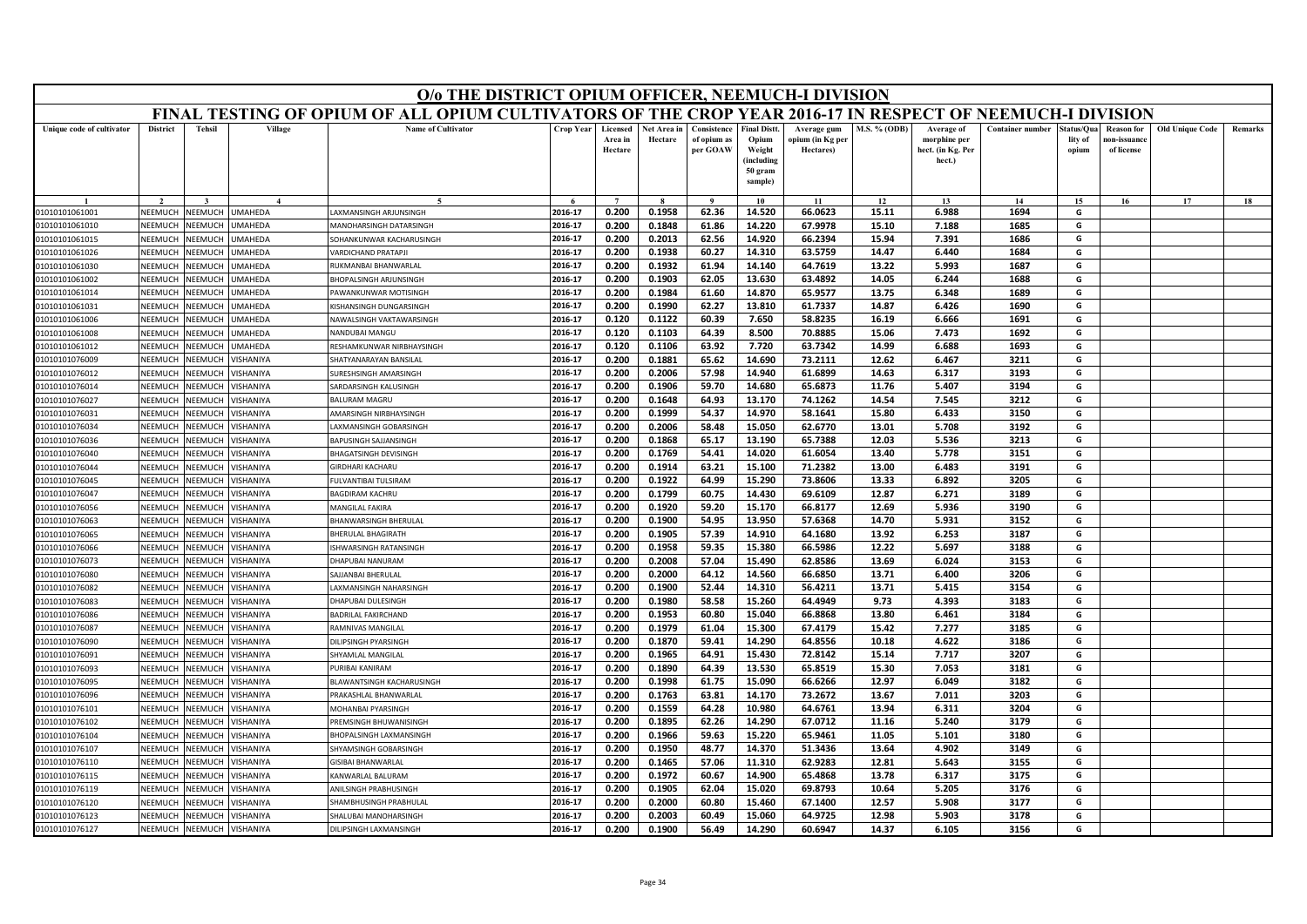|                           | O/o THE DISTRICT OPIUM OFFICER, NEEMUCH-I DIVISION<br>FINAL TESTING OF OPIUM OF ALL OPIUM CULTIVATORS OF THE CROP YEAR 2016-17 IN RESPECT OF NEEMUCH-I DIVISION                                                                                                                                                                               |                       |                      |                                 |           |                                |                        |                                        |                                                                           |                                              |              |                                                           |                         |                               |                                                |                        |                |
|---------------------------|-----------------------------------------------------------------------------------------------------------------------------------------------------------------------------------------------------------------------------------------------------------------------------------------------------------------------------------------------|-----------------------|----------------------|---------------------------------|-----------|--------------------------------|------------------------|----------------------------------------|---------------------------------------------------------------------------|----------------------------------------------|--------------|-----------------------------------------------------------|-------------------------|-------------------------------|------------------------------------------------|------------------------|----------------|
|                           |                                                                                                                                                                                                                                                                                                                                               |                       |                      |                                 |           |                                |                        |                                        |                                                                           |                                              |              |                                                           |                         |                               |                                                |                        |                |
| Unique code of cultivator | <b>District</b>                                                                                                                                                                                                                                                                                                                               | <b>Tehsil</b>         | Village              | <b>Name of Cultivator</b>       | Crop Year | Licensed<br>Area in<br>Hectare | Net Area in<br>Hectare | Consistence<br>of opium as<br>per GOAW | <b>Final Distt</b><br>Opium<br>Weight<br>(including<br>50 gram<br>sample) | Average gum<br>opium (in Kg per<br>Hectares) | M.S. % (ODB) | Average of<br>morphine per<br>hect. (in Kg. Per<br>hect.) | <b>Container number</b> | tatus/Qua<br>lity of<br>opium | <b>Reason</b> for<br>10n-issuanc<br>of license | <b>Old Unique Code</b> | <b>Remarks</b> |
|                           |                                                                                                                                                                                                                                                                                                                                               |                       |                      |                                 |           |                                |                        |                                        | 10                                                                        | 11                                           | 12           | 13                                                        | 14                      | 15                            | 16                                             | 17                     | 18             |
| 01010101076128            | 2016-17<br>0.200<br>0.1955<br>61.85<br>15.080<br>68.1535<br>13.03<br>6.216<br>3174<br>G<br>NEEMUCH<br><b>/ISHANIYA</b><br>RUGNATHSINGH LALSINGH<br><b>NEEMUCH</b><br>2016-17<br>0.200<br>0.1752<br>54.78<br>14.230<br>63.5616<br>12.01<br>5.344<br>3157<br>G<br>NEEMUCH<br><b>JEEMUCH</b><br><b>ISHANIYA</b><br><b>IARISINGH NIRBHAYSINGH</b> |                       |                      |                                 |           |                                |                        |                                        |                                                                           |                                              |              |                                                           |                         |                               |                                                |                        |                |
| 01010101076129            | G<br>NEEMUCH<br><b>NEEMUCH</b><br>2016-17<br>0.200<br>0.1862<br>56.04<br>13.290<br>57.1429<br>15.45<br>6.180<br>3158<br><b>ISHANIYA</b><br>RAHALAD BHERULAL                                                                                                                                                                                   |                       |                      |                                 |           |                                |                        |                                        |                                                                           |                                              |              |                                                           |                         |                               |                                                |                        |                |
| 01010101076130            |                                                                                                                                                                                                                                                                                                                                               |                       |                      |                                 |           |                                |                        |                                        |                                                                           |                                              |              |                                                           |                         |                               |                                                |                        |                |
| 01010101076006            | <b>NEEMUCH</b><br>RAMBABU BHERULAL<br>2016-17<br>0.200<br>0.1742<br>59.44<br>13.580<br>66.1940<br>10.85<br>5.028<br>3173<br>G<br><b>NEEMUCH</b><br><b>ISHANIYA</b>                                                                                                                                                                            |                       |                      |                                 |           |                                |                        |                                        |                                                                           |                                              |              |                                                           |                         |                               |                                                |                        |                |
| 01010101076067            | 2016-17<br>0.1989<br>65.53<br>15.630<br>73.5646<br>12.41<br>3202<br>G<br>0.200<br>6.391<br>NEEMUCH<br><b>JEEMUCH</b><br><b>ISHANIYA</b><br>(ANHEYALAL ONKARLAL                                                                                                                                                                                |                       |                      |                                 |           |                                |                        |                                        |                                                                           |                                              |              |                                                           |                         |                               |                                                |                        |                |
| 01010101076032            | 65.5881<br>12.30<br>3170<br>2016-17<br>0.200<br>0.1879<br>60.71<br>14.210<br>5.647<br>G<br>NEEMUCH<br><b>JEEMUCH</b><br><b>ISHANIYA</b><br><b>BANSHILAL RADHADISHAN</b>                                                                                                                                                                       |                       |                      |                                 |           |                                |                        |                                        |                                                                           |                                              |              |                                                           |                         |                               |                                                |                        |                |
| 01010101076016            | NFFMUCH                                                                                                                                                                                                                                                                                                                                       | <b>JEEMUCH</b>        | <b>ISHANIYA</b>      | BAPUSINGH ISHWARSINGH           | 2016-17   | 0.200                          | 0.1682                 | 58.49                                  | 13.370                                                                    | 66.4209                                      | 12.75        | 5.928                                                     | 3171                    | G                             |                                                |                        |                |
| 01010101076008            | NEEMUCH                                                                                                                                                                                                                                                                                                                                       | <b>JEEMUCH</b>        | <b>ISHANIYA</b>      | <b>AMALSINGH NAVALSINGH</b>     | 2016-17   | 0.200                          | 0.1890                 | 59.49                                  | 14.830                                                                    | 66.6825                                      | 12.76        | 5.956                                                     | 3172                    | G                             |                                                |                        |                |
| 01010101076002            | NEEMUCI                                                                                                                                                                                                                                                                                                                                       | <b>JEEMUC</b>         | <b>ISHANIYA</b>      | ARASRAM BHERULAL                | 2016-17   | 0.200                          | 0.1953                 | 62.53                                  | 15.240                                                                    | 69.7081                                      | 15.72        | 7.671                                                     | 3201                    | G                             |                                                |                        |                |
| 01010101076048            | NEEMUCH                                                                                                                                                                                                                                                                                                                                       | <b>NEEMUCH</b>        | <b>ISHANIYA</b>      | SULTANSINGH DOULATSINGH         | 2016-17   | 0.200                          | 0.1845                 | 59.71                                  | 14.410                                                                    | 66.6233                                      | 11.77        | 5.489                                                     | 3168                    | G                             |                                                |                        |                |
| 01010101076126            | NEEMUCI                                                                                                                                                                                                                                                                                                                                       | <b>IEEMUCH</b>        | <b>ISHANIYA</b>      | ALSINGH GOVINDSINGH             | 2016-17   | 0.200                          | 0.1921                 | 60.60                                  | 14.740                                                                    | 66.4289                                      | 13.20        | 6.138                                                     | 3169                    | G                             |                                                |                        |                |
| 01010101076060            | NEEMUCH                                                                                                                                                                                                                                                                                                                                       | <b>JEEMUCI</b>        | <b>ISHANIYA</b>      | UNAMCHANDRA BHUWANIRAM          | 2016-17   | 0.200                          | 0.1961                 | 63.67                                  | 15.110                                                                    | 70.0867                                      | 10.57        | 5.186                                                     | 3200                    | G                             |                                                |                        |                |
| 01010101076075            | <b>NEEMUCH</b>                                                                                                                                                                                                                                                                                                                                | VEEMUCH               | <b>ISHANIYA</b>      | ORAVARSINGH RUPSINGH            | 2016-17   | 0.200                          | 0.2011                 | 59.28                                  | 15.110                                                                    | 63.6300                                      | 14.17        | 6.311                                                     | 3167                    | G                             |                                                |                        |                |
| 01010101076135            | NEEMUCH                                                                                                                                                                                                                                                                                                                                       | <b>JEEMUCH</b>        | <b>ISHANIYA</b>      | MOHANBAI NAGULAL                | 2016-17   | 0.200                          | 0.1975                 | 61.97                                  | 14.700                                                                    | 65.8937                                      | 11.54        | 5.323                                                     | 3199                    | G                             |                                                |                        |                |
| 01010101076013            | NEEMUCH                                                                                                                                                                                                                                                                                                                                       | <b>JEEMUCI</b>        | <b>ISHANIYA</b>      | RAMSINGH ISHWARSINGH            | 2016-17   | 0.200                          | 0.1876                 | 56.83                                  | 14.980                                                                    | 64.8294                                      | 13.02        | 5.908                                                     | 3159                    | G                             |                                                |                        |                |
| 01010101076136            | NEEMUCH                                                                                                                                                                                                                                                                                                                                       | <b>JEEMUCI</b>        | <b>ISHANIYA</b>      | HANDIBAI BHERULAI               | 2016-17   | 0.200                          | 0.1863                 | 61.38                                  | 14.530                                                                    | 68.3897                                      | 11.37        | 5.443                                                     | 3164                    | G                             |                                                |                        |                |
| 01010101076137            | NFFMUCH                                                                                                                                                                                                                                                                                                                                       | <b>JEEMUCH</b>        | <b>ISHANIYA</b>      | BHAGATRAM NARAYAN               | 2016-17   | 0.200                          | 0.1925                 | 56.88                                  | 14.390                                                                    | 60.7429                                      | 15.03        | 6.391                                                     | 3160                    | G                             |                                                |                        |                |
| 01010101076072            | NEEMUCH                                                                                                                                                                                                                                                                                                                                       | VEEMUCI               | <b>ISHANIYA</b>      | <b>BHOPALSINGH BHUWANISINGH</b> | 2016-17   | 0.200                          | 0.1914                 | 59.12                                  | 14.980                                                                    | 66.1024                                      | 14.38        | 6.654                                                     | 3165                    | G                             |                                                |                        |                |
| 01010101076052            | NEEMUCH                                                                                                                                                                                                                                                                                                                                       | <b>JEEMUCH</b>        | <b>ISHANIYA</b>      | <b>CARUSINGH GOBARSINGH</b>     | 2016-17   | 0.200                          | 0.1964                 | 57.83                                  | 15.190                                                                    | 63.8951                                      | 12.69        | 5.676                                                     | 3166                    | G                             |                                                |                        |                |
| 01010101076089            | NEEMUCH                                                                                                                                                                                                                                                                                                                                       | <b>NEEMUCH</b>        | <b>ISHANIYA</b>      | <b>BANSHIDAS BHAWARDAS</b>      | 2016-17   | 0.200                          | 0.1944                 | 61.12                                  | 15.340                                                                    | 68.8992                                      | 10.59        | 5.108                                                     | 3198                    | G                             |                                                |                        |                |
| 01010101076024            | NEEMUCH                                                                                                                                                                                                                                                                                                                                       | <b>JEEMUCI</b>        | <b>ISHANIYA</b>      | <b>BHOPALSINGH MANSINGH</b>     | 2016-17   | 0.120                          | 0.0940                 | 57.57                                  | 7.380                                                                     | 64.5745                                      | 13.69        | 6.188                                                     | 3163                    | G                             |                                                |                        |                |
| 01010101076030            | NEEMUCH                                                                                                                                                                                                                                                                                                                                       | <b>JEEMUCH</b>        | <b>ISHANIYA</b>      | <b>HAGATSINGH KESHARSINGH</b>   | 2016-17   | 0.120                          | 0.1010                 | 65.18                                  | 7.420                                                                     | 68.4059                                      | 14.18        | 6.790                                                     | 3208                    | G                             |                                                |                        |                |
| 01010101076046            | NEEMUCH                                                                                                                                                                                                                                                                                                                                       | <b>JEEMUCH</b>        | <b>ISHANIYA</b>      | <b>CANWARLAL NANDA</b>          | 2016-17   | 0.120                          | 0.1156                 | 60.69                                  | 9.260                                                                     | 69.4464                                      | 16.21        | 7.880                                                     | 3162                    | G                             |                                                |                        |                |
| 01010101076059            | NEEMUCH                                                                                                                                                                                                                                                                                                                                       | <b>JEEMUCI</b>        | <b>ISHANIYA</b>      | AXMANSINGH BHANWARSINGH         | 2016-17   | 0.120                          | 0.1000                 | 68.05                                  | 7.440                                                                     | 72.3300                                      | 14.90        | 7.544                                                     | 3209                    | G                             |                                                |                        |                |
| 01010101076071            | NEEMUCH                                                                                                                                                                                                                                                                                                                                       | <b>JEEMUCH</b>        | <b>ISHANIYA</b>      | MOHANBAI KACHRUSINGH            | 2016-17   | 0.120                          | 0.1052                 | 64.09                                  | 8.020                                                                     | 69.8004                                      | 12.87        | 6.288                                                     | 3196                    | G                             |                                                |                        |                |
| 01010101076098            | NEEMUCH                                                                                                                                                                                                                                                                                                                                       | <b>JEEMUCH</b>        | <b>ISHANIYA</b>      | RAPHIAI RAILII                  | 2016-17   | 0.120                          | 0.1151                 | 62.80                                  | 9.110                                                                     | 71.0078                                      | 14.54        | 7.227                                                     | 3197                    | G                             |                                                |                        |                |
| 01010101076116            | NEEMUCI                                                                                                                                                                                                                                                                                                                                       | VEEMUCI               | <b>ISHANIYA</b>      | RAMKANYABAI BALURAM             | 2016-17   | 0.120                          | 0.0960                 | 66.14                                  | 7.690                                                                     | 75.6875                                      | 13.27        | 7.031                                                     | 3210                    | G                             |                                                |                        |                |
| 01010101076121            | NEEMUCH                                                                                                                                                                                                                                                                                                                                       | <b>JEEMUCH</b>        | <b>ISHANIYA</b>      | <b>PRABHUSINGH KACHRUSINGH</b>  | 2016-17   | 0.120                          | 0.1116                 | 58.62                                  | 8.630                                                                     | 64.7581                                      | 13.22        | 5.993                                                     | 3161                    | G                             |                                                |                        |                |
| 01010101076122            | NEEMUCH                                                                                                                                                                                                                                                                                                                                       | <b>JEEMUCH</b>        | <b>ISHANIYA</b>      | <b>JDAYRAM RAMLAL</b>           | 2016-17   | 0.120                          | 0.1128                 | 61.94                                  | 8.420                                                                     | 66.0461                                      | 13.16        | 6.085                                                     | 3195                    | G                             |                                                |                        |                |
| 01010101076124            | NEEMUCI                                                                                                                                                                                                                                                                                                                                       | VEEMUCI               | <b>ISHANIYA</b>      | <b>BULAKBAI GOBARSINGH</b>      | 2016-17   | 0.120                          | 0.0000                 | 0.00                                   | 0.000                                                                     | 0.0000                                       | 0.00         | 0.000                                                     |                         | F                             |                                                |                        |                |
| 01010101056013            | NEEMUCH                                                                                                                                                                                                                                                                                                                                       | <b>NEEMUCH</b>        | ARNIYA MANGIR        | <b>HAGCHANDRA RAMSUKH</b>       | 2016-17   | 0.200                          | 0.1960                 | 56.41                                  | 15.220                                                                    | 62.5765                                      | 15.95        | 6.987                                                     | 3070                    | G                             |                                                |                        |                |
| 01010101056027            | NEEMUCH                                                                                                                                                                                                                                                                                                                                       | <b>JEEMUCH</b>        | <b>ARNIYA MANGIR</b> | <b>ARACHAND KALURAM</b>         | 2016-17   | 0.200                          | 0.1998                 | 59.80                                  | 16.140                                                                    | 69.0090                                      | 16.56        | 8.000                                                     | 3072                    | G                             |                                                |                        |                |
| 01010101056011            | <b>NEEMUCH</b>                                                                                                                                                                                                                                                                                                                                | VEEMUCH               | ARNIYA MANGIR        | AXMANSINGH SHISHUPAL            | 2016-17   | 0.200                          | 0.1990                 | 59.06                                  | 14.280                                                                    | 60.5427                                      | 16.46        | 6.976                                                     | 3073                    | G                             |                                                |                        |                |
| 01010101056017            | NEEMUCH                                                                                                                                                                                                                                                                                                                                       | <b>NEEMUCH</b>        | <b>ARNIYA MANGIR</b> | <b>RATANLAL SURAJMAL</b>        | 2016-17   | 0.200                          | 0.1859                 | 56.02                                  | 14.760                                                                    | 63.5395                                      | 17.16        | 7.633                                                     | 3069                    | G                             |                                                |                        |                |
| 01010101056015            | NEEMUCI                                                                                                                                                                                                                                                                                                                                       | <b>JEEMUCH</b>        | <b>ARNIYA MANGIR</b> | AXMIBAI RANGLAI                 | 2016-17   | 0.120                          | 0.1128                 | 62.82                                  | 9.180                                                                     | 73.0319                                      | 16.30        | 8.333                                                     | 3077                    | G                             |                                                |                        |                |
| 01010101056019            | NEEMUCH                                                                                                                                                                                                                                                                                                                                       | <b>JEEMUCH</b>        | <b>ARNIYA MANGIR</b> | KAMALABAI RAMESHWAR             | 2016-17   | 0.120                          | 0.0899                 | 62.55                                  | 6.900                                                                     | 68.5873                                      | 15.60        | 7.489                                                     | 3074                    | G                             |                                                |                        |                |
| 01010101056021            | NEEMUCH                                                                                                                                                                                                                                                                                                                                       | <b>JEEMUCH</b>        | <b>ARNIYA MANGIR</b> | <b>SAUBAI GOPILAL</b>           | 2016-17   | 0.120                          | 0.1120                 | 59.95                                  | 8.260                                                                     | 63.1607                                      | 16.55        | 7.317                                                     | 3071                    | G                             |                                                |                        |                |
| 01010101056028            | <b>NEEMUCH</b>                                                                                                                                                                                                                                                                                                                                | <b>JEEMUCH</b>        | <b>ARNIYA MANGIR</b> | HAMPALAL PRITHVIRAJ             | 2016-17   | 0.120                          | 0.1008                 | 62.57                                  | 8.030                                                                     | 71.2103                                      | 16.46        | 8.204                                                     | 3078                    | G                             |                                                |                        |                |
| 01010101056029            | NEEMUCH                                                                                                                                                                                                                                                                                                                                       | VEEMUCH               | <b>ARNIYA MANGIR</b> | <b>REMCHAND PRITHVIRAL</b>      | 2016-17   | 0.120                          | 0.0983                 | 64.22                                  | 8.120                                                                     | 75.7884                                      | 13.94        | 7.395                                                     | 3079                    | G                             |                                                |                        |                |
| 01010101056030            | NEEMUCH                                                                                                                                                                                                                                                                                                                                       | VEEMUCH               | <b>ARNIYA MANGIR</b> | AXMAN PRITHVIRAJ                | 2016-17   | 0.120                          | 0.1072                 | 60.73                                  | 8.840                                                                     | 71.5392                                      | 17.39        | 8.709                                                     | 3075                    | G                             |                                                |                        |                |
| 01010101056031            | VEEMUCI                                                                                                                                                                                                                                                                                                                                       | <b><i>IEEMUCH</i></b> | <b>RNIYA MANGIR</b>  | HIVNARAYAN PRITHVIRAJ           | 2016-17   | 0.120                          | 0.1110                 | 62.98                                  | 8.710                                                                     | 70.6036                                      | 16.54        | 8.174                                                     | 3076                    | G                             |                                                |                        |                |
| 01010101056032            | <b>NFFMUCH</b>                                                                                                                                                                                                                                                                                                                                | <b>JEEMUCH</b>        | <b>ARNIYA MANGIR</b> | /IJAYSINGH PRITHVIRAJ           | 2016-17   | 0.120                          | 0.0000                 | 0.00                                   | 0.000                                                                     | 0.0000                                       | 0.00         | 0.000                                                     |                         | -F                            |                                                |                        |                |
| 01010101056010            | NEEMUCH                                                                                                                                                                                                                                                                                                                                       | <b>NEEMUCH</b>        | <b>ARNIYA MANGIR</b> | MOHANLAL BADRILAL               | 2016-17   | 0.120                          | 0.0000                 | 0.00                                   | 0.000                                                                     | 0.0000                                       | 0.00         | 0.000                                                     |                         | $\mathsf{N}$                  |                                                |                        |                |
| 01010101083016            | NEEMUCI                                                                                                                                                                                                                                                                                                                                       | <b>JEEMUCI</b>        | <b>AANGROL</b>       | <b>ALLU GIRDHARI</b>            | 2016-17   | 0.200                          | 0.1803                 | 51.01                                  | 13.220                                                                    | 53.4332                                      | 14.10        | 5.274                                                     | 3411                    | G                             |                                                |                        |                |
| 01010101083023            | NEEMUCH                                                                                                                                                                                                                                                                                                                                       | <b>JEEMUCI</b>        | <b>AANGROL</b>       | <b>BABULAL GOURU</b>            | 2016-17   | 0.200                          | 0.1908                 | 67.75                                  | 14.050                                                                    | 71.2683                                      | 13.61        | 6.790                                                     | 3408                    | G                             |                                                |                        |                |
| 01010101083017            | NEEMUCH                                                                                                                                                                                                                                                                                                                                       | VEEMUCH               | <b>AANGROL</b>       | <b>BADRI PARASA</b>             | 2016-17   | 0.200                          | 0.1215                 | 47.28                                  | 8.930                                                                     | 49.6461                                      | 18.36        | 6.380                                                     | 3409                    | G                             |                                                |                        |                |
| 01010101083035            | NEEMUCH                                                                                                                                                                                                                                                                                                                                       | NEEMUCH               | MANGROL              | <b>BHOPALSINGH BHERUSINGH</b>   | 2016-17   | 0.120                          | 0.1083                 | 56.10                                  | 8.480                                                                     | 62.7516                                      | 14.44        | 6.343                                                     | 3412                    | G                             |                                                |                        |                |
|                           |                                                                                                                                                                                                                                                                                                                                               |                       |                      |                                 |           |                                |                        |                                        |                                                                           |                                              |              |                                                           |                         |                               |                                                |                        |                |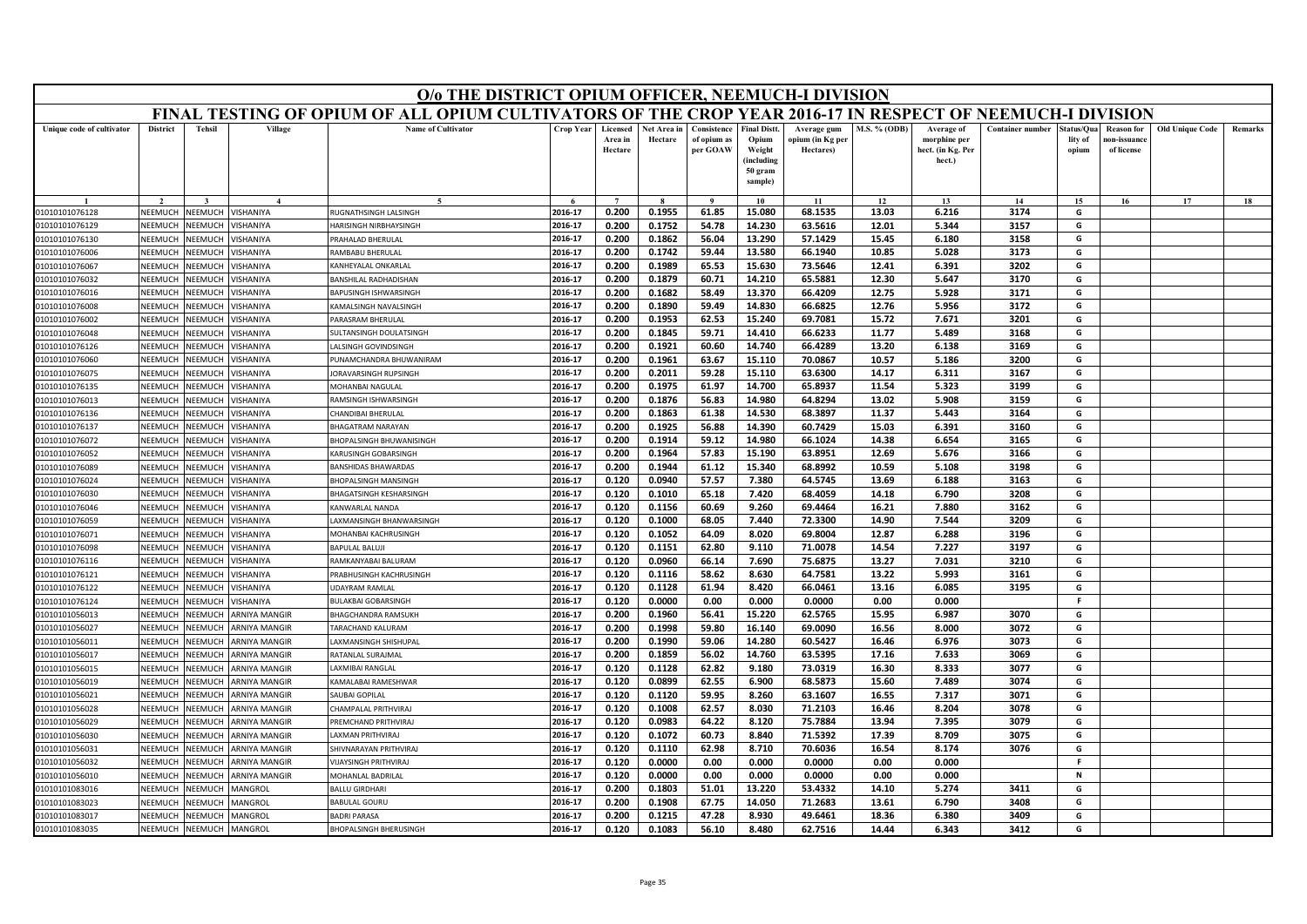|                                                                                                                                                                                     | O/o THE DISTRICT OPIUM OFFICER, NEEMUCH-I DIVISION<br>FINAL TESTING OF OPIUM OF ALL OPIUM CULTIVATORS OF THE CROP YEAR 2016-17 IN RESPECT OF NEEMUCH-I DIVISION                                                                                                                                                  |                |                          |                                   |                    |                                |                        |                                        |                                                                           |                                              |                |                                                           |                         |                                |                                                |                        |         |
|-------------------------------------------------------------------------------------------------------------------------------------------------------------------------------------|------------------------------------------------------------------------------------------------------------------------------------------------------------------------------------------------------------------------------------------------------------------------------------------------------------------|----------------|--------------------------|-----------------------------------|--------------------|--------------------------------|------------------------|----------------------------------------|---------------------------------------------------------------------------|----------------------------------------------|----------------|-----------------------------------------------------------|-------------------------|--------------------------------|------------------------------------------------|------------------------|---------|
|                                                                                                                                                                                     |                                                                                                                                                                                                                                                                                                                  |                |                          |                                   |                    |                                |                        |                                        |                                                                           |                                              |                |                                                           |                         |                                |                                                |                        |         |
| Unique code of cultivator                                                                                                                                                           | <b>District</b>                                                                                                                                                                                                                                                                                                  | <b>Tehsil</b>  | Village                  | <b>Name of Cultivator</b>         | <b>Crop Year</b>   | Licensed<br>Area in<br>Hectare | Net Area in<br>Hectare | Consistence<br>of opium as<br>per GOAW | <b>Final Distt</b><br>Opium<br>Weight<br>(including<br>50 gram<br>sample) | Average gum<br>opium (in Kg per<br>Hectares) | M.S. % (ODB)   | Average of<br>morphine per<br>hect. (in Kg. Per<br>hect.) | <b>Container number</b> | štatus/Oua<br>lity of<br>opium | <b>Reason for</b><br>ıon-issuanc<br>of license | <b>Old Unique Code</b> | Remarks |
|                                                                                                                                                                                     |                                                                                                                                                                                                                                                                                                                  |                |                          | $\epsilon$                        |                    | $\overline{7}$                 |                        |                                        | 10                                                                        | 11                                           | 12             | 13                                                        | 14                      | 15                             | 16                                             | 17                     | 18      |
| 01010101083053                                                                                                                                                                      | 0.120<br>0.1100<br>73.6909<br>MANGROL<br>PREMA GOTU<br>2016-17<br>68.20<br>8.320<br>13.21<br>6.814<br>3413<br>G<br>NEEMUCH<br>NEEMUCH<br><b>NEEMUCH</b><br>2016-17<br>0.120<br>0.1152<br>61.52<br>9.330<br>71.1806<br>14.26<br>7.105<br>3414<br>G<br>NEEMUCH<br><b>AANGROL</b><br><b>MADANSINGH BHAWANISINGH</b> |                |                          |                                   |                    |                                |                        |                                        |                                                                           |                                              |                |                                                           |                         |                                |                                                |                        |         |
| 01010101083058                                                                                                                                                                      | 2016-17<br>52.25<br>8.570<br>63.1491<br>5.649<br>3410<br>G<br>NFFMUCH<br><b>JEEMUCH</b><br><b>ANGROL</b><br>AJODIBAI MANGILAL<br>0.120<br>0.1013<br>12.78                                                                                                                                                        |                |                          |                                   |                    |                                |                        |                                        |                                                                           |                                              |                |                                                           |                         |                                |                                                |                        |         |
| 01010101083049                                                                                                                                                                      |                                                                                                                                                                                                                                                                                                                  |                |                          |                                   |                    |                                |                        |                                        |                                                                           |                                              |                |                                                           |                         |                                |                                                |                        |         |
| 01010101072008                                                                                                                                                                      | 0.200<br>0.1995<br>57.62<br>14.750<br>60.8571<br>6.987<br>1530<br>G<br>2016-17<br>16.40<br>NEEMUCI<br><b>NEEMUCH</b><br><b>PIPLIYA MIRCH</b><br>BAGDUSINGH NATHUSINGH                                                                                                                                            |                |                          |                                   |                    |                                |                        |                                        |                                                                           |                                              |                |                                                           |                         |                                |                                                |                        |         |
| 01010101092005                                                                                                                                                                      | 2016-17<br>59.70<br>11.790<br>67.2126<br>909<br>G<br>NEEMUCH<br><b>JEEMUCH</b><br>JDAYSINGH DEVISINGH<br>0.200<br>0.1496<br>14.25<br>6.705<br><b>IPLIYA NATHAWAT</b>                                                                                                                                             |                |                          |                                   |                    |                                |                        |                                        |                                                                           |                                              |                |                                                           |                         |                                |                                                |                        |         |
| 01010101092001                                                                                                                                                                      | 2016-17<br>0.200<br>0.1961<br>59.67<br>15.180<br>65.9867<br>9.47<br>4.374<br>914<br>G<br>NEEMUCH<br><b>JEEMUCH</b><br><b>PIPLIYA NATHAWAT</b><br><b>BHANWARSINGH KISHANSINGH</b><br>G                                                                                                                            |                |                          |                                   |                    |                                |                        |                                        |                                                                           |                                              |                |                                                           |                         |                                |                                                |                        |         |
| 2016-17<br>0.200<br>0.1533<br>57.91<br>12.410<br>66.9733<br>13.56<br>6.357<br>910<br>NEEMUC<br><b>NEEMUCH</b><br>01010101092030<br><b>PIPLIYA NATHAWAT</b><br>MADHUSINGH BHERUSINGH |                                                                                                                                                                                                                                                                                                                  |                |                          |                                   |                    |                                |                        |                                        |                                                                           |                                              |                |                                                           |                         |                                |                                                |                        |         |
| 01010101092042                                                                                                                                                                      | NEEMUCH                                                                                                                                                                                                                                                                                                          | <b>JEEMUCH</b> | <b>IPLIYA NATHAWAT</b>   | AJJABAI DULESINGH                 | 2016-17            | 0.200                          | 0.1900                 | 63.66                                  | 14.250                                                                    | 68.2053                                      | 14.28          | 6.818                                                     | 911                     | G                              |                                                |                        |         |
| 01010101092009                                                                                                                                                                      | NEEMUCH                                                                                                                                                                                                                                                                                                          | <b>JEEMUCH</b> | <b>IPLIYA NATHAWAT</b>   | JDAYSINGH DEVISINGH SOLANKI       | 2016-17            | 0.200                          | 0.1944                 | 61.69                                  | 15.250                                                                    | 69.1358                                      | 15.71          | 7.603                                                     | 912                     | G                              |                                                |                        |         |
| 01010101092012                                                                                                                                                                      | <b>NFFMUCH</b>                                                                                                                                                                                                                                                                                                   | VEEMUCH        | PIPLIYA NATHAWAT         | HARISINGH JIWANSINGH              | 2016-17            | 0.120                          | 0.1104                 | 60.77                                  | 8.630                                                                     | 67.8623                                      | 14.76          | 7.012                                                     | 913                     | G                              |                                                |                        |         |
| 01010101085004                                                                                                                                                                      | NEEMUCH                                                                                                                                                                                                                                                                                                          | <b>JEEMUCH</b> | <b>CENPURIYA</b>         | <b>AMCHANDRA DIPA</b>             | 2016-17            | 0.200                          | 0.1872                 | 52.48                                  | 13.150                                                                    | 52.6656                                      | 14.39          | 5.305                                                     | 3364                    | G                              |                                                |                        |         |
| 01010101085003                                                                                                                                                                      | NEEMUCH                                                                                                                                                                                                                                                                                                          | <b>JEEMUCH</b> | <b>ENPURIYA</b>          | <b>AJARILAL PRATHIRAJ</b>         | 2016-17            | 0.200                          | 0.1702                 | 54.22                                  | 11.340                                                                    | 51.6099                                      | 15.09          | 5.451                                                     | 3365                    | G                              |                                                |                        |         |
| 01010101085005                                                                                                                                                                      | NFFMUCH                                                                                                                                                                                                                                                                                                          | <b>JEEMUCH</b> | <b>CENPURIYA</b>         | NARMADARAI MANGILAI               | 2016-17            | 0.120                          | 0.1080                 | 59.82                                  | 8.120                                                                     | 64.2500                                      | 13.37          | 6.013                                                     | 3366                    | G                              |                                                |                        |         |
| 01010101306004                                                                                                                                                                      | NEEMUCI                                                                                                                                                                                                                                                                                                          | <b>JEEMUCH</b> | HAMNIYA (NEEMUCH)        | HANDANMAL RODAJI                  | 2016-17            | 0.200                          | 0.1998                 | 64.62                                  | 13.870                                                                    | 64.0841                                      | 14.45          | 6.482                                                     | 3362                    | G                              |                                                |                        |         |
| 01010101306011                                                                                                                                                                      | NEEMUCH                                                                                                                                                                                                                                                                                                          | <b>JEEMUCH</b> | HAMNIYA (NEEMUCH)        | AMESHWARIBAI NONDRAM              | 2016-17            | 0.120                          | 0.1121                 | 65.00                                  | 7.480                                                                     | 61.9625                                      | 13.52          | 5.864                                                     | 3363                    | G                              |                                                |                        |         |
| 01010101089036                                                                                                                                                                      | NEEMUCI                                                                                                                                                                                                                                                                                                          | VEEMUCH        | <b>TINKIYA KHEDI</b>     | <b>ATYANARAYAN HAJARILAL</b>      | 2016-17            | 0.200                          | 0.1921                 | 63.03                                  | 14.760                                                                    | 69.1827                                      | 12.30          | 5.957                                                     | 1898                    | G                              |                                                |                        |         |
| 01010101089011                                                                                                                                                                      | NFFMUCI                                                                                                                                                                                                                                                                                                          | <b>JEEMUCH</b> | <b>TINKIYA KHEDI</b>     | <b>QULICHAND RAMDEV</b>           | 2016-17            | 0.200                          | 0.1860                 | 65.03                                  | 13.530                                                                    | 67.5753                                      | 13.52          | 6.396                                                     | 1899                    | G                              |                                                |                        |         |
| 01010101089031                                                                                                                                                                      | NEEMUCH                                                                                                                                                                                                                                                                                                          | <b>JEEMUCI</b> | <b>INKIYA KHEDI</b>      | MANGILAL BHERULAL                 | 2016-17            | 0.200                          | 0.1620                 | 58.88                                  | 12.960                                                                    | 67.2901                                      | 14.35          | 6.759                                                     | 1891                    | G                              |                                                |                        |         |
| 01010101089012                                                                                                                                                                      | NFFMUCH                                                                                                                                                                                                                                                                                                          | <b>JEEMUCH</b> | <b>TINKIYA KHEDI</b>     | <b>CALAWATIBAI BHAWARLAL</b>      | 2016-17            | 0.200                          | 0.1776                 | 64.44                                  | 14.200                                                                    | 73.6036                                      | 15.22          | 7.842                                                     | 1897                    | G                              |                                                |                        |         |
| 01010101089009                                                                                                                                                                      | NEEMUCH                                                                                                                                                                                                                                                                                                          | <b>JEEMUCH</b> | <b>TINKIYA KHEDI</b>     | <b>HARISINGH RAMDEV</b>           | 2016-17            | 0.200                          | 0.1773                 | 67.14                                  | 13.760                                                                    | 74.4388                                      | 13.67          | 7.123                                                     | 1900                    | G                              |                                                |                        |         |
| 01010101089038                                                                                                                                                                      | NEEMUCH                                                                                                                                                                                                                                                                                                          | <b>JEEMUCH</b> | <b>INKIYA KHEDI</b>      | SHWARSINGH BHURSINGH              | 2016-17            | 0.200                          | 0.1984                 | 64.74                                  | 15.220                                                                    | 70.9476                                      | 15.21          | 7.554                                                     | 1895                    | G                              |                                                |                        |         |
| 01010101089032                                                                                                                                                                      | NEEMUCH                                                                                                                                                                                                                                                                                                          | <b>JEEMUCH</b> | <b>TINKIYA KHEDI</b>     | <b>MANGIBAI BADRILAL</b>          | 2016-17            | 0.200                          | 0.1786                 | 63.61                                  | 13.170                                                                    | 67.0101                                      | 15.17          | 7.116                                                     | 1894                    | G                              |                                                |                        |         |
| 01010101089001                                                                                                                                                                      | NFFMUCI                                                                                                                                                                                                                                                                                                          | <b>JEEMUCH</b> | <b>TINKIYA KHEDI</b>     | OHANLAL DHANRAJ                   | 2016-17            | 0.120                          | 0.1036                 | 63.16                                  | 8.440                                                                     | 73.5039                                      | 15.66          | 8.058                                                     | 1896                    | G                              |                                                |                        |         |
| 01010101089017                                                                                                                                                                      | NEEMUCH                                                                                                                                                                                                                                                                                                          | <b>JEEMUCH</b> | <b>INKIYA KHEDI</b>      | RAMA JAYSINGH                     | 2016-17            | 0.120                          | 0.1144                 | 63.82                                  | 8.890                                                                     | 70.8479                                      | 14.21          | 7.047                                                     | 1892                    | G                              |                                                |                        |         |
| 01010101089024                                                                                                                                                                      | NEEMUCH                                                                                                                                                                                                                                                                                                          | <b>JEEMUCH</b> | <b>TINKIYA KHEDI</b>     | BANSHILAL PUNIRAM                 | 2016-17            | 0.120                          | 0.0897                 | 61.00                                  | 7.070                                                                     | 68.6845                                      | 15.97          | 7.678                                                     | 1893                    | G                              |                                                |                        |         |
| 01010101093001                                                                                                                                                                      | NEEMUCH                                                                                                                                                                                                                                                                                                          | <b>JEEMUCH</b> | <b>AKYA</b>              | <b>/IRENDRASINGH PRATAPSINGH</b>  | 2016-17            | 0.120                          | 0.1100                 | 62.49                                  | 8.350                                                                     | 67.7636                                      | 15.22          | 7.220                                                     | 3469                    | G                              |                                                |                        |         |
| 01010101093006                                                                                                                                                                      | NEEMUCI                                                                                                                                                                                                                                                                                                          | <b>JEEMUCH</b> | АКҮА                     | URENDRASINGH ISHWARSINGH          | 2016-17            | 0.120                          | 0.1098                 | 60.28                                  | 7.860                                                                     | 61.6485                                      | 14.65          | 6.322                                                     | 3468                    | G                              |                                                |                        |         |
| 01010101093004                                                                                                                                                                      | NEEMUCH                                                                                                                                                                                                                                                                                                          | <b>JEEMUCH</b> | АКҮА                     | <b>BHOPALSINGH PRATAPSINGH</b>    | 2016-17            | 0.120                          | 0.1100                 | 64.00                                  | 8.120                                                                     | 67.4909                                      | 15.36          | 7.257                                                     | 3470                    | G                              |                                                |                        |         |
| 01010101091011                                                                                                                                                                      | NEEMUCH                                                                                                                                                                                                                                                                                                          | <b>JEEMUCH</b> | <b>VIPANIYA VIRAN</b>    | <b>KESHARSINGH GOKULSINGH</b>     | 2016-17            | 0.200                          | 0.1910                 | 66.51                                  | 15.200                                                                    | 75.6126                                      | 12.76          | 6.754                                                     | <b>Suspected 2</b>      | G                              |                                                |                        |         |
| 01010101094002                                                                                                                                                                      | NEEMUCI                                                                                                                                                                                                                                                                                                          | <b>JEEMUCI</b> | <b>IILKANTHPURA</b>      | NATHIBAI BHAGATRAM                | 2016-17            | 0.120                          | 0.1102                 | 58.95                                  | 7.890                                                                     | 60.2995                                      | 15.71          | 6.631                                                     | 3471                    | G                              |                                                |                        |         |
| 01010101090001                                                                                                                                                                      | NEEMUCH                                                                                                                                                                                                                                                                                                          | <b>JEEMUCI</b> | <b>CHETAKHEDA CHARAN</b> | <b>DASHRATHSINGH BHANWARSINGH</b> | 2016-17            | 0.120                          | 0.0000                 | 0.00                                   | 0.000                                                                     | 0.0000                                       | 0.00           | 0.000                                                     |                         | F.                             |                                                |                        |         |
| 01010101090004                                                                                                                                                                      | NEEMUCH                                                                                                                                                                                                                                                                                                          | <b>JEEMUC</b>  | <b>CHETAKHEDA CHARAN</b> | <b>ALWANTSINGH KISHANSINGH</b>    | 2016-17            | 0.120                          | 0.1140                 | 56.31                                  | 8.490                                                                     | 59.9123                                      | 15.01          | 6.295                                                     | 3515                    | G                              |                                                |                        |         |
| 01010102137021                                                                                                                                                                      | NEEMUCI                                                                                                                                                                                                                                                                                                          | AWAD           | <b>MLIBHAT</b>           | <b>DMPRAKASH MANGILAL</b>         | 2016-17            | 0.200                          | 0.1754                 | 66.80                                  | 12.910                                                                    | 70.2395                                      | 13.16          | 6.470                                                     | 1699                    | G                              |                                                |                        |         |
| 01010102137012                                                                                                                                                                      | NEEMUCH                                                                                                                                                                                                                                                                                                          | AWAD           | <b>MLIBHAT</b>           | MUKESHKUMAR BHUWANIRAM            | 2016-17            | 0.200                          | 0.1680                 | 61.30                                  | 12.900                                                                    | 67.2440                                      | 13.96          | 6.571                                                     | 1697                    | G                              |                                                |                        |         |
| 01010102137010                                                                                                                                                                      | <b>NEEMUCH</b>                                                                                                                                                                                                                                                                                                   | AWAD           | <b>MLIBHAT</b>           | <b>MANGILAL KALURAM</b>           | 2016-17            | 0.200                          | 0.1984                 | 60.26                                  | 15.430                                                                    | 66.9506                                      | 13.13          | 6.153                                                     | 1698                    | G                              |                                                |                        |         |
| 01010102137008                                                                                                                                                                      | <b>NFFMUCH</b>                                                                                                                                                                                                                                                                                                   | <b>AWAD</b>    | AMLIBHAT                 | BAGDIBAI PRATHVIRAJ               | 2016-17            | 0.200                          | 0.1880                 | 66.31                                  | 14.120                                                                    | 71.1489                                      | 12.19          | 6.071                                                     | 1701                    | G                              |                                                |                        |         |
| 01010102137027                                                                                                                                                                      | NEEMUCH                                                                                                                                                                                                                                                                                                          | AWAD           | MLIBHAT                  | HAWARLAL SHIVLAL                  | 2016-17            | 0.200                          | 0.1913                 | 61.51                                  | 14.030                                                                    | 64.4433                                      | 15.02          | 6.776                                                     | 1696                    | G                              |                                                |                        |         |
| 01010102137013                                                                                                                                                                      | <b>NEEMUCH</b>                                                                                                                                                                                                                                                                                                   | AWAD           | <b>MLIBHAT</b>           | AULATRAM MODIRAM                  | 2016-17            | 0.120                          | 0.0881                 | 60.61                                  | 6.020                                                                     | 59.1600                                      | 15.51          | 6.424                                                     | 1695                    | G                              |                                                |                        |         |
| 01010102137018                                                                                                                                                                      | NEEMUCH                                                                                                                                                                                                                                                                                                          | <b>AWAD</b>    | <b>MLIBHAT</b>           | <b>AMLABAI RODMAL</b>             | 2016-17            | 0.120                          | 0.1086                 | 66.95                                  | 7.960                                                                     | 70.1013                                      | 14.71          | 7.218                                                     | 1700                    | G                              |                                                |                        |         |
| 01010102124004                                                                                                                                                                      | NEEMUCH                                                                                                                                                                                                                                                                                                          | AWAD           | <b>ARNIYA TANKA</b>      | <b>ALARAM MANGILAL</b>            | 2016-17            | 0.200                          | 0.1980                 | 60.81                                  | 14.870                                                                    | 65.2424                                      | 13.44          | 6.138                                                     | 1170                    | G                              |                                                |                        |         |
| 01010102124008                                                                                                                                                                      | <b>NEEMUCH</b>                                                                                                                                                                                                                                                                                                   | AWAD           | <b>RNIYA TANKA</b>       | AJJANBAI RODA                     | 2016-17            | 0.200                          | 0.1975                 | 64.82                                  | 14.900                                                                    | 69.8582                                      | 13.55          | 6.626                                                     | 1178                    | G                              |                                                |                        |         |
| 01010102124024                                                                                                                                                                      | <b>NFFMUCH</b>                                                                                                                                                                                                                                                                                                   | <b>AWAD</b>    | <b>ARNIYA TANKA</b>      | URAIMAL RUPA                      | 2016-17            | 0.200                          | 0.1976                 | 61.45                                  | 14.640                                                                    | 65.0405                                      | 14.19          | 6.460                                                     | 1169                    | G                              |                                                |                        |         |
| 01010102124023                                                                                                                                                                      | NEEMUCH                                                                                                                                                                                                                                                                                                          | <b>AWAD</b>    | <b>ARNIYA TANKA</b>      | MATHARIBAI GABBA                  | 2016-17            | 0.200                          | 0.2000                 | 63.77                                  | 14.960                                                                    | 68.1450                                      | 13.78          | 6.573                                                     | 1182                    | G                              |                                                |                        |         |
| 01010102124003                                                                                                                                                                      | VEEMUCI                                                                                                                                                                                                                                                                                                          | AWAD           | <b>RNIYA TANKA</b>       | ALURAM MANGILAL                   | 2016-17            | 0.200                          | 0.1998                 | 72.92                                  | 15.210                                                                    | 79.2993                                      | 9.59           | 5.324                                                     | 1177                    | G                              |                                                |                        |         |
| 01010102124034                                                                                                                                                                      | NEEMUCH                                                                                                                                                                                                                                                                                                          | AWAD           | <b>ARNIYA TANKA</b>      | MOTYABAI MANGILAL                 | 2016-17<br>2016-17 | 0.200                          | 0.1951                 | 59.67                                  | 14.580                                                                    | 63.7007                                      | 12.38          | 5.520                                                     | 1160                    | G<br>G                         |                                                |                        |         |
| 01010102124021                                                                                                                                                                      | NFFMUCH                                                                                                                                                                                                                                                                                                          | JAWAD          | <b>ARNIYA TANKA</b>      | ALU MOTI                          | 2016-17            | 0.200<br>0.200                 | 0.2026<br>0.1890       | 64.51<br>62.47                         | 15.410<br>14.530                                                          | 70.0938<br>68.6085                           | 14.57<br>13.93 | 7.149<br>6.690                                            | 1181<br>1171            | G                              |                                                |                        |         |
| 01010102124009                                                                                                                                                                      | NEEMUCH                                                                                                                                                                                                                                                                                                          | JAWAD          | ARNIYA TANKA             | <b>SITABAI DURGA</b>              |                    |                                |                        |                                        |                                                                           |                                              |                |                                                           |                         |                                |                                                |                        |         |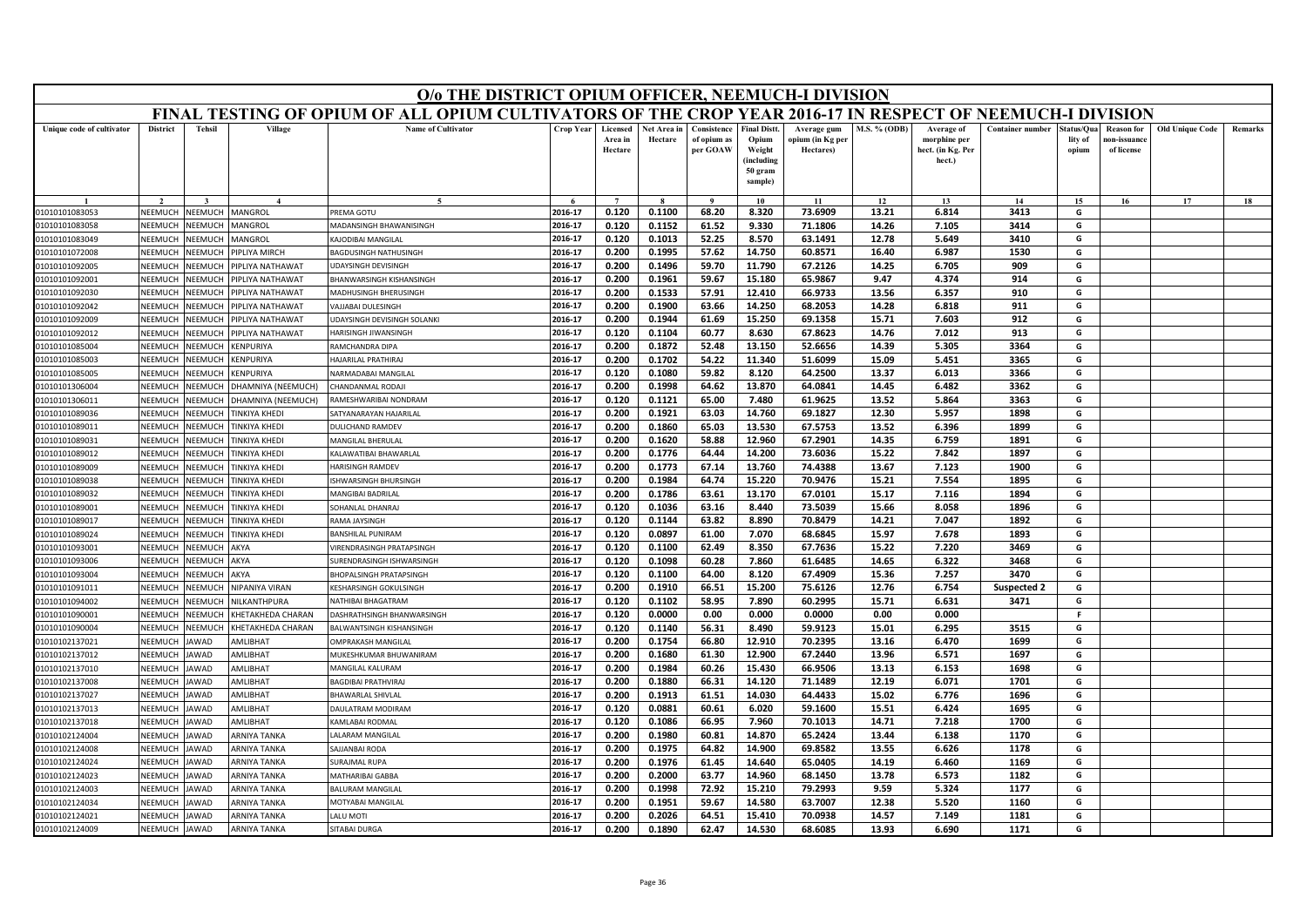|                                  | O/o THE DISTRICT OPIUM OFFICER, NEEMUCH-I DIVISION<br>FINAL TESTING OF OPIUM OF ALL OPIUM CULTIVATORS OF THE CROP YEAR 2016-17 IN RESPECT OF NEEMUCH-I DIVISION |               |                                     |                                                   |                    |                                |                        |                                        |                                                                            |                                              |                |                                                           |                  |                               |                                                |                        |         |
|----------------------------------|-----------------------------------------------------------------------------------------------------------------------------------------------------------------|---------------|-------------------------------------|---------------------------------------------------|--------------------|--------------------------------|------------------------|----------------------------------------|----------------------------------------------------------------------------|----------------------------------------------|----------------|-----------------------------------------------------------|------------------|-------------------------------|------------------------------------------------|------------------------|---------|
|                                  |                                                                                                                                                                 |               |                                     |                                                   |                    |                                |                        |                                        |                                                                            |                                              |                |                                                           |                  |                               |                                                |                        |         |
| Unique code of cultivator        | <b>District</b>                                                                                                                                                 | <b>Tehsil</b> | Village                             | <b>Name of Cultivator</b>                         | Crop Year          | Licensed<br>Area in<br>Hectare | Net Area in<br>Hectare | Consistence<br>of opium as<br>per GOAW | <b>Final Distt.</b><br>Opium<br>Weight<br>(including<br>50 gram<br>sample) | Average gum<br>opium (in Kg per<br>Hectares) | M.S. % (ODB)   | Average of<br>morphine per<br>hect. (in Kg. Per<br>hect.) | Container number | tatus/Qua<br>lity of<br>opium | <b>Reason</b> for<br>ıon-issuanc<br>of license | <b>Old Unique Code</b> | Remarks |
|                                  |                                                                                                                                                                 |               |                                     | $\tilde{\phantom{a}}$                             |                    | $\overline{ }$                 |                        | $\alpha$                               | 10                                                                         | 11                                           | 12             | 13                                                        | 14               | 15                            | 16                                             | 17                     | 18      |
| 01010102124005                   | NEEMUCH                                                                                                                                                         | <b>AWAD</b>   | ARNIYA TANKA                        | MANGILAL DIPA                                     | 2016-17            | 0.200                          | 0.2000                 | 60.76                                  | 14.980                                                                     | 65.0150                                      | 12.46          | 5.670                                                     | 1162             | G                             |                                                |                        |         |
| 01010102124006                   | NEEMUCH                                                                                                                                                         | <b>AWAD</b>   | <b>ARNIYA TANKA</b>                 | <b>AGDISH GABBA</b>                               | 2016-17            | 0.200                          | 0.1950                 | 63.90                                  | 14.600                                                                     | 68.3487                                      | 12.85          | 6.148                                                     | 1172             | G                             |                                                |                        |         |
| 01010102124035                   | NEEMUCH                                                                                                                                                         | AWAD          | <b>ARNIYA TANKA</b>                 | <b>HAWATI LAKHMICHAND</b>                         | 2016-17            | 0.200                          | 0.1966                 | 64.65                                  | 14.720                                                                     | 69.1506                                      | 13.47          | 6.520                                                     | 1173             | G                             |                                                |                        |         |
| 01010102124066                   | NEEMUCI                                                                                                                                                         | <b>AWAD</b>   | ARNIYA TANKA                        | BAGDIBAI BAPULAL                                  | 2016-17            | 0.200                          | 0.1978                 | 63.79                                  | 14.390                                                                     | 66.2942                                      | 13.87          | 6.437                                                     | 1164             | G                             |                                                |                        |         |
| 01010102124002                   | NEEMUCH                                                                                                                                                         | AWAD          | <b>ARNIYA TANKA</b>                 | DEVILAL RUPA                                      | 2016-17            | 0.200                          | 0.1914                 | 62.69                                  | 14.690                                                                     | 68.7356                                      | 15.04          | 7.236                                                     | 1174             | G                             |                                                |                        |         |
| 01010102124001                   | NEEMUCH                                                                                                                                                         | <b>AWAD</b>   | <b>ARNIYA TANKA</b>                 | KESHARMAL SHOBHARAM                               | 2016-17            | 0.200                          | 0.1971                 | 62.23                                  | 14.680                                                                     | 66.2151                                      | 15.57          | 7.217                                                     | 1165             | G                             |                                                |                        |         |
| 01010102124010                   | NEEMUCI                                                                                                                                                         | AWAD          | ARNIYA TANKA                        | NOJIBAI SHOLA                                     | 2016-17            | 0.200                          | 0.1712                 | 64.50                                  | 12.970                                                                     | 69.8072                                      | 13.44          | 6.567                                                     | 1175             | G                             |                                                |                        |         |
| 01010102124037                   | NEEMUCH                                                                                                                                                         | <b>AWAD</b>   | <b>ARNIYA TANKA</b>                 | <b>GANGARAM SHOLA</b>                             | 2016-17            | 0.200                          | 0.1802                 | 64.85                                  | 13.750                                                                     | 70.6881                                      | 14.97          | 7.408                                                     | 1176             | G                             |                                                |                        |         |
| 01010102124073                   | NEEMUCH                                                                                                                                                         | AWAD          | <b>ARNIYA TANKA</b>                 | <b>CANCHANBAI GISALAL</b>                         | 2016-17            | 0.200                          | 0.1896                 | 70.76                                  | 14.360                                                                     | 76.5612                                      | 10.63          | 5.697                                                     | 1166             | G                             |                                                |                        |         |
| 01010102124076                   | <b>NFFMUCH</b>                                                                                                                                                  | <b>AWAD</b>   | ARNIYA TANKA                        | SABUDIBAI NANDLAL                                 | 2016-17            | 0.200                          | 0.2000                 | 60.49                                  | 15.140                                                                     | 65.4150                                      | 13.92          | 6.374                                                     | 1167             | G                             |                                                |                        |         |
| 01010102124042                   | NEEMUCH                                                                                                                                                         | AWAD          | <b>ARNIYA TANKA</b>                 | AMESHCHANDRA KANHEYALAL                           | 2016-17            | 0.200                          | 0.1948                 | 57.71                                  | 14.570                                                                     | 61.6632                                      | 14.09          | 6.082                                                     | 1161             | G                             |                                                |                        |         |
| 01010102124025                   | NEEMUCH                                                                                                                                                         | AWAD          | <b>ARNIYA TANKA</b>                 | <b>JUNNIBAI BAGDIRAM</b>                          | 2016-17            | 0.200                          | 0.1581                 | 60.91                                  | 11.800                                                                     | 64.9462                                      | 14.32          | 6.510                                                     | 1168             | G                             |                                                |                        |         |
| 01010102124018                   | NEEMUCH                                                                                                                                                         | AWAD          | <b>ARNIYA TANKA</b>                 | AMBALAL LAKHMICHAND                               | 2016-17            | 0.120                          | 0.1021                 | 67.71                                  | 7.970                                                                      | 75.5044                                      | 14.98          | 7.918                                                     | 1184             | G                             |                                                |                        |         |
| 01010102124036                   | NEEMUCH                                                                                                                                                         | AWAD          | <b>ARNIYA TANKA</b>                 | <b>HAJARILAL GHASI</b>                            | 2016-17            | 0.120                          | 0.1111                 | 65.74                                  | 8.310                                                                      | 70.2430                                      | 15.33          | 7.538                                                     | 1185<br>1179     | G<br>G                        |                                                |                        |         |
| 01010102124026<br>01010102124032 | NEEMUCI<br>NEEMUCH                                                                                                                                              | AWAD<br>AWAD  | ARNIYA TANKA<br><b>ARNIYA TANKA</b> | <b>MANGILAL NANDA</b><br><b>GANGARAM MANGILAL</b> | 2016-17<br>2016-17 | 0.120<br>0.120                 | 0.1199<br>0.1170       | 62.55<br>62.37                         | 8.990<br>8.740                                                             | 66.9975<br>66.5556                           | 14.48<br>13.42 | 6.791<br>6.253                                            | 1163             | G                             |                                                |                        |         |
| 01010102124014                   | NEEMUCH                                                                                                                                                         | AWAD          | ARNIYA TANKA                        | AXMINARAYAN BAPULAL                               | 2016-17            | 0.120                          | 0.1177                 | 69.96                                  | 9.170                                                                      | 77.8675                                      | 14.34          | 7.816                                                     | 1186             | G                             |                                                |                        |         |
| 01010102124039                   | NEEMUCI                                                                                                                                                         | AWAD          | <b>ARNIYA TANKA</b>                 | DEUBAI FAKIRCHANDRA                               | 2016-17            | 0.120                          | 0.1080                 | 67.66                                  | 8.280                                                                      | 74.1019                                      | 13.14          | 6.816                                                     | 1183             | G                             |                                                |                        |         |
| 01010102124007                   | NEEMUCH                                                                                                                                                         | AWAD          | <b>ARNIYA TANKA</b>                 | RAJMAL SOJI                                       | 2016-17            | 0.120                          | 0.1154                 | 64.42                                  | 8.830                                                                      | 70.4159                                      | 13.74          | 6.773                                                     | 1180             | G                             |                                                |                        |         |
| 01010102122003                   | NEEMUCH                                                                                                                                                         | <b>AWAD</b>   | BANGRAID                            | ULSIRAM JAGANNATH                                 | 2016-17            | 0.200                          | 0.2002                 | 61.71                                  | 13.880                                                                     | 61.1189                                      | 14.94          | 6.392                                                     | 2094             | G                             |                                                |                        |         |
| 01010102122030                   | NEEMUCH                                                                                                                                                         | AWAD          | <b>BANGRAID</b>                     | MOTILAL NANURAM                                   | 2016-17            | 0.200                          | 0.1470                 | 57.47                                  | 10.420                                                                     | 58.1973                                      | 14.58          | 5.939                                                     | 2067             | G                             |                                                |                        |         |
| 01010102122082                   | NEEMUCH                                                                                                                                                         | AWAD          | <b>BANGRAID</b>                     | MADANLAL KASHIRAM                                 | 2016-17            | 0.200                          | 0.1924                 | 58.93                                  | 13.880                                                                     | 60.7328                                      | 17.90          | 7.610                                                     | 2075             | G                             |                                                |                        |         |
| 01010102122084                   | NEEMUCH                                                                                                                                                         | AWAD          | <b>BANGRAID</b>                     | ARVATIBAI LAXMINARAYAN                            | 2016-17            | 0.200                          | 0.1979                 | 63.86                                  | 13.970                                                                     | 64.4012                                      | 14.19          | 6.397                                                     | 2093             | G                             |                                                |                        |         |
| 01010102122111                   | NEEMUCH                                                                                                                                                         | AWAD          | BANGRAID                            | AVANTIBAI DEVILAI                                 | 2016-17            | 0.200                          | 0.1951                 | 59.55                                  | 14.340                                                                     | 62.5269                                      | 15.40          | 6.741                                                     | 2076             | G                             |                                                |                        |         |
| 01010102122115                   | NEEMUCH                                                                                                                                                         | AWAD          | BANGRAID                            | <b>RAMCHANDRA BABRU</b>                           | 2016-17            | 0.200                          | 0.1958                 | 55.76                                  | 13.930                                                                     | 56.6701                                      | 19.21          | 7.621                                                     | 2046             | G                             |                                                |                        |         |
| 01010102122118                   | NEEMUCH                                                                                                                                                         | AWAD          | <b>BANGRAID</b>                     | <b>BANSHILAL JAGANNATH</b>                        | 2016-17            | 0.200                          | 0.2016                 | 62.41                                  | 14.010                                                                     | 61.9593                                      | 15.14          | 6.566                                                     | 2092             | G                             |                                                |                        |         |
| 01010102122121                   | NEEMUCI                                                                                                                                                         | AWAD          | BANGRAID                            | RATANLAL BHUWAN                                   | 2016-17            | 0.200                          | 0.1998                 | 55.82                                  | 14.390                                                                     | 57.4324                                      | 19.99          | 8.037                                                     | 2059             | G                             |                                                |                        |         |
| 01010102122123                   | NEEMUCH                                                                                                                                                         | AWAD          | <b>BANGRAID</b>                     | MANGAILAL BABRU                                   | 2016-17            | 0.200                          | 0.1986                 | 60.47                                  | 14.020                                                                     | 60.9819                                      | 15.59          | 6.655                                                     | 2060             | G                             |                                                |                        |         |
| 01010102122132                   | VEEMUCH                                                                                                                                                         | AWAD          | <b>BANGRAID</b>                     | <b>GOPAL RAMCHANDRA</b>                           | 2016-17            | 0.200                          | 0.1020                 | 58.25                                  | 7.510                                                                      | 61.2647                                      | 16.22          | 6.956                                                     | 2061             | G                             |                                                |                        |         |
| 01010102122140                   | NEEMUCH                                                                                                                                                         | <b>AWAD</b>   | BANGRAID                            | BHUWANIRAM NANDRAM                                | 2016-17            | 0.200                          | 0.1860                 | 58.52                                  | 14.180                                                                     | 63.7312                                      | 16.76          | 7.477                                                     | 2062             | G                             |                                                |                        |         |
| 01010102122144                   | NEEMUCH                                                                                                                                                         | AWAD          | BANGRAID                            | <b>RAMNIVAS TEJA</b>                              | 2016-17            | 0.200                          | 0.1980                 | 58.30                                  | 14.930                                                                     | 62.8030                                      | 16.48          | 7.245                                                     | 2074             | G                             |                                                |                        |         |
| 01010102122153                   | VEEMUCI                                                                                                                                                         | AWAD          | <b>BANGRAID</b>                     | <b>DEVIKISHAN NANDA</b>                           | 2016-17            | 0.200                          | 0.1304                 | 61.95                                  | 9.650                                                                      | 65.4908                                      | 15.79          | 7.239                                                     | 2058             | G                             |                                                |                        |         |
| 01010102122160                   | NEEMUCH                                                                                                                                                         | <b>AWAD</b>   | BANGRAID                            | ARASRAM SOLA                                      | 2016-17            | 0.200                          | 0.2000                 | 58.30                                  | 14.630                                                                     | 60.9250                                      | 15.66          | 6.678                                                     | 2047             | G                             |                                                |                        |         |
| 01010102122075                   | NEEMUCH                                                                                                                                                         | AWAD          | BANGRAID                            | ALURAM CHAGNA                                     | 2016-17            | 0.200                          | 0.1934                 | 60.97                                  | 13.620                                                                     | 61.3392                                      | 16.22          | 6.964                                                     | 2091             | G                             |                                                |                        |         |
| 01010102122022                   | NEEMUCH                                                                                                                                                         | AWAD          | <b>BANGRAID</b>                     | REMA SHOJI                                        | 2016-17            | 0.200                          | 0.2050                 | 61.24                                  | 14.740                                                                     | 62.9024                                      | 14.21          | 6.257                                                     | 2056             | G                             |                                                |                        |         |
| 01010102122072                   | NEEMUCH                                                                                                                                                         | <b>AWAD</b>   | BANGRAID                            | JDAIRAM MANSHA                                    | 2016-17            | 0.200                          | 0.1960                 | 58.64                                  | 14.090                                                                     | 60.2194                                      | 16.41          | 6.918                                                     | 2057             | G                             |                                                |                        |         |
| 01010102122147                   | NEEMUCH                                                                                                                                                         | <b>AWAD</b>   | BANGRAID                            | BAHADURSINGH BALURAM                              | 2016-17            | 0.200                          | 0.1934                 | 59.12                                  | 14.310                                                                     | 62.4922                                      | 15.98          | 6.990                                                     | 2090             | G                             |                                                |                        |         |
| 01010102122016                   | NEEMUCH                                                                                                                                                         | AWAD          | <b>BANGRAID</b>                     | HATRA MANNA                                       | 2016-17            | 0.200                          | 0.1931                 | 59.30                                  | 14.300                                                                     | 62.7343                                      | 16.93          | 7.435                                                     | 2077             | G                             |                                                |                        |         |
| 01010102122048                   | NEEMUCH                                                                                                                                                         | AWAD          | BANGRAID                            | MANGILAL DOLA                                     | 2016-17            | 0.200                          | 0.1480                 | 56.50                                  | 10.920                                                                     | 59.5541                                      | 17.45          | 7.275                                                     | 2054             | G                             |                                                |                        |         |
| 01010102122061                   | NEEMUCH                                                                                                                                                         | <b>AWAD</b>   | BANGRAID                            | DURGALAL SOJI                                     | 2016-17            | 0.200                          | 0.1980                 | 57.88                                  | 14.590                                                                     | 60.9293                                      | 17.80          | 7.592                                                     | 2055             | G                             |                                                |                        |         |
| 01010102122088                   | NEEMUCH                                                                                                                                                         | AWAD          | <b>BANGRAID</b>                     | <b>HOLA BHAVSINGH</b>                             | 2016-17            | 0.200                          | 0.1984                 | 59.86                                  | 14.590                                                                     | 62.8881                                      | 16.05          | 7.065                                                     | 2078             | G                             |                                                |                        |         |
| 01010102122165                   | NEEMUCH                                                                                                                                                         | <b>AWAD</b>   | BANGRAID                            | ANIBAI BHANWARLAL                                 | 2016-17            | 0.200                          | 0.1779                 | 55.04                                  | 12.040                                                                     | 53.2153                                      | 18.86          | 7.025                                                     | 2053             | G                             |                                                |                        |         |
| 01010102122073                   | NEEMUCH                                                                                                                                                         | <b>JAWAD</b>  | BANGRAID                            | <b>GABBA SOJI</b>                                 | 2016-17            | 0.200                          | 0.1971                 | 48.31                                  | 13.940                                                                     | 48.8128                                      | 15.69          | 5.361                                                     | 2045             | G                             |                                                |                        |         |
| 01010102122170                   | NEEMUCI                                                                                                                                                         | AWAD          | <b>BANGRAID</b>                     | <b>AYSINGH SOJI</b>                               | 2016-17            | 0.200                          | 0.1980                 | 61.56                                  | 14.220                                                                     | 63.1566                                      | 14.04          | 6.207                                                     | 2052             | G                             |                                                |                        |         |
| 01010102122092                   | NEEMUCH                                                                                                                                                         | AWAD          | <b>BANGRAID</b>                     | HOOLIBAI KESHURAM HAJARI                          | 2016-17            | 0.200                          | 0.1972                 | 61.99                                  | 14.200                                                                     | 63.7677                                      | 17.57          | 7.843                                                     | 2079             | G                             |                                                |                        |         |
| 01010102122178                   | NEEMUCH                                                                                                                                                         | <b>AWAD</b>   | <b>BANGRAID</b>                     | KALLISINGH RAYSINGH                               | 2016-17            | 0.200                          | 0.1910                 | 59.79                                  | 13.960                                                                     | 62.4293                                      | 15.86          | 6.931                                                     | 2080             | G                             |                                                |                        |         |
| 01010102122010                   | <b>NEEMUCH</b>                                                                                                                                                  | <b>JAWAD</b>  | <b>BANGRAID</b>                     | SHIVNARAYAN RATANLAL                              | 2016-17            | 0.120                          | 0.1152                 | 56.36                                  | 7.420                                                                      | 51.8576                                      | 21.70          | 7.877                                                     | 2051             | G                             |                                                |                        |         |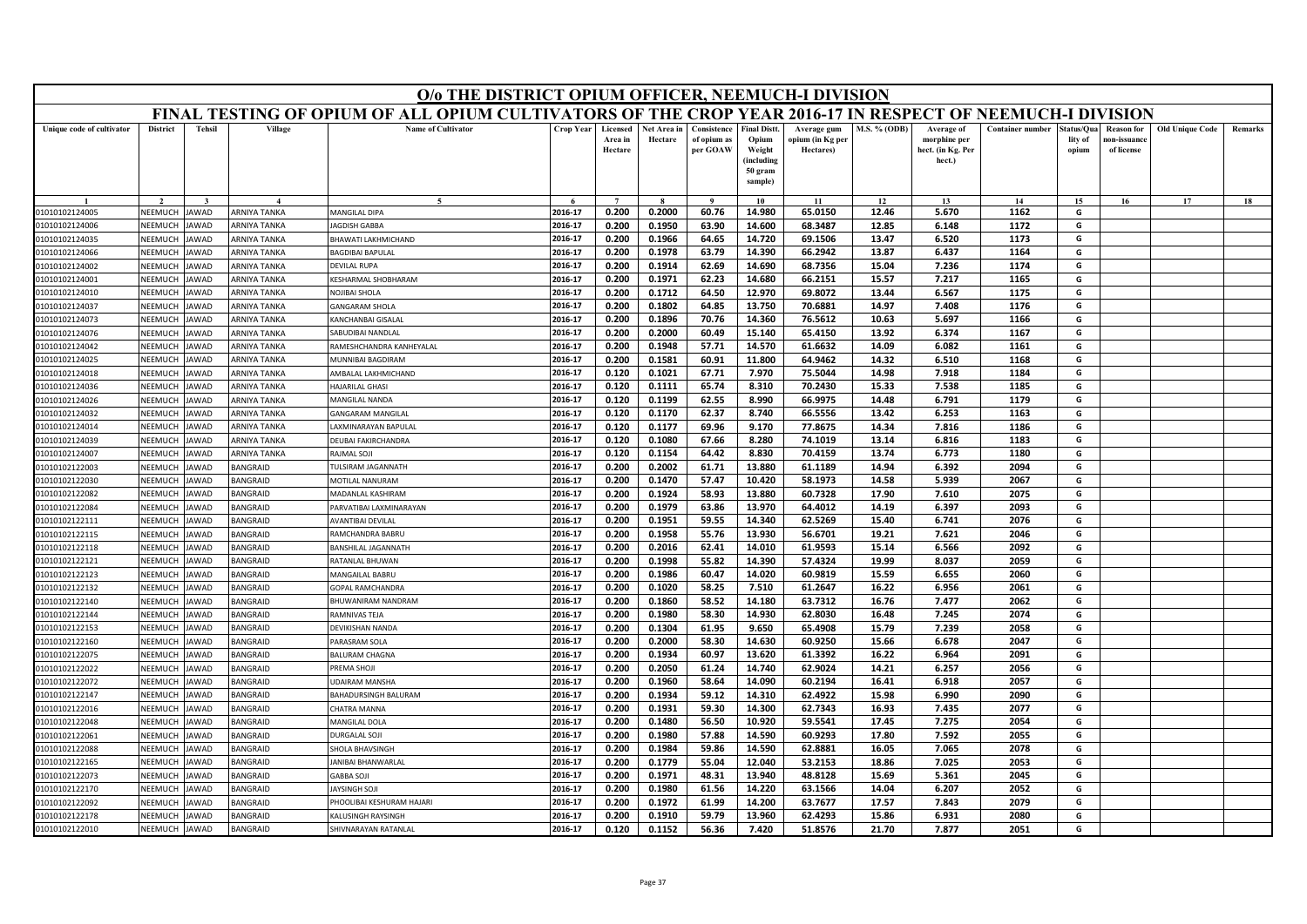|                                  | O/o THE DISTRICT OPIUM OFFICER, NEEMUCH-I DIVISION<br>FINAL TESTING OF OPIUM OF ALL OPIUM CULTIVATORS OF THE CROP YEAR 2016-17 IN RESPECT OF NEEMUCH-I DIVISION |                            |                                    |                                                   |                    |                                |                        |                                        |                                                                            |                                              |                     |                                                           |                         |                               |                                                |                        |         |
|----------------------------------|-----------------------------------------------------------------------------------------------------------------------------------------------------------------|----------------------------|------------------------------------|---------------------------------------------------|--------------------|--------------------------------|------------------------|----------------------------------------|----------------------------------------------------------------------------|----------------------------------------------|---------------------|-----------------------------------------------------------|-------------------------|-------------------------------|------------------------------------------------|------------------------|---------|
|                                  |                                                                                                                                                                 |                            |                                    |                                                   |                    |                                |                        |                                        |                                                                            |                                              |                     |                                                           |                         |                               |                                                |                        |         |
| Unique code of cultivator        | <b>District</b>                                                                                                                                                 | <b>Tehsil</b>              | Village                            | <b>Name of Cultivator</b>                         | Crop Year          | Licensed<br>Area in<br>Hectare | Net Area in<br>Hectare | Consistence<br>of opium as<br>per GOAW | <b>Final Distt.</b><br>Opium<br>Weight<br>(including<br>50 gram<br>sample) | Average gum<br>ppium (in Kg per<br>Hectares) | <b>M.S. % (ODB)</b> | Average of<br>morphine per<br>hect. (in Kg. Per<br>hect.) | <b>Container number</b> | tatus/Qua<br>lity of<br>opium | <b>Reason for</b><br>10n-issuanc<br>of license | <b>Old Unique Code</b> | Remarks |
|                                  |                                                                                                                                                                 |                            |                                    |                                                   |                    |                                |                        | $\bf{Q}$                               | 10                                                                         | 11                                           | 12                  | 13                                                        | 14                      | 15                            | 16                                             | 17                     | 18      |
| 01010102122038                   | NEEMUCH                                                                                                                                                         | JAWAD                      | BANGRAID                           | <b>ULSIBALSOL</b>                                 | 2016-17            | 0.120                          | 0.1191                 | 61.20                                  | 8.760                                                                      | 64.3073                                      | 17.70               | 7.967                                                     | 2081                    | G                             |                                                |                        |         |
| 01010102122049                   | NEEMUCH                                                                                                                                                         | AWAD                       | <b>BANGRAID</b>                    | ISHAL KESHRIMAL DAKHIBAI                          | 2016-17            | 0.120                          | 0.0000                 | 0.00                                   | 0.000                                                                      | 0.0000                                       | 0.00                | 0.000                                                     |                         | -F                            |                                                |                        |         |
| 01010102122157                   | NEEMUCH                                                                                                                                                         | AWAD                       | <b>BANGRAID</b>                    | ALURAM GABBA                                      | 2016-17            | 0.120                          | 0.1165                 | 60.61                                  | 8.580                                                                      | 63.7682                                      | 15.18               | 6.776                                                     | 2082                    | G                             |                                                |                        |         |
| 01010102122012                   | <b>NEEMUCH</b>                                                                                                                                                  | AWAD                       | BANGRAID                           | AXMICHAND DULICHAND                               | 2016-17            | 0.120                          | 0.1188                 | 58.85                                  | 8.230                                                                      | 58.2407                                      | 15.79               | 6.437                                                     | 2083                    | G                             |                                                |                        |         |
| 01010102122047                   | NEEMUCH                                                                                                                                                         | AWAD                       | <b>BANGRAID</b>                    | <b>SALIGRAM NANDLAL</b>                           | 2016-17            | 0.120                          | 0.1054                 | 68.01                                  | 7.550                                                                      | 69.5920                                      | 14.81               | 7.215                                                     | 2095                    | G                             |                                                |                        |         |
| 01010102122066                   | NEEMUCH                                                                                                                                                         | AWAD                       | <b>BANGRAID</b>                    | DEVKISHAN NANURAM                                 | 2016-17            | 0.120                          | 0.1208                 | 59.45                                  | 8.520                                                                      | 59.9007                                      | 17.88               | 7.497                                                     | 2050                    | G                             |                                                |                        |         |
| 01010102122078                   | NEEMUCH                                                                                                                                                         | <b>AWAD</b>                | BANGRAID                           | <b>BHONIBAI BHERULAL</b>                          | 2016-17            | 0.120                          | 0.1133                 | 53.61                                  | 8.230                                                                      | 55.6311                                      | 15.82               | 6.161                                                     | 2049                    | G                             |                                                |                        |         |
| 01010102122094                   | NEEMUCH                                                                                                                                                         | <b>AWAD</b>                | <b>BANGRAID</b>                    | <b>HASIRAM PARTHA JI</b>                          | 2016-17            | 0.120                          | 0.1200                 | 63.00                                  | 8.510                                                                      | 63.8250                                      | 12.98               | 5.799                                                     | 2088                    | G                             |                                                |                        |         |
| 01010102122117                   | NEEMUCH                                                                                                                                                         | <b>AWAD</b>                | <b>BANGRAID</b>                    | AMLABAI RATANLAL                                  | 2016-17            | 0.120                          | 0.1121                 | 60.94                                  | 8.400                                                                      | 65.2364                                      | 16.34               | 7.462                                                     | 2072                    | G                             |                                                |                        |         |
| 01010102122137                   | NEEMUCH                                                                                                                                                         | <b>AWAD</b>                | BANGRAID                           | <b>SITABAI BAPULAL</b>                            | 2016-17            | 0.120                          | 0.1097                 | 58.13                                  | 8.220                                                                      | 62.2242                                      | 15.22               | 6.629                                                     | 2073                    | G                             |                                                |                        |         |
| 01010102122166                   | NEEMUCH                                                                                                                                                         | AWAD                       | <b>BANGRAID</b>                    | <b>IAJARILAL DEVRAM</b>                           | 2016-17            | 0.120                          | 0.1064                 | 65.63                                  | 7.720                                                                      | 68.0263                                      | 14.22               | 6.771                                                     | 2089                    | G                             |                                                |                        |         |
| 01010102122069                   | NEEMUCH                                                                                                                                                         | AWAD                       | <b>BANGRAID</b>                    | <b>DAIRAM NAGGAJI</b>                             | 2016-17            | 0.120                          | 0.1204                 | 61.20                                  | 8.240                                                                      | 59.8339                                      | 15.23               | 6.379                                                     | 2071                    | G                             |                                                |                        |         |
| 01010102122112                   | NEEMUCH                                                                                                                                                         | <b>AWAD</b>                | <b>BANGRAID</b>                    | BHANWARLAL NARAYAN                                | 2016-17            | 0.120                          | 0.1157                 | 58.15                                  | 8.390                                                                      | 60.2420                                      | 16.46               | 6.941                                                     | 2063                    | G                             |                                                |                        |         |
| 01010102122005                   | NEEMUCH                                                                                                                                                         | AWAD                       | BANGRAID                           | (FSHRIMAL PYARCHAND                               | 2016-17            | 0.120                          | 0.1149                 | 61.11                                  | 8.050                                                                      | 61.1662                                      | 14.60               | 6.251                                                     | 2070                    | G                             |                                                |                        |         |
| 01010102122006                   | NEEMUCH                                                                                                                                                         | AWAD                       | <b>BANGRAID</b>                    | AILASH JAGANNATH                                  | 2016-17            | 0.120                          | 0.1200                 | 63.97                                  | 8.740                                                                      | 66.5583                                      | 11.61               | 5.409                                                     | 2087                    | G                             |                                                |                        |         |
| 01010102122015                   | NEEMUCH                                                                                                                                                         | <b>AWAD</b>                | <b>BANGRAID</b>                    | <b>VATHULAL PYARCHAND</b>                         | 2016-17            | 0.120                          | 0.1159                 | 58.56                                  | 8.140                                                                      | 58.7575                                      | 16.05               | 6.601                                                     | 2068                    | G                             |                                                |                        |         |
| 01010102122034                   | NEEMUCH                                                                                                                                                         | <b>AWAD</b>                | BANGRAID                           | <b>DALLA DHANNA</b>                               | 2016-17            | 0.120                          | 0.1189                 | 59.15                                  | 8.340                                                                      | 59.2683                                      | 16.09               | 6.676                                                     | 2069                    | G                             |                                                |                        |         |
| 01010102122051                   | NEEMUCH                                                                                                                                                         | AWAD                       | <b>BANGRAID</b>                    | <b>GORDHAN NANDA</b>                              | 2016-17            | 0.120                          | 0.1137                 | 62.92                                  | 8.390                                                                      | 66.3237                                      | 16.94               | 7.865                                                     | 2086                    | G                             |                                                |                        |         |
| 01010102122052                   | NEEMUCH                                                                                                                                                         | AWAD                       | <b>BANGRAID</b>                    | HAGATRAM KISHANLAL                                | 2016-17            | 0.120                          | 0.0994                 | 69.18                                  | 7.150                                                                      | 71.0865                                      | 13.86               | 6.897                                                     | 2097                    | G                             |                                                |                        |         |
| 01010102122059                   | NEEMUCH                                                                                                                                                         | AWAD                       | <b>BANGRAID</b>                    | ANIBAI GHASI                                      | 2016-17            | 0.120                          | 0.1161                 | 57.25                                  | 8.530                                                                      | 60.0861                                      | 16.02               | 6.738                                                     | 2048                    | G                             |                                                |                        |         |
| 01010102122068                   | NEEMUCH                                                                                                                                                         | AWAD                       | <b>BANGRAID</b>                    | <b>BANSHILAL NANURAM</b>                          | 2016-17            | 0.120                          | 0.1200                 | 71.58                                  | 8.590                                                                      | 73.2000                                      | 13.97               | 7.158                                                     | 2096                    | G                             |                                                |                        |         |
| 01010102122079                   | NEEMUCH                                                                                                                                                         | AWAD                       | <b>BANGRAID</b>                    | ARULAL PYARCHAND<br>AGARBAI UDAYRAM               | 2016-17<br>2016-17 | 0.120                          | 0.1160                 | 58.35                                  | 7.780                                                                      | 55.9052<br>60.8361                           | 15.46               | 6.050                                                     | 2065                    | G<br>G                        |                                                |                        |         |
| 01010102122091                   | NEEMUCH                                                                                                                                                         | AWAD                       | <b>BANGRAID</b>                    |                                                   | 2016-17            | 0.120<br>0.120                 | 0.1196<br>0.0794       | 59.78<br>65.70                         | 8.520<br>5.740                                                             | 67.8463                                      | 14.54<br>15.01      | 6.192<br>7.129                                            | 2066<br>2085            | G                             |                                                |                        |         |
| 01010102122106                   | NEEMUCH                                                                                                                                                         | AWAD                       | <b>BANGRAID</b>                    | BANSHILAL KISHNA                                  | 2016-17            | 0.120                          | 0.1208                 | 62.99                                  | 8.450                                                                      | 62.9470                                      |                     |                                                           | 2084                    | G                             |                                                |                        |         |
| 01010102122120<br>01010102122130 | NEEMUCH<br>NEEMUCH                                                                                                                                              | <b>AWAD</b><br><b>AWAD</b> | <b>BANGRAID</b><br><b>BANGRAID</b> | AMPRASAD NANDLAL<br>OHANBAI KASHIRAM              | 2016-17            | 0.120                          | 0.1140                 | 58.10                                  | 8.280                                                                      | 60.2807                                      | 15.26<br>16.63      | 6.724<br>7.018                                            | 2064                    | G                             |                                                |                        |         |
|                                  | <b>NEEMUCH</b>                                                                                                                                                  |                            | <b>BARADA TANKA</b>                |                                                   | 2016-17            | 0.200                          | 0.1920                 | 63.15                                  | 13.780                                                                     | 64.7500                                      | 13.05               | 5.915                                                     | 1522                    | G                             |                                                |                        |         |
| 01010102125003<br>01010102125004 | NEEMUCH                                                                                                                                                         | AWAD<br>AWAD               | <b>BARADA TANKA</b>                | <b>BADRILAL MULCHAND</b><br>ATYANARAYAN KANWARLAL | 2016-17            | 0.200                          | 0.1985                 | 65.87                                  | 13.890                                                                     | 65.8438                                      | 14.88               | 6.859                                                     | 1529                    | G                             |                                                |                        |         |
| 01010102125006                   | NEEMUCH                                                                                                                                                         | AWAD                       | <b>BARADA TANKA</b>                | AXMINARAYAN SHOBHARAM                             | 2016-17            | 0.200                          | 0.1886                 | 61.53                                  | 13.510                                                                     | 62.9639                                      | 14.89               | 6.563                                                     | 1521                    | G                             |                                                |                        |         |
| 01010102125009                   | <b>NEEMUCH</b>                                                                                                                                                  | <b>AWAD</b>                | <b>BARADA TANKA</b>                | <b>RABHULAL PRATAP</b>                            | 2016-17            | 0.200                          | 0.2000                 | 65.48                                  | 14.000                                                                     | 65.4800                                      | 15.13               | 6.935                                                     | 1520                    | G                             |                                                |                        |         |
| 01010102125011                   | NEEMUCH                                                                                                                                                         | AWAD                       | BARADA TANKA                       | AXMINARAYAN GOPALDAS                              | 2016-17            | 0.200                          | 0.1994                 | 55.68                                  | 15.060                                                                     | 60.0752                                      | 16.04               | 6.745                                                     | 1498                    | G                             |                                                |                        |         |
| 01010102125013                   | NEEMUCH                                                                                                                                                         | AWAD                       | <b>BARADA TANKA</b>                | AMANDERKUNWAR RAMSINGH                            | 2016-17            | 0.200                          | 0.1967                 | 61.81                                  | 14.130                                                                     | 63.4316                                      | 13.54               | 6.012                                                     | 1512                    | G                             |                                                |                        |         |
| 01010102125015                   | <b>NEEMUCH</b>                                                                                                                                                  | AWAD                       | <b>BARADA TANKA</b>                | MANGILAL PYARA                                    | 2016-17            | 0.200                          | 0.1969                 | 57.83                                  | 15.490                                                                     | 64.9924                                      | 17.81               | 8.103                                                     | 1497                    | G                             |                                                |                        |         |
| 01010102125020                   | NEEMUCH                                                                                                                                                         | AWAD                       | <b>BARADA TANKA</b>                | MANGILAL NARAYAN                                  | 2016-17            | 0.200                          | 0.1978                 | 60.74                                  | 14.870                                                                     | 65.2326                                      | 15.06               | 6.877                                                     | 1511                    | G                             |                                                |                        |         |
| 01010102125046                   | NEEMUCH                                                                                                                                                         | AWAD                       | <b>BARADA TANKA</b>                | ADHESHYAM BALURAM                                 | 2016-17            | 0.200                          | 0.1744                 | 65.88                                  | 13.390                                                                     | 72.2592                                      | 12.51               | 6.328                                                     | 1523                    | G                             |                                                |                        |         |
| 01010102125049                   | NEEMUCH                                                                                                                                                         | <b>AWAD</b>                | <b>BARADA TANKA</b>                | MADANLAL RATANLAL                                 | 2016-17            | 0.200                          | 0.1882                 | 57.01                                  | 13.870                                                                     | 60.0213                                      | 17.33               | 7.281                                                     | 1496                    | G                             |                                                |                        |         |
| 01010102125052                   | NEEMUCH                                                                                                                                                         | AWAD                       | <b>BARADA TANKA</b>                | ALURAM MANGILAL                                   | 2016-17            | 0.200                          | 0.1947                 | 61.74                                  | 14.880                                                                     | 67.4063                                      | 15.82               | 7.465                                                     | 1510                    | G                             |                                                |                        |         |
| 01010102125012                   | NEEMUCH                                                                                                                                                         | <b>AWAD</b>                | <b>BARADA TANKA</b>                | <b>ANGARAM MANGILAL</b>                           | 2016-17            | 0.200                          | 0.1903                 | 66.38                                  | 14.100                                                                     | 70.2627                                      | 12.76               | 6.276                                                     | 1524                    | G                             |                                                |                        |         |
| 01010102125005                   | NEEMUCH                                                                                                                                                         | <b>AWAD</b>                | <b>BARADA TANKA</b>                | HANKARLAL RAMCHANDRA                              | 2016-17            | 0.200                          | 0.2080                 | 65.22                                  | 15.030                                                                     | 67.3269                                      | 14.41               | 6.791                                                     | 1489                    | G                             |                                                |                        |         |
| 01010102125045                   | NEEMUCH                                                                                                                                                         | AWAD                       | <b>BARADA TANKA</b>                | <b>VARAYAN MANGILAL</b>                           | 2016-17            | 0.200                          | 0.1947                 | 65.32                                  | 13.850                                                                     | 66.3790                                      | 16.41               | 7.625                                                     | 1514                    | G                             |                                                |                        |         |
| 01010102125010                   | NEEMUCH                                                                                                                                                         | <b>AWAD</b>                | <b>BARADA TANKA</b>                | HARATLAL SALAGRAM                                 | 2016-17            | 0.200                          | 0.2032                 | 57.84                                  | 13.860                                                                     | 56.3583                                      | 16.18               | 6.383                                                     | 1499                    | G                             |                                                |                        |         |
| 01010102125038                   | NFFMUCH                                                                                                                                                         | AWAD                       | <b>BARADA TANKA</b>                | PREMSINGH CHENSINGH                               | 2016-17            | 0.200                          | 0.1998                 | 57.62                                  | 14.990                                                                     | 61.7568                                      | 13.00               | 5.620                                                     | 1500                    | G                             |                                                |                        |         |
| 01010102125041                   | NEEMUCH                                                                                                                                                         | AWAD                       | <b>BARADA TANKA</b>                | AMNALAL PYARA                                     | 2016-17            | 0.200                          | 0.1302                 | 61.88                                  | 9.690                                                                      | 65.7911                                      | 14.14               | 6.512                                                     | 1509                    | G                             |                                                |                        |         |
| 01010102125039                   | NEEMUCH                                                                                                                                                         | <b>AWAD</b>                | <b>BARADA TANKA</b>                | ANWARLAL VARDHMAN                                 | 2016-17            | 0.200                          | 0.1873                 | 56.06                                  | 14.220                                                                     | 60.8009                                      | 15.52               | 6.606                                                     | 1490                    | G                             |                                                |                        |         |
| 01010102125014                   | NEEMUCH                                                                                                                                                         | AWAD                       | <b>BARADA TANKA</b>                | <b>BHERUSINGH CHAGANSINGH</b>                     | 2016-17            | 0.200                          | 0.1698                 | 61.55                                  | 12.340                                                                     | 63.8987                                      | 14.15               | 6.329                                                     | 1508                    | G                             |                                                |                        |         |
| 01010102125021                   | NEEMUCH                                                                                                                                                         | JAWAD                      | <b>BARADA TANKA</b>                | DEUBAI MULCHAND                                   | 2016-17            | 0.200                          | 0.1925                 | 59.02                                  | 14.700                                                                     | 64.3844                                      | 15.18               | 6.842                                                     | 1495                    | G                             |                                                |                        |         |
| 01010102125025                   | NEEMUCH                                                                                                                                                         | AWAD                       | BARADA TANKA                       | VIJAYSINGH DEVISINGH                              | 2016-17            | 0.200                          | 0.1848                 | 61.71                                  | 13.980                                                                     | 66.6883                                      | 15.09               | 7.044                                                     | 1507                    | G                             |                                                |                        |         |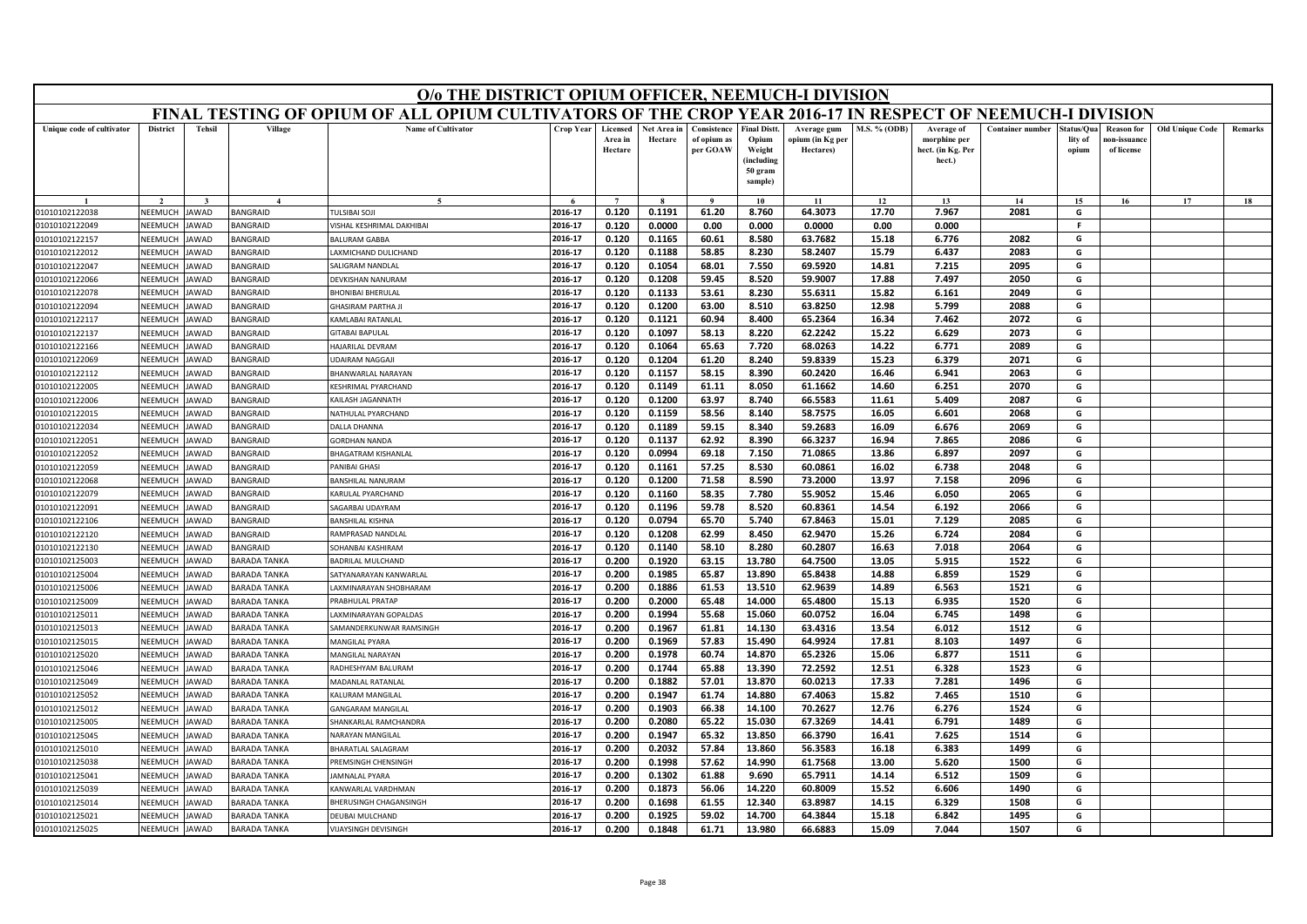| FINAL TESTING OF OPIUM OF ALL OPIUM CULTIVATORS OF THE CROP YEAR 2016-17 IN RESPECT OF NEEMUCH-I DIVISION<br><b>Tehsil</b><br>Village<br><b>Name of Cultivator</b><br><b>District</b><br>Crop Year<br>Licensed<br>Net Area in<br>Consistence<br><b>Final Distt.</b><br><b>M.S. % (ODB)</b><br><b>Container number</b><br>Unique code of cultivator<br>Average gum<br>Average of<br>itatus/Qua<br><b>Reason for</b><br>morphine per<br>Area in<br>Hectare<br>of opium as<br>Opium<br>opium (in Kg per<br>lity of<br>10n-issuanc<br>per GOAW<br>Weight<br>hect. (in Kg. Per<br>of license<br>Hectare<br>Hectares)<br>opium<br>(including<br>hect.)<br>50 gram<br>sample)<br>$\tilde{\phantom{a}}$<br>$\overline{ }$<br>$\alpha$<br>10<br>11<br>12<br>13<br>14<br>15<br>16<br>0.200<br>0.2008<br>68.4313<br>2016-17<br>64.08<br>15.010<br>15.12<br>7.243<br>1513<br>NEEMUCH<br><b>BARADA TANKA</b><br><b>BHANWARLAL PYARA</b><br>G<br>01010102125037<br><b>AWAD</b><br><b>INESHCHANDRA HIRALAL</b><br>2016-17<br>0.200<br>0.1957<br>62.81<br>14.900<br>68.3189<br>14.79<br>7.073<br>1506<br>G<br>01010102125044<br>NEEMUCH<br>JAWAD<br><b>BARADA TANKA</b><br>2016-17<br>0.1800<br>57.85<br>13.150<br>60.3778<br>15.21<br>6.428<br>1494<br>G<br>01010102125060<br>NEEMUCH<br><b>AWAD</b><br><b>BARADA TANKA</b><br>UPCHANDRA HIRA<br>0.200<br>0.200<br>0.1950<br>57.57<br>14.820<br>62.5026<br>13.93<br>6.095<br>1505<br><b>NEEMUCH</b><br>2016-17<br>G<br>01010102125008<br>AWAD<br><b>BARADA TANKA</b><br>BHANWARKUNWAR DULSINGH<br>2016-17<br>0.1984<br>65.33<br>15.380<br>72.3488<br>1526<br>G<br>NEEMUCH<br><b>HERULAL NANDA</b><br>0.200<br>14.59<br>7.389<br>01010102125018<br><b>AWAD</b><br><b>BARADA TANKA</b><br>2016-17<br>0.200<br>0.1996<br>57.60<br>14.330<br>59.0782<br>17.15<br>7.092<br>1493<br>G<br>01010102125059<br>NEEMUCH<br><b>AWAD</b><br><b>BARADA TANKA</b><br><b>VAGUSINGH GOPALSINGH</b><br>2016-17<br>0.120<br>0.1113<br>53.07<br>8.940<br>60.8985<br>15.66<br>6.675<br>1491<br>G<br>NEEMUCH<br>AWAD<br><b>BARADA TANKA</b><br>01010102125051<br>RAMESHCHANDRA RAMCHANDRA<br>1492<br>2016-17<br>0.120<br>0.1200<br>60.45<br>9.210<br>66.2750<br>14.95<br>6.936<br>G<br>01010102125031<br>NEEMUCH<br><b>AWAD</b><br>BARADA TANKA<br><b>VARAYAN NATHU</b><br>2016-17<br>0.1100<br>65.00<br>8.280<br>69.9000<br>14.51<br>7.099<br>1518<br>NEEMUCH<br>0.120<br>G<br>01010102125002<br><b>AWAD</b><br><b>BARADA TANKA</b><br>RADHESHYAM MULCHAND<br>60.57<br>8.980<br>1504<br>NEEMUCH<br><b>AWAD</b><br>2016-17<br>0.120<br>0.1162<br>66.8675<br>15.21<br>7.120<br>G<br>01010102125029<br><b>BARADA TANKA</b><br>KHEMRAJ SHIVLAL<br>2016-17<br>0.120<br>0.1105<br>62.12<br>8.580<br>68.9050<br>13.28<br>6.406<br>1519<br>G<br>01010102125040<br>NEEMUCH<br>AWAD<br><b>BARADA TANKA</b><br>AGDISHCHANDRA HAJARILAL<br>64.02<br>8.110<br>66.8801<br>12.79<br>5.988<br>1503<br>2016-17<br>0.120<br>0.1109<br>G<br>01010102125054<br>NEEMUCH<br>AWAD<br><b>BARADA TANKA</b><br>HUNNILAL NANDRAM<br>NEEMUCH<br><b>AWAD</b><br><b>BARADA TANKA</b><br>2016-17<br>0.120<br>0.0000<br>0.00<br>0.000<br>0.0000<br>0.00<br>0.000<br>F.<br>01010102125062<br><b>DHAPUBAI SEVA</b><br>01010102125064<br>NEEMUCH<br><b>BARADA TANKA</b><br>2016-17<br>0.120<br>0.0000<br>0.00<br>0.000<br>0.0000<br>0.00<br>0.000<br>-F<br>AWAD<br><b>AMNIVAS DEVILAI</b><br>01010102125078<br>NEEMUCH<br>AWAD<br><b>BARADA TANKA</b><br>2016-17<br>0.120<br>0.0000<br>0.00<br>0.000<br>0.0000<br>0.00<br>0.000<br>F.<br><b>IEMLATA BHANWARLAI</b><br><b>AWAD</b><br>01010102125007<br>NEEMUCH<br><b>BARADA TANKA</b><br>RAGHUVIR SHOBHAGSINGH<br>2016-17<br>0.120<br>0.1149<br>65.16<br>8.300<br>67.2411<br>14.46<br>6.806<br>1528<br>G | O/o THE DISTRICT OPIUM OFFICER, NEEMUCH-I DIVISION |  |  |  |  |  |  |  |  |  |  |  |  |  |
|-----------------------------------------------------------------------------------------------------------------------------------------------------------------------------------------------------------------------------------------------------------------------------------------------------------------------------------------------------------------------------------------------------------------------------------------------------------------------------------------------------------------------------------------------------------------------------------------------------------------------------------------------------------------------------------------------------------------------------------------------------------------------------------------------------------------------------------------------------------------------------------------------------------------------------------------------------------------------------------------------------------------------------------------------------------------------------------------------------------------------------------------------------------------------------------------------------------------------------------------------------------------------------------------------------------------------------------------------------------------------------------------------------------------------------------------------------------------------------------------------------------------------------------------------------------------------------------------------------------------------------------------------------------------------------------------------------------------------------------------------------------------------------------------------------------------------------------------------------------------------------------------------------------------------------------------------------------------------------------------------------------------------------------------------------------------------------------------------------------------------------------------------------------------------------------------------------------------------------------------------------------------------------------------------------------------------------------------------------------------------------------------------------------------------------------------------------------------------------------------------------------------------------------------------------------------------------------------------------------------------------------------------------------------------------------------------------------------------------------------------------------------------------------------------------------------------------------------------------------------------------------------------------------------------------------------------------------------------------------------------------------------------------------------------------------------------------------------------------------------------------------------------------------------------------------------------------------------------------------------------------------------------------------------------------------------------------------------------------------------------------------------------------------------------------------------------------------------------------------------------------------------------------------------------------------------------------------------------------------------------------------------------------------------------------------------------------------------------------------|----------------------------------------------------|--|--|--|--|--|--|--|--|--|--|--|--|--|
|                                                                                                                                                                                                                                                                                                                                                                                                                                                                                                                                                                                                                                                                                                                                                                                                                                                                                                                                                                                                                                                                                                                                                                                                                                                                                                                                                                                                                                                                                                                                                                                                                                                                                                                                                                                                                                                                                                                                                                                                                                                                                                                                                                                                                                                                                                                                                                                                                                                                                                                                                                                                                                                                                                                                                                                                                                                                                                                                                                                                                                                                                                                                                                                                                                                                                                                                                                                                                                                                                                                                                                                                                                                                                                                                   |                                                    |  |  |  |  |  |  |  |  |  |  |  |  |  |
|                                                                                                                                                                                                                                                                                                                                                                                                                                                                                                                                                                                                                                                                                                                                                                                                                                                                                                                                                                                                                                                                                                                                                                                                                                                                                                                                                                                                                                                                                                                                                                                                                                                                                                                                                                                                                                                                                                                                                                                                                                                                                                                                                                                                                                                                                                                                                                                                                                                                                                                                                                                                                                                                                                                                                                                                                                                                                                                                                                                                                                                                                                                                                                                                                                                                                                                                                                                                                                                                                                                                                                                                                                                                                                                                   | <b>Old Unique Code</b><br>Remarks                  |  |  |  |  |  |  |  |  |  |  |  |  |  |
|                                                                                                                                                                                                                                                                                                                                                                                                                                                                                                                                                                                                                                                                                                                                                                                                                                                                                                                                                                                                                                                                                                                                                                                                                                                                                                                                                                                                                                                                                                                                                                                                                                                                                                                                                                                                                                                                                                                                                                                                                                                                                                                                                                                                                                                                                                                                                                                                                                                                                                                                                                                                                                                                                                                                                                                                                                                                                                                                                                                                                                                                                                                                                                                                                                                                                                                                                                                                                                                                                                                                                                                                                                                                                                                                   | 17<br>18                                           |  |  |  |  |  |  |  |  |  |  |  |  |  |
|                                                                                                                                                                                                                                                                                                                                                                                                                                                                                                                                                                                                                                                                                                                                                                                                                                                                                                                                                                                                                                                                                                                                                                                                                                                                                                                                                                                                                                                                                                                                                                                                                                                                                                                                                                                                                                                                                                                                                                                                                                                                                                                                                                                                                                                                                                                                                                                                                                                                                                                                                                                                                                                                                                                                                                                                                                                                                                                                                                                                                                                                                                                                                                                                                                                                                                                                                                                                                                                                                                                                                                                                                                                                                                                                   |                                                    |  |  |  |  |  |  |  |  |  |  |  |  |  |
|                                                                                                                                                                                                                                                                                                                                                                                                                                                                                                                                                                                                                                                                                                                                                                                                                                                                                                                                                                                                                                                                                                                                                                                                                                                                                                                                                                                                                                                                                                                                                                                                                                                                                                                                                                                                                                                                                                                                                                                                                                                                                                                                                                                                                                                                                                                                                                                                                                                                                                                                                                                                                                                                                                                                                                                                                                                                                                                                                                                                                                                                                                                                                                                                                                                                                                                                                                                                                                                                                                                                                                                                                                                                                                                                   |                                                    |  |  |  |  |  |  |  |  |  |  |  |  |  |
|                                                                                                                                                                                                                                                                                                                                                                                                                                                                                                                                                                                                                                                                                                                                                                                                                                                                                                                                                                                                                                                                                                                                                                                                                                                                                                                                                                                                                                                                                                                                                                                                                                                                                                                                                                                                                                                                                                                                                                                                                                                                                                                                                                                                                                                                                                                                                                                                                                                                                                                                                                                                                                                                                                                                                                                                                                                                                                                                                                                                                                                                                                                                                                                                                                                                                                                                                                                                                                                                                                                                                                                                                                                                                                                                   |                                                    |  |  |  |  |  |  |  |  |  |  |  |  |  |
|                                                                                                                                                                                                                                                                                                                                                                                                                                                                                                                                                                                                                                                                                                                                                                                                                                                                                                                                                                                                                                                                                                                                                                                                                                                                                                                                                                                                                                                                                                                                                                                                                                                                                                                                                                                                                                                                                                                                                                                                                                                                                                                                                                                                                                                                                                                                                                                                                                                                                                                                                                                                                                                                                                                                                                                                                                                                                                                                                                                                                                                                                                                                                                                                                                                                                                                                                                                                                                                                                                                                                                                                                                                                                                                                   |                                                    |  |  |  |  |  |  |  |  |  |  |  |  |  |
|                                                                                                                                                                                                                                                                                                                                                                                                                                                                                                                                                                                                                                                                                                                                                                                                                                                                                                                                                                                                                                                                                                                                                                                                                                                                                                                                                                                                                                                                                                                                                                                                                                                                                                                                                                                                                                                                                                                                                                                                                                                                                                                                                                                                                                                                                                                                                                                                                                                                                                                                                                                                                                                                                                                                                                                                                                                                                                                                                                                                                                                                                                                                                                                                                                                                                                                                                                                                                                                                                                                                                                                                                                                                                                                                   |                                                    |  |  |  |  |  |  |  |  |  |  |  |  |  |
|                                                                                                                                                                                                                                                                                                                                                                                                                                                                                                                                                                                                                                                                                                                                                                                                                                                                                                                                                                                                                                                                                                                                                                                                                                                                                                                                                                                                                                                                                                                                                                                                                                                                                                                                                                                                                                                                                                                                                                                                                                                                                                                                                                                                                                                                                                                                                                                                                                                                                                                                                                                                                                                                                                                                                                                                                                                                                                                                                                                                                                                                                                                                                                                                                                                                                                                                                                                                                                                                                                                                                                                                                                                                                                                                   |                                                    |  |  |  |  |  |  |  |  |  |  |  |  |  |
|                                                                                                                                                                                                                                                                                                                                                                                                                                                                                                                                                                                                                                                                                                                                                                                                                                                                                                                                                                                                                                                                                                                                                                                                                                                                                                                                                                                                                                                                                                                                                                                                                                                                                                                                                                                                                                                                                                                                                                                                                                                                                                                                                                                                                                                                                                                                                                                                                                                                                                                                                                                                                                                                                                                                                                                                                                                                                                                                                                                                                                                                                                                                                                                                                                                                                                                                                                                                                                                                                                                                                                                                                                                                                                                                   |                                                    |  |  |  |  |  |  |  |  |  |  |  |  |  |
|                                                                                                                                                                                                                                                                                                                                                                                                                                                                                                                                                                                                                                                                                                                                                                                                                                                                                                                                                                                                                                                                                                                                                                                                                                                                                                                                                                                                                                                                                                                                                                                                                                                                                                                                                                                                                                                                                                                                                                                                                                                                                                                                                                                                                                                                                                                                                                                                                                                                                                                                                                                                                                                                                                                                                                                                                                                                                                                                                                                                                                                                                                                                                                                                                                                                                                                                                                                                                                                                                                                                                                                                                                                                                                                                   |                                                    |  |  |  |  |  |  |  |  |  |  |  |  |  |
|                                                                                                                                                                                                                                                                                                                                                                                                                                                                                                                                                                                                                                                                                                                                                                                                                                                                                                                                                                                                                                                                                                                                                                                                                                                                                                                                                                                                                                                                                                                                                                                                                                                                                                                                                                                                                                                                                                                                                                                                                                                                                                                                                                                                                                                                                                                                                                                                                                                                                                                                                                                                                                                                                                                                                                                                                                                                                                                                                                                                                                                                                                                                                                                                                                                                                                                                                                                                                                                                                                                                                                                                                                                                                                                                   |                                                    |  |  |  |  |  |  |  |  |  |  |  |  |  |
|                                                                                                                                                                                                                                                                                                                                                                                                                                                                                                                                                                                                                                                                                                                                                                                                                                                                                                                                                                                                                                                                                                                                                                                                                                                                                                                                                                                                                                                                                                                                                                                                                                                                                                                                                                                                                                                                                                                                                                                                                                                                                                                                                                                                                                                                                                                                                                                                                                                                                                                                                                                                                                                                                                                                                                                                                                                                                                                                                                                                                                                                                                                                                                                                                                                                                                                                                                                                                                                                                                                                                                                                                                                                                                                                   |                                                    |  |  |  |  |  |  |  |  |  |  |  |  |  |
|                                                                                                                                                                                                                                                                                                                                                                                                                                                                                                                                                                                                                                                                                                                                                                                                                                                                                                                                                                                                                                                                                                                                                                                                                                                                                                                                                                                                                                                                                                                                                                                                                                                                                                                                                                                                                                                                                                                                                                                                                                                                                                                                                                                                                                                                                                                                                                                                                                                                                                                                                                                                                                                                                                                                                                                                                                                                                                                                                                                                                                                                                                                                                                                                                                                                                                                                                                                                                                                                                                                                                                                                                                                                                                                                   |                                                    |  |  |  |  |  |  |  |  |  |  |  |  |  |
|                                                                                                                                                                                                                                                                                                                                                                                                                                                                                                                                                                                                                                                                                                                                                                                                                                                                                                                                                                                                                                                                                                                                                                                                                                                                                                                                                                                                                                                                                                                                                                                                                                                                                                                                                                                                                                                                                                                                                                                                                                                                                                                                                                                                                                                                                                                                                                                                                                                                                                                                                                                                                                                                                                                                                                                                                                                                                                                                                                                                                                                                                                                                                                                                                                                                                                                                                                                                                                                                                                                                                                                                                                                                                                                                   |                                                    |  |  |  |  |  |  |  |  |  |  |  |  |  |
|                                                                                                                                                                                                                                                                                                                                                                                                                                                                                                                                                                                                                                                                                                                                                                                                                                                                                                                                                                                                                                                                                                                                                                                                                                                                                                                                                                                                                                                                                                                                                                                                                                                                                                                                                                                                                                                                                                                                                                                                                                                                                                                                                                                                                                                                                                                                                                                                                                                                                                                                                                                                                                                                                                                                                                                                                                                                                                                                                                                                                                                                                                                                                                                                                                                                                                                                                                                                                                                                                                                                                                                                                                                                                                                                   |                                                    |  |  |  |  |  |  |  |  |  |  |  |  |  |
|                                                                                                                                                                                                                                                                                                                                                                                                                                                                                                                                                                                                                                                                                                                                                                                                                                                                                                                                                                                                                                                                                                                                                                                                                                                                                                                                                                                                                                                                                                                                                                                                                                                                                                                                                                                                                                                                                                                                                                                                                                                                                                                                                                                                                                                                                                                                                                                                                                                                                                                                                                                                                                                                                                                                                                                                                                                                                                                                                                                                                                                                                                                                                                                                                                                                                                                                                                                                                                                                                                                                                                                                                                                                                                                                   |                                                    |  |  |  |  |  |  |  |  |  |  |  |  |  |
|                                                                                                                                                                                                                                                                                                                                                                                                                                                                                                                                                                                                                                                                                                                                                                                                                                                                                                                                                                                                                                                                                                                                                                                                                                                                                                                                                                                                                                                                                                                                                                                                                                                                                                                                                                                                                                                                                                                                                                                                                                                                                                                                                                                                                                                                                                                                                                                                                                                                                                                                                                                                                                                                                                                                                                                                                                                                                                                                                                                                                                                                                                                                                                                                                                                                                                                                                                                                                                                                                                                                                                                                                                                                                                                                   |                                                    |  |  |  |  |  |  |  |  |  |  |  |  |  |
|                                                                                                                                                                                                                                                                                                                                                                                                                                                                                                                                                                                                                                                                                                                                                                                                                                                                                                                                                                                                                                                                                                                                                                                                                                                                                                                                                                                                                                                                                                                                                                                                                                                                                                                                                                                                                                                                                                                                                                                                                                                                                                                                                                                                                                                                                                                                                                                                                                                                                                                                                                                                                                                                                                                                                                                                                                                                                                                                                                                                                                                                                                                                                                                                                                                                                                                                                                                                                                                                                                                                                                                                                                                                                                                                   |                                                    |  |  |  |  |  |  |  |  |  |  |  |  |  |
| 01010102125026<br>NEEMUCH<br><b>AWAD</b><br><b>BARADA TANKA</b><br>2016-17<br>0.120<br>0.1092<br>60.20<br>8.090<br>63.7088<br>14.70<br>6.556<br>1502<br>G<br><b>RAMESHWAR HAJARI</b>                                                                                                                                                                                                                                                                                                                                                                                                                                                                                                                                                                                                                                                                                                                                                                                                                                                                                                                                                                                                                                                                                                                                                                                                                                                                                                                                                                                                                                                                                                                                                                                                                                                                                                                                                                                                                                                                                                                                                                                                                                                                                                                                                                                                                                                                                                                                                                                                                                                                                                                                                                                                                                                                                                                                                                                                                                                                                                                                                                                                                                                                                                                                                                                                                                                                                                                                                                                                                                                                                                                                              |                                                    |  |  |  |  |  |  |  |  |  |  |  |  |  |
| NEEMUCH<br>2016-17<br>0.120<br>0.1200<br>67.15<br>8.580<br>68.5917<br>14.09<br>6.765<br>1527<br>01010102125034<br>AWAD<br><b>BARADA TANKA</b><br><b>MANGILAL PRATAP</b><br>G                                                                                                                                                                                                                                                                                                                                                                                                                                                                                                                                                                                                                                                                                                                                                                                                                                                                                                                                                                                                                                                                                                                                                                                                                                                                                                                                                                                                                                                                                                                                                                                                                                                                                                                                                                                                                                                                                                                                                                                                                                                                                                                                                                                                                                                                                                                                                                                                                                                                                                                                                                                                                                                                                                                                                                                                                                                                                                                                                                                                                                                                                                                                                                                                                                                                                                                                                                                                                                                                                                                                                      |                                                    |  |  |  |  |  |  |  |  |  |  |  |  |  |
| 2016-17<br>0.120<br>0.1200<br>62.51<br>9.310<br>69.2833<br>14.64<br>7.100<br>1515<br>G<br>NEEMUCH<br>AWAD<br><b>BARADA TANKA</b><br>HATARBHUJ BALAKDAS<br>01010102125036                                                                                                                                                                                                                                                                                                                                                                                                                                                                                                                                                                                                                                                                                                                                                                                                                                                                                                                                                                                                                                                                                                                                                                                                                                                                                                                                                                                                                                                                                                                                                                                                                                                                                                                                                                                                                                                                                                                                                                                                                                                                                                                                                                                                                                                                                                                                                                                                                                                                                                                                                                                                                                                                                                                                                                                                                                                                                                                                                                                                                                                                                                                                                                                                                                                                                                                                                                                                                                                                                                                                                          |                                                    |  |  |  |  |  |  |  |  |  |  |  |  |  |
| 2016-17<br>0.120<br>0.1207<br>61.67<br>8.870<br>64.7390<br>15.91<br>7.210<br>1516<br>G<br>MULCHAND MANGILAL<br>01010102125043<br>NEEMUCH<br>AWAD<br><b>BARADA TANKA</b>                                                                                                                                                                                                                                                                                                                                                                                                                                                                                                                                                                                                                                                                                                                                                                                                                                                                                                                                                                                                                                                                                                                                                                                                                                                                                                                                                                                                                                                                                                                                                                                                                                                                                                                                                                                                                                                                                                                                                                                                                                                                                                                                                                                                                                                                                                                                                                                                                                                                                                                                                                                                                                                                                                                                                                                                                                                                                                                                                                                                                                                                                                                                                                                                                                                                                                                                                                                                                                                                                                                                                           |                                                    |  |  |  |  |  |  |  |  |  |  |  |  |  |
| 2016-17<br>0.120<br>0.1157<br>63.23<br>8.740<br>68.2368<br>14.72<br>7.031<br>1517<br>G<br>01010102125073<br>NEEMUCH<br><b>AWAD</b><br><b>ARADA TANKA</b><br>HAMBHULAL SUKHLAI                                                                                                                                                                                                                                                                                                                                                                                                                                                                                                                                                                                                                                                                                                                                                                                                                                                                                                                                                                                                                                                                                                                                                                                                                                                                                                                                                                                                                                                                                                                                                                                                                                                                                                                                                                                                                                                                                                                                                                                                                                                                                                                                                                                                                                                                                                                                                                                                                                                                                                                                                                                                                                                                                                                                                                                                                                                                                                                                                                                                                                                                                                                                                                                                                                                                                                                                                                                                                                                                                                                                                     |                                                    |  |  |  |  |  |  |  |  |  |  |  |  |  |
| 58.31<br>7.580<br>G<br>2016-17<br>0.120<br>0.1013<br>62.3297<br>15.66<br>6.833<br>1501<br>01010102125058<br>NEEMUCH<br><b>AWAD</b><br><b>BARADA TANKA</b><br>HANTIBAI KISHANLAL                                                                                                                                                                                                                                                                                                                                                                                                                                                                                                                                                                                                                                                                                                                                                                                                                                                                                                                                                                                                                                                                                                                                                                                                                                                                                                                                                                                                                                                                                                                                                                                                                                                                                                                                                                                                                                                                                                                                                                                                                                                                                                                                                                                                                                                                                                                                                                                                                                                                                                                                                                                                                                                                                                                                                                                                                                                                                                                                                                                                                                                                                                                                                                                                                                                                                                                                                                                                                                                                                                                                                   |                                                    |  |  |  |  |  |  |  |  |  |  |  |  |  |
| <b>NUKMANBAI HEERALAL</b><br>2016-17<br>0.120<br>0.1170<br>67.51<br>8.300<br>68.4188<br>13.61<br>6.518<br>1525<br>G<br>NEEMUCH<br><b>AWAD</b><br><b>BARADA TANKA</b><br>01010102125087                                                                                                                                                                                                                                                                                                                                                                                                                                                                                                                                                                                                                                                                                                                                                                                                                                                                                                                                                                                                                                                                                                                                                                                                                                                                                                                                                                                                                                                                                                                                                                                                                                                                                                                                                                                                                                                                                                                                                                                                                                                                                                                                                                                                                                                                                                                                                                                                                                                                                                                                                                                                                                                                                                                                                                                                                                                                                                                                                                                                                                                                                                                                                                                                                                                                                                                                                                                                                                                                                                                                            |                                                    |  |  |  |  |  |  |  |  |  |  |  |  |  |
| 0.1827<br>80.0438<br>13.00<br>7.284<br>2016-17<br>0.200<br>67.75<br>15.110<br>962<br>G<br>NEEMUCH<br>01010102123001<br>AWAD<br><b>HAMNIYA</b><br><b>UAYKUMAR SAGARMAL</b>                                                                                                                                                                                                                                                                                                                                                                                                                                                                                                                                                                                                                                                                                                                                                                                                                                                                                                                                                                                                                                                                                                                                                                                                                                                                                                                                                                                                                                                                                                                                                                                                                                                                                                                                                                                                                                                                                                                                                                                                                                                                                                                                                                                                                                                                                                                                                                                                                                                                                                                                                                                                                                                                                                                                                                                                                                                                                                                                                                                                                                                                                                                                                                                                                                                                                                                                                                                                                                                                                                                                                         |                                                    |  |  |  |  |  |  |  |  |  |  |  |  |  |
| 2016-17<br>0.200<br>0.2043<br>59.74<br>16.200<br>67.6750<br>14.03<br>6.646<br>922<br>G<br>NEEMUCH<br><b>AWAD</b><br>01010102123026<br><b>HAMNIYA</b><br>ODMAL MANGILAL                                                                                                                                                                                                                                                                                                                                                                                                                                                                                                                                                                                                                                                                                                                                                                                                                                                                                                                                                                                                                                                                                                                                                                                                                                                                                                                                                                                                                                                                                                                                                                                                                                                                                                                                                                                                                                                                                                                                                                                                                                                                                                                                                                                                                                                                                                                                                                                                                                                                                                                                                                                                                                                                                                                                                                                                                                                                                                                                                                                                                                                                                                                                                                                                                                                                                                                                                                                                                                                                                                                                                            |                                                    |  |  |  |  |  |  |  |  |  |  |  |  |  |
| 2016-17<br>14.950<br>69.5003<br>7.672<br>01010102123030<br>NFFMUCH<br><b>AWAD</b><br><b>HAMNIYA</b><br>0.200<br>0.1881<br>61.21<br>15.77<br>952<br>G<br><b>RAMPRASAD BHANWARLAL</b>                                                                                                                                                                                                                                                                                                                                                                                                                                                                                                                                                                                                                                                                                                                                                                                                                                                                                                                                                                                                                                                                                                                                                                                                                                                                                                                                                                                                                                                                                                                                                                                                                                                                                                                                                                                                                                                                                                                                                                                                                                                                                                                                                                                                                                                                                                                                                                                                                                                                                                                                                                                                                                                                                                                                                                                                                                                                                                                                                                                                                                                                                                                                                                                                                                                                                                                                                                                                                                                                                                                                               |                                                    |  |  |  |  |  |  |  |  |  |  |  |  |  |
| 2016-17<br>0.200<br>0.1972<br>64.75<br>15.130<br>70.9686<br>15.41<br>7.656<br>953<br>NEEMUCH<br>G<br>01010102123033<br>AWAD<br><b>HAMNIYA</b><br>ANWARLAL PRABHULAL                                                                                                                                                                                                                                                                                                                                                                                                                                                                                                                                                                                                                                                                                                                                                                                                                                                                                                                                                                                                                                                                                                                                                                                                                                                                                                                                                                                                                                                                                                                                                                                                                                                                                                                                                                                                                                                                                                                                                                                                                                                                                                                                                                                                                                                                                                                                                                                                                                                                                                                                                                                                                                                                                                                                                                                                                                                                                                                                                                                                                                                                                                                                                                                                                                                                                                                                                                                                                                                                                                                                                               |                                                    |  |  |  |  |  |  |  |  |  |  |  |  |  |
| 63.11<br>15.500<br>70.2918<br>954<br>2016-17<br>0.200<br>0.1988<br>13.90<br>6.840<br>G<br>01010102123035<br>NEEMUCH<br>AWAD<br><b>HAMNIYA</b><br>HANKARLAL GHASI                                                                                                                                                                                                                                                                                                                                                                                                                                                                                                                                                                                                                                                                                                                                                                                                                                                                                                                                                                                                                                                                                                                                                                                                                                                                                                                                                                                                                                                                                                                                                                                                                                                                                                                                                                                                                                                                                                                                                                                                                                                                                                                                                                                                                                                                                                                                                                                                                                                                                                                                                                                                                                                                                                                                                                                                                                                                                                                                                                                                                                                                                                                                                                                                                                                                                                                                                                                                                                                                                                                                                                  |                                                    |  |  |  |  |  |  |  |  |  |  |  |  |  |
| 2016-17<br>0.200<br>0.2000<br>65.54<br>15.340<br>71.8150<br>13.47<br>6.771<br>963<br>G<br>01010102123045<br>NEEMUCH<br>AWAD<br><b>HAMNIYA</b><br><b>BAGDIRAM GIRDHARI</b>                                                                                                                                                                                                                                                                                                                                                                                                                                                                                                                                                                                                                                                                                                                                                                                                                                                                                                                                                                                                                                                                                                                                                                                                                                                                                                                                                                                                                                                                                                                                                                                                                                                                                                                                                                                                                                                                                                                                                                                                                                                                                                                                                                                                                                                                                                                                                                                                                                                                                                                                                                                                                                                                                                                                                                                                                                                                                                                                                                                                                                                                                                                                                                                                                                                                                                                                                                                                                                                                                                                                                         |                                                    |  |  |  |  |  |  |  |  |  |  |  |  |  |
| 67.3228<br>13.89<br>6.546<br>961<br>01010102123048<br>NEEMUCH<br>AWAD<br>2016-17<br>0.200<br>0.2088<br>61.04<br>16.120<br>G<br><b>HAMNIYA</b><br>RATANLAL SHANKARLAL                                                                                                                                                                                                                                                                                                                                                                                                                                                                                                                                                                                                                                                                                                                                                                                                                                                                                                                                                                                                                                                                                                                                                                                                                                                                                                                                                                                                                                                                                                                                                                                                                                                                                                                                                                                                                                                                                                                                                                                                                                                                                                                                                                                                                                                                                                                                                                                                                                                                                                                                                                                                                                                                                                                                                                                                                                                                                                                                                                                                                                                                                                                                                                                                                                                                                                                                                                                                                                                                                                                                                              |                                                    |  |  |  |  |  |  |  |  |  |  |  |  |  |
| 955<br>01010102123052<br>NEEMUCH<br>AWAD<br><b>HAMNIYA</b><br>AKHIBAI RAMNARAYAN<br>2016-17<br>0.200<br>0.2019<br>62.33<br>15.240<br>67.2115<br>14.70<br>6.916<br>G                                                                                                                                                                                                                                                                                                                                                                                                                                                                                                                                                                                                                                                                                                                                                                                                                                                                                                                                                                                                                                                                                                                                                                                                                                                                                                                                                                                                                                                                                                                                                                                                                                                                                                                                                                                                                                                                                                                                                                                                                                                                                                                                                                                                                                                                                                                                                                                                                                                                                                                                                                                                                                                                                                                                                                                                                                                                                                                                                                                                                                                                                                                                                                                                                                                                                                                                                                                                                                                                                                                                                               |                                                    |  |  |  |  |  |  |  |  |  |  |  |  |  |
| 2016-17<br>72.4343<br>01010102123058<br>NEEMUCH<br>AWAD<br><b>HAMNIYA</b><br><b>CARULAL NATHULAL</b><br>0.200<br>0.1980<br>65.19<br>15.400<br>12.62<br>6.399<br>956<br>G                                                                                                                                                                                                                                                                                                                                                                                                                                                                                                                                                                                                                                                                                                                                                                                                                                                                                                                                                                                                                                                                                                                                                                                                                                                                                                                                                                                                                                                                                                                                                                                                                                                                                                                                                                                                                                                                                                                                                                                                                                                                                                                                                                                                                                                                                                                                                                                                                                                                                                                                                                                                                                                                                                                                                                                                                                                                                                                                                                                                                                                                                                                                                                                                                                                                                                                                                                                                                                                                                                                                                          |                                                    |  |  |  |  |  |  |  |  |  |  |  |  |  |
| 2016-17<br>0.200<br>0.2000<br>60.84<br>15.470<br>67.2300<br>15.93<br>7.497<br>957<br>G<br>01010102123061<br><b>NEEMUCH</b><br><b>AWAD</b><br><b>HAMNIYA</b><br><b>BHAGIRATH RAMLAL</b>                                                                                                                                                                                                                                                                                                                                                                                                                                                                                                                                                                                                                                                                                                                                                                                                                                                                                                                                                                                                                                                                                                                                                                                                                                                                                                                                                                                                                                                                                                                                                                                                                                                                                                                                                                                                                                                                                                                                                                                                                                                                                                                                                                                                                                                                                                                                                                                                                                                                                                                                                                                                                                                                                                                                                                                                                                                                                                                                                                                                                                                                                                                                                                                                                                                                                                                                                                                                                                                                                                                                            |                                                    |  |  |  |  |  |  |  |  |  |  |  |  |  |
| NEEMUCH<br>2016-17<br>0.200<br>0.1984<br>63.05<br>14.350<br>65.1462<br>6.663<br>951<br>01010102123065<br>AWAD<br><b>HAMNIYA</b><br>AMPRASAD HIRALAL<br>14.61<br>G                                                                                                                                                                                                                                                                                                                                                                                                                                                                                                                                                                                                                                                                                                                                                                                                                                                                                                                                                                                                                                                                                                                                                                                                                                                                                                                                                                                                                                                                                                                                                                                                                                                                                                                                                                                                                                                                                                                                                                                                                                                                                                                                                                                                                                                                                                                                                                                                                                                                                                                                                                                                                                                                                                                                                                                                                                                                                                                                                                                                                                                                                                                                                                                                                                                                                                                                                                                                                                                                                                                                                                 |                                                    |  |  |  |  |  |  |  |  |  |  |  |  |  |
| 01010102123073<br>NEEMUCH<br><b>AWAD</b><br>HAMNIYA<br>2016-17<br>0.200<br>0.2044<br>62.23<br>15.820<br>68.8063<br>15.36<br>7.398<br>934<br>G<br>AMNALAL BANSILAL                                                                                                                                                                                                                                                                                                                                                                                                                                                                                                                                                                                                                                                                                                                                                                                                                                                                                                                                                                                                                                                                                                                                                                                                                                                                                                                                                                                                                                                                                                                                                                                                                                                                                                                                                                                                                                                                                                                                                                                                                                                                                                                                                                                                                                                                                                                                                                                                                                                                                                                                                                                                                                                                                                                                                                                                                                                                                                                                                                                                                                                                                                                                                                                                                                                                                                                                                                                                                                                                                                                                                                 |                                                    |  |  |  |  |  |  |  |  |  |  |  |  |  |
| <b>NFFMUCH</b><br><b>AWAD</b><br><b>HAMNIYA</b><br>2016-17<br>0.200<br>0.1980<br>64.00<br>14.740<br>68.0657<br>14.91<br>7.104<br>950<br>G<br>01010102123027<br><b>HASI NANDA PATIDAR</b>                                                                                                                                                                                                                                                                                                                                                                                                                                                                                                                                                                                                                                                                                                                                                                                                                                                                                                                                                                                                                                                                                                                                                                                                                                                                                                                                                                                                                                                                                                                                                                                                                                                                                                                                                                                                                                                                                                                                                                                                                                                                                                                                                                                                                                                                                                                                                                                                                                                                                                                                                                                                                                                                                                                                                                                                                                                                                                                                                                                                                                                                                                                                                                                                                                                                                                                                                                                                                                                                                                                                          |                                                    |  |  |  |  |  |  |  |  |  |  |  |  |  |
| 2016-17<br>57.87<br>66.3875<br>932<br>G<br>0.200<br>0.1863<br>14.960<br>15.66<br>7.277<br>01010102123057<br>NEEMUCH<br>AWAD<br><b>HAMNIYA</b><br><b>HOBHARAM JAGGA</b>                                                                                                                                                                                                                                                                                                                                                                                                                                                                                                                                                                                                                                                                                                                                                                                                                                                                                                                                                                                                                                                                                                                                                                                                                                                                                                                                                                                                                                                                                                                                                                                                                                                                                                                                                                                                                                                                                                                                                                                                                                                                                                                                                                                                                                                                                                                                                                                                                                                                                                                                                                                                                                                                                                                                                                                                                                                                                                                                                                                                                                                                                                                                                                                                                                                                                                                                                                                                                                                                                                                                                            |                                                    |  |  |  |  |  |  |  |  |  |  |  |  |  |
| 935<br>G<br>ARASRAM NONDRAM<br>2016-17<br>0.200<br>0.2028<br>60.93<br>15.310<br>65.7101<br>14.52<br>6.679<br>01010102123064<br>NEEMUCH<br><b>AWAD</b><br><b>HAMNIYA</b>                                                                                                                                                                                                                                                                                                                                                                                                                                                                                                                                                                                                                                                                                                                                                                                                                                                                                                                                                                                                                                                                                                                                                                                                                                                                                                                                                                                                                                                                                                                                                                                                                                                                                                                                                                                                                                                                                                                                                                                                                                                                                                                                                                                                                                                                                                                                                                                                                                                                                                                                                                                                                                                                                                                                                                                                                                                                                                                                                                                                                                                                                                                                                                                                                                                                                                                                                                                                                                                                                                                                                           |                                                    |  |  |  |  |  |  |  |  |  |  |  |  |  |
| 2016-17<br>0.200<br>0.2048<br>59.43<br>16.260<br>67.4072<br>13.97<br>6.592<br>931<br>G<br>NEEMUCH<br><b>AWAD</b><br><b>HAMNIYA</b><br>AHUR MO. IBRAHIM<br>01010102123091                                                                                                                                                                                                                                                                                                                                                                                                                                                                                                                                                                                                                                                                                                                                                                                                                                                                                                                                                                                                                                                                                                                                                                                                                                                                                                                                                                                                                                                                                                                                                                                                                                                                                                                                                                                                                                                                                                                                                                                                                                                                                                                                                                                                                                                                                                                                                                                                                                                                                                                                                                                                                                                                                                                                                                                                                                                                                                                                                                                                                                                                                                                                                                                                                                                                                                                                                                                                                                                                                                                                                          |                                                    |  |  |  |  |  |  |  |  |  |  |  |  |  |
| 2016-17<br>0.200<br>0.2002<br>64.61<br>15.420<br>71.0939<br>14.83<br>7.380<br>949<br>G<br>NEEMUCH<br>HERULAL HIRALAL<br>01010102123094<br>AWAD<br>HAMNIYA                                                                                                                                                                                                                                                                                                                                                                                                                                                                                                                                                                                                                                                                                                                                                                                                                                                                                                                                                                                                                                                                                                                                                                                                                                                                                                                                                                                                                                                                                                                                                                                                                                                                                                                                                                                                                                                                                                                                                                                                                                                                                                                                                                                                                                                                                                                                                                                                                                                                                                                                                                                                                                                                                                                                                                                                                                                                                                                                                                                                                                                                                                                                                                                                                                                                                                                                                                                                                                                                                                                                                                         |                                                    |  |  |  |  |  |  |  |  |  |  |  |  |  |
| 15.410<br>72.5800<br>G<br>VEEMUCH<br><b>AWAD</b><br>AMGOPAL BHANWARLAL<br>2016-17<br>0.200<br>0.2000<br>65.94<br>13.92<br>7.072<br>946<br>01010102123099<br>HAMNIYA                                                                                                                                                                                                                                                                                                                                                                                                                                                                                                                                                                                                                                                                                                                                                                                                                                                                                                                                                                                                                                                                                                                                                                                                                                                                                                                                                                                                                                                                                                                                                                                                                                                                                                                                                                                                                                                                                                                                                                                                                                                                                                                                                                                                                                                                                                                                                                                                                                                                                                                                                                                                                                                                                                                                                                                                                                                                                                                                                                                                                                                                                                                                                                                                                                                                                                                                                                                                                                                                                                                                                               |                                                    |  |  |  |  |  |  |  |  |  |  |  |  |  |
| 2016-17<br>64.26<br>13.850<br>70.7906<br>13.23<br>6.556<br>947<br>G<br><b>NFFMUCH</b><br><b>AWAD</b><br><b>HAMNIYA</b><br>0.200<br>0.1796<br>01010102123028<br><b>BAGDIBAI LAXMICHAND HAJARILAL</b>                                                                                                                                                                                                                                                                                                                                                                                                                                                                                                                                                                                                                                                                                                                                                                                                                                                                                                                                                                                                                                                                                                                                                                                                                                                                                                                                                                                                                                                                                                                                                                                                                                                                                                                                                                                                                                                                                                                                                                                                                                                                                                                                                                                                                                                                                                                                                                                                                                                                                                                                                                                                                                                                                                                                                                                                                                                                                                                                                                                                                                                                                                                                                                                                                                                                                                                                                                                                                                                                                                                               |                                                    |  |  |  |  |  |  |  |  |  |  |  |  |  |
| 2016-17<br>0.1992<br>15.070<br>69.0512<br>14.16<br>6.844<br>948<br>0.200<br>63.89<br>G<br>01010102123041<br>NEEMUCH<br><b>HAMNIYA</b><br><b>AWAD</b><br>VARMDABAI SAGARMAL                                                                                                                                                                                                                                                                                                                                                                                                                                                                                                                                                                                                                                                                                                                                                                                                                                                                                                                                                                                                                                                                                                                                                                                                                                                                                                                                                                                                                                                                                                                                                                                                                                                                                                                                                                                                                                                                                                                                                                                                                                                                                                                                                                                                                                                                                                                                                                                                                                                                                                                                                                                                                                                                                                                                                                                                                                                                                                                                                                                                                                                                                                                                                                                                                                                                                                                                                                                                                                                                                                                                                        |                                                    |  |  |  |  |  |  |  |  |  |  |  |  |  |
| 0.200<br>0.1932<br>65.2484<br>15.69<br>7.167<br>936<br>2016-17<br>61.97<br>14.240<br>G<br>01010102123074<br>NEEMUCH<br><b>AWAD</b><br>HAMNIYA<br>ALURAM BHERULAL                                                                                                                                                                                                                                                                                                                                                                                                                                                                                                                                                                                                                                                                                                                                                                                                                                                                                                                                                                                                                                                                                                                                                                                                                                                                                                                                                                                                                                                                                                                                                                                                                                                                                                                                                                                                                                                                                                                                                                                                                                                                                                                                                                                                                                                                                                                                                                                                                                                                                                                                                                                                                                                                                                                                                                                                                                                                                                                                                                                                                                                                                                                                                                                                                                                                                                                                                                                                                                                                                                                                                                  |                                                    |  |  |  |  |  |  |  |  |  |  |  |  |  |
| 2016-17<br>0.200<br>0.1632<br>58.96<br>12.340<br>63.6887<br>12.96<br>5.778<br>930<br>G<br>01010102123083<br>NEEMUCH<br>AWAD<br><b>HAMNIYA</b><br><b>MOTILAL INDRAMA</b>                                                                                                                                                                                                                                                                                                                                                                                                                                                                                                                                                                                                                                                                                                                                                                                                                                                                                                                                                                                                                                                                                                                                                                                                                                                                                                                                                                                                                                                                                                                                                                                                                                                                                                                                                                                                                                                                                                                                                                                                                                                                                                                                                                                                                                                                                                                                                                                                                                                                                                                                                                                                                                                                                                                                                                                                                                                                                                                                                                                                                                                                                                                                                                                                                                                                                                                                                                                                                                                                                                                                                           |                                                    |  |  |  |  |  |  |  |  |  |  |  |  |  |
| 2016-17<br>0.200<br>0.1988<br>67.37<br>14.950<br>72.3742<br>12.32<br>6.242<br>945<br>G<br>01010102123092<br>NEEMUCH<br>JAWAD<br><b>HAMNIYA</b><br>(OUSHLYABAI KANHEYALAL                                                                                                                                                                                                                                                                                                                                                                                                                                                                                                                                                                                                                                                                                                                                                                                                                                                                                                                                                                                                                                                                                                                                                                                                                                                                                                                                                                                                                                                                                                                                                                                                                                                                                                                                                                                                                                                                                                                                                                                                                                                                                                                                                                                                                                                                                                                                                                                                                                                                                                                                                                                                                                                                                                                                                                                                                                                                                                                                                                                                                                                                                                                                                                                                                                                                                                                                                                                                                                                                                                                                                          |                                                    |  |  |  |  |  |  |  |  |  |  |  |  |  |
| 0.1980<br>2016-17<br>0.200<br>61.19<br>15.700<br>69.3131<br>15.75<br>7.642<br>929<br>G<br>NEEMUCH<br>01010102123018<br>JAWAD<br><b>HAMNIYA</b><br><b>GOPA NANDALAL</b>                                                                                                                                                                                                                                                                                                                                                                                                                                                                                                                                                                                                                                                                                                                                                                                                                                                                                                                                                                                                                                                                                                                                                                                                                                                                                                                                                                                                                                                                                                                                                                                                                                                                                                                                                                                                                                                                                                                                                                                                                                                                                                                                                                                                                                                                                                                                                                                                                                                                                                                                                                                                                                                                                                                                                                                                                                                                                                                                                                                                                                                                                                                                                                                                                                                                                                                                                                                                                                                                                                                                                            |                                                    |  |  |  |  |  |  |  |  |  |  |  |  |  |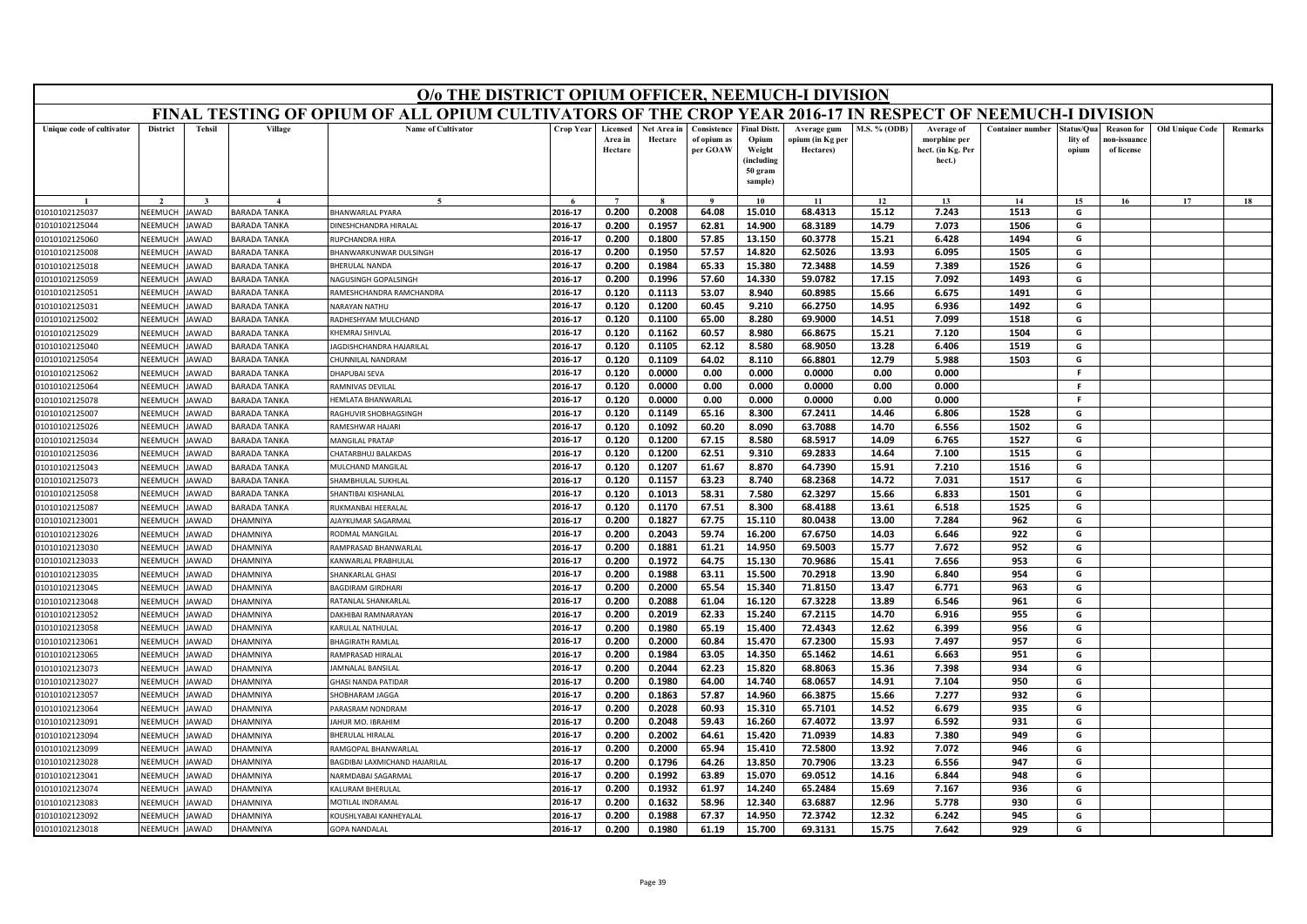|                                  | O/o THE DISTRICT OPIUM OFFICER, NEEMUCH-I DIVISION<br>FINAL TESTING OF OPIUM OF ALL OPIUM CULTIVATORS OF THE CROP YEAR 2016-17 IN RESPECT OF NEEMUCH-I DIVISION |                            |                                |                                               |                    |                                |                        |                                        |                                                                 |                                              |                |                                                           |                         |                                |                                                |                        |         |
|----------------------------------|-----------------------------------------------------------------------------------------------------------------------------------------------------------------|----------------------------|--------------------------------|-----------------------------------------------|--------------------|--------------------------------|------------------------|----------------------------------------|-----------------------------------------------------------------|----------------------------------------------|----------------|-----------------------------------------------------------|-------------------------|--------------------------------|------------------------------------------------|------------------------|---------|
|                                  |                                                                                                                                                                 |                            |                                |                                               |                    |                                |                        |                                        |                                                                 |                                              |                |                                                           |                         |                                |                                                |                        |         |
| Unique code of cultivator        | <b>District</b>                                                                                                                                                 | <b>Tehsil</b>              | Village                        | <b>Name of Cultivator</b>                     | <b>Crop Year</b>   | Licensed<br>Area in<br>Hectare | Net Area in<br>Hectare | Consistence<br>of opium as<br>per GOAW | <b>Final Distt.</b><br>Opium<br>Weight<br>(including<br>50 gram | Average gum<br>opium (in Kg per<br>Hectares) | M.S. % (ODB)   | Average of<br>morphine per<br>hect. (in Kg. Per<br>hect.) | <b>Container number</b> | Status/Qua<br>lity of<br>opium | <b>Reason</b> for<br>ıon-issuanc<br>of license | <b>Old Unique Code</b> | Remarks |
|                                  |                                                                                                                                                                 |                            |                                |                                               |                    |                                |                        |                                        | sample)                                                         |                                              |                |                                                           |                         |                                |                                                |                        |         |
|                                  |                                                                                                                                                                 |                            |                                |                                               | $\epsilon$         | $\overline{7}$                 |                        | $\mathbf{o}$                           | 10                                                              | 11                                           | 12             | 13                                                        | 14                      | 15                             | 16                                             | 17                     | 18      |
| 01010102123093                   | NEEMUCH                                                                                                                                                         | <b>AWAD</b>                | <b>HAMNIYA</b>                 | SUBHASHCHANDRA NARAYAN                        | 2016-17            | 0.200                          | 0.2034                 | 64.50                                  | 15.290                                                          | 69.2675                                      | 12.98          | 6.293                                                     | 964                     | G                              |                                                |                        |         |
| 01010102123079                   | NEEMUCH                                                                                                                                                         | JAWAD                      | HAMNIYA                        | <b>MANGILAL JAGGAJI</b>                       | 2016-17            | 0.200                          | 0.1826                 | 60.50                                  | 13.990                                                          | 66.2158                                      | 14.35          | 6.652                                                     | 928                     | G                              |                                                |                        |         |
| 01010102123076                   | NEEMUCH                                                                                                                                                         | <b>AWAD</b>                | HAMNIYA                        | <b>JANDUBAI KANWARLAL</b>                     | 2016-17            | 0.200                          | 0.1648                 | 58.51                                  | 12.990                                                          | 65.8859                                      | 15.23          | 7.024                                                     | 927                     | G                              |                                                |                        |         |
| 01010102123090                   | NEEMUCH                                                                                                                                                         | <b>AWAD</b>                | HAMNIYA                        | <b>JUHAGIBAI DHANRAJ</b>                      | 2016-17            | 0.200                          | 0.1889                 | 62.67                                  | 14.540                                                          | 68.9095                                      | 13.20          | 6.367                                                     | 937                     | G                              |                                                |                        |         |
| 01010102123016                   | NEEMUCH                                                                                                                                                         | <b>AWAD</b>                | HAMNIYA                        | <b>RODMAL RUPALAL</b>                         | 2016-17<br>2016-17 | 0.200                          | 0.1950                 | 61.50<br>59.46                         | 15.330<br>15.430                                                | 69.0718<br>67.7715                           | 13.69          | 6.619<br>7.282                                            | 938<br>939              | G<br>G                         |                                                |                        |         |
| 01010102123055                   | NEEMUCH<br>NEEMUCH                                                                                                                                              | <b>AWAD</b>                | HAMNIYA                        | AGDIRAM BAPULAL                               | 2016-17            | 0.200<br>0.200                 | 0.1934                 |                                        |                                                                 |                                              | 15.35          | 7.496                                                     | 940                     | G                              |                                                |                        |         |
| 01010102123049                   |                                                                                                                                                                 | <b>AWAD</b>                | <b>HAMNIYA</b>                 | <b>BHAWARLAL MANGILAL</b>                     | 2016-17            | 0.200                          | 0.1938<br>0.1891       | 63.50<br>57.31                         | 15.080<br>14.500                                                | 70.5882<br>62.7763                           | 15.17<br>15.39 | 6.763                                                     | 923                     | G                              |                                                |                        |         |
| 01010102123059<br>01010102123068 | NEEMUCH<br>NEEMUCH                                                                                                                                              | <b>AWAD</b><br>AWAD        | <b>HAMNIYA</b><br>HAMNIYA      | <b>MARSINGH NONDRAM</b><br>HYANIBAI KANWARLAL | 2016-17            | 0.200                          | 0.2018                 | 61.31                                  | 15.630                                                          | 67.8394                                      | 15.89          | 7.546                                                     | 944                     | G                              |                                                |                        |         |
| 01010102123017                   | NEEMUCH                                                                                                                                                         | <b>AWAD</b>                | <b>HAMNIYA</b>                 | <b>JUNDARLAL MANGILAL</b>                     | 2016-17            | 0.200                          | 0.1950                 | 61.18                                  | 15.320                                                          | 68.6667                                      | 14.65          | 7.042                                                     | 933                     | G                              |                                                |                        |         |
| 01010102123034                   | NEEMUCH                                                                                                                                                         | AWAD                       | <b>HAMNIYA</b>                 | <b>ALU MANGU RAWAT</b>                        | 2016-17            | 0.120                          | 0.1180                 | 67.83                                  | 9.250                                                           | 75.9576                                      | 13.14          | 6.987                                                     | 960                     | G                              |                                                |                        |         |
| 01010102123046                   | NEEMUCH                                                                                                                                                         | AWAD                       | <b>HAMNIYA</b>                 | <b>BAPULAL SUJANMAL</b>                       | 2016-17            | 0.120                          | 0.1226                 | 59.26                                  | 9.630                                                           | 66.4927                                      | 14.28          | 6.647                                                     | 926                     | G                              |                                                |                        |         |
| 01010102123025                   | NEEMUCH                                                                                                                                                         | <b>AWAD</b>                | <b>HAMNIYA</b>                 | SHYAMDAS RAGHUDAS                             | 2016-17            | 0.120                          | 0.1240                 | 60.21                                  | 9.350                                                           | 64.8548                                      | 13.19          | 5.988                                                     | 941                     | G                              |                                                |                        |         |
| 01010102123042                   | NEEMUCH                                                                                                                                                         | <b>AWAD</b>                | <b>HAMNIYA</b>                 | AJMAL BHANWARLAL JAIN                         | 2016-17            | 0.120                          | 0.1035                 | 66.56                                  | 8.510                                                           | 78.1836                                      | 12.45          | 6.814                                                     | 959                     | G                              |                                                |                        |         |
| 01010102123054                   | NEEMUCH                                                                                                                                                         | AWAD                       | HAMNIYA                        | HAGWATIBAI RAMPRASAD                          | 2016-17            | 0.120                          | 0.1188                 | 67.52                                  | 9.090                                                           | 73.8047                                      | 15.88          | 8.204                                                     | 958                     | G                              |                                                |                        |         |
| 01010102123060                   | NEEMUCH                                                                                                                                                         | <b>AWAD</b>                | <b>HAMNIYA</b>                 | <b>AGDISH SHRILAL</b>                         | 2016-17            | 0.120                          | 0.0893                 | 59.49                                  | 7.340                                                           | 69.8544                                      | 14.71          | 7.193                                                     | 943                     | G                              |                                                |                        |         |
| 01010102123063                   | NEEMUCH                                                                                                                                                         | <b>AWAD</b>                | <b>HAMNIYA</b>                 | <b>DEUBAI NARAYAN</b>                         | 2016-17            | 0.120                          | 0.1175                 | 63.93                                  | 9.430                                                           | 73.2936                                      | 15.70          | 8.055                                                     | 942                     | G                              |                                                |                        |         |
| 01010102123077                   | NEEMUCH                                                                                                                                                         | <b>AWAD</b>                | HAMNIYA                        | RAMESHCHANDRA MATHURALAL                      | 2016-17            | 0.120                          | 0.1100                 | 55.94                                  | 8.170                                                           | 59.3545                                      | 17.05          | 7.084                                                     | 924                     | G                              |                                                |                        |         |
| 01010102123081                   | NEEMUCH                                                                                                                                                         | <b>AWAD</b>                | <b>HAMNIYA</b>                 | HUWANIRAM KACHRU                              | 2016-17            | 0.120                          | 0.0000                 | 0.00                                   | 0.000                                                           | 0.0000                                       | 0.00           | 0.000                                                     |                         | F.                             |                                                |                        |         |
| 01010102123013                   | NEEMUCH                                                                                                                                                         | <b>JAWAD</b>               | <b>HAMNIYA</b>                 | MOHANLAL BHUWANIRAM                           | 2016-17            | 0.120                          | 0.1076                 | 61.81                                  | 8.340                                                           | 68.4387                                      | 14.58          | 6.985                                                     | 925                     | G                              |                                                |                        |         |
| 01010102138004                   | NEEMUCH                                                                                                                                                         | AWAD                       | GADOLA                         | ROOPNARAYAN PYARA                             | 2016-17            | 0.200                          | 0.1706                 | 60.50                                  | 12.900                                                          | 65.3517                                      | 15.47          | 7.077                                                     | 1762                    | G                              |                                                |                        |         |
| 01010102138007                   | NEEMUCH                                                                                                                                                         | <b>AWAD</b>                | GADOLA                         | <b>HYAMLAL NARSINGH</b>                       | 2016-17            | 0.200                          | 0.1990                 | 57.74                                  | 14.580                                                          | 60.4322                                      | 13.15          | 5.563                                                     | 1758                    | G                              |                                                |                        |         |
| 01010102138018                   | NEEMUCH                                                                                                                                                         | AWAD                       | <b>GADOLA</b>                  | <b>CARULAL PANNALAL</b>                       | 2016-17            | 0.200                          | 0.1998                 | 60.64                                  | 14.460                                                          | 62.6927                                      | 13.79          | 6.052                                                     | 1763                    | G                              |                                                |                        |         |
| 01010102138022                   | NEEMUCH                                                                                                                                                         | AWAD                       | <b>GADOLA</b>                  | HERULAL NARHINGH                              | 2016-17            | 0.200                          | 0.1932                 | 60.00                                  | 14.550                                                          | 64.5497                                      | 13.68          | 6.181                                                     | 1761                    | G                              |                                                |                        |         |
| 01010102138023                   | NEEMUCH                                                                                                                                                         | AWAD                       | <b>GADOLA</b>                  | AJMAL NARSINGH                                | 2016-17            | 0.200                          | 0.1993                 | 60.24                                  | 15.060                                                          | 65.0276                                      | 13.53          | 6.159                                                     | 1760                    | G                              |                                                |                        |         |
| 01010102138002                   | NEEMUCH                                                                                                                                                         | <b>AWAD</b>                | <b>GADOLA</b>                  | AMRITLAL MADHOLAL                             | 2016-17            | 0.200                          | 0.1998                 | 56.01                                  | 14.670                                                          | 58.7487                                      | 13.75          | 5.655                                                     | 1753                    | G                              |                                                |                        |         |
| 01010102138032                   | NEEMUCH                                                                                                                                                         | <b>AWAD</b>                | GADOLA                         | RAMLAL BHIMA                                  | 2016-17            | 0.200                          | 0.1961                 | 67.82                                  | 14.180                                                          | 70.0561                                      | 12.39          | 6.076                                                     | 1751                    | G                              |                                                |                        |         |
| 01010102138030                   | NEEMUCH                                                                                                                                                         | AWAD                       | GADOLA                         | OHANBAI BHUWANIDAS                            | 2016-17            | 0.200                          | 0.1884                 | 65.55                                  | 13.440                                                          | 66.8047                                      | 13.06          | 6.107                                                     | 1754                    | G                              |                                                |                        |         |
| 01010102138013                   | NEEMUCH<br><b>NEEMUCH</b>                                                                                                                                       | <b>AWAD</b><br><b>AWAD</b> | <b>GADOLA</b>                  | ANSHILAL SHOBHARAM                            | 2016-17            | 0.200                          | 0.1980                 | 58.74                                  | 14.850                                                          | 62.9343                                      | 14.44          | 6.362                                                     | 1759                    | G                              |                                                |                        |         |
| 01010102138006<br>01010102138021 | NEEMUCH                                                                                                                                                         | AWAD                       | <b>GADOLA</b><br><b>GADOLA</b> | MANGILAL BALARAM<br><b>(ESHRIMAL MADHOLAL</b> | 2016-17<br>2016-17 | 0.200<br>0.120                 | 0.2020<br>0.1154       | 66.49<br>55.55                         | 15.050<br>8.520                                                 | 70.7673<br>58.5875                           | 12.98<br>15.30 | 6.430<br>6.275                                            | 1752<br>1755            | G<br>G                         |                                                |                        |         |
| 01010102138008                   | NEEMUCH                                                                                                                                                         | AWAD                       | <b>GADOLA</b>                  | <b>HYALILAL BHAGUJ</b>                        | 2016-17            | 0.120                          | 0.1173                 | 56.35                                  | 7.870                                                           | 54.0068                                      | 15.46          | 5.845                                                     | 1756                    | G                              |                                                |                        |         |
| 01010102138011                   | NEEMUCH                                                                                                                                                         | <b>AWAD</b>                | <b>GADOLA</b>                  | SITARAM JHUNDAJI                              | 2016-17            | 0.120                          | 0.1152                 | 61.03                                  | 8.400                                                           | 63.5764                                      | 13.62          | 6.061                                                     | 1757                    | G                              |                                                |                        |         |
| 01010102138039                   | NEEMUCH                                                                                                                                                         | <b>AWAD</b>                | GADOLA                         | <b>MOHANDAS CHUNNIDAS</b>                     | 2016-17            | 0.120                          | 0.0000                 | 0.00                                   | 0.000                                                           | 0.0000                                       | 0.00           | 0.000                                                     |                         | N                              |                                                |                        |         |
| 01010102140002                   | NEEMUCH                                                                                                                                                         | AWAD                       | <b>ASOOR</b>                   | <b>MBALAL KISHANLAL</b>                       | 2016-17            | 0.200                          | 0.1849                 | 66.36                                  | 14.040                                                          | 71.9849                                      | 15.20          | 7.659                                                     | 2424                    | G                              |                                                |                        |         |
| 01010102140012                   | NEEMUCH                                                                                                                                                         | <b>AWAD</b>                | <b>ASOOR</b>                   | ACHARULAL KANWARLAL                           | 2016-17            | 0.200                          | 0.2029                 | 66.21                                  | 15.010                                                          | 69.9704                                      | 14.05          | 6.882                                                     | 2425                    | G                              |                                                |                        |         |
| 01010102140013                   | NEEMUCH                                                                                                                                                         | <b>JAWAD</b>               | <b>ASOOR</b>                   | UNILKUMAR NANALAL                             | 2016-17            | 0.200                          | 0.2022                 | 60.86                                  | 14.850                                                          | 63.8526                                      | 16.05          | 7.174                                                     | 2407                    | G                              |                                                |                        |         |
| 01010102140019                   | NEEMUCH                                                                                                                                                         | <b>AWAD</b>                | <b>ASOOR</b>                   | AMRATAN DHANNA                                | 2016-17            | 0.200                          | 0.1948                 | 62.11                                  | 14.930                                                          | 68.0031                                      | 15.89          | 7.564                                                     | 2408                    | G                              |                                                |                        |         |
| 01010102140024                   | NEEMUCH                                                                                                                                                         | <b>AWAD</b>                | <b>ASOOR</b>                   | RAMKUNWARBAI RAMBILAS                         | 2016-17            | 0.200                          | 0.2011                 | 60.71                                  | 14.600                                                          | 62.9637                                      | 16.95          | 7.471                                                     | 2413                    | G                              |                                                |                        |         |
| 01010102140030                   | NEEMUCH                                                                                                                                                         | <b>JAWAD</b>               | <b>ASOOR</b>                   | RANSHII AL MATHLIRALAI                        | 2016-17            | 0.200                          | 0.1784                 | 62.77                                  | 13.490                                                          | 67.8083                                      | 14.24          | 6.759                                                     | 2414                    | G                              |                                                |                        |         |
| 01010102140032                   | NEEMUCH                                                                                                                                                         | AWAD                       | ASOOR                          | RAMKANYABAI GANESHCHANDRA                     | 2016-17            | 0.200                          | 0.2000                 | 67.04                                  | 14.520                                                          | 69.5300                                      | 13.23          | 6.439                                                     | 2423                    | G                              |                                                |                        |         |
| 01010102140041                   | NEEMUCH                                                                                                                                                         | <b>JAWAD</b>               | <b>ASOOR</b>                   | <b>ITARAM RAMNARAYAN</b>                      | 2016-17            | 0.200                          | 0.2009                 | 62.69                                  | 14.850                                                          | 66.1971                                      | 16.06          | 7.442                                                     | 2415                    | G                              |                                                |                        |         |
| 01010102140049                   | NEEMUCH                                                                                                                                                         | <b>JAWAD</b>               | <b>ASOOR</b>                   | <b>MPRAKASH TULSIRAM</b>                      | 2016-17            | 0.200                          | 0.1889                 | 63.37                                  | 13.750                                                          | 65.8973                                      | 15.67          | 7.228                                                     | 2416                    | G                              |                                                |                        |         |
| 01010102140050                   | NEEMUCH                                                                                                                                                         | AWAD                       | <b>ASOOR</b>                   | ANSHILAL SALAGRAM                             | 2016-17            | 0.200                          | 0.2008                 | 66.47                                  | 14.350                                                          | 67.8586                                      | 13.13          | 6.237                                                     | 2427                    | G                              |                                                |                        |         |
| 01010102140059                   | NEEMUCH                                                                                                                                                         | <b>AWAD</b>                | <b>ASOOR</b>                   | ADHESHYAM DEVAJI                              | 2016-17            | 0.200                          | 0.1962                 | 57.92                                  | 15.240                                                          | 64.2712                                      | 17.09          | 7.689                                                     | 2405                    | G                              |                                                |                        |         |
| 01010102140008                   | NEEMUCH                                                                                                                                                         | <b>JAWAD</b>               | <b>ASOOR</b>                   | <b>DAKHIBAI BHERULAL</b>                      | 2016-17            | 0.200                          | 0.1996                 | 67.15                                  | 14.610                                                          | 70.2154                                      | 13.88          | 6.822                                                     | 2421                    | G                              |                                                |                        |         |
| 01010102140010                   | <b>NEEMUCH</b>                                                                                                                                                  | <b>JAWAD</b>               | ASOOR                          | <b>SURATRAM KISHANLAL</b>                     | 2016-17            | 0.200                          | 0.1909                 | 65.02                                  | 14.460                                                          | 70.3562                                      | 15.52          | 7.644                                                     | 2422                    | G                              |                                                |                        |         |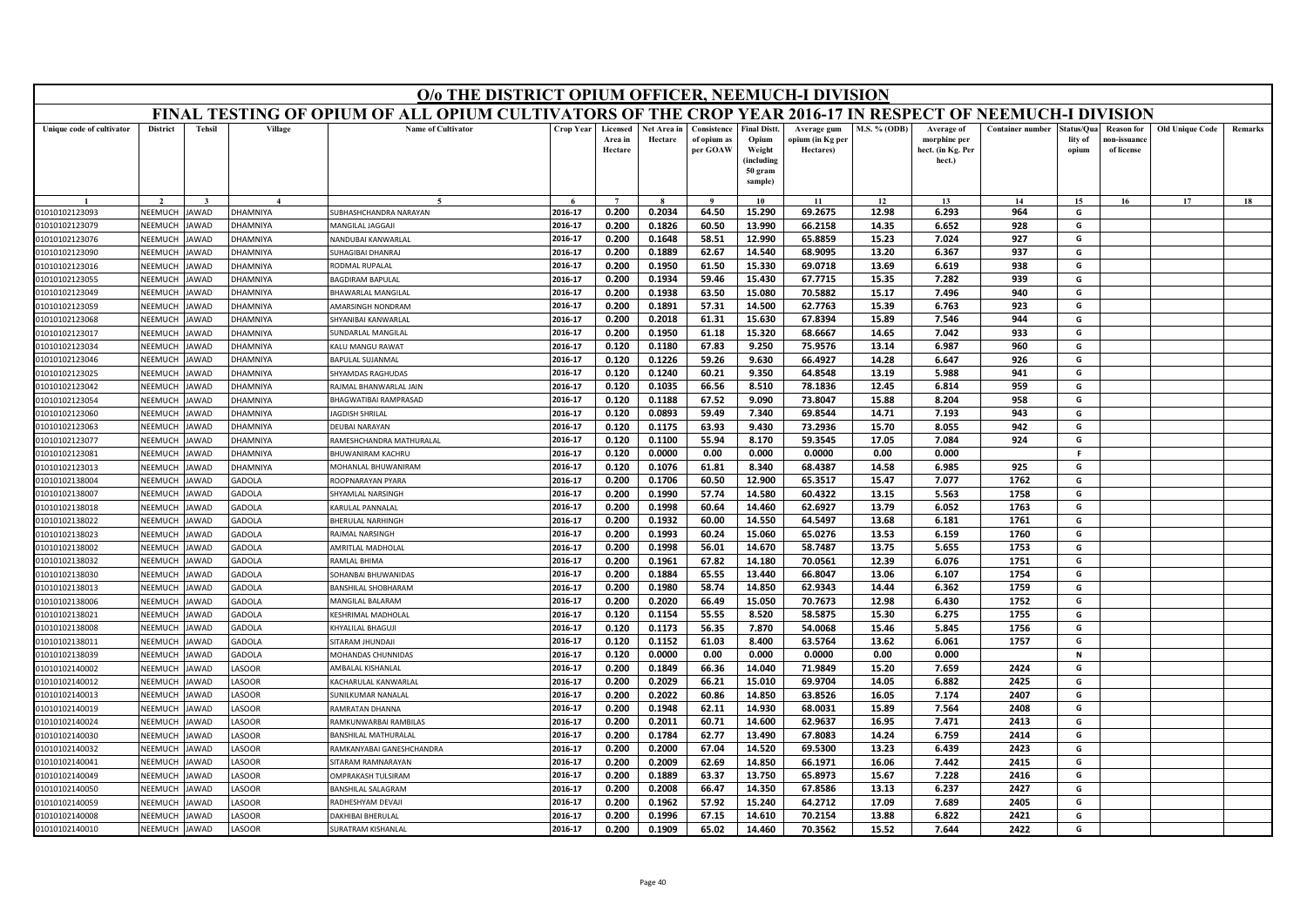|                                  | O/o THE DISTRICT OPIUM OFFICER, NEEMUCH-I DIVISION<br>FINAL TESTING OF OPIUM OF ALL OPIUM CULTIVATORS OF THE CROP YEAR 2016-17 IN RESPECT OF NEEMUCH-I DIVISION |               |                              |                                                    |                    |                                |                        |                                        |                                                                           |                                              |                |                                                           |                         |                               |                                                |                        |         |
|----------------------------------|-----------------------------------------------------------------------------------------------------------------------------------------------------------------|---------------|------------------------------|----------------------------------------------------|--------------------|--------------------------------|------------------------|----------------------------------------|---------------------------------------------------------------------------|----------------------------------------------|----------------|-----------------------------------------------------------|-------------------------|-------------------------------|------------------------------------------------|------------------------|---------|
|                                  |                                                                                                                                                                 |               |                              |                                                    |                    |                                |                        |                                        |                                                                           |                                              |                |                                                           |                         |                               |                                                |                        |         |
| Unique code of cultivator        | <b>District</b>                                                                                                                                                 | <b>Tehsil</b> | Village                      | <b>Name of Cultivator</b>                          | Crop Year          | Licensed<br>Area in<br>Hectare | Net Area in<br>Hectare | Consistence<br>of opium as<br>per GOAW | <b>Final Distt</b><br>Opium<br>Weight<br>(including<br>50 gram<br>sample) | Average gum<br>opium (in Kg per<br>Hectares) | M.S. % (ODB)   | Average of<br>morphine per<br>hect. (in Kg. Per<br>hect.) | <b>Container number</b> | tatus/Qua<br>lity of<br>opium | <b>Reason</b> for<br>10n-issuanc<br>of license | <b>Old Unique Code</b> | Remarks |
|                                  |                                                                                                                                                                 |               | $\mathbf{4}$                 |                                                    |                    |                                |                        |                                        | 10                                                                        | 11                                           | 12             | 13                                                        | 14                      | 15                            | 16                                             | 17                     | 18      |
| 01010102140028                   | NEEMUCH                                                                                                                                                         | JAWAD         | <b>ASOOR</b>                 | <b>BHERUDAS ONKARDAS</b>                           | 2016-17            | 0.200                          | 0.2007                 | 55.48                                  | 14.050                                                                    | 55.4858                                      | 13.86          | 5.383                                                     | 2404                    | G                             |                                                |                        |         |
| 01010102140036                   | NEEMUCH                                                                                                                                                         | AWAD          | <b>ASOOR</b>                 | HANDRASINGH PRATAPSINGH                            | 2016-17            | 0.200                          | 0.1440                 | 62.62                                  | 10.610                                                                    | 65.9097                                      | 12.62          | 5.823                                                     | 2412                    | G                             |                                                |                        |         |
| 01010102140051                   | NEEMUCH                                                                                                                                                         | <b>AWAD</b>   | <b>ASOOR</b>                 | <b>DALURAM SALAGRAM</b>                            | 2016-17            | 0.200                          | 0.1835                 | 62.07                                  | 13.560                                                                    | 65.5259                                      | 15.03          | 6.894                                                     | 2411                    | G                             |                                                |                        |         |
| 01010102140061                   | <b>NEEMUCH</b>                                                                                                                                                  | <b>AWAD</b>   | <b>ASOOR</b>                 | SITHABAI CHENRAM TELI                              | 2016-17            | 0.200                          | 0.1815                 | 61.64                                  | 13.560                                                                    | 65.7906                                      | 15.09          | 6.949                                                     | 2410                    | G                             |                                                |                        |         |
| 01010102140067                   | NEEMUCH                                                                                                                                                         | AWAD          | <b>ASOOR</b>                 | MODIRAM MOHANLAI                                   | 2016-17            | 0.200                          | 0.1728                 | 50.93                                  | 7.190                                                                     | 30.2720                                      | 20.03          | 4.245                                                     | 2400                    | G                             |                                                |                        |         |
| 01010102140072                   | NEEMUCH                                                                                                                                                         | AWAD          | <b>ASOOR</b>                 | <b>IKRAMSINGH BHERUSINGH</b>                       | 2016-17            | 0.200                          | 0.1998                 | 65.62                                  | 13.920                                                                    | 65.3103                                      | 13.41          | 6.131                                                     | 2403                    | G                             |                                                |                        |         |
| 01010102140066                   | NFFMUCH                                                                                                                                                         | AWAD          | <b>ASOOR</b>                 | RAMESHCHANDRA POKHERLAL                            | 2016-17            | 0.200                          | 0.1946                 | 63.59                                  | 14.740                                                                    | 68.8078                                      | 14.04          | 6.763                                                     | 2417                    | G                             |                                                |                        |         |
| 01010102140023                   | NEEMUCH                                                                                                                                                         | AWAD          | <b>ASOOR</b>                 | MEGRAJ KANWARLAL                                   | 2016-17            | 0.200                          | 0.1992                 | 64.94                                  | 15.020                                                                    | 69.9498                                      | 13.74          | 6.728                                                     | 2420                    | G                             |                                                |                        |         |
| 01010102140075                   | NEEMUCH                                                                                                                                                         | AWAD          | <b>ASOOR</b>                 | <b>MANGILAL BHIMA</b>                              | 2016-17            | 0.200                          | 0.1800                 | 54.43                                  | 12.910                                                                    | 55.7667                                      | 14.83          | 5.789                                                     | 2401                    | G                             |                                                |                        |         |
| 01010102140079                   | NEEMUCH                                                                                                                                                         | <b>AWAD</b>   | LASOOR                       | HARIDAS NANDRAMDAS                                 | 2016-17            | 0.200                          | 0.0000                 | 0.00                                   | 0.000                                                                     | 0.0000                                       | 0.00           | 0.000                                                     |                         | F.                            |                                                |                        |         |
| 01010102140078                   | NEEMUCH                                                                                                                                                         | AWAD          | <b>ASOOR</b>                 | <b>JUNGAR RAMAII</b>                               | 2016-17            | 0.200                          | 0.1796                 | 63.90                                  | 13.250                                                                    | 67.3441                                      | 17.14          | 8.080                                                     | 2409                    | G                             |                                                |                        |         |
| 01010102140064                   | NEEMUCH                                                                                                                                                         | AWAD          | <b>ASOOR</b>                 | <b>SATTARKHA ISHMAIL KHA</b>                       | 2016-17            | 0.120                          | 0.0915                 | 65.89                                  | 6.570                                                                     | 67.5847                                      | 14.16          | 6.699                                                     | 2418                    | G                             |                                                |                        |         |
| 01010102140054                   | NEEMUCH<br>NEEMUCH                                                                                                                                              | <b>AWAD</b>   | LASOOR                       | KUNWARBAI BHAGATRAM                                | 2016-17            | 0.120                          | 0.1188                 | 66.78                                  | 8.440                                                                     | 67.7778                                      | 14.69          | 6.969                                                     | 2419                    | G<br>F                        |                                                |                        |         |
| 01010102140037                   | NEEMUCH                                                                                                                                                         | <b>AWAD</b>   | <b>ASOOR</b>                 | GOMATIBAI BHANWARLAL                               | 2016-17<br>2016-17 | 0.120                          | 0.0000<br>0.1221       | 0.00                                   | 0.000                                                                     | 0.0000                                       | 0.00           | 0.000                                                     | 2406                    | G                             |                                                |                        |         |
| 01010102140025                   | NEEMUCH                                                                                                                                                         | AWAD<br>AWAD  | <b>ASOOR</b><br><b>ASOOR</b> | <b>SITABAI LALDAS</b><br><b>IEERALAL PYARCHAND</b> | 2016-17            | 0.120<br>0.120                 | 0.1155                 | 61.71<br>55.03                         | 8.560<br>8.020                                                            | 61.8018<br>54.5887                           | 15.39<br>15.10 | 6.658<br>5.770                                            | 2402                    | G                             |                                                |                        |         |
| 01010102140044<br>01010102140057 | NFFMUCH                                                                                                                                                         | <b>AWAD</b>   | <b>ASOOR</b>                 | KANHEYALAL HEERALAL                                | 2016-17            | 0.120                          | 0.1080                 | 55.01                                  | 5.600                                                                     | 40.7500                                      | 16.80          | 4.792                                                     | Suspected 5             | G                             |                                                |                        |         |
| 01010102140029                   | NEEMUCH                                                                                                                                                         | <b>AWAD</b>   | <b>ASOOR</b>                 | <b>BHERULAL RAMCHANDRA</b>                         | 2016-17            | 0.120                          | 0.1000                 | 69.31                                  | 7.370                                                                     | 72.9700                                      | 16.00          | 8.173                                                     | 2426                    | G                             |                                                |                        |         |
| 01010102130004                   | NEEMUCH                                                                                                                                                         | AWAD          | MADAWADA                     | <b>BALURAM NONDRAM</b>                             | 2016-17            | 0.200                          | 0.1978                 | 60.98                                  | 14.480                                                                    | 63.7715                                      | 12.04          | 5.375                                                     | 2296                    | G                             |                                                |                        |         |
| 01010102130009                   | NEEMUCH                                                                                                                                                         | <b>AWAD</b>   | <b>MADAWADA</b>              | RAMNIVAS MANGILAL                                  | 2016-17            | 0.200                          | 0.1890                 | 57.72                                  | 13.810                                                                    | 60.2487                                      | 17.90          | 7.549                                                     | 2297                    | G                             |                                                |                        |         |
| 01010102130015                   | NEEMUCH                                                                                                                                                         | AWAD          | <b>AADAWADA</b>              | <b>BABULAL NARAYAN</b>                             | 2016-17            | 0.200                          | 0.2000                 | 59.47                                  | 14.140                                                                    | 60.0650                                      | 15.57          | 6.546                                                     | 2298                    | G                             |                                                |                        |         |
| 01010102130029                   | NEEMUCH                                                                                                                                                         | AWAD          | MADAWADA                     | <b>DALURAM GODAJI</b>                              | 2016-17            | 0.200                          | 0.2000                 | 54.67                                  | 14.760                                                                    | 57.6400                                      | 17.23          | 6.952                                                     | 2290                    | G                             |                                                |                        |         |
| 01010102130032                   | NEEMUCH                                                                                                                                                         | AWAD          | MADAWADA                     | HIVLAL KALURAM                                     | 2016-17            | 0.200                          | 0.1802                 | 65.76                                  | 13.410                                                                    | 69.9112                                      | 14.69          | 7.189                                                     | 2304                    | G                             |                                                |                        |         |
| 01010102130040                   | NEEMUCH                                                                                                                                                         | AWAD          | MADAWADA                     | NARAYAN MODA                                       | 2016-17            | 0.200                          | 0.1956                 | 61.08                                  | 14.410                                                                    | 64.2843                                      | 15.16          | 6.822                                                     | 2295                    | G                             |                                                |                        |         |
| 01010102130012                   | NEEMUCH                                                                                                                                                         | AWAD          | MADAWADA                     | <b>GISALAL BAPULAL</b>                             | 2016-17            | 0.200                          | 0.1742                 | 65.71                                  | 12.190                                                                    | 65.6889                                      | 15.28          | 7.026                                                     | 2305                    | G                             |                                                |                        |         |
| 01010102130002                   | NEEMUCH                                                                                                                                                         | AWAD          | MADAWADA                     | ULSIBAI BALMUKAND                                  | 2016-17            | 0.200                          | 0.1960                 | 61.83                                  | 14.790                                                                    | 66.6531                                      | 13.26          | 6.187                                                     | 2291                    | G                             |                                                |                        |         |
| 01010102130006                   | NEEMUCH                                                                                                                                                         | AWAD          | MADAWADA                     | <b>CALABAI BHERULAL</b>                            | 2016-17            | 0.120                          | 0.1225                 | 63.13                                  | 8.580                                                                     | 63.1673                                      | 15.60          | 6.898                                                     | 2299                    | G                             |                                                |                        |         |
| 01010102130011                   | NEEMUCH                                                                                                                                                         | AWAD          | MADAWADA                     | <b>KESHIBAI AMRA BANJARA</b>                       | 2016-17            | 0.120                          | 0.1000                 | 63.90                                  | 7.340                                                                     | 67.0000                                      | 16.64          | 7.805                                                     | 2300                    | G                             |                                                |                        |         |
| 01010102130013                   | NEEMUCH                                                                                                                                                         | AWAD          | <b>MADAWADA</b>              | <b>BHERULAL HARIRAM</b>                            | 2016-17            | 0.120                          | 0.0961                 | 60.65                                  | 6.470                                                                     | 58.3351                                      | 14.74          | 6.019                                                     | 2301                    | G                             |                                                |                        |         |
| 01010102130034                   | NEEMUCK                                                                                                                                                         | <b>AWAD</b>   | MADAWADA                     | ANIBAI KISHANLAL                                   | 2016-17            | 0.120                          | 0.1057                 | 63.04                                  | 7.910                                                                     | 67.3983                                      | 14.90          | 7.029                                                     | 2302                    | G                             |                                                |                        |         |
| 01010102130041                   | NEEMUCH                                                                                                                                                         | AWAD          | MADAWADA                     | REMCHAND BHERULAL                                  | 2016-17            | 0.120                          | 0.1139                 | 60.42                                  | 8.080                                                                     | 61.2291                                      | 14.47          | 6.202                                                     | 2294                    | G                             |                                                |                        |         |
| 01010102130027                   | NEEMUCH                                                                                                                                                         | AWAD          | MADAWADA                     | <b>RAMLAL BHONA</b>                                | 2016-17            | 0.120                          | 0.0883                 | 59.88                                  | 6.410                                                                     | 62.0951                                      | 15.78          | 6.859                                                     | 2293                    | G                             |                                                |                        |         |
| 01010102130001                   | NEEMUCH                                                                                                                                                         | <b>AWAD</b>   | MADAWADA                     | DEVILAL GHEESALAL                                  | 2016-17            | 0.120                          | 0.0870                 | 60.01                                  | 6.100                                                                     | 60.1034                                      | 15.53          | 6.534                                                     | 2292                    | G                             |                                                |                        |         |
| 01010102130026                   | NEEMUCH                                                                                                                                                         | AWAD          | MADAWADA                     | RADHESHYAM BHAGATRAM                               | 2016-17            | 0.120                          | 0.0924                 | 62.54                                  | 6.860                                                                     | 66.3312                                      | 15.94          | 7.401                                                     | 2303                    | G                             |                                                |                        |         |
| 01010102133014                   | NEEMUCI                                                                                                                                                         | AWAD          | RAANPUR                      | <b>AGDIRAM MADHUJI</b>                             | 2016-17            | 0.200                          | 0.1800                 | 59.93                                  | 13.630                                                                    | 64.8278                                      | 15.20          | 6.898                                                     | 900                     | G                             |                                                |                        |         |
| 01010102133016                   | NEEMUCH                                                                                                                                                         | AWAD          | RAANPUR                      | /ISHNUDAS BHANWARDAS                               | 2016-17            | 0.200                          | 0.1512                 | 63.05                                  | 11.810                                                                    | 70.3505                                      | 13.93          | 6.860                                                     | 903                     | G                             |                                                |                        |         |
| 01010102133017                   | NEEMUCH                                                                                                                                                         | AWAD          | RAANPUR                      | <b>GISALAL HEMAJI</b>                              | 2016-17            | 0.200                          | 0.1894                 | 64.83                                  | 15.330                                                                    | 74.9630                                      | 13.37          | 7.016                                                     | 904                     | G                             |                                                |                        |         |
| 01010102133010                   | <b>NEEMUCH</b>                                                                                                                                                  | AWAD          | RAANPUR                      | <b>HAGATRAM MADHU</b>                              | 2016-17            | 0.200                          | 0.1749                 | 57.93                                  | 13.840                                                                    | 65.4889                                      | 15.16          | 6.949                                                     | 898                     | G                             |                                                |                        |         |
| 01010102133009                   | NEEMUCH                                                                                                                                                         | <b>AWAD</b>   | RAANPUR                      | <b>GANGARAI BHANWARLA</b>                          | 2016-17            | 0.200                          | 0.2000                 | 59.55                                  | 15.330                                                                    | 65.2050                                      | 15.48          | 7.066                                                     | 899                     | G                             |                                                |                        |         |
| 01010102133020                   | NEEMUCH                                                                                                                                                         | AWAD          | RAANPUR                      | ITENDRASINGH BALWANTSINGH                          | 2016-17            | 0.200                          | 0.1840                 | 57.54                                  | 13.900                                                                    | 62.0978                                      | 14.46          | 6.285                                                     | 896                     | G                             |                                                |                        |         |
| 01010102133013                   | <b>NEEMUCH</b>                                                                                                                                                  | AWAD          | RAANPUR                      | AXMIBAI BHANWARDAS                                 | 2016-17            | 0.120                          | 0.0946                 | 63.57                                  | 7.240                                                                     | 69.5032                                      | 15.94          | 7.755                                                     | 905                     | G                             |                                                |                        |         |
| 01010102133007                   | <b>NFFMUCH</b>                                                                                                                                                  | AWAD          | RAANPUR                      | DALU RADHU CHAMAR                                  | 2016-17            | 0.120                          | 0.0980                 | 56.53                                  | 6.960                                                                     | 57.3571                                      | 15.94          | 6.400                                                     | 897                     | G                             |                                                |                        |         |
| 01010102133008                   | NEEMUCH                                                                                                                                                         | <b>AWAD</b>   | RAANPUR                      | ALDEVSINGH RAGHUNATHSINGH                          | 2016-17            | 0.120                          | 0.0491                 | 62.16                                  | 3.480                                                                     | 62.9328                                      | 14.69          | 6.472                                                     | 902                     | G                             |                                                |                        |         |
| 01010102133021                   | NEEMUCI                                                                                                                                                         | AWAD          | RAANPUR                      | HUMANSINGH BADRISINGH                              | 2016-17            | 0.120                          | 0.0792                 | 60.14                                  | 5.440                                                                     | 59.0152                                      | 15.80          | 6.527                                                     | 901                     | G                             |                                                |                        |         |
| 01010102128069                   | NEEMUCH                                                                                                                                                         | AWAD          | <b>SAMAIL</b>                | (ANHEYALAL BHANWARLAL                              | 2016-17            | 0.200                          | 0.2004                 | 60.65                                  | 15.020                                                                    | 64.9401                                      | 14.95          | 6.796                                                     | 3136                    | G                             |                                                |                        |         |
| 01010102128035                   | NEEMUCH                                                                                                                                                         | JAWAD         | <b>SAMAIL</b>                | HIVELAL MANSINGH                                   | 2016-17            | 0.200                          | 0.1974                 | 54.17                                  | 14.640                                                                    | 57.3911                                      | 16.25          | 6.528                                                     | 3130                    | G                             |                                                |                        |         |
| 01010102128132                   | NEEMUCH                                                                                                                                                         | AWAD          | SAMAII                       | NANDLAL RAMLAL                                     | 2016-17            | 0.200                          | 0.2025                 | 49.09                                  | 15.330                                                                    | 53.0914                                      | 16.11          | 5.987                                                     | 3129                    | G                             |                                                |                        |         |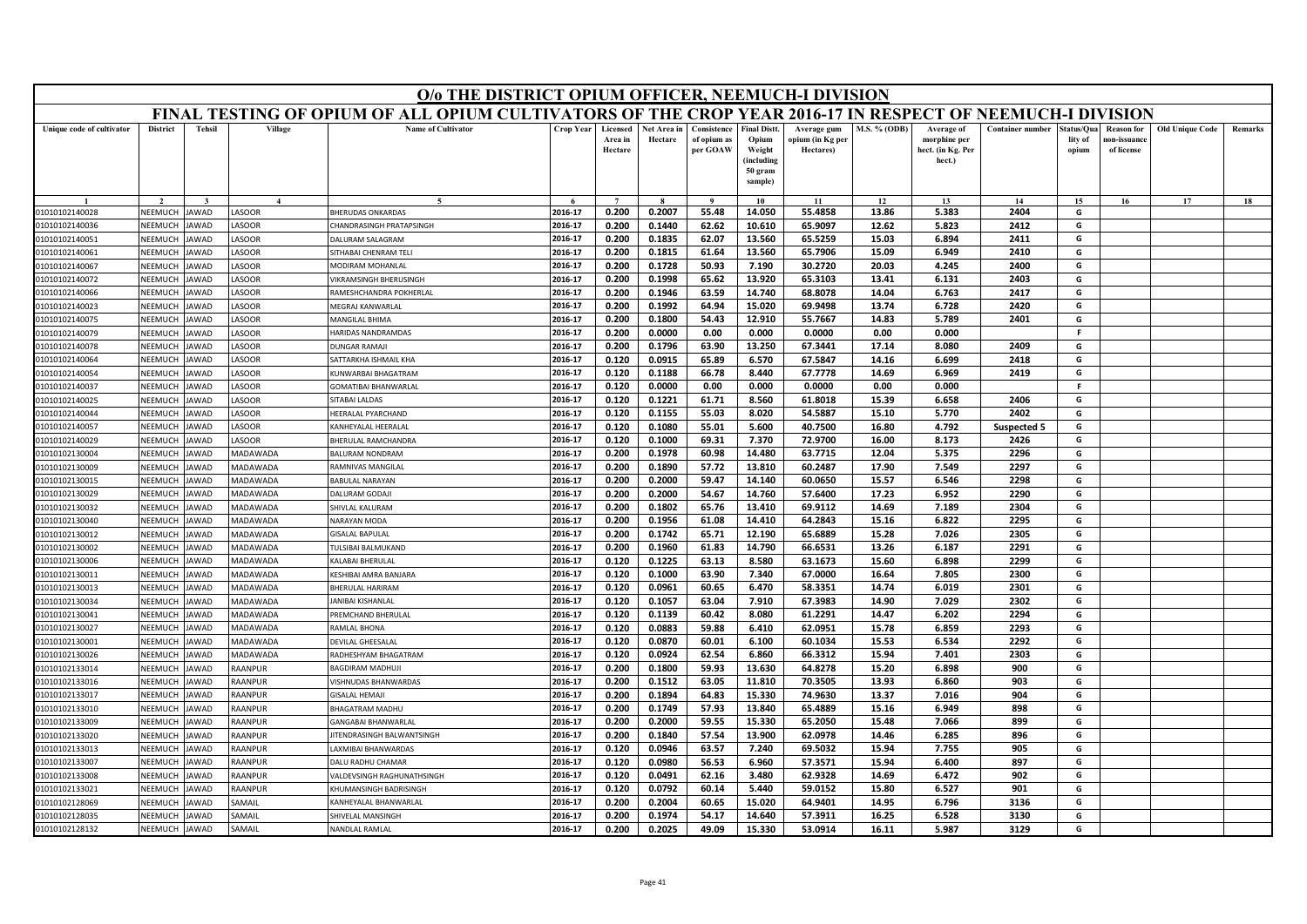|                                  | O/o THE DISTRICT OPIUM OFFICER, NEEMUCH-I DIVISION<br>FINAL TESTING OF OPIUM OF ALL OPIUM CULTIVATORS OF THE CROP YEAR 2016-17 IN RESPECT OF NEEMUCH-I DIVISION |                                 |                        |                                               |                    |                                |                        |                                        |                                                                            |                                              |                     |                                                           |                         |                               |                                                |                        |                |
|----------------------------------|-----------------------------------------------------------------------------------------------------------------------------------------------------------------|---------------------------------|------------------------|-----------------------------------------------|--------------------|--------------------------------|------------------------|----------------------------------------|----------------------------------------------------------------------------|----------------------------------------------|---------------------|-----------------------------------------------------------|-------------------------|-------------------------------|------------------------------------------------|------------------------|----------------|
|                                  |                                                                                                                                                                 |                                 |                        |                                               |                    |                                |                        |                                        |                                                                            |                                              |                     |                                                           |                         |                               |                                                |                        |                |
| Unique code of cultivator        | <b>District</b>                                                                                                                                                 | <b>Tehsil</b>                   | Village                | <b>Name of Cultivator</b>                     | Crop Year          | Licensed<br>Area in<br>Hectare | Net Area in<br>Hectare | Consistence<br>of opium as<br>per GOAW | <b>Final Distt.</b><br>Opium<br>Weight<br>(including<br>50 gram<br>sample) | Average gum<br>opium (in Kg per<br>Hectares) | <b>M.S. % (ODB)</b> | Average of<br>morphine per<br>hect. (in Kg. Per<br>hect.) | <b>Container number</b> | tatus/Qua<br>lity of<br>opium | <b>Reason</b> for<br>10n-issuanc<br>of license | <b>Old Unique Code</b> | <b>Remarks</b> |
|                                  |                                                                                                                                                                 |                                 |                        | $\sim$                                        |                    | $\overline{7}$                 |                        | $\bf{Q}$                               | 10                                                                         | 11                                           | 12                  | 13                                                        | 14                      | 15                            | 16                                             | 17                     | 18             |
| 01010102128065                   | NEEMUCH                                                                                                                                                         | AWAD                            | SAMAIL                 | MOHANLAL MANGILAL                             | 2016-17            | 0.200                          | 0.1301                 | 62.19                                  | 9.800                                                                      | 66.9254                                      | 12.90               | 6.043                                                     | 3141                    | G                             |                                                |                        |                |
| 01010102128032                   | NEEMUCH                                                                                                                                                         | <b>AWAD</b>                     | AMAIL                  | <b>JOHANLAL NARAYAN</b>                       | 2016-17            | 0.200                          | 0.1890                 | 58.81                                  | 13.390                                                                     | 59.5238                                      | 17.19               | 7.162                                                     | 3135                    | G                             |                                                |                        |                |
| 01010102128071                   | NEEMUCH                                                                                                                                                         | <b>AWAD</b>                     | <b>SAMAIL</b>          | <b>RAJARAM CHUNNILAL</b>                      | 2016-17            | 0.120                          | 0.1151                 | 55.77                                  | 8.830                                                                      | 61.1208                                      | 15.99               | 6.841                                                     | 3134                    | G                             |                                                |                        |                |
| 01010102128114                   | NEEMUCH                                                                                                                                                         | AWAD                            | AMAIL                  | MOHANLAL KANHEYALAL                           | 2016-17            | 0.120                          | 0.0925                 | 59.77                                  | 6.880                                                                      | 63.5135                                      | 15.09               | 6.708                                                     | 3137                    | G                             |                                                |                        |                |
| 01010102128003                   | NEEMUCH                                                                                                                                                         | <b>AWAD</b>                     | AMAII                  | <b>CAILASH MOHANLAL</b>                       | 2016-17            | 0.120                          | 0.0972                 | 57.35                                  | 7.750                                                                      | 65.3189                                      | 12.50               | 5.716                                                     | 3133                    | G                             |                                                |                        |                |
| 01010102128014                   | NEEMUCH                                                                                                                                                         | <b>AWAD</b>                     | <b>SAMAIL</b>          | AJARAM GULABCHAND                             | 2016-17            | 0.120                          | 0.1000                 | 53.91                                  | 7.560                                                                      | 58.2200                                      | 18.05               | 7.356                                                     | 3132                    | G                             |                                                |                        |                |
| 01010102128060                   | NEEMUCH                                                                                                                                                         | AWAD                            | <b>AMAIL</b>           | HEERALAL HEMRAJ                               | 2016-17            | 0.120                          | 0.1092                 | 59.56                                  | 8.560                                                                      | 66.6941                                      | 16.15               | 7.540                                                     | 3138                    | G                             |                                                |                        |                |
| 01010102128062                   | NEEMUCH                                                                                                                                                         | AWAD                            | AMAIL                  | ADRILAL DAULA MEENA                           | 2016-17            | 0.120                          | 0.1050                 | 50.14                                  | 7.570                                                                      | 51.6381                                      | 16.99               | 6.142                                                     | 3131                    | G                             |                                                |                        |                |
| 01010102128096                   | NEEMUCH                                                                                                                                                         | <b>AWAD</b>                     | <b>SAMAIL</b>          | RAJARAM RAMPRATAP                             | 2016-17            | 0.120                          | 0.1200                 | 62.96                                  | 8.960                                                                      | 67.1583                                      | 15.66               | 7.362                                                     | 3139                    | G                             |                                                |                        |                |
| 01010102128004                   | <b>NEEMUCH</b>                                                                                                                                                  | <b>AWAD</b>                     | <b>AMAIL</b>           | AMARSINGH GULABCHAND                          | 2016-17            | 0.120                          | 0.1024                 | 63.28                                  | 7.340                                                                      | 64.7949                                      | 13.67               | 6.201                                                     | 3128                    | G                             |                                                |                        |                |
| 01010102128141                   | NEEMUCH                                                                                                                                                         | AWAD                            | AMAIL                  | <b>IARISINGH KANHEYALAI</b>                   | 2016-17            | 0.120                          | 0.1020                 | 63.13                                  | 7.710                                                                      | 68.1667                                      | 15.33               | 7.315                                                     | 3140                    | G                             |                                                |                        |                |
| 01010101109002                   | NEEMUCH                                                                                                                                                         | NEEMUC                          | <b>BADOLI</b>          | <b>SHOKEKUMAR RAMCHANDRA</b>                  | 2016-17            | 0.200                          | 0.1554                 | 61.19                                  | 11.760                                                                     | 66.1519                                      | 15.26               | 7.066                                                     | 76                      | G                             |                                                |                        |                |
| 01010101109004                   | <b>NEEMUCH</b>                                                                                                                                                  | VEEMUCI                         | <b>BADOLI</b>          | HARIVALLABH RAMESHWAR                         | 2016-17            | 0.200                          | 0.1500                 | 55.27                                  | 10.730                                                                     | 56.4800                                      | 15.90               | 6.286                                                     | 59                      | G                             |                                                |                        |                |
| 01010101109005                   | NEEMUCH                                                                                                                                                         | VEEMUCI                         | <b>BADOLI</b>          | <b>BANSHILAL BHUWANISHANKAR</b>               | 2016-17            | 0.200                          | 0.1917                 | 62.18                                  | 14.010                                                                     | 64.9191                                      | 15.07               | 6.848                                                     | 63                      | G                             |                                                |                        |                |
| 01010101109010                   | NEEMUCH                                                                                                                                                         | <b>NEEMUCH</b>                  | ADOLI                  | <b>ESHRIMAL MOTILAL</b>                       | 2016-17            | 0.200                          | 0.1787                 | 62.05                                  | 14.100                                                                     | 69.9440                                      | 13.54               | 6.629                                                     | 75                      | G                             |                                                |                        |                |
| 01010101109016                   | NEEMUCH                                                                                                                                                         | VEEMUCI                         | <b>BADOLI</b>          | MOHANLAL MOTILAL                              | 2016-17            | 0.200                          | 0.1900                 | 54.92                                  | 15.040                                                                     | 62.1053                                      | 13.44               | 5.843                                                     | 56                      | G                             |                                                |                        |                |
| 01010101109019                   | NEEMUCH                                                                                                                                                         | VEEMUCH                         | <b>BADOLI</b>          | ILASHANKAR SHIVESHANKAR                       | 2016-17            | 0.200                          | 0.1800                 | 63.04                                  | 13.630                                                                     | 68.1944                                      | 14.85               | 7.089                                                     | 81                      | G                             |                                                |                        |                |
| 01010101109020                   | NEEMUCH                                                                                                                                                         | <b>JEEMUCI</b>                  | ADOLI                  | <b>ANSHYAM MODIRAM</b>                        | 2016-17            | 0.200                          | 0.1811                 | 62.68                                  | 13.550                                                                     | 66.9961                                      | 15.41               | 7.227                                                     | 74                      | G                             |                                                |                        |                |
| 01010101109028                   | NEEMUCH                                                                                                                                                         | VEEMUCI                         | <b>BADOLI</b>          | RABHULAL NANALAL                              | 2016-17            | 0.200                          | 0.2025                 | 61.91                                  | 15.010                                                                     | 65.5556                                      | 14.54               | 6.672                                                     | 64                      | G                             |                                                |                        |                |
| 01010101109035                   | NEEMUCH                                                                                                                                                         | <b>JEEMUCH</b>                  | ADOLI                  | MOTI NAGGA                                    | 2016-17            | 0.200                          | 0.1800                 | 62.57                                  | 13.550                                                                     | 67.2889                                      | 13.57               | 6.392                                                     | 66                      | G                             |                                                |                        |                |
| 01010101109043                   | NEEMUCH                                                                                                                                                         | <b>JEEMUCH</b>                  | ADOLI                  | HANTILAL HIRALAL                              | 2016-17            | 0.200                          | 0.1872                 | 58.43                                  | 13.070                                                                     | 58.2799                                      | 18.31               | 7.470                                                     | 65                      | G                             |                                                |                        |                |
| 01010101109044                   | NFFMUCH                                                                                                                                                         | <b>JEEMUCH</b>                  | ADOLI                  | <b>HARIVALLABH VARDICHAND</b>                 | 2016-17            | 0.200                          | 0.1434                 | 62.33                                  | 10.430                                                                     | 64.7629                                      | 14.10               | 6.392                                                     | 80                      | G                             |                                                |                        |                |
| 01010101109046                   | NEEMUCH                                                                                                                                                         | <b>NEEMUCH</b>                  | <b>BADOLI</b>          | ISHABAL JAWANSINGH                            | 2016-17            | 0.200                          | 0.1680                 | 61.29                                  | 12.960                                                                     | 67.5417                                      | 12.86               | 6.080                                                     | 72                      | G                             |                                                |                        |                |
| 01010101109050                   | NEEMUCH                                                                                                                                                         | <b>JEEMUC</b>                   | ADOLI                  | <b>RAMPRASAD LALAJ</b>                        | 2016-17            | 0.200                          | 0.1929                 | 63.15                                  | 15.200                                                                     | 71.0886                                      | 13.03               | 6.484                                                     | 83                      | G                             |                                                |                        |                |
| 01010101109062                   | NEEMUCH                                                                                                                                                         | <b>JEEMUCI</b>                  | <b>BADOLI</b>          | BHANWARLAL HIRALAL                            | 2016-17            | 0.200                          | 0.1944                 | 60.21                                  | 14.960                                                                     | 66.1934                                      | 14.43               | 6.686                                                     | 71                      | G                             |                                                |                        |                |
| 01010101109066                   | NEEMUCH                                                                                                                                                         | <b>JEEMUCH</b>                  | <b>BADOLI</b>          | <b>AGDISH HIRALAL</b>                         | 2016-17            | 0.200                          | 0.1945                 | 63.02                                  | 14.930                                                                     | 69.1054                                      | 12.73               | 6.158                                                     | 70                      | G                             |                                                |                        |                |
| 01010101109068                   | NEEMUCH                                                                                                                                                         | <b>JEEMUC</b>                   | ADOLI                  | HANITLAL CHOGALAI                             | 2016-17            | 0.200                          | 0.1106                 | 56.56                                  | 8.170                                                                      | 59.6835                                      | 17.13               | 7.157                                                     | 60                      | G                             |                                                |                        |                |
| 01010101109013                   | <b>NEEMUCH</b>                                                                                                                                                  | VEEMUCI                         | <b>BADOLI</b>          | <b>GOPAL BAGDIRAM</b>                         | 2016-17<br>2016-17 | 0.200                          | 0.1911                 | 61.92                                  | 13.870                                                                     | 64.2020<br>68.8092                           | 15.81               | 7.105                                                     | 69                      | G<br>G                        |                                                |                        |                |
| 01010101109001                   | NEEMUCH                                                                                                                                                         | <b>JEEMUCH</b>                  | <b>BADOLI</b>          | KAILASHCHANDRA RAMCHANDRA                     |                    | 0.200<br>0.200                 | 0.1562<br>0.1538       | 62.13<br>69.84                         | 12.110                                                                     |                                              | 14.45<br>15.11      | 6.960                                                     | 68<br>86                |                               |                                                |                        |                |
| 01010101109048<br>01010101109006 | NEEMUCH<br>NEEMUCH                                                                                                                                              | <b>JEEMUC</b><br><b>NEEMUCH</b> | ADOLI<br><b>BADOLI</b> | <b>ANSHYAM PRABHUDAS</b><br>HAMBHULAL MODIRAM | 2016-17<br>2016-17 | 0.200                          | 0.1900                 | 62.11                                  | 11.900<br>13.970                                                           | 77.1977<br>65.2368                           | 15.49               | 8.165<br>7.074                                            | 67                      | G<br>G                        |                                                |                        |                |
| 01010101109031                   | NFFMUCH                                                                                                                                                         | <b>JEEMUCH</b>                  | <b>HOQA</b>            | RAMESHCHANRA NANURAM                          | 2016-17            | 0.200                          | 0.1914                 | 70.78                                  | 15.180                                                                     | 80.1933                                      | 11.40               | 6.399                                                     | 88                      | G                             |                                                |                        |                |
| 01010101109034                   | NEEMUCH                                                                                                                                                         | <b>JEEMUCI</b>                  | <b>BADOLI</b>          | MANNADAS PRABHULA                             | 2016-17            | 0.200                          | 0.1519                 | 62.79                                  | 12.240                                                                     | 72.2778                                      | 15.78               | 7.984                                                     | 77                      | G                             |                                                |                        |                |
| 01010101109041                   | NEEMUCH                                                                                                                                                         | <b>JEEMUCH</b>                  | ADOLI                  | HAMPALAL VARDA                                | 2016-17            | 0.200                          | 0.1799                 | 63.40                                  | 13.830                                                                     | 69.6276                                      | 14.35               | 6.994                                                     | 78                      | G                             |                                                |                        |                |
| 01010101109061                   | NEEMUCH                                                                                                                                                         | <b>JEEMUCH</b>                  | <b>BADOLI</b>          | <b>CHYALILAL RAMLAL</b>                       | 2016-17            | 0.200                          | 0.1978                 | 67.18                                  | 15.790                                                                     | 76.6127                                      | 14.83               | 7.953                                                     | 79                      | G                             |                                                |                        |                |
| 01010101109064                   | NEEMUCH                                                                                                                                                         | VEEMUCI                         | <b>BADOLI</b>          | <b>BHAGATRAM KASHI GHASI</b>                  | 2016-17            | 0.200                          | 0.1854                 | 52.95                                  | 14.940                                                                     | 60.9547                                      | 14.96               | 6.383                                                     | 57                      | G                             |                                                |                        |                |
| 01010101109023                   | NEEMUCH                                                                                                                                                         | <b>JEEMUCH</b>                  | ADOLI                  | AGUBAI LALA                                   | 2016-17            | 0.200                          | 0.1935                 | 54.38                                  | 14.620                                                                     | 58.6977                                      | 14.95               | 6.143                                                     | 58                      | G                             |                                                |                        |                |
| 01010101109067                   | NEEMUCH                                                                                                                                                         | <b>JEEMUCH</b>                  | <b>BADOLI</b>          | USHRAJ MANGILAL                               | 2016-17            | 0.120                          | 0.1021                 | 67.35                                  | 8.070                                                                      | 76.0431                                      | 12.65               | 6.734                                                     | 84                      | G                             |                                                |                        |                |
| 01010101109015                   | NEEMUCH                                                                                                                                                         | NEEMUC                          | ADOLI                  | RADHESHYAM MOTILAL                            | 2016-17            | 0.120                          | 0.1151                 | 65.05                                  | 9.190                                                                      | 74.1964                                      | 15.13               | 7.858                                                     | 85                      | G                             |                                                |                        |                |
| 01010101109011                   | NEEMUCH                                                                                                                                                         | <b>NEEMUCH</b>                  | ADOLI                  | AMRATH SHOBHARAM                              | 2016-17            | 0.120                          | 0.0987                 | 60.69                                  | 7.570                                                                      | 66.4944                                      | 13.02               | 6.060                                                     | 73                      | G                             |                                                |                        |                |
| 01010101109027                   | NEEMUCH                                                                                                                                                         | <b>JEEMUCH</b>                  | <b>BADOLI</b>          | <b>IKHAB KHYALILAL</b>                        | 2016-17            | 0.120                          | 0.0000                 | 0.00                                   | 0.000                                                                      | 0.0000                                       | 0.00                | 0.000                                                     |                         | F.                            |                                                |                        |                |
| 01010101109030                   | NEEMUCH                                                                                                                                                         | VEEMUCI                         | <b>BADOLI</b>          | <b>RUPCHAND MANGILAL</b>                      | 2016-17            | 0.120                          | 0.1188                 | 67.51                                  | 9.530                                                                      | 77.3653                                      | 14.99               | 8.118                                                     | 87                      | G                             |                                                |                        |                |
| 01010101109045                   | NEEMUCH                                                                                                                                                         | <b>JEEMUCH</b>                  | ADOLI                  | <b>GEETABAI RAMCHAND</b>                      | 2016-17            | 0.120                          | 0.1087                 | 62.98                                  | 8.700                                                                      | 72.0147                                      | 15.20               | 7.662                                                     | 61                      | G                             |                                                |                        |                |
| 01010101109075                   | NEEMUCH                                                                                                                                                         | VEEMUCH                         | ADOLI                  | AYARAM JASRAJ                                 | 2016-17            | 0.120                          | 0.1136                 | 64.98                                  | 8.870                                                                      | 72.4824                                      | 13.73               | 6.966                                                     | 82                      | G                             |                                                |                        |                |
| 01010101109076                   | NEEMUCH                                                                                                                                                         | <b>NEEMUC</b>                   | <b>BADOLI</b>          | GANGABAI JASRAJ                               | 2016-17            | 0.120                          | 0.1151                 | 58.61                                  | 8.550                                                                      | 62.1981                                      | 13.15               | 5.725                                                     | 62                      | G                             |                                                |                        |                |
| 01010101109051                   | NEEMUCH                                                                                                                                                         | NEEMUCH                         | <b>BADOLI</b>          | <b>IRENDRAKUMAR SANTOSH</b>                   | 2016-17            | 0.120                          | 0.0000                 | 0.00                                   | 0.000                                                                      | 0.0000                                       | 0.00                | 0.000                                                     |                         | F.                            |                                                |                        |                |
| 01010101099002                   | NEEMUCH                                                                                                                                                         | NEEMUCH                         | BHADWAMATA             | NIRANJAN DEVILAL                              | 2016-17            | 0.200                          | 0.1904                 | 66.54                                  | 14.290                                                                     | 71.3445                                      | 13.13               | 6.557                                                     | 1199                    | G                             |                                                |                        |                |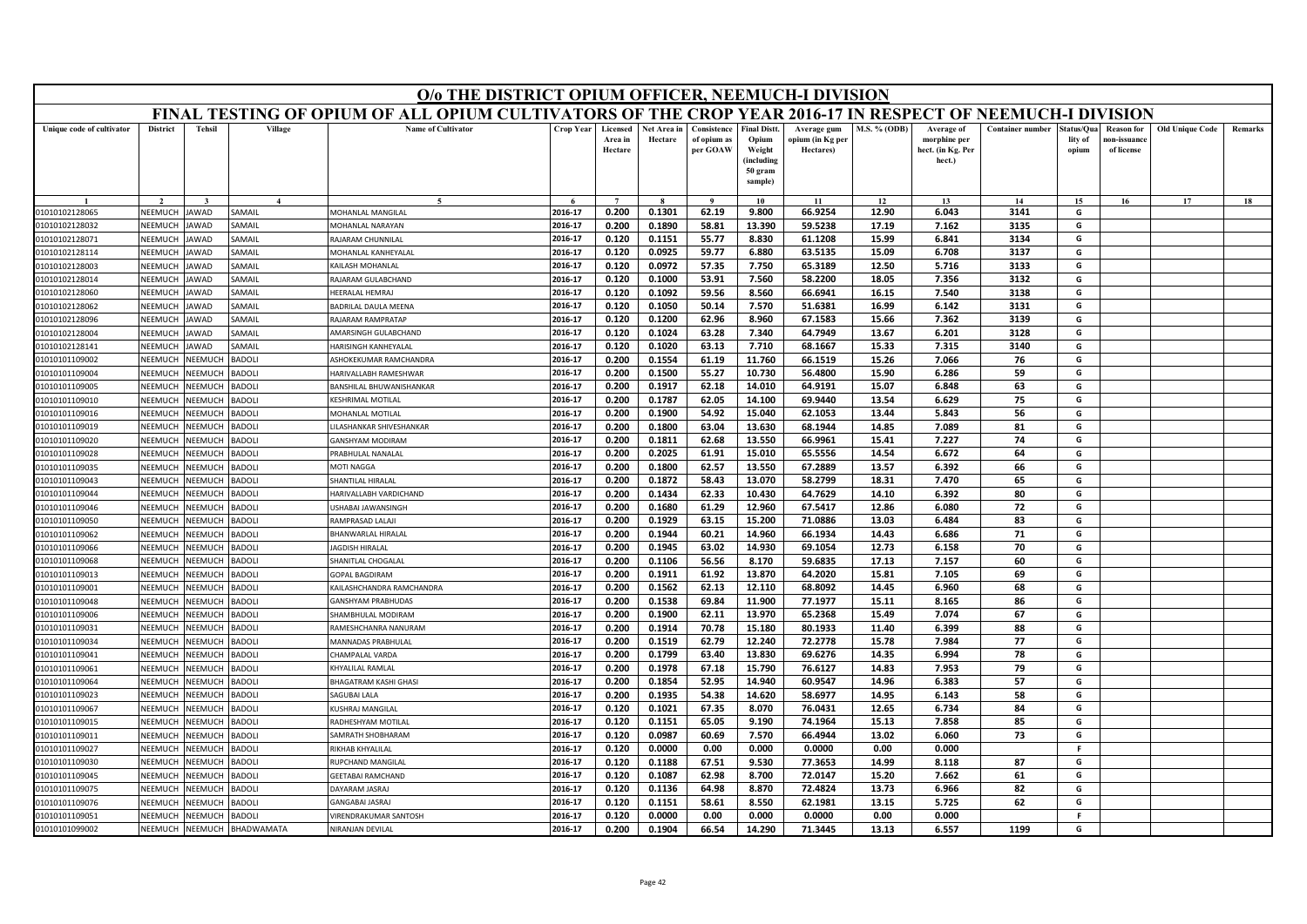| FINAL TESTING OF OPIUM OF ALL OPIUM CULTIVATORS OF THE CROP YEAR 2016-17 IN RESPECT OF NEEMUCH-I DIVISION<br><b>Name of Cultivator</b><br><b>District</b><br><b>Tehsil</b><br>Village<br>Crop Year<br>Consistence<br><b>Final Distt</b><br>M.S. % (ODB)<br><b>Container number</b><br><b>Old Unique Code</b><br>Unique code of cultivator<br>Licensed<br>Net Area in<br>Average gum<br>Average of<br>tatus/Qua<br><b>Reason</b> for<br>Remarks<br>Area in<br>Hectare<br>of opium as<br>Opium<br>opium (in Kg per<br>morphine per<br>lity of<br>10n-issuanc<br>per GOAW<br>Hectare<br>Weight<br>Hectares)<br>hect. (in Kg. Per<br>of license<br>opium<br>(including<br>hect.)<br>50 gram<br>sample)<br>15<br>17<br>18<br>10<br>11<br>12<br>13<br>14<br>16<br>2016-17<br>0.200<br>0.1947<br>59.29<br>14.200<br>61.7720<br>14.39<br>6.222<br>1189<br>G<br>NEEMUCH<br>BHADWAMATA<br>ADKUNWAR MANSINGH<br>01010101099003<br>NEEMUCH<br>2016-17<br>0.200<br>0.1995<br>67.99<br>14.770<br>71.9098<br>13.80<br>6.946<br>1188<br>G<br>01010101099011<br>NEEMUCH<br><b>JEEMUCH</b><br><b>HADWAMATA</b><br><b>AGDIBAI MADHULAL</b><br>2016-17<br>1191<br>G<br>NEEMUCH<br><b>NEEMUCH</b><br><b>BHADWAMATA</b><br><b>JAGESH BHERULAL</b><br>0.200<br>0.1984<br>60.68<br>14.900<br>65.1008<br>15.19<br>6.922<br>01010101099014<br><b>NEEMUCH</b><br>KAMLABAI BHERULAL<br>2016-17<br>0.200<br>0.1920<br>62.63<br>14.410<br>67.1510<br>14.02<br>6.590<br>1192<br>G<br>01010101099030<br><b>NEEMUCH</b><br>BHADWAMATA<br>2016-17<br>0.1994<br>62.42<br>66.0983<br>1197<br>G<br><b>IIRALAL PANNALAL</b><br>0.200<br>14.780<br>14.43<br>6.676<br>01010101099010<br>NEEMUCH<br><b>JEEMUCH</b><br><b>BHADWAMATA</b><br>70.4450<br>14.02<br>1198<br>2016-17<br>0.200<br>0.2000<br>66.91<br>14.740<br>6.914<br>G<br>NEEMUCH<br><b>JEEMUCH</b><br><b>BHADWAMATA</b><br><b>DEVILAL PANNALAL</b><br>01010101099027<br>57.87<br>64.8416<br>1190<br>NFFMUCH<br><b>JEEMUCH</b><br>BHADWAMATA<br>2016-17<br>0.200<br>0.1799<br>14.110<br>13.41<br>6.087<br>G<br>01010101099047<br>DALLA MURLI<br>0.1884<br>52.17<br>55.5786<br>1187<br>2016-17<br>0.200<br>14.050<br>15.49<br>6.027<br>G<br>NEEMUCH<br><b>JEEMUCH</b><br><b>BHADWAMATA</b><br>01010101099048<br><b>GEETABAI UDAYLAI</b><br>2016-17<br>0.200<br>0.1997<br>15.450<br>67.6314<br>13.37<br>6.329<br>1196<br>G<br>NEEMUCI<br>61.19<br>01010101099046<br><b>JEEMUC</b><br><b>BHADWAMATA</b><br><b>MOHANLAL UMEDA GURJAR</b><br>2016-17<br>0.200<br>0.1918<br>66.10<br>14.430<br>71.0428<br>13.48<br>6.704<br>1200<br>G<br>01010101099050<br>NEEMUCH<br><b>NEEMUCH</b><br>BHADWAMATA<br><b>/IKASH NATHULAL</b><br>2016-17<br>0.120<br>0.1046<br>67.30<br>7.850<br>72.1511<br>15.69<br>7.925<br>1193<br>G<br><b>IEEMUCH</b><br>BHADWAMATA<br>01010101099001<br>NEEMUCI<br>ULSIRAM KEWALRAM<br>2016-17<br>0.120<br>0.1092<br>64.62<br>7.730<br>65.3480<br>12.81<br>5.860<br>1194<br>G<br>NEEMUCH<br>01010101099004<br><b>JEEMUCI</b><br><b>BHADWAMATA</b><br><b>RADHESHYAM NANURAM</b><br><b>NEEMUCH</b><br>VEEMUCH<br>0.120<br>0.1012<br>65.43<br>6.980<br>64.4664<br>12.23<br>5.519<br>1195<br>01010101099006<br>BHADWAMATA<br>MANGIBAI TULSIRAM<br>2016-17<br>G<br>68.6275<br>15.52<br>771<br>NEEMUCH<br><b>JEEMUCH</b><br><b>BORKHEDI KHURD</b><br>2016-17<br>0.200<br>0.1938<br>59.87<br>15.550<br>7.456<br>G<br>01010101112008<br><b>CANHEYALAL PARTHA</b><br>60.7787<br>776<br>NEEMUCH<br><b>JEEMUCI</b><br>2016-17<br>0.200<br>0.1387<br>54.69<br>10.790<br>22.31<br>9.492<br>G<br>01010101112029<br><b>BORKHEDI KHURD</b><br>DEVKANYABAI OMPRAKASH<br>NEEMUCH<br><b>JEEMUCH</b><br>2016-17<br>0.200<br>0.1918<br>57.08<br>15.100<br>64.1971<br>15.00<br>6.741<br>770<br>G<br>01010101112017<br><b>BORKHEDI KHURD</b><br><b>KAMLABAI BHAGCHAND</b><br>01010101112035<br>NFFMUCH<br><b>JEEMUCH</b><br>2016-17<br>0.1918<br>15.110<br>71.7779<br>13.53<br>6.798<br>777<br>G<br><b>BORKHEDI KHURD</b><br>SANTOSHKUMAR KANHEYALAL<br>0.200<br>63.78<br>67.8507<br>778<br>01010101112036<br>NEEMUCH<br>2016-17<br>0.200<br>0.1875<br>59.53<br>14.960<br>14.97<br>7.110<br>G<br>VEEMUCI<br><b>BORKHEDI KHURD</b><br><b>BHERULAL DEVA</b><br>766<br>G<br>2016-17<br>0.200<br>0.1792<br>56.92<br>13.860<br>62.8906<br>16.99<br>7.480<br>01010101112009<br>NEEMUCH<br><b>JEEMUCH</b><br><b>BORKHEDI KHURD</b><br>MANNALAL MOTILAL<br>GANGARAM LACHIRAM<br>2016-17<br>0.200<br>0.1990<br>55.61<br>15.700<br>62.6784<br>18.34<br>8.046<br>769<br>G<br>01010101112014<br>NEEMUCH<br><b>NEEMUCH</b><br>BORKHEDI KHURD<br>65.8656<br>775<br>G<br>2016-17<br>0.200<br>0.1652<br>58.01<br>13.130<br>14.48<br>6.676<br>NEEMUCH<br>AMARSINGH LACHIRAM<br>01010101112021<br><b>JEEMUCH</b><br><b>ORKHEDI KHURD</b><br>NEEMUCH<br>2016-17<br>0.200<br>0.1922<br>58.90<br>15.170<br>66.4100<br>16.04<br>7.457<br>774<br>G<br>01010101112037<br><b>JEEMUCH</b><br><b>BORKHEDI KHURD</b><br>AVANSINGH BHAGCHAND<br>2016-17<br>60.7120<br>G<br>NEEMUCH<br><b>JEEMUCH</b><br>BHAGATSINGH CHAINSINGH<br>0.200<br>0.1896<br>52.70<br>15.290<br>15.01<br>6.379<br>767<br>01010101112038<br><b>BORKHEDI KHURD</b><br>2016-17<br>0.200<br>0.1847<br>58.82<br>14.870<br>67.6502<br>13.69<br>6.483<br>773<br>G<br>NEEMUCI<br>01010101112019<br><b>JEEMUCI</b><br><b>BORKHEDI KHURD</b><br><b>HRAVAN DEVA</b><br>768<br>2016-17<br>0.120<br>0.1129<br>61.50<br>9.060<br>70.5049<br>16.47<br>8.128<br>G<br>01010101112006<br>NEEMUCH<br><b>JEEMUCH</b><br><b>BORKHEDI KHURD</b><br>AYSINGH KANHEYALAL<br>2016-17<br>0.120<br>0.1104<br>66.28<br>8.680<br>74.4475<br>8.010<br>779<br>G<br>01010101112010<br>NEEMUCH<br><b>JEEMUCH</b><br>BORKHEDI KHURD<br>15.37<br>BAGDIBAI GORILAL<br>2016-17<br>0.120<br>0.1188<br>50.03<br>9.140<br>54.9832<br>12.71<br>4.892<br>765<br>G<br>01010101112033<br>NEEMUCI<br>VEEMUCI<br>BORKHEDI KHURD<br>(USHALBAI RATANLAI<br>772<br>2016-17<br>0.120<br>0.1155<br>60.16<br>8.950<br>66.5974<br>15.48<br>7.216<br>G<br>01010101112013<br>NEEMUCH<br><b>JEEMUCH</b><br><b>BORKHEDI KHURD</b><br><b>RAMALAL KISHAN</b><br>65.5906<br><b>JEEMUCH</b><br>2016-17<br>0.200<br>0.1109<br>61.42<br>8.290<br>15.53<br>7.130<br>675<br>G<br>01010101103007<br>NEEMUCH<br><b>AUBAD</b><br><b>DARYAVBAI BHANWARLAL</b><br>NEEMUCK<br>VEEMUCI<br>0.200<br>0.1751<br>64.36<br>14.220<br>74.6659<br>15.69<br>8.201<br>676<br>G<br>01010101103010<br><b>AUBAD</b><br>2016-17<br>DASHRATH MANOHARLAI<br>0.2000<br>60.37<br>67.1850<br>01010101103018<br>NEEMUCH<br><b>NEEMUCH</b><br>AUBAD<br>RADHESHYAM MATHURALAL<br>2016-17<br>0.200<br>15.580<br>15.84<br>7.449<br>648<br>G<br>NEEMUCH<br><b>JEEMUCH</b><br><b>AUBAD</b><br>2016-17<br>0.1863<br>62.42<br>13.910<br>66.5808<br>14.23<br>6.632<br>669<br>G<br>01010101103021<br><b>RAMCHANDRA DHULJI</b><br>0.200<br>NEEMUCH<br>VEEMUCI<br>AUBAD<br>2016-17<br>0.200<br>0.1589<br>66.24<br>11.940<br>71.1076<br>15.70<br>7.814<br>678<br>G<br>01010101103023<br>PAWANKUMAR BHANWARLAL DHANRAJ<br>NEEMUCH<br><b>NEEMUCH</b><br><b>AUBAD</b><br>2016-17<br>0.200<br>0.1965<br>63.95<br>14.190<br>65.9746<br>13.68<br>6.318<br>674<br>G<br>01010101103033<br>GANSHYAM NANURAM<br>662<br>G<br>01010101103036<br>VEEMUCI<br><b>JEEMUCH</b><br><b>AUBAD</b><br>ULVANTIBAI INDRANARAYAN<br>2016-17<br>0.200<br>0.1995<br>60.86<br>14.530<br>63.3233<br>17.75<br>7.868<br>NEEMUCH<br><b>JEEMUCH</b><br>AUBAD<br>2016-17<br>0.200<br>0.1216<br>60.43<br>9.200<br>65.3125<br>15.82<br>7.233<br>668<br>G<br>01010101103037<br>SHAMBHULAL BHANWARLAL<br>2016-17<br>0.1935<br>59.05<br>63.4729<br>647<br>G<br>0.200<br>14.560<br>15.24<br>6.772<br>01010101103038<br><b>NEEMUCH</b><br><b>JEEMUCH</b><br>AUBAD<br>DEVILAL MANOHARLAL<br>663<br>G<br><b>NEEMUCH</b><br><b>JEEMUCH</b><br>INKARLAL RAMCHANDRA<br>2016-17<br>0.200<br>0.1624<br>63.78<br>11.660<br>65.4187<br>14.64<br>6.704<br>01010101103039<br><b>AUBAD</b><br>2016-17<br>71.2396<br>NEEMUCH<br>VEEMUCH<br>AUBAD<br>0.200<br>0.1920<br>66.86<br>14.320<br>14.03<br>6.996<br>673<br>G<br>01010101103040<br>ATFHLAL TULSIRAM<br>0.1901<br>664<br>G<br>2016-17<br>0.200<br>64.96<br>14.210<br>69.3688<br>15.55<br>7.551<br>NEEMUCH<br>VEEMUCH<br><b>AUBAD</b><br>RAMESHSCHANDRA NANURAM<br>01010101103043<br>2016-17<br>0.200<br>0.1959<br>665<br>G<br>01010101103048<br>VEEMUCI<br><b><i>IEEMUCH</i></b><br><b>AUBAD</b><br><b>DURGASHANKAR VARDICHAND</b><br>63.71<br>14.410<br>66.9474<br>14.85<br>6.959<br>2016-17<br>0.1800<br>66.92<br>13.320<br>70.7444<br>13.21<br>6.542<br>672<br>G<br><b>NFFMUCH</b><br><b>JEEMUCI</b><br>AUBAD<br>0.200<br>01010101103052<br>AMRITLAL KANHEYALAL<br>2016-17<br>0.1953<br>63.65<br>67.5576<br>13.94<br>6.592<br>666<br><b>AUBAD</b><br>0.200<br>14.510<br>G<br>01010101103062<br>NEEMUCH<br><b>NEEMUCH</b><br><b>BHARATKUMAR TULSIRAM</b><br>0.200<br>0.1958<br>59.02<br>63.3453<br>667<br>G<br>2016-17<br>14.710<br>14.74<br>6.536<br>01010101103012<br>VEEMUCI<br><b>JEEMUCI</b><br>AUBAD<br><b>AGDISH KISHANLAL</b><br>2016-17<br>0.200<br>0.1540<br>63.62<br>11.610<br>68.5195<br>14.35<br>6.883<br>679<br>G<br>01010101103005<br>NEEMUCH<br><b>JEEMUCI</b><br>AUBAD<br><b>AMLASHANKAR BHANWARLAL</b><br>2016-17<br>0.200<br>0.1980<br>63.95<br>15.230<br>70.2727<br>15.23<br>7.492<br>671<br>G<br>NEEMUCH<br>VEEMUCH<br><b>AUBAD</b><br>01010101103026<br><b>BHANWARLAL TULSIRAM</b><br>0.200<br>0.1993<br>64.4556<br>2016-17<br>61.59<br>14.600<br>13.20<br>5.956<br>657<br>G<br>NEEMUCH<br>NEEMUCH<br><b>AUBAD</b><br>01010101103028<br>HIVENARAYAN NANURAM | O/o THE DISTRICT OPIUM OFFICER, NEEMUCH-I DIVISION |  |  |  |  |  |  |  |  |  |  |  |  |  |  |
|----------------------------------------------------------------------------------------------------------------------------------------------------------------------------------------------------------------------------------------------------------------------------------------------------------------------------------------------------------------------------------------------------------------------------------------------------------------------------------------------------------------------------------------------------------------------------------------------------------------------------------------------------------------------------------------------------------------------------------------------------------------------------------------------------------------------------------------------------------------------------------------------------------------------------------------------------------------------------------------------------------------------------------------------------------------------------------------------------------------------------------------------------------------------------------------------------------------------------------------------------------------------------------------------------------------------------------------------------------------------------------------------------------------------------------------------------------------------------------------------------------------------------------------------------------------------------------------------------------------------------------------------------------------------------------------------------------------------------------------------------------------------------------------------------------------------------------------------------------------------------------------------------------------------------------------------------------------------------------------------------------------------------------------------------------------------------------------------------------------------------------------------------------------------------------------------------------------------------------------------------------------------------------------------------------------------------------------------------------------------------------------------------------------------------------------------------------------------------------------------------------------------------------------------------------------------------------------------------------------------------------------------------------------------------------------------------------------------------------------------------------------------------------------------------------------------------------------------------------------------------------------------------------------------------------------------------------------------------------------------------------------------------------------------------------------------------------------------------------------------------------------------------------------------------------------------------------------------------------------------------------------------------------------------------------------------------------------------------------------------------------------------------------------------------------------------------------------------------------------------------------------------------------------------------------------------------------------------------------------------------------------------------------------------------------------------------------------------------------------------------------------------------------------------------------------------------------------------------------------------------------------------------------------------------------------------------------------------------------------------------------------------------------------------------------------------------------------------------------------------------------------------------------------------------------------------------------------------------------------------------------------------------------------------------------------------------------------------------------------------------------------------------------------------------------------------------------------------------------------------------------------------------------------------------------------------------------------------------------------------------------------------------------------------------------------------------------------------------------------------------------------------------------------------------------------------------------------------------------------------------------------------------------------------------------------------------------------------------------------------------------------------------------------------------------------------------------------------------------------------------------------------------------------------------------------------------------------------------------------------------------------------------------------------------------------------------------------------------------------------------------------------------------------------------------------------------------------------------------------------------------------------------------------------------------------------------------------------------------------------------------------------------------------------------------------------------------------------------------------------------------------------------------------------------------------------------------------------------------------------------------------------------------------------------------------------------------------------------------------------------------------------------------------------------------------------------------------------------------------------------------------------------------------------------------------------------------------------------------------------------------------------------------------------------------------------------------------------------------------------------------------------------------------------------------------------------------------------------------------------------------------------------------------------------------------------------------------------------------------------------------------------------------------------------------------------------------------------------------------------------------------------------------------------------------------------------------------------------------------------------------------------------------------------------------------------------------------------------------------------------------------------------------------------------------------------------------------------------------------------------------------------------------------------------------------------------------------------------------------------------------------------------------------------------------------------------------------------------------------------------------------------------------------------------------------------------------------------------------------------------------------------------------------------------------------------------------------------------------------------------------------------------------------------------------------------------------------------------------------------------------------------------------------------------------------------------------------------------------------------------------------------------------------------------------------------------------------------------------------------------------------------------------------------------------------------------------------------------------------------------------------------------------------------------------------------------------------------------------------------------------------------------------------------------------------------------------------------------------------------------------------------------------------------------------------------------------------------------------------------------------------------------------------------------------------------------------------------------------------------------------------------------------------------------------------------------------------------------------------------------------------------------------------------------------------------------------------------------------------------------------------------------------------------------------------------------------------------------------------------------------------------------------------------------------------------------------------------------------------------------------------------------------------------------------------------------------------------------------------------------------------------------------------------------------------------------------------------------------------------------------------------------------------------------------------------------------------------------------------------------------------------------------|----------------------------------------------------|--|--|--|--|--|--|--|--|--|--|--|--|--|--|
|                                                                                                                                                                                                                                                                                                                                                                                                                                                                                                                                                                                                                                                                                                                                                                                                                                                                                                                                                                                                                                                                                                                                                                                                                                                                                                                                                                                                                                                                                                                                                                                                                                                                                                                                                                                                                                                                                                                                                                                                                                                                                                                                                                                                                                                                                                                                                                                                                                                                                                                                                                                                                                                                                                                                                                                                                                                                                                                                                                                                                                                                                                                                                                                                                                                                                                                                                                                                                                                                                                                                                                                                                                                                                                                                                                                                                                                                                                                                                                                                                                                                                                                                                                                                                                                                                                                                                                                                                                                                                                                                                                                                                                                                                                                                                                                                                                                                                                                                                                                                                                                                                                                                                                                                                                                                                                                                                                                                                                                                                                                                                                                                                                                                                                                                                                                                                                                                                                                                                                                                                                                                                                                                                                                                                                                                                                                                                                                                                                                                                                                                                                                                                                                                                                                                                                                                                                                                                                                                                                                                                                                                                                                                                                                                                                                                                                                                                                                                                                                                                                                                                                                                                                                                                                                                                                                                                                                                                                                                                                                                                                                                                                                                                                                                                                                                                                                                                                                                                                                                                                                                                                                                                                                                                                                                                                                                                                                                                                                                                                                                                                                                                                                                                                                                                                                                                                                                                                                                                                                                                                                                  |                                                    |  |  |  |  |  |  |  |  |  |  |  |  |  |  |
|                                                                                                                                                                                                                                                                                                                                                                                                                                                                                                                                                                                                                                                                                                                                                                                                                                                                                                                                                                                                                                                                                                                                                                                                                                                                                                                                                                                                                                                                                                                                                                                                                                                                                                                                                                                                                                                                                                                                                                                                                                                                                                                                                                                                                                                                                                                                                                                                                                                                                                                                                                                                                                                                                                                                                                                                                                                                                                                                                                                                                                                                                                                                                                                                                                                                                                                                                                                                                                                                                                                                                                                                                                                                                                                                                                                                                                                                                                                                                                                                                                                                                                                                                                                                                                                                                                                                                                                                                                                                                                                                                                                                                                                                                                                                                                                                                                                                                                                                                                                                                                                                                                                                                                                                                                                                                                                                                                                                                                                                                                                                                                                                                                                                                                                                                                                                                                                                                                                                                                                                                                                                                                                                                                                                                                                                                                                                                                                                                                                                                                                                                                                                                                                                                                                                                                                                                                                                                                                                                                                                                                                                                                                                                                                                                                                                                                                                                                                                                                                                                                                                                                                                                                                                                                                                                                                                                                                                                                                                                                                                                                                                                                                                                                                                                                                                                                                                                                                                                                                                                                                                                                                                                                                                                                                                                                                                                                                                                                                                                                                                                                                                                                                                                                                                                                                                                                                                                                                                                                                                                                                                  |                                                    |  |  |  |  |  |  |  |  |  |  |  |  |  |  |
|                                                                                                                                                                                                                                                                                                                                                                                                                                                                                                                                                                                                                                                                                                                                                                                                                                                                                                                                                                                                                                                                                                                                                                                                                                                                                                                                                                                                                                                                                                                                                                                                                                                                                                                                                                                                                                                                                                                                                                                                                                                                                                                                                                                                                                                                                                                                                                                                                                                                                                                                                                                                                                                                                                                                                                                                                                                                                                                                                                                                                                                                                                                                                                                                                                                                                                                                                                                                                                                                                                                                                                                                                                                                                                                                                                                                                                                                                                                                                                                                                                                                                                                                                                                                                                                                                                                                                                                                                                                                                                                                                                                                                                                                                                                                                                                                                                                                                                                                                                                                                                                                                                                                                                                                                                                                                                                                                                                                                                                                                                                                                                                                                                                                                                                                                                                                                                                                                                                                                                                                                                                                                                                                                                                                                                                                                                                                                                                                                                                                                                                                                                                                                                                                                                                                                                                                                                                                                                                                                                                                                                                                                                                                                                                                                                                                                                                                                                                                                                                                                                                                                                                                                                                                                                                                                                                                                                                                                                                                                                                                                                                                                                                                                                                                                                                                                                                                                                                                                                                                                                                                                                                                                                                                                                                                                                                                                                                                                                                                                                                                                                                                                                                                                                                                                                                                                                                                                                                                                                                                                                                                  |                                                    |  |  |  |  |  |  |  |  |  |  |  |  |  |  |
|                                                                                                                                                                                                                                                                                                                                                                                                                                                                                                                                                                                                                                                                                                                                                                                                                                                                                                                                                                                                                                                                                                                                                                                                                                                                                                                                                                                                                                                                                                                                                                                                                                                                                                                                                                                                                                                                                                                                                                                                                                                                                                                                                                                                                                                                                                                                                                                                                                                                                                                                                                                                                                                                                                                                                                                                                                                                                                                                                                                                                                                                                                                                                                                                                                                                                                                                                                                                                                                                                                                                                                                                                                                                                                                                                                                                                                                                                                                                                                                                                                                                                                                                                                                                                                                                                                                                                                                                                                                                                                                                                                                                                                                                                                                                                                                                                                                                                                                                                                                                                                                                                                                                                                                                                                                                                                                                                                                                                                                                                                                                                                                                                                                                                                                                                                                                                                                                                                                                                                                                                                                                                                                                                                                                                                                                                                                                                                                                                                                                                                                                                                                                                                                                                                                                                                                                                                                                                                                                                                                                                                                                                                                                                                                                                                                                                                                                                                                                                                                                                                                                                                                                                                                                                                                                                                                                                                                                                                                                                                                                                                                                                                                                                                                                                                                                                                                                                                                                                                                                                                                                                                                                                                                                                                                                                                                                                                                                                                                                                                                                                                                                                                                                                                                                                                                                                                                                                                                                                                                                                                                                  |                                                    |  |  |  |  |  |  |  |  |  |  |  |  |  |  |
|                                                                                                                                                                                                                                                                                                                                                                                                                                                                                                                                                                                                                                                                                                                                                                                                                                                                                                                                                                                                                                                                                                                                                                                                                                                                                                                                                                                                                                                                                                                                                                                                                                                                                                                                                                                                                                                                                                                                                                                                                                                                                                                                                                                                                                                                                                                                                                                                                                                                                                                                                                                                                                                                                                                                                                                                                                                                                                                                                                                                                                                                                                                                                                                                                                                                                                                                                                                                                                                                                                                                                                                                                                                                                                                                                                                                                                                                                                                                                                                                                                                                                                                                                                                                                                                                                                                                                                                                                                                                                                                                                                                                                                                                                                                                                                                                                                                                                                                                                                                                                                                                                                                                                                                                                                                                                                                                                                                                                                                                                                                                                                                                                                                                                                                                                                                                                                                                                                                                                                                                                                                                                                                                                                                                                                                                                                                                                                                                                                                                                                                                                                                                                                                                                                                                                                                                                                                                                                                                                                                                                                                                                                                                                                                                                                                                                                                                                                                                                                                                                                                                                                                                                                                                                                                                                                                                                                                                                                                                                                                                                                                                                                                                                                                                                                                                                                                                                                                                                                                                                                                                                                                                                                                                                                                                                                                                                                                                                                                                                                                                                                                                                                                                                                                                                                                                                                                                                                                                                                                                                                                                  |                                                    |  |  |  |  |  |  |  |  |  |  |  |  |  |  |
|                                                                                                                                                                                                                                                                                                                                                                                                                                                                                                                                                                                                                                                                                                                                                                                                                                                                                                                                                                                                                                                                                                                                                                                                                                                                                                                                                                                                                                                                                                                                                                                                                                                                                                                                                                                                                                                                                                                                                                                                                                                                                                                                                                                                                                                                                                                                                                                                                                                                                                                                                                                                                                                                                                                                                                                                                                                                                                                                                                                                                                                                                                                                                                                                                                                                                                                                                                                                                                                                                                                                                                                                                                                                                                                                                                                                                                                                                                                                                                                                                                                                                                                                                                                                                                                                                                                                                                                                                                                                                                                                                                                                                                                                                                                                                                                                                                                                                                                                                                                                                                                                                                                                                                                                                                                                                                                                                                                                                                                                                                                                                                                                                                                                                                                                                                                                                                                                                                                                                                                                                                                                                                                                                                                                                                                                                                                                                                                                                                                                                                                                                                                                                                                                                                                                                                                                                                                                                                                                                                                                                                                                                                                                                                                                                                                                                                                                                                                                                                                                                                                                                                                                                                                                                                                                                                                                                                                                                                                                                                                                                                                                                                                                                                                                                                                                                                                                                                                                                                                                                                                                                                                                                                                                                                                                                                                                                                                                                                                                                                                                                                                                                                                                                                                                                                                                                                                                                                                                                                                                                                                                  |                                                    |  |  |  |  |  |  |  |  |  |  |  |  |  |  |
|                                                                                                                                                                                                                                                                                                                                                                                                                                                                                                                                                                                                                                                                                                                                                                                                                                                                                                                                                                                                                                                                                                                                                                                                                                                                                                                                                                                                                                                                                                                                                                                                                                                                                                                                                                                                                                                                                                                                                                                                                                                                                                                                                                                                                                                                                                                                                                                                                                                                                                                                                                                                                                                                                                                                                                                                                                                                                                                                                                                                                                                                                                                                                                                                                                                                                                                                                                                                                                                                                                                                                                                                                                                                                                                                                                                                                                                                                                                                                                                                                                                                                                                                                                                                                                                                                                                                                                                                                                                                                                                                                                                                                                                                                                                                                                                                                                                                                                                                                                                                                                                                                                                                                                                                                                                                                                                                                                                                                                                                                                                                                                                                                                                                                                                                                                                                                                                                                                                                                                                                                                                                                                                                                                                                                                                                                                                                                                                                                                                                                                                                                                                                                                                                                                                                                                                                                                                                                                                                                                                                                                                                                                                                                                                                                                                                                                                                                                                                                                                                                                                                                                                                                                                                                                                                                                                                                                                                                                                                                                                                                                                                                                                                                                                                                                                                                                                                                                                                                                                                                                                                                                                                                                                                                                                                                                                                                                                                                                                                                                                                                                                                                                                                                                                                                                                                                                                                                                                                                                                                                                                                  |                                                    |  |  |  |  |  |  |  |  |  |  |  |  |  |  |
|                                                                                                                                                                                                                                                                                                                                                                                                                                                                                                                                                                                                                                                                                                                                                                                                                                                                                                                                                                                                                                                                                                                                                                                                                                                                                                                                                                                                                                                                                                                                                                                                                                                                                                                                                                                                                                                                                                                                                                                                                                                                                                                                                                                                                                                                                                                                                                                                                                                                                                                                                                                                                                                                                                                                                                                                                                                                                                                                                                                                                                                                                                                                                                                                                                                                                                                                                                                                                                                                                                                                                                                                                                                                                                                                                                                                                                                                                                                                                                                                                                                                                                                                                                                                                                                                                                                                                                                                                                                                                                                                                                                                                                                                                                                                                                                                                                                                                                                                                                                                                                                                                                                                                                                                                                                                                                                                                                                                                                                                                                                                                                                                                                                                                                                                                                                                                                                                                                                                                                                                                                                                                                                                                                                                                                                                                                                                                                                                                                                                                                                                                                                                                                                                                                                                                                                                                                                                                                                                                                                                                                                                                                                                                                                                                                                                                                                                                                                                                                                                                                                                                                                                                                                                                                                                                                                                                                                                                                                                                                                                                                                                                                                                                                                                                                                                                                                                                                                                                                                                                                                                                                                                                                                                                                                                                                                                                                                                                                                                                                                                                                                                                                                                                                                                                                                                                                                                                                                                                                                                                                                                  |                                                    |  |  |  |  |  |  |  |  |  |  |  |  |  |  |
|                                                                                                                                                                                                                                                                                                                                                                                                                                                                                                                                                                                                                                                                                                                                                                                                                                                                                                                                                                                                                                                                                                                                                                                                                                                                                                                                                                                                                                                                                                                                                                                                                                                                                                                                                                                                                                                                                                                                                                                                                                                                                                                                                                                                                                                                                                                                                                                                                                                                                                                                                                                                                                                                                                                                                                                                                                                                                                                                                                                                                                                                                                                                                                                                                                                                                                                                                                                                                                                                                                                                                                                                                                                                                                                                                                                                                                                                                                                                                                                                                                                                                                                                                                                                                                                                                                                                                                                                                                                                                                                                                                                                                                                                                                                                                                                                                                                                                                                                                                                                                                                                                                                                                                                                                                                                                                                                                                                                                                                                                                                                                                                                                                                                                                                                                                                                                                                                                                                                                                                                                                                                                                                                                                                                                                                                                                                                                                                                                                                                                                                                                                                                                                                                                                                                                                                                                                                                                                                                                                                                                                                                                                                                                                                                                                                                                                                                                                                                                                                                                                                                                                                                                                                                                                                                                                                                                                                                                                                                                                                                                                                                                                                                                                                                                                                                                                                                                                                                                                                                                                                                                                                                                                                                                                                                                                                                                                                                                                                                                                                                                                                                                                                                                                                                                                                                                                                                                                                                                                                                                                                                  |                                                    |  |  |  |  |  |  |  |  |  |  |  |  |  |  |
|                                                                                                                                                                                                                                                                                                                                                                                                                                                                                                                                                                                                                                                                                                                                                                                                                                                                                                                                                                                                                                                                                                                                                                                                                                                                                                                                                                                                                                                                                                                                                                                                                                                                                                                                                                                                                                                                                                                                                                                                                                                                                                                                                                                                                                                                                                                                                                                                                                                                                                                                                                                                                                                                                                                                                                                                                                                                                                                                                                                                                                                                                                                                                                                                                                                                                                                                                                                                                                                                                                                                                                                                                                                                                                                                                                                                                                                                                                                                                                                                                                                                                                                                                                                                                                                                                                                                                                                                                                                                                                                                                                                                                                                                                                                                                                                                                                                                                                                                                                                                                                                                                                                                                                                                                                                                                                                                                                                                                                                                                                                                                                                                                                                                                                                                                                                                                                                                                                                                                                                                                                                                                                                                                                                                                                                                                                                                                                                                                                                                                                                                                                                                                                                                                                                                                                                                                                                                                                                                                                                                                                                                                                                                                                                                                                                                                                                                                                                                                                                                                                                                                                                                                                                                                                                                                                                                                                                                                                                                                                                                                                                                                                                                                                                                                                                                                                                                                                                                                                                                                                                                                                                                                                                                                                                                                                                                                                                                                                                                                                                                                                                                                                                                                                                                                                                                                                                                                                                                                                                                                                                                  |                                                    |  |  |  |  |  |  |  |  |  |  |  |  |  |  |
|                                                                                                                                                                                                                                                                                                                                                                                                                                                                                                                                                                                                                                                                                                                                                                                                                                                                                                                                                                                                                                                                                                                                                                                                                                                                                                                                                                                                                                                                                                                                                                                                                                                                                                                                                                                                                                                                                                                                                                                                                                                                                                                                                                                                                                                                                                                                                                                                                                                                                                                                                                                                                                                                                                                                                                                                                                                                                                                                                                                                                                                                                                                                                                                                                                                                                                                                                                                                                                                                                                                                                                                                                                                                                                                                                                                                                                                                                                                                                                                                                                                                                                                                                                                                                                                                                                                                                                                                                                                                                                                                                                                                                                                                                                                                                                                                                                                                                                                                                                                                                                                                                                                                                                                                                                                                                                                                                                                                                                                                                                                                                                                                                                                                                                                                                                                                                                                                                                                                                                                                                                                                                                                                                                                                                                                                                                                                                                                                                                                                                                                                                                                                                                                                                                                                                                                                                                                                                                                                                                                                                                                                                                                                                                                                                                                                                                                                                                                                                                                                                                                                                                                                                                                                                                                                                                                                                                                                                                                                                                                                                                                                                                                                                                                                                                                                                                                                                                                                                                                                                                                                                                                                                                                                                                                                                                                                                                                                                                                                                                                                                                                                                                                                                                                                                                                                                                                                                                                                                                                                                                                                  |                                                    |  |  |  |  |  |  |  |  |  |  |  |  |  |  |
|                                                                                                                                                                                                                                                                                                                                                                                                                                                                                                                                                                                                                                                                                                                                                                                                                                                                                                                                                                                                                                                                                                                                                                                                                                                                                                                                                                                                                                                                                                                                                                                                                                                                                                                                                                                                                                                                                                                                                                                                                                                                                                                                                                                                                                                                                                                                                                                                                                                                                                                                                                                                                                                                                                                                                                                                                                                                                                                                                                                                                                                                                                                                                                                                                                                                                                                                                                                                                                                                                                                                                                                                                                                                                                                                                                                                                                                                                                                                                                                                                                                                                                                                                                                                                                                                                                                                                                                                                                                                                                                                                                                                                                                                                                                                                                                                                                                                                                                                                                                                                                                                                                                                                                                                                                                                                                                                                                                                                                                                                                                                                                                                                                                                                                                                                                                                                                                                                                                                                                                                                                                                                                                                                                                                                                                                                                                                                                                                                                                                                                                                                                                                                                                                                                                                                                                                                                                                                                                                                                                                                                                                                                                                                                                                                                                                                                                                                                                                                                                                                                                                                                                                                                                                                                                                                                                                                                                                                                                                                                                                                                                                                                                                                                                                                                                                                                                                                                                                                                                                                                                                                                                                                                                                                                                                                                                                                                                                                                                                                                                                                                                                                                                                                                                                                                                                                                                                                                                                                                                                                                                                  |                                                    |  |  |  |  |  |  |  |  |  |  |  |  |  |  |
|                                                                                                                                                                                                                                                                                                                                                                                                                                                                                                                                                                                                                                                                                                                                                                                                                                                                                                                                                                                                                                                                                                                                                                                                                                                                                                                                                                                                                                                                                                                                                                                                                                                                                                                                                                                                                                                                                                                                                                                                                                                                                                                                                                                                                                                                                                                                                                                                                                                                                                                                                                                                                                                                                                                                                                                                                                                                                                                                                                                                                                                                                                                                                                                                                                                                                                                                                                                                                                                                                                                                                                                                                                                                                                                                                                                                                                                                                                                                                                                                                                                                                                                                                                                                                                                                                                                                                                                                                                                                                                                                                                                                                                                                                                                                                                                                                                                                                                                                                                                                                                                                                                                                                                                                                                                                                                                                                                                                                                                                                                                                                                                                                                                                                                                                                                                                                                                                                                                                                                                                                                                                                                                                                                                                                                                                                                                                                                                                                                                                                                                                                                                                                                                                                                                                                                                                                                                                                                                                                                                                                                                                                                                                                                                                                                                                                                                                                                                                                                                                                                                                                                                                                                                                                                                                                                                                                                                                                                                                                                                                                                                                                                                                                                                                                                                                                                                                                                                                                                                                                                                                                                                                                                                                                                                                                                                                                                                                                                                                                                                                                                                                                                                                                                                                                                                                                                                                                                                                                                                                                                                                  |                                                    |  |  |  |  |  |  |  |  |  |  |  |  |  |  |
|                                                                                                                                                                                                                                                                                                                                                                                                                                                                                                                                                                                                                                                                                                                                                                                                                                                                                                                                                                                                                                                                                                                                                                                                                                                                                                                                                                                                                                                                                                                                                                                                                                                                                                                                                                                                                                                                                                                                                                                                                                                                                                                                                                                                                                                                                                                                                                                                                                                                                                                                                                                                                                                                                                                                                                                                                                                                                                                                                                                                                                                                                                                                                                                                                                                                                                                                                                                                                                                                                                                                                                                                                                                                                                                                                                                                                                                                                                                                                                                                                                                                                                                                                                                                                                                                                                                                                                                                                                                                                                                                                                                                                                                                                                                                                                                                                                                                                                                                                                                                                                                                                                                                                                                                                                                                                                                                                                                                                                                                                                                                                                                                                                                                                                                                                                                                                                                                                                                                                                                                                                                                                                                                                                                                                                                                                                                                                                                                                                                                                                                                                                                                                                                                                                                                                                                                                                                                                                                                                                                                                                                                                                                                                                                                                                                                                                                                                                                                                                                                                                                                                                                                                                                                                                                                                                                                                                                                                                                                                                                                                                                                                                                                                                                                                                                                                                                                                                                                                                                                                                                                                                                                                                                                                                                                                                                                                                                                                                                                                                                                                                                                                                                                                                                                                                                                                                                                                                                                                                                                                                                                  |                                                    |  |  |  |  |  |  |  |  |  |  |  |  |  |  |
|                                                                                                                                                                                                                                                                                                                                                                                                                                                                                                                                                                                                                                                                                                                                                                                                                                                                                                                                                                                                                                                                                                                                                                                                                                                                                                                                                                                                                                                                                                                                                                                                                                                                                                                                                                                                                                                                                                                                                                                                                                                                                                                                                                                                                                                                                                                                                                                                                                                                                                                                                                                                                                                                                                                                                                                                                                                                                                                                                                                                                                                                                                                                                                                                                                                                                                                                                                                                                                                                                                                                                                                                                                                                                                                                                                                                                                                                                                                                                                                                                                                                                                                                                                                                                                                                                                                                                                                                                                                                                                                                                                                                                                                                                                                                                                                                                                                                                                                                                                                                                                                                                                                                                                                                                                                                                                                                                                                                                                                                                                                                                                                                                                                                                                                                                                                                                                                                                                                                                                                                                                                                                                                                                                                                                                                                                                                                                                                                                                                                                                                                                                                                                                                                                                                                                                                                                                                                                                                                                                                                                                                                                                                                                                                                                                                                                                                                                                                                                                                                                                                                                                                                                                                                                                                                                                                                                                                                                                                                                                                                                                                                                                                                                                                                                                                                                                                                                                                                                                                                                                                                                                                                                                                                                                                                                                                                                                                                                                                                                                                                                                                                                                                                                                                                                                                                                                                                                                                                                                                                                                                                  |                                                    |  |  |  |  |  |  |  |  |  |  |  |  |  |  |
|                                                                                                                                                                                                                                                                                                                                                                                                                                                                                                                                                                                                                                                                                                                                                                                                                                                                                                                                                                                                                                                                                                                                                                                                                                                                                                                                                                                                                                                                                                                                                                                                                                                                                                                                                                                                                                                                                                                                                                                                                                                                                                                                                                                                                                                                                                                                                                                                                                                                                                                                                                                                                                                                                                                                                                                                                                                                                                                                                                                                                                                                                                                                                                                                                                                                                                                                                                                                                                                                                                                                                                                                                                                                                                                                                                                                                                                                                                                                                                                                                                                                                                                                                                                                                                                                                                                                                                                                                                                                                                                                                                                                                                                                                                                                                                                                                                                                                                                                                                                                                                                                                                                                                                                                                                                                                                                                                                                                                                                                                                                                                                                                                                                                                                                                                                                                                                                                                                                                                                                                                                                                                                                                                                                                                                                                                                                                                                                                                                                                                                                                                                                                                                                                                                                                                                                                                                                                                                                                                                                                                                                                                                                                                                                                                                                                                                                                                                                                                                                                                                                                                                                                                                                                                                                                                                                                                                                                                                                                                                                                                                                                                                                                                                                                                                                                                                                                                                                                                                                                                                                                                                                                                                                                                                                                                                                                                                                                                                                                                                                                                                                                                                                                                                                                                                                                                                                                                                                                                                                                                                                                  |                                                    |  |  |  |  |  |  |  |  |  |  |  |  |  |  |
|                                                                                                                                                                                                                                                                                                                                                                                                                                                                                                                                                                                                                                                                                                                                                                                                                                                                                                                                                                                                                                                                                                                                                                                                                                                                                                                                                                                                                                                                                                                                                                                                                                                                                                                                                                                                                                                                                                                                                                                                                                                                                                                                                                                                                                                                                                                                                                                                                                                                                                                                                                                                                                                                                                                                                                                                                                                                                                                                                                                                                                                                                                                                                                                                                                                                                                                                                                                                                                                                                                                                                                                                                                                                                                                                                                                                                                                                                                                                                                                                                                                                                                                                                                                                                                                                                                                                                                                                                                                                                                                                                                                                                                                                                                                                                                                                                                                                                                                                                                                                                                                                                                                                                                                                                                                                                                                                                                                                                                                                                                                                                                                                                                                                                                                                                                                                                                                                                                                                                                                                                                                                                                                                                                                                                                                                                                                                                                                                                                                                                                                                                                                                                                                                                                                                                                                                                                                                                                                                                                                                                                                                                                                                                                                                                                                                                                                                                                                                                                                                                                                                                                                                                                                                                                                                                                                                                                                                                                                                                                                                                                                                                                                                                                                                                                                                                                                                                                                                                                                                                                                                                                                                                                                                                                                                                                                                                                                                                                                                                                                                                                                                                                                                                                                                                                                                                                                                                                                                                                                                                                                                  |                                                    |  |  |  |  |  |  |  |  |  |  |  |  |  |  |
|                                                                                                                                                                                                                                                                                                                                                                                                                                                                                                                                                                                                                                                                                                                                                                                                                                                                                                                                                                                                                                                                                                                                                                                                                                                                                                                                                                                                                                                                                                                                                                                                                                                                                                                                                                                                                                                                                                                                                                                                                                                                                                                                                                                                                                                                                                                                                                                                                                                                                                                                                                                                                                                                                                                                                                                                                                                                                                                                                                                                                                                                                                                                                                                                                                                                                                                                                                                                                                                                                                                                                                                                                                                                                                                                                                                                                                                                                                                                                                                                                                                                                                                                                                                                                                                                                                                                                                                                                                                                                                                                                                                                                                                                                                                                                                                                                                                                                                                                                                                                                                                                                                                                                                                                                                                                                                                                                                                                                                                                                                                                                                                                                                                                                                                                                                                                                                                                                                                                                                                                                                                                                                                                                                                                                                                                                                                                                                                                                                                                                                                                                                                                                                                                                                                                                                                                                                                                                                                                                                                                                                                                                                                                                                                                                                                                                                                                                                                                                                                                                                                                                                                                                                                                                                                                                                                                                                                                                                                                                                                                                                                                                                                                                                                                                                                                                                                                                                                                                                                                                                                                                                                                                                                                                                                                                                                                                                                                                                                                                                                                                                                                                                                                                                                                                                                                                                                                                                                                                                                                                                                                  |                                                    |  |  |  |  |  |  |  |  |  |  |  |  |  |  |
|                                                                                                                                                                                                                                                                                                                                                                                                                                                                                                                                                                                                                                                                                                                                                                                                                                                                                                                                                                                                                                                                                                                                                                                                                                                                                                                                                                                                                                                                                                                                                                                                                                                                                                                                                                                                                                                                                                                                                                                                                                                                                                                                                                                                                                                                                                                                                                                                                                                                                                                                                                                                                                                                                                                                                                                                                                                                                                                                                                                                                                                                                                                                                                                                                                                                                                                                                                                                                                                                                                                                                                                                                                                                                                                                                                                                                                                                                                                                                                                                                                                                                                                                                                                                                                                                                                                                                                                                                                                                                                                                                                                                                                                                                                                                                                                                                                                                                                                                                                                                                                                                                                                                                                                                                                                                                                                                                                                                                                                                                                                                                                                                                                                                                                                                                                                                                                                                                                                                                                                                                                                                                                                                                                                                                                                                                                                                                                                                                                                                                                                                                                                                                                                                                                                                                                                                                                                                                                                                                                                                                                                                                                                                                                                                                                                                                                                                                                                                                                                                                                                                                                                                                                                                                                                                                                                                                                                                                                                                                                                                                                                                                                                                                                                                                                                                                                                                                                                                                                                                                                                                                                                                                                                                                                                                                                                                                                                                                                                                                                                                                                                                                                                                                                                                                                                                                                                                                                                                                                                                                                                                  |                                                    |  |  |  |  |  |  |  |  |  |  |  |  |  |  |
|                                                                                                                                                                                                                                                                                                                                                                                                                                                                                                                                                                                                                                                                                                                                                                                                                                                                                                                                                                                                                                                                                                                                                                                                                                                                                                                                                                                                                                                                                                                                                                                                                                                                                                                                                                                                                                                                                                                                                                                                                                                                                                                                                                                                                                                                                                                                                                                                                                                                                                                                                                                                                                                                                                                                                                                                                                                                                                                                                                                                                                                                                                                                                                                                                                                                                                                                                                                                                                                                                                                                                                                                                                                                                                                                                                                                                                                                                                                                                                                                                                                                                                                                                                                                                                                                                                                                                                                                                                                                                                                                                                                                                                                                                                                                                                                                                                                                                                                                                                                                                                                                                                                                                                                                                                                                                                                                                                                                                                                                                                                                                                                                                                                                                                                                                                                                                                                                                                                                                                                                                                                                                                                                                                                                                                                                                                                                                                                                                                                                                                                                                                                                                                                                                                                                                                                                                                                                                                                                                                                                                                                                                                                                                                                                                                                                                                                                                                                                                                                                                                                                                                                                                                                                                                                                                                                                                                                                                                                                                                                                                                                                                                                                                                                                                                                                                                                                                                                                                                                                                                                                                                                                                                                                                                                                                                                                                                                                                                                                                                                                                                                                                                                                                                                                                                                                                                                                                                                                                                                                                                                                  |                                                    |  |  |  |  |  |  |  |  |  |  |  |  |  |  |
|                                                                                                                                                                                                                                                                                                                                                                                                                                                                                                                                                                                                                                                                                                                                                                                                                                                                                                                                                                                                                                                                                                                                                                                                                                                                                                                                                                                                                                                                                                                                                                                                                                                                                                                                                                                                                                                                                                                                                                                                                                                                                                                                                                                                                                                                                                                                                                                                                                                                                                                                                                                                                                                                                                                                                                                                                                                                                                                                                                                                                                                                                                                                                                                                                                                                                                                                                                                                                                                                                                                                                                                                                                                                                                                                                                                                                                                                                                                                                                                                                                                                                                                                                                                                                                                                                                                                                                                                                                                                                                                                                                                                                                                                                                                                                                                                                                                                                                                                                                                                                                                                                                                                                                                                                                                                                                                                                                                                                                                                                                                                                                                                                                                                                                                                                                                                                                                                                                                                                                                                                                                                                                                                                                                                                                                                                                                                                                                                                                                                                                                                                                                                                                                                                                                                                                                                                                                                                                                                                                                                                                                                                                                                                                                                                                                                                                                                                                                                                                                                                                                                                                                                                                                                                                                                                                                                                                                                                                                                                                                                                                                                                                                                                                                                                                                                                                                                                                                                                                                                                                                                                                                                                                                                                                                                                                                                                                                                                                                                                                                                                                                                                                                                                                                                                                                                                                                                                                                                                                                                                                                                  |                                                    |  |  |  |  |  |  |  |  |  |  |  |  |  |  |
|                                                                                                                                                                                                                                                                                                                                                                                                                                                                                                                                                                                                                                                                                                                                                                                                                                                                                                                                                                                                                                                                                                                                                                                                                                                                                                                                                                                                                                                                                                                                                                                                                                                                                                                                                                                                                                                                                                                                                                                                                                                                                                                                                                                                                                                                                                                                                                                                                                                                                                                                                                                                                                                                                                                                                                                                                                                                                                                                                                                                                                                                                                                                                                                                                                                                                                                                                                                                                                                                                                                                                                                                                                                                                                                                                                                                                                                                                                                                                                                                                                                                                                                                                                                                                                                                                                                                                                                                                                                                                                                                                                                                                                                                                                                                                                                                                                                                                                                                                                                                                                                                                                                                                                                                                                                                                                                                                                                                                                                                                                                                                                                                                                                                                                                                                                                                                                                                                                                                                                                                                                                                                                                                                                                                                                                                                                                                                                                                                                                                                                                                                                                                                                                                                                                                                                                                                                                                                                                                                                                                                                                                                                                                                                                                                                                                                                                                                                                                                                                                                                                                                                                                                                                                                                                                                                                                                                                                                                                                                                                                                                                                                                                                                                                                                                                                                                                                                                                                                                                                                                                                                                                                                                                                                                                                                                                                                                                                                                                                                                                                                                                                                                                                                                                                                                                                                                                                                                                                                                                                                                                                  |                                                    |  |  |  |  |  |  |  |  |  |  |  |  |  |  |
|                                                                                                                                                                                                                                                                                                                                                                                                                                                                                                                                                                                                                                                                                                                                                                                                                                                                                                                                                                                                                                                                                                                                                                                                                                                                                                                                                                                                                                                                                                                                                                                                                                                                                                                                                                                                                                                                                                                                                                                                                                                                                                                                                                                                                                                                                                                                                                                                                                                                                                                                                                                                                                                                                                                                                                                                                                                                                                                                                                                                                                                                                                                                                                                                                                                                                                                                                                                                                                                                                                                                                                                                                                                                                                                                                                                                                                                                                                                                                                                                                                                                                                                                                                                                                                                                                                                                                                                                                                                                                                                                                                                                                                                                                                                                                                                                                                                                                                                                                                                                                                                                                                                                                                                                                                                                                                                                                                                                                                                                                                                                                                                                                                                                                                                                                                                                                                                                                                                                                                                                                                                                                                                                                                                                                                                                                                                                                                                                                                                                                                                                                                                                                                                                                                                                                                                                                                                                                                                                                                                                                                                                                                                                                                                                                                                                                                                                                                                                                                                                                                                                                                                                                                                                                                                                                                                                                                                                                                                                                                                                                                                                                                                                                                                                                                                                                                                                                                                                                                                                                                                                                                                                                                                                                                                                                                                                                                                                                                                                                                                                                                                                                                                                                                                                                                                                                                                                                                                                                                                                                                                                  |                                                    |  |  |  |  |  |  |  |  |  |  |  |  |  |  |
|                                                                                                                                                                                                                                                                                                                                                                                                                                                                                                                                                                                                                                                                                                                                                                                                                                                                                                                                                                                                                                                                                                                                                                                                                                                                                                                                                                                                                                                                                                                                                                                                                                                                                                                                                                                                                                                                                                                                                                                                                                                                                                                                                                                                                                                                                                                                                                                                                                                                                                                                                                                                                                                                                                                                                                                                                                                                                                                                                                                                                                                                                                                                                                                                                                                                                                                                                                                                                                                                                                                                                                                                                                                                                                                                                                                                                                                                                                                                                                                                                                                                                                                                                                                                                                                                                                                                                                                                                                                                                                                                                                                                                                                                                                                                                                                                                                                                                                                                                                                                                                                                                                                                                                                                                                                                                                                                                                                                                                                                                                                                                                                                                                                                                                                                                                                                                                                                                                                                                                                                                                                                                                                                                                                                                                                                                                                                                                                                                                                                                                                                                                                                                                                                                                                                                                                                                                                                                                                                                                                                                                                                                                                                                                                                                                                                                                                                                                                                                                                                                                                                                                                                                                                                                                                                                                                                                                                                                                                                                                                                                                                                                                                                                                                                                                                                                                                                                                                                                                                                                                                                                                                                                                                                                                                                                                                                                                                                                                                                                                                                                                                                                                                                                                                                                                                                                                                                                                                                                                                                                                                                  |                                                    |  |  |  |  |  |  |  |  |  |  |  |  |  |  |
|                                                                                                                                                                                                                                                                                                                                                                                                                                                                                                                                                                                                                                                                                                                                                                                                                                                                                                                                                                                                                                                                                                                                                                                                                                                                                                                                                                                                                                                                                                                                                                                                                                                                                                                                                                                                                                                                                                                                                                                                                                                                                                                                                                                                                                                                                                                                                                                                                                                                                                                                                                                                                                                                                                                                                                                                                                                                                                                                                                                                                                                                                                                                                                                                                                                                                                                                                                                                                                                                                                                                                                                                                                                                                                                                                                                                                                                                                                                                                                                                                                                                                                                                                                                                                                                                                                                                                                                                                                                                                                                                                                                                                                                                                                                                                                                                                                                                                                                                                                                                                                                                                                                                                                                                                                                                                                                                                                                                                                                                                                                                                                                                                                                                                                                                                                                                                                                                                                                                                                                                                                                                                                                                                                                                                                                                                                                                                                                                                                                                                                                                                                                                                                                                                                                                                                                                                                                                                                                                                                                                                                                                                                                                                                                                                                                                                                                                                                                                                                                                                                                                                                                                                                                                                                                                                                                                                                                                                                                                                                                                                                                                                                                                                                                                                                                                                                                                                                                                                                                                                                                                                                                                                                                                                                                                                                                                                                                                                                                                                                                                                                                                                                                                                                                                                                                                                                                                                                                                                                                                                                                                  |                                                    |  |  |  |  |  |  |  |  |  |  |  |  |  |  |
|                                                                                                                                                                                                                                                                                                                                                                                                                                                                                                                                                                                                                                                                                                                                                                                                                                                                                                                                                                                                                                                                                                                                                                                                                                                                                                                                                                                                                                                                                                                                                                                                                                                                                                                                                                                                                                                                                                                                                                                                                                                                                                                                                                                                                                                                                                                                                                                                                                                                                                                                                                                                                                                                                                                                                                                                                                                                                                                                                                                                                                                                                                                                                                                                                                                                                                                                                                                                                                                                                                                                                                                                                                                                                                                                                                                                                                                                                                                                                                                                                                                                                                                                                                                                                                                                                                                                                                                                                                                                                                                                                                                                                                                                                                                                                                                                                                                                                                                                                                                                                                                                                                                                                                                                                                                                                                                                                                                                                                                                                                                                                                                                                                                                                                                                                                                                                                                                                                                                                                                                                                                                                                                                                                                                                                                                                                                                                                                                                                                                                                                                                                                                                                                                                                                                                                                                                                                                                                                                                                                                                                                                                                                                                                                                                                                                                                                                                                                                                                                                                                                                                                                                                                                                                                                                                                                                                                                                                                                                                                                                                                                                                                                                                                                                                                                                                                                                                                                                                                                                                                                                                                                                                                                                                                                                                                                                                                                                                                                                                                                                                                                                                                                                                                                                                                                                                                                                                                                                                                                                                                                                  |                                                    |  |  |  |  |  |  |  |  |  |  |  |  |  |  |
|                                                                                                                                                                                                                                                                                                                                                                                                                                                                                                                                                                                                                                                                                                                                                                                                                                                                                                                                                                                                                                                                                                                                                                                                                                                                                                                                                                                                                                                                                                                                                                                                                                                                                                                                                                                                                                                                                                                                                                                                                                                                                                                                                                                                                                                                                                                                                                                                                                                                                                                                                                                                                                                                                                                                                                                                                                                                                                                                                                                                                                                                                                                                                                                                                                                                                                                                                                                                                                                                                                                                                                                                                                                                                                                                                                                                                                                                                                                                                                                                                                                                                                                                                                                                                                                                                                                                                                                                                                                                                                                                                                                                                                                                                                                                                                                                                                                                                                                                                                                                                                                                                                                                                                                                                                                                                                                                                                                                                                                                                                                                                                                                                                                                                                                                                                                                                                                                                                                                                                                                                                                                                                                                                                                                                                                                                                                                                                                                                                                                                                                                                                                                                                                                                                                                                                                                                                                                                                                                                                                                                                                                                                                                                                                                                                                                                                                                                                                                                                                                                                                                                                                                                                                                                                                                                                                                                                                                                                                                                                                                                                                                                                                                                                                                                                                                                                                                                                                                                                                                                                                                                                                                                                                                                                                                                                                                                                                                                                                                                                                                                                                                                                                                                                                                                                                                                                                                                                                                                                                                                                                                  |                                                    |  |  |  |  |  |  |  |  |  |  |  |  |  |  |
|                                                                                                                                                                                                                                                                                                                                                                                                                                                                                                                                                                                                                                                                                                                                                                                                                                                                                                                                                                                                                                                                                                                                                                                                                                                                                                                                                                                                                                                                                                                                                                                                                                                                                                                                                                                                                                                                                                                                                                                                                                                                                                                                                                                                                                                                                                                                                                                                                                                                                                                                                                                                                                                                                                                                                                                                                                                                                                                                                                                                                                                                                                                                                                                                                                                                                                                                                                                                                                                                                                                                                                                                                                                                                                                                                                                                                                                                                                                                                                                                                                                                                                                                                                                                                                                                                                                                                                                                                                                                                                                                                                                                                                                                                                                                                                                                                                                                                                                                                                                                                                                                                                                                                                                                                                                                                                                                                                                                                                                                                                                                                                                                                                                                                                                                                                                                                                                                                                                                                                                                                                                                                                                                                                                                                                                                                                                                                                                                                                                                                                                                                                                                                                                                                                                                                                                                                                                                                                                                                                                                                                                                                                                                                                                                                                                                                                                                                                                                                                                                                                                                                                                                                                                                                                                                                                                                                                                                                                                                                                                                                                                                                                                                                                                                                                                                                                                                                                                                                                                                                                                                                                                                                                                                                                                                                                                                                                                                                                                                                                                                                                                                                                                                                                                                                                                                                                                                                                                                                                                                                                                                  |                                                    |  |  |  |  |  |  |  |  |  |  |  |  |  |  |
|                                                                                                                                                                                                                                                                                                                                                                                                                                                                                                                                                                                                                                                                                                                                                                                                                                                                                                                                                                                                                                                                                                                                                                                                                                                                                                                                                                                                                                                                                                                                                                                                                                                                                                                                                                                                                                                                                                                                                                                                                                                                                                                                                                                                                                                                                                                                                                                                                                                                                                                                                                                                                                                                                                                                                                                                                                                                                                                                                                                                                                                                                                                                                                                                                                                                                                                                                                                                                                                                                                                                                                                                                                                                                                                                                                                                                                                                                                                                                                                                                                                                                                                                                                                                                                                                                                                                                                                                                                                                                                                                                                                                                                                                                                                                                                                                                                                                                                                                                                                                                                                                                                                                                                                                                                                                                                                                                                                                                                                                                                                                                                                                                                                                                                                                                                                                                                                                                                                                                                                                                                                                                                                                                                                                                                                                                                                                                                                                                                                                                                                                                                                                                                                                                                                                                                                                                                                                                                                                                                                                                                                                                                                                                                                                                                                                                                                                                                                                                                                                                                                                                                                                                                                                                                                                                                                                                                                                                                                                                                                                                                                                                                                                                                                                                                                                                                                                                                                                                                                                                                                                                                                                                                                                                                                                                                                                                                                                                                                                                                                                                                                                                                                                                                                                                                                                                                                                                                                                                                                                                                                                  |                                                    |  |  |  |  |  |  |  |  |  |  |  |  |  |  |
|                                                                                                                                                                                                                                                                                                                                                                                                                                                                                                                                                                                                                                                                                                                                                                                                                                                                                                                                                                                                                                                                                                                                                                                                                                                                                                                                                                                                                                                                                                                                                                                                                                                                                                                                                                                                                                                                                                                                                                                                                                                                                                                                                                                                                                                                                                                                                                                                                                                                                                                                                                                                                                                                                                                                                                                                                                                                                                                                                                                                                                                                                                                                                                                                                                                                                                                                                                                                                                                                                                                                                                                                                                                                                                                                                                                                                                                                                                                                                                                                                                                                                                                                                                                                                                                                                                                                                                                                                                                                                                                                                                                                                                                                                                                                                                                                                                                                                                                                                                                                                                                                                                                                                                                                                                                                                                                                                                                                                                                                                                                                                                                                                                                                                                                                                                                                                                                                                                                                                                                                                                                                                                                                                                                                                                                                                                                                                                                                                                                                                                                                                                                                                                                                                                                                                                                                                                                                                                                                                                                                                                                                                                                                                                                                                                                                                                                                                                                                                                                                                                                                                                                                                                                                                                                                                                                                                                                                                                                                                                                                                                                                                                                                                                                                                                                                                                                                                                                                                                                                                                                                                                                                                                                                                                                                                                                                                                                                                                                                                                                                                                                                                                                                                                                                                                                                                                                                                                                                                                                                                                                                  |                                                    |  |  |  |  |  |  |  |  |  |  |  |  |  |  |
|                                                                                                                                                                                                                                                                                                                                                                                                                                                                                                                                                                                                                                                                                                                                                                                                                                                                                                                                                                                                                                                                                                                                                                                                                                                                                                                                                                                                                                                                                                                                                                                                                                                                                                                                                                                                                                                                                                                                                                                                                                                                                                                                                                                                                                                                                                                                                                                                                                                                                                                                                                                                                                                                                                                                                                                                                                                                                                                                                                                                                                                                                                                                                                                                                                                                                                                                                                                                                                                                                                                                                                                                                                                                                                                                                                                                                                                                                                                                                                                                                                                                                                                                                                                                                                                                                                                                                                                                                                                                                                                                                                                                                                                                                                                                                                                                                                                                                                                                                                                                                                                                                                                                                                                                                                                                                                                                                                                                                                                                                                                                                                                                                                                                                                                                                                                                                                                                                                                                                                                                                                                                                                                                                                                                                                                                                                                                                                                                                                                                                                                                                                                                                                                                                                                                                                                                                                                                                                                                                                                                                                                                                                                                                                                                                                                                                                                                                                                                                                                                                                                                                                                                                                                                                                                                                                                                                                                                                                                                                                                                                                                                                                                                                                                                                                                                                                                                                                                                                                                                                                                                                                                                                                                                                                                                                                                                                                                                                                                                                                                                                                                                                                                                                                                                                                                                                                                                                                                                                                                                                                                                  |                                                    |  |  |  |  |  |  |  |  |  |  |  |  |  |  |
|                                                                                                                                                                                                                                                                                                                                                                                                                                                                                                                                                                                                                                                                                                                                                                                                                                                                                                                                                                                                                                                                                                                                                                                                                                                                                                                                                                                                                                                                                                                                                                                                                                                                                                                                                                                                                                                                                                                                                                                                                                                                                                                                                                                                                                                                                                                                                                                                                                                                                                                                                                                                                                                                                                                                                                                                                                                                                                                                                                                                                                                                                                                                                                                                                                                                                                                                                                                                                                                                                                                                                                                                                                                                                                                                                                                                                                                                                                                                                                                                                                                                                                                                                                                                                                                                                                                                                                                                                                                                                                                                                                                                                                                                                                                                                                                                                                                                                                                                                                                                                                                                                                                                                                                                                                                                                                                                                                                                                                                                                                                                                                                                                                                                                                                                                                                                                                                                                                                                                                                                                                                                                                                                                                                                                                                                                                                                                                                                                                                                                                                                                                                                                                                                                                                                                                                                                                                                                                                                                                                                                                                                                                                                                                                                                                                                                                                                                                                                                                                                                                                                                                                                                                                                                                                                                                                                                                                                                                                                                                                                                                                                                                                                                                                                                                                                                                                                                                                                                                                                                                                                                                                                                                                                                                                                                                                                                                                                                                                                                                                                                                                                                                                                                                                                                                                                                                                                                                                                                                                                                                                                  |                                                    |  |  |  |  |  |  |  |  |  |  |  |  |  |  |
|                                                                                                                                                                                                                                                                                                                                                                                                                                                                                                                                                                                                                                                                                                                                                                                                                                                                                                                                                                                                                                                                                                                                                                                                                                                                                                                                                                                                                                                                                                                                                                                                                                                                                                                                                                                                                                                                                                                                                                                                                                                                                                                                                                                                                                                                                                                                                                                                                                                                                                                                                                                                                                                                                                                                                                                                                                                                                                                                                                                                                                                                                                                                                                                                                                                                                                                                                                                                                                                                                                                                                                                                                                                                                                                                                                                                                                                                                                                                                                                                                                                                                                                                                                                                                                                                                                                                                                                                                                                                                                                                                                                                                                                                                                                                                                                                                                                                                                                                                                                                                                                                                                                                                                                                                                                                                                                                                                                                                                                                                                                                                                                                                                                                                                                                                                                                                                                                                                                                                                                                                                                                                                                                                                                                                                                                                                                                                                                                                                                                                                                                                                                                                                                                                                                                                                                                                                                                                                                                                                                                                                                                                                                                                                                                                                                                                                                                                                                                                                                                                                                                                                                                                                                                                                                                                                                                                                                                                                                                                                                                                                                                                                                                                                                                                                                                                                                                                                                                                                                                                                                                                                                                                                                                                                                                                                                                                                                                                                                                                                                                                                                                                                                                                                                                                                                                                                                                                                                                                                                                                                                                  |                                                    |  |  |  |  |  |  |  |  |  |  |  |  |  |  |
|                                                                                                                                                                                                                                                                                                                                                                                                                                                                                                                                                                                                                                                                                                                                                                                                                                                                                                                                                                                                                                                                                                                                                                                                                                                                                                                                                                                                                                                                                                                                                                                                                                                                                                                                                                                                                                                                                                                                                                                                                                                                                                                                                                                                                                                                                                                                                                                                                                                                                                                                                                                                                                                                                                                                                                                                                                                                                                                                                                                                                                                                                                                                                                                                                                                                                                                                                                                                                                                                                                                                                                                                                                                                                                                                                                                                                                                                                                                                                                                                                                                                                                                                                                                                                                                                                                                                                                                                                                                                                                                                                                                                                                                                                                                                                                                                                                                                                                                                                                                                                                                                                                                                                                                                                                                                                                                                                                                                                                                                                                                                                                                                                                                                                                                                                                                                                                                                                                                                                                                                                                                                                                                                                                                                                                                                                                                                                                                                                                                                                                                                                                                                                                                                                                                                                                                                                                                                                                                                                                                                                                                                                                                                                                                                                                                                                                                                                                                                                                                                                                                                                                                                                                                                                                                                                                                                                                                                                                                                                                                                                                                                                                                                                                                                                                                                                                                                                                                                                                                                                                                                                                                                                                                                                                                                                                                                                                                                                                                                                                                                                                                                                                                                                                                                                                                                                                                                                                                                                                                                                                                                  |                                                    |  |  |  |  |  |  |  |  |  |  |  |  |  |  |
|                                                                                                                                                                                                                                                                                                                                                                                                                                                                                                                                                                                                                                                                                                                                                                                                                                                                                                                                                                                                                                                                                                                                                                                                                                                                                                                                                                                                                                                                                                                                                                                                                                                                                                                                                                                                                                                                                                                                                                                                                                                                                                                                                                                                                                                                                                                                                                                                                                                                                                                                                                                                                                                                                                                                                                                                                                                                                                                                                                                                                                                                                                                                                                                                                                                                                                                                                                                                                                                                                                                                                                                                                                                                                                                                                                                                                                                                                                                                                                                                                                                                                                                                                                                                                                                                                                                                                                                                                                                                                                                                                                                                                                                                                                                                                                                                                                                                                                                                                                                                                                                                                                                                                                                                                                                                                                                                                                                                                                                                                                                                                                                                                                                                                                                                                                                                                                                                                                                                                                                                                                                                                                                                                                                                                                                                                                                                                                                                                                                                                                                                                                                                                                                                                                                                                                                                                                                                                                                                                                                                                                                                                                                                                                                                                                                                                                                                                                                                                                                                                                                                                                                                                                                                                                                                                                                                                                                                                                                                                                                                                                                                                                                                                                                                                                                                                                                                                                                                                                                                                                                                                                                                                                                                                                                                                                                                                                                                                                                                                                                                                                                                                                                                                                                                                                                                                                                                                                                                                                                                                                                                  |                                                    |  |  |  |  |  |  |  |  |  |  |  |  |  |  |
|                                                                                                                                                                                                                                                                                                                                                                                                                                                                                                                                                                                                                                                                                                                                                                                                                                                                                                                                                                                                                                                                                                                                                                                                                                                                                                                                                                                                                                                                                                                                                                                                                                                                                                                                                                                                                                                                                                                                                                                                                                                                                                                                                                                                                                                                                                                                                                                                                                                                                                                                                                                                                                                                                                                                                                                                                                                                                                                                                                                                                                                                                                                                                                                                                                                                                                                                                                                                                                                                                                                                                                                                                                                                                                                                                                                                                                                                                                                                                                                                                                                                                                                                                                                                                                                                                                                                                                                                                                                                                                                                                                                                                                                                                                                                                                                                                                                                                                                                                                                                                                                                                                                                                                                                                                                                                                                                                                                                                                                                                                                                                                                                                                                                                                                                                                                                                                                                                                                                                                                                                                                                                                                                                                                                                                                                                                                                                                                                                                                                                                                                                                                                                                                                                                                                                                                                                                                                                                                                                                                                                                                                                                                                                                                                                                                                                                                                                                                                                                                                                                                                                                                                                                                                                                                                                                                                                                                                                                                                                                                                                                                                                                                                                                                                                                                                                                                                                                                                                                                                                                                                                                                                                                                                                                                                                                                                                                                                                                                                                                                                                                                                                                                                                                                                                                                                                                                                                                                                                                                                                                                                  |                                                    |  |  |  |  |  |  |  |  |  |  |  |  |  |  |
|                                                                                                                                                                                                                                                                                                                                                                                                                                                                                                                                                                                                                                                                                                                                                                                                                                                                                                                                                                                                                                                                                                                                                                                                                                                                                                                                                                                                                                                                                                                                                                                                                                                                                                                                                                                                                                                                                                                                                                                                                                                                                                                                                                                                                                                                                                                                                                                                                                                                                                                                                                                                                                                                                                                                                                                                                                                                                                                                                                                                                                                                                                                                                                                                                                                                                                                                                                                                                                                                                                                                                                                                                                                                                                                                                                                                                                                                                                                                                                                                                                                                                                                                                                                                                                                                                                                                                                                                                                                                                                                                                                                                                                                                                                                                                                                                                                                                                                                                                                                                                                                                                                                                                                                                                                                                                                                                                                                                                                                                                                                                                                                                                                                                                                                                                                                                                                                                                                                                                                                                                                                                                                                                                                                                                                                                                                                                                                                                                                                                                                                                                                                                                                                                                                                                                                                                                                                                                                                                                                                                                                                                                                                                                                                                                                                                                                                                                                                                                                                                                                                                                                                                                                                                                                                                                                                                                                                                                                                                                                                                                                                                                                                                                                                                                                                                                                                                                                                                                                                                                                                                                                                                                                                                                                                                                                                                                                                                                                                                                                                                                                                                                                                                                                                                                                                                                                                                                                                                                                                                                                                                  |                                                    |  |  |  |  |  |  |  |  |  |  |  |  |  |  |
|                                                                                                                                                                                                                                                                                                                                                                                                                                                                                                                                                                                                                                                                                                                                                                                                                                                                                                                                                                                                                                                                                                                                                                                                                                                                                                                                                                                                                                                                                                                                                                                                                                                                                                                                                                                                                                                                                                                                                                                                                                                                                                                                                                                                                                                                                                                                                                                                                                                                                                                                                                                                                                                                                                                                                                                                                                                                                                                                                                                                                                                                                                                                                                                                                                                                                                                                                                                                                                                                                                                                                                                                                                                                                                                                                                                                                                                                                                                                                                                                                                                                                                                                                                                                                                                                                                                                                                                                                                                                                                                                                                                                                                                                                                                                                                                                                                                                                                                                                                                                                                                                                                                                                                                                                                                                                                                                                                                                                                                                                                                                                                                                                                                                                                                                                                                                                                                                                                                                                                                                                                                                                                                                                                                                                                                                                                                                                                                                                                                                                                                                                                                                                                                                                                                                                                                                                                                                                                                                                                                                                                                                                                                                                                                                                                                                                                                                                                                                                                                                                                                                                                                                                                                                                                                                                                                                                                                                                                                                                                                                                                                                                                                                                                                                                                                                                                                                                                                                                                                                                                                                                                                                                                                                                                                                                                                                                                                                                                                                                                                                                                                                                                                                                                                                                                                                                                                                                                                                                                                                                                                                  |                                                    |  |  |  |  |  |  |  |  |  |  |  |  |  |  |
|                                                                                                                                                                                                                                                                                                                                                                                                                                                                                                                                                                                                                                                                                                                                                                                                                                                                                                                                                                                                                                                                                                                                                                                                                                                                                                                                                                                                                                                                                                                                                                                                                                                                                                                                                                                                                                                                                                                                                                                                                                                                                                                                                                                                                                                                                                                                                                                                                                                                                                                                                                                                                                                                                                                                                                                                                                                                                                                                                                                                                                                                                                                                                                                                                                                                                                                                                                                                                                                                                                                                                                                                                                                                                                                                                                                                                                                                                                                                                                                                                                                                                                                                                                                                                                                                                                                                                                                                                                                                                                                                                                                                                                                                                                                                                                                                                                                                                                                                                                                                                                                                                                                                                                                                                                                                                                                                                                                                                                                                                                                                                                                                                                                                                                                                                                                                                                                                                                                                                                                                                                                                                                                                                                                                                                                                                                                                                                                                                                                                                                                                                                                                                                                                                                                                                                                                                                                                                                                                                                                                                                                                                                                                                                                                                                                                                                                                                                                                                                                                                                                                                                                                                                                                                                                                                                                                                                                                                                                                                                                                                                                                                                                                                                                                                                                                                                                                                                                                                                                                                                                                                                                                                                                                                                                                                                                                                                                                                                                                                                                                                                                                                                                                                                                                                                                                                                                                                                                                                                                                                                                                  |                                                    |  |  |  |  |  |  |  |  |  |  |  |  |  |  |
|                                                                                                                                                                                                                                                                                                                                                                                                                                                                                                                                                                                                                                                                                                                                                                                                                                                                                                                                                                                                                                                                                                                                                                                                                                                                                                                                                                                                                                                                                                                                                                                                                                                                                                                                                                                                                                                                                                                                                                                                                                                                                                                                                                                                                                                                                                                                                                                                                                                                                                                                                                                                                                                                                                                                                                                                                                                                                                                                                                                                                                                                                                                                                                                                                                                                                                                                                                                                                                                                                                                                                                                                                                                                                                                                                                                                                                                                                                                                                                                                                                                                                                                                                                                                                                                                                                                                                                                                                                                                                                                                                                                                                                                                                                                                                                                                                                                                                                                                                                                                                                                                                                                                                                                                                                                                                                                                                                                                                                                                                                                                                                                                                                                                                                                                                                                                                                                                                                                                                                                                                                                                                                                                                                                                                                                                                                                                                                                                                                                                                                                                                                                                                                                                                                                                                                                                                                                                                                                                                                                                                                                                                                                                                                                                                                                                                                                                                                                                                                                                                                                                                                                                                                                                                                                                                                                                                                                                                                                                                                                                                                                                                                                                                                                                                                                                                                                                                                                                                                                                                                                                                                                                                                                                                                                                                                                                                                                                                                                                                                                                                                                                                                                                                                                                                                                                                                                                                                                                                                                                                                                                  |                                                    |  |  |  |  |  |  |  |  |  |  |  |  |  |  |
|                                                                                                                                                                                                                                                                                                                                                                                                                                                                                                                                                                                                                                                                                                                                                                                                                                                                                                                                                                                                                                                                                                                                                                                                                                                                                                                                                                                                                                                                                                                                                                                                                                                                                                                                                                                                                                                                                                                                                                                                                                                                                                                                                                                                                                                                                                                                                                                                                                                                                                                                                                                                                                                                                                                                                                                                                                                                                                                                                                                                                                                                                                                                                                                                                                                                                                                                                                                                                                                                                                                                                                                                                                                                                                                                                                                                                                                                                                                                                                                                                                                                                                                                                                                                                                                                                                                                                                                                                                                                                                                                                                                                                                                                                                                                                                                                                                                                                                                                                                                                                                                                                                                                                                                                                                                                                                                                                                                                                                                                                                                                                                                                                                                                                                                                                                                                                                                                                                                                                                                                                                                                                                                                                                                                                                                                                                                                                                                                                                                                                                                                                                                                                                                                                                                                                                                                                                                                                                                                                                                                                                                                                                                                                                                                                                                                                                                                                                                                                                                                                                                                                                                                                                                                                                                                                                                                                                                                                                                                                                                                                                                                                                                                                                                                                                                                                                                                                                                                                                                                                                                                                                                                                                                                                                                                                                                                                                                                                                                                                                                                                                                                                                                                                                                                                                                                                                                                                                                                                                                                                                                                  |                                                    |  |  |  |  |  |  |  |  |  |  |  |  |  |  |
|                                                                                                                                                                                                                                                                                                                                                                                                                                                                                                                                                                                                                                                                                                                                                                                                                                                                                                                                                                                                                                                                                                                                                                                                                                                                                                                                                                                                                                                                                                                                                                                                                                                                                                                                                                                                                                                                                                                                                                                                                                                                                                                                                                                                                                                                                                                                                                                                                                                                                                                                                                                                                                                                                                                                                                                                                                                                                                                                                                                                                                                                                                                                                                                                                                                                                                                                                                                                                                                                                                                                                                                                                                                                                                                                                                                                                                                                                                                                                                                                                                                                                                                                                                                                                                                                                                                                                                                                                                                                                                                                                                                                                                                                                                                                                                                                                                                                                                                                                                                                                                                                                                                                                                                                                                                                                                                                                                                                                                                                                                                                                                                                                                                                                                                                                                                                                                                                                                                                                                                                                                                                                                                                                                                                                                                                                                                                                                                                                                                                                                                                                                                                                                                                                                                                                                                                                                                                                                                                                                                                                                                                                                                                                                                                                                                                                                                                                                                                                                                                                                                                                                                                                                                                                                                                                                                                                                                                                                                                                                                                                                                                                                                                                                                                                                                                                                                                                                                                                                                                                                                                                                                                                                                                                                                                                                                                                                                                                                                                                                                                                                                                                                                                                                                                                                                                                                                                                                                                                                                                                                                                  |                                                    |  |  |  |  |  |  |  |  |  |  |  |  |  |  |
|                                                                                                                                                                                                                                                                                                                                                                                                                                                                                                                                                                                                                                                                                                                                                                                                                                                                                                                                                                                                                                                                                                                                                                                                                                                                                                                                                                                                                                                                                                                                                                                                                                                                                                                                                                                                                                                                                                                                                                                                                                                                                                                                                                                                                                                                                                                                                                                                                                                                                                                                                                                                                                                                                                                                                                                                                                                                                                                                                                                                                                                                                                                                                                                                                                                                                                                                                                                                                                                                                                                                                                                                                                                                                                                                                                                                                                                                                                                                                                                                                                                                                                                                                                                                                                                                                                                                                                                                                                                                                                                                                                                                                                                                                                                                                                                                                                                                                                                                                                                                                                                                                                                                                                                                                                                                                                                                                                                                                                                                                                                                                                                                                                                                                                                                                                                                                                                                                                                                                                                                                                                                                                                                                                                                                                                                                                                                                                                                                                                                                                                                                                                                                                                                                                                                                                                                                                                                                                                                                                                                                                                                                                                                                                                                                                                                                                                                                                                                                                                                                                                                                                                                                                                                                                                                                                                                                                                                                                                                                                                                                                                                                                                                                                                                                                                                                                                                                                                                                                                                                                                                                                                                                                                                                                                                                                                                                                                                                                                                                                                                                                                                                                                                                                                                                                                                                                                                                                                                                                                                                                                                  |                                                    |  |  |  |  |  |  |  |  |  |  |  |  |  |  |
|                                                                                                                                                                                                                                                                                                                                                                                                                                                                                                                                                                                                                                                                                                                                                                                                                                                                                                                                                                                                                                                                                                                                                                                                                                                                                                                                                                                                                                                                                                                                                                                                                                                                                                                                                                                                                                                                                                                                                                                                                                                                                                                                                                                                                                                                                                                                                                                                                                                                                                                                                                                                                                                                                                                                                                                                                                                                                                                                                                                                                                                                                                                                                                                                                                                                                                                                                                                                                                                                                                                                                                                                                                                                                                                                                                                                                                                                                                                                                                                                                                                                                                                                                                                                                                                                                                                                                                                                                                                                                                                                                                                                                                                                                                                                                                                                                                                                                                                                                                                                                                                                                                                                                                                                                                                                                                                                                                                                                                                                                                                                                                                                                                                                                                                                                                                                                                                                                                                                                                                                                                                                                                                                                                                                                                                                                                                                                                                                                                                                                                                                                                                                                                                                                                                                                                                                                                                                                                                                                                                                                                                                                                                                                                                                                                                                                                                                                                                                                                                                                                                                                                                                                                                                                                                                                                                                                                                                                                                                                                                                                                                                                                                                                                                                                                                                                                                                                                                                                                                                                                                                                                                                                                                                                                                                                                                                                                                                                                                                                                                                                                                                                                                                                                                                                                                                                                                                                                                                                                                                                                                                  |                                                    |  |  |  |  |  |  |  |  |  |  |  |  |  |  |
|                                                                                                                                                                                                                                                                                                                                                                                                                                                                                                                                                                                                                                                                                                                                                                                                                                                                                                                                                                                                                                                                                                                                                                                                                                                                                                                                                                                                                                                                                                                                                                                                                                                                                                                                                                                                                                                                                                                                                                                                                                                                                                                                                                                                                                                                                                                                                                                                                                                                                                                                                                                                                                                                                                                                                                                                                                                                                                                                                                                                                                                                                                                                                                                                                                                                                                                                                                                                                                                                                                                                                                                                                                                                                                                                                                                                                                                                                                                                                                                                                                                                                                                                                                                                                                                                                                                                                                                                                                                                                                                                                                                                                                                                                                                                                                                                                                                                                                                                                                                                                                                                                                                                                                                                                                                                                                                                                                                                                                                                                                                                                                                                                                                                                                                                                                                                                                                                                                                                                                                                                                                                                                                                                                                                                                                                                                                                                                                                                                                                                                                                                                                                                                                                                                                                                                                                                                                                                                                                                                                                                                                                                                                                                                                                                                                                                                                                                                                                                                                                                                                                                                                                                                                                                                                                                                                                                                                                                                                                                                                                                                                                                                                                                                                                                                                                                                                                                                                                                                                                                                                                                                                                                                                                                                                                                                                                                                                                                                                                                                                                                                                                                                                                                                                                                                                                                                                                                                                                                                                                                                                                  |                                                    |  |  |  |  |  |  |  |  |  |  |  |  |  |  |
|                                                                                                                                                                                                                                                                                                                                                                                                                                                                                                                                                                                                                                                                                                                                                                                                                                                                                                                                                                                                                                                                                                                                                                                                                                                                                                                                                                                                                                                                                                                                                                                                                                                                                                                                                                                                                                                                                                                                                                                                                                                                                                                                                                                                                                                                                                                                                                                                                                                                                                                                                                                                                                                                                                                                                                                                                                                                                                                                                                                                                                                                                                                                                                                                                                                                                                                                                                                                                                                                                                                                                                                                                                                                                                                                                                                                                                                                                                                                                                                                                                                                                                                                                                                                                                                                                                                                                                                                                                                                                                                                                                                                                                                                                                                                                                                                                                                                                                                                                                                                                                                                                                                                                                                                                                                                                                                                                                                                                                                                                                                                                                                                                                                                                                                                                                                                                                                                                                                                                                                                                                                                                                                                                                                                                                                                                                                                                                                                                                                                                                                                                                                                                                                                                                                                                                                                                                                                                                                                                                                                                                                                                                                                                                                                                                                                                                                                                                                                                                                                                                                                                                                                                                                                                                                                                                                                                                                                                                                                                                                                                                                                                                                                                                                                                                                                                                                                                                                                                                                                                                                                                                                                                                                                                                                                                                                                                                                                                                                                                                                                                                                                                                                                                                                                                                                                                                                                                                                                                                                                                                                                  |                                                    |  |  |  |  |  |  |  |  |  |  |  |  |  |  |
|                                                                                                                                                                                                                                                                                                                                                                                                                                                                                                                                                                                                                                                                                                                                                                                                                                                                                                                                                                                                                                                                                                                                                                                                                                                                                                                                                                                                                                                                                                                                                                                                                                                                                                                                                                                                                                                                                                                                                                                                                                                                                                                                                                                                                                                                                                                                                                                                                                                                                                                                                                                                                                                                                                                                                                                                                                                                                                                                                                                                                                                                                                                                                                                                                                                                                                                                                                                                                                                                                                                                                                                                                                                                                                                                                                                                                                                                                                                                                                                                                                                                                                                                                                                                                                                                                                                                                                                                                                                                                                                                                                                                                                                                                                                                                                                                                                                                                                                                                                                                                                                                                                                                                                                                                                                                                                                                                                                                                                                                                                                                                                                                                                                                                                                                                                                                                                                                                                                                                                                                                                                                                                                                                                                                                                                                                                                                                                                                                                                                                                                                                                                                                                                                                                                                                                                                                                                                                                                                                                                                                                                                                                                                                                                                                                                                                                                                                                                                                                                                                                                                                                                                                                                                                                                                                                                                                                                                                                                                                                                                                                                                                                                                                                                                                                                                                                                                                                                                                                                                                                                                                                                                                                                                                                                                                                                                                                                                                                                                                                                                                                                                                                                                                                                                                                                                                                                                                                                                                                                                                                                                  |                                                    |  |  |  |  |  |  |  |  |  |  |  |  |  |  |
|                                                                                                                                                                                                                                                                                                                                                                                                                                                                                                                                                                                                                                                                                                                                                                                                                                                                                                                                                                                                                                                                                                                                                                                                                                                                                                                                                                                                                                                                                                                                                                                                                                                                                                                                                                                                                                                                                                                                                                                                                                                                                                                                                                                                                                                                                                                                                                                                                                                                                                                                                                                                                                                                                                                                                                                                                                                                                                                                                                                                                                                                                                                                                                                                                                                                                                                                                                                                                                                                                                                                                                                                                                                                                                                                                                                                                                                                                                                                                                                                                                                                                                                                                                                                                                                                                                                                                                                                                                                                                                                                                                                                                                                                                                                                                                                                                                                                                                                                                                                                                                                                                                                                                                                                                                                                                                                                                                                                                                                                                                                                                                                                                                                                                                                                                                                                                                                                                                                                                                                                                                                                                                                                                                                                                                                                                                                                                                                                                                                                                                                                                                                                                                                                                                                                                                                                                                                                                                                                                                                                                                                                                                                                                                                                                                                                                                                                                                                                                                                                                                                                                                                                                                                                                                                                                                                                                                                                                                                                                                                                                                                                                                                                                                                                                                                                                                                                                                                                                                                                                                                                                                                                                                                                                                                                                                                                                                                                                                                                                                                                                                                                                                                                                                                                                                                                                                                                                                                                                                                                                                                                  |                                                    |  |  |  |  |  |  |  |  |  |  |  |  |  |  |
|                                                                                                                                                                                                                                                                                                                                                                                                                                                                                                                                                                                                                                                                                                                                                                                                                                                                                                                                                                                                                                                                                                                                                                                                                                                                                                                                                                                                                                                                                                                                                                                                                                                                                                                                                                                                                                                                                                                                                                                                                                                                                                                                                                                                                                                                                                                                                                                                                                                                                                                                                                                                                                                                                                                                                                                                                                                                                                                                                                                                                                                                                                                                                                                                                                                                                                                                                                                                                                                                                                                                                                                                                                                                                                                                                                                                                                                                                                                                                                                                                                                                                                                                                                                                                                                                                                                                                                                                                                                                                                                                                                                                                                                                                                                                                                                                                                                                                                                                                                                                                                                                                                                                                                                                                                                                                                                                                                                                                                                                                                                                                                                                                                                                                                                                                                                                                                                                                                                                                                                                                                                                                                                                                                                                                                                                                                                                                                                                                                                                                                                                                                                                                                                                                                                                                                                                                                                                                                                                                                                                                                                                                                                                                                                                                                                                                                                                                                                                                                                                                                                                                                                                                                                                                                                                                                                                                                                                                                                                                                                                                                                                                                                                                                                                                                                                                                                                                                                                                                                                                                                                                                                                                                                                                                                                                                                                                                                                                                                                                                                                                                                                                                                                                                                                                                                                                                                                                                                                                                                                                                                                  |                                                    |  |  |  |  |  |  |  |  |  |  |  |  |  |  |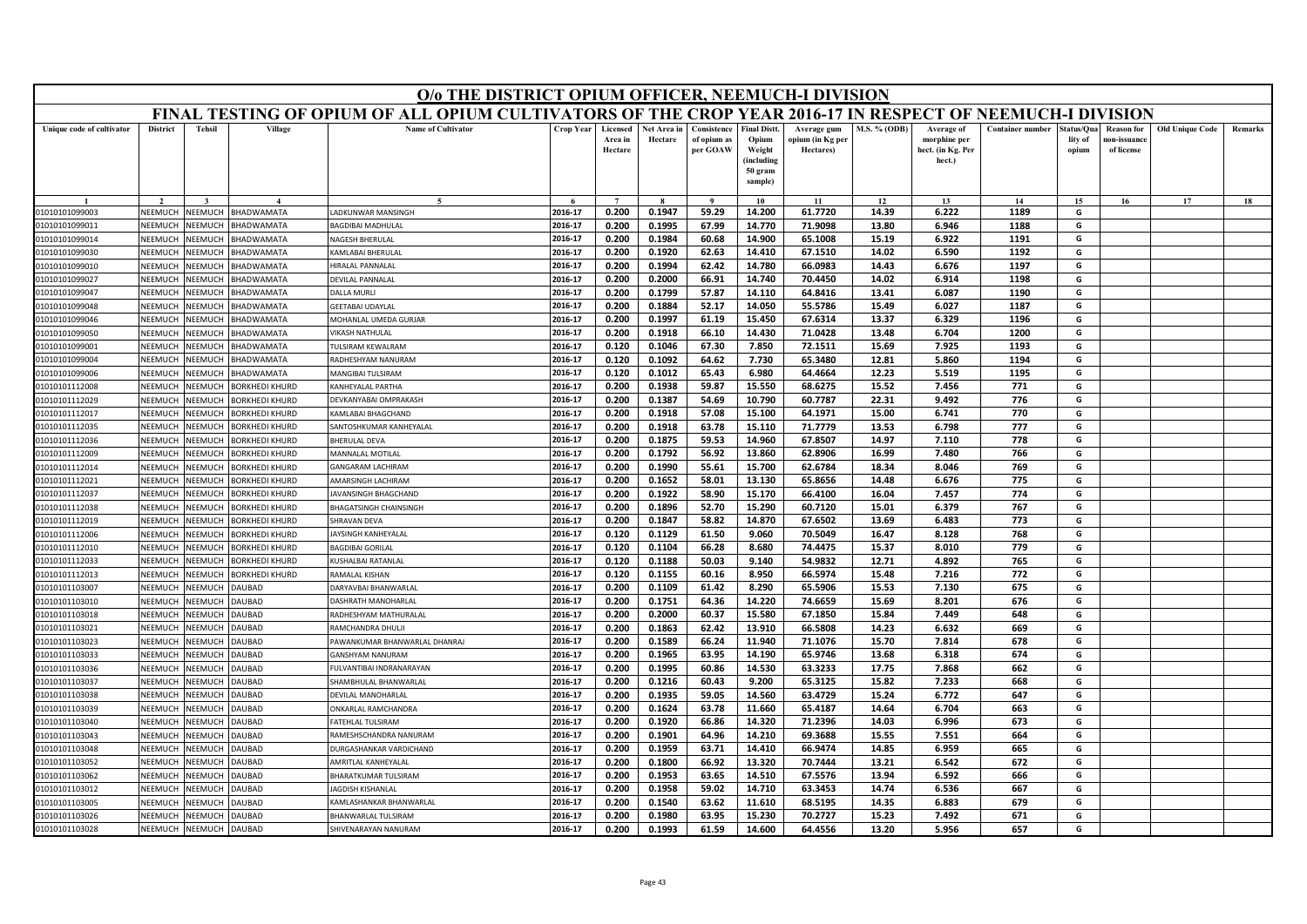|                                  | O/o THE DISTRICT OPIUM OFFICER, NEEMUCH-I DIVISION<br>FINAL TESTING OF OPIUM OF ALL OPIUM CULTIVATORS OF THE CROP YEAR 2016-17 IN RESPECT OF NEEMUCH-I DIVISION |                                  |                    |                                       |                    |                                |                        |                                        |                                                                            |                                              |                     |                                                           |                         |                                |                                                |                        |         |
|----------------------------------|-----------------------------------------------------------------------------------------------------------------------------------------------------------------|----------------------------------|--------------------|---------------------------------------|--------------------|--------------------------------|------------------------|----------------------------------------|----------------------------------------------------------------------------|----------------------------------------------|---------------------|-----------------------------------------------------------|-------------------------|--------------------------------|------------------------------------------------|------------------------|---------|
|                                  |                                                                                                                                                                 |                                  |                    |                                       |                    |                                |                        |                                        |                                                                            |                                              |                     |                                                           |                         |                                |                                                |                        |         |
| Unique code of cultivator        | <b>District</b>                                                                                                                                                 | <b>Tehsil</b>                    | Village            | <b>Name of Cultivator</b>             | Crop Year          | Licensed<br>Area in<br>Hectare | Net Area in<br>Hectare | Consistence<br>of opium as<br>per GOAW | <b>Final Distt.</b><br>Opium<br>Weight<br>(including<br>50 gram<br>sample) | Average gum<br>opium (in Kg per<br>Hectares) | <b>M.S. % (ODB)</b> | Average of<br>morphine per<br>hect. (in Kg. Per<br>hect.) | <b>Container number</b> | itatus/Qua<br>lity of<br>opium | <b>Reason for</b><br>10n-issuanc<br>of license | <b>Old Unique Code</b> | Remarks |
|                                  |                                                                                                                                                                 |                                  | $\overline{A}$     | $\tilde{\phantom{a}}$                 |                    | $\overline{ }$                 |                        | $\alpha$                               | 10                                                                         | 11                                           | 12                  | 13                                                        | 14                      | 15                             |                                                | 17                     |         |
| 01010101103030                   | NEEMUCH                                                                                                                                                         | NEEMUCH                          | <b>AUBAD</b>       | /ISHNULAL MANGILAL                    | 2016-17            | 0.200                          | 0.1935                 | 61.47                                  | 14.850                                                                     | 67.3902                                      | 14.10               | 6.652                                                     | 658                     | G                              | 16                                             |                        | 18      |
| 01010101103042                   | NEEMUCH                                                                                                                                                         | <b>NEEMUCH</b>                   | AUBAD              | HANTILAL TULSIRAM                     | 2016-17            | 0.200                          | 0.1993                 | 57.28                                  | 15.510                                                                     | 63.6829                                      | 15.01               | 6.691                                                     | 659                     | G                              |                                                |                        |         |
| 01010101103019                   | NEEMUCH                                                                                                                                                         | <b>NEEMUCH</b>                   | AUBAD              | <b>ITABAI TULSIRAM</b>                | 2016-17            | 0.200                          | 0.1950                 | 62.56                                  | 14.650                                                                     | 67.1436                                      | 15.46               | 7.266                                                     | 660                     | G                              |                                                |                        |         |
| 01010101103031                   | NEEMUCH                                                                                                                                                         | NEEMUCH                          | AUBAD              | RADHABAI RAMGOPAL                     | 2016-17            | 0.200                          | 0.1927                 | 63.38                                  | 14.190                                                                     | 66.6736                                      | 14.29               | 6.669                                                     | 661                     | G                              |                                                |                        |         |
| 01010101103049                   | NEEMUCH                                                                                                                                                         | VEEMUCI                          | AUBAD              | HANSHYAM VARDICHAND                   | 2016-17            | 0.200                          | 0.1988                 | 65.91                                  | 15.000                                                                     | 71.0463                                      | 13.87               | 6.898                                                     | 680                     | G                              |                                                |                        |         |
| 01010101103017                   | NEEMUCH                                                                                                                                                         | <b>NEEMUCH</b>                   | <b>AUBAD</b>       | MANNALAL KISHAN                       | 2016-17            | 0.200                          | 0.1982                 | 65.34                                  | 14.530                                                                     | 68.4309                                      | 15.90               | 7.616                                                     | 670                     | G                              |                                                |                        |         |
| 01010101103020                   | NEEMUCH                                                                                                                                                         | VEEMUCI                          | AUBAD              | NARAYAN MULCHAND                      | 2016-17            | 0.200                          | 0.1948                 | 59.16                                  | 14.570                                                                     | 63.2136                                      | 15.96               | 7.062                                                     | 646                     | G                              |                                                |                        |         |
| 01010101103046                   | NEEMUCH                                                                                                                                                         | <b>JEEMUCH</b>                   | AUBAD              | <b>INKARLAL MANGILAL</b>              | 2016-17            | 0.200                          | 0.1879                 | 62.90                                  | 14.680                                                                     | 70.2022                                      | 15.44               | 7.587                                                     | 653                     | G                              |                                                |                        |         |
| 01010101103044                   | NEEMUCH                                                                                                                                                         | <b>NEEMUCH</b>                   | AUBAD              | URESHCHANDRA RADHESHYAM               | 2016-17            | 0.200                          | 0.1953                 | 62.44                                  | 14.710                                                                     | 67.1838                                      | 13.18               | 6.199                                                     | 654                     | G                              |                                                |                        |         |
| 01010101103008                   | <b>NFFMUCH</b>                                                                                                                                                  | VEEMUCI                          | AUBAD              | MADANLAL AMBALAL                      | 2016-17            | 0.200                          | 0.1972                 | 62.08                                  | 15.020                                                                     | 67.5507                                      | 14.50               | 6.856                                                     | 655                     | G                              |                                                |                        |         |
| 01010101103001                   | NEEMUCH                                                                                                                                                         | <b>JEEMUCH</b>                   | AUBAD              | <b>ISHAN NAGGA</b>                    | 2016-17            | 0.200                          | 0.2014                 | 60.34                                  | 14.810                                                                     | 63.3863                                      | 15.20               | 6.744                                                     | 645                     | G                              |                                                |                        |         |
| 01010101103016                   | NEEMUCH                                                                                                                                                         | <b>JEEMUCI</b>                   | AUBAD              | HYAMSINGH DURGALAL                    | 2016-17            | 0.200                          | 0.1901                 | 62.82                                  | 13.920                                                                     | 65.7128                                      | 12.30               | 5.658                                                     | 656                     | G                              |                                                |                        |         |
| 01010101103015                   | NFFMUCH                                                                                                                                                         | VEEMUCI                          | <b>AUBAD</b>       | RATANI AI MANSINGH                    | 2016-17            | 0.200                          | 0.1828                 | 64.20                                  | 13.190                                                                     | 66.1761                                      | 15.22               | 7.050                                                     | 650                     | G                              |                                                |                        |         |
| 01010101103082                   | NEEMUCH                                                                                                                                                         | <b>JEEMUCH</b>                   | AUBAD              | ASHODABAI SANVATRAM                   | 2016-17            | 0.200                          | 0.1962                 | 60.57                                  | 14.730                                                                     | 64.9643                                      | 15.26               | 6.939                                                     | 652                     | G                              |                                                |                        |         |
| 01010101103075                   | NEEMUCH                                                                                                                                                         | VEEMUCI                          | AUBAD              | <b>RAMNARAYAN CHOTUJI</b>             | 2016-17            | 0.120                          | 0.1200                 | 61.60                                  | 8.910                                                                      | 65.3417                                      | 15.23               | 6.966                                                     | 651                     | G                              |                                                |                        |         |
| 01010101103050                   | NEEMUCH                                                                                                                                                         | VEEMUCI                          | <b>AUBAD</b>       | MOHANLAL AMBALAL                      | 2016-17            | 0.120                          | 0.1088                 | 62.11                                  | 8.460                                                                      | 68.9890                                      | 13.43               | 6.486                                                     | 644                     | G                              |                                                |                        |         |
| 01010101103069                   | NEEMUCH                                                                                                                                                         | <b>NEEMUCH</b>                   | <b>AUBAD</b>       | <b>ISHA LAXMANI</b>                   | 2016-17            | 0.120                          | 0.1129                 | 60.03                                  | 8.210                                                                      | 62.3649                                      | 16.86               | 7.360                                                     | 643                     | G                              |                                                |                        |         |
| 01010101103045                   | NEEMUCH                                                                                                                                                         | <b>JEEMUCH</b>                   | AUBAD              | <b>JDAYLAL TULSIRAM</b>               | 2016-17            | 0.120                          | 0.1156                 | 66.84                                  | 8.660                                                                      | 71.5311                                      | 13.30               | 6.660                                                     | 681                     | G                              |                                                |                        |         |
| 01010101103034                   | NFFMUCH                                                                                                                                                         | <b>JEEMUCH</b>                   | AUBAD              | HAGANLAL BHUWANJI                     | 2016-17            | 0.120                          | 0.1160                 | 69.24                                  | 8.120                                                                      | 69.2414                                      | 11.89               | 5.763                                                     | 682                     | G                              |                                                |                        |         |
| 01010101103004                   | NEEMUCH                                                                                                                                                         | <b>NEEMUCH</b>                   | <b>AUBAD</b>       | AMBALAL BHUWANA                       | 2016-17            | 0.120                          | 0.1106                 | 60.33                                  | 8.280                                                                      | 64.5208                                      | 15.10               | 6.820                                                     | 677                     | G                              |                                                |                        |         |
| 01010101103022                   | NEEMUCH                                                                                                                                                         | <b>JEEMUCH</b>                   | AUBAD              | <b>INESH BANSHILAL</b>                | 2016-17            | 0.120                          | 0.1145                 | 63.90                                  | 8.620                                                                      | 68.7249                                      | 13.21               | 6.355                                                     | 649                     | G                              |                                                |                        |         |
| 01010101106007                   | NEEMUCH                                                                                                                                                         | <b>JEEMUCH</b>                   | AVI                | ATYANARAYAN DAULATRAM                 | 2016-17            | 0.200                          | 0.1648                 | 63.60                                  | 11.710                                                                     | 64.5570                                      | 14.58               | 6.589                                                     | 2038                    | G                              |                                                |                        |         |
| 01010101106014                   | NEEMUCH                                                                                                                                                         | <b>JEEMUCH</b>                   | AVI                | <b>AGDISH DOULATRAM</b>               | 2016-17            | 0.200                          | 0.2090                 | 59.13                                  | 14.860                                                                     | 60.0574                                      | 13.04               | 5.482                                                     | 1990                    | G                              |                                                |                        |         |
| 01010101106016                   | NEEMUCH                                                                                                                                                         | <b>JEEMUCH</b>                   | AVI                | BADRILAL NANDLAI                      | 2016-17            | 0.200                          | 0.2015                 | 61.34                                  | 14.260                                                                     | 62.0149                                      | 16.09               | 6.985                                                     | 2039                    | G                              |                                                |                        |         |
| 01010101106020                   | NEEMUCH                                                                                                                                                         | <b>JEEMUCH</b>                   | AVI                | ALIBAI DHANNALAL                      | 2016-17            | 0.200                          | 0.1950                 | 60.44                                  | 14.410                                                                     | 63.8051                                      | 13.85               | 6.186                                                     | 1997                    | G                              |                                                |                        |         |
| 01010101106021                   | NFFMUCH                                                                                                                                                         | <b>JEEMUCH</b>                   | <b>IVAI</b>        | NANDKISHORE BHERULAL                  | 2016-17            | 0.200                          | 0.2037                 | 58.95                                  | 14.490                                                                     | 59.9067                                      | 16.47               | 6.906                                                     | 1998                    | G                              |                                                |                        |         |
| 01010101106026                   | NEEMUCH                                                                                                                                                         | <b>NEEMUCH</b>                   | AVI                | ALURAM BHAGULAI                       | 2016-17            | 0.200                          | 0.2024                 | 60.11                                  | 14.010                                                                     | 59.4417                                      | 14.82               | 6.166                                                     | 2037                    | G                              |                                                |                        |         |
| 01010101106028                   | NEEMUCH                                                                                                                                                         | <b>JEEMUCH</b>                   | AVI                | <b>JANDKISHORE MOTILAL</b>            | 2016-17            | 0.200                          | 0.1997                 | 60.32                                  | 14.810                                                                     | 63.9059                                      | 13.68               | 6.120                                                     | 1999                    | G                              |                                                |                        |         |
| 01010101106036                   | NEEMUCH                                                                                                                                                         | <b>JEEMUCH</b>                   | <b>IVAI</b>        | MANGIBAI PRAHALAD                     | 2016-17            | 0.200                          | 0.1500                 | 50.51                                  | 10.630                                                                     | 51.1333                                      | 24.23               | 8.673                                                     | 2000                    | G                              |                                                |                        |         |
| 01010101106049                   | NEEMUCH                                                                                                                                                         | VEEMUCH                          | <b>AVI</b>         | DEVILAL HARLAL                        | 2016-17            | 0.200                          | 0.1799                 | 64.35                                  | 13.060                                                                     | 66.7371                                      | 16.13               | 7.535                                                     | 2036                    | G                              |                                                |                        |         |
| 01010101106052                   | NEEMUCH                                                                                                                                                         | <b>JEEMUCH</b>                   | AVI                | <b>AGARBAI KHAYALILAL</b>             | 2016-17            | 0.200                          | 0.1942                 | 63.81                                  | 14.100                                                                     | 66.1843                                      | 13.62               | 6.310                                                     | 2035                    | G                              |                                                |                        |         |
| 01010101106077                   | NEEMUCH                                                                                                                                                         | <b>NEEMUCH</b>                   | <b>IVAI</b>        | ARASRAM GANGARAM KHYALIRAM            | 2016-17            | 0.200                          | 0.2024                 | 62.18                                  | 14.470                                                                     | 63.5030                                      | 16.32               | 7.255                                                     | 2034                    | G                              |                                                |                        |         |
| 01010101106080                   | NEEMUCH                                                                                                                                                         | VEEMUCH                          | <b>JAVI</b>        | KANHEYALAL CHATURBHU.                 | 2016-17            | 0.200                          | 0.2000                 | 57.55                                  | 14.420                                                                     | 59.2750                                      | 17.64               | 7.319                                                     | 2001                    | G                              |                                                |                        |         |
| 01010101106084                   | NEEMUCH                                                                                                                                                         | <b>NEEMUCH</b>                   | IAVI               | AMLESH SATYANARAYAN                   | 2016-17            | 0.200                          | 0.2026                 | 59.94                                  | 14.330                                                                     | 60.5676                                      | 15.62               | 6.622                                                     | 2002                    | G                              |                                                |                        |         |
| 01010101106094                   | <b>NEEMUCH</b>                                                                                                                                                  | <b>JEEMUCH</b>                   | AVI                | ANESHRAM DHANNALAI                    | 2016-17            | 0.200                          | 0.2000                 | 62.10                                  | 14.630                                                                     | 64.8950                                      | 15.56               | 7.068                                                     | 2033                    | G                              |                                                |                        |         |
| 01010101106105                   | <b>NFFMUCH</b>                                                                                                                                                  | VEEMUCH                          | <b>AVI</b>         | PRABHULAL HAJARILAL                   | 2016-17            | 0.200                          | 0.1972                 | 57.91                                  | 13.920                                                                     | 58.3976                                      | 12.50               | 5.110                                                     | 1989                    | G                              |                                                |                        |         |
| 01010101106106                   | NEEMUCH                                                                                                                                                         | <b>JEEMUCH</b>                   | AVI                | <b>DEVILAL HAJARILAL</b>              | 2016-17            | 0.200                          | 0.1838                 | 60.27                                  | 13.430                                                                     | 62.9108                                      | 14.80               | 6.518                                                     | 1996                    | G                              |                                                |                        |         |
| 01010101106107                   | NEEMUCH                                                                                                                                                         | <b>JEEMUCH</b>                   | AVI                | ANHEYALAL HAJARILALBAVARI             | 2016-17            | 0.200                          | 0.1961                 | 60.47                                  | 14.810                                                                     | 65.2422                                      | 15.51               | 7.083                                                     | 1995                    | G                              |                                                |                        |         |
| 01010101106115                   | NEEMUCH                                                                                                                                                         | <b>NEEMUCH</b>                   | <b>AVI</b>         | <b>BANSATIBAI KANHEYALA</b> I         | 2016-17            | 0.200                          | 0.2011                 | 55.55                                  | 15.150                                                                     | 59.7862                                      | 15.43               | 6.457                                                     | 1987                    | G                              |                                                |                        |         |
| 01010101106128                   | NEEMUCH                                                                                                                                                         | <b>NEEMUCH</b>                   | AVI                | HOBHARAM GANESHRAM                    | 2016-17            | 0.200                          | 0.2028                 | 63.15                                  | 15.180                                                                     | 67.5296                                      | 13.87               | 6.556                                                     | 2032                    | G                              |                                                |                        |         |
| 01010101106129                   | <b>NEEMUCH</b><br><b>NFFMUCH</b>                                                                                                                                | <b>JEEMUCH</b>                   | AVI                | ABULAL RAMNARAYAN                     | 2016-17<br>2016-17 | 0.200                          | 0.2045<br>0.2000       | 61.51<br>60.69                         | 15.150<br>14.550                                                           | 65.1002<br>63.0750                           | 16.49<br>17.04      | 7.514<br>7.523                                            | 2031<br>2029            | G<br>G                         |                                                |                        |         |
| 01010101106130                   | NEEMUCH                                                                                                                                                         | VEEMUCH                          | <b>IVAI</b><br>AVI | ATYANARAYAN KALURAM                   | 2016-17            | 0.200<br>0.200                 | 0.1983                 | 60.86                                  | 14.410                                                                     | 63.1770                                      | 12.87               | 5.692                                                     | 2030                    | G                              |                                                |                        |         |
| 01010101106137<br>01010101106138 | VEEMUCH                                                                                                                                                         | <b>NEEMUCH</b><br><b>JEEMUCI</b> | AVI                | HYALILAL MANGILAL<br>ESHURAM MANGILAL | 2016-17            | 0.200                          | 0.1938                 | 59.73                                  | 13.800                                                                     | 60.7585                                      | 16.94               | 7.205                                                     | 2003                    | G                              |                                                |                        |         |
| 01010101106169                   | NEEMUCH                                                                                                                                                         | <b>JEEMUCH</b>                   | AVI                | ASHARATH MODIRAM                      | 2016-17            | 0.200                          | 0.1858                 | 61.88                                  | 13.480                                                                     | 64.1335                                      | 16.29               | 7.313                                                     | 2028                    | G                              |                                                |                        |         |
| 01010101106172                   | NEEMUCH                                                                                                                                                         | NEEMUCH                          | AVI                | AMPATBAI RAMESHWAR                    | 2016-17            | 0.200                          | 0.1949                 | 59.71                                  | 14.540                                                                     | 63.6378                                      | 15.09               | 6.722                                                     | 2004                    | G                              |                                                |                        |         |
| 01010101106155                   | NEEMUCH                                                                                                                                                         | NEEMUCH                          | <b>AVI</b>         | <b><i>NKARLAL AMRITLAL</i></b>        | 2016-17            | 0.200                          | 0.2005                 | 58.55                                  | 14.770                                                                     | 61.6160                                      | 16.69               | 7.199                                                     | 2027                    | G                              |                                                |                        |         |
|                                  |                                                                                                                                                                 |                                  |                    |                                       |                    |                                |                        |                                        |                                                                            |                                              |                     |                                                           |                         |                                |                                                |                        |         |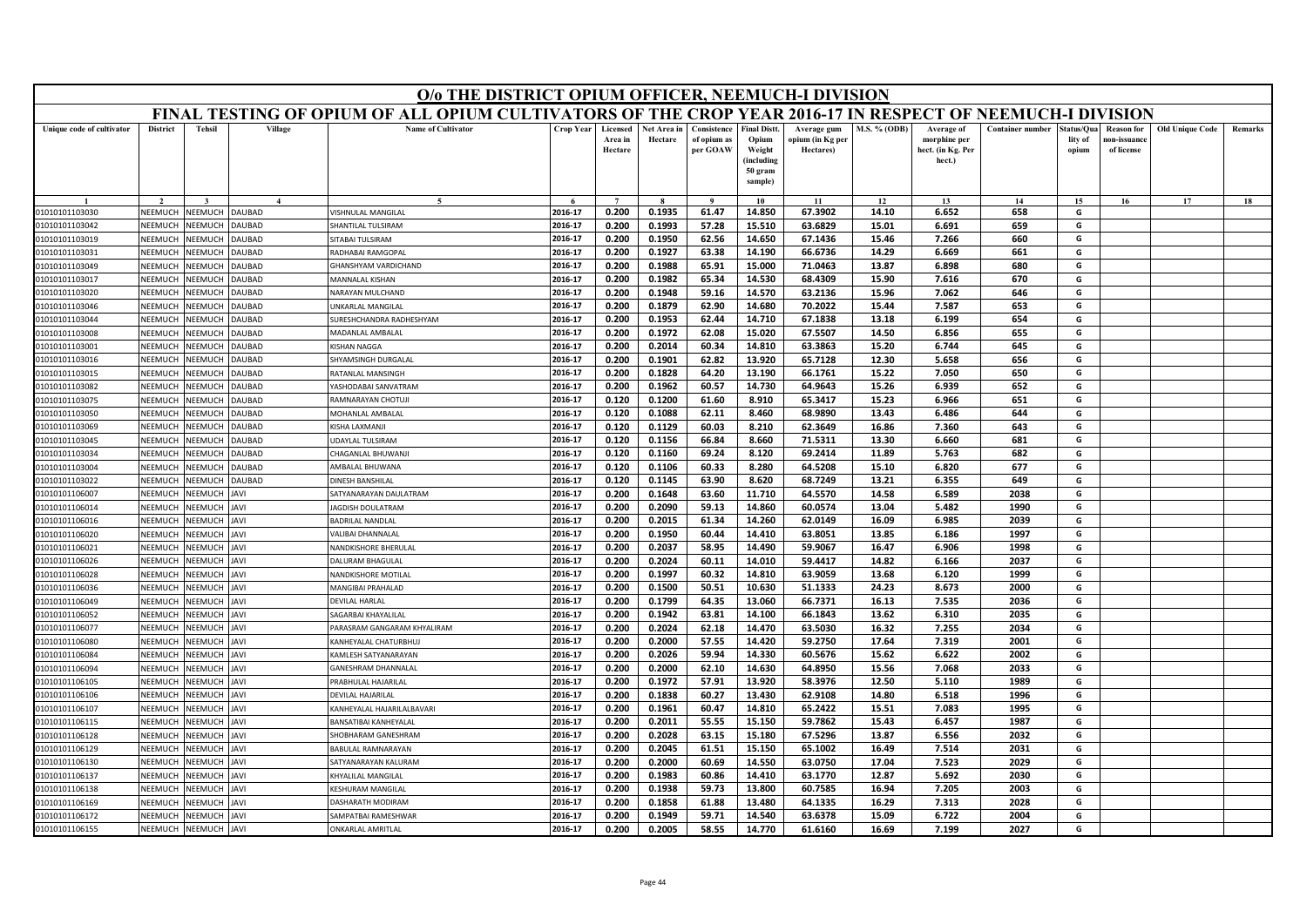|                           | O/o THE DISTRICT OPIUM OFFICER, NEEMUCH-I DIVISION<br>FINAL TESTING OF OPIUM OF ALL OPIUM CULTIVATORS OF THE CROP YEAR 2016-17 IN RESPECT OF NEEMUCH-I DIVISION |                       |                  |                                |           |                                |                        |                                        |                                                                            |                                              |                     |                                                           |                         |                                |                                                |                        |         |
|---------------------------|-----------------------------------------------------------------------------------------------------------------------------------------------------------------|-----------------------|------------------|--------------------------------|-----------|--------------------------------|------------------------|----------------------------------------|----------------------------------------------------------------------------|----------------------------------------------|---------------------|-----------------------------------------------------------|-------------------------|--------------------------------|------------------------------------------------|------------------------|---------|
|                           |                                                                                                                                                                 |                       |                  |                                |           |                                |                        |                                        |                                                                            |                                              |                     |                                                           |                         |                                |                                                |                        |         |
| Unique code of cultivator | <b>District</b>                                                                                                                                                 | <b>Tehsil</b>         | Village          | <b>Name of Cultivator</b>      | Crop Year | Licensed<br>Area in<br>Hectare | Net Area in<br>Hectare | Consistence<br>of opium as<br>per GOAW | <b>Final Distt.</b><br>Opium<br>Weight<br>(including<br>50 gram<br>sample) | Average gum<br>opium (in Kg per<br>Hectares) | <b>M.S. % (ODB)</b> | Average of<br>morphine per<br>hect. (in Kg. Per<br>hect.) | <b>Container number</b> | itatus/Qua<br>lity of<br>opium | <b>Reason for</b><br>10n-issuanc<br>of license | <b>Old Unique Code</b> | Remarks |
|                           |                                                                                                                                                                 |                       | $\boldsymbol{A}$ | $\tilde{\phantom{a}}$          |           | $\overline{ }$                 |                        | $\mathbf{o}$                           | 10                                                                         | 11                                           | 12                  | 13                                                        | 14                      | 15                             | 16                                             | 17                     | 18      |
| 01010101106156            | NEEMUCH                                                                                                                                                         | NEEMUCH               | <b>IVAI</b>      | MOHANLAL GHASIRAM              | 2016-17   | 0.200                          | 0.1950                 | 56.58                                  | 13.790                                                                     | 57.1590                                      | 16.19               | 6.478                                                     | 1988                    | G                              |                                                |                        |         |
| 01010101106161            | NEEMUCH                                                                                                                                                         | <b>NEEMUCH</b>        | JAVI             | AILASHBAI NANDLAL              | 2016-17   | 0.200                          | 0.1653                 | 65.19                                  | 11.530                                                                     | 64.9607                                      | 15.83               | 7.198                                                     | 2042                    | G                              |                                                |                        |         |
| 01010101106072            | NFFMUCH                                                                                                                                                         | <b>NEEMUCH</b>        | <b>AVI</b>       | ADRILAL MULCHAND               | 2016-17   | 0.200                          | 0.1886                 | 66.05                                  | 12.910                                                                     | 64.5917                                      | 13.11               | 5.927                                                     | 2043                    | G                              |                                                |                        |         |
| 01010101106103            | <b>NEEMUCH</b>                                                                                                                                                  | NEEMUCH               | AVI              | SUSHILABAI PURANMAL            | 2016-17   | 0.200                          | 0.2054                 | 55.37                                  | 15.480                                                                     | 59.6154                                      | 16.49               | 6.881                                                     | 2005                    | G                              |                                                |                        |         |
| 01010101106146            | NEEMUCH                                                                                                                                                         | <b>NEEMUCH</b>        | <b>IVAL</b>      | <b>VANURAM PYARCHAND</b>       | 2016-17   | 0.200                          | 0.1998                 | 60.23                                  | 15.090                                                                     | 64.9850                                      | 16.22               | 7.378                                                     | 2026                    | G                              |                                                |                        |         |
| 01010101106179            | NEEMUCH                                                                                                                                                         | <b>NEEMUCH</b>        | AVI              | <b>ALURAM BADRILALRATANLAL</b> | 2016-17   | 0.200                          | 0.2000                 | 61.07                                  | 14.230                                                                     | 62.0750                                      | 15.97               | 6.939                                                     | 2025                    | G                              |                                                |                        |         |
| 01010101106047            | NEEMUCH                                                                                                                                                         | <b>NEEMUCH</b>        | <b>AVI</b>       | RADHESHYAM SURATRAM            | 2016-17   | 0.200                          | 0.2001                 | 62.63                                  | 14.740                                                                     | 65.9070                                      | 15.34               | 7.077                                                     | 2023                    | G                              |                                                |                        |         |
| 01010101106180            | NEEMUCH                                                                                                                                                         | <b><i>NEEMUCH</i></b> | <b>IVAL</b>      | <b>IRENDRAKUMAR PARASRAM</b>   | 2016-17   | 0.200                          | 0.2000                 | 62.94                                  | 14.130                                                                     | 63.5250                                      | 14.38               | 6.394                                                     | 2024                    | G                              |                                                |                        |         |
| 01010101106182            | NEEMUCH                                                                                                                                                         | <b>NEEMUCH</b>        | AVI              | <b>HAGATRAM RAMLAL</b>         | 2016-17   | 0.200                          | 0.1985                 | 58.92                                  | 14.070                                                                     | 59.6625                                      | 14.85               | 6.202                                                     | 2006                    | G                              |                                                |                        |         |
| 01010101106132            | <b>NFFMUCH</b>                                                                                                                                                  | NEEMUCH               | <b>IVAI</b>      | MANGIBAI KISHANLAL             | 2016-17   | 0.200                          | 0.1314                 | 51.42                                  | 9.590                                                                      | 53.6149                                      | 19.54               | 7.333                                                     | 1993                    | G                              |                                                |                        |         |
| 01010101106136            | NEEMUCH                                                                                                                                                         | <b>JEEMUCH</b>        | <b>IVAL</b>      | <b>DILIPCHAND NARAYAN</b>      | 2016-17   | 0.200                          | 0.1968                 | 63.45                                  | 14.080                                                                     | 64.8526                                      | 14.09               | 6.396                                                     | 1994                    | G                              |                                                |                        |         |
| 01010101106164            | NEEMUCH                                                                                                                                                         | <b>JEEMUCH</b>        | AVI              | AILASHBAI RADHESHYAM           | 2016-17   | 0.200                          | 0.2050                 | 59.98                                  | 14.940                                                                     | 62.4439                                      | 15.37               | 6.719                                                     | 2022                    | G                              |                                                |                        |         |
| 01010101106189            | NFFMUCH                                                                                                                                                         | <b>NEEMUCH</b>        | <b>IVAI</b>      | BALWANT SURAJMAL               | 2016-17   | 0.200                          | 0.1965                 | 58.28                                  | 14.130                                                                     | 59.8677                                      | 15.19               | 6.366                                                     | 2007                    | G                              |                                                |                        |         |
| 01010101106191            | NEEMUCH                                                                                                                                                         | <b>NEEMUCH</b>        | <b>JAVI</b>      | AMLABAI SHIVELAL               | 2016-17   | 0.200                          | 0.2010                 | 61.95                                  | 15.020                                                                     | 66.1343                                      | 15.22               | 7.046                                                     | 2008                    | G                              |                                                |                        |         |
| 01010101106208            | NEEMUCH                                                                                                                                                         | <b>NEEMUCH</b>        | <b>AVI</b>       | <b>MODIRAM BAKSHU</b>          | 2016-17   | 0.200                          | 0.1846                 | 64.77                                  | 13.420                                                                     | 67.2644                                      | 13.62               | 6.413                                                     | 2041                    | G                              |                                                |                        |         |
| 01010101106017            | NEEMUCH                                                                                                                                                         | NEEMUCH               | <b>IVAI</b>      | NARENDRAKUMAR RAMKARAN         | 2016-17   | 0.200                          | 0.2014                 | 60.94                                  | 14.420                                                                     | 62.3337                                      | 14.70               | 6.414                                                     | 2021                    | G                              |                                                |                        |         |
| 01010101106116            | NEEMUCH                                                                                                                                                         | <b>NEEMUCH</b>        | <b>IVAL</b>      | HYALIRAM NANURAM               | 2016-17   | 0.200                          | 0.1916                 | 68.24                                  | 14.530                                                                     | 73.9301                                      | 12.97               | 6.712                                                     | 2044                    | G                              |                                                |                        |         |
| 01010101106022            | NEEMUCH                                                                                                                                                         | <b>JEEMUCH</b>        | AVI              | ATYANARAYAN NANDLAI            | 2016-17   | 0.200                          | 0.2048                 | 51.40                                  | 14.550                                                                     | 52.1680                                      | 14.90               | 5.441                                                     | Assamiwar 1             | G                              |                                                |                        |         |
| 01010101106031            | NFFMUCH                                                                                                                                                         | <b>JEEMUCH</b>        | AVI              | UKMANBAI RAMLAL                | 2016-17   | 0.200                          | 0.1278                 | 57.72                                  | 8.500                                                                      | 54.8435                                      | 13.60               | 5.221                                                     | 1991                    | G                              |                                                |                        |         |
| 01010101106038            | NEEMUCH                                                                                                                                                         | <b>NEEMUCH</b>        | <b>IVAL</b>      | <b>RAMRATAN BHERULAL</b>       | 2016-17   | 0.200                          | 0.1914                 | 62.40                                  | 14.040                                                                     | 65.3918                                      | 17.53               | 8.024                                                     | 2020                    | G                              |                                                |                        |         |
| 01010101106056            | NEEMUCH                                                                                                                                                         | <b>JEEMUCH</b>        | AVI              | HAVARIBAI CHENRAM              | 2016-17   | 0.200                          | 0.1208                 | 60.63                                  | 9.190                                                                      | 65.8940                                      | 14.35               | 6.619                                                     | 2019                    | G                              |                                                |                        |         |
| 01010101106079            | NEEMUCH                                                                                                                                                         | <b>JEEMUCH</b>        | AVI              | URATRAM BAKSHUKHANTI           | 2016-17   | 0.200                          | 0.1957                 | 59.28                                  | 14.070                                                                     | 60.8840                                      | 17.44               | 7.433                                                     | 2018                    | G                              |                                                |                        |         |
| 01010101106142            | NEEMUCH                                                                                                                                                         | <b>JEEMUCH</b>        | <b>IVAI</b>      | <b>BHANWARLAL GASI</b>         | 2016-17   | 0.200                          | 0.2051                 | 62.87                                  | 14.540                                                                     | 63.6714                                      | 14.08               | 6.275                                                     | 2017                    | G                              |                                                |                        |         |
| 01010101106157            | NEEMUCH                                                                                                                                                         | <b>JEEMUCH</b>        | AVI              | <b>SANESHRAM GASI</b>          | 2016-17   | 0.200                          | 0.2045                 | 60.00                                  | 14.430                                                                     | 60.4841                                      | 16.33               | 6.914                                                     | 2016                    | G                              |                                                |                        |         |
| 01010101106173            | NEEMUCH                                                                                                                                                         | <b>JEEMUCH</b>        | AVI              | <b>RAMRAJ DHANRAJ</b>          | 2016-17   | 0.200                          | 0.1960                 | 64.12                                  | 13.730                                                                     | 64.1684                                      | 10.40               | 4.671                                                     | 1992                    | G                              |                                                |                        |         |
| 01010101106174            | NFFMUCH                                                                                                                                                         | <b>JEEMUCH</b>        | <b>IVAI</b>      | <b>ANSHYAM DHANRAJ</b>         | 2016-17   | 0.200                          | 0.1971                 | 54.02                                  | 14.640                                                                     | 57.3212                                      | 15.94               | 6.396                                                     | 2009                    | G                              |                                                |                        |         |
| 01010101106067            | NEEMUCH                                                                                                                                                         | <b>JEEMUCH</b>        | AVI              | ANIBAI KHEMRAJ                 | 2016-17   | 0.200                          | 0.1960                 | 56.18                                  | 15.020                                                                     | 61.5051                                      | 11.91               | 5.128                                                     | 1986                    | G                              |                                                |                        |         |
| 01010101106030            | NEEMUCH                                                                                                                                                         | <b>JEEMUCH</b>        | AVI              | APULAL CHOUTHMAL               | 2016-17   | 0.200                          | 0.1972                 | 63.19                                  | 14.190                                                                     | 64.9594                                      | 14.51               | 6.598                                                     | 2015                    | G                              |                                                |                        |         |
| 01010101106192            | NEEMUCH                                                                                                                                                         | <b>JEEMUCH</b>        | <b>IVAI</b>      | MUNNIBAI DINESHKUMAR           | 2016-17   | 0.200                          | 0.1993                 | 66.31                                  | 14.340                                                                     | 68.1586                                      | 14.28               | 6.813                                                     | 2040                    | G                              |                                                |                        |         |
| 01010101106198            | NEEMUCH                                                                                                                                                         | VEEMUCH               | <b>AVI</b>       | RAMKUNWARBAI SHANTILAL         | 2016-17   | 0.200                          | 0.2000                 | 58.77                                  | 15.210                                                                     | 63.8500                                      | 17.15               | 7.665                                                     | 2010                    | G                              |                                                |                        |         |
| 01010101106202            | NEEMUCH                                                                                                                                                         | <b>JEEMUCH</b>        | AVI              | <b>GOPAL HIRALAL</b>           | 2016-17   | 0.200                          | 0.1990                 | 60.39                                  | 14.380                                                                     | 62.3417                                      | 16.11               | 7.030                                                     | 2012                    | G                              |                                                |                        |         |
| 01010101106081            | NEEMUCH                                                                                                                                                         | <b>NEEMUCH</b>        | <b>IVAI</b>      | VANDUBAI KHYALILAL             | 2016-17   | 0.200                          | 0.1584                 | 58.33                                  | 12.040                                                                     | 63.3396                                      | 15.45               | 6.850                                                     | 2013                    | G                              |                                                |                        |         |
| 01010101106126            | NEEMUCH                                                                                                                                                         | VEEMUCH               | <b>JAVI</b>      | GOBARLAL NANURAM               | 2016-17   | 0.200                          | 0.1444                 | 59.33                                  | 11.090                                                                     | 65.0970                                      | 16.50               | 7.518                                                     | 2014                    | G                              |                                                |                        |         |
| 01010101106211            | NEEMUCH                                                                                                                                                         | <b>NEEMUCH</b>        | AVI              | HAGANLAL KASHIRAM              | 2016-17   | 0.200                          | 0.1967                 | 58.60                                  | 14.490                                                                     | 61.6675                                      | 16.71               | 7.213                                                     | 2011                    | G                              |                                                |                        |         |
| 01010101106188            | NEEMUCH                                                                                                                                                         | <b>JEEMUCH</b>        | AVI              | YRELAL RATANLAL                | 2016-17   | 0.200                          | 0.1975                 | 61.47                                  | 14.560                                                                     | 64.7392                                      | 15.91               | 7.210                                                     | 1979                    | G                              |                                                |                        |         |
| 01010101106203            | <b>NFFMUCH</b>                                                                                                                                                  | VEEMUCH               | <b>IVAI</b>      | <b>DEUBAI UNKAR</b>            | 2016-17   | 0.200                          | 0.0994                 | 58.21                                  | 7.360                                                                      | 61.5694                                      | 18.11               | 7.806                                                     | 1961                    | G                              |                                                |                        |         |
| 01010101106215            | NEEMUCH                                                                                                                                                         | <b>JEEMUCH</b>        | AVI              | <b>ANPAT DINESH</b>            | 2016-17   | 0.200                          | 0.1946                 | 60.68                                  | 14.120                                                                     | 62.8983                                      | 13.66               | 6.014                                                     | 1965                    | G                              |                                                |                        |         |
| 01010101106216            | NEEMUCH                                                                                                                                                         | <b>JEEMUCH</b>        | AVI              | <b>INESHKUMAR BHAGATRAM</b>    | 2016-17   | 0.200                          | 0.1976                 | 60.29                                  | 14.520                                                                     | 63.2895                                      | 14.80               | 6.557                                                     | 1966                    | G                              |                                                |                        |         |
| 01010101106023            | NEEMUCH                                                                                                                                                         | <b>NEEMUCH</b>        | AVI              | OPAL BADRILAI                  | 2016-17   | 0.200                          | 0.1927                 | 63.25                                  | 14.400                                                                     | 67.5195                                      | 12.92               | 6.107                                                     | 1978                    | G                              |                                                |                        |         |
| 01010101106190            | NEEMUCH                                                                                                                                                         | <b>NEEMUCH</b>        | AVI              | HARATKUMAR PUSHKARRAJ          | 2016-17   | 0.200                          | 0.1950                 | 58.80                                  | 14.590                                                                     | 62.8513                                      | 13.54               | 5.957                                                     | 1967                    | G                              |                                                |                        |         |
| 01010101106213            | VEEMUCH                                                                                                                                                         | <b>JEEMUCH</b>        | AVI              | <b>UNWANT RANCHOD</b>          | 2016-17   | 0.200                          | 0.0997                 | 55.25                                  | 7.460                                                                      | 59.0572                                      | 16.78               | 6.937                                                     | 1954                    | G                              |                                                |                        |         |
| 01010101106181            | <b>NFFMUCH</b>                                                                                                                                                  | <b>JEEMUCH</b>        | <b>AVI</b>       | <b>ARDIBAI MANGILAL</b>        | 2016-17   | 0.200                          | 0.1121                 | 65.89                                  | 9.020                                                                      | 75.7360                                      | 14.75               | 7.820                                                     | 1982                    | G                              |                                                |                        |         |
| 01010101106063            | NEEMUCH                                                                                                                                                         | <b>NEEMUCH</b>        | AVI              | AGDISHCHANDRA MADANLAL         | 2016-17   | 0.120                          | 0.1146                 | 60.20                                  | 8.760                                                                      | 65.7417                                      | 16.54               | 7.611                                                     | 1960                    | G                              |                                                |                        |         |
| 01010101106100            | VEEMUCH                                                                                                                                                         | <b>JEEMUCI</b>        | AVI              | RAHLAD PARSHURAM BHANWARLAL    | 2016-17   | 0.120                          | 0.1196                 | 60.80                                  | 9.000                                                                      | 65.3595                                      | 14.44               | 6.607                                                     | 1963                    | G                              |                                                |                        |         |
| 01010101106010            | NEEMUCH                                                                                                                                                         | <b>JEEMUCI</b>        | AVI              | <b>MOHANLAL BHANWARLAL</b>     | 2016-17   | 0.120                          | 0.1175                 | 63.99                                  | 8.950                                                                      | 69.6340                                      | 14.67               | 7.150                                                     | 1977                    | G                              |                                                |                        |         |
| 01010101106032            | NEEMUCH                                                                                                                                                         | NEEMUCH               | AVI              | RAMNARAYAN BAPULAL             | 2016-17   | 0.120                          | 0.1088                 | 61.49                                  | 8.020                                                                      | 64.7518                                      | 14.95               | 6.776                                                     | 1964                    | G                              |                                                |                        |         |
| 01010101106095            | NEEMUCH                                                                                                                                                         | NEEMUCH               | <b>AVI</b>       | <b>NUKIBAI DEVILAL</b>         | 2016-17   | 0.120                          | 0.1200                 | 65.59                                  | 8.830                                                                      | 68.9500                                      | 14.80               | 7.143                                                     | 1980                    | G                              |                                                |                        |         |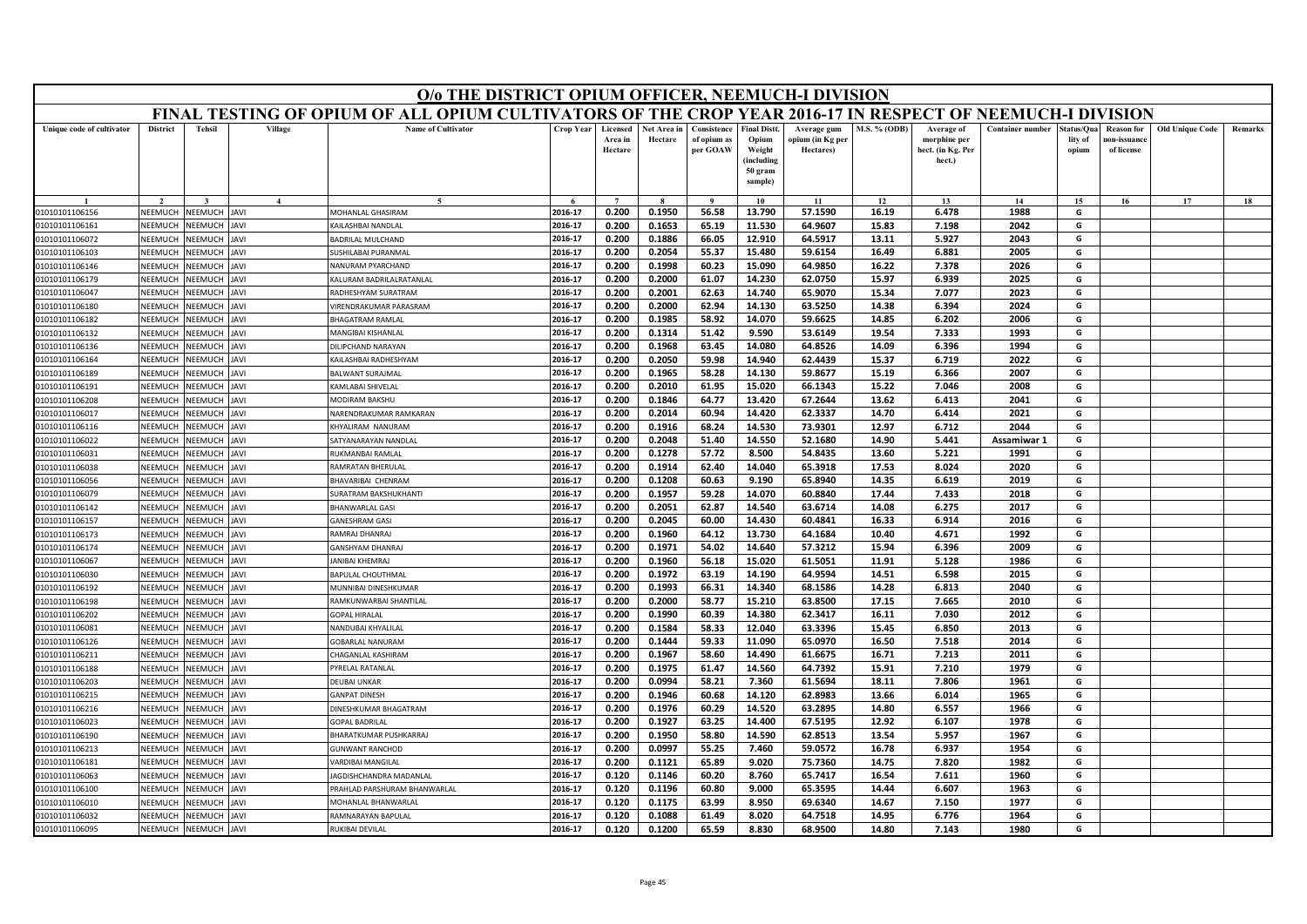|                           | O/o THE DISTRICT OPIUM OFFICER, NEEMUCH-I DIVISION<br>FINAL TESTING OF OPIUM OF ALL OPIUM CULTIVATORS OF THE CROP YEAR 2016-17 IN RESPECT OF NEEMUCH-I DIVISION |                |                        |                                   |           |                                |                        |                                        |                                                                            |                                              |                     |                                                           |                         |                                |                                                |                        |                |
|---------------------------|-----------------------------------------------------------------------------------------------------------------------------------------------------------------|----------------|------------------------|-----------------------------------|-----------|--------------------------------|------------------------|----------------------------------------|----------------------------------------------------------------------------|----------------------------------------------|---------------------|-----------------------------------------------------------|-------------------------|--------------------------------|------------------------------------------------|------------------------|----------------|
|                           |                                                                                                                                                                 |                |                        |                                   |           |                                |                        |                                        |                                                                            |                                              |                     |                                                           |                         |                                |                                                |                        |                |
| Unique code of cultivator | <b>District</b>                                                                                                                                                 | <b>Tehsil</b>  | Village                | <b>Name of Cultivator</b>         | Crop Year | Licensed<br>Area in<br>Hectare | Net Area in<br>Hectare | Consistence<br>of opium as<br>per GOAW | <b>Final Distt.</b><br>Opium<br>Weight<br>(including<br>50 gram<br>sample) | Average gum<br>opium (in Kg per<br>Hectares) | <b>M.S. % (ODB)</b> | Average of<br>morphine per<br>hect. (in Kg. Per<br>hect.) | <b>Container number</b> | itatus/Qua<br>lity of<br>opium | <b>Reason</b> for<br>10n-issuanc<br>of license | <b>Old Unique Code</b> | <b>Remarks</b> |
|                           |                                                                                                                                                                 |                | $\boldsymbol{\Lambda}$ |                                   |           | $\overline{7}$                 |                        | $\bf{Q}$                               | 10                                                                         | 11                                           | 12                  | 13                                                        | 14                      | 15                             | 16                                             | 17                     | 18             |
| 01010101106096            | NEEMUCH                                                                                                                                                         | <b>NEEMUCH</b> | AVI                    | <b>MPRAKASH JAYSHANKAR</b>        | 2016-17   | 0.120                          | 0.1200                 | 58.00                                  | 9.130                                                                      | 63.0417                                      | 14.31               | 6.315                                                     | 1959                    | G                              |                                                |                        |                |
| 01010101106097            | NEEMUCH                                                                                                                                                         | <b>NEEMUCH</b> | <b>IVAL</b>            | <b>OPAL JAYSHANKAR</b>            | 2016-17   | 0.120                          | 0.1223                 | 63.50                                  | 8.980                                                                      | 66.6067                                      | 14.35               | 6.691                                                     | 1973                    | G                              |                                                |                        |                |
| 01010101106099            | NEEMUCH                                                                                                                                                         | <b>NEEMUCH</b> | AVI                    | <b>HOBHARAM CHUNNILAL</b>         | 2016-17   | 0.120                          | 0.1152                 | 59.62                                  | 8.260                                                                      | 61.0677                                      | 13.79               | 5.895                                                     | 1971                    | G                              |                                                |                        |                |
| 01010101106114            | NEEMUCH                                                                                                                                                         | <b>NEEMUCH</b> | AVI                    | <b>AGDISH KRIPARAM</b>            | 2016-17   | 0.120                          | 0.1165                 | 60.96                                  | 8.600                                                                      | 64.2833                                      | 15.49               | 6.971                                                     | 1974                    | G                              |                                                |                        |                |
| 01010101106118            | NEEMUCH                                                                                                                                                         | <b>NEEMUCH</b> | <b>JAVI</b>            | <b>ANSHILAL GHASI</b>             | 2016-17   | 0.120                          | 0.0860                 | 62.97                                  | 6.140                                                                      | 64.2209                                      | 14.91               | 6.703                                                     | 1975                    | G                              |                                                |                        |                |
| 01010101106124            | NEEMUCH                                                                                                                                                         | <b>NEEMUCH</b> | <b>IVAI</b>            | <b>VARAYAN HEERAJI</b>            | 2016-17   | 0.120                          | 0.1134                 | 63.81                                  | 8.350                                                                      | 67.1252                                      | 14.70               | 6.907                                                     | 1976                    | G                              |                                                |                        |                |
| 01010101106134            | NEEMUCH                                                                                                                                                         | VEEMUCH        | <b>AVI</b>             | ANSHILAL GOVERDHANLAL             | 2016-17   | 0.120                          | 0.1092                 | 63.77                                  | 8.290                                                                      | 69.1575                                      | 15.78               | 7.639                                                     | 1972                    | G                              |                                                |                        |                |
| 01010101106178            | NEEMUCH                                                                                                                                                         | <b>JEEMUCH</b> | <b>IVAL</b>            | JARAYAN TRILOKCHAND               | 2016-17   | 0.120                          | 0.0975                 | 54.18                                  | 6.780                                                                      | 53.8256                                      | 16.00               | 6.028                                                     | 1955                    | G                              |                                                |                        |                |
| 01010101106186            | NEEMUCH                                                                                                                                                         | <b>NEEMUCH</b> | AVI                    | <b>HONIRAM RATANLAL</b>           | 2016-17   | 0.120                          | 0.0961                 | 63.99                                  | 7.170                                                                      | 68.1998                                      | 14.91               | 7.118                                                     | 1983                    | G                              |                                                |                        |                |
| 01010101106033            | <b>NEEMUCH</b>                                                                                                                                                  | <b>NEEMUCH</b> | <b>IVAI</b>            | MANGILAL BALCHAND                 | 2016-17   | 0.120                          | 0.1176                 | 63.67                                  | 8.600                                                                      | 66.5136                                      | 14.01               | 6.523                                                     | 1970                    | G                              |                                                |                        |                |
| 01010101106041            | NEEMUCH                                                                                                                                                         | <b>JEEMUCH</b> | <b>IVAL</b>            | AMESHWAR BAHGATRAM                | 2016-17   | 0.120                          | 0.1245                 | 65.62                                  | 8.790                                                                      | 66.1847                                      | 15.25               | 7.065                                                     | 1984                    | G                              |                                                |                        |                |
| 01010101106061            | NEEMUCH                                                                                                                                                         | <b>NEEMUCH</b> | AVI                    | ADRILAL HAJARILAL                 | 2016-17   | 0.120                          | 0.1146                 | 61.07                                  | 7.780                                                                      | 59.2234                                      | 16.52               | 6.849                                                     | 1969                    | G                              |                                                |                        |                |
| 01010101106102            | NEEMUCH                                                                                                                                                         | NEEMUCH        | <b>IVAL</b>            | RAJESHKUMAR BHERULAL              | 2016-17   | 0.120                          | 0.1212                 | 59.60                                  | 8.510                                                                      | 59.7855                                      | 14.75               | 6.173                                                     | 1956                    | G                              |                                                |                        |                |
| 01010101106104            | NEEMUCH                                                                                                                                                         | <b>NEEMUCH</b> | <b>JAVI</b>            | ABULAL HAJARILAL                  | 2016-17   | 0.120                          | 0.1209                 | 60.95                                  | 8.650                                                                      | 62.2994                                      | 13.31               | 5.804                                                     | 1968                    | G                              |                                                |                        |                |
| 01010101106185            | NEEMUCH                                                                                                                                                         | <b>NEEMUCH</b> | <b>IVAI</b>            | HANSHYAM BHAWANIRAM               | 2016-17   | 0.120                          | 0.1204                 | 66.30                                  | 9.090                                                                      | 71.5116                                      | 14.42               | 7.218                                                     | 1985                    | G                              |                                                |                        |                |
| 01010101106195            | NEEMUCH                                                                                                                                                         | <b>NEEMUCH</b> | <b>IVAI</b>            | BANSHILAL GHEESALAL               | 2016-17   | 0.120                          | 0.1200                 | 56.53                                  | 9.060                                                                      | 60.9750                                      | 15.11               | 6.449                                                     | 1962                    | G                              |                                                |                        |                |
| 01010101106217            | NEEMUCH                                                                                                                                                         | VEEMUCH        | <b>IVAL</b>            | VARAYANIRAI RAMLAL                | 2016-17   | 0.120                          | 0.1232                 | 58.58                                  | 8.530                                                                      | 57.9383                                      | 15.33               | 6.218                                                     | 1957                    | G                              |                                                |                        |                |
| 01010101106184            | NEEMUCH                                                                                                                                                         | <b>JEEMUCH</b> | AVI                    | <b>JAGJIRAM GHASI</b>             | 2016-17   | 0.120                          | 0.1240                 | 61.21                                  | 9.450                                                                      | 66.6371                                      | 12.92               | 6.027                                                     | 1958                    | G                              |                                                |                        |                |
| 01010101106069            | NEEMUCH                                                                                                                                                         | VEEMUCH        | AVI                    | RATANLAL NANDA                    | 2016-17   | 0.120                          | 0.1107                 | 63.96                                  | 7.910                                                                      | 65.2846                                      | 15.32               | 7.002                                                     | 1981                    | G                              |                                                |                        |                |
| 01010101104008            | NEEMUCH                                                                                                                                                         | <b>JEEMUCH</b> | HALRI                  | HURALAL LAXMAN                    | 2016-17   | 0.200                          | 0.1928                 | 55.53                                  | 7.920                                                                      | 32.5882                                      | 16.01               | 3.652                                                     | 29                      | G                              |                                                |                        |                |
| 01010101104040            | NEEMUCH                                                                                                                                                         | <b>JEEMUCH</b> | HALRI                  | SHOKE RAMPRATAP                   | 2016-17   | 0.200                          | 0.1834                 | 60.41                                  | 14.000                                                                     | 65.8779                                      | 15.11               | 6.968                                                     | 55                      | G                              |                                                |                        |                |
| 01010101104062            | NFFMUCH                                                                                                                                                         | <b>JEEMUCH</b> | HALRI                  | <b>MUKESH RAMPRATAP</b>           | 2016-17   | 0.200                          | 0.1934                 | 59.66                                  | 14.900                                                                     | 65.6618                                      | 13.90               | 6.389                                                     | 47                      | G                              |                                                |                        |                |
| 01010101104083            | NEEMUCH                                                                                                                                                         | <b>NEEMUCH</b> | HALRI                  | <b>RAMSWRUP KISHAN</b>            | 2016-17   | 0.200                          | 0.1962                 | 62.42                                  | 14.780                                                                     | 67.1764                                      | 14.64               | 6.884                                                     | 46                      | G                              |                                                |                        |                |
| 01010101104107            | NEEMUCH                                                                                                                                                         | <b>JEEMUCH</b> | HALRI                  | ANGRAMSINGH DALLA                 | 2016-17   | 0.200                          | 0.0788                 | 65.64                                  | 6.730                                                                      | 80.0888                                      | 13.77               | 7.720                                                     | 52                      | G                              |                                                |                        |                |
| 01010101104133            | NEEMUCH                                                                                                                                                         | <b>JEEMUCH</b> | <b>HALRI</b>           | KISHANLAL OR RAMKISHAN BHANWARLAL | 2016-17   | 0.200                          | 0.1995                 | 59.96                                  | 15.970                                                                     | 68.5664                                      | 14.36               | 6.893                                                     | 53                      | G                              |                                                |                        |                |
| 01010101104020            | NEEMUCH                                                                                                                                                         | <b>JEEMUCH</b> | HALRI                  | <b>IARISINGH BHANWARLAI</b>       | 2016-17   | 0.200                          | 0.1943                 | 57.09                                  | 15.560                                                                     | 65.3114                                      | 16.38               | 7.489                                                     | 26                      | G                              |                                                |                        |                |
| 01010101104049            | NEEMUCH                                                                                                                                                         | <b>JEEMUCI</b> | HALRI                  | YANSINGH DULICHAND                | 2016-17   | 0.200                          | 0.1926                 | 59.74                                  | 14.690                                                                     | 65.0935                                      | 14.63               | 6.666                                                     | 32                      | G                              |                                                |                        |                |
| 01010101104079            | NEEMUCH                                                                                                                                                         | VEEMUCH        | <b>HALRI</b>           | RAMCHANDRA GOVRDHAN               | 2016-17   | 0.200                          | 0.1900                 | 54.59                                  | 14.430                                                                     | 59.2263                                      | 14.73               | 6.107                                                     | 27                      | G                              |                                                |                        |                |
| 01010101104125            | NEEMUCH                                                                                                                                                         | <b>JEEMUCH</b> | HALRI                  | <b>GANSHYAM RAMSINGH</b>          | 2016-17   | 0.200                          | 0.1971                 | 52.69                                  | 15.470                                                                     | 59.0766                                      | 11.67               | 4.826                                                     | 25                      | G                              |                                                |                        |                |
| 01010101104066            | NEEMUCH                                                                                                                                                         | <b>JEEMUCH</b> | HALRI                  | YANSINGH BHANWARLAI               | 2016-17   | 0.200                          | 0.1897                 | 63.23                                  | 15.100                                                                     | 71.9030                                      | 14.83               | 7.464                                                     | 45                      | G                              |                                                |                        |                |
| 01010101104065            | NEEMUCH                                                                                                                                                         | <b>NEEMUCH</b> | <b>HALRI</b>           | <b>HAJARILAL BHANWARLAL</b>       | 2016-17   | 0.200                          | 0.1845                 | 55.24                                  | 14.890                                                                     | 63.6856                                      | 13.14               | 5.858                                                     | 28                      | G                              |                                                |                        |                |
| 01010101104094            | NFFMUCH                                                                                                                                                         | <b>JEEMUCH</b> | HALRI                  | NARAYANSINGH ARJUN                | 2016-17   | 0.200                          | 0.1950                 | 63.10                                  | 14.520                                                                     | 67.1231                                      | 14.01               | 6.583                                                     | 44                      | G                              |                                                |                        |                |
| 01010101104135            | NEEMUCH                                                                                                                                                         | <b>JEEMUCH</b> | HALRI                  | <b>CANTABAI BHANWARLA</b>         | 2016-17   | 0.200                          | 0.1841                 | 60.87                                  | 15.690                                                                     | 74.1119                                      | 14.23               | 7.382                                                     | 43                      | G                              |                                                |                        |                |
| 01010101104138            | NEEMUCH                                                                                                                                                         | <b>JEEMUCH</b> | HALRI                  | HARATSINGH CHOTUSINGH             | 2016-17   | 0.200                          | 0.1872                 | 58.39                                  | 14.990                                                                     | 66.7949                                      | 15.31               | 7.158                                                     | 30                      | G                              |                                                |                        |                |
| 01010101104139            | NEEMUCH                                                                                                                                                         | <b>JEEMUCH</b> | <b>HALRI</b>           | <b>AGDISH DEVARAM</b>             | 2016-17   | 0.200                          | 0.1813                 | 50.79                                  | 14.260                                                                     | 57.0712                                      | 15.99               | 6.388                                                     | 24                      | G                              |                                                |                        |                |
| 01010101104063            | NEEMUCH                                                                                                                                                         | VEEMUCH        | HALRI                  | ALIBAI INDRASINGH                 | 2016-17   | 0.200                          | 0.1777                 | 60.87                                  | 14.240                                                                     | 69.6849                                      | 15.51               | 7.566                                                     | 42                      | G                              |                                                |                        |                |
| 01010101104038            | NEEMUCH                                                                                                                                                         | <b>JEEMUCH</b> | HALRI                  | <b>SANGRAMSINGH BHAWARLAL</b>     | 2016-17   | 0.200                          | 0.1795                 | 46.02                                  | 14.460                                                                     | 52.9582                                      | 13.97               | 5.179                                                     | 22                      | G                              |                                                |                        |                |
| 01010101104090            | NEEMUCH                                                                                                                                                         | <b>JEEMUCH</b> | HALRI                  | ATANLAL HEERALAL                  | 2016-17   | 0.200                          | 0.1242                 | 58.02                                  | 9.890                                                                      | 65.9984                                      | 12.94               | 5.978                                                     | 41                      | G                              |                                                |                        |                |
| 01010101104018            | <b>NEEMUCH</b>                                                                                                                                                  | NEEMUCH        | HALRI                  | AMARSINGH RATANLAI                | 2016-17   | 0.120                          | 0.0996                 | 59.17                                  | 7.730                                                                      | 65.6024                                      | 15.65               | 7.187                                                     | 40                      | G                              |                                                |                        |                |
| 01010101104048            | NEEMUCH                                                                                                                                                         | <b>JEEMUCH</b> | HALRI                  | VANKIBAI PRABHULAL                | 2016-17   | 0.120                          | 0.1149                 | 61.41                                  | 9.220                                                                      | 70.4003                                      | 13.21               | 6.510                                                     | 51                      | G                              |                                                |                        |                |
| 01010101104108            | NEEMUCH                                                                                                                                                         | <b>JEEMUCH</b> | HALRI                  | ALURAM RAMDHAN                    | 2016-17   | 0.120                          | 0.1095                 | 64.01                                  | 8.650                                                                      | 72.2374                                      | 13.61               | 6.882                                                     | 36                      | G                              |                                                |                        |                |
| 01010101104017            | NEEMUCH                                                                                                                                                         | VEEMUCH        | HALRI                  | AXMICHAND RATANLAI                | 2016-17   | 0.120                          | 0.0000                 | 0.00                                   | 0.000                                                                      | 0.0000                                       | 0.00                | 0.000                                                     |                         | F.                             |                                                |                        |                |
| 01010101104022            | NEEMUCH                                                                                                                                                         | <b>JEEMUCH</b> | HALRI                  | HOOLSINGH KASHIRAM                | 2016-17   | 0.120                          | 0.1073                 | 57.89                                  | 8.320                                                                      | 64.1286                                      | 13.97               | 6.271                                                     | 50                      | G                              |                                                |                        |                |
| 01010101104023            | NEEMUCH                                                                                                                                                         | <b>NEEMUCH</b> | HALRI                  | <b>OPAL JAGDISH</b>               | 2016-17   | 0.120                          | 0.1155                 | 63.86                                  | 8.640                                                                      | 68.2424                                      | 15.60               | 7.452                                                     | 39                      | G                              |                                                |                        |                |
| 01010101104027            | NEEMUCH                                                                                                                                                         | VEEMUCI        | HALRI                  | KAMALSINGH MITTHU                 | 2016-17   | 0.120                          | 0.1093                 | 65.03                                  | 8.570                                                                      | 72.8454                                      | 14.06               | 7.169                                                     | 49                      | G                              |                                                |                        |                |
| 01010101104028            | NEEMUCH                                                                                                                                                         | NEEMUCH        | HALRI                  | RAMCHARAN BHAWARLAL               | 2016-17   | 0.120                          | 0.1088                 | 57.05                                  | 8.880                                                                      | 66.5165                                      | 14.97               | 6.970                                                     | 38                      | G                              |                                                |                        |                |
| 01010101104059            | NEEMUCH                                                                                                                                                         | NEEMUCH        | <b>HALRI</b>           | <b>JANKIBAI MITTHULAL</b>         | 2016-17   | 0.120                          | 0.1080                 | 63.82                                  | 8.540                                                                      | 72.0926                                      | 15.36               | 7.751                                                     | 48                      | G                              |                                                |                        |                |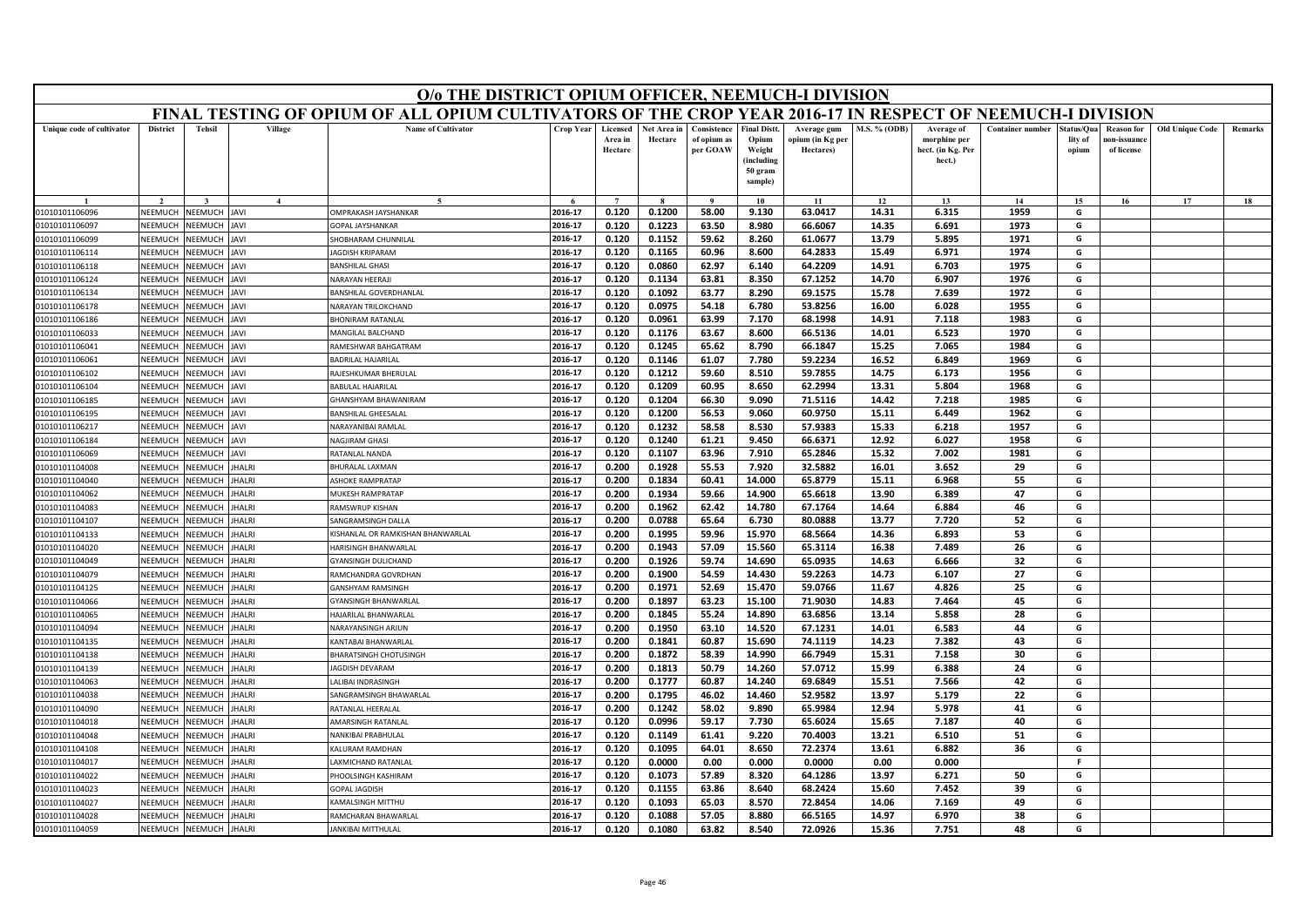|                           | O/o THE DISTRICT OPIUM OFFICER, NEEMUCH-I DIVISION<br>FINAL TESTING OF OPIUM OF ALL OPIUM CULTIVATORS OF THE CROP YEAR 2016-17 IN RESPECT OF NEEMUCH-I DIVISION |                |                        |                                |           |                                |                        |                                        |                                                                            |                                              |                     |                                                           |                         |                                |                                                |                        |         |
|---------------------------|-----------------------------------------------------------------------------------------------------------------------------------------------------------------|----------------|------------------------|--------------------------------|-----------|--------------------------------|------------------------|----------------------------------------|----------------------------------------------------------------------------|----------------------------------------------|---------------------|-----------------------------------------------------------|-------------------------|--------------------------------|------------------------------------------------|------------------------|---------|
|                           |                                                                                                                                                                 |                |                        |                                |           |                                |                        |                                        |                                                                            |                                              |                     |                                                           |                         |                                |                                                |                        |         |
| Unique code of cultivator | <b>District</b>                                                                                                                                                 | <b>Tehsil</b>  | Village                | <b>Name of Cultivator</b>      | Crop Year | Licensed<br>Area in<br>Hectare | Net Area in<br>Hectare | Consistence<br>of opium as<br>per GOAW | <b>Final Distt.</b><br>Opium<br>Weight<br>(including<br>50 gram<br>sample) | Average gum<br>opium (in Kg per<br>Hectares) | <b>M.S. % (ODB)</b> | Average of<br>morphine per<br>hect. (in Kg. Per<br>hect.) | <b>Container number</b> | itatus/Qua<br>lity of<br>opium | <b>Reason for</b><br>10n-issuanc<br>of license | <b>Old Unique Code</b> | Remarks |
|                           |                                                                                                                                                                 |                | $\boldsymbol{\Lambda}$ | $\sim$                         |           | $\overline{ }$                 |                        | $\mathbf{o}$                           | 10                                                                         | 11                                           | 12                  | 13                                                        | 14                      | 15                             | 16                                             | 17                     | 18      |
| 01010101104069            | NEEMUCH                                                                                                                                                         | NEEMUCH        | <b>HALRI</b>           | SANJABAI DEVILAL               | 2016-17   | 0.120                          | 0.1080                 | 59.46                                  | 8.580                                                                      | 67.4815                                      | 14.48               | 6.840                                                     | 37                      | G                              |                                                |                        |         |
| 01010101104070            | NEEMUCH                                                                                                                                                         | <b>NEEMUCH</b> | HALRI                  | <b>BRIJLAL SHRIRAM</b>         | 2016-17   | 0.120                          | 0.1186                 | 62.81                                  | 9.180                                                                      | 69.4519                                      | 14.11               | 6.860                                                     | 35                      | G                              |                                                |                        |         |
| 01010101104088            | NEEMUCH                                                                                                                                                         | <b>NEEMUCH</b> | HALRI                  | <b>EVA VAJERAM</b>             | 2016-17   | 0.120                          | 0.1073                 | 52.56                                  | 8.110                                                                      | 56.7474                                      | 14.99               | 5.955                                                     | 23                      | G                              |                                                |                        |         |
| 01010101104106            | NEEMUCH                                                                                                                                                         | <b>NEEMUCH</b> | HALRI                  | AKHMICHAND RAGHUVIRSINGH       | 2016-17   | 0.120                          | 0.0946                 | 61.68                                  | 7.380                                                                      | 68.7421                                      | 15.65               | 7.531                                                     | 33                      | G                              |                                                |                        |         |
| 01010101104124            | NEEMUCH                                                                                                                                                         | <b>NEEMUCH</b> | HALRI                  | <b>GEETABAI RAMCHANDRA</b>     | 2016-17   | 0.120                          | 0.1085                 | 58.42                                  | 8.670                                                                      | 66.6912                                      | 15.49               | 7.231                                                     | 34                      | G                              |                                                |                        |         |
| 01010101104012            | NEEMUCH                                                                                                                                                         | <b>NEEMUCH</b> | HALRI                  | <b>IKRAMSINGH NARAYAN</b>      | 2016-17   | 0.120                          | 0.1026                 | 63.95                                  | 7.990                                                                      | 71.1404                                      | 14.10               | 7.022                                                     | 54                      | G                              |                                                |                        |         |
| 01010101104013            | NEEMUCH                                                                                                                                                         | VEEMUCI        | HALRI                  | <b>BALRAM PRAHLAD</b>          | 2016-17   | 0.120                          | 0.1100                 | 60.70                                  | 8.300                                                                      | 65.4273                                      | 16.67               | 7.635                                                     | 31                      | G                              |                                                |                        |         |
| 01010101115043            | NEEMUCH                                                                                                                                                         | <b>JEEMUCH</b> | IARSINGHPURA           | <b>AMCHANDRA MANGILAL</b>      | 2016-17   | 0.200                          | 0.1943                 | 56.25                                  | 15.400                                                                     | 63.6902                                      | 17.37               | 7.744                                                     | 2507                    | G                              |                                                |                        |         |
| 01010101115032            | NEEMUCH                                                                                                                                                         | NEEMUCH        | <b>JARSINGHPURA</b>    | <b>VARAYAN VAJERAM</b>         | 2016-17   | 0.200                          | 0.1966                 | 53.51                                  | 15.430                                                                     | 59.9949                                      | 13.47               | 5.657                                                     | 2510                    | G                              |                                                |                        |         |
| 01010101115030            | <b>NFFMUCH</b>                                                                                                                                                  | VEEMUCI        | <b>JARSINGHPURA</b>    | <b><i>NKARLAL MEGA</i></b>     | 2016-17   | 0.200                          | 0.1914                 | 57.13                                  | 15.070                                                                     | 64.2581                                      | 16.30               | 7.332                                                     | 2508                    | G                              |                                                |                        |         |
| 01010101115064            | NEEMUCH                                                                                                                                                         | <b>JEEMUCH</b> | IARSINGHPURA           | HAMBHULAL BAGDIRAM             | 2016-17   | 0.200                          | 0.1417                 | 60.37                                  | 9.910                                                                      | 60.3176                                      | 16.42               | 6.933                                                     | 2511                    | G                              |                                                |                        |         |
| 01010101115062            | NEEMUCH                                                                                                                                                         | <b>JEEMUCI</b> | <b>JARSINGHPURA</b>    | <b>AGDIRAM PANNALAI</b>        | 2016-17   | 0.200                          | 0.1929                 | 65.18                                  | 15.160                                                                     | 73.1778                                      | 13.62               | 6.977                                                     | 2515                    | G                              |                                                |                        |         |
| 01010101115031            | NFFMUCH                                                                                                                                                         | <b>JEEMUCH</b> | <b>JARSINGHPURA</b>    | AMRIBAI JAYCHAND               | 2016-17   | 0.120                          | 0.1131                 | 66.49                                  | 8.700                                                                      | 73.0681                                      | 13.34               | 6.823                                                     | 2516                    | G                              |                                                |                        |         |
| 01010101115022            | NEEMUCH                                                                                                                                                         | <b>JEEMUCH</b> | <b>JARSINGHPURA</b>    | ISHANLAL MEGHA                 | 2016-17   | 0.120                          | 0.1140                 | 64.31                                  | 8.790                                                                      | 70.8333                                      | 15.25               | 7.562                                                     | 2512                    | G                              |                                                |                        |         |
| 01010101115025            | NEEMUCH                                                                                                                                                         | <b>JEEMUC</b>  | <b>JARSINGHPURA</b>    | AJERAM BHANWARLAL              | 2016-17   | 0.120                          | 0.1112                 | 65.60                                  | 8.370                                                                      | 70.5396                                      | 16.16               | 7.979                                                     | 2517                    | G                              |                                                |                        |         |
| 01010101115045            | NEEMUCH                                                                                                                                                         | VEEMUCI        | <b>JARSINGHPURA</b>    | <b>HARISINGH MANGILAI</b>      | 2016-17   | 0.120                          | 0.1045                 | 60.85                                  | 7.720                                                                      | 64.2201                                      | 17.80               | 8.002                                                     | 2513                    | G                              |                                                |                        |         |
| 01010101115029            | NEEMUCH                                                                                                                                                         | <b>JEEMUCH</b> | <b>JARSINGHPURA</b>    | <b>ASTURIBAI MANGILAL</b>      | 2016-17   | 0.120                          | 0.1139                 | 60.75                                  | 8.160                                                                      | 62.1773                                      | 15.80               | 6.877                                                     | 2514                    | G                              |                                                |                        |         |
| 01010101115019            | NEEMUCH                                                                                                                                                         | <b>JEEMUCI</b> | IARSINGHPURA           | EEETABAI JAYSINGH              | 2016-17   | 0.120                          | 0.1110                 | 58.51                                  | 8.150                                                                      | 61.3694                                      | 14.49               | 6.225                                                     | 2509                    | G                              |                                                |                        |         |
| 01010101102001            | NFFMUCH                                                                                                                                                         | <b>JEEMUCH</b> | RAYSINGHPURA           | <b>HAMPABAI GIRDHARI</b>       | 2016-17   | 0.200                          | 0.1827                 | 55.39                                  | 13.920                                                                     | 60.2901                                      | 15.53               | 6.554                                                     | 742                     | G                              |                                                |                        |         |
| 01010101102002            | NEEMUCH                                                                                                                                                         | <b>NEEMUCH</b> | RAYSINGHPURA           | <b>BAHADURSINGH NATHUSINGH</b> | 2016-17   | 0.200                          | 0.1798                 | 59.49                                  | 13.370                                                                     | 63.1980                                      | 15.99               | 7.073                                                     | 743                     | G                              |                                                |                        |         |
| 01010101102003            | NEEMUCH                                                                                                                                                         | <b>JEEMUCH</b> | AYSINGHPURA            | <b>VARAYAN KISHNA</b>          | 2016-17   | 0.200                          | 0.2013                 | 63.33                                  | 14.680                                                                     | 65.9762                                      | 16.01               | 7.394                                                     | 759                     | G                              |                                                |                        |         |
| 01010101102006            | NEEMUCH                                                                                                                                                         | <b>JEEMUCH</b> | RAYSINGHPURA           | <b>GOMSINGH KARUNA</b>         | 2016-17   | 0.200                          | 0.1950                 | 57.46                                  | 14.230                                                                     | 59.9026                                      | 17.11               | 7.174                                                     | 744                     | G                              |                                                |                        |         |
| 01010101102007            | NEEMUCH                                                                                                                                                         | <b>JEEMUCH</b> | RAYSINGHPURA           | <b>DURGALAL LAXMAN</b>         | 2016-17   | 0.200                          | 0.1980                 | 62.38                                  | 14.630                                                                     | 65.8434                                      | 16.72               | 7.707                                                     | 756                     | G                              |                                                |                        |         |
| 01010101102011            | NEEMUCH                                                                                                                                                         | <b>JEEMUCI</b> | <b>AYSINGHPURA</b>     | HANTIBAI AMARSINGH             | 2016-17   | 0.200                          | 0.1972                 | 62.78                                  | 14.680                                                                     | 66.7647                                      | 15.39               | 7.192                                                     | 760                     | G                              |                                                |                        |         |
| 01010101102017            | NEEMUCH                                                                                                                                                         | <b>JEEMUCH</b> | RAYSINGHPURA           | <b>HRAVAN BHIMA</b>            | 2016-17   | 0.200                          | 0.1970                 | 59.16                                  | 14.430                                                                     | 61.9036                                      | 16.41               | 7.111                                                     | 741                     | G                              |                                                |                        |         |
| 01010101102018            | NFFMUCH                                                                                                                                                         | <b>JEEMUCH</b> | RAYSINGHPURA           | <b>OMSINGH AMARSINGH</b>       | 2016-17   | 0.200                          | 0.2021                 | 60.21                                  | 14.570                                                                     | 62.0089                                      | 14.57               | 6.324                                                     | 757                     | G                              |                                                |                        |         |
| 01010101102022            | NEEMUCH                                                                                                                                                         | <b>JEEMUCI</b> | RAYSINGHPURA           | AMLIBAI BHIMA                  | 2016-17   | 0.200                          | 0.2020                 | 60.16                                  | 14.670                                                                     | 62.4158                                      | 17.04               | 7.445                                                     | 755                     | G                              |                                                |                        |         |
| 01010101102024            | NEEMUCH                                                                                                                                                         | <b>JEEMUCH</b> | RAYSINGHPURA           | <b>ANGARAM SOJ</b>             | 2016-17   | 0.200                          | 0.1998                 | 63.48                                  | 14.750                                                                     | 66.9469                                      | 16.64               | 7.798                                                     | 758                     | G                              |                                                |                        |         |
| 01010101102026            | NEEMUCH                                                                                                                                                         | <b>JEEMUCH</b> | RAYSINGHPURA           | BANSILAL BHIMA                 | 2016-17   | 0.200                          | 0.1914                 | 59.59                                  | 13.880                                                                     | 61.7346                                      | 15.98               | 6.906                                                     | 740                     | G                              |                                                |                        |         |
| 01010101102029            | NEEMUCH                                                                                                                                                         | <b>NEEMUC</b>  | RAYSINGHPURA           | <b>MARSINGH BHIMA</b>          | 2016-17   | 0.200                          | 0.2030                 | 61.07                                  | 14.650                                                                     | 62.9606                                      | 15.15               | 6.677                                                     | 751                     | G                              |                                                |                        |         |
| 01010101102040            | NEEMUCH                                                                                                                                                         | <b>JEEMUCH</b> | <b>AYSINGHPURA</b>     | HANTIBAI SHYAMSINGH            | 2016-17   | 0.200                          | 0.2008                 | 61.15                                  | 14.680                                                                     | 63.8645                                      | 16.79               | 7.506                                                     | 752                     | G                              |                                                |                        |         |
| 01010101102023            | NEEMUCH                                                                                                                                                         | <b>JEEMUCH</b> | RAYSINGHPURA           | <b>ILOHZ UHTAV</b>             | 2016-17   | 0.200                          | 0.1995                 | 60.73                                  | 14.770                                                                     | 64.2306                                      | 15.79               | 7.099                                                     | 753                     | G                              |                                                |                        |         |
| 01010101102042            | <b>NEEMUCH</b>                                                                                                                                                  | VEEMUCI        | RAYSINGHPURA           | <b>DURGA MEGAJ</b>             | 2016-17   | 0.200                          | 0.2046                 | 63.39                                  | 14.620                                                                     | 64.7067                                      | 16.90               | 7.655                                                     | 754                     | G                              |                                                |                        |         |
| 01010101102010            | NEEMUCH                                                                                                                                                         | <b>NEEMUCH</b> | RAYSINGHPURA           | <b>ENDALAL SHOJ</b>            | 2016-17   | 0.200                          | 0.2014                 | 63.24                                  | 14.680                                                                     | 65.8491                                      | 16.45               | 7.583                                                     | 761                     | G                              |                                                |                        |         |
| 01010101102041            | NEEMUCH                                                                                                                                                         | <b>JEEMUCH</b> | <b>AYSINGHPURA</b>     | ISHNA LALAJI                   | 2016-17   | 0.200                          | 0.2017                 | 60.56                                  | 14.980                                                                     | 64.2538                                      | 16.76               | 7.538                                                     | 739                     | G                              |                                                |                        |         |
| 01010101102009            | <b>NFFMUCH</b>                                                                                                                                                  | <b>JEEMUCH</b> | RAYSINGHPURA           | <b>BIHARI SHOJI</b>            | 2016-17   | 0.200                          | 0.2002                 | 61.21                                  | 14.720                                                                     | 64.2957                                      | 16.50               | 7.426                                                     | 750                     | G                              |                                                |                        |         |
| 01010101102058            | NEEMUCH                                                                                                                                                         | <b>JEEMUCH</b> | <b>AYSINGHPURA</b>     | <b>GANGARAM KESHURAM</b>       | 2016-17   | 0.200                          | 0.2009                 | 60.39                                  | 14.710                                                                     | 63.1707                                      | 16.94               | 7.491                                                     | 762                     | G                              |                                                |                        |         |
| 01010101102039            | NEEMUCH                                                                                                                                                         | <b>JEEMUCH</b> | RAYSINGHPURA           | <b>MARSINGH SABBU</b>          | 2016-17   | 0.200                          | 0.2038                 | 59.88                                  | 14.930                                                                     | 62.6693                                      | 15.53               | 6.813                                                     | 738                     | G                              |                                                |                        |         |
| 01010101102046            | NEEMUCH                                                                                                                                                         | <b>NEEMUCH</b> | RAYSINGHPURA           | <b>IPINBIHARI KESHURAN</b>     | 2016-17   | 0.200                          | 0.1988                 | 65.92                                  | 14.720                                                                     | 69.7284                                      | 15.14               | 7.390                                                     | 763                     | G                              |                                                |                        |         |
| 01010101102016            | NEEMUCH                                                                                                                                                         | <b>JEEMUCH</b> | <b>AYSINGHPURA</b>     | ARDIBAI NATHUSINGH             | 2016-17   | 0.200                          | 0.2009                 | 61.65                                  | 14.780                                                                     | 64.7934                                      | 15.49               | 7.026                                                     | 749                     | G                              |                                                |                        |         |
| 01010101102059            | VEEMUCH                                                                                                                                                         | <b>IEEMUCH</b> | <b>AYSINGHPURA</b>     | <b>TMAL KESHURAM</b>           | 2016-17   | 0.200                          | 0.1887                 | 64.01                                  | 13.980                                                                     | 67.7477                                      | 14.33               | 6.796                                                     | 748                     | G                              |                                                |                        |         |
| 01010101102048            | <b>NFFMUCH</b>                                                                                                                                                  | <b>JEEMUC</b>  | <b>AYSINGHPURA</b>     | <b>ADARAM KESHURAM</b>         | 2016-17   | 0.200                          | 0.2006                 | 64.59                                  | 14.720                                                                     | 67.7069                                      | 14.86               | 7.043                                                     | 764                     | G                              |                                                |                        |         |
| 01010101102020            | NEEMUCH                                                                                                                                                         | <b>NEEMUCH</b> | RAYSINGHPURA           | HANTIBAI NATHUSINGH            | 2016-17   | 0.120                          | 0.1200                 | 61.53                                  | 8.800                                                                      | 64.4583                                      | 16.74               | 7.553                                                     | 745                     | G                              |                                                |                        |         |
| 01010101102019            | NEEMUCH                                                                                                                                                         | <b>JEEMUC</b>  | <b>AYSINGHPURA</b>     | <b>ANGARAM HEERA</b>           | 2016-17   | 0.120                          | 0.1200                 | 62.47                                  | 8.780                                                                      | 65.3000                                      | 15.46               | 7.066                                                     | 746                     | G                              |                                                |                        |         |
| 01010101102038            | NEEMUCH                                                                                                                                                         | <b>JEEMUCI</b> | <b>AYSINGHPURA</b>     | AMLIBAI RODAI                  | 2016-17   | 0.120                          | 0.1220                 | 61.51                                  | 8.930                                                                      | 64.3197                                      | 13.25               | 5.966                                                     | 747                     | G                              |                                                |                        |         |
| 01010101100173            | NEEMUCH                                                                                                                                                         | NEEMUCH        | AWAN-I                 | UKHLAL PRABHULAL               | 2016-17   | 0.200                          | 0.1971                 | 62.87                                  | 15.470                                                                     | 70.4921                                      | 11.90               | 5.872                                                     | 495                     | G                              |                                                |                        |         |
| 01010101100071            | NEEMUCH                                                                                                                                                         | NEEMUCH        | AWAN-I                 | KESHURAM HAJARILAL             | 2016-17   | 0.200                          | 0.1820                 | 66.38                                  | 13.670                                                                     | 71.2253                                      | 13.45               | 6.706                                                     | 496                     | G                              |                                                |                        |         |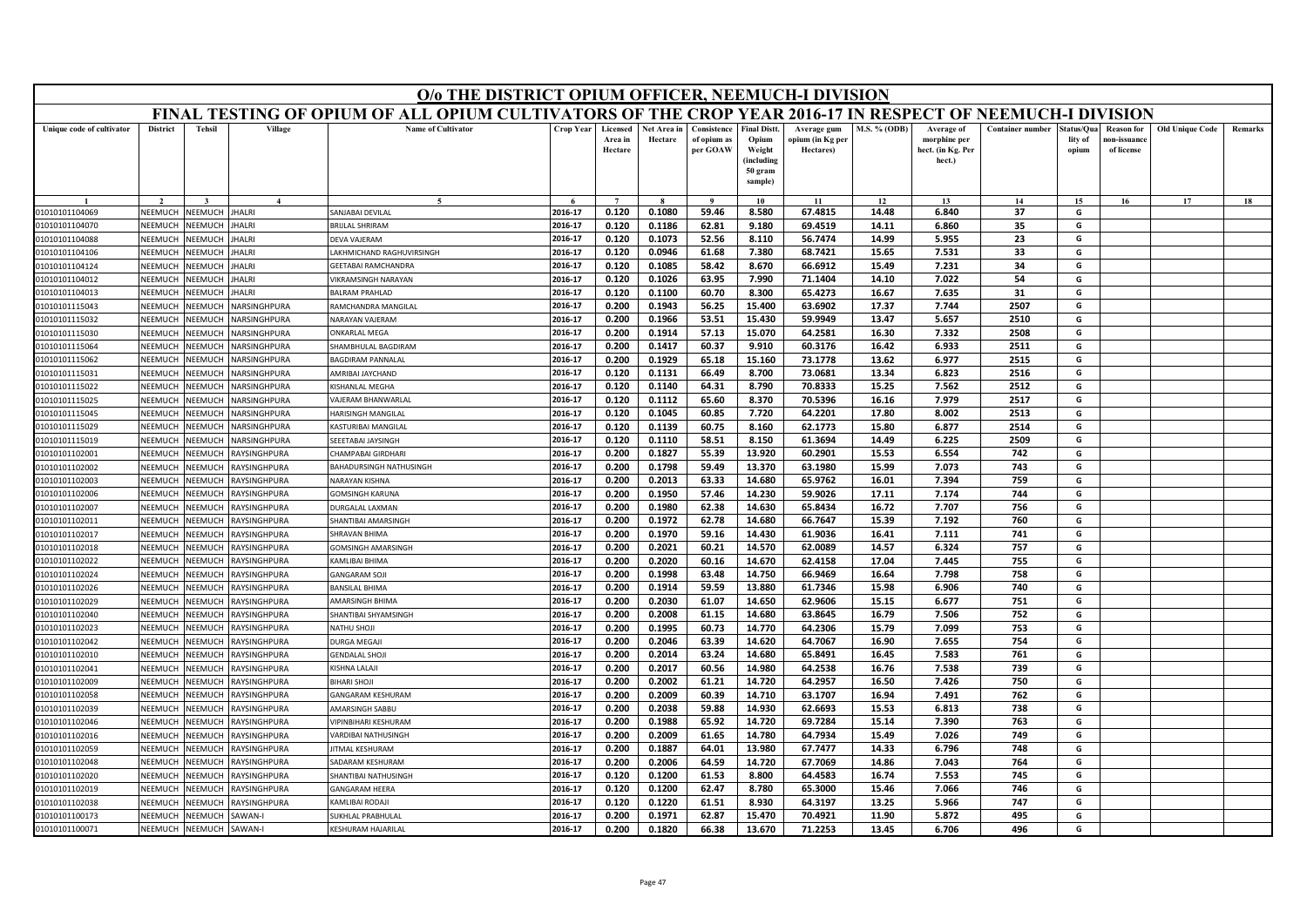|                                  | O/o THE DISTRICT OPIUM OFFICER, NEEMUCH-I DIVISION<br>FINAL TESTING OF OPIUM OF ALL OPIUM CULTIVATORS OF THE CROP YEAR 2016-17 IN RESPECT OF NEEMUCH-I DIVISION |                           |                         |                                                   |                    |                                |                        |                                        |                                                      |                                              |                |                                                           |                         |                                |                                                |                        |         |
|----------------------------------|-----------------------------------------------------------------------------------------------------------------------------------------------------------------|---------------------------|-------------------------|---------------------------------------------------|--------------------|--------------------------------|------------------------|----------------------------------------|------------------------------------------------------|----------------------------------------------|----------------|-----------------------------------------------------------|-------------------------|--------------------------------|------------------------------------------------|------------------------|---------|
|                                  |                                                                                                                                                                 |                           |                         |                                                   |                    |                                |                        |                                        |                                                      |                                              |                |                                                           |                         |                                |                                                |                        |         |
| Unique code of cultivator        | <b>District</b>                                                                                                                                                 | <b>Tehsil</b>             | Village                 | <b>Name of Cultivator</b>                         | <b>Crop Year</b>   | Licensed<br>Area in<br>Hectare | Net Area in<br>Hectare | Consistence<br>of opium as<br>per GOAW | <b>Final Distt.</b><br>Opium<br>Weight<br>(including | Average gum<br>opium (in Kg per<br>Hectares) | M.S. % (ODB)   | Average of<br>morphine per<br>hect. (in Kg. Per<br>hect.) | <b>Container number</b> | Status/Ou:<br>lity of<br>opium | <b>Reason</b> for<br>ıon-issuanc<br>of license | <b>Old Unique Code</b> | Remarks |
|                                  |                                                                                                                                                                 |                           |                         |                                                   |                    |                                |                        |                                        | 50 gram<br>sample)                                   |                                              |                |                                                           |                         |                                |                                                |                        |         |
|                                  |                                                                                                                                                                 |                           |                         | $\epsilon$                                        |                    | $\overline{7}$                 |                        | $\mathbf{o}$                           | 10                                                   | 11                                           | 12             | 13                                                        | 14                      | 15                             | 16                                             | 17                     | 18      |
| 01010101100305                   | NEEMUCH                                                                                                                                                         | NEEMUCH                   | AWAN-I                  | MADANLAL KANWARLAL                                | 2016-17            | 0.200                          | 0.1914                 | 61.20                                  | 15.450                                               | 70.5747                                      | 12.04          | 5.948                                                     | 470                     | G                              |                                                |                        |         |
| 01010101100016                   | NFFMUCH                                                                                                                                                         | NEEMUCH                   | AWAN-I                  | <b>HERULAL SUKHRAM</b>                            | 2016-17            | 0.200                          | 0.2080                 | 66.07                                  | 15.960                                               | 72.4231                                      | 11.65          | 5.906                                                     | 494                     | G                              |                                                |                        |         |
| 01010101100003                   | NEEMUCH                                                                                                                                                         | <b>NEEMUCH</b>            | AWAN-I                  | AILASHCHANDRA NARAYAN                             | 2016-17            | 0.200                          | 0.2000                 | 61.90                                  | 15.170                                               | 67.0750                                      | 14.18          | 6.658                                                     | 471                     | G                              |                                                |                        |         |
| 01010101100004                   | NEEMUCH                                                                                                                                                         | NEEMUCH                   | AWAN-I                  | GOPALPRASAD KANWARLAL                             | 2016-17            | 0.200                          | 0.1988                 | 60.81                                  | 15.250                                               | 66.6398                                      | 14.70          | 6.857                                                     | 493                     | G                              |                                                |                        |         |
| 01010101100005                   | NEEMUCH                                                                                                                                                         | <b>NEEMUCH</b>            | AWAN-I                  | AKIRCHAND LAXMINARAYAN                            | 2016-17<br>2016-17 | 0.200<br>0.200                 | 0.1528                 | 64.53<br>61.95                         | 11.630<br>14.220                                     | 70.1636<br>68.8457                           | 10.80<br>15.37 | 5.304<br>7.407                                            | 469<br>482              | G<br>G                         |                                                |                        |         |
| 01010101100010                   | NEEMUCH                                                                                                                                                         | <b>NEEMUCH</b>            | AWAN-I                  | <b>SURESHCHANDRA AMRITRAM</b>                     | 2016-17            | 0.200                          | 0.1828<br>0.1850       | 62.52                                  | 14.260                                               | 68.8432                                      | 14.12          | 6.805                                                     | 490                     | G                              |                                                |                        |         |
| 01010101100014                   | NEEMUCH<br>NEEMUCH                                                                                                                                              | NEEMUCI<br><b>NEEMUCH</b> | AWAN-I<br><b>AWAN-I</b> | <b>DALURAM PANNALAL</b><br><b>AGDISH PANNALAI</b> | 2016-17            | 0.200                          | 0.1900                 | 61.78                                  | 14.220                                               | 66.0526                                      | 12.95          | 5.988                                                     | 489                     | G                              |                                                |                        |         |
| 01010101100024<br>01010101100025 | NEEMUCH                                                                                                                                                         | <b>NEEMUCH</b>            | AWAN-I                  | <b>OPAL BHERULAL</b>                              | 2016-17            | 0.200                          | 0.1998                 | 65.24                                  | 15.360                                               | 71.6517                                      | 12.29          | 6.164                                                     | 488                     | G                              |                                                |                        |         |
| 01010101100028                   | NEEMUCH                                                                                                                                                         | NEEMUCH                   | AWAN-I                  | NIRANJAN MANGILAL                                 | 2016-17            | 0.200                          | 0.1792                 | 61.54                                  | 13.720                                               | 67.3103                                      | 13.91          | 6.554                                                     | 483                     | G                              |                                                |                        |         |
| 01010101100029                   | NEEMUCH                                                                                                                                                         | <b>NEEMUCH</b>            | AWAN-I                  | RADHESHYAM MANGILAL                               | 2016-17            | 0.200                          | 0.1920                 | 61.33                                  | 14.950                                               | 68.2188                                      | 12.54          | 5.988                                                     | 487                     | G                              |                                                |                        |         |
| 01010101100030                   | NEEMUCH                                                                                                                                                         | VEEMUCI                   | AWAN-I                  | AGUNATH NANALAL                                   | 2016-17            | 0.200                          | 0.1484                 | 65.64                                  | 11.480                                               | 72.5404                                      | 15.20          | 7.718                                                     | 486                     | G                              |                                                |                        |         |
| 01010101100031                   | NFFMUCH                                                                                                                                                         | <b>NEEMUCH</b>            | AWAN-I                  | <b>ANSHYAM BADRILAL</b>                           | 2016-17            | 0.200                          | 0.2020                 | 64.22                                  | 14.640                                               | 66.4901                                      | 14.45          | 6.726                                                     | 474                     | G                              |                                                |                        |         |
| 01010101100032                   | NEEMUCH                                                                                                                                                         | <b>NEEMUCH</b>            | AWAN-I                  | AMLESH PANNALAL                                   | 2016-17            | 0.200                          | 0.1876                 | 64.26                                  | 14.510                                               | 71.0021                                      | 13.82          | 6.869                                                     | 485                     | G                              |                                                |                        |         |
| 01010101100036                   | NEEMUCH                                                                                                                                                         | VEEMUCI                   | AWAN-I                  | <b>COUSHLYABAI SHANTILAL</b>                      | 2016-17            | 0.200                          | 0.1832                 | 56.80                                  | 14.250                                               | 63.1168                                      | 15.25          | 6.738                                                     | 452                     | G                              |                                                |                        |         |
| 01010101100042                   | NEEMUCH                                                                                                                                                         | VEEMUCH                   | AWAN-I                  | <b>BALWANT NANALAI</b>                            | 2016-17            | 0.200                          | 0.1923                 | 58.99                                  | 13.930                                               | 61.0452                                      | 17.22          | 7.358                                                     | 453                     | G                              |                                                |                        |         |
| 01010101100045                   | NEEMUCH                                                                                                                                                         | <b>NEEMUCH</b>            | AWAN-I                  | MANJURAI BALMUKAND                                | 2016-17            | 0.200                          | 0.0770                 | 66.12                                  | 5.870                                                | 72.0130                                      | 12.72          | 6.412                                                     | 484                     | G                              |                                                |                        |         |
| 01010101100047                   | NEEMUCH                                                                                                                                                         | <b>NEEMUCH</b>            | AWAN-I                  | <b>BADRILAL DEVRAM</b>                            | 2016-17            | 0.200                          | 0.1989                 | 59.61                                  | 15.340                                               | 65.6762                                      | 16.39          | 7.535                                                     | 457                     | G                              |                                                |                        |         |
| 01010101100052                   | NFFMUCH                                                                                                                                                         | <b>JEEMUCH</b>            | AWAN-I                  | <b>HANTIBAI RADHESHYAM</b>                        | 2016-17            | 0.200                          | 0.1906                 | 59.63                                  | 14.260                                               | 63.7303                                      | 10.73          | 4.787                                                     | 454                     | G                              |                                                |                        |         |
| 01010101100055                   | NEEMUCH                                                                                                                                                         | NEEMUCH                   | AWAN-I                  | ULSIRAM MANGILAL                                  | 2016-17            | 0.200                          | 0.1764                 | 63.45                                  | 13.230                                               | 67.9819                                      | 11.76          | 5.596                                                     | 472                     | G                              |                                                |                        |         |
| 01010101100058                   | NEEMUCH                                                                                                                                                         | <b>JEEMUCH</b>            | AWAN-I                  | <b>NUKMANIBAI RADHESHYAM</b>                      | 2016-17            | 0.200                          | 0.1904                 | 62.69                                  | 14.550                                               | 68.4401                                      | 12.47          | 5.974                                                     | 473                     | G                              |                                                |                        |         |
| 01010101100068                   | NEEMUCH                                                                                                                                                         | <b>JEEMUCH</b>            | AWAN-I                  | RATANBAI GANSHYAM                                 | 2016-17            | 0.200                          | 0.2000                 | 62.85                                  | 14.590                                               | 65.5000                                      | 10.52          | 4.823                                                     | 456                     | G                              |                                                |                        |         |
| 01010101100076                   | NEEMUCH                                                                                                                                                         | <b>NEEMUCH</b>            | AWAN-I                  | <b>SEETABAI BADRILAL</b>                          | 2016-17            | 0.200                          | 0.1980                 | 62.82                                  | 14.420                                               | 65.3586                                      | 13.55          | 6.199                                                     | 480                     | G                              |                                                |                        |         |
| 01010101100077                   | NEEMUCH                                                                                                                                                         | <b>NEEMUCH</b>            | AWAN-I                  | BALWANTSINGH MOHANLAL                             | 2016-17            | 0.200                          | 0.1907                 | 61.03                                  | 14.570                                               | 66.6125                                      | 12.03          | 5.609                                                     | 468                     | G                              |                                                |                        |         |
| 01010101100081                   | NEEMUCH                                                                                                                                                         | VEEMUCH                   | AWAN-I                  | HERULAL TULSIRAM                                  | 2016-17            | 0.200                          | 0.1957                 | 63.69                                  | 15.100                                               | 70.2044                                      | 15.92          | 7.823                                                     | 466                     | G                              |                                                |                        |         |
| 01010101100086                   | NFFMUCH                                                                                                                                                         | NEEMUCH                   | AWAN-I                  | KANWARLAL NARAYAN GURJAR                          | 2016-17            | 0.200                          | 0.1747                 | 61.67                                  | 13.230                                               | 66.7201                                      | 13.49          | 6.300                                                     | 467                     | G                              |                                                |                        |         |
| 01010101100088                   | NEEMUCH                                                                                                                                                         | VEEMUCI                   | AWAN-I                  | <b>VANURAM SHIVELAI</b>                           | 2016-17            | 0.200                          | 0.1833                 | 59.18                                  | 13.530                                               | 62.4059                                      | 13.97          | 6.102                                                     | 455                     | G                              |                                                |                        |         |
| 01010101100091                   | NEEMUCH                                                                                                                                                         | <b>NEEMUCH</b>            | AWAN-I                  | RAMIBAI BHERULAL                                  | 2016-17            | 0.200                          | 0.2000                 | 66.47                                  | 14.910                                               | 70.7900                                      | 11.72          | 5.808                                                     | 492                     | G                              |                                                |                        |         |
| 01010101100094                   | NEEMUCH                                                                                                                                                         | <b>NEEMUCH</b>            | AWAN-I                  | KRISHNAGOPAL MOTILAL                              | 2016-17            | 0.200                          | 0.1947                 | 64.40                                  | 15.180                                               | 71.7309                                      | 12.42          | 6.236                                                     | 491                     | G                              |                                                |                        |         |
| 01010101100095                   | NEEMUCH                                                                                                                                                         | VEEMUCI                   | AWAN-I                  | <b>CANHEYALAL NARAYAN</b>                         | 2016-17            | 0.200                          | 0.1504                 | 63.00                                  | 11.680                                               | 69.8936                                      | 14.03          | 6.864                                                     | 475                     | G                              |                                                |                        |         |
| 01010101100101                   | NEEMUCH                                                                                                                                                         | <b>NEEMUCH</b>            | AWAN-I                  | <b>CARULAL NANDRAM</b>                            | 2016-17            | 0.200                          | 0.2020                 | 59.34                                  | 15.430                                               | 64.7525                                      | 15.02          | 6.808                                                     | 464                     | G                              |                                                |                        |         |
| 01010101100108                   | NEEMUCH                                                                                                                                                         | <b>NEEMUCH</b>            | AWAN-I                  | HARATLAL MOHANLAL                                 | 2016-17            | 0.200                          | 0.1592                 | 59.31                                  | 12.640                                               | 67.2739                                      | 12.88          | 6.065                                                     | 465                     | G                              |                                                |                        |         |
| 01010101100109                   | <b>NEEMUCH</b>                                                                                                                                                  | VEEMUCI                   | AWAN-I                  | <b>GOPAL ONKARLAI</b>                             | 2016-17            | 0.200                          | 0.1946                 | 61.30                                  | 14.220                                               | 63.9928                                      | 13.52          | 6.056                                                     | 476                     | G                              |                                                |                        |         |
| 01010101100118                   | NEEMUCH                                                                                                                                                         | <b>NEEMUCH</b>            | AWAN-I                  | <b>RAMNIVAS MEGHRAJ</b>                           | 2016-17            | 0.200                          | 0.1863                 | 58.18                                  | 14.580                                               | 65.0456                                      | 12.74          | 5.801                                                     | 462                     | G                              |                                                |                        |         |
| 01010101100120                   | NEEMUCH                                                                                                                                                         | VEEMUCI                   | AWAN-I                  | ANWARLAL CHUNNILAI                                | 2016-17            | 0.200                          | 0.2010                 | 59.67                                  | 15.370                                               | 65.1841                                      | 14.40          | 6.570                                                     | 463                     | G                              |                                                |                        |         |
| 01010101100122                   | <b>NFFMUCH</b>                                                                                                                                                  | VEEMUCH                   | AWAN-I                  | KARULAL KANHEYALAL                                | 2016-17            | 0.200                          | 0.1920                 | 65.99                                  | 14.750                                               | 72.4219                                      | 13.61          | 6.900                                                     | 477                     | G                              |                                                |                        |         |
| 01010101100126                   | NEEMUCH                                                                                                                                                         | <b>JEEMUCH</b>            | <b>AWAN-I</b>           | <b>AGANNATH RAMLAL</b>                            | 2016-17            | 0.200                          | 0.1980                 | 64.00                                  | 14.950                                               | 69.0354                                      | 14.11          | 6.818                                                     | 478                     | G                              |                                                |                        |         |
| 01010101100138                   | NEEMUCH                                                                                                                                                         | <b>NEEMUCH</b>            | AWAN-I                  | ANWARLAL ONKARLAL                                 | 2016-17            | 0.200                          | 0.2000                 | 61.45                                  | 15.320                                               | 67.2450                                      | 13.56          | 6.383                                                     | 460                     | G                              |                                                |                        |         |
| 01010101100139                   | NEEMUCH                                                                                                                                                         | NEEMUCH                   | AWAN-I                  | <b>BABULAL KHEMRAJ</b>                            | 2016-17            | 0.200                          | 0.2000                 | 62.09                                  | 14.990                                               | 66.4800                                      | 13.21          | 6.147                                                     | 461                     | G                              |                                                |                        |         |
| 01010101100141                   | NEEMUCH                                                                                                                                                         | NEEMUCH                   | <b>AWAN-I</b>           | HURIBAI UDAYRAM                                   | 2016-17            | 0.200                          | 0.1998                 | 66.80                                  | 14.950                                               | 71.4064                                      | 12.46          | 6.228                                                     | 479                     | G                              |                                                |                        |         |
| 01010101100142                   | NEEMUCH                                                                                                                                                         | <b>JEEMUCH</b>            | AWAN-I                  | HAGANLAL BHERA                                    | 2016-17            | 0.200                          | 0.2000                 | 62.86                                  | 15.330                                               | 68.8300                                      | 15.26          | 7.353                                                     | 458                     | G                              |                                                |                        |         |
| 01010101100147                   | <b>NFFMUCH</b>                                                                                                                                                  | VEEMUCI                   | AWAN-I                  | <b>RAMLAL KISHANLA</b> I                          | 2016-17            | 0.200                          | 0.1904                 | 52.90                                  | 14.360                                               | 56.9958                                      | 16.71          | 6.667                                                     | 459                     | G                              |                                                |                        |         |
| 01010101100151                   | NEEMUCH                                                                                                                                                         | NEEMUCH                   | AWAN-I                  | <b>MBALAL HAJARILAL</b>                           | 2016-17            | 0.200                          | 0.1872                 | 66.53                                  | 14.150                                               | 71.8429                                      | 13.35          | 6.714                                                     | 481                     | G                              |                                                |                        |         |
| 01010101100165                   | NEEMUCH                                                                                                                                                         | <b>JEEMUC</b>             | AWAN-I                  | AMESHCHANDRA KHEMRAJ                              | 2016-17            | 0.200                          | 0.2000                 | 61.55                                  | 15.000                                               | 65.9450                                      | 12.14          | 5.604                                                     | 521                     | G                              |                                                |                        |         |
| 01010101100168                   | NEEMUCH                                                                                                                                                         | VEEMUCI                   | AWAN-I                  | <b>BAPULAL RATANLA</b>                            | 2016-17            | 0.200                          | 0.1929                 | 56.60                                  | 15.180                                               | 63.6288                                      | 11.22          | 4.997                                                     | 497                     | G                              |                                                |                        |         |
| 01010101100171                   | NEEMUCH                                                                                                                                                         | NEEMUCH                   | AWAN-I                  | <b>DEVRAM NARAYAN</b>                             | 2016-17            | 0.200                          | 0.1868                 | 54.16                                  | 14.140                                               | 58.5653                                      | 12.32          | 5.051                                                     | 506                     | G                              |                                                |                        |         |
| 01010101100172                   | NEEMUCH                                                                                                                                                         | NEEMUCH                   | AWAN-I                  | <b>AGDISH KESHURAN</b>                            | 2016-17            | 0.200                          | 0.1974                 | 57.80                                  | 15.320                                               | 64.0831                                      | 10.35          | 4.643                                                     | 515                     | G                              |                                                |                        |         |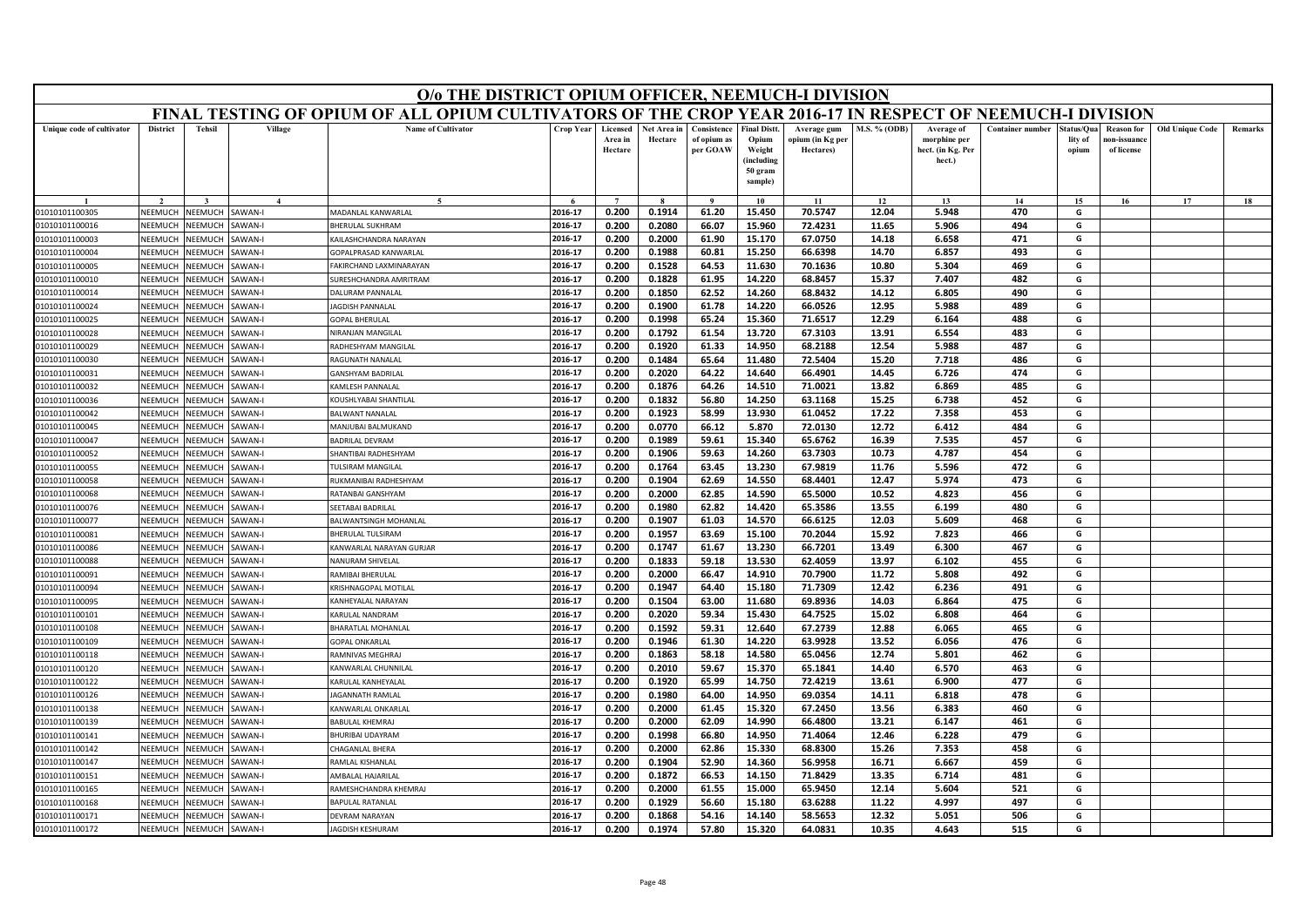| FINAL TESTING OF OPIUM OF ALL OPIUM CULTIVATORS OF THE CROP YEAR 2016-17 IN RESPECT OF NEEMUCH-I DIVISION<br><b>Name of Cultivator</b><br><b>District</b><br><b>Tehsil</b><br>Village<br>Crop Year<br><b>Final Distt.</b><br><b>M.S. % (ODB)</b><br><b>Container number</b><br>Old Unique Code<br>Unique code of cultivator<br>Licensed<br>Net Area in<br>Consistence<br>Average of<br>tatus/Qua<br><b>Reason for</b><br>Remarks<br>Average gum<br>Area in<br>Hectare<br>of opium as<br>Opium<br>ppium (in Kg per<br>morphine per<br>lity of<br>10n-issuanc<br>Hectare<br>per GOAW<br>Weight<br>Hectares)<br>hect. (in Kg. Per<br>of license<br>opium<br>(including<br>hect.)<br>50 gram<br>sample)<br>15<br>17<br>$\bf{Q}$<br>10<br>11<br>12<br>13<br>14<br>16<br>18<br>2016-17<br>0.200<br>0.1980<br>64.83<br>15.490<br>72.4545<br>5.650<br>520<br>G<br>NEEMUCH<br>NEEMUCH<br>SAWAN-I<br>MODIBAI BAGIRATH<br>11.14<br>01010101100180<br>2016-17<br>0.200<br>0.1978<br>56.39<br>14.710<br>59.9090<br>10.82<br>4.537<br>507<br>G<br>01010101100191<br>NEEMUCH<br><b>NEEMUCH</b><br>AWAN-I<br><b>MANGILAL HIRALAL</b><br>NEEMUCH<br>NEEMUCH<br><b>JONDRAM PANNALAL</b><br>2016-17<br>0.200<br>0.1809<br>60.14<br>13.910<br>66.0641<br>12.04<br>5.568<br>519<br>G<br>01010101100033<br>AWAN-I<br><b>NEEMUCH</b><br>VEEMUCH<br><b>SAWAN-I</b><br><b>DEVRAM HEMRAJ</b><br>2016-17<br>0.200<br>0.1681<br>58.73<br>12.470<br>62.2368<br>12.79<br>5.572<br>499<br>G<br>01010101100179<br>2016-17<br>0.120<br>0.1118<br>72.08<br>7.800<br>71.8426<br>14.71<br>7.397<br>498<br>G<br>NEEMUCH<br><b>NEEMUCH</b><br>AWAN-I<br>01010101100334<br>SHIVLAL JIVAJI<br>60.03<br>6.480<br>64.3171<br>510<br>2016-17<br>0.120<br>0.0864<br>10.73<br>4.831<br>G<br>01010101100169<br>NEEMUCH<br><b>NEEMUCH</b><br>AWAN-I<br><b>IKRAMSINGH KANWARLAL</b><br>0.120<br>0.1148<br>59.59<br>8.400<br>62.2909<br>504<br>NEEMUCH<br>VEEMUCH<br><b>AWAN-I</b><br>2016-17<br>11.61<br>5.062<br>G<br>01010101100001<br>NANIBAI SEETARAM<br>2016-17<br>0.120<br>0.1157<br>58.50<br>8.800<br>63.5609<br>11.33<br>505<br>G<br>5.041<br>NEEMUCH<br><b>NEEMUCH</b><br>AWAN-I<br>01010101100006<br>REMSHANKAR BASANTILAL<br>2016-17<br>9.310<br>64.2105<br>5.614<br>500<br>0.120<br>0.1197<br>57.79<br>12.49<br>G<br>01010101100020<br>NEEMUCH<br><b>NEEMUCH</b><br>AWAN-I<br><b>VARENDRA OMPRAKASH</b><br>2016-17<br>0.120<br>0.0991<br>65.10<br>7.600<br>71.3219<br>11.47<br>5.726<br>522<br>G<br>01010101100023<br>NEEMUCH<br><b>NEEMUCH</b><br><b>SAWAN-I</b><br>SEETARAM NARAYAN<br>2016-17<br>0.120<br>0.1175<br>58.14<br>9.030<br>63.8298<br>11.40<br>5.094<br>511<br>G<br><b>NEEMUCH</b><br>AWAN-I<br>01010101100065<br>NEEMUCH<br><b>HANGAMIBAI KESHURAM</b><br>2016-17<br>0.120<br>0.1196<br>64.73<br>9.220<br>71.2876<br>11.90<br>5.938<br>524<br>NEEMUCH<br>G<br>01010101100089<br><b>JEEMUCH</b><br>AWAN-I<br>HERULAL SHIVLAL<br>NEEMUCH<br><b>JEEMUCH</b><br>AWAN-I<br>0.120<br>0.1100<br>59.32<br>8.690<br>66.9455<br>523<br>G<br>01010101100106<br><b>MOHANLAL GOPAL</b><br>2016-17<br>10.47<br>4.907<br><b>JEEMUCH</b><br>0.120<br>0.1121<br>66.5299<br>512<br>G<br>01010101100115<br>NEEMUCH<br>AWAN-I<br>2016-17<br>60.01<br>8.700<br>11.33<br>5.277<br>AXMINARAYAN RAJARAM<br>NEEMUCH<br>503<br>01010101100144<br><b>JEEMUCI</b><br>AWAN-I<br>2016-17<br>0.120<br>0.1140<br>60.95<br>8.900<br>67.9737<br>12.49<br>5.943<br>G<br><b>MANGILAL GABBA</b><br>NEEMUCH<br><b>JEEMUCH</b><br>AWAN-I<br>2016-17<br>0.120<br>0.1204<br>65.37<br>9.590<br>74.3854<br>12.12<br>6.311<br>525<br>G<br>01010101100146<br>HEESALAL NANDRAM<br>NFFMUCH<br><b>JEEMUCH</b><br>AWAN-I<br>2016-17<br>0.120<br>0.0828<br>69.07<br>78.6473<br>11.58<br>6.375<br>526<br>G<br>01010101100150<br><b>SEETABAI KANHEYALAL</b><br>6.600<br>NEEMUCH<br><b>JEEMUC</b><br>AWAN-I<br>2016-17<br>0.120<br>0.0900<br>60.91<br>6.930<br>67.0000<br>13.33<br>6.252<br>508<br>G<br>01010101100175<br><b>RAMKANYABAI GANGARAM</b><br>NEEMUCH<br>NEEMUCH<br>2016-17<br>0.120<br>0.1068<br>64.76<br>8.400<br>72.7622<br>11.50<br>5.858<br>516<br>G<br>01010101100178<br>AWAN-I<br>HANTIBAI BANSILAL<br><b>MUNNIBAI PRABHULAL MEGHRAJ</b><br>2016-17<br>0.120<br>0.0000<br>0.00<br>0.000<br>0.0000<br>0.00<br>0.000<br>F.<br>01010101100181<br>NEEMUCH<br><b>NEEMUCH</b><br>AWAN-I<br>0.120<br>58.50<br>7.750<br>4.488<br>502<br>NEEMUCH<br>2016-17<br>0.0996<br>65.0301<br>9.86<br>G<br><b>JEEMUCI</b><br>AWAN-I<br>KESHARBAI DEVRAM<br>01010101100206<br>NEEMUCH<br><b>JEEMUCH</b><br>AMNIWAS SEETARAM<br>2016-17<br>0.120<br>0.1184<br>57.58<br>8.990<br>62.4578<br>14.07<br>6.151<br>509<br>G<br>01010101100234<br>AWAN-I<br>2016-17<br>58.19<br>61.8304<br>G<br><b>JEEMUCH</b><br>AWAN-I<br><b>BABULAL RAMA</b><br>0.120<br>0.1038<br>7.720<br>13.94<br>6.033<br>513<br>01010101100275<br>NEEMUCH<br>2016-17<br>0.120<br>0.1200<br>62.68<br>9.110<br>67.9750<br>11.50<br>5.472<br>517<br>G<br>NEEMUCH<br><b>JEEMUCI</b><br>GANESH MODIRAM<br>01010101100291<br>AWAN-I<br>2016-17<br>0.120<br>0.1200<br>51.38<br>9.050<br>55.3583<br>5.572<br>514<br>G<br>NEEMUCH<br><b>NEEMUCH</b><br>AWAN-I<br>14.38<br>01010101100324<br>GANGARAM HARLAL<br>2016-17<br>0.120<br>0.1100<br>59.03<br>8.710<br>66.7727<br>13.38<br>6.254<br>501<br>G<br>01010101100176<br>NEEMUCH<br><b>JEEMUCH</b><br>AWAN-I<br>MOTILAL NANALAL<br>2016-17<br>0.120<br>0.1151<br>58.23<br>8.650<br>62.5195<br>12.02<br>5.260<br>518<br>G<br>NEEMUCH<br><b>JEEMUCI</b><br>AWAN-I<br>01010101100387<br>MANGIBAI SHAMBHU<br>57.93<br>62.4888<br>2016-17<br>0.200<br>0.2009<br>15.170<br>14.10<br>6.168<br>574<br>G<br>01010101100192<br>NEEMUCH<br><b>JEEMUCH</b><br><b>AWAN-II</b><br><b>BADRILAL NARAYAN</b><br>65.16<br><b>JEEMUCH</b><br>AWAN-II<br>2016-17<br>0.200<br>0.1776<br>14.100<br>73.9020<br>14.00<br>7.242<br>602<br>G<br>01010101100193<br>NEEMUCH<br>RABHULAL KANWARLAL<br><b>NEEMUCH</b><br>VEEMUCI<br>AWAN-II<br>2016-17<br>0.200<br>0.1216<br>67.55<br>9.660<br>76.6612<br>13.55<br>7.271<br>603<br>G<br>01010101100204<br>RADHESHYAM NATHULAL<br>NEEMUCH<br><b>JEEMUCH</b><br><b>AWAN-II</b><br>2016-17<br>0.200<br>0.1950<br>58.31<br>15.160<br>64.7590<br>604<br>G<br>01010101100214<br><b>GORDHAN CHOTU</b><br>15.25<br>6.913<br>01010101100215<br>NEEMUCH<br><b>NEEMUCH</b><br>AWAN-II<br>2016-17<br>0.200<br>0.1881<br>57.93<br>14.240<br>62.6528<br>12.79<br>5.609<br>594<br>G<br><b>AMPRASAD RAMLAL</b><br><b>NEEMUCH</b><br>VEEMUCH<br>AWAN-II<br>2016-17<br>0.200<br>0.2021<br>65.66<br>14.750<br>68.4612<br>11.29<br>5.410<br>595<br>G<br>01010101100229<br><b>IMPRAKASH KHEMRA</b><br>12.970<br>596<br>NEEMUCH<br><b>NEEMUCH</b><br><b>AWAN-II</b><br>2016-17<br>0.200<br>0.1792<br>61.70<br>63.7946<br>11.49<br>G<br>01010101100231<br>NANDLAL SHIVELAL<br>5.131<br>01010101100235<br>NEEMUCH<br><b>NEEMUCH</b><br>AWAN-II<br>IDHYAKUMARI KAMLASHANKAR<br>2016-17<br>0.200<br>0.1952<br>60.85<br>14.990<br>66.7572<br>11.70<br>5.467<br>571<br>G<br>61.5594<br>NEEMUCH<br><b>JEEMUCH</b><br><b>AWAN-II</b><br>2016-17<br>0.200<br>0.1507<br>58.19<br>11.160<br>12.87<br>5.546<br>579<br>G<br>01010101100238<br>RAMCHANDRA SHIVLAL<br>2016-17<br>0.1995<br>63.02<br>15.450<br>69.7193<br>11.93<br>5.822<br>593<br>NEEMUCH<br>0.200<br>G<br>01010101100251<br><b>JEEMUCH</b><br>AWAN-II<br>HANTIBAI MOTILAL<br>72.8608<br>G<br>NEEMUCH<br><b>JEEMUCH</b><br>AMLAL RAMNARAYAN<br>2016-17<br>0.200<br>0.1975<br>68.71<br>14.660<br>13.99<br>7.135<br>601<br>01010101100303<br>AWAN-II<br>2016-17<br>12.54<br>592<br>G<br>NEEMUCH<br>VEEMUCH<br>AWAN-II<br><b>MPRAKASH DEVRAM</b><br>0.200<br>0.1931<br>60.06<br>14.720<br>65.4065<br>5.741<br>01010101100307<br>2016-17<br>12.520<br>12.93<br>580<br>0.200<br>0.1697<br>56.05<br>59.0748<br>5.347<br>G<br>NEEMUCH<br><b>NEEMUCH</b><br><b>AWAN-II</b><br><b>CANWARLAL DEVRAM</b><br>01010101100326<br>2016-17<br>0.200<br>0.1829<br>52.06<br>13.720<br>55.7900<br>570<br>G<br>NEEMUCH<br><b>JEEMUCH</b><br>AWAN-II<br>ALRAM BHUWANIRAM<br>11.91<br>4.651<br>01010101100327<br>2016-17<br>0.200<br>0.2007<br>58.25<br>15.420<br>63.9362<br>11.88<br>5.317<br>591<br>G<br><b>NFFMUCH</b><br>VEEMUCI<br>AWAN-II<br>01010101100343<br>MFGHRAI HAIARILAI<br>2016-17<br>0.2001<br>60.80<br>15.150<br>65.7621<br>12.25<br>5.639<br>584<br>G<br>0.200<br>NEEMUCH<br><b>NEEMUCH</b><br><b>AWAN-II</b><br>01010101100356<br>AMNASHANKAR MANGILAL<br>0.200<br>59.57<br>13.660<br>64.8355<br>5.959<br>577<br>2016-17<br>0.1793<br>13.13<br>G<br>01010101100357<br>NEEMUCH<br><b>JEEMUCI</b><br>AWAN-II<br><b>ARISHKUMAR SHANTILAL</b><br>2016-17<br>0.200<br>0.1741<br>60.82<br>13.040<br>65.0775<br>11.84<br>5.394<br>600<br>G<br>01010101100360<br>NEEMUCH<br><b>JEEMUCI</b><br>AWAN-II<br><b>AGDISH RATANLA</b><br>2016-17<br>0.200<br>0.2000<br>62.21<br>15.400<br>68.4300<br>11.85<br>5.676<br>590<br>G<br>NEEMUCH<br>NEEMUCH<br>AWAN-II<br>01010101100364<br>REMSUKH KANWARLAI<br>0.200<br>0.1479<br>57.87<br>11.520<br>4.557<br>2016-17<br>64.3949<br>10.11<br>578<br>G<br>NEEMUCH<br>NEEMUCH<br>AWAN-II<br>01010101100246<br><b>NUKMANBAI MANGILAL</b> | O/o THE DISTRICT OPIUM OFFICER, NEEMUCH-I DIVISION |  |  |  |  |  |  |  |  |  |  |  |  |  |  |  |  |
|------------------------------------------------------------------------------------------------------------------------------------------------------------------------------------------------------------------------------------------------------------------------------------------------------------------------------------------------------------------------------------------------------------------------------------------------------------------------------------------------------------------------------------------------------------------------------------------------------------------------------------------------------------------------------------------------------------------------------------------------------------------------------------------------------------------------------------------------------------------------------------------------------------------------------------------------------------------------------------------------------------------------------------------------------------------------------------------------------------------------------------------------------------------------------------------------------------------------------------------------------------------------------------------------------------------------------------------------------------------------------------------------------------------------------------------------------------------------------------------------------------------------------------------------------------------------------------------------------------------------------------------------------------------------------------------------------------------------------------------------------------------------------------------------------------------------------------------------------------------------------------------------------------------------------------------------------------------------------------------------------------------------------------------------------------------------------------------------------------------------------------------------------------------------------------------------------------------------------------------------------------------------------------------------------------------------------------------------------------------------------------------------------------------------------------------------------------------------------------------------------------------------------------------------------------------------------------------------------------------------------------------------------------------------------------------------------------------------------------------------------------------------------------------------------------------------------------------------------------------------------------------------------------------------------------------------------------------------------------------------------------------------------------------------------------------------------------------------------------------------------------------------------------------------------------------------------------------------------------------------------------------------------------------------------------------------------------------------------------------------------------------------------------------------------------------------------------------------------------------------------------------------------------------------------------------------------------------------------------------------------------------------------------------------------------------------------------------------------------------------------------------------------------------------------------------------------------------------------------------------------------------------------------------------------------------------------------------------------------------------------------------------------------------------------------------------------------------------------------------------------------------------------------------------------------------------------------------------------------------------------------------------------------------------------------------------------------------------------------------------------------------------------------------------------------------------------------------------------------------------------------------------------------------------------------------------------------------------------------------------------------------------------------------------------------------------------------------------------------------------------------------------------------------------------------------------------------------------------------------------------------------------------------------------------------------------------------------------------------------------------------------------------------------------------------------------------------------------------------------------------------------------------------------------------------------------------------------------------------------------------------------------------------------------------------------------------------------------------------------------------------------------------------------------------------------------------------------------------------------------------------------------------------------------------------------------------------------------------------------------------------------------------------------------------------------------------------------------------------------------------------------------------------------------------------------------------------------------------------------------------------------------------------------------------------------------------------------------------------------------------------------------------------------------------------------------------------------------------------------------------------------------------------------------------------------------------------------------------------------------------------------------------------------------------------------------------------------------------------------------------------------------------------------------------------------------------------------------------------------------------------------------------------------------------------------------------------------------------------------------------------------------------------------------------------------------------------------------------------------------------------------------------------------------------------------------------------------------------------------------------------------------------------------------------------------------------------------------------------------------------------------------------------------------------------------------------------------------------------------------------------------------------------------------------------------------------------------------------------------------------------------------------------------------------------------------------------------------------------------------------------------------------------------------------------------------------------------------------------------------------------------------------------------------------------------------------------------------------------------------------------------------------------------------------------------------------------------------------------------------------------------------------------------------------------------------------------------------------------------------------------------------------------------------------------------------------------------------------------------------------------------------------------------------------------------------------------------------------------------------------------------------------------------------------------------------------------------------------------------------------------------------------------------------------------------------------------------------------------------------------------------------------------------------------------------------------------------------------------------------------------------------------------------------------------------------------------------------------------------------------------------------------------------------------------------------------------------------------------------------------------------------------------------------------------------------------------------------------------------------------------------------------------------------------------------------------------------------------------------------------------------------------------------------------------------------------------------------------------------------------------------|----------------------------------------------------|--|--|--|--|--|--|--|--|--|--|--|--|--|--|--|--|
|                                                                                                                                                                                                                                                                                                                                                                                                                                                                                                                                                                                                                                                                                                                                                                                                                                                                                                                                                                                                                                                                                                                                                                                                                                                                                                                                                                                                                                                                                                                                                                                                                                                                                                                                                                                                                                                                                                                                                                                                                                                                                                                                                                                                                                                                                                                                                                                                                                                                                                                                                                                                                                                                                                                                                                                                                                                                                                                                                                                                                                                                                                                                                                                                                                                                                                                                                                                                                                                                                                                                                                                                                                                                                                                                                                                                                                                                                                                                                                                                                                                                                                                                                                                                                                                                                                                                                                                                                                                                                                                                                                                                                                                                                                                                                                                                                                                                                                                                                                                                                                                                                                                                                                                                                                                                                                                                                                                                                                                                                                                                                                                                                                                                                                                                                                                                                                                                                                                                                                                                                                                                                                                                                                                                                                                                                                                                                                                                                                                                                                                                                                                                                                                                                                                                                                                                                                                                                                                                                                                                                                                                                                                                                                                                                                                                                                                                                                                                                                                                                                                                                                                                                                                                                                                                                                                                                                                                                                                                                                                                                                                                                                                                                                                                                                                                                                                                                                                                                                                                                                                                                                                                                                                                                                                                                                                                                                                                                                                                                                                                                                                                                                                                          |                                                    |  |  |  |  |  |  |  |  |  |  |  |  |  |  |  |  |
|                                                                                                                                                                                                                                                                                                                                                                                                                                                                                                                                                                                                                                                                                                                                                                                                                                                                                                                                                                                                                                                                                                                                                                                                                                                                                                                                                                                                                                                                                                                                                                                                                                                                                                                                                                                                                                                                                                                                                                                                                                                                                                                                                                                                                                                                                                                                                                                                                                                                                                                                                                                                                                                                                                                                                                                                                                                                                                                                                                                                                                                                                                                                                                                                                                                                                                                                                                                                                                                                                                                                                                                                                                                                                                                                                                                                                                                                                                                                                                                                                                                                                                                                                                                                                                                                                                                                                                                                                                                                                                                                                                                                                                                                                                                                                                                                                                                                                                                                                                                                                                                                                                                                                                                                                                                                                                                                                                                                                                                                                                                                                                                                                                                                                                                                                                                                                                                                                                                                                                                                                                                                                                                                                                                                                                                                                                                                                                                                                                                                                                                                                                                                                                                                                                                                                                                                                                                                                                                                                                                                                                                                                                                                                                                                                                                                                                                                                                                                                                                                                                                                                                                                                                                                                                                                                                                                                                                                                                                                                                                                                                                                                                                                                                                                                                                                                                                                                                                                                                                                                                                                                                                                                                                                                                                                                                                                                                                                                                                                                                                                                                                                                                                                          |                                                    |  |  |  |  |  |  |  |  |  |  |  |  |  |  |  |  |
|                                                                                                                                                                                                                                                                                                                                                                                                                                                                                                                                                                                                                                                                                                                                                                                                                                                                                                                                                                                                                                                                                                                                                                                                                                                                                                                                                                                                                                                                                                                                                                                                                                                                                                                                                                                                                                                                                                                                                                                                                                                                                                                                                                                                                                                                                                                                                                                                                                                                                                                                                                                                                                                                                                                                                                                                                                                                                                                                                                                                                                                                                                                                                                                                                                                                                                                                                                                                                                                                                                                                                                                                                                                                                                                                                                                                                                                                                                                                                                                                                                                                                                                                                                                                                                                                                                                                                                                                                                                                                                                                                                                                                                                                                                                                                                                                                                                                                                                                                                                                                                                                                                                                                                                                                                                                                                                                                                                                                                                                                                                                                                                                                                                                                                                                                                                                                                                                                                                                                                                                                                                                                                                                                                                                                                                                                                                                                                                                                                                                                                                                                                                                                                                                                                                                                                                                                                                                                                                                                                                                                                                                                                                                                                                                                                                                                                                                                                                                                                                                                                                                                                                                                                                                                                                                                                                                                                                                                                                                                                                                                                                                                                                                                                                                                                                                                                                                                                                                                                                                                                                                                                                                                                                                                                                                                                                                                                                                                                                                                                                                                                                                                                                                          |                                                    |  |  |  |  |  |  |  |  |  |  |  |  |  |  |  |  |
|                                                                                                                                                                                                                                                                                                                                                                                                                                                                                                                                                                                                                                                                                                                                                                                                                                                                                                                                                                                                                                                                                                                                                                                                                                                                                                                                                                                                                                                                                                                                                                                                                                                                                                                                                                                                                                                                                                                                                                                                                                                                                                                                                                                                                                                                                                                                                                                                                                                                                                                                                                                                                                                                                                                                                                                                                                                                                                                                                                                                                                                                                                                                                                                                                                                                                                                                                                                                                                                                                                                                                                                                                                                                                                                                                                                                                                                                                                                                                                                                                                                                                                                                                                                                                                                                                                                                                                                                                                                                                                                                                                                                                                                                                                                                                                                                                                                                                                                                                                                                                                                                                                                                                                                                                                                                                                                                                                                                                                                                                                                                                                                                                                                                                                                                                                                                                                                                                                                                                                                                                                                                                                                                                                                                                                                                                                                                                                                                                                                                                                                                                                                                                                                                                                                                                                                                                                                                                                                                                                                                                                                                                                                                                                                                                                                                                                                                                                                                                                                                                                                                                                                                                                                                                                                                                                                                                                                                                                                                                                                                                                                                                                                                                                                                                                                                                                                                                                                                                                                                                                                                                                                                                                                                                                                                                                                                                                                                                                                                                                                                                                                                                                                                          |                                                    |  |  |  |  |  |  |  |  |  |  |  |  |  |  |  |  |
|                                                                                                                                                                                                                                                                                                                                                                                                                                                                                                                                                                                                                                                                                                                                                                                                                                                                                                                                                                                                                                                                                                                                                                                                                                                                                                                                                                                                                                                                                                                                                                                                                                                                                                                                                                                                                                                                                                                                                                                                                                                                                                                                                                                                                                                                                                                                                                                                                                                                                                                                                                                                                                                                                                                                                                                                                                                                                                                                                                                                                                                                                                                                                                                                                                                                                                                                                                                                                                                                                                                                                                                                                                                                                                                                                                                                                                                                                                                                                                                                                                                                                                                                                                                                                                                                                                                                                                                                                                                                                                                                                                                                                                                                                                                                                                                                                                                                                                                                                                                                                                                                                                                                                                                                                                                                                                                                                                                                                                                                                                                                                                                                                                                                                                                                                                                                                                                                                                                                                                                                                                                                                                                                                                                                                                                                                                                                                                                                                                                                                                                                                                                                                                                                                                                                                                                                                                                                                                                                                                                                                                                                                                                                                                                                                                                                                                                                                                                                                                                                                                                                                                                                                                                                                                                                                                                                                                                                                                                                                                                                                                                                                                                                                                                                                                                                                                                                                                                                                                                                                                                                                                                                                                                                                                                                                                                                                                                                                                                                                                                                                                                                                                                                          |                                                    |  |  |  |  |  |  |  |  |  |  |  |  |  |  |  |  |
|                                                                                                                                                                                                                                                                                                                                                                                                                                                                                                                                                                                                                                                                                                                                                                                                                                                                                                                                                                                                                                                                                                                                                                                                                                                                                                                                                                                                                                                                                                                                                                                                                                                                                                                                                                                                                                                                                                                                                                                                                                                                                                                                                                                                                                                                                                                                                                                                                                                                                                                                                                                                                                                                                                                                                                                                                                                                                                                                                                                                                                                                                                                                                                                                                                                                                                                                                                                                                                                                                                                                                                                                                                                                                                                                                                                                                                                                                                                                                                                                                                                                                                                                                                                                                                                                                                                                                                                                                                                                                                                                                                                                                                                                                                                                                                                                                                                                                                                                                                                                                                                                                                                                                                                                                                                                                                                                                                                                                                                                                                                                                                                                                                                                                                                                                                                                                                                                                                                                                                                                                                                                                                                                                                                                                                                                                                                                                                                                                                                                                                                                                                                                                                                                                                                                                                                                                                                                                                                                                                                                                                                                                                                                                                                                                                                                                                                                                                                                                                                                                                                                                                                                                                                                                                                                                                                                                                                                                                                                                                                                                                                                                                                                                                                                                                                                                                                                                                                                                                                                                                                                                                                                                                                                                                                                                                                                                                                                                                                                                                                                                                                                                                                                          |                                                    |  |  |  |  |  |  |  |  |  |  |  |  |  |  |  |  |
|                                                                                                                                                                                                                                                                                                                                                                                                                                                                                                                                                                                                                                                                                                                                                                                                                                                                                                                                                                                                                                                                                                                                                                                                                                                                                                                                                                                                                                                                                                                                                                                                                                                                                                                                                                                                                                                                                                                                                                                                                                                                                                                                                                                                                                                                                                                                                                                                                                                                                                                                                                                                                                                                                                                                                                                                                                                                                                                                                                                                                                                                                                                                                                                                                                                                                                                                                                                                                                                                                                                                                                                                                                                                                                                                                                                                                                                                                                                                                                                                                                                                                                                                                                                                                                                                                                                                                                                                                                                                                                                                                                                                                                                                                                                                                                                                                                                                                                                                                                                                                                                                                                                                                                                                                                                                                                                                                                                                                                                                                                                                                                                                                                                                                                                                                                                                                                                                                                                                                                                                                                                                                                                                                                                                                                                                                                                                                                                                                                                                                                                                                                                                                                                                                                                                                                                                                                                                                                                                                                                                                                                                                                                                                                                                                                                                                                                                                                                                                                                                                                                                                                                                                                                                                                                                                                                                                                                                                                                                                                                                                                                                                                                                                                                                                                                                                                                                                                                                                                                                                                                                                                                                                                                                                                                                                                                                                                                                                                                                                                                                                                                                                                                                          |                                                    |  |  |  |  |  |  |  |  |  |  |  |  |  |  |  |  |
|                                                                                                                                                                                                                                                                                                                                                                                                                                                                                                                                                                                                                                                                                                                                                                                                                                                                                                                                                                                                                                                                                                                                                                                                                                                                                                                                                                                                                                                                                                                                                                                                                                                                                                                                                                                                                                                                                                                                                                                                                                                                                                                                                                                                                                                                                                                                                                                                                                                                                                                                                                                                                                                                                                                                                                                                                                                                                                                                                                                                                                                                                                                                                                                                                                                                                                                                                                                                                                                                                                                                                                                                                                                                                                                                                                                                                                                                                                                                                                                                                                                                                                                                                                                                                                                                                                                                                                                                                                                                                                                                                                                                                                                                                                                                                                                                                                                                                                                                                                                                                                                                                                                                                                                                                                                                                                                                                                                                                                                                                                                                                                                                                                                                                                                                                                                                                                                                                                                                                                                                                                                                                                                                                                                                                                                                                                                                                                                                                                                                                                                                                                                                                                                                                                                                                                                                                                                                                                                                                                                                                                                                                                                                                                                                                                                                                                                                                                                                                                                                                                                                                                                                                                                                                                                                                                                                                                                                                                                                                                                                                                                                                                                                                                                                                                                                                                                                                                                                                                                                                                                                                                                                                                                                                                                                                                                                                                                                                                                                                                                                                                                                                                                                          |                                                    |  |  |  |  |  |  |  |  |  |  |  |  |  |  |  |  |
|                                                                                                                                                                                                                                                                                                                                                                                                                                                                                                                                                                                                                                                                                                                                                                                                                                                                                                                                                                                                                                                                                                                                                                                                                                                                                                                                                                                                                                                                                                                                                                                                                                                                                                                                                                                                                                                                                                                                                                                                                                                                                                                                                                                                                                                                                                                                                                                                                                                                                                                                                                                                                                                                                                                                                                                                                                                                                                                                                                                                                                                                                                                                                                                                                                                                                                                                                                                                                                                                                                                                                                                                                                                                                                                                                                                                                                                                                                                                                                                                                                                                                                                                                                                                                                                                                                                                                                                                                                                                                                                                                                                                                                                                                                                                                                                                                                                                                                                                                                                                                                                                                                                                                                                                                                                                                                                                                                                                                                                                                                                                                                                                                                                                                                                                                                                                                                                                                                                                                                                                                                                                                                                                                                                                                                                                                                                                                                                                                                                                                                                                                                                                                                                                                                                                                                                                                                                                                                                                                                                                                                                                                                                                                                                                                                                                                                                                                                                                                                                                                                                                                                                                                                                                                                                                                                                                                                                                                                                                                                                                                                                                                                                                                                                                                                                                                                                                                                                                                                                                                                                                                                                                                                                                                                                                                                                                                                                                                                                                                                                                                                                                                                                                          |                                                    |  |  |  |  |  |  |  |  |  |  |  |  |  |  |  |  |
|                                                                                                                                                                                                                                                                                                                                                                                                                                                                                                                                                                                                                                                                                                                                                                                                                                                                                                                                                                                                                                                                                                                                                                                                                                                                                                                                                                                                                                                                                                                                                                                                                                                                                                                                                                                                                                                                                                                                                                                                                                                                                                                                                                                                                                                                                                                                                                                                                                                                                                                                                                                                                                                                                                                                                                                                                                                                                                                                                                                                                                                                                                                                                                                                                                                                                                                                                                                                                                                                                                                                                                                                                                                                                                                                                                                                                                                                                                                                                                                                                                                                                                                                                                                                                                                                                                                                                                                                                                                                                                                                                                                                                                                                                                                                                                                                                                                                                                                                                                                                                                                                                                                                                                                                                                                                                                                                                                                                                                                                                                                                                                                                                                                                                                                                                                                                                                                                                                                                                                                                                                                                                                                                                                                                                                                                                                                                                                                                                                                                                                                                                                                                                                                                                                                                                                                                                                                                                                                                                                                                                                                                                                                                                                                                                                                                                                                                                                                                                                                                                                                                                                                                                                                                                                                                                                                                                                                                                                                                                                                                                                                                                                                                                                                                                                                                                                                                                                                                                                                                                                                                                                                                                                                                                                                                                                                                                                                                                                                                                                                                                                                                                                                                          |                                                    |  |  |  |  |  |  |  |  |  |  |  |  |  |  |  |  |
|                                                                                                                                                                                                                                                                                                                                                                                                                                                                                                                                                                                                                                                                                                                                                                                                                                                                                                                                                                                                                                                                                                                                                                                                                                                                                                                                                                                                                                                                                                                                                                                                                                                                                                                                                                                                                                                                                                                                                                                                                                                                                                                                                                                                                                                                                                                                                                                                                                                                                                                                                                                                                                                                                                                                                                                                                                                                                                                                                                                                                                                                                                                                                                                                                                                                                                                                                                                                                                                                                                                                                                                                                                                                                                                                                                                                                                                                                                                                                                                                                                                                                                                                                                                                                                                                                                                                                                                                                                                                                                                                                                                                                                                                                                                                                                                                                                                                                                                                                                                                                                                                                                                                                                                                                                                                                                                                                                                                                                                                                                                                                                                                                                                                                                                                                                                                                                                                                                                                                                                                                                                                                                                                                                                                                                                                                                                                                                                                                                                                                                                                                                                                                                                                                                                                                                                                                                                                                                                                                                                                                                                                                                                                                                                                                                                                                                                                                                                                                                                                                                                                                                                                                                                                                                                                                                                                                                                                                                                                                                                                                                                                                                                                                                                                                                                                                                                                                                                                                                                                                                                                                                                                                                                                                                                                                                                                                                                                                                                                                                                                                                                                                                                                          |                                                    |  |  |  |  |  |  |  |  |  |  |  |  |  |  |  |  |
|                                                                                                                                                                                                                                                                                                                                                                                                                                                                                                                                                                                                                                                                                                                                                                                                                                                                                                                                                                                                                                                                                                                                                                                                                                                                                                                                                                                                                                                                                                                                                                                                                                                                                                                                                                                                                                                                                                                                                                                                                                                                                                                                                                                                                                                                                                                                                                                                                                                                                                                                                                                                                                                                                                                                                                                                                                                                                                                                                                                                                                                                                                                                                                                                                                                                                                                                                                                                                                                                                                                                                                                                                                                                                                                                                                                                                                                                                                                                                                                                                                                                                                                                                                                                                                                                                                                                                                                                                                                                                                                                                                                                                                                                                                                                                                                                                                                                                                                                                                                                                                                                                                                                                                                                                                                                                                                                                                                                                                                                                                                                                                                                                                                                                                                                                                                                                                                                                                                                                                                                                                                                                                                                                                                                                                                                                                                                                                                                                                                                                                                                                                                                                                                                                                                                                                                                                                                                                                                                                                                                                                                                                                                                                                                                                                                                                                                                                                                                                                                                                                                                                                                                                                                                                                                                                                                                                                                                                                                                                                                                                                                                                                                                                                                                                                                                                                                                                                                                                                                                                                                                                                                                                                                                                                                                                                                                                                                                                                                                                                                                                                                                                                                                          |                                                    |  |  |  |  |  |  |  |  |  |  |  |  |  |  |  |  |
|                                                                                                                                                                                                                                                                                                                                                                                                                                                                                                                                                                                                                                                                                                                                                                                                                                                                                                                                                                                                                                                                                                                                                                                                                                                                                                                                                                                                                                                                                                                                                                                                                                                                                                                                                                                                                                                                                                                                                                                                                                                                                                                                                                                                                                                                                                                                                                                                                                                                                                                                                                                                                                                                                                                                                                                                                                                                                                                                                                                                                                                                                                                                                                                                                                                                                                                                                                                                                                                                                                                                                                                                                                                                                                                                                                                                                                                                                                                                                                                                                                                                                                                                                                                                                                                                                                                                                                                                                                                                                                                                                                                                                                                                                                                                                                                                                                                                                                                                                                                                                                                                                                                                                                                                                                                                                                                                                                                                                                                                                                                                                                                                                                                                                                                                                                                                                                                                                                                                                                                                                                                                                                                                                                                                                                                                                                                                                                                                                                                                                                                                                                                                                                                                                                                                                                                                                                                                                                                                                                                                                                                                                                                                                                                                                                                                                                                                                                                                                                                                                                                                                                                                                                                                                                                                                                                                                                                                                                                                                                                                                                                                                                                                                                                                                                                                                                                                                                                                                                                                                                                                                                                                                                                                                                                                                                                                                                                                                                                                                                                                                                                                                                                                          |                                                    |  |  |  |  |  |  |  |  |  |  |  |  |  |  |  |  |
|                                                                                                                                                                                                                                                                                                                                                                                                                                                                                                                                                                                                                                                                                                                                                                                                                                                                                                                                                                                                                                                                                                                                                                                                                                                                                                                                                                                                                                                                                                                                                                                                                                                                                                                                                                                                                                                                                                                                                                                                                                                                                                                                                                                                                                                                                                                                                                                                                                                                                                                                                                                                                                                                                                                                                                                                                                                                                                                                                                                                                                                                                                                                                                                                                                                                                                                                                                                                                                                                                                                                                                                                                                                                                                                                                                                                                                                                                                                                                                                                                                                                                                                                                                                                                                                                                                                                                                                                                                                                                                                                                                                                                                                                                                                                                                                                                                                                                                                                                                                                                                                                                                                                                                                                                                                                                                                                                                                                                                                                                                                                                                                                                                                                                                                                                                                                                                                                                                                                                                                                                                                                                                                                                                                                                                                                                                                                                                                                                                                                                                                                                                                                                                                                                                                                                                                                                                                                                                                                                                                                                                                                                                                                                                                                                                                                                                                                                                                                                                                                                                                                                                                                                                                                                                                                                                                                                                                                                                                                                                                                                                                                                                                                                                                                                                                                                                                                                                                                                                                                                                                                                                                                                                                                                                                                                                                                                                                                                                                                                                                                                                                                                                                                          |                                                    |  |  |  |  |  |  |  |  |  |  |  |  |  |  |  |  |
|                                                                                                                                                                                                                                                                                                                                                                                                                                                                                                                                                                                                                                                                                                                                                                                                                                                                                                                                                                                                                                                                                                                                                                                                                                                                                                                                                                                                                                                                                                                                                                                                                                                                                                                                                                                                                                                                                                                                                                                                                                                                                                                                                                                                                                                                                                                                                                                                                                                                                                                                                                                                                                                                                                                                                                                                                                                                                                                                                                                                                                                                                                                                                                                                                                                                                                                                                                                                                                                                                                                                                                                                                                                                                                                                                                                                                                                                                                                                                                                                                                                                                                                                                                                                                                                                                                                                                                                                                                                                                                                                                                                                                                                                                                                                                                                                                                                                                                                                                                                                                                                                                                                                                                                                                                                                                                                                                                                                                                                                                                                                                                                                                                                                                                                                                                                                                                                                                                                                                                                                                                                                                                                                                                                                                                                                                                                                                                                                                                                                                                                                                                                                                                                                                                                                                                                                                                                                                                                                                                                                                                                                                                                                                                                                                                                                                                                                                                                                                                                                                                                                                                                                                                                                                                                                                                                                                                                                                                                                                                                                                                                                                                                                                                                                                                                                                                                                                                                                                                                                                                                                                                                                                                                                                                                                                                                                                                                                                                                                                                                                                                                                                                                                          |                                                    |  |  |  |  |  |  |  |  |  |  |  |  |  |  |  |  |
|                                                                                                                                                                                                                                                                                                                                                                                                                                                                                                                                                                                                                                                                                                                                                                                                                                                                                                                                                                                                                                                                                                                                                                                                                                                                                                                                                                                                                                                                                                                                                                                                                                                                                                                                                                                                                                                                                                                                                                                                                                                                                                                                                                                                                                                                                                                                                                                                                                                                                                                                                                                                                                                                                                                                                                                                                                                                                                                                                                                                                                                                                                                                                                                                                                                                                                                                                                                                                                                                                                                                                                                                                                                                                                                                                                                                                                                                                                                                                                                                                                                                                                                                                                                                                                                                                                                                                                                                                                                                                                                                                                                                                                                                                                                                                                                                                                                                                                                                                                                                                                                                                                                                                                                                                                                                                                                                                                                                                                                                                                                                                                                                                                                                                                                                                                                                                                                                                                                                                                                                                                                                                                                                                                                                                                                                                                                                                                                                                                                                                                                                                                                                                                                                                                                                                                                                                                                                                                                                                                                                                                                                                                                                                                                                                                                                                                                                                                                                                                                                                                                                                                                                                                                                                                                                                                                                                                                                                                                                                                                                                                                                                                                                                                                                                                                                                                                                                                                                                                                                                                                                                                                                                                                                                                                                                                                                                                                                                                                                                                                                                                                                                                                                          |                                                    |  |  |  |  |  |  |  |  |  |  |  |  |  |  |  |  |
|                                                                                                                                                                                                                                                                                                                                                                                                                                                                                                                                                                                                                                                                                                                                                                                                                                                                                                                                                                                                                                                                                                                                                                                                                                                                                                                                                                                                                                                                                                                                                                                                                                                                                                                                                                                                                                                                                                                                                                                                                                                                                                                                                                                                                                                                                                                                                                                                                                                                                                                                                                                                                                                                                                                                                                                                                                                                                                                                                                                                                                                                                                                                                                                                                                                                                                                                                                                                                                                                                                                                                                                                                                                                                                                                                                                                                                                                                                                                                                                                                                                                                                                                                                                                                                                                                                                                                                                                                                                                                                                                                                                                                                                                                                                                                                                                                                                                                                                                                                                                                                                                                                                                                                                                                                                                                                                                                                                                                                                                                                                                                                                                                                                                                                                                                                                                                                                                                                                                                                                                                                                                                                                                                                                                                                                                                                                                                                                                                                                                                                                                                                                                                                                                                                                                                                                                                                                                                                                                                                                                                                                                                                                                                                                                                                                                                                                                                                                                                                                                                                                                                                                                                                                                                                                                                                                                                                                                                                                                                                                                                                                                                                                                                                                                                                                                                                                                                                                                                                                                                                                                                                                                                                                                                                                                                                                                                                                                                                                                                                                                                                                                                                                                          |                                                    |  |  |  |  |  |  |  |  |  |  |  |  |  |  |  |  |
|                                                                                                                                                                                                                                                                                                                                                                                                                                                                                                                                                                                                                                                                                                                                                                                                                                                                                                                                                                                                                                                                                                                                                                                                                                                                                                                                                                                                                                                                                                                                                                                                                                                                                                                                                                                                                                                                                                                                                                                                                                                                                                                                                                                                                                                                                                                                                                                                                                                                                                                                                                                                                                                                                                                                                                                                                                                                                                                                                                                                                                                                                                                                                                                                                                                                                                                                                                                                                                                                                                                                                                                                                                                                                                                                                                                                                                                                                                                                                                                                                                                                                                                                                                                                                                                                                                                                                                                                                                                                                                                                                                                                                                                                                                                                                                                                                                                                                                                                                                                                                                                                                                                                                                                                                                                                                                                                                                                                                                                                                                                                                                                                                                                                                                                                                                                                                                                                                                                                                                                                                                                                                                                                                                                                                                                                                                                                                                                                                                                                                                                                                                                                                                                                                                                                                                                                                                                                                                                                                                                                                                                                                                                                                                                                                                                                                                                                                                                                                                                                                                                                                                                                                                                                                                                                                                                                                                                                                                                                                                                                                                                                                                                                                                                                                                                                                                                                                                                                                                                                                                                                                                                                                                                                                                                                                                                                                                                                                                                                                                                                                                                                                                                                          |                                                    |  |  |  |  |  |  |  |  |  |  |  |  |  |  |  |  |
|                                                                                                                                                                                                                                                                                                                                                                                                                                                                                                                                                                                                                                                                                                                                                                                                                                                                                                                                                                                                                                                                                                                                                                                                                                                                                                                                                                                                                                                                                                                                                                                                                                                                                                                                                                                                                                                                                                                                                                                                                                                                                                                                                                                                                                                                                                                                                                                                                                                                                                                                                                                                                                                                                                                                                                                                                                                                                                                                                                                                                                                                                                                                                                                                                                                                                                                                                                                                                                                                                                                                                                                                                                                                                                                                                                                                                                                                                                                                                                                                                                                                                                                                                                                                                                                                                                                                                                                                                                                                                                                                                                                                                                                                                                                                                                                                                                                                                                                                                                                                                                                                                                                                                                                                                                                                                                                                                                                                                                                                                                                                                                                                                                                                                                                                                                                                                                                                                                                                                                                                                                                                                                                                                                                                                                                                                                                                                                                                                                                                                                                                                                                                                                                                                                                                                                                                                                                                                                                                                                                                                                                                                                                                                                                                                                                                                                                                                                                                                                                                                                                                                                                                                                                                                                                                                                                                                                                                                                                                                                                                                                                                                                                                                                                                                                                                                                                                                                                                                                                                                                                                                                                                                                                                                                                                                                                                                                                                                                                                                                                                                                                                                                                                          |                                                    |  |  |  |  |  |  |  |  |  |  |  |  |  |  |  |  |
|                                                                                                                                                                                                                                                                                                                                                                                                                                                                                                                                                                                                                                                                                                                                                                                                                                                                                                                                                                                                                                                                                                                                                                                                                                                                                                                                                                                                                                                                                                                                                                                                                                                                                                                                                                                                                                                                                                                                                                                                                                                                                                                                                                                                                                                                                                                                                                                                                                                                                                                                                                                                                                                                                                                                                                                                                                                                                                                                                                                                                                                                                                                                                                                                                                                                                                                                                                                                                                                                                                                                                                                                                                                                                                                                                                                                                                                                                                                                                                                                                                                                                                                                                                                                                                                                                                                                                                                                                                                                                                                                                                                                                                                                                                                                                                                                                                                                                                                                                                                                                                                                                                                                                                                                                                                                                                                                                                                                                                                                                                                                                                                                                                                                                                                                                                                                                                                                                                                                                                                                                                                                                                                                                                                                                                                                                                                                                                                                                                                                                                                                                                                                                                                                                                                                                                                                                                                                                                                                                                                                                                                                                                                                                                                                                                                                                                                                                                                                                                                                                                                                                                                                                                                                                                                                                                                                                                                                                                                                                                                                                                                                                                                                                                                                                                                                                                                                                                                                                                                                                                                                                                                                                                                                                                                                                                                                                                                                                                                                                                                                                                                                                                                                          |                                                    |  |  |  |  |  |  |  |  |  |  |  |  |  |  |  |  |
|                                                                                                                                                                                                                                                                                                                                                                                                                                                                                                                                                                                                                                                                                                                                                                                                                                                                                                                                                                                                                                                                                                                                                                                                                                                                                                                                                                                                                                                                                                                                                                                                                                                                                                                                                                                                                                                                                                                                                                                                                                                                                                                                                                                                                                                                                                                                                                                                                                                                                                                                                                                                                                                                                                                                                                                                                                                                                                                                                                                                                                                                                                                                                                                                                                                                                                                                                                                                                                                                                                                                                                                                                                                                                                                                                                                                                                                                                                                                                                                                                                                                                                                                                                                                                                                                                                                                                                                                                                                                                                                                                                                                                                                                                                                                                                                                                                                                                                                                                                                                                                                                                                                                                                                                                                                                                                                                                                                                                                                                                                                                                                                                                                                                                                                                                                                                                                                                                                                                                                                                                                                                                                                                                                                                                                                                                                                                                                                                                                                                                                                                                                                                                                                                                                                                                                                                                                                                                                                                                                                                                                                                                                                                                                                                                                                                                                                                                                                                                                                                                                                                                                                                                                                                                                                                                                                                                                                                                                                                                                                                                                                                                                                                                                                                                                                                                                                                                                                                                                                                                                                                                                                                                                                                                                                                                                                                                                                                                                                                                                                                                                                                                                                                          |                                                    |  |  |  |  |  |  |  |  |  |  |  |  |  |  |  |  |
|                                                                                                                                                                                                                                                                                                                                                                                                                                                                                                                                                                                                                                                                                                                                                                                                                                                                                                                                                                                                                                                                                                                                                                                                                                                                                                                                                                                                                                                                                                                                                                                                                                                                                                                                                                                                                                                                                                                                                                                                                                                                                                                                                                                                                                                                                                                                                                                                                                                                                                                                                                                                                                                                                                                                                                                                                                                                                                                                                                                                                                                                                                                                                                                                                                                                                                                                                                                                                                                                                                                                                                                                                                                                                                                                                                                                                                                                                                                                                                                                                                                                                                                                                                                                                                                                                                                                                                                                                                                                                                                                                                                                                                                                                                                                                                                                                                                                                                                                                                                                                                                                                                                                                                                                                                                                                                                                                                                                                                                                                                                                                                                                                                                                                                                                                                                                                                                                                                                                                                                                                                                                                                                                                                                                                                                                                                                                                                                                                                                                                                                                                                                                                                                                                                                                                                                                                                                                                                                                                                                                                                                                                                                                                                                                                                                                                                                                                                                                                                                                                                                                                                                                                                                                                                                                                                                                                                                                                                                                                                                                                                                                                                                                                                                                                                                                                                                                                                                                                                                                                                                                                                                                                                                                                                                                                                                                                                                                                                                                                                                                                                                                                                                                          |                                                    |  |  |  |  |  |  |  |  |  |  |  |  |  |  |  |  |
|                                                                                                                                                                                                                                                                                                                                                                                                                                                                                                                                                                                                                                                                                                                                                                                                                                                                                                                                                                                                                                                                                                                                                                                                                                                                                                                                                                                                                                                                                                                                                                                                                                                                                                                                                                                                                                                                                                                                                                                                                                                                                                                                                                                                                                                                                                                                                                                                                                                                                                                                                                                                                                                                                                                                                                                                                                                                                                                                                                                                                                                                                                                                                                                                                                                                                                                                                                                                                                                                                                                                                                                                                                                                                                                                                                                                                                                                                                                                                                                                                                                                                                                                                                                                                                                                                                                                                                                                                                                                                                                                                                                                                                                                                                                                                                                                                                                                                                                                                                                                                                                                                                                                                                                                                                                                                                                                                                                                                                                                                                                                                                                                                                                                                                                                                                                                                                                                                                                                                                                                                                                                                                                                                                                                                                                                                                                                                                                                                                                                                                                                                                                                                                                                                                                                                                                                                                                                                                                                                                                                                                                                                                                                                                                                                                                                                                                                                                                                                                                                                                                                                                                                                                                                                                                                                                                                                                                                                                                                                                                                                                                                                                                                                                                                                                                                                                                                                                                                                                                                                                                                                                                                                                                                                                                                                                                                                                                                                                                                                                                                                                                                                                                                          |                                                    |  |  |  |  |  |  |  |  |  |  |  |  |  |  |  |  |
|                                                                                                                                                                                                                                                                                                                                                                                                                                                                                                                                                                                                                                                                                                                                                                                                                                                                                                                                                                                                                                                                                                                                                                                                                                                                                                                                                                                                                                                                                                                                                                                                                                                                                                                                                                                                                                                                                                                                                                                                                                                                                                                                                                                                                                                                                                                                                                                                                                                                                                                                                                                                                                                                                                                                                                                                                                                                                                                                                                                                                                                                                                                                                                                                                                                                                                                                                                                                                                                                                                                                                                                                                                                                                                                                                                                                                                                                                                                                                                                                                                                                                                                                                                                                                                                                                                                                                                                                                                                                                                                                                                                                                                                                                                                                                                                                                                                                                                                                                                                                                                                                                                                                                                                                                                                                                                                                                                                                                                                                                                                                                                                                                                                                                                                                                                                                                                                                                                                                                                                                                                                                                                                                                                                                                                                                                                                                                                                                                                                                                                                                                                                                                                                                                                                                                                                                                                                                                                                                                                                                                                                                                                                                                                                                                                                                                                                                                                                                                                                                                                                                                                                                                                                                                                                                                                                                                                                                                                                                                                                                                                                                                                                                                                                                                                                                                                                                                                                                                                                                                                                                                                                                                                                                                                                                                                                                                                                                                                                                                                                                                                                                                                                                          |                                                    |  |  |  |  |  |  |  |  |  |  |  |  |  |  |  |  |
|                                                                                                                                                                                                                                                                                                                                                                                                                                                                                                                                                                                                                                                                                                                                                                                                                                                                                                                                                                                                                                                                                                                                                                                                                                                                                                                                                                                                                                                                                                                                                                                                                                                                                                                                                                                                                                                                                                                                                                                                                                                                                                                                                                                                                                                                                                                                                                                                                                                                                                                                                                                                                                                                                                                                                                                                                                                                                                                                                                                                                                                                                                                                                                                                                                                                                                                                                                                                                                                                                                                                                                                                                                                                                                                                                                                                                                                                                                                                                                                                                                                                                                                                                                                                                                                                                                                                                                                                                                                                                                                                                                                                                                                                                                                                                                                                                                                                                                                                                                                                                                                                                                                                                                                                                                                                                                                                                                                                                                                                                                                                                                                                                                                                                                                                                                                                                                                                                                                                                                                                                                                                                                                                                                                                                                                                                                                                                                                                                                                                                                                                                                                                                                                                                                                                                                                                                                                                                                                                                                                                                                                                                                                                                                                                                                                                                                                                                                                                                                                                                                                                                                                                                                                                                                                                                                                                                                                                                                                                                                                                                                                                                                                                                                                                                                                                                                                                                                                                                                                                                                                                                                                                                                                                                                                                                                                                                                                                                                                                                                                                                                                                                                                                          |                                                    |  |  |  |  |  |  |  |  |  |  |  |  |  |  |  |  |
|                                                                                                                                                                                                                                                                                                                                                                                                                                                                                                                                                                                                                                                                                                                                                                                                                                                                                                                                                                                                                                                                                                                                                                                                                                                                                                                                                                                                                                                                                                                                                                                                                                                                                                                                                                                                                                                                                                                                                                                                                                                                                                                                                                                                                                                                                                                                                                                                                                                                                                                                                                                                                                                                                                                                                                                                                                                                                                                                                                                                                                                                                                                                                                                                                                                                                                                                                                                                                                                                                                                                                                                                                                                                                                                                                                                                                                                                                                                                                                                                                                                                                                                                                                                                                                                                                                                                                                                                                                                                                                                                                                                                                                                                                                                                                                                                                                                                                                                                                                                                                                                                                                                                                                                                                                                                                                                                                                                                                                                                                                                                                                                                                                                                                                                                                                                                                                                                                                                                                                                                                                                                                                                                                                                                                                                                                                                                                                                                                                                                                                                                                                                                                                                                                                                                                                                                                                                                                                                                                                                                                                                                                                                                                                                                                                                                                                                                                                                                                                                                                                                                                                                                                                                                                                                                                                                                                                                                                                                                                                                                                                                                                                                                                                                                                                                                                                                                                                                                                                                                                                                                                                                                                                                                                                                                                                                                                                                                                                                                                                                                                                                                                                                                          |                                                    |  |  |  |  |  |  |  |  |  |  |  |  |  |  |  |  |
|                                                                                                                                                                                                                                                                                                                                                                                                                                                                                                                                                                                                                                                                                                                                                                                                                                                                                                                                                                                                                                                                                                                                                                                                                                                                                                                                                                                                                                                                                                                                                                                                                                                                                                                                                                                                                                                                                                                                                                                                                                                                                                                                                                                                                                                                                                                                                                                                                                                                                                                                                                                                                                                                                                                                                                                                                                                                                                                                                                                                                                                                                                                                                                                                                                                                                                                                                                                                                                                                                                                                                                                                                                                                                                                                                                                                                                                                                                                                                                                                                                                                                                                                                                                                                                                                                                                                                                                                                                                                                                                                                                                                                                                                                                                                                                                                                                                                                                                                                                                                                                                                                                                                                                                                                                                                                                                                                                                                                                                                                                                                                                                                                                                                                                                                                                                                                                                                                                                                                                                                                                                                                                                                                                                                                                                                                                                                                                                                                                                                                                                                                                                                                                                                                                                                                                                                                                                                                                                                                                                                                                                                                                                                                                                                                                                                                                                                                                                                                                                                                                                                                                                                                                                                                                                                                                                                                                                                                                                                                                                                                                                                                                                                                                                                                                                                                                                                                                                                                                                                                                                                                                                                                                                                                                                                                                                                                                                                                                                                                                                                                                                                                                                                          |                                                    |  |  |  |  |  |  |  |  |  |  |  |  |  |  |  |  |
|                                                                                                                                                                                                                                                                                                                                                                                                                                                                                                                                                                                                                                                                                                                                                                                                                                                                                                                                                                                                                                                                                                                                                                                                                                                                                                                                                                                                                                                                                                                                                                                                                                                                                                                                                                                                                                                                                                                                                                                                                                                                                                                                                                                                                                                                                                                                                                                                                                                                                                                                                                                                                                                                                                                                                                                                                                                                                                                                                                                                                                                                                                                                                                                                                                                                                                                                                                                                                                                                                                                                                                                                                                                                                                                                                                                                                                                                                                                                                                                                                                                                                                                                                                                                                                                                                                                                                                                                                                                                                                                                                                                                                                                                                                                                                                                                                                                                                                                                                                                                                                                                                                                                                                                                                                                                                                                                                                                                                                                                                                                                                                                                                                                                                                                                                                                                                                                                                                                                                                                                                                                                                                                                                                                                                                                                                                                                                                                                                                                                                                                                                                                                                                                                                                                                                                                                                                                                                                                                                                                                                                                                                                                                                                                                                                                                                                                                                                                                                                                                                                                                                                                                                                                                                                                                                                                                                                                                                                                                                                                                                                                                                                                                                                                                                                                                                                                                                                                                                                                                                                                                                                                                                                                                                                                                                                                                                                                                                                                                                                                                                                                                                                                                          |                                                    |  |  |  |  |  |  |  |  |  |  |  |  |  |  |  |  |
|                                                                                                                                                                                                                                                                                                                                                                                                                                                                                                                                                                                                                                                                                                                                                                                                                                                                                                                                                                                                                                                                                                                                                                                                                                                                                                                                                                                                                                                                                                                                                                                                                                                                                                                                                                                                                                                                                                                                                                                                                                                                                                                                                                                                                                                                                                                                                                                                                                                                                                                                                                                                                                                                                                                                                                                                                                                                                                                                                                                                                                                                                                                                                                                                                                                                                                                                                                                                                                                                                                                                                                                                                                                                                                                                                                                                                                                                                                                                                                                                                                                                                                                                                                                                                                                                                                                                                                                                                                                                                                                                                                                                                                                                                                                                                                                                                                                                                                                                                                                                                                                                                                                                                                                                                                                                                                                                                                                                                                                                                                                                                                                                                                                                                                                                                                                                                                                                                                                                                                                                                                                                                                                                                                                                                                                                                                                                                                                                                                                                                                                                                                                                                                                                                                                                                                                                                                                                                                                                                                                                                                                                                                                                                                                                                                                                                                                                                                                                                                                                                                                                                                                                                                                                                                                                                                                                                                                                                                                                                                                                                                                                                                                                                                                                                                                                                                                                                                                                                                                                                                                                                                                                                                                                                                                                                                                                                                                                                                                                                                                                                                                                                                                                          |                                                    |  |  |  |  |  |  |  |  |  |  |  |  |  |  |  |  |
|                                                                                                                                                                                                                                                                                                                                                                                                                                                                                                                                                                                                                                                                                                                                                                                                                                                                                                                                                                                                                                                                                                                                                                                                                                                                                                                                                                                                                                                                                                                                                                                                                                                                                                                                                                                                                                                                                                                                                                                                                                                                                                                                                                                                                                                                                                                                                                                                                                                                                                                                                                                                                                                                                                                                                                                                                                                                                                                                                                                                                                                                                                                                                                                                                                                                                                                                                                                                                                                                                                                                                                                                                                                                                                                                                                                                                                                                                                                                                                                                                                                                                                                                                                                                                                                                                                                                                                                                                                                                                                                                                                                                                                                                                                                                                                                                                                                                                                                                                                                                                                                                                                                                                                                                                                                                                                                                                                                                                                                                                                                                                                                                                                                                                                                                                                                                                                                                                                                                                                                                                                                                                                                                                                                                                                                                                                                                                                                                                                                                                                                                                                                                                                                                                                                                                                                                                                                                                                                                                                                                                                                                                                                                                                                                                                                                                                                                                                                                                                                                                                                                                                                                                                                                                                                                                                                                                                                                                                                                                                                                                                                                                                                                                                                                                                                                                                                                                                                                                                                                                                                                                                                                                                                                                                                                                                                                                                                                                                                                                                                                                                                                                                                                          |                                                    |  |  |  |  |  |  |  |  |  |  |  |  |  |  |  |  |
|                                                                                                                                                                                                                                                                                                                                                                                                                                                                                                                                                                                                                                                                                                                                                                                                                                                                                                                                                                                                                                                                                                                                                                                                                                                                                                                                                                                                                                                                                                                                                                                                                                                                                                                                                                                                                                                                                                                                                                                                                                                                                                                                                                                                                                                                                                                                                                                                                                                                                                                                                                                                                                                                                                                                                                                                                                                                                                                                                                                                                                                                                                                                                                                                                                                                                                                                                                                                                                                                                                                                                                                                                                                                                                                                                                                                                                                                                                                                                                                                                                                                                                                                                                                                                                                                                                                                                                                                                                                                                                                                                                                                                                                                                                                                                                                                                                                                                                                                                                                                                                                                                                                                                                                                                                                                                                                                                                                                                                                                                                                                                                                                                                                                                                                                                                                                                                                                                                                                                                                                                                                                                                                                                                                                                                                                                                                                                                                                                                                                                                                                                                                                                                                                                                                                                                                                                                                                                                                                                                                                                                                                                                                                                                                                                                                                                                                                                                                                                                                                                                                                                                                                                                                                                                                                                                                                                                                                                                                                                                                                                                                                                                                                                                                                                                                                                                                                                                                                                                                                                                                                                                                                                                                                                                                                                                                                                                                                                                                                                                                                                                                                                                                                          |                                                    |  |  |  |  |  |  |  |  |  |  |  |  |  |  |  |  |
|                                                                                                                                                                                                                                                                                                                                                                                                                                                                                                                                                                                                                                                                                                                                                                                                                                                                                                                                                                                                                                                                                                                                                                                                                                                                                                                                                                                                                                                                                                                                                                                                                                                                                                                                                                                                                                                                                                                                                                                                                                                                                                                                                                                                                                                                                                                                                                                                                                                                                                                                                                                                                                                                                                                                                                                                                                                                                                                                                                                                                                                                                                                                                                                                                                                                                                                                                                                                                                                                                                                                                                                                                                                                                                                                                                                                                                                                                                                                                                                                                                                                                                                                                                                                                                                                                                                                                                                                                                                                                                                                                                                                                                                                                                                                                                                                                                                                                                                                                                                                                                                                                                                                                                                                                                                                                                                                                                                                                                                                                                                                                                                                                                                                                                                                                                                                                                                                                                                                                                                                                                                                                                                                                                                                                                                                                                                                                                                                                                                                                                                                                                                                                                                                                                                                                                                                                                                                                                                                                                                                                                                                                                                                                                                                                                                                                                                                                                                                                                                                                                                                                                                                                                                                                                                                                                                                                                                                                                                                                                                                                                                                                                                                                                                                                                                                                                                                                                                                                                                                                                                                                                                                                                                                                                                                                                                                                                                                                                                                                                                                                                                                                                                                          |                                                    |  |  |  |  |  |  |  |  |  |  |  |  |  |  |  |  |
|                                                                                                                                                                                                                                                                                                                                                                                                                                                                                                                                                                                                                                                                                                                                                                                                                                                                                                                                                                                                                                                                                                                                                                                                                                                                                                                                                                                                                                                                                                                                                                                                                                                                                                                                                                                                                                                                                                                                                                                                                                                                                                                                                                                                                                                                                                                                                                                                                                                                                                                                                                                                                                                                                                                                                                                                                                                                                                                                                                                                                                                                                                                                                                                                                                                                                                                                                                                                                                                                                                                                                                                                                                                                                                                                                                                                                                                                                                                                                                                                                                                                                                                                                                                                                                                                                                                                                                                                                                                                                                                                                                                                                                                                                                                                                                                                                                                                                                                                                                                                                                                                                                                                                                                                                                                                                                                                                                                                                                                                                                                                                                                                                                                                                                                                                                                                                                                                                                                                                                                                                                                                                                                                                                                                                                                                                                                                                                                                                                                                                                                                                                                                                                                                                                                                                                                                                                                                                                                                                                                                                                                                                                                                                                                                                                                                                                                                                                                                                                                                                                                                                                                                                                                                                                                                                                                                                                                                                                                                                                                                                                                                                                                                                                                                                                                                                                                                                                                                                                                                                                                                                                                                                                                                                                                                                                                                                                                                                                                                                                                                                                                                                                                                          |                                                    |  |  |  |  |  |  |  |  |  |  |  |  |  |  |  |  |
|                                                                                                                                                                                                                                                                                                                                                                                                                                                                                                                                                                                                                                                                                                                                                                                                                                                                                                                                                                                                                                                                                                                                                                                                                                                                                                                                                                                                                                                                                                                                                                                                                                                                                                                                                                                                                                                                                                                                                                                                                                                                                                                                                                                                                                                                                                                                                                                                                                                                                                                                                                                                                                                                                                                                                                                                                                                                                                                                                                                                                                                                                                                                                                                                                                                                                                                                                                                                                                                                                                                                                                                                                                                                                                                                                                                                                                                                                                                                                                                                                                                                                                                                                                                                                                                                                                                                                                                                                                                                                                                                                                                                                                                                                                                                                                                                                                                                                                                                                                                                                                                                                                                                                                                                                                                                                                                                                                                                                                                                                                                                                                                                                                                                                                                                                                                                                                                                                                                                                                                                                                                                                                                                                                                                                                                                                                                                                                                                                                                                                                                                                                                                                                                                                                                                                                                                                                                                                                                                                                                                                                                                                                                                                                                                                                                                                                                                                                                                                                                                                                                                                                                                                                                                                                                                                                                                                                                                                                                                                                                                                                                                                                                                                                                                                                                                                                                                                                                                                                                                                                                                                                                                                                                                                                                                                                                                                                                                                                                                                                                                                                                                                                                                          |                                                    |  |  |  |  |  |  |  |  |  |  |  |  |  |  |  |  |
|                                                                                                                                                                                                                                                                                                                                                                                                                                                                                                                                                                                                                                                                                                                                                                                                                                                                                                                                                                                                                                                                                                                                                                                                                                                                                                                                                                                                                                                                                                                                                                                                                                                                                                                                                                                                                                                                                                                                                                                                                                                                                                                                                                                                                                                                                                                                                                                                                                                                                                                                                                                                                                                                                                                                                                                                                                                                                                                                                                                                                                                                                                                                                                                                                                                                                                                                                                                                                                                                                                                                                                                                                                                                                                                                                                                                                                                                                                                                                                                                                                                                                                                                                                                                                                                                                                                                                                                                                                                                                                                                                                                                                                                                                                                                                                                                                                                                                                                                                                                                                                                                                                                                                                                                                                                                                                                                                                                                                                                                                                                                                                                                                                                                                                                                                                                                                                                                                                                                                                                                                                                                                                                                                                                                                                                                                                                                                                                                                                                                                                                                                                                                                                                                                                                                                                                                                                                                                                                                                                                                                                                                                                                                                                                                                                                                                                                                                                                                                                                                                                                                                                                                                                                                                                                                                                                                                                                                                                                                                                                                                                                                                                                                                                                                                                                                                                                                                                                                                                                                                                                                                                                                                                                                                                                                                                                                                                                                                                                                                                                                                                                                                                                                          |                                                    |  |  |  |  |  |  |  |  |  |  |  |  |  |  |  |  |
|                                                                                                                                                                                                                                                                                                                                                                                                                                                                                                                                                                                                                                                                                                                                                                                                                                                                                                                                                                                                                                                                                                                                                                                                                                                                                                                                                                                                                                                                                                                                                                                                                                                                                                                                                                                                                                                                                                                                                                                                                                                                                                                                                                                                                                                                                                                                                                                                                                                                                                                                                                                                                                                                                                                                                                                                                                                                                                                                                                                                                                                                                                                                                                                                                                                                                                                                                                                                                                                                                                                                                                                                                                                                                                                                                                                                                                                                                                                                                                                                                                                                                                                                                                                                                                                                                                                                                                                                                                                                                                                                                                                                                                                                                                                                                                                                                                                                                                                                                                                                                                                                                                                                                                                                                                                                                                                                                                                                                                                                                                                                                                                                                                                                                                                                                                                                                                                                                                                                                                                                                                                                                                                                                                                                                                                                                                                                                                                                                                                                                                                                                                                                                                                                                                                                                                                                                                                                                                                                                                                                                                                                                                                                                                                                                                                                                                                                                                                                                                                                                                                                                                                                                                                                                                                                                                                                                                                                                                                                                                                                                                                                                                                                                                                                                                                                                                                                                                                                                                                                                                                                                                                                                                                                                                                                                                                                                                                                                                                                                                                                                                                                                                                                          |                                                    |  |  |  |  |  |  |  |  |  |  |  |  |  |  |  |  |
|                                                                                                                                                                                                                                                                                                                                                                                                                                                                                                                                                                                                                                                                                                                                                                                                                                                                                                                                                                                                                                                                                                                                                                                                                                                                                                                                                                                                                                                                                                                                                                                                                                                                                                                                                                                                                                                                                                                                                                                                                                                                                                                                                                                                                                                                                                                                                                                                                                                                                                                                                                                                                                                                                                                                                                                                                                                                                                                                                                                                                                                                                                                                                                                                                                                                                                                                                                                                                                                                                                                                                                                                                                                                                                                                                                                                                                                                                                                                                                                                                                                                                                                                                                                                                                                                                                                                                                                                                                                                                                                                                                                                                                                                                                                                                                                                                                                                                                                                                                                                                                                                                                                                                                                                                                                                                                                                                                                                                                                                                                                                                                                                                                                                                                                                                                                                                                                                                                                                                                                                                                                                                                                                                                                                                                                                                                                                                                                                                                                                                                                                                                                                                                                                                                                                                                                                                                                                                                                                                                                                                                                                                                                                                                                                                                                                                                                                                                                                                                                                                                                                                                                                                                                                                                                                                                                                                                                                                                                                                                                                                                                                                                                                                                                                                                                                                                                                                                                                                                                                                                                                                                                                                                                                                                                                                                                                                                                                                                                                                                                                                                                                                                                                          |                                                    |  |  |  |  |  |  |  |  |  |  |  |  |  |  |  |  |
|                                                                                                                                                                                                                                                                                                                                                                                                                                                                                                                                                                                                                                                                                                                                                                                                                                                                                                                                                                                                                                                                                                                                                                                                                                                                                                                                                                                                                                                                                                                                                                                                                                                                                                                                                                                                                                                                                                                                                                                                                                                                                                                                                                                                                                                                                                                                                                                                                                                                                                                                                                                                                                                                                                                                                                                                                                                                                                                                                                                                                                                                                                                                                                                                                                                                                                                                                                                                                                                                                                                                                                                                                                                                                                                                                                                                                                                                                                                                                                                                                                                                                                                                                                                                                                                                                                                                                                                                                                                                                                                                                                                                                                                                                                                                                                                                                                                                                                                                                                                                                                                                                                                                                                                                                                                                                                                                                                                                                                                                                                                                                                                                                                                                                                                                                                                                                                                                                                                                                                                                                                                                                                                                                                                                                                                                                                                                                                                                                                                                                                                                                                                                                                                                                                                                                                                                                                                                                                                                                                                                                                                                                                                                                                                                                                                                                                                                                                                                                                                                                                                                                                                                                                                                                                                                                                                                                                                                                                                                                                                                                                                                                                                                                                                                                                                                                                                                                                                                                                                                                                                                                                                                                                                                                                                                                                                                                                                                                                                                                                                                                                                                                                                                          |                                                    |  |  |  |  |  |  |  |  |  |  |  |  |  |  |  |  |
|                                                                                                                                                                                                                                                                                                                                                                                                                                                                                                                                                                                                                                                                                                                                                                                                                                                                                                                                                                                                                                                                                                                                                                                                                                                                                                                                                                                                                                                                                                                                                                                                                                                                                                                                                                                                                                                                                                                                                                                                                                                                                                                                                                                                                                                                                                                                                                                                                                                                                                                                                                                                                                                                                                                                                                                                                                                                                                                                                                                                                                                                                                                                                                                                                                                                                                                                                                                                                                                                                                                                                                                                                                                                                                                                                                                                                                                                                                                                                                                                                                                                                                                                                                                                                                                                                                                                                                                                                                                                                                                                                                                                                                                                                                                                                                                                                                                                                                                                                                                                                                                                                                                                                                                                                                                                                                                                                                                                                                                                                                                                                                                                                                                                                                                                                                                                                                                                                                                                                                                                                                                                                                                                                                                                                                                                                                                                                                                                                                                                                                                                                                                                                                                                                                                                                                                                                                                                                                                                                                                                                                                                                                                                                                                                                                                                                                                                                                                                                                                                                                                                                                                                                                                                                                                                                                                                                                                                                                                                                                                                                                                                                                                                                                                                                                                                                                                                                                                                                                                                                                                                                                                                                                                                                                                                                                                                                                                                                                                                                                                                                                                                                                                                          |                                                    |  |  |  |  |  |  |  |  |  |  |  |  |  |  |  |  |
|                                                                                                                                                                                                                                                                                                                                                                                                                                                                                                                                                                                                                                                                                                                                                                                                                                                                                                                                                                                                                                                                                                                                                                                                                                                                                                                                                                                                                                                                                                                                                                                                                                                                                                                                                                                                                                                                                                                                                                                                                                                                                                                                                                                                                                                                                                                                                                                                                                                                                                                                                                                                                                                                                                                                                                                                                                                                                                                                                                                                                                                                                                                                                                                                                                                                                                                                                                                                                                                                                                                                                                                                                                                                                                                                                                                                                                                                                                                                                                                                                                                                                                                                                                                                                                                                                                                                                                                                                                                                                                                                                                                                                                                                                                                                                                                                                                                                                                                                                                                                                                                                                                                                                                                                                                                                                                                                                                                                                                                                                                                                                                                                                                                                                                                                                                                                                                                                                                                                                                                                                                                                                                                                                                                                                                                                                                                                                                                                                                                                                                                                                                                                                                                                                                                                                                                                                                                                                                                                                                                                                                                                                                                                                                                                                                                                                                                                                                                                                                                                                                                                                                                                                                                                                                                                                                                                                                                                                                                                                                                                                                                                                                                                                                                                                                                                                                                                                                                                                                                                                                                                                                                                                                                                                                                                                                                                                                                                                                                                                                                                                                                                                                                                          |                                                    |  |  |  |  |  |  |  |  |  |  |  |  |  |  |  |  |
|                                                                                                                                                                                                                                                                                                                                                                                                                                                                                                                                                                                                                                                                                                                                                                                                                                                                                                                                                                                                                                                                                                                                                                                                                                                                                                                                                                                                                                                                                                                                                                                                                                                                                                                                                                                                                                                                                                                                                                                                                                                                                                                                                                                                                                                                                                                                                                                                                                                                                                                                                                                                                                                                                                                                                                                                                                                                                                                                                                                                                                                                                                                                                                                                                                                                                                                                                                                                                                                                                                                                                                                                                                                                                                                                                                                                                                                                                                                                                                                                                                                                                                                                                                                                                                                                                                                                                                                                                                                                                                                                                                                                                                                                                                                                                                                                                                                                                                                                                                                                                                                                                                                                                                                                                                                                                                                                                                                                                                                                                                                                                                                                                                                                                                                                                                                                                                                                                                                                                                                                                                                                                                                                                                                                                                                                                                                                                                                                                                                                                                                                                                                                                                                                                                                                                                                                                                                                                                                                                                                                                                                                                                                                                                                                                                                                                                                                                                                                                                                                                                                                                                                                                                                                                                                                                                                                                                                                                                                                                                                                                                                                                                                                                                                                                                                                                                                                                                                                                                                                                                                                                                                                                                                                                                                                                                                                                                                                                                                                                                                                                                                                                                                                          |                                                    |  |  |  |  |  |  |  |  |  |  |  |  |  |  |  |  |
|                                                                                                                                                                                                                                                                                                                                                                                                                                                                                                                                                                                                                                                                                                                                                                                                                                                                                                                                                                                                                                                                                                                                                                                                                                                                                                                                                                                                                                                                                                                                                                                                                                                                                                                                                                                                                                                                                                                                                                                                                                                                                                                                                                                                                                                                                                                                                                                                                                                                                                                                                                                                                                                                                                                                                                                                                                                                                                                                                                                                                                                                                                                                                                                                                                                                                                                                                                                                                                                                                                                                                                                                                                                                                                                                                                                                                                                                                                                                                                                                                                                                                                                                                                                                                                                                                                                                                                                                                                                                                                                                                                                                                                                                                                                                                                                                                                                                                                                                                                                                                                                                                                                                                                                                                                                                                                                                                                                                                                                                                                                                                                                                                                                                                                                                                                                                                                                                                                                                                                                                                                                                                                                                                                                                                                                                                                                                                                                                                                                                                                                                                                                                                                                                                                                                                                                                                                                                                                                                                                                                                                                                                                                                                                                                                                                                                                                                                                                                                                                                                                                                                                                                                                                                                                                                                                                                                                                                                                                                                                                                                                                                                                                                                                                                                                                                                                                                                                                                                                                                                                                                                                                                                                                                                                                                                                                                                                                                                                                                                                                                                                                                                                                                          |                                                    |  |  |  |  |  |  |  |  |  |  |  |  |  |  |  |  |
|                                                                                                                                                                                                                                                                                                                                                                                                                                                                                                                                                                                                                                                                                                                                                                                                                                                                                                                                                                                                                                                                                                                                                                                                                                                                                                                                                                                                                                                                                                                                                                                                                                                                                                                                                                                                                                                                                                                                                                                                                                                                                                                                                                                                                                                                                                                                                                                                                                                                                                                                                                                                                                                                                                                                                                                                                                                                                                                                                                                                                                                                                                                                                                                                                                                                                                                                                                                                                                                                                                                                                                                                                                                                                                                                                                                                                                                                                                                                                                                                                                                                                                                                                                                                                                                                                                                                                                                                                                                                                                                                                                                                                                                                                                                                                                                                                                                                                                                                                                                                                                                                                                                                                                                                                                                                                                                                                                                                                                                                                                                                                                                                                                                                                                                                                                                                                                                                                                                                                                                                                                                                                                                                                                                                                                                                                                                                                                                                                                                                                                                                                                                                                                                                                                                                                                                                                                                                                                                                                                                                                                                                                                                                                                                                                                                                                                                                                                                                                                                                                                                                                                                                                                                                                                                                                                                                                                                                                                                                                                                                                                                                                                                                                                                                                                                                                                                                                                                                                                                                                                                                                                                                                                                                                                                                                                                                                                                                                                                                                                                                                                                                                                                                          |                                                    |  |  |  |  |  |  |  |  |  |  |  |  |  |  |  |  |
|                                                                                                                                                                                                                                                                                                                                                                                                                                                                                                                                                                                                                                                                                                                                                                                                                                                                                                                                                                                                                                                                                                                                                                                                                                                                                                                                                                                                                                                                                                                                                                                                                                                                                                                                                                                                                                                                                                                                                                                                                                                                                                                                                                                                                                                                                                                                                                                                                                                                                                                                                                                                                                                                                                                                                                                                                                                                                                                                                                                                                                                                                                                                                                                                                                                                                                                                                                                                                                                                                                                                                                                                                                                                                                                                                                                                                                                                                                                                                                                                                                                                                                                                                                                                                                                                                                                                                                                                                                                                                                                                                                                                                                                                                                                                                                                                                                                                                                                                                                                                                                                                                                                                                                                                                                                                                                                                                                                                                                                                                                                                                                                                                                                                                                                                                                                                                                                                                                                                                                                                                                                                                                                                                                                                                                                                                                                                                                                                                                                                                                                                                                                                                                                                                                                                                                                                                                                                                                                                                                                                                                                                                                                                                                                                                                                                                                                                                                                                                                                                                                                                                                                                                                                                                                                                                                                                                                                                                                                                                                                                                                                                                                                                                                                                                                                                                                                                                                                                                                                                                                                                                                                                                                                                                                                                                                                                                                                                                                                                                                                                                                                                                                                                          |                                                    |  |  |  |  |  |  |  |  |  |  |  |  |  |  |  |  |
|                                                                                                                                                                                                                                                                                                                                                                                                                                                                                                                                                                                                                                                                                                                                                                                                                                                                                                                                                                                                                                                                                                                                                                                                                                                                                                                                                                                                                                                                                                                                                                                                                                                                                                                                                                                                                                                                                                                                                                                                                                                                                                                                                                                                                                                                                                                                                                                                                                                                                                                                                                                                                                                                                                                                                                                                                                                                                                                                                                                                                                                                                                                                                                                                                                                                                                                                                                                                                                                                                                                                                                                                                                                                                                                                                                                                                                                                                                                                                                                                                                                                                                                                                                                                                                                                                                                                                                                                                                                                                                                                                                                                                                                                                                                                                                                                                                                                                                                                                                                                                                                                                                                                                                                                                                                                                                                                                                                                                                                                                                                                                                                                                                                                                                                                                                                                                                                                                                                                                                                                                                                                                                                                                                                                                                                                                                                                                                                                                                                                                                                                                                                                                                                                                                                                                                                                                                                                                                                                                                                                                                                                                                                                                                                                                                                                                                                                                                                                                                                                                                                                                                                                                                                                                                                                                                                                                                                                                                                                                                                                                                                                                                                                                                                                                                                                                                                                                                                                                                                                                                                                                                                                                                                                                                                                                                                                                                                                                                                                                                                                                                                                                                                                          |                                                    |  |  |  |  |  |  |  |  |  |  |  |  |  |  |  |  |
|                                                                                                                                                                                                                                                                                                                                                                                                                                                                                                                                                                                                                                                                                                                                                                                                                                                                                                                                                                                                                                                                                                                                                                                                                                                                                                                                                                                                                                                                                                                                                                                                                                                                                                                                                                                                                                                                                                                                                                                                                                                                                                                                                                                                                                                                                                                                                                                                                                                                                                                                                                                                                                                                                                                                                                                                                                                                                                                                                                                                                                                                                                                                                                                                                                                                                                                                                                                                                                                                                                                                                                                                                                                                                                                                                                                                                                                                                                                                                                                                                                                                                                                                                                                                                                                                                                                                                                                                                                                                                                                                                                                                                                                                                                                                                                                                                                                                                                                                                                                                                                                                                                                                                                                                                                                                                                                                                                                                                                                                                                                                                                                                                                                                                                                                                                                                                                                                                                                                                                                                                                                                                                                                                                                                                                                                                                                                                                                                                                                                                                                                                                                                                                                                                                                                                                                                                                                                                                                                                                                                                                                                                                                                                                                                                                                                                                                                                                                                                                                                                                                                                                                                                                                                                                                                                                                                                                                                                                                                                                                                                                                                                                                                                                                                                                                                                                                                                                                                                                                                                                                                                                                                                                                                                                                                                                                                                                                                                                                                                                                                                                                                                                                                          |                                                    |  |  |  |  |  |  |  |  |  |  |  |  |  |  |  |  |
|                                                                                                                                                                                                                                                                                                                                                                                                                                                                                                                                                                                                                                                                                                                                                                                                                                                                                                                                                                                                                                                                                                                                                                                                                                                                                                                                                                                                                                                                                                                                                                                                                                                                                                                                                                                                                                                                                                                                                                                                                                                                                                                                                                                                                                                                                                                                                                                                                                                                                                                                                                                                                                                                                                                                                                                                                                                                                                                                                                                                                                                                                                                                                                                                                                                                                                                                                                                                                                                                                                                                                                                                                                                                                                                                                                                                                                                                                                                                                                                                                                                                                                                                                                                                                                                                                                                                                                                                                                                                                                                                                                                                                                                                                                                                                                                                                                                                                                                                                                                                                                                                                                                                                                                                                                                                                                                                                                                                                                                                                                                                                                                                                                                                                                                                                                                                                                                                                                                                                                                                                                                                                                                                                                                                                                                                                                                                                                                                                                                                                                                                                                                                                                                                                                                                                                                                                                                                                                                                                                                                                                                                                                                                                                                                                                                                                                                                                                                                                                                                                                                                                                                                                                                                                                                                                                                                                                                                                                                                                                                                                                                                                                                                                                                                                                                                                                                                                                                                                                                                                                                                                                                                                                                                                                                                                                                                                                                                                                                                                                                                                                                                                                                                          |                                                    |  |  |  |  |  |  |  |  |  |  |  |  |  |  |  |  |
|                                                                                                                                                                                                                                                                                                                                                                                                                                                                                                                                                                                                                                                                                                                                                                                                                                                                                                                                                                                                                                                                                                                                                                                                                                                                                                                                                                                                                                                                                                                                                                                                                                                                                                                                                                                                                                                                                                                                                                                                                                                                                                                                                                                                                                                                                                                                                                                                                                                                                                                                                                                                                                                                                                                                                                                                                                                                                                                                                                                                                                                                                                                                                                                                                                                                                                                                                                                                                                                                                                                                                                                                                                                                                                                                                                                                                                                                                                                                                                                                                                                                                                                                                                                                                                                                                                                                                                                                                                                                                                                                                                                                                                                                                                                                                                                                                                                                                                                                                                                                                                                                                                                                                                                                                                                                                                                                                                                                                                                                                                                                                                                                                                                                                                                                                                                                                                                                                                                                                                                                                                                                                                                                                                                                                                                                                                                                                                                                                                                                                                                                                                                                                                                                                                                                                                                                                                                                                                                                                                                                                                                                                                                                                                                                                                                                                                                                                                                                                                                                                                                                                                                                                                                                                                                                                                                                                                                                                                                                                                                                                                                                                                                                                                                                                                                                                                                                                                                                                                                                                                                                                                                                                                                                                                                                                                                                                                                                                                                                                                                                                                                                                                                                          |                                                    |  |  |  |  |  |  |  |  |  |  |  |  |  |  |  |  |
|                                                                                                                                                                                                                                                                                                                                                                                                                                                                                                                                                                                                                                                                                                                                                                                                                                                                                                                                                                                                                                                                                                                                                                                                                                                                                                                                                                                                                                                                                                                                                                                                                                                                                                                                                                                                                                                                                                                                                                                                                                                                                                                                                                                                                                                                                                                                                                                                                                                                                                                                                                                                                                                                                                                                                                                                                                                                                                                                                                                                                                                                                                                                                                                                                                                                                                                                                                                                                                                                                                                                                                                                                                                                                                                                                                                                                                                                                                                                                                                                                                                                                                                                                                                                                                                                                                                                                                                                                                                                                                                                                                                                                                                                                                                                                                                                                                                                                                                                                                                                                                                                                                                                                                                                                                                                                                                                                                                                                                                                                                                                                                                                                                                                                                                                                                                                                                                                                                                                                                                                                                                                                                                                                                                                                                                                                                                                                                                                                                                                                                                                                                                                                                                                                                                                                                                                                                                                                                                                                                                                                                                                                                                                                                                                                                                                                                                                                                                                                                                                                                                                                                                                                                                                                                                                                                                                                                                                                                                                                                                                                                                                                                                                                                                                                                                                                                                                                                                                                                                                                                                                                                                                                                                                                                                                                                                                                                                                                                                                                                                                                                                                                                                                          |                                                    |  |  |  |  |  |  |  |  |  |  |  |  |  |  |  |  |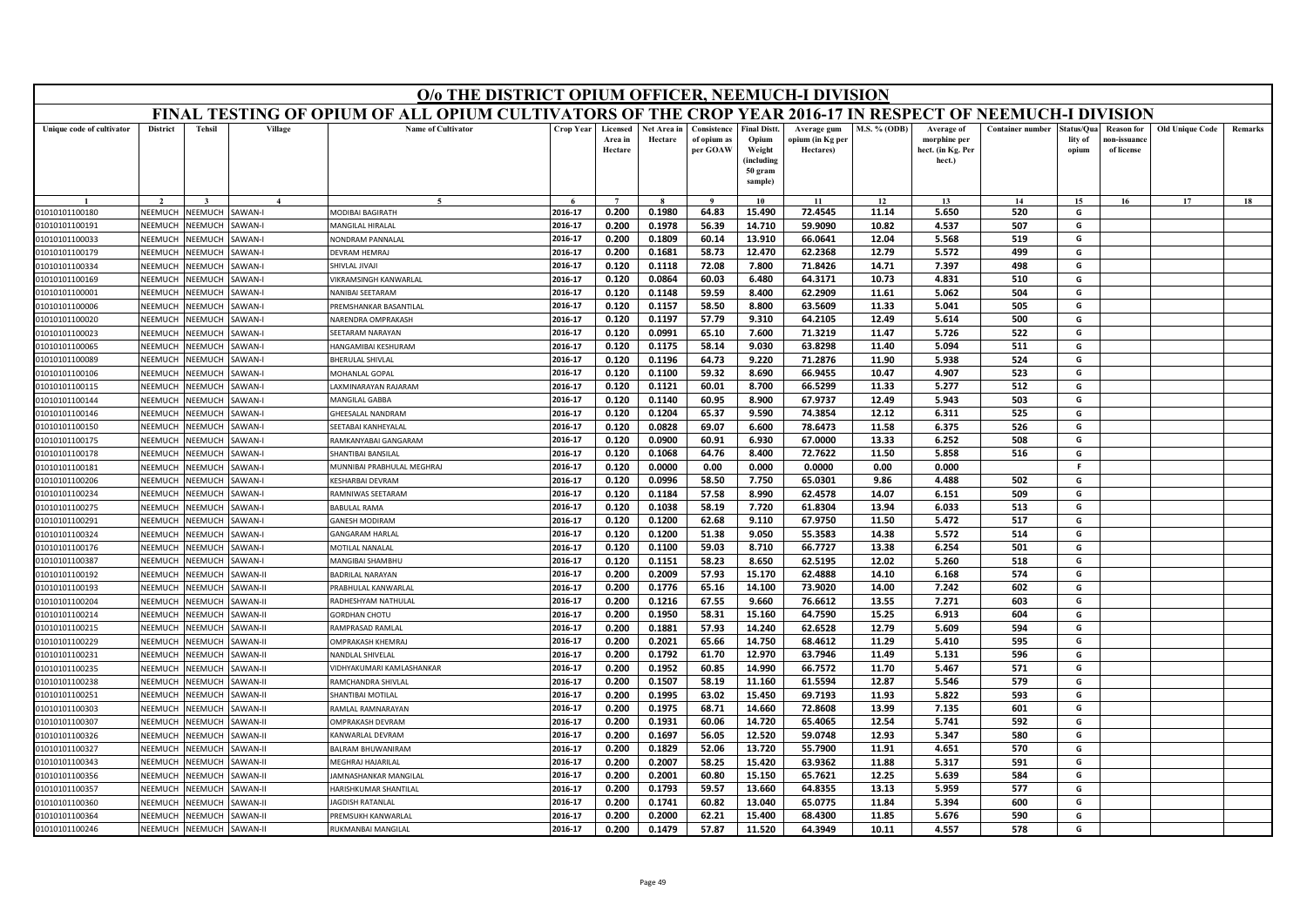|                                  | O/o THE DISTRICT OPIUM OFFICER, NEEMUCH-I DIVISION<br>FINAL TESTING OF OPIUM OF ALL OPIUM CULTIVATORS OF THE CROP YEAR 2016-17 IN RESPECT OF NEEMUCH-I DIVISION                                                                                                                                                                                                                                                                                                           |                                 |                           |                                              |                    |                                |                        |                                        |                                                                 |                                              |                |                                                           |                         |                                |                                                |                        |         |
|----------------------------------|---------------------------------------------------------------------------------------------------------------------------------------------------------------------------------------------------------------------------------------------------------------------------------------------------------------------------------------------------------------------------------------------------------------------------------------------------------------------------|---------------------------------|---------------------------|----------------------------------------------|--------------------|--------------------------------|------------------------|----------------------------------------|-----------------------------------------------------------------|----------------------------------------------|----------------|-----------------------------------------------------------|-------------------------|--------------------------------|------------------------------------------------|------------------------|---------|
|                                  |                                                                                                                                                                                                                                                                                                                                                                                                                                                                           |                                 |                           |                                              |                    |                                |                        |                                        |                                                                 |                                              |                |                                                           |                         |                                |                                                |                        |         |
| Unique code of cultivator        | <b>District</b>                                                                                                                                                                                                                                                                                                                                                                                                                                                           | <b>Tehsil</b>                   | Village                   | <b>Name of Cultivator</b>                    | Crop Year          | Licensed<br>Area in<br>Hectare | Net Area in<br>Hectare | Consistence<br>of opium as<br>per GOAW | <b>Final Distt.</b><br>Opium<br>Weight<br>(including<br>50 gram | Average gum<br>opium (in Kg per<br>Hectares) | M.S. % (ODB)   | Average of<br>morphine per<br>hect. (in Kg. Per<br>hect.) | <b>Container number</b> | itatus/Qua<br>lity of<br>opium | <b>Reason for</b><br>10n-issuanc<br>of license | <b>Old Unique Code</b> | Remarks |
|                                  |                                                                                                                                                                                                                                                                                                                                                                                                                                                                           |                                 |                           |                                              |                    |                                |                        |                                        | sample)                                                         |                                              |                |                                                           |                         |                                |                                                |                        |         |
|                                  |                                                                                                                                                                                                                                                                                                                                                                                                                                                                           |                                 |                           |                                              |                    | $\overline{ }$                 |                        | $\mathbf{o}$                           | 10                                                              | 11                                           | 12             | 13                                                        | 14                      | 15                             | 16                                             | 17                     | 18      |
| 01010101100063                   | 0.200<br>0.2012<br>72.9225<br>2016-17<br>65.71<br>15.630<br>9.72<br>4.962<br>599<br>NEEMUCH<br>NEEMUCH<br><b>SAWAN-II</b><br>KANWARLAL BHAGIRATH<br>G<br><b>NEEMUCH</b><br>ALITKUMAR GOPAL<br>2016-17<br>0.200<br>0.2015<br>61.11<br>15.500<br>67.1563<br>12.76<br>5.998<br>585<br>G<br>NEEMUCH<br>AWAN-II<br>2016-17<br>0.1716<br>61.95<br>13.120<br>67.6632<br>12.91<br>6.115<br>598<br>G<br>NFFMUCH<br><b>NEEMUCH</b><br>AWAN-II<br><b>HAGATRAM HAJARILAL</b><br>0.200 |                                 |                           |                                              |                    |                                |                        |                                        |                                                                 |                                              |                |                                                           |                         |                                |                                                |                        |         |
| 01010101100059                   |                                                                                                                                                                                                                                                                                                                                                                                                                                                                           |                                 |                           |                                              |                    |                                |                        |                                        |                                                                 |                                              |                |                                                           |                         |                                |                                                |                        |         |
| 01010101100123                   | 2016-17<br>0.200<br>0.2044<br>58.17<br>16.180<br>65.7828<br>12.29<br>5.659<br>589<br>NEEMUCH<br>RAMLAL KASHIRAM<br>G<br>NEEMUCH<br>AWAN-II                                                                                                                                                                                                                                                                                                                                |                                 |                           |                                              |                    |                                |                        |                                        |                                                                 |                                              |                |                                                           |                         |                                |                                                |                        |         |
| 01010101100162                   | 2016-17<br>0.1645<br>57.91<br>12.660<br>63.6657<br>12.12<br>583<br>G<br>NEEMUCH<br><b>NEEMUCH</b><br>AWAN-II<br>AMKUNWARBAI HIRALAL<br>0.200<br>5.402                                                                                                                                                                                                                                                                                                                     |                                 |                           |                                              |                    |                                |                        |                                        |                                                                 |                                              |                |                                                           |                         |                                |                                                |                        |         |
| 01010101100228                   | <b>GORILAL BHANAJI</b><br>2016-17<br>0.200<br>0.1981<br>56.53<br>15.430<br>62.9026<br>12.90<br>5.680<br>572<br>G<br>NEEMUCH<br><b>NEEMUCH</b><br><b>AWAN-II</b>                                                                                                                                                                                                                                                                                                           |                                 |                           |                                              |                    |                                |                        |                                        |                                                                 |                                              |                |                                                           |                         |                                |                                                |                        |         |
|                                  | 01010101100379<br>2016-17<br>0.200<br>0.1565<br>61.97<br>11.940<br>67.5399<br>13.39<br>6.331<br>588<br>G<br>NEEMUCH<br><b>NEEMUCH</b><br>AWAN-II<br>01010101100380<br><b>CAMLABAI NANALAI</b>                                                                                                                                                                                                                                                                             |                                 |                           |                                              |                    |                                |                        |                                        |                                                                 |                                              |                |                                                           |                         |                                |                                                |                        |         |
|                                  |                                                                                                                                                                                                                                                                                                                                                                                                                                                                           |                                 |                           |                                              |                    |                                |                        |                                        |                                                                 |                                              |                |                                                           |                         |                                |                                                |                        |         |
| 01010101100012                   | NEEMUCH                                                                                                                                                                                                                                                                                                                                                                                                                                                                   | <b>JEEMUCH</b>                  | AWAN-II                   | <b>VARAYAN PANNALAL</b>                      | 2016-17<br>2016-17 | 0.200<br>0.200                 | 0.1911                 | 63.17<br>59.60                         | 14.760<br>15.370                                                | 69.7017<br>65.1369                           | 11.08<br>12.85 | 5.406<br>5.859                                            | 582<br>587              | G                              |                                                |                        |         |
| 01010101100153                   | NEEMUCH<br><b>NFFMUCH</b>                                                                                                                                                                                                                                                                                                                                                                                                                                                 | <b>NEEMUCH</b><br>VEEMUCH       | AWAN-II<br><b>AWAN-II</b> | <b>JAJARILAL UNKARLAL</b>                    | 2016-17            | 0.200                          | 0.2009<br>0.1144       | 58.45                                  | 9.240                                                           | 67.4388                                      | 14.95          | 7.058                                                     | 581                     | G<br>G                         |                                                |                        |         |
| 01010101100155<br>01010101100253 | NEEMUCH                                                                                                                                                                                                                                                                                                                                                                                                                                                                   | <b>JEEMUCH</b>                  | AWAN-II                   | ANNALAL DEVILAL<br><b>MADANLAL GANPATLAL</b> | 2016-17            | 0.200                          | 0.1314                 | 56.54                                  | 10.100                                                          | 62.0852                                      | 13.90          | 6.041                                                     | 575                     | G                              |                                                |                        |         |
| 01010101100367                   | NEEMUCH                                                                                                                                                                                                                                                                                                                                                                                                                                                                   | <b>JEEMUCH</b>                  | AWAN-II                   | <b>GOVINDPRASAD DURGASHANKAR</b>             | 2016-17            | 0.200                          | 0.1938                 | 66.01                                  | 15.090                                                          | 73.4262                                      | 12.12          | 6.229                                                     | 586                     | G                              |                                                |                        |         |
| 01010101100200                   | NFFMUCH                                                                                                                                                                                                                                                                                                                                                                                                                                                                   | <b>NEEMUCH</b>                  | <b>SAWAN-II</b>           | MOHANLAL KESHURAM                            | 2016-17            | 0.200                          | 0.2000                 | 58.77                                  | 15.390                                                          | 64.6050                                      | 12.83          | 5.802                                                     | 597                     | G                              |                                                |                        |         |
| 01010101100116                   | NEEMUCH                                                                                                                                                                                                                                                                                                                                                                                                                                                                   | <b>JEEMUCH</b>                  | AWAN-II                   | <b>BABULAL JETRAM</b>                        | 2016-17            | 0.200                          | 0.1526                 | 54.80                                  | 12.010                                                          | 61.6121                                      | 12.63          | 5.447                                                     | 576                     | G                              |                                                |                        |         |
| 01010101100018                   | NEEMUCH                                                                                                                                                                                                                                                                                                                                                                                                                                                                   | VEEMUCI                         | AWAN-II                   | ANSHILAL BOTHLAI                             | 2016-17            | 0.200                          | 0.1898                 | 55.36                                  | 14.400                                                          | 60.0000                                      | 12.75          | 5.355                                                     | 573                     | G                              |                                                |                        |         |
| 01010101100098                   | NEEMUCH                                                                                                                                                                                                                                                                                                                                                                                                                                                                   | VEEMUCH                         | <b>AWAN-II</b>            | <b><i>NKARLAL CHAMPALAL</i></b>              | 2016-17            | 0.200                          | 0.2035                 | 56.51                                  | 15.790                                                          | 62.6388                                      | 12.92          | 5.665                                                     | 536                     | G                              |                                                |                        |         |
| 01010101100152                   | NEEMUCH                                                                                                                                                                                                                                                                                                                                                                                                                                                                   | <b>NEEMUCH</b>                  | <b>AWAN-II</b>            | <b>GORDHAN SHIVELAL</b>                      | 2016-17            | 0.200                          | 0.1958                 | 59.09                                  | 14.760                                                          | 63.6364                                      | 11.27          | 5.020                                                     | 568                     | G                              |                                                |                        |         |
| 01010101100074                   | NEEMUCH                                                                                                                                                                                                                                                                                                                                                                                                                                                                   | <b>JEEMUCH</b>                  | AWAN-II                   | <b>GEETABAI MEGHRAJ</b>                      | 2016-17            | 0.200                          | 0.1877                 | 56.83                                  | 14.530                                                          | 62.8450                                      | 11.77          | 5.178                                                     | 546                     | G                              |                                                |                        |         |
| 01010101100339                   | NFFMUCH                                                                                                                                                                                                                                                                                                                                                                                                                                                                   | <b>JEEMUCH</b>                  | AWAN-II                   | <b>AGUNANDAN BHAGIRATH</b>                   | 2016-17            | 0.200                          | 0.1970                 | 61.33                                  | 15.450                                                          | 68.7107                                      | 13.39          | 6.440                                                     | 547                     | G                              |                                                |                        |         |
| 01010101100013                   | NEEMUCH                                                                                                                                                                                                                                                                                                                                                                                                                                                                   | <b>NEEMUCH</b>                  | AWAN-II                   | <b>JUNIL SUKHRAM</b>                         | 2016-17            | 0.200                          | 0.1698                 | 56.58                                  | 13.210                                                          | 62.8799                                      | 13.66          | 6.013                                                     | 535                     | G                              |                                                |                        |         |
| 01010101100269                   | NEEMUCH                                                                                                                                                                                                                                                                                                                                                                                                                                                                   | <b>JEEMUCH</b>                  | AWAN-II                   | RAMKUNWARBAI SITARAM                         | 2016-17            | 0.200                          | 0.1987                 | 60.75                                  | 14.460                                                          | 63.1555                                      | 14.57          | 6.441                                                     | 555                     | G                              |                                                |                        |         |
| 01010101100355                   | NEEMUCH                                                                                                                                                                                                                                                                                                                                                                                                                                                                   | <b>JEEMUCH</b>                  | AWAN-II                   | <b>MANNALAL CHAGANLAL</b>                    | 2016-17            | 0.200                          | 0.1950                 | 64.92                                  | 15.400                                                          | 73.2410                                      | 11.61          | 5.952                                                     | 564                     | G                              |                                                |                        |         |
| 01010101100019                   | NEEMUCH                                                                                                                                                                                                                                                                                                                                                                                                                                                                   | <b>JEEMUCH</b>                  | <b>AWAN-II</b>            | MUKESHKUMAR KESHURAM                         | 2016-17            | 0.200                          | 0.1820                 | 55.56                                  | 13.800                                                          | 60.1813                                      | 12.51          | 5.270                                                     | 534                     | G                              |                                                |                        |         |
| 01010101100337                   | NEEMUCH                                                                                                                                                                                                                                                                                                                                                                                                                                                                   | <b>JEEMUCH</b>                  | AWAN-II                   | <b>BHAGIRATH NANDLAL</b>                     | 2016-17            | 0.200                          | 0.1235                 | 61.36                                  | 9.230                                                           | 65.5142                                      | 10.81          | 4.957                                                     | 554                     | G                              |                                                |                        |         |
| 01010101100350                   | NEEMUCH                                                                                                                                                                                                                                                                                                                                                                                                                                                                   | <b>JEEMUCH</b>                  | AWAN-II                   | <b>RODSINGH UDA</b>                          | 2016-17            | 0.200                          | 0.1859                 | 53.35                                  | 14.540                                                          | 59.6127                                      | 11.87          | 4.953                                                     | 527                     | G                              |                                                |                        |         |
| 01010101100384                   | NFFMUCH                                                                                                                                                                                                                                                                                                                                                                                                                                                                   | <b>JEEMUCH</b>                  | AWAN-II                   | BAPULAL MANGILAL                             | 2016-17            | 0.200                          | 0.1800                 | 58.36                                  | 12.590                                                          | 58.3111                                      | 14.65          | 5.980                                                     | 553                     | G                              |                                                |                        |         |
| 01010101100137                   | NEEMUCH                                                                                                                                                                                                                                                                                                                                                                                                                                                                   | VEEMUCI                         | AWAN-II                   | <b>COUSHLYABAI BHAGIRATH</b>                 | 2016-17            | 0.200                          | 0.2008                 | 55.64                                  | 14.860                                                          | 58.8247                                      | 14.00          | 5.765                                                     | 537                     | G                              |                                                |                        |         |
| 01010101100053                   | NEEMUCH                                                                                                                                                                                                                                                                                                                                                                                                                                                                   | <b>JEEMUCH</b>                  | <b>AWAN-II</b>            | URESHKUMAR SHYAMLAL                          | 2016-17            | 0.200                          | 0.1988                 | 61.54                                  | 15.320                                                          | 67.7465                                      | 12.19          | 5.781                                                     | 563                     | G                              |                                                |                        |         |
| 01010101100211                   | NEEMUCH                                                                                                                                                                                                                                                                                                                                                                                                                                                                   | <b>JEEMUCH</b>                  | AWAN-II                   | <b>JURAJBAI RAMESHCHANDRA RADHIBAI</b>       | 2016-17            | 0.200                          | 0.1512                 | 56.30                                  | 11.680                                                          | 62.1296                                      | 12.31          | 5.354                                                     | 545                     | G                              |                                                |                        |         |
| 01010101100212                   | NEEMUCH                                                                                                                                                                                                                                                                                                                                                                                                                                                                   | VEEMUCI                         | <b>AWAN-II</b>            | <b>GOPAL HEERA</b>                           | 2016-17            | 0.200                          | 0.1752                 | 58.94                                  | 13.080                                                          | 62.8596                                      | 12.62          | 5.553                                                     | 556                     | G                              |                                                |                        |         |
| 01010101100216                   | NEEMUCH                                                                                                                                                                                                                                                                                                                                                                                                                                                                   | <b>JEEMUCH</b>                  | <b>AWAN-II</b>            | HIVLAL SAVRAM BHAWARLAL                      | 2016-17            | 0.200                          | 0.1939                 | 63.38                                  | 14.980                                                          | 69.9484                                      | 12.10          | 5.925                                                     | 562                     | G                              |                                                |                        |         |
| 01010101100268                   | NEEMUCH                                                                                                                                                                                                                                                                                                                                                                                                                                                                   | <b>NEEMUCH</b>                  | AWAN-II                   | HAMPALAL MOHANLAL                            | 2016-17            | 0.200                          | 0.1990                 | 64.27                                  | 15.400                                                          | 71.0503                                      | 11.86          | 5.899                                                     | 557                     | G                              |                                                |                        |         |
| 01010101100361                   | <b>NEEMUCH</b>                                                                                                                                                                                                                                                                                                                                                                                                                                                            | VEEMUCI                         | AWAN-II                   | <b>BHERULAL BHAGWAN</b>                      | 2016-17            | 0.200                          | 0.1686                 | 56.23                                  | 13.190                                                          | 62.8410                                      | 14.83          | 6.524                                                     | 533                     | G                              |                                                |                        |         |
| 01010101100368                   | NEEMUCH                                                                                                                                                                                                                                                                                                                                                                                                                                                                   | <b>NEEMUCH</b>                  | <b>AWAN-II</b>            | AMESHCHANDRA RAMCHANDRA                      | 2016-17            | 0.200                          | 0.1589                 | 62.46                                  | 12.530                                                          | 70.3587                                      | 11.90          | 5.861                                                     | 558                     | G                              |                                                |                        |         |
| 01010101100247                   | NEEMUCH                                                                                                                                                                                                                                                                                                                                                                                                                                                                   | <b>JEEMUCH</b>                  | AWAN-II                   | AKHIBAI MOHANLAL                             | 2016-17            | 0.200                          | 0.1805                 | 71.27                                  | 13.960                                                          | 78.7424                                      | 13.36          | 7.364                                                     | 569                     | G                              |                                                |                        |         |
| 01010101100202                   | <b>NFFMUCH</b>                                                                                                                                                                                                                                                                                                                                                                                                                                                            | VEEMUCH                         | AWAN-II                   | ARMANAND BHAWARLAL                           | 2016-17            | 0.200                          | 0.1569                 | 63.05                                  | 12.680                                                          | 72.7916                                      | 12.70          | 6.471                                                     | 544                     | G                              |                                                |                        |         |
| 01010101100201                   | NEEMUCH                                                                                                                                                                                                                                                                                                                                                                                                                                                                   | <b>JEEMUCH</b>                  | AWAN-II                   | <b>MRITRAM HEERALAL</b>                      | 2016-17            | 0.200                          | 0.1888                 | 57.56                                  | 14.230                                                          | 61.9756                                      | 13.39          | 5.809                                                     | 532                     | G                              |                                                |                        |         |
| 01010101100188                   | NEEMUCH                                                                                                                                                                                                                                                                                                                                                                                                                                                                   | <b>JEEMUCH</b>                  | AWAN-II                   | AMLAL BHAWARLAL                              | 2016-17            | 0.200                          | 0.1925                 | 60.79                                  | 15.360                                                          | 69.2935                                      | 12.26          | 5.947                                                     | 559                     | G                              |                                                |                        |         |
| 01010101100328                   | NEEMUCH                                                                                                                                                                                                                                                                                                                                                                                                                                                                   | <b>NEEMUCH</b>                  | AWAN-II                   | <b>FTRAM RATANLAL</b>                        | 2016-17            | 0.200                          | 0.1970                 | 54.60                                  | 14.320                                                          | 56.7005                                      | 12.07          | 4.790                                                     | 528                     | G                              |                                                |                        |         |
| 01010101100226                   | NEEMUCH                                                                                                                                                                                                                                                                                                                                                                                                                                                                   | NEEMUCH                         | <b>AWAN-II</b>            | RABHULAL KARULAL                             | 2016-17            | 0.200                          | 0.1927                 | 55.69                                  | 15.240                                                          | 62.9216                                      | 14.11          | 6.215                                                     | 543                     | G                              |                                                |                        |         |
| 01010101100021                   | VEEMUCH                                                                                                                                                                                                                                                                                                                                                                                                                                                                   | <b>JEEMUCH</b>                  | AWAN-II                   | <b>INESH PANNALAL</b>                        | 2016-17<br>2016-17 | 0.200                          | 0.1210                 | 52.70<br>64.91                         | 9.710                                                           | 60.4132                                      | 13.68          | 5.785                                                     | 531                     | G<br>G                         |                                                |                        |         |
| 01010101100182                   | <b>NFFMUCH</b>                                                                                                                                                                                                                                                                                                                                                                                                                                                            | VEEMUCH                         | AWAN-II                   | <b>DEVILAL RAJARAM</b>                       | 2016-17            | 0.200<br>0.120                 | 0.1431<br>0.1129       |                                        | 12.060                                                          | 78.1481                                      | 12.73<br>13.93 | 6.964                                                     | 561<br>530              |                                |                                                |                        |         |
| 01010101100183                   | NEEMUCH<br>VEEMUCH                                                                                                                                                                                                                                                                                                                                                                                                                                                        | <b>NEEMUCH</b><br><b>JEEMUC</b> | <b>AWAN-II</b><br>AWAN-II | AMLAL HEMRAJ                                 | 2016-17            | 0.120                          | 0.1000                 | 53.56<br>61.12                         | 8.730<br>7.360                                                  | 59.1674<br>64.2600                           | 14.50          | 5.769<br>6.523                                            | 560                     | G<br>G                         |                                                |                        |         |
| 01010101100096<br>01010101100273 | NEEMUCH                                                                                                                                                                                                                                                                                                                                                                                                                                                                   | <b>JEEMUCI</b>                  | AWAN-II                   | ULSIBAI GORDHANLAL<br><b>ANGARAM KISHORE</b> | 2016-17            | 0.120                          | 0.0900                 | 60.04                                  | 6.880                                                           | 65.5667                                      | 12.57          | 5.769                                                     | 542                     | G                              |                                                |                        |         |
| 01010101100130                   | NEEMUCH                                                                                                                                                                                                                                                                                                                                                                                                                                                                   | NEEMUCH                         | <b>AWAN-II</b>            | <b>BALWANT KHEMRAJ</b>                       | 2016-17            | 0.120                          | 0.1009                 | 57.08                                  | 7.360                                                           | 59.4846                                      | 12.14          | 5.055                                                     | 541                     | G                              |                                                |                        |         |
| 01010101100194                   | NEEMUCH                                                                                                                                                                                                                                                                                                                                                                                                                                                                   | NEEMUCH                         | AWAN-II                   | <b>GEETABAI MOHANLAL</b>                     | 2016-17            | 0.120                          | 0.0000                 | 0.00                                   | 0.000                                                           | 0.0000                                       | 0.00           | 0.000                                                     |                         | F.                             |                                                |                        |         |
|                                  |                                                                                                                                                                                                                                                                                                                                                                                                                                                                           |                                 |                           |                                              |                    |                                |                        |                                        |                                                                 |                                              |                |                                                           |                         |                                |                                                |                        |         |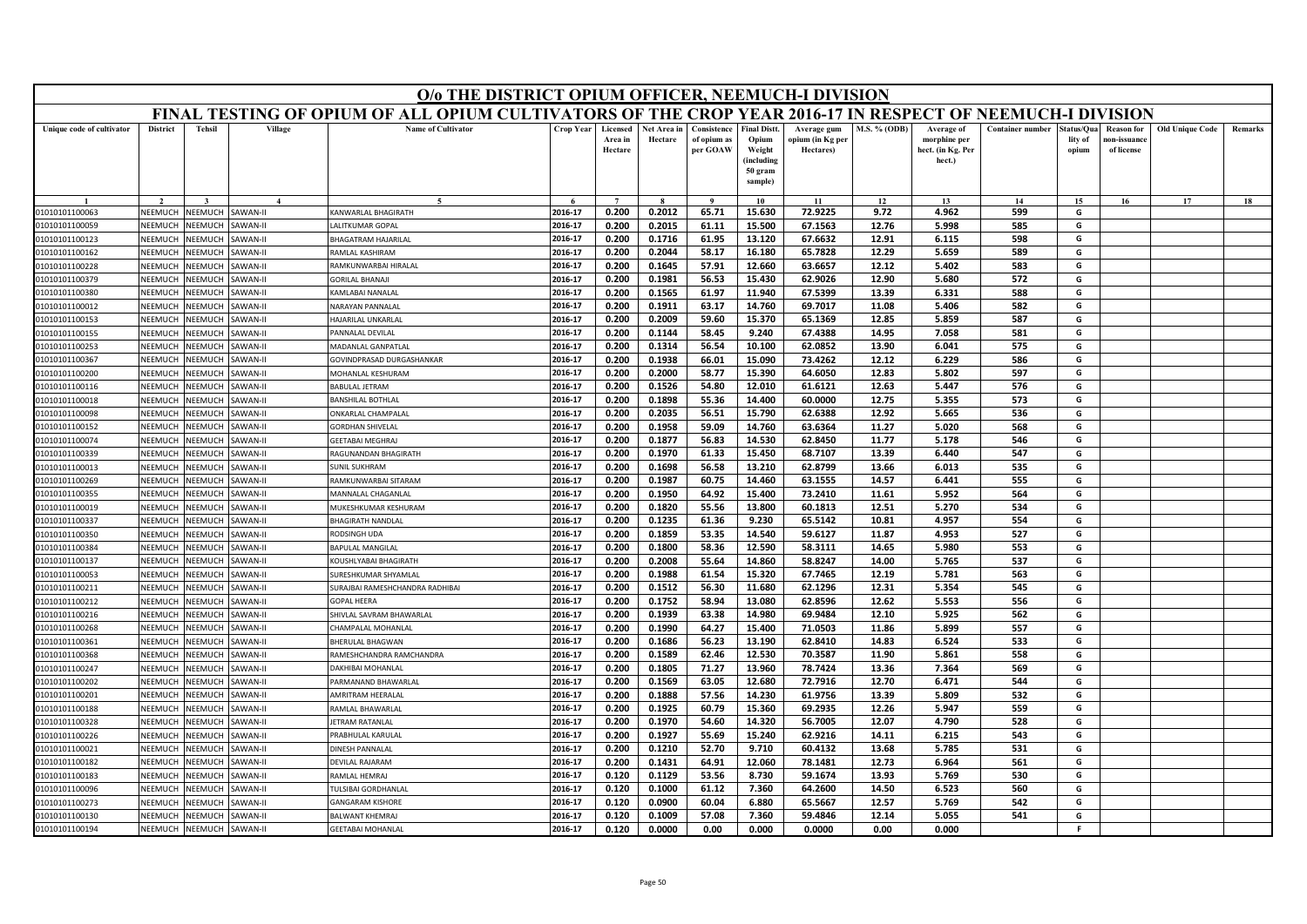|                                  | O/o THE DISTRICT OPIUM OFFICER, NEEMUCH-I DIVISION<br>FINAL TESTING OF OPIUM OF ALL OPIUM CULTIVATORS OF THE CROP YEAR 2016-17 IN RESPECT OF NEEMUCH-I DIVISION                                                                                                                                             |                                  |                                 |                                                  |                    |                                |                        |                                        |                                                                            |                                              |                     |                                                           |                         |                               |                                                |                        |         |
|----------------------------------|-------------------------------------------------------------------------------------------------------------------------------------------------------------------------------------------------------------------------------------------------------------------------------------------------------------|----------------------------------|---------------------------------|--------------------------------------------------|--------------------|--------------------------------|------------------------|----------------------------------------|----------------------------------------------------------------------------|----------------------------------------------|---------------------|-----------------------------------------------------------|-------------------------|-------------------------------|------------------------------------------------|------------------------|---------|
|                                  |                                                                                                                                                                                                                                                                                                             |                                  |                                 |                                                  |                    |                                |                        |                                        |                                                                            |                                              |                     |                                                           |                         |                               |                                                |                        |         |
| Unique code of cultivator        | <b>District</b>                                                                                                                                                                                                                                                                                             | <b>Tehsil</b>                    | Village                         | <b>Name of Cultivator</b>                        | Crop Year          | Licensed<br>Area in<br>Hectare | Net Area in<br>Hectare | Consistence<br>of opium as<br>per GOAW | <b>Final Distt.</b><br>Opium<br>Weight<br>(including<br>50 gram<br>sample) | Average gum<br>ppium (in Kg per<br>Hectares) | <b>M.S. % (ODB)</b> | Average of<br>morphine per<br>hect. (in Kg. Per<br>hect.) | <b>Container number</b> | tatus/Qua<br>lity of<br>opium | <b>Reason for</b><br>10n-issuanc<br>of license | <b>Old Unique Code</b> | Remarks |
|                                  |                                                                                                                                                                                                                                                                                                             |                                  |                                 |                                                  |                    |                                |                        | $\bf{Q}$                               | 10                                                                         | 11                                           | 12                  | 13                                                        | 14                      | 15                            | 16                                             | 17                     | 18      |
| 01010101100248                   | NEEMUCH                                                                                                                                                                                                                                                                                                     | NEEMUCH                          | SAWAN-II                        | <b>HRINIWAS ONKARLAL</b>                         | 2016-17            | 0.120                          | 0.1198                 | 63.00                                  | 9.080                                                                      | 68.2137                                      | 13.10               | 6.255                                                     | 550                     | G                             |                                                |                        |         |
| 01010101100050                   | 66.2883<br>2016-17<br>0.120<br>0.1110<br>58.40<br>8.820<br>13.99<br>6.492<br>551<br>G<br>NEEMUCH<br><b>NEEMUCH</b><br>AWAN-II<br><b>DULESINGH RODA</b><br>552<br>NEEMUCH<br>NEEMUCH<br><b>GEETABAI GENDMAL</b><br>2016-17<br>0.120<br>0.1152<br>63.00<br>9.070<br>70.8594<br>12.54<br>6.220<br>G<br>AWAN-II |                                  |                                 |                                                  |                    |                                |                        |                                        |                                                                            |                                              |                     |                                                           |                         |                               |                                                |                        |         |
| 01010101100336                   | <b>NEEMUCH</b><br>VEEMUCH<br><b>AWAN-II</b><br>NAGESHWAR SHIVRAM<br>2016-17<br>0.120<br>0.1122<br>56.01<br>8.150<br>58.1194<br>11.93<br>4.854<br>529<br>G                                                                                                                                                   |                                  |                                 |                                                  |                    |                                |                        |                                        |                                                                            |                                              |                     |                                                           |                         |                               |                                                |                        |         |
| 01010101100037                   | 2016-17<br>0.120<br>0.1220<br>57.27<br>8.860<br>59.4180<br>12.99<br>5.403<br>540<br>G<br>NEEMUCH<br><b>NEEMUCH</b><br>AWAN-II<br>BANSHILAL JETRAM                                                                                                                                                           |                                  |                                 |                                                  |                    |                                |                        |                                        |                                                                            |                                              |                     |                                                           |                         |                               |                                                |                        |         |
| 01010101100048                   | 65.12<br>8.540<br>69.3281<br>13.99<br>565<br>2016-17<br>0.120<br>0.1146<br>6.789<br>NEEMUCH<br><b>NEEMUCH</b><br><b>AWAN-II</b><br><b>HRINIWAS MOHANLAL</b><br>G                                                                                                                                            |                                  |                                 |                                                  |                    |                                |                        |                                        |                                                                            |                                              |                     |                                                           |                         |                               |                                                |                        |         |
| 01010101100067                   | 0.1007<br>67.32<br>7.760<br>74.1112<br>566<br>NEEMUCH<br>VEEMUCH<br><b>AWAN-II</b><br>2016-17<br>0.120<br>12.28<br>6.371<br>G<br>RADHESHYAM NANURAM                                                                                                                                                         |                                  |                                 |                                                  |                    |                                |                        |                                        |                                                                            |                                              |                     |                                                           |                         |                               |                                                |                        |         |
| 01010101100069                   |                                                                                                                                                                                                                                                                                                             |                                  |                                 |                                                  |                    |                                |                        |                                        |                                                                            |                                              |                     |                                                           |                         |                               |                                                |                        |         |
| 01010101100078                   | NEEMUCH                                                                                                                                                                                                                                                                                                     | <b>NEEMUCH</b>                   | <b>AWAN-II</b>                  | AMESHCHAND KHUBCHAND                             | 2016-17            | 0.120                          | 0.1000                 | 59.05                                  | 8.140                                                                      | 68.6700                                      | 12.16               | 5.845                                                     | 549                     | G                             |                                                |                        |         |
| 01010101100166                   | NEEMUCH                                                                                                                                                                                                                                                                                                     | <b>NEEMUCH</b>                   | <b>AWAN-II</b>                  | <b>CANTABAI MADANLAI</b>                         | 2016-17            | 0.120                          | 0.1216                 | 64.56                                  | 8.900                                                                      | 67.5000                                      | 11.76               | 5.557                                                     | 567                     | G                             |                                                |                        |         |
| 01010101100167                   | NEEMUCH                                                                                                                                                                                                                                                                                                     | <b>NEEMUCH</b>                   | <b>SAWAN-II</b>                 | <b>JUGNABAI RAMGOPAL</b>                         | 2016-17            | 0.120                          | 0.0852                 | 60.40                                  | 6.340                                                                      | 64.2136                                      | 12.45               | 5.596                                                     | 538                     | G                             |                                                |                        |         |
| 01010101100304                   | NEEMUCH                                                                                                                                                                                                                                                                                                     | <b>NEEMUCH</b>                   | <b>AWAN-II</b>                  | <b>BALRAM PRABHULAL</b>                          | 2016-17            | 0.120                          | 0.1089                 | 64.07                                  | 8.470                                                                      | 71.1846                                      | 13.42               | 6.687                                                     | 539                     | G                             |                                                |                        |         |
| 01010101100306                   | NEEMUCH                                                                                                                                                                                                                                                                                                     | <b>JEEMUCH</b>                   | <b>AWAN-II</b>                  | AMLAL LAXMAN                                     | 2016-17            | 0.120                          | 0.0895                 | 60.07                                  | 7.060                                                                      | 67.6872                                      | 12.37               | 5.862                                                     | 548                     | G                             |                                                |                        |         |
| 01010101108003                   | NEEMUCH                                                                                                                                                                                                                                                                                                     | <b>JEEMUCH</b>                   | <b>HADOLI</b>                   | HANTILAL LAXMILAL                                | 2016-17            | 0.200                          | 0.1778                 | 62.30                                  | 13.630                                                                     | 68.2283                                      | 15.55               | 7.426                                                     | 883                     | G                             |                                                |                        |         |
| 01010101108004                   | NEEMUCH                                                                                                                                                                                                                                                                                                     | <b>JEEMUCH</b>                   | <b>HADOLI</b>                   | (AILASHCHANDRA TULSIRAM                          | 2016-17            | 0.200                          | 0.0980                 | 65.76                                  | 7.580                                                                      | 72.6633                                      | 13.06               | 6.643                                                     | 884                     | G                             |                                                |                        |         |
| 01010101108007                   | NEEMUCH                                                                                                                                                                                                                                                                                                     | <b>JEEMUCI</b>                   | <b>HADOLI</b>                   | AILASHCHANDRA RAMCHANDRA                         | 2016-17            | 0.200                          | 0.1570                 | 58.43                                  | 11.820                                                                     | 62.8408                                      | 15.59               | 6.858                                                     | 882                     | G                             |                                                |                        |         |
| 01010101108012                   | NEEMUCH                                                                                                                                                                                                                                                                                                     | <b>JEEMUCH</b>                   | <b>HADOLI</b>                   | URANMAL KANWARLAL                                | 2016-17            | 0.200                          | 0.2032                 | 58.16                                  | 15.100                                                                     | 61.7421                                      | 16.75               | 7.239                                                     | 870                     | G                             |                                                |                        |         |
| 01010101108015                   | NFFMUCH                                                                                                                                                                                                                                                                                                     | NEEMUCH                          | <b>THADOLI</b>                  | MOHANLAL BADRILAL                                | 2016-17            | 0.200                          | 0.1242                 | 62.36                                  | 9.510                                                                      | 68.2126                                      | 13.53               | 6.460                                                     | 880                     | G                             |                                                |                        |         |
| 01010101108017                   | NEEMUCH                                                                                                                                                                                                                                                                                                     | <b>JEEMUC</b>                    | <b>HADOLI</b>                   | MANOHARLAL LAXMILA                               | 2016-17            | 0.200                          | 0.1678                 | 62.46                                  | 12.720                                                                     | 67.6400                                      | 14.27               | 6.756                                                     | 881                     | G                             |                                                |                        |         |
| 01010101108018                   | NEEMUCH                                                                                                                                                                                                                                                                                                     | NEEMUCH                          | <b>HADOLI</b>                   | <b>CANHEYALAL BADRILAL</b>                       | 2016-17            | 0.200                          | 0.1792                 | 65.68                                  | 13.990                                                                     | 73.2533                                      | 14.19               | 7.276                                                     | 885                     | G                             |                                                |                        |         |
| 01010101108020                   | NEEMUCH                                                                                                                                                                                                                                                                                                     | <b>NEEMUCH</b>                   | <b>HADOLI</b>                   | HYAMLAL JAGDISH                                  | 2016-17            | 0.200                          | 0.1996                 | 58.14                                  | 14.620                                                                     | 60.8367                                      | 13.04               | 5.553                                                     | 874                     | G                             |                                                |                        |         |
| 01010101108028                   | NEEMUCH                                                                                                                                                                                                                                                                                                     | <b>JEEMUCI</b>                   | HADOLI                          | (ISHOREKUMAR TULSIRAM                            | 2016-17            | 0.200                          | 0.1454                 | 58.75                                  | 11.000                                                                     | 63.4938                                      | 14.28               | 6.347                                                     | 875                     | G                             |                                                |                        |         |
| 01010101108035                   | NEEMUCH                                                                                                                                                                                                                                                                                                     | VEEMUCH                          | <b>HADOLI</b>                   | <b>CANCHANBAI KARULAI</b><br>HANDMAL BHUWANIRAM  | 2016-17<br>2016-17 | 0.200                          | 0.1880                 | 59.40                                  | 13.230<br>11.210                                                           | 59.7181<br>80.7388                           | 14.93               | 6.241<br>7.630                                            | 876                     | G<br>G                        |                                                |                        |         |
| 01010101108037                   | NEEMUCH                                                                                                                                                                                                                                                                                                     | <b>JEEMUCH</b>                   | <b>HADOLI</b>                   | KAMLABAI TULSIRAM                                | 2016-17            | 0.200<br>0.200                 | 0.1340<br>0.0988       | 67.56<br>60.59                         | 7.800                                                                      | 68.3300                                      | 13.50<br>14.44      | 6.907                                                     | 879<br>869              | G                             |                                                |                        |         |
| 01010101108050                   | NEEMUCH<br>NEEMUCH                                                                                                                                                                                                                                                                                          | <b>JEEMUC</b>                    | <b>HADOLI</b>                   |                                                  | 2016-17            | 0.200                          | 0.1540                 | 59.42                                  | 11.540                                                                     | 63.6104                                      | 15.21               | 6.772                                                     | 873                     | G                             |                                                |                        |         |
| 01010101108051<br>01010101108053 | NEEMUCH                                                                                                                                                                                                                                                                                                     | <b>NEEMUCH</b><br><b>JEEMUCH</b> | <b>HADOLI</b><br><b>THADOLI</b> | <b>BHERULAL HIRALAL</b><br><b>ISALAL HARIRAM</b> | 2016-17            | 0.200                          | 0.1116                 | 64.40                                  | 8.580                                                                      | 70.7348                                      | 13.07               | 6.471                                                     | 878                     | G                             |                                                |                        |         |
|                                  | NEEMUCH                                                                                                                                                                                                                                                                                                     | <b>JEEMUCI</b>                   | <b>HADOLI</b>                   |                                                  | 2016-17            | 0.200                          | 0.1682                 | 64.28                                  | 12.820                                                                     | 69.9881                                      | 13.72               | 6.722                                                     | 886                     | G                             |                                                |                        |         |
| 01010101108059<br>01010101108066 | NEEMUCH                                                                                                                                                                                                                                                                                                     | <b>JEEMUCH</b>                   | <b>HADOLI</b>                   | URUSHOTTAM HIRALAI<br><b>MANGIBAI BADRILAL</b>   | 2016-17            | 0.200                          | 0.1792                 | 58.33                                  | 14.140                                                                     | 65.7533                                      | 13.80               | 6.352                                                     | 868                     | G                             |                                                |                        |         |
| 01010101108071                   | NEEMUCH                                                                                                                                                                                                                                                                                                     | <b>JEEMUCH</b>                   | <b>THADOLI</b>                  | <b>HYAMLAL HAMPALAL</b>                          | 2016-17            | 0.200                          | 0.1666                 | 63.12                                  | 12.960                                                                     | 70.1441                                      | 13.86               | 6.806                                                     | 877                     | G                             |                                                |                        |         |
| 01010101108074                   | <b>NEEMUCH</b>                                                                                                                                                                                                                                                                                              | VEEMUCI                          | <b>HADOLI</b>                   | <b>BHAGAWATIBAI RAMCHANDRA</b>                   | 2016-17            | 0.200                          | 0.1945                 | 57.48                                  | 14.820                                                                     | 62.5656                                      | 15.31               | 6.705                                                     | 871                     | G                             |                                                |                        |         |
| 01010101108081                   | NEEMUCH                                                                                                                                                                                                                                                                                                     | <b>JEEMUCH</b>                   | <b>HADOLI</b>                   | HANTILAL DEVILAL                                 | 2016-17            | 0.200                          | 0.1500                 | 61.20                                  | 11.520                                                                     | 67.1467                                      | 16.26               | 7.642                                                     | 872                     | G                             |                                                |                        |         |
| 01010101108083                   | NEEMUCH                                                                                                                                                                                                                                                                                                     | NEEMUCH                          | <b>THADOLI</b>                  | <b>HYAMLAL NANALAL</b>                           | 2016-17            | 0.200                          | 0.1347                 | 65.91                                  | 10.560                                                                     | 73.8159                                      | 14.16               | 7.317                                                     | 887                     | G                             |                                                |                        |         |
| 01010101108088                   | NEEMUCH                                                                                                                                                                                                                                                                                                     | VEEMUCI                          | <b>HADOLI</b>                   | RAMGOPAL RUPCHAND                                | 2016-17            | 0.200                          | 0.1219                 | 65.18                                  | 9.490                                                                      | 72.4938                                      | 13.04               | 6.617                                                     | 859                     | G                             |                                                |                        |         |
| 01010101108100                   | NEEMUCH                                                                                                                                                                                                                                                                                                     | <b>NEEMUCH</b>                   | <b>HADOLI</b>                   | AXMINARAYAN HARIRAM                              | 2016-17            | 0.200                          | 0.1319                 | 63.21                                  | 10.030                                                                     | 68.6657                                      | 15.69               | 7.542                                                     | 845                     | G                             |                                                |                        |         |
| 01010101108102                   | NEEMUCH                                                                                                                                                                                                                                                                                                     | <b>NEEMUCH</b>                   | <b>THADOLI</b>                  | AKIRCHAND RAMAJI                                 | 2016-17            | 0.200                          | 0.1980                 | 63.23                                  | 14.580                                                                     | 66.5152                                      | 14.33               | 6.672                                                     | 846                     | G                             |                                                |                        |         |
| 01010101108103                   | NEEMUCH                                                                                                                                                                                                                                                                                                     | <b>JEEMUCH</b>                   | <b>HADOLI</b>                   | MUNNIBAI KANWARLAL                               | 2016-17            | 0.200                          | 0.1752                 | 67.74                                  | 13.650                                                                     | 75.3938                                      | 13.06               | 6.893                                                     | 865                     | G                             |                                                |                        |         |
| 01010101108025                   | NEEMUCH                                                                                                                                                                                                                                                                                                     | <b>JEEMUCH</b>                   | HADOLI                          | URESHCHANDRA PURUSHOTTOM                         | 2016-17            | 0.200                          | 0.1710                 | 65.07                                  | 12.810                                                                     | 69.6374                                      | 12.54               | 6.113                                                     | 858                     | G                             |                                                |                        |         |
| 01010101108014                   | NEEMUCH                                                                                                                                                                                                                                                                                                     | <b>JEEMUCH</b>                   | <b>HADOLI</b>                   | <b>JUNNIBAI CHANDRAPRAKASH</b>                   | 2016-17            | 0.200                          | 0.1796                 | 62.26                                  | 13.700                                                                     | 67.8452                                      | 15.27               | 7.252                                                     | 844                     | G                             |                                                |                        |         |
| 01010101108061                   | NEEMUCH                                                                                                                                                                                                                                                                                                     | VEEMUCH                          | <b>HADOLI</b>                   | MANGIRAI RAGDIRAM                                | 2016-17            | 0.200                          | 0.1550                 | 64.00                                  | 12.310                                                                     | 72.6129                                      | 14.47               | 7.355                                                     | 857                     | G                             |                                                |                        |         |
| 01010101108021                   | NEEMUCH                                                                                                                                                                                                                                                                                                     | <b>NEEMUCH</b>                   | <b>HADOLI</b>                   | HANDRAPRAKASH PRAHALAD                           | 2016-17            | 0.200                          | 0.1756                 | 61.09                                  | 12.450                                                                     | 61.8736                                      | 13.47               | 5.834                                                     | 843                     | G                             |                                                |                        |         |
| 01010101108110                   | NEEMUCH                                                                                                                                                                                                                                                                                                     | <b>JEEMUCH</b>                   | <b>HADOLI</b>                   | RADHESHYAM BHANAWAR                              | 2016-17            | 0.200                          | 0.1463                 | 62.06                                  | 10.760                                                                     | 65.2085                                      | 15.31               | 6.988                                                     | 842                     | G                             |                                                |                        |         |
| 01010101108056                   | <b>NFFMUCH</b>                                                                                                                                                                                                                                                                                              | VEEMUCI                          | <b>HADOLI</b>                   | ULIBAI BANSHILAI                                 | 2016-17            | 0.200                          | 0.1960                 | 65.18                                  | 15.030                                                                     | 71.4031                                      | 12.92               | 6.458                                                     | 856                     | G                             |                                                |                        |         |
| 01010101108063                   | NEEMUCH                                                                                                                                                                                                                                                                                                     | <b>NEEMUCH</b>                   | <b>HADOLI</b>                   | ESHARBAI CHAGANLAL                               | 2016-17            | 0.200                          | 0.1604                 | 65.38                                  | 12.020                                                                     | 69.9938                                      | 15.04               | 7.369                                                     | 866                     | G                             |                                                |                        |         |
| 01010101108117                   | NEEMUCH                                                                                                                                                                                                                                                                                                     | <b>JEEMUC</b>                    | <b>HADOLI</b>                   | ARDICHAND PRATHVIRAJ                             | 2016-17            | 0.200                          | 0.1005                 | 58.20                                  | 7.450                                                                      | 61.6318                                      | 16.39               | 7.071                                                     | 867                     | G                             |                                                |                        |         |
| 01010101108046                   | NEEMUCH                                                                                                                                                                                                                                                                                                     | <b>JEEMUCI</b>                   | <b>HADOL</b>                    | HANWARLAL BABRI.                                 | 2016-17            | 0.200                          | 0.1312                 | 56.82                                  | 10.220                                                                     | 63.2317                                      | 14.59               | 6.458                                                     | 829                     | G                             |                                                |                        |         |
| 01010101108029                   | NEEMUCH                                                                                                                                                                                                                                                                                                     | NEEMUCH                          | <b>HADOLI</b>                   | <b>SIRIRAJ SHANTILAL</b>                         | 2016-17            | 0.200                          | 0.1496                 | 61.66                                  | 11.600                                                                     | 68.3021                                      | 17.82               | 8.520                                                     | 841                     | G                             |                                                |                        |         |
| 01010101108005                   | NEEMUCH                                                                                                                                                                                                                                                                                                     | NEEMUCH                          | <b>HADOLI</b>                   | BABULAL BHUWANIRAM                               | 2016-17            | 0.200                          | 0.1880                 | 63.68                                  | 14.880                                                                     | 72.0053                                      | 14.38               | 7.248                                                     | 864                     | G                             |                                                |                        |         |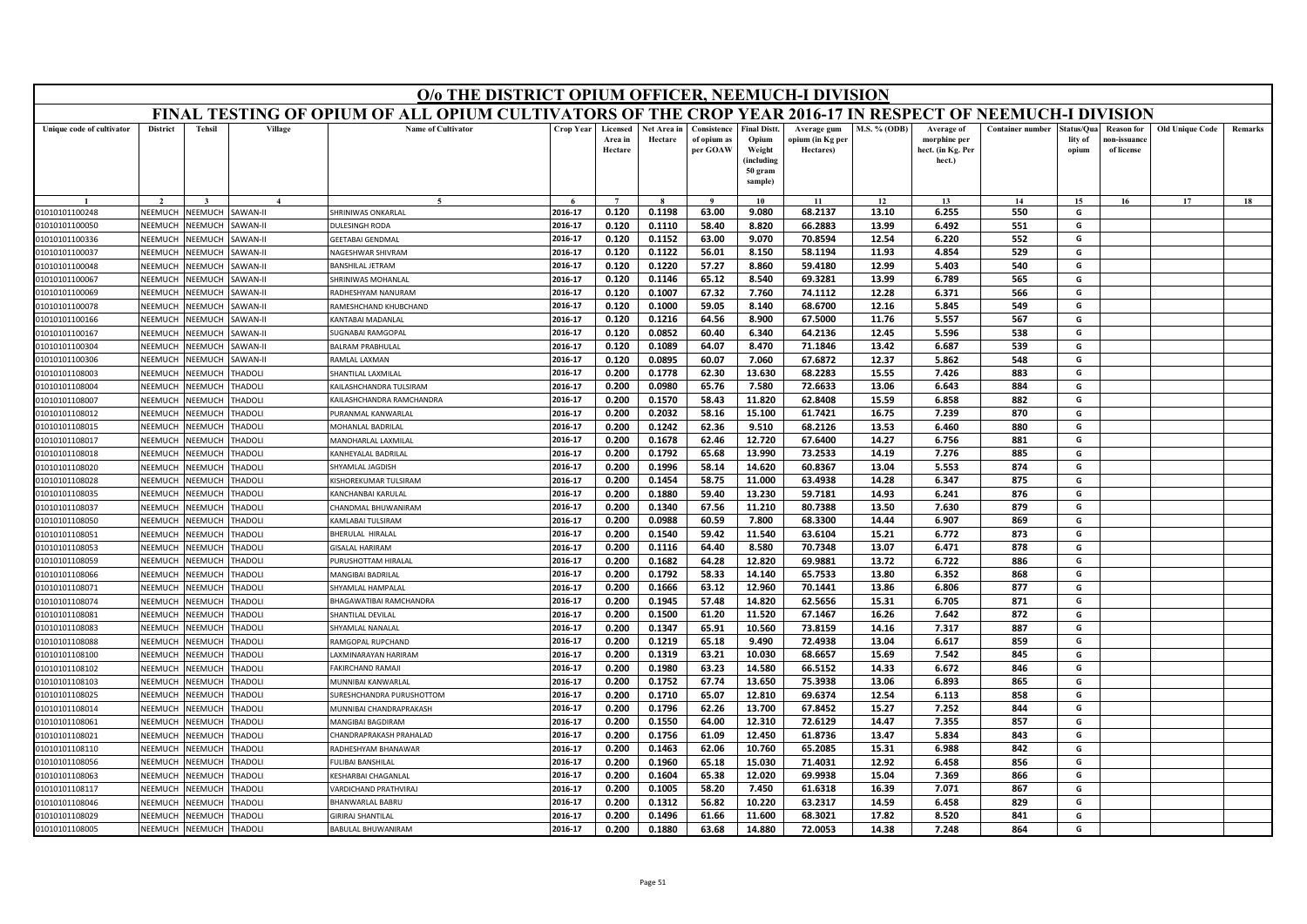|                                  | O/o THE DISTRICT OPIUM OFFICER, NEEMUCH-I DIVISION<br>FINAL TESTING OF OPIUM OF ALL OPIUM CULTIVATORS OF THE CROP YEAR 2016-17 IN RESPECT OF NEEMUCH-I DIVISION                                                                                                                                                         |                           |                                 |                                             |                    |                                |                        |                                        |                                                                            |                                              |                     |                                                           |                         |                               |                                                |                        |         |
|----------------------------------|-------------------------------------------------------------------------------------------------------------------------------------------------------------------------------------------------------------------------------------------------------------------------------------------------------------------------|---------------------------|---------------------------------|---------------------------------------------|--------------------|--------------------------------|------------------------|----------------------------------------|----------------------------------------------------------------------------|----------------------------------------------|---------------------|-----------------------------------------------------------|-------------------------|-------------------------------|------------------------------------------------|------------------------|---------|
|                                  |                                                                                                                                                                                                                                                                                                                         |                           |                                 |                                             |                    |                                |                        |                                        |                                                                            |                                              |                     |                                                           |                         |                               |                                                |                        |         |
| Unique code of cultivator        | <b>District</b>                                                                                                                                                                                                                                                                                                         | <b>Tehsil</b>             | Village                         | <b>Name of Cultivator</b>                   | Crop Year          | Licensed<br>Area in<br>Hectare | Net Area in<br>Hectare | Consistence<br>of opium as<br>per GOAW | <b>Final Distt.</b><br>Opium<br>Weight<br>(including<br>50 gram<br>sample) | Average gum<br>ppium (in Kg per<br>Hectares) | <b>M.S. % (ODB)</b> | Average of<br>morphine per<br>hect. (in Kg. Per<br>hect.) | <b>Container number</b> | tatus/Qua<br>lity of<br>opium | <b>Reason for</b><br>10n-issuanc<br>of license | <b>Old Unique Code</b> | Remarks |
|                                  |                                                                                                                                                                                                                                                                                                                         |                           |                                 |                                             |                    |                                |                        | $\bf{Q}$                               | 10                                                                         | 11                                           | 12                  | 13                                                        | 14                      | 15                            | 16                                             | 17                     | 18      |
| 01010101108089                   | NEEMUCH                                                                                                                                                                                                                                                                                                                 | NEEMUCH                   | <b>THADOLI</b>                  | <b>DINESHKUMAR JAGANNATH</b>                | 2016-17            | 0.200                          | 0.1443                 | 62.46                                  | 11.840                                                                     | 73.2155                                      | 14.73               | 7.549                                                     | 855                     | G                             |                                                |                        |         |
| 01010101108106                   | 63.9514<br>840<br>2016-17<br>0.200<br>0.1936<br>58.68<br>14.770<br>14.04<br>6.285<br>G<br>NEEMUCH<br><b>NEEMUCH</b><br><b>HADOLI</b><br><b>HANNA MODA</b><br>854<br>NEEMUCH<br>NEEMUCH<br><b>THADOLI</b><br><b>SISALAL CHAMPALAL</b><br>2016-17<br>0.200<br>0.1973<br>61.33<br>14.540<br>64.5666<br>13.78<br>6.228<br>G |                           |                                 |                                             |                    |                                |                        |                                        |                                                                            |                                              |                     |                                                           |                         |                               |                                                |                        |         |
| 01010101108011                   |                                                                                                                                                                                                                                                                                                                         |                           |                                 |                                             |                    |                                |                        |                                        |                                                                            |                                              |                     |                                                           |                         |                               |                                                |                        |         |
| 01010101108022                   | <b>NEEMUCH</b><br>VEEMUCH<br><b>HADOLI</b><br>BADRILAL HIRALAL<br>2016-17<br>0.200<br>0.1797<br>63.51<br>13.320<br>67.2510<br>14.88<br>7.005<br>853<br>G                                                                                                                                                                |                           |                                 |                                             |                    |                                |                        |                                        |                                                                            |                                              |                     |                                                           |                         |                               |                                                |                        |         |
| 01010101108098                   | 2016-17<br>0.200<br>0.1800<br>55.75<br>13.510<br>59.7778<br>15.19<br>6.356<br>820<br>G<br>NEEMUCH<br><b>NEEMUCH</b><br><b>HADOLI</b><br>MPRAKASH DHANNALAL<br>G                                                                                                                                                         |                           |                                 |                                             |                    |                                |                        |                                        |                                                                            |                                              |                     |                                                           |                         |                               |                                                |                        |         |
| 01010101108075                   | 61.7787<br>15.30<br>6.617<br>822<br>2016-17<br>0.200<br>0.1012<br>60.45<br>7.240<br>NEEMUCH<br><b>NEEMUCH</b><br><b>HADOLI</b><br><b>GOPAL MANGILAL</b><br>0.1943<br>61.09<br>15.070<br>67.6891<br>7.572<br>863<br>NEEMUCH<br>VEEMUCH<br><b>HADOLI</b><br>2016-17<br>0.200<br>15.98<br>G<br>TEJPAL GANSHYAM             |                           |                                 |                                             |                    |                                |                        |                                        |                                                                            |                                              |                     |                                                           |                         |                               |                                                |                        |         |
| 01010101108107                   |                                                                                                                                                                                                                                                                                                                         |                           |                                 |                                             |                    |                                |                        |                                        |                                                                            |                                              |                     |                                                           |                         |                               |                                                |                        |         |
| 01010101108045                   | NEEMUCH                                                                                                                                                                                                                                                                                                                 | <b>NEEMUCH</b>            | <b>HADOLI</b>                   | <b>IUPCHAND GOBAR</b>                       | 2016-17            | 0.200                          | 0.1315                 | 63.75                                  | 10.190                                                                     | 70.5703                                      | 14.64               | 7.232                                                     | 852                     | G                             |                                                |                        |         |
| 01010101108069                   | NEEMUCH                                                                                                                                                                                                                                                                                                                 | <b>NEEMUCH</b>            | <b>HADOLI</b>                   | AMDAYAL RATANLAI                            | 2016-17            | 0.200                          | 0.1800                 | 61.78                                  | 13.990                                                                     | 68.5944                                      | 15.49               | 7.438                                                     | 839                     | G                             |                                                |                        |         |
| 01010101108044                   | NEEMUCH                                                                                                                                                                                                                                                                                                                 | <b>NEEMUCH</b>            | <b>THADOLI</b>                  | NARAYAN BHUWANA                             | 2016-17            | 0.200                          | 0.1772                 | 63.41                                  | 13.270                                                                     | 67.8386                                      | 12.47               | 5.921                                                     | 827                     | G                             |                                                |                        |         |
| 01010101108033                   | NEEMUCH                                                                                                                                                                                                                                                                                                                 | <b>NEEMUCH</b>            | <b>HADOLI</b>                   | ISHANLAL BALDEV                             | 2016-17            | 0.120                          | 0.1091                 | 62.14                                  | 7.620                                                                      | 61.9982                                      | 15.13               | 6.567                                                     | 828                     | G                             |                                                |                        |         |
| 01010101108036                   | NEEMUCH                                                                                                                                                                                                                                                                                                                 | <b>JEEMUCI</b>            | <b>HADOLI</b>                   | AGDIBAI MANGILAL                            | 2016-17            | 0.120                          | 0.1012                 | 64.00                                  | 7.840                                                                      | 70.8300                                      | 15.02               | 7.447                                                     | 834                     | G                             |                                                |                        |         |
| 01010101108038                   | NEEMUCH                                                                                                                                                                                                                                                                                                                 | <b>JEEMUCH</b>            | <b>THADOLI</b>                  | <b>ISHNURAM BHERULAL</b>                    | 2016-17            | 0.120                          | 0.1054                 | 65.08                                  | 8.130                                                                      | 71.7173                                      | 14.84               | 7.450                                                     | 835                     | G                             |                                                |                        |         |
| 01010101108042                   | NEEMUCH                                                                                                                                                                                                                                                                                                                 | <b>JEEMUCH</b>            | <b>HADOLI</b>                   | <b>AMIBAI BALDEV</b>                        | 2016-17            | 0.120                          | 0.1152                 | 60.89                                  | 7.750                                                                      | 58.5156                                      | 12.70               | 5.202                                                     | 821                     | G                             |                                                |                        |         |
| 01010101108047                   | NEEMUCH                                                                                                                                                                                                                                                                                                                 | <b>JEEMUC</b>             | <b>HADOLI</b>                   | <b>CARULAL KANHEYALAL</b>                   | 2016-17            | 0.120                          | 0.1049                 | 59.89                                  | 8.000                                                                      | 65.2526                                      | 16.05               | 7.331                                                     | 838                     | G                             |                                                |                        |         |
| 01010101108065                   | NEEMUCH                                                                                                                                                                                                                                                                                                                 | <b>JEEMUCH</b>            | <b>HADOLI</b>                   | RAMDAYAL LAXMICHAND                         | 2016-17            | 0.120                          | 0.1080                 | 59.33                                  | 7.800                                                                      | 61.2130                                      | 13.89               | 5.952                                                     | 837                     | G                             |                                                |                        |         |
| 01010101108067                   | NFFMUCH                                                                                                                                                                                                                                                                                                                 | NEEMUCH                   | <b>HADOLI</b>                   | RAMPRASAD CHAMPALAL                         | 2016-17            | 0.120                          | 0.0879                 | 61.92                                  | 6.960                                                                      | 70.0455                                      | 13.70               | 6.717                                                     | 836                     | G                             |                                                |                        |         |
| 01010101108073                   | NEEMUCH                                                                                                                                                                                                                                                                                                                 | <b>JEEMUC</b>             | <b>HADOLI</b>                   | HAMBHULAL RATANLA                           | 2016-17            | 0.120                          | 0.1080                 | 63.93                                  | 8.260                                                                      | 69.8519                                      | 14.19               | 6.938                                                     | 851                     | G                             |                                                |                        |         |
| 01010101108085                   | NEEMUCH                                                                                                                                                                                                                                                                                                                 | NEEMUCH                   | <b>HADOLI</b>                   | HANTIBAI GHANSHYAM                          | 2016-17            | 0.120                          | 0.1092                 | 57.36                                  | 8.270                                                                      | 62.0604                                      | 16.86               | 7.324                                                     | 830                     | G                             |                                                |                        |         |
| 01010101108104                   | NEEMUCH                                                                                                                                                                                                                                                                                                                 | <b>NEEMUCH</b>            | <b>HADOLI</b>                   | HAMBHULAL @ SHAMBHUDAYAL RAMCHANDRA         | 2016-17            | 0.120                          | 0.1134                 | 61.59                                  | 8.560                                                                      | 66.4198                                      | 14.52               | 6.751                                                     | 831                     | G                             |                                                |                        |         |
| 01010101108112                   | NEEMUCH                                                                                                                                                                                                                                                                                                                 | <b>JEEMUCI</b>            | HADOLI                          | URANMAL LAXMICHAND                          | 2016-17            | 0.120                          | 0.0000                 | 0.00                                   | 0.000                                                                      | 0.0000                                       | 0.00                | 0.000                                                     |                         | <b>F</b>                      |                                                |                        |         |
| 01010101108090                   | NEEMUCH                                                                                                                                                                                                                                                                                                                 | VEEMUCH                   | <b>HADOLI</b>                   | AXMICHAND MATHURALAL                        | 2016-17            | 0.120                          | 0.1064                 | 58.60                                  | 7.470                                                                      | 58.7688                                      | 13.38               | 5.505                                                     | 823                     | G                             |                                                |                        |         |
| 01010101108077                   | NEEMUCH                                                                                                                                                                                                                                                                                                                 | <b>JEEMUCH</b>            | <b>HADOLI</b>                   | <b>HYAMLAL MANGILAL</b>                     | 2016-17            | 0.120                          | 0.0000                 | 0.00                                   | 0.000                                                                      | 0.0000                                       | 0.00                | 0.000                                                     |                         | -F                            |                                                |                        |         |
| 01010101108079                   | NEEMUCH                                                                                                                                                                                                                                                                                                                 | <b>JEEMUC</b>             | <b>HADOLI</b>                   | <b>BULAKIBAI JAGDISH</b>                    | 2016-17            | 0.120                          | 0.1000                 | 57.32                                  | 7.770                                                                      | 63.6300                                      | 17.88               | 7.963                                                     | 824                     | G                             |                                                |                        |         |
| 01010101108057                   | NEEMUCH                                                                                                                                                                                                                                                                                                                 | <b>NEEMUCH</b>            | <b>HADOLI</b>                   | URAJMAL MANGILAL                            | 2016-17            | 0.120                          | 0.1044                 | 61.83                                  | 7.540                                                                      | 63.7931                                      | 16.85               | 7.524                                                     | 850                     | G                             |                                                |                        |         |
| 01010101108024                   | NEEMUCH                                                                                                                                                                                                                                                                                                                 | <b>JEEMUCH</b>            | <b>THADOLI</b>                  | NARENDRA JAGANNATH                          | 2016-17            | 0.120                          | 0.0990                 | 59.61                                  | 7.260                                                                      | 62.4444                                      | 13.62               | 5.954                                                     | 825                     | G                             |                                                |                        |         |
| 01010101108026                   | NEEMUCH                                                                                                                                                                                                                                                                                                                 | <b>JEEMUCI</b>            | <b>HADOLI</b>                   | PRAKASHCHAND TULSIRAM                       | 2016-17            | 0.120                          | 0.0770                 | 66.65                                  | 5.930                                                                      | 73.3247                                      | 13.29               | 6.822                                                     | 862                     | G                             |                                                |                        |         |
| 01010101108040                   | NEEMUCH                                                                                                                                                                                                                                                                                                                 | <b>JEEMUCH</b>            | <b>HADOLI</b>                   | HIVLAL HARIRAM                              | 2016-17            | 0.120                          | 0.1024                 | 58.34                                  | 8.120                                                                      | 66.0840                                      | 15.29               | 7.073                                                     | 849                     | G<br>F.                       |                                                |                        |         |
| 01010101108043                   | NEEMUCH<br><b>NEEMUCH</b>                                                                                                                                                                                                                                                                                               | <b>NEEMUCH</b>            | <b>THADOLI</b>                  | <b>BASANTIBAI DEVILAL</b>                   | 2016-17            | 0.120                          | 0.0000                 | 0.00                                   | 0.000                                                                      | 0.0000                                       | 0.00                | 0.000                                                     |                         |                               |                                                |                        |         |
| 01010101108048                   |                                                                                                                                                                                                                                                                                                                         | VEEMUCI                   | <b>HADOLI</b>                   | RAMESHCHANDRA TULSIRAM                      | 2016-17            | 0.120                          | 0.0800                 | 62.57                                  | 6.230                                                                      | 69.6125                                      | 13.90               | 6.773                                                     | 826                     | G                             |                                                |                        |         |
| 01010101108068<br>01010101108094 | NEEMUCH<br>NEEMUCH                                                                                                                                                                                                                                                                                                      | <b>JEEMUCH</b><br>NEEMUCH | <b>HADOLI</b><br><b>THADOLI</b> | AMLESH SHIVNARAYAN<br>ANSHILAL DEVILAL      | 2016-17<br>2016-17 | 0.120<br>0.120                 | 0.1080<br>0.1178       | 61.65<br>61.48                         | 7.750<br>8.570                                                             | 63.2037<br>63.8964                           | 14.34<br>14.00      | 6.344<br>6.262                                            | 848<br>833              | G<br>G                        |                                                |                        |         |
| 01010101108095                   | NEEMUCH                                                                                                                                                                                                                                                                                                                 | VEEMUCI                   | <b>HADOLI</b>                   |                                             | 2016-17            | 0.120                          | 0.0990                 | 61.60                                  | 7.200                                                                      | 64.0000                                      | 14.77               | 6.617                                                     | 832                     | G                             |                                                |                        |         |
| 01010101108105                   | NEEMUCH                                                                                                                                                                                                                                                                                                                 | <b>NEEMUCH</b>            | <b>HADOLI</b>                   | <b>PRAHLAD BHAGATRAM</b><br>ULSIRAM HARIRAM | 2016-17            | 0.120                          | 0.0000                 | 0.00                                   | 0.000                                                                      | 0.0000                                       | 0.00                | 0.000                                                     |                         | F.                            |                                                |                        |         |
| 01010101108109                   | NEEMUCH                                                                                                                                                                                                                                                                                                                 | <b>NEEMUCH</b>            | <b>THADOLI</b>                  | <b>AGANNATH DHURA</b>                       | 2016-17            | 0.120                          | 0.0000                 | 0.00                                   | 0.000                                                                      | 0.0000                                       | 0.00                | 0.000                                                     |                         | F.                            |                                                |                        |         |
| 01010101108118                   | NEEMUCH                                                                                                                                                                                                                                                                                                                 | <b>JEEMUCI</b>            | <b>HADOLI</b>                   | RAMPRASAD DAMARLAI                          | 2016-17            | 0.120                          | 0.0992                 | 59.18                                  | 7.500                                                                      | 63.9214                                      | 13.86               | 6.201                                                     | 847                     | G                             |                                                |                        |         |
| 01010101108032                   | NEEMUCH                                                                                                                                                                                                                                                                                                                 | <b>JEEMUCH</b>            | HADOLI                          | HAGANLAL BHERULAL                           | 2016-17            | 0.120                          | 0.1106                 | 63.93                                  | 8.650                                                                      | 71.4286                                      | 14.16               | 7.080                                                     | 861                     | G                             |                                                |                        |         |
| 01010101108141                   | NEEMUCH                                                                                                                                                                                                                                                                                                                 | <b>JEEMUCH</b>            | <b>HADOLI</b>                   | <b>GOPAL MATHURALAL</b>                     | 2016-17            | 0.120                          | 0.0749                 | 63.72                                  | 5.610                                                                      | 68.1842                                      | 13.59               | 6.486                                                     | 860                     | G                             |                                                |                        |         |
| 01010102126002                   | NEEMUCH                                                                                                                                                                                                                                                                                                                 | AWAD                      | AGEPUR MEENA                    | MOHANLAL GIRDHAR                            | 2016-17            | 0.200                          | 0.1814                 | 61.28                                  | 13.560                                                                     | 65.4410                                      | 15.26               | 6.990                                                     | 3400                    | G                             |                                                |                        |         |
| 01010102126009                   | NEEMUCH                                                                                                                                                                                                                                                                                                                 | AWAD                      | AGEPUR MEENA                    | <b>RAMSINGH BAPULAL</b>                     | 2016-17            | 0.120                          | 0.1105                 | 64.76                                  | 7.670                                                                      | 64.2172                                      | 15.16               | 6.815                                                     | 3403                    | G                             |                                                |                        |         |
| 01010102126022                   | NEEMUCH                                                                                                                                                                                                                                                                                                                 | <b>AWAD</b>               | AGEPUR MEENA                    | <b>IARAYANDAS BHANWARDAS</b>                | 2016-17            | 0.120                          | 0.1081                 | 63.56                                  | 7.990                                                                      | 67.1138                                      | 16.02               | 7.526                                                     | 3401                    | G                             |                                                |                        |         |
| 01010102126024                   | <b>NFFMUCH</b>                                                                                                                                                                                                                                                                                                          | AWAD                      | AGEPUR MEENA                    | BHANWARIBAI BHANWARLAL                      | 2016-17            | 0.120                          | 0.1173                 | 63.73                                  | 8.740                                                                      | 67.8346                                      | 12.98               | 6.164                                                     | 3402                    | G                             |                                                |                        |         |
| 01010102126042                   | NEEMUCH                                                                                                                                                                                                                                                                                                                 | AWAD                      | <b>AGEPUR MEENA</b>             | <b>HERUSINGH DEVILAL</b>                    | 2016-17            | 0.120                          | 0.1200                 | 59.29                                  | 8.560                                                                      | 60.4167                                      | 14.44               | 6.107                                                     | 3399                    | G                             |                                                |                        |         |
| 01010101113015                   | NEEMUCH                                                                                                                                                                                                                                                                                                                 | <b>JEEMUC</b>             | <b>HANERIYA KHURD</b>           | <b>AJARBAI NANUSINGH</b>                    | 2016-17            | 0.200                          | 0.1987                 | 69.08                                  | 15.060                                                                     | 74.7962                                      | 13.64               | 7.142                                                     | 3461                    | G                             |                                                |                        |         |
| 01010101113014                   | NEEMUCH                                                                                                                                                                                                                                                                                                                 | <b>JEEMUC</b>             | HANERIYA KHURD                  | <b>HYAMSINGH JAGDISHSINGH</b>               | 2016-17            | 0.120                          | 0.1190                 | 61.92                                  | 9.160                                                                      | 68.0924                                      | 15.70               | 7.483                                                     | 3460                    | G                             |                                                |                        |         |
| 01010102131009                   | NEEMUCH                                                                                                                                                                                                                                                                                                                 | JAWAD                     | AKHEPUR                         | IUSAINKHAN AHEMADKHAN                       | 2016-17            | 0.200                          | 0.1976                 | 62.29                                  | 15.380                                                                     | 69.2611                                      | 15.60               | 7.563                                                     | 1488                    | G                             |                                                |                        |         |
| 01010102131005                   | NEEMUCH                                                                                                                                                                                                                                                                                                                 | AWAD                      | AKHEPUR                         | MEHABUBKHAN AHAMADKHAN                      | 2016-17            | 0.200                          | 0.2000                 | 56.35                                  | 15.370                                                                     | 61.8650                                      | 16.06               | 6.955                                                     | 1487                    | G                             |                                                |                        |         |
|                                  |                                                                                                                                                                                                                                                                                                                         |                           |                                 |                                             |                    |                                |                        |                                        |                                                                            |                                              |                     |                                                           |                         |                               |                                                |                        |         |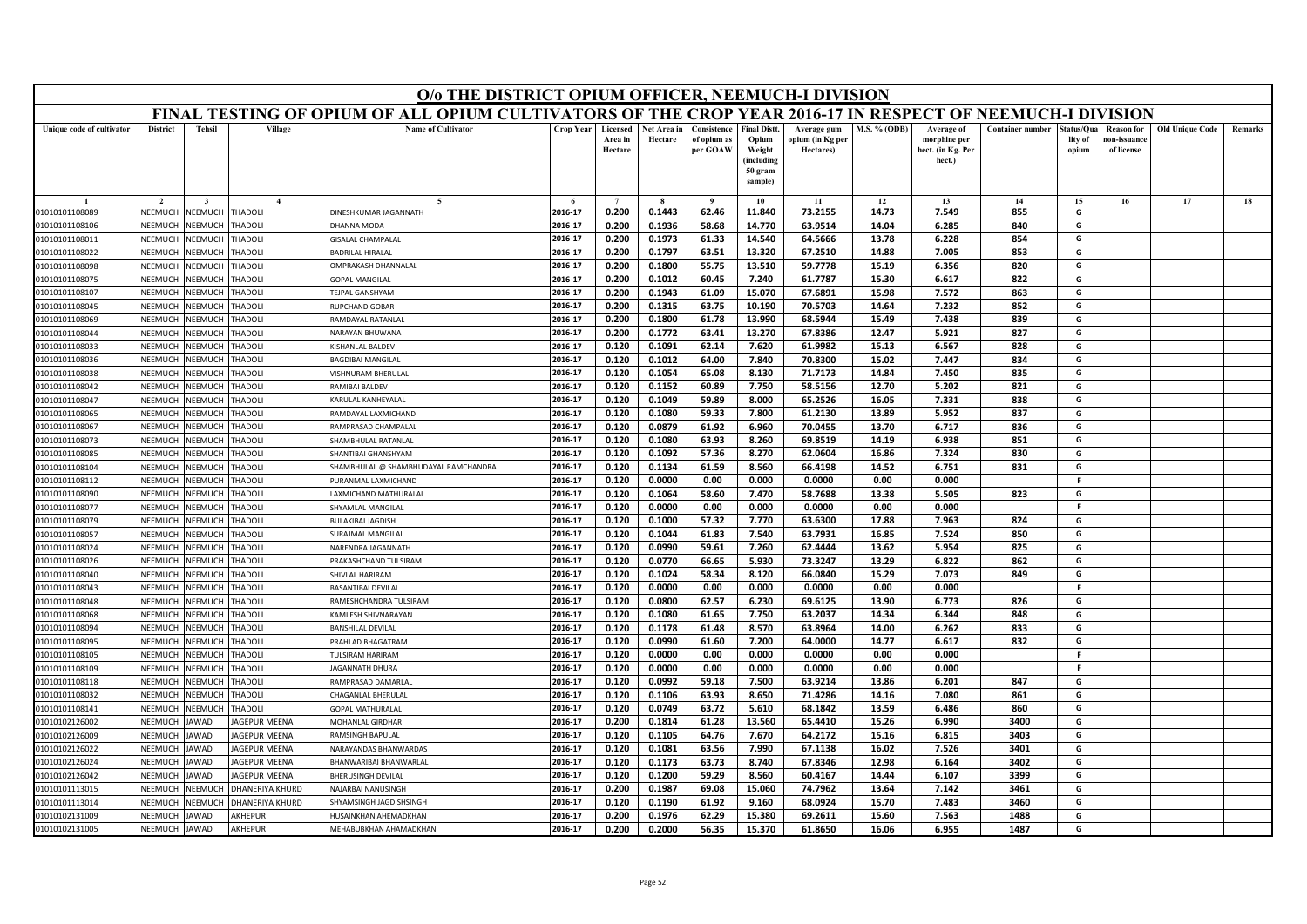|                                                                                                                                                                                      | O/o THE DISTRICT OPIUM OFFICER, NEEMUCH-I DIVISION<br>FINAL TESTING OF OPIUM OF ALL OPIUM CULTIVATORS OF THE CROP YEAR 2016-17 IN RESPECT OF NEEMUCH-I DIVISION                                                                                                                                                      |                                  |                                 |                                                      |                    |                                |                        |                                        |                                                                            |                                              |                     |                                                           |                         |                               |                                                |                        |         |
|--------------------------------------------------------------------------------------------------------------------------------------------------------------------------------------|----------------------------------------------------------------------------------------------------------------------------------------------------------------------------------------------------------------------------------------------------------------------------------------------------------------------|----------------------------------|---------------------------------|------------------------------------------------------|--------------------|--------------------------------|------------------------|----------------------------------------|----------------------------------------------------------------------------|----------------------------------------------|---------------------|-----------------------------------------------------------|-------------------------|-------------------------------|------------------------------------------------|------------------------|---------|
|                                                                                                                                                                                      |                                                                                                                                                                                                                                                                                                                      |                                  |                                 |                                                      |                    |                                |                        |                                        |                                                                            |                                              |                     |                                                           |                         |                               |                                                |                        |         |
| Unique code of cultivator                                                                                                                                                            | <b>District</b>                                                                                                                                                                                                                                                                                                      | <b>Tehsil</b>                    | Village                         | <b>Name of Cultivator</b>                            | Crop Year          | Licensed<br>Area in<br>Hectare | Net Area in<br>Hectare | Consistence<br>of opium as<br>per GOAW | <b>Final Distt.</b><br>Opium<br>Weight<br>(including<br>50 gram<br>sample) | Average gum<br>ppium (in Kg per<br>Hectares) | <b>M.S. % (ODB)</b> | Average of<br>morphine per<br>hect. (in Kg. Per<br>hect.) | <b>Container number</b> | tatus/Qua<br>lity of<br>opium | <b>Reason for</b><br>10n-issuanc<br>of license | <b>Old Unique Code</b> | Remarks |
|                                                                                                                                                                                      |                                                                                                                                                                                                                                                                                                                      |                                  |                                 |                                                      |                    |                                |                        | $\bf{Q}$                               | 10                                                                         | 11                                           | 12                  | 13                                                        | 14                      | 15                            | 16                                             | 17                     | 18      |
| 01010102135017                                                                                                                                                                       | NEEMUCH                                                                                                                                                                                                                                                                                                              | JAWAD                            | <b>IAAHC</b>                    | AMITKUMAR MITTHULAL                                  | 2016-17            | 0.120                          | 0.1193                 | 53.56                                  | 9.020                                                                      | 57.8541                                      | 14.45               | 5.852                                                     | 1201                    | G                             |                                                |                        |         |
| 01010101114005                                                                                                                                                                       | 2016-17<br>0.200<br>0.1936<br>52.04<br>15.410<br>59.1736<br>15.22<br>6.304<br>309<br>G<br>NEEMUCH<br><b>JEEMUCH</b><br>RANPUR<br><b>ANSHYAM NARVARSINGH</b><br>NEEMUCH<br>NEEMUCH<br>RANPUR<br>2016-17<br>0.200<br>0.1953<br>56.69<br>15.280<br>63.3641<br>15.65<br>6.941<br>310<br>G<br><b>IAGUSINGH GOPALSINGH</b> |                                  |                                 |                                                      |                    |                                |                        |                                        |                                                                            |                                              |                     |                                                           |                         |                               |                                                |                        |         |
| 01010101114009                                                                                                                                                                       | <b>NEEMUCH</b><br>RANPUR<br>2016-17<br>7.360<br>311<br>G                                                                                                                                                                                                                                                             |                                  |                                 |                                                      |                    |                                |                        |                                        |                                                                            |                                              |                     |                                                           |                         |                               |                                                |                        |         |
| 01010101114017                                                                                                                                                                       | VEEMUCI<br><b>BHANWARLAL PARTHA</b><br>0.120<br>0.1050<br>56.00<br>8.690<br>66.2095<br>15.88                                                                                                                                                                                                                         |                                  |                                 |                                                      |                    |                                |                        |                                        |                                                                            |                                              |                     |                                                           |                         |                               |                                                |                        |         |
| 01010101114019                                                                                                                                                                       | 2016-17<br>0.120<br>0.1144<br>53.88<br>8.830<br>59.4143<br>15.94<br>6.629<br>312<br>G<br>NEEMUCH<br><b>NEEMUCH</b><br><b>MOHANBAI BHERULAL</b><br><b>ANPUR</b>                                                                                                                                                       |                                  |                                 |                                                      |                    |                                |                        |                                        |                                                                            |                                              |                     |                                                           |                         |                               |                                                |                        |         |
| 63.98<br>72.9733<br>11.50<br>786<br>2016-17<br>0.200<br>0.1870<br>14.930<br>5.874<br>G<br>01010101110064<br>NEEMUCH<br><b>NEEMUCH</b><br>IANUMANTIYATANKA<br><b>IIRADAS SOHANDAS</b> |                                                                                                                                                                                                                                                                                                                      |                                  |                                 |                                                      |                    |                                |                        |                                        |                                                                            |                                              |                     |                                                           |                         |                               |                                                |                        |         |
| 01010101110069                                                                                                                                                                       | NEEMUCH                                                                                                                                                                                                                                                                                                              | VEEMUCI                          | <b>IANUMANTIYATANKA</b>         | <b>PREMDAS DEVIDAS</b>                               | 2016-17            | 0.200                          | 0.1576                 | 62.86                                  | 12,420                                                                     | 70.7678                                      | 14.60               | 7.233                                                     | 785                     | G                             |                                                |                        |         |
| 01010101110052                                                                                                                                                                       | NEEMUCH                                                                                                                                                                                                                                                                                                              | VEEMUCI                          | IANUMANTIYATANKA                | RABHULAL BHUWANA                                     | 2016-17            | 0.200                          | 0.1037                 | 49.81                                  | 7.170                                                                      | 49.1996                                      | 16.36               | 5.634                                                     | 781                     | G                             |                                                |                        |         |
| 01010101110004                                                                                                                                                                       | NEEMUCH                                                                                                                                                                                                                                                                                                              | VEEMUCI                          | IANUMANTIYATANKA                | <b>GORDHANDAS BHANWARDAS</b>                         | 2016-17            | 0.120                          | 0.0837                 | 49.99                                  | 5.940                                                                      | 50.6810                                      | 17.08               | 6.059                                                     | 782                     | G                             |                                                |                        |         |
| 01010101110006                                                                                                                                                                       | NEEMUCH                                                                                                                                                                                                                                                                                                              | VEEMUCI                          | <b>IANUMANTIYATANKA</b>         | URESH PRABHULAL                                      | 2016-17            | 0.120                          | 0.0876                 | 51.85                                  | 6.020                                                                      | 50.9018                                      | 17.82               | 6.350                                                     | 780                     | G                             |                                                |                        |         |
| 01010101110011                                                                                                                                                                       | NEEMUCH                                                                                                                                                                                                                                                                                                              | <b>NEEMUCH</b>                   | IANUMANTIYATANKA                | ULSIRAM KARULAL                                      | 2016-17            | 0.120                          | 0.1022                 | 56.24                                  | 7.620                                                                      | 59.9022                                      | 15.36               | 6.441                                                     | 784                     | G                             |                                                |                        |         |
| 01010101110007                                                                                                                                                                       | NEEMUCH                                                                                                                                                                                                                                                                                                              | <b>JEEMUCH</b>                   | <b>IANUMANTIYATANKA</b>         | <b>OPAL DAMARLAL</b>                                 | 2016-17            | 0.120                          | 0.0784                 | 62.02                                  | 6.080                                                                      | 68.7117                                      | 11.61               | 5.584                                                     | 783                     | G                             |                                                |                        |         |
| 01010101118003                                                                                                                                                                       | NEEMUCH                                                                                                                                                                                                                                                                                                              | <b>JEEMUCH</b>                   | <b>EMLI CHAK</b>                | <b>DEVILAL JODHRAJ</b>                               | 2016-17            | 0.200                          | 0.1917                 | 62.75                                  | 14.120                                                                     | 66.0303                                      | 10.31               | 4.765                                                     | 2140                    | G                             |                                                |                        |         |
| 01010101118002                                                                                                                                                                       | NEEMUCH                                                                                                                                                                                                                                                                                                              | <b>JEEMUCH</b>                   | <b>SEMLI CHAK</b>               | INESHKUMAR JODHRAJ                                   | 2016-17            | 0.200                          | 0.1637                 | 61.56                                  | 12.080                                                                     | 64.8931                                      | 14.99               | 6.810                                                     | 2141                    | G                             |                                                |                        |         |
| 01010101118004                                                                                                                                                                       | NEEMUCH                                                                                                                                                                                                                                                                                                              | <b>JEEMUCH</b>                   | <b>EMLI CHAK</b>                | <b>IEERALAL DHURILAI</b>                             | 2016-17            | 0.120                          | 0.1199                 | 61.08                                  | 9.020                                                                      | 65.6464                                      | 13.82               | 6.350                                                     | 2138                    | G                             |                                                |                        |         |
| 01010101118005                                                                                                                                                                       | NEEMUCH                                                                                                                                                                                                                                                                                                              | <b>JEEMUCH</b>                   | <b>SEMLI CHAK</b>               | AMSUKHIBAI BHIMRAJ                                   | 2016-17            | 0.120                          | 0.1150                 | 60.65                                  | 8.470                                                                      | 63.8174                                      | 13.65               | 6.097                                                     | 2139                    | G                             |                                                |                        |         |
| 01010101118006                                                                                                                                                                       | NFFMUCH                                                                                                                                                                                                                                                                                                              | <b>JEEMUCH</b>                   | <b>SEMLI CHAK</b>               | MANKUNWAR SHIVLAL                                    | 2016-17            | 0.120                          | 0.0956                 | 64.19                                  | 7.140                                                                      | 68.4833                                      | 13.05               | 6.256                                                     | 2142                    | G                             |                                                |                        |         |
| 01010101119065                                                                                                                                                                       | NEEMUCH                                                                                                                                                                                                                                                                                                              | <b>JEEMUCI</b>                   | SEMLICHANDRAWAT                 | HANKARLAL TULSIRAM                                   | 2016-17            | 0.200                          | 0.0000                 | 0.00                                   | 0.000                                                                      | 0.0000                                       | 0.00                | 0.000                                                     |                         | N                             |                                                |                        |         |
| 01010101119071                                                                                                                                                                       | NEEMUCH                                                                                                                                                                                                                                                                                                              | <b>NEEMUCH</b>                   | <b>SEMLICHANDRAWAT</b>          | <b>GOPAL HEERALAL</b>                                | 2016-17            | 0.200                          | 0.1846                 | 53.60                                  | 13.480                                                                     | 55.9155                                      | 11.88               | 4.650                                                     | 3127                    | G                             |                                                |                        |         |
| 01010101119031                                                                                                                                                                       | NEEMUCH                                                                                                                                                                                                                                                                                                              | <b>NEEMUCH</b>                   | SEMLICHANDRAWAT                 | HANDIBAI HARIRAM                                     | 2016-17            | 0.120                          | 0.0000                 | 0.00                                   | 0.000                                                                      | 0.0000                                       | 0.00                | 0.000                                                     |                         | $\mathbf N$                   |                                                |                        |         |
| 01010101119050                                                                                                                                                                       | NEEMUCH                                                                                                                                                                                                                                                                                                              | <b>JEEMUCH</b>                   | EMLICHANDRAWAT                  | RATANLAL MODA                                        | 2016-17            | 0.120                          | 0.0000                 | 0.00                                   | 0.000                                                                      | 0.0000                                       | 0.00                | 0.000                                                     |                         | N                             |                                                |                        |         |
| 01010101105010                                                                                                                                                                       | NEEMUCH                                                                                                                                                                                                                                                                                                              | NEEMUCH                          | MELKI                           | <b>BHAGATSINGH ARJUNSINGH</b>                        | 2016-17            | 0.200                          | 0.1897                 | 62.27                                  | 15.060                                                                     | 70.6220                                      | 15.32               | 7.573                                                     | 3479                    | G                             |                                                |                        |         |
| 01010101105014                                                                                                                                                                       | NEEMUCH                                                                                                                                                                                                                                                                                                              | <b>JEEMUCH</b>                   | MELKI                           | <b>RAMCHARAN CHEETAR</b>                             | 2016-17            | 0.200                          | 0.1896                 | 63.42                                  | 15.040                                                                     | 71.8671                                      | 14.47               | 7.280                                                     | 3480                    | G                             |                                                |                        |         |
| 01010101105023                                                                                                                                                                       | NEEMUCH                                                                                                                                                                                                                                                                                                              | <b>JEEMUCH</b>                   | MELKI                           | AMARSINGH MANGILAL                                   | 2016-17            | 0.200                          | 0.1717                 | 65.88                                  | 13.690                                                                     | 75.0379                                      | 12.54               | 6.587                                                     | 3481                    | G                             |                                                |                        |         |
| 01010101105066                                                                                                                                                                       | NEEMUCH                                                                                                                                                                                                                                                                                                              | <b>NEEMUCH</b>                   | MELKI                           | URAJBAI TEJRAM                                       | 2016-17            | 0.200                          | 0.1619                 | 66.41                                  | 12.910                                                                     | 75.6516                                      | 12.87               | 6.815                                                     | 3482                    | G                             |                                                |                        |         |
| 01010101105024                                                                                                                                                                       | NEEMUCH                                                                                                                                                                                                                                                                                                              | <b>JEEMUCH</b>                   | MELKI                           | <b>HEETAR SWAROOP</b>                                | 2016-17<br>2016-17 | 0.120<br>0.120                 | 0.1178<br>0.1154       | 66.17<br>69.99                         | 9.490<br>9.040                                                             | 76.1545                                      | 15.13<br>14.43      | 8.065<br>7.912                                            | 3483<br>3484            | G<br>G                        |                                                |                        |         |
| 01010101105038                                                                                                                                                                       | NEEMUCH                                                                                                                                                                                                                                                                                                              | <b>JEEMUCI</b>                   | MELKI                           | MANOHARSINGH MADANLAI                                |                    |                                |                        |                                        |                                                                            | 78.3276<br>71.2006                           |                     |                                                           |                         |                               |                                                |                        |         |
| 01010101116004<br>01010101116002                                                                                                                                                     | NEEMUCH<br>NEEMUCH                                                                                                                                                                                                                                                                                                   | <b>JEEMUCH</b><br><b>JEEMUCH</b> | <b>HAROLI</b><br><b>CHAROLI</b> | <b>RAMPRASAD KANWARLAL</b>                           | 2016-17<br>2016-17 | 0.200<br>0.120                 | 0.1999<br>0.1151       | 64.03<br>64.28                         | 15.560<br>7.960                                                            | 63.5100                                      | 15.12<br>15.37      | 7.536<br>6.833                                            | 3450<br>3451            | G<br>G                        |                                                |                        |         |
| 01010101116006                                                                                                                                                                       | <b>NEEMUCH</b>                                                                                                                                                                                                                                                                                                       | VEEMUC                           | <b>HAROL</b>                    | <b><i>NKARLAL GABBULAL</i></b><br>ANSIBAI RAMCHANDRA | 2016-17            | 0.120                          | 0.0959                 | 62.83                                  | 7.540                                                                      | 70.5735                                      | 14.42               | 7.123                                                     | 3449                    | G                             |                                                |                        |         |
| 01010101116009                                                                                                                                                                       | NEEMUCH                                                                                                                                                                                                                                                                                                              | <b>JEEMUCI</b>                   | <b>HAROLI</b>                   | ESHRIMAL RAMAJI                                      | 2016-17            | 0.120                          | 0.1098                 | 52.78                                  | 7.260                                                                      | 49.8543                                      | 15.92               | 5.556                                                     | 3448                    | G                             |                                                |                        |         |
| 01010102139030                                                                                                                                                                       | NEEMUCH                                                                                                                                                                                                                                                                                                              | AWAD                             | DEPALPURA                       | <b>AGDISHSINGH CHATARSINGH</b>                       | 2016-17            | 0.200                          | 0.1845                 | 50.61                                  | 15.500                                                                     | 60.7425                                      | 16.62               | 7.066                                                     | 1535                    | G                             |                                                |                        |         |
| 01010102139026                                                                                                                                                                       | <b>NEEMUCH</b>                                                                                                                                                                                                                                                                                                       | AWAD                             | DEPALPURA                       | DEVENDRAKUNWAR CHATARSINGH                           | 2016-17            | 0.120                          | 0.1094                 | 60.37                                  | 8.150                                                                      | 64.2505                                      | 13.15               | 5.914                                                     | 1536                    | G                             |                                                |                        |         |
| 01010102139024                                                                                                                                                                       | NEEMUCH                                                                                                                                                                                                                                                                                                              | AWAD                             | <b>DEPALPURA</b>                | HEEMSINGH CHATARSINGH                                | 2016-17            | 0.120                          | 0.1148                 | 60.83                                  | 9.130                                                                      | 69.1115                                      | 13.22               | 6.396                                                     | 1537                    | G                             |                                                |                        |         |
| 01010102136001                                                                                                                                                                       | NEEMUCH                                                                                                                                                                                                                                                                                                              | AWAD                             | <b>BARKHEDA CHAUHAN</b>         | ANIBAI LAXMAN                                        | 2016-17            | 0.120                          | 0.1000                 | 60.03                                  | 7.470                                                                      | 64.0600                                      | 16.87               | 7.565                                                     | 3453                    | G                             |                                                |                        |         |
| 01010102136002                                                                                                                                                                       | NEEMUCH                                                                                                                                                                                                                                                                                                              | <b>AWAD</b>                      | <b>BARKHEDA CHAUHAN</b>         | <b>SEETABAI BHANWARLAL</b>                           | 2016-17            | 0.120                          | 0.0960                 | 66.73                                  | 6.380                                                                      | 63.3542                                      | 13.04               | 5.783                                                     | 3454                    | G                             |                                                |                        |         |
| 01010102136005                                                                                                                                                                       | NEEMUCH                                                                                                                                                                                                                                                                                                              | AWAD                             | <b>BARKHEDA CHAUHAN</b>         | <b>IFFRALAL PRABHULAL</b>                            | 2016-17            | 0.120                          | 0.1005                 | 59.29                                  | 6.770                                                                      | 57.0547                                      | 13.71               | 5.476                                                     | 3452                    | G                             |                                                |                        |         |
| 01010102134010                                                                                                                                                                       | NEEMUCH                                                                                                                                                                                                                                                                                                              | <b>AWAD</b>                      | <b>HABA</b>                     | AMESHCHANDRA BHERULAL                                | 2016-17            | 0.200                          | 0.0000                 | 0.00                                   | 0.000                                                                      | 0.0000                                       | 0.00                | 0.000                                                     |                         | $\mathbf N$                   |                                                |                        |         |
| 01010102134006                                                                                                                                                                       | NEEMUCH                                                                                                                                                                                                                                                                                                              | <b>AWAD</b>                      | <b>HABA</b>                     | MADANSINGH LAXMAN                                    | 2016-17            | 0.120                          | 0.1198                 | 53.96                                  | 8.150                                                                      | 52.4374                                      | 14.38               | 5.279                                                     | 907                     | G                             |                                                |                        |         |
| 01010102134018                                                                                                                                                                       | NEEMUCH                                                                                                                                                                                                                                                                                                              | AWAD                             | <b>HABA</b>                     | HAMPALAL LACCHIRAM                                   | 2016-17            | 0.120                          | 0.1150                 | 55.83                                  | 7.820                                                                      | 54.2348                                      | 17.12               | 6.500                                                     | 908                     | G                             |                                                |                        |         |
| 01010102134019                                                                                                                                                                       | NEEMUCH                                                                                                                                                                                                                                                                                                              | <b>AWAD</b>                      | HABA                            | HIVLAL CHAMPALAL                                     | 2016-17            | 0.120                          | 0.1150                 | 59.42                                  | 7.910                                                                      | 58.3826                                      | 16.27               | 6.650                                                     | 906                     | G                             |                                                |                        |         |
| 01010101107007                                                                                                                                                                       | <b>NFFMUCH</b>                                                                                                                                                                                                                                                                                                       | VEEMUC                           | <b>KHATYAKHEDI</b>              | USHKARRAJ RAMNARAYAN                                 | 2016-17            | 0.120                          | 0.1215                 | 60.00                                  | 8.780                                                                      | 61.9424                                      | 14.55               | 6.309                                                     | 3455                    | G                             |                                                |                        |         |
| 01010102127001                                                                                                                                                                       | NEEMUCH                                                                                                                                                                                                                                                                                                              | <b>AWAD</b>                      | <b>SOTHDA</b>                   | (ASTURIBAI CHATARBHUJ                                | 2016-17            | 0.120                          | 0.1142                 | 55.71                                  | 8.590                                                                      | 59.8599                                      | 13.27               | 5.561                                                     | 3512                    | G                             |                                                |                        |         |
| 01010102127024                                                                                                                                                                       | NEEMUCH                                                                                                                                                                                                                                                                                                              | <b>AWAD</b>                      | <b>OTHDA</b>                    | <b>ILABAI GHEESALAL</b>                              | 2016-17            | 0.120                          | 0.1168                 | 51.78                                  | 8.470                                                                      | 53.6387                                      | 17.36               | 6.519                                                     | 3511                    | G                             |                                                |                        |         |
| 01010102127029                                                                                                                                                                       | NEEMUCH                                                                                                                                                                                                                                                                                                              | AWAD                             | <b>GOTHDA</b>                   | <b>UNGAR NARAYAN</b>                                 | 2016-17            | 0.120                          | 0.1160                 | 54.96                                  | 8.870                                                                      | 60.0345                                      | 15.65               | 6.577                                                     | 3513                    | G                             |                                                |                        |         |
| 01010102127043                                                                                                                                                                       | NEEMUCH                                                                                                                                                                                                                                                                                                              | JAWAD                            | <b>GOTHDA</b>                   | <b>AGDISH BHANA</b>                                  | 2016-17            | 0.120                          | 0.1165                 | 48.56                                  | 8.700                                                                      | 51.8026                                      | 16.43               | 5.958                                                     | 3510                    | G                             |                                                |                        |         |
| 01010102127019                                                                                                                                                                       | NEEMUCH                                                                                                                                                                                                                                                                                                              | <b>AWAD</b>                      | <b>GOTHDA</b>                   | <b>IEERA BHUTA</b>                                   | 2016-17            | 0.120                          | 0.1220                 | 46.35                                  | 8.790                                                                      | 47.7049                                      | 13.89               | 4.639                                                     | 3509                    | G                             |                                                |                        |         |
|                                                                                                                                                                                      |                                                                                                                                                                                                                                                                                                                      |                                  |                                 |                                                      |                    |                                |                        |                                        |                                                                            |                                              |                     |                                                           |                         |                               |                                                |                        |         |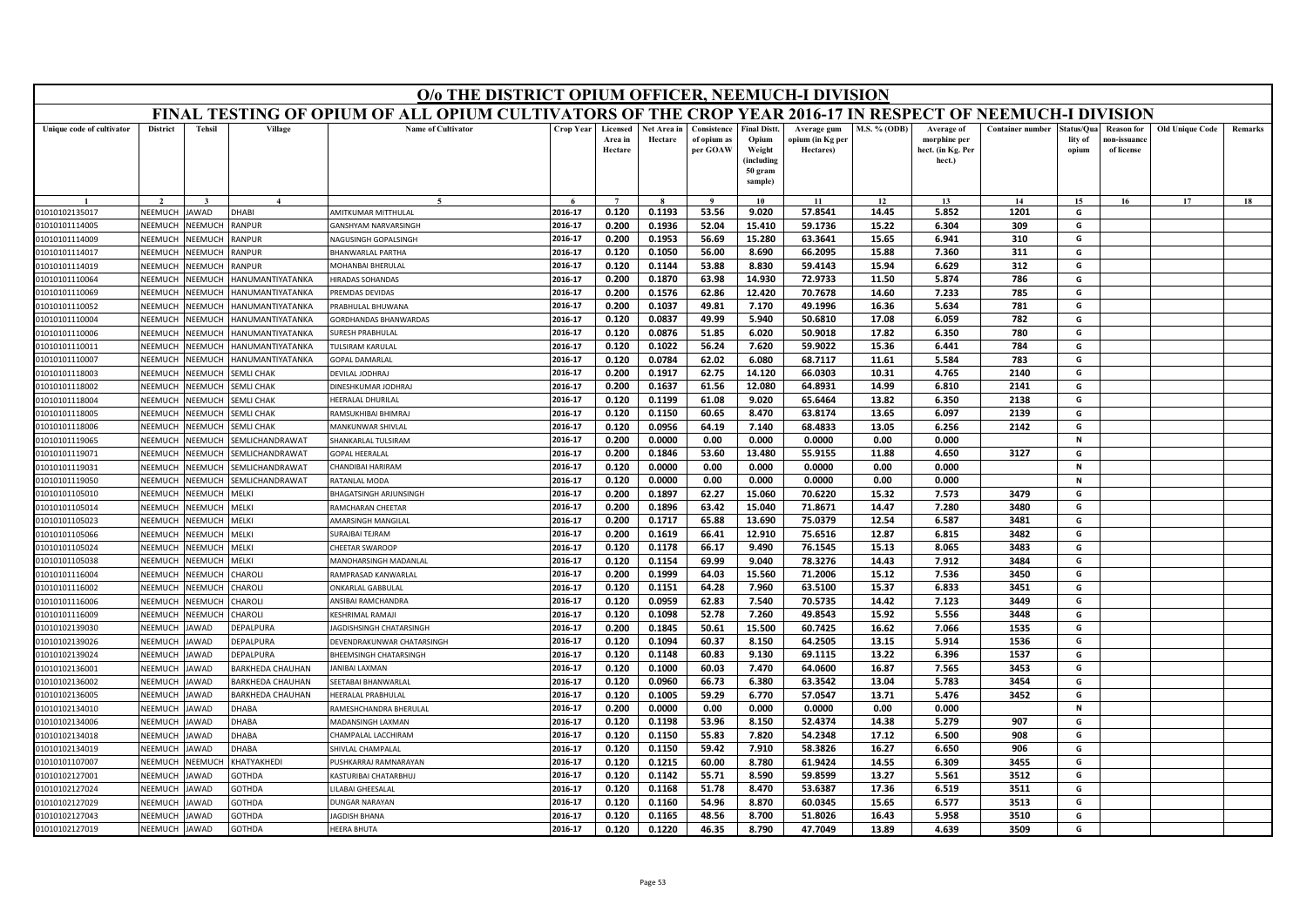|                                  | O/o THE DISTRICT OPIUM OFFICER, NEEMUCH-I DIVISION<br>FINAL TESTING OF OPIUM OF ALL OPIUM CULTIVATORS OF THE CROP YEAR 2016-17 IN RESPECT OF NEEMUCH-I DIVISION |                      |                       |                                               |                    |                                |                        |                                        |                                                                            |                                              |                     |                                                           |                         |                                |                                                |                        |         |
|----------------------------------|-----------------------------------------------------------------------------------------------------------------------------------------------------------------|----------------------|-----------------------|-----------------------------------------------|--------------------|--------------------------------|------------------------|----------------------------------------|----------------------------------------------------------------------------|----------------------------------------------|---------------------|-----------------------------------------------------------|-------------------------|--------------------------------|------------------------------------------------|------------------------|---------|
|                                  |                                                                                                                                                                 |                      |                       |                                               |                    |                                |                        |                                        |                                                                            |                                              |                     |                                                           |                         |                                |                                                |                        |         |
| Unique code of cultivator        | <b>District</b>                                                                                                                                                 | <b>Tehsil</b>        | Village               | <b>Name of Cultivator</b>                     | <b>Crop Year</b>   | Licensed<br>Area in<br>Hectare | Net Area in<br>Hectare | Consistence<br>of opium as<br>per GOAW | <b>Final Distt.</b><br>Opium<br>Weight<br>(including<br>50 gram<br>sample) | Average gum<br>opium (in Kg per<br>Hectares) | <b>M.S. % (ODB)</b> | Average of<br>morphine per<br>hect. (in Kg. Per<br>hect.) | <b>Container number</b> | Status/Qua<br>lity of<br>opium | <b>Reason for</b><br>10n-issuanc<br>of license | <b>Old Unique Code</b> | Remarks |
|                                  |                                                                                                                                                                 |                      |                       | $\sim$                                        |                    | $\overline{7}$                 |                        | $\mathbf{o}$                           | 10                                                                         | 11                                           | 12                  | 13                                                        | 14                      | 15                             | 16                                             | 17                     | 18      |
| 01010101111001                   | NEEMUCH                                                                                                                                                         | NEEMUCH              | KISHANPURIYA          | <b>BAPULAL HAJARI</b>                         | 2016-17            | 0.200                          | 0.1795                 | 59.87                                  | 13.700                                                                     | 65.2758                                      | 12.99               | 5.936                                                     | 1534                    | G                              |                                                |                        |         |
| 01010102166001                   | NEEMUCH                                                                                                                                                         | JAWAD                | AATA                  | VISHVAS GHFFSALAI                             | 2016-17            | 0.200                          | 0.2006                 | 65.66                                  | 15.100                                                                     | 70.6082                                      | 3.24                | 1.601                                                     | 17                      | $\blacksquare$                 |                                                |                        |         |
| 01010102166013                   | VEEMUCH                                                                                                                                                         | <b>AWAD</b>          | AATA                  | SOHANIBAI VARDICHAND                          | 2016-17            | 0.200                          | 0.2017                 | 58.99                                  | 14.550                                                                     | 60.7883                                      | 14.82               | 6.306                                                     | 10                      | G                              |                                                |                        |         |
| 01010102166016                   | NEEMUCH                                                                                                                                                         | <b>JAWAD</b>         | AATA                  | PHOOLCHAND PRABHULAL                          | 2016-17            | 0.200                          | 0.0480                 | 65.92                                  | 3.750                                                                      | 73.5625                                      | 13.67               | 7.040                                                     | 16                      | G                              |                                                |                        |         |
| 01010102166017                   | NEEMUCH                                                                                                                                                         | <b>JAWAD</b>         | AATA                  | <b>SHOBHARAM GHEESALAL</b>                    | 2016-17            | 0.200                          | 0.2025                 | 64.59                                  | 15.040                                                                     | 68.5333                                      | 8.19                | 3.929                                                     | 15                      | $\mathbf{I}$                   |                                                |                        |         |
| 01010102166020                   | NEEMUCH                                                                                                                                                         | <b>AWAD</b>          | <b>AATA</b>           | MOHANLAL EKLING                               | 2016-17            | 0.200                          | 0.1947                 | 61.70                                  | 15.180                                                                     | 68.7211                                      | 16.76               | 8.062                                                     | 20                      | G                              |                                                |                        |         |
| 01010102166024                   | NEEMUCI                                                                                                                                                         | <b>JAWAD</b>         | AATA                  | BHERULAL VARDICHANDRA                         | 2016-17            | 0.200                          | 0.1937                 | 62.35                                  | 15.090                                                                     | 69.3908                                      | 16.57               | 8.049                                                     | 14                      | G                              |                                                |                        |         |
| 01010102166032                   | NEEMUCH                                                                                                                                                         | <b>JAWAD</b>         | AATA                  | PHOOLCHAND HEMRAI                             | 2016-17            | 0.200                          | 0.2016                 | 59.16                                  | 15.060                                                                     | 63.1349                                      | 13.39               | 5.918                                                     | 13                      | G                              |                                                |                        |         |
| 01010102166036                   | NEEMUCH                                                                                                                                                         | <b>JAWAD</b>         | AATA                  | SHAMBHULAL SHANKARLAL                         | 2016-17            | 0.200                          | 0.0984                 | 59.88                                  | 7.600                                                                      | 66.0671                                      | 11.22               | 5.189                                                     | 8                       | G                              |                                                |                        |         |
| 01010102166040                   | NEEMUCH                                                                                                                                                         | <b>JAWAD</b>         | AATA                  | SHANKARLAL MATHURALAL                         | 2016-17            | 0.200                          | 0.1190                 | 60.18                                  | 9.100                                                                      | 65.7395                                      | 13.09               | 6.024                                                     | 12                      | G                              |                                                |                        |         |
| 01010102166041                   | NEEMUCH                                                                                                                                                         | <b>IAWAD</b>         | AATA                  | <b>BAGDIRAM MANGILAL</b>                      | 2016-17            | 0.200                          | 0.2015                 | 62.12                                  | 15.500                                                                     | 68.2630                                      | 17.53               | 8.377                                                     | 7                       | G                              |                                                |                        |         |
| 01010102166042                   | NEEMUCH                                                                                                                                                         | AWAD                 | AATA                  | GHEESALAL HIRALAI                             | 2016-17            | 0.200                          | 0.2050                 | 66.03                                  | 15.390                                                                     | 70.8146                                      | 11.80               | 5.849                                                     | 21                      | G                              |                                                |                        |         |
| 01010102166014                   | NFFMUCH                                                                                                                                                         | <b>JAWAD</b>         | AATA                  | <b>GORILAL RATANLAL</b>                       | 2016-17            | 0.200                          | 0.1957                 | 55.54                                  | 15.220                                                                     | 61.7067                                      | 16.98               | 7.334                                                     | 9                       | G                              |                                                |                        |         |
| 01010102166002                   | NEEMUCH                                                                                                                                                         | <b>JAWAD</b>         | AATA                  | BHERULAL KISHANLAL                            | 2016-17            | 0.200                          | 0.1933                 | 62.40                                  | 15.500                                                                     | 71.4796                                      | 14.38               | 7.195                                                     | 11                      | G                              |                                                |                        |         |
| 01010102166044                   | NEEMUCH<br>NEEMUCH                                                                                                                                              | AWAD<br><b>JAWAD</b> | AATA<br>AATA          | SHAMBHULAL GANGARAM<br>RUKMANIBAI KISHANLAI   | 2016-17            | 0.200                          | 0.1919                 | 57.27                                  | 15.130                                                                     | 64.5076<br>74.4386                           | 16.71               | 7.545                                                     | 19                      | G                              |                                                |                        |         |
| 01010102166012<br>01010102166022 | NEEMUCH                                                                                                                                                         | <b>JAWAD</b>         | AATA                  |                                               | 2016-17<br>2016-17 | 0.120                          | 0.1140<br>0.0000       | 63.60<br>0.00                          | 9.340<br>0.000                                                             |                                              | 14.03<br>0.00       | 7.311<br>0.000                                            | 18                      | G<br>-F                        |                                                |                        |         |
|                                  | NEEMUCH                                                                                                                                                         | AWAD                 | ATHANA                | <b>BARDICHAND HEERA</b><br>CHUNNIBAI MANGILAL | 2016-17            | 0.120<br>0.200                 | 0.2010                 | 66.07                                  | 14.950                                                                     | 0.0000<br>70.2040                            | 12.93               | 6.354                                                     | 3396                    | G                              |                                                |                        |         |
| 01010102170011                   | NFFMUCH                                                                                                                                                         | <b>JAWAD</b>         | <b>ATHANA</b>         | KANHEYALAL PYARA                              | 2016-17            | 0.200                          | 0.1617                 | 60.53                                  | 12.020                                                                     | 64.2795                                      | 15.66               | 7.046                                                     | 3391                    | G                              |                                                |                        |         |
| 01010102170020<br>01010102170069 | NEEMUCH                                                                                                                                                         | JAWAD                | ATHANA                | JAGDISH JAYRAM                                | 2016-17            | 0.200                          | 0.1972                 | 57.73                                  | 15.310                                                                     | 64.0264                                      | 15.19               | 6.808                                                     | 3383                    | G                              |                                                |                        |         |
| 01010102170026                   | VEEMUCH                                                                                                                                                         | AWAD                 | <b>THANA</b>          | MODIBAI GULABCHAND                            | 2016-17            | 0.200                          | 0.1970                 | 66.62                                  | 14.660                                                                     | 70.8223                                      | 11.95               | 5.924                                                     | 3395                    | G                              |                                                |                        |         |
| 01010102170073                   | NEEMUCH                                                                                                                                                         | <b>JAWAD</b>         | ATHANA                | <b>BADRILAL PYARA</b>                         | 2016-17            | 0.200                          | 0.1996                 | 62.37                                  | 14.720                                                                     | 65.7114                                      | 14.45               | 6.646                                                     | 3387                    | G                              |                                                |                        |         |
| 01010102170022                   | NEEMUCH                                                                                                                                                         | <b>JAWAD</b>         | ATHANA                | <b>BHERULAL BHANWARLAL</b>                    | 2016-17            | 0.200                          | 0.1902                 | 62.41                                  | 14.280                                                                     | 66.9401                                      | 13.60               | 6.373                                                     | 3388                    | G                              |                                                |                        |         |
| 01010102170096                   | NEEMUCH                                                                                                                                                         | AWAD                 | ATHANA                | <b>BABULAL VARDA</b>                          | 2016-17            | 0.200                          | 0.1898                 | 61.24                                  | 14.820                                                                     | 68.3087                                      | 15.59               | 7.455                                                     | 3389                    | G                              |                                                |                        |         |
| 01010102170107                   | NEEMUCH                                                                                                                                                         | <b>JAWAD</b>         | ATHANA                | SARJUBAI MANGILAL                             | 2016-17            | 0.200                          | 0.2049                 | 62.33                                  | 15.180                                                                     | 65.9688                                      | 15.51               | 7.162                                                     | 3390                    | G                              |                                                |                        |         |
| 01010102170080                   | NEEMUCH                                                                                                                                                         | <b>JAWAD</b>         | ATHANA                | BHERULAL VARDICHANDRA                         | 2016-17            | 0.120                          | 0.0000                 | 0.00                                   | 0.000                                                                      | 0.0000                                       | 0.00                | 0.000                                                     |                         | -F                             |                                                |                        |         |
| 01010102170088                   | NEEMUCH                                                                                                                                                         | <b>JAWAD</b>         | <b>THANA</b>          | CHUNNILAL SHANKARLAI                          | 2016-17            | 0.120                          | 0.1239                 | 67.31                                  | 9.690                                                                      | 75.2058                                      | 13.82               | 7.275                                                     | 3397                    | G                              |                                                |                        |         |
| 01010102170081                   | NEEMUCH                                                                                                                                                         | AWAD                 | ATHANA                | <b>BABULAL NANDLAL</b>                        | 2016-17            | 0.120                          | 0.1135                 | 59.48                                  | 8.950                                                                      | 67.0044                                      | 14.66               | 6.876                                                     | 3384                    | G                              |                                                |                        |         |
| 01010102170042                   | NEEMUCH                                                                                                                                                         | <b>JAWAD</b>         | <b>ATHANA</b>         | BHERULAL NARAYAN DHAKAD                       | 2016-17            | 0.120                          | 0.1128                 | 69.98                                  | 8.290                                                                      | 73.4752                                      | 14.35               | 7.380                                                     | 3398                    | G                              |                                                |                        |         |
| 01010102170059                   | NEEMUCH                                                                                                                                                         | <b>JAWAD</b>         | ATHANA                | RADHESHYAM RATANLAI                           | 2016-17            | 0.120                          | 0.1233                 | 64.37                                  | 9.340                                                                      | 69.6594                                      | 13.66               | 6.661                                                     | 3392                    | G                              |                                                |                        |         |
| 01010102170085                   | NEEMUCH                                                                                                                                                         | AWAD                 | ATHANA                | RAMLAL KHEMAJI                                | 2016-17            | 0.120                          | 0.0000                 | 0.00                                   | 0.000                                                                      | 0.0000                                       | 0.00                | 0.000                                                     |                         | F.                             |                                                |                        |         |
| 01010102170019                   | NEEMUCH                                                                                                                                                         | <b>JAWAD</b>         | ATHANA                | <b>AGDISH NARAYAN</b>                         | 2016-17            | 0.120                          | 0.0919                 | 61.91                                  | 7.030                                                                      | 67.6605                                      | 15.38               | 7.284                                                     | 3393                    | G                              |                                                |                        |         |
| 01010102170051                   | NEEMUCH                                                                                                                                                         | <b>JAWAD</b>         | ATHANA                | KAMALABAI LABHCHAND                           | 2016-17            | 0.120                          | 0.1184                 | 64.97                                  | 9.560                                                                      | 74.9409                                      | 14.61               | 7.664                                                     | 3394                    | G                              |                                                |                        |         |
| 01010102170049                   | NEEMUCH                                                                                                                                                         | <b>IAWAD</b>         | ATHANA                | <b>BADRILAL NARAYAN</b>                       | 2016-17            | 0.120                          | 0.0929                 | 64.55                                  | 7.000                                                                      | 69.4833                                      | 12.07               | 5.871                                                     | 3385                    | G                              |                                                |                        |         |
| 01010102170013                   | VEEMUCI                                                                                                                                                         | AWAD                 | ATHANA                | AXMAN MANNALAL DHAKAD                         | 2016-17            | 0.120                          | 0.0000                 | 0.00                                   | 0.000                                                                      | 0.0000                                       | 0.00                | 0.000                                                     |                         | F.                             |                                                |                        |         |
| 01010102170062                   | <b>NFFMUCH</b>                                                                                                                                                  | <b>JAWAD</b>         | ATHANA                | RATANLAL GOKULJ                               | 2016-17            | 0.120                          | 0.1202                 | 55.74                                  | 9.220                                                                      | 61.0815                                      | 17.38               | 7.431                                                     | 3386                    | G                              |                                                |                        |         |
| 01010102144001                   | NEEMUCH                                                                                                                                                         | AWAD                 | <b>BARKHEDA MEENA</b> | AXMINARAYAN NANDLLAL                          | 2016-17            | 0.200                          | 0.1935                 | 60.61                                  | 14.070                                                                     | 62.9612                                      | 13.35               | 5.884                                                     | 358                     | G                              |                                                |                        |         |
| 01010102144012                   | VEEMUCH                                                                                                                                                         | AWAD                 | <b>BARKHEDA MEENA</b> | SITARAM SHIVELAL                              | 2016-17            | 0.200                          | 0.2032                 | 70.51                                  | 14.430                                                                     | 71.5305                                      | 15.43               | 7.726                                                     | 362                     | G                              |                                                |                        |         |
| 01010102144013                   | NEEMUCH                                                                                                                                                         | <b>JAWAD</b>         | BARKHEDA MEENA        | SHIVFLAL NARAYAN                              | 2016-17            | 0.200                          | 0.2015                 | 69.75                                  | 14.220                                                                     | 70.3176                                      | 12.43               | 6.118                                                     | 366                     | G                              |                                                |                        |         |
| 01010102144016                   | NEEMUCH                                                                                                                                                         | AWAD                 | <b>BARKHEDA MEENA</b> | HOBHARAM NANDLAL                              | 2016-17            | 0.200                          | 0.2043                 | 68.18                                  | 14.650                                                                     | 69.8434                                      | 13.86               | 6.776                                                     | 367                     | G                              |                                                |                        |         |
| 01010102144017                   | VEEMUCI                                                                                                                                                         | AWAD                 | <b>BARKHEDA MEENA</b> | <b>GOVINDRAM GANGARAM</b>                     | 2016-17            | 0.200                          | 0.2016                 | 66.88                                  | 14.660                                                                     | 69.4792                                      | 15.42               | 7.499                                                     | 363                     | G                              |                                                |                        |         |
| 01010102144033                   | <b>NFFMUCH</b>                                                                                                                                                  | <b>JAWAD</b>         | <b>BARKHEDA MEENA</b> | <b>OMPRAKASH MAGNIRAM</b>                     | 2016-17            | 0.200                          | 0.1980                 | 62.35                                  | 14.250                                                                     | 64.1061                                      | 12.45               | 5.587                                                     | 364                     | G                              |                                                |                        |         |
| 01010102144037                   | NEEMUCH                                                                                                                                                         | <b>IAWAD</b>         | BARKHEDA MEENA        | BHERULAL RAMCHANDRA                           | 2016-17            | 0.200                          | 0.2046                 | 62.50                                  | 15.000                                                                     | 65.4594                                      | 14.77               | 6.768                                                     | 365                     | G                              |                                                |                        |         |
| 01010102144009                   | VEEMUCI                                                                                                                                                         | AWAD                 | <b>BARKHEDA MEENA</b> | <b>SHYAMLAL TAKECHANDRA</b>                   | 2016-17            | 0.200                          | 0.2004                 | 60.59                                  | 14.590                                                                     | 63.0190                                      | 15.66               | 6.908                                                     | 357                     | G                              |                                                |                        |         |
| 01010102144007                   | NEEMUCH                                                                                                                                                         | <b>JAWAD</b>         | BARKHEDA MEENA        | <b>IIVRAI RAMLAI</b>                          | 2016-17            | 0.120                          | 0.1139                 | 61.59                                  | 9.030                                                                      | 69.7542                                      | 13.43               | 6.558                                                     | 359                     | G                              |                                                |                        |         |
| 01010102144018                   | NEEMUCH                                                                                                                                                         | JAWAD                | BARKHEDA MEENA        | <b>SAGARBAI CHATARBHUJ</b>                    | 2016-17            | 0.120                          | 0.1226                 | 64.02                                  | 8.940                                                                      | 66.6884                                      | 14.51               | 6.774                                                     | 360                     | G                              |                                                |                        |         |
| 01010102144028                   | NEEMUCH                                                                                                                                                         | JAWAD                | BARKHEDA MEENA        | <b>BANSHILAL RAJARAM</b>                      | 2016-17            | 0.120                          | 0.1174                 | 68.30                                  | 8.880                                                                      | 73.7990                                      | 13.66               | 7.057                                                     | 361                     | G                              |                                                |                        |         |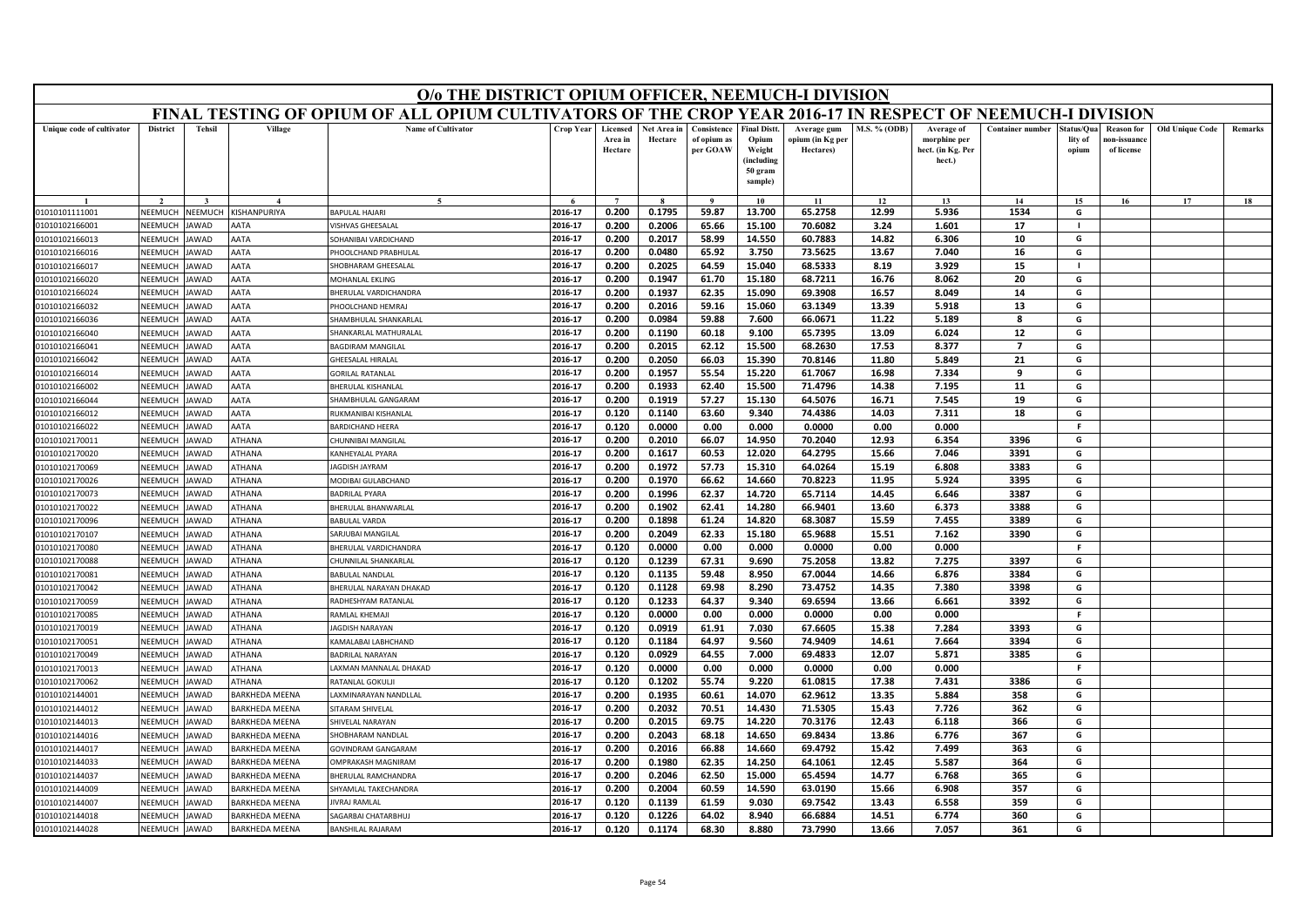| FINAL TESTING OF OPIUM OF ALL OPIUM CULTIVATORS OF THE CROP YEAR 2016-17 IN RESPECT OF NEEMUCH-I DIVISION<br><b>Name of Cultivator</b><br><b>District</b><br><b>Tehsil</b><br>Village<br>Crop Year<br><b>Final Distt.</b><br>M.S. % (ODB)<br><b>Container number</b><br>Old Unique Code<br>Unique code of cultivator<br>Licensed<br>Net Area in<br>Consistence<br>Average of<br>tatus/Qua<br><b>Reason for</b><br>Average gum<br>Area in<br>Hectare<br>of opium as<br>Opium<br>ppium (in Kg per<br>morphine per<br>lity of<br>10n-issuanc<br>Hectare<br>per GOAW<br>Weight<br>Hectares)<br>hect. (in Kg. Per<br>of license<br>opium<br>(including<br>hect.)<br>50 gram<br>sample)<br>14<br>15<br>17<br>$\bf{Q}$<br>10<br>11<br>12<br>13<br>16<br>2016-17<br>0.200<br>0.1954<br>65.36<br>15.050<br>71.9140<br>14.11<br>7.103<br>1750<br>G<br>NEEMUCH<br><b>BASEDIBHATI</b><br>ABHCHAND PANNALAL<br>01010102235011<br>JAWAD<br>2016-17<br>0.200<br>0.2000<br>64.93<br>14.610<br>67.7600<br>13.35<br>6.332<br>1717<br>G<br>01010102235017<br>NEEMUCH<br>AWAD<br><b>ASEDIBHATI</b><br>ALURAM LAXMINARAYAN<br>NEEMUCH<br>2016-17<br>0.200<br>0.2010<br>63.48<br>15.330<br>69.1642<br>13.74<br>6.652<br>1710<br>G<br>01010102235024<br><b>AWAD</b><br><b>BASEDIBHATI</b><br><b>AGDISH DAMARLAL</b><br><b>NEEMUCH</b><br>AWAD<br>BASEDIBHATI<br><b>ATYANARAYAN DAMARLAL</b><br>2016-17<br>0.200<br>0.2009<br>63.63<br>14.610<br>66.1025<br>13.37<br>6.187<br>1716<br>G<br>01010102235027<br>64.2008<br>2016-17<br>0.200<br>0.2002<br>61.29<br>14.680<br>16.48<br>7.406<br>1714<br>G<br>NEEMUCH<br>01010102235032<br>AWAD<br><b>BASEDIBHATI</b><br>ALA KALU<br>61.62<br>64.6873<br>11.93<br>5.402<br>1715<br>2016-17<br>0.200<br>0.1999<br>14.690<br>G<br>01010102235039<br>NEEMUCH<br>AWAD<br><b>BASEDIBHATI</b><br>KESHURAM CHANDA<br>0.2008<br>64.64<br>14.770<br>67.9233<br>7.246<br>1744<br>01010102235043<br>NEEMUCH<br><b>AWAD</b><br>BASEDIBHATI<br>2016-17<br>0.200<br>15.24<br>G<br>HANGAMIBAI DEVILAL<br>2016-17<br>0.200<br>0.1984<br>61.92<br>14.660<br>65.3629<br>14.65<br>6.703<br>1713<br>G<br>01010102235047<br>NEEMUCH<br><b>BASEDIBHATI</b><br><b>AWAD</b><br><b>MANSHA BANSHILAL CHANDA</b><br>2016-17<br>63.85<br>15.480<br>69.3176<br>12.73<br>1711<br>NEEMUCH<br>0.200<br>0.2037<br>6.177<br>G<br>01010102235049<br><b>AWAD</b><br><b>BASEDIBHATI</b><br>ATYANARAYAN SITARAM<br>2016-17<br>0.200<br>0.1955<br>62.81<br>14.710<br>67.5141<br>14.36<br>6.787<br>1712<br>G<br>01010102235052<br>NEEMUCH<br><b>AWAD</b><br>BASEDIBHATI<br>NANDLAL MAGNIRAM<br>2016-17<br>0.200<br>0.2005<br>57.19<br>15.240<br>62.0998<br>13.45<br>5.847<br>1731<br>G<br>NEEMUCH<br>01010102235053<br>AWAD<br><b>BASEDIBHATI</b><br>AXMANDAS MURLIDAS<br>2016-17<br>0.200<br>0.1918<br>60.17<br>14.890<br>66.7310<br>14.97<br>6.993<br>1734<br>NEEMUCH<br>G<br>01010102235054<br>AWAD<br><b>BASEDIBHATI</b><br><b><i>AOTILAL HEMRAJ</i></b><br>NEEMUCH<br>0.200<br>0.1948<br>58.57<br>14.960<br>64.2556<br>1735<br>G<br>01010102235055<br>AWAD<br><b>BASEDIBHATI</b><br><b>HEMRAJ MAGNIRAM</b><br>2016-17<br>14.21<br>6.392<br>60.19<br>64.7632<br>6.342<br>G<br>01010102235056<br>NEEMUCH<br>AWAD<br>BASEDIBHATI<br>2016-17<br>0.200<br>0.1900<br>14.310<br>13.99<br>1737<br>AMARLAL MAGANIRAM<br>NEEMUCH<br>1738<br>01010102235057<br><b>BASEDIBHATI</b><br>2016-17<br>0.200<br>0.1976<br>64.50<br>14.560<br>67.8947<br>12.96<br>6.159<br>G<br>AWAD<br>AMGOPAL BHUWANIRAM<br>NEEMUCH<br>AWAD<br><b>BASEDIBHATI</b><br>2016-17<br>0.200<br>0.2036<br>60.61<br>15.010<br>63.8360<br>14.57<br>6.510<br>1736<br>G<br>01010102235061<br>RADHESHYAM UDAIRAM<br>01010102235063<br>NEEMUCH<br><b>AWAD</b><br>BASEDIBHATI<br>2016-17<br>0.200<br>0.1979<br>65.90<br>15.110<br>71.8797<br>14.36<br>7.225<br>1723<br>G<br>MANGILAL DEVILAL<br>NEEMUCH<br>2016-17<br>0.200<br>0.1989<br>57.29<br>15.180<br>62.4635<br>14.21<br>6.213<br>1708<br>G<br>01010102235064<br>AWAD<br><b>BASEDIBHATI</b><br><b>RAJARAM BHANWARLA</b><br>NEEMUCH<br>2016-17<br>0.200<br>0.2014<br>63.53<br>15.150<br>68.2721<br>13.24<br>6.327<br>1743<br>G<br>01010102235065<br><b>AWAD</b><br><b>BASEDIBHATI</b><br>USHKARDAS MOHANDAS<br><b>BAGDIRAM SHRILAL</b><br>2016-17<br>0.200<br>0.2022<br>64.66<br>14.900<br>68.0663<br>13.33<br>6.351<br>1747<br>G<br>01010102235068<br>NEEMUCH<br>AWAD<br><b>BASEDIBHATI</b><br>0.2018<br>66.48<br>12.76<br>1748<br>NEEMUCH<br>2016-17<br>0.200<br>15.090<br>71.0159<br>6.343<br>G<br><b>BASEDIBHATI</b><br>RAMSUKH RAMNARAYAN<br>01010102235073<br>AWAD<br>NEEMUCH<br>2016-17<br>0.200<br>0.2001<br>64.32<br>14.880<br>68.3308<br>14.09<br>6.739<br>1746<br>G<br>01010102235075<br>AWAD<br><b>BASEDIBHATI</b><br>ANNALAL BHERULAL<br>2016-17<br>65.8931<br>1745<br>G<br>RAMESHCHANDRA RAMCHANDRA<br>0.200<br>0.2021<br>63.03<br>14.790<br>15.41<br>7.108<br>01010102235081<br>NEEMUCH<br>AWAD<br><b>BASEDIBHATI</b><br>2016-17<br>0.200<br>0.2000<br>61.74<br>15.010<br>66.1950<br>14.01<br>6.492<br>1709<br>G<br>NEEMUCH<br>01010102235082<br>AWAD<br><b>BASEDIBHATI</b><br><b>RAMDYAL RAMNARAYAN</b><br>2016-17<br>0.200<br>0.2027<br>68.47<br>15.560<br>75.0863<br>7.521<br>1722<br>G<br>NEEMUCH<br>AWAD<br><b>BASEDIBHATI</b><br>14.31<br>01010102235014<br>RAMNIVAS NANURAM BHANWARLAL<br>2016-17<br>0.200<br>0.2000<br>65.33<br>14.760<br>68.8750<br>12.43<br>5.993<br>1721<br>G<br>01010102235087<br>NEEMUCH<br><b>AWAD</b><br><b>BASEDIBHATI</b><br>RAKESH RAMPRASAD KANWARLAL<br>2016-17<br>0.200<br>0.2028<br>67.10<br>15.510<br>73.3087<br>11.59<br>5.948<br>1720<br>G<br><b>NEEMUCH</b><br><b>BASEDIBHATI</b><br>01010102235093<br>AWAD<br>KANCHANBAI BANSHILA<br>58.14<br>2016-17<br>0.200<br>0.2011<br>15.030<br>62.0736<br>20.04<br>8.708<br>1749<br>G<br>01010102235096<br>NEEMUCH<br>AWAD<br><b>BASEDIBHATI</b><br><b>MANGIBAI BHUWANISHANKAR</b><br>NEEMUCH<br>2016-17<br>0.200<br>0.2087<br>67.87<br>15.160<br>70.4312<br>12.60<br>6.212<br>1703<br>G<br>01010102235023<br>AWAD<br><b>BASEDIBHATI</b><br>MULCHAND RAMA<br><b>NEEMUCH</b><br>2016-17<br>0.200<br>0.1987<br>60.82<br>15.010<br>65.6366<br>13.76<br>6.322<br>1733<br>G<br>01010102235072<br>AWAD<br>BASEDIBHATI<br>RAMDAS MURLIDAS<br>NEEMUCH<br><b>BASEDIBHATI</b><br>2016-17<br>60.57<br>1732<br>G<br>01010102235084<br>AWAD<br>ANWARLAL NANURAM<br>0.200<br>0.1968<br>14.730<br>64.7663<br>13.37<br>6.061<br>01010102235038<br>NEEMUCH<br>AWAD<br><b>BASEDIBHATI</b><br>2016-17<br>0.200<br>0.1960<br>64.30<br>14.870<br>69.6888<br>15.13<br>7.381<br>1719<br>G<br><b>ISHANLAL BHIMA</b><br>NEEMUCH<br>AWAD<br>2016-17<br>0.200<br>0.2001<br>65.76<br>14.670<br>68.8706<br>14.93<br>7.198<br>1718<br>G<br>01010102235022<br>BASEDIBHATI<br>RAGUVIRSINGH RATANSINGH<br>62.62<br>NEEMUCH<br><b>BASEDIBHATI</b><br>2016-17<br>0.200<br>0.1998<br>14.700<br>65.8158<br>14.82<br>6.828<br>1742<br>G<br>01010102235008<br>AWAD<br>RAMPRASAD PANNALAL<br>01010102235026<br>NEEMUCH<br>AWAD<br><b>BASEDIBHATI</b><br><b>JARAYAN DURGA</b><br>2016-17<br>0.200<br>0.1645<br>62.02<br>12.760<br>68.7234<br>16.48<br>7.928<br>1729<br>G<br>01010102235062<br>NEEMUCH<br><b>AWAD</b><br><b>BASEDIBHATI</b><br>2016-17<br>0.200<br>0.2020<br>59.11<br>15.280<br>63.8762<br>14.01<br>6.264<br>1730<br>G<br>RAMCHANDRA DEVILAL<br>68.2564<br>2016-17<br>0.1950<br>62.70<br>14.860<br>6.689<br>1741<br>NEEMUCH<br>ESHARBAI MANGU<br>0.200<br>14.00<br>G<br>01010102235045<br>AWAD<br><b>BASEDIBHATI</b><br>G<br>NEEMUCH<br><b>ARISINGH ONKARSINGH</b><br>2016-17<br>0.200<br>0.1689<br>58.28<br>12.980<br>63.9846<br>12.92<br>5.787<br>1707<br>01010102235078<br><b>AWAD</b><br><b>ASEDIBHATI</b><br>2016-17<br>1702<br>G<br>NEEMUCH<br>0.200<br>0.2000<br>63.31<br>14.610<br>66.0700<br>13.98<br>6.465<br>01010102235021<br>AWAD<br><b>BASEDIBHATI</b><br><b>HIVNARAYAN PARSURAM</b><br>2016-17<br>75.2924<br>0.200<br>0.2018<br>70.02<br>15.190<br>12.14<br>6.398<br>1725<br>G<br>NEEMUCH<br><b>BASEDIBHATI</b><br>AMALABAI KANHEYALAL<br>01010102235077<br>AWAD<br>2016-17<br>0.200<br>0.1956<br>51.05<br>14.380<br>53.6145<br>1704<br>G<br>NEEMUCH<br><b>AWAD</b><br>ASEDIBHATI<br><b>HEESIBAI PURAJI</b><br>16.30<br>6.117<br>01010102235033<br>2016-17<br>0.200<br>0.1984<br>59.18<br>14.840<br>63.2359<br>15.04<br>6.658<br>1705<br>G<br><b>NFFMUCH</b><br>AWAD<br><b>BASEDIBHAT</b><br>01010102235079<br>AGARMAL MODIRAM<br>2016-17<br>0.120<br>0.1178<br>57.36<br>8.570<br>59.6180<br>12.64<br>5.275<br>1706<br>G<br>NEEMUCH<br><b>BASEDIBHATI</b><br>01010102235040<br><b>AWAD</b><br><b>AGDIRAM LALUJI</b><br>0.120<br>58.56<br>8.470<br>64.8901<br>6.513<br>1727<br>NEEMUCH<br>2016-17<br>0.1092<br>14.34<br>G<br>01010102235044<br><b>AWAD</b><br><b>BASEDIBHATI</b><br>HANTILAL NANURAM<br>2016-17<br>0.120<br>0.1147<br>61.79<br>8.280<br>63.7228<br>13.90<br>6.200<br>1740<br>G<br>01010102235010<br>NEEMUCH<br>AWAD<br><b>BASEDIBHAT</b><br>ARWATSINGH BAHADUR<br>2016-17<br>0.120<br>0.0000<br>0.00<br>0.000<br>0.0000<br>0.00<br>0.000<br>F.<br>01010102235020<br>NEEMUCH<br><b>BASEDIBHATI</b><br>JAWAD<br><b>ALURAM DAMARLAL</b> | O/o THE DISTRICT OPIUM OFFICER, NEEMUCH-I DIVISION |  |  |  |         |       |        |       |       |         |       |       |      |   |  |         |
|---------------------------------------------------------------------------------------------------------------------------------------------------------------------------------------------------------------------------------------------------------------------------------------------------------------------------------------------------------------------------------------------------------------------------------------------------------------------------------------------------------------------------------------------------------------------------------------------------------------------------------------------------------------------------------------------------------------------------------------------------------------------------------------------------------------------------------------------------------------------------------------------------------------------------------------------------------------------------------------------------------------------------------------------------------------------------------------------------------------------------------------------------------------------------------------------------------------------------------------------------------------------------------------------------------------------------------------------------------------------------------------------------------------------------------------------------------------------------------------------------------------------------------------------------------------------------------------------------------------------------------------------------------------------------------------------------------------------------------------------------------------------------------------------------------------------------------------------------------------------------------------------------------------------------------------------------------------------------------------------------------------------------------------------------------------------------------------------------------------------------------------------------------------------------------------------------------------------------------------------------------------------------------------------------------------------------------------------------------------------------------------------------------------------------------------------------------------------------------------------------------------------------------------------------------------------------------------------------------------------------------------------------------------------------------------------------------------------------------------------------------------------------------------------------------------------------------------------------------------------------------------------------------------------------------------------------------------------------------------------------------------------------------------------------------------------------------------------------------------------------------------------------------------------------------------------------------------------------------------------------------------------------------------------------------------------------------------------------------------------------------------------------------------------------------------------------------------------------------------------------------------------------------------------------------------------------------------------------------------------------------------------------------------------------------------------------------------------------------------------------------------------------------------------------------------------------------------------------------------------------------------------------------------------------------------------------------------------------------------------------------------------------------------------------------------------------------------------------------------------------------------------------------------------------------------------------------------------------------------------------------------------------------------------------------------------------------------------------------------------------------------------------------------------------------------------------------------------------------------------------------------------------------------------------------------------------------------------------------------------------------------------------------------------------------------------------------------------------------------------------------------------------------------------------------------------------------------------------------------------------------------------------------------------------------------------------------------------------------------------------------------------------------------------------------------------------------------------------------------------------------------------------------------------------------------------------------------------------------------------------------------------------------------------------------------------------------------------------------------------------------------------------------------------------------------------------------------------------------------------------------------------------------------------------------------------------------------------------------------------------------------------------------------------------------------------------------------------------------------------------------------------------------------------------------------------------------------------------------------------------------------------------------------------------------------------------------------------------------------------------------------------------------------------------------------------------------------------------------------------------------------------------------------------------------------------------------------------------------------------------------------------------------------------------------------------------------------------------------------------------------------------------------------------------------------------------------------------------------------------------------------------------------------------------------------------------------------------------------------------------------------------------------------------------------------------------------------------------------------------------------------------------------------------------------------------------------------------------------------------------------------------------------------------------------------------------------------------------------------------------------------------------------------------------------------------------------------------------------------------------------------------------------------------------------------------------------------------------------------------------------------------------------------------------------------------------------------------------------------------------------------------------------------------------------------------------------------------------------------------------------------------------------------------------------------------------------------------------------------------------------------------------------------------------------------------------------------------------------------------------------------------------------------------------------------------------------------------------------------------------------------------------------------------------------------------------------------------------------------------------------------------------------------------------------------------------------------------------------------------------------------------------------------------------------------------------------------------------------------------------------------------------------------------------------------------------------------------------------------------------------------------------------------------------------------------------------------------------------------------------------------------------------------------------------------------------------------------------------------------------------------------------------------------------------------------------------------------------------------------------------------------------------------------------------------------------------------------------------------------------------------------------------------------------------------------------------------------------------------------------------------------------------------------------------------------------------------------------------------------------------|----------------------------------------------------|--|--|--|---------|-------|--------|-------|-------|---------|-------|-------|------|---|--|---------|
|                                                                                                                                                                                                                                                                                                                                                                                                                                                                                                                                                                                                                                                                                                                                                                                                                                                                                                                                                                                                                                                                                                                                                                                                                                                                                                                                                                                                                                                                                                                                                                                                                                                                                                                                                                                                                                                                                                                                                                                                                                                                                                                                                                                                                                                                                                                                                                                                                                                                                                                                                                                                                                                                                                                                                                                                                                                                                                                                                                                                                                                                                                                                                                                                                                                                                                                                                                                                                                                                                                                                                                                                                                                                                                                                                                                                                                                                                                                                                                                                                                                                                                                                                                                                                                                                                                                                                                                                                                                                                                                                                                                                                                                                                                                                                                                                                                                                                                                                                                                                                                                                                                                                                                                                                                                                                                                                                                                                                                                                                                                                                                                                                                                                                                                                                                                                                                                                                                                                                                                                                                                                                                                                                                                                                                                                                                                                                                                                                                                                                                                                                                                                                                                                                                                                                                                                                                                                                                                                                                                                                                                                                                                                                                                                                                                                                                                                                                                                                                                                                                                                                                                                                                                                                                                                                                                                                                                                                                                                                                                                                                                                                                                                                                                                                                                                                                                                                                                                                                                                                                                                                                                                                                                                                                                                                                                                                                                                                                                                                                                                                                                                                                                                 |                                                    |  |  |  |         |       |        |       |       |         |       |       |      |   |  |         |
|                                                                                                                                                                                                                                                                                                                                                                                                                                                                                                                                                                                                                                                                                                                                                                                                                                                                                                                                                                                                                                                                                                                                                                                                                                                                                                                                                                                                                                                                                                                                                                                                                                                                                                                                                                                                                                                                                                                                                                                                                                                                                                                                                                                                                                                                                                                                                                                                                                                                                                                                                                                                                                                                                                                                                                                                                                                                                                                                                                                                                                                                                                                                                                                                                                                                                                                                                                                                                                                                                                                                                                                                                                                                                                                                                                                                                                                                                                                                                                                                                                                                                                                                                                                                                                                                                                                                                                                                                                                                                                                                                                                                                                                                                                                                                                                                                                                                                                                                                                                                                                                                                                                                                                                                                                                                                                                                                                                                                                                                                                                                                                                                                                                                                                                                                                                                                                                                                                                                                                                                                                                                                                                                                                                                                                                                                                                                                                                                                                                                                                                                                                                                                                                                                                                                                                                                                                                                                                                                                                                                                                                                                                                                                                                                                                                                                                                                                                                                                                                                                                                                                                                                                                                                                                                                                                                                                                                                                                                                                                                                                                                                                                                                                                                                                                                                                                                                                                                                                                                                                                                                                                                                                                                                                                                                                                                                                                                                                                                                                                                                                                                                                                                                 |                                                    |  |  |  |         |       |        |       |       |         |       |       |      |   |  | Remarks |
|                                                                                                                                                                                                                                                                                                                                                                                                                                                                                                                                                                                                                                                                                                                                                                                                                                                                                                                                                                                                                                                                                                                                                                                                                                                                                                                                                                                                                                                                                                                                                                                                                                                                                                                                                                                                                                                                                                                                                                                                                                                                                                                                                                                                                                                                                                                                                                                                                                                                                                                                                                                                                                                                                                                                                                                                                                                                                                                                                                                                                                                                                                                                                                                                                                                                                                                                                                                                                                                                                                                                                                                                                                                                                                                                                                                                                                                                                                                                                                                                                                                                                                                                                                                                                                                                                                                                                                                                                                                                                                                                                                                                                                                                                                                                                                                                                                                                                                                                                                                                                                                                                                                                                                                                                                                                                                                                                                                                                                                                                                                                                                                                                                                                                                                                                                                                                                                                                                                                                                                                                                                                                                                                                                                                                                                                                                                                                                                                                                                                                                                                                                                                                                                                                                                                                                                                                                                                                                                                                                                                                                                                                                                                                                                                                                                                                                                                                                                                                                                                                                                                                                                                                                                                                                                                                                                                                                                                                                                                                                                                                                                                                                                                                                                                                                                                                                                                                                                                                                                                                                                                                                                                                                                                                                                                                                                                                                                                                                                                                                                                                                                                                                                                 |                                                    |  |  |  |         |       |        |       |       |         |       |       |      |   |  | 18      |
|                                                                                                                                                                                                                                                                                                                                                                                                                                                                                                                                                                                                                                                                                                                                                                                                                                                                                                                                                                                                                                                                                                                                                                                                                                                                                                                                                                                                                                                                                                                                                                                                                                                                                                                                                                                                                                                                                                                                                                                                                                                                                                                                                                                                                                                                                                                                                                                                                                                                                                                                                                                                                                                                                                                                                                                                                                                                                                                                                                                                                                                                                                                                                                                                                                                                                                                                                                                                                                                                                                                                                                                                                                                                                                                                                                                                                                                                                                                                                                                                                                                                                                                                                                                                                                                                                                                                                                                                                                                                                                                                                                                                                                                                                                                                                                                                                                                                                                                                                                                                                                                                                                                                                                                                                                                                                                                                                                                                                                                                                                                                                                                                                                                                                                                                                                                                                                                                                                                                                                                                                                                                                                                                                                                                                                                                                                                                                                                                                                                                                                                                                                                                                                                                                                                                                                                                                                                                                                                                                                                                                                                                                                                                                                                                                                                                                                                                                                                                                                                                                                                                                                                                                                                                                                                                                                                                                                                                                                                                                                                                                                                                                                                                                                                                                                                                                                                                                                                                                                                                                                                                                                                                                                                                                                                                                                                                                                                                                                                                                                                                                                                                                                                                 |                                                    |  |  |  |         |       |        |       |       |         |       |       |      |   |  |         |
|                                                                                                                                                                                                                                                                                                                                                                                                                                                                                                                                                                                                                                                                                                                                                                                                                                                                                                                                                                                                                                                                                                                                                                                                                                                                                                                                                                                                                                                                                                                                                                                                                                                                                                                                                                                                                                                                                                                                                                                                                                                                                                                                                                                                                                                                                                                                                                                                                                                                                                                                                                                                                                                                                                                                                                                                                                                                                                                                                                                                                                                                                                                                                                                                                                                                                                                                                                                                                                                                                                                                                                                                                                                                                                                                                                                                                                                                                                                                                                                                                                                                                                                                                                                                                                                                                                                                                                                                                                                                                                                                                                                                                                                                                                                                                                                                                                                                                                                                                                                                                                                                                                                                                                                                                                                                                                                                                                                                                                                                                                                                                                                                                                                                                                                                                                                                                                                                                                                                                                                                                                                                                                                                                                                                                                                                                                                                                                                                                                                                                                                                                                                                                                                                                                                                                                                                                                                                                                                                                                                                                                                                                                                                                                                                                                                                                                                                                                                                                                                                                                                                                                                                                                                                                                                                                                                                                                                                                                                                                                                                                                                                                                                                                                                                                                                                                                                                                                                                                                                                                                                                                                                                                                                                                                                                                                                                                                                                                                                                                                                                                                                                                                                                 |                                                    |  |  |  |         |       |        |       |       |         |       |       |      |   |  |         |
|                                                                                                                                                                                                                                                                                                                                                                                                                                                                                                                                                                                                                                                                                                                                                                                                                                                                                                                                                                                                                                                                                                                                                                                                                                                                                                                                                                                                                                                                                                                                                                                                                                                                                                                                                                                                                                                                                                                                                                                                                                                                                                                                                                                                                                                                                                                                                                                                                                                                                                                                                                                                                                                                                                                                                                                                                                                                                                                                                                                                                                                                                                                                                                                                                                                                                                                                                                                                                                                                                                                                                                                                                                                                                                                                                                                                                                                                                                                                                                                                                                                                                                                                                                                                                                                                                                                                                                                                                                                                                                                                                                                                                                                                                                                                                                                                                                                                                                                                                                                                                                                                                                                                                                                                                                                                                                                                                                                                                                                                                                                                                                                                                                                                                                                                                                                                                                                                                                                                                                                                                                                                                                                                                                                                                                                                                                                                                                                                                                                                                                                                                                                                                                                                                                                                                                                                                                                                                                                                                                                                                                                                                                                                                                                                                                                                                                                                                                                                                                                                                                                                                                                                                                                                                                                                                                                                                                                                                                                                                                                                                                                                                                                                                                                                                                                                                                                                                                                                                                                                                                                                                                                                                                                                                                                                                                                                                                                                                                                                                                                                                                                                                                                                 |                                                    |  |  |  |         |       |        |       |       |         |       |       |      |   |  |         |
|                                                                                                                                                                                                                                                                                                                                                                                                                                                                                                                                                                                                                                                                                                                                                                                                                                                                                                                                                                                                                                                                                                                                                                                                                                                                                                                                                                                                                                                                                                                                                                                                                                                                                                                                                                                                                                                                                                                                                                                                                                                                                                                                                                                                                                                                                                                                                                                                                                                                                                                                                                                                                                                                                                                                                                                                                                                                                                                                                                                                                                                                                                                                                                                                                                                                                                                                                                                                                                                                                                                                                                                                                                                                                                                                                                                                                                                                                                                                                                                                                                                                                                                                                                                                                                                                                                                                                                                                                                                                                                                                                                                                                                                                                                                                                                                                                                                                                                                                                                                                                                                                                                                                                                                                                                                                                                                                                                                                                                                                                                                                                                                                                                                                                                                                                                                                                                                                                                                                                                                                                                                                                                                                                                                                                                                                                                                                                                                                                                                                                                                                                                                                                                                                                                                                                                                                                                                                                                                                                                                                                                                                                                                                                                                                                                                                                                                                                                                                                                                                                                                                                                                                                                                                                                                                                                                                                                                                                                                                                                                                                                                                                                                                                                                                                                                                                                                                                                                                                                                                                                                                                                                                                                                                                                                                                                                                                                                                                                                                                                                                                                                                                                                                 |                                                    |  |  |  |         |       |        |       |       |         |       |       |      |   |  |         |
|                                                                                                                                                                                                                                                                                                                                                                                                                                                                                                                                                                                                                                                                                                                                                                                                                                                                                                                                                                                                                                                                                                                                                                                                                                                                                                                                                                                                                                                                                                                                                                                                                                                                                                                                                                                                                                                                                                                                                                                                                                                                                                                                                                                                                                                                                                                                                                                                                                                                                                                                                                                                                                                                                                                                                                                                                                                                                                                                                                                                                                                                                                                                                                                                                                                                                                                                                                                                                                                                                                                                                                                                                                                                                                                                                                                                                                                                                                                                                                                                                                                                                                                                                                                                                                                                                                                                                                                                                                                                                                                                                                                                                                                                                                                                                                                                                                                                                                                                                                                                                                                                                                                                                                                                                                                                                                                                                                                                                                                                                                                                                                                                                                                                                                                                                                                                                                                                                                                                                                                                                                                                                                                                                                                                                                                                                                                                                                                                                                                                                                                                                                                                                                                                                                                                                                                                                                                                                                                                                                                                                                                                                                                                                                                                                                                                                                                                                                                                                                                                                                                                                                                                                                                                                                                                                                                                                                                                                                                                                                                                                                                                                                                                                                                                                                                                                                                                                                                                                                                                                                                                                                                                                                                                                                                                                                                                                                                                                                                                                                                                                                                                                                                                 |                                                    |  |  |  |         |       |        |       |       |         |       |       |      |   |  |         |
|                                                                                                                                                                                                                                                                                                                                                                                                                                                                                                                                                                                                                                                                                                                                                                                                                                                                                                                                                                                                                                                                                                                                                                                                                                                                                                                                                                                                                                                                                                                                                                                                                                                                                                                                                                                                                                                                                                                                                                                                                                                                                                                                                                                                                                                                                                                                                                                                                                                                                                                                                                                                                                                                                                                                                                                                                                                                                                                                                                                                                                                                                                                                                                                                                                                                                                                                                                                                                                                                                                                                                                                                                                                                                                                                                                                                                                                                                                                                                                                                                                                                                                                                                                                                                                                                                                                                                                                                                                                                                                                                                                                                                                                                                                                                                                                                                                                                                                                                                                                                                                                                                                                                                                                                                                                                                                                                                                                                                                                                                                                                                                                                                                                                                                                                                                                                                                                                                                                                                                                                                                                                                                                                                                                                                                                                                                                                                                                                                                                                                                                                                                                                                                                                                                                                                                                                                                                                                                                                                                                                                                                                                                                                                                                                                                                                                                                                                                                                                                                                                                                                                                                                                                                                                                                                                                                                                                                                                                                                                                                                                                                                                                                                                                                                                                                                                                                                                                                                                                                                                                                                                                                                                                                                                                                                                                                                                                                                                                                                                                                                                                                                                                                                 |                                                    |  |  |  |         |       |        |       |       |         |       |       |      |   |  |         |
|                                                                                                                                                                                                                                                                                                                                                                                                                                                                                                                                                                                                                                                                                                                                                                                                                                                                                                                                                                                                                                                                                                                                                                                                                                                                                                                                                                                                                                                                                                                                                                                                                                                                                                                                                                                                                                                                                                                                                                                                                                                                                                                                                                                                                                                                                                                                                                                                                                                                                                                                                                                                                                                                                                                                                                                                                                                                                                                                                                                                                                                                                                                                                                                                                                                                                                                                                                                                                                                                                                                                                                                                                                                                                                                                                                                                                                                                                                                                                                                                                                                                                                                                                                                                                                                                                                                                                                                                                                                                                                                                                                                                                                                                                                                                                                                                                                                                                                                                                                                                                                                                                                                                                                                                                                                                                                                                                                                                                                                                                                                                                                                                                                                                                                                                                                                                                                                                                                                                                                                                                                                                                                                                                                                                                                                                                                                                                                                                                                                                                                                                                                                                                                                                                                                                                                                                                                                                                                                                                                                                                                                                                                                                                                                                                                                                                                                                                                                                                                                                                                                                                                                                                                                                                                                                                                                                                                                                                                                                                                                                                                                                                                                                                                                                                                                                                                                                                                                                                                                                                                                                                                                                                                                                                                                                                                                                                                                                                                                                                                                                                                                                                                                                 |                                                    |  |  |  |         |       |        |       |       |         |       |       |      |   |  |         |
|                                                                                                                                                                                                                                                                                                                                                                                                                                                                                                                                                                                                                                                                                                                                                                                                                                                                                                                                                                                                                                                                                                                                                                                                                                                                                                                                                                                                                                                                                                                                                                                                                                                                                                                                                                                                                                                                                                                                                                                                                                                                                                                                                                                                                                                                                                                                                                                                                                                                                                                                                                                                                                                                                                                                                                                                                                                                                                                                                                                                                                                                                                                                                                                                                                                                                                                                                                                                                                                                                                                                                                                                                                                                                                                                                                                                                                                                                                                                                                                                                                                                                                                                                                                                                                                                                                                                                                                                                                                                                                                                                                                                                                                                                                                                                                                                                                                                                                                                                                                                                                                                                                                                                                                                                                                                                                                                                                                                                                                                                                                                                                                                                                                                                                                                                                                                                                                                                                                                                                                                                                                                                                                                                                                                                                                                                                                                                                                                                                                                                                                                                                                                                                                                                                                                                                                                                                                                                                                                                                                                                                                                                                                                                                                                                                                                                                                                                                                                                                                                                                                                                                                                                                                                                                                                                                                                                                                                                                                                                                                                                                                                                                                                                                                                                                                                                                                                                                                                                                                                                                                                                                                                                                                                                                                                                                                                                                                                                                                                                                                                                                                                                                                                 |                                                    |  |  |  |         |       |        |       |       |         |       |       |      |   |  |         |
|                                                                                                                                                                                                                                                                                                                                                                                                                                                                                                                                                                                                                                                                                                                                                                                                                                                                                                                                                                                                                                                                                                                                                                                                                                                                                                                                                                                                                                                                                                                                                                                                                                                                                                                                                                                                                                                                                                                                                                                                                                                                                                                                                                                                                                                                                                                                                                                                                                                                                                                                                                                                                                                                                                                                                                                                                                                                                                                                                                                                                                                                                                                                                                                                                                                                                                                                                                                                                                                                                                                                                                                                                                                                                                                                                                                                                                                                                                                                                                                                                                                                                                                                                                                                                                                                                                                                                                                                                                                                                                                                                                                                                                                                                                                                                                                                                                                                                                                                                                                                                                                                                                                                                                                                                                                                                                                                                                                                                                                                                                                                                                                                                                                                                                                                                                                                                                                                                                                                                                                                                                                                                                                                                                                                                                                                                                                                                                                                                                                                                                                                                                                                                                                                                                                                                                                                                                                                                                                                                                                                                                                                                                                                                                                                                                                                                                                                                                                                                                                                                                                                                                                                                                                                                                                                                                                                                                                                                                                                                                                                                                                                                                                                                                                                                                                                                                                                                                                                                                                                                                                                                                                                                                                                                                                                                                                                                                                                                                                                                                                                                                                                                                                                 |                                                    |  |  |  |         |       |        |       |       |         |       |       |      |   |  |         |
|                                                                                                                                                                                                                                                                                                                                                                                                                                                                                                                                                                                                                                                                                                                                                                                                                                                                                                                                                                                                                                                                                                                                                                                                                                                                                                                                                                                                                                                                                                                                                                                                                                                                                                                                                                                                                                                                                                                                                                                                                                                                                                                                                                                                                                                                                                                                                                                                                                                                                                                                                                                                                                                                                                                                                                                                                                                                                                                                                                                                                                                                                                                                                                                                                                                                                                                                                                                                                                                                                                                                                                                                                                                                                                                                                                                                                                                                                                                                                                                                                                                                                                                                                                                                                                                                                                                                                                                                                                                                                                                                                                                                                                                                                                                                                                                                                                                                                                                                                                                                                                                                                                                                                                                                                                                                                                                                                                                                                                                                                                                                                                                                                                                                                                                                                                                                                                                                                                                                                                                                                                                                                                                                                                                                                                                                                                                                                                                                                                                                                                                                                                                                                                                                                                                                                                                                                                                                                                                                                                                                                                                                                                                                                                                                                                                                                                                                                                                                                                                                                                                                                                                                                                                                                                                                                                                                                                                                                                                                                                                                                                                                                                                                                                                                                                                                                                                                                                                                                                                                                                                                                                                                                                                                                                                                                                                                                                                                                                                                                                                                                                                                                                                                 |                                                    |  |  |  |         |       |        |       |       |         |       |       |      |   |  |         |
|                                                                                                                                                                                                                                                                                                                                                                                                                                                                                                                                                                                                                                                                                                                                                                                                                                                                                                                                                                                                                                                                                                                                                                                                                                                                                                                                                                                                                                                                                                                                                                                                                                                                                                                                                                                                                                                                                                                                                                                                                                                                                                                                                                                                                                                                                                                                                                                                                                                                                                                                                                                                                                                                                                                                                                                                                                                                                                                                                                                                                                                                                                                                                                                                                                                                                                                                                                                                                                                                                                                                                                                                                                                                                                                                                                                                                                                                                                                                                                                                                                                                                                                                                                                                                                                                                                                                                                                                                                                                                                                                                                                                                                                                                                                                                                                                                                                                                                                                                                                                                                                                                                                                                                                                                                                                                                                                                                                                                                                                                                                                                                                                                                                                                                                                                                                                                                                                                                                                                                                                                                                                                                                                                                                                                                                                                                                                                                                                                                                                                                                                                                                                                                                                                                                                                                                                                                                                                                                                                                                                                                                                                                                                                                                                                                                                                                                                                                                                                                                                                                                                                                                                                                                                                                                                                                                                                                                                                                                                                                                                                                                                                                                                                                                                                                                                                                                                                                                                                                                                                                                                                                                                                                                                                                                                                                                                                                                                                                                                                                                                                                                                                                                                 |                                                    |  |  |  |         |       |        |       |       |         |       |       |      |   |  |         |
|                                                                                                                                                                                                                                                                                                                                                                                                                                                                                                                                                                                                                                                                                                                                                                                                                                                                                                                                                                                                                                                                                                                                                                                                                                                                                                                                                                                                                                                                                                                                                                                                                                                                                                                                                                                                                                                                                                                                                                                                                                                                                                                                                                                                                                                                                                                                                                                                                                                                                                                                                                                                                                                                                                                                                                                                                                                                                                                                                                                                                                                                                                                                                                                                                                                                                                                                                                                                                                                                                                                                                                                                                                                                                                                                                                                                                                                                                                                                                                                                                                                                                                                                                                                                                                                                                                                                                                                                                                                                                                                                                                                                                                                                                                                                                                                                                                                                                                                                                                                                                                                                                                                                                                                                                                                                                                                                                                                                                                                                                                                                                                                                                                                                                                                                                                                                                                                                                                                                                                                                                                                                                                                                                                                                                                                                                                                                                                                                                                                                                                                                                                                                                                                                                                                                                                                                                                                                                                                                                                                                                                                                                                                                                                                                                                                                                                                                                                                                                                                                                                                                                                                                                                                                                                                                                                                                                                                                                                                                                                                                                                                                                                                                                                                                                                                                                                                                                                                                                                                                                                                                                                                                                                                                                                                                                                                                                                                                                                                                                                                                                                                                                                                                 |                                                    |  |  |  |         |       |        |       |       |         |       |       |      |   |  |         |
|                                                                                                                                                                                                                                                                                                                                                                                                                                                                                                                                                                                                                                                                                                                                                                                                                                                                                                                                                                                                                                                                                                                                                                                                                                                                                                                                                                                                                                                                                                                                                                                                                                                                                                                                                                                                                                                                                                                                                                                                                                                                                                                                                                                                                                                                                                                                                                                                                                                                                                                                                                                                                                                                                                                                                                                                                                                                                                                                                                                                                                                                                                                                                                                                                                                                                                                                                                                                                                                                                                                                                                                                                                                                                                                                                                                                                                                                                                                                                                                                                                                                                                                                                                                                                                                                                                                                                                                                                                                                                                                                                                                                                                                                                                                                                                                                                                                                                                                                                                                                                                                                                                                                                                                                                                                                                                                                                                                                                                                                                                                                                                                                                                                                                                                                                                                                                                                                                                                                                                                                                                                                                                                                                                                                                                                                                                                                                                                                                                                                                                                                                                                                                                                                                                                                                                                                                                                                                                                                                                                                                                                                                                                                                                                                                                                                                                                                                                                                                                                                                                                                                                                                                                                                                                                                                                                                                                                                                                                                                                                                                                                                                                                                                                                                                                                                                                                                                                                                                                                                                                                                                                                                                                                                                                                                                                                                                                                                                                                                                                                                                                                                                                                                 |                                                    |  |  |  |         |       |        |       |       |         |       |       |      |   |  |         |
|                                                                                                                                                                                                                                                                                                                                                                                                                                                                                                                                                                                                                                                                                                                                                                                                                                                                                                                                                                                                                                                                                                                                                                                                                                                                                                                                                                                                                                                                                                                                                                                                                                                                                                                                                                                                                                                                                                                                                                                                                                                                                                                                                                                                                                                                                                                                                                                                                                                                                                                                                                                                                                                                                                                                                                                                                                                                                                                                                                                                                                                                                                                                                                                                                                                                                                                                                                                                                                                                                                                                                                                                                                                                                                                                                                                                                                                                                                                                                                                                                                                                                                                                                                                                                                                                                                                                                                                                                                                                                                                                                                                                                                                                                                                                                                                                                                                                                                                                                                                                                                                                                                                                                                                                                                                                                                                                                                                                                                                                                                                                                                                                                                                                                                                                                                                                                                                                                                                                                                                                                                                                                                                                                                                                                                                                                                                                                                                                                                                                                                                                                                                                                                                                                                                                                                                                                                                                                                                                                                                                                                                                                                                                                                                                                                                                                                                                                                                                                                                                                                                                                                                                                                                                                                                                                                                                                                                                                                                                                                                                                                                                                                                                                                                                                                                                                                                                                                                                                                                                                                                                                                                                                                                                                                                                                                                                                                                                                                                                                                                                                                                                                                                                 |                                                    |  |  |  |         |       |        |       |       |         |       |       |      |   |  |         |
|                                                                                                                                                                                                                                                                                                                                                                                                                                                                                                                                                                                                                                                                                                                                                                                                                                                                                                                                                                                                                                                                                                                                                                                                                                                                                                                                                                                                                                                                                                                                                                                                                                                                                                                                                                                                                                                                                                                                                                                                                                                                                                                                                                                                                                                                                                                                                                                                                                                                                                                                                                                                                                                                                                                                                                                                                                                                                                                                                                                                                                                                                                                                                                                                                                                                                                                                                                                                                                                                                                                                                                                                                                                                                                                                                                                                                                                                                                                                                                                                                                                                                                                                                                                                                                                                                                                                                                                                                                                                                                                                                                                                                                                                                                                                                                                                                                                                                                                                                                                                                                                                                                                                                                                                                                                                                                                                                                                                                                                                                                                                                                                                                                                                                                                                                                                                                                                                                                                                                                                                                                                                                                                                                                                                                                                                                                                                                                                                                                                                                                                                                                                                                                                                                                                                                                                                                                                                                                                                                                                                                                                                                                                                                                                                                                                                                                                                                                                                                                                                                                                                                                                                                                                                                                                                                                                                                                                                                                                                                                                                                                                                                                                                                                                                                                                                                                                                                                                                                                                                                                                                                                                                                                                                                                                                                                                                                                                                                                                                                                                                                                                                                                                                 |                                                    |  |  |  |         |       |        |       |       |         |       |       |      |   |  |         |
|                                                                                                                                                                                                                                                                                                                                                                                                                                                                                                                                                                                                                                                                                                                                                                                                                                                                                                                                                                                                                                                                                                                                                                                                                                                                                                                                                                                                                                                                                                                                                                                                                                                                                                                                                                                                                                                                                                                                                                                                                                                                                                                                                                                                                                                                                                                                                                                                                                                                                                                                                                                                                                                                                                                                                                                                                                                                                                                                                                                                                                                                                                                                                                                                                                                                                                                                                                                                                                                                                                                                                                                                                                                                                                                                                                                                                                                                                                                                                                                                                                                                                                                                                                                                                                                                                                                                                                                                                                                                                                                                                                                                                                                                                                                                                                                                                                                                                                                                                                                                                                                                                                                                                                                                                                                                                                                                                                                                                                                                                                                                                                                                                                                                                                                                                                                                                                                                                                                                                                                                                                                                                                                                                                                                                                                                                                                                                                                                                                                                                                                                                                                                                                                                                                                                                                                                                                                                                                                                                                                                                                                                                                                                                                                                                                                                                                                                                                                                                                                                                                                                                                                                                                                                                                                                                                                                                                                                                                                                                                                                                                                                                                                                                                                                                                                                                                                                                                                                                                                                                                                                                                                                                                                                                                                                                                                                                                                                                                                                                                                                                                                                                                                                 |                                                    |  |  |  |         |       |        |       |       |         |       |       |      |   |  |         |
|                                                                                                                                                                                                                                                                                                                                                                                                                                                                                                                                                                                                                                                                                                                                                                                                                                                                                                                                                                                                                                                                                                                                                                                                                                                                                                                                                                                                                                                                                                                                                                                                                                                                                                                                                                                                                                                                                                                                                                                                                                                                                                                                                                                                                                                                                                                                                                                                                                                                                                                                                                                                                                                                                                                                                                                                                                                                                                                                                                                                                                                                                                                                                                                                                                                                                                                                                                                                                                                                                                                                                                                                                                                                                                                                                                                                                                                                                                                                                                                                                                                                                                                                                                                                                                                                                                                                                                                                                                                                                                                                                                                                                                                                                                                                                                                                                                                                                                                                                                                                                                                                                                                                                                                                                                                                                                                                                                                                                                                                                                                                                                                                                                                                                                                                                                                                                                                                                                                                                                                                                                                                                                                                                                                                                                                                                                                                                                                                                                                                                                                                                                                                                                                                                                                                                                                                                                                                                                                                                                                                                                                                                                                                                                                                                                                                                                                                                                                                                                                                                                                                                                                                                                                                                                                                                                                                                                                                                                                                                                                                                                                                                                                                                                                                                                                                                                                                                                                                                                                                                                                                                                                                                                                                                                                                                                                                                                                                                                                                                                                                                                                                                                                                 |                                                    |  |  |  |         |       |        |       |       |         |       |       |      |   |  |         |
|                                                                                                                                                                                                                                                                                                                                                                                                                                                                                                                                                                                                                                                                                                                                                                                                                                                                                                                                                                                                                                                                                                                                                                                                                                                                                                                                                                                                                                                                                                                                                                                                                                                                                                                                                                                                                                                                                                                                                                                                                                                                                                                                                                                                                                                                                                                                                                                                                                                                                                                                                                                                                                                                                                                                                                                                                                                                                                                                                                                                                                                                                                                                                                                                                                                                                                                                                                                                                                                                                                                                                                                                                                                                                                                                                                                                                                                                                                                                                                                                                                                                                                                                                                                                                                                                                                                                                                                                                                                                                                                                                                                                                                                                                                                                                                                                                                                                                                                                                                                                                                                                                                                                                                                                                                                                                                                                                                                                                                                                                                                                                                                                                                                                                                                                                                                                                                                                                                                                                                                                                                                                                                                                                                                                                                                                                                                                                                                                                                                                                                                                                                                                                                                                                                                                                                                                                                                                                                                                                                                                                                                                                                                                                                                                                                                                                                                                                                                                                                                                                                                                                                                                                                                                                                                                                                                                                                                                                                                                                                                                                                                                                                                                                                                                                                                                                                                                                                                                                                                                                                                                                                                                                                                                                                                                                                                                                                                                                                                                                                                                                                                                                                                                 |                                                    |  |  |  |         |       |        |       |       |         |       |       |      |   |  |         |
|                                                                                                                                                                                                                                                                                                                                                                                                                                                                                                                                                                                                                                                                                                                                                                                                                                                                                                                                                                                                                                                                                                                                                                                                                                                                                                                                                                                                                                                                                                                                                                                                                                                                                                                                                                                                                                                                                                                                                                                                                                                                                                                                                                                                                                                                                                                                                                                                                                                                                                                                                                                                                                                                                                                                                                                                                                                                                                                                                                                                                                                                                                                                                                                                                                                                                                                                                                                                                                                                                                                                                                                                                                                                                                                                                                                                                                                                                                                                                                                                                                                                                                                                                                                                                                                                                                                                                                                                                                                                                                                                                                                                                                                                                                                                                                                                                                                                                                                                                                                                                                                                                                                                                                                                                                                                                                                                                                                                                                                                                                                                                                                                                                                                                                                                                                                                                                                                                                                                                                                                                                                                                                                                                                                                                                                                                                                                                                                                                                                                                                                                                                                                                                                                                                                                                                                                                                                                                                                                                                                                                                                                                                                                                                                                                                                                                                                                                                                                                                                                                                                                                                                                                                                                                                                                                                                                                                                                                                                                                                                                                                                                                                                                                                                                                                                                                                                                                                                                                                                                                                                                                                                                                                                                                                                                                                                                                                                                                                                                                                                                                                                                                                                                 |                                                    |  |  |  |         |       |        |       |       |         |       |       |      |   |  |         |
|                                                                                                                                                                                                                                                                                                                                                                                                                                                                                                                                                                                                                                                                                                                                                                                                                                                                                                                                                                                                                                                                                                                                                                                                                                                                                                                                                                                                                                                                                                                                                                                                                                                                                                                                                                                                                                                                                                                                                                                                                                                                                                                                                                                                                                                                                                                                                                                                                                                                                                                                                                                                                                                                                                                                                                                                                                                                                                                                                                                                                                                                                                                                                                                                                                                                                                                                                                                                                                                                                                                                                                                                                                                                                                                                                                                                                                                                                                                                                                                                                                                                                                                                                                                                                                                                                                                                                                                                                                                                                                                                                                                                                                                                                                                                                                                                                                                                                                                                                                                                                                                                                                                                                                                                                                                                                                                                                                                                                                                                                                                                                                                                                                                                                                                                                                                                                                                                                                                                                                                                                                                                                                                                                                                                                                                                                                                                                                                                                                                                                                                                                                                                                                                                                                                                                                                                                                                                                                                                                                                                                                                                                                                                                                                                                                                                                                                                                                                                                                                                                                                                                                                                                                                                                                                                                                                                                                                                                                                                                                                                                                                                                                                                                                                                                                                                                                                                                                                                                                                                                                                                                                                                                                                                                                                                                                                                                                                                                                                                                                                                                                                                                                                                 |                                                    |  |  |  |         |       |        |       |       |         |       |       |      |   |  |         |
|                                                                                                                                                                                                                                                                                                                                                                                                                                                                                                                                                                                                                                                                                                                                                                                                                                                                                                                                                                                                                                                                                                                                                                                                                                                                                                                                                                                                                                                                                                                                                                                                                                                                                                                                                                                                                                                                                                                                                                                                                                                                                                                                                                                                                                                                                                                                                                                                                                                                                                                                                                                                                                                                                                                                                                                                                                                                                                                                                                                                                                                                                                                                                                                                                                                                                                                                                                                                                                                                                                                                                                                                                                                                                                                                                                                                                                                                                                                                                                                                                                                                                                                                                                                                                                                                                                                                                                                                                                                                                                                                                                                                                                                                                                                                                                                                                                                                                                                                                                                                                                                                                                                                                                                                                                                                                                                                                                                                                                                                                                                                                                                                                                                                                                                                                                                                                                                                                                                                                                                                                                                                                                                                                                                                                                                                                                                                                                                                                                                                                                                                                                                                                                                                                                                                                                                                                                                                                                                                                                                                                                                                                                                                                                                                                                                                                                                                                                                                                                                                                                                                                                                                                                                                                                                                                                                                                                                                                                                                                                                                                                                                                                                                                                                                                                                                                                                                                                                                                                                                                                                                                                                                                                                                                                                                                                                                                                                                                                                                                                                                                                                                                                                                 |                                                    |  |  |  |         |       |        |       |       |         |       |       |      |   |  |         |
|                                                                                                                                                                                                                                                                                                                                                                                                                                                                                                                                                                                                                                                                                                                                                                                                                                                                                                                                                                                                                                                                                                                                                                                                                                                                                                                                                                                                                                                                                                                                                                                                                                                                                                                                                                                                                                                                                                                                                                                                                                                                                                                                                                                                                                                                                                                                                                                                                                                                                                                                                                                                                                                                                                                                                                                                                                                                                                                                                                                                                                                                                                                                                                                                                                                                                                                                                                                                                                                                                                                                                                                                                                                                                                                                                                                                                                                                                                                                                                                                                                                                                                                                                                                                                                                                                                                                                                                                                                                                                                                                                                                                                                                                                                                                                                                                                                                                                                                                                                                                                                                                                                                                                                                                                                                                                                                                                                                                                                                                                                                                                                                                                                                                                                                                                                                                                                                                                                                                                                                                                                                                                                                                                                                                                                                                                                                                                                                                                                                                                                                                                                                                                                                                                                                                                                                                                                                                                                                                                                                                                                                                                                                                                                                                                                                                                                                                                                                                                                                                                                                                                                                                                                                                                                                                                                                                                                                                                                                                                                                                                                                                                                                                                                                                                                                                                                                                                                                                                                                                                                                                                                                                                                                                                                                                                                                                                                                                                                                                                                                                                                                                                                                                 |                                                    |  |  |  |         |       |        |       |       |         |       |       |      |   |  |         |
|                                                                                                                                                                                                                                                                                                                                                                                                                                                                                                                                                                                                                                                                                                                                                                                                                                                                                                                                                                                                                                                                                                                                                                                                                                                                                                                                                                                                                                                                                                                                                                                                                                                                                                                                                                                                                                                                                                                                                                                                                                                                                                                                                                                                                                                                                                                                                                                                                                                                                                                                                                                                                                                                                                                                                                                                                                                                                                                                                                                                                                                                                                                                                                                                                                                                                                                                                                                                                                                                                                                                                                                                                                                                                                                                                                                                                                                                                                                                                                                                                                                                                                                                                                                                                                                                                                                                                                                                                                                                                                                                                                                                                                                                                                                                                                                                                                                                                                                                                                                                                                                                                                                                                                                                                                                                                                                                                                                                                                                                                                                                                                                                                                                                                                                                                                                                                                                                                                                                                                                                                                                                                                                                                                                                                                                                                                                                                                                                                                                                                                                                                                                                                                                                                                                                                                                                                                                                                                                                                                                                                                                                                                                                                                                                                                                                                                                                                                                                                                                                                                                                                                                                                                                                                                                                                                                                                                                                                                                                                                                                                                                                                                                                                                                                                                                                                                                                                                                                                                                                                                                                                                                                                                                                                                                                                                                                                                                                                                                                                                                                                                                                                                                                 |                                                    |  |  |  |         |       |        |       |       |         |       |       |      |   |  |         |
|                                                                                                                                                                                                                                                                                                                                                                                                                                                                                                                                                                                                                                                                                                                                                                                                                                                                                                                                                                                                                                                                                                                                                                                                                                                                                                                                                                                                                                                                                                                                                                                                                                                                                                                                                                                                                                                                                                                                                                                                                                                                                                                                                                                                                                                                                                                                                                                                                                                                                                                                                                                                                                                                                                                                                                                                                                                                                                                                                                                                                                                                                                                                                                                                                                                                                                                                                                                                                                                                                                                                                                                                                                                                                                                                                                                                                                                                                                                                                                                                                                                                                                                                                                                                                                                                                                                                                                                                                                                                                                                                                                                                                                                                                                                                                                                                                                                                                                                                                                                                                                                                                                                                                                                                                                                                                                                                                                                                                                                                                                                                                                                                                                                                                                                                                                                                                                                                                                                                                                                                                                                                                                                                                                                                                                                                                                                                                                                                                                                                                                                                                                                                                                                                                                                                                                                                                                                                                                                                                                                                                                                                                                                                                                                                                                                                                                                                                                                                                                                                                                                                                                                                                                                                                                                                                                                                                                                                                                                                                                                                                                                                                                                                                                                                                                                                                                                                                                                                                                                                                                                                                                                                                                                                                                                                                                                                                                                                                                                                                                                                                                                                                                                                 |                                                    |  |  |  |         |       |        |       |       |         |       |       |      |   |  |         |
|                                                                                                                                                                                                                                                                                                                                                                                                                                                                                                                                                                                                                                                                                                                                                                                                                                                                                                                                                                                                                                                                                                                                                                                                                                                                                                                                                                                                                                                                                                                                                                                                                                                                                                                                                                                                                                                                                                                                                                                                                                                                                                                                                                                                                                                                                                                                                                                                                                                                                                                                                                                                                                                                                                                                                                                                                                                                                                                                                                                                                                                                                                                                                                                                                                                                                                                                                                                                                                                                                                                                                                                                                                                                                                                                                                                                                                                                                                                                                                                                                                                                                                                                                                                                                                                                                                                                                                                                                                                                                                                                                                                                                                                                                                                                                                                                                                                                                                                                                                                                                                                                                                                                                                                                                                                                                                                                                                                                                                                                                                                                                                                                                                                                                                                                                                                                                                                                                                                                                                                                                                                                                                                                                                                                                                                                                                                                                                                                                                                                                                                                                                                                                                                                                                                                                                                                                                                                                                                                                                                                                                                                                                                                                                                                                                                                                                                                                                                                                                                                                                                                                                                                                                                                                                                                                                                                                                                                                                                                                                                                                                                                                                                                                                                                                                                                                                                                                                                                                                                                                                                                                                                                                                                                                                                                                                                                                                                                                                                                                                                                                                                                                                                                 |                                                    |  |  |  |         |       |        |       |       |         |       |       |      |   |  |         |
|                                                                                                                                                                                                                                                                                                                                                                                                                                                                                                                                                                                                                                                                                                                                                                                                                                                                                                                                                                                                                                                                                                                                                                                                                                                                                                                                                                                                                                                                                                                                                                                                                                                                                                                                                                                                                                                                                                                                                                                                                                                                                                                                                                                                                                                                                                                                                                                                                                                                                                                                                                                                                                                                                                                                                                                                                                                                                                                                                                                                                                                                                                                                                                                                                                                                                                                                                                                                                                                                                                                                                                                                                                                                                                                                                                                                                                                                                                                                                                                                                                                                                                                                                                                                                                                                                                                                                                                                                                                                                                                                                                                                                                                                                                                                                                                                                                                                                                                                                                                                                                                                                                                                                                                                                                                                                                                                                                                                                                                                                                                                                                                                                                                                                                                                                                                                                                                                                                                                                                                                                                                                                                                                                                                                                                                                                                                                                                                                                                                                                                                                                                                                                                                                                                                                                                                                                                                                                                                                                                                                                                                                                                                                                                                                                                                                                                                                                                                                                                                                                                                                                                                                                                                                                                                                                                                                                                                                                                                                                                                                                                                                                                                                                                                                                                                                                                                                                                                                                                                                                                                                                                                                                                                                                                                                                                                                                                                                                                                                                                                                                                                                                                                                 |                                                    |  |  |  |         |       |        |       |       |         |       |       |      |   |  |         |
|                                                                                                                                                                                                                                                                                                                                                                                                                                                                                                                                                                                                                                                                                                                                                                                                                                                                                                                                                                                                                                                                                                                                                                                                                                                                                                                                                                                                                                                                                                                                                                                                                                                                                                                                                                                                                                                                                                                                                                                                                                                                                                                                                                                                                                                                                                                                                                                                                                                                                                                                                                                                                                                                                                                                                                                                                                                                                                                                                                                                                                                                                                                                                                                                                                                                                                                                                                                                                                                                                                                                                                                                                                                                                                                                                                                                                                                                                                                                                                                                                                                                                                                                                                                                                                                                                                                                                                                                                                                                                                                                                                                                                                                                                                                                                                                                                                                                                                                                                                                                                                                                                                                                                                                                                                                                                                                                                                                                                                                                                                                                                                                                                                                                                                                                                                                                                                                                                                                                                                                                                                                                                                                                                                                                                                                                                                                                                                                                                                                                                                                                                                                                                                                                                                                                                                                                                                                                                                                                                                                                                                                                                                                                                                                                                                                                                                                                                                                                                                                                                                                                                                                                                                                                                                                                                                                                                                                                                                                                                                                                                                                                                                                                                                                                                                                                                                                                                                                                                                                                                                                                                                                                                                                                                                                                                                                                                                                                                                                                                                                                                                                                                                                                 |                                                    |  |  |  |         |       |        |       |       |         |       |       |      |   |  |         |
|                                                                                                                                                                                                                                                                                                                                                                                                                                                                                                                                                                                                                                                                                                                                                                                                                                                                                                                                                                                                                                                                                                                                                                                                                                                                                                                                                                                                                                                                                                                                                                                                                                                                                                                                                                                                                                                                                                                                                                                                                                                                                                                                                                                                                                                                                                                                                                                                                                                                                                                                                                                                                                                                                                                                                                                                                                                                                                                                                                                                                                                                                                                                                                                                                                                                                                                                                                                                                                                                                                                                                                                                                                                                                                                                                                                                                                                                                                                                                                                                                                                                                                                                                                                                                                                                                                                                                                                                                                                                                                                                                                                                                                                                                                                                                                                                                                                                                                                                                                                                                                                                                                                                                                                                                                                                                                                                                                                                                                                                                                                                                                                                                                                                                                                                                                                                                                                                                                                                                                                                                                                                                                                                                                                                                                                                                                                                                                                                                                                                                                                                                                                                                                                                                                                                                                                                                                                                                                                                                                                                                                                                                                                                                                                                                                                                                                                                                                                                                                                                                                                                                                                                                                                                                                                                                                                                                                                                                                                                                                                                                                                                                                                                                                                                                                                                                                                                                                                                                                                                                                                                                                                                                                                                                                                                                                                                                                                                                                                                                                                                                                                                                                                                 |                                                    |  |  |  |         |       |        |       |       |         |       |       |      |   |  |         |
|                                                                                                                                                                                                                                                                                                                                                                                                                                                                                                                                                                                                                                                                                                                                                                                                                                                                                                                                                                                                                                                                                                                                                                                                                                                                                                                                                                                                                                                                                                                                                                                                                                                                                                                                                                                                                                                                                                                                                                                                                                                                                                                                                                                                                                                                                                                                                                                                                                                                                                                                                                                                                                                                                                                                                                                                                                                                                                                                                                                                                                                                                                                                                                                                                                                                                                                                                                                                                                                                                                                                                                                                                                                                                                                                                                                                                                                                                                                                                                                                                                                                                                                                                                                                                                                                                                                                                                                                                                                                                                                                                                                                                                                                                                                                                                                                                                                                                                                                                                                                                                                                                                                                                                                                                                                                                                                                                                                                                                                                                                                                                                                                                                                                                                                                                                                                                                                                                                                                                                                                                                                                                                                                                                                                                                                                                                                                                                                                                                                                                                                                                                                                                                                                                                                                                                                                                                                                                                                                                                                                                                                                                                                                                                                                                                                                                                                                                                                                                                                                                                                                                                                                                                                                                                                                                                                                                                                                                                                                                                                                                                                                                                                                                                                                                                                                                                                                                                                                                                                                                                                                                                                                                                                                                                                                                                                                                                                                                                                                                                                                                                                                                                                                 |                                                    |  |  |  |         |       |        |       |       |         |       |       |      |   |  |         |
|                                                                                                                                                                                                                                                                                                                                                                                                                                                                                                                                                                                                                                                                                                                                                                                                                                                                                                                                                                                                                                                                                                                                                                                                                                                                                                                                                                                                                                                                                                                                                                                                                                                                                                                                                                                                                                                                                                                                                                                                                                                                                                                                                                                                                                                                                                                                                                                                                                                                                                                                                                                                                                                                                                                                                                                                                                                                                                                                                                                                                                                                                                                                                                                                                                                                                                                                                                                                                                                                                                                                                                                                                                                                                                                                                                                                                                                                                                                                                                                                                                                                                                                                                                                                                                                                                                                                                                                                                                                                                                                                                                                                                                                                                                                                                                                                                                                                                                                                                                                                                                                                                                                                                                                                                                                                                                                                                                                                                                                                                                                                                                                                                                                                                                                                                                                                                                                                                                                                                                                                                                                                                                                                                                                                                                                                                                                                                                                                                                                                                                                                                                                                                                                                                                                                                                                                                                                                                                                                                                                                                                                                                                                                                                                                                                                                                                                                                                                                                                                                                                                                                                                                                                                                                                                                                                                                                                                                                                                                                                                                                                                                                                                                                                                                                                                                                                                                                                                                                                                                                                                                                                                                                                                                                                                                                                                                                                                                                                                                                                                                                                                                                                                                 |                                                    |  |  |  |         |       |        |       |       |         |       |       |      |   |  |         |
|                                                                                                                                                                                                                                                                                                                                                                                                                                                                                                                                                                                                                                                                                                                                                                                                                                                                                                                                                                                                                                                                                                                                                                                                                                                                                                                                                                                                                                                                                                                                                                                                                                                                                                                                                                                                                                                                                                                                                                                                                                                                                                                                                                                                                                                                                                                                                                                                                                                                                                                                                                                                                                                                                                                                                                                                                                                                                                                                                                                                                                                                                                                                                                                                                                                                                                                                                                                                                                                                                                                                                                                                                                                                                                                                                                                                                                                                                                                                                                                                                                                                                                                                                                                                                                                                                                                                                                                                                                                                                                                                                                                                                                                                                                                                                                                                                                                                                                                                                                                                                                                                                                                                                                                                                                                                                                                                                                                                                                                                                                                                                                                                                                                                                                                                                                                                                                                                                                                                                                                                                                                                                                                                                                                                                                                                                                                                                                                                                                                                                                                                                                                                                                                                                                                                                                                                                                                                                                                                                                                                                                                                                                                                                                                                                                                                                                                                                                                                                                                                                                                                                                                                                                                                                                                                                                                                                                                                                                                                                                                                                                                                                                                                                                                                                                                                                                                                                                                                                                                                                                                                                                                                                                                                                                                                                                                                                                                                                                                                                                                                                                                                                                                                 |                                                    |  |  |  |         |       |        |       |       |         |       |       |      |   |  |         |
|                                                                                                                                                                                                                                                                                                                                                                                                                                                                                                                                                                                                                                                                                                                                                                                                                                                                                                                                                                                                                                                                                                                                                                                                                                                                                                                                                                                                                                                                                                                                                                                                                                                                                                                                                                                                                                                                                                                                                                                                                                                                                                                                                                                                                                                                                                                                                                                                                                                                                                                                                                                                                                                                                                                                                                                                                                                                                                                                                                                                                                                                                                                                                                                                                                                                                                                                                                                                                                                                                                                                                                                                                                                                                                                                                                                                                                                                                                                                                                                                                                                                                                                                                                                                                                                                                                                                                                                                                                                                                                                                                                                                                                                                                                                                                                                                                                                                                                                                                                                                                                                                                                                                                                                                                                                                                                                                                                                                                                                                                                                                                                                                                                                                                                                                                                                                                                                                                                                                                                                                                                                                                                                                                                                                                                                                                                                                                                                                                                                                                                                                                                                                                                                                                                                                                                                                                                                                                                                                                                                                                                                                                                                                                                                                                                                                                                                                                                                                                                                                                                                                                                                                                                                                                                                                                                                                                                                                                                                                                                                                                                                                                                                                                                                                                                                                                                                                                                                                                                                                                                                                                                                                                                                                                                                                                                                                                                                                                                                                                                                                                                                                                                                                 |                                                    |  |  |  |         |       |        |       |       |         |       |       |      |   |  |         |
|                                                                                                                                                                                                                                                                                                                                                                                                                                                                                                                                                                                                                                                                                                                                                                                                                                                                                                                                                                                                                                                                                                                                                                                                                                                                                                                                                                                                                                                                                                                                                                                                                                                                                                                                                                                                                                                                                                                                                                                                                                                                                                                                                                                                                                                                                                                                                                                                                                                                                                                                                                                                                                                                                                                                                                                                                                                                                                                                                                                                                                                                                                                                                                                                                                                                                                                                                                                                                                                                                                                                                                                                                                                                                                                                                                                                                                                                                                                                                                                                                                                                                                                                                                                                                                                                                                                                                                                                                                                                                                                                                                                                                                                                                                                                                                                                                                                                                                                                                                                                                                                                                                                                                                                                                                                                                                                                                                                                                                                                                                                                                                                                                                                                                                                                                                                                                                                                                                                                                                                                                                                                                                                                                                                                                                                                                                                                                                                                                                                                                                                                                                                                                                                                                                                                                                                                                                                                                                                                                                                                                                                                                                                                                                                                                                                                                                                                                                                                                                                                                                                                                                                                                                                                                                                                                                                                                                                                                                                                                                                                                                                                                                                                                                                                                                                                                                                                                                                                                                                                                                                                                                                                                                                                                                                                                                                                                                                                                                                                                                                                                                                                                                                                 |                                                    |  |  |  |         |       |        |       |       |         |       |       |      |   |  |         |
|                                                                                                                                                                                                                                                                                                                                                                                                                                                                                                                                                                                                                                                                                                                                                                                                                                                                                                                                                                                                                                                                                                                                                                                                                                                                                                                                                                                                                                                                                                                                                                                                                                                                                                                                                                                                                                                                                                                                                                                                                                                                                                                                                                                                                                                                                                                                                                                                                                                                                                                                                                                                                                                                                                                                                                                                                                                                                                                                                                                                                                                                                                                                                                                                                                                                                                                                                                                                                                                                                                                                                                                                                                                                                                                                                                                                                                                                                                                                                                                                                                                                                                                                                                                                                                                                                                                                                                                                                                                                                                                                                                                                                                                                                                                                                                                                                                                                                                                                                                                                                                                                                                                                                                                                                                                                                                                                                                                                                                                                                                                                                                                                                                                                                                                                                                                                                                                                                                                                                                                                                                                                                                                                                                                                                                                                                                                                                                                                                                                                                                                                                                                                                                                                                                                                                                                                                                                                                                                                                                                                                                                                                                                                                                                                                                                                                                                                                                                                                                                                                                                                                                                                                                                                                                                                                                                                                                                                                                                                                                                                                                                                                                                                                                                                                                                                                                                                                                                                                                                                                                                                                                                                                                                                                                                                                                                                                                                                                                                                                                                                                                                                                                                                 |                                                    |  |  |  |         |       |        |       |       |         |       |       |      |   |  |         |
|                                                                                                                                                                                                                                                                                                                                                                                                                                                                                                                                                                                                                                                                                                                                                                                                                                                                                                                                                                                                                                                                                                                                                                                                                                                                                                                                                                                                                                                                                                                                                                                                                                                                                                                                                                                                                                                                                                                                                                                                                                                                                                                                                                                                                                                                                                                                                                                                                                                                                                                                                                                                                                                                                                                                                                                                                                                                                                                                                                                                                                                                                                                                                                                                                                                                                                                                                                                                                                                                                                                                                                                                                                                                                                                                                                                                                                                                                                                                                                                                                                                                                                                                                                                                                                                                                                                                                                                                                                                                                                                                                                                                                                                                                                                                                                                                                                                                                                                                                                                                                                                                                                                                                                                                                                                                                                                                                                                                                                                                                                                                                                                                                                                                                                                                                                                                                                                                                                                                                                                                                                                                                                                                                                                                                                                                                                                                                                                                                                                                                                                                                                                                                                                                                                                                                                                                                                                                                                                                                                                                                                                                                                                                                                                                                                                                                                                                                                                                                                                                                                                                                                                                                                                                                                                                                                                                                                                                                                                                                                                                                                                                                                                                                                                                                                                                                                                                                                                                                                                                                                                                                                                                                                                                                                                                                                                                                                                                                                                                                                                                                                                                                                                                 |                                                    |  |  |  |         |       |        |       |       |         |       |       |      |   |  |         |
|                                                                                                                                                                                                                                                                                                                                                                                                                                                                                                                                                                                                                                                                                                                                                                                                                                                                                                                                                                                                                                                                                                                                                                                                                                                                                                                                                                                                                                                                                                                                                                                                                                                                                                                                                                                                                                                                                                                                                                                                                                                                                                                                                                                                                                                                                                                                                                                                                                                                                                                                                                                                                                                                                                                                                                                                                                                                                                                                                                                                                                                                                                                                                                                                                                                                                                                                                                                                                                                                                                                                                                                                                                                                                                                                                                                                                                                                                                                                                                                                                                                                                                                                                                                                                                                                                                                                                                                                                                                                                                                                                                                                                                                                                                                                                                                                                                                                                                                                                                                                                                                                                                                                                                                                                                                                                                                                                                                                                                                                                                                                                                                                                                                                                                                                                                                                                                                                                                                                                                                                                                                                                                                                                                                                                                                                                                                                                                                                                                                                                                                                                                                                                                                                                                                                                                                                                                                                                                                                                                                                                                                                                                                                                                                                                                                                                                                                                                                                                                                                                                                                                                                                                                                                                                                                                                                                                                                                                                                                                                                                                                                                                                                                                                                                                                                                                                                                                                                                                                                                                                                                                                                                                                                                                                                                                                                                                                                                                                                                                                                                                                                                                                                                 |                                                    |  |  |  |         |       |        |       |       |         |       |       |      |   |  |         |
|                                                                                                                                                                                                                                                                                                                                                                                                                                                                                                                                                                                                                                                                                                                                                                                                                                                                                                                                                                                                                                                                                                                                                                                                                                                                                                                                                                                                                                                                                                                                                                                                                                                                                                                                                                                                                                                                                                                                                                                                                                                                                                                                                                                                                                                                                                                                                                                                                                                                                                                                                                                                                                                                                                                                                                                                                                                                                                                                                                                                                                                                                                                                                                                                                                                                                                                                                                                                                                                                                                                                                                                                                                                                                                                                                                                                                                                                                                                                                                                                                                                                                                                                                                                                                                                                                                                                                                                                                                                                                                                                                                                                                                                                                                                                                                                                                                                                                                                                                                                                                                                                                                                                                                                                                                                                                                                                                                                                                                                                                                                                                                                                                                                                                                                                                                                                                                                                                                                                                                                                                                                                                                                                                                                                                                                                                                                                                                                                                                                                                                                                                                                                                                                                                                                                                                                                                                                                                                                                                                                                                                                                                                                                                                                                                                                                                                                                                                                                                                                                                                                                                                                                                                                                                                                                                                                                                                                                                                                                                                                                                                                                                                                                                                                                                                                                                                                                                                                                                                                                                                                                                                                                                                                                                                                                                                                                                                                                                                                                                                                                                                                                                                                                 |                                                    |  |  |  |         |       |        |       |       |         |       |       |      |   |  |         |
|                                                                                                                                                                                                                                                                                                                                                                                                                                                                                                                                                                                                                                                                                                                                                                                                                                                                                                                                                                                                                                                                                                                                                                                                                                                                                                                                                                                                                                                                                                                                                                                                                                                                                                                                                                                                                                                                                                                                                                                                                                                                                                                                                                                                                                                                                                                                                                                                                                                                                                                                                                                                                                                                                                                                                                                                                                                                                                                                                                                                                                                                                                                                                                                                                                                                                                                                                                                                                                                                                                                                                                                                                                                                                                                                                                                                                                                                                                                                                                                                                                                                                                                                                                                                                                                                                                                                                                                                                                                                                                                                                                                                                                                                                                                                                                                                                                                                                                                                                                                                                                                                                                                                                                                                                                                                                                                                                                                                                                                                                                                                                                                                                                                                                                                                                                                                                                                                                                                                                                                                                                                                                                                                                                                                                                                                                                                                                                                                                                                                                                                                                                                                                                                                                                                                                                                                                                                                                                                                                                                                                                                                                                                                                                                                                                                                                                                                                                                                                                                                                                                                                                                                                                                                                                                                                                                                                                                                                                                                                                                                                                                                                                                                                                                                                                                                                                                                                                                                                                                                                                                                                                                                                                                                                                                                                                                                                                                                                                                                                                                                                                                                                                                                 |                                                    |  |  |  |         |       |        |       |       |         |       |       |      |   |  |         |
|                                                                                                                                                                                                                                                                                                                                                                                                                                                                                                                                                                                                                                                                                                                                                                                                                                                                                                                                                                                                                                                                                                                                                                                                                                                                                                                                                                                                                                                                                                                                                                                                                                                                                                                                                                                                                                                                                                                                                                                                                                                                                                                                                                                                                                                                                                                                                                                                                                                                                                                                                                                                                                                                                                                                                                                                                                                                                                                                                                                                                                                                                                                                                                                                                                                                                                                                                                                                                                                                                                                                                                                                                                                                                                                                                                                                                                                                                                                                                                                                                                                                                                                                                                                                                                                                                                                                                                                                                                                                                                                                                                                                                                                                                                                                                                                                                                                                                                                                                                                                                                                                                                                                                                                                                                                                                                                                                                                                                                                                                                                                                                                                                                                                                                                                                                                                                                                                                                                                                                                                                                                                                                                                                                                                                                                                                                                                                                                                                                                                                                                                                                                                                                                                                                                                                                                                                                                                                                                                                                                                                                                                                                                                                                                                                                                                                                                                                                                                                                                                                                                                                                                                                                                                                                                                                                                                                                                                                                                                                                                                                                                                                                                                                                                                                                                                                                                                                                                                                                                                                                                                                                                                                                                                                                                                                                                                                                                                                                                                                                                                                                                                                                                                 |                                                    |  |  |  |         |       |        |       |       |         |       |       |      |   |  |         |
|                                                                                                                                                                                                                                                                                                                                                                                                                                                                                                                                                                                                                                                                                                                                                                                                                                                                                                                                                                                                                                                                                                                                                                                                                                                                                                                                                                                                                                                                                                                                                                                                                                                                                                                                                                                                                                                                                                                                                                                                                                                                                                                                                                                                                                                                                                                                                                                                                                                                                                                                                                                                                                                                                                                                                                                                                                                                                                                                                                                                                                                                                                                                                                                                                                                                                                                                                                                                                                                                                                                                                                                                                                                                                                                                                                                                                                                                                                                                                                                                                                                                                                                                                                                                                                                                                                                                                                                                                                                                                                                                                                                                                                                                                                                                                                                                                                                                                                                                                                                                                                                                                                                                                                                                                                                                                                                                                                                                                                                                                                                                                                                                                                                                                                                                                                                                                                                                                                                                                                                                                                                                                                                                                                                                                                                                                                                                                                                                                                                                                                                                                                                                                                                                                                                                                                                                                                                                                                                                                                                                                                                                                                                                                                                                                                                                                                                                                                                                                                                                                                                                                                                                                                                                                                                                                                                                                                                                                                                                                                                                                                                                                                                                                                                                                                                                                                                                                                                                                                                                                                                                                                                                                                                                                                                                                                                                                                                                                                                                                                                                                                                                                                                                 |                                                    |  |  |  |         |       |        |       |       |         |       |       |      |   |  |         |
|                                                                                                                                                                                                                                                                                                                                                                                                                                                                                                                                                                                                                                                                                                                                                                                                                                                                                                                                                                                                                                                                                                                                                                                                                                                                                                                                                                                                                                                                                                                                                                                                                                                                                                                                                                                                                                                                                                                                                                                                                                                                                                                                                                                                                                                                                                                                                                                                                                                                                                                                                                                                                                                                                                                                                                                                                                                                                                                                                                                                                                                                                                                                                                                                                                                                                                                                                                                                                                                                                                                                                                                                                                                                                                                                                                                                                                                                                                                                                                                                                                                                                                                                                                                                                                                                                                                                                                                                                                                                                                                                                                                                                                                                                                                                                                                                                                                                                                                                                                                                                                                                                                                                                                                                                                                                                                                                                                                                                                                                                                                                                                                                                                                                                                                                                                                                                                                                                                                                                                                                                                                                                                                                                                                                                                                                                                                                                                                                                                                                                                                                                                                                                                                                                                                                                                                                                                                                                                                                                                                                                                                                                                                                                                                                                                                                                                                                                                                                                                                                                                                                                                                                                                                                                                                                                                                                                                                                                                                                                                                                                                                                                                                                                                                                                                                                                                                                                                                                                                                                                                                                                                                                                                                                                                                                                                                                                                                                                                                                                                                                                                                                                                                                 |                                                    |  |  |  |         |       |        |       |       |         |       |       |      |   |  |         |
|                                                                                                                                                                                                                                                                                                                                                                                                                                                                                                                                                                                                                                                                                                                                                                                                                                                                                                                                                                                                                                                                                                                                                                                                                                                                                                                                                                                                                                                                                                                                                                                                                                                                                                                                                                                                                                                                                                                                                                                                                                                                                                                                                                                                                                                                                                                                                                                                                                                                                                                                                                                                                                                                                                                                                                                                                                                                                                                                                                                                                                                                                                                                                                                                                                                                                                                                                                                                                                                                                                                                                                                                                                                                                                                                                                                                                                                                                                                                                                                                                                                                                                                                                                                                                                                                                                                                                                                                                                                                                                                                                                                                                                                                                                                                                                                                                                                                                                                                                                                                                                                                                                                                                                                                                                                                                                                                                                                                                                                                                                                                                                                                                                                                                                                                                                                                                                                                                                                                                                                                                                                                                                                                                                                                                                                                                                                                                                                                                                                                                                                                                                                                                                                                                                                                                                                                                                                                                                                                                                                                                                                                                                                                                                                                                                                                                                                                                                                                                                                                                                                                                                                                                                                                                                                                                                                                                                                                                                                                                                                                                                                                                                                                                                                                                                                                                                                                                                                                                                                                                                                                                                                                                                                                                                                                                                                                                                                                                                                                                                                                                                                                                                                                 |                                                    |  |  |  |         |       |        |       |       |         |       |       |      |   |  |         |
|                                                                                                                                                                                                                                                                                                                                                                                                                                                                                                                                                                                                                                                                                                                                                                                                                                                                                                                                                                                                                                                                                                                                                                                                                                                                                                                                                                                                                                                                                                                                                                                                                                                                                                                                                                                                                                                                                                                                                                                                                                                                                                                                                                                                                                                                                                                                                                                                                                                                                                                                                                                                                                                                                                                                                                                                                                                                                                                                                                                                                                                                                                                                                                                                                                                                                                                                                                                                                                                                                                                                                                                                                                                                                                                                                                                                                                                                                                                                                                                                                                                                                                                                                                                                                                                                                                                                                                                                                                                                                                                                                                                                                                                                                                                                                                                                                                                                                                                                                                                                                                                                                                                                                                                                                                                                                                                                                                                                                                                                                                                                                                                                                                                                                                                                                                                                                                                                                                                                                                                                                                                                                                                                                                                                                                                                                                                                                                                                                                                                                                                                                                                                                                                                                                                                                                                                                                                                                                                                                                                                                                                                                                                                                                                                                                                                                                                                                                                                                                                                                                                                                                                                                                                                                                                                                                                                                                                                                                                                                                                                                                                                                                                                                                                                                                                                                                                                                                                                                                                                                                                                                                                                                                                                                                                                                                                                                                                                                                                                                                                                                                                                                                                                 |                                                    |  |  |  |         |       |        |       |       |         |       |       |      |   |  |         |
|                                                                                                                                                                                                                                                                                                                                                                                                                                                                                                                                                                                                                                                                                                                                                                                                                                                                                                                                                                                                                                                                                                                                                                                                                                                                                                                                                                                                                                                                                                                                                                                                                                                                                                                                                                                                                                                                                                                                                                                                                                                                                                                                                                                                                                                                                                                                                                                                                                                                                                                                                                                                                                                                                                                                                                                                                                                                                                                                                                                                                                                                                                                                                                                                                                                                                                                                                                                                                                                                                                                                                                                                                                                                                                                                                                                                                                                                                                                                                                                                                                                                                                                                                                                                                                                                                                                                                                                                                                                                                                                                                                                                                                                                                                                                                                                                                                                                                                                                                                                                                                                                                                                                                                                                                                                                                                                                                                                                                                                                                                                                                                                                                                                                                                                                                                                                                                                                                                                                                                                                                                                                                                                                                                                                                                                                                                                                                                                                                                                                                                                                                                                                                                                                                                                                                                                                                                                                                                                                                                                                                                                                                                                                                                                                                                                                                                                                                                                                                                                                                                                                                                                                                                                                                                                                                                                                                                                                                                                                                                                                                                                                                                                                                                                                                                                                                                                                                                                                                                                                                                                                                                                                                                                                                                                                                                                                                                                                                                                                                                                                                                                                                                                                 |                                                    |  |  |  |         |       |        |       |       |         |       |       |      |   |  |         |
|                                                                                                                                                                                                                                                                                                                                                                                                                                                                                                                                                                                                                                                                                                                                                                                                                                                                                                                                                                                                                                                                                                                                                                                                                                                                                                                                                                                                                                                                                                                                                                                                                                                                                                                                                                                                                                                                                                                                                                                                                                                                                                                                                                                                                                                                                                                                                                                                                                                                                                                                                                                                                                                                                                                                                                                                                                                                                                                                                                                                                                                                                                                                                                                                                                                                                                                                                                                                                                                                                                                                                                                                                                                                                                                                                                                                                                                                                                                                                                                                                                                                                                                                                                                                                                                                                                                                                                                                                                                                                                                                                                                                                                                                                                                                                                                                                                                                                                                                                                                                                                                                                                                                                                                                                                                                                                                                                                                                                                                                                                                                                                                                                                                                                                                                                                                                                                                                                                                                                                                                                                                                                                                                                                                                                                                                                                                                                                                                                                                                                                                                                                                                                                                                                                                                                                                                                                                                                                                                                                                                                                                                                                                                                                                                                                                                                                                                                                                                                                                                                                                                                                                                                                                                                                                                                                                                                                                                                                                                                                                                                                                                                                                                                                                                                                                                                                                                                                                                                                                                                                                                                                                                                                                                                                                                                                                                                                                                                                                                                                                                                                                                                                                                 |                                                    |  |  |  |         |       |        |       |       |         |       |       |      |   |  |         |
|                                                                                                                                                                                                                                                                                                                                                                                                                                                                                                                                                                                                                                                                                                                                                                                                                                                                                                                                                                                                                                                                                                                                                                                                                                                                                                                                                                                                                                                                                                                                                                                                                                                                                                                                                                                                                                                                                                                                                                                                                                                                                                                                                                                                                                                                                                                                                                                                                                                                                                                                                                                                                                                                                                                                                                                                                                                                                                                                                                                                                                                                                                                                                                                                                                                                                                                                                                                                                                                                                                                                                                                                                                                                                                                                                                                                                                                                                                                                                                                                                                                                                                                                                                                                                                                                                                                                                                                                                                                                                                                                                                                                                                                                                                                                                                                                                                                                                                                                                                                                                                                                                                                                                                                                                                                                                                                                                                                                                                                                                                                                                                                                                                                                                                                                                                                                                                                                                                                                                                                                                                                                                                                                                                                                                                                                                                                                                                                                                                                                                                                                                                                                                                                                                                                                                                                                                                                                                                                                                                                                                                                                                                                                                                                                                                                                                                                                                                                                                                                                                                                                                                                                                                                                                                                                                                                                                                                                                                                                                                                                                                                                                                                                                                                                                                                                                                                                                                                                                                                                                                                                                                                                                                                                                                                                                                                                                                                                                                                                                                                                                                                                                                                                 |                                                    |  |  |  |         |       |        |       |       |         |       |       |      |   |  |         |
| NEEMUCH<br>AWAD<br><b>BASEDIBHATI</b><br>01010102235037<br>BAGDIRAM CHENRAM                                                                                                                                                                                                                                                                                                                                                                                                                                                                                                                                                                                                                                                                                                                                                                                                                                                                                                                                                                                                                                                                                                                                                                                                                                                                                                                                                                                                                                                                                                                                                                                                                                                                                                                                                                                                                                                                                                                                                                                                                                                                                                                                                                                                                                                                                                                                                                                                                                                                                                                                                                                                                                                                                                                                                                                                                                                                                                                                                                                                                                                                                                                                                                                                                                                                                                                                                                                                                                                                                                                                                                                                                                                                                                                                                                                                                                                                                                                                                                                                                                                                                                                                                                                                                                                                                                                                                                                                                                                                                                                                                                                                                                                                                                                                                                                                                                                                                                                                                                                                                                                                                                                                                                                                                                                                                                                                                                                                                                                                                                                                                                                                                                                                                                                                                                                                                                                                                                                                                                                                                                                                                                                                                                                                                                                                                                                                                                                                                                                                                                                                                                                                                                                                                                                                                                                                                                                                                                                                                                                                                                                                                                                                                                                                                                                                                                                                                                                                                                                                                                                                                                                                                                                                                                                                                                                                                                                                                                                                                                                                                                                                                                                                                                                                                                                                                                                                                                                                                                                                                                                                                                                                                                                                                                                                                                                                                                                                                                                                                                                                                                                     |                                                    |  |  |  | 2016-17 | 0.120 | 0.1191 | 61.40 | 9.090 | 66.9437 | 12.93 | 6.059 | 1739 | G |  |         |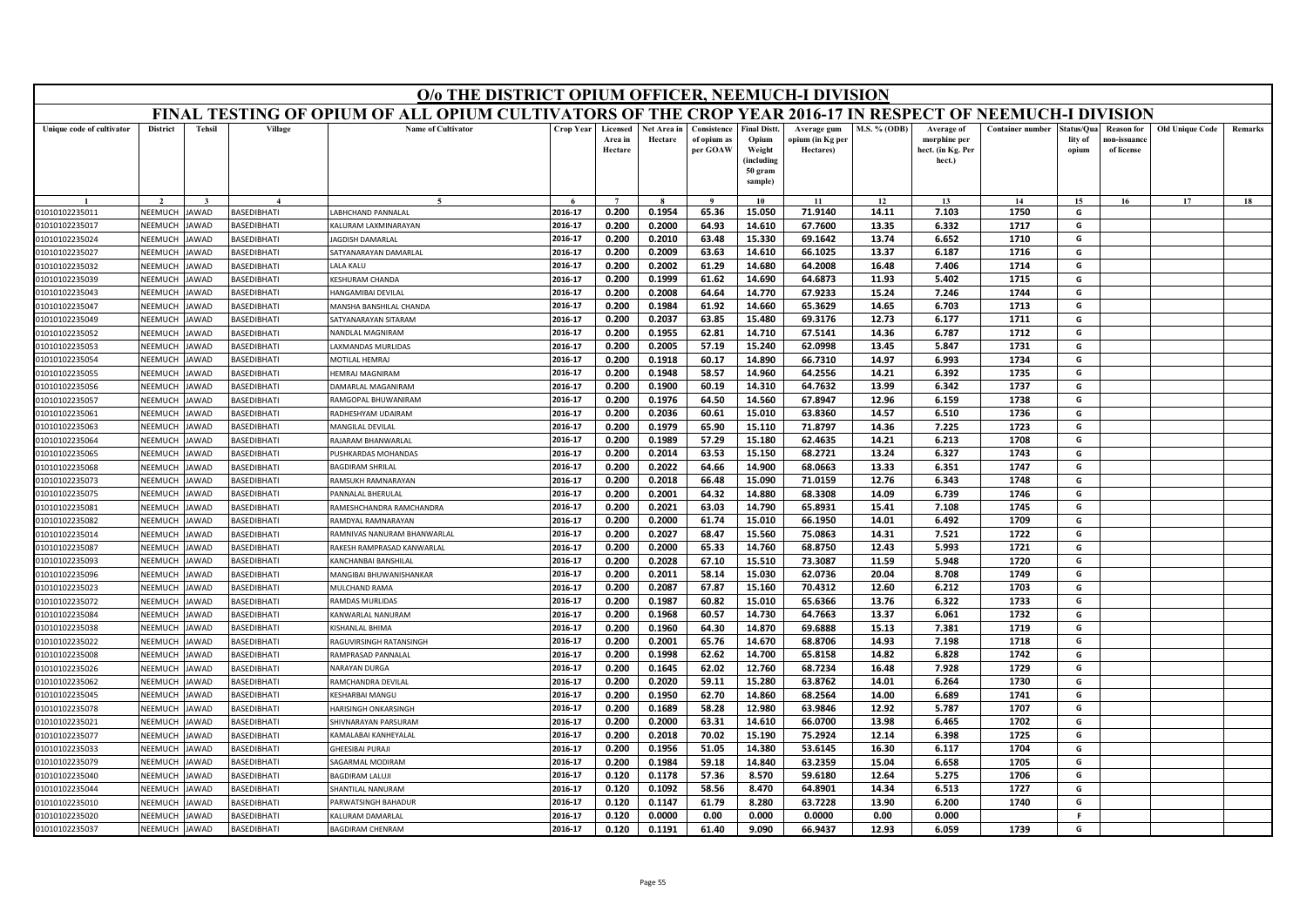| FINAL TESTING OF OPIUM OF ALL OPIUM CULTIVATORS OF THE CROP YEAR 2016-17 IN RESPECT OF NEEMUCH-I DIVISION<br><b>Name of Cultivator</b><br><b>District</b><br><b>Tehsil</b><br>Village<br>Crop Year<br>Consistence<br><b>Final Distt</b><br>M.S. % (ODB)<br><b>Container number</b><br><b>Old Unique Code</b><br>Unique code of cultivator<br>Licensed<br>Net Area in<br>Average gum<br>Average of<br>tatus/Qua<br><b>Reason</b> for<br><b>Remarks</b><br>Area in<br>Hectare<br>of opium as<br>Opium<br>opium (in Kg per<br>morphine per<br>lity of<br>10n-issuanc<br>per GOAW<br>Hectare<br>Weight<br>Hectares)<br>hect. (in Kg. Per<br>of license<br>opium<br>(including<br>hect.)<br>50 gram<br>sample)<br>14<br>15<br>17<br>18<br>10<br>11<br>12<br>13<br>16<br>2016-17<br>0.120<br>0.1198<br>60.90<br>9.000<br>65.3589<br>12.46<br>5.701<br>1728<br>G<br>NEEMUCH<br>BASEDIBHATI<br>AJABKUNWAR CHANDSINGH<br>01010102235018<br>JAWAD<br>2016-17<br>0.120<br>0.1020<br>56.75<br>59.1373<br>12.76<br>5.282<br>1726<br>G<br>01010102235048<br>NEEMUCH<br>AWAD<br><b>ASEDIBHATI</b><br>HANKARLAL RAMCHAND<br>7.440<br>2016-17<br>1724<br>G<br>NEEMUCH<br>0.120<br>0.1189<br>64.88<br>8.880<br>69.2178<br>14.24<br>6.900<br>01010102235058<br><b>AWAD</b><br><b>BASEDIBHATI</b><br><b>RAHLAD RAMNARAYAN</b><br><b>NEEMUCH</b><br>BHAGAVANTIBAI RATANLAL<br>2016-17<br>0.200<br>0.1964<br>67.89<br>13.730<br>67.8004<br>13.67<br>6.488<br>1834<br>G<br>01010102229003<br><b>AWAD</b><br><b>BAWAL JUNI</b><br>1822<br>2016-17<br>0.200<br>0.2001<br>59.67<br>14.550<br>61.9840<br>16.39<br>7.111<br>G<br><b>DAKHIBAI RAMCHANDRA</b><br>01010102229006<br>NEEMUCH<br>AWAD<br>BAWAL JUNI<br>67.74<br>67.2147<br>6.662<br>1835<br>2016-17<br>0.200<br>0.2007<br>13.940<br>14.16<br>G<br>NEEMUCH<br>AWAD<br><b>BAWAL JUNI</b><br>MANGILAL BHANWARLAL<br>01010102229009<br>0.1984<br>69.20<br>70.2571<br>1836<br>NFFMUCH<br><b>AWAD</b><br><b>BAWAL JUNI</b><br>2016-17<br>0.200<br>14.100<br>15.48<br>7.613<br>G<br>01010102229012<br>MADHULAL KALUJI<br>0.1998<br>65.6957<br>1828<br>2016-17<br>0.200<br>66.15<br>13.890<br>14.45<br>6.645<br>G<br>NEEMUCH<br>01010102229017<br>AWAD<br>BAWAL JUNI<br>NATHULAL SUKHDEV<br>1827<br>2016-17<br>0.200<br>0.1944<br>13.870<br>62.8858<br>14.31<br>6.299<br>G<br>NEEMUCH<br>61.70<br>01010102229019<br>AWAD<br>BAWAL JUNI<br><b>JANDUBAI MADHOLAL</b><br>2016-17<br>0.200<br>0.2007<br>66.56<br>14.170<br>67.1350<br>14.17<br>6.659<br>1832<br>G<br>01010102229020<br>NEEMUCH<br><b>AWAD</b><br>BAWAL JUNI<br>BALIBAI PANNALAL<br>2016-17<br>0.200<br>0.2019<br>64.45<br>14.430<br>65.8049<br>14.46<br>6.661<br>1826<br>G<br>01010102229022<br>NEEMUCH<br>AWAD<br>BAWAL JUNI<br>ARWATIBAI SHANKAR<br>2016-17<br>0.200<br>0.1015<br>65.12<br>7.360<br>67.4581<br>13.65<br>1829<br>G<br>NEEMUCH<br>6.446<br>01010102229023<br>AWAD<br>BAWAL JUNI<br>RAMESHCHANDRA MAGNIRAM<br><b>NEEMUCH</b><br><b>AWAD</b><br><b>BAWAL JUNI</b><br>0.200<br>0.1971<br>67.05<br>13.810<br>67.1131<br>11.42<br>5.365<br>1830<br>01010102229015<br><b>GOPAL BADRILAL</b><br>2016-17<br>G<br>0.1988<br>60.2867<br>14.81<br>6.250<br>1823<br>01010102229026<br>NEEMUCH<br><b>AWAD</b><br>BAWAL JUNI<br>RAMCHANDRA SHRILAL<br>2016-17<br>0.200<br>59.84<br>14.020<br>G<br>1831<br>NEEMUCH<br>2016-17<br>0.200<br>0.1953<br>64.35<br>13.960<br>65.7092<br>15.43<br>7.097<br>G<br>01010102229034<br><b>AWAD</b><br>BAWAL JUNI<br>RADHESHYAM HIRALAL<br>NEEMUCH<br>AWAD<br>BAWAL JUNI<br>2016-17<br>0.200<br>0.2025<br>57.60<br>14.510<br>58.9630<br>13.52<br>5.580<br>1821<br>G<br>01010102229035<br>KHYALIRAM BHAGIRATH<br>01010102229040<br>NFFMUCH<br><b>AWAD</b><br><b>BAWAL JUNI</b><br>2016-17<br>0.2025<br>66.27<br>14.420<br>67.4173<br>12.90<br>6.088<br>1833<br>G<br>DEVILAL PRABHULAL<br>0.200<br>62.3518<br>01010102229041<br>NEEMUCH<br>2016-17<br>0.200<br>0.2041<br>62.47<br>15.58<br>6.800<br>1820<br>G<br><b>AWAD</b><br><b>BAWAL JUNI</b><br>14.260<br>MOHANLAL BHAGIRATH<br>2016-17<br>0.120<br>0.0000<br>0.00<br>0.000<br>0.0000<br>0.00<br>0.000<br>F.<br>01010102229029<br>NEEMUCH<br>AWAD<br>BAWAL JUNI<br>NDRABAI BHAGWANIBAI<br>RAMKUNWARBAI BADRILAL<br>2016-17<br>0.120<br>0.1148<br>64.27<br>8.280<br>66.2195<br>14.73<br>6.828<br>1825<br>G<br>01010102229010<br>NEEMUCH<br><b>AWAD</b><br>BAWAL JUNI<br>0.120<br>68.3846<br>7.272<br>G<br>2016-17<br>0.1040<br>67.83<br>7.340<br>15.19<br>1824<br>NEEMUCH<br>01010102229042<br>AWAD<br><b>BAWAL JUNI</b><br>SURESHCHANDRA BADRILAI<br>NEEMUCH<br><b>BAWAL NAI</b><br>2016-17<br>0.200<br>0.2002<br>58.82<br>14.350<br>60.2298<br>14.25<br>6.008<br>2710<br>G<br>01010102228063<br><b>AWAD</b><br><b>JURESHCHANDRA MOTILAL</b><br>2016-17<br>52.5545<br>01010102228064<br>NEEMUCH<br><b>BAWAL NAI</b><br>BHERULAL NANALAL<br>0.200<br>0.1926<br>49.48<br>14.320<br>19.56<br>7.196<br>2702<br>G<br><b>AWAD</b><br>2016-17<br>0.200<br>0.1626<br>50.08<br>11.410<br>50.2030<br>14.60<br>5.131<br>2703<br>G<br>NEEMUCH<br>01010102228065<br>AWAD<br><b>BAWAL NAI</b><br>AXMINARAYAN AMARCHAND<br>2016-17<br>0.200<br>0.1820<br>58.75<br>14.050<br>64.7912<br>17.19<br>7.796<br>2709<br>G<br>01010102228066<br>NEEMUCH<br>AWAD<br><b>BAWAL NAI</b><br>RAMCHANDRA PYARAJI<br>2016-17<br>0.2039<br>60.33<br>14.960<br>63.2320<br>13.82<br>6.117<br>2694<br>G<br>01010102228070<br>NEEMUCH<br>AWAD<br><b>BAWAL NAI</b><br>0.200<br>KISHANI AI PARTHA<br>2016-17<br>0.200<br>0.1540<br>52.81<br>11.350<br>55.6039<br>18.52<br>7.208<br>2708<br>G<br>01010102228076<br>NEEMUCH<br><b>BAWAL NAI</b><br>AWAD<br>ONKARLAL DALCHAND<br>2681<br>2016-17<br>0.200<br>0.1886<br>66.78<br>14.100<br>71.3203<br>10.96<br>5.472<br>G<br>01010102228042<br>NEEMUCH<br>AWAD<br><b>BAWAL NAI</b><br>ULSIBAI CHATARBHUJ<br>52.50<br>55.5723<br>2016-17<br>0.200<br>0.1992<br>14.760<br>17.70<br>6.885<br>2701<br>G<br>01010102228078<br>NEEMUCH<br>AWAD<br><b>BAWAL NAI</b><br>AMRITRAM MATHURALAI<br>NEEMUCI<br>0.200<br>0.1955<br>58.12<br>14.630<br>62.1330<br>13.99<br>6.085<br>2690<br>G<br>01010102228080<br>AWAD<br><b>BAWAL NAI</b><br>GANGARAM MAGNIRAM<br>2016-17<br>0.1980<br>55.28<br>01010102228085<br>NEEMUCH<br>AWAD<br>BAWAL NAI<br>YARIBAI HIRALAL<br>2016-17<br>0.200<br>14.830<br>59.1465<br>16.30<br>6.749<br>2707<br>G<br>NEEMUCH<br>AWAD<br><b>BAWAL NAI</b><br>2016-17<br>0.2019<br>61.73<br>14.760<br>64.4676<br>13.88<br>6.264<br>2700<br>G<br>01010102228086<br><b>JDAYRAM BHERA</b><br>0.200<br><b>NEEMUCH</b><br><b>AWAD</b><br><b>BAWAL NAI</b><br>2016-17<br>0.200<br>0.1958<br>61.14<br>14.680<br>65.4852<br>13.79<br>6.321<br>2691<br>G<br>01010102228088<br>DHAPUBAI NAVALRAM<br>NEEMUCH<br><b>BAWAL NAI</b><br>2016-17<br>0.200<br>0.0252<br>57.37<br>2.140<br>69.6032<br>16.09<br>7.839<br>2692<br>G<br>01010102228090<br>AWAD<br>MATHURALAL NATHUJI<br>G<br>01010102228084<br>VEEMUCI<br>AWAD<br><b>BAWAL NAI</b><br>ANKUBAI RAMCHANDRA<br>2016-17<br>0.200<br>0.2024<br>60.03<br>15.080<br>63.8933<br>13.83<br>6.186<br>2693<br>01010102228083<br>NEEMUCH<br>AWAD<br><b>BAWAL NAI</b><br>2016-17<br>0.200<br>0.1960<br>60.21<br>14.670<br>64.3776<br>13.98<br>6.300<br>2699<br>G<br><b>HAMBHU RAMCHANDRA</b><br>2016-17<br>68.14<br>7.640<br>69.5697<br>12.71<br>2684<br>G<br>0.120<br>0.1069<br>6.190<br>01010102228071<br><b>NEEMUCH</b><br>AWAD<br><b>BAWAL NAI</b><br><b>BAGDIRAM BHERULAL</b><br>G<br><b>NEEMUCH</b><br><b>HERULAL BHAGGA</b><br>2016-17<br>0.120<br>0.1089<br>58.03<br>8.080<br>61.5060<br>14.04<br>6.045<br>2685<br>01010102228056<br>AWAD<br><b>BAWAL NAI</b><br>2016-17<br>NEEMUCH<br><b>BHERULAL RUPLAL</b><br>0.120<br>0.0000<br>0.00<br>0.000<br>0.0000<br>0.00<br>0.000<br>F.<br>01010102228087<br>AWAD<br><b>BAWAL NAI</b><br>6.125<br>2016-17<br>0.120<br>0.1140<br>68.17<br>8.090<br>69.1140<br>12.66<br>2682<br>G<br>NEEMUCH<br><b>BAWAL NAI</b><br>HANKAR NARAYAN<br>01010102228012<br>AWAD<br>2016-17<br>0.120<br>0.1198<br>68.9649<br>G<br>01010102228017<br><b>NEEMUCH</b><br>AWAD<br><b>BAWAL NAI</b><br><b>HAGWANIBAI MODIRAM</b><br>66.78<br>8.660<br>12.98<br>6.266<br>2689<br>2016-17<br>0.120<br>0.0000<br>0.0000<br>0.00<br>0.000<br><b>NFFMUCH</b><br>AWAD<br><b>BAWAL NAI</b><br>0.00<br>0.000<br>-F<br>01010102228024<br>AGANNAT RADHAKISHAN<br>2016-17<br>0.120<br>0.0257<br>48.54<br>1.930<br>52.0623<br>23.49<br>8.563<br>2713<br>G<br>01010102228045<br>NEEMUCH<br><b>BAWAL NAI</b><br>AWAD<br>MANGILAL NANDKISHORE<br>0.120<br>0.1140<br>68.5877<br>5.757<br>2683<br>G<br>2016-17<br>66.75<br>8.200<br>11.99<br>01010102228022<br>NEEMUCI<br>AWAD<br><b>BAWAL NAI</b><br>AVITRIBAI LAXMINARAYAN<br>2016-17<br>0.120<br>0.1150<br>63.64<br>8.850<br>69.9652<br>14.88<br>7.287<br>2698<br>G<br>01010102228047<br>NEEMUCH<br>AWAD<br><b>BAWAL NAI</b><br>HEMRAJ GHASIJI<br>2016-17<br>0.120<br>0.1125<br>62.30<br>8.310<br>65.7422<br>17.59<br>8.095<br>2711<br>G<br>01010102228091<br>NEEMUCH<br><b>BAWAL NAI</b><br>JAWAD<br>RAMJIWAN GOPILAL<br>0.120<br>0.1224<br>7.810<br>2016-17<br>59.29<br>54.0441<br>14.17<br>5.361<br>2686<br>G<br>NEEMUCH<br><b>AWAD</b><br>01010102228092<br><b>BAWAL NAI</b><br>NARAYANIBAI HEERALAL | O/o THE DISTRICT OPIUM OFFICER, NEEMUCH-I DIVISION |  |  |  |  |  |  |  |  |  |  |  |  |  |  |  |
|------------------------------------------------------------------------------------------------------------------------------------------------------------------------------------------------------------------------------------------------------------------------------------------------------------------------------------------------------------------------------------------------------------------------------------------------------------------------------------------------------------------------------------------------------------------------------------------------------------------------------------------------------------------------------------------------------------------------------------------------------------------------------------------------------------------------------------------------------------------------------------------------------------------------------------------------------------------------------------------------------------------------------------------------------------------------------------------------------------------------------------------------------------------------------------------------------------------------------------------------------------------------------------------------------------------------------------------------------------------------------------------------------------------------------------------------------------------------------------------------------------------------------------------------------------------------------------------------------------------------------------------------------------------------------------------------------------------------------------------------------------------------------------------------------------------------------------------------------------------------------------------------------------------------------------------------------------------------------------------------------------------------------------------------------------------------------------------------------------------------------------------------------------------------------------------------------------------------------------------------------------------------------------------------------------------------------------------------------------------------------------------------------------------------------------------------------------------------------------------------------------------------------------------------------------------------------------------------------------------------------------------------------------------------------------------------------------------------------------------------------------------------------------------------------------------------------------------------------------------------------------------------------------------------------------------------------------------------------------------------------------------------------------------------------------------------------------------------------------------------------------------------------------------------------------------------------------------------------------------------------------------------------------------------------------------------------------------------------------------------------------------------------------------------------------------------------------------------------------------------------------------------------------------------------------------------------------------------------------------------------------------------------------------------------------------------------------------------------------------------------------------------------------------------------------------------------------------------------------------------------------------------------------------------------------------------------------------------------------------------------------------------------------------------------------------------------------------------------------------------------------------------------------------------------------------------------------------------------------------------------------------------------------------------------------------------------------------------------------------------------------------------------------------------------------------------------------------------------------------------------------------------------------------------------------------------------------------------------------------------------------------------------------------------------------------------------------------------------------------------------------------------------------------------------------------------------------------------------------------------------------------------------------------------------------------------------------------------------------------------------------------------------------------------------------------------------------------------------------------------------------------------------------------------------------------------------------------------------------------------------------------------------------------------------------------------------------------------------------------------------------------------------------------------------------------------------------------------------------------------------------------------------------------------------------------------------------------------------------------------------------------------------------------------------------------------------------------------------------------------------------------------------------------------------------------------------------------------------------------------------------------------------------------------------------------------------------------------------------------------------------------------------------------------------------------------------------------------------------------------------------------------------------------------------------------------------------------------------------------------------------------------------------------------------------------------------------------------------------------------------------------------------------------------------------------------------------------------------------------------------------------------------------------------------------------------------------------------------------------------------------------------------------------------------------------------------------------------------------------------------------------------------------------------------------------------------------------------------------------------------------------------------------------------------------------------------------------------------------------------------------------------------------------------------------------------------------------------------------------------------------------------------------------------------------------------------------------------------------------------------------------------------------------------------------------------------------------------------------------------------------------------------------------------------------------------------------------------------------------------------------------------------------------------------------------------------------------------------------------------------------------------------------------------------------------------------------------------------------------------------------------------------------------------------------------------------------------------------------------------------------------------------------------------------------------------------------------------------------------------------------------------------------------------------------------------------------------------------------------------------------------------------------------------------------------------------------------------------------------------------------------------------------------------------------------------------------------------------------------------------------------------------------------------------------------------------------------------------------------------------------------------------------------------------------------------------------------------------------------------------------------------------------------------------------------------------------------------------------------------------------------------------------------------------------------------------------------------------------------------------------------------------------------------------------------------------------------------------------------------------------------------------------------------------------------------------------------------------------------------------------------------------------------------------------------|----------------------------------------------------|--|--|--|--|--|--|--|--|--|--|--|--|--|--|--|
|                                                                                                                                                                                                                                                                                                                                                                                                                                                                                                                                                                                                                                                                                                                                                                                                                                                                                                                                                                                                                                                                                                                                                                                                                                                                                                                                                                                                                                                                                                                                                                                                                                                                                                                                                                                                                                                                                                                                                                                                                                                                                                                                                                                                                                                                                                                                                                                                                                                                                                                                                                                                                                                                                                                                                                                                                                                                                                                                                                                                                                                                                                                                                                                                                                                                                                                                                                                                                                                                                                                                                                                                                                                                                                                                                                                                                                                                                                                                                                                                                                                                                                                                                                                                                                                                                                                                                                                                                                                                                                                                                                                                                                                                                                                                                                                                                                                                                                                                                                                                                                                                                                                                                                                                                                                                                                                                                                                                                                                                                                                                                                                                                                                                                                                                                                                                                                                                                                                                                                                                                                                                                                                                                                                                                                                                                                                                                                                                                                                                                                                                                                                                                                                                                                                                                                                                                                                                                                                                                                                                                                                                                                                                                                                                                                                                                                                                                                                                                                                                                                                                                                                                                                                                                                                                                                                                                                                                                                                                                                                                                                                                                                                                                                                                                                                                                                                                                                                                                                                                                                                                                                                                                                                                                                                                                                                                                                                                                                                                                                                                                                                                                                                                                                                          |                                                    |  |  |  |  |  |  |  |  |  |  |  |  |  |  |  |
|                                                                                                                                                                                                                                                                                                                                                                                                                                                                                                                                                                                                                                                                                                                                                                                                                                                                                                                                                                                                                                                                                                                                                                                                                                                                                                                                                                                                                                                                                                                                                                                                                                                                                                                                                                                                                                                                                                                                                                                                                                                                                                                                                                                                                                                                                                                                                                                                                                                                                                                                                                                                                                                                                                                                                                                                                                                                                                                                                                                                                                                                                                                                                                                                                                                                                                                                                                                                                                                                                                                                                                                                                                                                                                                                                                                                                                                                                                                                                                                                                                                                                                                                                                                                                                                                                                                                                                                                                                                                                                                                                                                                                                                                                                                                                                                                                                                                                                                                                                                                                                                                                                                                                                                                                                                                                                                                                                                                                                                                                                                                                                                                                                                                                                                                                                                                                                                                                                                                                                                                                                                                                                                                                                                                                                                                                                                                                                                                                                                                                                                                                                                                                                                                                                                                                                                                                                                                                                                                                                                                                                                                                                                                                                                                                                                                                                                                                                                                                                                                                                                                                                                                                                                                                                                                                                                                                                                                                                                                                                                                                                                                                                                                                                                                                                                                                                                                                                                                                                                                                                                                                                                                                                                                                                                                                                                                                                                                                                                                                                                                                                                                                                                                                                                          |                                                    |  |  |  |  |  |  |  |  |  |  |  |  |  |  |  |
|                                                                                                                                                                                                                                                                                                                                                                                                                                                                                                                                                                                                                                                                                                                                                                                                                                                                                                                                                                                                                                                                                                                                                                                                                                                                                                                                                                                                                                                                                                                                                                                                                                                                                                                                                                                                                                                                                                                                                                                                                                                                                                                                                                                                                                                                                                                                                                                                                                                                                                                                                                                                                                                                                                                                                                                                                                                                                                                                                                                                                                                                                                                                                                                                                                                                                                                                                                                                                                                                                                                                                                                                                                                                                                                                                                                                                                                                                                                                                                                                                                                                                                                                                                                                                                                                                                                                                                                                                                                                                                                                                                                                                                                                                                                                                                                                                                                                                                                                                                                                                                                                                                                                                                                                                                                                                                                                                                                                                                                                                                                                                                                                                                                                                                                                                                                                                                                                                                                                                                                                                                                                                                                                                                                                                                                                                                                                                                                                                                                                                                                                                                                                                                                                                                                                                                                                                                                                                                                                                                                                                                                                                                                                                                                                                                                                                                                                                                                                                                                                                                                                                                                                                                                                                                                                                                                                                                                                                                                                                                                                                                                                                                                                                                                                                                                                                                                                                                                                                                                                                                                                                                                                                                                                                                                                                                                                                                                                                                                                                                                                                                                                                                                                                                                          |                                                    |  |  |  |  |  |  |  |  |  |  |  |  |  |  |  |
|                                                                                                                                                                                                                                                                                                                                                                                                                                                                                                                                                                                                                                                                                                                                                                                                                                                                                                                                                                                                                                                                                                                                                                                                                                                                                                                                                                                                                                                                                                                                                                                                                                                                                                                                                                                                                                                                                                                                                                                                                                                                                                                                                                                                                                                                                                                                                                                                                                                                                                                                                                                                                                                                                                                                                                                                                                                                                                                                                                                                                                                                                                                                                                                                                                                                                                                                                                                                                                                                                                                                                                                                                                                                                                                                                                                                                                                                                                                                                                                                                                                                                                                                                                                                                                                                                                                                                                                                                                                                                                                                                                                                                                                                                                                                                                                                                                                                                                                                                                                                                                                                                                                                                                                                                                                                                                                                                                                                                                                                                                                                                                                                                                                                                                                                                                                                                                                                                                                                                                                                                                                                                                                                                                                                                                                                                                                                                                                                                                                                                                                                                                                                                                                                                                                                                                                                                                                                                                                                                                                                                                                                                                                                                                                                                                                                                                                                                                                                                                                                                                                                                                                                                                                                                                                                                                                                                                                                                                                                                                                                                                                                                                                                                                                                                                                                                                                                                                                                                                                                                                                                                                                                                                                                                                                                                                                                                                                                                                                                                                                                                                                                                                                                                                                          |                                                    |  |  |  |  |  |  |  |  |  |  |  |  |  |  |  |
|                                                                                                                                                                                                                                                                                                                                                                                                                                                                                                                                                                                                                                                                                                                                                                                                                                                                                                                                                                                                                                                                                                                                                                                                                                                                                                                                                                                                                                                                                                                                                                                                                                                                                                                                                                                                                                                                                                                                                                                                                                                                                                                                                                                                                                                                                                                                                                                                                                                                                                                                                                                                                                                                                                                                                                                                                                                                                                                                                                                                                                                                                                                                                                                                                                                                                                                                                                                                                                                                                                                                                                                                                                                                                                                                                                                                                                                                                                                                                                                                                                                                                                                                                                                                                                                                                                                                                                                                                                                                                                                                                                                                                                                                                                                                                                                                                                                                                                                                                                                                                                                                                                                                                                                                                                                                                                                                                                                                                                                                                                                                                                                                                                                                                                                                                                                                                                                                                                                                                                                                                                                                                                                                                                                                                                                                                                                                                                                                                                                                                                                                                                                                                                                                                                                                                                                                                                                                                                                                                                                                                                                                                                                                                                                                                                                                                                                                                                                                                                                                                                                                                                                                                                                                                                                                                                                                                                                                                                                                                                                                                                                                                                                                                                                                                                                                                                                                                                                                                                                                                                                                                                                                                                                                                                                                                                                                                                                                                                                                                                                                                                                                                                                                                                                          |                                                    |  |  |  |  |  |  |  |  |  |  |  |  |  |  |  |
|                                                                                                                                                                                                                                                                                                                                                                                                                                                                                                                                                                                                                                                                                                                                                                                                                                                                                                                                                                                                                                                                                                                                                                                                                                                                                                                                                                                                                                                                                                                                                                                                                                                                                                                                                                                                                                                                                                                                                                                                                                                                                                                                                                                                                                                                                                                                                                                                                                                                                                                                                                                                                                                                                                                                                                                                                                                                                                                                                                                                                                                                                                                                                                                                                                                                                                                                                                                                                                                                                                                                                                                                                                                                                                                                                                                                                                                                                                                                                                                                                                                                                                                                                                                                                                                                                                                                                                                                                                                                                                                                                                                                                                                                                                                                                                                                                                                                                                                                                                                                                                                                                                                                                                                                                                                                                                                                                                                                                                                                                                                                                                                                                                                                                                                                                                                                                                                                                                                                                                                                                                                                                                                                                                                                                                                                                                                                                                                                                                                                                                                                                                                                                                                                                                                                                                                                                                                                                                                                                                                                                                                                                                                                                                                                                                                                                                                                                                                                                                                                                                                                                                                                                                                                                                                                                                                                                                                                                                                                                                                                                                                                                                                                                                                                                                                                                                                                                                                                                                                                                                                                                                                                                                                                                                                                                                                                                                                                                                                                                                                                                                                                                                                                                                                          |                                                    |  |  |  |  |  |  |  |  |  |  |  |  |  |  |  |
|                                                                                                                                                                                                                                                                                                                                                                                                                                                                                                                                                                                                                                                                                                                                                                                                                                                                                                                                                                                                                                                                                                                                                                                                                                                                                                                                                                                                                                                                                                                                                                                                                                                                                                                                                                                                                                                                                                                                                                                                                                                                                                                                                                                                                                                                                                                                                                                                                                                                                                                                                                                                                                                                                                                                                                                                                                                                                                                                                                                                                                                                                                                                                                                                                                                                                                                                                                                                                                                                                                                                                                                                                                                                                                                                                                                                                                                                                                                                                                                                                                                                                                                                                                                                                                                                                                                                                                                                                                                                                                                                                                                                                                                                                                                                                                                                                                                                                                                                                                                                                                                                                                                                                                                                                                                                                                                                                                                                                                                                                                                                                                                                                                                                                                                                                                                                                                                                                                                                                                                                                                                                                                                                                                                                                                                                                                                                                                                                                                                                                                                                                                                                                                                                                                                                                                                                                                                                                                                                                                                                                                                                                                                                                                                                                                                                                                                                                                                                                                                                                                                                                                                                                                                                                                                                                                                                                                                                                                                                                                                                                                                                                                                                                                                                                                                                                                                                                                                                                                                                                                                                                                                                                                                                                                                                                                                                                                                                                                                                                                                                                                                                                                                                                                                          |                                                    |  |  |  |  |  |  |  |  |  |  |  |  |  |  |  |
|                                                                                                                                                                                                                                                                                                                                                                                                                                                                                                                                                                                                                                                                                                                                                                                                                                                                                                                                                                                                                                                                                                                                                                                                                                                                                                                                                                                                                                                                                                                                                                                                                                                                                                                                                                                                                                                                                                                                                                                                                                                                                                                                                                                                                                                                                                                                                                                                                                                                                                                                                                                                                                                                                                                                                                                                                                                                                                                                                                                                                                                                                                                                                                                                                                                                                                                                                                                                                                                                                                                                                                                                                                                                                                                                                                                                                                                                                                                                                                                                                                                                                                                                                                                                                                                                                                                                                                                                                                                                                                                                                                                                                                                                                                                                                                                                                                                                                                                                                                                                                                                                                                                                                                                                                                                                                                                                                                                                                                                                                                                                                                                                                                                                                                                                                                                                                                                                                                                                                                                                                                                                                                                                                                                                                                                                                                                                                                                                                                                                                                                                                                                                                                                                                                                                                                                                                                                                                                                                                                                                                                                                                                                                                                                                                                                                                                                                                                                                                                                                                                                                                                                                                                                                                                                                                                                                                                                                                                                                                                                                                                                                                                                                                                                                                                                                                                                                                                                                                                                                                                                                                                                                                                                                                                                                                                                                                                                                                                                                                                                                                                                                                                                                                                                          |                                                    |  |  |  |  |  |  |  |  |  |  |  |  |  |  |  |
|                                                                                                                                                                                                                                                                                                                                                                                                                                                                                                                                                                                                                                                                                                                                                                                                                                                                                                                                                                                                                                                                                                                                                                                                                                                                                                                                                                                                                                                                                                                                                                                                                                                                                                                                                                                                                                                                                                                                                                                                                                                                                                                                                                                                                                                                                                                                                                                                                                                                                                                                                                                                                                                                                                                                                                                                                                                                                                                                                                                                                                                                                                                                                                                                                                                                                                                                                                                                                                                                                                                                                                                                                                                                                                                                                                                                                                                                                                                                                                                                                                                                                                                                                                                                                                                                                                                                                                                                                                                                                                                                                                                                                                                                                                                                                                                                                                                                                                                                                                                                                                                                                                                                                                                                                                                                                                                                                                                                                                                                                                                                                                                                                                                                                                                                                                                                                                                                                                                                                                                                                                                                                                                                                                                                                                                                                                                                                                                                                                                                                                                                                                                                                                                                                                                                                                                                                                                                                                                                                                                                                                                                                                                                                                                                                                                                                                                                                                                                                                                                                                                                                                                                                                                                                                                                                                                                                                                                                                                                                                                                                                                                                                                                                                                                                                                                                                                                                                                                                                                                                                                                                                                                                                                                                                                                                                                                                                                                                                                                                                                                                                                                                                                                                                                          |                                                    |  |  |  |  |  |  |  |  |  |  |  |  |  |  |  |
|                                                                                                                                                                                                                                                                                                                                                                                                                                                                                                                                                                                                                                                                                                                                                                                                                                                                                                                                                                                                                                                                                                                                                                                                                                                                                                                                                                                                                                                                                                                                                                                                                                                                                                                                                                                                                                                                                                                                                                                                                                                                                                                                                                                                                                                                                                                                                                                                                                                                                                                                                                                                                                                                                                                                                                                                                                                                                                                                                                                                                                                                                                                                                                                                                                                                                                                                                                                                                                                                                                                                                                                                                                                                                                                                                                                                                                                                                                                                                                                                                                                                                                                                                                                                                                                                                                                                                                                                                                                                                                                                                                                                                                                                                                                                                                                                                                                                                                                                                                                                                                                                                                                                                                                                                                                                                                                                                                                                                                                                                                                                                                                                                                                                                                                                                                                                                                                                                                                                                                                                                                                                                                                                                                                                                                                                                                                                                                                                                                                                                                                                                                                                                                                                                                                                                                                                                                                                                                                                                                                                                                                                                                                                                                                                                                                                                                                                                                                                                                                                                                                                                                                                                                                                                                                                                                                                                                                                                                                                                                                                                                                                                                                                                                                                                                                                                                                                                                                                                                                                                                                                                                                                                                                                                                                                                                                                                                                                                                                                                                                                                                                                                                                                                                                          |                                                    |  |  |  |  |  |  |  |  |  |  |  |  |  |  |  |
|                                                                                                                                                                                                                                                                                                                                                                                                                                                                                                                                                                                                                                                                                                                                                                                                                                                                                                                                                                                                                                                                                                                                                                                                                                                                                                                                                                                                                                                                                                                                                                                                                                                                                                                                                                                                                                                                                                                                                                                                                                                                                                                                                                                                                                                                                                                                                                                                                                                                                                                                                                                                                                                                                                                                                                                                                                                                                                                                                                                                                                                                                                                                                                                                                                                                                                                                                                                                                                                                                                                                                                                                                                                                                                                                                                                                                                                                                                                                                                                                                                                                                                                                                                                                                                                                                                                                                                                                                                                                                                                                                                                                                                                                                                                                                                                                                                                                                                                                                                                                                                                                                                                                                                                                                                                                                                                                                                                                                                                                                                                                                                                                                                                                                                                                                                                                                                                                                                                                                                                                                                                                                                                                                                                                                                                                                                                                                                                                                                                                                                                                                                                                                                                                                                                                                                                                                                                                                                                                                                                                                                                                                                                                                                                                                                                                                                                                                                                                                                                                                                                                                                                                                                                                                                                                                                                                                                                                                                                                                                                                                                                                                                                                                                                                                                                                                                                                                                                                                                                                                                                                                                                                                                                                                                                                                                                                                                                                                                                                                                                                                                                                                                                                                                                          |                                                    |  |  |  |  |  |  |  |  |  |  |  |  |  |  |  |
|                                                                                                                                                                                                                                                                                                                                                                                                                                                                                                                                                                                                                                                                                                                                                                                                                                                                                                                                                                                                                                                                                                                                                                                                                                                                                                                                                                                                                                                                                                                                                                                                                                                                                                                                                                                                                                                                                                                                                                                                                                                                                                                                                                                                                                                                                                                                                                                                                                                                                                                                                                                                                                                                                                                                                                                                                                                                                                                                                                                                                                                                                                                                                                                                                                                                                                                                                                                                                                                                                                                                                                                                                                                                                                                                                                                                                                                                                                                                                                                                                                                                                                                                                                                                                                                                                                                                                                                                                                                                                                                                                                                                                                                                                                                                                                                                                                                                                                                                                                                                                                                                                                                                                                                                                                                                                                                                                                                                                                                                                                                                                                                                                                                                                                                                                                                                                                                                                                                                                                                                                                                                                                                                                                                                                                                                                                                                                                                                                                                                                                                                                                                                                                                                                                                                                                                                                                                                                                                                                                                                                                                                                                                                                                                                                                                                                                                                                                                                                                                                                                                                                                                                                                                                                                                                                                                                                                                                                                                                                                                                                                                                                                                                                                                                                                                                                                                                                                                                                                                                                                                                                                                                                                                                                                                                                                                                                                                                                                                                                                                                                                                                                                                                                                                          |                                                    |  |  |  |  |  |  |  |  |  |  |  |  |  |  |  |
|                                                                                                                                                                                                                                                                                                                                                                                                                                                                                                                                                                                                                                                                                                                                                                                                                                                                                                                                                                                                                                                                                                                                                                                                                                                                                                                                                                                                                                                                                                                                                                                                                                                                                                                                                                                                                                                                                                                                                                                                                                                                                                                                                                                                                                                                                                                                                                                                                                                                                                                                                                                                                                                                                                                                                                                                                                                                                                                                                                                                                                                                                                                                                                                                                                                                                                                                                                                                                                                                                                                                                                                                                                                                                                                                                                                                                                                                                                                                                                                                                                                                                                                                                                                                                                                                                                                                                                                                                                                                                                                                                                                                                                                                                                                                                                                                                                                                                                                                                                                                                                                                                                                                                                                                                                                                                                                                                                                                                                                                                                                                                                                                                                                                                                                                                                                                                                                                                                                                                                                                                                                                                                                                                                                                                                                                                                                                                                                                                                                                                                                                                                                                                                                                                                                                                                                                                                                                                                                                                                                                                                                                                                                                                                                                                                                                                                                                                                                                                                                                                                                                                                                                                                                                                                                                                                                                                                                                                                                                                                                                                                                                                                                                                                                                                                                                                                                                                                                                                                                                                                                                                                                                                                                                                                                                                                                                                                                                                                                                                                                                                                                                                                                                                                                          |                                                    |  |  |  |  |  |  |  |  |  |  |  |  |  |  |  |
|                                                                                                                                                                                                                                                                                                                                                                                                                                                                                                                                                                                                                                                                                                                                                                                                                                                                                                                                                                                                                                                                                                                                                                                                                                                                                                                                                                                                                                                                                                                                                                                                                                                                                                                                                                                                                                                                                                                                                                                                                                                                                                                                                                                                                                                                                                                                                                                                                                                                                                                                                                                                                                                                                                                                                                                                                                                                                                                                                                                                                                                                                                                                                                                                                                                                                                                                                                                                                                                                                                                                                                                                                                                                                                                                                                                                                                                                                                                                                                                                                                                                                                                                                                                                                                                                                                                                                                                                                                                                                                                                                                                                                                                                                                                                                                                                                                                                                                                                                                                                                                                                                                                                                                                                                                                                                                                                                                                                                                                                                                                                                                                                                                                                                                                                                                                                                                                                                                                                                                                                                                                                                                                                                                                                                                                                                                                                                                                                                                                                                                                                                                                                                                                                                                                                                                                                                                                                                                                                                                                                                                                                                                                                                                                                                                                                                                                                                                                                                                                                                                                                                                                                                                                                                                                                                                                                                                                                                                                                                                                                                                                                                                                                                                                                                                                                                                                                                                                                                                                                                                                                                                                                                                                                                                                                                                                                                                                                                                                                                                                                                                                                                                                                                                                          |                                                    |  |  |  |  |  |  |  |  |  |  |  |  |  |  |  |
|                                                                                                                                                                                                                                                                                                                                                                                                                                                                                                                                                                                                                                                                                                                                                                                                                                                                                                                                                                                                                                                                                                                                                                                                                                                                                                                                                                                                                                                                                                                                                                                                                                                                                                                                                                                                                                                                                                                                                                                                                                                                                                                                                                                                                                                                                                                                                                                                                                                                                                                                                                                                                                                                                                                                                                                                                                                                                                                                                                                                                                                                                                                                                                                                                                                                                                                                                                                                                                                                                                                                                                                                                                                                                                                                                                                                                                                                                                                                                                                                                                                                                                                                                                                                                                                                                                                                                                                                                                                                                                                                                                                                                                                                                                                                                                                                                                                                                                                                                                                                                                                                                                                                                                                                                                                                                                                                                                                                                                                                                                                                                                                                                                                                                                                                                                                                                                                                                                                                                                                                                                                                                                                                                                                                                                                                                                                                                                                                                                                                                                                                                                                                                                                                                                                                                                                                                                                                                                                                                                                                                                                                                                                                                                                                                                                                                                                                                                                                                                                                                                                                                                                                                                                                                                                                                                                                                                                                                                                                                                                                                                                                                                                                                                                                                                                                                                                                                                                                                                                                                                                                                                                                                                                                                                                                                                                                                                                                                                                                                                                                                                                                                                                                                                                          |                                                    |  |  |  |  |  |  |  |  |  |  |  |  |  |  |  |
|                                                                                                                                                                                                                                                                                                                                                                                                                                                                                                                                                                                                                                                                                                                                                                                                                                                                                                                                                                                                                                                                                                                                                                                                                                                                                                                                                                                                                                                                                                                                                                                                                                                                                                                                                                                                                                                                                                                                                                                                                                                                                                                                                                                                                                                                                                                                                                                                                                                                                                                                                                                                                                                                                                                                                                                                                                                                                                                                                                                                                                                                                                                                                                                                                                                                                                                                                                                                                                                                                                                                                                                                                                                                                                                                                                                                                                                                                                                                                                                                                                                                                                                                                                                                                                                                                                                                                                                                                                                                                                                                                                                                                                                                                                                                                                                                                                                                                                                                                                                                                                                                                                                                                                                                                                                                                                                                                                                                                                                                                                                                                                                                                                                                                                                                                                                                                                                                                                                                                                                                                                                                                                                                                                                                                                                                                                                                                                                                                                                                                                                                                                                                                                                                                                                                                                                                                                                                                                                                                                                                                                                                                                                                                                                                                                                                                                                                                                                                                                                                                                                                                                                                                                                                                                                                                                                                                                                                                                                                                                                                                                                                                                                                                                                                                                                                                                                                                                                                                                                                                                                                                                                                                                                                                                                                                                                                                                                                                                                                                                                                                                                                                                                                                                                          |                                                    |  |  |  |  |  |  |  |  |  |  |  |  |  |  |  |
|                                                                                                                                                                                                                                                                                                                                                                                                                                                                                                                                                                                                                                                                                                                                                                                                                                                                                                                                                                                                                                                                                                                                                                                                                                                                                                                                                                                                                                                                                                                                                                                                                                                                                                                                                                                                                                                                                                                                                                                                                                                                                                                                                                                                                                                                                                                                                                                                                                                                                                                                                                                                                                                                                                                                                                                                                                                                                                                                                                                                                                                                                                                                                                                                                                                                                                                                                                                                                                                                                                                                                                                                                                                                                                                                                                                                                                                                                                                                                                                                                                                                                                                                                                                                                                                                                                                                                                                                                                                                                                                                                                                                                                                                                                                                                                                                                                                                                                                                                                                                                                                                                                                                                                                                                                                                                                                                                                                                                                                                                                                                                                                                                                                                                                                                                                                                                                                                                                                                                                                                                                                                                                                                                                                                                                                                                                                                                                                                                                                                                                                                                                                                                                                                                                                                                                                                                                                                                                                                                                                                                                                                                                                                                                                                                                                                                                                                                                                                                                                                                                                                                                                                                                                                                                                                                                                                                                                                                                                                                                                                                                                                                                                                                                                                                                                                                                                                                                                                                                                                                                                                                                                                                                                                                                                                                                                                                                                                                                                                                                                                                                                                                                                                                                                          |                                                    |  |  |  |  |  |  |  |  |  |  |  |  |  |  |  |
|                                                                                                                                                                                                                                                                                                                                                                                                                                                                                                                                                                                                                                                                                                                                                                                                                                                                                                                                                                                                                                                                                                                                                                                                                                                                                                                                                                                                                                                                                                                                                                                                                                                                                                                                                                                                                                                                                                                                                                                                                                                                                                                                                                                                                                                                                                                                                                                                                                                                                                                                                                                                                                                                                                                                                                                                                                                                                                                                                                                                                                                                                                                                                                                                                                                                                                                                                                                                                                                                                                                                                                                                                                                                                                                                                                                                                                                                                                                                                                                                                                                                                                                                                                                                                                                                                                                                                                                                                                                                                                                                                                                                                                                                                                                                                                                                                                                                                                                                                                                                                                                                                                                                                                                                                                                                                                                                                                                                                                                                                                                                                                                                                                                                                                                                                                                                                                                                                                                                                                                                                                                                                                                                                                                                                                                                                                                                                                                                                                                                                                                                                                                                                                                                                                                                                                                                                                                                                                                                                                                                                                                                                                                                                                                                                                                                                                                                                                                                                                                                                                                                                                                                                                                                                                                                                                                                                                                                                                                                                                                                                                                                                                                                                                                                                                                                                                                                                                                                                                                                                                                                                                                                                                                                                                                                                                                                                                                                                                                                                                                                                                                                                                                                                                                          |                                                    |  |  |  |  |  |  |  |  |  |  |  |  |  |  |  |
|                                                                                                                                                                                                                                                                                                                                                                                                                                                                                                                                                                                                                                                                                                                                                                                                                                                                                                                                                                                                                                                                                                                                                                                                                                                                                                                                                                                                                                                                                                                                                                                                                                                                                                                                                                                                                                                                                                                                                                                                                                                                                                                                                                                                                                                                                                                                                                                                                                                                                                                                                                                                                                                                                                                                                                                                                                                                                                                                                                                                                                                                                                                                                                                                                                                                                                                                                                                                                                                                                                                                                                                                                                                                                                                                                                                                                                                                                                                                                                                                                                                                                                                                                                                                                                                                                                                                                                                                                                                                                                                                                                                                                                                                                                                                                                                                                                                                                                                                                                                                                                                                                                                                                                                                                                                                                                                                                                                                                                                                                                                                                                                                                                                                                                                                                                                                                                                                                                                                                                                                                                                                                                                                                                                                                                                                                                                                                                                                                                                                                                                                                                                                                                                                                                                                                                                                                                                                                                                                                                                                                                                                                                                                                                                                                                                                                                                                                                                                                                                                                                                                                                                                                                                                                                                                                                                                                                                                                                                                                                                                                                                                                                                                                                                                                                                                                                                                                                                                                                                                                                                                                                                                                                                                                                                                                                                                                                                                                                                                                                                                                                                                                                                                                                                          |                                                    |  |  |  |  |  |  |  |  |  |  |  |  |  |  |  |
|                                                                                                                                                                                                                                                                                                                                                                                                                                                                                                                                                                                                                                                                                                                                                                                                                                                                                                                                                                                                                                                                                                                                                                                                                                                                                                                                                                                                                                                                                                                                                                                                                                                                                                                                                                                                                                                                                                                                                                                                                                                                                                                                                                                                                                                                                                                                                                                                                                                                                                                                                                                                                                                                                                                                                                                                                                                                                                                                                                                                                                                                                                                                                                                                                                                                                                                                                                                                                                                                                                                                                                                                                                                                                                                                                                                                                                                                                                                                                                                                                                                                                                                                                                                                                                                                                                                                                                                                                                                                                                                                                                                                                                                                                                                                                                                                                                                                                                                                                                                                                                                                                                                                                                                                                                                                                                                                                                                                                                                                                                                                                                                                                                                                                                                                                                                                                                                                                                                                                                                                                                                                                                                                                                                                                                                                                                                                                                                                                                                                                                                                                                                                                                                                                                                                                                                                                                                                                                                                                                                                                                                                                                                                                                                                                                                                                                                                                                                                                                                                                                                                                                                                                                                                                                                                                                                                                                                                                                                                                                                                                                                                                                                                                                                                                                                                                                                                                                                                                                                                                                                                                                                                                                                                                                                                                                                                                                                                                                                                                                                                                                                                                                                                                                                          |                                                    |  |  |  |  |  |  |  |  |  |  |  |  |  |  |  |
|                                                                                                                                                                                                                                                                                                                                                                                                                                                                                                                                                                                                                                                                                                                                                                                                                                                                                                                                                                                                                                                                                                                                                                                                                                                                                                                                                                                                                                                                                                                                                                                                                                                                                                                                                                                                                                                                                                                                                                                                                                                                                                                                                                                                                                                                                                                                                                                                                                                                                                                                                                                                                                                                                                                                                                                                                                                                                                                                                                                                                                                                                                                                                                                                                                                                                                                                                                                                                                                                                                                                                                                                                                                                                                                                                                                                                                                                                                                                                                                                                                                                                                                                                                                                                                                                                                                                                                                                                                                                                                                                                                                                                                                                                                                                                                                                                                                                                                                                                                                                                                                                                                                                                                                                                                                                                                                                                                                                                                                                                                                                                                                                                                                                                                                                                                                                                                                                                                                                                                                                                                                                                                                                                                                                                                                                                                                                                                                                                                                                                                                                                                                                                                                                                                                                                                                                                                                                                                                                                                                                                                                                                                                                                                                                                                                                                                                                                                                                                                                                                                                                                                                                                                                                                                                                                                                                                                                                                                                                                                                                                                                                                                                                                                                                                                                                                                                                                                                                                                                                                                                                                                                                                                                                                                                                                                                                                                                                                                                                                                                                                                                                                                                                                                                          |                                                    |  |  |  |  |  |  |  |  |  |  |  |  |  |  |  |
|                                                                                                                                                                                                                                                                                                                                                                                                                                                                                                                                                                                                                                                                                                                                                                                                                                                                                                                                                                                                                                                                                                                                                                                                                                                                                                                                                                                                                                                                                                                                                                                                                                                                                                                                                                                                                                                                                                                                                                                                                                                                                                                                                                                                                                                                                                                                                                                                                                                                                                                                                                                                                                                                                                                                                                                                                                                                                                                                                                                                                                                                                                                                                                                                                                                                                                                                                                                                                                                                                                                                                                                                                                                                                                                                                                                                                                                                                                                                                                                                                                                                                                                                                                                                                                                                                                                                                                                                                                                                                                                                                                                                                                                                                                                                                                                                                                                                                                                                                                                                                                                                                                                                                                                                                                                                                                                                                                                                                                                                                                                                                                                                                                                                                                                                                                                                                                                                                                                                                                                                                                                                                                                                                                                                                                                                                                                                                                                                                                                                                                                                                                                                                                                                                                                                                                                                                                                                                                                                                                                                                                                                                                                                                                                                                                                                                                                                                                                                                                                                                                                                                                                                                                                                                                                                                                                                                                                                                                                                                                                                                                                                                                                                                                                                                                                                                                                                                                                                                                                                                                                                                                                                                                                                                                                                                                                                                                                                                                                                                                                                                                                                                                                                                                                          |                                                    |  |  |  |  |  |  |  |  |  |  |  |  |  |  |  |
|                                                                                                                                                                                                                                                                                                                                                                                                                                                                                                                                                                                                                                                                                                                                                                                                                                                                                                                                                                                                                                                                                                                                                                                                                                                                                                                                                                                                                                                                                                                                                                                                                                                                                                                                                                                                                                                                                                                                                                                                                                                                                                                                                                                                                                                                                                                                                                                                                                                                                                                                                                                                                                                                                                                                                                                                                                                                                                                                                                                                                                                                                                                                                                                                                                                                                                                                                                                                                                                                                                                                                                                                                                                                                                                                                                                                                                                                                                                                                                                                                                                                                                                                                                                                                                                                                                                                                                                                                                                                                                                                                                                                                                                                                                                                                                                                                                                                                                                                                                                                                                                                                                                                                                                                                                                                                                                                                                                                                                                                                                                                                                                                                                                                                                                                                                                                                                                                                                                                                                                                                                                                                                                                                                                                                                                                                                                                                                                                                                                                                                                                                                                                                                                                                                                                                                                                                                                                                                                                                                                                                                                                                                                                                                                                                                                                                                                                                                                                                                                                                                                                                                                                                                                                                                                                                                                                                                                                                                                                                                                                                                                                                                                                                                                                                                                                                                                                                                                                                                                                                                                                                                                                                                                                                                                                                                                                                                                                                                                                                                                                                                                                                                                                                                                          |                                                    |  |  |  |  |  |  |  |  |  |  |  |  |  |  |  |
|                                                                                                                                                                                                                                                                                                                                                                                                                                                                                                                                                                                                                                                                                                                                                                                                                                                                                                                                                                                                                                                                                                                                                                                                                                                                                                                                                                                                                                                                                                                                                                                                                                                                                                                                                                                                                                                                                                                                                                                                                                                                                                                                                                                                                                                                                                                                                                                                                                                                                                                                                                                                                                                                                                                                                                                                                                                                                                                                                                                                                                                                                                                                                                                                                                                                                                                                                                                                                                                                                                                                                                                                                                                                                                                                                                                                                                                                                                                                                                                                                                                                                                                                                                                                                                                                                                                                                                                                                                                                                                                                                                                                                                                                                                                                                                                                                                                                                                                                                                                                                                                                                                                                                                                                                                                                                                                                                                                                                                                                                                                                                                                                                                                                                                                                                                                                                                                                                                                                                                                                                                                                                                                                                                                                                                                                                                                                                                                                                                                                                                                                                                                                                                                                                                                                                                                                                                                                                                                                                                                                                                                                                                                                                                                                                                                                                                                                                                                                                                                                                                                                                                                                                                                                                                                                                                                                                                                                                                                                                                                                                                                                                                                                                                                                                                                                                                                                                                                                                                                                                                                                                                                                                                                                                                                                                                                                                                                                                                                                                                                                                                                                                                                                                                                          |                                                    |  |  |  |  |  |  |  |  |  |  |  |  |  |  |  |
|                                                                                                                                                                                                                                                                                                                                                                                                                                                                                                                                                                                                                                                                                                                                                                                                                                                                                                                                                                                                                                                                                                                                                                                                                                                                                                                                                                                                                                                                                                                                                                                                                                                                                                                                                                                                                                                                                                                                                                                                                                                                                                                                                                                                                                                                                                                                                                                                                                                                                                                                                                                                                                                                                                                                                                                                                                                                                                                                                                                                                                                                                                                                                                                                                                                                                                                                                                                                                                                                                                                                                                                                                                                                                                                                                                                                                                                                                                                                                                                                                                                                                                                                                                                                                                                                                                                                                                                                                                                                                                                                                                                                                                                                                                                                                                                                                                                                                                                                                                                                                                                                                                                                                                                                                                                                                                                                                                                                                                                                                                                                                                                                                                                                                                                                                                                                                                                                                                                                                                                                                                                                                                                                                                                                                                                                                                                                                                                                                                                                                                                                                                                                                                                                                                                                                                                                                                                                                                                                                                                                                                                                                                                                                                                                                                                                                                                                                                                                                                                                                                                                                                                                                                                                                                                                                                                                                                                                                                                                                                                                                                                                                                                                                                                                                                                                                                                                                                                                                                                                                                                                                                                                                                                                                                                                                                                                                                                                                                                                                                                                                                                                                                                                                                                          |                                                    |  |  |  |  |  |  |  |  |  |  |  |  |  |  |  |
|                                                                                                                                                                                                                                                                                                                                                                                                                                                                                                                                                                                                                                                                                                                                                                                                                                                                                                                                                                                                                                                                                                                                                                                                                                                                                                                                                                                                                                                                                                                                                                                                                                                                                                                                                                                                                                                                                                                                                                                                                                                                                                                                                                                                                                                                                                                                                                                                                                                                                                                                                                                                                                                                                                                                                                                                                                                                                                                                                                                                                                                                                                                                                                                                                                                                                                                                                                                                                                                                                                                                                                                                                                                                                                                                                                                                                                                                                                                                                                                                                                                                                                                                                                                                                                                                                                                                                                                                                                                                                                                                                                                                                                                                                                                                                                                                                                                                                                                                                                                                                                                                                                                                                                                                                                                                                                                                                                                                                                                                                                                                                                                                                                                                                                                                                                                                                                                                                                                                                                                                                                                                                                                                                                                                                                                                                                                                                                                                                                                                                                                                                                                                                                                                                                                                                                                                                                                                                                                                                                                                                                                                                                                                                                                                                                                                                                                                                                                                                                                                                                                                                                                                                                                                                                                                                                                                                                                                                                                                                                                                                                                                                                                                                                                                                                                                                                                                                                                                                                                                                                                                                                                                                                                                                                                                                                                                                                                                                                                                                                                                                                                                                                                                                                                          |                                                    |  |  |  |  |  |  |  |  |  |  |  |  |  |  |  |
|                                                                                                                                                                                                                                                                                                                                                                                                                                                                                                                                                                                                                                                                                                                                                                                                                                                                                                                                                                                                                                                                                                                                                                                                                                                                                                                                                                                                                                                                                                                                                                                                                                                                                                                                                                                                                                                                                                                                                                                                                                                                                                                                                                                                                                                                                                                                                                                                                                                                                                                                                                                                                                                                                                                                                                                                                                                                                                                                                                                                                                                                                                                                                                                                                                                                                                                                                                                                                                                                                                                                                                                                                                                                                                                                                                                                                                                                                                                                                                                                                                                                                                                                                                                                                                                                                                                                                                                                                                                                                                                                                                                                                                                                                                                                                                                                                                                                                                                                                                                                                                                                                                                                                                                                                                                                                                                                                                                                                                                                                                                                                                                                                                                                                                                                                                                                                                                                                                                                                                                                                                                                                                                                                                                                                                                                                                                                                                                                                                                                                                                                                                                                                                                                                                                                                                                                                                                                                                                                                                                                                                                                                                                                                                                                                                                                                                                                                                                                                                                                                                                                                                                                                                                                                                                                                                                                                                                                                                                                                                                                                                                                                                                                                                                                                                                                                                                                                                                                                                                                                                                                                                                                                                                                                                                                                                                                                                                                                                                                                                                                                                                                                                                                                                                          |                                                    |  |  |  |  |  |  |  |  |  |  |  |  |  |  |  |
|                                                                                                                                                                                                                                                                                                                                                                                                                                                                                                                                                                                                                                                                                                                                                                                                                                                                                                                                                                                                                                                                                                                                                                                                                                                                                                                                                                                                                                                                                                                                                                                                                                                                                                                                                                                                                                                                                                                                                                                                                                                                                                                                                                                                                                                                                                                                                                                                                                                                                                                                                                                                                                                                                                                                                                                                                                                                                                                                                                                                                                                                                                                                                                                                                                                                                                                                                                                                                                                                                                                                                                                                                                                                                                                                                                                                                                                                                                                                                                                                                                                                                                                                                                                                                                                                                                                                                                                                                                                                                                                                                                                                                                                                                                                                                                                                                                                                                                                                                                                                                                                                                                                                                                                                                                                                                                                                                                                                                                                                                                                                                                                                                                                                                                                                                                                                                                                                                                                                                                                                                                                                                                                                                                                                                                                                                                                                                                                                                                                                                                                                                                                                                                                                                                                                                                                                                                                                                                                                                                                                                                                                                                                                                                                                                                                                                                                                                                                                                                                                                                                                                                                                                                                                                                                                                                                                                                                                                                                                                                                                                                                                                                                                                                                                                                                                                                                                                                                                                                                                                                                                                                                                                                                                                                                                                                                                                                                                                                                                                                                                                                                                                                                                                                                          |                                                    |  |  |  |  |  |  |  |  |  |  |  |  |  |  |  |
|                                                                                                                                                                                                                                                                                                                                                                                                                                                                                                                                                                                                                                                                                                                                                                                                                                                                                                                                                                                                                                                                                                                                                                                                                                                                                                                                                                                                                                                                                                                                                                                                                                                                                                                                                                                                                                                                                                                                                                                                                                                                                                                                                                                                                                                                                                                                                                                                                                                                                                                                                                                                                                                                                                                                                                                                                                                                                                                                                                                                                                                                                                                                                                                                                                                                                                                                                                                                                                                                                                                                                                                                                                                                                                                                                                                                                                                                                                                                                                                                                                                                                                                                                                                                                                                                                                                                                                                                                                                                                                                                                                                                                                                                                                                                                                                                                                                                                                                                                                                                                                                                                                                                                                                                                                                                                                                                                                                                                                                                                                                                                                                                                                                                                                                                                                                                                                                                                                                                                                                                                                                                                                                                                                                                                                                                                                                                                                                                                                                                                                                                                                                                                                                                                                                                                                                                                                                                                                                                                                                                                                                                                                                                                                                                                                                                                                                                                                                                                                                                                                                                                                                                                                                                                                                                                                                                                                                                                                                                                                                                                                                                                                                                                                                                                                                                                                                                                                                                                                                                                                                                                                                                                                                                                                                                                                                                                                                                                                                                                                                                                                                                                                                                                                                          |                                                    |  |  |  |  |  |  |  |  |  |  |  |  |  |  |  |
|                                                                                                                                                                                                                                                                                                                                                                                                                                                                                                                                                                                                                                                                                                                                                                                                                                                                                                                                                                                                                                                                                                                                                                                                                                                                                                                                                                                                                                                                                                                                                                                                                                                                                                                                                                                                                                                                                                                                                                                                                                                                                                                                                                                                                                                                                                                                                                                                                                                                                                                                                                                                                                                                                                                                                                                                                                                                                                                                                                                                                                                                                                                                                                                                                                                                                                                                                                                                                                                                                                                                                                                                                                                                                                                                                                                                                                                                                                                                                                                                                                                                                                                                                                                                                                                                                                                                                                                                                                                                                                                                                                                                                                                                                                                                                                                                                                                                                                                                                                                                                                                                                                                                                                                                                                                                                                                                                                                                                                                                                                                                                                                                                                                                                                                                                                                                                                                                                                                                                                                                                                                                                                                                                                                                                                                                                                                                                                                                                                                                                                                                                                                                                                                                                                                                                                                                                                                                                                                                                                                                                                                                                                                                                                                                                                                                                                                                                                                                                                                                                                                                                                                                                                                                                                                                                                                                                                                                                                                                                                                                                                                                                                                                                                                                                                                                                                                                                                                                                                                                                                                                                                                                                                                                                                                                                                                                                                                                                                                                                                                                                                                                                                                                                                                          |                                                    |  |  |  |  |  |  |  |  |  |  |  |  |  |  |  |
|                                                                                                                                                                                                                                                                                                                                                                                                                                                                                                                                                                                                                                                                                                                                                                                                                                                                                                                                                                                                                                                                                                                                                                                                                                                                                                                                                                                                                                                                                                                                                                                                                                                                                                                                                                                                                                                                                                                                                                                                                                                                                                                                                                                                                                                                                                                                                                                                                                                                                                                                                                                                                                                                                                                                                                                                                                                                                                                                                                                                                                                                                                                                                                                                                                                                                                                                                                                                                                                                                                                                                                                                                                                                                                                                                                                                                                                                                                                                                                                                                                                                                                                                                                                                                                                                                                                                                                                                                                                                                                                                                                                                                                                                                                                                                                                                                                                                                                                                                                                                                                                                                                                                                                                                                                                                                                                                                                                                                                                                                                                                                                                                                                                                                                                                                                                                                                                                                                                                                                                                                                                                                                                                                                                                                                                                                                                                                                                                                                                                                                                                                                                                                                                                                                                                                                                                                                                                                                                                                                                                                                                                                                                                                                                                                                                                                                                                                                                                                                                                                                                                                                                                                                                                                                                                                                                                                                                                                                                                                                                                                                                                                                                                                                                                                                                                                                                                                                                                                                                                                                                                                                                                                                                                                                                                                                                                                                                                                                                                                                                                                                                                                                                                                                                          |                                                    |  |  |  |  |  |  |  |  |  |  |  |  |  |  |  |
|                                                                                                                                                                                                                                                                                                                                                                                                                                                                                                                                                                                                                                                                                                                                                                                                                                                                                                                                                                                                                                                                                                                                                                                                                                                                                                                                                                                                                                                                                                                                                                                                                                                                                                                                                                                                                                                                                                                                                                                                                                                                                                                                                                                                                                                                                                                                                                                                                                                                                                                                                                                                                                                                                                                                                                                                                                                                                                                                                                                                                                                                                                                                                                                                                                                                                                                                                                                                                                                                                                                                                                                                                                                                                                                                                                                                                                                                                                                                                                                                                                                                                                                                                                                                                                                                                                                                                                                                                                                                                                                                                                                                                                                                                                                                                                                                                                                                                                                                                                                                                                                                                                                                                                                                                                                                                                                                                                                                                                                                                                                                                                                                                                                                                                                                                                                                                                                                                                                                                                                                                                                                                                                                                                                                                                                                                                                                                                                                                                                                                                                                                                                                                                                                                                                                                                                                                                                                                                                                                                                                                                                                                                                                                                                                                                                                                                                                                                                                                                                                                                                                                                                                                                                                                                                                                                                                                                                                                                                                                                                                                                                                                                                                                                                                                                                                                                                                                                                                                                                                                                                                                                                                                                                                                                                                                                                                                                                                                                                                                                                                                                                                                                                                                                                          |                                                    |  |  |  |  |  |  |  |  |  |  |  |  |  |  |  |
|                                                                                                                                                                                                                                                                                                                                                                                                                                                                                                                                                                                                                                                                                                                                                                                                                                                                                                                                                                                                                                                                                                                                                                                                                                                                                                                                                                                                                                                                                                                                                                                                                                                                                                                                                                                                                                                                                                                                                                                                                                                                                                                                                                                                                                                                                                                                                                                                                                                                                                                                                                                                                                                                                                                                                                                                                                                                                                                                                                                                                                                                                                                                                                                                                                                                                                                                                                                                                                                                                                                                                                                                                                                                                                                                                                                                                                                                                                                                                                                                                                                                                                                                                                                                                                                                                                                                                                                                                                                                                                                                                                                                                                                                                                                                                                                                                                                                                                                                                                                                                                                                                                                                                                                                                                                                                                                                                                                                                                                                                                                                                                                                                                                                                                                                                                                                                                                                                                                                                                                                                                                                                                                                                                                                                                                                                                                                                                                                                                                                                                                                                                                                                                                                                                                                                                                                                                                                                                                                                                                                                                                                                                                                                                                                                                                                                                                                                                                                                                                                                                                                                                                                                                                                                                                                                                                                                                                                                                                                                                                                                                                                                                                                                                                                                                                                                                                                                                                                                                                                                                                                                                                                                                                                                                                                                                                                                                                                                                                                                                                                                                                                                                                                                                                          |                                                    |  |  |  |  |  |  |  |  |  |  |  |  |  |  |  |
|                                                                                                                                                                                                                                                                                                                                                                                                                                                                                                                                                                                                                                                                                                                                                                                                                                                                                                                                                                                                                                                                                                                                                                                                                                                                                                                                                                                                                                                                                                                                                                                                                                                                                                                                                                                                                                                                                                                                                                                                                                                                                                                                                                                                                                                                                                                                                                                                                                                                                                                                                                                                                                                                                                                                                                                                                                                                                                                                                                                                                                                                                                                                                                                                                                                                                                                                                                                                                                                                                                                                                                                                                                                                                                                                                                                                                                                                                                                                                                                                                                                                                                                                                                                                                                                                                                                                                                                                                                                                                                                                                                                                                                                                                                                                                                                                                                                                                                                                                                                                                                                                                                                                                                                                                                                                                                                                                                                                                                                                                                                                                                                                                                                                                                                                                                                                                                                                                                                                                                                                                                                                                                                                                                                                                                                                                                                                                                                                                                                                                                                                                                                                                                                                                                                                                                                                                                                                                                                                                                                                                                                                                                                                                                                                                                                                                                                                                                                                                                                                                                                                                                                                                                                                                                                                                                                                                                                                                                                                                                                                                                                                                                                                                                                                                                                                                                                                                                                                                                                                                                                                                                                                                                                                                                                                                                                                                                                                                                                                                                                                                                                                                                                                                                                          |                                                    |  |  |  |  |  |  |  |  |  |  |  |  |  |  |  |
|                                                                                                                                                                                                                                                                                                                                                                                                                                                                                                                                                                                                                                                                                                                                                                                                                                                                                                                                                                                                                                                                                                                                                                                                                                                                                                                                                                                                                                                                                                                                                                                                                                                                                                                                                                                                                                                                                                                                                                                                                                                                                                                                                                                                                                                                                                                                                                                                                                                                                                                                                                                                                                                                                                                                                                                                                                                                                                                                                                                                                                                                                                                                                                                                                                                                                                                                                                                                                                                                                                                                                                                                                                                                                                                                                                                                                                                                                                                                                                                                                                                                                                                                                                                                                                                                                                                                                                                                                                                                                                                                                                                                                                                                                                                                                                                                                                                                                                                                                                                                                                                                                                                                                                                                                                                                                                                                                                                                                                                                                                                                                                                                                                                                                                                                                                                                                                                                                                                                                                                                                                                                                                                                                                                                                                                                                                                                                                                                                                                                                                                                                                                                                                                                                                                                                                                                                                                                                                                                                                                                                                                                                                                                                                                                                                                                                                                                                                                                                                                                                                                                                                                                                                                                                                                                                                                                                                                                                                                                                                                                                                                                                                                                                                                                                                                                                                                                                                                                                                                                                                                                                                                                                                                                                                                                                                                                                                                                                                                                                                                                                                                                                                                                                                                          |                                                    |  |  |  |  |  |  |  |  |  |  |  |  |  |  |  |
|                                                                                                                                                                                                                                                                                                                                                                                                                                                                                                                                                                                                                                                                                                                                                                                                                                                                                                                                                                                                                                                                                                                                                                                                                                                                                                                                                                                                                                                                                                                                                                                                                                                                                                                                                                                                                                                                                                                                                                                                                                                                                                                                                                                                                                                                                                                                                                                                                                                                                                                                                                                                                                                                                                                                                                                                                                                                                                                                                                                                                                                                                                                                                                                                                                                                                                                                                                                                                                                                                                                                                                                                                                                                                                                                                                                                                                                                                                                                                                                                                                                                                                                                                                                                                                                                                                                                                                                                                                                                                                                                                                                                                                                                                                                                                                                                                                                                                                                                                                                                                                                                                                                                                                                                                                                                                                                                                                                                                                                                                                                                                                                                                                                                                                                                                                                                                                                                                                                                                                                                                                                                                                                                                                                                                                                                                                                                                                                                                                                                                                                                                                                                                                                                                                                                                                                                                                                                                                                                                                                                                                                                                                                                                                                                                                                                                                                                                                                                                                                                                                                                                                                                                                                                                                                                                                                                                                                                                                                                                                                                                                                                                                                                                                                                                                                                                                                                                                                                                                                                                                                                                                                                                                                                                                                                                                                                                                                                                                                                                                                                                                                                                                                                                                                          |                                                    |  |  |  |  |  |  |  |  |  |  |  |  |  |  |  |
|                                                                                                                                                                                                                                                                                                                                                                                                                                                                                                                                                                                                                                                                                                                                                                                                                                                                                                                                                                                                                                                                                                                                                                                                                                                                                                                                                                                                                                                                                                                                                                                                                                                                                                                                                                                                                                                                                                                                                                                                                                                                                                                                                                                                                                                                                                                                                                                                                                                                                                                                                                                                                                                                                                                                                                                                                                                                                                                                                                                                                                                                                                                                                                                                                                                                                                                                                                                                                                                                                                                                                                                                                                                                                                                                                                                                                                                                                                                                                                                                                                                                                                                                                                                                                                                                                                                                                                                                                                                                                                                                                                                                                                                                                                                                                                                                                                                                                                                                                                                                                                                                                                                                                                                                                                                                                                                                                                                                                                                                                                                                                                                                                                                                                                                                                                                                                                                                                                                                                                                                                                                                                                                                                                                                                                                                                                                                                                                                                                                                                                                                                                                                                                                                                                                                                                                                                                                                                                                                                                                                                                                                                                                                                                                                                                                                                                                                                                                                                                                                                                                                                                                                                                                                                                                                                                                                                                                                                                                                                                                                                                                                                                                                                                                                                                                                                                                                                                                                                                                                                                                                                                                                                                                                                                                                                                                                                                                                                                                                                                                                                                                                                                                                                                                          |                                                    |  |  |  |  |  |  |  |  |  |  |  |  |  |  |  |
|                                                                                                                                                                                                                                                                                                                                                                                                                                                                                                                                                                                                                                                                                                                                                                                                                                                                                                                                                                                                                                                                                                                                                                                                                                                                                                                                                                                                                                                                                                                                                                                                                                                                                                                                                                                                                                                                                                                                                                                                                                                                                                                                                                                                                                                                                                                                                                                                                                                                                                                                                                                                                                                                                                                                                                                                                                                                                                                                                                                                                                                                                                                                                                                                                                                                                                                                                                                                                                                                                                                                                                                                                                                                                                                                                                                                                                                                                                                                                                                                                                                                                                                                                                                                                                                                                                                                                                                                                                                                                                                                                                                                                                                                                                                                                                                                                                                                                                                                                                                                                                                                                                                                                                                                                                                                                                                                                                                                                                                                                                                                                                                                                                                                                                                                                                                                                                                                                                                                                                                                                                                                                                                                                                                                                                                                                                                                                                                                                                                                                                                                                                                                                                                                                                                                                                                                                                                                                                                                                                                                                                                                                                                                                                                                                                                                                                                                                                                                                                                                                                                                                                                                                                                                                                                                                                                                                                                                                                                                                                                                                                                                                                                                                                                                                                                                                                                                                                                                                                                                                                                                                                                                                                                                                                                                                                                                                                                                                                                                                                                                                                                                                                                                                                                          |                                                    |  |  |  |  |  |  |  |  |  |  |  |  |  |  |  |
|                                                                                                                                                                                                                                                                                                                                                                                                                                                                                                                                                                                                                                                                                                                                                                                                                                                                                                                                                                                                                                                                                                                                                                                                                                                                                                                                                                                                                                                                                                                                                                                                                                                                                                                                                                                                                                                                                                                                                                                                                                                                                                                                                                                                                                                                                                                                                                                                                                                                                                                                                                                                                                                                                                                                                                                                                                                                                                                                                                                                                                                                                                                                                                                                                                                                                                                                                                                                                                                                                                                                                                                                                                                                                                                                                                                                                                                                                                                                                                                                                                                                                                                                                                                                                                                                                                                                                                                                                                                                                                                                                                                                                                                                                                                                                                                                                                                                                                                                                                                                                                                                                                                                                                                                                                                                                                                                                                                                                                                                                                                                                                                                                                                                                                                                                                                                                                                                                                                                                                                                                                                                                                                                                                                                                                                                                                                                                                                                                                                                                                                                                                                                                                                                                                                                                                                                                                                                                                                                                                                                                                                                                                                                                                                                                                                                                                                                                                                                                                                                                                                                                                                                                                                                                                                                                                                                                                                                                                                                                                                                                                                                                                                                                                                                                                                                                                                                                                                                                                                                                                                                                                                                                                                                                                                                                                                                                                                                                                                                                                                                                                                                                                                                                                                          |                                                    |  |  |  |  |  |  |  |  |  |  |  |  |  |  |  |
|                                                                                                                                                                                                                                                                                                                                                                                                                                                                                                                                                                                                                                                                                                                                                                                                                                                                                                                                                                                                                                                                                                                                                                                                                                                                                                                                                                                                                                                                                                                                                                                                                                                                                                                                                                                                                                                                                                                                                                                                                                                                                                                                                                                                                                                                                                                                                                                                                                                                                                                                                                                                                                                                                                                                                                                                                                                                                                                                                                                                                                                                                                                                                                                                                                                                                                                                                                                                                                                                                                                                                                                                                                                                                                                                                                                                                                                                                                                                                                                                                                                                                                                                                                                                                                                                                                                                                                                                                                                                                                                                                                                                                                                                                                                                                                                                                                                                                                                                                                                                                                                                                                                                                                                                                                                                                                                                                                                                                                                                                                                                                                                                                                                                                                                                                                                                                                                                                                                                                                                                                                                                                                                                                                                                                                                                                                                                                                                                                                                                                                                                                                                                                                                                                                                                                                                                                                                                                                                                                                                                                                                                                                                                                                                                                                                                                                                                                                                                                                                                                                                                                                                                                                                                                                                                                                                                                                                                                                                                                                                                                                                                                                                                                                                                                                                                                                                                                                                                                                                                                                                                                                                                                                                                                                                                                                                                                                                                                                                                                                                                                                                                                                                                                                                          |                                                    |  |  |  |  |  |  |  |  |  |  |  |  |  |  |  |
|                                                                                                                                                                                                                                                                                                                                                                                                                                                                                                                                                                                                                                                                                                                                                                                                                                                                                                                                                                                                                                                                                                                                                                                                                                                                                                                                                                                                                                                                                                                                                                                                                                                                                                                                                                                                                                                                                                                                                                                                                                                                                                                                                                                                                                                                                                                                                                                                                                                                                                                                                                                                                                                                                                                                                                                                                                                                                                                                                                                                                                                                                                                                                                                                                                                                                                                                                                                                                                                                                                                                                                                                                                                                                                                                                                                                                                                                                                                                                                                                                                                                                                                                                                                                                                                                                                                                                                                                                                                                                                                                                                                                                                                                                                                                                                                                                                                                                                                                                                                                                                                                                                                                                                                                                                                                                                                                                                                                                                                                                                                                                                                                                                                                                                                                                                                                                                                                                                                                                                                                                                                                                                                                                                                                                                                                                                                                                                                                                                                                                                                                                                                                                                                                                                                                                                                                                                                                                                                                                                                                                                                                                                                                                                                                                                                                                                                                                                                                                                                                                                                                                                                                                                                                                                                                                                                                                                                                                                                                                                                                                                                                                                                                                                                                                                                                                                                                                                                                                                                                                                                                                                                                                                                                                                                                                                                                                                                                                                                                                                                                                                                                                                                                                                                          |                                                    |  |  |  |  |  |  |  |  |  |  |  |  |  |  |  |
|                                                                                                                                                                                                                                                                                                                                                                                                                                                                                                                                                                                                                                                                                                                                                                                                                                                                                                                                                                                                                                                                                                                                                                                                                                                                                                                                                                                                                                                                                                                                                                                                                                                                                                                                                                                                                                                                                                                                                                                                                                                                                                                                                                                                                                                                                                                                                                                                                                                                                                                                                                                                                                                                                                                                                                                                                                                                                                                                                                                                                                                                                                                                                                                                                                                                                                                                                                                                                                                                                                                                                                                                                                                                                                                                                                                                                                                                                                                                                                                                                                                                                                                                                                                                                                                                                                                                                                                                                                                                                                                                                                                                                                                                                                                                                                                                                                                                                                                                                                                                                                                                                                                                                                                                                                                                                                                                                                                                                                                                                                                                                                                                                                                                                                                                                                                                                                                                                                                                                                                                                                                                                                                                                                                                                                                                                                                                                                                                                                                                                                                                                                                                                                                                                                                                                                                                                                                                                                                                                                                                                                                                                                                                                                                                                                                                                                                                                                                                                                                                                                                                                                                                                                                                                                                                                                                                                                                                                                                                                                                                                                                                                                                                                                                                                                                                                                                                                                                                                                                                                                                                                                                                                                                                                                                                                                                                                                                                                                                                                                                                                                                                                                                                                                                          |                                                    |  |  |  |  |  |  |  |  |  |  |  |  |  |  |  |
|                                                                                                                                                                                                                                                                                                                                                                                                                                                                                                                                                                                                                                                                                                                                                                                                                                                                                                                                                                                                                                                                                                                                                                                                                                                                                                                                                                                                                                                                                                                                                                                                                                                                                                                                                                                                                                                                                                                                                                                                                                                                                                                                                                                                                                                                                                                                                                                                                                                                                                                                                                                                                                                                                                                                                                                                                                                                                                                                                                                                                                                                                                                                                                                                                                                                                                                                                                                                                                                                                                                                                                                                                                                                                                                                                                                                                                                                                                                                                                                                                                                                                                                                                                                                                                                                                                                                                                                                                                                                                                                                                                                                                                                                                                                                                                                                                                                                                                                                                                                                                                                                                                                                                                                                                                                                                                                                                                                                                                                                                                                                                                                                                                                                                                                                                                                                                                                                                                                                                                                                                                                                                                                                                                                                                                                                                                                                                                                                                                                                                                                                                                                                                                                                                                                                                                                                                                                                                                                                                                                                                                                                                                                                                                                                                                                                                                                                                                                                                                                                                                                                                                                                                                                                                                                                                                                                                                                                                                                                                                                                                                                                                                                                                                                                                                                                                                                                                                                                                                                                                                                                                                                                                                                                                                                                                                                                                                                                                                                                                                                                                                                                                                                                                                                          |                                                    |  |  |  |  |  |  |  |  |  |  |  |  |  |  |  |
|                                                                                                                                                                                                                                                                                                                                                                                                                                                                                                                                                                                                                                                                                                                                                                                                                                                                                                                                                                                                                                                                                                                                                                                                                                                                                                                                                                                                                                                                                                                                                                                                                                                                                                                                                                                                                                                                                                                                                                                                                                                                                                                                                                                                                                                                                                                                                                                                                                                                                                                                                                                                                                                                                                                                                                                                                                                                                                                                                                                                                                                                                                                                                                                                                                                                                                                                                                                                                                                                                                                                                                                                                                                                                                                                                                                                                                                                                                                                                                                                                                                                                                                                                                                                                                                                                                                                                                                                                                                                                                                                                                                                                                                                                                                                                                                                                                                                                                                                                                                                                                                                                                                                                                                                                                                                                                                                                                                                                                                                                                                                                                                                                                                                                                                                                                                                                                                                                                                                                                                                                                                                                                                                                                                                                                                                                                                                                                                                                                                                                                                                                                                                                                                                                                                                                                                                                                                                                                                                                                                                                                                                                                                                                                                                                                                                                                                                                                                                                                                                                                                                                                                                                                                                                                                                                                                                                                                                                                                                                                                                                                                                                                                                                                                                                                                                                                                                                                                                                                                                                                                                                                                                                                                                                                                                                                                                                                                                                                                                                                                                                                                                                                                                                                                          |                                                    |  |  |  |  |  |  |  |  |  |  |  |  |  |  |  |
|                                                                                                                                                                                                                                                                                                                                                                                                                                                                                                                                                                                                                                                                                                                                                                                                                                                                                                                                                                                                                                                                                                                                                                                                                                                                                                                                                                                                                                                                                                                                                                                                                                                                                                                                                                                                                                                                                                                                                                                                                                                                                                                                                                                                                                                                                                                                                                                                                                                                                                                                                                                                                                                                                                                                                                                                                                                                                                                                                                                                                                                                                                                                                                                                                                                                                                                                                                                                                                                                                                                                                                                                                                                                                                                                                                                                                                                                                                                                                                                                                                                                                                                                                                                                                                                                                                                                                                                                                                                                                                                                                                                                                                                                                                                                                                                                                                                                                                                                                                                                                                                                                                                                                                                                                                                                                                                                                                                                                                                                                                                                                                                                                                                                                                                                                                                                                                                                                                                                                                                                                                                                                                                                                                                                                                                                                                                                                                                                                                                                                                                                                                                                                                                                                                                                                                                                                                                                                                                                                                                                                                                                                                                                                                                                                                                                                                                                                                                                                                                                                                                                                                                                                                                                                                                                                                                                                                                                                                                                                                                                                                                                                                                                                                                                                                                                                                                                                                                                                                                                                                                                                                                                                                                                                                                                                                                                                                                                                                                                                                                                                                                                                                                                                                                          |                                                    |  |  |  |  |  |  |  |  |  |  |  |  |  |  |  |
|                                                                                                                                                                                                                                                                                                                                                                                                                                                                                                                                                                                                                                                                                                                                                                                                                                                                                                                                                                                                                                                                                                                                                                                                                                                                                                                                                                                                                                                                                                                                                                                                                                                                                                                                                                                                                                                                                                                                                                                                                                                                                                                                                                                                                                                                                                                                                                                                                                                                                                                                                                                                                                                                                                                                                                                                                                                                                                                                                                                                                                                                                                                                                                                                                                                                                                                                                                                                                                                                                                                                                                                                                                                                                                                                                                                                                                                                                                                                                                                                                                                                                                                                                                                                                                                                                                                                                                                                                                                                                                                                                                                                                                                                                                                                                                                                                                                                                                                                                                                                                                                                                                                                                                                                                                                                                                                                                                                                                                                                                                                                                                                                                                                                                                                                                                                                                                                                                                                                                                                                                                                                                                                                                                                                                                                                                                                                                                                                                                                                                                                                                                                                                                                                                                                                                                                                                                                                                                                                                                                                                                                                                                                                                                                                                                                                                                                                                                                                                                                                                                                                                                                                                                                                                                                                                                                                                                                                                                                                                                                                                                                                                                                                                                                                                                                                                                                                                                                                                                                                                                                                                                                                                                                                                                                                                                                                                                                                                                                                                                                                                                                                                                                                                                                          |                                                    |  |  |  |  |  |  |  |  |  |  |  |  |  |  |  |
|                                                                                                                                                                                                                                                                                                                                                                                                                                                                                                                                                                                                                                                                                                                                                                                                                                                                                                                                                                                                                                                                                                                                                                                                                                                                                                                                                                                                                                                                                                                                                                                                                                                                                                                                                                                                                                                                                                                                                                                                                                                                                                                                                                                                                                                                                                                                                                                                                                                                                                                                                                                                                                                                                                                                                                                                                                                                                                                                                                                                                                                                                                                                                                                                                                                                                                                                                                                                                                                                                                                                                                                                                                                                                                                                                                                                                                                                                                                                                                                                                                                                                                                                                                                                                                                                                                                                                                                                                                                                                                                                                                                                                                                                                                                                                                                                                                                                                                                                                                                                                                                                                                                                                                                                                                                                                                                                                                                                                                                                                                                                                                                                                                                                                                                                                                                                                                                                                                                                                                                                                                                                                                                                                                                                                                                                                                                                                                                                                                                                                                                                                                                                                                                                                                                                                                                                                                                                                                                                                                                                                                                                                                                                                                                                                                                                                                                                                                                                                                                                                                                                                                                                                                                                                                                                                                                                                                                                                                                                                                                                                                                                                                                                                                                                                                                                                                                                                                                                                                                                                                                                                                                                                                                                                                                                                                                                                                                                                                                                                                                                                                                                                                                                                                                          |                                                    |  |  |  |  |  |  |  |  |  |  |  |  |  |  |  |
|                                                                                                                                                                                                                                                                                                                                                                                                                                                                                                                                                                                                                                                                                                                                                                                                                                                                                                                                                                                                                                                                                                                                                                                                                                                                                                                                                                                                                                                                                                                                                                                                                                                                                                                                                                                                                                                                                                                                                                                                                                                                                                                                                                                                                                                                                                                                                                                                                                                                                                                                                                                                                                                                                                                                                                                                                                                                                                                                                                                                                                                                                                                                                                                                                                                                                                                                                                                                                                                                                                                                                                                                                                                                                                                                                                                                                                                                                                                                                                                                                                                                                                                                                                                                                                                                                                                                                                                                                                                                                                                                                                                                                                                                                                                                                                                                                                                                                                                                                                                                                                                                                                                                                                                                                                                                                                                                                                                                                                                                                                                                                                                                                                                                                                                                                                                                                                                                                                                                                                                                                                                                                                                                                                                                                                                                                                                                                                                                                                                                                                                                                                                                                                                                                                                                                                                                                                                                                                                                                                                                                                                                                                                                                                                                                                                                                                                                                                                                                                                                                                                                                                                                                                                                                                                                                                                                                                                                                                                                                                                                                                                                                                                                                                                                                                                                                                                                                                                                                                                                                                                                                                                                                                                                                                                                                                                                                                                                                                                                                                                                                                                                                                                                                                                          |                                                    |  |  |  |  |  |  |  |  |  |  |  |  |  |  |  |
|                                                                                                                                                                                                                                                                                                                                                                                                                                                                                                                                                                                                                                                                                                                                                                                                                                                                                                                                                                                                                                                                                                                                                                                                                                                                                                                                                                                                                                                                                                                                                                                                                                                                                                                                                                                                                                                                                                                                                                                                                                                                                                                                                                                                                                                                                                                                                                                                                                                                                                                                                                                                                                                                                                                                                                                                                                                                                                                                                                                                                                                                                                                                                                                                                                                                                                                                                                                                                                                                                                                                                                                                                                                                                                                                                                                                                                                                                                                                                                                                                                                                                                                                                                                                                                                                                                                                                                                                                                                                                                                                                                                                                                                                                                                                                                                                                                                                                                                                                                                                                                                                                                                                                                                                                                                                                                                                                                                                                                                                                                                                                                                                                                                                                                                                                                                                                                                                                                                                                                                                                                                                                                                                                                                                                                                                                                                                                                                                                                                                                                                                                                                                                                                                                                                                                                                                                                                                                                                                                                                                                                                                                                                                                                                                                                                                                                                                                                                                                                                                                                                                                                                                                                                                                                                                                                                                                                                                                                                                                                                                                                                                                                                                                                                                                                                                                                                                                                                                                                                                                                                                                                                                                                                                                                                                                                                                                                                                                                                                                                                                                                                                                                                                                                                          |                                                    |  |  |  |  |  |  |  |  |  |  |  |  |  |  |  |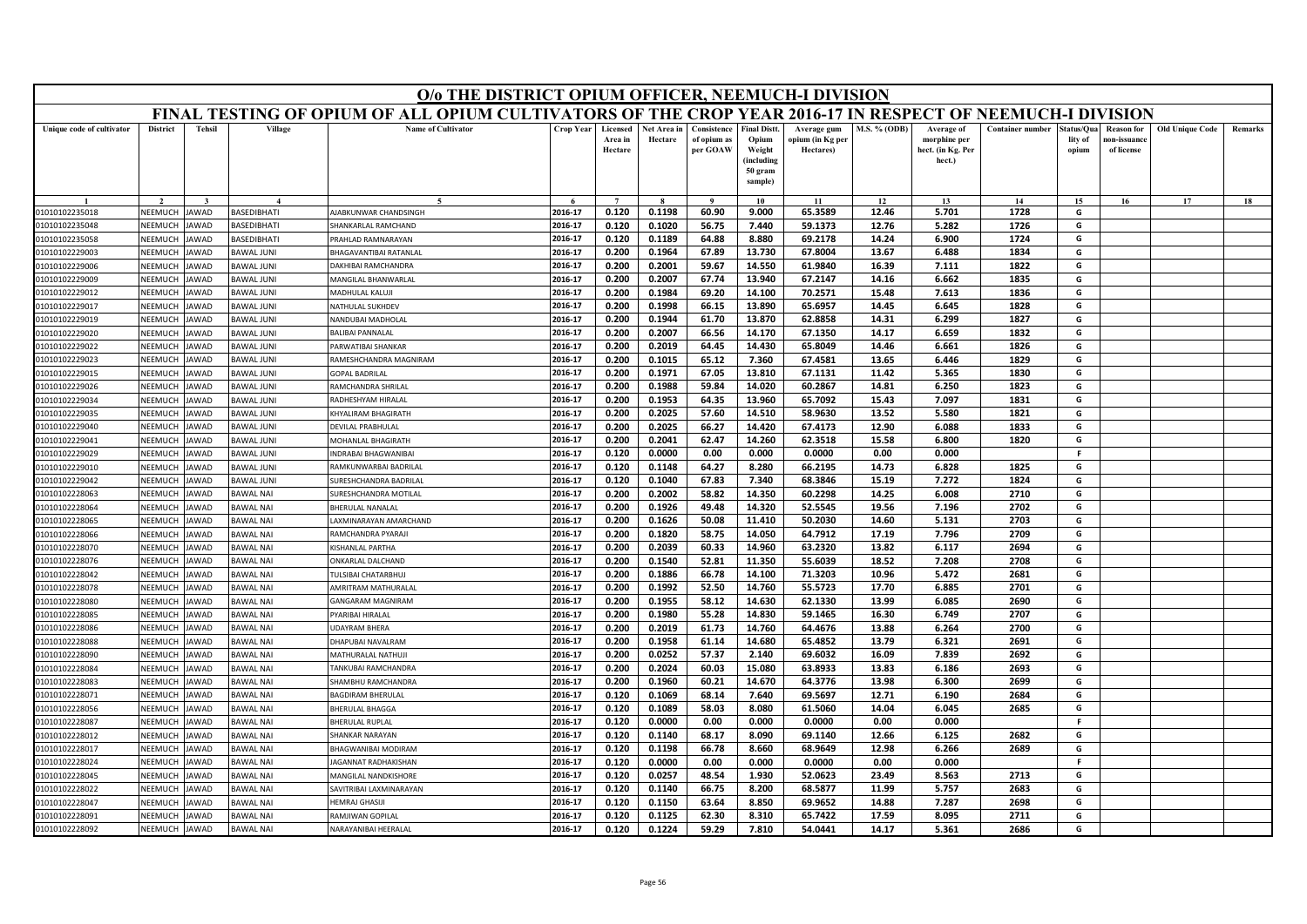|                                  | O/o THE DISTRICT OPIUM OFFICER, NEEMUCH-I DIVISION<br>FINAL TESTING OF OPIUM OF ALL OPIUM CULTIVATORS OF THE CROP YEAR 2016-17 IN RESPECT OF NEEMUCH-I DIVISION                                                                                                                                                     |                     |                                |                                                    |                    |                                |                        |                                        |                                                                            |                                              |                |                                                           |                         |                               |                                                |                        |         |
|----------------------------------|---------------------------------------------------------------------------------------------------------------------------------------------------------------------------------------------------------------------------------------------------------------------------------------------------------------------|---------------------|--------------------------------|----------------------------------------------------|--------------------|--------------------------------|------------------------|----------------------------------------|----------------------------------------------------------------------------|----------------------------------------------|----------------|-----------------------------------------------------------|-------------------------|-------------------------------|------------------------------------------------|------------------------|---------|
|                                  |                                                                                                                                                                                                                                                                                                                     |                     |                                |                                                    |                    |                                |                        |                                        |                                                                            |                                              |                |                                                           |                         |                               |                                                |                        |         |
| Unique code of cultivator        | <b>District</b>                                                                                                                                                                                                                                                                                                     | <b>Tehsil</b>       | Village                        | Name of Cultivator                                 | Crop Year          | Licensed<br>Area in<br>Hectare | Net Area in<br>Hectare | Consistence<br>of opium as<br>per GOAW | <b>Final Distt.</b><br>Opium<br>Weight<br>(including<br>50 gram<br>sample) | Average gum<br>opium (in Kg per<br>Hectares) | M.S. % (ODB)   | Average of<br>morphine per<br>hect. (in Kg. Per<br>hect.) | <b>Container number</b> | Status/Qu<br>lity of<br>opium | <b>Reason</b> for<br>10n-issuanc<br>of license | <b>Old Unique Code</b> | Remarks |
|                                  |                                                                                                                                                                                                                                                                                                                     |                     |                                |                                                    |                    |                                |                        | $\mathbf{Q}$                           | 10                                                                         | 11                                           | 12             | 13                                                        | 14                      | 15                            | 16                                             | 17                     | 18      |
| 01010102228093                   | NEEMUCH                                                                                                                                                                                                                                                                                                             | JAWAD               | <b>BAWAL NAI</b>               | KANCHANBAI BADRILAL                                | 2016-17            | 0.120                          | 0.1000                 | 63.87                                  | 7.520                                                                      | 68.6100                                      | 15.08          | 7.243                                                     | 2712                    | G                             |                                                |                        |         |
| 01010102228094                   | 8.890<br>2016-17<br>0.120<br>0.1202<br>57.09<br>60.3161<br>6.663<br>2706<br>G<br>NEEMUCH<br><b>AWAD</b><br><b>BAWAL NAI</b><br>ODU UDA<br>15.78<br>NEEMUCH<br><b>IDRABAI MANGILAL</b><br>2016-17<br>0.120<br>0.1193<br>61.92<br>8.690<br>64.4342<br>14.65<br>6.608<br>2697<br>G<br><b>JAWAD</b><br><b>BAWAL NAI</b> |                     |                                |                                                    |                    |                                |                        |                                        |                                                                            |                                              |                |                                                           |                         |                               |                                                |                        |         |
| 01010102228095                   |                                                                                                                                                                                                                                                                                                                     |                     |                                |                                                    |                    |                                |                        |                                        |                                                                            |                                              |                |                                                           |                         |                               |                                                |                        |         |
| 01010102228096                   | NEEMUCH<br>AWAD<br><b>SIRDHARI NATHU</b><br>2016-17<br>0.120<br>0.0000<br>0.00<br>0.000<br>0.0000<br>0.00<br>0.000<br>F.<br><b>BAWAL NAI</b>                                                                                                                                                                        |                     |                                |                                                    |                    |                                |                        |                                        |                                                                            |                                              |                |                                                           |                         |                               |                                                |                        |         |
| 01010102228097                   | NEEMUCH                                                                                                                                                                                                                                                                                                             | AWAD                | <b>BAWAL NAI</b>               | RAMPRASAD HANSRAJ                                  | 2016-17            | 0.120                          | 0.1155                 | 57.64                                  | 8.390                                                                      | 59.8182                                      | 13.46          | 5.636                                                     | 2687                    | G                             |                                                |                        |         |
| 01010102228098                   | NEEMUCH                                                                                                                                                                                                                                                                                                             | AWAD                | <b>BAWAL NAI</b>               | UNDARBAI BIHARILAL                                 | 2016-17            | 0.120                          | 0.1168                 | 58.99                                  | 8.860                                                                      | 63.9212                                      | 16.49          | 7.379                                                     | 2705                    | G                             |                                                |                        |         |
| 01010102228099                   | NEEMUCH                                                                                                                                                                                                                                                                                                             | <b>JAWAD</b>        | <b>BAWAL NAI</b>               | MANGIBAI NANALAL                                   | 2016-17            | 0.120                          | 0.0000                 | 0.00                                   | 0.000                                                                      | 0.0000                                       | 0.00           | 0.000                                                     |                         | F.                            |                                                |                        |         |
| 01010102228100                   | NEEMUCH                                                                                                                                                                                                                                                                                                             | <b>AWAD</b>         | <b>BAWAL NAI</b>               | <b>MOTILAL KISHANLAI</b>                           | 2016-17            | 0.120                          | 0.1225                 | 62.93                                  | 8.290                                                                      | 60.8408                                      | 14.83          | 6.316                                                     | 2696                    | G                             |                                                |                        |         |
| 01010102228101                   | NEEMUCH                                                                                                                                                                                                                                                                                                             | <b>AWAD</b>         | <b>BAWAL NAI</b>               | OKHARCHAND DHANNALAL                               | 2016-17            | 0.120                          | 0.0990                 | 59.83                                  | 7.350                                                                      | 63.4545                                      | 14.39          | 6.392                                                     | 2695                    | G                             |                                                |                        |         |
| 01010102228102                   | <b>NEEMUCH</b>                                                                                                                                                                                                                                                                                                      | <b>JAWAD</b>        | <b>BAWAL NAI</b>               | AMRITRAM GULAB                                     | 2016-17            | 0.120                          | 0.1064                 | 68.63                                  | 7.440                                                                      | 68.5526                                      | 11.95          | 5.735                                                     | 2688                    | G                             |                                                |                        |         |
| 01010102228103                   | NEEMUCH                                                                                                                                                                                                                                                                                                             | JAWAD               | <b>BAWAL NAI</b>               | SHARAM BHAGIRATH                                   | 2016-17            | 0.120                          | 0.1164                 | 58.55                                  | 8.760                                                                      | 62.9467                                      | 14.30          | 6.301                                                     | 2704                    | G                             |                                                |                        |         |
| 01010102157001                   | NEEMUCH                                                                                                                                                                                                                                                                                                             | <b>AWAD</b>         | <b>HADAUL</b>                  | ANSHILAL NARAYAN                                   | 2016-17            | 0.200                          | 0.0475                 | 66.28                                  | 3.900                                                                      | 77.7474                                      | 14.21          | 7.733                                                     | 1885                    | G                             |                                                |                        |         |
| 01010102157015                   | NEEMUCH                                                                                                                                                                                                                                                                                                             | <b>AWAD</b>         | CHADAUL                        | ULSIRAM BHERULAL                                   | 2016-17            | 0.200                          | 0.2002                 | 61.48                                  | 15.150                                                                     | 66.4635                                      | 13.32          | 6.197                                                     | 1881                    | G                             |                                                |                        |         |
| 01010102157016                   | NEEMUCH                                                                                                                                                                                                                                                                                                             | <b>AWAD</b>         | <b>HADAUL</b>                  | VANDLAL BHERULAL                                   | 2016-17            | 0.200                          | 0.2004                 | 65.54                                  | 14.660                                                                     | 68.4930                                      | 12.56          | 6.022                                                     | 1884                    | G                             |                                                |                        |         |
| 01010102157019                   | NEEMUCH                                                                                                                                                                                                                                                                                                             | AWAD                | <b>HADAUL</b>                  | <b>MARCHAND HAJARI</b>                             | 2016-17            | 0.200                          | 0.1918                 | 59.04                                  | 13.850                                                                     | 60.9020                                      | 14.23          | 6.067                                                     | 1878                    | G                             |                                                |                        |         |
| 01010102157022                   | NEEMUCH                                                                                                                                                                                                                                                                                                             | <b>AWAD</b>         | <b>HADAUL</b>                  | <b>JDAYRAM NAULA</b>                               | 2016-17            | 0.200                          | 0.0611                 | 60.81                                  | 4.650                                                                      | 66.1211                                      | 14.52          | 6.720                                                     | 1879                    | G                             |                                                |                        |         |
| 01010102157024                   | NEEMUCH                                                                                                                                                                                                                                                                                                             | <b>AWAD</b>         | <b>HADAUL</b>                  | <b>RATANLAL NATHULAL</b>                           | 2016-17            | 0.200                          | 0.1962                 | 60.78                                  | 14.940                                                                     | 66.1162                                      | 14.00          | 6.479                                                     | 1880                    | G                             |                                                |                        |         |
| 01010102157038                   | NEEMUCH                                                                                                                                                                                                                                                                                                             | AWAD                | <b>HADAUL</b>                  | <b>HAPUBAI NARAYAN</b>                             | 2016-17            | 0.200                          | 0.0517                 | 65.06                                  | 3.910                                                                      | 70.2901                                      | 14.54          | 7.154                                                     | 1886                    | G                             |                                                |                        |         |
| 01010102157046                   | <b>NEEMUCH</b>                                                                                                                                                                                                                                                                                                      | <b>AWAD</b>         | <b>HADAUL</b>                  | HATARIBAI BHERULAL                                 | 2016-17            | 0.200                          | 0.1932                 | 61.88                                  | 14.500                                                                     | 66.3458                                      | 14.85          | 6.897                                                     | 1882                    | G                             |                                                |                        |         |
| 01010102157055                   | NEEMUCH                                                                                                                                                                                                                                                                                                             | <b>JAWAD</b>        | <b>HADAUL</b>                  | <b>IRDHARI NARAYAN</b>                             | 2016-17            | 0.200                          | 0.2016                 | 64.15                                  | 14.700                                                                     | 66.8254                                      | 11.32          | 5.295                                                     | 1883                    | G                             |                                                |                        |         |
| 01010102157061                   | NEEMUCH                                                                                                                                                                                                                                                                                                             | AWAD                | <b>HADAUL</b>                  | DOULATRAM NARAYAN                                  | 2016-17            | 0.200                          | 0.1905                 | 65.66                                  | 14.260                                                                     | 70.2152                                      | 13.72          | 6.743                                                     | 1887                    | G                             |                                                |                        |         |
| 01010102157089                   | NEEMUCH                                                                                                                                                                                                                                                                                                             | <b>AWAD</b>         | <b>HADAUL</b>                  | <b>GENDIBAI MANGU</b>                              | 2016-17            | 0.200                          | 0.1967                 | 63.74                                  | 14.910                                                                     | 69.0239                                      | 8.52           | 4.116                                                     | 1877                    | $\blacksquare$                |                                                |                        |         |
| 01010102157012                   | NEEMUCH                                                                                                                                                                                                                                                                                                             | <b>AWAD</b>         | <b>HADAUL</b>                  | ALURAM LABHCHAND                                   | 2016-17            | 0.200                          | 0.0167                 | 63.33                                  | 1.390                                                                      | 75.3293                                      | 17.53          | 9.240                                                     | 1888                    | G                             |                                                |                        |         |
| 01010102157014                   | NEEMUCH                                                                                                                                                                                                                                                                                                             | AWAD                | <b>HADAUL</b>                  | <b>BHERULAL HEERALAI</b>                           | 2016-17            | 0.120                          | 0.1190                 | 58.26                                  | 8.430                                                                      | 58.9580                                      | 14.74          | 6.083                                                     | 1876                    | G                             |                                                |                        |         |
| 01010102157011                   | NEEMUCH                                                                                                                                                                                                                                                                                                             | <b>AWAD</b>         | <b>HADAUL</b>                  | RAMESHCHANDRA DAULATRAM                            | 2016-17            | 0.120                          | 0.1210                 | 62.20                                  | 8.470                                                                      | 62.1983                                      | 13.30          | 5.791                                                     | 1875                    | G                             |                                                |                        |         |
| 01010102157031                   | NEEMUCH                                                                                                                                                                                                                                                                                                             | <b>AWAD</b>         | <b>HADAUL</b>                  | MADANLAL NANURAM                                   | 2016-17            | 0.120                          | 0.1101                 | 66.79                                  | 8.050                                                                      | 69.7639                                      | 16.69          | 8.150                                                     | 1889                    | G                             |                                                |                        |         |
| 01010102209029                   | NEEMUCH                                                                                                                                                                                                                                                                                                             | AWAD                | ADAULI                         | ARASRAM KANHEYALAI                                 | 2016-17            | 0.200                          | 0.2062                 | 62.42                                  | 14.820                                                                     | 64.0883                                      | 11.57          | 5.191                                                     | 2258                    | G                             |                                                |                        |         |
| 01010102209031                   | NEEMUCH                                                                                                                                                                                                                                                                                                             | <b>AWAD</b>         | <b>ADAULI</b>                  | <b>DEUBAI BHAGATRAM</b>                            | 2016-17            | 0.200                          | 0.1950                 | 65.78                                  | 13.950                                                                     | 67.2256                                      | 17.09          | 8.042                                                     | 2267                    | G                             |                                                |                        |         |
| 01010102209037                   | NEEMUCH                                                                                                                                                                                                                                                                                                             | AWAD                | <b>ADAULI</b>                  | <b>DURGA HAJARI</b>                                | 2016-17            | 0.200                          | 0.1940                 | 58.79                                  | 13.390                                                                     | 57.9691                                      | 17.35          | 7.040                                                     | 2260                    | G                             |                                                |                        |         |
| 01010102209048                   | NEEMUCH                                                                                                                                                                                                                                                                                                             | <b>AWAD</b>         | <b>ADAULI</b>                  | <b>BAMANIBAI RAMLAI</b>                            | 2016-17            | 0.200                          | 0.1873                 | 59.88                                  | 12.700                                                                     | 58.0032                                      | 17.57          | 7.134                                                     | 2261                    | G                             |                                                |                        |         |
| 01010102209060                   | NEEMUCH                                                                                                                                                                                                                                                                                                             | AWAD                | <b>ADAULI</b>                  | <b>GANSHYAM DEVRAM</b>                             | 2016-17            | 0.200                          | 0.2000                 | 57.14                                  | 14.160                                                                     | 57.7950                                      | 15.70          | 6.351                                                     | 2253                    | G                             |                                                |                        |         |
| 01010102209081                   | NEEMUCH                                                                                                                                                                                                                                                                                                             | <b>AWAD</b>         | <b>ADAULI</b>                  | ALURAM MEGHRAJ                                     | 2016-17            | 0.200                          | 0.1994                 | 63.23                                  | 14.030                                                                     | 63.5557                                      | 15.20          | 6.762                                                     | 2262                    | G                             |                                                |                        |         |
| 01010102209032                   | <b>NEEMUCH</b>                                                                                                                                                                                                                                                                                                      | <b>JAWAD</b>        | <b>ADAULI</b>                  | KAILASH RUPA                                       | 2016-17            | 0.200                          | 0.2029                 | 63.08                                  | 14.830                                                                     | 65.8650                                      | 15.06          | 6.943                                                     | 2265                    | G                             |                                                |                        |         |
| 01010102209062                   | NEEMUCH                                                                                                                                                                                                                                                                                                             | JAWAD               | <b>ADAULI</b>                  | RADHESHYAM SHANKARLAL                              | 2016-17            | 0.200                          | 0.2015                 | 62.15                                  | 14.310                                                                     | 63.0521                                      | 17.07          | 7.534                                                     | 2263                    | G                             |                                                |                        |         |
| 01010102209039                   | NEEMUCH                                                                                                                                                                                                                                                                                                             | AWAD                | <b>ADAULI</b>                  | WARKADHISH MANNALAL                                | 2016-17            | 0.200                          | 0.2040                 | 60.04                                  | 14.350                                                                     | 60.3333                                      | 15.52          | 6.555                                                     | 2257                    | G                             |                                                |                        |         |
| 01010102209016                   | NEEMUCH                                                                                                                                                                                                                                                                                                             | <b>AWAD</b>         | <b>ADAULI</b>                  | <b>DIPSINGH BIHARI</b>                             | 2016-17            | 0.200                          | 0.1993                 | 59.71                                  | 13.990                                                                     | 59.8746                                      | 18.25          | 7.649                                                     | 2264                    | G                             |                                                |                        |         |
| 01010102209069                   | NEEMUCH                                                                                                                                                                                                                                                                                                             | AWAD                | <b>ADAULI</b>                  | <b>ULSIBAI MAHADEV</b>                             | 2016-17            | 0.200                          | 0.1949                 | 56.60                                  | 13.910<br>13.740                                                           | 57.7065                                      | 16.89          | 6.823                                                     | 2256<br>2273            | G<br>G                        |                                                |                        |         |
| 01010102209086                   | NEEMUCH                                                                                                                                                                                                                                                                                                             | AWAD                | <b>ADAULI</b>                  | ULKUNWARBAI PRAHALADSINGH                          | 2016-17            | 0.200                          | 0.1950                 | 71.07                                  |                                                                            | 71.5385                                      | 13.75          | 6.886                                                     |                         | G                             |                                                |                        |         |
| 01010102209088                   | NEEMUCH                                                                                                                                                                                                                                                                                                             | <b>AWAD</b>         | <b>ADAULI</b>                  | AXMINARAYAN KHEMRA<br><b>HARIOM PRAHALAD SINGH</b> | 2016-17<br>2016-17 | 0.200<br>0.200                 | 0.1317<br>0.1950       | 62.54<br>66.19                         | 8.900<br>13.760                                                            | 60.3797<br>66.7231                           | 15.21<br>14.65 | 6.428<br>6.842                                            | 2254<br>2272            | G                             |                                                |                        |         |
| 01010102209089                   | NEEMUCH                                                                                                                                                                                                                                                                                                             | AWAD                | <b>ADAULI</b>                  |                                                    |                    |                                |                        |                                        |                                                                            |                                              |                |                                                           |                         | G                             |                                                |                        |         |
| 01010102209091                   | NEEMUCH<br>NFFMUCH                                                                                                                                                                                                                                                                                                  | AWAD                | <b>ADAULI</b>                  | RABHULAL NATHULAL                                  | 2016-17<br>2016-17 | 0.200<br>0.200                 | 0.2004<br>0.1982       | 65.78<br>59.42                         | 14.220<br>14.100                                                           | 66.6816<br>60.3885                           | 14.64<br>16.80 | 6.833<br>7.102                                            | 2266<br>2259            | G                             |                                                |                        |         |
| 01010102209035<br>01010102209012 | NEEMUCH                                                                                                                                                                                                                                                                                                             | AWAD<br><b>AWAD</b> | <b>ADAULI</b><br><b>ADAULI</b> | BAGDIRAM LAXMAN                                    | 2016-17            | 0.120                          | 0.1047                 | 63.23                                  | 7.720                                                                      | 66.5998                                      | 16.08          | 7.497                                                     | 2268                    | G                             |                                                |                        |         |
| 01010102209085                   | NEEMUCH                                                                                                                                                                                                                                                                                                             | AWAD                | <b>ADAULI</b>                  | <b>AURILAL BHERA</b><br>HANTILAL KISHANLAL         | 2016-17            | 0.120                          | 0.1231                 | 65.89                                  | 9.010                                                                      | 68.8952                                      | 13.07          | 6.303                                                     | 2269                    | G                             |                                                |                        |         |
| 01010102209066                   | NEEMUCH                                                                                                                                                                                                                                                                                                             | <b>AWAD</b>         | <b>ADAULI</b>                  | <b>BHANWARIBAI RAMLAI</b>                          | 2016-17            | 0.120                          | 0.1226                 | 65.97                                  | 8.970                                                                      | 68.9560                                      | 14.63          | 7.061                                                     | 2271                    | G                             |                                                |                        |         |
| 01010102209026                   | NEEMUCH                                                                                                                                                                                                                                                                                                             | JAWAD               | <b>ADAULI</b>                  | HAMBHUBAI DULICHAND                                | 2016-17            | 0.120                          | 0.1172                 | 67.59                                  | 9.190                                                                      | 75.7167                                      | 16.13          | 8.549                                                     | 2270                    | G                             |                                                |                        |         |
| 01010102209063                   | NEEMUCH                                                                                                                                                                                                                                                                                                             | <b>JAWAD</b>        | <b>ADAULI</b>                  | <b>JNKARLAL UDAIRAM</b>                            | 2016-17            | 0.120                          | 0.1199                 | 60.53                                  | 8.520                                                                      | 61.4429                                      | 16.92          | 7.278                                                     | 2255                    | G                             |                                                |                        |         |
|                                  |                                                                                                                                                                                                                                                                                                                     |                     |                                |                                                    |                    |                                |                        |                                        |                                                                            |                                              |                |                                                           |                         |                               |                                                |                        |         |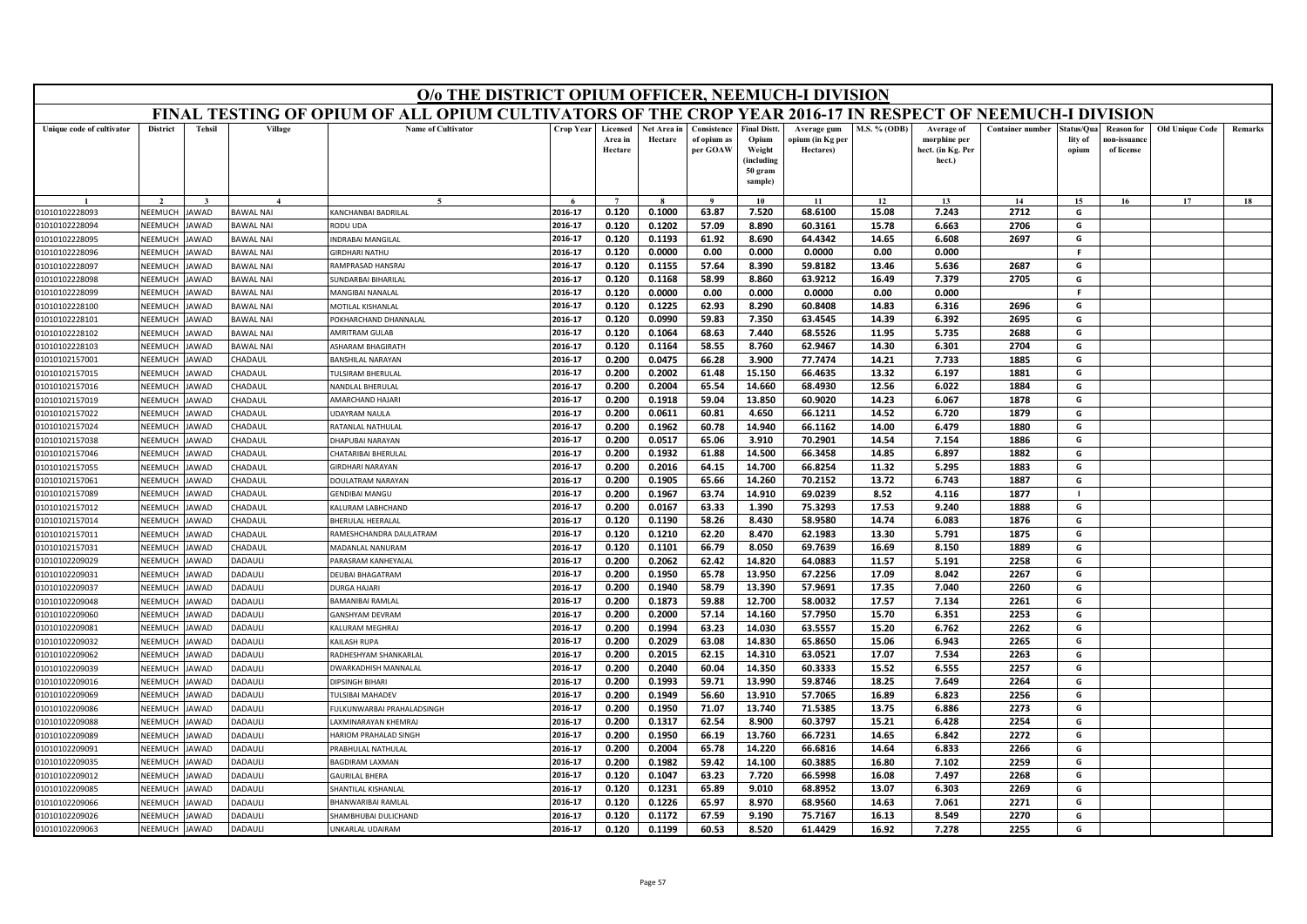|                                  | O/o THE DISTRICT OPIUM OFFICER, NEEMUCH-I DIVISION<br>FINAL TESTING OF OPIUM OF ALL OPIUM CULTIVATORS OF THE CROP YEAR 2016-17 IN RESPECT OF NEEMUCH-I DIVISION                                                                                                                                     |                     |                                               |                                                         |                    |                                |                        |                                        |                                                                            |                                              |                     |                                                           |                         |                                |                                                |                        |         |
|----------------------------------|-----------------------------------------------------------------------------------------------------------------------------------------------------------------------------------------------------------------------------------------------------------------------------------------------------|---------------------|-----------------------------------------------|---------------------------------------------------------|--------------------|--------------------------------|------------------------|----------------------------------------|----------------------------------------------------------------------------|----------------------------------------------|---------------------|-----------------------------------------------------------|-------------------------|--------------------------------|------------------------------------------------|------------------------|---------|
|                                  |                                                                                                                                                                                                                                                                                                     |                     |                                               |                                                         |                    |                                |                        |                                        |                                                                            |                                              |                     |                                                           |                         |                                |                                                |                        |         |
| Unique code of cultivator        | <b>District</b>                                                                                                                                                                                                                                                                                     | <b>Tehsil</b>       | Village                                       | <b>Name of Cultivator</b>                               | Crop Year          | Licensed<br>Area in<br>Hectare | Net Area in<br>Hectare | Consistence<br>of opium as<br>per GOAW | <b>Final Distt.</b><br>Opium<br>Weight<br>(including<br>50 gram<br>sample) | Average gum<br>opium (in Kg per<br>Hectares) | <b>M.S. % (ODB)</b> | Average of<br>morphine per<br>hect. (in Kg. Per<br>hect.) | <b>Container number</b> | itatus/Qua<br>lity of<br>opium | <b>Reason for</b><br>10n-issuanc<br>of license | <b>Old Unique Code</b> | Remarks |
|                                  |                                                                                                                                                                                                                                                                                                     |                     | $\boldsymbol{\Lambda}$                        |                                                         |                    | $\overline{ }$                 |                        | $\alpha$                               | 10                                                                         | 11                                           | 12                  | 13                                                        | 14                      | 15                             | 16                                             | 17                     | 18      |
| 01010102209074                   | NEEMUCH                                                                                                                                                                                                                                                                                             | AWAD                | <b>ADAULI</b>                                 | MOHANLAL GANGARAM                                       | 2016-17            | 0.120                          | 0.0000                 | 0.00                                   | 0.000                                                                      | 0.0000                                       | 0.00                | 0.000                                                     |                         | <b>F</b>                       |                                                |                        |         |
| 01010102167021                   | HANKARLAL BHOLAJI<br>2016-17<br>0.200<br>0.2029<br>61.27<br>15.700<br>67.7279<br>17.33<br>8.216<br>3219<br>G<br>NEEMUCH<br>AWAD<br><b>GOTHA</b><br>2016-17<br>0.1558<br>66.93<br>11.050<br>67.8113<br>14.12<br>3222<br>G<br>NEEMUCH<br>AWAD<br><b>GOTHA</b><br><b>HISA LALUJI</b><br>0.200<br>6.703 |                     |                                               |                                                         |                    |                                |                        |                                        |                                                                            |                                              |                     |                                                           |                         |                                |                                                |                        |         |
| 01010102167025                   |                                                                                                                                                                                                                                                                                                     |                     |                                               |                                                         |                    |                                |                        |                                        |                                                                            |                                              |                     |                                                           |                         |                                |                                                |                        |         |
| 01010102167041                   | 0.200<br>0.1128<br>71.15<br>7.480<br>67.4025<br>15.12<br>7.134<br>3223<br><b>NEEMUCH</b><br><b>GOTHA</b><br><b>NANIBAI BHURA</b><br>2016-17<br>G<br>AWAD                                                                                                                                            |                     |                                               |                                                         |                    |                                |                        |                                        |                                                                            |                                              |                     |                                                           |                         |                                |                                                |                        |         |
| 01010102167002                   | 2016-17<br>59.87<br>15.800<br>65.9220<br>13.61<br>6.280<br>3215<br>G<br>NEEMUCH<br>AWAD<br><b>GOTHA</b><br>AMLAL BHURA<br>0.200<br>0.2050                                                                                                                                                           |                     |                                               |                                                         |                    |                                |                        |                                        |                                                                            |                                              |                     |                                                           |                         |                                |                                                |                        |         |
| 01010102167006                   | NEEMUCH                                                                                                                                                                                                                                                                                             | <b>AWAD</b>         | <b>GOTHA</b>                                  | <b>BHERULAL BHURALAL</b>                                | 2016-17            | 0.200                          | 0.1137                 | 68.92                                  | 7.790                                                                      | 67.4582                                      | 15.41               | 7.277                                                     | 3221                    | G                              |                                                |                        |         |
| 01010102167004                   | NEEMUCH                                                                                                                                                                                                                                                                                             | AWAD                | <b>GOTHA</b>                                  | KANHEYALAL SHANKAR                                      | 2016-17            | 0.200                          | 0.1948                 | 62.94                                  | 15.640                                                                     | 72.1920                                      | 15.09               | 7.625                                                     | 3216                    | G                              |                                                |                        |         |
| 01010102167007                   | NEEMUCH                                                                                                                                                                                                                                                                                             | <b>AWAD</b>         | <b>GOTHA</b>                                  | <b>RUPLAL ONKAR</b>                                     | 2016-17            | 0.200                          | 0.1983                 | 61.66                                  | 15.440                                                                     | 68.5830                                      | 17.03               | 8.176                                                     | 3217                    | G                              |                                                |                        |         |
| 01010102167036                   | NEEMUCH                                                                                                                                                                                                                                                                                             | <b>AWAD</b>         | <b>GOTHA</b>                                  | <b>NUPLAL SHANKARLAL</b>                                | 2016-17            | 0.120                          | 0.1176                 | 57.51                                  | 9.000                                                                      | 62.8741                                      | 20.17               | 8.877                                                     | 3214                    | G                              |                                                |                        |         |
| 01010102167016                   | NEEMUCH                                                                                                                                                                                                                                                                                             | <b>AWAD</b>         | <b>GOTHA</b>                                  | RATANIBAI MEGHA                                         | 2016-17            | 0.120                          | 0.1198                 | 61.41                                  | 9.040                                                                      | 66.2020                                      | 15.73               | 7.289                                                     | 3218                    | G                              |                                                |                        |         |
| 01010102167031                   | NEEMUCH                                                                                                                                                                                                                                                                                             | AWAD                | <b>GOTHA</b>                                  | ALURAM BHULALAL                                         | 2016-17            | 0.120                          | 0.1021                 | 70.05                                  | 7.150                                                                      | 70.0784                                      | 15.50               | 7.604                                                     | 3220                    | G                              |                                                |                        |         |
| 01010102167022                   | NEEMUCH                                                                                                                                                                                                                                                                                             | AWAD                | <b>SOTHA</b>                                  | AMIBAI NATHU                                            | 2016-17            | 0.120                          | 0.0000                 | 0.00                                   | 0.000                                                                      | 0.0000                                       | 0.00                | 0.000                                                     |                         | F                              |                                                |                        |         |
| 01010102154016                   | NEEMUCH                                                                                                                                                                                                                                                                                             | AWAD                | <b>GUJARKHEDI SANKLA</b>                      | <b>AMBAKSH BADRILAL</b>                                 | 2016-17            | 0.200                          | 0.1924                 | 62.92                                  | 14.390                                                                     | 67.2297                                      | 11.65               | 5.482                                                     | 3225                    | G                              |                                                |                        |         |
| 01010102154015                   | <b>NEEMUCH</b>                                                                                                                                                                                                                                                                                      | AWAD                | <b>GUJARKHEDI SANKLA</b>                      | ULASIBAI GANGARAM                                       | 2016-17            | 0.120                          | 0.1066                 | 55.51                                  | 7.650                                                                      | 56.9043                                      | 16.03               | 6.386                                                     | 3224                    | G                              |                                                |                        |         |
| 01010102154017                   | NEEMUCH                                                                                                                                                                                                                                                                                             | AWAD                | <b>GUJARKHEDI SANKLA</b>                      | HURA LALA                                               | 2016-17            | 0.120                          | 0.1137                 | 66.59                                  | 8.460                                                                      | 70.7828                                      | 10.71               | 5.307                                                     | 3227                    | G                              |                                                |                        |         |
| 01010102154032                   | NEEMUCH                                                                                                                                                                                                                                                                                             | <b>AWAD</b>         | <b>GUJARKHEDI SANKLA</b>                      | NANDLAL NARU                                            | 2016-17            | 0.120                          | 0.0983                 | 62.36                                  | 6.990                                                                      | 63.3469                                      | 16.89               | 7.490                                                     | 3226                    | G                              |                                                |                        |         |
| 01010102181004                   | NEEMUCH                                                                                                                                                                                                                                                                                             | AWAD                | IANUMANTIYA TANKA                             | HANWARIBAI KANIRAM                                      | 2016-17            | 0.200                          | 0.2071                 | 59.88                                  | 15.450                                                                     | 63.8146                                      | 16.22               | 7.246                                                     | 2311                    | G                              |                                                |                        |         |
| 01010102181005                   | NEEMUCH                                                                                                                                                                                                                                                                                             | AWAD                | IANUMANTIYA TANKA                             | HUNNILAL MOTILAL                                        | 2016-17            | 0.200                          | 0.1948                 | 61.36                                  | 14.780                                                                     | 66.5092                                      | 15.12               | 7.039                                                     | 2320                    | G                              |                                                |                        |         |
| 01010102181035                   | NEEMUCH                                                                                                                                                                                                                                                                                             | AWAD                | <b>IANUMANTIYA TANKA</b>                      | <b>HANTILAL ONKARLAI</b>                                | 2016-17            | 0.200                          | 0.1982                 | 63.07                                  | 14.270                                                                     | 64.8688                                      | 14.97               | 6.798                                                     | 2321                    | G                              |                                                |                        |         |
| 01010102181056                   | NEEMUCH                                                                                                                                                                                                                                                                                             | AWAD                | <b>IANUMANTIYA TANKA</b>                      | <b>MANGILAL LAXMICHAND</b>                              | 2016-17            | 0.200                          | 0.2013                 | 59.32                                  | 14.630                                                                     | 61.5897                                      | 18.81               | 8.109                                                     | 2313                    | G                              |                                                |                        |         |
| 01010102181049                   | NEEMUCH                                                                                                                                                                                                                                                                                             | <b>AWAD</b>         | <b>ANUMANTIYA TANKA</b>                       | <b>MPRAKASH RAMLAI</b>                                  | 2016-17            | 0.200                          | 0.1972                 | 65.32                                  | 14.040                                                                     | 66.4351                                      | 15.05               | 6.999                                                     | 2322                    | G                              |                                                |                        |         |
| 01010102181078                   | NEEMUCH                                                                                                                                                                                                                                                                                             | <b>AWAD</b>         | <b>IANUMANTIYA TANKA</b>                      | ADHESHYAM GOPAL                                         | 2016-17            | 0.200                          | 0.1966                 | 60.31                                  | 14.050                                                                     | 61.5717                                      | 12.24               | 5.275                                                     | 2306                    | G                              |                                                |                        |         |
| 01010102181057                   | NEEMUCH                                                                                                                                                                                                                                                                                             | AWAD                | IANUMANTIYA TANKA                             | <b>INKARLAL KHFMRAI</b><br><b>OPAL KASHIRAN</b>         | 2016-17            | 0.200                          | 0.1921                 | 60.34                                  | 14.960<br>13.600                                                           | 67.1317<br>57.7634                           | 17.55               | 8.247                                                     | 2319<br>2312            | G<br>G                         |                                                |                        |         |
| 01010102181012                   | NEEMUCH<br>NEEMUCH                                                                                                                                                                                                                                                                                  | AWAD<br><b>AWAD</b> | IANUMANTIYA TANKA                             |                                                         | 2016-17<br>2016-17 | 0.200<br>0.200                 | 0.1927<br>0.2076       | 57.29<br>55.36                         | 16.110                                                                     | 61.3728                                      | 15.83<br>16.22      | 6.401<br>6.968                                            | 2309                    | G                              |                                                |                        |         |
| 01010102181023<br>01010102181002 | NFFMUCH                                                                                                                                                                                                                                                                                             | <b>AWAD</b>         | IANUMANTIYA TANKA<br><b>JANUMANTIYA TANKA</b> | <b>GANGABAI KISHANLAL</b><br><b>AMNARAYAN CHUNNILAL</b> | 2016-17            | 0.200                          | 0.1949                 | 64.44                                  | 14.780                                                                     | 69.8102                                      | 13.63               | 6.661                                                     | 2323                    | G                              |                                                |                        |         |
| 01010102181011                   | NEEMUCH                                                                                                                                                                                                                                                                                             | AWAD                | IANUMANTIYA TANKA                             | AJARAM DHANRA                                           | 2016-17            | 0.200                          | 0.2016                 | 64.29                                  | 15.410                                                                     | 70.2034                                      | 8.90                | 4.374                                                     | 2318                    | $\blacksquare$                 |                                                |                        |         |
| 01010102181001                   | NEEMUCH                                                                                                                                                                                                                                                                                             | AWAD                | <b>IANUMANTIYA TANKA</b>                      | ADAMCHAND DHANRAJ                                       | 2016-17            | 0.200                          | 0.1953                 | 63.71                                  | 14.890                                                                     | 69.3907                                      | 10.72               | 5.207                                                     | 2317                    | G                              |                                                |                        |         |
| 01010102181025                   | NEEMUCH                                                                                                                                                                                                                                                                                             | AWAD                | <b>IANUMANTIYA TANKA</b>                      | <b>MOTYABAI MANGILAI</b>                                | 2016-17            | 0.200                          | 0.1809                 | 61.58                                  | 13.250                                                                     | 64.4334                                      | 15.72               | 7.090                                                     | 2310                    | G                              |                                                |                        |         |
| 01010102181068                   | NEEMUCH                                                                                                                                                                                                                                                                                             | AWAD                | IANUMANTIYA TANKA                             | NSHIBAI SHANTILAL                                       | 2016-17            | 0.200                          | 0.2000                 | 62.02                                  | 14.620                                                                     | 64.7650                                      | 16.08               | 7.290                                                     | 2316                    | G                              |                                                |                        |         |
| 01010102181003                   | NEEMUCH                                                                                                                                                                                                                                                                                             | AWAD                | <b>IANUMANTIYA TANKA</b>                      | <b>IARIRAM BHAWARLAI</b>                                | 2016-17            | 0.200                          | 0.1946                 | 64.92                                  | 15.390                                                                     | 73.3453                                      | 14.33               | 7.357                                                     | 2324                    | G                              |                                                |                        |         |
| 01010102181070                   | NEEMUCH                                                                                                                                                                                                                                                                                             | AWAD                | <b>JANUMANTIYA TANKA</b>                      | <b>URESHCHAND DEVILAL</b>                               | 2016-17            | 0.200                          | 0.1450                 | 54.47                                  | 10.660                                                                     | 57.2069                                      | 17.97               | 7.196                                                     | 2308                    | G                              |                                                |                        |         |
| 01010102181021                   | <b>NEEMUCH</b>                                                                                                                                                                                                                                                                                      | AWAD                | <b>IANUMANTIYA TANKA</b>                      | AMCHAND DHANRA                                          | 2016-17            | 0.120                          | 0.1047                 | 66.41                                  | 7.850                                                                      | 71.1270                                      | 15.43               | 7.683                                                     | 2315                    | G                              |                                                |                        |         |
| 01010102181063                   | NEEMUCH                                                                                                                                                                                                                                                                                             | AWAD                | IANUMANTIYA TANKA                             | UNABAI SURESHCHAND                                      | 2016-17            | 0.120                          | 0.1210                 | 64.88                                  | 8.700                                                                      | 66.6446                                      | 14.95               | 6.974                                                     | 2314                    | G                              |                                                |                        |         |
| 01010102181041                   | NEEMUCH                                                                                                                                                                                                                                                                                             | <b>AWAD</b>         | <b>IANUMANTIYA TANKA</b>                      | IUKMICHAND DHANRAJ                                      | 2016-17            | 0.120                          | 0.1024                 | 66.41                                  | 7.710                                                                      | 71.4355                                      | 15.46               | 7.730                                                     | 2325                    | G                              |                                                |                        |         |
| 01010102181017                   | <b>NFFMUCH</b>                                                                                                                                                                                                                                                                                      | <b>AWAD</b>         | <b>HANUMANTIYA TANKA</b>                      | <b>SATTUBAI VARDA</b>                                   | 2016-17            | 0.120                          | 0.1173                 | 56.22                                  | 7.780                                                                      | 53.2651                                      | 16.51               | 6.156                                                     | 2307                    | G                              |                                                |                        |         |
| 01010102239001                   | NEEMUCH                                                                                                                                                                                                                                                                                             | AWAD                | ANAKPUR                                       | USHILABAI AMBALAL                                       | 2016-17            | 0.200                          | 0.1616                 | 59.62                                  | 10.970                                                                     | 57.8156                                      | 17.01               | 6.884                                                     | 720                     | G                              |                                                |                        |         |
| 01010102239007                   | NEEMUCH                                                                                                                                                                                                                                                                                             | <b>AWAD</b>         | ANAKPUR                                       | AMPRASAD RAMDYAL                                        | 2016-17            | 0.200                          | 0.1528                 | 64.17                                  | 10.670                                                                     | 64.0118                                      | 15.43               | 6.914                                                     | 721                     | G                              |                                                |                        |         |
| 01010102239008                   | NEEMUCH                                                                                                                                                                                                                                                                                             | AWAD                | ANAKPUR                                       | <b>REMSUKH PRAHALAD</b>                                 | 2016-17            | 0.200                          | 0.2001                 | 58.96                                  | 13.970                                                                     | 58.8056                                      | 15.71               | 6.467                                                     | 707                     | G                              |                                                |                        |         |
| 01010102239009                   | NEEMUCH                                                                                                                                                                                                                                                                                             | AWAD                | ANAKPUR                                       | ALURAM NANURAM                                          | 2016-17            | 0.200                          | 0.2035                 | 57.17                                  | 14.100                                                                     | 56.5897                                      | 20.36               | 8.065                                                     | 717                     | G                              |                                                |                        |         |
| 01010102239015                   | <b>NEEMUCH</b>                                                                                                                                                                                                                                                                                      | <b>AWAD</b>         | ANAKPUR                                       | AMNIVAS ONKARLAL                                        | 2016-17            | 0.200                          | 0.2006                 | 61.35                                  | 14.150                                                                     | 61.8195                                      | 15.58               | 6.742                                                     | 718                     | G                              |                                                |                        |         |
| 01010102239020                   | <b>NFFMUCH</b>                                                                                                                                                                                                                                                                                      | <b>AWAD</b>         | ANAKPUR                                       | ANNALAL BHANWARLAI                                      | 2016-17            | 0.200                          | 0.1982                 | 61.00                                  | 13.880                                                                     | 61.0242                                      | 16.28               | 6.955                                                     | 719                     | G                              |                                                |                        |         |
| 01010102239022                   | NEEMUCH                                                                                                                                                                                                                                                                                             | AWAD                | ANAKPUR                                       | <b>VEHARULAL BHUWANIRAM</b>                             | 2016-17            | 0.200                          | 0.2000                 | 58.34                                  | 13.360                                                                     | 55.6750                                      | 16.47               | 6.419                                                     | 708                     | G                              |                                                |                        |         |
| 01010102239030                   | <b>NEEMUCH</b>                                                                                                                                                                                                                                                                                      | <b>AWAD</b>         | ANAKPUR                                       | ANGABAI CHHAGANLAL                                      | 2016-17            | 0.200                          | 0.1982                 | 59.04                                  | 13.980                                                                     | 59.4904                                      | 15.79               | 6.576                                                     | 709                     | G                              |                                                |                        |         |
| 01010102239033                   | NEEMUCH                                                                                                                                                                                                                                                                                             | AWAD                | ANAKPUR                                       | (ANHEYALAL KHAYALILA)                                   | 2016-17            | 0.200                          | 0.2006                 | 65.84                                  | 14.060                                                                     | 65.9222                                      | 15.37               | 7.093                                                     | 722                     | G                              |                                                |                        |         |
| 01010102239034                   | NEEMUCH                                                                                                                                                                                                                                                                                             | JAWAD               | ANAKPUR                                       | <b>SANTOSHBAI MOHANLAL</b>                              | 2016-17            | 0.200                          | 0.1998                 | 56.93                                  | 13.830                                                                     | 56.2963                                      | 17.07               | 6.727                                                     | 706                     | G                              |                                                |                        |         |
| 01010102239035                   | NEEMUCH                                                                                                                                                                                                                                                                                             | JAWAD               | ANAKPUR                                       | <b>HANTILAL BHAGATRAM</b>                               | 2016-17            | 0.200                          | 0.1627                 | 45.31                                  | 6.150                                                                      | 24.4683                                      | 16.93               | 2.900                                                     | 704                     | G                              |                                                |                        |         |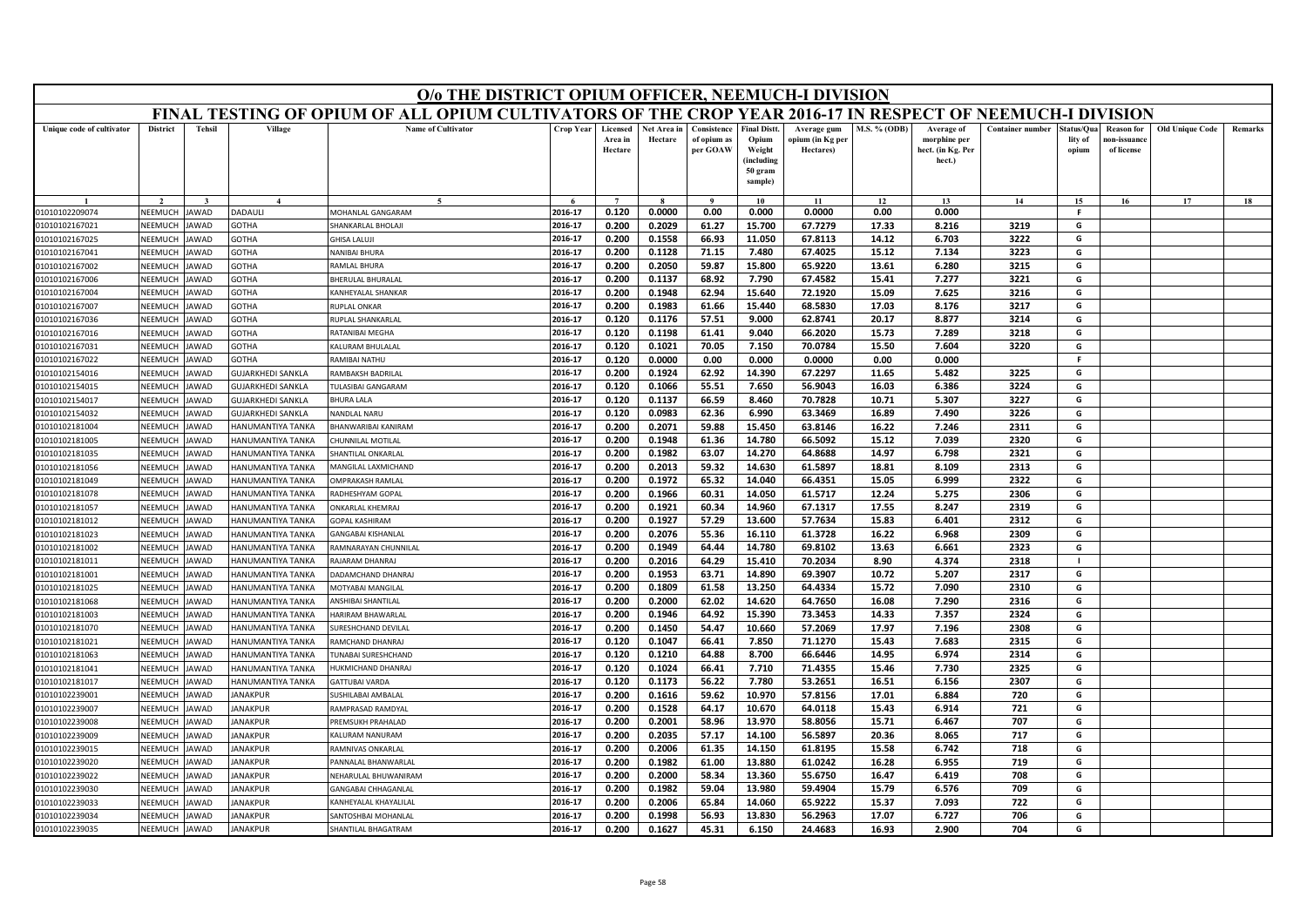|                                  | O/o THE DISTRICT OPIUM OFFICER, NEEMUCH-I DIVISION<br>FINAL TESTING OF OPIUM OF ALL OPIUM CULTIVATORS OF THE CROP YEAR 2016-17 IN RESPECT OF NEEMUCH-I DIVISION |                      |                       |                                           |                    |                                |                        |                                        |                                                                            |                                              |                     |                                                           |                         |                                |                                                |                        |         |
|----------------------------------|-----------------------------------------------------------------------------------------------------------------------------------------------------------------|----------------------|-----------------------|-------------------------------------------|--------------------|--------------------------------|------------------------|----------------------------------------|----------------------------------------------------------------------------|----------------------------------------------|---------------------|-----------------------------------------------------------|-------------------------|--------------------------------|------------------------------------------------|------------------------|---------|
|                                  |                                                                                                                                                                 |                      |                       |                                           |                    |                                |                        |                                        |                                                                            |                                              |                     |                                                           |                         |                                |                                                |                        |         |
| Unique code of cultivator        | <b>District</b>                                                                                                                                                 | <b>Tehsil</b>        | Village               | <b>Name of Cultivator</b>                 | <b>Crop Year</b>   | Licensed<br>Area in<br>Hectare | Net Area in<br>Hectare | Consistence<br>of opium as<br>per GOAW | <b>Final Distt.</b><br>Opium<br>Weight<br>(including<br>50 gram<br>sample) | Average gum<br>opium (in Kg per<br>Hectares) | <b>M.S. % (ODB)</b> | Average of<br>morphine per<br>hect. (in Kg. Per<br>hect.) | <b>Container number</b> | Status/Qua<br>lity of<br>opium | <b>Reason for</b><br>10n-issuanc<br>of license | <b>Old Unique Code</b> | Remarks |
|                                  |                                                                                                                                                                 |                      | $\overline{4}$        | $\tilde{\phantom{a}}$                     |                    | $\overline{7}$                 |                        | $\alpha$                               | 10                                                                         | 11                                           | 12                  | 13                                                        | 14                      | 15                             | 16                                             | 17                     | 18      |
| 01010102239017                   | NEEMUCH                                                                                                                                                         | JAWAD                | <b>JANAKPUR</b>       | LAXMINARAYAN RUPAJI                       | 2016-17            | 0.200                          | 0.1978                 | 60.37                                  | 13.940                                                                     | 60.7786                                      | 15.36               | 6.535                                                     | 711                     | G                              |                                                |                        |         |
| 01010102239037                   | NEEMUCH                                                                                                                                                         | JAWAD                | ANAKPUR               | SITARAM NANDLAI                           | 2016-17            | 0.200                          | 0.1056                 | 60.82                                  | 7.190                                                                      | 59.1572                                      | 14.88               | 6.162                                                     | 712                     | G                              |                                                |                        |         |
| 01010102239010                   | VEEMUCH                                                                                                                                                         | <b>JAWAD</b>         | ANAKPUR               | RAMGOPAL BHAGIRATH                        | 2016-17            | 0.200                          | 0.1527                 | 57.55                                  | 10.390                                                                     | 55.9398                                      | 14.96               | 5.858                                                     | 713                     | G                              |                                                |                        |         |
| 01010102239023                   | NEEMUCH                                                                                                                                                         | <b>JAWAD</b>         | <b>JANAKPUR</b>       | MADHUSUDAN RAMNIVAS                       | 2016-17            | 0.200                          | 0.1976                 | 61.78                                  | 14.000                                                                     | 62.5304                                      | 14.18               | 6.207                                                     | 715                     | G                              |                                                |                        |         |
| 01010102239038                   | NEEMUCH                                                                                                                                                         | <b>JAWAD</b>         | ANAKPUR               | RAMESHCHAND RAGUNATH                      | 2016-17            | 0.200                          | 0.2000                 | 62.97                                  | 13.820                                                                     | 62.1600                                      | 16.39               | 7.132                                                     | 716                     | G                              |                                                |                        |         |
| 01010102239006                   | NEEMUCH                                                                                                                                                         | <b>JAWAD</b>         | <b>JANAKPUR</b>       | AMBALAL RAJARAM                           | 2016-17            | 0.200                          | 0.2024                 | 65.57                                  | 14.120                                                                     | 65.3458                                      | 14.43               | 6.601                                                     | 723                     | G                              |                                                |                        |         |
| 01010102239005                   | NEEMUCI                                                                                                                                                         | <b>JAWAD</b>         | <b>JANAKPUR</b>       | BHANWARIBAI NANURAM                       | 2016-17            | 0.200                          | 0.2025                 | 58.16                                  | 14.240                                                                     | 58.4247                                      | 20.12               | 8.229                                                     | 710                     | G                              |                                                |                        |         |
| 01010102239025                   | NEEMUCH                                                                                                                                                         | <b>JAWAD</b>         | <b>JANAKPUR</b>       | CHANDRAKANT NANURAM                       | 2016-17            | 0.200                          | 0.1783                 | 59.47                                  | 12.450                                                                     | 59.3214                                      | 17.29               | 7.180                                                     | 714                     | G                              |                                                |                        |         |
| 01010102239002                   | NEEMUCH                                                                                                                                                         | <b>JAWAD</b>         | ANAKPUR               | <b>BADRILAL CHHOGALAL</b>                 | 2016-17            | 0.200                          | 0.2051                 | 60.12                                  | 14.340                                                                     | 60.0488                                      | 14.89               | 6.259                                                     | 705                     | G                              |                                                |                        |         |
| 01010102179028                   | NEEMUCH                                                                                                                                                         | <b>JAWAD</b>         | <b>JAWAD</b>          | NANALAL MOTIJ                             | 2016-17            | 0.200                          | 0.2000                 | 59.11                                  | 14.390                                                                     | 60.7550                                      | 17.24               | 7.332                                                     | 1237                    | G                              |                                                |                        |         |
| 01010102179025                   | NEEMUCH                                                                                                                                                         | <b>IAWAD</b>         | <b>JAWAD</b>          | NANALAL MOHANLAL                          | 2016-17            | 0.200                          | 0.1969                 | 63.48                                  | 14.510                                                                     | 66.8258                                      | 13.28               | 6.212                                                     | 1238                    | G                              |                                                |                        |         |
| 01010102179068                   | NEEMUCH                                                                                                                                                         | <b>JAWAD</b>         | AWAD                  | DHANRAJ BADRILAL                          | 2016-17            | 0.200                          | 0.1862                 | 59.52                                  | 13.870                                                                     | 63.3351                                      | 12.45               | 5.520                                                     | 1239                    | G                              |                                                |                        |         |
| 01010102179009                   | NFFMUCH                                                                                                                                                         | <b>JAWAD</b>         | JAWAD                 | <b>BABRU KALU</b>                         | 2016-17            | 0.200                          | 0.1569                 | 65.15                                  | 11.310                                                                     | 67.0873                                      | 12.28               | 5.767                                                     | 1240                    | G                              |                                                |                        |         |
| 01010102179034                   | NEEMUCH                                                                                                                                                         | <b>JAWAD</b>         | <b>JAWAD</b>          | HARJUBAI BADRILAL                         | 2016-17            | 0.200                          | 0.1026                 | 60.75                                  | 7.150                                                                      | 60.4776                                      | 15.85               | 6.710                                                     | 1236                    | G                              |                                                |                        |         |
| 01010102179011                   | NEEMUCH                                                                                                                                                         | <b>JAWAD</b>         | <b>JAWAD</b>          | GANGABAI LAXMINARAYAN                     | 2016-17            | 0.200                          | 0.1965                 | 65.16                                  | 14.720                                                                     | 69.7303                                      | 13.58               | 6.629                                                     | 1241                    | G                              |                                                |                        |         |
| 01010102179001                   | NEEMUCH                                                                                                                                                         | <b>JAWAD</b>         | <b>JAWAD</b>          | NATWARLAL TULSIRAM                        | 2016-17            | 0.200                          | 0.1980                 | 65.90                                  | 14.980                                                                     | 71.2273                                      | 10.70               | 5.335                                                     | 1242                    | G                              |                                                |                        |         |
| 01010102179069                   | NEEMUCH                                                                                                                                                         | <b>JAWAD</b>         | JAWAD                 | MATHARIBAI NATHULAL                       | 2016-17            | 0.200                          | 0.1934                 | 59.84                                  | 14.660                                                                     | 64.7983                                      | 15.68               | 7.112                                                     | 1235                    | G                              |                                                |                        |         |
| 01010102179048                   | NEEMUCH                                                                                                                                                         | <b>JAWAD</b>         | <b>JAWAD</b>          | GEETABAI RADHESHYAM                       | 2016-17            | 0.120                          | 0.1107                 | 62.64                                  | 8.410                                                                      | 67.9855                                      | 15.84               | 7.538                                                     | 1234                    | G                              |                                                |                        |         |
| 01010102179026                   | NFFMUCH                                                                                                                                                         | <b>JAWAD</b>         | JAWAD                 | AMRITRAM NANDLAL                          | 2016-17            | 0.120                          | 0.1026                 | 63.26                                  | 7.470                                                                      | 65.7992                                      | 16.04               | 7.388                                                     | 1243                    | G                              |                                                |                        |         |
| 01010102179018                   | NEEMUCH                                                                                                                                                         | JAWAD                | <b>JAWAD</b>          | RATANLAL MANGILAL                         | 2016-17            | 0.120                          | 0.1204                 | 60.98                                  | 8.810                                                                      | 63.7458                                      | 13.82               | 6.167                                                     | 1244                    | G                              |                                                |                        |         |
| 01010102149009                   | VEEMUCH                                                                                                                                                         | AWAD                 | <b>CANKA</b>          | BHAGAWATIBAI KANHEYALAI                   | 2016-17            | 0.200                          | 0.1798                 | 63.89                                  | 13.980                                                                     | 70.9677                                      | 14.02               | 6.965                                                     | 972                     | G                              |                                                |                        |         |
| 01010102149007                   | NEEMUCH                                                                                                                                                         | <b>JAWAD</b>         | <b>KANKA</b>          | HARISHANKAR KISHANLAL                     | 2016-17            | 0.200                          | 0.2018                 | 60.94                                  | 15.040                                                                     | 64.8811                                      | 14.54               | 6.604                                                     | 967                     | G                              |                                                |                        |         |
| 01010102149008                   | NEEMUCH                                                                                                                                                         | <b>JAWAD</b>         | <b>KANKA</b>          | RAMESHWAR KISHANLAL                       | 2016-17            | 0.200                          | 0.2035<br>0.1457       | 61.56                                  | 15.620                                                                     | 67.5037                                      | 13.52<br>15.04      | 6.388                                                     | 969<br>970              | G                              |                                                |                        |         |
| 01010102149003                   | NEEMUCH<br>NEEMUCH                                                                                                                                              | AWAD<br><b>JAWAD</b> | KANKA<br><b>KANKA</b> | DURGAPRASAD NATHULAI                      | 2016-17<br>2016-17 | 0.200<br>0.200                 | 0.1952                 | 59.57<br>61.61                         | 10.800<br>15.150                                                           | 63.0817<br>68.3094                           | 14.15               | 6.641<br>6.766                                            | 965                     | G<br>G                         |                                                |                        |         |
| 01010102149025<br>01010102149014 | NEEMUCH                                                                                                                                                         | <b>AWAD</b>          | <b>KANKA</b>          | DADAMCHANDRA GOPILAL<br>NATHULAL GHASIRAM | 2016-17            | 0.200                          | 0.2010                 | 54.62                                  | 15.440                                                                     | 59.9403                                      | 14.17               | 5.945                                                     | 966                     | G                              |                                                |                        |         |
| 01010102149017                   | NEEMUCH                                                                                                                                                         | <b>JAWAD</b>         | KANKA                 | OMPRAKASH MATHURALAL                      | 2016-17            | 0.200                          | 0.2025                 | 60.94                                  | 15.220                                                                     | 65.4321                                      | 14.46               | 6.623                                                     | 968                     | G                              |                                                |                        |         |
| 01010102149016                   | NEEMUCH                                                                                                                                                         | <b>JAWAD</b>         | KANKA                 | MANGIBAI MOHANLAL                         | 2016-17            | 0.120                          | 0.1200                 | 67.01                                  | 9.620                                                                      | 76.7417                                      | 11.52               | 6.189                                                     | 971                     | G                              |                                                |                        |         |
| 01010102231007                   | NEEMUCH                                                                                                                                                         | <b>JAWAD</b>         | KELUKHEDA             | <b>AGDISH PRABHULAL</b>                   | 2016-17            | 0.200                          | 0.2009                 | 64.78                                  | 14.630                                                                     | 67.3917                                      | 12.94               | 6.104                                                     | 1643                    | G                              |                                                |                        |         |
| 01010102231011                   | NEEMUCH                                                                                                                                                         | <b>JAWAD</b>         | <b>KELUKHEDA</b>      | DINESHCHANDRA SHRILAL                     | 2016-17            | 0.200                          | 0.2016                 | 63.26                                  | 14.600                                                                     | 65.4464                                      | 13.94               | 6.386                                                     | 1633                    | G                              |                                                |                        |         |
| 01010102231018                   | NEEMUCH                                                                                                                                                         | <b>AWAD</b>          | KELUKHEDA             | RATANLAL GHEESALAL                        | 2016-17            | 0.200                          | 0.2043                 | 69.18                                  | 15.380                                                                     | 74.4004                                      | 13.72               | 7.145                                                     | 1652                    | G                              |                                                |                        |         |
| 01010102231020                   | NEEMUCH                                                                                                                                                         | <b>JAWAD</b>         | KELUKHEDA             | <b>BHAKTIRAM PRABHULAL</b>                | 2016-17            | 0.200                          | 0.1905                 | 65.96                                  | 13.770                                                                     | 68.1102                                      | 13.48               | 6.427                                                     | 1650                    | G                              |                                                |                        |         |
| 01010102231002                   | NEEMUCH                                                                                                                                                         | <b>JAWAD</b>         | KELUKHEDA             | PHOOLCHAND BADRILAI                       | 2016-17            | 0.200                          | 0.2006                 | 66.62                                  | 14.900                                                                     | 70.6929                                      | 12.34               | 6.106                                                     | 1651                    | G                              |                                                |                        |         |
| 01010102231030                   | NEEMUCH                                                                                                                                                         | <b>IAWAD</b>         | KELUKHEDA             | <b>KAMLABAI SHANTIDAS</b>                 | 2016-17            | 0.200                          | 0.1733                 | 61.90                                  | 13.150                                                                     | 67.0975                                      | 14.47               | 6.797                                                     | 1634                    | G                              |                                                |                        |         |
| 01010102231033                   | VEEMUCI                                                                                                                                                         | AWAD                 | KELUKHEDA             | BADRILAL MATHURALAL                       | 2016-17            | 0.200                          | 0.2002                 | 65.93                                  | 14.850                                                                     | 69.8651                                      | 12.83               | 6.274                                                     | 1649                    | G                              |                                                |                        |         |
| 01010102231035                   | <b>NFFMUCH</b>                                                                                                                                                  | <b>JAWAD</b>         | KELUKHEDA             | RATANLAL SUKHLAL                          | 2016-17            | 0.200                          | 0.1589                 | 60.47                                  | 12.000                                                                     | 65.2360                                      | 14.72               | 6.722                                                     | 1631                    | G                              |                                                |                        |         |
| 01010102231036                   | NEEMUCH                                                                                                                                                         | AWAD                 | KELUKHEDA             | HHAGANLAL BHANWARLAL                      | 2016-17            | 0.200                          | 0.2012                 | 63.78                                  | 14.730                                                                     | 66.7048                                      | 13.14               | 6.136                                                     | 1638                    | G                              |                                                |                        |         |
| 01010102231037                   | VEEMUCH                                                                                                                                                         | AWAD                 | <b>CELUKHEDA</b>      | KHYALIRAM NARAYAN                         | 2016-17            | 0.200                          | 0.2012                 | 61.75                                  | 14.190                                                                     | 62.2167                                      | 12.23               | 5.326                                                     | 1635                    | G                              |                                                |                        |         |
| 01010102231038                   | NEEMUCH                                                                                                                                                         | <b>JAWAD</b>         | KELUKHEDA             | SUKHIBAI MOTILAI                          | 2016-17            | 0.200                          | 0.2002                 | 62.92                                  | 14.750                                                                     | 66.2238                                      | 14.38               | 6.666                                                     | 1639                    | G                              |                                                |                        |         |
| 01010102231039                   | NEEMUCH                                                                                                                                                         | <b>IAWAD</b>         | KELUKHEDA             | HAMPALAL PRABHULAL                        | 2016-17            | 0.200                          | 0.1903                 | 62.88                                  | 14.000                                                                     | 66.0851                                      | 13.65               | 6.314                                                     | 1640                    | G                              |                                                |                        |         |
| 01010102231041                   | VEEMUCI                                                                                                                                                         | AWAD                 | <b>CELUKHEDA</b>      | SHANTIBAI DO MOHANBAI WO SURESH           | 2016-17            | 0.200                          | 0.1800                 | 63.60                                  | 13.810                                                                     | 69.7056                                      | 13.87               | 6.768                                                     | 1641                    | G                              |                                                |                        |         |
| 01010102231042                   | <b>NFFMUCH</b>                                                                                                                                                  | <b>JAWAD</b>         | KELUKHEDA             | <b>GANGABAI HIRALAL</b>                   | 2016-17            | 0.200                          | 0.2032                 | 64.73                                  | 14.610                                                                     | 66.4862                                      | 16.61               | 7.730                                                     | 1642                    | G                              |                                                |                        |         |
| 01010102231043                   | NEEMUCH                                                                                                                                                         | <b>IAWAD</b>         | KELUKHEDA             | <b>HRILAL SUKHLAL</b>                     | 2016-17            | 0.200                          | 0.2008                 | 63.66                                  | 14.410                                                                     | 65.2639                                      | 14.42               | 6.588                                                     | 1637                    | G                              |                                                |                        |         |
| 01010102231023                   | VEEMUCI                                                                                                                                                         | AWAD                 | KELUKHEDA             | AVKUSH BHANWARLAL                         | 2016-17            | 0.200                          | 0.1990                 | 73.29                                  | 14.870                                                                     | 78.2362                                      | 12.13               | 6.643                                                     | 1654                    | G                              |                                                |                        |         |
| 01010102231006                   | NEEMUCH                                                                                                                                                         | <b>JAWAD</b>         | KELUKHEDA             | <b>BHANWARLAL KANIRAM</b>                 | 2016-17            | 0.200                          | 0.2000                 | 65.23                                  | 14.780                                                                     | 68.8650                                      | 14.84               | 7.154                                                     | 1647                    | G                              |                                                |                        |         |
| 01010102231044                   | NEEMUCH                                                                                                                                                         | <b>JAWAD</b>         | KELUKHEDA             | AGANNATHIBAI PRABHULAL                    | 2016-17            | 0.200                          | 0.1932                 | 63.56                                  | 13.750                                                                     | 64.6222                                      | 14.62               | 6.613                                                     | 1648                    | G                              |                                                |                        |         |
| 01010102231010                   | NEEMUCH                                                                                                                                                         | <b>JAWAD</b>         | <b>KELUKHEDA</b>      | RADHESHYAM SUKHLAL                        | 2016-17            | 0.120                          | 0.1010                 | 68.24                                  | 7.240                                                                      | 69.8812                                      | 10.48               | 5.126                                                     | 1630                    | G                              |                                                |                        |         |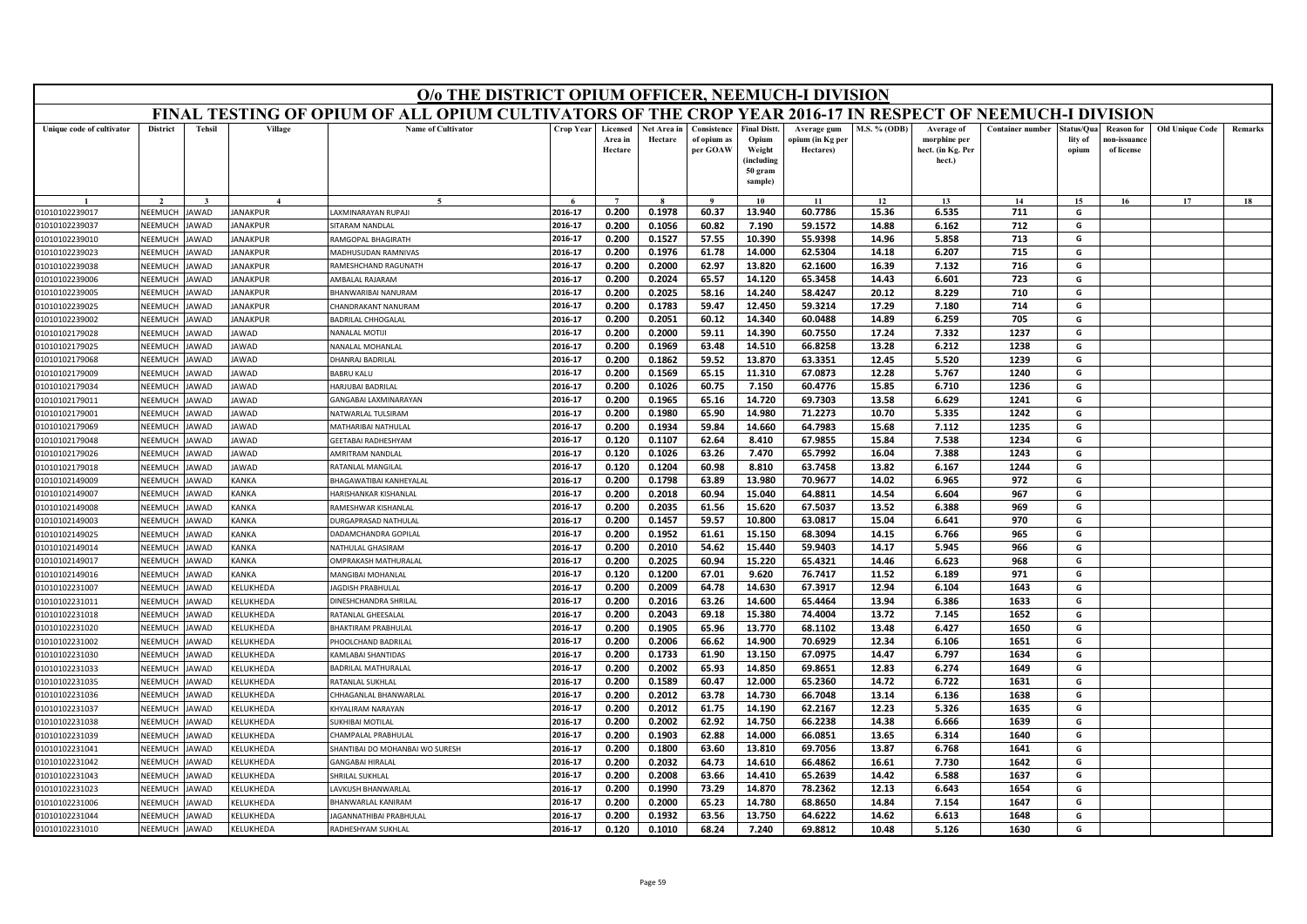|                           | O/o THE DISTRICT OPIUM OFFICER, NEEMUCH-I DIVISION<br>FINAL TESTING OF OPIUM OF ALL OPIUM CULTIVATORS OF THE CROP YEAR 2016-17 IN RESPECT OF NEEMUCH-I DIVISION                                                                                                                                                    |               |                         |                                   |                  |                                |                        |                                        |                                                                           |                                              |              |                                                           |                         |                                |                                                |                        |         |
|---------------------------|--------------------------------------------------------------------------------------------------------------------------------------------------------------------------------------------------------------------------------------------------------------------------------------------------------------------|---------------|-------------------------|-----------------------------------|------------------|--------------------------------|------------------------|----------------------------------------|---------------------------------------------------------------------------|----------------------------------------------|--------------|-----------------------------------------------------------|-------------------------|--------------------------------|------------------------------------------------|------------------------|---------|
|                           |                                                                                                                                                                                                                                                                                                                    |               |                         |                                   |                  |                                |                        |                                        |                                                                           |                                              |              |                                                           |                         |                                |                                                |                        |         |
| Unique code of cultivator | <b>District</b>                                                                                                                                                                                                                                                                                                    | <b>Tehsil</b> | Village                 | <b>Name of Cultivator</b>         | <b>Crop Year</b> | Licensed<br>Area in<br>Hectare | Net Area in<br>Hectare | Consistence<br>of opium as<br>per GOAW | <b>Final Distt</b><br>Opium<br>Weight<br>(including<br>50 gram<br>sample) | Average gum<br>opium (in Kg per<br>Hectares) | M.S. % (ODB) | Average of<br>morphine per<br>hect. (in Kg. Per<br>hect.) | <b>Container number</b> | štatus/Oua<br>lity of<br>opium | <b>Reason for</b><br>ıon-issuanc<br>of license | <b>Old Unique Code</b> | Remarks |
|                           |                                                                                                                                                                                                                                                                                                                    |               |                         | $\tilde{\phantom{a}}$             |                  | $\overline{7}$                 |                        |                                        | 10                                                                        | 11                                           | 12           | 13                                                        | 14                      | 15                             | 16                                             | 17                     | 18      |
| 01010102231040            | NEEMUCH                                                                                                                                                                                                                                                                                                            | AWAD          | <b>CELUKHEDA</b>        | GOPILAL MOTI                      | 2016-17          | 0.120                          | 0.1196                 | 64.46                                  | 8.790                                                                     | 67.6756                                      | 13.98        | 6.623                                                     | 1636                    | G                              |                                                |                        |         |
| 01010102231009            | HAMBHULAL SHANKARLAL<br>2016-17<br>0.120<br>0.1029<br>68.24<br>7.300<br>69.1545<br>14.23<br>6.889<br>1644<br>G<br>NEEMUCH<br>AWAD<br><b>CELUKHEDA</b><br>2016-17<br>0.120<br>0.1178<br>58.14<br>8.220<br>57.9542<br>13.95<br>5.659<br>1653<br>G<br>NEEMUCH<br><b>AWAD</b><br><b>ELUKHEDA</b><br>MATHRIBAI GANGARAM |               |                         |                                   |                  |                                |                        |                                        |                                                                           |                                              |              |                                                           |                         |                                |                                                |                        |         |
| 01010102231045            |                                                                                                                                                                                                                                                                                                                    |               |                         |                                   |                  |                                |                        |                                        |                                                                           |                                              |              |                                                           |                         |                                |                                                |                        |         |
| 01010102231046            | NEEMUCH                                                                                                                                                                                                                                                                                                            | <b>AWAD</b>   | KELUKHEDA               | DAKHIBAI SHOBHARAM                | 2016-17          | 0.120                          | 0.1187                 | 66.52                                  | 8.550                                                                     | 68.4499                                      | 16.40        | 7.858                                                     | 1645                    | G                              |                                                |                        |         |
| 01010102231047            | NEEMUCH                                                                                                                                                                                                                                                                                                            | AWAD          | <b>CELUKHEDA</b>        | <b>AGDIRAM BHURALAL CHUNNILAL</b> | 2016-17          | 0.120                          | 0.1076                 | 66.40                                  | 8.040                                                                     | 70.8829                                      | 14.91        | 7.398                                                     | 1646                    | G                              |                                                |                        |         |
| 01010102231048            | NEEMUCH                                                                                                                                                                                                                                                                                                            | <b>AWAD</b>   | KELUKHEDA               | RAMSUKHIBAI TULSIRAM              | 2016-17          | 0.120                          | 0.1166                 | 61.11                                  | 8.610                                                                     | 64.4683                                      | 15.58        | 7.030                                                     | 1632                    | G                              |                                                |                        |         |
| 01010102194006            | NEEMUCI                                                                                                                                                                                                                                                                                                            | <b>AWAD</b>   | KESARPURA               | MODIRAM RAMCHANDRA                | 2016-17          | 0.200                          | 0.1970                 | 62.57                                  | 14.680                                                                    | 66.6091                                      | 13.58        | 6.332                                                     | 1592                    | G                              |                                                |                        |         |
| 01010102194010            | NEEMUCH                                                                                                                                                                                                                                                                                                            | <b>AWAD</b>   | <b><i>CESARPURA</i></b> | HANKARLAL GHAMANDIRAM             | 2016-17          | 0.200                          | 0.2043                 | 62.49                                  | 15.240                                                                    | 66.5932                                      | 9.47         | 4.414                                                     | 1593                    | G                              |                                                |                        |         |
| 01010102194021            | NEEMUCH                                                                                                                                                                                                                                                                                                            | AWAD          | <b>CESARPURA</b>        | <b>GITABAI BHERULAL</b>           | 2016-17          | 0.200                          | 0.2015                 | 57.26                                  | 15.500                                                                    | 62.9231                                      | 14.41        | 6.347                                                     | 1582                    | G                              |                                                |                        |         |
| 01010102194026            | NEEMUCH                                                                                                                                                                                                                                                                                                            | <b>AWAD</b>   | KESARPURA               | SWARUPCHAND DADAMCHAND            | 2016-17          | 0.200                          | 0.1928                 | 62.06                                  | 14.410                                                                    | 66.2604                                      | 15.94        | 7.394                                                     | 1591                    | G                              |                                                |                        |         |
| 01010102194027            | NEEMUCH                                                                                                                                                                                                                                                                                                            | AWAD          | <b>CESARPURA</b>        | HAPUBAI PARASURAM                 | 2016-17          | 0.200                          | 0.1870                 | 61.70                                  | 13.150                                                                    | 61.9840                                      | 14.31        | 6.209                                                     | 1590                    | G                              |                                                |                        |         |
| 01010102194005            | NEEMUCH                                                                                                                                                                                                                                                                                                            | AWAD          | <b>ESARPURA</b>         | <b>BANSHILAL SHANKARLAI</b>       | 2016-17          | 0.200                          | 0.2000                 | 67.07                                  | 14.750                                                                    | 70.6650                                      | 12.84        | 6.351                                                     | 1597                    | G                              |                                                |                        |         |
| 01010102194028            | NFFMUCH                                                                                                                                                                                                                                                                                                            | <b>AWAD</b>   | KESARPURA               | MANOHARLAL SUKHLAL                | 2016-17          | 0.200                          | 0.1578                 | 58.29                                  | 11.250                                                                    | 59.3663                                      | 13.86        | 5.760                                                     | 1589                    | G                              |                                                |                        |         |
| 01010102194029            | NEEMUCI                                                                                                                                                                                                                                                                                                            | AWAD          | <b><i>CESARPURA</i></b> | <b>HANWARLAL NANDLAL</b>          | 2016-17          | 0.200                          | 0.1971                 | 33.98                                  | 12.720                                                                    | 31.3293                                      | 18.07        | 3.963                                                     | <b>Suspected 4</b>      | G                              |                                                |                        |         |
| 01010102194032            | NEEMUCH                                                                                                                                                                                                                                                                                                            | AWAD          | <b>CESARPURA</b>        | <b>IIRALAL BHAGIRATH</b>          | 2016-17          | 0.200                          | 0.2006                 | 62.28                                  | 14.640                                                                    | 64.9302                                      | 14.76        | 6.709                                                     | 1588                    | G                              |                                                |                        |         |
| 01010102194033            | NEEMUCH                                                                                                                                                                                                                                                                                                            | <b>AWAD</b>   | KESARPURA               | URESHCHANDRA SUKHLAI              | 2016-17          | 0.200                          | 0.1518                 | 57.46                                  | 11.280                                                                    | 60.9947                                      | 15.40        | 6.575                                                     | 1580                    | G                              |                                                |                        |         |
| 01010102194034            | NEEMUCH                                                                                                                                                                                                                                                                                                            | <b>AWAD</b>   | KESARPURA               | <b>SEETABAI RAMCHANDRA</b>        | 2016-17          | 0.200                          | 0.2020                 | 64.46                                  | 15.440                                                                    | 70.3861                                      | 15.44        | 7.607                                                     | 1594                    | G                              |                                                |                        |         |
| 01010102194008            | NEEMUCH                                                                                                                                                                                                                                                                                                            | AWAD          | <b><i>CESARPURA</i></b> | <b>GEETABAI ONKARLAI</b>          | 2016-17          | 0.200                          | 0.2034                 | 63.76                                  | 14.350                                                                    | 64.2625                                      | 13.21        | 5.942                                                     | 1587                    | G                              |                                                |                        |         |
| 01010102194001            | NFFMUCH                                                                                                                                                                                                                                                                                                            | AWAD          | KESARPURA               | RAMDAYAL SHANKARLAL               | 2016-17          | 0.200                          | 0.2046                 | 64.50                                  | 15.170                                                                    | 68.3187                                      | 13.44        | 6.427                                                     | 1595                    | G                              |                                                |                        |         |
| 01010102194019            | NEEMUCH                                                                                                                                                                                                                                                                                                            | <b>AWAD</b>   | <b>CESARPURA</b>        | HATURBHUJ HIRALAI                 | 2016-17          | 0.200                          | 0.1962                 | 59.81                                  | 14.380                                                                    | 62.6249                                      | 14.48        | 6.347                                                     | 1584                    | G                              |                                                |                        |         |
| 01010102194022            | NEEMUCH                                                                                                                                                                                                                                                                                                            | AWAD          | <b>ESARPURA</b>         | RAMESHCHANDRA RAMLAL              | 2016-17          | 0.200                          | 0.2010                 | 62.04                                  | 15.600                                                                    | 68.7861                                      | 16.62        | 8.003                                                     | 1586                    | G                              |                                                |                        |         |
| 01010102194011            | NEEMUCH                                                                                                                                                                                                                                                                                                            | AWAD          | <b>CESARPURA</b>        | <b>MOTILAL CHAMPALAL</b>          | 2016-17          | 0.200                          | 0.0752                 | 61.46                                  | 5.870                                                                     | 68.5372                                      | 12.58        | 6.035                                                     | 1585                    | G                              |                                                |                        |         |
| 01010102194037            | NFFMUCH                                                                                                                                                                                                                                                                                                            | AWAD          | <b><i>CESARPURA</i></b> | МЕНМИДКНА МОНАММАДКНА             | 2016-17          | 0.120                          | 0.1163                 | 57.85                                  | 9.090                                                                     | 64.5916                                      | 15.49        | 7.004                                                     | 1581                    | G                              |                                                |                        |         |
| 01010102194009            | NEEMUCH                                                                                                                                                                                                                                                                                                            | AWAD          | <b><i>CESARPURA</i></b> | <b>DAKHIBAI VENI</b>              | 2016-17          | 0.120                          | 0.1196                 | 65.47                                  | 9.530                                                                     | 74.5234                                      | 13.00        | 6.782                                                     | 1596                    | G                              |                                                |                        |         |
| 01010102194031            | NEEMUCH                                                                                                                                                                                                                                                                                                            | AWAD          | KESARPURA               | MOHANLAL RAMCHANDRA               | 2016-17          | 0.120                          | 0.1199                 | 59.33                                  | 9.180                                                                     | 64.8957                                      | 13.94        | 6.332                                                     | 1583                    | G                              |                                                |                        |         |
| 01010102237002            | NEEMUCH                                                                                                                                                                                                                                                                                                            | <b>AWAD</b>   | KUNDLA                  | HANKARNATH KASHINATH              | 2016-17          | 0.200                          | 0.1970                 | 60.99                                  | 14.620                                                                    | 64.6599                                      | 16.07        | 7.274                                                     | 2278                    | G                              |                                                |                        |         |
| 01010102237032            | NEEMUCH                                                                                                                                                                                                                                                                                                            | AWAD          | <b>CUNDLA</b>           | <b>JARISINGH RAMAJ</b>            | 2016-17          | 0.200                          | 0.1973                 | 58.51                                  | 13.240                                                                    | 56.0922                                      | 15.26        | 5.992                                                     | 2279                    | G                              |                                                |                        |         |
| 01010102237025            | NEEMUCH                                                                                                                                                                                                                                                                                                            | AWAD          | KUNDLA                  | <b>CAILASHNATH RUPNATH</b>        | 2016-17          | 0.200                          | 0.2008                 | 61.05                                  | 14.590                                                                    | 63.3715                                      | 12.07        | 5.354                                                     | 2282                    | G                              |                                                |                        |         |
| 01010102237019            | NEEMUCH                                                                                                                                                                                                                                                                                                            | AWAD          | KUNDLA                  | KESHURAM ONKARLAL                 | 2016-17          | 0.200                          | 0.1627                 | 63.57                                  | 11.820                                                                    | 65.9742                                      | 15.56        | 7.186                                                     | 2283                    | G                              |                                                |                        |         |
| 01010102237009            | NEEMUCH                                                                                                                                                                                                                                                                                                            | AWAD          | <b>CUNDLA</b>           | SITARAM GAMER                     | 2016-17          | 0.200                          | 0.1536                 | 58.02                                  | 10.910                                                                    | 58.8737                                      | 14.58        | 6.009                                                     | 2281                    | G                              |                                                |                        |         |
| 01010102237041            | NEEMUCH                                                                                                                                                                                                                                                                                                            | AWAD          | <b>CUNDLA</b>           | HHAGANLAL KESHURAM                | 2016-17          | 0.200                          | 0.1925                 | 60.68                                  | 13.990                                                                    | 62.9974                                      | 15.84        | 6.985                                                     | 2280                    | G                              |                                                |                        |         |
| 01010102237018            | NEEMUCH                                                                                                                                                                                                                                                                                                            | AWAD          | <b>CUNDLA</b>           | <b>GOVINDRAM GANGARAM</b>         | 2016-17          | 0.200                          | 0.1935                 | 59.62                                  | 13.970                                                                    | 61.4884                                      | 16.10        | 6.930                                                     | 2277                    | G                              |                                                |                        |         |
| 01010102237022            | NEEMUCI                                                                                                                                                                                                                                                                                                            | AWAD          | KUNDLA                  | PARMANAND SHIVELAL                | 2016-17          | 0.200                          | 0.2041                 | 64.51                                  | 15.130                                                                    | 68.3146                                      | 13.86        | 6.628                                                     | 2287                    | G                              |                                                |                        |         |
| 01010102237045            | NEEMUCH                                                                                                                                                                                                                                                                                                            | AWAD          | <b>(UNDLA</b>           | MANSINGH VAKTAWAR SINGH           | 2016-17          | 0.200                          | 0.1984                 | 61.02                                  | 13.420                                                                    | 58.9617                                      | 15.60        | 6.439                                                     | 2276                    | G                              |                                                |                        |         |
| 01010102237049            | VEEMUCI                                                                                                                                                                                                                                                                                                            | AWAD          | <b>CUNDLA</b>           | AMKUNWARBAI SATYANARAYAN          | 2016-17          | 0.200                          | 0.1933                 | 69.12                                  | 13.800                                                                    | 70.4966                                      | 14.12        | 6.968                                                     | 2289                    | G                              |                                                |                        |         |
| 01010102237050            | <b>NFFMUCH</b>                                                                                                                                                                                                                                                                                                     | <b>AWAD</b>   | KUNDLA                  | HEMANTKUMAR RAMPRASAD             | 2016-17          | 0.200                          | 0.1950                 | 64.62                                  | 14.270                                                                    | 67.5538                                      | 12.94        | 6.119                                                     | 2286                    | G                              |                                                |                        |         |
| 01010102237051            | <b>NEEMUCH</b>                                                                                                                                                                                                                                                                                                     | AWAD          | <b>CUNDLA</b>           | OHANBAI RAMPRASAD                 | 2016-17          | 0.200                          | 0.1950                 | 62.19                                  | 14.280                                                                    | 65.0615                                      | 16.82        | 7.660                                                     | 2284                    | G                              |                                                |                        |         |
| 01010102237048            | <b>NEEMUCH</b>                                                                                                                                                                                                                                                                                                     | AWAD          | <b>CUNDLA</b>           | <b>JANDUBAI MANGILAL</b>          | 2016-17          | 0.200                          | 0.2053                 | 59.48                                  | 14.220                                                                    | 58.8553                                      | 17.82        | 7.342                                                     | 2275                    | G                              |                                                |                        |         |
| 01010102237023            | NEEMUCH                                                                                                                                                                                                                                                                                                            | AWAD          | <b>CUNDLA</b>           | <b>CAMALSINGH KISHANLAI</b>       | 2016-17          | 0.120                          | 0.0000                 | 0.00                                   | 0.000                                                                     | 0.0000                                       | 0.00         | 0.000                                                     |                         | F.                             |                                                |                        |         |
| 01010102237037            | NEEMUCH                                                                                                                                                                                                                                                                                                            | AWAD          | <b>CUNDLA</b>           | <b>/ARDICHAND BHERA</b>           | 2016-17          | 0.120                          | 0.0000                 | 0.00                                   | 0.000                                                                     | 0.0000                                       | 0.00         | 0.000                                                     |                         | Е                              |                                                |                        |         |
| 01010102237006            | VEEMUCH                                                                                                                                                                                                                                                                                                            | AWAD          | <b>(UNDLA</b>           | <b>MOTILAL GANGARAM</b>           | 2016-17          | 0.120                          | 0.0000                 | 0.00                                   | 0.000                                                                     | 0.0000                                       | 0.00         | 0.000                                                     |                         | Е                              |                                                |                        |         |
| 01010102237004            | <b>NFFMUCH</b>                                                                                                                                                                                                                                                                                                     | <b>AWAD</b>   | KUNDLA                  | KALU GOKUL BALAI                  | 2016-17          | 0.120                          | 0.0000                 | 0.00                                   | 0.000                                                                     | 0.0000                                       | 0.00         | 0.000                                                     |                         | F                              |                                                |                        |         |
| 01010102237017            | NEEMUCH                                                                                                                                                                                                                                                                                                            | AWAD          | <b>CUNDLA</b>           | RABHULAL JAYCHAND                 | 2016-17          | 0.120                          | 0.0000                 | 0.00                                   | 0.000                                                                     | 0.0000                                       | 0.00         | 0.000                                                     |                         | Е                              |                                                |                        |         |
| 01010102237003            | VEEMUCI                                                                                                                                                                                                                                                                                                            | AWAD          | <b>UNDLA</b>            | HUNDALAL BHUWANA                  | 2016-17          | 0.120                          | 0.0000                 | 0.00                                   | 0.000                                                                     | 0.0000                                       | 0.00         | 0.000                                                     |                         | F                              |                                                |                        |         |
| 01010102237024            | NEEMUCH                                                                                                                                                                                                                                                                                                            | AWAD          | <b>CUNDLA</b>           | HATARBHUI CHFNRAM JAT             | 2016-17          | 0.120                          | 0.0000                 | 0.00                                   | 0.000                                                                     | 0.0000                                       | 0.00         | 0.000                                                     |                         | F.                             |                                                |                        |         |
| 01010102237030            | NEEMUCH                                                                                                                                                                                                                                                                                                            | JAWAD         | <b>CUNDLA</b>           | GORDHANLAL KESHURAM               | 2016-17          | 0.120                          | 0.1184                 | 66.26                                  | 8.110                                                                     | 64.8395                                      | 13.73        | 6.231                                                     | 2285                    | G                              |                                                |                        |         |
| 01010102237008            | NEEMUCH                                                                                                                                                                                                                                                                                                            | <b>JAWAD</b>  | KUNDLA                  | BILASKUNWAR DEVISINGH             | 2016-17          | 0.120                          | 0.1232                 | 67.10                                  | 8.630                                                                     | 67.1429                                      | 13.38        | 6.289                                                     | 2274                    | G                              |                                                |                        |         |
|                           |                                                                                                                                                                                                                                                                                                                    |               |                         |                                   |                  |                                |                        |                                        |                                                                           |                                              |              |                                                           |                         |                                |                                                |                        |         |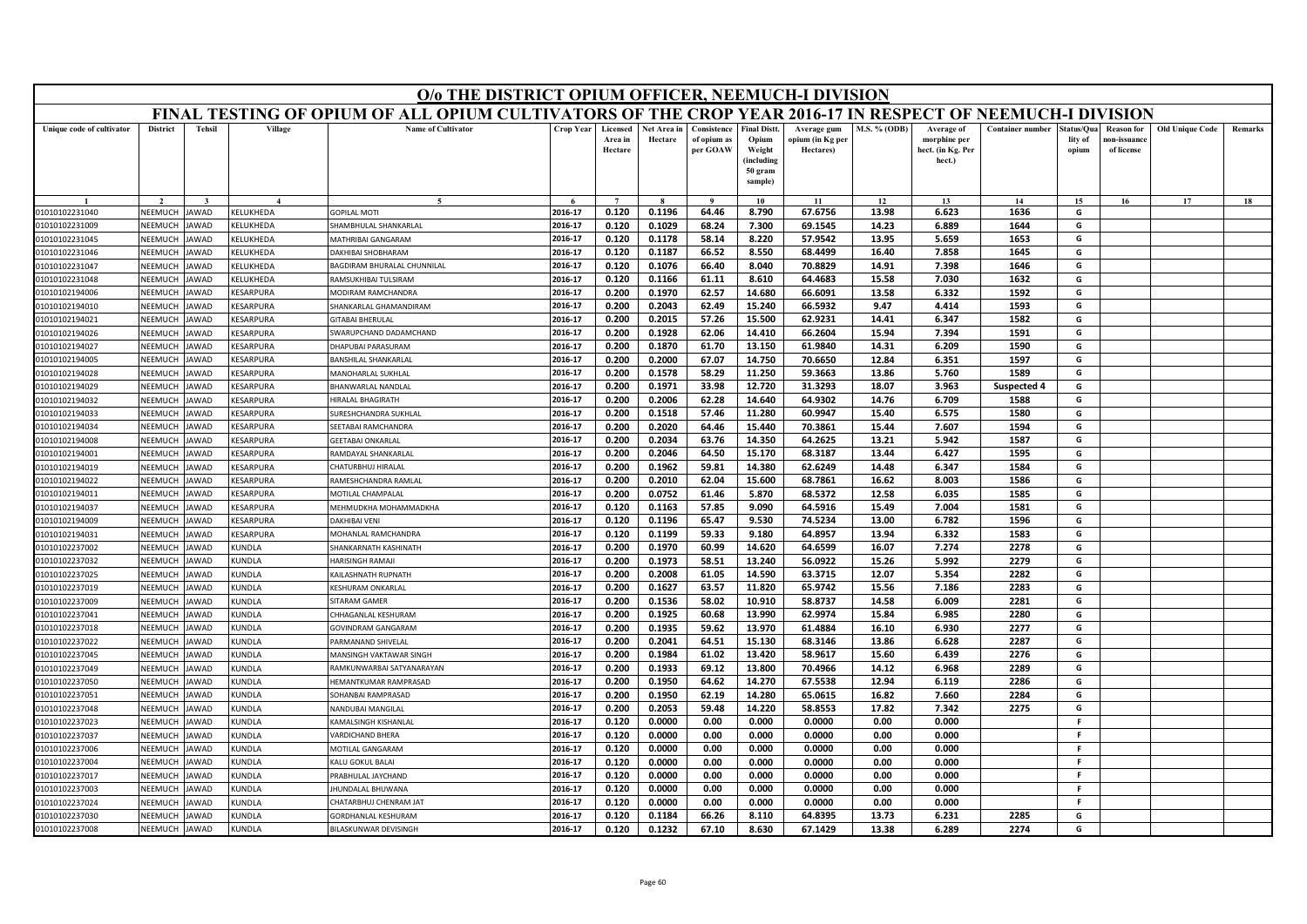|                                  |                    |                      |                            | O/o THE DISTRICT OPIUM OFFICER, NEEMUCH-I DIVISION                                                        |                    |                                |                        |                                        |                                                                            |                                              |                     |                                                           |                         |                                |                                                |                        |         |
|----------------------------------|--------------------|----------------------|----------------------------|-----------------------------------------------------------------------------------------------------------|--------------------|--------------------------------|------------------------|----------------------------------------|----------------------------------------------------------------------------|----------------------------------------------|---------------------|-----------------------------------------------------------|-------------------------|--------------------------------|------------------------------------------------|------------------------|---------|
|                                  |                    |                      |                            | FINAL TESTING OF OPIUM OF ALL OPIUM CULTIVATORS OF THE CROP YEAR 2016-17 IN RESPECT OF NEEMUCH-I DIVISION |                    |                                |                        |                                        |                                                                            |                                              |                     |                                                           |                         |                                |                                                |                        |         |
| Unique code of cultivator        | <b>District</b>    | <b>Tehsil</b>        | Village                    | <b>Name of Cultivator</b>                                                                                 | <b>Crop Year</b>   | Licensed<br>Area in<br>Hectare | Net Area in<br>Hectare | Consistence<br>of opium as<br>per GOAW | <b>Final Distt.</b><br>Opium<br>Weight<br>(including<br>50 gram<br>sample) | Average gum<br>opium (in Kg per<br>Hectares) | <b>M.S. % (ODB)</b> | Average of<br>morphine per<br>hect. (in Kg. Per<br>hect.) | <b>Container number</b> | Status/Qua<br>lity of<br>opium | <b>Reason for</b><br>10n-issuanc<br>of license | <b>Old Unique Code</b> | Remarks |
|                                  |                    |                      | $\mathbf{4}$               |                                                                                                           |                    | $\overline{7}$                 |                        | $\alpha$                               | 10                                                                         | 11                                           | 12                  | 13                                                        | 14                      | 15                             | 16                                             | 17                     | 18      |
| 01010102237026                   | NEEMUCH            | JAWAD                | KUNDLA                     | DURGASHANKAR BHUWANA                                                                                      | 2016-17            | 0.120                          | 0.1176                 | 66.92                                  | 8.280                                                                      | 67.3129                                      | 14.72               | 6.936                                                     | 2288                    | G                              |                                                |                        |         |
| 01010102211003                   | NEEMUCH            | JAWAD                | MANDA                      | <b>BOTHLAL MANGILAI</b>                                                                                   | 2016-17            | 0.200                          | 0.1966                 | 65.90                                  | 14.280                                                                     | 68.3825                                      | 13.29               | 6.361                                                     | 1794                    | G                              |                                                |                        |         |
| 01010102211005                   | VEEMUCH            | <b>JAWAD</b>         | MANDA                      | KAILASHCHANDRA RAMA                                                                                       | 2016-17            | 0.200                          | 0.1967                 | 63.67                                  | 14.470                                                                     | 66.9090                                      | 15.09               | 7.068                                                     | 1785                    | G                              |                                                |                        |         |
| 01010102211008                   | NEEMUCH            | <b>JAWAD</b>         | MANDA                      | GHEESALAL LAXMINARAYAN                                                                                    | 2016-17            | 0.200                          | 0.2000                 | 62.85                                  | 14.440                                                                     | 64.8250                                      | 12.55               | 5.695                                                     | 1784                    | G                              |                                                |                        |         |
| 01010102211011                   | NEEMUCH            | <b>JAWAD</b>         | MANDA                      | SUSHILABAI SITARAM                                                                                        | 2016-17            | 0.200                          | 0.2002                 | 64.38                                  | 14.620                                                                     | 67.1628                                      | 12.18               | 5.726                                                     | 1786                    | G                              |                                                |                        |         |
| 01010102211017                   | NEEMUCH            | <b>JAWAD</b>         | <b>MANDA</b>               | JAGDISHCHAND KANWARLAL                                                                                    | 2016-17            | 0.200                          | 0.1951                 | 67.06                                  | 13.860                                                                     | 68.0574                                      | 13.17               | 6.274                                                     | 1787                    | G                              |                                                |                        |         |
| 01010102211022                   | NEEMUCI            | <b>JAWAD</b>         | MANDA                      | PRABHULAL RAMCHANDRA                                                                                      | 2016-17            | 0.200                          | 0.2013                 | 63.12                                  | 13.290                                                                     | 59.5330                                      | 12.31               | 5.130                                                     | 1788                    | G                              |                                                |                        |         |
| 01010102211023                   | NEEMUCH            | <b>JAWAD</b>         | MANDA                      | AXMINARAYAN BHANWARLAL                                                                                    | 2016-17            | 0.200                          | 0.1997                 | 62.71                                  | 14.450                                                                     | 64.8222                                      | 13.99               | 6.348                                                     | 1783                    | G                              |                                                |                        |         |
| 01010102211025                   | NEEMUCH            | <b>JAWAD</b>         | MANDA                      | HARIRAM KANWARLAL                                                                                         | 2016-17            | 0.200                          | 0.1908                 | 62.54                                  | 13.590                                                                     | 63.6373                                      | 12.31               | 5.483                                                     | 1782                    | G                              |                                                |                        |         |
| 01010102211039                   | NEEMUCH            | <b>JAWAD</b>         | <b>MANDA</b>               | RUPLAL PRABHULAL                                                                                          | 2016-17            | 0.200                          | 0.2045                 | 66.54                                  | 14.540                                                                     | 67.5844                                      | 13.12               | 6.207                                                     | 1789                    | G                              |                                                |                        |         |
| 01010102211041                   | NEEMUCH            | <b>IAWAD</b>         | MANDA                      | HATARI BAI CHAMPALAL                                                                                      | 2016-17            | 0.200                          | 0.2037                 | 61.87                                  | 14.530                                                                     | 63.0437                                      | 15.03               | 6.633                                                     | 1774                    | G                              |                                                |                        |         |
| 01010102211047                   | NEEMUCH            | AWAD                 | MANDA                      | BHAGWANTIBAI SHANKARLAL                                                                                   | 2016-17            | 0.200                          | 0.1946                 | 61.76                                  | 14.390                                                                     | 65.2415                                      | 14.35               | 6.554                                                     | 1781                    | G                              |                                                |                        |         |
| 01010102211049                   | NEFMUCH            | <b>JAWAD</b>         | MANDA                      | JAMNALAL BHANWARLAL                                                                                       | 2016-17            | 0.200                          | 0.1975                 | 61.90                                  | 14.660                                                                     | 65.6405                                      | 15.83               | 7.273                                                     | 1780                    | G                              |                                                |                        |         |
| 01010102211031                   | NEEMUCH            | <b>JAWAD</b>         | MANDA                      | JDAYRAM BHANWARLAL                                                                                        | 2016-17            | 0.200                          | 0.1986                 | 65.46                                  | 14.530                                                                     | 68.4189                                      | 12.59               | 6.030                                                     | 1790                    | G                              |                                                |                        |         |
| 01010102211016                   | NEEMUCH            | <b>JAWAD</b>         | MANDA                      | RAMKANYABAI VINODKUMAR                                                                                    | 2016-17            | 0.200                          | 0.1958                 | 66.01                                  | 14.130                                                                     | 68.0541                                      | 11.45               | 5.454                                                     | 1779                    | G                              |                                                |                        |         |
| 01010102211042                   | NEEMUCH            | <b>JAWAD</b>         | <b>MANDA</b>               | SHAMBHULAL RAMRATAN                                                                                       | 2016-17            | 0.200                          | 0.1984                 | 62.40                                  | 14.340                                                                     | 64.4304                                      | 14.47               | 6.526                                                     | 1778                    | G                              |                                                |                        |         |
| 01010102211062                   | NEEMUCH            | <b>JAWAD</b>         | <b>MANDA</b>               | <b>GOPAL BHANWARLAL</b>                                                                                   | 2016-17            | 0.200                          | 0.1904                 | 62.07                                  | 13.960                                                                     | 65.0158                                      | 11.94               | 5.434                                                     | 1777                    | G                              |                                                |                        |         |
| 01010102211007                   | NEEMUCH            | AWAD                 | MANDA                      | KAILASHCHANDRA BALU                                                                                       | 2016-17            | 0.120                          | 0.1136                 | 62.76                                  | 8.130                                                                      | 64.1637                                      | 13.72               | 6.162                                                     | 1776                    | G                              |                                                |                        |         |
| 01010102211012                   | NFFMUCH            | <b>JAWAD</b>         | MANDA                      | DEVINATH MADHUNATH                                                                                        | 2016-17            | 0.120                          | 0.0000                 | 0.00                                   | 0.000                                                                      | 0.0000                                       | 0.00                | 0.000                                                     |                         | F.                             |                                                |                        |         |
| 01010102211019                   | NEEMUCH            | JAWAD                | MANDA                      | KAILASHCHAND AMBALAI                                                                                      | 2016-17            | 0.120                          | 0.1082                 | 66.03                                  | 8.040                                                                      | 70.0924                                      | 13.62               | 6.683                                                     | 1791                    | G                              |                                                |                        |         |
| 01010102211053                   | VEEMUCH            | AWAD                 | MANDA                      | JAGDISHCHANDRA MOHANLAI                                                                                   | 2016-17            | 0.120                          | 0.1167                 | 60.86                                  | 8.550                                                                      | 63.7018                                      | 14.20               | 6.332                                                     | 1775                    | G                              |                                                |                        |         |
| 01010102211052                   | NEEMUCH            | <b>JAWAD</b>         | <b>MANDA</b>               | MODIBAI BHAGIRATH                                                                                         | 2016-17            | 0.120                          | 0.1096                 | 63.56                                  | 7.570                                                                      | 62.7190                                      | 10.38               | 4.557                                                     | 1773                    | G                              |                                                |                        |         |
| 01010102211030                   | NEEMUCH            | <b>JAWAD</b>         | <b>MANDA</b>               | KAMALABAI BANSHILAL                                                                                       | 2016-17            | 0.120                          | 0.1092                 | 64.95                                  | 7.750                                                                      | 65.8516                                      | 13.16               | 6.066                                                     | 1792                    | G                              |                                                |                        |         |
| 01010102211046                   | NEEMUCH            | AWAD                 | MANDA                      | NARENDRAKUMAR PRABHULAL                                                                                   | 2016-17            | 0.120                          | 0.1145                 | 67.96                                  | 7.630                                                                      | 64.6987                                      | 11.32               | 5.126                                                     | 1793                    | G                              |                                                |                        |         |
| 01010102146019                   | NEEMUCH            | <b>JAWAD</b>         | <b>MODI</b>                | SAMARATHMAL KISHANLAL                                                                                     | 2016-17            | 0.200                          | 0.1988                 | 66.42                                  | 13.200                                                                     | 63.0030                                      | 15.66               | 6.906                                                     | 1288                    | G                              |                                                |                        |         |
| 01010102146097                   | NEFMUCH            | <b>AWAD</b>          | <b>MODI</b>                | RAMESHWAR BHERA                                                                                           | 2016-17            | 0.200                          | 0.2005                 | 58.89                                  | 14.480                                                                     | 60.7581                                      | 16.59               | 7.056                                                     | 1274                    | G                              |                                                |                        |         |
| 01010102146111                   | NEEMUCI            | <b>JAWAD</b>         | <b>MODI</b>                | TULSIBAI KANHEYALAL                                                                                       | 2016-17            | 0.200                          | 0.2022                 | 56.59                                  | 15.100                                                                     | 60.3709                                      | 13.91               | 5.878                                                     | 1269                    | G                              |                                                |                        |         |
| 01010102146107                   | NEEMUCH            | AWAD                 | <b>MODI</b>                | PRABHULAL BHAGIRATH                                                                                       | 2016-17            | 0.200                          | 0.1808                 | 63.52                                  | 13.640                                                                     | 68.4569                                      | 14.59               | 6.992                                                     | 1283                    | G                              |                                                |                        |         |
| 01010102146157                   | NEEMUCH            | <b>JAWAD</b>         | <b>MODI</b>                | JDIBAI UDAII                                                                                              | 2016-17            | 0.200                          | 0.1882                 | 59.38                                  | 13.870                                                                     | 62.5186                                      | 14.37               | 6.289                                                     | 1273                    | G                              |                                                |                        |         |
| 01010102146065                   | NEEMUCH            | <b>JAWAD</b>         | <b>MODI</b>                | AXMICHANDRA BHUWANIRAM                                                                                    | 2016-17            | 0.200                          | 0.1807                 | 58.77                                  | 13.730                                                                     | 63.7908                                      | 15.94               | 7.118                                                     | 1272                    | G                              |                                                |                        |         |
| 01010102146041<br>01010102146106 | NEEMUCH<br>NEEMUCH | AWAD<br><b>JAWAD</b> | <b>MODI</b><br><b>MODI</b> | PREMBAI MADANLAL<br>SUSHILABAI RADHESHYAM                                                                 | 2016-17<br>2016-17 | 0.200<br>0.200                 | 0.1904<br>0.2030       | 65.11<br>66.88                         | 13.910<br>14.150                                                           | 67.9517<br>66.5961                           | 14.64<br>13.05      | 6.964<br>6.084                                            | 1289<br>1290            | G<br>G                         |                                                |                        |         |
| 01010102146117                   | NEEMUCI            | <b>JAWAD</b>         | <b>MODI</b>                | PRAHLAD SITARAM                                                                                           | 2016-17            | 0.200                          | 0.1967                 | 66.58                                  | 14.530                                                                     | 70.2593                                      | 13.71               | 6.743                                                     | 1291                    | G                              |                                                |                        |         |
| 01010102146152                   | NEEMUCH            | <b>IAWAD</b>         | <b>MODI</b>                | RUPLAL RAMLAL                                                                                             | 2016-17            | 0.200                          | 0.2001                 | 54.57                                  | 14.990                                                                     | 58.4008                                      |                     | 5.310                                                     | 1270                    | G                              |                                                |                        |         |
| 01010102146014                   | VEEMUCI            | AWAD                 | MODI                       | KISHOREKUMAR MOHANLAL                                                                                     | 2016-17            | 0.200                          | 0.1939                 | 58.95                                  | 14.210                                                                     | 61.7174                                      | 12.99<br>14.15      | 6.113                                                     | 1268                    | G                              |                                                |                        |         |
| 01010102146164                   | <b>NFFMUCH</b>     | <b>JAWAD</b>         | <b>MODI</b>                | PAWANKUMAR RADHESHYAM                                                                                     | 2016-17            | 0.200                          | 0.1967                 | 67.45                                  | 13.880                                                                     | 67.9919                                      | 12.08               | 5.750                                                     | 1282                    | G                              |                                                |                        |         |
| 01010102146039                   | NEEMUCH            | AWAD                 | <b>MODI</b>                | MANSINGH NANDRAM GAYARI                                                                                   | 2016-17            | 0.120                          | 0.1043                 | 49.80                                  | 7.210                                                                      | 49.1755                                      | 13.80               | 4.751                                                     | 1266                    | G                              |                                                |                        |         |
| 01010102146053                   | VEEMUCH            | AWAD                 | <b>MODI</b>                | MUNNIBAI RADHESHYAM                                                                                       | 2016-17            | 0.120                          | 0.1170                 | 68.71                                  | 8.660                                                                      | 72.6496                                      | 13.91               | 7.074                                                     | 1287                    | G                              |                                                |                        |         |
| 01010102146064                   | NEEMUCH            | AWAD                 | <b>MODI</b>                | <b>DHAPURAL SHIVNATH</b>                                                                                  | 2016-17            | 0.120                          | 0.1242                 | 56.44                                  | 8.960                                                                      | 58.1643                                      | 12.35               | 5.029                                                     | 1267                    | G                              |                                                |                        |         |
| 01010102146015                   | NEEMUCH            | AWAD                 | <b>MODI</b>                | KANHEYALAL RATANLAL                                                                                       | 2016-17            | 0.120                          | 0.1005                 | 56.82                                  | 7.020                                                                      | 56.6965                                      | 18.18               | 7.215                                                     | 1278                    | G                              |                                                |                        |         |
| 01010102146129                   | VEEMUCI            | AWAD                 | <b>MODI</b>                | KAMALABAI KISHANLAL                                                                                       | 2016-17            | 0.120                          | 0.1157                 | 59.80                                  | 8.210                                                                      | 60.6223                                      | 16.39               | 6.955                                                     | 1279                    | G                              |                                                |                        |         |
| 01010102146073                   | <b>NFFMUCH</b>     | <b>JAWAD</b>         | <b>MODI</b>                | SEETABAI SHANKARLAL                                                                                       | 2016-17            | 0.120                          | 0.1044                 | 56.48                                  | 7.000                                                                      | 54.0996                                      | 17.19               | 6.510                                                     | 1271                    | G                              |                                                |                        |         |
| 01010102146028                   | NEEMUCH            | <b>IAWAD</b>         | <b>MODI</b>                | DEVILAL BHAGIRATH                                                                                         | 2016-17            | 0.120                          | 0.1150                 | 63.89                                  | 8.860                                                                      | 70.3217                                      | 12.69               | 6.246                                                     | 1281                    | G                              |                                                |                        |         |
| 01010102146030                   | VEEMUC             | AWAD                 | <b>MODI</b>                | <b>BABULAL MANGILAL</b>                                                                                   | 2016-17            | 0.120                          | 0.0976                 | 67.22                                  | 7.150                                                                      | 70.3484                                      | 13.21               | 6.505                                                     | 1292                    | G                              |                                                |                        |         |
| 01010102146034                   | NEEMUCH            | AWAD                 | <b>MODI</b>                | ONKARIBAI SHAMBHULAI                                                                                      | 2016-17            | 0.120                          | 0.0970                 | 58.85                                  | 6.890                                                                      | 59.7216                                      | 13.81               | 5.773                                                     | 1277                    | G                              |                                                |                        |         |
| 01010102146089                   | NEEMUCH            | JAWAD                | <b>MODI</b>                | RESHAMKUNWAR JALAMSINGH                                                                                   | 2016-17            | 0.120                          | 0.1040                 | 67.80                                  | 7.420                                                                      | 69.1058                                      | 14.40               | 6.966                                                     | 1286                    | G                              |                                                |                        |         |
| 01010102146091                   | NEEMUCH            | JAWAD                | <b>MODI</b>                | RAMVILAS GIRDHARI                                                                                         | 2016-17            | 0.120                          | 0.1196                 | 65.07                                  | 8.900                                                                      | 69.1722                                      | 15.57               | 7.539                                                     | 1285                    | G                              |                                                |                        |         |
|                                  |                    |                      |                            |                                                                                                           |                    |                                |                        |                                        |                                                                            |                                              |                     |                                                           |                         |                                |                                                |                        |         |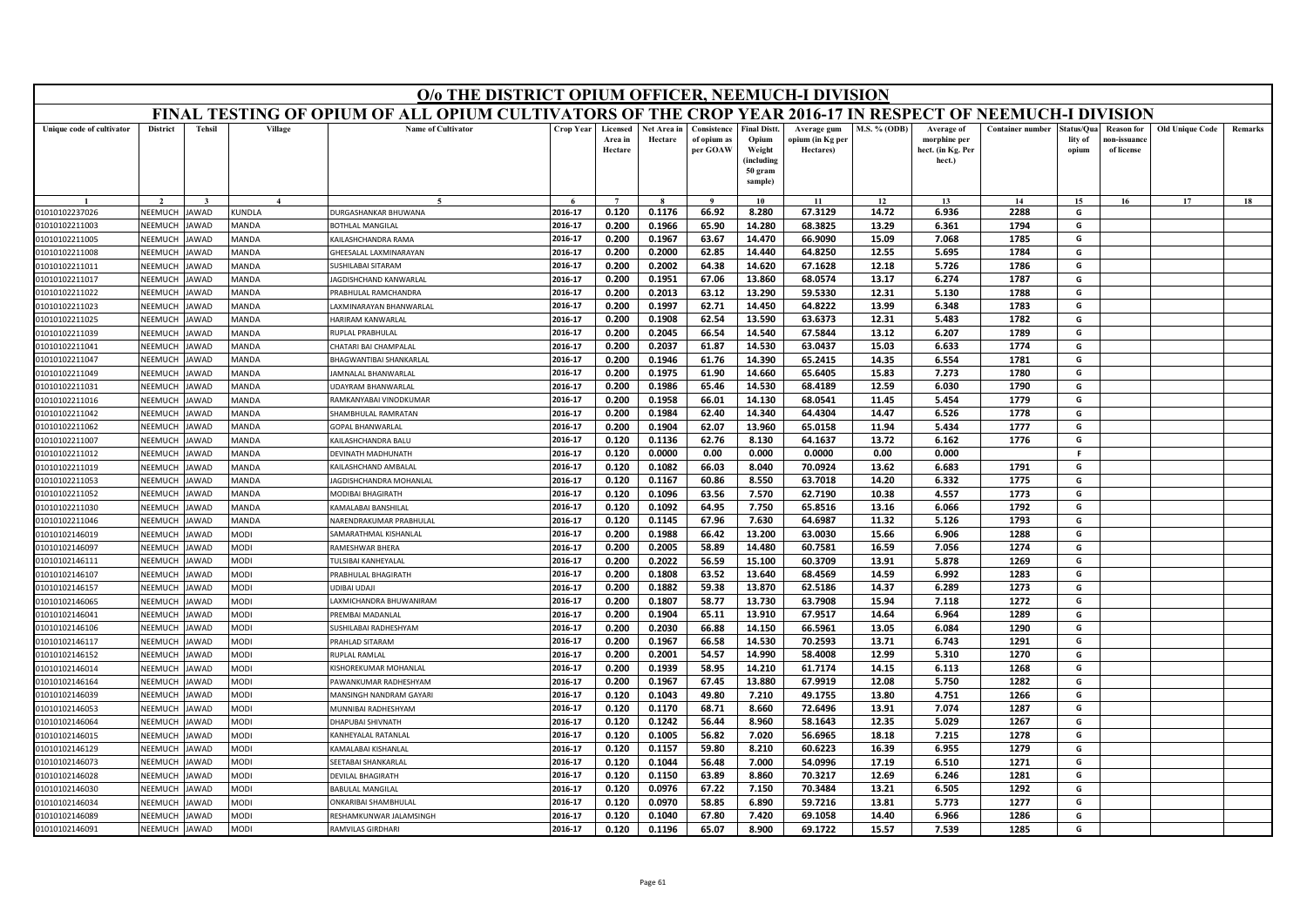|                                  | O/o THE DISTRICT OPIUM OFFICER, NEEMUCH-I DIVISION<br>FINAL TESTING OF OPIUM OF ALL OPIUM CULTIVATORS OF THE CROP YEAR 2016-17 IN RESPECT OF NEEMUCH-I DIVISION |              |                                      |                                              |                    |                                |                        |                                        |                                                                            |                                              |                |                                                           |                         |                                |                                                |                        |         |
|----------------------------------|-----------------------------------------------------------------------------------------------------------------------------------------------------------------|--------------|--------------------------------------|----------------------------------------------|--------------------|--------------------------------|------------------------|----------------------------------------|----------------------------------------------------------------------------|----------------------------------------------|----------------|-----------------------------------------------------------|-------------------------|--------------------------------|------------------------------------------------|------------------------|---------|
|                                  |                                                                                                                                                                 |              |                                      |                                              |                    |                                |                        |                                        |                                                                            |                                              |                |                                                           |                         |                                |                                                |                        |         |
| Unique code of cultivator        | <b>District</b>                                                                                                                                                 | Tehsil       | Village                              | <b>Name of Cultivator</b>                    | Crop Year          | Licensed<br>Area in<br>Hectare | Net Area in<br>Hectare | Consistence<br>of opium as<br>per GOAW | <b>Final Distt.</b><br>Opium<br>Weight<br>(including<br>50 gram<br>sample) | Average gum<br>opium (in Kg per<br>Hectares) | M.S. % (ODB)   | Average of<br>morphine per<br>hect. (in Kg. Per<br>hect.) | <b>Container number</b> | status/Qua<br>lity of<br>opium | <b>Reason for</b><br>ıon-issuanc<br>of license | <b>Old Unique Code</b> | Remarks |
|                                  |                                                                                                                                                                 |              | $\mathbf{A}$                         | $\tilde{\phantom{a}}$                        |                    | $\overline{ }$                 |                        |                                        | 10                                                                         | 11                                           | 12             | 13                                                        | 14                      | 15                             | 16                                             | 17                     | 18      |
| 01010102146094                   | NEEMUCH                                                                                                                                                         | <b>AWAD</b>  | MODI                                 | HARIRAM MANGILAL                             | 2016-17            | 0.120                          | 0.1023                 | 58.25                                  | 7.460                                                                      | 60.6843                                      | 15.48          | 6.576                                                     | 1275                    | G                              |                                                |                        |         |
| 01010102146108                   | NEEMUCH                                                                                                                                                         | <b>AWAD</b>  | MODI                                 | SHWARSINGH ONKARSINGH                        | 2016-17            | 0.120                          | 0.1050                 | 58.18                                  | 7.870                                                                      | 62.2952                                      | 13.92          | 6.070                                                     | 1276                    | G                              |                                                |                        |         |
| 01010102146016                   | NEEMUCH                                                                                                                                                         | AWAD         | <b>NODI</b>                          | RAMESHCHANDRA RATANLAI                       | 2016-17            | 0.120                          | 0.0953                 | 65.46                                  | 7.030                                                                      | 68.9822                                      | 14.83          | 7.161                                                     | 1284                    | G                              |                                                |                        |         |
| 01010102146100                   | NEEMUCI                                                                                                                                                         | AWAD         | MODI                                 | RAMVILAS BAPULAL DEVILAL                     | 2016-17            | 0.120                          | 0.1106                 | 63.17                                  | 8.060                                                                      | 65.7685                                      | 14.96          | 6.887                                                     | 1280                    | G                              |                                                |                        |         |
| 01010102238005                   | NEEMUCH                                                                                                                                                         | AWAD         | VEELIYA                              | <b>HASILAL GORILAL</b>                       | 2016-17            | 0.200                          | 0.2045                 | 62.79                                  | 14.950                                                                     | 65.5746                                      | 15.21          | 6.982                                                     | 3100                    | G                              |                                                |                        |         |
| 01010102238012                   | NEEMUCH                                                                                                                                                         | <b>AWAD</b>  | VEELIYA                              | BALMUKUND CHUNNILAL                          | 2016-17            | 0.200                          | 0.1989                 | 65.68                                  | 14.050                                                                     | 66.2795                                      | 14.04          | 6.514                                                     | 3108                    | G                              |                                                |                        |         |
| 01010102238017                   | NEEMUCI                                                                                                                                                         | AWAD         | NEELIYA                              | NARAYANIRAI RAMNARAYAN                       | 2016-17            | 0.200                          | 0.1496                 | 63.23                                  | 10.670                                                                     | 64.4251                                      | 14.69          | 6.625                                                     | 3101                    | G                              |                                                |                        |         |
| 01010102238020                   | NEEMUCH                                                                                                                                                         | AWAD         | NEELIYA                              | RAHALAD SALIGRAM                             | 2016-17            | 0.200                          | 0.1851                 | 64.15                                  | 13.040                                                                     | 64.5597                                      | 12.95          | 5.852                                                     | 3107                    | G                              |                                                |                        |         |
| 01010102238031                   | NEEMUCH                                                                                                                                                         | AWAD         | VEELIYA                              | <b>GOVINDRAM CHUNNILAL</b>                   | 2016-17            | 0.200                          | 0.2002                 | 65.07                                  | 13.890                                                                     | 64.4955                                      | 12.88          | 5.815                                                     | 3102                    | G                              |                                                |                        |         |
| 01010102238032                   | <b>NFFMUCH</b>                                                                                                                                                  | <b>AWAD</b>  | NEELIYA                              | MULCHAND GOPALLAL                            | 2016-17            | 0.200                          | 0.1427                 | 63.92                                  | 10.360                                                                     | 66.2929                                      | 15.61          | 7.244                                                     | 3103                    | G                              |                                                |                        |         |
| 01010102238010                   | NEEMUCH                                                                                                                                                         | AWAD         | VEELIYA                              | NDRABAI GOPALLAL                             | 2016-17            | 0.200                          | 0.2048                 | 59.29                                  | 14.380                                                                     | 59.4727                                      | 17.54          | 7.302                                                     | 3095                    | G                              |                                                |                        |         |
| 01010102238040                   | NEEMUCH                                                                                                                                                         | AWAD         | VEELIYA                              | NDRABAI BADRILAL                             | 2016-17            | 0.200                          | 0.1988                 | 60.38                                  | 14.870                                                                     | 64.5171                                      | 17.17          | 7.755                                                     | 3096                    | G                              |                                                |                        |         |
| 01010102238027                   | NEEMUCH                                                                                                                                                         | AWAD         | VEELIYA                              | HHAGANLAL RAMLAL                             | 2016-17            | 0.200                          | 0.2074                 | 58.81                                  | 14.920                                                                     | 60.4388                                      | 17.53          | 7.416                                                     | 3097                    | G                              |                                                |                        |         |
| 01010102238038                   | NEEMUCH                                                                                                                                                         | AWAD         | VEELIYA                              | <b>BABULAL MOTILAL</b>                       | 2016-17            | 0.200                          | 0.1755                 | 60.84                                  | 12.830                                                                     | 63.5385                                      | 17.37          | 7.726                                                     | 3098                    | G                              |                                                |                        |         |
| 01010102238037                   | NEEMUCI                                                                                                                                                         | AWAD         | VEELIYA                              | ARSURAM KHAYALILAL                           | 2016-17            | 0.200                          | 0.1980                 | 59.48                                  | 6.180                                                                      | 26.5202                                      | 16.24          | 3.015                                                     | 3094                    | G                              |                                                |                        |         |
| 01010102238047                   | NEEMUCH                                                                                                                                                         | AWAD         | VEELIYA                              | <b>HARISINGH UDAYSINGH</b>                   | 2016-17            | 0.120                          | 0.1025                 | 66.37                                  | 7.170                                                                      | 66.3220                                      | 13.00          | 6.035                                                     | 3106                    | G                              |                                                |                        |         |
| 01010102238018                   | NEEMUCH                                                                                                                                                         | AWAD         | VEELIYA                              | <b>ALCHAND RATANLAL</b>                      | 2016-17            | 0.120                          | 0.1182                 | 61.67                                  | 8.180                                                                      | 60.9729                                      | 15.84          | 6.760                                                     | 3099                    | G                              |                                                |                        |         |
| 01010102238034                   | NEEMUCH                                                                                                                                                         | AWAD         | VEELIYA                              | RAMCHAND SEETARAM                            | 2016-17            | 0.120                          | 0.1104                 | 64.96                                  | 7.210                                                                      | 60.6069                                      | 13.12          | 5.566                                                     | 3105                    | G                              |                                                |                        |         |
| 01010102238009                   | NEEMUCH                                                                                                                                                         | AWAD         | VEELIYA                              | GANPATLAL RAMSUKH                            | 2016-17            | 0.120                          | 0.1186                 | 70.82                                  | 8.580                                                                      | 73.1956                                      | 14.23          | 7.291                                                     | 3104                    | G                              |                                                |                        |         |
| 01010102188003                   | NEEMUCH                                                                                                                                                         | <b>AWAD</b>  | <b>ALRAKHEDA</b>                     | <b>HERULAL RAMCHANDRA</b>                    | 2016-17            | 0.200                          | 0.1986                 | 64.07                                  | 15.340                                                                     | 70.6949                                      | 13.78          | 6.819                                                     | 3342                    | G                              |                                                |                        |         |
| 01010102188090                   | NEEMUCI                                                                                                                                                         | AWAD         | <b>ALRAKHEDA</b>                     | <b>BHAGIRATH KALU</b>                        | 2016-17            | 0.200                          | 0.1926                 | 62.23                                  | 13.590                                                                     | 62.7310                                      | 12.81          | 5.625                                                     | 3332                    | G                              |                                                |                        |         |
| 01010102188092                   | NEEMUCH                                                                                                                                                         | AWAD         | ALRAKHEDA                            | <b>AZADSINGH MODSINGH</b>                    | 2016-17<br>2016-17 | 0.200                          | 0.1553                 | 64.44                                  | 11.330                                                                     | 67.1603<br>64.0473                           | 13.87          | 6.521                                                     | 3341<br>3330            | G<br>G                         |                                                |                        |         |
| 01010102188104                   | NEEMUCH                                                                                                                                                         | AWAD         | <b>ALRAKHEDA</b>                     | <b>ARDIBAI RAMLAL</b>                        |                    | 0.200                          | 0.1989                 | 60.01                                  | 14.860                                                                     |                                              | 13.31          | 5.967                                                     |                         | G                              |                                                |                        |         |
| 01010102188137                   | NEEMUCH                                                                                                                                                         | AWAD         | <b>ALRAKHEDA</b>                     | NARAYAN SHRINIVAS                            | 2016-17<br>2016-17 | 0.200<br>0.200                 | 0.2001                 | 66.09                                  | 14.370                                                                     | 67.8011                                      | 14.25          | 6.763                                                     | 3343<br>3340            | G                              |                                                |                        |         |
| 01010102188059<br>01010102188156 | NEEMUCH<br>NEEMUCH                                                                                                                                              | AWAD<br>AWAD | <b>ALRAKHEDA</b><br><b>ALRAKHEDA</b> | <b>AHGIRATH MANGILAL</b><br>URAJBAI NATHULAL | 2016-17            | 0.200                          | 0.2015<br>0.1949       | 61.98<br>60.90                         | 14.730<br>14.050                                                           | 64.7246<br>62.7193                           | 13.02<br>14.53 | 5.899<br>6.379                                            | 3321                    | G                              |                                                |                        |         |
| 01010102188099                   | NEEMUCI                                                                                                                                                         | AWAD         | PALRAKHEDA                           | <b>BABRU RUPA</b>                            | 2016-17            | 0.200                          | 0.2025                 | 62.97                                  | 15.200                                                                     | 67.5210                                      | 21.30          | 10.068                                                    | 3320                    | G                              |                                                |                        |         |
| 01010102188117                   | NEEMUCH                                                                                                                                                         | AWAD         | <b>ALRAKHEDA</b>                     | <b>HUWANIRAM NANURAM</b>                     | 2016-17            | 0.200                          | 0.1978                 | 67.30                                  | 14.720                                                                     | 71.5470                                      | 13.03          | 6.526                                                     | 3312                    | G                              |                                                |                        |         |
| 01010102188132                   | VEEMUCH                                                                                                                                                         | AWAD         | <b>ALRAKHEDA</b>                     | <b>HANWARLAL TORIRAM</b>                     | 2016-17            | 0.200                          | 0.1998                 | 61.01                                  | 13.950                                                                     | 60.8509                                      | 14.03          | 5.976                                                     | 3319                    | G                              |                                                |                        |         |
| 01010102188089                   | NEEMUCH                                                                                                                                                         | AWAD         | PALRAKHEDA                           | DUNGARMAL MEGHRAJ                            | 2016-17            | 0.200                          | 0.1965                 | 58.94                                  | 14.890                                                                     | 63.8015                                      | 13.64          | 6.092                                                     | 3315                    | G                              |                                                |                        |         |
| 01010102188158                   | NEEMUCH                                                                                                                                                         | AWAD         | <b>ALRAKHEDA</b>                     | <b>ALABAI MOTILAL</b>                        | 2016-17            | 0.200                          | 0.1966                 | 68.65                                  | 14.080                                                                     | 70.2340                                      | 11.16          | 5.487                                                     | 3316                    | G                              |                                                |                        |         |
| 01010102188160                   | VEEMUCI                                                                                                                                                         | AWAD         | <b>ALRAKHEDA</b>                     | AKIRCHAND ONKARLAL                           | 2016-17            | 0.200                          | 0.1925                 | 59.04                                  | 14.070                                                                     | 61.6468                                      | 14.38          | 6.205                                                     | 3331                    | G                              |                                                |                        |         |
| 01010102188040                   | NEEMUCI                                                                                                                                                         | <b>AWAD</b>  | PALRAKHEDA                           | GANSHYAMSINGH LOKENDRASINGH                  | 2016-17            | 0.200                          | 0.1991                 | 67.13                                  | 14.650                                                                     | 70.5625                                      | 13.02          | 6.431                                                     | 3317                    | G                              |                                                |                        |         |
| 01010102188028                   | NEEMUCH                                                                                                                                                         | AWAD         | <b>ALRAKHEDA</b>                     | <b>HARATLAL TORIRAM</b>                      | 2016-17            | 0.200                          | 0.1628                 | 56.72                                  | 11.560                                                                     | 57.5369                                      | 12.06          | 4.857                                                     | 3318                    | G                              |                                                |                        |         |
| 01010102188101                   | NEEMUCH                                                                                                                                                         | AWAD         | <b>ALRAKHEDA</b>                     | <b>BAPULAL BHERA</b>                         | 2016-17            | 0.200                          | 0.2021                 | 66.80                                  | 14.740                                                                     | 69.5992                                      | 12.99          | 6.329                                                     | 3313                    | G                              |                                                |                        |         |
| 01010102188050                   | NEEMUCI                                                                                                                                                         | <b>AWAD</b>  | PALRAKHEDA                           | DEVILAL GHEESALAL                            | 2016-17            | 0.120                          | 0.1150                 | 63.38                                  | 8.220                                                                      | 64.7217                                      | 16.31          | 7.389                                                     | 3337                    | G                              |                                                |                        |         |
| 01010102188141                   | NEEMUCH                                                                                                                                                         | <b>AWAD</b>  | <b>ALRAKHEDA</b>                     | NARAYANIBAI BHANWARLAL                       | 2016-17            | 0.120                          | 0.1204                 | 63.61                                  | 8.440                                                                      | 63.7043                                      | 12.78          | 5.699                                                     | 3338                    | G                              |                                                |                        |         |
| 01010102188096                   | NEEMUCH                                                                                                                                                         | AWAD         | <b>ALRAKHEDA</b>                     | AMANABAI BHUWANIRAM                          | 2016-17            | 0.120                          | 0.1166                 | 64.23                                  | 8.730                                                                      | 68.6964                                      | 13.23          | 6.362                                                     | 3339                    | G                              |                                                |                        |         |
| 01010102188149                   | NEEMUCH                                                                                                                                                         | AWAD         | PALRAKHEDA                           | ULSIBAI RAMCHANDRA                           | 2016-17            | 0.120                          | 0.1227                 | 59.61                                  | 8.960                                                                      | 62.1842                                      | 13.72          | 5.972                                                     | 3322                    | G                              |                                                |                        |         |
| 01010102188084                   | NEEMUCH                                                                                                                                                         | AWAD         | <b>ALRAKHEDA</b>                     | GULABBAI RAMESH                              | 2016-17            | 0.120                          | 0.1108                 | 58.72                                  | 8.510                                                                      | 64.4314                                      | 14.83          | 6.688                                                     | 3314                    | G                              |                                                |                        |         |
| 01010102188044                   | NEEMUCH                                                                                                                                                         | AWAD         | <b>ALRAKHEDA</b>                     | GOPAL DEVILAL                                | 2016-17            | 0.120                          | 0.1200                 | 62.72                                  | 8.090                                                                      | 60.4083                                      | 12.13          | 5.129                                                     | 3336                    | G                              |                                                |                        |         |
| 01010102188097                   | NEEMUCH                                                                                                                                                         | <b>AWAD</b>  | PALRAKHEDA                           | MUKESH KANWARLAL SHIVRAM                     | 2016-17            | 0.120                          | 0.1201                 | 65.04                                  | 8.770                                                                      | 67.8518                                      | 12.18          | 5.785                                                     | 3335                    | G                              |                                                |                        |         |
| 01010102188103                   | NEEMUCH                                                                                                                                                         | <b>JAWAD</b> | PALRAKHEDA                           | MANGILAL RUPA GAYARI                         | 2016-17            | 0.120                          | 0.1190                 | 61.01                                  | 8.610                                                                      | 63.0588                                      | 14.23          | 6.281                                                     | 3323                    | G                              |                                                |                        |         |
| 01010102188093                   | NEEMUCI                                                                                                                                                         | AWAD         | <b>ALRAKHEDA</b>                     | MANGU RAMA BAGARI                            | 2016-17            | 0.120                          | 0.0915                 | 63.66                                  | 6.660                                                                      | 66.1967                                      | 13.56          | 6.283                                                     | 3344                    | G                              |                                                |                        |         |
| 01010102188051                   | NEEMUCH                                                                                                                                                         | AWAD         | <b>ALRAKHEDA</b>                     | HAMBHULAL GOKUL                              | 2016-17            | 0.120                          | 0.1157                 | 59.25                                  | 8.350                                                                      | 61.0890                                      | 12.68          | 5.422                                                     | 3324                    | G                              |                                                |                        |         |
| 01010102188094                   | NEEMUCH                                                                                                                                                         | <b>AWAD</b>  | <b>ALRAKHEDA</b>                     | ASHARAM GORISHANKAR                          | 2016-17            | 0.120                          | 0.1059                 | 59.97                                  | 7.710                                                                      | 62.3702                                      | 14.01          | 6.117                                                     | 3325                    | G                              |                                                |                        |         |
| 01010102188162                   | <b>NEEMUCH</b>                                                                                                                                                  | <b>JAWAD</b> | PALRAKHEDA                           | SUSHILABAI JAGDISH KASHIBAI                  | 2016-17            | 0.120                          | 0.1000                 | 62.58                                  | 7.390                                                                      | 66.0700                                      | 13.98          | 6.465                                                     | 3326                    | G                              |                                                |                        |         |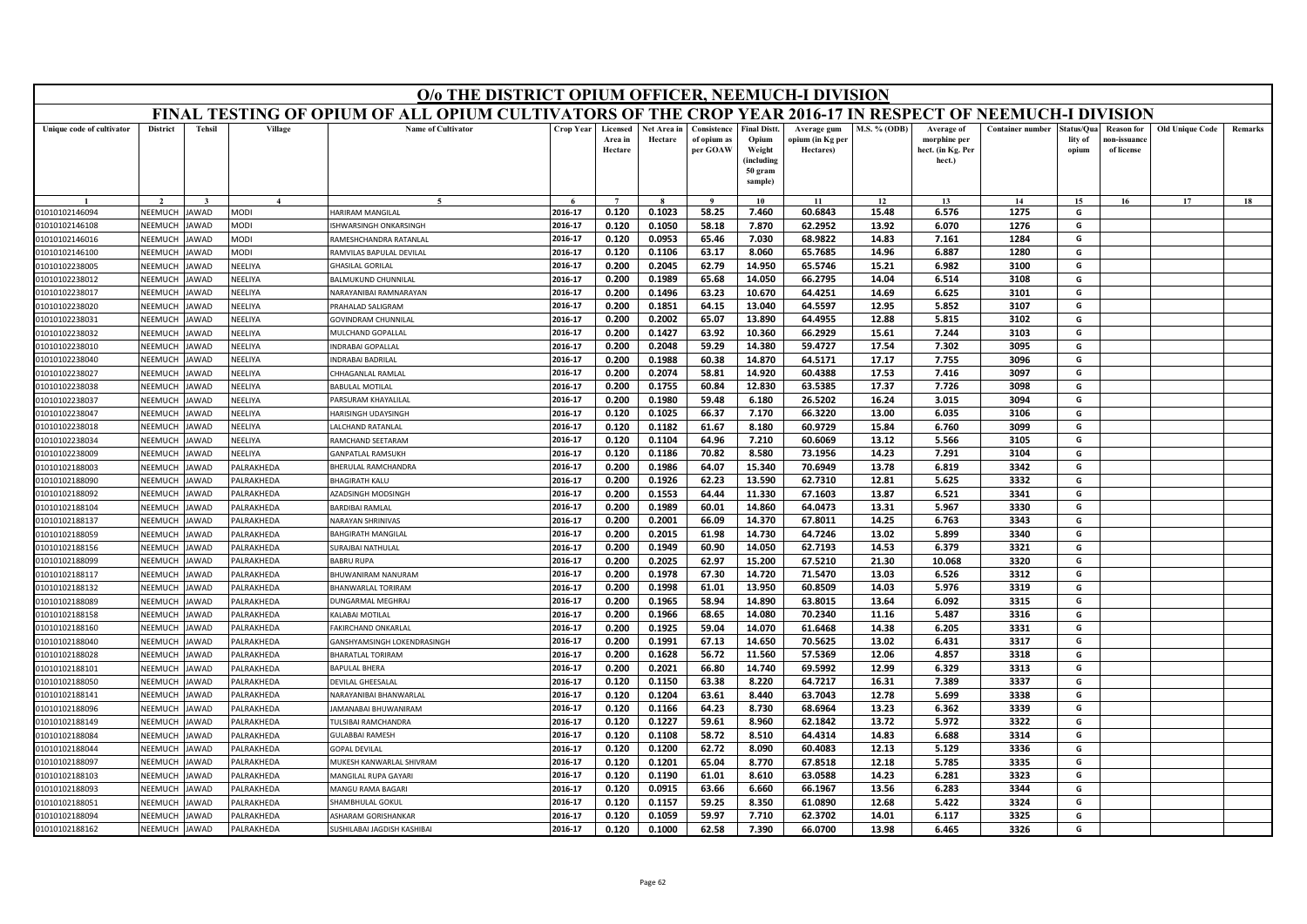|                           | O/o THE DISTRICT OPIUM OFFICER, NEEMUCH-I DIVISION<br>FINAL TESTING OF OPIUM OF ALL OPIUM CULTIVATORS OF THE CROP YEAR 2016-17 IN RESPECT OF NEEMUCH-I DIVISION |               |                  |                                |           |                                |                        |                                        |                                                                            |                                              |                     |                                                           |                         |                                |                                                |                        |         |
|---------------------------|-----------------------------------------------------------------------------------------------------------------------------------------------------------------|---------------|------------------|--------------------------------|-----------|--------------------------------|------------------------|----------------------------------------|----------------------------------------------------------------------------|----------------------------------------------|---------------------|-----------------------------------------------------------|-------------------------|--------------------------------|------------------------------------------------|------------------------|---------|
|                           |                                                                                                                                                                 |               |                  |                                |           |                                |                        |                                        |                                                                            |                                              |                     |                                                           |                         |                                |                                                |                        |         |
| Unique code of cultivator | <b>District</b>                                                                                                                                                 | <b>Tehsil</b> | Village          | <b>Name of Cultivator</b>      | Crop Year | Licensed<br>Area in<br>Hectare | Net Area in<br>Hectare | Consistence<br>of opium as<br>per GOAW | <b>Final Distt.</b><br>Opium<br>Weight<br>(including<br>50 gram<br>sample) | Average gum<br>opium (in Kg per<br>Hectares) | <b>M.S. % (ODB)</b> | Average of<br>morphine per<br>hect. (in Kg. Per<br>hect.) | <b>Container number</b> | itatus/Qua<br>lity of<br>opium | <b>Reason for</b><br>10n-issuanc<br>of license | <b>Old Unique Code</b> | Remarks |
|                           |                                                                                                                                                                 |               |                  |                                |           | $\overline{ }$                 |                        | $\alpha$                               | 10                                                                         | 11                                           | 12                  | 13                                                        | 14                      | 15                             | 16                                             | 17                     | 18      |
| 01010102188001            | NEEMUCH                                                                                                                                                         | <b>AWAD</b>   | <b>ALRAKHEDA</b> | HAMBHULAL HAJARILAL            | 2016-17   | 0.120                          | 0.1108                 | 61.67                                  | 7.670                                                                      | 60.9838                                      | 14.14               | 6.036                                                     | 3327                    | G                              |                                                |                        |         |
| 01010102188010            | NEEMUCH                                                                                                                                                         | JAWAD         | <b>ALRAKHEDA</b> | HANNABAI KANWARLAL             | 2016-17   | 0.120                          | 0.1065                 | 59.37                                  | 8.060                                                                      | 64.1878                                      | 13.53               | 6.079                                                     | 3328                    | G                              |                                                |                        |         |
| 01010102188019            | NEEMUCH                                                                                                                                                         | <b>AWAD</b>   | <b>ALRAKHEDA</b> | <b><i>AHENDRA MANGILAL</i></b> | 2016-17   | 0.120                          | 0.1003                 | 61.71                                  | 7.310                                                                      | 64.2473                                      | 12.57               | 5.653                                                     | 3334                    | G                              |                                                |                        |         |
| 01010102188087            | <b>NEEMUCH</b>                                                                                                                                                  | <b>AWAD</b>   | <b>ALRAKHEDA</b> | HEESALAL NANURAM               | 2016-17   | 0.120                          | 0.0000                 | 0.00                                   | 0.000                                                                      | 0.0000                                       | 0.00                | 0.000                                                     |                         | F.                             |                                                |                        |         |
| 01010102188098            | NEEMUCH                                                                                                                                                         | <b>AWAD</b>   | <b>ALRAKHEDA</b> | <b>HERU RAMAJI</b>             | 2016-17   | 0.120                          | 0.1127                 | 65.18                                  | 7.980                                                                      | 65.9361                                      | 13.15               | 6.069                                                     | 3333                    | G                              |                                                |                        |         |
| 01010102188100            | NEEMUCH                                                                                                                                                         | <b>AWAD</b>   | <b>ALRAKHEDA</b> | UNGARMAL GANGARAM              | 2016-17   | 0.120                          | 0.1169                 | 59.99                                  | 8.520                                                                      | 62.4636                                      | 12.74               | 5.570                                                     | 3329                    | G                              |                                                |                        |         |
| 01010102188002            | NEEMUCH                                                                                                                                                         | AWAD          | PALRAKHEDA       | <b>DALPATSINGH RAMSINGH</b>    | 2016-17   | 0.120                          | 0.1185                 | 71.07                                  | 9.260                                                                      | 79.3418                                      | 9.71                | 5.393                                                     | 3345                    | G                              |                                                |                        |         |
| 01010102188130            | NEEMUCH                                                                                                                                                         | <b>AWAD</b>   | <b>ALRAKHEDA</b> | <b>IFMKUNWAR IUGALSINGE</b>    | 2016-17   | 0.120                          | 0.1059                 | 71.34                                  | 7.320                                                                      | 70.4438                                      | 16.05               | 7.914                                                     | 3346                    | G                              |                                                |                        |         |
| 01010102233024            | NEEMUCH                                                                                                                                                         | <b>AWAD</b>   | <b>NUPPURA</b>   | <b>AMCHANDRA MAGNIRAM</b>      | 2016-17   | 0.200                          | 0.2001                 | 55.92                                  | 14.990                                                                     | 59.8451                                      | 14.41               | 6.037                                                     | 616                     | G                              |                                                |                        |         |
| 01010102233028            | <b>NEEMUCH</b>                                                                                                                                                  | <b>AWAD</b>   | RUPPURA          | AKHATSINGH VEDRAJ              | 2016-17   | 0.200                          | 0.1990                 | 57.25                                  | 14.920                                                                     | 61.3166                                      | 15.27               | 6.554                                                     | 615                     | G                              |                                                |                        |         |
| 01010102233014            | NEEMUCH                                                                                                                                                         | AWAD          | RUPPURA          | HANDIBAI BANSHILAL             | 2016-17   | 0.200                          | 0.2032                 | 58.32                                  | 14.590                                                                     | 59.8228                                      | 15.69               | 6.570                                                     | 614                     | G                              |                                                |                        |         |
| 01010102233019            | NEEMUCH                                                                                                                                                         | AWAD          | <b>NUPPURA</b>   | HERULAL SHANKARLAL             | 2016-17   | 0.200                          | 0.1945                 | 63.61                                  | 14.760                                                                     | 68.9614                                      | 13.96               | 6.739                                                     | 641                     | G                              |                                                |                        |         |
| 01010102233083            | NEEMUCH                                                                                                                                                         | AWAD          | RUPPURA          | RUKMANIBAI MOHANLAL            | 2016-17   | 0.200                          | 0.2027                 | 59.60                                  | 15.310                                                                     | 64.3069                                      | 16.51               | 7.432                                                     | 622                     | G                              |                                                |                        |         |
| 01010102233094            | NEEMUCH                                                                                                                                                         | AWAD          | RUPPURA          | AXMINARAYAN RANCHHOD           | 2016-17   | 0.200                          | 0.2061                 | 55.94                                  | 15.290                                                                     | 59.2868                                      | 17.11               | 7.101                                                     | 613                     | G                              |                                                |                        |         |
| 01010102233120            | NEEMUCH                                                                                                                                                         | AWAD          | RUPPURA          | AMBALAL RANCHHOD               | 2016-17   | 0.200                          | 0.2091                 | 57.84                                  | 15.310                                                                     | 60.4974                                      | 15.72               | 6.657                                                     | 612                     | G                              |                                                |                        |         |
| 01010102233058            | NEEMUCH                                                                                                                                                         | <b>AWAD</b>   | RUPPURA          | <b>AXMAN CHAMPA</b>            | 2016-17   | 0.200                          | 0.1953                 | 56.91                                  | 14.770                                                                     | 61.4849                                      | 16.11               | 6.934                                                     | 611                     | G                              |                                                |                        |         |
| 01010102233007            | NEEMUCH                                                                                                                                                         | AWAD          | RUPPURA          | RAMSINGH GOVINDRAM             | 2016-17   | 0.200                          | 0.2000                 | 54.36                                  | 15.060                                                                     | 58.4750                                      | 16.92               | 6.926                                                     | 621                     | G                              |                                                |                        |         |
| 01010102233008            | NEEMUCH                                                                                                                                                         | AWAD          | RUPPURA          | <b><i>NKARLAL VENIRAM</i></b>  | 2016-17   | 0.200                          | 0.2023                 | 60.53                                  | 15.190                                                                     | 64.9283                                      | 16.07               | 7.304                                                     | 632                     | G                              |                                                |                        |         |
| 01010102233062            | NEEMUCH                                                                                                                                                         | AWAD          | RUPPURA          | <b>IARISINGH CHENRAM</b>       | 2016-17   | 0.200                          | 0.1908                 | 59.55                                  | 14.480                                                                     | 64.5597                                      | 16.02               | 7.240                                                     | 633                     | G                              |                                                |                        |         |
| 01010102233125            | NEEMUCH                                                                                                                                                         | AWAD          | <b>RUPPURA</b>   | <b>ANGARAM BHAGGA</b>          | 2016-17   | 0.200                          | 0.1827                 | 62.28                                  | 13.670                                                                     | 66.5681                                      | 14.11               | 6.575                                                     | 634                     | G                              |                                                |                        |         |
| 01010102233042            | NEEMUCH                                                                                                                                                         | <b>AWAD</b>   | <b>NUPPURA</b>   | HOKINLAL CHENRAM               | 2016-17   | 0.200                          | 0.1786                 | 56.84                                  | 13.390                                                                     | 60.8791                                      | 16.36               | 6.972                                                     | 635                     | G                              |                                                |                        |         |
| 01010102233069            | NEEMUCH                                                                                                                                                         | <b>AWAD</b>   | <b>RUPPURA</b>   | HARMCHAND GOKUL                | 2016-17   | 0.200                          | 0.2008                 | 60.96                                  | 15.100                                                                     | 65.4880                                      | 15.60               | 7.151                                                     | 636                     | G                              |                                                |                        |         |
| 01010102233060            | NEEMUCH                                                                                                                                                         | AWAD          | <b>NUPPURA</b>   | <b>EMA PARTHA</b>              | 2016-17   | 0.200                          | 0.1527                 | 41.17                                  | 5.370                                                                      | 20.6811                                      | 17.90               | 2.592                                                     | Suspected 1             | G                              |                                                |                        |         |
| 01010102233072            | NEEMUCH                                                                                                                                                         | AWAD          | RUPPURA          | MANGILAL DEVILAL               | 2016-17   | 0.200                          | 0.2002                 | 57.19                                  | 14.740                                                                     | 60.1548                                      | 14.08               | 5.929                                                     | 637                     | G                              |                                                |                        |         |
| 01010102233018            | NEEMUCH                                                                                                                                                         | <b>AWAD</b>   | <b>RUPPURA</b>   | <b>BANSHILAL BHEEMA</b>        | 2016-17   | 0.200                          | 0.1622                 | 56.80                                  | 13.080                                                                     | 65.4316                                      | 16.60               | 7.603                                                     | 623                     | G                              |                                                |                        |         |
| 01010102233026            | NFFMUCH                                                                                                                                                         | <b>AWAD</b>   | <b>RUPPURA</b>   | NANIBAI NANURAM                | 2016-17   | 0.200                          | 0.2003                 | 57.02                                  | 15.030                                                                     | 61.1233                                      | 17.71               | 7.577                                                     | 630                     | G                              |                                                |                        |         |
| 01010102233034            | NEEMUCH                                                                                                                                                         | AWAD          | RUPPURA          | OHANLAL KESHURAM               | 2016-17   | 0.120                          | 0.1026                 | 61.63                                  | 7.470                                                                      | 64.1033                                      | 16.11               | 7.229                                                     | 631                     | G                              |                                                |                        |         |
| 01010102233056            | NEEMUCH                                                                                                                                                         | AWAD          | RUPPURA          | RAMIBAI RAMESHWAR              | 2016-17   | 0.120                          | 0.1176                 | 51.63                                  | 8.430                                                                      | 52.8741                                      | 12.65               | 4.682                                                     | 605                     | G                              |                                                |                        |         |
| 01010102233088            | NEEMUCH                                                                                                                                                         | AWAD          | RUPPURA          | <b>AGDISH TORIRAM</b>          | 2016-17   | 0.120                          | 0.0000                 | 0.00                                   | 0.000                                                                      | 0.0000                                       | 0.00                | 0.000                                                     |                         | -F                             |                                                |                        |         |
| 01010102233090            | NEEMUCH                                                                                                                                                         | AWAD          | RUPPURA          | HANKARLAL ODHAR                | 2016-17   | 0.120                          | 0.1208                 | 63.14                                  | 9.360                                                                      | 69.8924                                      | 11.10               | 5.430                                                     | 638                     | G                              |                                                |                        |         |
| 01010102233027            | NEEMUCH                                                                                                                                                         | AWAD          | RUPPURA          | <b>DEVILAL LALA</b>            | 2016-17   | 0.120                          | 0.0000                 | 0.00                                   | 0.000                                                                      | 0.0000                                       | 0.00                | 0.000                                                     |                         | F.                             |                                                |                        |         |
| 01010102233039            | NEEMUCH                                                                                                                                                         | AWAD          | RUPPURA          | <b>GOVERDHANLAL PEMA</b>       | 2016-17   | 0.120                          | 0.1214                 | 47.80                                  | 2.850                                                                      | 16.0297                                      | 17.59               | 1.974                                                     | 606                     | G                              |                                                |                        |         |
| 01010102233041            | <b>NEEMUCH</b>                                                                                                                                                  | AWAD          | RUPPURA          | GOBINDABAI NARAYANSINGH        | 2016-17   | 0.120                          | 0.1239                 | 57.46                                  | 9.190                                                                      | 60.8878                                      | 17.35               | 7.395                                                     | 619                     | G                              |                                                |                        |         |
| 01010102233076            | NEEMUCH                                                                                                                                                         | AWAD          | RUPPURA          | <b>DAULATRAM KALU</b>          | 2016-17   | 0.120                          | 0.1118                 | 57.68                                  | 8.700                                                                      | 64.1234                                      | 16.00               | 7.182                                                     | 607                     | G                              |                                                |                        |         |
| 01010102233015            | NEEMUCH                                                                                                                                                         | <b>AWAD</b>   | <b>NUPPURA</b>   | ANHEYALAL CHENRAM              | 2016-17   | 0.120                          | 0.1156                 | 57.33                                  | 8.550                                                                      | 60.5709                                      | 14.72               | 6.242                                                     | 620                     | G                              |                                                |                        |         |
| 01010102233025            | <b>NFFMUCH</b>                                                                                                                                                  | <b>AWAD</b>   | RUPPURA          | KANCHANBAI BHERULAI            | 2016-17   | 0.120                          | 0.0000                 | 0.00                                   | 0.000                                                                      | 0.0000                                       | 0.00                | 0.000                                                     |                         | F.                             |                                                |                        |         |
| 01010102233044            | NEEMUCH                                                                                                                                                         | AWAD          | <b>NUPPURA</b>   | <b>AMIBAI NANURAM</b>          | 2016-17   | 0.120                          | 0.1083                 | 60.29                                  | 8.580                                                                      | 68.2364                                      | 16.49               | 7.876                                                     | 625                     | G                              |                                                |                        |         |
| 01010102233053            | NEEMUCH                                                                                                                                                         | <b>AWAD</b>   | <b>NUPPURA</b>   | EETABAI JHUNDALAL              | 2016-17   | 0.120                          | 0.1229                 | 58.72                                  | 8.990                                                                      | 61.3588                                      | 13.74               | 5.902                                                     | 617                     | G                              |                                                |                        |         |
| 01010102233054            | NEEMUCH                                                                                                                                                         | AWAD          | RUPPURA          | <b>JATHULAL PARTHA</b>         | 2016-17   | 0.120                          | 0.1224                 | 51.08                                  | 8.960                                                                      | 53.4150                                      | 16.78               | 6.274                                                     | 608                     | G                              |                                                |                        |         |
| 01010102233061            | NEEMUCH                                                                                                                                                         | AWAD          | <b>NUPPURA</b>   | <b>AGDISH BHOLIRAM</b>         | 2016-17   | 0.120                          | 0.1148                 | 61.19                                  | 8.790                                                                      | 66.9338                                      | 16.77               | 7.857                                                     | 624                     | G                              |                                                |                        |         |
| 01010102233063            | <b>NEEMUCH</b>                                                                                                                                                  | <b>AWAD</b>   | <b>NUPPURA</b>   | HIVPRASAD KANHEYALAL           | 2016-17   | 0.120                          | 0.1257                 | 54.43                                  | 9.490                                                                      | 58.7033                                      | 14.53               | 5.971                                                     | 618                     | G                              |                                                |                        |         |
| 01010102233081            | <b>NFFMUCH</b>                                                                                                                                                  | <b>AWAD</b>   | RUPPURA          | <b>IMPRAKASH VENIRAM</b>       | 2016-17   | 0.120                          | 0.0000                 | 0.00                                   | 0.000                                                                      | 0.0000                                       | 0.00                | 0.000                                                     |                         | -F                             |                                                |                        |         |
| 01010102233003            | NEEMUCH                                                                                                                                                         | AWAD          | RUPPURA          | HANSHYAM JAYCHAND              | 2016-17   | 0.120                          | 0.1055                 | 63.28                                  | 7.830                                                                      | 67.0900                                      | 16.32               | 7.665                                                     | 629                     | G                              |                                                |                        |         |
| 01010102233017            | NEEMUCH                                                                                                                                                         | <b>AWAD</b>   | <b>NUPPURA</b>   | EUBAI NARULAL                  | 2016-17   | 0.120                          | 0.1208                 | 53.04                                  | 9.020                                                                      | 56.5811                                      | 16.86               | 6.677                                                     | 610                     | G                              |                                                |                        |         |
| 01010102233020            | NEEMUCH                                                                                                                                                         | AWAD          | <b>NUPPURA</b>   | <b>BAGDIBAI GHEESALAL</b>      | 2016-17   | 0.120                          | 0.1122                 | 54.53                                  | 8.180                                                                      | 56.7914                                      | 13.30               | 5.287                                                     | 609                     | G                              |                                                |                        |         |
| 01010102233049            | NEEMUCH                                                                                                                                                         | JAWAD         | RUPPURA          | RAMCHANDRA RAMLAL              | 2016-17   | 0.120                          | 0.1190                 | 57.94                                  | 9.220                                                                      | 64.1345                                      | 13.74               | 6.168                                                     | 626                     | G                              |                                                |                        |         |
| 01010102233050            | NEEMUCH                                                                                                                                                         | JAWAD         | RUPPURA          | ANOKHIBAI KARULAL LAXMAN       | 2016-17   | 0.120                          | 0.1163                 | 60.16                                  | 8.470                                                                      | 62.5881                                      | 15.43               | 6.760                                                     | 639                     | G                              |                                                |                        |         |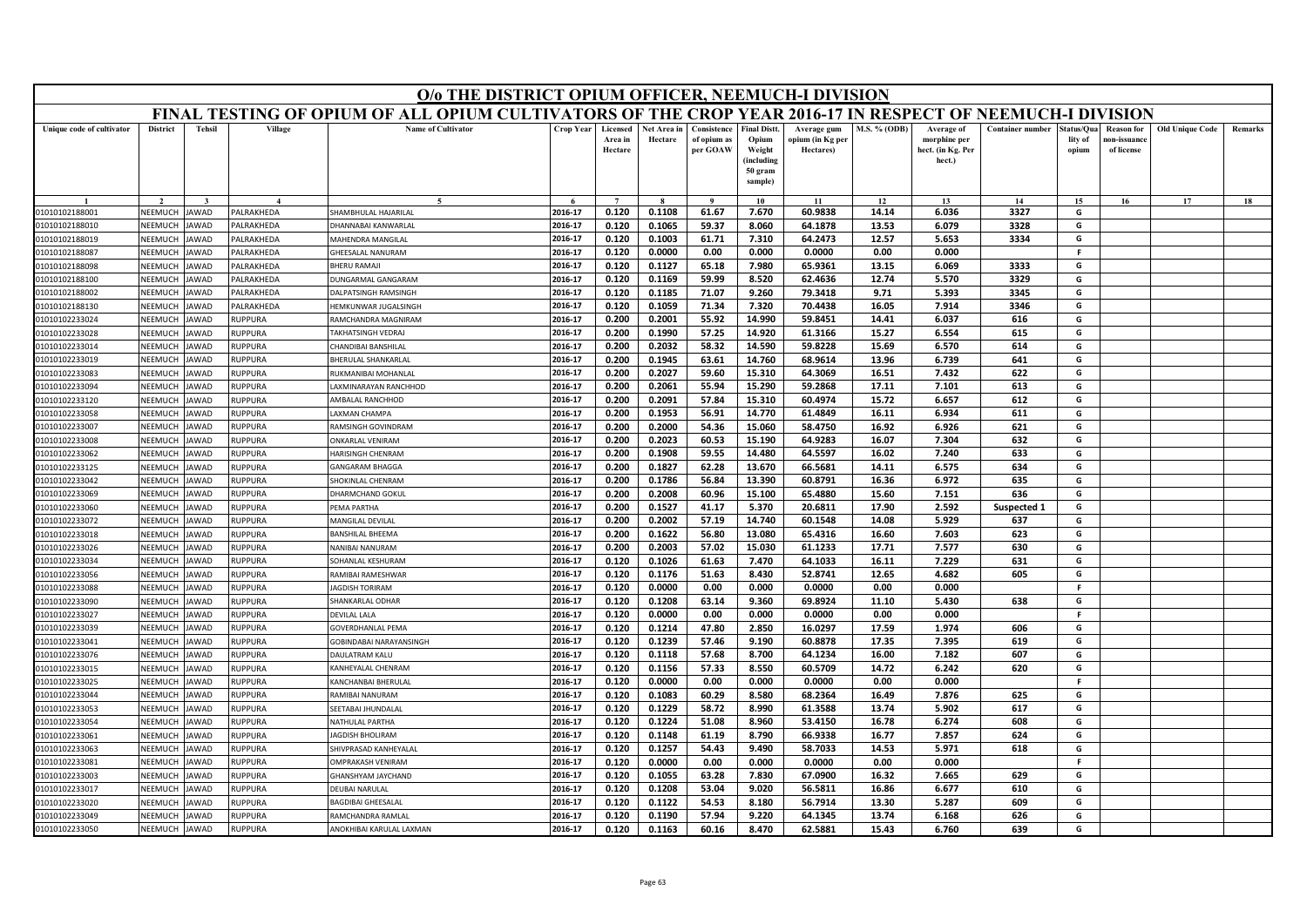|                           | O/o THE DISTRICT OPIUM OFFICER, NEEMUCH-I DIVISION<br>FINAL TESTING OF OPIUM OF ALL OPIUM CULTIVATORS OF THE CROP YEAR 2016-17 IN RESPECT OF NEEMUCH-I DIVISION |               |                          |                               |           |                                |                        |                                        |                                                                            |                                              |                     |                                                           |                         |                               |                                                |                        |                |
|---------------------------|-----------------------------------------------------------------------------------------------------------------------------------------------------------------|---------------|--------------------------|-------------------------------|-----------|--------------------------------|------------------------|----------------------------------------|----------------------------------------------------------------------------|----------------------------------------------|---------------------|-----------------------------------------------------------|-------------------------|-------------------------------|------------------------------------------------|------------------------|----------------|
|                           |                                                                                                                                                                 |               |                          |                               |           |                                |                        |                                        |                                                                            |                                              |                     |                                                           |                         |                               |                                                |                        |                |
| Unique code of cultivator | <b>District</b>                                                                                                                                                 | <b>Tehsil</b> | Village                  | <b>Name of Cultivator</b>     | Crop Year | Licensed<br>Area in<br>Hectare | Net Area in<br>Hectare | Consistence<br>of opium as<br>per GOAW | <b>Final Distt.</b><br>Opium<br>Weight<br>(including<br>50 gram<br>sample) | Average gum<br>opium (in Kg per<br>Hectares) | <b>M.S. % (ODB)</b> | Average of<br>morphine per<br>hect. (in Kg. Per<br>hect.) | <b>Container number</b> | tatus/Qua<br>lity of<br>opium | <b>Reason</b> for<br>10n-issuanc<br>of license | <b>Old Unique Code</b> | <b>Remarks</b> |
|                           |                                                                                                                                                                 |               |                          |                               |           | $\overline{7}$                 |                        | $\bf{Q}$                               | 10                                                                         | 11                                           | 12                  | 13                                                        | 14                      | 15                            | 16                                             | 17                     | 18             |
| 01010102233091            | NEEMUCH                                                                                                                                                         | AWAD          | RUPPURA                  | HATARBHUJ BHANWARLAI          | 2016-17   | 0.120                          | 0.1232                 | 62.73                                  | 9.280                                                                      | 67.5000                                      | 14.00               | 6.615                                                     | 640                     | G                             |                                                |                        |                |
| 01010102233021            | NEEMUCH                                                                                                                                                         | <b>AWAD</b>   | <b>NUPPURA</b>           | HANKARLAL RAMCHAND            | 2016-17   | 0.120                          | 0.0954                 | 62.14                                  | 6.920                                                                      | 64.3920                                      | 15.64               | 7.050                                                     | 627                     | G                             |                                                |                        |                |
| 01010102233013            | NEEMUCH                                                                                                                                                         | <b>AWAD</b>   | <b>NUPPURA</b>           | <b>ULSIRAM PARTHA</b>         | 2016-17   | 0.120                          | 0.1118                 | 58.29                                  | 8.510                                                                      | 63.3810                                      | 14.93               | 6.624                                                     | 628                     | G                             |                                                |                        |                |
| 01010102164002            | NEEMUCH                                                                                                                                                         | AWAD          | SARODA                   | <b>AGDISH MOHANLAI</b>        | 2016-17   | 0.200                          | 0.1951                 | 54.88                                  | 15.120                                                                     | 60.7586                                      | 16.07               | 6.835                                                     | 1293                    | G                             |                                                |                        |                |
| 01010102164003            | NEEMUCH                                                                                                                                                         | <b>AWAD</b>   | ARODA                    | AMCHANDRA KISHANLAL           | 2016-17   | 0.200                          | 0.2032                 | 63.56                                  | 15.250                                                                     | 68.1447                                      | 18.44               | 8.796                                                     | 1308                    | G                             |                                                |                        |                |
| 01010102164007            | NEEMUCH                                                                                                                                                         | <b>AWAD</b>   | SARODA                   | RAMCHANDRA NANURAM            | 2016-17   | 0.200                          | 0.2014                 | 66.70                                  | 15.080                                                                     | 71.3456                                      | 10.72               | 5.354                                                     | 1319                    | G                             |                                                |                        |                |
| 01010102164010            | NEEMUCH                                                                                                                                                         | AWAD          | SARODA                   | (ALURAM MANGILAL              | 2016-17   | 0.200                          | 0.0532                 | 63.22                                  | 3.960                                                                      | 67.2180                                      | 12.81               | 6.028                                                     | 1317                    | G                             |                                                |                        |                |
| 01010102164013            | NEEMUCH                                                                                                                                                         | AWAD          | SARODA                   | HEESALAL BHAGWAN              | 2016-17   | 0.200                          | 0.1999                 | 64.93                                  | 14.990                                                                     | 69.5548                                      | 13.61               | 6.627                                                     | 1307                    | G                             |                                                |                        |                |
| 01010102164016            | NEEMUCH                                                                                                                                                         | <b>AWAD</b>   | <b>SARODA</b>            | HAPUBAI MADHULAL              | 2016-17   | 0.200                          | 0.1959                 | 67.14                                  | 14.900                                                                     | 72.9505                                      | 15.73               | 8.033                                                     | 1318                    | G                             |                                                |                        |                |
| 01010102164019            | <b>NEEMUCH</b>                                                                                                                                                  | <b>AWAD</b>   | SARODA                   | HISIBAI PRABHULAL             | 2016-17   | 0.200                          | 0.2005                 | 57.96                                  | 14.500                                                                     | 59.8803                                      | 17.25               | 7.231                                                     | 1297                    | G                             |                                                |                        |                |
| 01010102164022            | NEEMUCH                                                                                                                                                         | AWAD          | SARODA                   | HOBHALAL VARDA                | 2016-17   | 0.200                          | 0.1982                 | 62.44                                  | 14.040                                                                     | 63.1887                                      | 16.64               | 7.360                                                     | 1306                    | G                             |                                                |                        |                |
| 01010102164041            | NEEMUCH                                                                                                                                                         | AWAD          | <b>SARODA</b>            | RAMESHWAR PREMCHAND           | 2016-17   | 0.200                          | 0.1937                 | 65.93                                  | 15.230                                                                     | 74.0527                                      | 13.29               | 6.889                                                     | 1316                    | G                             |                                                |                        |                |
| 01010102164017            | <b>NEEMUCH</b>                                                                                                                                                  | <b>JAWAD</b>  | SARODA                   | SOHANIBAI BADRILAL            | 2016-17   | 0.200                          | 0.2031                 | 60.91                                  | 15.170                                                                     | 64.9926                                      | 14.50               | 6.597                                                     | 1304                    | G                             |                                                |                        |                |
| 01010102164048            | NEEMUCH                                                                                                                                                         | <b>AWAD</b>   | SARODA                   | RABHULAL CHUNNILAL            | 2016-17   | 0.200                          | 0.1988                 | 62.37                                  | 14.490                                                                     | 64.9447                                      | 11.38               | 5.173                                                     | 1305                    | G                             |                                                |                        |                |
| 01010102164049            | NEEMUCH                                                                                                                                                         | <b>AWAD</b>   | SARODA                   | ALIBAI CHUNNILAL              | 2016-17   | 0.200                          | 0.1966                 | 64.13                                  | 14.950                                                                     | 69.6643                                      | 14.63               | 7.134                                                     | 1315                    | G                             |                                                |                        |                |
| 01010102164050            | NEEMUCH                                                                                                                                                         | <b>AWAD</b>   | SARODA                   | SOHANIBAI BHAGWAN             | 2016-17   | 0.200                          | 0.1950                 | 64.17                                  | 14.680                                                                     | 69.0103                                      | 13.17               | 6.362                                                     | 1303                    | G                             |                                                |                        |                |
| 01010102164051            | NEEMUCH                                                                                                                                                         | AWAD          | <b>SARODA</b>            | <b>JARAYAN HIRALAL</b>        | 2016-17   | 0.200                          | 0.1999                 | 63.50                                  | 14.460                                                                     | 65.6178                                      | 15.92               | 7.313                                                     | 1302                    | G                             |                                                |                        |                |
| 01010102164052            | NEEMUCH                                                                                                                                                         | AWAD          | <b>SARODA</b>            | <b>AGDIRAM MADHOLAL</b>       | 2016-17   | 0.200                          | 0.1976                 | 63.80                                  | 14.850                                                                     | 68.4970                                      | 17.55               | 8.415                                                     | 1320                    | G                             |                                                |                        |                |
| 01010102164053            | NEEMUCH                                                                                                                                                         | AWAD          | SARODA                   | MOHANLAL HIRALAL              | 2016-17   | 0.200                          | 0.1973                 | 56.96                                  | 14.610                                                                     | 60.2534                                      | 17.26               | 7.280                                                     | 1296                    | G                             |                                                |                        |                |
| 01010102164054            | NEEMUCH                                                                                                                                                         | AWAD          | ARODA                    | REMCHAND JAGANNATH            | 2016-17   | 0.200                          | 0.1985                 | 58.59                                  | 14.500                                                                     | 61.1436                                      | 15.16               | 6.488                                                     | 1295                    | G                             |                                                |                        |                |
| 01010102164055            | NEEMUCH                                                                                                                                                         | AWAD          | ARODA                    | ADHESHYAM HIRALAL             | 2016-17   | 0.200                          | 0.1028                 | 65.46                                  | 7.680                                                                      | 69.8638                                      | 17.35               | 8.485                                                     | 1314                    | G                             |                                                |                        |                |
| 01010102164057            | NEEMUCH                                                                                                                                                         | AWAD          | SARODA                   | RAMCHANDRA KASHIRAM           | 2016-17   | 0.200                          | 0.1991                 | 66.85                                  | 14.380                                                                     | 68.9754                                      | 13.40               | 6.470                                                     | 1301                    | G                             |                                                |                        |                |
| 01010102164058            | NEEMUCH                                                                                                                                                         | AWAD          | SARODA                   | MAKHALIBAI MADHU              | 2016-17   | 0.200                          | 0.2032                 | 63.50                                  | 15.010                                                                     | 67.0079                                      | 15.42               | 7.233                                                     | 1313                    | G                             |                                                |                        |                |
| 01010102164061            | NEEMUCH                                                                                                                                                         | AWAD          | <b>SARODA</b>            | (ISHANLAL GHEESALAI           | 2016-17   | 0.200                          | 0.0681                 | 67.97                                  | 5.590                                                                      | 79.7063                                      | 14.43               | 8.051                                                     | 1321                    | G                             |                                                |                        |                |
| 01010102164043            | NEEMUCH                                                                                                                                                         | AWAD          | <b>SARODA</b>            | PREMSINGH SHIVESINGH          | 2016-17   | 0.200                          | 0.2035                 | 65.27                                  | 14.740                                                                     | 67.5381                                      | 15.03               | 7.106                                                     | 1312                    | G                             |                                                |                        |                |
| 01010102164024            | NEEMUCH                                                                                                                                                         | AWAD          | SARODA                   | <b>VANURAM GODHA</b>          | 2016-17   | 0.200                          | 0.1945                 | 64.89                                  | 14.770                                                                     | 70.3959                                      | 17.03               | 8.392                                                     | 1311                    | G                             |                                                |                        |                |
| 01010102164042            | NEEMUCH                                                                                                                                                         | AWAD          | ARODA                    | <b>AANGUSINGH SHIVSINGH</b>   | 2016-17   | 0.200                          | 0.2020                 | 58.66                                  | 15.200                                                                     | 63.0594                                      | 18.36               | 8.104                                                     | 1294                    | G                             |                                                |                        |                |
| 01010102164028            | NEEMUCH                                                                                                                                                         | <b>AWAD</b>   | <b>SARODA</b>            | <b>BHANWARLAL KALU</b>        | 2016-17   | 0.120                          | 0.1189                 | 63.67                                  | 8.880                                                                      | 67.9310                                      | 15.99               | 7.604                                                     | 1309                    | G                             |                                                |                        |                |
| 01010102164030            | NEEMUCH                                                                                                                                                         | <b>AWAD</b>   | <b>SARODA</b>            | MANGILAL DEVAJI               | 2016-17   | 0.120                          | 0.0000                 | 0.00                                   | 0.000                                                                      | 0.0000                                       | 0.00                | 0.000                                                     |                         | -F                            |                                                |                        |                |
| 01010102164046            | NEEMUCH                                                                                                                                                         | AWAD          | ARODA                    | <b>MOHANKUNWAR HAMERSINGH</b> | 2016-17   | 0.120                          | 0.1200                 | 64.06                                  | 8.760                                                                      | 66.8083                                      | 15.75               | 7.365                                                     | 1310                    | G                             |                                                |                        |                |
| 01010102163010            | NEEMUCH                                                                                                                                                         | AWAD          | SARODA                   | <b><i>NKARLAL PYARA</i></b>   | 2016-17   | 0.120                          | 0.1204                 | 56.78                                  | 8.690                                                                      | 58.5465                                      | 16.29               | 6.676                                                     | 1300                    | G                             |                                                |                        |                |
| 01010102163014            | NFFMUCH                                                                                                                                                         | <b>AWAD</b>   | <b>SARODA</b>            | AMARCHANDRA MANGILAL          | 2016-17   | 0.120                          | 0.1201                 | 59.23                                  | 8.860                                                                      | 62.4230                                      | 13.56               | 5.925                                                     | 1298                    | G                             |                                                |                        |                |
| 01010102163017            | NEEMUCH                                                                                                                                                         | AWAD          | ARODA                    | HAGWANLAL MANGILAI            | 2016-17   | 0.120                          | 0.1179                 | 59.29                                  | 8.950                                                                      | 64.3003                                      | 13.09               | 5.892                                                     | 1299                    | G                             |                                                |                        |                |
| 01010102163022            | NEEMUCH                                                                                                                                                         | AWAD          | ARODA                    | <b>RAHLAD GHEESALAL</b>       | 2016-17   | 0.120                          | 0.0000                 | 0.00                                   | 0.000                                                                      | 0.0000                                       | 0.00                | 0.000                                                     |                         | F.                            |                                                |                        |                |
| 01010102163002            | NEEMUCH                                                                                                                                                         | AWAD          | <b>SARODA</b>            | HAMBHULAL KISHNA              | 2016-17   | 0.120                          | 0.0000                 | 0.00                                   | 0.000                                                                      | 0.0000                                       | 0.00                | 0.000                                                     |                         | F.                            |                                                |                        |                |
| 01010102148018            | NEEMUCH                                                                                                                                                         | AWAD          | <b>SARWANIYA MAHARAJ</b> | <b>JDAYRAM KANIRAM</b>        | 2016-17   | 0.200                          | 0.2049                 | 65.63                                  | 15.120                                                                     | 69.1850                                      | 15.07               | 7.298                                                     | 2437                    | G                             |                                                |                        |                |
| 01010102148070            | NEEMUCH                                                                                                                                                         | AWAD          | ARWANIYA MAHARAJ         | ANHEYALAL RAMNARAYAN          | 2016-17   | 0.200                          | 0.2070                 | 62.96                                  | 14.890                                                                     | 64.6957                                      | 14.01               | 6.345                                                     | 2440                    | G                             |                                                |                        |                |
| 01010102148118            | NEEMUCH                                                                                                                                                         | AWAD          | <b>ARWANIYA MAHARAJ</b>  | <b>AMKANYABAI RAMNARAYAN</b>  | 2016-17   | 0.200                          | 0.2036                 | 62.05                                  | 14.680                                                                     | 63.9145                                      | 14.44               | 6.460                                                     | 2441                    | G                             |                                                |                        |                |
| 01010102148022            | NEEMUCH                                                                                                                                                         | AWAD          | ARWANIYA MAHARAJ         | AMESHCHANDRA BAGDIRAM         | 2016-17   | 0.200                          | 0.2034                 | 63.56                                  | 14.970                                                                     | 66.8289                                      | 14.07               | 6.582                                                     | 2445                    | G                             |                                                |                        |                |
| 01010102148078            | NEEMUCH                                                                                                                                                         | AWAD          | <b>SARWANIYA MAHARAJ</b> | AKURANBAI ALLANUR             | 2016-17   | 0.200                          | 0.2023                 | 62.05                                  | 15.310                                                                     | 67.0835                                      | 14.39               | 6.757                                                     | 2430                    | G                             |                                                |                        |                |
| 01010102148002            | NEEMUCH                                                                                                                                                         | AWAD          | <b>SARWANIYA MAHARAJ</b> | <b>HERULAL KAJOD</b>          | 2016-17   | 0.200                          | 0.1988                 | 62.99                                  | 15.240                                                                     | 68.9839                                      | 15.00               | 7.243                                                     | 2442                    | G                             |                                                |                        |                |
| 01010102148005            | NEEMUCH                                                                                                                                                         | AWAD          | SARWANIYA MAHARAJ        | <b>HULIBAI NANDLAI</b>        | 2016-17   | 0.200                          | 0.2091                 | 65.23                                  | 14.210                                                                     | 63.3286                                      | 13.84               | 6.135                                                     | 2436                    | G                             |                                                |                        |                |
| 01010102148001            | NEEMUCH                                                                                                                                                         | AWAD          | <b>SARWANIYA MAHARAJ</b> | ALURAM RAMLAL                 | 2016-17   | 0.200                          | 0.2018                 | 67.87                                  | 14.780                                                                     | 71.0109                                      | 14.87               | 7.392                                                     | 2443                    | G                             |                                                |                        |                |
| 01010102148007            | NEEMUCH                                                                                                                                                         | AWAD          | <b>SARWANIYA MAHARAJ</b> | ANSHILAL NANDLAL              | 2016-17   | 0.200                          | 0.1900                 | 57.03                                  | 13.650                                                                     | 58.5316                                      | 18.99               | 7.780                                                     | 2431                    | G                             |                                                |                        |                |
| 01010102148124            | NEEMUCH                                                                                                                                                         | AWAD          | <b>SARWANIYA MAHARAJ</b> | UGHNATHSINGH SOHANSINGH       | 2016-17   | 0.200                          | 0.1947                 | 55.50                                  | 14.290                                                                     | 58.1921                                      | 13.95               | 5.682                                                     | 2432                    | G                             |                                                |                        |                |
| 01010102148089            | NEEMUCH                                                                                                                                                         | AWAD          | SARWANIYA MAHARAJ        | BDULSATTAR HUSAINSHAH         | 2016-17   | 0.120                          | 0.1176                 | 64.51                                  | 8.430                                                                      | 66.0629                                      | 15.04               | 6.955                                                     | 2435                    | G                             |                                                |                        |                |
| 01010102148077            | NEEMUCH                                                                                                                                                         | <b>JAWAD</b>  | SARWANIYA MAHARAJ        | MULCHAND CHENRAM              | 2016-17   | 0.120                          | 0.1241                 | 59.83                                  | 8.540                                                                      | 58.8155                                      | 12.85               | 5.291                                                     | 2433                    | G                             |                                                |                        |                |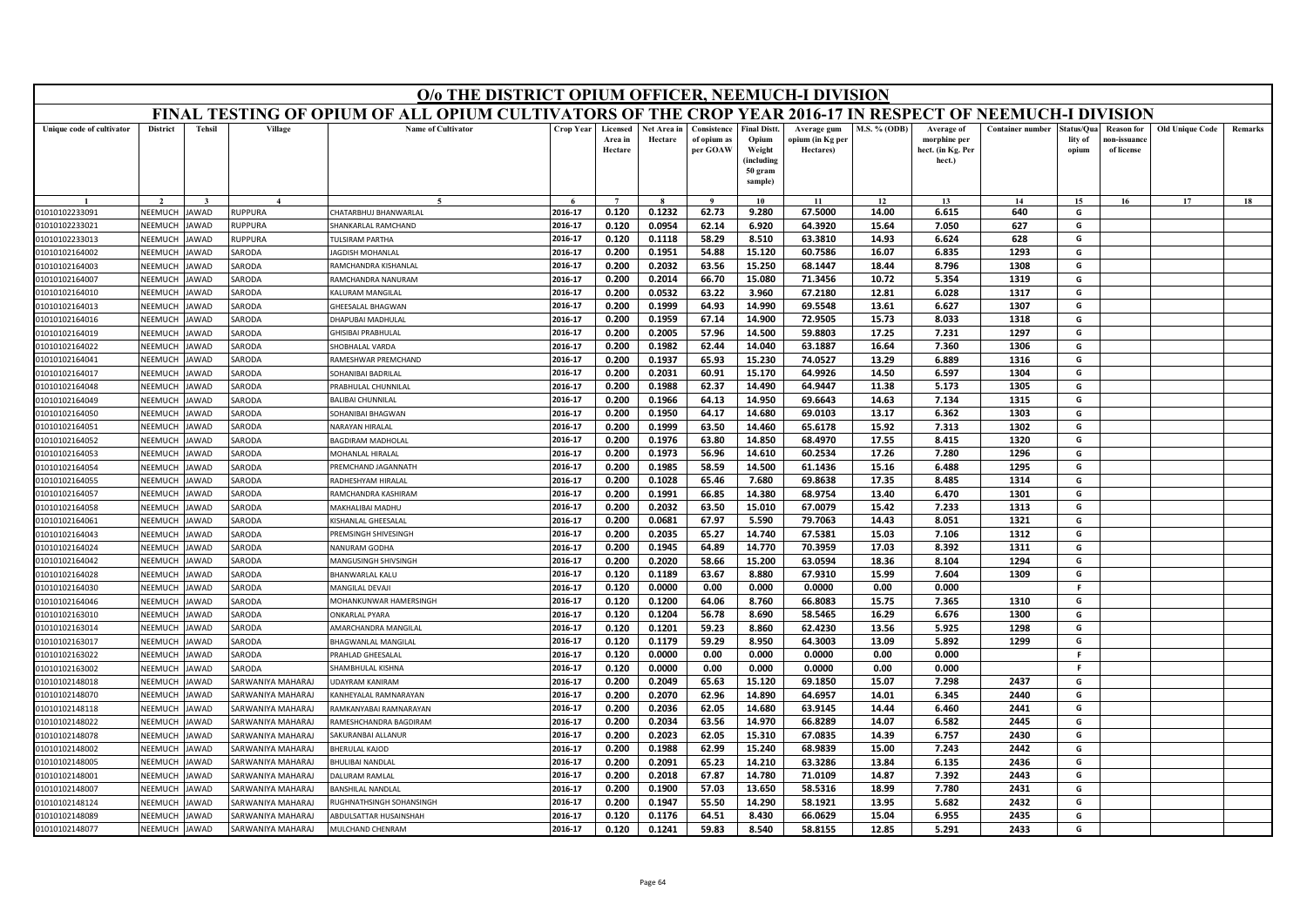| FINAL TESTING OF OPIUM OF ALL OPIUM CULTIVATORS OF THE CROP YEAR 2016-17 IN RESPECT OF NEEMUCH-I DIVISION<br><b>Name of Cultivator</b><br><b>District</b><br><b>Tehsil</b><br>Village<br>Crop Year<br>Consistence<br><b>Final Distt</b><br>M.S. % (ODB)<br><b>Container number</b><br><b>Old Unique Code</b><br>Unique code of cultivator<br>Licensed<br>Net Area in<br>Average gum<br>Average of<br>tatus/Qua<br><b>Reason</b> for<br>Area in<br>Hectare<br>of opium as<br>Opium<br>opium (in Kg per<br>morphine per<br>lity of<br>10n-issuanc<br>Hectare<br>per GOAW<br>Weight<br>Hectares)<br>hect. (in Kg. Per<br>of license<br>opium<br>(including<br>hect.)<br>50 gram<br>sample)<br>15<br>17<br>18<br>10<br>11<br>12<br>13<br>14<br>16<br>2016-17<br>0.120<br>0.1190<br>57.52<br>8.020<br>55.3782<br>15.19<br>5.888<br>2428<br>G<br>NEEMUCH<br>SARWANIYA MAHARAJ<br>SHANKARKI INWAR MADANSINGH<br>01010102148086<br>JAWAD<br>2016-17<br>0.120<br>0.1206<br>66.11<br>8.390<br>65.7048<br>13.05<br>6.002<br>2434<br>G<br>01010102148043<br>NEEMUCH<br>AWAD<br>ARWANIYA MAHARAJ<br><b>MANGIBAI RAMCHANDRA</b><br>2016-17<br>2439<br>G<br>NEEMUCH<br>0.120<br>0.1092<br>63.67<br>7.730<br>64.3864<br>13.22<br>5.958<br>01010102148098<br><b>AWAD</b><br><b>SARWANIYA MAHARAJ</b><br>URESHCHAND SHANKARLAL<br><b>NEEMUCH</b><br>2016-17<br>0.120<br>0.1119<br>61.98<br>7.870<br>62.2699<br>15.88<br>6.922<br>2438<br>G<br>01010102148103<br><b>AWAD</b><br>SARWANIYA MAHARAJ<br><b>CANHEYALAL KANWARLAL</b><br>2016-17<br>0.120<br>0.1249<br>55.29<br>8.630<br>54.5717<br>14.65<br>5.597<br>2429<br>G<br>01010102148021<br>NEEMUCH<br>AWAD<br>SARWANIYA MAHARAJ<br><b>RADHESHYAM RAMCHANDRA</b><br>2016-17<br>0.120<br>0.0000<br>0.00<br>0.000<br>0.0000<br>0.00<br>0.000<br>$\mathbf N$<br>NEEMUCH<br>AWAD<br>ARWANIYA MAHARAJ<br><b>HAMPA BHERA</b><br>01010102148038<br>0.0000<br>0.00<br>0.0000<br>NFFMUCH<br>AWAD<br>SARWANIYA MAHARAJ<br>2016-17<br>0.120<br>0.000<br>0.00<br>0.000<br>$\mathbf N$<br>01010102148061<br>NANDLAL LALUJI<br>0.120<br>65.94<br>66.5667<br>2444<br>2016-17<br>0.1200<br>8.480<br>12.19<br>5.680<br>G<br>NEEMUCH<br>SARWANIYA MAHARAJ<br>01010102148013<br>AWAD<br>HIVNARAYAN FAKIRCHAND<br>2016-17<br>0.200<br>0.0300<br>62.91<br>2.160<br>64.7000<br>13.70<br>6.205<br>1351<br>G<br>NEEMUCH<br>01010102185003<br>AWAD<br>SUVAKHEDA<br>AXMIBAI TEJSINGH<br>2016-17<br>0.200<br>0.2001<br>64.77<br>14.580<br>67.4213<br>13.79<br>6.508<br>1360<br>G<br>01010102185004<br>NEEMUCH<br><b>AWAD</b><br>SUVAKHEDA<br>BHUWANIRAM PRABHULAL<br>2016-17<br>0.200<br>0.2010<br>63.61<br>14.940<br>67.5423<br>15.80<br>7.470<br>1347<br>G<br>01010102185005<br>NEEMUCH<br>AWAD<br>SUVAKHEDA<br>RAMCHANDRA RAMNARAYAN<br>2016-17<br>0.200<br>0.2014<br>67.7061<br>15.60<br>7.393<br>1361<br>G<br>NEEMUCH<br>66.01<br>14.460<br>01010102185007<br>AWAD<br>SUVAKHEDA<br><b>ANHEYALAL NANURAM</b><br><b>NEEMUCH</b><br><b>AWAD</b><br>0.200<br>0.1872<br>62.40<br>14.020<br>66.7628<br>16.57<br>7.744<br>1344<br>01010102185008<br>SUVAKHEDA<br>BANSHILAL RAMNARAYAN<br>2016-17<br>G<br>65.8582<br>15.33<br>1345<br>01010102185011<br>NEEMUCH<br><b>AWAD</b><br>SUVAKHEDA<br>2016-17<br>0.200<br>0.1946<br>61.66<br>14.550<br>7.068<br>G<br>RAMGOPAL MANGILAL<br>NEEMUCH<br>2016-17<br>0.200<br>0.1734<br>64.03<br>12.460<br>65.7266<br>13.45<br>6.188<br>1346<br>G<br>01010102185014<br><b>AWAD</b><br>SUVAKHEDA<br>RAMCHANDRA BAPULAI<br>NEEMUCH<br>AWAD<br>SUVAKHEDA<br>2016-17<br>0.200<br>0.1980<br>64.20<br>14.120<br>65.4040<br>16.81<br>7.696<br>1367<br>G<br>01010102185015<br><b>BABULAL MANGILAL</b><br>01010102185018<br>NFFMUCH<br><b>AWAD</b><br>SUVAKHEDA<br>2016-17<br>0.2002<br>66.48<br>14.880<br>70.5894<br>14.53<br>7.180<br>1358<br>G<br>AVANTIBAI CHHAGANLAL<br>0.200<br>01010102185028<br>NEEMUCH<br>2016-17<br>0.200<br>0.2000<br>63.79<br>64.4750<br>13.91<br>6.278<br>1359<br>G<br><b>AWAD</b><br>SUVAKHEDA<br>14.150<br><b>GOUTAMLAL VARDICHAND</b><br>2016-17<br>0.200<br>0.1642<br>59.75<br>12.630<br>65.6577<br>14.04<br>6.453<br>1343<br>G<br>01010102185029<br>NEEMUCH<br>AWAD<br><b>SUVAKHEDA</b><br><b>MODIRAM MANGILAL</b><br><b>ALARAM MANGILAL</b><br>2016-17<br>0.200<br>0.1710<br>61.44<br>12.730<br>65.3392<br>15.27<br>6.984<br>1340<br>G<br>01010102185030<br>NEEMUCH<br>SUVAKHEDA<br>AWAD<br>62.69<br>64.2743<br>15.27<br>1366<br>G<br>2016-17<br>0.200<br>0.1998<br>14.340<br>6.871<br>NEEMUCH<br>RATANLAL NANALAL<br>01010102185034<br>AWAD<br>SUVAKHEDA<br>NEEMUCH<br>2016-17<br>0.200<br>0.1594<br>66.23<br>10.840<br>64.3413<br>12.95<br>5.833<br>1335<br>G<br>01010102185035<br>AWAD<br><b>SUVAKHEDA</b><br>DEVKISHAN BADRILAL<br>2016-17<br>66.3764<br>1365<br>NEEMUCH<br><b>CANHEYALAL RATANLAL</b><br>0.200<br>0.1998<br>63.15<br>14.700<br>15.25<br>7.085<br>G<br>01010102185041<br><b>AWAD</b><br><b>SUVAKHEDA</b><br>2016-17<br>0.200<br>0.1806<br>69.64<br>13.110<br>72.2204<br>15.52<br>7.846<br>1368<br>G<br>NEEMUCH<br>01010102185043<br>AWAD<br>SUVAKHEDA<br>SATYANARAYAN HIRALAI<br>68.6100<br>2016-17<br>0.200<br>0.2000<br>65.61<br>14.640<br>14.91<br>7.161<br>1357<br>G<br>01010102185045<br>NEEMUCH<br>AWAD<br>SUVAKHEDA<br>ALLABHRAM RAMNARAYAN<br>2016-17<br>0.1800<br>63.60<br>13.300<br>67.1333<br>16.48<br>7.745<br>1356<br>G<br>01010102185055<br>NEEMUCH<br>AWAD<br>SUVAKHEDA<br>0.200<br>(AILASHCHANDRA MANGILAL<br>2016-17<br>0.200<br>0.1689<br>59.57<br>12.270<br>61.8236<br>15.14<br>6.552<br>1336<br>G<br>01010102185057<br>NEEMUCH<br>AWAD<br>SUVAKHEDA<br><b>AGDISH RATANLAI</b><br>1355<br>2016-17<br>0.200<br>0.1980<br>65.62<br>14.290<br>67.6566<br>13.78<br>6.526<br>G<br>01010102185069<br>NEEMUCH<br>AWAD<br>SUVAKHEDA<br>RADHESHYAM HIRALAL<br>12.690<br>2016-17<br>0.200<br>0.1725<br>63.51<br>66.7420<br>12.88<br>6.018<br>1341<br>G<br>01010102185068<br>NEEMUCH<br>AWAD<br>SUVAKHEDA<br>URESH ONKARLAL<br>NEEMUCI<br>0.200<br>0.2000<br>66.63<br>14.590<br>69.4400<br>16.03<br>7.792<br>1352<br>G<br>01010102185071<br><b>AWAD</b><br>SUVAKHEDA<br>2016-17<br>SOHANLAL NANURAM<br>1353<br>01010102185073<br>NEEMUCH<br>AWAD<br>SUVAKHEDA<br>HRIGARBAI RADHAKISHAN<br>2016-17<br>0.200<br>0.1499<br>64.14<br>11.300<br>69.0727<br>15.97<br>7.722<br>G<br>NEEMUCH<br>AWAD<br>2016-17<br>0.1800<br>62.24<br>13.150<br>64.9556<br>15.25<br>6.934<br>1354<br>G<br>01010102185065<br><b>SUVAKHEDA</b><br>ULASIRAM BALAWANTSINGH<br>0.200<br>NEEMUCH<br><b>AWAD</b><br>2016-17<br>0.200<br>0.1990<br>60.20<br>14.600<br>63.0955<br>15.96<br>7.049<br>1342<br>G<br>01010102185080<br>SUVAKHEDA<br><b>AGDISH RAMCHANDRA</b><br>64.8554<br>1337<br>NEEMUCH<br>SUVAKHEDA<br>2016-17<br>0.200<br>0.2006<br>61.49<br>14.810<br>16.25<br>7.377<br>01010102185081<br>AWAD<br>RAMKUNWARBAI VALLABHRAM<br>G<br>1363<br>G<br>01010102185049<br>VEEMUCH<br>AWAD<br><b>SUVAKHEDA</b><br>2016-17<br>0.200<br>0.1649<br>66.02<br>11.950<br>68.3505<br>16.24<br>7.770<br><b>GANSHYAM BAPULAL</b><br>01010102185089<br>NEEMUCH<br>AWAD<br>SUVAKHEDA<br>2016-17<br>0.200<br>0.1966<br>62.54<br>15.110<br>68.6673<br>14.82<br>7.123<br>1338<br>G<br>GABBUBAI NATHUJ<br>2016-17<br>0.1163<br>66.73<br>67.5408<br>0.120<br>8.240<br>14.84<br>7.016<br>G<br>01010102185070<br><b>NEEMUCH</b><br>AWAD<br>SUVAKHEDA<br>RAMCHANDRA NANALAL<br>Suspected 3<br>G<br><b>NEEMUCH</b><br><b>AMCHANDRA SHANKARLAL</b><br>2016-17<br>0.120<br>0.1196<br>65.60<br>8.820<br>69.1137<br>15.73<br>7.610<br>1364<br>01010102185017<br>AWAD<br><b>UVAKHEDA</b><br>13.56<br>5.996<br>NEEMUCH<br>HAMBHULAL BHUWANIRAM<br>2016-17<br>0.120<br>0.1200<br>66.08<br>8.030<br>63.1667<br>1350<br>G<br>01010102185019<br><b>AWAD</b><br><b>SUVAKHEDA</b><br>60.82<br>62.2909<br>16.92<br>7.377<br>1339<br>2016-17<br>0.120<br>0.1148<br>8.230<br>G<br>NEEMUCH<br><b>SUVAKHEDA</b><br>NARAYAN BHANWARLAL<br>01010102185039<br>AWAD<br>2016-17<br>0.120<br>0.1199<br>68.9408<br>12.02<br>5.801<br>1362<br>G<br>01010102185051<br><b>NEEMUCH</b><br>AWAD<br><b>MANGIBAI BHERULAL</b><br>68.80<br>8.410<br>UVAKHEDA<br>2016-17<br>0.120<br>0.1200<br>9.020<br>71.6333<br>14.00<br>7.020<br>1348<br>G<br><b>NFFMUCH</b><br>AWAD<br>SUVAKHEDA<br>66.71<br>01010102185078<br>MANGILAL PRABHULAL<br>2016-17<br>0.120<br>0.0630<br>65.51<br>4.720<br>70.1111<br>13.36<br>6.557<br>1349<br>G<br>01010102185079<br>NEEMUCH<br>SUVAKHEDA<br>AWAD<br>RADHESHYAM PRABHULAL<br>0.200<br>0.2041<br>66.52<br>15.010<br>69.8873<br>3380<br>G<br>2016-17<br>14.39<br>7.040<br>01010102168029<br>VEEMUCI<br>AWAD<br><b>TUMBA</b><br><b>ATHIBAI PREMCHAND</b><br>2016-17<br>0.200<br>0.2027<br>67.20<br>15.570<br>73.7395<br>12.74<br>6.576<br>3381<br>G<br>01010102168037<br>NEEMUCH<br>AWAD<br><b>TUMBA</b><br>ABHCHANDRA PRABHULAL<br>2016-17<br>0.200<br>0.1979<br>64.03<br>14.870<br>68.7317<br>13.92<br>6.697<br>3378<br>G<br>NEEMUCH<br><b>TUMBA</b><br>01010102168043<br>JAWAD<br>RAMESHWAR GHASI<br>0.200<br>0.1685<br>13.630<br>74.5697<br>14.55<br>2016-17<br>64.53<br>7.595<br>3379<br>G<br>NEEMUCH<br><b>AWAD</b><br>01010102168011<br><b>TUMBA</b><br>NANIBAI KISHANLAL |  |  | O/o THE DISTRICT OPIUM OFFICER, NEEMUCH-I DIVISION |  |  |  |  |  |  |         |
|-------------------------------------------------------------------------------------------------------------------------------------------------------------------------------------------------------------------------------------------------------------------------------------------------------------------------------------------------------------------------------------------------------------------------------------------------------------------------------------------------------------------------------------------------------------------------------------------------------------------------------------------------------------------------------------------------------------------------------------------------------------------------------------------------------------------------------------------------------------------------------------------------------------------------------------------------------------------------------------------------------------------------------------------------------------------------------------------------------------------------------------------------------------------------------------------------------------------------------------------------------------------------------------------------------------------------------------------------------------------------------------------------------------------------------------------------------------------------------------------------------------------------------------------------------------------------------------------------------------------------------------------------------------------------------------------------------------------------------------------------------------------------------------------------------------------------------------------------------------------------------------------------------------------------------------------------------------------------------------------------------------------------------------------------------------------------------------------------------------------------------------------------------------------------------------------------------------------------------------------------------------------------------------------------------------------------------------------------------------------------------------------------------------------------------------------------------------------------------------------------------------------------------------------------------------------------------------------------------------------------------------------------------------------------------------------------------------------------------------------------------------------------------------------------------------------------------------------------------------------------------------------------------------------------------------------------------------------------------------------------------------------------------------------------------------------------------------------------------------------------------------------------------------------------------------------------------------------------------------------------------------------------------------------------------------------------------------------------------------------------------------------------------------------------------------------------------------------------------------------------------------------------------------------------------------------------------------------------------------------------------------------------------------------------------------------------------------------------------------------------------------------------------------------------------------------------------------------------------------------------------------------------------------------------------------------------------------------------------------------------------------------------------------------------------------------------------------------------------------------------------------------------------------------------------------------------------------------------------------------------------------------------------------------------------------------------------------------------------------------------------------------------------------------------------------------------------------------------------------------------------------------------------------------------------------------------------------------------------------------------------------------------------------------------------------------------------------------------------------------------------------------------------------------------------------------------------------------------------------------------------------------------------------------------------------------------------------------------------------------------------------------------------------------------------------------------------------------------------------------------------------------------------------------------------------------------------------------------------------------------------------------------------------------------------------------------------------------------------------------------------------------------------------------------------------------------------------------------------------------------------------------------------------------------------------------------------------------------------------------------------------------------------------------------------------------------------------------------------------------------------------------------------------------------------------------------------------------------------------------------------------------------------------------------------------------------------------------------------------------------------------------------------------------------------------------------------------------------------------------------------------------------------------------------------------------------------------------------------------------------------------------------------------------------------------------------------------------------------------------------------------------------------------------------------------------------------------------------------------------------------------------------------------------------------------------------------------------------------------------------------------------------------------------------------------------------------------------------------------------------------------------------------------------------------------------------------------------------------------------------------------------------------------------------------------------------------------------------------------------------------------------------------------------------------------------------------------------------------------------------------------------------------------------------------------------------------------------------------------------------------------------------------------------------------------------------------------------------------------------------------------------------------------------------------------------------------------------------------------------------------------------------------------------------------------------------------------------------------------------------------------------------------------------------------------------------------------------------------------------------------------------------------------------------------------------------------------------------------------------------------------------------------------------------------------------------------------------------------------------------------------------------------------------------------------------------------------------------------------------------------------------------------------------------------------------------------------------------------------------------------------------------------------------------------------------------------------------------------------------------------------------------------------------------------------------------------------------------------------------------------------------------------------------------------------------------------------------------------------------------------------------------------------------------------------------------------------------------------------------------------------------------------------------------------------------------------------------------------------------------------------------------------------------------------------------------------------------------------------------------------------------------------------------------------------------------------------------------------------------------------|--|--|----------------------------------------------------|--|--|--|--|--|--|---------|
|                                                                                                                                                                                                                                                                                                                                                                                                                                                                                                                                                                                                                                                                                                                                                                                                                                                                                                                                                                                                                                                                                                                                                                                                                                                                                                                                                                                                                                                                                                                                                                                                                                                                                                                                                                                                                                                                                                                                                                                                                                                                                                                                                                                                                                                                                                                                                                                                                                                                                                                                                                                                                                                                                                                                                                                                                                                                                                                                                                                                                                                                                                                                                                                                                                                                                                                                                                                                                                                                                                                                                                                                                                                                                                                                                                                                                                                                                                                                                                                                                                                                                                                                                                                                                                                                                                                                                                                                                                                                                                                                                                                                                                                                                                                                                                                                                                                                                                                                                                                                                                                                                                                                                                                                                                                                                                                                                                                                                                                                                                                                                                                                                                                                                                                                                                                                                                                                                                                                                                                                                                                                                                                                                                                                                                                                                                                                                                                                                                                                                                                                                                                                                                                                                                                                                                                                                                                                                                                                                                                                                                                                                                                                                                                                                                                                                                                                                                                                                                                                                                                                                                                                                                                                                                                                                                                                                                                                                                                                                                                                                                                                                                                                                                                                                                                                                                                                                                                                                                                                                                                                                                                                                                                                                                                                                                                                                                                                                                                                                                                                                                                                                                                               |  |  |                                                    |  |  |  |  |  |  |         |
|                                                                                                                                                                                                                                                                                                                                                                                                                                                                                                                                                                                                                                                                                                                                                                                                                                                                                                                                                                                                                                                                                                                                                                                                                                                                                                                                                                                                                                                                                                                                                                                                                                                                                                                                                                                                                                                                                                                                                                                                                                                                                                                                                                                                                                                                                                                                                                                                                                                                                                                                                                                                                                                                                                                                                                                                                                                                                                                                                                                                                                                                                                                                                                                                                                                                                                                                                                                                                                                                                                                                                                                                                                                                                                                                                                                                                                                                                                                                                                                                                                                                                                                                                                                                                                                                                                                                                                                                                                                                                                                                                                                                                                                                                                                                                                                                                                                                                                                                                                                                                                                                                                                                                                                                                                                                                                                                                                                                                                                                                                                                                                                                                                                                                                                                                                                                                                                                                                                                                                                                                                                                                                                                                                                                                                                                                                                                                                                                                                                                                                                                                                                                                                                                                                                                                                                                                                                                                                                                                                                                                                                                                                                                                                                                                                                                                                                                                                                                                                                                                                                                                                                                                                                                                                                                                                                                                                                                                                                                                                                                                                                                                                                                                                                                                                                                                                                                                                                                                                                                                                                                                                                                                                                                                                                                                                                                                                                                                                                                                                                                                                                                                                                               |  |  |                                                    |  |  |  |  |  |  | Remarks |
|                                                                                                                                                                                                                                                                                                                                                                                                                                                                                                                                                                                                                                                                                                                                                                                                                                                                                                                                                                                                                                                                                                                                                                                                                                                                                                                                                                                                                                                                                                                                                                                                                                                                                                                                                                                                                                                                                                                                                                                                                                                                                                                                                                                                                                                                                                                                                                                                                                                                                                                                                                                                                                                                                                                                                                                                                                                                                                                                                                                                                                                                                                                                                                                                                                                                                                                                                                                                                                                                                                                                                                                                                                                                                                                                                                                                                                                                                                                                                                                                                                                                                                                                                                                                                                                                                                                                                                                                                                                                                                                                                                                                                                                                                                                                                                                                                                                                                                                                                                                                                                                                                                                                                                                                                                                                                                                                                                                                                                                                                                                                                                                                                                                                                                                                                                                                                                                                                                                                                                                                                                                                                                                                                                                                                                                                                                                                                                                                                                                                                                                                                                                                                                                                                                                                                                                                                                                                                                                                                                                                                                                                                                                                                                                                                                                                                                                                                                                                                                                                                                                                                                                                                                                                                                                                                                                                                                                                                                                                                                                                                                                                                                                                                                                                                                                                                                                                                                                                                                                                                                                                                                                                                                                                                                                                                                                                                                                                                                                                                                                                                                                                                                                               |  |  |                                                    |  |  |  |  |  |  |         |
|                                                                                                                                                                                                                                                                                                                                                                                                                                                                                                                                                                                                                                                                                                                                                                                                                                                                                                                                                                                                                                                                                                                                                                                                                                                                                                                                                                                                                                                                                                                                                                                                                                                                                                                                                                                                                                                                                                                                                                                                                                                                                                                                                                                                                                                                                                                                                                                                                                                                                                                                                                                                                                                                                                                                                                                                                                                                                                                                                                                                                                                                                                                                                                                                                                                                                                                                                                                                                                                                                                                                                                                                                                                                                                                                                                                                                                                                                                                                                                                                                                                                                                                                                                                                                                                                                                                                                                                                                                                                                                                                                                                                                                                                                                                                                                                                                                                                                                                                                                                                                                                                                                                                                                                                                                                                                                                                                                                                                                                                                                                                                                                                                                                                                                                                                                                                                                                                                                                                                                                                                                                                                                                                                                                                                                                                                                                                                                                                                                                                                                                                                                                                                                                                                                                                                                                                                                                                                                                                                                                                                                                                                                                                                                                                                                                                                                                                                                                                                                                                                                                                                                                                                                                                                                                                                                                                                                                                                                                                                                                                                                                                                                                                                                                                                                                                                                                                                                                                                                                                                                                                                                                                                                                                                                                                                                                                                                                                                                                                                                                                                                                                                                                               |  |  |                                                    |  |  |  |  |  |  |         |
|                                                                                                                                                                                                                                                                                                                                                                                                                                                                                                                                                                                                                                                                                                                                                                                                                                                                                                                                                                                                                                                                                                                                                                                                                                                                                                                                                                                                                                                                                                                                                                                                                                                                                                                                                                                                                                                                                                                                                                                                                                                                                                                                                                                                                                                                                                                                                                                                                                                                                                                                                                                                                                                                                                                                                                                                                                                                                                                                                                                                                                                                                                                                                                                                                                                                                                                                                                                                                                                                                                                                                                                                                                                                                                                                                                                                                                                                                                                                                                                                                                                                                                                                                                                                                                                                                                                                                                                                                                                                                                                                                                                                                                                                                                                                                                                                                                                                                                                                                                                                                                                                                                                                                                                                                                                                                                                                                                                                                                                                                                                                                                                                                                                                                                                                                                                                                                                                                                                                                                                                                                                                                                                                                                                                                                                                                                                                                                                                                                                                                                                                                                                                                                                                                                                                                                                                                                                                                                                                                                                                                                                                                                                                                                                                                                                                                                                                                                                                                                                                                                                                                                                                                                                                                                                                                                                                                                                                                                                                                                                                                                                                                                                                                                                                                                                                                                                                                                                                                                                                                                                                                                                                                                                                                                                                                                                                                                                                                                                                                                                                                                                                                                                               |  |  |                                                    |  |  |  |  |  |  |         |
|                                                                                                                                                                                                                                                                                                                                                                                                                                                                                                                                                                                                                                                                                                                                                                                                                                                                                                                                                                                                                                                                                                                                                                                                                                                                                                                                                                                                                                                                                                                                                                                                                                                                                                                                                                                                                                                                                                                                                                                                                                                                                                                                                                                                                                                                                                                                                                                                                                                                                                                                                                                                                                                                                                                                                                                                                                                                                                                                                                                                                                                                                                                                                                                                                                                                                                                                                                                                                                                                                                                                                                                                                                                                                                                                                                                                                                                                                                                                                                                                                                                                                                                                                                                                                                                                                                                                                                                                                                                                                                                                                                                                                                                                                                                                                                                                                                                                                                                                                                                                                                                                                                                                                                                                                                                                                                                                                                                                                                                                                                                                                                                                                                                                                                                                                                                                                                                                                                                                                                                                                                                                                                                                                                                                                                                                                                                                                                                                                                                                                                                                                                                                                                                                                                                                                                                                                                                                                                                                                                                                                                                                                                                                                                                                                                                                                                                                                                                                                                                                                                                                                                                                                                                                                                                                                                                                                                                                                                                                                                                                                                                                                                                                                                                                                                                                                                                                                                                                                                                                                                                                                                                                                                                                                                                                                                                                                                                                                                                                                                                                                                                                                                                               |  |  |                                                    |  |  |  |  |  |  |         |
|                                                                                                                                                                                                                                                                                                                                                                                                                                                                                                                                                                                                                                                                                                                                                                                                                                                                                                                                                                                                                                                                                                                                                                                                                                                                                                                                                                                                                                                                                                                                                                                                                                                                                                                                                                                                                                                                                                                                                                                                                                                                                                                                                                                                                                                                                                                                                                                                                                                                                                                                                                                                                                                                                                                                                                                                                                                                                                                                                                                                                                                                                                                                                                                                                                                                                                                                                                                                                                                                                                                                                                                                                                                                                                                                                                                                                                                                                                                                                                                                                                                                                                                                                                                                                                                                                                                                                                                                                                                                                                                                                                                                                                                                                                                                                                                                                                                                                                                                                                                                                                                                                                                                                                                                                                                                                                                                                                                                                                                                                                                                                                                                                                                                                                                                                                                                                                                                                                                                                                                                                                                                                                                                                                                                                                                                                                                                                                                                                                                                                                                                                                                                                                                                                                                                                                                                                                                                                                                                                                                                                                                                                                                                                                                                                                                                                                                                                                                                                                                                                                                                                                                                                                                                                                                                                                                                                                                                                                                                                                                                                                                                                                                                                                                                                                                                                                                                                                                                                                                                                                                                                                                                                                                                                                                                                                                                                                                                                                                                                                                                                                                                                                                               |  |  |                                                    |  |  |  |  |  |  |         |
|                                                                                                                                                                                                                                                                                                                                                                                                                                                                                                                                                                                                                                                                                                                                                                                                                                                                                                                                                                                                                                                                                                                                                                                                                                                                                                                                                                                                                                                                                                                                                                                                                                                                                                                                                                                                                                                                                                                                                                                                                                                                                                                                                                                                                                                                                                                                                                                                                                                                                                                                                                                                                                                                                                                                                                                                                                                                                                                                                                                                                                                                                                                                                                                                                                                                                                                                                                                                                                                                                                                                                                                                                                                                                                                                                                                                                                                                                                                                                                                                                                                                                                                                                                                                                                                                                                                                                                                                                                                                                                                                                                                                                                                                                                                                                                                                                                                                                                                                                                                                                                                                                                                                                                                                                                                                                                                                                                                                                                                                                                                                                                                                                                                                                                                                                                                                                                                                                                                                                                                                                                                                                                                                                                                                                                                                                                                                                                                                                                                                                                                                                                                                                                                                                                                                                                                                                                                                                                                                                                                                                                                                                                                                                                                                                                                                                                                                                                                                                                                                                                                                                                                                                                                                                                                                                                                                                                                                                                                                                                                                                                                                                                                                                                                                                                                                                                                                                                                                                                                                                                                                                                                                                                                                                                                                                                                                                                                                                                                                                                                                                                                                                                                               |  |  |                                                    |  |  |  |  |  |  |         |
|                                                                                                                                                                                                                                                                                                                                                                                                                                                                                                                                                                                                                                                                                                                                                                                                                                                                                                                                                                                                                                                                                                                                                                                                                                                                                                                                                                                                                                                                                                                                                                                                                                                                                                                                                                                                                                                                                                                                                                                                                                                                                                                                                                                                                                                                                                                                                                                                                                                                                                                                                                                                                                                                                                                                                                                                                                                                                                                                                                                                                                                                                                                                                                                                                                                                                                                                                                                                                                                                                                                                                                                                                                                                                                                                                                                                                                                                                                                                                                                                                                                                                                                                                                                                                                                                                                                                                                                                                                                                                                                                                                                                                                                                                                                                                                                                                                                                                                                                                                                                                                                                                                                                                                                                                                                                                                                                                                                                                                                                                                                                                                                                                                                                                                                                                                                                                                                                                                                                                                                                                                                                                                                                                                                                                                                                                                                                                                                                                                                                                                                                                                                                                                                                                                                                                                                                                                                                                                                                                                                                                                                                                                                                                                                                                                                                                                                                                                                                                                                                                                                                                                                                                                                                                                                                                                                                                                                                                                                                                                                                                                                                                                                                                                                                                                                                                                                                                                                                                                                                                                                                                                                                                                                                                                                                                                                                                                                                                                                                                                                                                                                                                                                               |  |  |                                                    |  |  |  |  |  |  |         |
|                                                                                                                                                                                                                                                                                                                                                                                                                                                                                                                                                                                                                                                                                                                                                                                                                                                                                                                                                                                                                                                                                                                                                                                                                                                                                                                                                                                                                                                                                                                                                                                                                                                                                                                                                                                                                                                                                                                                                                                                                                                                                                                                                                                                                                                                                                                                                                                                                                                                                                                                                                                                                                                                                                                                                                                                                                                                                                                                                                                                                                                                                                                                                                                                                                                                                                                                                                                                                                                                                                                                                                                                                                                                                                                                                                                                                                                                                                                                                                                                                                                                                                                                                                                                                                                                                                                                                                                                                                                                                                                                                                                                                                                                                                                                                                                                                                                                                                                                                                                                                                                                                                                                                                                                                                                                                                                                                                                                                                                                                                                                                                                                                                                                                                                                                                                                                                                                                                                                                                                                                                                                                                                                                                                                                                                                                                                                                                                                                                                                                                                                                                                                                                                                                                                                                                                                                                                                                                                                                                                                                                                                                                                                                                                                                                                                                                                                                                                                                                                                                                                                                                                                                                                                                                                                                                                                                                                                                                                                                                                                                                                                                                                                                                                                                                                                                                                                                                                                                                                                                                                                                                                                                                                                                                                                                                                                                                                                                                                                                                                                                                                                                                                               |  |  |                                                    |  |  |  |  |  |  |         |
|                                                                                                                                                                                                                                                                                                                                                                                                                                                                                                                                                                                                                                                                                                                                                                                                                                                                                                                                                                                                                                                                                                                                                                                                                                                                                                                                                                                                                                                                                                                                                                                                                                                                                                                                                                                                                                                                                                                                                                                                                                                                                                                                                                                                                                                                                                                                                                                                                                                                                                                                                                                                                                                                                                                                                                                                                                                                                                                                                                                                                                                                                                                                                                                                                                                                                                                                                                                                                                                                                                                                                                                                                                                                                                                                                                                                                                                                                                                                                                                                                                                                                                                                                                                                                                                                                                                                                                                                                                                                                                                                                                                                                                                                                                                                                                                                                                                                                                                                                                                                                                                                                                                                                                                                                                                                                                                                                                                                                                                                                                                                                                                                                                                                                                                                                                                                                                                                                                                                                                                                                                                                                                                                                                                                                                                                                                                                                                                                                                                                                                                                                                                                                                                                                                                                                                                                                                                                                                                                                                                                                                                                                                                                                                                                                                                                                                                                                                                                                                                                                                                                                                                                                                                                                                                                                                                                                                                                                                                                                                                                                                                                                                                                                                                                                                                                                                                                                                                                                                                                                                                                                                                                                                                                                                                                                                                                                                                                                                                                                                                                                                                                                                                               |  |  |                                                    |  |  |  |  |  |  |         |
|                                                                                                                                                                                                                                                                                                                                                                                                                                                                                                                                                                                                                                                                                                                                                                                                                                                                                                                                                                                                                                                                                                                                                                                                                                                                                                                                                                                                                                                                                                                                                                                                                                                                                                                                                                                                                                                                                                                                                                                                                                                                                                                                                                                                                                                                                                                                                                                                                                                                                                                                                                                                                                                                                                                                                                                                                                                                                                                                                                                                                                                                                                                                                                                                                                                                                                                                                                                                                                                                                                                                                                                                                                                                                                                                                                                                                                                                                                                                                                                                                                                                                                                                                                                                                                                                                                                                                                                                                                                                                                                                                                                                                                                                                                                                                                                                                                                                                                                                                                                                                                                                                                                                                                                                                                                                                                                                                                                                                                                                                                                                                                                                                                                                                                                                                                                                                                                                                                                                                                                                                                                                                                                                                                                                                                                                                                                                                                                                                                                                                                                                                                                                                                                                                                                                                                                                                                                                                                                                                                                                                                                                                                                                                                                                                                                                                                                                                                                                                                                                                                                                                                                                                                                                                                                                                                                                                                                                                                                                                                                                                                                                                                                                                                                                                                                                                                                                                                                                                                                                                                                                                                                                                                                                                                                                                                                                                                                                                                                                                                                                                                                                                                                               |  |  |                                                    |  |  |  |  |  |  |         |
|                                                                                                                                                                                                                                                                                                                                                                                                                                                                                                                                                                                                                                                                                                                                                                                                                                                                                                                                                                                                                                                                                                                                                                                                                                                                                                                                                                                                                                                                                                                                                                                                                                                                                                                                                                                                                                                                                                                                                                                                                                                                                                                                                                                                                                                                                                                                                                                                                                                                                                                                                                                                                                                                                                                                                                                                                                                                                                                                                                                                                                                                                                                                                                                                                                                                                                                                                                                                                                                                                                                                                                                                                                                                                                                                                                                                                                                                                                                                                                                                                                                                                                                                                                                                                                                                                                                                                                                                                                                                                                                                                                                                                                                                                                                                                                                                                                                                                                                                                                                                                                                                                                                                                                                                                                                                                                                                                                                                                                                                                                                                                                                                                                                                                                                                                                                                                                                                                                                                                                                                                                                                                                                                                                                                                                                                                                                                                                                                                                                                                                                                                                                                                                                                                                                                                                                                                                                                                                                                                                                                                                                                                                                                                                                                                                                                                                                                                                                                                                                                                                                                                                                                                                                                                                                                                                                                                                                                                                                                                                                                                                                                                                                                                                                                                                                                                                                                                                                                                                                                                                                                                                                                                                                                                                                                                                                                                                                                                                                                                                                                                                                                                                                               |  |  |                                                    |  |  |  |  |  |  |         |
|                                                                                                                                                                                                                                                                                                                                                                                                                                                                                                                                                                                                                                                                                                                                                                                                                                                                                                                                                                                                                                                                                                                                                                                                                                                                                                                                                                                                                                                                                                                                                                                                                                                                                                                                                                                                                                                                                                                                                                                                                                                                                                                                                                                                                                                                                                                                                                                                                                                                                                                                                                                                                                                                                                                                                                                                                                                                                                                                                                                                                                                                                                                                                                                                                                                                                                                                                                                                                                                                                                                                                                                                                                                                                                                                                                                                                                                                                                                                                                                                                                                                                                                                                                                                                                                                                                                                                                                                                                                                                                                                                                                                                                                                                                                                                                                                                                                                                                                                                                                                                                                                                                                                                                                                                                                                                                                                                                                                                                                                                                                                                                                                                                                                                                                                                                                                                                                                                                                                                                                                                                                                                                                                                                                                                                                                                                                                                                                                                                                                                                                                                                                                                                                                                                                                                                                                                                                                                                                                                                                                                                                                                                                                                                                                                                                                                                                                                                                                                                                                                                                                                                                                                                                                                                                                                                                                                                                                                                                                                                                                                                                                                                                                                                                                                                                                                                                                                                                                                                                                                                                                                                                                                                                                                                                                                                                                                                                                                                                                                                                                                                                                                                                               |  |  |                                                    |  |  |  |  |  |  |         |
|                                                                                                                                                                                                                                                                                                                                                                                                                                                                                                                                                                                                                                                                                                                                                                                                                                                                                                                                                                                                                                                                                                                                                                                                                                                                                                                                                                                                                                                                                                                                                                                                                                                                                                                                                                                                                                                                                                                                                                                                                                                                                                                                                                                                                                                                                                                                                                                                                                                                                                                                                                                                                                                                                                                                                                                                                                                                                                                                                                                                                                                                                                                                                                                                                                                                                                                                                                                                                                                                                                                                                                                                                                                                                                                                                                                                                                                                                                                                                                                                                                                                                                                                                                                                                                                                                                                                                                                                                                                                                                                                                                                                                                                                                                                                                                                                                                                                                                                                                                                                                                                                                                                                                                                                                                                                                                                                                                                                                                                                                                                                                                                                                                                                                                                                                                                                                                                                                                                                                                                                                                                                                                                                                                                                                                                                                                                                                                                                                                                                                                                                                                                                                                                                                                                                                                                                                                                                                                                                                                                                                                                                                                                                                                                                                                                                                                                                                                                                                                                                                                                                                                                                                                                                                                                                                                                                                                                                                                                                                                                                                                                                                                                                                                                                                                                                                                                                                                                                                                                                                                                                                                                                                                                                                                                                                                                                                                                                                                                                                                                                                                                                                                                               |  |  |                                                    |  |  |  |  |  |  |         |
|                                                                                                                                                                                                                                                                                                                                                                                                                                                                                                                                                                                                                                                                                                                                                                                                                                                                                                                                                                                                                                                                                                                                                                                                                                                                                                                                                                                                                                                                                                                                                                                                                                                                                                                                                                                                                                                                                                                                                                                                                                                                                                                                                                                                                                                                                                                                                                                                                                                                                                                                                                                                                                                                                                                                                                                                                                                                                                                                                                                                                                                                                                                                                                                                                                                                                                                                                                                                                                                                                                                                                                                                                                                                                                                                                                                                                                                                                                                                                                                                                                                                                                                                                                                                                                                                                                                                                                                                                                                                                                                                                                                                                                                                                                                                                                                                                                                                                                                                                                                                                                                                                                                                                                                                                                                                                                                                                                                                                                                                                                                                                                                                                                                                                                                                                                                                                                                                                                                                                                                                                                                                                                                                                                                                                                                                                                                                                                                                                                                                                                                                                                                                                                                                                                                                                                                                                                                                                                                                                                                                                                                                                                                                                                                                                                                                                                                                                                                                                                                                                                                                                                                                                                                                                                                                                                                                                                                                                                                                                                                                                                                                                                                                                                                                                                                                                                                                                                                                                                                                                                                                                                                                                                                                                                                                                                                                                                                                                                                                                                                                                                                                                                                               |  |  |                                                    |  |  |  |  |  |  |         |
|                                                                                                                                                                                                                                                                                                                                                                                                                                                                                                                                                                                                                                                                                                                                                                                                                                                                                                                                                                                                                                                                                                                                                                                                                                                                                                                                                                                                                                                                                                                                                                                                                                                                                                                                                                                                                                                                                                                                                                                                                                                                                                                                                                                                                                                                                                                                                                                                                                                                                                                                                                                                                                                                                                                                                                                                                                                                                                                                                                                                                                                                                                                                                                                                                                                                                                                                                                                                                                                                                                                                                                                                                                                                                                                                                                                                                                                                                                                                                                                                                                                                                                                                                                                                                                                                                                                                                                                                                                                                                                                                                                                                                                                                                                                                                                                                                                                                                                                                                                                                                                                                                                                                                                                                                                                                                                                                                                                                                                                                                                                                                                                                                                                                                                                                                                                                                                                                                                                                                                                                                                                                                                                                                                                                                                                                                                                                                                                                                                                                                                                                                                                                                                                                                                                                                                                                                                                                                                                                                                                                                                                                                                                                                                                                                                                                                                                                                                                                                                                                                                                                                                                                                                                                                                                                                                                                                                                                                                                                                                                                                                                                                                                                                                                                                                                                                                                                                                                                                                                                                                                                                                                                                                                                                                                                                                                                                                                                                                                                                                                                                                                                                                                               |  |  |                                                    |  |  |  |  |  |  |         |
|                                                                                                                                                                                                                                                                                                                                                                                                                                                                                                                                                                                                                                                                                                                                                                                                                                                                                                                                                                                                                                                                                                                                                                                                                                                                                                                                                                                                                                                                                                                                                                                                                                                                                                                                                                                                                                                                                                                                                                                                                                                                                                                                                                                                                                                                                                                                                                                                                                                                                                                                                                                                                                                                                                                                                                                                                                                                                                                                                                                                                                                                                                                                                                                                                                                                                                                                                                                                                                                                                                                                                                                                                                                                                                                                                                                                                                                                                                                                                                                                                                                                                                                                                                                                                                                                                                                                                                                                                                                                                                                                                                                                                                                                                                                                                                                                                                                                                                                                                                                                                                                                                                                                                                                                                                                                                                                                                                                                                                                                                                                                                                                                                                                                                                                                                                                                                                                                                                                                                                                                                                                                                                                                                                                                                                                                                                                                                                                                                                                                                                                                                                                                                                                                                                                                                                                                                                                                                                                                                                                                                                                                                                                                                                                                                                                                                                                                                                                                                                                                                                                                                                                                                                                                                                                                                                                                                                                                                                                                                                                                                                                                                                                                                                                                                                                                                                                                                                                                                                                                                                                                                                                                                                                                                                                                                                                                                                                                                                                                                                                                                                                                                                                               |  |  |                                                    |  |  |  |  |  |  |         |
|                                                                                                                                                                                                                                                                                                                                                                                                                                                                                                                                                                                                                                                                                                                                                                                                                                                                                                                                                                                                                                                                                                                                                                                                                                                                                                                                                                                                                                                                                                                                                                                                                                                                                                                                                                                                                                                                                                                                                                                                                                                                                                                                                                                                                                                                                                                                                                                                                                                                                                                                                                                                                                                                                                                                                                                                                                                                                                                                                                                                                                                                                                                                                                                                                                                                                                                                                                                                                                                                                                                                                                                                                                                                                                                                                                                                                                                                                                                                                                                                                                                                                                                                                                                                                                                                                                                                                                                                                                                                                                                                                                                                                                                                                                                                                                                                                                                                                                                                                                                                                                                                                                                                                                                                                                                                                                                                                                                                                                                                                                                                                                                                                                                                                                                                                                                                                                                                                                                                                                                                                                                                                                                                                                                                                                                                                                                                                                                                                                                                                                                                                                                                                                                                                                                                                                                                                                                                                                                                                                                                                                                                                                                                                                                                                                                                                                                                                                                                                                                                                                                                                                                                                                                                                                                                                                                                                                                                                                                                                                                                                                                                                                                                                                                                                                                                                                                                                                                                                                                                                                                                                                                                                                                                                                                                                                                                                                                                                                                                                                                                                                                                                                                               |  |  |                                                    |  |  |  |  |  |  |         |
|                                                                                                                                                                                                                                                                                                                                                                                                                                                                                                                                                                                                                                                                                                                                                                                                                                                                                                                                                                                                                                                                                                                                                                                                                                                                                                                                                                                                                                                                                                                                                                                                                                                                                                                                                                                                                                                                                                                                                                                                                                                                                                                                                                                                                                                                                                                                                                                                                                                                                                                                                                                                                                                                                                                                                                                                                                                                                                                                                                                                                                                                                                                                                                                                                                                                                                                                                                                                                                                                                                                                                                                                                                                                                                                                                                                                                                                                                                                                                                                                                                                                                                                                                                                                                                                                                                                                                                                                                                                                                                                                                                                                                                                                                                                                                                                                                                                                                                                                                                                                                                                                                                                                                                                                                                                                                                                                                                                                                                                                                                                                                                                                                                                                                                                                                                                                                                                                                                                                                                                                                                                                                                                                                                                                                                                                                                                                                                                                                                                                                                                                                                                                                                                                                                                                                                                                                                                                                                                                                                                                                                                                                                                                                                                                                                                                                                                                                                                                                                                                                                                                                                                                                                                                                                                                                                                                                                                                                                                                                                                                                                                                                                                                                                                                                                                                                                                                                                                                                                                                                                                                                                                                                                                                                                                                                                                                                                                                                                                                                                                                                                                                                                                               |  |  |                                                    |  |  |  |  |  |  |         |
|                                                                                                                                                                                                                                                                                                                                                                                                                                                                                                                                                                                                                                                                                                                                                                                                                                                                                                                                                                                                                                                                                                                                                                                                                                                                                                                                                                                                                                                                                                                                                                                                                                                                                                                                                                                                                                                                                                                                                                                                                                                                                                                                                                                                                                                                                                                                                                                                                                                                                                                                                                                                                                                                                                                                                                                                                                                                                                                                                                                                                                                                                                                                                                                                                                                                                                                                                                                                                                                                                                                                                                                                                                                                                                                                                                                                                                                                                                                                                                                                                                                                                                                                                                                                                                                                                                                                                                                                                                                                                                                                                                                                                                                                                                                                                                                                                                                                                                                                                                                                                                                                                                                                                                                                                                                                                                                                                                                                                                                                                                                                                                                                                                                                                                                                                                                                                                                                                                                                                                                                                                                                                                                                                                                                                                                                                                                                                                                                                                                                                                                                                                                                                                                                                                                                                                                                                                                                                                                                                                                                                                                                                                                                                                                                                                                                                                                                                                                                                                                                                                                                                                                                                                                                                                                                                                                                                                                                                                                                                                                                                                                                                                                                                                                                                                                                                                                                                                                                                                                                                                                                                                                                                                                                                                                                                                                                                                                                                                                                                                                                                                                                                                                               |  |  |                                                    |  |  |  |  |  |  |         |
|                                                                                                                                                                                                                                                                                                                                                                                                                                                                                                                                                                                                                                                                                                                                                                                                                                                                                                                                                                                                                                                                                                                                                                                                                                                                                                                                                                                                                                                                                                                                                                                                                                                                                                                                                                                                                                                                                                                                                                                                                                                                                                                                                                                                                                                                                                                                                                                                                                                                                                                                                                                                                                                                                                                                                                                                                                                                                                                                                                                                                                                                                                                                                                                                                                                                                                                                                                                                                                                                                                                                                                                                                                                                                                                                                                                                                                                                                                                                                                                                                                                                                                                                                                                                                                                                                                                                                                                                                                                                                                                                                                                                                                                                                                                                                                                                                                                                                                                                                                                                                                                                                                                                                                                                                                                                                                                                                                                                                                                                                                                                                                                                                                                                                                                                                                                                                                                                                                                                                                                                                                                                                                                                                                                                                                                                                                                                                                                                                                                                                                                                                                                                                                                                                                                                                                                                                                                                                                                                                                                                                                                                                                                                                                                                                                                                                                                                                                                                                                                                                                                                                                                                                                                                                                                                                                                                                                                                                                                                                                                                                                                                                                                                                                                                                                                                                                                                                                                                                                                                                                                                                                                                                                                                                                                                                                                                                                                                                                                                                                                                                                                                                                                               |  |  |                                                    |  |  |  |  |  |  |         |
|                                                                                                                                                                                                                                                                                                                                                                                                                                                                                                                                                                                                                                                                                                                                                                                                                                                                                                                                                                                                                                                                                                                                                                                                                                                                                                                                                                                                                                                                                                                                                                                                                                                                                                                                                                                                                                                                                                                                                                                                                                                                                                                                                                                                                                                                                                                                                                                                                                                                                                                                                                                                                                                                                                                                                                                                                                                                                                                                                                                                                                                                                                                                                                                                                                                                                                                                                                                                                                                                                                                                                                                                                                                                                                                                                                                                                                                                                                                                                                                                                                                                                                                                                                                                                                                                                                                                                                                                                                                                                                                                                                                                                                                                                                                                                                                                                                                                                                                                                                                                                                                                                                                                                                                                                                                                                                                                                                                                                                                                                                                                                                                                                                                                                                                                                                                                                                                                                                                                                                                                                                                                                                                                                                                                                                                                                                                                                                                                                                                                                                                                                                                                                                                                                                                                                                                                                                                                                                                                                                                                                                                                                                                                                                                                                                                                                                                                                                                                                                                                                                                                                                                                                                                                                                                                                                                                                                                                                                                                                                                                                                                                                                                                                                                                                                                                                                                                                                                                                                                                                                                                                                                                                                                                                                                                                                                                                                                                                                                                                                                                                                                                                                                               |  |  |                                                    |  |  |  |  |  |  |         |
|                                                                                                                                                                                                                                                                                                                                                                                                                                                                                                                                                                                                                                                                                                                                                                                                                                                                                                                                                                                                                                                                                                                                                                                                                                                                                                                                                                                                                                                                                                                                                                                                                                                                                                                                                                                                                                                                                                                                                                                                                                                                                                                                                                                                                                                                                                                                                                                                                                                                                                                                                                                                                                                                                                                                                                                                                                                                                                                                                                                                                                                                                                                                                                                                                                                                                                                                                                                                                                                                                                                                                                                                                                                                                                                                                                                                                                                                                                                                                                                                                                                                                                                                                                                                                                                                                                                                                                                                                                                                                                                                                                                                                                                                                                                                                                                                                                                                                                                                                                                                                                                                                                                                                                                                                                                                                                                                                                                                                                                                                                                                                                                                                                                                                                                                                                                                                                                                                                                                                                                                                                                                                                                                                                                                                                                                                                                                                                                                                                                                                                                                                                                                                                                                                                                                                                                                                                                                                                                                                                                                                                                                                                                                                                                                                                                                                                                                                                                                                                                                                                                                                                                                                                                                                                                                                                                                                                                                                                                                                                                                                                                                                                                                                                                                                                                                                                                                                                                                                                                                                                                                                                                                                                                                                                                                                                                                                                                                                                                                                                                                                                                                                                                               |  |  |                                                    |  |  |  |  |  |  |         |
|                                                                                                                                                                                                                                                                                                                                                                                                                                                                                                                                                                                                                                                                                                                                                                                                                                                                                                                                                                                                                                                                                                                                                                                                                                                                                                                                                                                                                                                                                                                                                                                                                                                                                                                                                                                                                                                                                                                                                                                                                                                                                                                                                                                                                                                                                                                                                                                                                                                                                                                                                                                                                                                                                                                                                                                                                                                                                                                                                                                                                                                                                                                                                                                                                                                                                                                                                                                                                                                                                                                                                                                                                                                                                                                                                                                                                                                                                                                                                                                                                                                                                                                                                                                                                                                                                                                                                                                                                                                                                                                                                                                                                                                                                                                                                                                                                                                                                                                                                                                                                                                                                                                                                                                                                                                                                                                                                                                                                                                                                                                                                                                                                                                                                                                                                                                                                                                                                                                                                                                                                                                                                                                                                                                                                                                                                                                                                                                                                                                                                                                                                                                                                                                                                                                                                                                                                                                                                                                                                                                                                                                                                                                                                                                                                                                                                                                                                                                                                                                                                                                                                                                                                                                                                                                                                                                                                                                                                                                                                                                                                                                                                                                                                                                                                                                                                                                                                                                                                                                                                                                                                                                                                                                                                                                                                                                                                                                                                                                                                                                                                                                                                                                               |  |  |                                                    |  |  |  |  |  |  |         |
|                                                                                                                                                                                                                                                                                                                                                                                                                                                                                                                                                                                                                                                                                                                                                                                                                                                                                                                                                                                                                                                                                                                                                                                                                                                                                                                                                                                                                                                                                                                                                                                                                                                                                                                                                                                                                                                                                                                                                                                                                                                                                                                                                                                                                                                                                                                                                                                                                                                                                                                                                                                                                                                                                                                                                                                                                                                                                                                                                                                                                                                                                                                                                                                                                                                                                                                                                                                                                                                                                                                                                                                                                                                                                                                                                                                                                                                                                                                                                                                                                                                                                                                                                                                                                                                                                                                                                                                                                                                                                                                                                                                                                                                                                                                                                                                                                                                                                                                                                                                                                                                                                                                                                                                                                                                                                                                                                                                                                                                                                                                                                                                                                                                                                                                                                                                                                                                                                                                                                                                                                                                                                                                                                                                                                                                                                                                                                                                                                                                                                                                                                                                                                                                                                                                                                                                                                                                                                                                                                                                                                                                                                                                                                                                                                                                                                                                                                                                                                                                                                                                                                                                                                                                                                                                                                                                                                                                                                                                                                                                                                                                                                                                                                                                                                                                                                                                                                                                                                                                                                                                                                                                                                                                                                                                                                                                                                                                                                                                                                                                                                                                                                                                               |  |  |                                                    |  |  |  |  |  |  |         |
|                                                                                                                                                                                                                                                                                                                                                                                                                                                                                                                                                                                                                                                                                                                                                                                                                                                                                                                                                                                                                                                                                                                                                                                                                                                                                                                                                                                                                                                                                                                                                                                                                                                                                                                                                                                                                                                                                                                                                                                                                                                                                                                                                                                                                                                                                                                                                                                                                                                                                                                                                                                                                                                                                                                                                                                                                                                                                                                                                                                                                                                                                                                                                                                                                                                                                                                                                                                                                                                                                                                                                                                                                                                                                                                                                                                                                                                                                                                                                                                                                                                                                                                                                                                                                                                                                                                                                                                                                                                                                                                                                                                                                                                                                                                                                                                                                                                                                                                                                                                                                                                                                                                                                                                                                                                                                                                                                                                                                                                                                                                                                                                                                                                                                                                                                                                                                                                                                                                                                                                                                                                                                                                                                                                                                                                                                                                                                                                                                                                                                                                                                                                                                                                                                                                                                                                                                                                                                                                                                                                                                                                                                                                                                                                                                                                                                                                                                                                                                                                                                                                                                                                                                                                                                                                                                                                                                                                                                                                                                                                                                                                                                                                                                                                                                                                                                                                                                                                                                                                                                                                                                                                                                                                                                                                                                                                                                                                                                                                                                                                                                                                                                                                               |  |  |                                                    |  |  |  |  |  |  |         |
|                                                                                                                                                                                                                                                                                                                                                                                                                                                                                                                                                                                                                                                                                                                                                                                                                                                                                                                                                                                                                                                                                                                                                                                                                                                                                                                                                                                                                                                                                                                                                                                                                                                                                                                                                                                                                                                                                                                                                                                                                                                                                                                                                                                                                                                                                                                                                                                                                                                                                                                                                                                                                                                                                                                                                                                                                                                                                                                                                                                                                                                                                                                                                                                                                                                                                                                                                                                                                                                                                                                                                                                                                                                                                                                                                                                                                                                                                                                                                                                                                                                                                                                                                                                                                                                                                                                                                                                                                                                                                                                                                                                                                                                                                                                                                                                                                                                                                                                                                                                                                                                                                                                                                                                                                                                                                                                                                                                                                                                                                                                                                                                                                                                                                                                                                                                                                                                                                                                                                                                                                                                                                                                                                                                                                                                                                                                                                                                                                                                                                                                                                                                                                                                                                                                                                                                                                                                                                                                                                                                                                                                                                                                                                                                                                                                                                                                                                                                                                                                                                                                                                                                                                                                                                                                                                                                                                                                                                                                                                                                                                                                                                                                                                                                                                                                                                                                                                                                                                                                                                                                                                                                                                                                                                                                                                                                                                                                                                                                                                                                                                                                                                                                               |  |  |                                                    |  |  |  |  |  |  |         |
|                                                                                                                                                                                                                                                                                                                                                                                                                                                                                                                                                                                                                                                                                                                                                                                                                                                                                                                                                                                                                                                                                                                                                                                                                                                                                                                                                                                                                                                                                                                                                                                                                                                                                                                                                                                                                                                                                                                                                                                                                                                                                                                                                                                                                                                                                                                                                                                                                                                                                                                                                                                                                                                                                                                                                                                                                                                                                                                                                                                                                                                                                                                                                                                                                                                                                                                                                                                                                                                                                                                                                                                                                                                                                                                                                                                                                                                                                                                                                                                                                                                                                                                                                                                                                                                                                                                                                                                                                                                                                                                                                                                                                                                                                                                                                                                                                                                                                                                                                                                                                                                                                                                                                                                                                                                                                                                                                                                                                                                                                                                                                                                                                                                                                                                                                                                                                                                                                                                                                                                                                                                                                                                                                                                                                                                                                                                                                                                                                                                                                                                                                                                                                                                                                                                                                                                                                                                                                                                                                                                                                                                                                                                                                                                                                                                                                                                                                                                                                                                                                                                                                                                                                                                                                                                                                                                                                                                                                                                                                                                                                                                                                                                                                                                                                                                                                                                                                                                                                                                                                                                                                                                                                                                                                                                                                                                                                                                                                                                                                                                                                                                                                                                               |  |  |                                                    |  |  |  |  |  |  |         |
|                                                                                                                                                                                                                                                                                                                                                                                                                                                                                                                                                                                                                                                                                                                                                                                                                                                                                                                                                                                                                                                                                                                                                                                                                                                                                                                                                                                                                                                                                                                                                                                                                                                                                                                                                                                                                                                                                                                                                                                                                                                                                                                                                                                                                                                                                                                                                                                                                                                                                                                                                                                                                                                                                                                                                                                                                                                                                                                                                                                                                                                                                                                                                                                                                                                                                                                                                                                                                                                                                                                                                                                                                                                                                                                                                                                                                                                                                                                                                                                                                                                                                                                                                                                                                                                                                                                                                                                                                                                                                                                                                                                                                                                                                                                                                                                                                                                                                                                                                                                                                                                                                                                                                                                                                                                                                                                                                                                                                                                                                                                                                                                                                                                                                                                                                                                                                                                                                                                                                                                                                                                                                                                                                                                                                                                                                                                                                                                                                                                                                                                                                                                                                                                                                                                                                                                                                                                                                                                                                                                                                                                                                                                                                                                                                                                                                                                                                                                                                                                                                                                                                                                                                                                                                                                                                                                                                                                                                                                                                                                                                                                                                                                                                                                                                                                                                                                                                                                                                                                                                                                                                                                                                                                                                                                                                                                                                                                                                                                                                                                                                                                                                                                               |  |  |                                                    |  |  |  |  |  |  |         |
|                                                                                                                                                                                                                                                                                                                                                                                                                                                                                                                                                                                                                                                                                                                                                                                                                                                                                                                                                                                                                                                                                                                                                                                                                                                                                                                                                                                                                                                                                                                                                                                                                                                                                                                                                                                                                                                                                                                                                                                                                                                                                                                                                                                                                                                                                                                                                                                                                                                                                                                                                                                                                                                                                                                                                                                                                                                                                                                                                                                                                                                                                                                                                                                                                                                                                                                                                                                                                                                                                                                                                                                                                                                                                                                                                                                                                                                                                                                                                                                                                                                                                                                                                                                                                                                                                                                                                                                                                                                                                                                                                                                                                                                                                                                                                                                                                                                                                                                                                                                                                                                                                                                                                                                                                                                                                                                                                                                                                                                                                                                                                                                                                                                                                                                                                                                                                                                                                                                                                                                                                                                                                                                                                                                                                                                                                                                                                                                                                                                                                                                                                                                                                                                                                                                                                                                                                                                                                                                                                                                                                                                                                                                                                                                                                                                                                                                                                                                                                                                                                                                                                                                                                                                                                                                                                                                                                                                                                                                                                                                                                                                                                                                                                                                                                                                                                                                                                                                                                                                                                                                                                                                                                                                                                                                                                                                                                                                                                                                                                                                                                                                                                                                               |  |  |                                                    |  |  |  |  |  |  |         |
|                                                                                                                                                                                                                                                                                                                                                                                                                                                                                                                                                                                                                                                                                                                                                                                                                                                                                                                                                                                                                                                                                                                                                                                                                                                                                                                                                                                                                                                                                                                                                                                                                                                                                                                                                                                                                                                                                                                                                                                                                                                                                                                                                                                                                                                                                                                                                                                                                                                                                                                                                                                                                                                                                                                                                                                                                                                                                                                                                                                                                                                                                                                                                                                                                                                                                                                                                                                                                                                                                                                                                                                                                                                                                                                                                                                                                                                                                                                                                                                                                                                                                                                                                                                                                                                                                                                                                                                                                                                                                                                                                                                                                                                                                                                                                                                                                                                                                                                                                                                                                                                                                                                                                                                                                                                                                                                                                                                                                                                                                                                                                                                                                                                                                                                                                                                                                                                                                                                                                                                                                                                                                                                                                                                                                                                                                                                                                                                                                                                                                                                                                                                                                                                                                                                                                                                                                                                                                                                                                                                                                                                                                                                                                                                                                                                                                                                                                                                                                                                                                                                                                                                                                                                                                                                                                                                                                                                                                                                                                                                                                                                                                                                                                                                                                                                                                                                                                                                                                                                                                                                                                                                                                                                                                                                                                                                                                                                                                                                                                                                                                                                                                                                               |  |  |                                                    |  |  |  |  |  |  |         |
|                                                                                                                                                                                                                                                                                                                                                                                                                                                                                                                                                                                                                                                                                                                                                                                                                                                                                                                                                                                                                                                                                                                                                                                                                                                                                                                                                                                                                                                                                                                                                                                                                                                                                                                                                                                                                                                                                                                                                                                                                                                                                                                                                                                                                                                                                                                                                                                                                                                                                                                                                                                                                                                                                                                                                                                                                                                                                                                                                                                                                                                                                                                                                                                                                                                                                                                                                                                                                                                                                                                                                                                                                                                                                                                                                                                                                                                                                                                                                                                                                                                                                                                                                                                                                                                                                                                                                                                                                                                                                                                                                                                                                                                                                                                                                                                                                                                                                                                                                                                                                                                                                                                                                                                                                                                                                                                                                                                                                                                                                                                                                                                                                                                                                                                                                                                                                                                                                                                                                                                                                                                                                                                                                                                                                                                                                                                                                                                                                                                                                                                                                                                                                                                                                                                                                                                                                                                                                                                                                                                                                                                                                                                                                                                                                                                                                                                                                                                                                                                                                                                                                                                                                                                                                                                                                                                                                                                                                                                                                                                                                                                                                                                                                                                                                                                                                                                                                                                                                                                                                                                                                                                                                                                                                                                                                                                                                                                                                                                                                                                                                                                                                                                               |  |  |                                                    |  |  |  |  |  |  |         |
|                                                                                                                                                                                                                                                                                                                                                                                                                                                                                                                                                                                                                                                                                                                                                                                                                                                                                                                                                                                                                                                                                                                                                                                                                                                                                                                                                                                                                                                                                                                                                                                                                                                                                                                                                                                                                                                                                                                                                                                                                                                                                                                                                                                                                                                                                                                                                                                                                                                                                                                                                                                                                                                                                                                                                                                                                                                                                                                                                                                                                                                                                                                                                                                                                                                                                                                                                                                                                                                                                                                                                                                                                                                                                                                                                                                                                                                                                                                                                                                                                                                                                                                                                                                                                                                                                                                                                                                                                                                                                                                                                                                                                                                                                                                                                                                                                                                                                                                                                                                                                                                                                                                                                                                                                                                                                                                                                                                                                                                                                                                                                                                                                                                                                                                                                                                                                                                                                                                                                                                                                                                                                                                                                                                                                                                                                                                                                                                                                                                                                                                                                                                                                                                                                                                                                                                                                                                                                                                                                                                                                                                                                                                                                                                                                                                                                                                                                                                                                                                                                                                                                                                                                                                                                                                                                                                                                                                                                                                                                                                                                                                                                                                                                                                                                                                                                                                                                                                                                                                                                                                                                                                                                                                                                                                                                                                                                                                                                                                                                                                                                                                                                                                               |  |  |                                                    |  |  |  |  |  |  |         |
|                                                                                                                                                                                                                                                                                                                                                                                                                                                                                                                                                                                                                                                                                                                                                                                                                                                                                                                                                                                                                                                                                                                                                                                                                                                                                                                                                                                                                                                                                                                                                                                                                                                                                                                                                                                                                                                                                                                                                                                                                                                                                                                                                                                                                                                                                                                                                                                                                                                                                                                                                                                                                                                                                                                                                                                                                                                                                                                                                                                                                                                                                                                                                                                                                                                                                                                                                                                                                                                                                                                                                                                                                                                                                                                                                                                                                                                                                                                                                                                                                                                                                                                                                                                                                                                                                                                                                                                                                                                                                                                                                                                                                                                                                                                                                                                                                                                                                                                                                                                                                                                                                                                                                                                                                                                                                                                                                                                                                                                                                                                                                                                                                                                                                                                                                                                                                                                                                                                                                                                                                                                                                                                                                                                                                                                                                                                                                                                                                                                                                                                                                                                                                                                                                                                                                                                                                                                                                                                                                                                                                                                                                                                                                                                                                                                                                                                                                                                                                                                                                                                                                                                                                                                                                                                                                                                                                                                                                                                                                                                                                                                                                                                                                                                                                                                                                                                                                                                                                                                                                                                                                                                                                                                                                                                                                                                                                                                                                                                                                                                                                                                                                                                               |  |  |                                                    |  |  |  |  |  |  |         |
|                                                                                                                                                                                                                                                                                                                                                                                                                                                                                                                                                                                                                                                                                                                                                                                                                                                                                                                                                                                                                                                                                                                                                                                                                                                                                                                                                                                                                                                                                                                                                                                                                                                                                                                                                                                                                                                                                                                                                                                                                                                                                                                                                                                                                                                                                                                                                                                                                                                                                                                                                                                                                                                                                                                                                                                                                                                                                                                                                                                                                                                                                                                                                                                                                                                                                                                                                                                                                                                                                                                                                                                                                                                                                                                                                                                                                                                                                                                                                                                                                                                                                                                                                                                                                                                                                                                                                                                                                                                                                                                                                                                                                                                                                                                                                                                                                                                                                                                                                                                                                                                                                                                                                                                                                                                                                                                                                                                                                                                                                                                                                                                                                                                                                                                                                                                                                                                                                                                                                                                                                                                                                                                                                                                                                                                                                                                                                                                                                                                                                                                                                                                                                                                                                                                                                                                                                                                                                                                                                                                                                                                                                                                                                                                                                                                                                                                                                                                                                                                                                                                                                                                                                                                                                                                                                                                                                                                                                                                                                                                                                                                                                                                                                                                                                                                                                                                                                                                                                                                                                                                                                                                                                                                                                                                                                                                                                                                                                                                                                                                                                                                                                                                               |  |  |                                                    |  |  |  |  |  |  |         |
|                                                                                                                                                                                                                                                                                                                                                                                                                                                                                                                                                                                                                                                                                                                                                                                                                                                                                                                                                                                                                                                                                                                                                                                                                                                                                                                                                                                                                                                                                                                                                                                                                                                                                                                                                                                                                                                                                                                                                                                                                                                                                                                                                                                                                                                                                                                                                                                                                                                                                                                                                                                                                                                                                                                                                                                                                                                                                                                                                                                                                                                                                                                                                                                                                                                                                                                                                                                                                                                                                                                                                                                                                                                                                                                                                                                                                                                                                                                                                                                                                                                                                                                                                                                                                                                                                                                                                                                                                                                                                                                                                                                                                                                                                                                                                                                                                                                                                                                                                                                                                                                                                                                                                                                                                                                                                                                                                                                                                                                                                                                                                                                                                                                                                                                                                                                                                                                                                                                                                                                                                                                                                                                                                                                                                                                                                                                                                                                                                                                                                                                                                                                                                                                                                                                                                                                                                                                                                                                                                                                                                                                                                                                                                                                                                                                                                                                                                                                                                                                                                                                                                                                                                                                                                                                                                                                                                                                                                                                                                                                                                                                                                                                                                                                                                                                                                                                                                                                                                                                                                                                                                                                                                                                                                                                                                                                                                                                                                                                                                                                                                                                                                                                               |  |  |                                                    |  |  |  |  |  |  |         |
|                                                                                                                                                                                                                                                                                                                                                                                                                                                                                                                                                                                                                                                                                                                                                                                                                                                                                                                                                                                                                                                                                                                                                                                                                                                                                                                                                                                                                                                                                                                                                                                                                                                                                                                                                                                                                                                                                                                                                                                                                                                                                                                                                                                                                                                                                                                                                                                                                                                                                                                                                                                                                                                                                                                                                                                                                                                                                                                                                                                                                                                                                                                                                                                                                                                                                                                                                                                                                                                                                                                                                                                                                                                                                                                                                                                                                                                                                                                                                                                                                                                                                                                                                                                                                                                                                                                                                                                                                                                                                                                                                                                                                                                                                                                                                                                                                                                                                                                                                                                                                                                                                                                                                                                                                                                                                                                                                                                                                                                                                                                                                                                                                                                                                                                                                                                                                                                                                                                                                                                                                                                                                                                                                                                                                                                                                                                                                                                                                                                                                                                                                                                                                                                                                                                                                                                                                                                                                                                                                                                                                                                                                                                                                                                                                                                                                                                                                                                                                                                                                                                                                                                                                                                                                                                                                                                                                                                                                                                                                                                                                                                                                                                                                                                                                                                                                                                                                                                                                                                                                                                                                                                                                                                                                                                                                                                                                                                                                                                                                                                                                                                                                                                               |  |  |                                                    |  |  |  |  |  |  |         |
|                                                                                                                                                                                                                                                                                                                                                                                                                                                                                                                                                                                                                                                                                                                                                                                                                                                                                                                                                                                                                                                                                                                                                                                                                                                                                                                                                                                                                                                                                                                                                                                                                                                                                                                                                                                                                                                                                                                                                                                                                                                                                                                                                                                                                                                                                                                                                                                                                                                                                                                                                                                                                                                                                                                                                                                                                                                                                                                                                                                                                                                                                                                                                                                                                                                                                                                                                                                                                                                                                                                                                                                                                                                                                                                                                                                                                                                                                                                                                                                                                                                                                                                                                                                                                                                                                                                                                                                                                                                                                                                                                                                                                                                                                                                                                                                                                                                                                                                                                                                                                                                                                                                                                                                                                                                                                                                                                                                                                                                                                                                                                                                                                                                                                                                                                                                                                                                                                                                                                                                                                                                                                                                                                                                                                                                                                                                                                                                                                                                                                                                                                                                                                                                                                                                                                                                                                                                                                                                                                                                                                                                                                                                                                                                                                                                                                                                                                                                                                                                                                                                                                                                                                                                                                                                                                                                                                                                                                                                                                                                                                                                                                                                                                                                                                                                                                                                                                                                                                                                                                                                                                                                                                                                                                                                                                                                                                                                                                                                                                                                                                                                                                                                               |  |  |                                                    |  |  |  |  |  |  |         |
|                                                                                                                                                                                                                                                                                                                                                                                                                                                                                                                                                                                                                                                                                                                                                                                                                                                                                                                                                                                                                                                                                                                                                                                                                                                                                                                                                                                                                                                                                                                                                                                                                                                                                                                                                                                                                                                                                                                                                                                                                                                                                                                                                                                                                                                                                                                                                                                                                                                                                                                                                                                                                                                                                                                                                                                                                                                                                                                                                                                                                                                                                                                                                                                                                                                                                                                                                                                                                                                                                                                                                                                                                                                                                                                                                                                                                                                                                                                                                                                                                                                                                                                                                                                                                                                                                                                                                                                                                                                                                                                                                                                                                                                                                                                                                                                                                                                                                                                                                                                                                                                                                                                                                                                                                                                                                                                                                                                                                                                                                                                                                                                                                                                                                                                                                                                                                                                                                                                                                                                                                                                                                                                                                                                                                                                                                                                                                                                                                                                                                                                                                                                                                                                                                                                                                                                                                                                                                                                                                                                                                                                                                                                                                                                                                                                                                                                                                                                                                                                                                                                                                                                                                                                                                                                                                                                                                                                                                                                                                                                                                                                                                                                                                                                                                                                                                                                                                                                                                                                                                                                                                                                                                                                                                                                                                                                                                                                                                                                                                                                                                                                                                                                               |  |  |                                                    |  |  |  |  |  |  |         |
|                                                                                                                                                                                                                                                                                                                                                                                                                                                                                                                                                                                                                                                                                                                                                                                                                                                                                                                                                                                                                                                                                                                                                                                                                                                                                                                                                                                                                                                                                                                                                                                                                                                                                                                                                                                                                                                                                                                                                                                                                                                                                                                                                                                                                                                                                                                                                                                                                                                                                                                                                                                                                                                                                                                                                                                                                                                                                                                                                                                                                                                                                                                                                                                                                                                                                                                                                                                                                                                                                                                                                                                                                                                                                                                                                                                                                                                                                                                                                                                                                                                                                                                                                                                                                                                                                                                                                                                                                                                                                                                                                                                                                                                                                                                                                                                                                                                                                                                                                                                                                                                                                                                                                                                                                                                                                                                                                                                                                                                                                                                                                                                                                                                                                                                                                                                                                                                                                                                                                                                                                                                                                                                                                                                                                                                                                                                                                                                                                                                                                                                                                                                                                                                                                                                                                                                                                                                                                                                                                                                                                                                                                                                                                                                                                                                                                                                                                                                                                                                                                                                                                                                                                                                                                                                                                                                                                                                                                                                                                                                                                                                                                                                                                                                                                                                                                                                                                                                                                                                                                                                                                                                                                                                                                                                                                                                                                                                                                                                                                                                                                                                                                                                               |  |  |                                                    |  |  |  |  |  |  |         |
|                                                                                                                                                                                                                                                                                                                                                                                                                                                                                                                                                                                                                                                                                                                                                                                                                                                                                                                                                                                                                                                                                                                                                                                                                                                                                                                                                                                                                                                                                                                                                                                                                                                                                                                                                                                                                                                                                                                                                                                                                                                                                                                                                                                                                                                                                                                                                                                                                                                                                                                                                                                                                                                                                                                                                                                                                                                                                                                                                                                                                                                                                                                                                                                                                                                                                                                                                                                                                                                                                                                                                                                                                                                                                                                                                                                                                                                                                                                                                                                                                                                                                                                                                                                                                                                                                                                                                                                                                                                                                                                                                                                                                                                                                                                                                                                                                                                                                                                                                                                                                                                                                                                                                                                                                                                                                                                                                                                                                                                                                                                                                                                                                                                                                                                                                                                                                                                                                                                                                                                                                                                                                                                                                                                                                                                                                                                                                                                                                                                                                                                                                                                                                                                                                                                                                                                                                                                                                                                                                                                                                                                                                                                                                                                                                                                                                                                                                                                                                                                                                                                                                                                                                                                                                                                                                                                                                                                                                                                                                                                                                                                                                                                                                                                                                                                                                                                                                                                                                                                                                                                                                                                                                                                                                                                                                                                                                                                                                                                                                                                                                                                                                                                               |  |  |                                                    |  |  |  |  |  |  |         |
|                                                                                                                                                                                                                                                                                                                                                                                                                                                                                                                                                                                                                                                                                                                                                                                                                                                                                                                                                                                                                                                                                                                                                                                                                                                                                                                                                                                                                                                                                                                                                                                                                                                                                                                                                                                                                                                                                                                                                                                                                                                                                                                                                                                                                                                                                                                                                                                                                                                                                                                                                                                                                                                                                                                                                                                                                                                                                                                                                                                                                                                                                                                                                                                                                                                                                                                                                                                                                                                                                                                                                                                                                                                                                                                                                                                                                                                                                                                                                                                                                                                                                                                                                                                                                                                                                                                                                                                                                                                                                                                                                                                                                                                                                                                                                                                                                                                                                                                                                                                                                                                                                                                                                                                                                                                                                                                                                                                                                                                                                                                                                                                                                                                                                                                                                                                                                                                                                                                                                                                                                                                                                                                                                                                                                                                                                                                                                                                                                                                                                                                                                                                                                                                                                                                                                                                                                                                                                                                                                                                                                                                                                                                                                                                                                                                                                                                                                                                                                                                                                                                                                                                                                                                                                                                                                                                                                                                                                                                                                                                                                                                                                                                                                                                                                                                                                                                                                                                                                                                                                                                                                                                                                                                                                                                                                                                                                                                                                                                                                                                                                                                                                                                               |  |  |                                                    |  |  |  |  |  |  |         |
|                                                                                                                                                                                                                                                                                                                                                                                                                                                                                                                                                                                                                                                                                                                                                                                                                                                                                                                                                                                                                                                                                                                                                                                                                                                                                                                                                                                                                                                                                                                                                                                                                                                                                                                                                                                                                                                                                                                                                                                                                                                                                                                                                                                                                                                                                                                                                                                                                                                                                                                                                                                                                                                                                                                                                                                                                                                                                                                                                                                                                                                                                                                                                                                                                                                                                                                                                                                                                                                                                                                                                                                                                                                                                                                                                                                                                                                                                                                                                                                                                                                                                                                                                                                                                                                                                                                                                                                                                                                                                                                                                                                                                                                                                                                                                                                                                                                                                                                                                                                                                                                                                                                                                                                                                                                                                                                                                                                                                                                                                                                                                                                                                                                                                                                                                                                                                                                                                                                                                                                                                                                                                                                                                                                                                                                                                                                                                                                                                                                                                                                                                                                                                                                                                                                                                                                                                                                                                                                                                                                                                                                                                                                                                                                                                                                                                                                                                                                                                                                                                                                                                                                                                                                                                                                                                                                                                                                                                                                                                                                                                                                                                                                                                                                                                                                                                                                                                                                                                                                                                                                                                                                                                                                                                                                                                                                                                                                                                                                                                                                                                                                                                                                               |  |  |                                                    |  |  |  |  |  |  |         |
|                                                                                                                                                                                                                                                                                                                                                                                                                                                                                                                                                                                                                                                                                                                                                                                                                                                                                                                                                                                                                                                                                                                                                                                                                                                                                                                                                                                                                                                                                                                                                                                                                                                                                                                                                                                                                                                                                                                                                                                                                                                                                                                                                                                                                                                                                                                                                                                                                                                                                                                                                                                                                                                                                                                                                                                                                                                                                                                                                                                                                                                                                                                                                                                                                                                                                                                                                                                                                                                                                                                                                                                                                                                                                                                                                                                                                                                                                                                                                                                                                                                                                                                                                                                                                                                                                                                                                                                                                                                                                                                                                                                                                                                                                                                                                                                                                                                                                                                                                                                                                                                                                                                                                                                                                                                                                                                                                                                                                                                                                                                                                                                                                                                                                                                                                                                                                                                                                                                                                                                                                                                                                                                                                                                                                                                                                                                                                                                                                                                                                                                                                                                                                                                                                                                                                                                                                                                                                                                                                                                                                                                                                                                                                                                                                                                                                                                                                                                                                                                                                                                                                                                                                                                                                                                                                                                                                                                                                                                                                                                                                                                                                                                                                                                                                                                                                                                                                                                                                                                                                                                                                                                                                                                                                                                                                                                                                                                                                                                                                                                                                                                                                                                               |  |  |                                                    |  |  |  |  |  |  |         |
|                                                                                                                                                                                                                                                                                                                                                                                                                                                                                                                                                                                                                                                                                                                                                                                                                                                                                                                                                                                                                                                                                                                                                                                                                                                                                                                                                                                                                                                                                                                                                                                                                                                                                                                                                                                                                                                                                                                                                                                                                                                                                                                                                                                                                                                                                                                                                                                                                                                                                                                                                                                                                                                                                                                                                                                                                                                                                                                                                                                                                                                                                                                                                                                                                                                                                                                                                                                                                                                                                                                                                                                                                                                                                                                                                                                                                                                                                                                                                                                                                                                                                                                                                                                                                                                                                                                                                                                                                                                                                                                                                                                                                                                                                                                                                                                                                                                                                                                                                                                                                                                                                                                                                                                                                                                                                                                                                                                                                                                                                                                                                                                                                                                                                                                                                                                                                                                                                                                                                                                                                                                                                                                                                                                                                                                                                                                                                                                                                                                                                                                                                                                                                                                                                                                                                                                                                                                                                                                                                                                                                                                                                                                                                                                                                                                                                                                                                                                                                                                                                                                                                                                                                                                                                                                                                                                                                                                                                                                                                                                                                                                                                                                                                                                                                                                                                                                                                                                                                                                                                                                                                                                                                                                                                                                                                                                                                                                                                                                                                                                                                                                                                                                               |  |  |                                                    |  |  |  |  |  |  |         |
|                                                                                                                                                                                                                                                                                                                                                                                                                                                                                                                                                                                                                                                                                                                                                                                                                                                                                                                                                                                                                                                                                                                                                                                                                                                                                                                                                                                                                                                                                                                                                                                                                                                                                                                                                                                                                                                                                                                                                                                                                                                                                                                                                                                                                                                                                                                                                                                                                                                                                                                                                                                                                                                                                                                                                                                                                                                                                                                                                                                                                                                                                                                                                                                                                                                                                                                                                                                                                                                                                                                                                                                                                                                                                                                                                                                                                                                                                                                                                                                                                                                                                                                                                                                                                                                                                                                                                                                                                                                                                                                                                                                                                                                                                                                                                                                                                                                                                                                                                                                                                                                                                                                                                                                                                                                                                                                                                                                                                                                                                                                                                                                                                                                                                                                                                                                                                                                                                                                                                                                                                                                                                                                                                                                                                                                                                                                                                                                                                                                                                                                                                                                                                                                                                                                                                                                                                                                                                                                                                                                                                                                                                                                                                                                                                                                                                                                                                                                                                                                                                                                                                                                                                                                                                                                                                                                                                                                                                                                                                                                                                                                                                                                                                                                                                                                                                                                                                                                                                                                                                                                                                                                                                                                                                                                                                                                                                                                                                                                                                                                                                                                                                                                               |  |  |                                                    |  |  |  |  |  |  |         |
|                                                                                                                                                                                                                                                                                                                                                                                                                                                                                                                                                                                                                                                                                                                                                                                                                                                                                                                                                                                                                                                                                                                                                                                                                                                                                                                                                                                                                                                                                                                                                                                                                                                                                                                                                                                                                                                                                                                                                                                                                                                                                                                                                                                                                                                                                                                                                                                                                                                                                                                                                                                                                                                                                                                                                                                                                                                                                                                                                                                                                                                                                                                                                                                                                                                                                                                                                                                                                                                                                                                                                                                                                                                                                                                                                                                                                                                                                                                                                                                                                                                                                                                                                                                                                                                                                                                                                                                                                                                                                                                                                                                                                                                                                                                                                                                                                                                                                                                                                                                                                                                                                                                                                                                                                                                                                                                                                                                                                                                                                                                                                                                                                                                                                                                                                                                                                                                                                                                                                                                                                                                                                                                                                                                                                                                                                                                                                                                                                                                                                                                                                                                                                                                                                                                                                                                                                                                                                                                                                                                                                                                                                                                                                                                                                                                                                                                                                                                                                                                                                                                                                                                                                                                                                                                                                                                                                                                                                                                                                                                                                                                                                                                                                                                                                                                                                                                                                                                                                                                                                                                                                                                                                                                                                                                                                                                                                                                                                                                                                                                                                                                                                                                               |  |  |                                                    |  |  |  |  |  |  |         |
|                                                                                                                                                                                                                                                                                                                                                                                                                                                                                                                                                                                                                                                                                                                                                                                                                                                                                                                                                                                                                                                                                                                                                                                                                                                                                                                                                                                                                                                                                                                                                                                                                                                                                                                                                                                                                                                                                                                                                                                                                                                                                                                                                                                                                                                                                                                                                                                                                                                                                                                                                                                                                                                                                                                                                                                                                                                                                                                                                                                                                                                                                                                                                                                                                                                                                                                                                                                                                                                                                                                                                                                                                                                                                                                                                                                                                                                                                                                                                                                                                                                                                                                                                                                                                                                                                                                                                                                                                                                                                                                                                                                                                                                                                                                                                                                                                                                                                                                                                                                                                                                                                                                                                                                                                                                                                                                                                                                                                                                                                                                                                                                                                                                                                                                                                                                                                                                                                                                                                                                                                                                                                                                                                                                                                                                                                                                                                                                                                                                                                                                                                                                                                                                                                                                                                                                                                                                                                                                                                                                                                                                                                                                                                                                                                                                                                                                                                                                                                                                                                                                                                                                                                                                                                                                                                                                                                                                                                                                                                                                                                                                                                                                                                                                                                                                                                                                                                                                                                                                                                                                                                                                                                                                                                                                                                                                                                                                                                                                                                                                                                                                                                                                               |  |  |                                                    |  |  |  |  |  |  |         |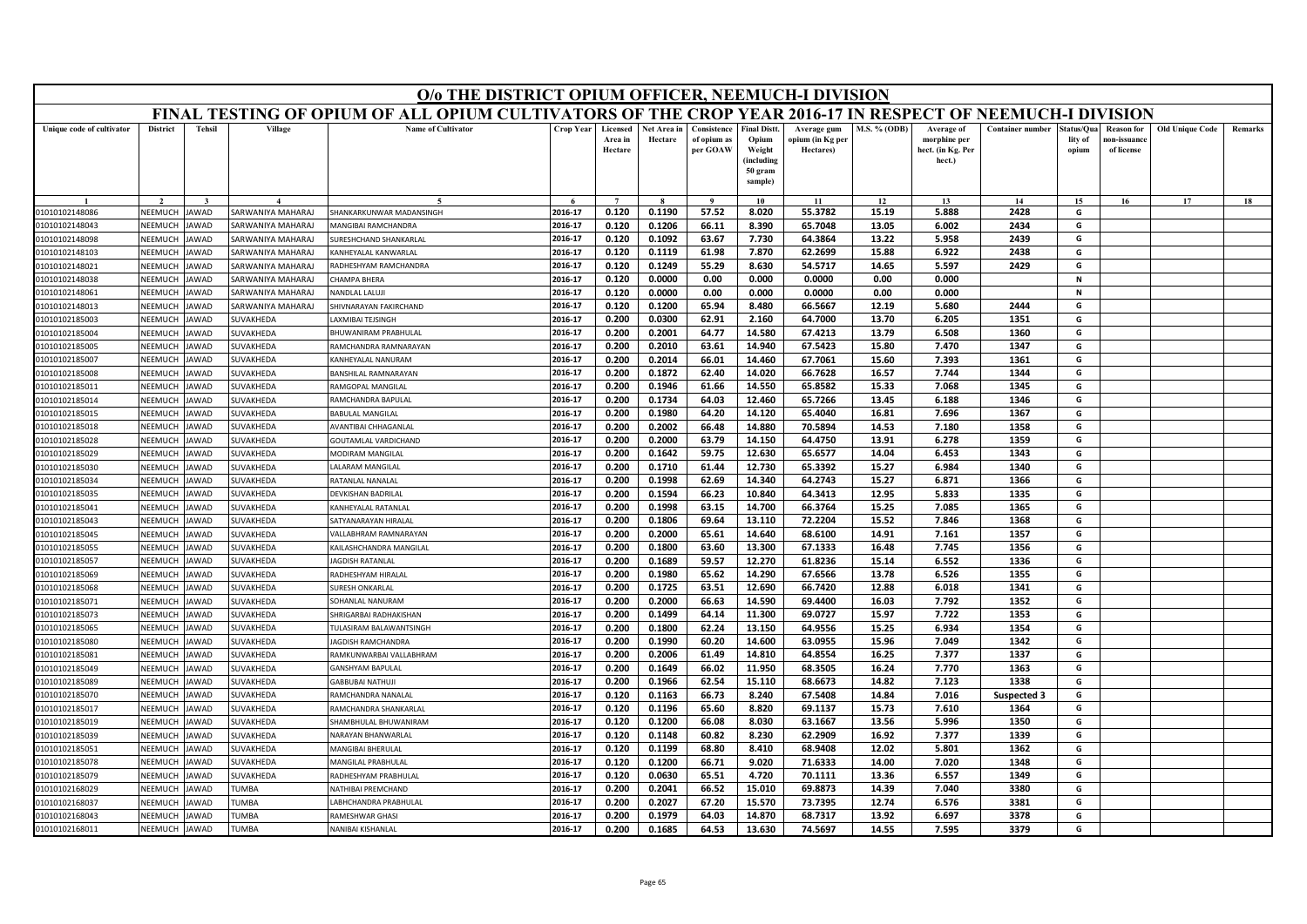| FINAL TESTING OF OPIUM OF ALL OPIUM CULTIVATORS OF THE CROP YEAR 2016-17 IN RESPECT OF NEEMUCH-I DIVISION<br><b>Name of Cultivator</b><br><b>District</b><br><b>Tehsil</b><br>Village<br>Crop Year<br>Consistence<br><b>Final Distt</b><br>M.S. % (ODB)<br><b>Container number</b><br><b>Old Unique Code</b><br>Unique code of cultivator<br>Licensed<br>Net Area in<br>Average gum<br>Average of<br>tatus/Qua<br><b>Reason</b> for<br>Remarks<br>Area in<br>Hectare<br>of opium as<br>Opium<br>opium (in Kg per<br>morphine per<br>lity of<br>10n-issuanc<br>Hectare<br>per GOAW<br>Weight<br>Hectares)<br>hect. (in Kg. Per<br>of license<br>opium<br>(including<br>hect.)<br>50 gram<br>sample)<br>14<br>15<br>17<br>18<br>$\mathbf{4}$<br>10<br>11<br>12<br>13<br>16<br>2016-17<br>0.120<br>0.1166<br>64.40<br>8.770<br>69.1938<br>14.29<br>6.922<br>3375<br>G<br>NEEMUCH<br>TUMBA<br>KHEMRAJ NATHU<br>01010102168003<br>JAWAD<br>61.1328<br>2016-17<br>0.120<br>0.1024<br>61.29<br>7.150<br>6.291<br>3377<br>G<br>01010102168031<br>NEEMUCH<br>AWAD<br><b>TUMBA</b><br><b>GOPILAL MODA</b><br>14.70<br>2016-17<br>63.05<br>11.83<br>5.568<br>G<br>NEEMUCH<br><b>TUMBA</b><br>0.120<br>0.1077<br>8.040<br>67.2423<br>3376<br>01010102168007<br><b>AWAD</b><br>REMCHANDRA KESHURAM<br><b>NEEMUCH</b><br>JPREDA<br>2016-17<br>0.200<br>0.1977<br>65.51<br>15.330<br>72.5695<br>14.50<br>7.366<br>352<br>G<br>01010102147003<br>AWAD<br>BANSHILAL MOHANLAI<br>2016-17<br>0.200<br>0.2011<br>53.80<br>15.210<br>58.1303<br>18.22<br>351<br>G<br>7.414<br>01010102147004<br>NEEMUCH<br>AWAD<br><b>JPREDA</b><br>(RISHNAGOPAL UNKARLAL<br>64.2399<br>15.71<br>350<br>2016-17<br>0.200<br>0.2026<br>61.81<br>14.740<br>7.065<br>G<br>NEEMUCH<br>AWAD<br><b>JPREDA</b><br><b>HANGAMIBAI RAMDYAL</b><br>01010102147005<br>0.2039<br>55.55<br>59.4311<br>314<br>NFFMUCH<br>AWAD<br>JPREDA<br>2016-17<br>0.200<br>15.270<br>15.61<br>6.494<br>G<br>01010102147006<br>SATYANARAYAN KACHARULAL<br>0.2062<br>62.35<br>65.7905<br>333<br>2016-17<br>0.200<br>15.230<br>16.20<br>7.460<br>G<br>NEEMUCH<br><b>JPREDA</b><br>01010102147012<br>AWAD<br>RAMPRASAD AMRITRAM<br>2016-17<br>0.200<br>0.2023<br>62.02<br>14.920<br>65.3435<br>12.74<br>5.827<br>328<br>G<br>NEEMUCH<br>01010102147020<br>AWAD<br><b>JPREDA</b><br>URESHKUMAR JAMNALAL<br>2016-17<br>0.200<br>0.1982<br>63.84<br>14.730<br>67.7800<br>12.89<br>6.116<br>334<br>G<br>01010102147022<br>NEEMUCH<br><b>AWAD</b><br><b>JPREDA</b><br>BAPULAL NATHULAL<br>2016-17<br>0.200<br>0.1988<br>66.35<br>15.100<br>71.9970<br>13.46<br>6.783<br>313<br>G<br><b>JPREDA</b><br>01010102147023<br>NEEMUCH<br>AWAD<br>RAMKANYABAI BANSHILAL<br>2016-17<br>0.200<br>0.1909<br>59.30<br>14.320<br>63.5464<br>14.32<br>6.370<br>335<br>G<br>NEEMUCH<br>01010102147033<br>AWAD<br><b>JPREDA</b><br><b>RAMESHWAR NATHULA</b><br><b>NEEMUCH</b><br><b>AWAD</b><br>0.200<br>0.1949<br>63.50<br>13.880<br>64.6024<br>15.91<br>336<br>01010102147036<br><b>JPREDA</b><br>RADHESHYAM NANURAM<br>2016-17<br>7.195<br>G<br>0.1719<br>62.50<br>12.610<br>65.4974<br>327<br>01010102147038<br>NEEMUCH<br><b>AWAD</b><br><b>JPREDA</b><br>2016-17<br>0.200<br>15.09<br>6.918<br>G<br>GOPAL BADRILAL<br>76.1542<br>NEEMUCH<br><b>JPREDA</b><br>2016-17<br>0.200<br>0.1958<br>69.77<br>14.960<br>12.80<br>6.823<br>356<br>G<br>01010102147040<br>AWAD<br>NANDLAL BHANWARLAL<br>NEEMUCH<br>AWAD<br>JPREDA<br>2016-17<br>0.200<br>0.2027<br>60.42<br>14.810<br>63.0636<br>15.67<br>6.918<br>326<br>G<br>01010102147045<br>BAPULAL MANGILAL<br>01010102147042<br>NFFMUCH<br><b>AWAD</b><br><b>JPRFDA</b><br>2016-17<br>0.1895<br>57.68<br>13.900<br>60.4433<br>17.32<br>7.328<br>319<br>G<br>BADRILAL CHHAGANLAL<br>0.200<br>01010102147046<br>NEEMUCH<br><b>JPREDA</b><br>2016-17<br>0.200<br>0.2039<br>61.02<br>15.080<br>64.4679<br>14.04<br>6.336<br>325<br>G<br>AWAD<br><b>BANSHILAL MATHURALAI</b><br>322<br>G<br>2016-17<br>0.200<br>0.2042<br>62.31<br>15.430<br>67.2625<br>13.91<br>6.549<br>01010102147010<br>NEEMUCH<br>AWAD<br><b>JPREDA</b><br><b>SONIBAI BHANWARLAL</b><br>ARASRAM MODIRAM<br>2016-17<br>0.200<br>0.2027<br>66.01<br>14.960<br>69.5955<br>13.29<br>6.475<br>323<br>G<br>01010102147044<br>NEEMUCH<br><b>AWAD</b><br><b>JPREDA</b><br>61.2947<br>324<br>G<br>2016-17<br>0.200<br>0.2070<br>59.37<br>14.960<br>15.88<br>6.814<br>NEEMUCH<br>NANDUBAI AMBALAL<br>01010102147009<br>AWAD<br><b>JPREDA</b><br>337<br>NEEMUCH<br><b>BADRILAL MANGILAL</b><br>2016-17<br>0.200<br>0.1960<br>63.92<br>14.450<br>67.3214<br>15.94<br>7.512<br>G<br>01010102147050<br>AWAD<br><b>JPREDA</b><br>2016-17<br>59.3718<br>NEEMUCH<br><b>AJJABAI PRABHULAL</b><br>0.200<br>0.1974<br>57.57<br>14.250<br>17.32<br>7.198<br>320<br>G<br>01010102147052<br>AWAD<br><b>IPREDA</b><br>2016-17<br>0.200<br>0.1940<br>59.20<br>15.160<br>66.0876<br>14.05<br>6.500<br>321<br>G<br>NEEMUCH<br><b>JPREDA</b><br>01010102147054<br>AWAD<br>GOPAL RAMLAI<br>348<br>2016-17<br>0.200<br>0.2007<br>60.16<br>14.760<br>63.2038<br>14.38<br>6.362<br>G<br>01010102147061<br>NEEMUCH<br>AWAD<br>JPREDA<br>SUKHIBAI SURATRAM<br>2016-17<br>0.1979<br>65.04<br>14.250<br>66.9025<br>13.88<br>6.500<br>353<br>G<br>01010102147062<br>NEEMUCH<br>AWAD<br><b>JPREDA</b><br>0.200<br>KISHANLAL CHOTU<br>2016-17<br>0.200<br>0.2031<br>59.18<br>15.230<br>63.3973<br>15.82<br>7.021<br>318<br>G<br>01010102147063<br>NEEMUCH<br><b>JPREDA</b><br>AWAD<br>NDRABAI GANSHYAM<br>332<br>2016-17<br>0.200<br>0.1828<br>60.43<br>13.350<br>63.0470<br>15.64<br>6.902<br>G<br>01010102147065<br>NEEMUCH<br>AWAD<br><b>JPREDA</b><br><b>ACHARULAL KALURAM</b><br>58.91<br>62.1352<br>317<br>2016-17<br>0.200<br>0.1953<br>14.420<br>14.58<br>6.342<br>G<br>01010102147067<br>NEEMUCH<br>AWAD<br><b>JPREDA</b><br><b>HYAMLAL RAMNATH</b><br>NEEMUCK<br>0.200<br>0.2016<br>59.09<br>15.030<br>62.9315<br>14.99<br>6.604<br>316<br>G<br>01010102147069<br>AWAD<br>JPREDA<br>2016-17<br>KAILASHSINGH RATANSINGH<br>0.1983<br>01010102147032<br>NEEMUCH<br>AWAD<br><b>JPREDA</b><br><b>IIRALAL MANGILAI</b><br>2016-17<br>0.200<br>64.14<br>14.720<br>68.0182<br>15.58<br>7.418<br>349<br>G<br>NEEMUCH<br>AWAD<br>2016-17<br>0.1997<br>64.82<br>15.330<br>71.0866<br>12.50<br>6.220<br>354<br>G<br>01010102147001<br><b>JPREDA</b><br><b>SUDDIBAI ASHOKKUMAR</b><br>0.200<br>NEEMUCH<br><b>AWAD</b><br><b>JPREDA</b><br>2016-17<br>0.200<br>0.2030<br>63.05<br>15.280<br>67.7980<br>13.35<br>6.336<br>344<br>G<br>01010102147007<br>BAPULAL RAMCHANDRA<br>NEEMUCH<br><b>JPREDA</b><br>2016-17<br>0.200<br>0.1991<br>60.01<br>14.740<br>63.4656<br>14.58<br>345<br>01010102147017<br>AWAD<br>RAHALAD HAJARI<br>6.477<br>G<br>346<br>G<br>01010102147018<br>NEEMUCH<br>AWAD<br><b>JPREDA</b><br>2016-17<br>0.200<br>0.2060<br>64.29<br>14.830<br>66.1165<br>14.14<br>6.544<br><b>RAMKISHAN BHUWANIRAM</b><br>347<br>01010102147021<br>NEEMUCH<br>AWAD<br><b>JPREDA</b><br>2016-17<br>0.200<br>0.2034<br>60.45<br>14.880<br>63.1760<br>14.59<br>6.452<br>G<br>/ISHNULAL NANDRAM<br>2016-17<br>0.1974<br>62.35<br>68.2725<br>12.38<br>355<br>G<br>0.200<br>15.130<br>5.916<br>01010102147027<br>NEEMUCH<br>AWAD<br><b>PREDA</b><br>RAMESHWAR BHERULAI<br>342<br>G<br><b>NEEMUCH</b><br><b>ANSHILAL PRABHULAL</b><br>2016-17<br>0.200<br>0.2018<br>63.31<br>14.650<br>65.6591<br>12.78<br>5.874<br>01010102147051<br>AWAD<br><b>PREDA</b><br>2016-17<br>343<br>NEEMUCH<br><b>JPREDA</b><br>HAPUBAI LAXMINARAYAN<br>0.200<br>0.1969<br>61.13<br>14.910<br>66.1300<br>14.28<br>6.610<br>G<br>01010102147055<br>AWAD<br>52.98<br>54.3249<br>13.59<br>315<br>G<br>2016-17<br>0.200<br>0.1970<br>14.140<br>5.168<br>NEEMUCH<br><b>JPREDA</b><br>MATHARIBAI LACHHIRAM<br>01010102147015<br>AWAD<br>2016-17<br>0.200<br>0.1950<br>14.220<br>65.8513<br>329<br>G<br>01010102147019<br><b>NEEMUCH</b><br>AWAD<br><b>JPREDA</b><br>HANKARLAL SAJJANLAL<br>63.21<br>15.16<br>6.988<br>2016-17<br>0.2000<br>60.47<br>64.8300<br>15.13<br>6.866<br>330<br>G<br><b>NFFMUCH</b><br>AWAD<br><b>JPRFDA</b><br>0.200<br>15.010<br>01010102147070<br><b>ONKARLAL BHERULAL</b><br>2016-17<br>0.2036<br>62.15<br>65.8939<br>14.71<br>6.785<br>331<br><b>JPREDA</b><br>0.200<br>15.110<br>G<br>01010102147035<br>NEEMUCH<br>AWAD<br><b>BANSHILAL RAMNARAYAN</b><br>0.200<br>0.1975<br>62.01<br>14.560<br>65.3063<br>14.58<br>338<br>G<br>2016-17<br>6.665<br>01010102147072<br>VEEMUCI<br>AWAD<br><b>JPREDA</b><br><b>APULAL DEVILAL</b><br>339<br>2016-17<br>0.200<br>0.1928<br>60.81<br>14.510<br>65.3786<br>16.95<br>7.757<br>G<br>01010102147016<br>NEEMUCH<br>AWAD<br><b>JPREDA</b><br><b>HAJARILAL MANGILAL</b><br>2016-17<br>0.120<br>0.1016<br>65.63<br>7.860<br>72.5295<br>13.52<br>6.864<br>340<br>G<br>01010102147002<br>NEEMUCH<br><b>JAWAD</b><br><b>JPREDA</b><br>MADHUBALA ASHOKKUMAR<br>0.120<br>0.1178<br>58.75<br>2016-17<br>9.110<br>64.9066<br>14.84<br>6.742<br>341<br>G<br>NEEMUCH<br><b>AWAD</b><br><b>JPREDA</b><br>01010102147014<br>DINESHKUMAR SHANTILAL KASTURIBAI |  |  | O/o THE DISTRICT OPIUM OFFICER, NEEMUCH-I DIVISION |  |  |  |  |  |  |  |
|----------------------------------------------------------------------------------------------------------------------------------------------------------------------------------------------------------------------------------------------------------------------------------------------------------------------------------------------------------------------------------------------------------------------------------------------------------------------------------------------------------------------------------------------------------------------------------------------------------------------------------------------------------------------------------------------------------------------------------------------------------------------------------------------------------------------------------------------------------------------------------------------------------------------------------------------------------------------------------------------------------------------------------------------------------------------------------------------------------------------------------------------------------------------------------------------------------------------------------------------------------------------------------------------------------------------------------------------------------------------------------------------------------------------------------------------------------------------------------------------------------------------------------------------------------------------------------------------------------------------------------------------------------------------------------------------------------------------------------------------------------------------------------------------------------------------------------------------------------------------------------------------------------------------------------------------------------------------------------------------------------------------------------------------------------------------------------------------------------------------------------------------------------------------------------------------------------------------------------------------------------------------------------------------------------------------------------------------------------------------------------------------------------------------------------------------------------------------------------------------------------------------------------------------------------------------------------------------------------------------------------------------------------------------------------------------------------------------------------------------------------------------------------------------------------------------------------------------------------------------------------------------------------------------------------------------------------------------------------------------------------------------------------------------------------------------------------------------------------------------------------------------------------------------------------------------------------------------------------------------------------------------------------------------------------------------------------------------------------------------------------------------------------------------------------------------------------------------------------------------------------------------------------------------------------------------------------------------------------------------------------------------------------------------------------------------------------------------------------------------------------------------------------------------------------------------------------------------------------------------------------------------------------------------------------------------------------------------------------------------------------------------------------------------------------------------------------------------------------------------------------------------------------------------------------------------------------------------------------------------------------------------------------------------------------------------------------------------------------------------------------------------------------------------------------------------------------------------------------------------------------------------------------------------------------------------------------------------------------------------------------------------------------------------------------------------------------------------------------------------------------------------------------------------------------------------------------------------------------------------------------------------------------------------------------------------------------------------------------------------------------------------------------------------------------------------------------------------------------------------------------------------------------------------------------------------------------------------------------------------------------------------------------------------------------------------------------------------------------------------------------------------------------------------------------------------------------------------------------------------------------------------------------------------------------------------------------------------------------------------------------------------------------------------------------------------------------------------------------------------------------------------------------------------------------------------------------------------------------------------------------------------------------------------------------------------------------------------------------------------------------------------------------------------------------------------------------------------------------------------------------------------------------------------------------------------------------------------------------------------------------------------------------------------------------------------------------------------------------------------------------------------------------------------------------------------------------------------------------------------------------------------------------------------------------------------------------------------------------------------------------------------------------------------------------------------------------------------------------------------------------------------------------------------------------------------------------------------------------------------------------------------------------------------------------------------------------------------------------------------------------------------------------------------------------------------------------------------------------------------------------------------------------------------------------------------------------------------------------------------------------------------------------------------------------------------------------------------------------------------------------------------------------------------------------------------------------------------------------------------------------------------------------------------------------------------------------------------------------------------------------------------------------------------------------------------------------------------------------------------------------------------------------------------------------------------------------------------------------------------------------------------------------------------------------------------------------------------------------------------------------------------------------------------------------------------------------------------------------------------------------------------------------------------------------------------------------------------------------------------------------------------------------------------------------------------------------------------------------------------------------------------------------------------------------------------------------------------------------------------------------------------------------------------------------------------------------------------------------------------------------------------------------------------------------------------------------------------------------------------------------------------------------------------------------------------------------------------------------------------------------------------------------------------------------------------------------------------------------------------------------------------------------------------------------------------|--|--|----------------------------------------------------|--|--|--|--|--|--|--|
|                                                                                                                                                                                                                                                                                                                                                                                                                                                                                                                                                                                                                                                                                                                                                                                                                                                                                                                                                                                                                                                                                                                                                                                                                                                                                                                                                                                                                                                                                                                                                                                                                                                                                                                                                                                                                                                                                                                                                                                                                                                                                                                                                                                                                                                                                                                                                                                                                                                                                                                                                                                                                                                                                                                                                                                                                                                                                                                                                                                                                                                                                                                                                                                                                                                                                                                                                                                                                                                                                                                                                                                                                                                                                                                                                                                                                                                                                                                                                                                                                                                                                                                                                                                                                                                                                                                                                                                                                                                                                                                                                                                                                                                                                                                                                                                                                                                                                                                                                                                                                                                                                                                                                                                                                                                                                                                                                                                                                                                                                                                                                                                                                                                                                                                                                                                                                                                                                                                                                                                                                                                                                                                                                                                                                                                                                                                                                                                                                                                                                                                                                                                                                                                                                                                                                                                                                                                                                                                                                                                                                                                                                                                                                                                                                                                                                                                                                                                                                                                                                                                                                                                                                                                                                                                                                                                                                                                                                                                                                                                                                                                                                                                                                                                                                                                                                                                                                                                                                                                                                                                                                                                                                                                                                                                                                                                                                                                                                                                                                                                                                                                                      |  |  |                                                    |  |  |  |  |  |  |  |
|                                                                                                                                                                                                                                                                                                                                                                                                                                                                                                                                                                                                                                                                                                                                                                                                                                                                                                                                                                                                                                                                                                                                                                                                                                                                                                                                                                                                                                                                                                                                                                                                                                                                                                                                                                                                                                                                                                                                                                                                                                                                                                                                                                                                                                                                                                                                                                                                                                                                                                                                                                                                                                                                                                                                                                                                                                                                                                                                                                                                                                                                                                                                                                                                                                                                                                                                                                                                                                                                                                                                                                                                                                                                                                                                                                                                                                                                                                                                                                                                                                                                                                                                                                                                                                                                                                                                                                                                                                                                                                                                                                                                                                                                                                                                                                                                                                                                                                                                                                                                                                                                                                                                                                                                                                                                                                                                                                                                                                                                                                                                                                                                                                                                                                                                                                                                                                                                                                                                                                                                                                                                                                                                                                                                                                                                                                                                                                                                                                                                                                                                                                                                                                                                                                                                                                                                                                                                                                                                                                                                                                                                                                                                                                                                                                                                                                                                                                                                                                                                                                                                                                                                                                                                                                                                                                                                                                                                                                                                                                                                                                                                                                                                                                                                                                                                                                                                                                                                                                                                                                                                                                                                                                                                                                                                                                                                                                                                                                                                                                                                                                                                      |  |  |                                                    |  |  |  |  |  |  |  |
|                                                                                                                                                                                                                                                                                                                                                                                                                                                                                                                                                                                                                                                                                                                                                                                                                                                                                                                                                                                                                                                                                                                                                                                                                                                                                                                                                                                                                                                                                                                                                                                                                                                                                                                                                                                                                                                                                                                                                                                                                                                                                                                                                                                                                                                                                                                                                                                                                                                                                                                                                                                                                                                                                                                                                                                                                                                                                                                                                                                                                                                                                                                                                                                                                                                                                                                                                                                                                                                                                                                                                                                                                                                                                                                                                                                                                                                                                                                                                                                                                                                                                                                                                                                                                                                                                                                                                                                                                                                                                                                                                                                                                                                                                                                                                                                                                                                                                                                                                                                                                                                                                                                                                                                                                                                                                                                                                                                                                                                                                                                                                                                                                                                                                                                                                                                                                                                                                                                                                                                                                                                                                                                                                                                                                                                                                                                                                                                                                                                                                                                                                                                                                                                                                                                                                                                                                                                                                                                                                                                                                                                                                                                                                                                                                                                                                                                                                                                                                                                                                                                                                                                                                                                                                                                                                                                                                                                                                                                                                                                                                                                                                                                                                                                                                                                                                                                                                                                                                                                                                                                                                                                                                                                                                                                                                                                                                                                                                                                                                                                                                                                                      |  |  |                                                    |  |  |  |  |  |  |  |
|                                                                                                                                                                                                                                                                                                                                                                                                                                                                                                                                                                                                                                                                                                                                                                                                                                                                                                                                                                                                                                                                                                                                                                                                                                                                                                                                                                                                                                                                                                                                                                                                                                                                                                                                                                                                                                                                                                                                                                                                                                                                                                                                                                                                                                                                                                                                                                                                                                                                                                                                                                                                                                                                                                                                                                                                                                                                                                                                                                                                                                                                                                                                                                                                                                                                                                                                                                                                                                                                                                                                                                                                                                                                                                                                                                                                                                                                                                                                                                                                                                                                                                                                                                                                                                                                                                                                                                                                                                                                                                                                                                                                                                                                                                                                                                                                                                                                                                                                                                                                                                                                                                                                                                                                                                                                                                                                                                                                                                                                                                                                                                                                                                                                                                                                                                                                                                                                                                                                                                                                                                                                                                                                                                                                                                                                                                                                                                                                                                                                                                                                                                                                                                                                                                                                                                                                                                                                                                                                                                                                                                                                                                                                                                                                                                                                                                                                                                                                                                                                                                                                                                                                                                                                                                                                                                                                                                                                                                                                                                                                                                                                                                                                                                                                                                                                                                                                                                                                                                                                                                                                                                                                                                                                                                                                                                                                                                                                                                                                                                                                                                                                      |  |  |                                                    |  |  |  |  |  |  |  |
|                                                                                                                                                                                                                                                                                                                                                                                                                                                                                                                                                                                                                                                                                                                                                                                                                                                                                                                                                                                                                                                                                                                                                                                                                                                                                                                                                                                                                                                                                                                                                                                                                                                                                                                                                                                                                                                                                                                                                                                                                                                                                                                                                                                                                                                                                                                                                                                                                                                                                                                                                                                                                                                                                                                                                                                                                                                                                                                                                                                                                                                                                                                                                                                                                                                                                                                                                                                                                                                                                                                                                                                                                                                                                                                                                                                                                                                                                                                                                                                                                                                                                                                                                                                                                                                                                                                                                                                                                                                                                                                                                                                                                                                                                                                                                                                                                                                                                                                                                                                                                                                                                                                                                                                                                                                                                                                                                                                                                                                                                                                                                                                                                                                                                                                                                                                                                                                                                                                                                                                                                                                                                                                                                                                                                                                                                                                                                                                                                                                                                                                                                                                                                                                                                                                                                                                                                                                                                                                                                                                                                                                                                                                                                                                                                                                                                                                                                                                                                                                                                                                                                                                                                                                                                                                                                                                                                                                                                                                                                                                                                                                                                                                                                                                                                                                                                                                                                                                                                                                                                                                                                                                                                                                                                                                                                                                                                                                                                                                                                                                                                                                                      |  |  |                                                    |  |  |  |  |  |  |  |
|                                                                                                                                                                                                                                                                                                                                                                                                                                                                                                                                                                                                                                                                                                                                                                                                                                                                                                                                                                                                                                                                                                                                                                                                                                                                                                                                                                                                                                                                                                                                                                                                                                                                                                                                                                                                                                                                                                                                                                                                                                                                                                                                                                                                                                                                                                                                                                                                                                                                                                                                                                                                                                                                                                                                                                                                                                                                                                                                                                                                                                                                                                                                                                                                                                                                                                                                                                                                                                                                                                                                                                                                                                                                                                                                                                                                                                                                                                                                                                                                                                                                                                                                                                                                                                                                                                                                                                                                                                                                                                                                                                                                                                                                                                                                                                                                                                                                                                                                                                                                                                                                                                                                                                                                                                                                                                                                                                                                                                                                                                                                                                                                                                                                                                                                                                                                                                                                                                                                                                                                                                                                                                                                                                                                                                                                                                                                                                                                                                                                                                                                                                                                                                                                                                                                                                                                                                                                                                                                                                                                                                                                                                                                                                                                                                                                                                                                                                                                                                                                                                                                                                                                                                                                                                                                                                                                                                                                                                                                                                                                                                                                                                                                                                                                                                                                                                                                                                                                                                                                                                                                                                                                                                                                                                                                                                                                                                                                                                                                                                                                                                                                      |  |  |                                                    |  |  |  |  |  |  |  |
|                                                                                                                                                                                                                                                                                                                                                                                                                                                                                                                                                                                                                                                                                                                                                                                                                                                                                                                                                                                                                                                                                                                                                                                                                                                                                                                                                                                                                                                                                                                                                                                                                                                                                                                                                                                                                                                                                                                                                                                                                                                                                                                                                                                                                                                                                                                                                                                                                                                                                                                                                                                                                                                                                                                                                                                                                                                                                                                                                                                                                                                                                                                                                                                                                                                                                                                                                                                                                                                                                                                                                                                                                                                                                                                                                                                                                                                                                                                                                                                                                                                                                                                                                                                                                                                                                                                                                                                                                                                                                                                                                                                                                                                                                                                                                                                                                                                                                                                                                                                                                                                                                                                                                                                                                                                                                                                                                                                                                                                                                                                                                                                                                                                                                                                                                                                                                                                                                                                                                                                                                                                                                                                                                                                                                                                                                                                                                                                                                                                                                                                                                                                                                                                                                                                                                                                                                                                                                                                                                                                                                                                                                                                                                                                                                                                                                                                                                                                                                                                                                                                                                                                                                                                                                                                                                                                                                                                                                                                                                                                                                                                                                                                                                                                                                                                                                                                                                                                                                                                                                                                                                                                                                                                                                                                                                                                                                                                                                                                                                                                                                                                                      |  |  |                                                    |  |  |  |  |  |  |  |
|                                                                                                                                                                                                                                                                                                                                                                                                                                                                                                                                                                                                                                                                                                                                                                                                                                                                                                                                                                                                                                                                                                                                                                                                                                                                                                                                                                                                                                                                                                                                                                                                                                                                                                                                                                                                                                                                                                                                                                                                                                                                                                                                                                                                                                                                                                                                                                                                                                                                                                                                                                                                                                                                                                                                                                                                                                                                                                                                                                                                                                                                                                                                                                                                                                                                                                                                                                                                                                                                                                                                                                                                                                                                                                                                                                                                                                                                                                                                                                                                                                                                                                                                                                                                                                                                                                                                                                                                                                                                                                                                                                                                                                                                                                                                                                                                                                                                                                                                                                                                                                                                                                                                                                                                                                                                                                                                                                                                                                                                                                                                                                                                                                                                                                                                                                                                                                                                                                                                                                                                                                                                                                                                                                                                                                                                                                                                                                                                                                                                                                                                                                                                                                                                                                                                                                                                                                                                                                                                                                                                                                                                                                                                                                                                                                                                                                                                                                                                                                                                                                                                                                                                                                                                                                                                                                                                                                                                                                                                                                                                                                                                                                                                                                                                                                                                                                                                                                                                                                                                                                                                                                                                                                                                                                                                                                                                                                                                                                                                                                                                                                                                      |  |  |                                                    |  |  |  |  |  |  |  |
|                                                                                                                                                                                                                                                                                                                                                                                                                                                                                                                                                                                                                                                                                                                                                                                                                                                                                                                                                                                                                                                                                                                                                                                                                                                                                                                                                                                                                                                                                                                                                                                                                                                                                                                                                                                                                                                                                                                                                                                                                                                                                                                                                                                                                                                                                                                                                                                                                                                                                                                                                                                                                                                                                                                                                                                                                                                                                                                                                                                                                                                                                                                                                                                                                                                                                                                                                                                                                                                                                                                                                                                                                                                                                                                                                                                                                                                                                                                                                                                                                                                                                                                                                                                                                                                                                                                                                                                                                                                                                                                                                                                                                                                                                                                                                                                                                                                                                                                                                                                                                                                                                                                                                                                                                                                                                                                                                                                                                                                                                                                                                                                                                                                                                                                                                                                                                                                                                                                                                                                                                                                                                                                                                                                                                                                                                                                                                                                                                                                                                                                                                                                                                                                                                                                                                                                                                                                                                                                                                                                                                                                                                                                                                                                                                                                                                                                                                                                                                                                                                                                                                                                                                                                                                                                                                                                                                                                                                                                                                                                                                                                                                                                                                                                                                                                                                                                                                                                                                                                                                                                                                                                                                                                                                                                                                                                                                                                                                                                                                                                                                                                                      |  |  |                                                    |  |  |  |  |  |  |  |
|                                                                                                                                                                                                                                                                                                                                                                                                                                                                                                                                                                                                                                                                                                                                                                                                                                                                                                                                                                                                                                                                                                                                                                                                                                                                                                                                                                                                                                                                                                                                                                                                                                                                                                                                                                                                                                                                                                                                                                                                                                                                                                                                                                                                                                                                                                                                                                                                                                                                                                                                                                                                                                                                                                                                                                                                                                                                                                                                                                                                                                                                                                                                                                                                                                                                                                                                                                                                                                                                                                                                                                                                                                                                                                                                                                                                                                                                                                                                                                                                                                                                                                                                                                                                                                                                                                                                                                                                                                                                                                                                                                                                                                                                                                                                                                                                                                                                                                                                                                                                                                                                                                                                                                                                                                                                                                                                                                                                                                                                                                                                                                                                                                                                                                                                                                                                                                                                                                                                                                                                                                                                                                                                                                                                                                                                                                                                                                                                                                                                                                                                                                                                                                                                                                                                                                                                                                                                                                                                                                                                                                                                                                                                                                                                                                                                                                                                                                                                                                                                                                                                                                                                                                                                                                                                                                                                                                                                                                                                                                                                                                                                                                                                                                                                                                                                                                                                                                                                                                                                                                                                                                                                                                                                                                                                                                                                                                                                                                                                                                                                                                                                      |  |  |                                                    |  |  |  |  |  |  |  |
|                                                                                                                                                                                                                                                                                                                                                                                                                                                                                                                                                                                                                                                                                                                                                                                                                                                                                                                                                                                                                                                                                                                                                                                                                                                                                                                                                                                                                                                                                                                                                                                                                                                                                                                                                                                                                                                                                                                                                                                                                                                                                                                                                                                                                                                                                                                                                                                                                                                                                                                                                                                                                                                                                                                                                                                                                                                                                                                                                                                                                                                                                                                                                                                                                                                                                                                                                                                                                                                                                                                                                                                                                                                                                                                                                                                                                                                                                                                                                                                                                                                                                                                                                                                                                                                                                                                                                                                                                                                                                                                                                                                                                                                                                                                                                                                                                                                                                                                                                                                                                                                                                                                                                                                                                                                                                                                                                                                                                                                                                                                                                                                                                                                                                                                                                                                                                                                                                                                                                                                                                                                                                                                                                                                                                                                                                                                                                                                                                                                                                                                                                                                                                                                                                                                                                                                                                                                                                                                                                                                                                                                                                                                                                                                                                                                                                                                                                                                                                                                                                                                                                                                                                                                                                                                                                                                                                                                                                                                                                                                                                                                                                                                                                                                                                                                                                                                                                                                                                                                                                                                                                                                                                                                                                                                                                                                                                                                                                                                                                                                                                                                                      |  |  |                                                    |  |  |  |  |  |  |  |
|                                                                                                                                                                                                                                                                                                                                                                                                                                                                                                                                                                                                                                                                                                                                                                                                                                                                                                                                                                                                                                                                                                                                                                                                                                                                                                                                                                                                                                                                                                                                                                                                                                                                                                                                                                                                                                                                                                                                                                                                                                                                                                                                                                                                                                                                                                                                                                                                                                                                                                                                                                                                                                                                                                                                                                                                                                                                                                                                                                                                                                                                                                                                                                                                                                                                                                                                                                                                                                                                                                                                                                                                                                                                                                                                                                                                                                                                                                                                                                                                                                                                                                                                                                                                                                                                                                                                                                                                                                                                                                                                                                                                                                                                                                                                                                                                                                                                                                                                                                                                                                                                                                                                                                                                                                                                                                                                                                                                                                                                                                                                                                                                                                                                                                                                                                                                                                                                                                                                                                                                                                                                                                                                                                                                                                                                                                                                                                                                                                                                                                                                                                                                                                                                                                                                                                                                                                                                                                                                                                                                                                                                                                                                                                                                                                                                                                                                                                                                                                                                                                                                                                                                                                                                                                                                                                                                                                                                                                                                                                                                                                                                                                                                                                                                                                                                                                                                                                                                                                                                                                                                                                                                                                                                                                                                                                                                                                                                                                                                                                                                                                                                      |  |  |                                                    |  |  |  |  |  |  |  |
|                                                                                                                                                                                                                                                                                                                                                                                                                                                                                                                                                                                                                                                                                                                                                                                                                                                                                                                                                                                                                                                                                                                                                                                                                                                                                                                                                                                                                                                                                                                                                                                                                                                                                                                                                                                                                                                                                                                                                                                                                                                                                                                                                                                                                                                                                                                                                                                                                                                                                                                                                                                                                                                                                                                                                                                                                                                                                                                                                                                                                                                                                                                                                                                                                                                                                                                                                                                                                                                                                                                                                                                                                                                                                                                                                                                                                                                                                                                                                                                                                                                                                                                                                                                                                                                                                                                                                                                                                                                                                                                                                                                                                                                                                                                                                                                                                                                                                                                                                                                                                                                                                                                                                                                                                                                                                                                                                                                                                                                                                                                                                                                                                                                                                                                                                                                                                                                                                                                                                                                                                                                                                                                                                                                                                                                                                                                                                                                                                                                                                                                                                                                                                                                                                                                                                                                                                                                                                                                                                                                                                                                                                                                                                                                                                                                                                                                                                                                                                                                                                                                                                                                                                                                                                                                                                                                                                                                                                                                                                                                                                                                                                                                                                                                                                                                                                                                                                                                                                                                                                                                                                                                                                                                                                                                                                                                                                                                                                                                                                                                                                                                                      |  |  |                                                    |  |  |  |  |  |  |  |
|                                                                                                                                                                                                                                                                                                                                                                                                                                                                                                                                                                                                                                                                                                                                                                                                                                                                                                                                                                                                                                                                                                                                                                                                                                                                                                                                                                                                                                                                                                                                                                                                                                                                                                                                                                                                                                                                                                                                                                                                                                                                                                                                                                                                                                                                                                                                                                                                                                                                                                                                                                                                                                                                                                                                                                                                                                                                                                                                                                                                                                                                                                                                                                                                                                                                                                                                                                                                                                                                                                                                                                                                                                                                                                                                                                                                                                                                                                                                                                                                                                                                                                                                                                                                                                                                                                                                                                                                                                                                                                                                                                                                                                                                                                                                                                                                                                                                                                                                                                                                                                                                                                                                                                                                                                                                                                                                                                                                                                                                                                                                                                                                                                                                                                                                                                                                                                                                                                                                                                                                                                                                                                                                                                                                                                                                                                                                                                                                                                                                                                                                                                                                                                                                                                                                                                                                                                                                                                                                                                                                                                                                                                                                                                                                                                                                                                                                                                                                                                                                                                                                                                                                                                                                                                                                                                                                                                                                                                                                                                                                                                                                                                                                                                                                                                                                                                                                                                                                                                                                                                                                                                                                                                                                                                                                                                                                                                                                                                                                                                                                                                                                      |  |  |                                                    |  |  |  |  |  |  |  |
|                                                                                                                                                                                                                                                                                                                                                                                                                                                                                                                                                                                                                                                                                                                                                                                                                                                                                                                                                                                                                                                                                                                                                                                                                                                                                                                                                                                                                                                                                                                                                                                                                                                                                                                                                                                                                                                                                                                                                                                                                                                                                                                                                                                                                                                                                                                                                                                                                                                                                                                                                                                                                                                                                                                                                                                                                                                                                                                                                                                                                                                                                                                                                                                                                                                                                                                                                                                                                                                                                                                                                                                                                                                                                                                                                                                                                                                                                                                                                                                                                                                                                                                                                                                                                                                                                                                                                                                                                                                                                                                                                                                                                                                                                                                                                                                                                                                                                                                                                                                                                                                                                                                                                                                                                                                                                                                                                                                                                                                                                                                                                                                                                                                                                                                                                                                                                                                                                                                                                                                                                                                                                                                                                                                                                                                                                                                                                                                                                                                                                                                                                                                                                                                                                                                                                                                                                                                                                                                                                                                                                                                                                                                                                                                                                                                                                                                                                                                                                                                                                                                                                                                                                                                                                                                                                                                                                                                                                                                                                                                                                                                                                                                                                                                                                                                                                                                                                                                                                                                                                                                                                                                                                                                                                                                                                                                                                                                                                                                                                                                                                                                                      |  |  |                                                    |  |  |  |  |  |  |  |
|                                                                                                                                                                                                                                                                                                                                                                                                                                                                                                                                                                                                                                                                                                                                                                                                                                                                                                                                                                                                                                                                                                                                                                                                                                                                                                                                                                                                                                                                                                                                                                                                                                                                                                                                                                                                                                                                                                                                                                                                                                                                                                                                                                                                                                                                                                                                                                                                                                                                                                                                                                                                                                                                                                                                                                                                                                                                                                                                                                                                                                                                                                                                                                                                                                                                                                                                                                                                                                                                                                                                                                                                                                                                                                                                                                                                                                                                                                                                                                                                                                                                                                                                                                                                                                                                                                                                                                                                                                                                                                                                                                                                                                                                                                                                                                                                                                                                                                                                                                                                                                                                                                                                                                                                                                                                                                                                                                                                                                                                                                                                                                                                                                                                                                                                                                                                                                                                                                                                                                                                                                                                                                                                                                                                                                                                                                                                                                                                                                                                                                                                                                                                                                                                                                                                                                                                                                                                                                                                                                                                                                                                                                                                                                                                                                                                                                                                                                                                                                                                                                                                                                                                                                                                                                                                                                                                                                                                                                                                                                                                                                                                                                                                                                                                                                                                                                                                                                                                                                                                                                                                                                                                                                                                                                                                                                                                                                                                                                                                                                                                                                                                      |  |  |                                                    |  |  |  |  |  |  |  |
|                                                                                                                                                                                                                                                                                                                                                                                                                                                                                                                                                                                                                                                                                                                                                                                                                                                                                                                                                                                                                                                                                                                                                                                                                                                                                                                                                                                                                                                                                                                                                                                                                                                                                                                                                                                                                                                                                                                                                                                                                                                                                                                                                                                                                                                                                                                                                                                                                                                                                                                                                                                                                                                                                                                                                                                                                                                                                                                                                                                                                                                                                                                                                                                                                                                                                                                                                                                                                                                                                                                                                                                                                                                                                                                                                                                                                                                                                                                                                                                                                                                                                                                                                                                                                                                                                                                                                                                                                                                                                                                                                                                                                                                                                                                                                                                                                                                                                                                                                                                                                                                                                                                                                                                                                                                                                                                                                                                                                                                                                                                                                                                                                                                                                                                                                                                                                                                                                                                                                                                                                                                                                                                                                                                                                                                                                                                                                                                                                                                                                                                                                                                                                                                                                                                                                                                                                                                                                                                                                                                                                                                                                                                                                                                                                                                                                                                                                                                                                                                                                                                                                                                                                                                                                                                                                                                                                                                                                                                                                                                                                                                                                                                                                                                                                                                                                                                                                                                                                                                                                                                                                                                                                                                                                                                                                                                                                                                                                                                                                                                                                                                                      |  |  |                                                    |  |  |  |  |  |  |  |
|                                                                                                                                                                                                                                                                                                                                                                                                                                                                                                                                                                                                                                                                                                                                                                                                                                                                                                                                                                                                                                                                                                                                                                                                                                                                                                                                                                                                                                                                                                                                                                                                                                                                                                                                                                                                                                                                                                                                                                                                                                                                                                                                                                                                                                                                                                                                                                                                                                                                                                                                                                                                                                                                                                                                                                                                                                                                                                                                                                                                                                                                                                                                                                                                                                                                                                                                                                                                                                                                                                                                                                                                                                                                                                                                                                                                                                                                                                                                                                                                                                                                                                                                                                                                                                                                                                                                                                                                                                                                                                                                                                                                                                                                                                                                                                                                                                                                                                                                                                                                                                                                                                                                                                                                                                                                                                                                                                                                                                                                                                                                                                                                                                                                                                                                                                                                                                                                                                                                                                                                                                                                                                                                                                                                                                                                                                                                                                                                                                                                                                                                                                                                                                                                                                                                                                                                                                                                                                                                                                                                                                                                                                                                                                                                                                                                                                                                                                                                                                                                                                                                                                                                                                                                                                                                                                                                                                                                                                                                                                                                                                                                                                                                                                                                                                                                                                                                                                                                                                                                                                                                                                                                                                                                                                                                                                                                                                                                                                                                                                                                                                                                      |  |  |                                                    |  |  |  |  |  |  |  |
|                                                                                                                                                                                                                                                                                                                                                                                                                                                                                                                                                                                                                                                                                                                                                                                                                                                                                                                                                                                                                                                                                                                                                                                                                                                                                                                                                                                                                                                                                                                                                                                                                                                                                                                                                                                                                                                                                                                                                                                                                                                                                                                                                                                                                                                                                                                                                                                                                                                                                                                                                                                                                                                                                                                                                                                                                                                                                                                                                                                                                                                                                                                                                                                                                                                                                                                                                                                                                                                                                                                                                                                                                                                                                                                                                                                                                                                                                                                                                                                                                                                                                                                                                                                                                                                                                                                                                                                                                                                                                                                                                                                                                                                                                                                                                                                                                                                                                                                                                                                                                                                                                                                                                                                                                                                                                                                                                                                                                                                                                                                                                                                                                                                                                                                                                                                                                                                                                                                                                                                                                                                                                                                                                                                                                                                                                                                                                                                                                                                                                                                                                                                                                                                                                                                                                                                                                                                                                                                                                                                                                                                                                                                                                                                                                                                                                                                                                                                                                                                                                                                                                                                                                                                                                                                                                                                                                                                                                                                                                                                                                                                                                                                                                                                                                                                                                                                                                                                                                                                                                                                                                                                                                                                                                                                                                                                                                                                                                                                                                                                                                                                                      |  |  |                                                    |  |  |  |  |  |  |  |
|                                                                                                                                                                                                                                                                                                                                                                                                                                                                                                                                                                                                                                                                                                                                                                                                                                                                                                                                                                                                                                                                                                                                                                                                                                                                                                                                                                                                                                                                                                                                                                                                                                                                                                                                                                                                                                                                                                                                                                                                                                                                                                                                                                                                                                                                                                                                                                                                                                                                                                                                                                                                                                                                                                                                                                                                                                                                                                                                                                                                                                                                                                                                                                                                                                                                                                                                                                                                                                                                                                                                                                                                                                                                                                                                                                                                                                                                                                                                                                                                                                                                                                                                                                                                                                                                                                                                                                                                                                                                                                                                                                                                                                                                                                                                                                                                                                                                                                                                                                                                                                                                                                                                                                                                                                                                                                                                                                                                                                                                                                                                                                                                                                                                                                                                                                                                                                                                                                                                                                                                                                                                                                                                                                                                                                                                                                                                                                                                                                                                                                                                                                                                                                                                                                                                                                                                                                                                                                                                                                                                                                                                                                                                                                                                                                                                                                                                                                                                                                                                                                                                                                                                                                                                                                                                                                                                                                                                                                                                                                                                                                                                                                                                                                                                                                                                                                                                                                                                                                                                                                                                                                                                                                                                                                                                                                                                                                                                                                                                                                                                                                                                      |  |  |                                                    |  |  |  |  |  |  |  |
|                                                                                                                                                                                                                                                                                                                                                                                                                                                                                                                                                                                                                                                                                                                                                                                                                                                                                                                                                                                                                                                                                                                                                                                                                                                                                                                                                                                                                                                                                                                                                                                                                                                                                                                                                                                                                                                                                                                                                                                                                                                                                                                                                                                                                                                                                                                                                                                                                                                                                                                                                                                                                                                                                                                                                                                                                                                                                                                                                                                                                                                                                                                                                                                                                                                                                                                                                                                                                                                                                                                                                                                                                                                                                                                                                                                                                                                                                                                                                                                                                                                                                                                                                                                                                                                                                                                                                                                                                                                                                                                                                                                                                                                                                                                                                                                                                                                                                                                                                                                                                                                                                                                                                                                                                                                                                                                                                                                                                                                                                                                                                                                                                                                                                                                                                                                                                                                                                                                                                                                                                                                                                                                                                                                                                                                                                                                                                                                                                                                                                                                                                                                                                                                                                                                                                                                                                                                                                                                                                                                                                                                                                                                                                                                                                                                                                                                                                                                                                                                                                                                                                                                                                                                                                                                                                                                                                                                                                                                                                                                                                                                                                                                                                                                                                                                                                                                                                                                                                                                                                                                                                                                                                                                                                                                                                                                                                                                                                                                                                                                                                                                                      |  |  |                                                    |  |  |  |  |  |  |  |
|                                                                                                                                                                                                                                                                                                                                                                                                                                                                                                                                                                                                                                                                                                                                                                                                                                                                                                                                                                                                                                                                                                                                                                                                                                                                                                                                                                                                                                                                                                                                                                                                                                                                                                                                                                                                                                                                                                                                                                                                                                                                                                                                                                                                                                                                                                                                                                                                                                                                                                                                                                                                                                                                                                                                                                                                                                                                                                                                                                                                                                                                                                                                                                                                                                                                                                                                                                                                                                                                                                                                                                                                                                                                                                                                                                                                                                                                                                                                                                                                                                                                                                                                                                                                                                                                                                                                                                                                                                                                                                                                                                                                                                                                                                                                                                                                                                                                                                                                                                                                                                                                                                                                                                                                                                                                                                                                                                                                                                                                                                                                                                                                                                                                                                                                                                                                                                                                                                                                                                                                                                                                                                                                                                                                                                                                                                                                                                                                                                                                                                                                                                                                                                                                                                                                                                                                                                                                                                                                                                                                                                                                                                                                                                                                                                                                                                                                                                                                                                                                                                                                                                                                                                                                                                                                                                                                                                                                                                                                                                                                                                                                                                                                                                                                                                                                                                                                                                                                                                                                                                                                                                                                                                                                                                                                                                                                                                                                                                                                                                                                                                                                      |  |  |                                                    |  |  |  |  |  |  |  |
|                                                                                                                                                                                                                                                                                                                                                                                                                                                                                                                                                                                                                                                                                                                                                                                                                                                                                                                                                                                                                                                                                                                                                                                                                                                                                                                                                                                                                                                                                                                                                                                                                                                                                                                                                                                                                                                                                                                                                                                                                                                                                                                                                                                                                                                                                                                                                                                                                                                                                                                                                                                                                                                                                                                                                                                                                                                                                                                                                                                                                                                                                                                                                                                                                                                                                                                                                                                                                                                                                                                                                                                                                                                                                                                                                                                                                                                                                                                                                                                                                                                                                                                                                                                                                                                                                                                                                                                                                                                                                                                                                                                                                                                                                                                                                                                                                                                                                                                                                                                                                                                                                                                                                                                                                                                                                                                                                                                                                                                                                                                                                                                                                                                                                                                                                                                                                                                                                                                                                                                                                                                                                                                                                                                                                                                                                                                                                                                                                                                                                                                                                                                                                                                                                                                                                                                                                                                                                                                                                                                                                                                                                                                                                                                                                                                                                                                                                                                                                                                                                                                                                                                                                                                                                                                                                                                                                                                                                                                                                                                                                                                                                                                                                                                                                                                                                                                                                                                                                                                                                                                                                                                                                                                                                                                                                                                                                                                                                                                                                                                                                                                                      |  |  |                                                    |  |  |  |  |  |  |  |
|                                                                                                                                                                                                                                                                                                                                                                                                                                                                                                                                                                                                                                                                                                                                                                                                                                                                                                                                                                                                                                                                                                                                                                                                                                                                                                                                                                                                                                                                                                                                                                                                                                                                                                                                                                                                                                                                                                                                                                                                                                                                                                                                                                                                                                                                                                                                                                                                                                                                                                                                                                                                                                                                                                                                                                                                                                                                                                                                                                                                                                                                                                                                                                                                                                                                                                                                                                                                                                                                                                                                                                                                                                                                                                                                                                                                                                                                                                                                                                                                                                                                                                                                                                                                                                                                                                                                                                                                                                                                                                                                                                                                                                                                                                                                                                                                                                                                                                                                                                                                                                                                                                                                                                                                                                                                                                                                                                                                                                                                                                                                                                                                                                                                                                                                                                                                                                                                                                                                                                                                                                                                                                                                                                                                                                                                                                                                                                                                                                                                                                                                                                                                                                                                                                                                                                                                                                                                                                                                                                                                                                                                                                                                                                                                                                                                                                                                                                                                                                                                                                                                                                                                                                                                                                                                                                                                                                                                                                                                                                                                                                                                                                                                                                                                                                                                                                                                                                                                                                                                                                                                                                                                                                                                                                                                                                                                                                                                                                                                                                                                                                                                      |  |  |                                                    |  |  |  |  |  |  |  |
|                                                                                                                                                                                                                                                                                                                                                                                                                                                                                                                                                                                                                                                                                                                                                                                                                                                                                                                                                                                                                                                                                                                                                                                                                                                                                                                                                                                                                                                                                                                                                                                                                                                                                                                                                                                                                                                                                                                                                                                                                                                                                                                                                                                                                                                                                                                                                                                                                                                                                                                                                                                                                                                                                                                                                                                                                                                                                                                                                                                                                                                                                                                                                                                                                                                                                                                                                                                                                                                                                                                                                                                                                                                                                                                                                                                                                                                                                                                                                                                                                                                                                                                                                                                                                                                                                                                                                                                                                                                                                                                                                                                                                                                                                                                                                                                                                                                                                                                                                                                                                                                                                                                                                                                                                                                                                                                                                                                                                                                                                                                                                                                                                                                                                                                                                                                                                                                                                                                                                                                                                                                                                                                                                                                                                                                                                                                                                                                                                                                                                                                                                                                                                                                                                                                                                                                                                                                                                                                                                                                                                                                                                                                                                                                                                                                                                                                                                                                                                                                                                                                                                                                                                                                                                                                                                                                                                                                                                                                                                                                                                                                                                                                                                                                                                                                                                                                                                                                                                                                                                                                                                                                                                                                                                                                                                                                                                                                                                                                                                                                                                                                                      |  |  |                                                    |  |  |  |  |  |  |  |
|                                                                                                                                                                                                                                                                                                                                                                                                                                                                                                                                                                                                                                                                                                                                                                                                                                                                                                                                                                                                                                                                                                                                                                                                                                                                                                                                                                                                                                                                                                                                                                                                                                                                                                                                                                                                                                                                                                                                                                                                                                                                                                                                                                                                                                                                                                                                                                                                                                                                                                                                                                                                                                                                                                                                                                                                                                                                                                                                                                                                                                                                                                                                                                                                                                                                                                                                                                                                                                                                                                                                                                                                                                                                                                                                                                                                                                                                                                                                                                                                                                                                                                                                                                                                                                                                                                                                                                                                                                                                                                                                                                                                                                                                                                                                                                                                                                                                                                                                                                                                                                                                                                                                                                                                                                                                                                                                                                                                                                                                                                                                                                                                                                                                                                                                                                                                                                                                                                                                                                                                                                                                                                                                                                                                                                                                                                                                                                                                                                                                                                                                                                                                                                                                                                                                                                                                                                                                                                                                                                                                                                                                                                                                                                                                                                                                                                                                                                                                                                                                                                                                                                                                                                                                                                                                                                                                                                                                                                                                                                                                                                                                                                                                                                                                                                                                                                                                                                                                                                                                                                                                                                                                                                                                                                                                                                                                                                                                                                                                                                                                                                                                      |  |  |                                                    |  |  |  |  |  |  |  |
|                                                                                                                                                                                                                                                                                                                                                                                                                                                                                                                                                                                                                                                                                                                                                                                                                                                                                                                                                                                                                                                                                                                                                                                                                                                                                                                                                                                                                                                                                                                                                                                                                                                                                                                                                                                                                                                                                                                                                                                                                                                                                                                                                                                                                                                                                                                                                                                                                                                                                                                                                                                                                                                                                                                                                                                                                                                                                                                                                                                                                                                                                                                                                                                                                                                                                                                                                                                                                                                                                                                                                                                                                                                                                                                                                                                                                                                                                                                                                                                                                                                                                                                                                                                                                                                                                                                                                                                                                                                                                                                                                                                                                                                                                                                                                                                                                                                                                                                                                                                                                                                                                                                                                                                                                                                                                                                                                                                                                                                                                                                                                                                                                                                                                                                                                                                                                                                                                                                                                                                                                                                                                                                                                                                                                                                                                                                                                                                                                                                                                                                                                                                                                                                                                                                                                                                                                                                                                                                                                                                                                                                                                                                                                                                                                                                                                                                                                                                                                                                                                                                                                                                                                                                                                                                                                                                                                                                                                                                                                                                                                                                                                                                                                                                                                                                                                                                                                                                                                                                                                                                                                                                                                                                                                                                                                                                                                                                                                                                                                                                                                                                                      |  |  |                                                    |  |  |  |  |  |  |  |
|                                                                                                                                                                                                                                                                                                                                                                                                                                                                                                                                                                                                                                                                                                                                                                                                                                                                                                                                                                                                                                                                                                                                                                                                                                                                                                                                                                                                                                                                                                                                                                                                                                                                                                                                                                                                                                                                                                                                                                                                                                                                                                                                                                                                                                                                                                                                                                                                                                                                                                                                                                                                                                                                                                                                                                                                                                                                                                                                                                                                                                                                                                                                                                                                                                                                                                                                                                                                                                                                                                                                                                                                                                                                                                                                                                                                                                                                                                                                                                                                                                                                                                                                                                                                                                                                                                                                                                                                                                                                                                                                                                                                                                                                                                                                                                                                                                                                                                                                                                                                                                                                                                                                                                                                                                                                                                                                                                                                                                                                                                                                                                                                                                                                                                                                                                                                                                                                                                                                                                                                                                                                                                                                                                                                                                                                                                                                                                                                                                                                                                                                                                                                                                                                                                                                                                                                                                                                                                                                                                                                                                                                                                                                                                                                                                                                                                                                                                                                                                                                                                                                                                                                                                                                                                                                                                                                                                                                                                                                                                                                                                                                                                                                                                                                                                                                                                                                                                                                                                                                                                                                                                                                                                                                                                                                                                                                                                                                                                                                                                                                                                                                      |  |  |                                                    |  |  |  |  |  |  |  |
|                                                                                                                                                                                                                                                                                                                                                                                                                                                                                                                                                                                                                                                                                                                                                                                                                                                                                                                                                                                                                                                                                                                                                                                                                                                                                                                                                                                                                                                                                                                                                                                                                                                                                                                                                                                                                                                                                                                                                                                                                                                                                                                                                                                                                                                                                                                                                                                                                                                                                                                                                                                                                                                                                                                                                                                                                                                                                                                                                                                                                                                                                                                                                                                                                                                                                                                                                                                                                                                                                                                                                                                                                                                                                                                                                                                                                                                                                                                                                                                                                                                                                                                                                                                                                                                                                                                                                                                                                                                                                                                                                                                                                                                                                                                                                                                                                                                                                                                                                                                                                                                                                                                                                                                                                                                                                                                                                                                                                                                                                                                                                                                                                                                                                                                                                                                                                                                                                                                                                                                                                                                                                                                                                                                                                                                                                                                                                                                                                                                                                                                                                                                                                                                                                                                                                                                                                                                                                                                                                                                                                                                                                                                                                                                                                                                                                                                                                                                                                                                                                                                                                                                                                                                                                                                                                                                                                                                                                                                                                                                                                                                                                                                                                                                                                                                                                                                                                                                                                                                                                                                                                                                                                                                                                                                                                                                                                                                                                                                                                                                                                                                                      |  |  |                                                    |  |  |  |  |  |  |  |
|                                                                                                                                                                                                                                                                                                                                                                                                                                                                                                                                                                                                                                                                                                                                                                                                                                                                                                                                                                                                                                                                                                                                                                                                                                                                                                                                                                                                                                                                                                                                                                                                                                                                                                                                                                                                                                                                                                                                                                                                                                                                                                                                                                                                                                                                                                                                                                                                                                                                                                                                                                                                                                                                                                                                                                                                                                                                                                                                                                                                                                                                                                                                                                                                                                                                                                                                                                                                                                                                                                                                                                                                                                                                                                                                                                                                                                                                                                                                                                                                                                                                                                                                                                                                                                                                                                                                                                                                                                                                                                                                                                                                                                                                                                                                                                                                                                                                                                                                                                                                                                                                                                                                                                                                                                                                                                                                                                                                                                                                                                                                                                                                                                                                                                                                                                                                                                                                                                                                                                                                                                                                                                                                                                                                                                                                                                                                                                                                                                                                                                                                                                                                                                                                                                                                                                                                                                                                                                                                                                                                                                                                                                                                                                                                                                                                                                                                                                                                                                                                                                                                                                                                                                                                                                                                                                                                                                                                                                                                                                                                                                                                                                                                                                                                                                                                                                                                                                                                                                                                                                                                                                                                                                                                                                                                                                                                                                                                                                                                                                                                                                                                      |  |  |                                                    |  |  |  |  |  |  |  |
|                                                                                                                                                                                                                                                                                                                                                                                                                                                                                                                                                                                                                                                                                                                                                                                                                                                                                                                                                                                                                                                                                                                                                                                                                                                                                                                                                                                                                                                                                                                                                                                                                                                                                                                                                                                                                                                                                                                                                                                                                                                                                                                                                                                                                                                                                                                                                                                                                                                                                                                                                                                                                                                                                                                                                                                                                                                                                                                                                                                                                                                                                                                                                                                                                                                                                                                                                                                                                                                                                                                                                                                                                                                                                                                                                                                                                                                                                                                                                                                                                                                                                                                                                                                                                                                                                                                                                                                                                                                                                                                                                                                                                                                                                                                                                                                                                                                                                                                                                                                                                                                                                                                                                                                                                                                                                                                                                                                                                                                                                                                                                                                                                                                                                                                                                                                                                                                                                                                                                                                                                                                                                                                                                                                                                                                                                                                                                                                                                                                                                                                                                                                                                                                                                                                                                                                                                                                                                                                                                                                                                                                                                                                                                                                                                                                                                                                                                                                                                                                                                                                                                                                                                                                                                                                                                                                                                                                                                                                                                                                                                                                                                                                                                                                                                                                                                                                                                                                                                                                                                                                                                                                                                                                                                                                                                                                                                                                                                                                                                                                                                                                                      |  |  |                                                    |  |  |  |  |  |  |  |
|                                                                                                                                                                                                                                                                                                                                                                                                                                                                                                                                                                                                                                                                                                                                                                                                                                                                                                                                                                                                                                                                                                                                                                                                                                                                                                                                                                                                                                                                                                                                                                                                                                                                                                                                                                                                                                                                                                                                                                                                                                                                                                                                                                                                                                                                                                                                                                                                                                                                                                                                                                                                                                                                                                                                                                                                                                                                                                                                                                                                                                                                                                                                                                                                                                                                                                                                                                                                                                                                                                                                                                                                                                                                                                                                                                                                                                                                                                                                                                                                                                                                                                                                                                                                                                                                                                                                                                                                                                                                                                                                                                                                                                                                                                                                                                                                                                                                                                                                                                                                                                                                                                                                                                                                                                                                                                                                                                                                                                                                                                                                                                                                                                                                                                                                                                                                                                                                                                                                                                                                                                                                                                                                                                                                                                                                                                                                                                                                                                                                                                                                                                                                                                                                                                                                                                                                                                                                                                                                                                                                                                                                                                                                                                                                                                                                                                                                                                                                                                                                                                                                                                                                                                                                                                                                                                                                                                                                                                                                                                                                                                                                                                                                                                                                                                                                                                                                                                                                                                                                                                                                                                                                                                                                                                                                                                                                                                                                                                                                                                                                                                                                      |  |  |                                                    |  |  |  |  |  |  |  |
|                                                                                                                                                                                                                                                                                                                                                                                                                                                                                                                                                                                                                                                                                                                                                                                                                                                                                                                                                                                                                                                                                                                                                                                                                                                                                                                                                                                                                                                                                                                                                                                                                                                                                                                                                                                                                                                                                                                                                                                                                                                                                                                                                                                                                                                                                                                                                                                                                                                                                                                                                                                                                                                                                                                                                                                                                                                                                                                                                                                                                                                                                                                                                                                                                                                                                                                                                                                                                                                                                                                                                                                                                                                                                                                                                                                                                                                                                                                                                                                                                                                                                                                                                                                                                                                                                                                                                                                                                                                                                                                                                                                                                                                                                                                                                                                                                                                                                                                                                                                                                                                                                                                                                                                                                                                                                                                                                                                                                                                                                                                                                                                                                                                                                                                                                                                                                                                                                                                                                                                                                                                                                                                                                                                                                                                                                                                                                                                                                                                                                                                                                                                                                                                                                                                                                                                                                                                                                                                                                                                                                                                                                                                                                                                                                                                                                                                                                                                                                                                                                                                                                                                                                                                                                                                                                                                                                                                                                                                                                                                                                                                                                                                                                                                                                                                                                                                                                                                                                                                                                                                                                                                                                                                                                                                                                                                                                                                                                                                                                                                                                                                                      |  |  |                                                    |  |  |  |  |  |  |  |
|                                                                                                                                                                                                                                                                                                                                                                                                                                                                                                                                                                                                                                                                                                                                                                                                                                                                                                                                                                                                                                                                                                                                                                                                                                                                                                                                                                                                                                                                                                                                                                                                                                                                                                                                                                                                                                                                                                                                                                                                                                                                                                                                                                                                                                                                                                                                                                                                                                                                                                                                                                                                                                                                                                                                                                                                                                                                                                                                                                                                                                                                                                                                                                                                                                                                                                                                                                                                                                                                                                                                                                                                                                                                                                                                                                                                                                                                                                                                                                                                                                                                                                                                                                                                                                                                                                                                                                                                                                                                                                                                                                                                                                                                                                                                                                                                                                                                                                                                                                                                                                                                                                                                                                                                                                                                                                                                                                                                                                                                                                                                                                                                                                                                                                                                                                                                                                                                                                                                                                                                                                                                                                                                                                                                                                                                                                                                                                                                                                                                                                                                                                                                                                                                                                                                                                                                                                                                                                                                                                                                                                                                                                                                                                                                                                                                                                                                                                                                                                                                                                                                                                                                                                                                                                                                                                                                                                                                                                                                                                                                                                                                                                                                                                                                                                                                                                                                                                                                                                                                                                                                                                                                                                                                                                                                                                                                                                                                                                                                                                                                                                                                      |  |  |                                                    |  |  |  |  |  |  |  |
|                                                                                                                                                                                                                                                                                                                                                                                                                                                                                                                                                                                                                                                                                                                                                                                                                                                                                                                                                                                                                                                                                                                                                                                                                                                                                                                                                                                                                                                                                                                                                                                                                                                                                                                                                                                                                                                                                                                                                                                                                                                                                                                                                                                                                                                                                                                                                                                                                                                                                                                                                                                                                                                                                                                                                                                                                                                                                                                                                                                                                                                                                                                                                                                                                                                                                                                                                                                                                                                                                                                                                                                                                                                                                                                                                                                                                                                                                                                                                                                                                                                                                                                                                                                                                                                                                                                                                                                                                                                                                                                                                                                                                                                                                                                                                                                                                                                                                                                                                                                                                                                                                                                                                                                                                                                                                                                                                                                                                                                                                                                                                                                                                                                                                                                                                                                                                                                                                                                                                                                                                                                                                                                                                                                                                                                                                                                                                                                                                                                                                                                                                                                                                                                                                                                                                                                                                                                                                                                                                                                                                                                                                                                                                                                                                                                                                                                                                                                                                                                                                                                                                                                                                                                                                                                                                                                                                                                                                                                                                                                                                                                                                                                                                                                                                                                                                                                                                                                                                                                                                                                                                                                                                                                                                                                                                                                                                                                                                                                                                                                                                                                                      |  |  |                                                    |  |  |  |  |  |  |  |
|                                                                                                                                                                                                                                                                                                                                                                                                                                                                                                                                                                                                                                                                                                                                                                                                                                                                                                                                                                                                                                                                                                                                                                                                                                                                                                                                                                                                                                                                                                                                                                                                                                                                                                                                                                                                                                                                                                                                                                                                                                                                                                                                                                                                                                                                                                                                                                                                                                                                                                                                                                                                                                                                                                                                                                                                                                                                                                                                                                                                                                                                                                                                                                                                                                                                                                                                                                                                                                                                                                                                                                                                                                                                                                                                                                                                                                                                                                                                                                                                                                                                                                                                                                                                                                                                                                                                                                                                                                                                                                                                                                                                                                                                                                                                                                                                                                                                                                                                                                                                                                                                                                                                                                                                                                                                                                                                                                                                                                                                                                                                                                                                                                                                                                                                                                                                                                                                                                                                                                                                                                                                                                                                                                                                                                                                                                                                                                                                                                                                                                                                                                                                                                                                                                                                                                                                                                                                                                                                                                                                                                                                                                                                                                                                                                                                                                                                                                                                                                                                                                                                                                                                                                                                                                                                                                                                                                                                                                                                                                                                                                                                                                                                                                                                                                                                                                                                                                                                                                                                                                                                                                                                                                                                                                                                                                                                                                                                                                                                                                                                                                                                      |  |  |                                                    |  |  |  |  |  |  |  |
|                                                                                                                                                                                                                                                                                                                                                                                                                                                                                                                                                                                                                                                                                                                                                                                                                                                                                                                                                                                                                                                                                                                                                                                                                                                                                                                                                                                                                                                                                                                                                                                                                                                                                                                                                                                                                                                                                                                                                                                                                                                                                                                                                                                                                                                                                                                                                                                                                                                                                                                                                                                                                                                                                                                                                                                                                                                                                                                                                                                                                                                                                                                                                                                                                                                                                                                                                                                                                                                                                                                                                                                                                                                                                                                                                                                                                                                                                                                                                                                                                                                                                                                                                                                                                                                                                                                                                                                                                                                                                                                                                                                                                                                                                                                                                                                                                                                                                                                                                                                                                                                                                                                                                                                                                                                                                                                                                                                                                                                                                                                                                                                                                                                                                                                                                                                                                                                                                                                                                                                                                                                                                                                                                                                                                                                                                                                                                                                                                                                                                                                                                                                                                                                                                                                                                                                                                                                                                                                                                                                                                                                                                                                                                                                                                                                                                                                                                                                                                                                                                                                                                                                                                                                                                                                                                                                                                                                                                                                                                                                                                                                                                                                                                                                                                                                                                                                                                                                                                                                                                                                                                                                                                                                                                                                                                                                                                                                                                                                                                                                                                                                                      |  |  |                                                    |  |  |  |  |  |  |  |
|                                                                                                                                                                                                                                                                                                                                                                                                                                                                                                                                                                                                                                                                                                                                                                                                                                                                                                                                                                                                                                                                                                                                                                                                                                                                                                                                                                                                                                                                                                                                                                                                                                                                                                                                                                                                                                                                                                                                                                                                                                                                                                                                                                                                                                                                                                                                                                                                                                                                                                                                                                                                                                                                                                                                                                                                                                                                                                                                                                                                                                                                                                                                                                                                                                                                                                                                                                                                                                                                                                                                                                                                                                                                                                                                                                                                                                                                                                                                                                                                                                                                                                                                                                                                                                                                                                                                                                                                                                                                                                                                                                                                                                                                                                                                                                                                                                                                                                                                                                                                                                                                                                                                                                                                                                                                                                                                                                                                                                                                                                                                                                                                                                                                                                                                                                                                                                                                                                                                                                                                                                                                                                                                                                                                                                                                                                                                                                                                                                                                                                                                                                                                                                                                                                                                                                                                                                                                                                                                                                                                                                                                                                                                                                                                                                                                                                                                                                                                                                                                                                                                                                                                                                                                                                                                                                                                                                                                                                                                                                                                                                                                                                                                                                                                                                                                                                                                                                                                                                                                                                                                                                                                                                                                                                                                                                                                                                                                                                                                                                                                                                                                      |  |  |                                                    |  |  |  |  |  |  |  |
|                                                                                                                                                                                                                                                                                                                                                                                                                                                                                                                                                                                                                                                                                                                                                                                                                                                                                                                                                                                                                                                                                                                                                                                                                                                                                                                                                                                                                                                                                                                                                                                                                                                                                                                                                                                                                                                                                                                                                                                                                                                                                                                                                                                                                                                                                                                                                                                                                                                                                                                                                                                                                                                                                                                                                                                                                                                                                                                                                                                                                                                                                                                                                                                                                                                                                                                                                                                                                                                                                                                                                                                                                                                                                                                                                                                                                                                                                                                                                                                                                                                                                                                                                                                                                                                                                                                                                                                                                                                                                                                                                                                                                                                                                                                                                                                                                                                                                                                                                                                                                                                                                                                                                                                                                                                                                                                                                                                                                                                                                                                                                                                                                                                                                                                                                                                                                                                                                                                                                                                                                                                                                                                                                                                                                                                                                                                                                                                                                                                                                                                                                                                                                                                                                                                                                                                                                                                                                                                                                                                                                                                                                                                                                                                                                                                                                                                                                                                                                                                                                                                                                                                                                                                                                                                                                                                                                                                                                                                                                                                                                                                                                                                                                                                                                                                                                                                                                                                                                                                                                                                                                                                                                                                                                                                                                                                                                                                                                                                                                                                                                                                                      |  |  |                                                    |  |  |  |  |  |  |  |
|                                                                                                                                                                                                                                                                                                                                                                                                                                                                                                                                                                                                                                                                                                                                                                                                                                                                                                                                                                                                                                                                                                                                                                                                                                                                                                                                                                                                                                                                                                                                                                                                                                                                                                                                                                                                                                                                                                                                                                                                                                                                                                                                                                                                                                                                                                                                                                                                                                                                                                                                                                                                                                                                                                                                                                                                                                                                                                                                                                                                                                                                                                                                                                                                                                                                                                                                                                                                                                                                                                                                                                                                                                                                                                                                                                                                                                                                                                                                                                                                                                                                                                                                                                                                                                                                                                                                                                                                                                                                                                                                                                                                                                                                                                                                                                                                                                                                                                                                                                                                                                                                                                                                                                                                                                                                                                                                                                                                                                                                                                                                                                                                                                                                                                                                                                                                                                                                                                                                                                                                                                                                                                                                                                                                                                                                                                                                                                                                                                                                                                                                                                                                                                                                                                                                                                                                                                                                                                                                                                                                                                                                                                                                                                                                                                                                                                                                                                                                                                                                                                                                                                                                                                                                                                                                                                                                                                                                                                                                                                                                                                                                                                                                                                                                                                                                                                                                                                                                                                                                                                                                                                                                                                                                                                                                                                                                                                                                                                                                                                                                                                                                      |  |  |                                                    |  |  |  |  |  |  |  |
|                                                                                                                                                                                                                                                                                                                                                                                                                                                                                                                                                                                                                                                                                                                                                                                                                                                                                                                                                                                                                                                                                                                                                                                                                                                                                                                                                                                                                                                                                                                                                                                                                                                                                                                                                                                                                                                                                                                                                                                                                                                                                                                                                                                                                                                                                                                                                                                                                                                                                                                                                                                                                                                                                                                                                                                                                                                                                                                                                                                                                                                                                                                                                                                                                                                                                                                                                                                                                                                                                                                                                                                                                                                                                                                                                                                                                                                                                                                                                                                                                                                                                                                                                                                                                                                                                                                                                                                                                                                                                                                                                                                                                                                                                                                                                                                                                                                                                                                                                                                                                                                                                                                                                                                                                                                                                                                                                                                                                                                                                                                                                                                                                                                                                                                                                                                                                                                                                                                                                                                                                                                                                                                                                                                                                                                                                                                                                                                                                                                                                                                                                                                                                                                                                                                                                                                                                                                                                                                                                                                                                                                                                                                                                                                                                                                                                                                                                                                                                                                                                                                                                                                                                                                                                                                                                                                                                                                                                                                                                                                                                                                                                                                                                                                                                                                                                                                                                                                                                                                                                                                                                                                                                                                                                                                                                                                                                                                                                                                                                                                                                                                                      |  |  |                                                    |  |  |  |  |  |  |  |
|                                                                                                                                                                                                                                                                                                                                                                                                                                                                                                                                                                                                                                                                                                                                                                                                                                                                                                                                                                                                                                                                                                                                                                                                                                                                                                                                                                                                                                                                                                                                                                                                                                                                                                                                                                                                                                                                                                                                                                                                                                                                                                                                                                                                                                                                                                                                                                                                                                                                                                                                                                                                                                                                                                                                                                                                                                                                                                                                                                                                                                                                                                                                                                                                                                                                                                                                                                                                                                                                                                                                                                                                                                                                                                                                                                                                                                                                                                                                                                                                                                                                                                                                                                                                                                                                                                                                                                                                                                                                                                                                                                                                                                                                                                                                                                                                                                                                                                                                                                                                                                                                                                                                                                                                                                                                                                                                                                                                                                                                                                                                                                                                                                                                                                                                                                                                                                                                                                                                                                                                                                                                                                                                                                                                                                                                                                                                                                                                                                                                                                                                                                                                                                                                                                                                                                                                                                                                                                                                                                                                                                                                                                                                                                                                                                                                                                                                                                                                                                                                                                                                                                                                                                                                                                                                                                                                                                                                                                                                                                                                                                                                                                                                                                                                                                                                                                                                                                                                                                                                                                                                                                                                                                                                                                                                                                                                                                                                                                                                                                                                                                                                      |  |  |                                                    |  |  |  |  |  |  |  |
|                                                                                                                                                                                                                                                                                                                                                                                                                                                                                                                                                                                                                                                                                                                                                                                                                                                                                                                                                                                                                                                                                                                                                                                                                                                                                                                                                                                                                                                                                                                                                                                                                                                                                                                                                                                                                                                                                                                                                                                                                                                                                                                                                                                                                                                                                                                                                                                                                                                                                                                                                                                                                                                                                                                                                                                                                                                                                                                                                                                                                                                                                                                                                                                                                                                                                                                                                                                                                                                                                                                                                                                                                                                                                                                                                                                                                                                                                                                                                                                                                                                                                                                                                                                                                                                                                                                                                                                                                                                                                                                                                                                                                                                                                                                                                                                                                                                                                                                                                                                                                                                                                                                                                                                                                                                                                                                                                                                                                                                                                                                                                                                                                                                                                                                                                                                                                                                                                                                                                                                                                                                                                                                                                                                                                                                                                                                                                                                                                                                                                                                                                                                                                                                                                                                                                                                                                                                                                                                                                                                                                                                                                                                                                                                                                                                                                                                                                                                                                                                                                                                                                                                                                                                                                                                                                                                                                                                                                                                                                                                                                                                                                                                                                                                                                                                                                                                                                                                                                                                                                                                                                                                                                                                                                                                                                                                                                                                                                                                                                                                                                                                                      |  |  |                                                    |  |  |  |  |  |  |  |
|                                                                                                                                                                                                                                                                                                                                                                                                                                                                                                                                                                                                                                                                                                                                                                                                                                                                                                                                                                                                                                                                                                                                                                                                                                                                                                                                                                                                                                                                                                                                                                                                                                                                                                                                                                                                                                                                                                                                                                                                                                                                                                                                                                                                                                                                                                                                                                                                                                                                                                                                                                                                                                                                                                                                                                                                                                                                                                                                                                                                                                                                                                                                                                                                                                                                                                                                                                                                                                                                                                                                                                                                                                                                                                                                                                                                                                                                                                                                                                                                                                                                                                                                                                                                                                                                                                                                                                                                                                                                                                                                                                                                                                                                                                                                                                                                                                                                                                                                                                                                                                                                                                                                                                                                                                                                                                                                                                                                                                                                                                                                                                                                                                                                                                                                                                                                                                                                                                                                                                                                                                                                                                                                                                                                                                                                                                                                                                                                                                                                                                                                                                                                                                                                                                                                                                                                                                                                                                                                                                                                                                                                                                                                                                                                                                                                                                                                                                                                                                                                                                                                                                                                                                                                                                                                                                                                                                                                                                                                                                                                                                                                                                                                                                                                                                                                                                                                                                                                                                                                                                                                                                                                                                                                                                                                                                                                                                                                                                                                                                                                                                                                      |  |  |                                                    |  |  |  |  |  |  |  |
|                                                                                                                                                                                                                                                                                                                                                                                                                                                                                                                                                                                                                                                                                                                                                                                                                                                                                                                                                                                                                                                                                                                                                                                                                                                                                                                                                                                                                                                                                                                                                                                                                                                                                                                                                                                                                                                                                                                                                                                                                                                                                                                                                                                                                                                                                                                                                                                                                                                                                                                                                                                                                                                                                                                                                                                                                                                                                                                                                                                                                                                                                                                                                                                                                                                                                                                                                                                                                                                                                                                                                                                                                                                                                                                                                                                                                                                                                                                                                                                                                                                                                                                                                                                                                                                                                                                                                                                                                                                                                                                                                                                                                                                                                                                                                                                                                                                                                                                                                                                                                                                                                                                                                                                                                                                                                                                                                                                                                                                                                                                                                                                                                                                                                                                                                                                                                                                                                                                                                                                                                                                                                                                                                                                                                                                                                                                                                                                                                                                                                                                                                                                                                                                                                                                                                                                                                                                                                                                                                                                                                                                                                                                                                                                                                                                                                                                                                                                                                                                                                                                                                                                                                                                                                                                                                                                                                                                                                                                                                                                                                                                                                                                                                                                                                                                                                                                                                                                                                                                                                                                                                                                                                                                                                                                                                                                                                                                                                                                                                                                                                                                                      |  |  |                                                    |  |  |  |  |  |  |  |
|                                                                                                                                                                                                                                                                                                                                                                                                                                                                                                                                                                                                                                                                                                                                                                                                                                                                                                                                                                                                                                                                                                                                                                                                                                                                                                                                                                                                                                                                                                                                                                                                                                                                                                                                                                                                                                                                                                                                                                                                                                                                                                                                                                                                                                                                                                                                                                                                                                                                                                                                                                                                                                                                                                                                                                                                                                                                                                                                                                                                                                                                                                                                                                                                                                                                                                                                                                                                                                                                                                                                                                                                                                                                                                                                                                                                                                                                                                                                                                                                                                                                                                                                                                                                                                                                                                                                                                                                                                                                                                                                                                                                                                                                                                                                                                                                                                                                                                                                                                                                                                                                                                                                                                                                                                                                                                                                                                                                                                                                                                                                                                                                                                                                                                                                                                                                                                                                                                                                                                                                                                                                                                                                                                                                                                                                                                                                                                                                                                                                                                                                                                                                                                                                                                                                                                                                                                                                                                                                                                                                                                                                                                                                                                                                                                                                                                                                                                                                                                                                                                                                                                                                                                                                                                                                                                                                                                                                                                                                                                                                                                                                                                                                                                                                                                                                                                                                                                                                                                                                                                                                                                                                                                                                                                                                                                                                                                                                                                                                                                                                                                                                      |  |  |                                                    |  |  |  |  |  |  |  |
|                                                                                                                                                                                                                                                                                                                                                                                                                                                                                                                                                                                                                                                                                                                                                                                                                                                                                                                                                                                                                                                                                                                                                                                                                                                                                                                                                                                                                                                                                                                                                                                                                                                                                                                                                                                                                                                                                                                                                                                                                                                                                                                                                                                                                                                                                                                                                                                                                                                                                                                                                                                                                                                                                                                                                                                                                                                                                                                                                                                                                                                                                                                                                                                                                                                                                                                                                                                                                                                                                                                                                                                                                                                                                                                                                                                                                                                                                                                                                                                                                                                                                                                                                                                                                                                                                                                                                                                                                                                                                                                                                                                                                                                                                                                                                                                                                                                                                                                                                                                                                                                                                                                                                                                                                                                                                                                                                                                                                                                                                                                                                                                                                                                                                                                                                                                                                                                                                                                                                                                                                                                                                                                                                                                                                                                                                                                                                                                                                                                                                                                                                                                                                                                                                                                                                                                                                                                                                                                                                                                                                                                                                                                                                                                                                                                                                                                                                                                                                                                                                                                                                                                                                                                                                                                                                                                                                                                                                                                                                                                                                                                                                                                                                                                                                                                                                                                                                                                                                                                                                                                                                                                                                                                                                                                                                                                                                                                                                                                                                                                                                                                                      |  |  |                                                    |  |  |  |  |  |  |  |
|                                                                                                                                                                                                                                                                                                                                                                                                                                                                                                                                                                                                                                                                                                                                                                                                                                                                                                                                                                                                                                                                                                                                                                                                                                                                                                                                                                                                                                                                                                                                                                                                                                                                                                                                                                                                                                                                                                                                                                                                                                                                                                                                                                                                                                                                                                                                                                                                                                                                                                                                                                                                                                                                                                                                                                                                                                                                                                                                                                                                                                                                                                                                                                                                                                                                                                                                                                                                                                                                                                                                                                                                                                                                                                                                                                                                                                                                                                                                                                                                                                                                                                                                                                                                                                                                                                                                                                                                                                                                                                                                                                                                                                                                                                                                                                                                                                                                                                                                                                                                                                                                                                                                                                                                                                                                                                                                                                                                                                                                                                                                                                                                                                                                                                                                                                                                                                                                                                                                                                                                                                                                                                                                                                                                                                                                                                                                                                                                                                                                                                                                                                                                                                                                                                                                                                                                                                                                                                                                                                                                                                                                                                                                                                                                                                                                                                                                                                                                                                                                                                                                                                                                                                                                                                                                                                                                                                                                                                                                                                                                                                                                                                                                                                                                                                                                                                                                                                                                                                                                                                                                                                                                                                                                                                                                                                                                                                                                                                                                                                                                                                                                      |  |  |                                                    |  |  |  |  |  |  |  |
|                                                                                                                                                                                                                                                                                                                                                                                                                                                                                                                                                                                                                                                                                                                                                                                                                                                                                                                                                                                                                                                                                                                                                                                                                                                                                                                                                                                                                                                                                                                                                                                                                                                                                                                                                                                                                                                                                                                                                                                                                                                                                                                                                                                                                                                                                                                                                                                                                                                                                                                                                                                                                                                                                                                                                                                                                                                                                                                                                                                                                                                                                                                                                                                                                                                                                                                                                                                                                                                                                                                                                                                                                                                                                                                                                                                                                                                                                                                                                                                                                                                                                                                                                                                                                                                                                                                                                                                                                                                                                                                                                                                                                                                                                                                                                                                                                                                                                                                                                                                                                                                                                                                                                                                                                                                                                                                                                                                                                                                                                                                                                                                                                                                                                                                                                                                                                                                                                                                                                                                                                                                                                                                                                                                                                                                                                                                                                                                                                                                                                                                                                                                                                                                                                                                                                                                                                                                                                                                                                                                                                                                                                                                                                                                                                                                                                                                                                                                                                                                                                                                                                                                                                                                                                                                                                                                                                                                                                                                                                                                                                                                                                                                                                                                                                                                                                                                                                                                                                                                                                                                                                                                                                                                                                                                                                                                                                                                                                                                                                                                                                                                                      |  |  |                                                    |  |  |  |  |  |  |  |
|                                                                                                                                                                                                                                                                                                                                                                                                                                                                                                                                                                                                                                                                                                                                                                                                                                                                                                                                                                                                                                                                                                                                                                                                                                                                                                                                                                                                                                                                                                                                                                                                                                                                                                                                                                                                                                                                                                                                                                                                                                                                                                                                                                                                                                                                                                                                                                                                                                                                                                                                                                                                                                                                                                                                                                                                                                                                                                                                                                                                                                                                                                                                                                                                                                                                                                                                                                                                                                                                                                                                                                                                                                                                                                                                                                                                                                                                                                                                                                                                                                                                                                                                                                                                                                                                                                                                                                                                                                                                                                                                                                                                                                                                                                                                                                                                                                                                                                                                                                                                                                                                                                                                                                                                                                                                                                                                                                                                                                                                                                                                                                                                                                                                                                                                                                                                                                                                                                                                                                                                                                                                                                                                                                                                                                                                                                                                                                                                                                                                                                                                                                                                                                                                                                                                                                                                                                                                                                                                                                                                                                                                                                                                                                                                                                                                                                                                                                                                                                                                                                                                                                                                                                                                                                                                                                                                                                                                                                                                                                                                                                                                                                                                                                                                                                                                                                                                                                                                                                                                                                                                                                                                                                                                                                                                                                                                                                                                                                                                                                                                                                                                      |  |  |                                                    |  |  |  |  |  |  |  |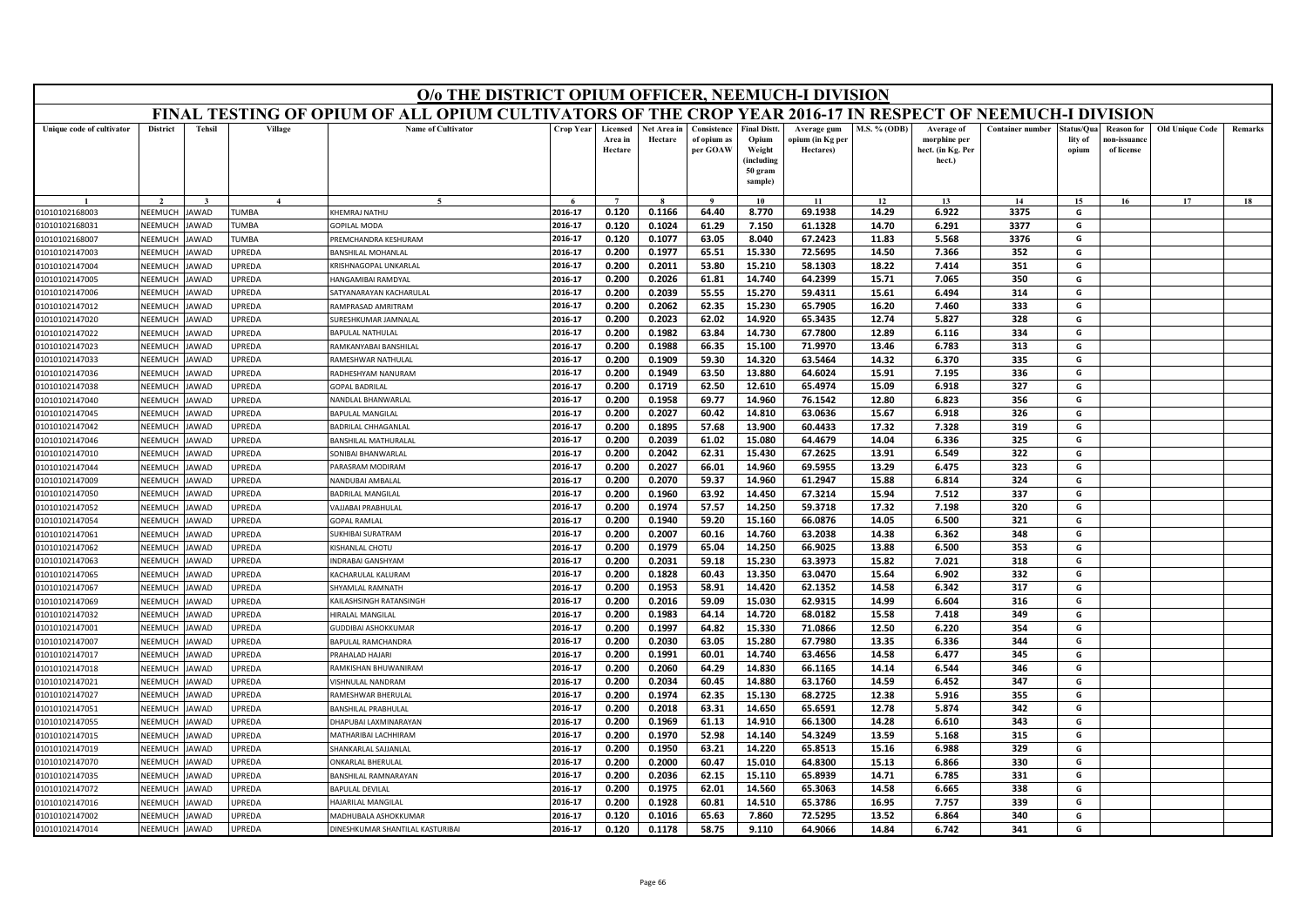|                                  | O/o THE DISTRICT OPIUM OFFICER, NEEMUCH-I DIVISION<br>FINAL TESTING OF OPIUM OF ALL OPIUM CULTIVATORS OF THE CROP YEAR 2016-17 IN RESPECT OF NEEMUCH-I DIVISION |                     |                                |                                             |                    |                                |                        |                                        |                                                                            |                                              |                |                                                           |                              |                                |                                                |                        |         |
|----------------------------------|-----------------------------------------------------------------------------------------------------------------------------------------------------------------|---------------------|--------------------------------|---------------------------------------------|--------------------|--------------------------------|------------------------|----------------------------------------|----------------------------------------------------------------------------|----------------------------------------------|----------------|-----------------------------------------------------------|------------------------------|--------------------------------|------------------------------------------------|------------------------|---------|
|                                  |                                                                                                                                                                 |                     |                                |                                             |                    |                                |                        |                                        |                                                                            |                                              |                |                                                           |                              |                                |                                                |                        |         |
| Unique code of cultivator        | <b>District</b>                                                                                                                                                 | <b>Tehsil</b>       | Village                        | <b>Name of Cultivator</b>                   | Crop Year          | Licensed<br>Area in<br>Hectare | Net Area in<br>Hectare | Consistence<br>of opium as<br>per GOAW | <b>Final Distt.</b><br>Opium<br>Weight<br>(including<br>50 gram<br>sample) | Average gum<br>opium (in Kg per<br>Hectares) | M.S. % (ODB)   | Average of<br>morphine per<br>hect. (in Kg. Per<br>hect.) | <b>Container number</b>      | itatus/Qua<br>lity of<br>opium | <b>Reason for</b><br>10n-issuanc<br>of license | <b>Old Unique Code</b> | Remarks |
|                                  |                                                                                                                                                                 |                     |                                | $\tilde{\phantom{a}}$                       |                    | $\overline{ }$                 |                        | $\mathbf{o}$                           | 10                                                                         | 11                                           | 12             | 13                                                        | 14                           | 15                             | 16                                             | 17                     | 18      |
| 01010102165011                   | NEEMUCH                                                                                                                                                         | <b>AWAD</b>         | <b>MEGHPURA</b>                | BADRILAL MIYARAM                            | 2016-17            | 0.200                          | 0.2076                 | 62.53                                  | 15.410                                                                     | 66.3102                                      | 13.64          | 6.331                                                     | 3349                         | G                              |                                                |                        |         |
| 01010102165018                   | NEEMUCH                                                                                                                                                         | <b>AWAD</b>         | MEGHPURA                       | AMMUBAI NANURAM                             | 2016-17            | 0.200                          | 0.1976                 | 63.54                                  | 14.750                                                                     | 67.7581                                      | 7.51           | 3.562                                                     | 3347                         | $\blacksquare$                 |                                                |                        |         |
| 01010102165009                   | NEEMUCH                                                                                                                                                         | AWAD                | <b>MEGHPURA</b>                | <b>ANNALAL BAJERAM</b>                      | 2016-17            | 0.120                          | 0.1175                 | 58.50                                  | 8.450                                                                      | 60.1021                                      | 13.21          | 5.557                                                     | 3348                         | G                              |                                                |                        |         |
| 01010102159003                   | <b>NEEMUCH</b>                                                                                                                                                  | AWAD                | VAAGTHUN                       | ALCHAND KANA                                | 2016-17            | 0.200                          | 0.2023                 | 63.74                                  | 14.490                                                                     | 65.2200                                      | 14.78          | 6.748                                                     | 2446                         | G                              |                                                |                        |         |
| 01010102159011                   | NEEMUCH                                                                                                                                                         | AWAD                | <b>VAAGTHUN</b>                | <b>BIVABAI IBRAHIM HUSSAIN SUGARABAI</b>    | 2016-17            | 0.200                          | 0.1018                 | 66.75                                  | 7.130                                                                      | 66.7878                                      | 12.22          | 5.713                                                     | 2447                         | G                              |                                                |                        |         |
| 01010102178008                   | NEEMUCH                                                                                                                                                         | <b>AWAD</b>         | <b>PIPLIYA PREMJI</b>          | <b>GOPAL BADRILAL</b>                       | 2016-17            | 0.200                          | 0.2053                 | 60.58                                  | 15.140                                                                     | 63.8237                                      | 13.70          | 6.120                                                     | $\overline{2}$               | G                              |                                                |                        |         |
| 01010102178015                   | NEEMUCH                                                                                                                                                         | AWAD                | <b>PIPLIYA PREMJI</b>          | SITABAI NATHULAL                            | 2016-17            | 0.200                          | 0.0454                 | 65.58                                  | 3.430                                                                      | 70.7709                                      | 14.38          | 7.125                                                     | 4                            | G                              |                                                |                        |         |
| 01010102178003                   | NEEMUCH                                                                                                                                                         | <b>AWAD</b>         | <b>PIPLIYA PREMJI</b>          | RAKASHCHAND MOTILAL                         | 2016-17            | 0.200                          | 0.0383                 | 65.13                                  | 3.020                                                                      | 73.3681                                      | 14.48          | 7.436                                                     | 1                            | G                              |                                                |                        |         |
| 01010102178002                   | NEEMUCH                                                                                                                                                         | <b>AWAD</b>         | <b>PIPLIYA PREMJI</b>          | RAMSUKH HEERALAI                            | 2016-17            | 0.120                          | 0.0000                 | 0.00                                   | 0.000                                                                      | 0.0000                                       | 0.00           | 0.000                                                     |                              | F                              |                                                |                        |         |
| 01010102178017                   | <b>NEEMUCH</b>                                                                                                                                                  | <b>AWAD</b>         | PIPLIYA PREMJI                 | RATANLAL HEERALAL                           | 2016-17            | 0.120                          | 0.1186                 | 64.85                                  | 8.810                                                                      | 68.8196                                      | 14.51          | 6.990                                                     | $\overline{\mathbf{3}}$      | G                              |                                                |                        |         |
| 01010102234053                   | NEEMUCH                                                                                                                                                         | AWAD                | <b>MORVAN</b>                  | AMBAKSH KISHANLAL                           | 2016-17            | 0.200                          | 0.1287                 | 64.62                                  | 9.770                                                                      | 70.0777                                      | 14.25          | 6.990                                                     | Assamiwar 15                 | G                              |                                                |                        |         |
| 01010102234148                   | NEEMUCH                                                                                                                                                         | AWAD                | MORVAN                         | ALABAI ONKARLAI                             | 2016-17            | 0.200                          | 0.1996                 | 44.60                                  | 15.250                                                                     | 48.6774                                      | 16.10          | 5.486                                                     | Assamiwar 14                 | G                              |                                                |                        |         |
| 01010102234153                   | NEEMUCH                                                                                                                                                         | AWAD                | <b>MORVAN</b>                  | DEVRAJ PREMCHAND BHONIRAM                   | 2016-17            | 0.200                          | 0.2021                 | 50.42                                  | 15.740                                                                     | 56.0960                                      | 17.08          | 6.707                                                     | Assamiwar 19                 | G                              |                                                |                        |         |
| 01010102234042                   | <b>NEEMUCH</b>                                                                                                                                                  | AWAD                | <b>MORVAN</b>                  | ANHEYADAS BANSHIDAS                         | 2016-17            | 0.200                          | 0.1953                 | 45.28                                  | 15.020                                                                     | 49.7491                                      | 15.77          | 5.492                                                     | Assamiwar 13                 | G                              |                                                |                        |         |
| 01010102234161                   | NEEMUCH                                                                                                                                                         | AWAD<br><b>AWAD</b> | <b>MORVAN</b>                  | URGAKUNWAR UMMEDSINGH                       | 2016-17            | 0.200                          | 0.2044                 | 57.47                                  | 15.300                                                                     | 61.4530                                      | 15.17          | 6.526                                                     | 3433                         | G                              |                                                |                        |         |
| 01010102234103<br>01010102234162 | NEEMUCH<br>NEEMUCH                                                                                                                                              | AWAD                | <b>MORVAN</b><br><b>MORVAN</b> | GANGARAM BALURAM<br><b>ANIBAI HEFRALAL</b>  | 2016-17<br>2016-17 | 0.120<br>0.120                 | 0.1096                 | 63.03                                  | 7.780                                                                      | 63.9142<br>65.3345                           | 16.71          | 7.476                                                     | 3438                         | G<br>G                         |                                                |                        |         |
|                                  | NEEMUCH                                                                                                                                                         |                     | <b>MORVAN</b>                  |                                             | 2016-17            |                                | 0.1166                 | 57.96                                  | 9.200                                                                      |                                              | 14.58          | 6.668                                                     | 3432<br>3430                 |                                |                                                |                        |         |
| 01010102234163                   |                                                                                                                                                                 | AWAD                |                                | HYAMLAL MANGILAL TAILOR<br>HEESALAL KHEMRAJ | 2016-17            | 0.120<br>0.120                 | 0.1095<br>0.1130       | 52.98<br>47.55                         | 6.940<br>9.430                                                             | 47.9726<br>56.6903                           | 16.70<br>14.53 | 5.608                                                     |                              | G<br>G                         |                                                |                        |         |
| 01010102234023<br>01010102234050 | NEEMUCH<br>NEEMUCH                                                                                                                                              | AWAD<br>AWAD        | <b>MORVAN</b><br>MORVAN        | GANGARAM NANURAM                            | 2016-17            | 0.120                          | 0.1116                 | 51.08                                  | 8.430                                                                      | 55.1165                                      | 13.74          | 5.766<br>5.302                                            | Assamiwar 18<br>Assamiwar 20 | G                              |                                                |                        |         |
| 01010102234068                   | NEEMUCH                                                                                                                                                         | <b>AWAD</b>         | <b>AORVAN</b>                  | <b>ISHOKKUMAR LAXMINARAYAN</b>              | 2016-17            | 0.120                          | 0.1073                 | 58.81                                  | 8.200                                                                      | 64.2032                                      | 12.84          | 5.771                                                     | 3431                         | G                              |                                                |                        |         |
| 01010102234107                   | NEEMUCH                                                                                                                                                         | <b>AWAD</b>         | <b>MORVAN</b>                  | <b>CANWARLAL DAYARAM JAT</b>                | 2016-17            | 0.120                          | 0.1060                 | 68.22                                  | 8.260                                                                      | 75.9434                                      | 12.94          | 6.879                                                     | 3440                         | G                              |                                                |                        |         |
| 01010102234129                   | NEEMUCH                                                                                                                                                         | AWAD                | <b>MORVAN</b>                  | HIVLAL GOTU                                 | 2016-17            | 0.120                          | 0.1136                 | 49.64                                  | 8.620                                                                      | 53.8116                                      | 16.58          | 6.245                                                     | Assamiwar 17                 | G                              |                                                |                        |         |
| 01010102234045                   | NEEMUCH                                                                                                                                                         | AWAD                | <b>MORVAN</b>                  | HANTIBAI MEGHRAJ                            | 2016-17            | 0.120                          | 0.1186                 | 58.24                                  | 8.240                                                                      | 57.8078                                      | 17.12          | 6.927                                                     | 3436                         | G                              |                                                |                        |         |
| 01010102234036                   | NEEMUCH                                                                                                                                                         | <b>AWAD</b>         | <b>MORVAN</b>                  | ADAMIBAI KHEMRAJ                            | 2016-17            | 0.120                          | 0.1128                 | 47.71                                  | 9.470                                                                      | 57.2163                                      | 13.27          | 5.315                                                     | Assamiwar 16                 | G                              |                                                |                        |         |
| 01010102234047                   | NFFMUCH                                                                                                                                                         | <b>AWAD</b>         | <b>MORVAN</b>                  | DELIRAL MODIRAM                             | 2016-17            | 0.120                          | 0.1095                 | 61.95                                  | 7.110                                                                      | 57.4612                                      | 13.27          | 5.338                                                     | 3434                         | G                              |                                                |                        |         |
| 01010102234051                   | NEEMUCH                                                                                                                                                         | AWAD                | <b>MORVAN</b>                  | <b>BAGDIRAM HEERALAL</b>                    | 2016-17            | 0.120                          | 0.1044                 | 51.34                                  | 7.520                                                                      | 52.8257                                      | 17.39          | 6.431                                                     | Assamiwar 21                 | G                              |                                                |                        |         |
| 01010102234101                   | NEEMUCH                                                                                                                                                         | AWAD                | <b>MORVAN</b>                  | <b>NUPA PEMA</b>                            | 2016-17            | 0.120                          | 0.1200                 | 59.81                                  | 9.480                                                                      | 67.5000                                      | 10.88          | 5.141                                                     | 3435                         | G                              |                                                |                        |         |
| 01010102234035                   | NEEMUCH                                                                                                                                                         | AWAD                | <b>MORVAN</b>                  | <b>JUKHIBAI LALSINGH</b>                    | 2016-17            | 0.120                          | 0.0302                 | 60.93                                  | 2.330                                                                      | 67.1523                                      | 14.85          | 6.981                                                     | 3437                         | G                              |                                                |                        |         |
| 01010102234046                   | NEEMUCH                                                                                                                                                         | AWAD                | <b>MORVAN</b>                  | <b>SOHANBAI ONKARLAL</b>                    | 2016-17            | 0.120                          | 0.1218                 | 61.68                                  | 9.380                                                                      | 67.8571                                      | 15.73          | 7.472                                                     | 3439                         | G                              |                                                |                        |         |
| 01010102145021                   | NEEMUCH                                                                                                                                                         | AWAD                | <b>HEDAMODI</b>                | HANTIBAI BHUWANIRAM                         | 2016-17            | 0.200                          | 0.1839                 | 50.92                                  | 13.420                                                                     | 53.0832                                      | 14.98          | 5.566                                                     | 3462                         | G                              |                                                |                        |         |
| 01010102145019                   | NEEMUCH                                                                                                                                                         | AWAD                | <b>HEDAMODI</b>                | AMPATBAI PARASRAM                           | 2016-17            | 0.200                          | 0.2020                 | 59.11                                  | 14.750                                                                     | 61.6584                                      | 14.19          | 6.125                                                     | 3463                         | G                              |                                                |                        |         |
| 01010102145024                   | <b>NEEMUCH</b>                                                                                                                                                  | AWAD                | <b>KHEDAMODI</b>               | <b>/ISHNULAL RAMNATH</b>                    | 2016-17            | 0.200                          | 0.1918                 | 67.14                                  | 13.940                                                                     | 69.7080                                      | 13.88          | 6.773                                                     | 3465                         | G                              |                                                |                        |         |
| 01010102145005                   | NEEMUCH                                                                                                                                                         | AWAD                | <b>CHEDAMODI</b>               | <b>GOTULAL NANURAM</b>                      | 2016-17            | 0.120                          | 0.1117                 | 61.26                                  | 7.980                                                                      | 62.5246                                      | 13.60          | 5.952                                                     | 3464                         | G                              |                                                |                        |         |
| 01010102145018                   | NEEMUCH                                                                                                                                                         | <b>AWAD</b>         | <b>HEDAMODI</b>                | <b>HERULAL RAMA</b>                         | 2016-17            | 0.120                          | 0.1209                 | 65.63                                  | 8.830                                                                      | 68.4781                                      | 14.11          | 6.763                                                     | 3467                         | G                              |                                                |                        |         |
| 01010102145006                   | <b>NFFMUCH</b>                                                                                                                                                  | <b>AWAD</b>         | <b>CHEDAMODI</b>               | DEVILAL BHUWANIRAM                          | 2016-17            | 0.120                          | 0.1042                 | 64.27                                  | 6.980                                                                      | 61.5067                                      | 16.23          | 6.987                                                     | 3466                         | G                              |                                                |                        |         |
| 01010102252002                   | NEEMUCH                                                                                                                                                         | AWAD                | <b>ALGARH</b>                  | <b>BASANTIBAI AMBALAL</b>                   | 2016-17            | 0.200                          | 0.2076                 | 59.02                                  | 14.750                                                                     | 59.9037                                      | 16.69          | 6.999                                                     | 232                          | G                              |                                                |                        |         |
| 01010102252009                   | NEEMUCH                                                                                                                                                         | <b>AWAD</b>         | <b>ALGARH</b>                  | <b><i>AITTHULAL ONKARLAL</i></b>            | 2016-17            | 0.200                          | 0.1999                 | 48.61                                  | 14.070                                                                     | 48.8794                                      | 15.22          | 5.207                                                     | 231                          | G                              |                                                |                        |         |
| 01010102162001                   | NEEMUCH                                                                                                                                                         | AWAD                | RUPPURA CHADAUL                | AMALSINGH GOVINDSINGH                       | 2016-17            | 0.200                          | 0.1967                 | 66.37                                  | 14.350                                                                     | 69.1713                                      | 14.12          | 6.837                                                     | 3370                         | G                              |                                                |                        |         |
| 01010102162003                   | NEEMUCH                                                                                                                                                         | AWAD                | <b>RUPPURA CHADAUL</b>         | APPUSINGH GOVINDSINGH                       | 2016-17            | 0.200                          | 0.1961                 | 65.39                                  | 14.590                                                                     | 69.5003                                      | 14.71          | 7.157                                                     | 3371                         | G                              |                                                |                        |         |
| 01010102162007                   | VEEMUCH                                                                                                                                                         | <b>AWAD</b>         | <b>NUPPURA CHADAUL</b>         | AANGALSINGH HIMMATSINGH UGAMSINGH           | 2016-17            | 0.120                          | 0.1199                 | 64.83                                  | 8.900                                                                      | 68.7490                                      | 14.85          | 7.146                                                     | 3372                         | G                              |                                                |                        |         |
| 01010102162012                   | <b>NFFMUCH</b>                                                                                                                                                  | <b>AWAD</b>         | RUPPURA CHADAUI                | <b>SAMUNDARSINGH INDARSINGH</b>             | 2016-17            | 0.120                          | 0.1197                 | 72.35                                  | 2.580                                                                      | 22.2807                                      | 12.52          | 1.952                                                     | 3374                         | G                              |                                                |                        |         |
| 01010102162016                   | NEEMUCH                                                                                                                                                         | <b>AWAD</b>         | RUPPURA CHADAUL                | <b>JULABKUNWAR RAYSINGH</b>                 | 2016-17            | 0.120                          | 0.1147                 | 65.04                                  | 8.650                                                                      | 70.0697                                      | 15.67          | 7.686                                                     | 3373                         | G                              |                                                |                        |         |
| 01010102187007                   | NEEMUCH                                                                                                                                                         | <b>AWAD</b>         | <b>AAHESHPURIYA</b>            | RIJRAJ RATANSINGH                           | 2016-17            | 0.200                          | 0.1990                 | 67.12                                  | 14.490                                                                     | 69.8191                                      | 16.72          | 8.172                                                     | 1579                         | G                              |                                                |                        |         |
| 01010102187006                   | NEEMUCH                                                                                                                                                         | AWAD                | <b>MAHESHPURIYA</b>            | <b>BALVIRSINGH RATANSINGH</b>               | 2016-17            | 0.120                          | 0.1190                 | 63.34                                  | 8.390                                                                      | 63.7983                                      | 15.16          | 6.770                                                     | 1578                         | G                              |                                                |                        |         |
| 01010102187009                   | NEEMUCH                                                                                                                                                         | JAWAD               | <b>MAHESHPURIYA</b>            | <b>GOVERDHANSINGH LALSINGH</b>              | 2016-17            | 0.120                          | 0.1042                 | 57.54                                  | 7.330                                                                      | 57.8215                                      | 15.10          | 6.112                                                     | 1577                         | G                              |                                                |                        |         |
| 01010102182012                   | NEEMUCH                                                                                                                                                         | <b>JAWAD</b>        | SEGWA                          | <b>HOBHARAM MANGILAI</b>                    | 2016-17            | 0.200                          | 0.2039                 | 64.72                                  | 15.170                                                                     | 68.7886                                      | 13.89          | 6.688                                                     | 3476                         | G                              |                                                |                        |         |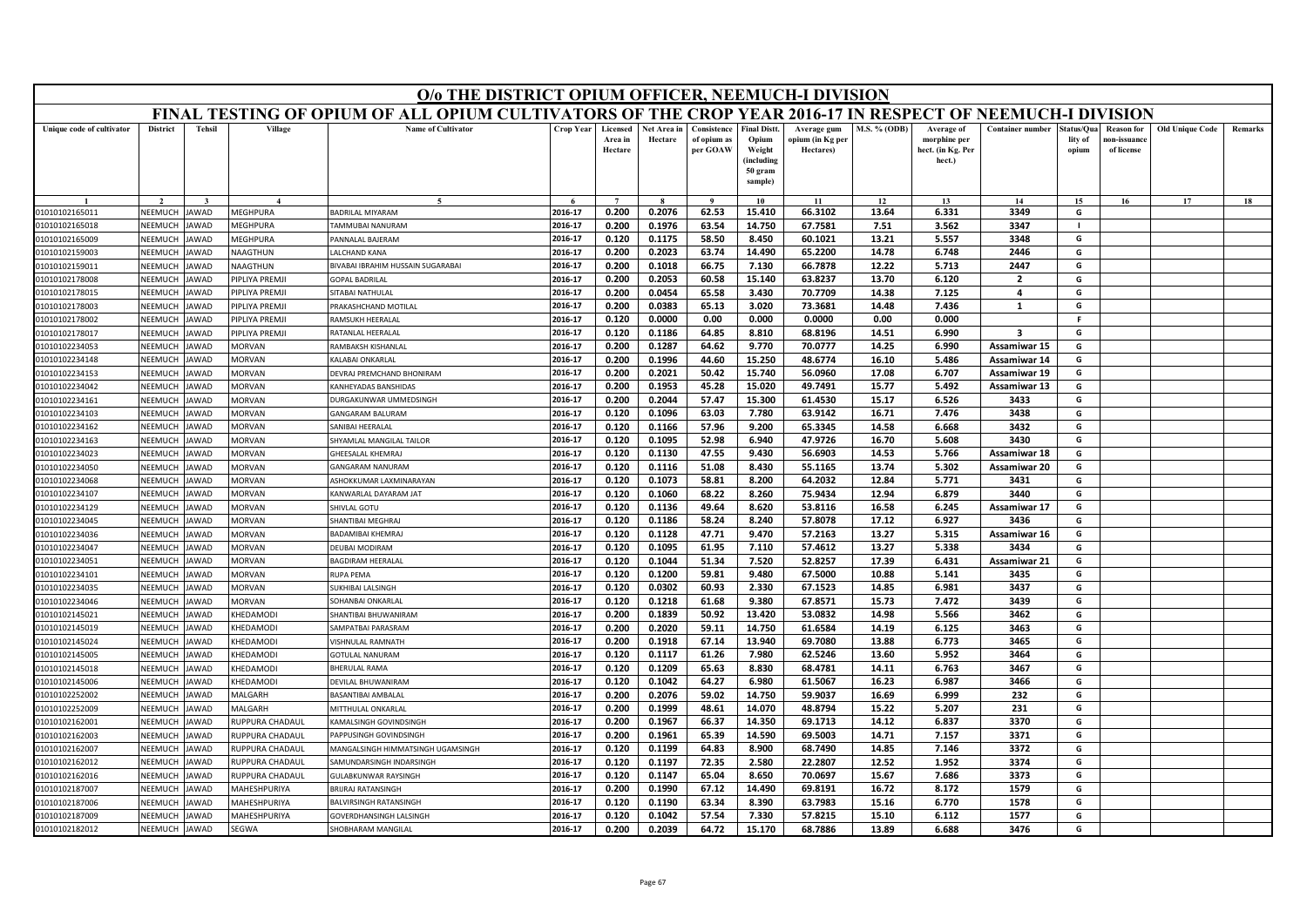|                                  | O/o THE DISTRICT OPIUM OFFICER, NEEMUCH-I DIVISION<br>FINAL TESTING OF OPIUM OF ALL OPIUM CULTIVATORS OF THE CROP YEAR 2016-17 IN RESPECT OF NEEMUCH-I DIVISION |               |                        |                                                    |                    |                                |                        |                                        |                                                                           |                                              |               |                                                           |                         |                                |                                                |                        |                |
|----------------------------------|-----------------------------------------------------------------------------------------------------------------------------------------------------------------|---------------|------------------------|----------------------------------------------------|--------------------|--------------------------------|------------------------|----------------------------------------|---------------------------------------------------------------------------|----------------------------------------------|---------------|-----------------------------------------------------------|-------------------------|--------------------------------|------------------------------------------------|------------------------|----------------|
|                                  |                                                                                                                                                                 |               |                        |                                                    |                    |                                |                        |                                        |                                                                           |                                              |               |                                                           |                         |                                |                                                |                        |                |
| Unique code of cultivator        | <b>District</b>                                                                                                                                                 | <b>Tehsil</b> | Village                | <b>Name of Cultivator</b>                          | <b>Crop Year</b>   | Licensed<br>Area in<br>Hectare | Net Area in<br>Hectare | Consistence<br>of opium as<br>per GOAW | <b>Final Distt</b><br>Opium<br>Weight<br>(including<br>50 gram<br>sample) | Average gum<br>opium (in Kg per<br>Hectares) | M.S. % (ODB)  | Average of<br>morphine per<br>hect. (in Kg. Per<br>hect.) | <b>Container number</b> | status/Qua<br>lity of<br>opium | <b>Reason</b> for<br>ıon-issuanc<br>of license | <b>Old Unique Code</b> | <b>Remarks</b> |
|                                  |                                                                                                                                                                 |               |                        |                                                    |                    | $\overline{ }$                 |                        |                                        | 10                                                                        | 11                                           | 12            | 13                                                        | 14                      | 15                             | 16                                             | 17                     | 18             |
| 01010102182002                   | NEEMUCH                                                                                                                                                         | AWAD          | SEGWA                  | KANWARLAL MANGILAL                                 | 2016-17            | 0.200                          | 0.1716                 | 62.67                                  | 13.310                                                                    | 69.4406                                      | 11.15         | 5.420                                                     | 3473                    | G                              |                                                |                        |                |
| 01010102182004                   | NEEMUCH                                                                                                                                                         | <b>AWAD</b>   | <b>EGWA</b>            | <b>AXMILAL MOTILAL</b>                             | 2016-17            | 0.200                          | 0.1624                 | 63.95                                  | 12.490                                                                    | 70.2648                                      | 13.20         | 6.492                                                     | 3474                    | G                              |                                                |                        |                |
| 01010102182024                   | NEEMUCH                                                                                                                                                         | <b>AWAD</b>   | SEGWA                  | HANTILAL MANGILAL                                  | 2016-17            | 0.120                          | 0.0715                 | 68.09                                  | 5.540                                                                     | 75.3706                                      | 15.26         | 8.051                                                     | 3478                    | G                              |                                                |                        |                |
| 01010102182029                   | NEEMUCI                                                                                                                                                         | AWAD          | SEGWA                  | HUNNILAL PYARA                                     | 2016-17            | 0.120                          | 0.1029                 | 60.06                                  | 7.640                                                                     | 63.7026                                      | 15.00         | 6.689                                                     | 3472                    | G                              |                                                |                        |                |
| 01010102182008                   | NEEMUCH                                                                                                                                                         | AWAD          | SEGWA                  | <b>ARJIBAI PRABHULAL</b>                           | 2016-17            | 0.120                          | 0.1050                 | 66.07                                  | 7.830                                                                     | 70.3810                                      | 13.88         | 6.839                                                     | 3475                    | G                              |                                                |                        |                |
| 01010102182001                   | NEEMUCH                                                                                                                                                         | <b>AWAD</b>   | SEGWA                  | BHAGWANLAL SHANKARLAL                              | 2016-17            | 0.120                          | 0.0988                 | 63.86                                  | 7.370                                                                     | 68.0567                                      | 15.00         | 7.145                                                     | 3477                    | G                              |                                                |                        |                |
| 01010102152004                   | NEEMUCI                                                                                                                                                         | AWAD          | KHEDA RATHORE          | <b><i>AMBALAL KISHANLAL</i></b>                    | 2016-17            | 0.200                          | 0.1965                 | 55.72                                  | 14.160                                                                    | 57.3588                                      | 12.46         | 5.003                                                     | 3457                    | G                              |                                                |                        |                |
| 01010102152006                   | NEEMUCH                                                                                                                                                         | AWAD          | <b>CHEDA RATHORE</b>   | HAMPALAL BAPULAL                                   | 2016-17            | 0.200                          | 0.1875                 | 62.06                                  | 12.590                                                                    | 59.5307                                      | 15.89         | 6.622                                                     | 3458                    | G                              |                                                |                        |                |
| 01010102152002                   | NEEMUCH                                                                                                                                                         | <b>AWAD</b>   | <b>CHEDA RATHORE</b>   | NARAYAN GOKUL                                      | 2016-17            | 0.120                          | 0.1156                 | 65.18                                  | 8.740                                                                     | 70.3979                                      | 12.84         | 6.328                                                     | 3459                    | G                              |                                                |                        |                |
| 01010102152010                   | NEEMUCI                                                                                                                                                         | AWAD          | KHEDA RATHORE          | <b>AYSINGH PRABHULAI</b>                           | 2016-17            | 0.120                          | 0.1184                 | 49.12                                  | 7.310                                                                     | 43.3277                                      | 16.47         | 4.995                                                     | 3456                    | G                              |                                                |                        |                |
| 01010102196003                   | NEEMUCH                                                                                                                                                         | AWAD          | <b>AMODARPURA</b>      | YARIBAI BHAWARLAI                                  | 2016-17            | 0.200                          | 0.2049                 | 52.12                                  | 15.400                                                                    | 55.9590                                      | 14.16         | 5.547                                                     | 3444                    | G                              |                                                |                        |                |
| 01010102196009                   | NEEMUCH                                                                                                                                                         | AWAD          | <b>AMODARPURA</b>      | HANRAJ MOTILAL                                     | 2016-17            | 0.200                          | 0.2048                 | 65.50                                  | 15.490                                                                    | 70.7715                                      | 13.51         | 6.693                                                     | 3447                    | G                              |                                                |                        |                |
| 01010102196008                   | NFFMUCH                                                                                                                                                         | <b>AWAD</b>   | <b>JAMODARPURA</b>     | HAMPALAL DHANRAJ                                   | 2016-17            | 0.200                          | 0.2031                 | 63.46                                  | 15.070                                                                    | 67.2674                                      | 14.89         | 7.011                                                     | 3445                    | G                              |                                                |                        |                |
| 01010102196004                   | NEEMUCH                                                                                                                                                         | AWAD          | <b>DAMODARPURA</b>     | HATARBHUJ RAMCHANDRA                               | 2016-17            | 0.120                          | 0.1061                 | 64.01                                  | 7.980                                                                     | 68.7747                                      | 15.23         | 7.332                                                     | 3446                    | G                              |                                                |                        |                |
| 01010102210012                   | NEEMUCH                                                                                                                                                         | AWAD          | <b>HIRMIR</b>          | <b>DEVAJI RAMPHOOL</b>                             | 2016-17            | 0.200                          | 0.1950                 | 61.14                                  | 13.670                                                                    | 61.2308                                      | 15.46         | 6.626                                                     | 3499                    | G                              |                                                |                        |                |
| 01010102210033                   | NEEMUCH                                                                                                                                                         | AWAD          | <b>HIRMIR</b>          | BABULAL UDAYRAM                                    | 2016-17            | 0.200                          | 0.1978                 | 60.24                                  | 15.080                                                                    | 65.6067                                      | 13.65         | 6.269                                                     | 3503                    | G                              |                                                |                        |                |
| 01010102210015                   | NEEMUCI                                                                                                                                                         | AWAD          | <b>HIRMIR</b>          | MANGILAL NANURAM                                   | 2016-17            | 0.120                          | 0.1215                 | 65.56                                  | 7.980                                                                     | 61.5144                                      | 14.80         | 6.373                                                     | 3504                    | G                              |                                                |                        |                |
| 01010102210016                   | NEEMUCH                                                                                                                                                         | AWAD          | <b>HIRMIR</b>          | ALYANMAL SURAJMAL                                  | 2016-17            | 0.120                          | 0.1233                 | 64.10                                  | 8.540                                                                     | 63.4225                                      | 15.80         | 7.015                                                     | 3500                    | G                              |                                                |                        |                |
| 01010102210022                   | <b>NEEMUCH</b>                                                                                                                                                  | <b>AWAD</b>   | <b>HIRMIR</b>          | AXMINARAYAN KANHEYALAL                             | 2016-17            | 0.120                          | 0.1140                 | 59.87                                  | 8.330                                                                     | 62.5000                                      | 14.83         | 6.488                                                     | 3501                    | G                              |                                                |                        |                |
| 01010102210021                   | NEEMUCH                                                                                                                                                         | AWAD          | <b>HIRMIR</b>          | GOPALKRISHNA MANOHARLAL                            | 2016-17            | 0.120                          | 0.1174                 | 61.10                                  | 8.960                                                                     | 66.6184                                      | 13.36         | 6.230                                                     | 3502                    | G                              |                                                |                        |                |
| 01010102191025                   | NEEMUCH                                                                                                                                                         | AWAD          | VILANKHEDA             | HANKARLAL BOTHLAL                                  | 2016-17            | 0.200                          | 0.1955                 | 58.50                                  | 14.220                                                                    | 60.7877                                      | 16.12         | 6.859                                                     | 3485                    | G                              |                                                |                        |                |
| 01010102191021                   | NFFMUCH                                                                                                                                                         | AWAD          | MILANKHEDA             | NOJIBAI VARDA                                      | 2016-17            | 0.200                          | 0.1663                 | 62.98                                  | 12.330                                                                    | 66.7048                                      | 15.85         | 7.401                                                     | 3487                    | G                              |                                                |                        |                |
| 01010102191014                   | NEEMUCH                                                                                                                                                         | AWAD          | MILANKHEDA             | RADHESHYAM HEMRAJ                                  | 2016-17            | 0.120                          | 0.1076                 | 60.64                                  | 7.790                                                                     | 62.7138                                      | 13.92         | 6.111                                                     | 3486                    | G                              |                                                |                        |                |
| 01010102174017                   | NEEMUCH                                                                                                                                                         | <b>AWAD</b>   | VAGDA                  | <b>BABULAL PANNALAI</b>                            | 2016-17            | 0.200                          | 0.2056                 | 57.59                                  | 14.690                                                                    | 58.7840                                      | 15.71         | 6.464                                                     | 1902                    | G                              |                                                |                        |                |
| 01010102174018                   | NEEMUCH                                                                                                                                                         | <b>AWAD</b>   | <b>VAGDA</b>           | PRABHULAL SHANKARLAL                               | 2016-17            | 0.200                          | 0.2063                 | 58.33                                  | 14.620                                                                    | 59.0548                                      | 13.72         | 5.671                                                     | 1901                    | G                              |                                                |                        |                |
| 01010102158003                   | NEEMUCH                                                                                                                                                         | <b>AWAD</b>   | <b>OLATPURA</b>        | HIVSINGH VIJAYSINGH                                | 2016-17            | 0.120                          | 0.1181                 | 65.35                                  | 8.670                                                                     | 68.5351                                      | 13.27         | 6.366                                                     | 3369                    | G                              |                                                |                        |                |
| 01010102180006                   | NEEMUCH                                                                                                                                                         | AWAD          | <b>DHANERIYA TANKA</b> | <b>MOTILAL DHURAJ</b>                              | 2016-17            | 0.120                          | 0.0000                 | 0.00                                   | 0.000                                                                     | 0.0000                                       | 0.00          | 0.000                                                     |                         | Е                              |                                                |                        |                |
| 01010102180010                   | NEEMUCH                                                                                                                                                         | AWAD          | DHANERIYA TANKA        | <b>AGANNATH KASHIRAM</b>                           | 2016-17            | 0.120                          | 0.0000                 | 0.00                                   | 0.000                                                                     | 0.0000                                       | 0.00          | 0.000                                                     |                         | F.                             |                                                |                        |                |
| 01010102143037                   | NEEMUCH                                                                                                                                                         | <b>AWAD</b>   | ANKLI                  | HANKARSINGH SHAMBHUSINGH                           | 2016-17            | 0.120                          | 0.1170                 | 55.64                                  | 8.640                                                                     | 58.7009                                      | 15.20         | 6.245                                                     | 3507                    | G                              |                                                |                        |                |
| 01010102143042                   | NEEMUCH                                                                                                                                                         | AWAD          | ANKLI                  | <b>GULABSINGH SAJJANSINGH</b>                      | 2016-17            | 0.120                          | 0.1208                 | 60.39                                  | 9.050                                                                     | 64.6358                                      | 11.39         | 5.153                                                     | 3505                    | G                              |                                                |                        |                |
| 01010102143031                   | NEEMUCH<br>NFFMUCH                                                                                                                                              | AWAD<br>AWAD  | ANKLI<br>ANKLI         | <b>GANPATSINGH RAYSINGH</b>                        | 2016-17            | 0.120                          | 0.1173                 | 59.40                                  | 9.330                                                                     | 67.4936                                      | 13.91         | 6.572                                                     | 3508                    | G                              |                                                |                        |                |
| 01010102143043                   | NEEMUCI                                                                                                                                                         |               | SAKATPURA              | HOBHAGSINGH RAYSINGH                               | 2016-17<br>2016-17 | 0.120<br>0.120                 | 0.1201<br>0.0000       | 53.29<br>0.00                          | 8.930<br>0.000                                                            | 56.6028<br>0.0000                            | 13.85<br>0.00 | 5.488<br>0.000                                            | 3506                    | G<br><b>F</b>                  |                                                |                        |                |
| 01010102160030<br>01010102160017 | NEEMUCH                                                                                                                                                         | AWAD<br>AWAD  | SAKATPURA              | AMMUKUNWAR MANGALSINGH                             | 2016-17            | 0.120                          | 0.0000                 | 0.00                                   | 0.000                                                                     | 0.0000                                       | 0.00          | 0.000                                                     |                         | F.                             |                                                |                        |                |
| 01010102161020                   | NEEMUCH                                                                                                                                                         | AWAD          | KARANPURA              | <b>SHASILAL NATHULAL</b><br>BHANWARSINGH BALUSINGH | 2016-17            | 0.120                          | 0.1200                 | 62.28                                  | 8.990                                                                     | 66.6583                                      | 16.18         | 7.549                                                     | 3382                    | G                              |                                                |                        |                |
| 01010102150030                   | NEEMUCI                                                                                                                                                         | AWAD          | KHOR                   |                                                    | 2016-17            | 0.120                          | 0.1199                 | 62.21                                  | 8.850                                                                     | 65.5963                                      | 13.78         | 6.328                                                     | 3495                    | G                              |                                                |                        |                |
|                                  | NEEMUCH                                                                                                                                                         | <b>AWAD</b>   | KHOR                   | HEERALAL AMRITRAM<br>MOHANLAL AMRITRAM             | 2016-17            | 0.120                          | 0.1133                 | 61.65                                  | 9.070                                                                     | 70.5031                                      | 14.11         | 6.964                                                     | 3496                    | G                              |                                                |                        |                |
| 01010102150014<br>01010102150016 | NEEMUCH                                                                                                                                                         | AWAD          | KHOR                   | ADHIBAI RAMRATAN                                   | 2016-17            | 0.120                          | 0.1192                 | 66.05                                  | 9.230                                                                     | 73.0621                                      | 16.73         | 8.556                                                     | 3497                    | G                              |                                                |                        |                |
| 01010102150019                   | NEEMUCI                                                                                                                                                         | <b>AWAD</b>   | KHOR                   | DAULATRAM MOTIRAM                                  | 2016-17            | 0.120                          | 0.1170                 | 62.88                                  | 9.000                                                                     | 69.1026                                      | 13.25         | 6.409                                                     | 3493                    | G                              |                                                |                        |                |
| 01010102150027                   | NEEMUCH                                                                                                                                                         | AWAD          | KHOR                   | EHRIBAI VENIRAM                                    | 2016-17            | 0.120                          | 0.1185                 | 70.59                                  | 9.470                                                                     | 80.5907                                      | 12.86         | 7.255                                                     | 3498                    | G                              |                                                |                        |                |
| 01010102150048                   | NEEMUCH                                                                                                                                                         | AWAD          | <b>CHOR</b>            | <b>ATANLAL KASHIRAM</b>                            | 2016-17            | 0.120                          | 0.1146                 | 64.61                                  | 6.100                                                                     | 49.1274                                      | 15.29         | 5.258                                                     | 3494                    | G                              |                                                |                        |                |
| 01010102189001                   | NEEMUCI                                                                                                                                                         | AWAD          | BARKHEDA JAT           | <b>DHAPUBAI KAMALSINGH</b>                         | 2016-17            | 0.120                          | 0.1151                 | 56.45                                  | 8.680                                                                     | 60.8167                                      | 13.85         | 5.896                                                     | 683                     | G                              |                                                |                        |                |
| 01010102189005                   | NEEMUCH                                                                                                                                                         | AWAD          | BARKHEDA JAT           | VARAYANIBAI DADAMCHAND                             | 2016-17            | 0.120                          | 0.0000                 | 0.00                                   | 0.000                                                                     | 0.0000                                       | 0.00          | 0.000                                                     |                         | F.                             |                                                |                        |                |
| 01010102189007                   | NEEMUCH                                                                                                                                                         | AWAD          | <b>BARKHEDA JAT</b>    | <b>VANIBAI KHEMRAJ</b>                             | 2016-17            | 0.120                          | 0.1119                 | 64.00                                  | 8.570                                                                     | 70.0179                                      | 16.72         | 8.195                                                     | 685                     | G                              |                                                |                        |                |
| 01010102189002                   | NEEMUCI                                                                                                                                                         | <b>AWAD</b>   | BARKHEDA JAT           | <b>HAMANDIRAM MAGNIRAM</b>                         | 2016-17            | 0.120                          | 0.1222                 | 60.55                                  | 9.540                                                                     | 67.5286                                      | 14.65         | 6.925                                                     | 684                     | G                              |                                                |                        |                |
| 01010102183013                   | NEEMUCH                                                                                                                                                         | AWAD          | BARKHEDA KAMLIYA       | HAMBHULAL VAJERAM                                  | 2016-17            | 0.120                          | 0.1161                 | 69.47                                  | 7.520                                                                     | 64.2808                                      | 13.75         | 6.187                                                     | 5                       | G                              |                                                |                        |                |
| 01010102183010                   | NEEMUCH                                                                                                                                                         | <b>JAWAD</b>  | BARKHEDA KAMLIYA       | RAMESHWAR NATHU AHEER                              | 2016-17            | 0.120                          | 0.1229                 | 64.50                                  | 8.340                                                                     | 62.5305                                      | 12.20         | 5.340                                                     | -6                      | G                              |                                                |                        |                |
|                                  |                                                                                                                                                                 |               |                        |                                                    |                    |                                |                        |                                        |                                                                           |                                              |               |                                                           |                         |                                |                                                |                        |                |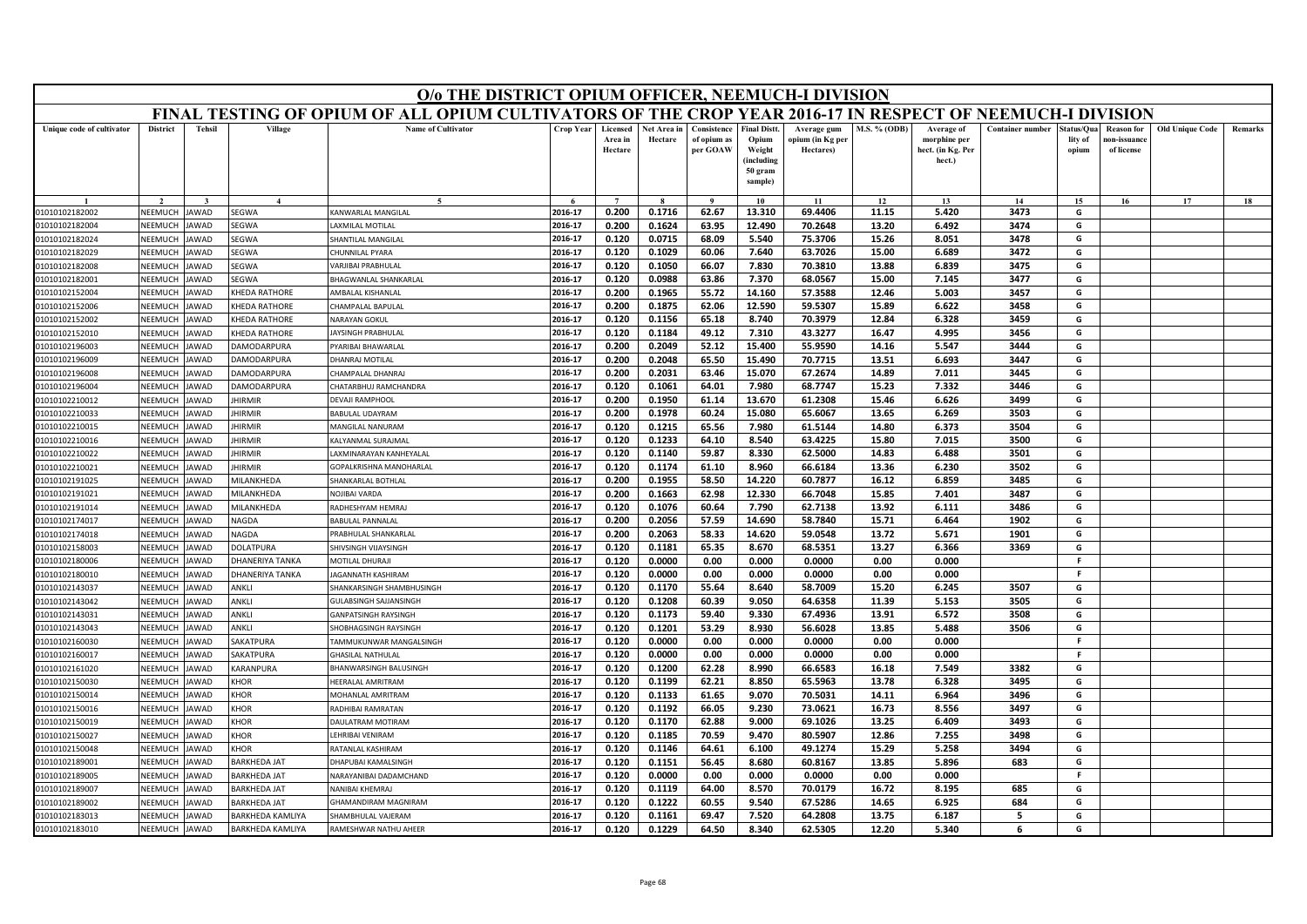|                                  | O/o THE DISTRICT OPIUM OFFICER, NEEMUCH-I DIVISION<br>FINAL TESTING OF OPIUM OF ALL OPIUM CULTIVATORS OF THE CROP YEAR 2016-17 IN RESPECT OF NEEMUCH-I DIVISION |                             |                                        |                                       |                    |                                |                        |                                        |                                                      |                                              |                |                                                           |                         |                                |                                                |                        |         |
|----------------------------------|-----------------------------------------------------------------------------------------------------------------------------------------------------------------|-----------------------------|----------------------------------------|---------------------------------------|--------------------|--------------------------------|------------------------|----------------------------------------|------------------------------------------------------|----------------------------------------------|----------------|-----------------------------------------------------------|-------------------------|--------------------------------|------------------------------------------------|------------------------|---------|
|                                  |                                                                                                                                                                 |                             |                                        |                                       |                    |                                |                        |                                        |                                                      |                                              |                |                                                           |                         |                                |                                                |                        |         |
| Unique code of cultivator        | <b>District</b>                                                                                                                                                 | <b>Tehsil</b>               | Village                                | <b>Name of Cultivator</b>             | <b>Crop Year</b>   | Licensed<br>Area in<br>Hectare | Net Area in<br>Hectare | Consistence<br>of opium as<br>per GOAW | <b>Final Distt.</b><br>Opium<br>Weight<br>(including | Average gum<br>opium (in Kg per<br>Hectares) | M.S. % (ODB)   | Average of<br>morphine per<br>hect. (in Kg. Per<br>hect.) | <b>Container number</b> | Status/Ou:<br>lity of<br>opium | <b>Reason</b> for<br>ıon-issuanc<br>of license | <b>Old Unique Code</b> | Remarks |
|                                  |                                                                                                                                                                 |                             |                                        |                                       |                    |                                |                        |                                        | 50 gram<br>sample)                                   |                                              |                |                                                           |                         |                                |                                                |                        |         |
|                                  |                                                                                                                                                                 |                             |                                        | $\sim$                                |                    | $\overline{7}$                 |                        | $\mathbf{o}$                           | 10                                                   | 11                                           | 12             | 13                                                        | 14                      | 15                             | 16                                             | 17                     | 18      |
| 01010102169001                   | NEEMUCH                                                                                                                                                         | AWAD                        | <b>HANI</b>                            | RAMA BHERA                            | 2016-17            | 0.120                          | 0.1175                 | 67.78                                  | 8.190                                                | 67.4894                                      | 15.52          | 7.332                                                     | 1890                    | G                              |                                                |                        |         |
| 01010102151012                   | NEEMUCH                                                                                                                                                         | JAWAD                       | ARWANIYA MASANI                        | ABHCHAND KAIOD                        | 2016-17            | 0.120                          | 0.0000                 | 0.00                                   | 0.000                                                | 0.0000                                       | 0.00           | 0.000                                                     |                         | -F                             |                                                |                        |         |
| 01010102151029                   | NEEMUCH                                                                                                                                                         | AWAD                        | ARWANIYA MASANI                        | HOOLCHAND CHUNNILAL                   | 2016-17            | 0.120                          | 0.1075                 | 55.00                                  | 7.750                                                | 56.6419                                      | 15.40          | 6.106                                                     | 3514                    | G                              |                                                |                        |         |
| 01010102236012                   | NEEMUCH                                                                                                                                                         | AWAD                        | <b>AGEPUR HADA</b>                     | <b>IUKAMSINGH TAKHATSINGH</b>         | 2016-17            | 0.120                          | 0.1200                 | 56.94                                  | 8.450                                                | 57.2750                                      | 15.91          | 6.379                                                     | 703                     | G                              |                                                |                        |         |
| 01010102193001                   | NEEMUCH                                                                                                                                                         | <b>AWAD</b>                 | <b>JANPURIYA</b>                       | <b>IIRBHERAM KISHANLAL</b>            | 2016-17            | 0.120                          | 0.0545                 | 66.89                                  | 3.810                                                | 66.8073                                      | 15.16          | 7.089                                                     | 3492                    | G                              |                                                |                        |         |
| 01010102193003                   | NEEMUCH                                                                                                                                                         | <b>AWAD</b>                 | <b>JANPURIYA</b>                       | HENRAM KISHANLAL                      | 2016-17            | 0.120                          | 0.1144                 | 55.91                                  | 8.330                                                | 58.1556                                      | 14.26          | 5.805                                                     | 3489                    | G                              |                                                |                        |         |
| 01010102193005                   | NEEMUCH                                                                                                                                                         | <b>AWAD</b>                 | <b>NANPURIYA</b>                       | ALSINGH BHERULAL                      | 2016-17            | 0.120                          | 0.1130                 | 62.79                                  | 8.050                                                | 63.9027                                      | 16.07          | 7.188                                                     | 3490                    | G                              |                                                |                        |         |
| 01010102193011                   | NEEMUCH                                                                                                                                                         | <b>AWAD</b>                 | <b>JANPURIYA</b>                       | <b>HERULAL HANSRAI</b>                | 2016-17            | 0.120                          | 0.1130                 | 65.07                                  | 7.970                                                | 65.5664                                      | 14.78          | 6.783                                                     | 3491                    | G                              |                                                |                        |         |
| 01010102193002                   | NEEMUCH                                                                                                                                                         | <b>AWAD</b>                 | <b>JANPURIYA</b>                       | <b>EETABAI GOVINDRAM</b>              | 2016-17            | 0.120                          | 0.0000                 | 0.00                                   | 0.000                                                | 0.0000                                       | 0.00           | 0.000                                                     |                         | -F                             |                                                |                        |         |
| 01010102190011                   | NEEMUCH                                                                                                                                                         | <b>AWAD</b>                 | HOO.                                   | BANSHILAL NANDLAL                     | 2016-17            | 0.120                          | 0.1141                 | 68.47                                  | 8.840                                                | 75.7844                                      | 14.66          | 7.777                                                     | 3488                    | G                              |                                                |                        |         |
| 01010102190006                   | NEEMUCH                                                                                                                                                         | AWAD                        | ODH.                                   | <b>MULCHAND SHANKARLAI</b>            | 2016-17            | 0.120                          | 0.0000                 | 0.00                                   | 0.000                                                | 0.0000                                       | 0.00           | 0.000                                                     |                         | -F                             |                                                |                        |         |
| 01010102218001                   | NEEMUCH                                                                                                                                                         | AWAD                        | <b>BRAHAMPURI</b>                      | DAIRAM KISHANLAL                      | 2016-17            | 0.200                          | 0.2000                 | 64.17                                  | 15.240                                               | 69.8550                                      | 16.05          | 7.848                                                     | 2249                    | G                              |                                                |                        |         |
| 01010102218003                   | NEEMUCH                                                                                                                                                         | <b>AWAD</b>                 | BRAHAMPURI                             | <b>CANCHANRALHIRALAI</b>              | 2016-17            | 0.200                          | 0.1999                 | 60.92                                  | 14.980                                               | 65.2176                                      | 17.14          | 7.825                                                     | 2246                    | G                              |                                                |                        |         |
| 01010102218004                   | <b>NEEMUCH</b>                                                                                                                                                  | <b>AWAD</b>                 | <b>BRAHAMPURI</b>                      | AMESHWAR HIRALAI                      | 2016-17            | 0.200                          | 0.2021                 | 60.76                                  | 14.930                                               | 64.1217                                      | 16.77          | 7.527                                                     | 2240                    | G                              |                                                |                        |         |
| 01010102218005                   | NEEMUCH<br>NEEMUCH                                                                                                                                              | <b>AWAD</b><br><b>JAWAD</b> | <b>BRAHAMPURI</b><br><b>BRAHAMPURI</b> | <b>JARAYANIBAI HARJI</b>              | 2016-17            | 0.200                          | 0.2007                 | 60.25                                  | 14.920<br>12.820                                     | 63.9860                                      | 15.25          | 6.830                                                     | 2243<br>2247            | G<br>G                         |                                                |                        |         |
| 01010102218009<br>01010102218010 | NEEMUCH                                                                                                                                                         | <b>JAWAD</b>                | <b>BRAHAMPURI</b>                      | <b>CANWARLAL BHERULAL</b>             | 2016-17            | 0.200                          | 0.1709                 | 64.10                                  |                                                      | 68.6893<br>65.7317                           | 15.90          | 7.645                                                     | 2238                    | G                              |                                                |                        |         |
|                                  | NEEMUCH                                                                                                                                                         | <b>AWAD</b>                 | <b>BRAHAMPURI</b>                      | VANDLAL MULCHAND<br>AMRITLAL BHERULAL | 2016-17<br>2016-17 | 0.200<br>0.200                 | 0.1968<br>0.1999       | 62.62<br>59.17                         | 14.460<br>15.080                                     | 63.7669                                      | 17.53<br>18.25 | 8.066                                                     | 2239                    | G                              |                                                |                        |         |
| 01010102218013                   | NEEMUCH                                                                                                                                                         | <b>AWAD</b>                 | <b>BRAHAMPURI</b>                      | <b>AGDIRAM DHANNALAL</b>              | 2016-17            | 0.200                          | 0.2030                 | 62.79                                  | 15.080                                               | 66.6355                                      | 14.81          | 8.146<br>6.908                                            | 2244                    | G                              |                                                |                        |         |
| 01010102218018<br>01010102218019 | NEEMUCH                                                                                                                                                         | <b>JAWAD</b>                | <b>BRAHAMPURI</b>                      | HANTILAL HIRALAL                      | 2016-17            | 0.200                          | 0.2000                 | 61.82                                  | 15.090                                               | 66.6350                                      | 14.07          | 6.563                                                     | 2237                    | G                              |                                                |                        |         |
| 01010102218023                   | NEEMUCH                                                                                                                                                         | <b>AWAD</b>                 | <b>BRAHAMPURI</b>                      | REMLAL BHAGIRATH                      | 2016-17            | 0.200                          | 0.2033                 | 64.45                                  | 15.360                                               | 69.5622                                      | 17.67          | 8.604                                                     | 2245                    | G                              |                                                |                        |         |
| 01010102218027                   | NEEMUCH                                                                                                                                                         | <b>AWAD</b>                 | <b>BRAHAMPURI</b>                      | HAGIRATH PRABHULAL                    | 2016-17            | 0.200                          | 0.2022                 | 64.93                                  | 15.190                                               | 69.6835                                      | 15.88          | 7.746                                                     | 2242                    | G                              |                                                |                        |         |
| 01010102218029                   | NEEMUCH                                                                                                                                                         | <b>AWAD</b>                 | <b>BRAHAMPURI</b>                      | <b>INESHKUMAR RAMKISHAN</b>           | 2016-17            | 0.200                          | 0.2035                 | 67.78                                  | 15.600                                               | 74.2260                                      | 16.86          | 8.760                                                     | 2251                    | G                              |                                                |                        |         |
| 01010102218030                   | NEEMUCH                                                                                                                                                         | <b>AWAD</b>                 | <b>BRAHAMPURI</b>                      | AXMINARAYAN NANDLAL                   | 2016-17            | 0.200                          | 0.1992                 | 60.05                                  | 14.640                                               | 63.0472                                      | 15.79          | 6.969                                                     | 2236                    | G                              |                                                |                        |         |
| 01010102218031                   | NEEMUCH                                                                                                                                                         | <b>AWAD</b>                 | <b>BRAHAMPURI</b>                      | <b>BANSHILAL GHISALAL</b>             | 2016-17            | 0.200                          | 0.2000                 | 64.72                                  | 15.010                                               | 69.3900                                      | 16.15          | 7.844                                                     | 2250                    | G                              |                                                |                        |         |
| 01010102218033                   | NEEMUCH                                                                                                                                                         | <b>AWAD</b>                 | <b>BRAHAMPURI</b>                      | DEEPAK KUMAR DAULATRAM                | 2016-17            | 0.200                          | 0.1810                 | 67.27                                  | 13.580                                               | 72.0994                                      | 15.59          | 7.868                                                     | 2252                    | G                              |                                                |                        |         |
| 01010102218035                   | NEEMUCH                                                                                                                                                         | AWAD                        | <b>BRAHAMPURI</b>                      | <b>CANHEYALAL CHAMPALA</b>            | 2016-17            | 0.200                          | 0.1949                 | 62.63                                  | 13.700                                               | 62.8938                                      | 16.62          | 7.317                                                     | 2248                    | G                              |                                                |                        |         |
| 01010102218037                   | NEEMUCH                                                                                                                                                         | <b>AWAD</b>                 | <b>BRAHAMPURI</b>                      | ULASIBAI JAMANALAL                    | 2016-17            | 0.200                          | 0.1980                 | 66.61                                  | 15.130                                               | 72.7121                                      | 14.76          | 7.513                                                     | 2235                    | G                              |                                                |                        |         |
| 01010102218036                   | NEEMUCH                                                                                                                                                         | <b>AWAD</b>                 | <b>BRAHAMPURI</b>                      | <b>ATYANARAYAN JAYKISHAN</b>          | 2016-17            | 0.200                          | 0.2042                 | 59.11                                  | 15.500                                               | 64.0989                                      | 18.44          | 8.274                                                     | 2234                    | G                              |                                                |                        |         |
| 01010102218038                   | NEEMUCH                                                                                                                                                         | AWAD                        | <b>BRAHAMPURI</b>                      | <b>AGDISH VILAS</b>                   | 2016-17            | 0.200                          | 0.2001                 | 59.77                                  | 14.970                                               | 63.8781                                      | 15.84          | 7.083                                                     | 2241                    | G                              |                                                |                        |         |
| 01010102218008                   | NEEMUCH                                                                                                                                                         | <b>AWAD</b>                 | <b>BRAHAMPURI</b>                      | <b>RAMKANYABAI BAGDIRAM</b>           | 2016-17            | 0.120                          | 0.0000                 | 0.00                                   | 0.000                                                | 0.0000                                       | 0.00           | 0.000                                                     |                         | F.                             |                                                |                        |         |
| 01010102240002                   | NEEMUCH                                                                                                                                                         | <b>AWAD</b>                 | <b>IKEN-I</b>                          | <b>SITARAM SALIGRAM</b>               | 2016-17            | 0.200                          | 0.1980                 | 60.59                                  | 14.570                                               | 63.6919                                      | 13.01          | 5.801                                                     | 2609                    | G                              |                                                |                        |         |
| 01010102240005                   | <b>NEEMUCH</b>                                                                                                                                                  | <b>AWAD</b>                 | <b>JIKEN-I</b>                         | DEUBAI MULCHAND                       | 2016-17            | 0.200                          | 0.2001                 | 56.23                                  | 14.760                                               | 59.2504                                      | 15.88          | 6.587                                                     | 2583                    | G                              |                                                |                        |         |
| 01010102240008                   | NEEMUCH                                                                                                                                                         | AWAD                        | <b>IKEN-I</b>                          | HOBHARAM RAMCHANDRA                   | 2016-17            | 0.200                          | 0.2000                 | 56.95                                  | 14.140                                               | 57.5200                                      | 17.07          | 6.873                                                     | 2595                    | G                              |                                                |                        |         |
| 01010102240009                   | NEEMUCH                                                                                                                                                         | AWAD                        | <b>IKEN-I</b>                          | <b><i>AOHANLAL CHHITARMAL</i></b>     | 2016-17            | 0.200                          | 0.1994                 | 62.12                                  | 14.550                                               | 64.7543                                      | 13.23          | 5.997                                                     | 2608                    | G                              |                                                |                        |         |
| 01010102240015                   | <b>NFFMUCH</b>                                                                                                                                                  | <b>AWAD</b>                 | <b>IKEN-I</b>                          | RABHULAL NANDA                        | 2016-17            | 0.200                          | 0.2015                 | 66.22                                  | 14.900                                               | 69.9504                                      | 13.35          | 6.537                                                     | 2628                    | G                              |                                                |                        |         |
| 01010102240018                   | NEEMUCH                                                                                                                                                         | AWAD                        | <b>IKEN-I</b>                          | AMKANYABAI NEHRULAL                   | 2016-17            | 0.200                          | 0.2006                 | 65.50                                  | 14.760                                               | 68.8485                                      | 13.80          | 6.651                                                     | 2639                    | G                              |                                                |                        |         |
| 01010102240019                   | NEEMUCH                                                                                                                                                         | AWAD                        | <b>IKEN-I</b>                          | AMESHWAR RAMGOPAL                     | 2016-17            | 0.200                          | 0.1987                 | 59.29                                  | 14.520                                               | 61.8923                                      | 13.80          | 5.979                                                     | 2581                    | G                              |                                                |                        |         |
| 01010102240020                   | NEEMUCH                                                                                                                                                         | <b>AWAD</b>                 | <b>IKEN-I</b>                          | MOOLCHAND RAMCHANDRA                  | 2016-17            | 0.200                          | 0.1823                 | 56.92                                  | 13.540                                               | 60.3950                                      | 21.78          | 9.208                                                     | 2627                    | G                              |                                                |                        |         |
| 01010102240022                   | NEEMUCH                                                                                                                                                         | AWAD                        | <b>IKEN-I</b>                          | AMANALAL RAMCHANDRA                   | 2016-17            | 0.200                          | 0.1967                 | 64.44                                  | 15.080                                               | 70.5745                                      | 12.93          | 6.388                                                     | 2626                    | G                              |                                                |                        |         |
| 01010102240023                   | NEEMUCH                                                                                                                                                         | AWAD                        | <b>IKEN-I</b>                          | AMESHWAR BHURA                        | 2016-17            | 0.200                          | 0.1935                 | 59.04                                  | 14.510                                               | 63.2455                                      | 14.09          | 6.238                                                     | 2594                    | G                              |                                                |                        |         |
| 01010102240027                   | <b>NFFMUCH</b>                                                                                                                                                  | <b>AWAD</b>                 | <b>IKEN-I</b>                          | <b>GORDHAN DEVILAL</b>                | 2016-17            | 0.200                          | 0.1980                 | 62.72                                  | 15.050                                               | 68.1061                                      | 13.35          | 6.364                                                     | 2607                    | G                              |                                                |                        |         |
| 01010102240028                   | NEEMUCH                                                                                                                                                         | <b>AWAD</b>                 | <b>IKEN-I</b>                          | ARIBAI PYARCHAND                      | 2016-17            | 0.200                          | 0.1921                 | 57.92                                  | 13.460                                               | 57.9750                                      | 16.68          | 6.769                                                     | 2593                    | G                              |                                                |                        |         |
| 01010102240029                   | NEEMUCH                                                                                                                                                         | <b>AWAD</b>                 | <b>IKEN-I</b>                          | YARIBAI MOHANLAL                      | 2016-17            | 0.200                          | 0.1950                 | 59.44                                  | 14.300                                               | 62.2718                                      | 14.75          | 6.429                                                     | 2591                    | G                              |                                                |                        |         |
| 01010102240030                   | NEEMUCH                                                                                                                                                         | <b>AWAD</b>                 | <b>IKEN-I</b>                          | <b>DEVILAL PRABHULAI</b>              | 2016-17            | 0.200                          | 0.2048                 | 62.91                                  | 14.840                                               | 65.1221                                      | 13.69          | 6.241                                                     | 2606                    | G                              |                                                |                        |         |
| 01010102240032                   | NEEMUCH                                                                                                                                                         | JAWAD                       | <b>IKEN-I</b>                          | VANURAM KOJUKELWAR                    | 2016-17            | 0.200                          | 0.1968                 | 56.26                                  | 13.650                                               | 55.7470                                      | 13.79          | 5.381                                                     | 2592                    | G                              |                                                |                        |         |
| 01010102240033                   | NEEMUCH                                                                                                                                                         | JAWAD                       | <b>IKEN-I</b>                          | SURESHCHANDRA ONKARLAL                | 2016-17            | 0.200                          | 0.1978                 | 63.49                                  | 14.950                                               | 68.5541                                      | 14.98          | 7.188                                                     | 2625                    | G                              |                                                |                        |         |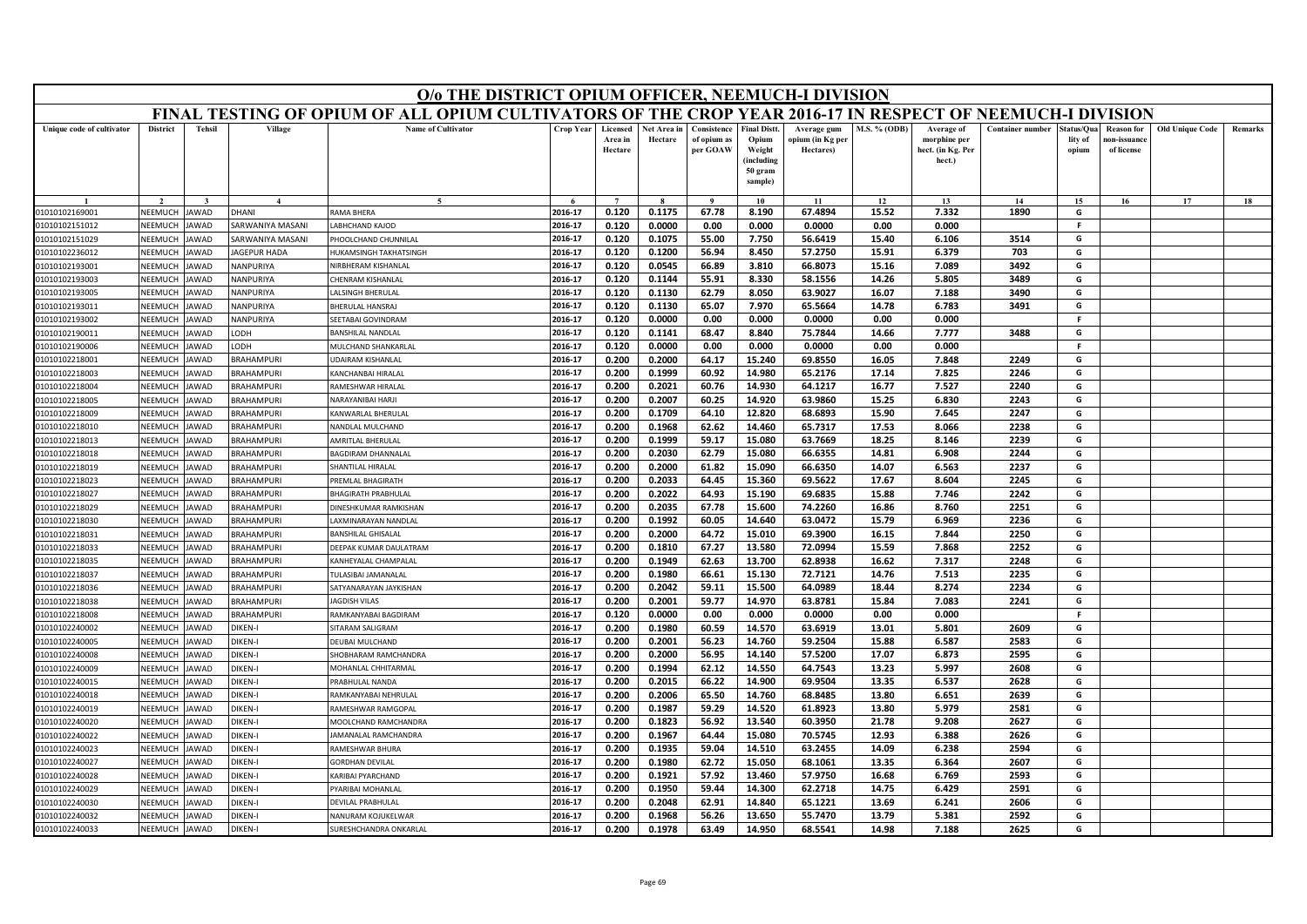|                                  |                    |                      |                           | O/o THE DISTRICT OPIUM OFFICER, NEEMUCH-I DIVISION                                                        |                    |                                |                        |                                        |                                                                            |                                              |                     |                                                           |                         |                                |                                                |                        |         |
|----------------------------------|--------------------|----------------------|---------------------------|-----------------------------------------------------------------------------------------------------------|--------------------|--------------------------------|------------------------|----------------------------------------|----------------------------------------------------------------------------|----------------------------------------------|---------------------|-----------------------------------------------------------|-------------------------|--------------------------------|------------------------------------------------|------------------------|---------|
|                                  |                    |                      |                           | FINAL TESTING OF OPIUM OF ALL OPIUM CULTIVATORS OF THE CROP YEAR 2016-17 IN RESPECT OF NEEMUCH-I DIVISION |                    |                                |                        |                                        |                                                                            |                                              |                     |                                                           |                         |                                |                                                |                        |         |
| Unique code of cultivator        | <b>District</b>    | <b>Tehsil</b>        | Village                   | <b>Name of Cultivator</b>                                                                                 | <b>Crop Year</b>   | Licensed<br>Area in<br>Hectare | Net Area in<br>Hectare | Consistence<br>of opium as<br>per GOAW | <b>Final Distt.</b><br>Opium<br>Weight<br>(including<br>50 gram<br>sample) | Average gum<br>opium (in Kg per<br>Hectares) | <b>M.S. % (ODB)</b> | Average of<br>morphine per<br>hect. (in Kg. Per<br>hect.) | <b>Container number</b> | Status/Qua<br>lity of<br>opium | <b>Reason for</b><br>10n-issuanc<br>of license | <b>Old Unique Code</b> | Remarks |
|                                  |                    |                      | $\mathbf{A}$              | $\tilde{\phantom{a}}$                                                                                     |                    | $\overline{7}$                 |                        |                                        | 10                                                                         | 11                                           | 12                  | 13                                                        | 14                      | 15                             | 16                                             | 17                     | 18      |
| 01010102240035                   | NEEMUCH            | <b>AWAD</b>          | DIKEN-I                   | AMRITLAL BHANWARLAL                                                                                       | 2016-17            | 0.200                          | 0.1900                 | 62.39                                  | 14.230                                                                     | 66.7526                                      | 14.31               | 6.687                                                     | 2624                    | G                              |                                                |                        |         |
| 01010102240036                   | NEEMUCH            | <b>IAWAD</b>         | DIKEN-I                   | SOMABAI HIRALAL                                                                                           | 2016-17            | 0.200                          | 0.1980                 | 63.26                                  | 14.710                                                                     | 67.1414                                      | 13.14               | 6.175                                                     | 2623                    | G                              |                                                |                        |         |
| 01010102240038                   | VEEMUCH            | <b>JAWAD</b>         | DIKEN-I                   | <b>MANGILAL DAULATRAM</b>                                                                                 | 2016-17            | 0.200                          | 0.1984                 | 67.52                                  | 14.580                                                                     | 70.8821                                      | 13.55               | 6.723                                                     | 2638                    | G                              |                                                |                        |         |
| 01010102240039                   | NEEMUCH            | <b>JAWAD</b>         | DIKEN-I                   | RAMPRASAD KANA                                                                                            | 2016-17            | 0.200                          | 0.1970                 | 58.20                                  | 14.590                                                                     | 61.5787                                      | 16.62               | 7.164                                                     | 2590                    | G                              |                                                |                        |         |
| 01010102240040                   | NEEMUCH            | <b>JAWAD</b>         | DIKEN-I                   | DALLA DHULJI                                                                                              | 2016-17            | 0.200                          | 0.1859                 | 62.29                                  | 14.250                                                                     | 68.2087                                      | 15.68               | 7.487                                                     | 2622                    | G                              |                                                |                        |         |
| 01010102240041                   | NEEMUCH            | <b>JAWAD</b>         | <b>DIKEN-I</b>            | LABHCHAND JANAKILAL KANHEYALAL                                                                            | 2016-17            | 0.200                          | 0.2060                 | 67.58                                  | 15.140                                                                     | 70.9563                                      | 13.50               | 6.705                                                     | 2637                    | G                              |                                                |                        |         |
| 01010102240042                   | NEEMUCI            | <b>JAWAD</b>         | DIKEN-I                   | KAILASH RAMCHANDRA KHOKHANWAT                                                                             | 2016-17            | 0.200                          | 0.2000                 | 60.55                                  | 14.250                                                                     | 61.6300                                      | 16.45               | 7.097                                                     | 2589                    | G                              |                                                |                        |         |
| 01010102240046                   | NEEMUCH            | <b>JAWAD</b>         | <b>DIKEN-I</b>            | BHANWARIBAI GORDHAN                                                                                       | 2016-17            | 0.200                          | 0.2020                 | 61.35                                  | 14.740                                                                     | 63.9554                                      | 15.91               | 7.122                                                     | 2605                    | G                              |                                                |                        |         |
| 01010102240048                   | NEEMUCH            | <b>JAWAD</b>         | <b>DIKEN-I</b>            | SHYAMLAL RAMSUKH                                                                                          | 2016-17            | 0.200                          | 0.2006                 | 62.02                                  | 14.630                                                                     | 64.6162                                      | 14.30               | 6.468                                                     | 2604                    | G                              |                                                |                        |         |
| 01010102240052                   | NEEMUCH            | <b>JAWAD</b>         | DIKEN-I                   | PUSHPABAI SHANKARLAL                                                                                      | 2016-17            | 0.200                          | 0.1873                 | 66.99                                  | 13.550                                                                     | 69.2312                                      | 14.18               | 6.872                                                     | 2636                    | G                              |                                                |                        |         |
| 01010102240054                   | NEEMUCH            | <b>IAWAD</b>         | <b>DIKEN-I</b>            | SUKHIBAI KESHURAM                                                                                         | 2016-17            | 0.200                          | 0.1960                 | 62.63                                  | 14.570                                                                     | 66.5102                                      | 14.00               | 6.518                                                     | 2603                    | G                              |                                                |                        |         |
| 01010102240055                   | NEEMUCH            | AWAD                 | DIKEN-I                   | RAMCHANDRA ONKARLAL                                                                                       | 2016-17            | 0.200                          | 0.2000                 | 65.81                                  | 14.350                                                                     | 67.4550                                      | 12.32               | 5.817                                                     | 2635                    | G                              |                                                |                        |         |
| 01010102240056                   | NFFMUCH            | <b>JAWAD</b>         | DIKEN-I                   | SATYANARAIN RAMNARAYAN                                                                                    | 2016-17            | 0.200                          | 0.1993                 | 69.29                                  | 14.210                                                                     | 70.5770                                      | 12.86               | 6.353                                                     | 2640                    | G                              |                                                |                        |         |
| 01010102240057                   | NEEMUCH            | <b>JAWAD</b>         | DIKEN-I                   | KANHEYALAL JAGDISHCHAND                                                                                   | 2016-17            | 0.200                          | 0.1980                 | 65.83                                  | 14.470                                                                     | 68.7273                                      | 14.90               | 7.168                                                     | 2621                    | G                              |                                                |                        |         |
| 01010102240060                   | NEEMUCH            | <b>JAWAD</b>         | <b>DIKEN-I</b>            | PHOOLWANTIBAI KHYALI                                                                                      | 2016-17            | 0.200                          | 0.1978                 | 61.69                                  | 14.590                                                                     | 65.0051                                      | 13.70               | 6.234                                                     | 2602                    | G                              |                                                |                        |         |
| 01010102240061                   | NEEMUCH            | <b>JAWAD</b>         | <b>DIKEN-I</b>            | PARASRAM NANDA                                                                                            | 2016-17            | 0.200                          | 0.1984                 | 68.17                                  | 14.690                                                                     | 72.1069                                      | 14.11               | 7.122                                                     | 2634                    | G                              |                                                |                        |         |
| 01010102240063                   | NEEMUCH            | <b>JAWAD</b>         | <b>DIKEN-I</b>            | <b>ANAKILAL KANHEYALAL</b>                                                                                | 2016-17            | 0.200                          | 0.1999                 | 62.38                                  | 14.700                                                                     | 65.5328                                      | 14.59               | 6.693                                                     | 2620                    | G                              |                                                |                        |         |
| 01010102240066                   | NEEMUCH            | AWAD                 | DIKEN-I                   | <b>BHAGATRAM ONKARLAL</b>                                                                                 | 2016-17            | 0.200                          | 0.2010                 | 67.21                                  | 15.090                                                                     | 72.0846                                      | 12.23               | 6.171                                                     | 2631                    | G                              |                                                |                        |         |
| 01010102240067                   | NFFMUCH            | <b>JAWAD</b>         | DIKFN-I                   | LALU DHURA                                                                                                | 2016-17            | 0.200                          | 0.1973                 | 64.66                                  | 14.430                                                                     | 67.5570                                      | 14.41               | 6.815                                                     | 2619                    | G                              |                                                |                        |         |
| 01010102240068                   | NEEMUCH            | JAWAD                | <b>DIKEN-I</b>            | MANGILAL RADHAKISHAN                                                                                      | 2016-17            | 0.200                          | 0.1888                 | 66.47                                  | 13.770                                                                     | 69.2585                                      | 14.64               | 7.097                                                     | 2632                    | G                              |                                                |                        |         |
| 01010102240071                   | VEEMUCH            | AWAD                 | <b>DIKEN-I</b>            | RAJENDRA BADRILAI                                                                                         | 2016-17            | 0.200                          | 0.2022                 | 67.42                                  | 14.580                                                                     | 69.4510                                      | 13.73               | 6.675                                                     | 2633                    | G                              |                                                |                        |         |
| 01010102240072                   | NEEMUCH            | <b>JAWAD</b>         | <b>DIKEN-I</b>            | PREMSUKH KHYALILAL<br><b>AMANALAL HAZARILAL</b>                                                           | 2016-17<br>2016-17 | 0.200                          | 0.1994                 | 62.50                                  | 14.400                                                                     | 64.4784                                      | 15.25               | 6.883                                                     | 2618                    | G<br>G                         |                                                |                        |         |
| 01010102240073                   | NEEMUCH            | <b>JAWAD</b>         | <b>DIKEN-I</b>            |                                                                                                           | 2016-17            | 0.200<br>0.200                 | 0.1920<br>0.1897       | 61.60<br>60.90                         | 13.500<br>13.480                                                           | 61.8750<br>61.8239                           | 17.56<br>13.60      | 7.606<br>5.885                                            | 2617<br>2588            | G                              |                                                |                        |         |
| 01010102240075<br>01010102240076 | NEEMUCH<br>NEEMUCH | AWAD<br><b>JAWAD</b> | <b>DIKEN-I</b><br>DIKEN-I | KANHEYALAL DALURAM<br>SHAMBHULAL BHURA                                                                    | 2016-17            | 0.200                          | 0.2000                 | 59.95                                  | 14.890                                                                     | 63.7600                                      | 15.30               | 6.829                                                     | 2599                    | G                              |                                                |                        |         |
| 01010102240079                   | NEEMUCH            | <b>AWAD</b>          | DIKFN-I                   | DHAPUBAI NANURAM                                                                                          | 2016-17            | 0.200                          | 0.1922                 | 59.43                                  | 14.290                                                                     | 63.1217                                      | 14.50               | 6.407                                                     | 2600                    | G                              |                                                |                        |         |
| 01010102240081                   | NEEMUCI            | <b>JAWAD</b>         | DIKEN-I                   | MATHURALAL KANWARLAI                                                                                      | 2016-17            | 0.200                          | 0.1980                 | 63.08                                  | 14.900                                                                     | 67.8131                                      | 13.27               | 6.299                                                     | 2601                    | G                              |                                                |                        |         |
| 01010102240086                   | NEEMUCH            | AWAD                 | DIKEN-I                   | <b>DEVESH GOPAL</b>                                                                                       | 2016-17            | 0.200                          | 0.1960                 | 59.45                                  | 14.300                                                                     | 61.9643                                      | 15.21               | 6.597                                                     | 2598                    | G                              |                                                |                        |         |
| 01010102240089                   | NEEMUCH            | <b>JAWAD</b>         | <b>DIKEN-I</b>            | KANHEYALAL TULASIRAM                                                                                      | 2016-17            | 0.200                          | 0.1656                 | 65.42                                  | 11.850                                                                     | 66.8780                                      | 13.50               | 6.320                                                     | 2630                    | G                              |                                                |                        |         |
| 01010102240092                   | NEEMUCH            | <b>JAWAD</b>         | DIKEN-I                   | JAMANALAL KANHEYALAL                                                                                      | 2016-17            | 0.200                          | 0.2003                 | 61.23                                  | 14.530                                                                     | 63.4548                                      | 14.08               | 6.254                                                     | 2616                    | G                              |                                                |                        |         |
| 01010102240094                   | NEEMUCH            | AWAD                 | DIKEN-I                   | <b>BALMUKUND RAMRATAN</b>                                                                                 | 2016-17            | 0.200                          | 0.2053                 | 59.91                                  | 14.640                                                                     | 61.0326                                      | 16.66               | 7.117                                                     | 2597                    | G                              |                                                |                        |         |
| 01010102240100                   | NEEMUCH            | <b>JAWAD</b>         | <b>DIKEN-I</b>            | NANURAM NAVLA                                                                                             | 2016-17            | 0.200                          | 0.2000                 | 63.17                                  | 14.690                                                                     | 66.2850                                      | 15.99               | 7.419                                                     | 2614                    | G                              |                                                |                        |         |
| 01010102240101                   | NEEMUCI            | <b>JAWAD</b>         | DIKEN-I                   | JANIBAI LAKHMA                                                                                            | 2016-17            | 0.200                          | 0.1944                 | 63.66                                  | 14.460                                                                     | 67.6440                                      | 14.55               | 6.890                                                     | 2615                    | G                              |                                                |                        |         |
| 01010102240107                   | NEEMUCH            | <b>IAWAD</b>         | DIKEN-I                   | BANSHILAL MOHANLAL                                                                                        | 2016-17            | 0.200                          | 0.2025                 | 59.68                                  | 14.730                                                                     | 62.0148                                      | 14.83               | 6.438                                                     | 2585                    | G                              |                                                |                        |         |
| 01010102240113                   | VEEMUCI            | AWAD                 | <b>DIKEN-I</b>            | <b>PRAHLAD CHHAGANLAL</b>                                                                                 | 2016-17            | 0.200                          | 0.1817                 | 61.18                                  | 13.370                                                                     | 64.3093                                      | 17.49               | 7.874                                                     | 2586                    | G                              |                                                |                        |         |
| 01010102240115                   | <b>NFFMUCH</b>     | <b>JAWAD</b>         | DIKFN-                    | ANOKHBAI DEVRAM                                                                                           | 2016-17            | 0.200                          | 0.1931                 | 66.20                                  | 14.760                                                                     | 72.2890                                      | 12.61               | 6.381                                                     | 2611                    | G                              |                                                |                        |         |
| 01010102240117                   | NEEMUCH            | AWAD                 | DIKEN-I                   | <b>KANHEYALAL MODAJI</b>                                                                                  | 2016-17            | 0.200                          | 0.2012                 | 62.36                                  | 14.790                                                                     | 65.4871                                      | 15.67               | 7.183                                                     | 2612                    | G                              |                                                |                        |         |
| 01010102240119                   | VEEMUCH            | AWAD                 | <b>DIKEN-I</b>            | <b>ASHOKKUMAR RAMDAYAL</b>                                                                                | 2016-17            | 0.200                          | 0.1994                 | 62.42                                  | 14.690                                                                     | 65.6921                                      | 14.80               | 6.806                                                     | 2613                    | G                              |                                                |                        |         |
| 01010102240120                   | NEEMUCH            | <b>JAWAD</b>         | <b>DIKEN-I</b>            | KANCHAN BALIAGDISHCHANDRA                                                                                 | 2016-17            | 0.200                          | 0.1941                 | 57.35                                  | 14.410                                                                     | 60.8243                                      | 14.04               | 5.978                                                     | 2587                    | G                              |                                                |                        |         |
| 01010102240122                   | NEEMUCH            | <b>IAWAD</b>         | DIKEN-I                   | YESHODABAI RAMESHWAR                                                                                      | 2016-17            | 0.200                          | 0.1985                 | 67.35                                  | 14.490                                                                     | 70.2317                                      | 14.14               | 6.952                                                     | 2629                    | G                              |                                                |                        |         |
| 01010102240123                   | VEEMUCI            | AWAD                 | DIKEN-I                   | <b>PREMSUKH RAMDAYAL</b>                                                                                  | 2016-17            | 0.200                          | 0.1998                 | 65.98                                  | 14.330                                                                     | 67.6026                                      | 14.29               | 6.762                                                     | 2610                    | G                              |                                                |                        |         |
| 01010102240125                   | <b>NFFMUCH</b>     | <b>JAWAD</b>         | DIKFN-                    | SANJEEVKUMAR SATYANARAIN                                                                                  | 2016-17            | 0.200                          | 0.1883                 | 65.72                                  | 13.750                                                                     | 68.5555                                      | 13.88               | 6.661                                                     | 2584                    | G                              |                                                |                        |         |
| 01010102240133                   | NEEMUCH            | <b>IAWAD</b>         | DIKEN-I                   | SHWARLAL RADHESHYAM                                                                                       | 2016-17            | 0.200                          | 0.1958                 | 57.12                                  | 14.310                                                                     | 59.6374                                      | 15.60               | 6.512                                                     | 2582                    | G                              |                                                |                        |         |
| 01010102240134                   | VEEMUCI            | AWAD                 | <b>DIKEN-I</b>            | OMPRAKASH RAJARAM                                                                                         | 2016-17            | 0.200                          | 0.1922                 | 62.37                                  | 14.610                                                                     | 67.7315                                      | 13.42               | 6.362                                                     | 2596                    | G                              |                                                |                        |         |
| 01010102240137                   | NEEMUCH            | <b>JAWAD</b>         | <b>DIKEN-I</b>            | MUKESHKUMAR BANSHILAI                                                                                     | 2016-17            | 0.200                          | 0.1998                 | 64.80                                  | 14.570                                                                     | 67.5075                                      | 14.65               | 6.923                                                     | 2664                    | G                              |                                                |                        |         |
| 01010102240139                   | NEEMUCH            | <b>JAWAD</b>         | DIKEN-I                   | KALURAM RAMGOPAL                                                                                          | 2016-17            | 0.200                          | 0.2016                 | 63.36                                  | 14.550                                                                     | 65.3274                                      | 15.23               | 6.964                                                     | 2672                    | G                              |                                                |                        |         |
| 01010102240143                   | NEEMUCH            | <b>JAWAD</b>         | DIKEN-I                   | SUNILKUMAR KALURAM                                                                                        | 2016-17            | 0.200                          | 0.1932                 | 60.92                                  | 14.330                                                                     | 64.5497                                      | 13.23               | 5.978                                                     | 2654                    | G                              |                                                |                        |         |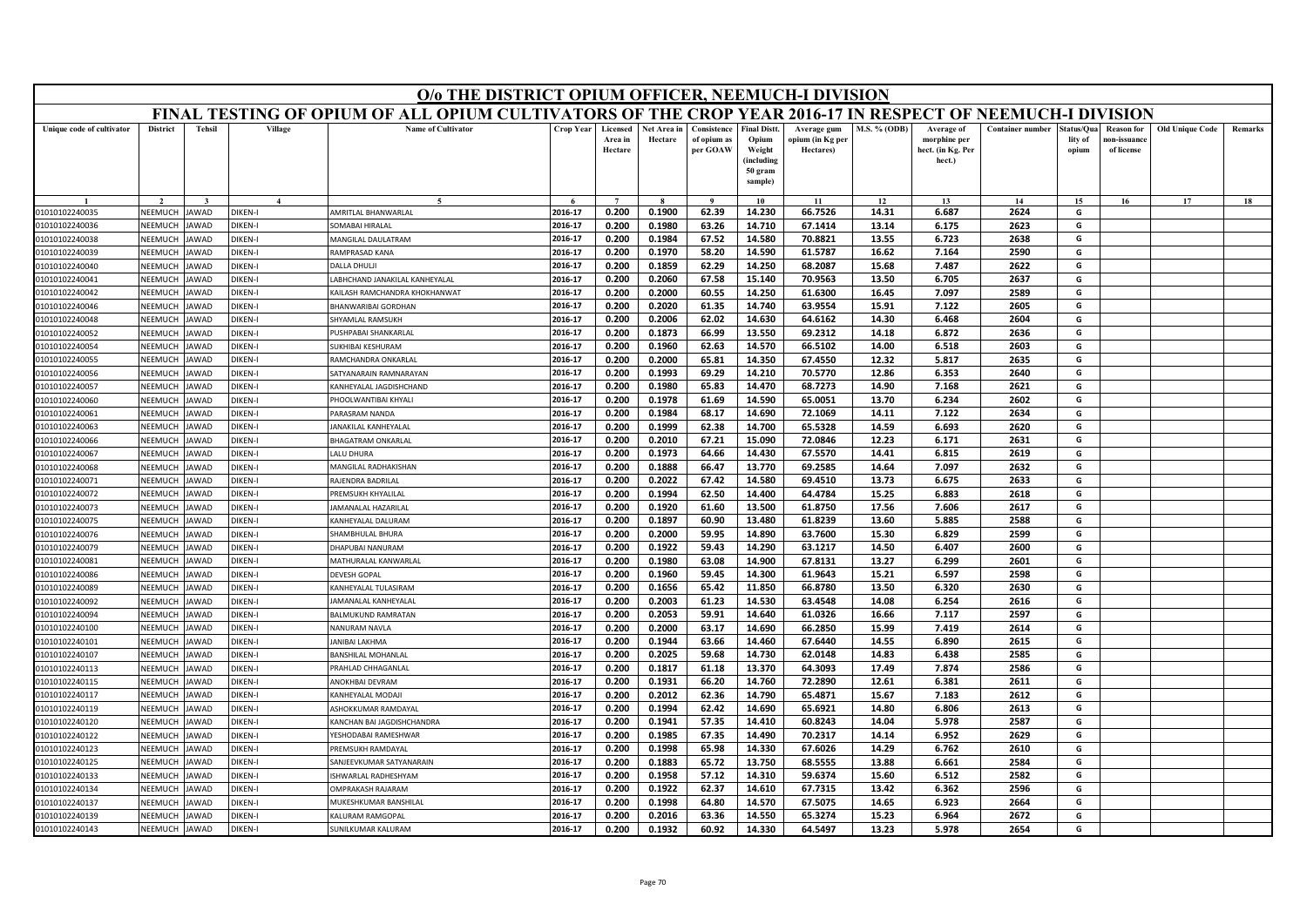|                           |                 |               |                 | O/o THE DISTRICT OPIUM OFFICER, NEEMUCH-I DIVISION                                                        |                  |                                |                        |                                        |                                                                            |                                              |                     |                                                           |                         |                                |                                                |                        |         |
|---------------------------|-----------------|---------------|-----------------|-----------------------------------------------------------------------------------------------------------|------------------|--------------------------------|------------------------|----------------------------------------|----------------------------------------------------------------------------|----------------------------------------------|---------------------|-----------------------------------------------------------|-------------------------|--------------------------------|------------------------------------------------|------------------------|---------|
|                           |                 |               |                 | FINAL TESTING OF OPIUM OF ALL OPIUM CULTIVATORS OF THE CROP YEAR 2016-17 IN RESPECT OF NEEMUCH-I DIVISION |                  |                                |                        |                                        |                                                                            |                                              |                     |                                                           |                         |                                |                                                |                        |         |
| Unique code of cultivator | <b>District</b> | <b>Tehsil</b> | Village         | <b>Name of Cultivator</b>                                                                                 | <b>Crop Year</b> | Licensed<br>Area in<br>Hectare | Net Area in<br>Hectare | Consistence<br>of opium as<br>per GOAW | <b>Final Distt.</b><br>Opium<br>Weight<br>(including<br>50 gram<br>sample) | Average gum<br>opium (in Kg per<br>Hectares) | <b>M.S. % (ODB)</b> | Average of<br>morphine per<br>hect. (in Kg. Per<br>hect.) | <b>Container number</b> | Status/Qua<br>lity of<br>opium | <b>Reason for</b><br>10n-issuanc<br>of license | <b>Old Unique Code</b> | Remarks |
|                           |                 |               | $\mathbf{A}$    | $\tilde{\phantom{a}}$                                                                                     |                  | $\overline{ }$                 |                        | $\alpha$                               | 10                                                                         | 11                                           | 12                  | 13                                                        | 14                      | 15                             | 16                                             | 17                     | 18      |
| 01010102240144            | NEEMUCH         | JAWAD         | DIKEN-I         | SATYANARAIN BADRILAL                                                                                      | 2016-17          | 0.200                          | 0.1989                 | 65.20                                  | 14.630                                                                     | 68.5118                                      | 15.14               | 7.261                                                     | 2676                    | G                              |                                                |                        |         |
| 01010102240145            | NEEMUCH         | JAWAD         | DIKEN-I         | RMANARAYAN KALURAM                                                                                        | 2016-17          | 0.200                          | 0.2002                 | 59.75                                  | 14.550                                                                     | 62.0330                                      | 14.93               | 6.483                                                     | 2655                    | G                              |                                                |                        |         |
| 01010102240150            | VEEMUCH         | <b>JAWAD</b>  | DIKEN-I         | <b>SHANIBAI CHAMPALAL</b>                                                                                 | 2016-17          | 0.200                          | 0.1904                 | 62.54                                  | 13.450                                                                     | 63.1145                                      | 15.49               | 6.843                                                     | 2656                    | G                              |                                                |                        |         |
| 01010102240158            | NEEMUCH         | <b>JAWAD</b>  | DIKEN-I         | <b>INDRAMAL BHONIRAM</b>                                                                                  | 2016-17          | 0.200                          | 0.2024                 | 62.87                                  | 14.340                                                                     | 63.6314                                      | 14.35               | 6.392                                                     | 2671                    | G                              |                                                |                        |         |
| 01010102240164            | NEEMUCH         | <b>JAWAD</b>  | DIKEN-I         | DROPDIBAI BAPULAL                                                                                         | 2016-17          | 0.200                          | 0.1951                 | 67.37                                  | 14.760                                                                     | 72.8088                                      | 13.70               | 6.983                                                     | 2670                    | G                              |                                                |                        |         |
| 01010102240169            | NEEMUCH         | <b>JAWAD</b>  | <b>DIKEN-I</b>  | KANHEYALAL PYARCHAND                                                                                      | 2016-17          | 0.200                          | 0.2006                 | 62.94                                  | 14.590                                                                     | 65.3938                                      | 13.39               | 6.130                                                     | 2657                    | G                              |                                                |                        |         |
| 01010102240172            | NEEMUCI         | <b>JAWAD</b>  | DIKEN-I         | AMRITRAM RAMNIWAS                                                                                         | 2016-17          | 0.200                          | 0.1934                 | 67.28                                  | 14.160                                                                     | 70.3723                                      | 14.94               | 7.359                                                     | 2677                    | G                              |                                                |                        |         |
| 01010102240173            | NEEMUCH         | <b>JAWAD</b>  | <b>DIKEN-I</b>  | SALIGRAM RAMNIWAS                                                                                         | 2016-17          | 0.200                          | 0.1980                 | 61.82                                  | 14.520                                                                     | 64.7626                                      | 14.36               | 6.510                                                     | 2658                    | G                              |                                                |                        |         |
| 01010102240177            | NEEMUCH         | <b>JAWAD</b>  | <b>DIKEN-I</b>  | RADHESHYAM BANSHILAI                                                                                      | 2016-17          | 0.200                          | 0.1980                 | 61.90                                  | 14.200                                                                     | 63.4192                                      | 14.89               | 6.610                                                     | 2659                    | G                              |                                                |                        |         |
| 01010102240178            | NEEMUCH         | <b>JAWAD</b>  | DIKEN-I         | JAGDISH RAMCHANDRA                                                                                        | 2016-17          | 0.200                          | 0.1950                 | 70.76                                  | 14.090                                                                     | 73.0410                                      | 14.66               | 7.495                                                     | 2678                    | G                              |                                                |                        |         |
| 01010102240180            | NEEMUCH         | <b>IAWAD</b>  | <b>DIKEN-I</b>  | <b>AGRAM DEVRAM</b>                                                                                       | 2016-17          | 0.200                          | 0.0974                 | 59.91                                  | 7.570                                                                      | 66.5195                                      | 13.92               | 6.481                                                     | 2645                    | G                              |                                                |                        |         |
| 01010102240188            | NEEMUCH         | <b>JAWAD</b>  | DIKEN-I         | <b>AGDISH PARASRAM</b>                                                                                    | 2016-17          | 0.200                          | 0.1807                 | 62.68                                  | 13.110                                                                     | 64.9640                                      | 13.98               | 6.357                                                     | 2669                    | G                              |                                                |                        |         |
| 01010102240189            | NFFMUCH         | <b>JAWAD</b>  | DIKEN-I         | OMPRAKASH MOOLCHAND                                                                                       | 2016-17          | 0.200                          | 0.2003                 | 63.34                                  | 14.370                                                                     | 64.9176                                      | 14.87               | 6.757                                                     | 2653                    | G                              |                                                |                        |         |
| 01010102240198            | NEEMUCH         | <b>JAWAD</b>  | DIKEN-I         | <b>OMPRAKASH GIRDHARI</b>                                                                                 | 2016-17          | 0.200                          | 0.2011                 | 58.58                                  | 14.590                                                                     | 60.7161                                      | 13.33               | 5.665                                                     | 2646                    | G                              |                                                |                        |         |
| 01010102240213            | NEEMUCH         | <b>JAWAD</b>  | <b>DIKEN-I</b>  | OMPRAKASH NANURAM                                                                                         | 2016-17          | 0.200                          | 0.2014                 | 60.22                                  | 14.760                                                                     | 63.0487                                      | 15.11               | 6.669                                                     | 2647                    | G                              |                                                |                        |         |
| 01010102240215            | NEEMUCH         | <b>JAWAD</b>  | <b>DIKEN-I</b>  | RAMESHWAR CHAMPALAL                                                                                       | 2016-17          | 0.200                          | 0.1978                 | 66.49                                  | 14.620                                                                     | 70.2073                                      | 16.48               | 8.099                                                     | 2679                    | G                              |                                                |                        |         |
| 01010102240216            | NEEMUCH         | <b>JAWAD</b>  | <b>DIKEN-I</b>  | SURESHCHANDRA KANHEYALAL                                                                                  | 2016-17          | 0.200                          | 0.2000                 | 61.50                                  | 14.520                                                                     | 63.7850                                      | 16.00               | 7.144                                                     | 2651                    | G                              |                                                |                        |         |
| 01010102240221            | NEEMUCH         | AWAD          | <b>DIKEN-I</b>  | MANGIBAI KHYALIRAM                                                                                        | 2016-17          | 0.200                          | 0.1987                 | 66.60                                  | 14.400                                                                     | 68.9532                                      | 13.20               | 6.371                                                     | 2680                    | G                              |                                                |                        |         |
| 01010102240222            | NFFMUCH         | <b>JAWAD</b>  | DIKFN-I         | MOHANBAI RADHESHYAM                                                                                       | 2016-17          | 0.200                          | 0.1995                 | 65.48                                  | 14.150                                                                     | 66.3459                                      | 13.07               | 6.070                                                     | 2668                    | G                              |                                                |                        |         |
| 01010102240223            | NEEMUCH         | JAWAD         | <b>DIKEN-I</b>  | CHANDERBAI JAGDISHCHANDRA                                                                                 | 2016-17          | 0.200                          | 0.1996                 | 66.11                                  | 14.170                                                                     | 67.0491                                      | 14.11               | 6.622                                                     | 2673                    | G                              |                                                |                        |         |
| 01010102240012            | VEEMUCH         | AWAD          | DIKEN-          | SATYANARAYAN KANHAIYALAI                                                                                  | 2016-17          | 0.200                          | 0.1760                 | 68.38                                  | 14.040                                                                     | 77.9261                                      | 12.06               | 6.579                                                     | 2641                    | G                              |                                                |                        |         |
| 01010102240229            | NEEMUCH         | <b>JAWAD</b>  | <b>DIKEN-I</b>  | KALURAM MODIRAM                                                                                           | 2016-17          | 0.200                          | 0.1970                 | 61.02                                  | 14.630                                                                     | 64.7360                                      | 14.45               | 6.548                                                     | 2667                    | G                              |                                                |                        |         |
| 01010102240231            | NEEMUCH         | <b>JAWAD</b>  | <b>DIKEN-I</b>  | AMBALAL DEVILAL                                                                                           | 2016-17          | 0.200                          | 0.2000                 | 65.23                                  | 14.750                                                                     | 68.7250                                      | 13.86               | 6.668                                                     | 2665                    | G                              |                                                |                        |         |
| 01010102240236            | NEEMUCH         | AWAD          | <b>DIKEN-I</b>  | CHENRAM MOOLCHAND                                                                                         | 2016-17          | 0.200                          | 0.2000                 | 65.31                                  | 14.470                                                                     | 67.5050                                      | 14.75               | 6.970                                                     | 2666                    | G                              |                                                |                        |         |
| 01010102240240            | NEEMUCH         | <b>JAWAD</b>  | DIKEN-I         | SHANKARLAL HARLAL                                                                                         | 2016-17          | 0.200                          | 0.1992                 | 65.43                                  | 14.640                                                                     | 68.6948                                      | 13.74               | 6.607                                                     | 2652                    | G                              |                                                |                        |         |
| 01010102240084            | NEEMUCH         | <b>AWAD</b>   | <b>DIKEN-I</b>  | GHEESALAL PRABHULAL                                                                                       | 2016-17          | 0.120                          | 0.1175                 | 61.25                                  | 8.770                                                                      | 65.3106                                      | 12.11               | 5.536                                                     | 2643                    | G                              |                                                |                        |         |
| 01010102240096            | NEEMUCH         | <b>JAWAD</b>  | DIKEN-          | MANGILAL VARDICHAND                                                                                       | 2016-17          | 0.120                          | 0.0000                 | 0.00                                   | 0.000                                                                      | 0.0000                                       | 0.00                | 0.000                                                     |                         | F.                             |                                                |                        |         |
| 01010102240132            | NEEMUCH         | AWAD          | DIKEN-I         | <b>FAMMABAI PRABHULAL</b>                                                                                 | 2016-17          | 0.120                          | 0.1148                 | 64.00                                  | 8.370                                                                      | 66.6638                                      | 15.22               | 7.102                                                     | 2649                    | G                              |                                                |                        |         |
| 01010102240193            | NEEMUCH         | <b>JAWAD</b>  | <b>DIKEN-I</b>  | MOHAMMAD ISMAIL PFFRKHAN                                                                                  | 2016-17          | 0.120                          | 0.1122                 | 58.25                                  | 8.360                                                                      | 62.0053                                      | 13.29               | 5.768                                                     | 2650                    | G                              |                                                |                        |         |
| 01010102240261            | NEEMUCH         | <b>JAWAD</b>  | DIKEN-I         | ISHWARLAL RAMNARAYAN                                                                                      | 2016-17          | 0.120                          | 0.1196                 | 66.47                                  | 8.590                                                                      | 68.2023                                      | 13.87               | 6.622                                                     | 2675                    | G                              |                                                |                        |         |
| 01010102240114            | NEEMUCH         | AWAD          | DIKEN-I         | VIMLABAI RANJEETKUMAR                                                                                     | 2016-17          | 0.120                          | 0.1062                 | 63.49                                  | 7.880                                                                      | 67.2976                                      | 14.76               | 6.953                                                     | 2663                    | G                              |                                                |                        |         |
| 01010102240308            | NEEMUCH         | <b>JAWAD</b>  | <b>DIKEN-I</b>  | PANKAJKUMAR SHRILAL                                                                                       | 2016-17          | 0.120                          | 0.1220                 | 61.13                                  | 8.200                                                                      | 58.6967                                      | 14.30               | 5.875                                                     | 2648                    | G                              |                                                |                        |         |
| 01010102240059            | NEEMUCH         | <b>JAWAD</b>  | <b>DIKEN-I</b>  | KANHEYALAL NATHULAL                                                                                       | 2016-17          | 0.120                          | 0.1093                 | 64.85                                  | 8.240                                                                      | 69.8445                                      | 14.40               | 7.040                                                     | 2674                    | G                              |                                                |                        |         |
| 01010102240174            | NEEMUCH         | <b>IAWAD</b>  | DIKEN-I         | KANWARLAL HAJARILAL                                                                                       | 2016-17          | 0.120                          | 0.1069                 | 62.64                                  | 7.680                                                                      | 64.2937                                      | 14.05               | 6.323                                                     | 2642                    | G                              |                                                |                        |         |
| 01010102240224            | VEEMUCI         | AWAD          | <b>DIKEN-I</b>  | BANSHILAL ONKARLAL                                                                                        | 2016-17          | 0.120                          | 0.1204                 | 61.14                                  | 8.600                                                                      | 62.3837                                      | 13.79               | 6.022                                                     | 2644                    | G                              |                                                |                        |         |
| 01010102240277            | <b>NFFMUCH</b>  | <b>JAWAD</b>  | DIKFN-          | <b>JDAYRAM PYARCHAND</b>                                                                                  | 2016-17          | 0.120                          | 0.1185                 | 63.31                                  | 8.360                                                                      | 63.8059                                      | 11.99               | 5.355                                                     | 2660                    | G                              |                                                |                        |         |
| 01010102240291            | NEEMUCH         | AWAD          | DIKEN-I         | KALABAI LALITASHANKAR                                                                                     | 2016-17          | 0.120                          | 0.0000                 | 0.00                                   | 0.000                                                                      | 0.0000                                       | 0.00                | 0.000                                                     |                         | F.                             |                                                |                        |         |
| 01010102240295            | VEEMUCH         | AWAD          | <b>DIKEN-I</b>  | BHANWARLAL NANURAM                                                                                        | 2016-17          | 0.120                          | 0.1161                 | 62.98                                  | 8.320                                                                      | 64.4789                                      | 13.89               | 6.269                                                     | 2661                    | G                              |                                                |                        |         |
| 01010102240307            | NEEMUCH         | <b>JAWAD</b>  | <b>DIKEN-I</b>  | SFFTABAI BALURAM                                                                                          | 2016-17          | 0.120                          | 0.0000                 | 0.00                                   | 0.000                                                                      | 0.0000                                       | 0.00                | 0.000                                                     |                         | F.                             |                                                |                        |         |
| 01010102240330            | NEEMUCH         | <b>IAWAD</b>  | DIKEN-I         | PARWATIBAI NANALAL                                                                                        | 2016-17          | 0.120                          | 0.1101                 | 62.53                                  | 8.230                                                                      | 66.7757                                      | 13.35               | 6.240                                                     | 2662                    | G                              |                                                |                        |         |
| 01010102240241            | VEEMUCI         | AWAD          | <b>DIKEN-II</b> | SHWARLAL JAMANALAL                                                                                        | 2016-17          | 0.200                          | 0.1936                 | 64.74                                  | 14.150                                                                     | 67.5981                                      | 12.76               | 6.038                                                     | 2925                    | G                              |                                                |                        |         |
| 01010102240243            | <b>NFFMUCH</b>  | <b>JAWAD</b>  | DIKEN-II        | <b>BANSHILAL MATHURALAI</b>                                                                               | 2016-17          | 0.200                          | 0.2014                 | 61.35                                  | 14.820                                                                     | 64.4935                                      | 16.33               | 7.372                                                     | 2898                    | G                              |                                                |                        |         |
| 01010102240245            | NEEMUCH         | <b>IAWAD</b>  | DIKEN-II        | KAILASHCHANDRA DALLA                                                                                      | 2016-17          | 0.200                          | 0.1869                 | 62.96                                  | 14.380                                                                     | 69.2028                                      | 14.50               | 7.024                                                     | 2907                    | G                              |                                                |                        |         |
| 01010102240251            | VEEMUCI         | AWAD          | DIKEN-II        | <b>NANDLAL JEEVANRAM</b>                                                                                  | 2016-17          | 0.200                          | 0.1960                 | 63.62                                  | 14.330                                                                     | 66.4490                                      | 16.35               | 7.605                                                     | 2924                    | G                              |                                                |                        |         |
| 01010102240253            | NEEMUCH         | <b>JAWAD</b>  | DIKEN-II        | SHIVLAL BHANWARLAL                                                                                        | 2016-17          | 0.200                          | 0.1900                 | 62.56                                  | 14.580                                                                     | 68.5789                                      | 15.73               | 7.551                                                     | 2908                    | G                              |                                                |                        |         |
| 01010102240265            | NEEMUCH         | <b>JAWAD</b>  | DIKEN-II        | SHYAMLAL CHOGALAL                                                                                         | 2016-17          | 0.200                          | 0.1958                 | 61.91                                  | 14.160                                                                     | 63.9632                                      | 14.21               | 6.362                                                     | 2909                    | G                              |                                                |                        |         |
| 01010102240051            | NEEMUCH         | <b>JAWAD</b>  | DIKEN-II        | MATHURALAL PRABHULAL                                                                                      | 2016-17          | 0.200                          | 0.1955                 | 62.08                                  | 13.860                                                                     | 62.8747                                      | 14.19               | 6.245                                                     | 2910                    | G                              |                                                |                        |         |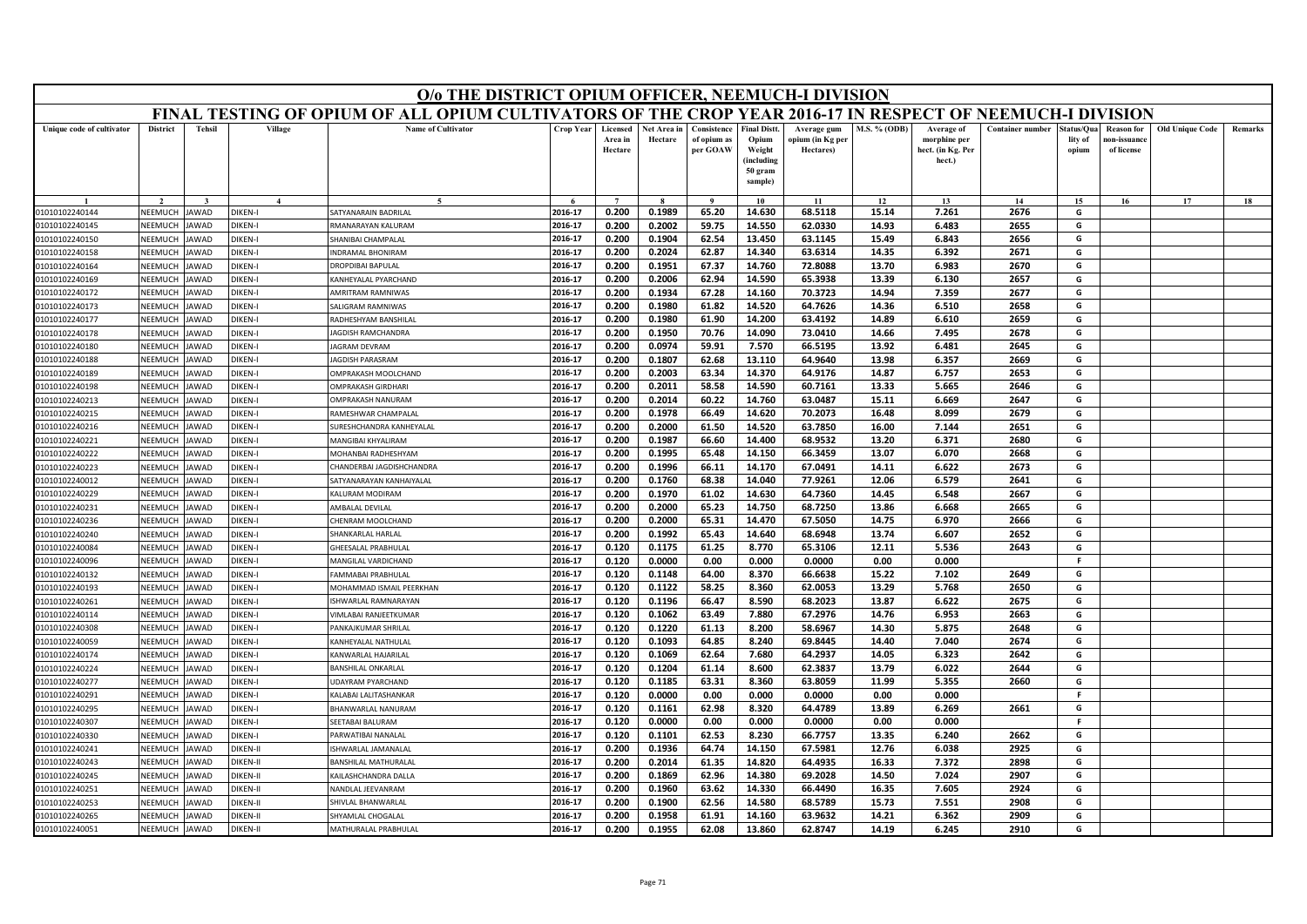|                                  |                    |                              |                      | O/o THE DISTRICT OPIUM OFFICER, NEEMUCH-I DIVISION                                                        |                    |                                |                        |                                        |                                                                            |                                              |                     |                                                           |                         |                                |                                                |                        |         |
|----------------------------------|--------------------|------------------------------|----------------------|-----------------------------------------------------------------------------------------------------------|--------------------|--------------------------------|------------------------|----------------------------------------|----------------------------------------------------------------------------|----------------------------------------------|---------------------|-----------------------------------------------------------|-------------------------|--------------------------------|------------------------------------------------|------------------------|---------|
|                                  |                    |                              |                      | FINAL TESTING OF OPIUM OF ALL OPIUM CULTIVATORS OF THE CROP YEAR 2016-17 IN RESPECT OF NEEMUCH-I DIVISION |                    |                                |                        |                                        |                                                                            |                                              |                     |                                                           |                         |                                |                                                |                        |         |
| Unique code of cultivator        | <b>District</b>    | <b>Tehsil</b>                | Village              | <b>Name of Cultivator</b>                                                                                 | <b>Crop Year</b>   | Licensed<br>Area in<br>Hectare | Net Area in<br>Hectare | Consistence<br>of opium as<br>per GOAW | <b>Final Distt.</b><br>Opium<br>Weight<br>(including<br>50 gram<br>sample) | Average gum<br>opium (in Kg per<br>Hectares) | <b>M.S. % (ODB)</b> | Average of<br>morphine per<br>hect. (in Kg. Per<br>hect.) | <b>Container number</b> | Status/Qua<br>lity of<br>opium | <b>Reason for</b><br>10n-issuanc<br>of license | <b>Old Unique Code</b> | Remarks |
|                                  |                    |                              | $\mathbf{A}$         |                                                                                                           |                    | $\overline{7}$                 |                        | $\mathbf{o}$                           | 10                                                                         | 11                                           | 12                  | 13                                                        | 14                      | 15                             | 16                                             | 17                     | 18      |
| 01010102240152                   | NEEMUCH            | JAWAD                        | DIKEN-II             | RUKMANIBAI PARASRAM                                                                                       | 2016-17            | 0.200                          | 0.1876                 | 63.12                                  | 13.870                                                                     | 66.6684                                      | 14.75               | 6.883                                                     | 2911                    | G                              |                                                |                        |         |
| 01010102240267                   | NEEMUCH            | <b>IAWAD</b>                 | DIKEN-II             | BHANWARIBAI BHAGATRAM                                                                                     | 2016-17            | 0.200                          | 0.2019                 | 63.85                                  | 14.760                                                                     | 66.6815                                      | 14.53               | 6.782                                                     | 2914                    | G                              |                                                |                        |         |
| 01010102240026                   | VEEMUCH            | <b>JAWAD</b>                 | DIKEN-II             | MANGILAL RAMCHANDRA                                                                                       | 2016-17            | 0.200                          | 0.1991                 | 62.24                                  | 15.040                                                                     | 67.1673                                      | 13.29               | 6.248                                                     | 2905                    | G                              |                                                |                        |         |
| 01010102240228                   | NEEMUCH            | <b>JAWAD</b>                 | DIKEN-II             | OMPRAKASH NEHRULAL                                                                                        | 2016-17            | 0.200                          | 0.1950                 | 63.34                                  | 14.520                                                                     | 67.3795                                      | 15.90               | 7.499                                                     | 2906                    | G                              |                                                |                        |         |
| 01010102240108                   | NEEMUCH            | <b>JAWAD</b>                 | DIKEN-II             | GOVINDRAM RAMNARAYAN                                                                                      | 2016-17            | 0.200                          | 0.1950                 | 72.56                                  | 14.290                                                                     | 75.9641                                      | 12.38               | 6.583                                                     | 2930                    | G                              |                                                |                        |         |
| 01010102240179                   | NEEMUCH            | <b>JAWAD</b>                 | DIKEN-II             | JAGDISHCHANDRA KHANYALIRAM                                                                                | 2016-17            | 0.200                          | 0.1976                 | 65.29                                  | 14.520                                                                     | 68.5374                                      | 13.66               | 6.554                                                     | 2923                    | G                              |                                                |                        |         |
| 01010102240217                   | NEEMUCI            | <b>JAWAD</b>                 | DIKEN-II             | KANHAIYALAL CHOGALALTEL                                                                                   | 2016-17            | 0.200                          | 0.2002                 | 63.39                                  | 14.720                                                                     | 66.5834                                      | 14.39               | 6.707                                                     | 2903                    | G                              |                                                |                        |         |
| 01010102240220                   | NEEMUCH            | <b>JAWAD</b>                 | <b>DIKEN-II</b>      | <b>BANSILAL CHAGANLAI</b>                                                                                 | 2016-17            | 0.200                          | 0.1872                 | 64.13                                  | 14.450                                                                     | 70.7158                                      | 13.05               | 6.460                                                     | 2904                    | G                              |                                                |                        |         |
| 01010102240237                   | NEEMUCH            | <b>JAWAD</b>                 | DIKEN-II             | PUSHPABAI JAGDISH                                                                                         | 2016-17            | 0.200                          | 0.1998                 | 66.18                                  | 14.580                                                                     | 68.9890                                      | 12.69               | 6.128                                                     | 2922                    | G                              |                                                |                        |         |
| 01010102240194                   | NEEMUCH            | <b>JAWAD</b>                 | DIKEN-II             | CHANDRAKALADEVI JAMNALAL                                                                                  | 2016-17            | 0.200                          | 0.1971                 | 62.57                                  | 14.420                                                                     | 65.3932                                      | 12.79               | 5.855                                                     | 2902                    | G                              |                                                |                        |         |
| 01010102240272                   | NEEMUCH            | <b>IAWAD</b>                 | DIKEN-II             | NATHULAL RAMESHWAR CHHAGANLAL                                                                             | 2016-17            | 0.200                          | 0.2000                 | 66.49                                  | 14.550                                                                     | 69.1000                                      | 13.31               | 6.438                                                     | 2921                    | G                              |                                                |                        |         |
| 01010102240273                   | NEEMUCH            | AWAD                         | DIKEN-II             | RADHESHYAM CHHOGALAL                                                                                      | 2016-17            | 0.200                          | 0.2000                 | 67.05                                  | 14.750                                                                     | 70.6400                                      | 14.85               | 7.343                                                     | 2927                    | G                              |                                                |                        |         |
| 01010102240274                   | NEFMUCH            | <b>JAWAD</b>                 | DIKEN-II             | SOBHARAM ONKAR                                                                                            | 2016-17            | 0.200                          | 0.1923                 | 63.36                                  | 14.400                                                                     | 67.7795                                      | 14.99               | 7.112                                                     | 2920                    | G                              |                                                |                        |         |
| 01010102240275                   | NEEMUCH<br>NEEMUCH | <b>JAWAD</b>                 | DIKEN-II<br>DIKEN-II | BILASIBAI GHEESULAL                                                                                       | 2016-17            | 0.200                          | 0.2025                 | 61.69                                  | 15.020                                                                     | 65.3679                                      | 14.41               | 6.594                                                     | 2901                    | G<br>G                         |                                                |                        |         |
| 01010102240062<br>01010102240007 | NEEMUCH            | <b>JAWAD</b><br><b>JAWAD</b> | <b>DIKEN-II</b>      | KANHAIYALAL CHHOGALAL PATIDAR<br>BHUPENDRAKUMAR RAMKISHAN                                                 | 2016-17<br>2016-17 | 0.200<br>0.200                 | 0.1996                 | 59.09<br>58.37                         | 14.670<br>14.780                                                           | 62.0441                                      | 14.91<br>10.96      | 6.475<br>4.692                                            | 2900<br>2899            | G                              |                                                |                        |         |
| 01010102240280                   | NEEMUCH            | <b>JAWAD</b>                 | <b>DIKEN-II</b>      | BADRILAL DAULATRAM                                                                                        | 2016-17            | 0.200                          | 0.2015<br>0.1996       | 66.72                                  | 14.540                                                                     | 61.1613<br>69.4339                           | 13.10               | 6.367                                                     | 2928                    | G                              |                                                |                        |         |
| 01010102240281                   | NEEMUCH            | AWAD                         | DIKEN-II             | HEERABAI BAGDIRAM                                                                                         | 2016-17            | 0.200                          | 0.1966                 | 64.28                                  | 14.150                                                                     | 66.0936                                      | 14.89               | 6.889                                                     | 2918                    | G                              |                                                |                        |         |
| 01010102240283                   | NEFMUCH            | <b>JAWAD</b>                 | DIKEN-II             | JANKILAL CHHOGALAL                                                                                        | 2016-17            | 0.200                          | 0.2001                 | 65.02                                  | 14.590                                                                     | 67.7261                                      | 14.00               | 6.637                                                     | 2919                    | G                              |                                                |                        |         |
| 01010102240284                   | NEEMUCH            | JAWAD                        | DIKEN-II             | JAGDISHCHANDRA JATASHANKER                                                                                | 2016-17            | 0.200                          | 0.1984                 | 66.60                                  | 14.550                                                                     | 69.7732                                      | 14.23               | 6.950                                                     | 2929                    | G                              |                                                |                        |         |
| 01010102240285                   | VEEMUCH            | AWAD                         | DIKEN-II             | BASANTILAL CHHAGANLAL                                                                                     | 2016-17            | 0.200                          | 0.1997                 | 56.98                                  | 15.330                                                                     | 62.4887                                      | 11.65               | 5.096                                                     | 2896                    | G                              |                                                |                        |         |
| 01010102240287                   | NEEMUCH            | <b>JAWAD</b>                 | DIKEN-II             | KESHURAM BHUWANIRAM                                                                                       | 2016-17            | 0.200                          | 0.2013                 | 57.50                                  | 14.650                                                                     | 59.7814                                      | 14.97               | 6.264                                                     | 2897                    | G                              |                                                |                        |         |
| 01010102240290                   | NEEMUCH            | <b>JAWAD</b>                 | DIKEN-II             | <b>BHUWANIRAM NANDLAL</b>                                                                                 | 2016-17            | 0.200                          | 0.1575                 | 68.63                                  | 11.330                                                                     | 70.5270                                      | 13.86               | 6.843                                                     | 2931                    | G                              |                                                |                        |         |
| 01010102240292                   | NEEMUCH            | AWAD                         | DIKEN-II             | <b>BANSILAL BHANWARLAL</b>                                                                                | 2016-17            | 0.200                          | 0.2037                 | 65.19                                  | 13.880                                                                     | 63.4561                                      | 14.76               | 6.556                                                     | 2917                    | G                              |                                                |                        |         |
| 01010102240293                   | NEEMUCH            | <b>JAWAD</b>                 | DIKEN-II             | DEVA NARAYAN GURJAR                                                                                       | 2016-17            | 0.200                          | 0.1608                 | 69.42                                  | 11.450                                                                     | 70.6157                                      | 11.58               | 5.724                                                     | 2926                    | G                              |                                                |                        |         |
| 01010102240298                   | NEEMUCH            | <b>JAWAD</b>                 | DIKFN-II             | KAUSHALYABAI MOHANLAL                                                                                     | 2016-17            | 0.200                          | 0.2013                 | 54.23                                  | 14.700                                                                     | 56.5723                                      | 14.68               | 5.814                                                     | 2895                    | G                              |                                                |                        |         |
| 01010102240299                   | NEEMUCI            | <b>JAWAD</b>                 | DIKEN-II             | <b>BHULIBAI HARLAI</b>                                                                                    | 2016-17            | 0.200                          | 0.2016                 | 65.16                                  | 14.710                                                                     | 67.9216                                      | 13.23               | 6.290                                                     | 2915                    | G                              |                                                |                        |         |
| 01010102240306                   | NEEMUCH            | AWAD                         | DIKEN-II             | HARIRAM RAMCHANDRA                                                                                        | 2016-17            | 0.200                          | 0.1952                 | 64.68                                  | 14.730                                                                     | 69.7285                                      | 12.18               | 5.945                                                     | 2916                    | G                              |                                                |                        |         |
| 01010102240225                   | NEEMUCH            | <b>JAWAD</b>                 | <b>DIKEN-II</b>      | DADAMCHAND KANHAIYALAL                                                                                    | 2016-17            | 0.200                          | 0.2052                 | 57.06                                  | 15.290                                                                     | 60.7407                                      | 15.32               | 6.514                                                     | 2894                    | G                              |                                                |                        |         |
| 01010102240312                   | NEEMUCH            | <b>JAWAD</b>                 | DIKEN-II             | TILURAM ONKARLAI                                                                                          | 2016-17            | 0.200                          | 0.2020                 | 58.01                                  | 14.800                                                                     | 60.7178                                      | 14.24               | 6.052                                                     | 2893                    | G                              |                                                |                        |         |
| 01010102240314                   | NEEMUCH            | AWAD                         | DIKEN-II             | RAJARAM RAMNARAYAN                                                                                        | 2016-17            | 0.200                          | 0.1537                 | 51.93                                  | 11.130                                                                     | 53.7215                                      | 16.35               | 6.148                                                     | 2892                    | G                              |                                                |                        |         |
| 01010102240315                   | NEEMUCH            | <b>JAWAD</b>                 | <b>DIKEN-II</b>      | HAJARILAL BOTLAL                                                                                          | 2016-17            | 0.200                          | 0.1911                 | 64.92                                  | 13.990                                                                     | 67.8964                                      | 14.25               | 6.773                                                     | 2913                    | G                              |                                                |                        |         |
| 01010102240316                   | NEEMUCI            | <b>JAWAD</b>                 | <b>DIKEN-II</b>      | HARKUBAI NANURAM                                                                                          | 2016-17            | 0.200                          | 0.1853                 | 63.46                                  | 13.490                                                                     | 66.0011                                      | 14.21               | 6.565                                                     | 2912                    | G                              |                                                |                        |         |
| 01010102240317                   | NEEMUCH            | <b>IAWAD</b>                 | DIKEN-II             | MANGILAL RAJARAM                                                                                          | 2016-17            | 0.200                          | 0.2014                 | 61.30                                  | 15.010                                                                     | 65.2632                                      | 14.08               | 6.433                                                     | 2941                    | G                              |                                                |                        |         |
| 01010102240319                   | VEEMUCI            | AWAD                         | DIKEN-II             | <b>SHANTIBAI SALAGRAM</b>                                                                                 | 2016-17            | 0.200                          | 0.2044                 | 64.17                                  | 14.360                                                                     | 64.4031                                      | 14.49               | 6.532                                                     | 2954                    | G                              |                                                |                        |         |
| 01010102240129                   | <b>NFFMUCH</b>     | <b>JAWAD</b>                 | DIKEN-II             | NIRMALADEVI MADANLAL                                                                                      | 2016-17            | 0.200                          | 0.1782                 | 61.46                                  | 13.010                                                                     | 64.1021                                      | 14.68               | 6.587                                                     | 2955                    | G                              |                                                |                        |         |
| 01010102240037                   | NEEMUCH            | AWAD                         | DIKEN-II             | GATTUBAI HARIRAM                                                                                          | 2016-17            | 0.200                          | 0.2020                 | 64.22                                  | 14.660                                                                     | 66.5842                                      | 15.01               | 6.996                                                     | 2956                    | G                              |                                                |                        |         |
| 01010102240175                   | VEEMUCH            | AWAD                         | DIKEN-II             | <b>KALURAM MOTILAL</b>                                                                                    | 2016-17            | 0.200                          | 0.1890                 | 63.05                                  | 14.100                                                                     | 67.1958                                      | 12.37               | 5.819                                                     | 2968                    | G                              |                                                |                        |         |
| 01010102240242                   | NEEMUCH            | <b>JAWAD</b>                 | DIKEN-II             | DEVILAL KALURAM                                                                                           | 2016-17            | 0.200                          | 0.1985                 | 59.03                                  | 13.190                                                                     | 56.0353                                      | 12.33               | 4.836                                                     | 2935                    | G                              |                                                |                        |         |
| 01010102240248                   | NEEMUCH            | AWAD                         | DIKEN-II             | RAMPRASAD SALAGRAM                                                                                        | 2016-17            | 0.200                          | 0.1997                 | 59.92                                  | 14.680                                                                     | 62.9244                                      | 15.49               | 6.823                                                     | 2940                    | G                              |                                                |                        |         |
| 01010102240202                   | VEEMUCI            | AWAD                         | <b>DIKEN-II</b>      | PRABHULAL RUPA                                                                                            | 2016-17            | 0.200                          | 0.1968                 | 56.70                                  | 14.040                                                                     | 57.7846                                      | 15.33               | 6.201                                                     | 2936                    | G                              |                                                |                        |         |
| 01010102240044                   | <b>NFFMUCH</b>     | <b>JAWAD</b>                 | DIKEN-II             | <b>BADRILAL RATANLAL</b>                                                                                  | 2016-17            | 0.200                          | 0.2000                 | 63.68                                  | 14.260                                                                     | 64.8650                                      | 16.05               | 7.287                                                     | 2967                    | G                              |                                                |                        |         |
| 01010102240087                   | NEEMUCH            | <b>IAWAD</b>                 | DIKEN-II             | <b>OMPRAKASH GHEESALAL</b>                                                                                | 2016-17            | 0.200                          | 0.2005                 | 62.61                                  | 14.630                                                                     | 65.2618                                      | 13.90               | 6.350                                                     | 2953                    | G                              |                                                |                        |         |
| 01010102240091                   | VEEMUCI            | AWAD                         | DIKEN-II             | MANGILAL BHANWARLAL                                                                                       | 2016-17            | 0.200                          | 0.2000                 | 64.87                                  | 13.710                                                                     | 63.5250                                      | 14.64               | 6.510                                                     | 2952                    | G                              |                                                |                        |         |
| 01010102240104                   | NEEMUCH            | <b>JAWAD</b>                 | DIKEN-II             | <b>BHAGATRAM BHFFMA</b>                                                                                   | 2016-17            | 0.200                          | 0.2016                 | 67.84                                  | 13.580                                                                     | 65.2827                                      | 14.02               | 6.407                                                     | 2951                    | G                              |                                                |                        |         |
| 01010102240127                   | NEEMUCH            | JAWAD                        | DIKEN-II             | BHAGATRAM KISHANLAI                                                                                       | 2016-17            | 0.200                          | 0.1960                 | 65.89                                  | 14.180                                                                     | 68.0969                                      | 11.85               | 5.649                                                     | 2970                    | G                              |                                                |                        |         |
| 01010102240156                   | NEEMUCH            | <b>JAWAD</b>                 | DIKEN-II             | HEERALAL MODIRAM                                                                                          | 2016-17            | 0.200                          | 0.2029                 | 62.74                                  | 14.590                                                                     | 64.4505                                      | 15.11               | 6.817                                                     | 2950                    | G                              |                                                |                        |         |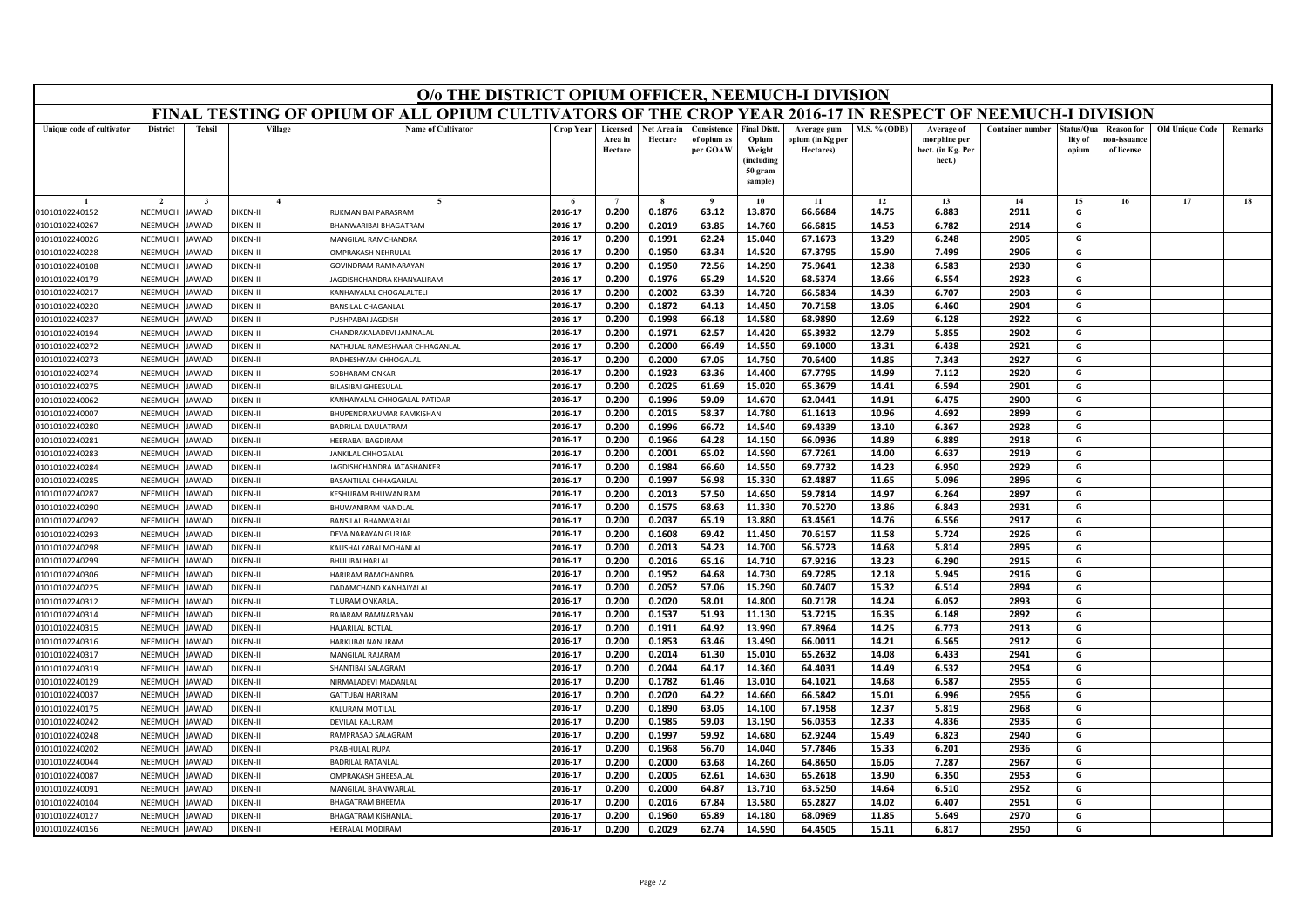|                           | O/o THE DISTRICT OPIUM OFFICER, NEEMUCH-I DIVISION<br>FINAL TESTING OF OPIUM OF ALL OPIUM CULTIVATORS OF THE CROP YEAR 2016-17 IN RESPECT OF NEEMUCH-I DIVISION |               |                 |                                |                  |                                |                        |                                        |                                                                            |                                              |                     |                                                           |                         |                                |                                                |                        |         |
|---------------------------|-----------------------------------------------------------------------------------------------------------------------------------------------------------------|---------------|-----------------|--------------------------------|------------------|--------------------------------|------------------------|----------------------------------------|----------------------------------------------------------------------------|----------------------------------------------|---------------------|-----------------------------------------------------------|-------------------------|--------------------------------|------------------------------------------------|------------------------|---------|
|                           |                                                                                                                                                                 |               |                 |                                |                  |                                |                        |                                        |                                                                            |                                              |                     |                                                           |                         |                                |                                                |                        |         |
| Unique code of cultivator | <b>District</b>                                                                                                                                                 | <b>Tehsil</b> | Village         | <b>Name of Cultivator</b>      | <b>Crop Year</b> | Licensed<br>Area in<br>Hectare | Net Area in<br>Hectare | Consistence<br>of opium as<br>per GOAW | <b>Final Distt.</b><br>Opium<br>Weight<br>(including<br>50 gram<br>sample) | Average gum<br>opium (in Kg per<br>Hectares) | <b>M.S. % (ODB)</b> | Average of<br>morphine per<br>hect. (in Kg. Per<br>hect.) | <b>Container number</b> | Status/Qua<br>lity of<br>opium | <b>Reason for</b><br>10n-issuanc<br>of license | <b>Old Unique Code</b> | Remarks |
|                           |                                                                                                                                                                 |               | $\mathbf{A}$    |                                |                  | $\overline{7}$                 |                        | $\alpha$                               | 10                                                                         | 11                                           | 12                  | 13                                                        | 14                      | 15                             | 16                                             | 17                     | 18      |
| 01010102240166            | NEEMUCH                                                                                                                                                         | JAWAD         | DIKEN-II        | SATYANARAYAN NANURAM           | 2016-17          | 0.200                          | 0.1980                 | 63.83                                  | 14.450                                                                     | 66.5455                                      | 13.74               | 6.401                                                     | 2971                    | G                              |                                                |                        |         |
| 01010102240238            | NEEMUCH                                                                                                                                                         | JAWAD         | DIKEN-II        | CHETRAM DEVILAI                | 2016-17          | 0.200                          | 0.2028                 | 63.69                                  | 14.880                                                                     | 66.7604                                      | 15.45               | 7.220                                                     | 2949                    | G                              |                                                |                        |         |
| 01010102240013            | VEEMUCH                                                                                                                                                         | <b>JAWAD</b>  | DIKEN-II        | <b>BAGDIRAM NATHUJI</b>        | 2016-17          | 0.200                          | 0.2014                 | 64.52                                  | 15.110                                                                     | 69.1509                                      | 13.81               | 6.685                                                     | 2969                    | G                              |                                                |                        |         |
| 01010102240070            | NEEMUCH                                                                                                                                                         | <b>JAWAD</b>  | DIKEN-II        | BHUWANIRAM KASHIRAM            | 2016-17          | 0.200                          | 0.2000                 | 68.39                                  | 14.640                                                                     | 71.5150                                      | 12.84               | 6.428                                                     | 2972                    | G                              |                                                |                        |         |
| 01010102240279            | NEEMUCH                                                                                                                                                         | <b>JAWAD</b>  | DIKEN-II        | <b>KESHARBAI MANGILAL</b>      | 2016-17          | 0.200                          | 0.1960                 | 56.32                                  | 14.260                                                                     | 58.5357                                      | 15.47               | 6.339                                                     | 2939                    | G                              |                                                |                        |         |
| 01010102240282            | NEEMUCH                                                                                                                                                         | <b>JAWAD</b>  | <b>DIKEN-II</b> | JAGDISHCHANDRA RAMCHANDRA      | 2016-17          | 0.200                          | 0.1553                 | 62.18                                  | 11.430                                                                     | 65.3767                                      | 14.30               | 6.544                                                     | 2948                    | G                              |                                                |                        |         |
| 01010102240001            | NEEMUCI                                                                                                                                                         | <b>JAWAD</b>  | DIKEN-II        | KANHAIYALAL BANSILAL           | 2016-17          | 0.200                          | 0.2000                 | 65.93                                  | 14.200                                                                     | 66.8700                                      | 14.06               | 6.582                                                     | 2966                    | G                              |                                                |                        |         |
| 01010102240142            | NEEMUCH                                                                                                                                                         | <b>JAWAD</b>  | <b>DIKEN-II</b> | MOHANLAL BHERULAL              | 2016-17          | 0.200                          | 0.1368                 | 62.62                                  | 11.210                                                                     | 73.3041                                      | 13.69               | 7.025                                                     | 2947                    | G                              |                                                |                        |         |
| 01010102240322            | NEEMUCH                                                                                                                                                         | <b>JAWAD</b>  | <b>DIKEN-II</b> | SITARAM RAMGOPAL               | 2016-17          | 0.200                          | 0.2002                 | 59.17                                  | 15.200                                                                     | 64.1758                                      | 15.08               | 6.775                                                     | 2938                    | G                              |                                                |                        |         |
| 01010102240323            | NEEMUCH                                                                                                                                                         | <b>JAWAD</b>  | DIKEN-II        | ASHOKKUMAR MISHRILAL           | 2016-17          | 0.200                          | 0.1596                 | 64.95                                  | 11.500                                                                     | 66.8546                                      | 14.27               | 6.678                                                     | 2965                    | G                              |                                                |                        |         |
| 01010102240324            | NEEMUCH                                                                                                                                                         | <b>IAWAD</b>  | DIKEN-II        | SHANTIBAI LAKHMICHAND          | 2016-17          | 0.200                          | 0.2003                 | 69.22                                  | 15.100                                                                     | 74.5482                                      | 12.68               | 6.617                                                     | 2973                    | G                              |                                                |                        |         |
| 01010102240325            | NEEMUCH                                                                                                                                                         | <b>JAWAD</b>  | DIKEN-II        | <b>NANDUBAI BANSHILAL</b>      | 2016-17          | 0.200                          | 0.1818                 | 61.70                                  | 13.500                                                                     | 65.4510                                      | 13.63               | 6.245                                                     | 2946                    | G                              |                                                |                        |         |
| 01010102240326            | NEFMUCH                                                                                                                                                         | <b>JAWAD</b>  | DIKEN-II        | CHOGALAL LAKKHA                | 2016-17          | 0.200                          | 0.1971                 | 64.98                                  | 14.440                                                                     | 68.0061                                      | 12.73               | 6.060                                                     | 2964                    | G                              |                                                |                        |         |
| 01010102240313            | NEEMUCH                                                                                                                                                         | <b>JAWAD</b>  | DIKEN-II        | <b>SITABAI PRATHVIRAI</b>      | 2016-17          | 0.200                          | 0.2015                 | 63.15                                  | 14.380                                                                     | 64.3821                                      | 11.88               | 5.354                                                     | 2937                    | G                              |                                                |                        |         |
| 01010102240327            | NEEMUCH                                                                                                                                                         | <b>JAWAD</b>  | <b>DIKEN-II</b> | DASHRATH KANHEYALAL            | 2016-17          | 0.200                          | 0.1946                 | 63.01                                  | 14.660                                                                     | 67.8109                                      | 14.84               | 7.044                                                     | 2945                    | G                              |                                                |                        |         |
| 01010102240328            | NEEMUCH                                                                                                                                                         | <b>JAWAD</b>  | <b>DIKEN-II</b> | AZIZKHANN KASAMKHANN           | 2016-17          | 0.200                          | 0.0959                 | 69.37                                  | 7.290                                                                      | 75.3285                                      | 12.58               | 6.634                                                     | 2974                    | G                              |                                                |                        |         |
| 01010102240289            | NEEMUCH                                                                                                                                                         | <b>JAWAD</b>  | <b>DIKEN-II</b> | OMPRAKASH PABHULAL             | 2016-17          | 0.200                          | 0.1804                 | 56.42                                  | 12.800                                                                     | 57.1896                                      | 15.81               | 6.329                                                     | 2934                    | G                              |                                                |                        |         |
| 01010102240047            | NEEMUCH                                                                                                                                                         | AWAD          | DIKEN-II        | PUSHPABAI BABULAL SHANKARIBAI  | 2016-17          | 0.200                          | 0.1021                 | 61.53                                  | 7.260                                                                      | 62.5073                                      | 14.98               | 6.554                                                     | 2944                    | G                              |                                                |                        |         |
| 01010102240181            | NEFMUCH                                                                                                                                                         | <b>JAWAD</b>  | DIKEN-II        | RAMPRASAD RAMCHANDRA           | 2016-17          | 0.200                          | 0.1903                 | 68.48                                  | 13.960                                                                     | 71.7656                                      | 16.60               | 8.339                                                     | 2963                    | G                              |                                                |                        |         |
| 01010102240021            | NEEMUCH                                                                                                                                                         | JAWAD         | <b>DIKEN-II</b> | MANKUNWAR BAPULAL              | 2016-17          | 0.200                          | 0.2000                 | 70.06                                  | 15.160                                                                     | 75.8650                                      | 12.00               | 6.373                                                     | 2976                    | G                              |                                                |                        |         |
| 01010102240329            | VEEMUCH                                                                                                                                                         | AWAD          | <b>DIKEN-II</b> | SURESHKUMAR MISHRILAL          | 2016-17          | 0.200                          | 0.2032                 | 62.92                                  | 14.470                                                                     | 64.0059                                      | 13.59               | 6.089                                                     | 2962                    | G                              |                                                |                        |         |
| 01010102240294            | NEEMUCH                                                                                                                                                         | <b>JAWAD</b>  | <b>DIKEN-II</b> | <b>AVANTILAL JITMAL</b>        | 2016-17          | 0.200                          | 0.2028                 | 66.61                                  | 14.970                                                                     | 70.2416                                      | 14.56               | 7.159                                                     | 2961                    | G                              |                                                |                        |         |
| 01010102240064            | NEEMUCH                                                                                                                                                         | <b>JAWAD</b>  | <b>DIKEN-II</b> | YOGESHKUMAR KRISHNAVALLABH     | 2016-17          | 0.120                          | 0.1152                 | 61.47                                  | 8.560                                                                      | 65.2517                                      | 13.45               | 6.143                                                     | 2943                    | G                              |                                                |                        |         |
| 01010102240069            | NEEMUCH                                                                                                                                                         | AWAD          | DIKEN-II        | HARISHCHANDRA SATYANARAYAN     | 2016-17          | 0.120                          | 0.1152                 | 61.90                                  | 8.630                                                                      | 66.2413                                      | 11.91               | 5.523                                                     | 2932                    | G                              |                                                |                        |         |
| 01010102240239            | NEEMUCH                                                                                                                                                         | <b>JAWAD</b>  | DIKEN-II        | ONKARLAL BHANWARLAL            | 2016-17          | 0.120                          | 0.1215                 | 65.45                                  | 8.390                                                                      | 64.5679                                      | 13.75               | 6.214                                                     | 2960                    | G                              |                                                |                        |         |
| 01010102240252            | NEEMUCH                                                                                                                                                         | <b>JAWAD</b>  | DIKFN-II        | <b>BHUPENDRAKUMAR SHRILAL</b>  | 2016-17          | 0.120                          | 0.0000                 | 0.00                                   | 0.000                                                                      | 0.0000                                       | 0.00                | 0.000                                                     |                         | -F                             |                                                |                        |         |
| 01010102240025            | NEEMUCI                                                                                                                                                         | <b>JAWAD</b>  | DIKEN-II        | HIMMATRAM TULSIRAM             | 2016-17          | 0.120                          | 0.0000                 | 0.00                                   | 0.000                                                                      | 0.0000                                       | 0.00                | 0.000                                                     |                         | F.                             |                                                |                        |         |
| 01010102240043            | NEEMUCH                                                                                                                                                         | AWAD          | DIKEN-II        | <b>AGDISH SHOBHARAM</b>        | 2016-17          | 0.120                          | 0.1101                 | 65.03                                  | 7.660                                                                      | 64.6322                                      | 13.50               | 6.108                                                     | 2958                    | G                              |                                                |                        |         |
| 01010102240192            | NEEMUCH                                                                                                                                                         | <b>JAWAD</b>  | <b>DIKEN-II</b> | CHANDRASHEKHAR KANHEYALAL      | 2016-17          | 0.120                          | 0.1182                 | 67.20                                  | 8.980                                                                      | 72.9357                                      | 13.84               | 7.066                                                     | 2959                    | G                              |                                                |                        |         |
| 01010102240204            | NEEMUCH                                                                                                                                                         | <b>JAWAD</b>  | DIKEN-II        | <b>DEVILAL BHURAJ</b>          | 2016-17          | 0.120                          | 0.1187                 | 67.65                                  | 8.910                                                                      | 72.5442                                      | 11.87               | 6.028                                                     | 2975                    | G                              |                                                |                        |         |
| 01010102240218            | NEEMUCH                                                                                                                                                         | AWAD          | DIKEN-II        | <b>ALDAS KASHIRAM</b>          | 2016-17          | 0.120                          | 0.1140                 | 63.00                                  | 8.530                                                                      | 67.3421                                      | 13.71               | 6.463                                                     | 2942                    | G                              |                                                |                        |         |
| 01010102240226            | NEEMUCH                                                                                                                                                         | <b>JAWAD</b>  | <b>DIKEN-II</b> | ASRAJ MANGILAL                 | 2016-17          | 0.120                          | 0.1125                 | 66.04                                  | 8.050                                                                      | 67.5111                                      | 13.34               | 6.304                                                     | 2957                    | G                              |                                                |                        |         |
| 01010102240259            | NEEMUCI                                                                                                                                                         | <b>JAWAD</b>  | DIKEN-II        | <b>UDAYRAM CHOGARAM</b>        | 2016-17          | 0.120                          | 0.1141                 | 55.18                                  | 7.590                                                                      | 52.4365                                      | 15.66               | 5.748                                                     | 2933                    | G                              |                                                |                        |         |
| 01010102240305            | NEEMUCH                                                                                                                                                         | <b>IAWAD</b>  | DIKEN-II        | RADHAVALLABH SUNDARLAL         | 2016-17          | 0.120                          | 0.0000                 | 0.00                                   | 0.000                                                                      | 0.0000                                       | 0.00                | 0.000                                                     |                         | F.                             |                                                |                        |         |
| 01010102217003            | VEEMUCI                                                                                                                                                         | AWAD          | GUDAHOLA        | HANKARLAL NATHULAL             | 2016-17          | 0.200                          | 0.1987                 | 67.63                                  | 14.680                                                                     | 71.3790                                      | 14.79               | 7.390                                                     | 998                     | G                              |                                                |                        |         |
| 01010102217004            | <b>NFFMUCH</b>                                                                                                                                                  | <b>JAWAD</b>  | <b>GUDAHOLA</b> | AXMINARAYAN NATHU              | 2016-17          | 0.200                          | 0.2070                 | 61.46                                  | 15.150                                                                     | 64.2609                                      | 12.72               | 5.722                                                     | 977                     | G                              |                                                |                        |         |
| 01010102217005            | NEEMUCH                                                                                                                                                         | AWAD          | GUDAHOLA        | <b>DMPRAKASH BADRILAL</b>      | 2016-17          | 0.200                          | 0.2040                 | 58.81                                  | 14.630                                                                     | 60.2500                                      | 14.57               | 6.145                                                     | 973                     | G                              |                                                |                        |         |
| 01010102217006            | VEEMUCH                                                                                                                                                         | AWAD          | GUDAHOLA        | HIVNARAYAN DEVILAL             | 2016-17          | 0.200                          | 0.2020                 | 64.52                                  | 14.610                                                                     | 66.6634                                      | 15.59               | 7.275                                                     | 985                     | G                              |                                                |                        |         |
| 01010102217022            | NEEMUCH                                                                                                                                                         | <b>JAWAD</b>  | GUDAHOLA        | SATYANARAYAN LAXMINARAYAN      | 2016-17          | 0.200                          | 0.1994                 | 65.57                                  | 14.640                                                                     | 68.7713                                      | 14.88               | 7.163                                                     | 984                     | G                              |                                                |                        |         |
| 01010102217023            | NEEMUCH                                                                                                                                                         | <b>IAWAD</b>  | GUDAHOLA        | SHWARLAL SUNDERLAL             | 2016-17          | 0.200                          | 0.1919                 | 65.79                                  | 14.010                                                                     | 68.6139                                      | 14.17               | 6.806                                                     | 995                     | G                              |                                                |                        |         |
| 01010102217024            | VEEMUCI                                                                                                                                                         | AWAD          | GUDAHOLA        | SUNDERLAL SHANKARLAI           | 2016-17          | 0.200                          | 0.1998                 | 66.11                                  | 14.560                                                                     | 68.8238                                      | 16.76               | 8.074                                                     | 994                     | G                              |                                                |                        |         |
| 01010102217026            | <b>NFFMUCH</b>                                                                                                                                                  | <b>JAWAD</b>  | <b>GUDAHOLA</b> | NANDKISHORF KALURAM            | 2016-17          | 0.200                          | 0.1993                 | 63.45                                  | 14.580                                                                     | 66.3121                                      | 15.54               | 7.213                                                     | 993                     | G                              |                                                |                        |         |
| 01010102217027            | NEEMUCH                                                                                                                                                         | <b>IAWAD</b>  | GUDAHOLA        | DEVRAM HIRALAL                 | 2016-17          | 0.200                          | 0.1969                 | 62.89                                  | 14.600                                                                     | 66.6176                                      | 12.15               | 5.666                                                     | 992                     | G                              |                                                |                        |         |
| 01010102217038            | VEEMUCI                                                                                                                                                         | AWAD          | GUDAHOLA        | <b>GOVINDPRASAD KHAYALIRAM</b> | 2016-17          | 0.200                          | 0.1889                 | 63.29                                  | 14.370                                                                     | 68.7824                                      | 15.82               | 7.617                                                     | 991                     | G                              |                                                |                        |         |
| 01010102217039            | NEEMUCH                                                                                                                                                         | <b>JAWAD</b>  | GUDAHOLA        | GAFUR VAIIF                    | 2016-17          | 0.200                          | 0.1969                 | 58.82                                  | 14.420                                                                     | 61.5389                                      | 12.97               | 5.587                                                     | 974                     | G                              |                                                |                        |         |
| 01010102217040            | NEEMUCH                                                                                                                                                         | <b>JAWAD</b>  | GUDAHOLA        | SUNDERBAI BALAKDAS             | 2016-17          | 0.200                          | 0.0828                 | 77.76                                  | 5.740                                                                      | 77.0048                                      | 15.06               | 8.118                                                     | 997                     | G                              |                                                |                        |         |
| 01010102217012            | NEEMUCH                                                                                                                                                         | JAWAD         | <b>GUDAHOLA</b> | GOPAL LAXMINARAYAN             | 2016-17          | 0.200                          | 0.2027                 | 64.32                                  | 14.250                                                                     | 64.5979                                      | 16.74               | 7.569                                                     | 990                     | G                              |                                                |                        |         |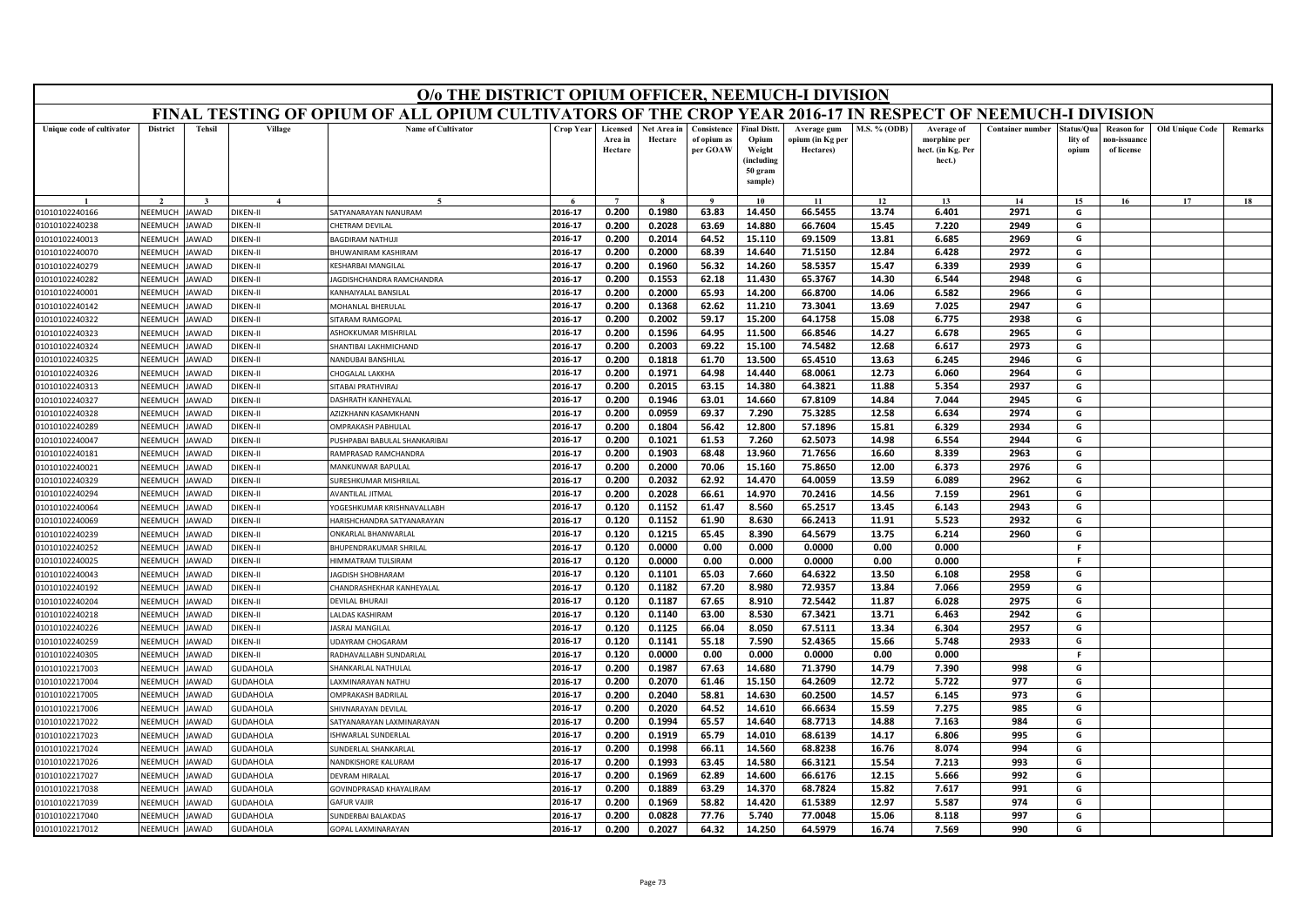|                           | O/o THE DISTRICT OPIUM OFFICER, NEEMUCH-I DIVISION<br>FINAL TESTING OF OPIUM OF ALL OPIUM CULTIVATORS OF THE CROP YEAR 2016-17 IN RESPECT OF NEEMUCH-I DIVISION |               |                    |                                        |           |                                |                        |                                        |                                                                            |                                              |                     |                                                           |                         |                                |                                                |                        |         |
|---------------------------|-----------------------------------------------------------------------------------------------------------------------------------------------------------------|---------------|--------------------|----------------------------------------|-----------|--------------------------------|------------------------|----------------------------------------|----------------------------------------------------------------------------|----------------------------------------------|---------------------|-----------------------------------------------------------|-------------------------|--------------------------------|------------------------------------------------|------------------------|---------|
|                           |                                                                                                                                                                 |               |                    |                                        |           |                                |                        |                                        |                                                                            |                                              |                     |                                                           |                         |                                |                                                |                        |         |
| Unique code of cultivator | <b>District</b>                                                                                                                                                 | <b>Tehsil</b> | Village            | <b>Name of Cultivator</b>              | Crop Year | Licensed<br>Area in<br>Hectare | Net Area in<br>Hectare | Consistence<br>of opium as<br>per GOAW | <b>Final Distt.</b><br>Opium<br>Weight<br>(including<br>50 gram<br>sample) | Average gum<br>opium (in Kg per<br>Hectares) | <b>M.S. % (ODB)</b> | Average of<br>morphine per<br>hect. (in Kg. Per<br>hect.) | <b>Container number</b> | itatus/Qua<br>lity of<br>opium | <b>Reason for</b><br>10n-issuanc<br>of license | <b>Old Unique Code</b> | Remarks |
|                           |                                                                                                                                                                 |               |                    | $\tilde{\phantom{a}}$                  |           | $\overline{ }$                 |                        | $\alpha$                               | 10                                                                         | 11                                           | 12                  | 13                                                        | 14                      | 15                             | 16                                             | 17                     | 18      |
| 01010102217017            | NEEMUCH                                                                                                                                                         | AWAD          | <b>SUDAHOLA</b>    | HONIBAI MODIRAM                        | 2016-17   | 0.200                          | 0.1984                 | 61.41                                  | 3.620                                                                      | 16.0081                                      | 13.39               | 1.500                                                     | 978                     | G                              |                                                |                        |         |
| 01010102217002            | NEEMUCH                                                                                                                                                         | <b>AWAD</b>   | <b>SUDAHOLA</b>    | OPAL LALAI                             | 2016-17   | 0.200                          | 0.1752                 | 64.28                                  | 11.940                                                                     | 62.5799                                      | 16.26               | 7.123                                                     | 989                     | G                              |                                                |                        |         |
| 01010102217041            | NEEMUCH                                                                                                                                                         | AWAD          | <b>SUDAHOLA</b>    | UNDARLAL MODA                          | 2016-17   | 0.200                          | 0.1972                 | 63.48                                  | 14.350                                                                     | 65.9888                                      | 13.82               | 6.384                                                     | 988                     | G                              |                                                |                        |         |
| 01010102217042            | NEEMUCH                                                                                                                                                         | <b>AWAD</b>   | <b>SUDAHOLA</b>    | RAMSAGARBAI DEVILAL                    | 2016-17   | 0.200                          | 0.2000                 | 65.21                                  | 14.590                                                                     | 67.9600                                      | 16.04               | 7.630                                                     | 987                     | G                              |                                                |                        |         |
| 01010102217043            | NEEMUCH                                                                                                                                                         | <b>AWAD</b>   | <b>SUDAHOLA</b>    | <b>INESH KUMAR KALURAM</b>             | 2016-17   | 0.200                          | 0.1984                 | 64.36                                  | 14.810                                                                     | 68.6341                                      | 15.21               | 7.307                                                     | 979                     | G                              |                                                |                        |         |
| 01010102217044            | NEEMUCH                                                                                                                                                         | <b>AWAD</b>   | <b>GUDAHOLA</b>    | <b>JUNVANT BASANTILAL</b>              | 2016-17   | 0.200                          | 0.1947                 | 62.92                                  | 14.750                                                                     | 68.0945                                      | 15.15               | 7.222                                                     | 980                     | G                              |                                                |                        |         |
| 01010102217008            | NEEMUCH                                                                                                                                                         | <b>AWAD</b>   | <b>SUDAHOLA</b>    | <b>ATAYANARAYAN RATANLAL JAGANNATH</b> | 2016-17   | 0.200                          | 0.1995                 | 61.28                                  | 14.520                                                                     | 63.7143                                      | 14.78               | 6.592                                                     | 976                     | G                              |                                                |                        |         |
| 01010102217019            | NEEMUCH                                                                                                                                                         | <b>AWAD</b>   | <b>SUDAHOLA</b>    | APULAL MOHANLAI                        | 2016-17   | 0.200                          | 0.1968                 | 64.58                                  | 14.670                                                                     | 68.7703                                      | 16.18               | 7.789                                                     | 986                     | G                              |                                                |                        |         |
| 01010102217014            | NEEMUCH                                                                                                                                                         | <b>AWAD</b>   | <b>SUDAHOLA</b>    | <b>HASIRAM HEMA</b>                    | 2016-17   | 0.200                          | 0.1872                 | 58.49                                  | 14.130                                                                     | 63.0716                                      | 14.99               | 6.618                                                     | 975                     | G                              |                                                |                        |         |
| 01010102217025            | NEEMUCH                                                                                                                                                         | <b>AWAD</b>   | <b>GUDAHOLA</b>    | AMBALAL BHAGUJI                        | 2016-17   | 0.120                          | 0.1078                 | 61.10                                  | 7.640                                                                      | 61.8646                                      | 16.64               | 7.206                                                     | 982                     | G                              |                                                |                        |         |
| 01010102217010            | NEEMUCH                                                                                                                                                         | AWAD          | <b>SUDAHOLA</b>    | <b>ANGARAM HEERALAI</b>                | 2016-17   | 0.120                          | 0.1020                 | 66.17                                  | 7.320                                                                      | 67.8333                                      | 15.32               | 7.275                                                     | 981                     | G                              |                                                |                        |         |
| 01010102217045            | NEEMUCH                                                                                                                                                         | AWAD          | <b>SUDAHOLA</b>    | <b>GOPIVALLABH JAMANALAL</b>           | 2016-17   | 0.120                          | 0.1114                 | 63.52                                  | 8.390                                                                      | 68.3393                                      | 13.57               | 6.492                                                     | 983                     | G                              |                                                |                        |         |
| 01010102217015            | NEEMUCH                                                                                                                                                         | <b>AWAD</b>   | <b>GUDAHOLA</b>    | HANTILAL DULICHAND                     | 2016-17   | 0.120                          | 0.1125                 | 76.34                                  | 8.040                                                                      | 77.9378                                      | 14.09               | 7.687                                                     | 996                     | G                              |                                                |                        |         |
| 01010102219001            | <b>NEEMUCH</b>                                                                                                                                                  | AWAD          | <b>SUDAPARIHAR</b> | <b>MODIRAM DEVA</b>                    | 2016-17   | 0.200                          | 0.1943                 | 58.77                                  | 14.230                                                                     | 61.4874                                      | 17.36               | 7.472                                                     | 3089                    | G                              |                                                |                        |         |
| 01010102219005            | NEEMUCH                                                                                                                                                         | AWAD          | <b>GUDAPARIHAR</b> | <b>AGDIRAM TILA</b>                    | 2016-17   | 0.200                          | 0.0953                 | 65.48                                  | 7.180                                                                      | 70.4722                                      | 16.19               | 7.987                                                     | 3092                    | G                              |                                                |                        |         |
| 01010102219010            | NEEMUCH                                                                                                                                                         | <b>AWAD</b>   | <b>GUDAPARIHAR</b> | MOHANLAL DHANNA                        | 2016-17   | 0.200                          | 0.2000                 | 59.71                                  | 15.270                                                                     | 65.1250                                      | 15.99               | 7.290                                                     | 3081                    | G                              |                                                |                        |         |
| 01010102219012            | NEEMUCH                                                                                                                                                         | <b>AWAD</b>   | <b>GUDAPARIHAR</b> | <b>VARAYAN MOHANLAL</b>                | 2016-17   | 0.200                          | 0.1946                 | 59.59                                  | 13.880                                                                     | 60.7194                                      | 17.50               | 7.438                                                     | 3087                    | G                              |                                                |                        |         |
| 01010102219022            | NEEMUCH                                                                                                                                                         | AWAD          | <b>GUDAPARIHAR</b> | <b>IARISINGH RAMSINGH</b>              | 2016-17   | 0.200                          | 0.1823                 | 60.88                                  | 13.950                                                                     | 66.5551                                      | 18.23               | 8.493                                                     | 3088                    | G                              |                                                |                        |         |
| 01010102219029            | NEEMUCH                                                                                                                                                         | AWAD          | <b>GUDAPARIHAR</b> | ALARAM GOVINDJI                        | 2016-17   | 0.200                          | 0.1829                 | 59.28                                  | 13.230                                                                     | 61.2575                                      | 17.12               | 7.341                                                     | 3082                    | G                              |                                                |                        |         |
| 01010102219015            | NEEMUCH                                                                                                                                                         | AWAD          | <b>SUDAPARIHAR</b> | NANDA GOVIND                           | 2016-17   | 0.200                          | 0.1500                 | 65.52                                  | 10.460                                                                     | 65.2733                                      | 14.91               | 6.812                                                     | 3083                    | G                              |                                                |                        |         |
| 01010102219026            | NEEMUCH                                                                                                                                                         | <b>AWAD</b>   | <b>SUDAPARIHAR</b> | AMDAYAL BANSHILAI                      | 2016-17   | 0.200                          | 0.1950                 | 62.96                                  | 13.910                                                                     | 64.1590                                      | 15.49               | 6.957                                                     | 3091                    | G                              |                                                |                        |         |
| 01010102219053            | NEEMUCH                                                                                                                                                         | AWAD          | <b>SUDAPARIHAR</b> | ARDARBAI CHAINRAM                      | 2016-17   | 0.200                          | 0.2000                 | 58.59                                  | 14.930                                                                     | 62.4800                                      | 15.98               | 6.989                                                     | 3085                    | G                              |                                                |                        |         |
| 01010102219017            | NEEMUCH                                                                                                                                                         | <b>AWAD</b>   | <b>SUDAPARIHAR</b> | ABHAYKUMAR MISHRILAL                   | 2016-17   | 0.200                          | 0.1533                 | 59.88                                  | 11.880                                                                     | 66.2883                                      | 17.75               | 8.237                                                     | 3086                    | G                              |                                                |                        |         |
| 01010102219004            | NEEMUCH                                                                                                                                                         | AWAD          | <b>SUDAPARIHAR</b> | HAMBHULAL DHANNA                       | 2016-17   | 0.120                          | 0.0000                 | 0.00                                   | 0.000                                                                      | 0.0000                                       | 0.00                | 0.000                                                     |                         | <b>F</b>                       |                                                |                        |         |
| 01010102219020            | NEEMUCH                                                                                                                                                         | <b>AWAD</b>   | <b>JUDAPARIHAR</b> | <b>SEETABAI DHANNA</b>                 | 2016-17   | 0.120                          | 0.1075                 | 65.76                                  | 8.180                                                                      | 71.4884                                      | 16.16               | 8.086                                                     | 3093                    | G                              |                                                |                        |         |
| 01010102219028            | NFFMUCH                                                                                                                                                         | <b>AWAD</b>   | <b>GUDAPARIHAR</b> | <b>IMPRAKASH NARAYAN</b>               | 2016-17   | 0.120                          | 0.1155                 | 59.99                                  | 8.570                                                                      | 63.5844                                      | 17.49               | 7.785                                                     | 3084                    | G                              |                                                |                        |         |
| 01010102219042            | NEEMUCH                                                                                                                                                         | AWAD          | <b>SUDAPARIHAR</b> | AMCHANDRA BHAGWAN                      | 2016-17   | 0.120                          | 0.0858                 | 58.11                                  | 6.030                                                                      | 58.3450                                      | 16.85               | 6.881                                                     | 3080                    | G                              |                                                |                        |         |
| 01010102219002            | NEEMUCH                                                                                                                                                         | AWAD          | <b>GUDAPARIHAR</b> | <b>MAHESHKUMAR MISHRILAL</b>           | 2016-17   | 0.120                          | 0.1127                 | 60.56                                  | 8.320                                                                      | 63.8687                                      | 18.77               | 8.392                                                     | 3090                    | G                              |                                                |                        |         |
| 01010102219021            | NEEMUCH                                                                                                                                                         | AWAD          | <b>GUDAPARIHAR</b> | BABULAL DHANNA                         | 2016-17   | 0.120                          | 0.0000                 | 0.00                                   | 0.000                                                                      | 0.0000                                       | 0.00                | 0.000                                                     |                         | -F                             |                                                |                        |         |
| 01010102213016            | NEEMUCH                                                                                                                                                         | AWAD          | <b>HARIPURA</b>    | ALURAM BHAVARLAI                       | 2016-17   | 0.200                          | 0.1980                 | 60.63                                  | 14.320                                                                     | 62.6414                                      | 16.21               | 7.108                                                     | 3023                    | G                              |                                                |                        |         |
| 01010102213025            | NEEMUCH                                                                                                                                                         | AWAD          | <b>HARIPURA</b>    | ARDARBABU SHAKURKHANN                  | 2016-17   | 0.200                          | 0.2008                 | 61.59                                  | 14.900                                                                     | 65.2888                                      | 20.67               | 9.447                                                     | 3021                    | G                              |                                                |                        |         |
| 01010102213046            | NEEMUCH                                                                                                                                                         | AWAD          | <b>HARIPURA</b>    | HANWARSINGH ARJUNSINGH                 | 2016-17   | 0.200                          | 0.0205                 | 65.01                                  | 1.610                                                                      | 72.9268                                      | 18.81               | 9.604                                                     | 3025                    | G                              |                                                |                        |         |
| 01010102213050            | <b>NEEMUCH</b>                                                                                                                                                  | <b>AWAD</b>   | <b>HARIPURA</b>    | HATARBHUJ RAMA                         | 2016-17   | 0.200                          | 0.2013                 | 60.55                                  | 15.370                                                                     | 66.0457                                      | 15.66               | 7.240                                                     | 3022                    | G                              |                                                |                        |         |
| 01010102213008            | NEEMUCH                                                                                                                                                         | AWAD          | <b>HARIPURA</b>    | <b>VOLRAM HABU</b>                     | 2016-17   | 0.120                          | 0.1178                 | 60.76                                  | 8.860                                                                      | 65.2801                                      | 16.16               | 7.385                                                     | 3024                    | G                              |                                                |                        |         |
| 01010102213020            | NEEMUCH                                                                                                                                                         | AWAD          | <b>IARIPURA</b>    | <b>JANDLAL RATANLAL</b>                | 2016-17   | 0.120                          | 0.0000                 | 0.00                                   | 0.000                                                                      | 0.0000                                       | 0.00                | 0.000                                                     |                         | F.                             |                                                |                        |         |
| 01010102213021            | <b>NFFMUCH</b>                                                                                                                                                  | <b>AWAD</b>   | <b>HARIPURA</b>    | HAGANLAL BHAGGA                        | 2016-17   | 0.120                          | 0.0000                 | 0.00                                   | 0.000                                                                      | 0.0000                                       | 0.00                | 0.000                                                     |                         | F.                             |                                                |                        |         |
| 01010102215001            | NEEMUCH                                                                                                                                                         | AWAD          | <b>MAHARAJPURA</b> | <b>INKARLAL NARAYAN</b>                | 2016-17   | 0.200                          | 0.1998                 | 63.97                                  | 14.570                                                                     | 66.6416                                      | 17.01               | 7.935                                                     | 3017                    | G                              |                                                |                        |         |
| 01010102215002            | NEEMUCH                                                                                                                                                         | <b>AWAD</b>   | <b>AHARAJPURA</b>  | ELASHBAI CHUNNILAL                     | 2016-17   | 0.200                          | 0.2058                 | 62.21                                  | 15.000                                                                     | 64.7765                                      | 16.06               | 7.282                                                     | 3018                    | G                              |                                                |                        |         |
| 01010102215003            | NEEMUCH                                                                                                                                                         | <b>AWAD</b>   | <b>MAHARAJPURA</b> | <b>AGDISHCHANDRA MOTILAL</b>           | 2016-17   | 0.200                          | 0.1998                 | 67.05                                  | 14.520                                                                     | 69.6096                                      | 17.30               | 8.430                                                     | 3019                    | G                              |                                                |                        |         |
| 01010102215004            | NEEMUCH                                                                                                                                                         | AWAD          | <b>MAHARAJPURA</b> | UKHIBAI PRABHULAL                      | 2016-17   | 0.200                          | 0.1980                 | 61.86                                  | 14.530                                                                     | 64.8485                                      | 17.65               | 8.012                                                     | 3010                    | G                              |                                                |                        |         |
| 01010102215006            | <b>NEEMUCH</b>                                                                                                                                                  | <b>AWAD</b>   | <b>AAHARAJPURA</b> | <b>ALCHAND SEVA</b>                    | 2016-17   | 0.200                          | 0.0990                 | 58.36                                  | 7.350                                                                      | 61.8990                                      | 19.71               | 8.540                                                     | 3002                    | G                              |                                                |                        |         |
| 01010102215007            | <b>NFFMUCH</b>                                                                                                                                                  | <b>AWAD</b>   | <b>MAHARAJPURA</b> | HHAGANLAL PYARJI                       | 2016-17   | 0.200                          | 0.2030                 | 64.68                                  | 14.470                                                                     | 65.8621                                      | 11.55               | 5.325                                                     | 2995                    | G                              |                                                |                        |         |
| 01010102215008            | NEEMUCH                                                                                                                                                         | <b>AWAD</b>   | <b>MAHARAJPURA</b> | HOBHARAM KANHEYALAL                    | 2016-17   | 0.200                          | 0.2021                 | 63.31                                  | 14.510                                                                     | 64.9332                                      | 18.45               | 8.386                                                     | 3015                    | G                              |                                                |                        |         |
| 01010102215009            | NEEMUCH                                                                                                                                                         | <b>AWAD</b>   | <b>AAHARAJPURA</b> | <b>GORDHANLAL SEVARAM</b>              | 2016-17   | 0.200                          | 0.1980                 | 62.21                                  | 14.500                                                                     | 65.0808                                      | 17.34               | 7.900                                                     | 3001                    | G                              |                                                |                        |         |
| 01010102215011            | NEEMUCH                                                                                                                                                         | AWAD          | <b>MAHARAJPURA</b> | OHANBAI MANGILAI                       | 2016-17   | 0.200                          | 0.1968                 | 62.26                                  | 14.290                                                                     | 64.5833                                      | 17.36               | 7.848                                                     | 3011                    | G                              |                                                |                        |         |
| 01010102215017            | NEEMUCH                                                                                                                                                         | JAWAD         | <b>MAHARAJPURA</b> | <b>GANSHYAM RADHESHYAM</b>             | 2016-17   | 0.200                          | 0.1102                 | 64.59                                  | 8.240                                                                      | 68.9927                                      | 15.48               | 7.476                                                     | 3012                    | G                              |                                                |                        |         |
| 01010102215022            | NEEMUCH                                                                                                                                                         | JAWAD         | MAHARAJPURA        | BADRILAL PRABHULAI                     | 2016-17   | 0.200                          | 0.1970                 | 61.51                                  | 14.340                                                                     | 63.9645                                      | 18.05               | 8.082                                                     | 3013                    | G                              |                                                |                        |         |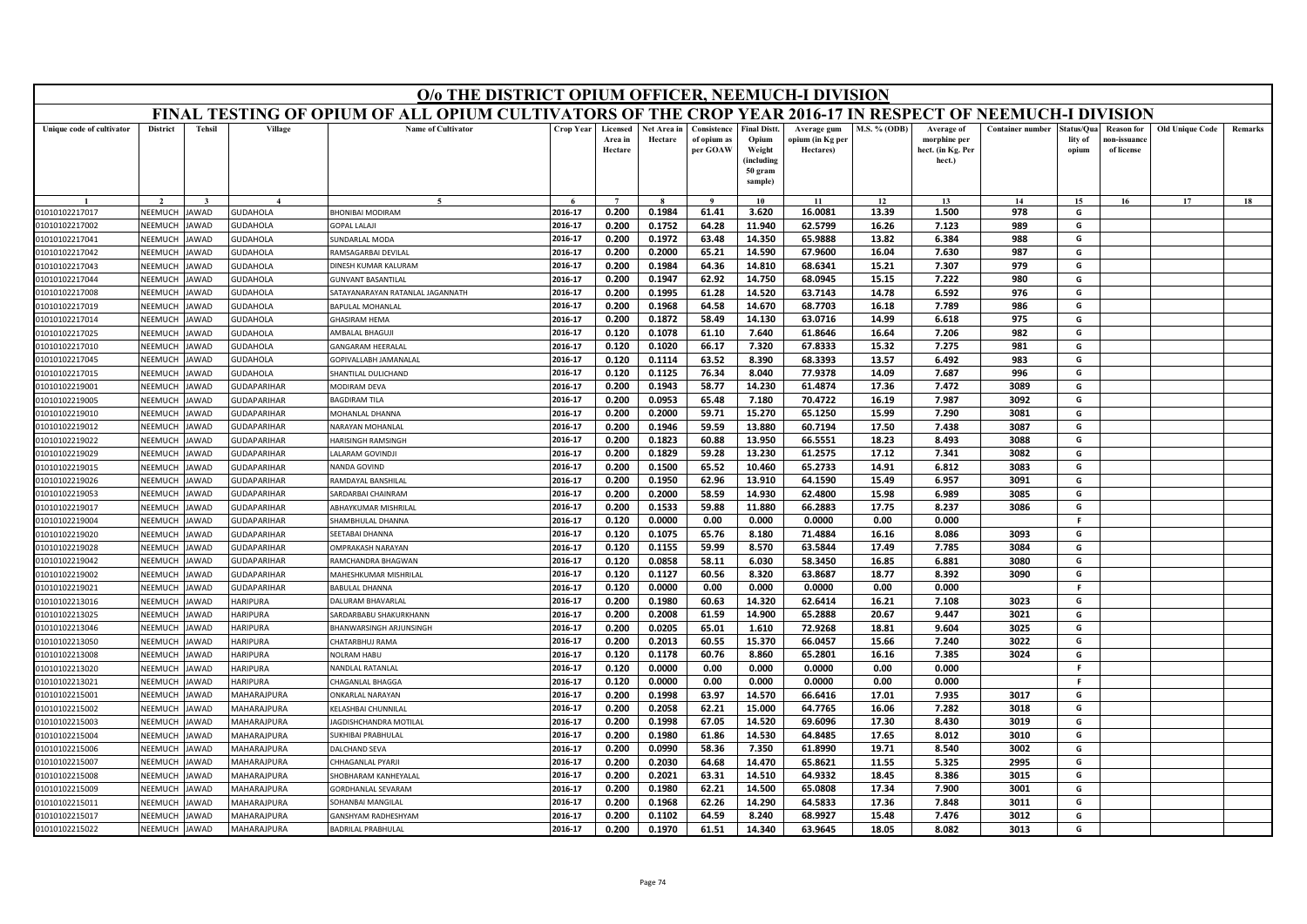| O/o THE DISTRICT OPIUM OFFICER, NEEMUCH-I DIVISION<br>FINAL TESTING OF OPIUM OF ALL OPIUM CULTIVATORS OF THE CROP YEAR 2016-17 IN RESPECT OF NEEMUCH-I DIVISION |                    |                      |                            |                                          |                    |                                |                        |                                        |                                                                            |                                              |                |                                                           |                         |                                |                                                |                        |         |
|-----------------------------------------------------------------------------------------------------------------------------------------------------------------|--------------------|----------------------|----------------------------|------------------------------------------|--------------------|--------------------------------|------------------------|----------------------------------------|----------------------------------------------------------------------------|----------------------------------------------|----------------|-----------------------------------------------------------|-------------------------|--------------------------------|------------------------------------------------|------------------------|---------|
|                                                                                                                                                                 |                    |                      |                            |                                          |                    |                                |                        |                                        |                                                                            |                                              |                |                                                           |                         |                                |                                                |                        |         |
| Unique code of cultivator                                                                                                                                       | <b>District</b>    | Tehsil               | Village                    | <b>Name of Cultivator</b>                | Crop Year          | Licensed<br>Area in<br>Hectare | Net Area in<br>Hectare | Consistence<br>of opium as<br>per GOAW | <b>Final Distt.</b><br>Opium<br>Weight<br>(including<br>50 gram<br>sample) | Average gum<br>opium (in Kg per<br>Hectares) | M.S. % (ODB)   | Average of<br>morphine per<br>hect. (in Kg. Per<br>hect.) | <b>Container number</b> | status/Qua<br>lity of<br>opium | <b>Reason for</b><br>10n-issuanc<br>of license | <b>Old Unique Code</b> | Remarks |
|                                                                                                                                                                 |                    |                      | $\boldsymbol{\Lambda}$     | $\tilde{\phantom{a}}$                    | $\epsilon$         | $\overline{7}$                 |                        | $\alpha$                               | 10                                                                         | 11                                           | 12             | 13                                                        | 14                      | 15                             | 16                                             | 17                     | 18      |
| 01010102215023                                                                                                                                                  | NEEMUCH            | <b>JAWAD</b>         | MAHARAJPURA                | OMPRAKASH SHANKARLAL                     | 2016-17            | 0.200                          | 0.1984                 | 61.34                                  | 14.400                                                                     | 63.6038                                      | 16.30          | 7.257                                                     | 3014                    | G                              |                                                |                        |         |
| 01010102215024                                                                                                                                                  | NEEMUCH            | <b>IAWAD</b>         | MAHARAJPURA                | BABULAL SHANKARLAL                       | 2016-17            | 0.200                          | 0.1970                 | 62.22                                  | 14.800                                                                     | 66.7766                                      | 18.48          | 8.638                                                     | 3009                    | G                              |                                                |                        |         |
| 01010102215027                                                                                                                                                  | VEEMUCH            | <b>JAWAD</b>         | <b>MAHARAJPURA</b>         | RAMESHWAR HIRALAL                        | 2016-17            | 0.200                          | 0.1994                 | 62.11                                  | 14.720                                                                     | 65.5015                                      | 13.14          | 6.025                                                     | 2993                    | G                              |                                                |                        |         |
| 01010102215028                                                                                                                                                  | NEEMUCH            | <b>JAWAD</b>         | MAHARAJPURA                | AXMICHANDRA SHANKARLAL                   | 2016-17            | 0.200                          | 0.1934                 | 61.79                                  | 13.980                                                                     | 63.8056                                      | 16.22          | 7.245                                                     | 3000                    | G                              |                                                |                        |         |
| 01010102215029                                                                                                                                                  | NEEMUCH            | <b>JAWAD</b>         | MAHARAJPURA                | PREMSUKH SHAMBHULAI                      | 2016-17            | 0.200                          | 0.1980                 | 62.11                                  | 14.480                                                                     | 64.8889                                      | 18.32          | 8.321                                                     | 3007                    | G                              |                                                |                        |         |
| 01010102215030                                                                                                                                                  | NEEMUCH            | <b>JAWAD</b>         | MAHARAJPURA                | SITARAM SHAMHULAL                        | 2016-17            | 0.200                          | 0.1989                 | 61.85                                  | 14.510                                                                     | 64.4595                                      | 16.36          | 7.382                                                     | 3008                    | G                              |                                                |                        |         |
| 01010102215032                                                                                                                                                  | NEEMUCI            | <b>JAWAD</b>         | MAHARAJPURA                | RAMESHWAR DADAMCHAND                     | 2016-17            | 0.200                          | 0.1966                 | 63.16                                  | 14.350                                                                     | 65.8596                                      | 13.27          | 6.118                                                     | 2999                    | G                              |                                                |                        |         |
| 01010102215033                                                                                                                                                  | NEEMUCH            | <b>IAWAD</b>         | MAHARAJPURA                | RAMESHWAR SHAMBHULAL                     | 2016-17            | 0.200                          | 0.2010                 | 62.16                                  | 14.710                                                                     | 64.9851                                      | 17.28          | 7.861                                                     | 3006                    | G                              |                                                |                        |         |
| 01010102215035                                                                                                                                                  | NEEMUCH            | AWAD                 | <b>MAHARAJPURA</b>         | <b>OWARKAPRASAD MANGILAL</b>             | 2016-17            | 0.200                          | 0.2035                 | 65.52                                  | 14.610                                                                     | 67.1990                                      | 16.94          | 7.968                                                     | 3020                    | G                              |                                                |                        |         |
| 01010102215037                                                                                                                                                  | NEEMUCH            | <b>JAWAD</b>         | MAHARAJPURA                | SURESHCHANDRA MOHANLAI                   | 2016-17            | 0.200                          | 0.1984                 | 62.88                                  | 14.340                                                                     | 64.9244                                      | 14.38          | 6.536                                                     | 2998                    | G                              |                                                |                        |         |
| 01010102215038                                                                                                                                                  | NEEMUCH            | <b>IAWAD</b>         | MAHARAJPURA                | <b>KANHEYALAL DADAMCHAND</b>             | 2016-17            | 0.200                          | 0.2013                 | 61.41                                  | 14.760                                                                     | 64.3269                                      | 16.45          | 7.407                                                     | 3005                    | G                              |                                                |                        |         |
| 01010102215039                                                                                                                                                  | NEEMUCH            | AWAD                 | MAHARAJPURA                | FULKUNWARBAI SHAMBHULAL                  | 2016-17            | 0.200                          | 0.2000                 | 63.17                                  | 14.610                                                                     | 65.9200                                      | 17.03          | 7.859                                                     | 3016                    | G                              |                                                |                        |         |
| 01010102215010                                                                                                                                                  | NEEMUCH            | <b>JAWAD</b>         | MAHARAJPURA                | MOHANLAL HIRALAL                         | 2016-17            | 0.200                          | 0.1984                 | 59.42                                  | 14.440                                                                     | 61.7792                                      | 19.69          | 8.515                                                     | 3003                    | G                              |                                                |                        |         |
| 01010102215005                                                                                                                                                  | NEEMUCH<br>NEEMUCH | <b>JAWAD</b><br>AWAD | MAHARAJPURA<br>MAHARAJPURA | DADAMCHAND RAMLAL<br>MADANLAL SHANKARLAL | 2016-17<br>2016-17 | 0.200<br>0.200                 | 0.2010<br>0.2028       | 61.75<br>57.78                         | 14.680<br>14.460                                                           | 64.4279<br>58.8560                           | 15.97          | 7.202                                                     | 3004<br>2994            | G<br>G                         |                                                |                        |         |
| 01010102215018<br>01010102215031                                                                                                                                | NEEMUCH            | <b>JAWAD</b>         | MAHARAJPURA                | KARULAL BHUWANIRAM                       | 2016-17            | 0.120                          | 0.1200                 | 62.47                                  | 8.420                                                                      | 62.6167                                      | 14.59<br>15.77 | 6.011<br>6.912                                            | 2997                    | G                              |                                                |                        |         |
| 01010102215013                                                                                                                                                  | NEEMUCH            | <b>JAWAD</b>         | MAHARAJPURA                | GHEESALAL PYARJI                         | 2016-17            | 0.120                          | 0.1220                 | 63.37                                  | 8.980                                                                      | 66.6311                                      | 14.63          | 6.824                                                     | 2996                    | G                              |                                                |                        |         |
| 01010102216047                                                                                                                                                  | NEEMUCH            | <b>JAWAD</b>         | <b>SUTHOLI-I</b>           | BAPULAL JAGANNATH                        | 2016-17            | 0.200                          | 0.1999                 | 67.49                                  | 15.190                                                                     | 73.2616                                      | 14.19          | 7.277                                                     | 2812                    | G                              |                                                |                        |         |
| 01010102216049                                                                                                                                                  | NEEMUCH            | <b>JAWAD</b>         | <b>SUTHOLI-I</b>           | CHHAGANLAL LAXMINARAYAN                  | 2016-17            | 0.200                          | 0.0969                 | 61.63                                  | 7.220                                                                      | 65.6037                                      | 13.73          | 6.305                                                     | 2810                    | G                              |                                                |                        |         |
| 01010102216050                                                                                                                                                  | NEEMUCH            | <b>JAWAD</b>         | SUTHOLI-I                  | <b>GANGABAI RADHESHYAM</b>               | 2016-17            | 0.200                          | 0.2000                 | 64.40                                  | 14.870                                                                     | 68.4000                                      | 12.93          | 6.191                                                     | 2811                    | G                              |                                                |                        |         |
| 01010102216053                                                                                                                                                  | NEEMUCH            | AWAD                 | <b>SUTHOLI-I</b>           | OMPRAKSH BHANWARLAL                      | 2016-17            | 0.200                          | 0.1998                 | 54.37                                  | 14.640                                                                     | 56.9119                                      | 17.80          | 7.091                                                     | 2767                    | G                              |                                                |                        |         |
| 01010102216054                                                                                                                                                  | NEEMUCH            | <b>IAWAD</b>         | SUTHOLI-I                  | AMNALAL PRABHULAL                        | 2016-17            | 0.200                          | 0.0796                 | 65.44                                  | 6.190                                                                      | 72.7010                                      | 14.43          | 7.343                                                     | 2813                    | G                              |                                                |                        |         |
| 01010102216055                                                                                                                                                  | NEEMUCH            | <b>AWAD</b>          | <b>SUTHOLI-I</b>           | NANDUBAI BHANWARLAL                      | 2016-17            | 0.200                          | 0.0990                 | 62.96                                  | 7.380                                                                      | 67.0505                                      | 12.99          | 6.097                                                     | 2809                    | G                              |                                                |                        |         |
| 01010102216056                                                                                                                                                  | NEEMUCH            | <b>JAWAD</b>         | SUTHOLI-I                  | MAHENDRAKUMAR SHRIRAM                    | 2016-17            | 0.200                          | 0.2017                 | 58.18                                  | 14.540                                                                     | 59.9157                                      | 18.08          | 7.583                                                     | 2784                    | G                              |                                                |                        |         |
| 01010102216057                                                                                                                                                  | NEEMUCH            | AWAD                 | SUTHOLI-I                  | GANESHRAM PRABHULAL                      | 2016-17            | 0.200                          | 0.1967                 | 59.38                                  | 14.530                                                                     | 62.6640                                      | 14.95          | 6.558                                                     | 2785                    | G                              |                                                |                        |         |
| 01010102216058                                                                                                                                                  | NEEMUCH            | <b>JAWAD</b>         | SUTHOLI-I                  | BHANWARIBAI KISHANLAL                    | 2016-17            | 0.200                          | 0.2000                 | 58.40                                  | 14.550                                                                     | 60.6950                                      | 18.73          | 7.958                                                     | 2786                    | G                              |                                                |                        |         |
| 01010102216059                                                                                                                                                  | NEEMUCH            | <b>JAWAD</b>         | <b>SUTHOLI-I</b>           | AMRITLAL MANGILAL                        | 2016-17            | 0.200                          | 0.2000                 | 67.44                                  | 14.560                                                                     | 70.1400                                      | 13.85          | 6.800                                                     | 2814                    | G                              |                                                |                        |         |
| 01010102216060                                                                                                                                                  | NEEMUCH            | <b>IAWAD</b>         | <b>SUTHOLI-I</b>           | AXMAN VARDA                              | 2016-17            | 0.200                          | 0.0980                 | 64.25                                  | 7.270                                                                      | 68.0918                                      | 12.95          | 6.172                                                     | 2808                    | G                              |                                                |                        |         |
| 01010102216062                                                                                                                                                  | NEEMUCH            | <b>JAWAD</b>         | <b>SUTHOLI-I</b>           | <b>ONKARLAL PRABHULAL</b>                | 2016-17            | 0.200                          | 0.1899                 | 54.94                                  | 14.430                                                                     | 59.6367                                      | 17.93          | 7.485                                                     | 2766                    | G                              |                                                |                        |         |
| 01010102216066                                                                                                                                                  | NEEMUCH            | <b>JAWAD</b>         | SUTHOLI-I                  | PRAMOD PANNALAL                          | 2016-17            | 0.200                          | 0.1980                 | 62.66                                  | 14.720                                                                     | 66.5505                                      | 12.77          | 5.949                                                     | 2806                    | G                              |                                                |                        |         |
| 01010102216067                                                                                                                                                  | NEEMUCH            | <b>IAWAD</b>         | SUTHOLI-I                  | HHOGALAL MANGILAL                        | 2016-17            | 0.200                          | 0.1964                 | 66.21                                  | 14.400                                                                     | 69.3483                                      | 13.29          | 6.452                                                     | 2815                    | G                              |                                                |                        |         |
| 01010102216068                                                                                                                                                  | VEEMUCI            | AWAD                 | <b>SUTHOLI-I</b>           | RAJARAM BALURAM                          | 2016-17            | 0.200                          | 0.2016                 | 62.74                                  | 15.040                                                                     | 66.8651                                      | 11.44          | 5.355                                                     | 2807                    | G                              |                                                |                        |         |
| 01010102216069                                                                                                                                                  | NEEMUCH            | <b>JAWAD</b>         | <b>SUTHOLI-I</b>           | MOHANLAL KISHANLAI                       | 2016-17            | 0.200                          | 0.1943                 | 60.90                                  | 14.530                                                                     | 65.0592                                      | 15.55          | 7.082                                                     | 2805                    | G                              |                                                |                        |         |
| 01010102216070                                                                                                                                                  | NEEMUCH            | <b>IAWAD</b>         | SUTHOLI-I                  | NARAYAN BHUWANA                          | 2016-17            | 0.200                          | 0.1997                 | 58.36                                  | 14.600                                                                     | 60.9514                                      | 16.07          | 6.857                                                     | 2783                    | G                              |                                                |                        |         |
| 01010102216072                                                                                                                                                  | NEEMUCI            | AWAD                 | <b>SUTHOLI-I</b>           | NANDLAL ONKARLAI                         | 2016-17            | 0.200                          | 0.1832                 | 59.59                                  | 13.920                                                                     | 64.6834                                      | 18.06          | 8.177                                                     | 2782                    | G                              |                                                |                        |         |
| 01010102216073                                                                                                                                                  | NEEMUCH            | <b>JAWAD</b>         | SUTHOLI-I                  | RAMLAL SALIGRAM                          | 2016-17            | 0.200                          | 0.2020                 | 62.44                                  | 14.650                                                                     | 64.6931                                      | 12.59          | 5.701                                                     | 2816                    | G                              |                                                |                        |         |
| 01010102216075                                                                                                                                                  | NEEMUCH            | <b>AWAD</b>          | SUTHOLI-I                  | MADANLAL ONKAR                           | 2016-17            | 0.200                          | 0.0698                 | 66.42                                  | 5.320                                                                      | 72.3209                                      | 12.95          | 6.556                                                     | 2817                    | G                              |                                                |                        |         |
| 01010102216077                                                                                                                                                  | NEEMUCH            | AWAD                 | SUTHOLI-I                  | <b>HRAWAN BALA</b>                       | 2016-17            | 0.200                          | 0.0975                 | 52.95                                  | 7.020                                                                      | 54.4615                                      | 18.62          | 7.099                                                     | 2765                    | G                              |                                                |                        |         |
| 01010102216080                                                                                                                                                  | NEEMUCH            | <b>JAWAD</b>         | SUTHOLI-I                  | RAMRATAN GANGARAM                        | 2016-17            | 0.200                          | 0.2012                 | 66.30                                  | 14.730                                                                     | 69.3390                                      | 15.28          | 7.417                                                     | 2818                    | G                              |                                                |                        |         |
| 01010102216081                                                                                                                                                  | NEEMUCH            | JAWAD                | SUTHOLI-I                  | HIRAI AI RHANWARI AI                     | 2016-17            | 0.200                          | 0.1987                 | 66.66                                  | 14.670                                                                     | 70.3070                                      | 13.40          | 6.595                                                     | 2819                    | G                              |                                                |                        |         |
| 01010102216082                                                                                                                                                  | NEEMUCH            | <b>JAWAD</b>         | <b>SUTHOLI-I</b>           | RAMCHANDRA KISHANLAL                     | 2016-17            | 0.200                          | 0.2000                 | 58.93                                  | 14.830                                                                     | 62.4250                                      | 17.67          | 7.721                                                     | 2780                    | G                              |                                                |                        |         |
| 01010102216083                                                                                                                                                  | NEEMUCH            | <b>JAWAD</b>         | SUTHOLI-I                  | KANHEYALAL NANDLAI                       | 2016-17            | 0.200                          | 0.2000                 | 58.14                                  | 14.610                                                                     | 60.6750                                      | 17.89          | 7.598                                                     | 2781                    | G                              |                                                |                        |         |
| 01010102216085                                                                                                                                                  | NEEMUCH            | <b>JAWAD</b>         | SUTHOLI-I                  | RAMSUKH BHUWANA                          | 2016-17            | 0.200                          | 0.1946                 | 54.68                                  | 14.460                                                                     | 58.0421                                      | 18.45          | 7.496                                                     | 2764                    | G                              |                                                |                        |         |
| 01010102216086                                                                                                                                                  | NEEMUCI            | AWAD                 | SUTHOLI-I                  | HRIRAM KANHEYALAL                        | 2016-17            | 0.200                          | 0.2002                 | 58.37                                  | 14.600                                                                     | 60.8092                                      | 16.93          | 7.207                                                     | 2779                    | G                              |                                                |                        |         |
| 01010102216087                                                                                                                                                  | NEEMUCH            | <b>JAWAD</b>         | <b>SUTHOLI-I</b>           | SHANTIBAI CHENRAM                        | 2016-17            | 0.200                          | 0.1035                 | 57.29                                  | 7.750                                                                      | 61.2850                                      | 17.21          | 7.383                                                     | 2750                    | G                              |                                                |                        |         |
| 01010102216090                                                                                                                                                  | NEEMUCH            | <b>JAWAD</b>         | <b>SUTHOLI-I</b>           | GOMRAJ MUNSHIJI                          | 2016-17            | 0.200                          | 0.0980                 | 57.70                                  | 7.290                                                                      | 61.3163                                      | 19.53          | 8.383                                                     | 2778                    | G                              |                                                |                        |         |
| 01010102216091                                                                                                                                                  | NEEMUCH            | <b>JAWAD</b>         | SUTHOLI-I                  | <b>HEMRAJ MUNSHIJI</b>                   | 2016-17            | 0.200                          | 0.1980                 | 56.94                                  | 13.830                                                                     | 56.8182                                      | 16.14          | 6.419                                                     | 2763                    | G                              |                                                |                        |         |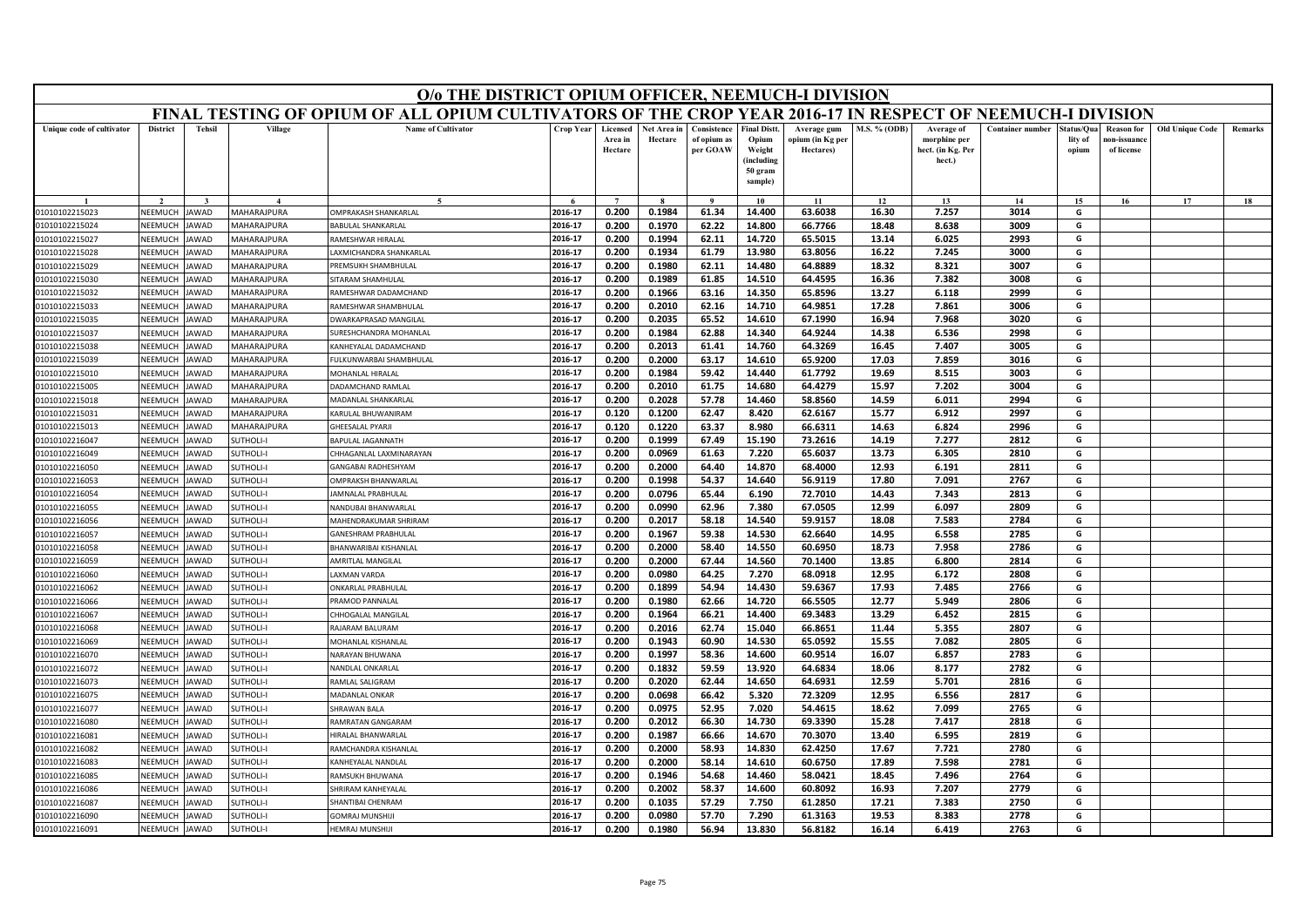| O/o THE DISTRICT OPIUM OFFICER, NEEMUCH-I DIVISION<br>FINAL TESTING OF OPIUM OF ALL OPIUM CULTIVATORS OF THE CROP YEAR 2016-17 IN RESPECT OF NEEMUCH-I DIVISION |                           |                     |                              |                                                    |                    |                                |                        |                                        |                                                                           |                                              |               |                                                           |                         |                                |                                                |                        |         |
|-----------------------------------------------------------------------------------------------------------------------------------------------------------------|---------------------------|---------------------|------------------------------|----------------------------------------------------|--------------------|--------------------------------|------------------------|----------------------------------------|---------------------------------------------------------------------------|----------------------------------------------|---------------|-----------------------------------------------------------|-------------------------|--------------------------------|------------------------------------------------|------------------------|---------|
|                                                                                                                                                                 |                           |                     |                              |                                                    |                    |                                |                        |                                        |                                                                           |                                              |               |                                                           |                         |                                |                                                |                        |         |
| Unique code of cultivator                                                                                                                                       | <b>District</b>           | <b>Tehsil</b>       | Village                      | <b>Name of Cultivator</b>                          | <b>Crop Year</b>   | Licensed<br>Area in<br>Hectare | Net Area in<br>Hectare | Consistence<br>of opium as<br>per GOAW | <b>Final Distt</b><br>Opium<br>Weight<br>(including<br>50 gram<br>sample) | Average gum<br>opium (in Kg per<br>Hectares) | M.S. % (ODB)  | Average of<br>morphine per<br>hect. (in Kg. Per<br>hect.) | <b>Container number</b> | štatus/Oua<br>lity of<br>opium | <b>Reason for</b><br>ıon-issuanc<br>of license | <b>Old Unique Code</b> | Remarks |
|                                                                                                                                                                 |                           |                     | $\overline{A}$               | $\tilde{\phantom{a}}$                              |                    | $\overline{7}$                 |                        | $\alpha$                               | 10                                                                        | 11                                           | 12            | 13                                                        | 14                      | 15                             | 16                                             | 17                     | 18      |
| 01010102216093                                                                                                                                                  | NEEMUCH                   | AWAD                | <b>SUTHOLI-I</b>             | <b>HANTILAL KALUJI</b>                             | 2016-17            | 0.200                          | 0.1920                 | 58.52                                  | 5.370                                                                     | 23.3802                                      | 18.42         | 3.015                                                     | 2777                    | G                              |                                                |                        |         |
| 01010102216096                                                                                                                                                  | NEEMUCH                   | AWAD                | <b>SUTHOLI-I</b>             | HIVENARAYAN GULABCHAND                             | 2016-17            | 0.200                          | 0.2021                 | 61.90                                  | 14.600                                                                    | 63.8842                                      | 13.21         | 5.907                                                     | 2804                    | G                              |                                                |                        |         |
| 01010102216098                                                                                                                                                  | NEEMUCH                   | <b>AWAD</b>         | <b>SUTHOLI-I</b>             | <b>DEVILAL BANSHILA</b>                            | 2016-17            | 0.200                          | 0.1953                 | 62.93                                  | 14.500                                                                    | 66.7486                                      | 13.09         | 6.116                                                     | 2803                    | G                              |                                                |                        |         |
| 01010102216103                                                                                                                                                  | NEEMUCI                   | <b>AWAD</b>         | <b>SUTHOLI-I</b>             | NOJIBAI BHERULAL                                   | 2016-17            | 0.200                          | 0.1990                 | 52.84                                  | 14.420                                                                    | 54.6985                                      | 17.64         | 6.754                                                     | 2762                    | G                              |                                                |                        |         |
| 01010102216105                                                                                                                                                  | NEEMUCH                   | AWAD                | <b>SUTHOLI-I</b>             | <b>BALIBAI RATANLAL</b>                            | 2016-17            | 0.200                          | 0.0246                 | 65.54                                  | 2.060                                                                     | 78.4146                                      | 13.17         | 7.228                                                     | 2820                    | G                              |                                                |                        |         |
| 01010102216106                                                                                                                                                  | NEEMUCH                   | <b>AWAD</b>         | <b>SUTHOLI-I</b>             | <b>DEVRAM RAMNIVAS</b>                             | 2016-17            | 0.200                          | 0.1955                 | 56.80                                  | 14.530                                                                    | 60.3069                                      | 17.36         | 7.329                                                     | 2760                    | G                              |                                                |                        |         |
| 01010102216107                                                                                                                                                  | NEEMUCI                   | <b>AWAD</b>         | SUTHOLI-I                    | <b>HRALAL MALARAM</b>                              | 2016-17            | 0.200                          | 0.1963                 | 64.84                                  | 14.300                                                                    | 67.4783                                      | 13.42         | 6.339                                                     | 2802                    | G                              |                                                |                        |         |
| 01010102216108                                                                                                                                                  | NEEMUCH                   | <b>AWAD</b>         | <b>SUTHOLI-I</b>             | <b>OHANBAI ONKARLAL</b>                            | 2016-17            | 0.200                          | 0.0504                 | 62.09                                  | 3.980                                                                     | 70.0397                                      | 12.18         | 5.972                                                     | 2801                    | G                              |                                                |                        |         |
| 01010102216109                                                                                                                                                  | NEEMUCH                   | <b>AWAD</b>         | UTHOLI-I                     | ARMANAND MOTILAL                                   | 2016-17            | 0.200                          | 0.2026                 | 60.81                                  | 14.770                                                                    | 63.3317                                      | 18.12         | 8.033                                                     | 2800                    | G                              |                                                |                        |         |
| 01010102216110                                                                                                                                                  | NEEMUCH                   | <b>AWAD</b>         | SUTHOLI-I                    | PRABHULAL NANDRAM                                  | 2016-17            | 0.200                          | 0.1998                 | 55.64                                  | 14.590                                                                    | 58.0430                                      | 19.39         | 7.878                                                     | 2761                    | G                              |                                                |                        |         |
| 01010102216111                                                                                                                                                  | NEEMUCH                   | AWAD                | <b>SUTHOLI-I</b>             | <b>HAJARILAL NARAYAN</b>                           | 2016-17            | 0.200                          | 0.2047                 | 55.32                                  | 14.570                                                                    | 56.2482                                      | 15.87         | 6.249                                                     | 2759                    | G                              |                                                |                        |         |
| 01010102216112                                                                                                                                                  | NEEMUCH                   | AWAD                | <b>SUTHOLI-I</b>             | <b>ABUBAI SEVA</b>                                 | 2016-17            | 0.200                          | 0.2047                 | 56.62                                  | 14.880                                                                    | 58.7982                                      | 15.68         | 6.454                                                     | 2749                    | G                              |                                                |                        |         |
| 01010102216115                                                                                                                                                  | NFFMUCH                   | AWAD                | SUTHOLI-I                    | AGDISHCHAND PARASRAM                               | 2016-17            | 0.200                          | 0.2012                 | 61.10                                  | 14.920                                                                    | 64.7266                                      | 18.33         | 8.305                                                     | 2799                    | G                              |                                                |                        |         |
| 01010102216117                                                                                                                                                  | NEEMUCI                   | AWAD                | SUTHOLI-I                    | MOHANLAL MANGILAL                                  | 2016-17            | 0.200                          | 0.1000                 | 61.99                                  | 7.340                                                                     | 65.0000                                      | 16.94         | 7.708                                                     | 2798                    | G                              |                                                |                        |         |
| 01010102216120                                                                                                                                                  | NEEMUCH                   | AWAD                | <b>SUTHOLI-I</b>             | AMLAL KESHURAM                                     | 2016-17            | 0.200                          | 0.2016                 | 54.05                                  | 14.500                                                                    | 55.5357                                      | 19.09         | 7.421                                                     | 2758                    | G                              |                                                |                        |         |
| 01010102216123                                                                                                                                                  | NEEMUCH                   | <b>AWAD</b>         | SUTHOLI-I                    | KANHEYALAL JAMNALAL                                | 2016-17            | 0.200                          | 0.1964                 | 66.12                                  | 14.780                                                                    | 71.0845                                      | 14.32         | 7.125                                                     | 2821                    | G                              |                                                |                        |         |
| 01010102216126                                                                                                                                                  | NEEMUCH                   | AWAD                | <b>SUTHOLI-I</b>             | <b>AMARATHMAL TILARAM</b>                          | 2016-17            | 0.200                          | 0.1944                 | 59.25                                  | 15.020                                                                    | 65.3961                                      | 16.64         | 7.618                                                     | 2797                    | G                              |                                                |                        |         |
| 01010102216127                                                                                                                                                  | NEEMUCH                   | AWAD                | <b>SUTHOLI-I</b>             | GOPALKRISHNA ONKARLAI                              | 2016-17            | 0.200                          | 0.1861                 | 54.65                                  | 14.030                                                                    | 58.8555                                      | 18.66         | 7.688                                                     | 2757                    | G                              |                                                |                        |         |
| 01010102216128                                                                                                                                                  | NFFMUCH                   | AWAD                | <b>SUTHOLI-I</b>             | <b>HIVELAL KESHURAM</b>                            | 2016-17            | 0.200                          | 0.1221                 | 53.51                                  | 9.110                                                                     | 57.0352                                      | 17.74         | 7.083                                                     | 2756                    | G                              |                                                |                        |         |
| 01010102216129                                                                                                                                                  | NEEMUCH                   | <b>AWAD</b>         | <b>FIJOHTU</b>               | <b>CAMLESH SHRIRAM</b>                             | 2016-17            | 0.200                          | 0.2009                 | 58.36                                  | 14.650                                                                    | 60.7964                                      | 17.43         | 7.418                                                     | 2774                    | G                              |                                                |                        |         |
| 01010102216130                                                                                                                                                  | NEEMUCH                   | AWAD                | UTHOLI-I                     | HHAGANLAL NARAYAN                                  | 2016-17            | 0.200                          | 0.2016                 | 61.84                                  | 14.580                                                                    | 63.8889                                      | 17.95         | 8.028                                                     | 2796                    | G                              |                                                |                        |         |
| 01010102216134                                                                                                                                                  | NEEMUCH                   | AWAD                | UTHOLI-I                     | MANOHARLAL BAPULAL                                 | 2016-17            | 0.200                          | 0.1960                 | 57.90                                  | 14.440                                                                    | 60.9388                                      | 15.15         | 6.463                                                     | 2775                    | G                              |                                                |                        |         |
| 01010102216135                                                                                                                                                  | NFFMUCH                   | AWAD                | <b>SUTHOLI-I</b>             | <b>HYAMSUNDER KANWARLAL</b>                        | 2016-17            | 0.200                          | 0.1995                 | 60.82                                  | 14.920                                                                    | 64.9774                                      | 16.69         | 7.592                                                     | 2795                    | G                              |                                                |                        |         |
| 01010102216137                                                                                                                                                  | NEEMUCH                   | AWAD                | <b>SUTHOLI-I</b>             | URANMAL KANWARLA                                   | 2016-17            | 0.200                          | 0.1955                 | 59.43                                  | 14.530                                                                    | 63.0997                                      | 19.40         | 8.569                                                     | 2794                    | G                              |                                                |                        |         |
| 01010102216139                                                                                                                                                  | NEEMUCH                   | AWAD                | <b>SUTHOLI-I</b>             | AXMINARAYAN JADAVCHAND                             | 2016-17            | 0.200                          | 0.2057                 | 61.19                                  | 15.160                                                                    | 64.4239                                      | 17.37         | 7.833                                                     | 2793                    | G                              |                                                |                        |         |
| 01010102216140                                                                                                                                                  | NFFMUCH                   | <b>AWAD</b>         | <b>SUTHOLI-I</b>             | <b>AGDISH RAMPRASAD</b>                            | 2016-17            | 0.200                          | 0.2000                 | 55.24                                  | 14.560                                                                    | 57.4500                                      | 23.41         | 9.414                                                     | 2776                    | G                              |                                                |                        |         |
| 01010102216141                                                                                                                                                  | NEEMUCH                   | AWAD                | SUTHOLI-I                    | MANOHARLAL AMRITRAM                                | 2016-17            | 0.200                          | 0.1947                 | 70.81                                  | 14.250                                                                    | 74.0370                                      | 13.91         | 7.209                                                     | 2822                    | G                              |                                                |                        |         |
| 01010102216142                                                                                                                                                  | NEEMUCH                   | AWAD                | SUTHOLI-I                    | <b>BADRILAL LAXMAN</b>                             | 2016-17            | 0.200                          | 0.1948                 | 61.58                                  | 14.490                                                                    | 65.4363                                      | 16.68         | 7.640                                                     | 2791                    | G                              |                                                |                        |         |
| 01010102216143                                                                                                                                                  | NEEMUCH                   | AWAD                | <b>SUTHOLI-I</b>             | ANKILAL JAMNALAL                                   | 2016-17            | 0.200                          | 0.0960                 | 63.32                                  | 7.320                                                                     | 68.9688                                      | 15.84         | 7.648                                                     | 2792                    | G                              |                                                |                        |         |
| 01010102216144                                                                                                                                                  | NEEMUCI                   | AWAD                | SUTHOLI-I                    | <b>GANSHYAM RAMSUKF</b>                            | 2016-17            | 0.200                          | 0.2007                 | 55.13                                  | 14.810                                                                    | 58.1166                                      | 18.86         | 7.673                                                     | 2755                    | G                              |                                                |                        |         |
| 01010102216145                                                                                                                                                  | NEEMUCH                   | AWAD                | <b>SUTHOLI-I</b>             | <b>VANDKISHORF KANHFYALAI</b>                      | 2016-17            | 0.200                          | 0.1493                 | 62.97                                  | 10.800                                                                    | 65.0703                                      | 17.71         | 8.067                                                     | 2790                    | G                              |                                                |                        |         |
| 01010102216146                                                                                                                                                  | NEEMUCH                   | AWAD                | <b>FIOLITIO</b>              | <b>RADHESHYAM SITARAM</b>                          | 2016-17            | 0.200                          | 0.0950                 | 58.51                                  | 7.250                                                                     | 63.7895                                      | 17.76         | 7.930                                                     | 2773                    | G                              |                                                |                        |         |
| 01010102216147                                                                                                                                                  | NEEMUCI                   | AWAD                | SUTHOLI-I                    | VISHNUKUMAR BHARATLAL                              | 2016-17            | 0.200                          | 0.0953                 | 61.70                                  | 7.100                                                                     | 65.6663                                      | 18.18         | 8.357                                                     | 2789                    | G                              |                                                |                        |         |
| 01010102216148                                                                                                                                                  | NEEMUCH                   | AWAD                | <b>SUTHOLI-I</b>             | RAMKISHAN CHHAGANLAL                               | 2016-17            | 0.200                          | 0.1983                 | 55.35                                  | 14.530                                                                    | 57.9375                                      | 13.73         | 5.568                                                     | 2754                    | G                              |                                                |                        |         |
| 01010102216149                                                                                                                                                  | VEEMUCH<br><b>NFFMUCH</b> | AWAD<br><b>AWAD</b> | UTHOLI-I                     | <b>GANSHYAM NANDLAL</b>                            | 2016-17            | 0.200                          | 0.1880                 | 55.91                                  | 14.260                                                                    | 60.5851                                      | 21.03         | 8.918                                                     | 2753                    | G<br>G                         |                                                |                        |         |
| 01010102216153                                                                                                                                                  |                           |                     | SUTHOLI-I                    | URANMAL NARAYAN                                    | 2016-17            | 0.200                          | 0.2012                 | 57.53<br>57.00                         | 14.860                                                                    | 60.7008                                      | 17.21         | 7.313                                                     | 2772                    | G                              |                                                |                        |         |
| 01010102216156                                                                                                                                                  | NEEMUCH                   | AWAD                | UTHOLI-I                     | <b>DMPRAKASH SHRIRAM</b><br><b>HEEMRAJ MAGNAJI</b> | 2016-17<br>2016-17 | 0.200<br>0.120                 | 0.2009<br>0.0000       | 0.00                                   | 14.260<br>0.000                                                           | 57.7999<br>0.0000                            | 18.84<br>0.00 | 7.622<br>0.000                                            | 2771                    | F                              |                                                |                        |         |
| 01010102216200                                                                                                                                                  | <b>NEEMUCH</b>            | AWAD                | UTHOLI-I                     | OKESHKUMAR CHAGANLAI                               | 2016-17            |                                |                        | 0.00                                   |                                                                           |                                              | 0.00          | 0.000                                                     |                         | F.                             |                                                |                        |         |
| 01010102216048                                                                                                                                                  | NEEMUCH                   | AWAD                | <b>SUTHOLI-I</b>             | ARWATIBAI SHANTILAL                                | 2016-17            | 0.120<br>0.120                 | 0.0000<br>0.1215       | 60.82                                  | 0.000<br>8.910                                                            | 0.0000<br>63.7202                            | 15.93         | 7.105                                                     | 2788                    | G                              |                                                |                        |         |
| 01010102216071                                                                                                                                                  | NEEMUCH<br>VEEMUCH        | AWAD<br>AWAD        | <b>SUTHOLI-I</b><br>UTHOLI-I | HAPUBAI KESHURAM                                   | 2016-17            | 0.120                          | 0.1194                 | 53.90                                  | 8.930                                                                     | 57.5879                                      | 19.57         | 7.889                                                     | 2751                    | G                              |                                                |                        |         |
| 01010102216104                                                                                                                                                  | <b>NFFMUCH</b>            | <b>AWAD</b>         | <b>SUTHOLI-I</b>             | <b>HANKARLAL PEMA</b>                              | 2016-17            | 0.120                          | 0.1170                 | 56.04                                  | 8.700                                                                     | 59.5299                                      | 15.52         | 6.467                                                     | 2752                    | G                              |                                                |                        |         |
| 01010102216193<br>01010102216181                                                                                                                                | NEEMUCH                   | AWAD                | <b>SUTHOLI-I</b>             | ASSA BALA                                          | 2016-17            | 0.120                          | 0.1158                 | 57.87                                  | 5.610                                                                     | 40.0518                                      | 18.04         | 5.058                                                     | 2770                    | G                              |                                                |                        |         |
| 01010102216202                                                                                                                                                  | VEEMUCI                   | AWAD                | <b>SUTHOLI-I</b>             | <b>JANURAM HEERAJI</b>                             | 2016-17            | 0.120                          | 0.0000                 | 0.00                                   | 0.000                                                                     | 0.0000                                       | 0.00          | 0.000                                                     |                         | F                              |                                                |                        |         |
| 01010102216024                                                                                                                                                  | NEEMUCH                   | AWAD                | <b>SUTHOLI-I</b>             | <b>RATAP GORDHANJI</b>                             | 2016-17            | 0.120                          | 0.0000                 | 0.00                                   | 0.000                                                                     | 0.0000                                       | 0.00          | 0.000                                                     |                         | F.                             |                                                |                        |         |
| 01010102216133                                                                                                                                                  | NEEMUCH                   | JAWAD               | SUTHOLI-I                    | BANSHILAL MANGILAL                                 | 2016-17            | 0.120                          | 0.1181                 | 60.93                                  | 8.670                                                                     | 63.9035                                      | 16.86         | 7.542                                                     | 2787                    | G                              |                                                |                        |         |
| 01010102216226                                                                                                                                                  | NEEMUCH                   | <b>JAWAD</b>        | <b>SUTHOLI-I</b>             | RAMESHCHANDRA GHEESALAL BHAGWAN                    | 2016-17            | 0.120                          | 0.1188                 | 56.07                                  | 9.010                                                                     | 60.7492                                      | 16.50         | 7.017                                                     | 2769                    | G                              |                                                |                        |         |
|                                                                                                                                                                 |                           |                     |                              |                                                    |                    |                                |                        |                                        |                                                                           |                                              |               |                                                           |                         |                                |                                                |                        |         |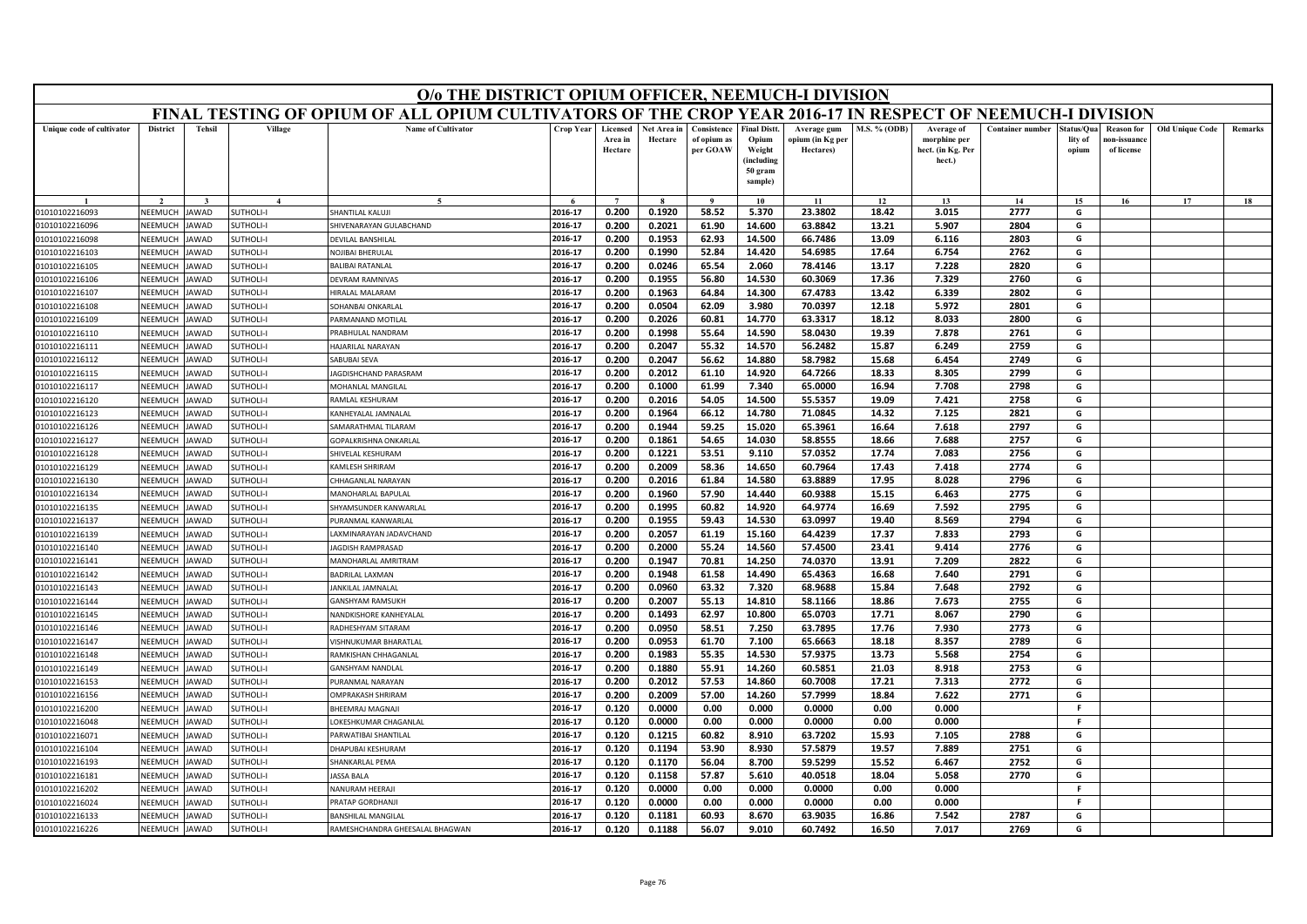| O/o THE DISTRICT OPIUM OFFICER, NEEMUCH-I DIVISION<br>FINAL TESTING OF OPIUM OF ALL OPIUM CULTIVATORS OF THE CROP YEAR 2016-17 IN RESPECT OF NEEMUCH-I DIVISION |                    |               |                         |                                                |                    |                                |                        |                                        |                                                                           |                                              |                |                                                           |                         |                                |                                                |                        |         |
|-----------------------------------------------------------------------------------------------------------------------------------------------------------------|--------------------|---------------|-------------------------|------------------------------------------------|--------------------|--------------------------------|------------------------|----------------------------------------|---------------------------------------------------------------------------|----------------------------------------------|----------------|-----------------------------------------------------------|-------------------------|--------------------------------|------------------------------------------------|------------------------|---------|
|                                                                                                                                                                 |                    |               |                         |                                                |                    |                                |                        |                                        |                                                                           |                                              |                |                                                           |                         |                                |                                                |                        |         |
| Unique code of cultivator                                                                                                                                       | <b>District</b>    | <b>Tehsil</b> | Village                 | <b>Name of Cultivator</b>                      | Crop Year          | Licensed<br>Area in<br>Hectare | Net Area in<br>Hectare | Consistence<br>of opium as<br>per GOAW | <b>Final Distt</b><br>Opium<br>Weight<br>(including<br>50 gram<br>sample) | Average gum<br>opium (in Kg per<br>Hectares) | M.S. % (ODB)   | Average of<br>morphine per<br>hect. (in Kg. Per<br>hect.) | <b>Container number</b> | status/Qua<br>lity of<br>opium | <b>Reason</b> for<br>ıon-issuanc<br>of license | <b>Old Unique Code</b> | Remarks |
|                                                                                                                                                                 |                    |               | $\boldsymbol{\Lambda}$  | $\sim$                                         |                    | $\overline{7}$                 |                        |                                        | 10                                                                        | 11                                           | 12             | 13                                                        | 14                      | 15                             | 16                                             | 17                     | 18      |
| 01010102216136                                                                                                                                                  | NEEMUCH            | <b>AWAD</b>   | <b>SUTHOLI-I</b>        | <b>HANKARLAL DHULA</b>                         | 2016-17            | 0.120                          | 0.0523                 | 56.84                                  | 3.810                                                                     | 59.1587                                      | 17.43          | 7.217                                                     | 2768                    | G                              |                                                |                        |         |
| 01010102216158                                                                                                                                                  | NEEMUCH            | <b>AWAD</b>   | <b>SUTHOLI-II</b>       | <b>ATANLAL SITARAM</b>                         | 2016-17            | 0.200                          | 0.1872                 | 59.86                                  | 13.910                                                                    | 63.5417                                      | 13.10          | 5.827                                                     | 2883                    | G                              |                                                |                        |         |
| 01010102216159                                                                                                                                                  | NEEMUCH            | AWAD          | <b>SUTHOLI-II</b>       | <b>CANHEYALAL SITARAM</b>                      | 2016-17            | 0.200                          | 0.1898                 | 61.57                                  | 13.980                                                                    | 64.7840                                      | 13.98          | 6.340                                                     | 2884                    | G                              |                                                |                        |         |
| 01010102216003                                                                                                                                                  | <b>NEEMUCH</b>     | <b>AWAD</b>   | SUTHOLI-II              | RADHESHYAM GULABCHAND                          | 2016-17            | 0.200                          | 0.2000                 | 60.89                                  | 14.510                                                                    | 63.1100                                      | 16.72          | 7.386                                                     | 2840                    | G                              |                                                |                        |         |
| 01010102216004                                                                                                                                                  | NEEMUCH            | AWAD          | <b>SUTHOLI-II</b>       | <b>RATHVIRAJ PREMA</b>                         | 2016-17            | 0.200                          | 0.1957                 | 59.62                                  | 14.550                                                                    | 63.3214                                      | 14.88          | 6.596                                                     | 2860                    | G                              |                                                |                        |         |
| 01010102216007                                                                                                                                                  | NEEMUCH            | <b>AWAD</b>   | <b>SUTHOLI-II</b>       | PRABHULAL VARDA                                | 2016-17            | 0.200                          | 0.2023                 | 60.55                                  | 14.740                                                                    | 63.0252                                      | 15.19          | 6.702                                                     | 2842                    | G                              |                                                |                        |         |
| 01010102216009                                                                                                                                                  | NEEMUCI            | AWAD          | SUTHOLI-II              | BALCHAND GHEESALAL                             | 2016-17            | 0.200                          | 0.2017                 | 62.88                                  | 14.890                                                                    | 66.3114                                      | 12.48          | 5.793                                                     | 2885                    | G                              |                                                |                        |         |
| 01010102216010                                                                                                                                                  | NEEMUCH            | <b>AWAD</b>   | <b>SUTHOLI-II</b>       | RABHULAL MEVA                                  | 2016-17            | 0.200                          | 0.2010                 | 55.77                                  | 14.870                                                                    | 58.9403                                      | 13.56          | 5.595                                                     | 2825                    | G                              |                                                |                        |         |
| 01010102216014                                                                                                                                                  | NEEMUCH            | AWAD          | <b>SUTHOLI-II</b>       | <b>ANA RATNA</b>                               | 2016-17            | 0.200                          | 0.2021                 | 60.51                                  | 14.840                                                                    | 63.4735                                      | 14.77          | 6.563                                                     | 2859                    | G                              |                                                |                        |         |
| 01010102216016                                                                                                                                                  | <b>NFFMUCH</b>     | <b>AWAD</b>   | <b>SUTHOLI-II</b>       | DHANNA RATNA                                   | 2016-17            | 0.200                          | 0.0945                 | 58.21                                  | 7.220                                                                     | 63.5344                                      | 16.03          | 7.129                                                     | 2826                    | G                              |                                                |                        |         |
| 01010102216021                                                                                                                                                  | NEEMUCH            | <b>AWAD</b>   | <b>SUTHOLI-II</b>       | MOTILAL NARAYAN                                | 2016-17            | 0.200                          | 0.0702                 | 62.25                                  | 5.180                                                                     | 65.6268                                      | 16.08          | 7.386                                                     | 2881                    | G                              |                                                |                        |         |
| 01010102216028                                                                                                                                                  | NEEMUCH            | AWAD          | <b>SUTHOLI-II</b>       | <b>ALSINGH JIVAN</b>                           | 2016-17            | 0.200                          | 0.1818                 | 64.12                                  | 13.700                                                                    | 69.0264                                      | 15.33          | 7.407                                                     | 2882                    | G                              |                                                |                        |         |
| 01010102216029                                                                                                                                                  | NEEMUCH            | AWAD          | <b>SUTHOLI-II</b>       | <b>AGANNATH BHANWARLAL</b>                     | 2016-17            | 0.200                          | 0.1007                 | 59.45                                  | 7.380                                                                     | 62.2443                                      | 13.27          | 5.782                                                     | 2841                    | G                              |                                                |                        |         |
| 01010102216030                                                                                                                                                  | NEEMUCH            | AWAD          | SUTHOLI-II              | DEVILAL SEVARAM                                | 2016-17            | 0.200                          | 0.1564                 | 51.25                                  | 11.300                                                                    | 52.8964                                      | 15.18          | 5.621                                                     | 2823                    | G                              |                                                |                        |         |
| 01010102216032                                                                                                                                                  | NEEMUCH            | AWAD          | <b>SUTHOLI-II</b>       | OTHARAM CHUNNILAL                              | 2016-17            | 0.200                          | 0.1974                 | 58.88                                  | 14.690                                                                    | 62.5937                                      | 16.39          | 7.182                                                     | 2827                    | G                              |                                                |                        |         |
| 01010102216033                                                                                                                                                  | NEEMUCH            | AWAD          | SUTHOLI-II              | <b>AXMAN HIRALAL</b>                           | 2016-17            | 0.200                          | 0.1900                 | 55.71                                  | 14.230                                                                    | 59.6053                                      | 13.61          | 5.679                                                     | 2828                    | G                              |                                                |                        |         |
| 01010102216040                                                                                                                                                  | NEEMUCH            | AWAD          | SUTHOLI-II              | AMARLAL KISHANJI                               | 2016-17            | 0.200                          | 0.1049                 | 53.79                                  | 7.730                                                                     | 56.6254                                      | 15.08          | 5.977                                                     | 2829                    | G                              |                                                |                        |         |
| 01010102216041                                                                                                                                                  | NEEMUCI            | AWAD          | <b>SUTHOLI-II</b>       | ETHABAI KISHANA                                | 2016-17            | 0.200                          | 0.0520                 | 66.19                                  | 3.850                                                                     | 70.0000                                      | 13.76          | 6.743                                                     | 2880                    | G                              |                                                |                        |         |
| 01010102216045                                                                                                                                                  | NEEMUCH            | AWAD          | <b>SUTHOLI-II</b>       | <b>MARSINGH HAJARI</b>                         | 2016-17            | 0.200                          | 0.1972                 | 56.82                                  | 14.930                                                                    | 61.4554                                      | 15.98          | 6.874                                                     | 2830                    | G                              |                                                |                        |         |
| 01010102216046                                                                                                                                                  | NEEMUCH            | <b>AWAD</b>   | <b>SUTHOLI-II</b>       | RATHVISINGH HAJARISINGH                        | 2016-17            | 0.200                          | 0.1008                 | 62.30                                  | 7.350                                                                     | 64.9008                                      | 14.35          | 6.519                                                     | 2853                    | G                              |                                                |                        |         |
| 01010102216167                                                                                                                                                  | NEEMUCH            | AWAD          | UTHOLI-II               | RAMKARAN CHHITTAF                              | 2016-17            | 0.200                          | 0.1442                 | 59.10                                  | 11.100                                                                    | 64.9931                                      | 14.45          | 6.574                                                     | 2854                    | G                              |                                                |                        |         |
| 01010102216168                                                                                                                                                  | NEEMUCH            | AWAD          | UTHOLI-II               | <b>HAGIRATH CHAINRAM</b>                       | 2016-17            | 0.200                          | 0.1987                 | 59.65                                  | 14.350                                                                    | 61.5400                                      | 10.24          | 4.411                                                     | 2878                    | G                              |                                                |                        |         |
| 01010102216169                                                                                                                                                  | NEEMUCH            | AWAD          | <b>SUTHOLI-II</b>       | <b>BHAGATRAM AMBALAL</b>                       | 2016-17            | 0.200                          | 0.1970                 | 64.32                                  | 14.600                                                                    | 68.0964                                      | 13.04          | 6.216                                                     | 2879                    | G                              |                                                |                        |         |
| 01010102216170                                                                                                                                                  | NEEMUCI            | AWAD          | <b>SUTHOLI-II</b>       | NARENDRAKUMAR CHHAGANLAL                       | 2016-17            | 0.200                          | 0.1015                 | 60.72                                  | 7.510                                                                     | 64.1773                                      | 12.32          | 5.535                                                     | 2852                    | G                              |                                                |                        |         |
| 01010102216171                                                                                                                                                  | NEEMUCH            | AWAD          | <b>SUTHOLI-II</b>       | AXMINARAYAN SALIGRAM                           | 2016-17            | 0.200                          | 0.1980                 | 62.74                                  | 14.660                                                                    | 66.3636                                      | 11.95          | 5.551                                                     | 2886                    | G                              |                                                |                        |         |
| 01010102216172                                                                                                                                                  | NEEMUCH            | AWAD          | <b>SUTHOLI-II</b>       | <b>DMPRAKASH HIRALAL</b>                       | 2016-17            | 0.200                          | 0.1990                 | 65.68                                  | 14.760                                                                    | 69.5930                                      | 14.42          | 7.025                                                     | 2887                    | G                              |                                                |                        |         |
| 01010102216173                                                                                                                                                  | NEEMUCI            | AWAD          | <b>SUTHOLI-II</b>       | <b>GOPAL JIVAN</b>                             | 2016-17            | 0.200                          | 0.1859                 | 64.42                                  | 3.840                                                                     | 19.0102                                      | 15.01          | 1.997                                                     | 2888                    | G                              |                                                |                        |         |
| 01010102216174<br>01010102216175                                                                                                                                | NEEMUCH<br>VEEMUCH | AWAD<br>AWAD  | SUTHOLI-II<br>UTHOLI-II | MANOHARLAL AMBALAL<br><b>AMESHWAR AMRITRAM</b> | 2016-17<br>2016-17 | 0.200<br>0.200                 | 0.2016<br>0.2000       | 60.44<br>67.91                         | 14.600<br>14.770                                                          | 62.5298<br>71.6450                           | 14.21<br>13.44 | 6.220<br>6.740                                            | 2851<br>2891            | G<br>G                         |                                                |                        |         |
|                                                                                                                                                                 | NEEMUCH            | <b>AWAD</b>   | <b>SUTHOLI-II</b>       | <b>AMPATBAI AMBALAI</b>                        | 2016-17            | 0.200                          | 0.2022                 | 61.14                                  | 15.130                                                                    | 65.3561                                      | 12.74          | 5.828                                                     | 2877                    | G                              |                                                |                        |         |
| 01010102216178<br>01010102216182                                                                                                                                | NEEMUCH            | AWAD          | SUTHOLI-II              | HYAMLAL GHEESALAL                              | 2016-17            | 0.200                          | 0.1964                 | 64.13                                  | 14.690                                                                    | 68.5234                                      | 12.91          | 6.193                                                     | 2889                    | G                              |                                                |                        |         |
| 01010102216187                                                                                                                                                  | VEEMUCI            | AWAD          | UTHOLI-II               | <b>METAB CHUNA</b>                             | 2016-17            | 0.200                          | 0.1920                 | 61.56                                  | 14.860                                                                    | 68.0625                                      | 13.89          | 6.618                                                     | 2850                    | G                              |                                                |                        |         |
| 01010102216188                                                                                                                                                  | NEEMUCH            | AWAD          | SUTHOLI-II              | HEERIBAI VISHNU                                | 2016-17            | 0.200                          | 0.1944                 | 56.08                                  | 4.950                                                                     | 20.4012                                      | 15.19          | 2.169                                                     | 2831                    | G                              |                                                |                        |         |
| 01010102216197                                                                                                                                                  | NEEMUCH            | <b>AWAD</b>   | <b>SUTHOLI-II</b>       | SANJAYKUMAR RAMKISHAN                          | 2016-17            | 0.200                          | 0.1015                 | 63.40                                  | 7.210                                                                     | 64.3350                                      | 14.64          | 6.593                                                     | 2876                    | G                              |                                                |                        |         |
| 01010102216198                                                                                                                                                  | NEEMUCH            | AWAD          | <b>SUTHOLI-II</b>       | MANGILAL KANHEYALAL                            | 2016-17            | 0.200                          | 0.0204                 | 66.31                                  | 1.580                                                                     | 73.3824                                      | 15.70          | 8.063                                                     | 2890                    | G                              |                                                |                        |         |
| 01010102216201                                                                                                                                                  | NEEMUCH            | <b>AWAD</b>   | <b>SUTHOLI-II</b>       | MOHANLAL HIRAJI                                | 2016-17            | 0.200                          | 0.0684                 | 55.02                                  | 5.300                                                                     | 60.9064                                      | 16.38          | 6.983                                                     | 2832                    | G                              |                                                |                        |         |
| 01010102216203                                                                                                                                                  | NEEMUCH            | <b>AWAD</b>   | SUTHOLI-II              | <b>ONKAR BALU</b>                              | 2016-17            | 0.200                          | 0.2000                 | 58.88                                  | 14.730                                                                    | 61.9500                                      | 14.37          | 6.232                                                     | 2875                    | G                              |                                                |                        |         |
| 01010102216204                                                                                                                                                  | NEEMUCH            | AWAD          | <b>SUTHOLI-II</b>       | ARASRAM ONKARLAL                               | 2016-17            | 0.200                          | 0.1987                 | 63.74                                  | 13.870                                                                    | 63.5632                                      | 14.73          | 6.554                                                     | 2849                    | G                              |                                                |                        |         |
| 01010102216052                                                                                                                                                  | NEEMUCH            | AWAD          | <b>SUTHOLI-II</b>       | <b>RAMLAL JAGANNATH</b>                        | 2016-17            | 0.200                          | 0.1971                 | 63.32                                  | 14.880                                                                    | 68.2902                                      | 13.49          | 6.449                                                     | 2874                    | G                              |                                                |                        |         |
| 01010102216042                                                                                                                                                  | NEEMUCH            | <b>AWAD</b>   | <b>SUTHOLI-II</b>       | NEHRUBAI MOHANLAL                              | 2016-17            | 0.200                          | 0.1976                 | 64.02                                  | 14.720                                                                    | 68.1275                                      | 14.00          | 6.677                                                     | 2871                    | G                              |                                                |                        |         |
| 01010102216063                                                                                                                                                  | NEEMUCH            | AWAD          | <b>SUTHOLI-II</b>       | <b>DHAPUBAI KANWARLAL</b>                      | 2016-17            | 0.200                          | 0.1887                 | 63.17                                  | 14.190                                                                    | 67.8590                                      | 13.30          | 6.318                                                     | 2872                    | G                              |                                                |                        |         |
| 01010102216155                                                                                                                                                  | NEEMUCH            | <b>AWAD</b>   | <b>SUTHOLI-II</b>       | <b>ALMUKUND CHHOGALAL</b>                      | 2016-17            | 0.200                          | 0.1954                 | 62.94                                  | 14.340                                                                    | 65.9877                                      | 13.30          | 6.143                                                     | 2873                    | G                              |                                                |                        |         |
| 01010102216100                                                                                                                                                  | NEEMUCH            | <b>JAWAD</b>  | SUTHOLI-II              | <b>RAMKISHAN BHANWARLAI</b>                    | 2016-17            | 0.200                          | 0.1980                 | 61.78                                  | 14.530                                                                    | 64.7677                                      | 14.50          | 6.574                                                     | 2870                    | G                              |                                                |                        |         |
| 01010102216119                                                                                                                                                  | NEEMUCI            | AWAD          | <b>SUTHOLI-II</b>       | HIVENARAYAN PARMANAND                          | 2016-17            | 0.200                          | 0.0500                 | 59.74                                  | 3.740                                                                     | 63.8400                                      | 16.10          | 7.194                                                     | 2848                    | G                              |                                                |                        |         |
| 01010102216161                                                                                                                                                  | NEEMUCH            | AWAD          | UTHOLI-II               | <b>ANWARLAL RATANLAL</b>                       | 2016-17            | 0.200                          | 0.1960                 | 64.48                                  | 14.460                                                                    | 67.9592                                      | 13.43          | 6.389                                                     | 2869                    | G                              |                                                |                        |         |
| 01010102216162                                                                                                                                                  | NEEMUCH            | <b>JAWAD</b>  | <b>SUTHOLI-II</b>       | <b>GANSHYAM RAMKISHAN</b>                      | 2016-17            | 0.200                          | 0.2074                 | 60.46                                  | 15.190                                                                    | 63.2594                                      | 14.08          | 6.235                                                     | 2846                    | G                              |                                                |                        |         |
| 01010102216212                                                                                                                                                  | <b>NEEMUCH</b>     | <b>JAWAD</b>  | SUTHOLI-II              | <b>BABULAL KACHARULAI</b>                      | 2016-17            | 0.200                          | 0.2000                 | 58.56                                  | 14.670                                                                    | 61.3650                                      | 14.77          | 6.344                                                     | 2847                    | G                              |                                                |                        |         |
|                                                                                                                                                                 |                    |               |                         |                                                |                    |                                |                        |                                        |                                                                           |                                              |                |                                                           |                         |                                |                                                |                        |         |